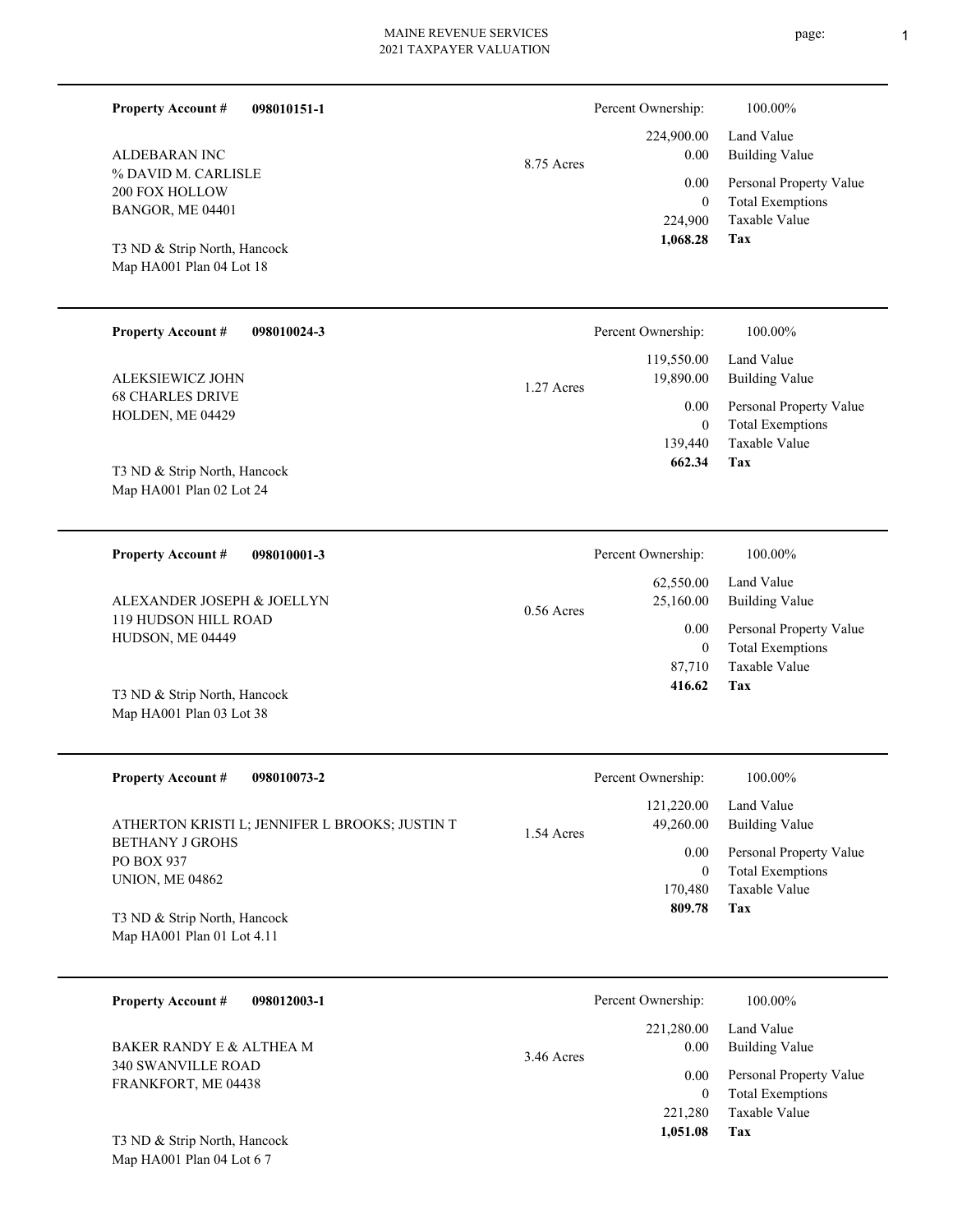| <b>Property Account #</b><br>098010153-2                                              |               | Percent Ownership:               | 100.00%                                                             |
|---------------------------------------------------------------------------------------|---------------|----------------------------------|---------------------------------------------------------------------|
| <b>BASIN LOT OWNERS</b>                                                               | $40.97$ Acres | 204,812.00<br>0.00               | Land Value<br><b>Building Value</b>                                 |
| % CHRIS WILLIS<br><b>41 HORSEBACK ROAD</b><br>CARMEL, ME 04419<br>OPEN SPACE 32.91 AC |               | 0.00<br>$\mathbf{0}$<br>204,812  | Personal Property Value<br><b>Total Exemptions</b><br>Taxable Value |
| T3 ND & Strip North, Hancock<br>Map HA001 Plan 04 Lot 14 15 16 19                     |               | 972.86                           | Tax                                                                 |
|                                                                                       |               |                                  |                                                                     |
| <b>Property Account #</b><br>098010074-3                                              |               | Percent Ownership:               | 100.00%                                                             |
| <b>BECKER LISA C</b>                                                                  | $0.05$ Acres  | 22,950.00<br>0.00                | Land Value<br><b>Building Value</b>                                 |
| 9 ACORN STREET<br>GORHAM, ME 04038                                                    |               | 0.00                             | Personal Property Value                                             |
| T3 ND & Strip North, Hancock                                                          |               | $\mathbf{0}$<br>22,950<br>109.01 | <b>Total Exemptions</b><br>Taxable Value<br>Tax                     |
| Map HA001 Plan 02 Lot 16                                                              |               |                                  |                                                                     |
| <b>Property Account #</b><br>098010065-2                                              |               | Percent Ownership:               | 100.00%                                                             |
| <b>BELL DAVID J &amp; DEBRA L</b>                                                     | $0.47$ Acres  | 69,670.00<br>35,340.00           | Land Value<br><b>Building Value</b>                                 |
| <b>285 RICHLAND AVENUE</b><br>RICHLAND, NJ 08350-8017                                 |               | 0.00<br>$\overline{0}$           | Personal Property Value<br><b>Total Exemptions</b>                  |
| T3 ND & Strip North, Hancock<br>Map HA001 Plan 03 Lot 7                               |               | 105,010<br>498.80                | Taxable Value<br>Tax                                                |
|                                                                                       |               |                                  |                                                                     |
| <b>Property Account #</b><br>098012005-2                                              |               | Percent Ownership:               | $100.00\%$                                                          |
| BELYEA PHILIP B & CYNTHIA D                                                           |               | 121,980.00<br>53,280.00          | Land Value<br><b>Building Value</b>                                 |
| 59 LEBANON ROAD                                                                       | 1.83 Acres    |                                  |                                                                     |
| WINTERPORT, ME 04496                                                                  |               | 0.00<br>$\bf{0}$                 | Personal Property Value<br><b>Total Exemptions</b>                  |
|                                                                                       |               | 175,260                          | Taxable Value                                                       |
| T3 ND & Strip North, Hancock<br>Map HA001 Plan 04 Lot 13                              |               | 832.49                           | Tax                                                                 |
| <b>Property Account #</b><br>098010155-1                                              |               | Percent Ownership:               | 100.00%                                                             |

PO BOX 91 LAGRANGE, ME 04453 BESS DAVID E & MARY L

Map HA001 Plan 04 Lot 10 T3 ND & Strip North, Hancock page: 2

**Tax**

123,970.00 Land Value

 234,770  $\boldsymbol{0}$ 

0.00

110,800.00

1.72 Acres

 **1,115.16**

Taxable Value Total Exemptions Personal Property Value

Building Value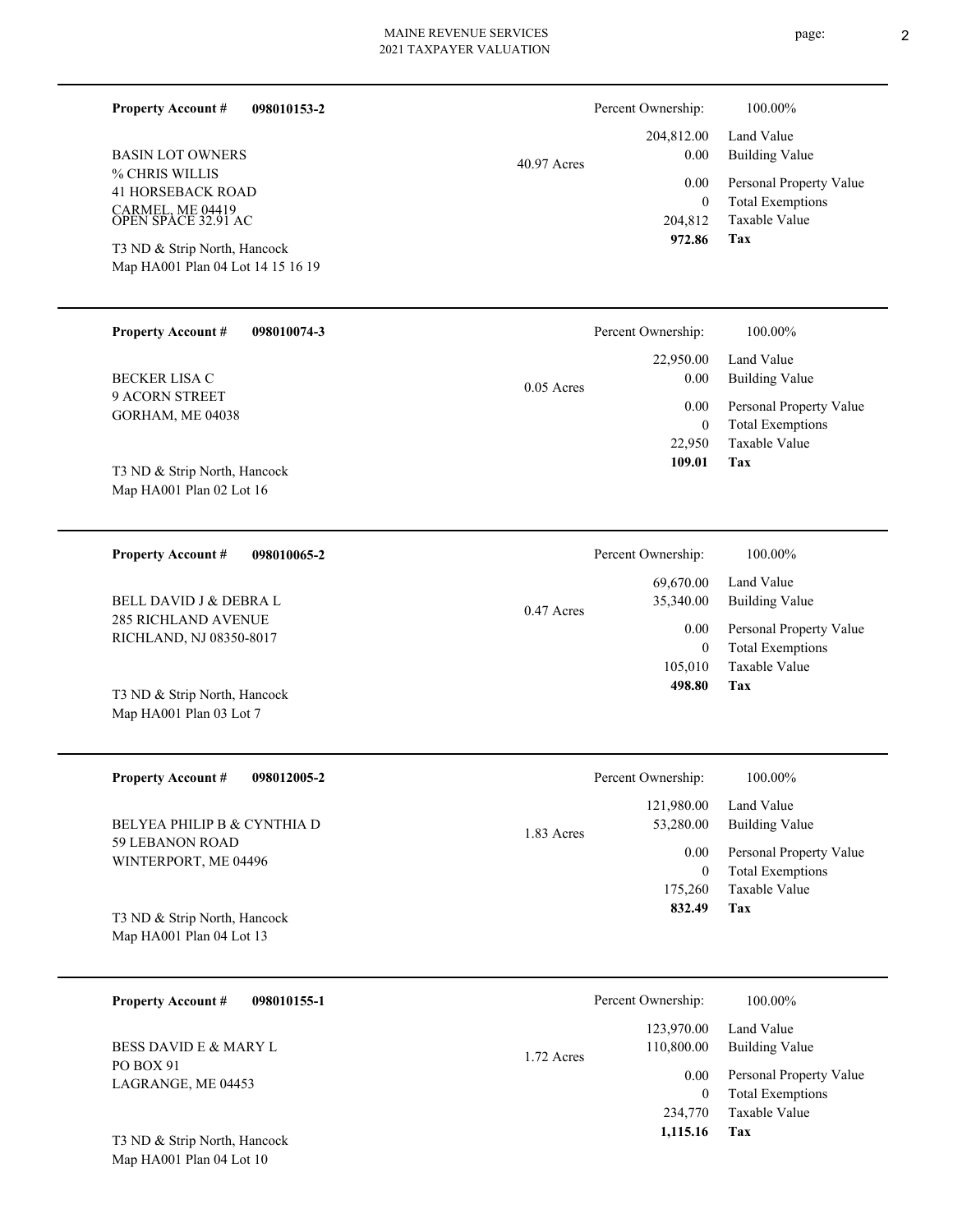| <b>Property Account #</b><br>098012023-1                 |              | Percent Ownership:                | 100.00%                                                             |
|----------------------------------------------------------|--------------|-----------------------------------|---------------------------------------------------------------------|
| <b>BORDEN MATTHEW L &amp; LAURA S</b>                    | 1.75 Acres   | 114,750.00<br>6,630.00            | Land Value<br><b>Building Value</b>                                 |
| <b>452 FULLER ROAD</b><br>HERMON, ME 04401               |              | 0.00<br>$\overline{0}$<br>121,380 | Personal Property Value<br><b>Total Exemptions</b><br>Taxable Value |
| T3 ND & Strip North, Hancock<br>Map HA001 Plan 05 Lot 6  |              | 576.56                            | Tax                                                                 |
| <b>Property Account #</b><br>098010007-3                 |              | Percent Ownership:                | 100.00%                                                             |
| <b>BOWERS CAMP FOUNDATION</b>                            | $0.28$ Acres | 54,010.00<br>31,140.00            | Land Value<br><b>Building Value</b>                                 |
| % LINDA GERRY<br><b>463 TRANSALPINE ROAD</b>             |              | 0.00<br>$\overline{0}$            | Personal Property Value<br><b>Total Exemptions</b>                  |
| LINCOLN, ME 04457-4231<br>T3 ND & Strip North, Hancock   |              | 85,150<br>404.46                  | Taxable Value<br>Tax                                                |
| Map HA001 Plan 01 Lot 12                                 |              |                                   |                                                                     |
| <b>Property Account #</b><br>098010070-2                 |              | Percent Ownership:                | 100.00%                                                             |
| <b>BOWERS CAMP FOUNDATION</b>                            | $0.27$ Acres | 54,010.00<br>36,970.00            | Land Value<br><b>Building Value</b>                                 |
| % LINDA GERRY<br><b>463 TRANSALPINE ROAD</b>             |              | 0.00<br>$\overline{0}$            | Personal Property Value<br><b>Total Exemptions</b>                  |
| LINCOLN, ME 04457-4231                                   |              | 90,980<br>432.16                  | Taxable Value<br>Tax                                                |
| T3 ND & Strip North, Hancock<br>Map HA001 Plan 01 Lot 13 |              |                                   |                                                                     |
| <b>Property Account #</b><br>098010004-1                 |              | Percent Ownership:                | 100.00%                                                             |
| BRIDGES HAROLD M & KAREN S                               | 0.41 Acres   | 61,470.00<br>49,390.00            | Land Value<br><b>Building Value</b>                                 |
| PO BOX 134<br>BURLINGTON, ME 04417                       |              | 0.00<br>25,000<br>85,860          | Personal Property Value<br><b>Total Exemptions</b><br>Taxable Value |
| T3 ND & Strip North, Hancock                             |              | 407.84                            | Tax                                                                 |
| Map HA001 Plan 03 Lot 25<br>Homestead Exemption \$25000  |              |                                   |                                                                     |
| <b>Property Account #</b><br>098012010-1                 |              | Percent Ownership:                | 100.00%                                                             |
| <b>BROWN BRIAN &amp; CHARLENE</b>                        | 2.22 Acres   | 124,770.00<br>129,220.00          | Land Value<br><b>Building Value</b>                                 |
| PO BOX 156<br>BURLINGTON, ME 04417                       |              | 0.00<br>$\overline{0}$            | Personal Property Value<br><b>Total Exemptions</b>                  |

**Tax 1,206.45**

253,990

Taxable Value

Map HA001 Plan 04 Lot 11 T3 ND & Strip North, Hancock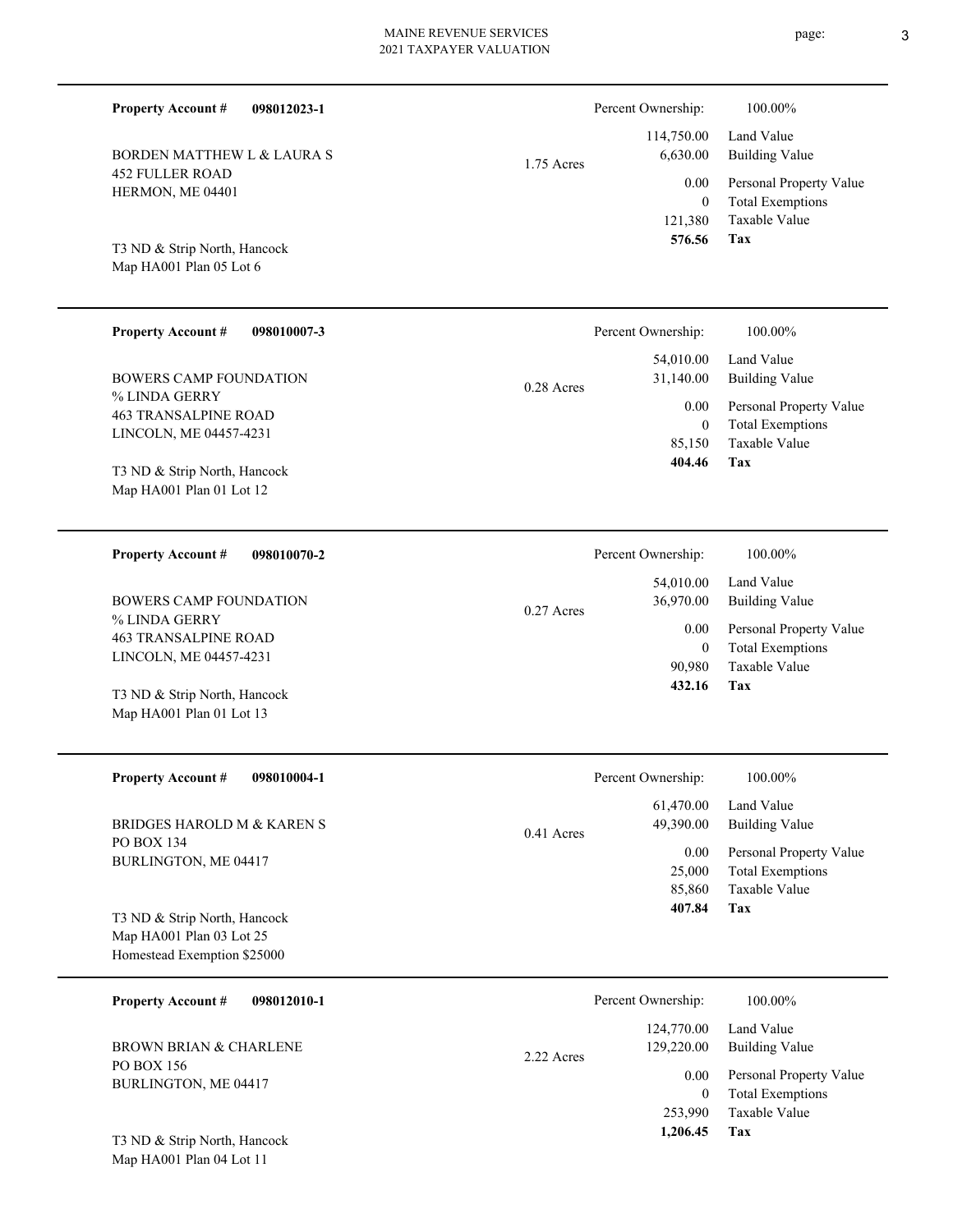| <b>Property Account #</b><br>098010010-2                   |              | Percent Ownership:                 | 100.00%                                                |
|------------------------------------------------------------|--------------|------------------------------------|--------------------------------------------------------|
| <b>BROWN CHARLES D</b>                                     | $0.34$ Acres | 61,240.00<br>30,650.00             | Land Value<br><b>Building Value</b>                    |
| <b>6005 PHEASANT RUN COURT</b><br>PRINCE GERORGE, VA 23875 |              | 0.00                               | Personal Property Value                                |
| T3 ND & Strip North, Hancock<br>Map HA001 Plan 03 Lot 33   |              | $\overline{0}$<br>91,890<br>436.48 | <b>Total Exemptions</b><br>Taxable Value<br><b>Tax</b> |
| <b>Property Account #</b><br>098012029-1                   |              | Percent Ownership:                 | 100.00%                                                |
| <b>BUBAR DENNIS &amp; NANCY</b>                            |              | 0.00<br>11,300.00                  | Land Value<br><b>Building Value</b>                    |
| 866 TODDS CORNER RD<br>ST ALBANS, ME 04971                 |              | 0.00                               | Personal Property Value                                |
| ON THE LAND OF NATHAN BUBAR TTEE                           |              | $\theta$<br>11,300                 | <b>Total Exemptions</b><br><b>Taxable Value</b>        |
| T3 ND & Strip North, Hancock<br>Map HA001 Plan 01 Lot 1.2  |              | 53.68                              | Tax                                                    |
|                                                            |              |                                    |                                                        |
| <b>Property Account #</b><br>098010083-3                   |              | Percent Ownership:                 | 100.00%                                                |
| <b>BUBAR NATHAN D TTEE</b>                                 |              | 31,170.00<br>0.00                  | Land Value<br><b>Building Value</b>                    |
| 906 TODDS CORNER ROAD<br>ST ALBANS, ME 04971               | $1.10$ Acres | 0.00                               | Personal Property Value                                |
|                                                            |              | $\mathbf{0}$<br>31,170             | <b>Total Exemptions</b><br>Taxable Value               |
| T3 ND & Strip North, Hancock<br>Map HA001 Plan 01 Lot 1.2  |              | 148.06                             | Tax                                                    |
| <b>Property Account #</b><br>098010012-1                   |              | Percent Ownership:                 | 100.00%                                                |
| <b>BUCHANAN HARRY</b>                                      | 0.35 Acres   | 67,450.00<br>28,600.00             | Land Value<br><b>Building Value</b>                    |
| 95 DAVENPORT ST PO BOX 51<br>MILFORD, ME 04461             |              | 0.00<br>$\boldsymbol{0}$           | Personal Property Value                                |
|                                                            |              | 96,050                             | <b>Total Exemptions</b><br>Taxable Value               |
| T3 ND & Strip North, Hancock<br>Map HA001 Plan 03 Lot 37   |              | 456.24                             | Tax                                                    |
|                                                            |              |                                    |                                                        |
| <b>Property Account #</b><br>098012030-1                   |              | Percent Ownership:                 | 100.00%                                                |
| CARRIER GORDON & CONSTANCE                                 | 2.10 Acres   | 71,050.00<br>0.00                  | Land Value<br><b>Building Value</b>                    |
| <b>3 MAIN STREET</b><br>EAST WATERBORO, ME 04030           |              | 0.00                               | Personal Property Value                                |
|                                                            |              | $\overline{0}$<br>71,050           | <b>Total Exemptions</b><br>Taxable Value               |

**Tax 337.49**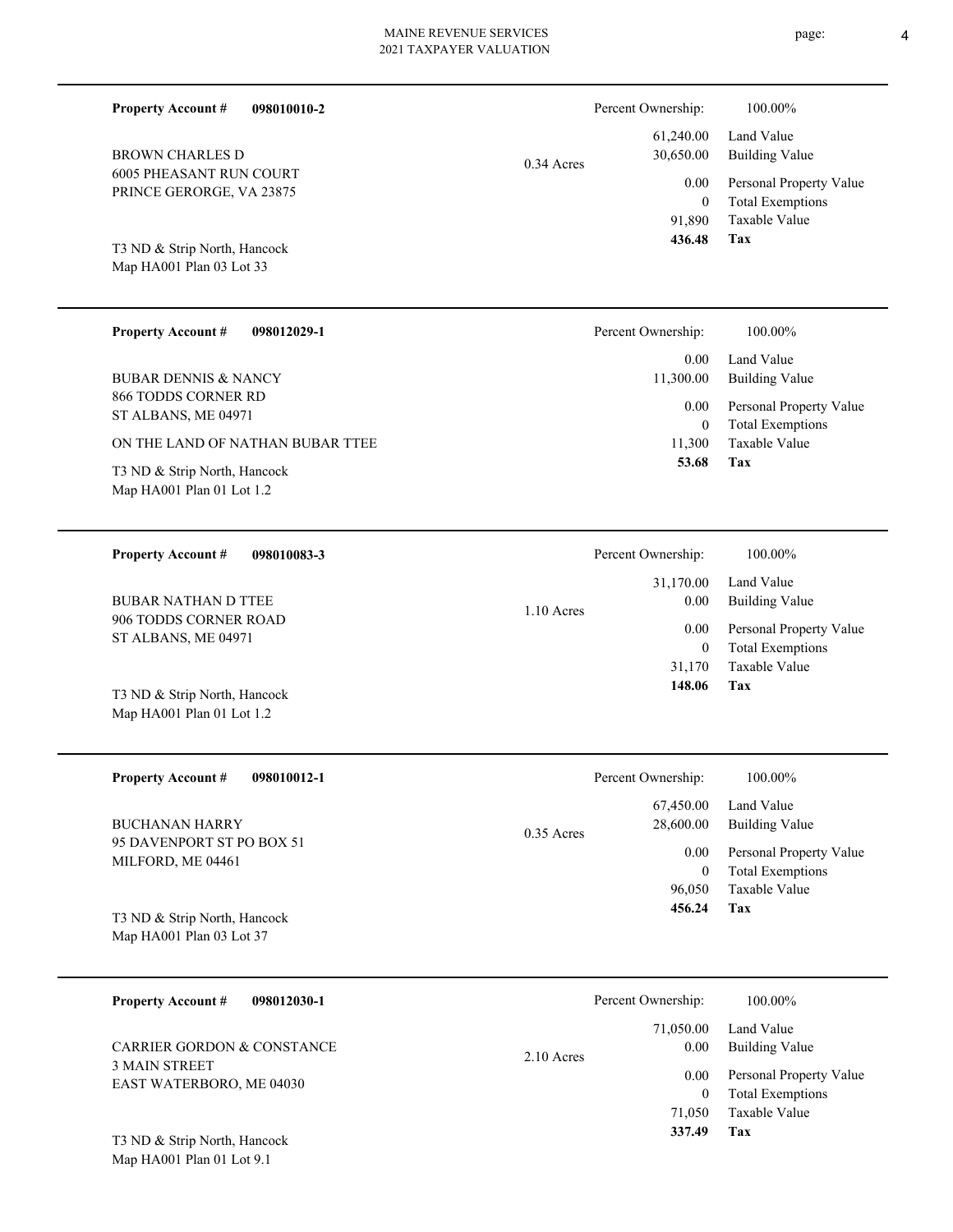| <b>Property Account #</b><br>098010020-3 |                               | Percent Ownership:              | 100.00%                                         |
|------------------------------------------|-------------------------------|---------------------------------|-------------------------------------------------|
| <b>CASSIDY TIMBERLANDS LLC</b>           | Tree Growth<br>4,122.00 Acres | 656,321.00<br>0.00              | Land Value<br><b>Building Value</b>             |
| %PRENTISS & CARLISLE<br>107 COURT ST     |                               | 0.00                            | Personal Property Value                         |
| BANGOR, ME 04402-0637                    |                               | $\mathbf{0}$<br>656,321         | <b>Total Exemptions</b><br><b>Taxable Value</b> |
| T3 ND & Strip North, Hancock             |                               | 3,117.52                        | Tax                                             |
| Map HA001 Plan 01 Lot 2                  |                               |                                 |                                                 |
| <b>Property Account #</b><br>098012028-1 |                               | Percent Ownership:              | 100.00%                                         |
| <b>CHAISSON FRANK &amp; CHRISTOPHER</b>  |                               | 109,310.00<br>3,460.00          | Land Value<br><b>Building Value</b>             |
| 1789 WEST CANNING DRIVE                  | 0.98 Acres                    | 0.00                            | Personal Property Value                         |
| MOUNT PLEASANT, SC 29466                 |                               | $\mathbf{0}$                    | <b>Total Exemptions</b>                         |
| T3 ND & Strip North, Hancock             |                               | 112,770<br>535.66               | <b>Taxable Value</b><br>Tax                     |
| Map HA001 Plan 03 Lot 66 67              |                               |                                 |                                                 |
|                                          |                               |                                 |                                                 |
| <b>Property Account #</b><br>098010062-2 |                               | Percent Ownership:              | 100.00%                                         |
| <b>CHAISSON FRANK X</b>                  |                               | 100,370.00<br>112,520.00        | Land Value<br><b>Building Value</b>             |
| PO BOX 4                                 | $0.93$ Acres                  | 0.00                            | Personal Property Value                         |
| BURLINGTON, ME 04417                     |                               | $\mathbf{0}$<br>212,890         | <b>Total Exemptions</b><br>Taxable Value        |
| T3 ND & Strip North, Hancock             |                               | 1,011.23                        | Tax                                             |
| Map HA001 Plan 03 Lot 64 65              |                               |                                 |                                                 |
|                                          |                               |                                 |                                                 |
| <b>Property Account #</b><br>098010082-3 |                               | Percent Ownership:<br>63,770.00 | 100.00%<br>Land Value                           |
| <b>CHRISTIE JOHN</b>                     | 0.44 Acres                    | 27,820.00                       | <b>Building Value</b>                           |
| 508 MAIN STREET<br>RICHMOND, ME 04358    |                               | 0.00                            | Personal Property Value                         |
|                                          |                               | $\mathbf{0}$<br>91,590          | <b>Total Exemptions</b><br>Taxable Value        |
| T3 ND & Strip North, Hancock             |                               | 435.05                          | Tax                                             |
| Map HA001 Plan 03 Lot 104                |                               |                                 |                                                 |
| <b>Property Account #</b><br>098010056-3 |                               | Percent Ownership:              | 100.00%                                         |
| CLAY ANNETTE & SHERRY CLAY               |                               | 139,000.00<br>20,460.00         | Land Value<br><b>Building Value</b>             |
| PO BOX 324<br>LINCOLN, ME 04457-0324     | 1.00 Acres                    | 0.00                            | Personal Property Value                         |
|                                          |                               | $\mathbf{0}$<br>159,460         | <b>Total Exemptions</b><br>Taxable Value        |
|                                          |                               | 757.44                          | <b>Tax</b>                                      |

Map HA001 Plan 01 Lot 10 T3 ND & Strip North, Hancock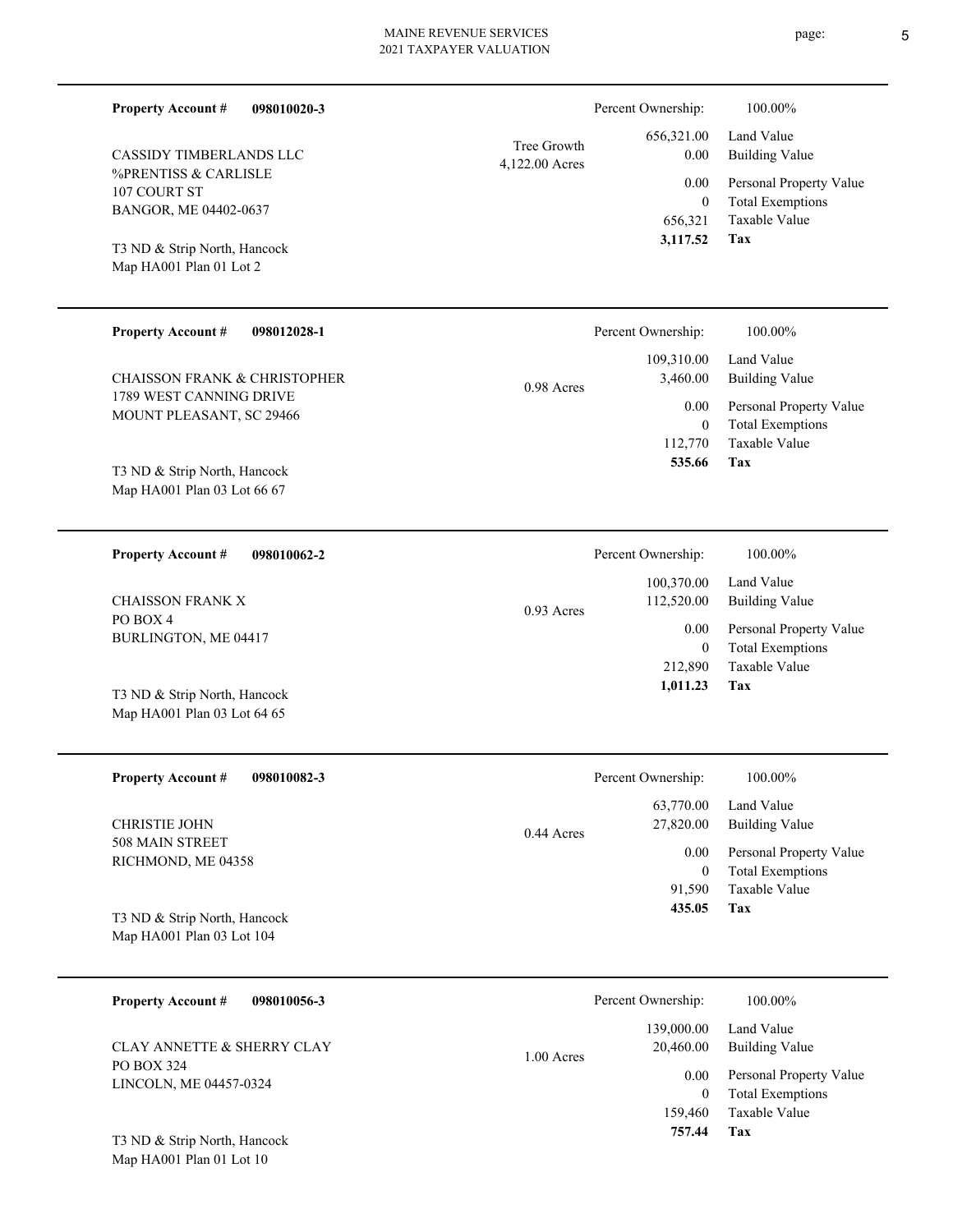| <b>Property Account #</b><br>098010057-3                                                                                                                                          |              | Percent Ownership:                                                  | 100.00%                                                                                                           |
|-----------------------------------------------------------------------------------------------------------------------------------------------------------------------------------|--------------|---------------------------------------------------------------------|-------------------------------------------------------------------------------------------------------------------|
| <b>COLLIANDER JOHN D TRUSTEE</b><br>%ROBERT H GOULD 1999 TRUST<br>126 DANIEL STREET SUITE 100<br>PORTSMOUTH, NH 03801<br>T3 ND & Strip North, Hancock<br>Map HA001 Plan 03 Lot 34 | $0.26$ Acres | 57,580.00<br>49,370.00<br>0.00<br>$\mathbf{0}$<br>106,950<br>508.01 | Land Value<br><b>Building Value</b><br>Personal Property Value<br><b>Total Exemptions</b><br>Taxable Value<br>Tax |
| <b>Property Account #</b><br>098010150-2                                                                                                                                          |              | Percent Ownership:                                                  | 100.00%                                                                                                           |
| CONLEY JAMES E JR, THOMAS W JEWELL,                                                                                                                                               | $1.10$ Acres | 22,770.00<br>22,000.00                                              | Land Value<br><b>Building Value</b>                                                                               |
| JEFFREY A RAWCLIFFE & TIMOTHY E RING                                                                                                                                              |              |                                                                     | $0.00$ Demand Drawarty Value                                                                                      |

PO BOX 666 SOUTH HAMPDEN, ME 04444 T3 ND & Strip North, Hancock

Map HA001 Plan 01 Lot 2.1

**098012027-1 Property Account #**

20 NICKERSON ROAD EDDINGTON, ME 04428 CONNELLY SEAN K & LISA A

Map HA001 Plan 03 Lot 69 70 T3 ND & Strip North, Hancock

| <b>Property Account #</b><br>098010045-3 | Percent Ownership:        | 100.00%                 |
|------------------------------------------|---------------------------|-------------------------|
|                                          | 71,310.00                 | Land Value              |
| <b>COUSENS ANDREW STEPHEN</b>            | 49,690.00<br>$0.64$ Acres | <b>Building Value</b>   |
| PO BOX 346                               | 0.00                      | Personal Property Value |
| SOUTH THOMASTON, ME 04858                | $\theta$                  | <b>Total Exemptions</b> |
|                                          | 121,000                   | Taxable Value           |
| T3 ND & Strip North, Hancock             | 574.75                    | Tax                     |
| Map HA001 Plan 03 Lot 96                 |                           |                         |

1.11 Acres

| 098010028-2<br><b>Property Account #</b> | Percent Ownership:                     | 100.00%                                            |
|------------------------------------------|----------------------------------------|----------------------------------------------------|
| CROSBY TIMOTHY E & CHRISTINE J NICHOLSON | 65,760.00<br>19,160.00<br>$0.52$ Acres | Land Value<br><b>Building Value</b>                |
| PO BOX 37<br>PASSADUMKEAG, ME 04475      | 0.00<br>$\theta$                       | Personal Property Value<br><b>Total Exemptions</b> |
|                                          | 84,920                                 | Taxable Value                                      |
| T3 ND & Strip North, Hancock             | 403.37                                 | Tax                                                |

Map HA001 Plan 03 Lot 80

**Tax**

**Tax**

Taxable Value Total Exemptions Personal Property Value

Building Value Land Value

 44,770 0

0.00

 **212.66**

 116,480 0

 116,480.00 0.00 0.00

Percent Ownership:  $100.00\%$ 

 **553.28**

Taxable Value Total Exemptions Personal Property Value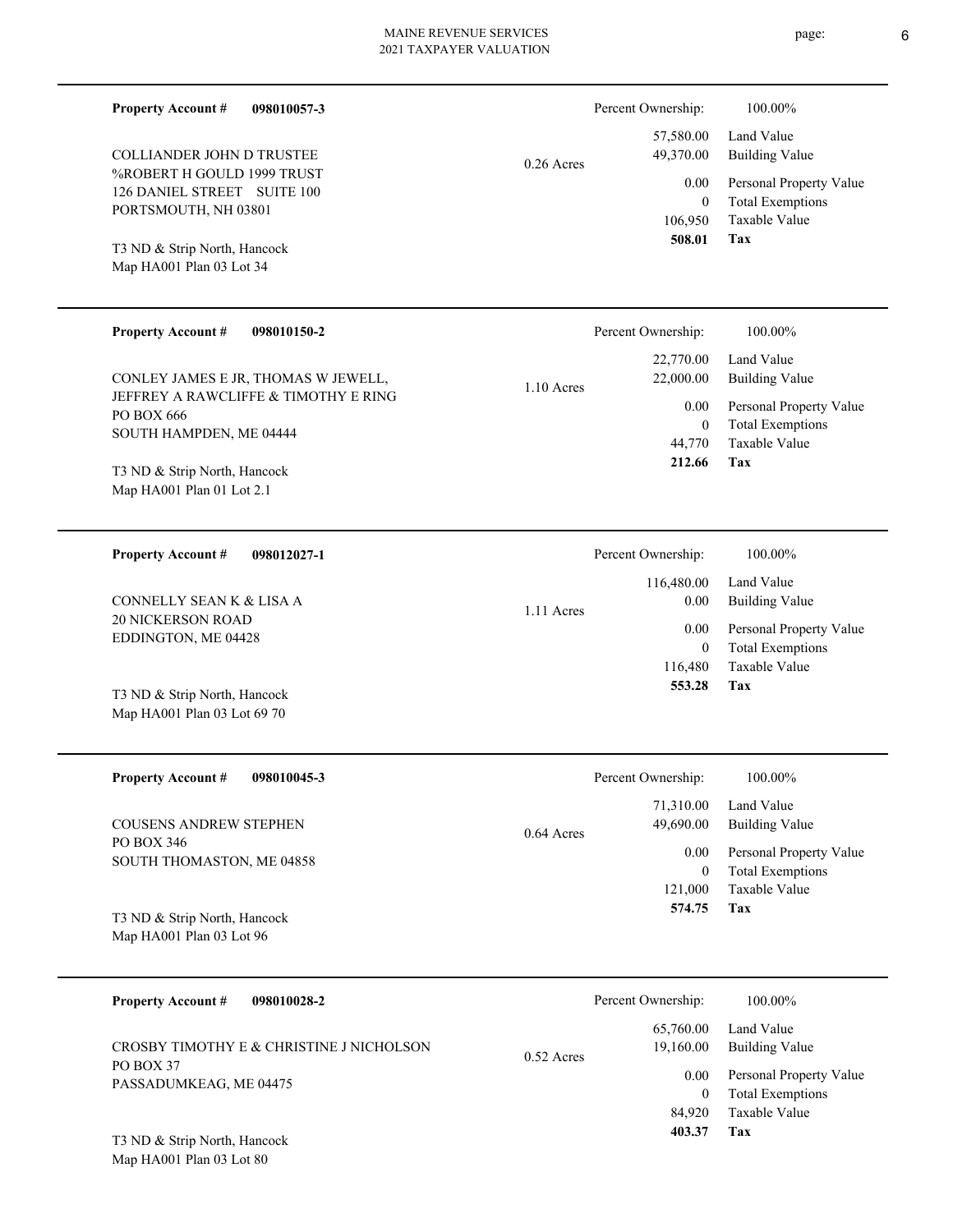| <b>Property Account #</b><br>098010031-2 | Percent Ownership:        | 100.00%                 |
|------------------------------------------|---------------------------|-------------------------|
|                                          | 61,390.00                 | Land Value              |
| <b>CURTIS JOHN H &amp; KIMBERLY L</b>    | 53,620.00<br>$0.37$ Acres | <b>Building Value</b>   |
| <b>BOX 171</b>                           | 0.00                      | Personal Property Value |
| 98 LOWELL ROAD<br>WEST ENFIELD, ME 04493 | $\boldsymbol{0}$          | <b>Total Exemptions</b> |
|                                          | 115,010                   | Taxable Value           |
| T3 ND & Strip North, Hancock             | 546.30                    | Tax                     |
| Map HA001 Plan 03 Lot 43                 |                           |                         |

| <b>Property Account #</b><br>098010030-2                    | Percent Ownership:                     | 100.00%                                            |
|-------------------------------------------------------------|----------------------------------------|----------------------------------------------------|
| DOUGLAS CHRISTINE & CYNTHIA, CHARLES, SCOTT                 | 75,920.00<br>65,050.00<br>$0.56$ Acres | Land Value<br>Building Value                       |
| & GLENN FAULK<br>346 S CREEK DRIVE<br>OSPREY, FL 34229      | 0.00<br>$\bf{0}$                       | Personal Property Value<br><b>Total Exemptions</b> |
| T3 ND & Strip North, Hancock<br>Map HA001 Plan 02 Lot 20 21 | 140,970<br>669.61                      | Taxable Value<br>Tax                               |

| 098010047-2<br><b>Property Account #</b>                                                                        | Percent Ownership:                                                  | 100.00%                                                                                                    |
|-----------------------------------------------------------------------------------------------------------------|---------------------------------------------------------------------|------------------------------------------------------------------------------------------------------------|
| DUNHAM ALAN D & MIMI Y TRUSTEES<br>THE DUNHAM FAMILY TRUST<br>5633 MOUNT BURNSIDE WAY<br><b>BURKE, VA 22015</b> | 77,430.00<br>47,660.00<br>$0.48$ Acres<br>0.00<br>125,090<br>594.18 | Land Value<br>Building Value<br>Personal Property Value<br><b>Total Exemptions</b><br>Taxable Value<br>Tax |
| T3 ND & Strip North, Hancock                                                                                    |                                                                     |                                                                                                            |

| <b>Property Account #</b><br>098010048-4 | Percent Ownership:        | 100.00%                 |
|------------------------------------------|---------------------------|-------------------------|
|                                          | 66,390.00                 | Land Value              |
| DYER CRAIG A                             | 68,970.00<br>$0.49$ Acres | Building Value          |
| <b>332 PLYMOUTH ROAD</b>                 | 0.00                      | Personal Property Value |
| CARMEL, ME 04419                         | $\bf{0}$                  | <b>Total Exemptions</b> |
|                                          | 135,360                   | Taxable Value           |
| T3 ND & Strip North, Hancock             | 642.96                    | Tax                     |
| Map HA001 Plan 03 Lot 17                 |                           |                         |

| 098010098-3<br><b>Property Account #</b>        | Percent Ownership:                      | 100.00%                                                             |
|-------------------------------------------------|-----------------------------------------|---------------------------------------------------------------------|
| <b>EATON ANGIE D</b><br>144 MOUNT PLEASANT ROAD | 124,540.00<br>16,290.00<br>$1.09$ Acres | Land Value<br><b>Building Value</b>                                 |
| LEVANT, ME 04456                                | 0.00<br>140,830                         | Personal Property Value<br><b>Total Exemptions</b><br>Taxable Value |
| T3 ND & Strip North, Hancock                    | 668.94                                  | Tax                                                                 |

Map HA001 Plan 03 Lot 61 62 63

Map HA001 Plan 03 Lot 6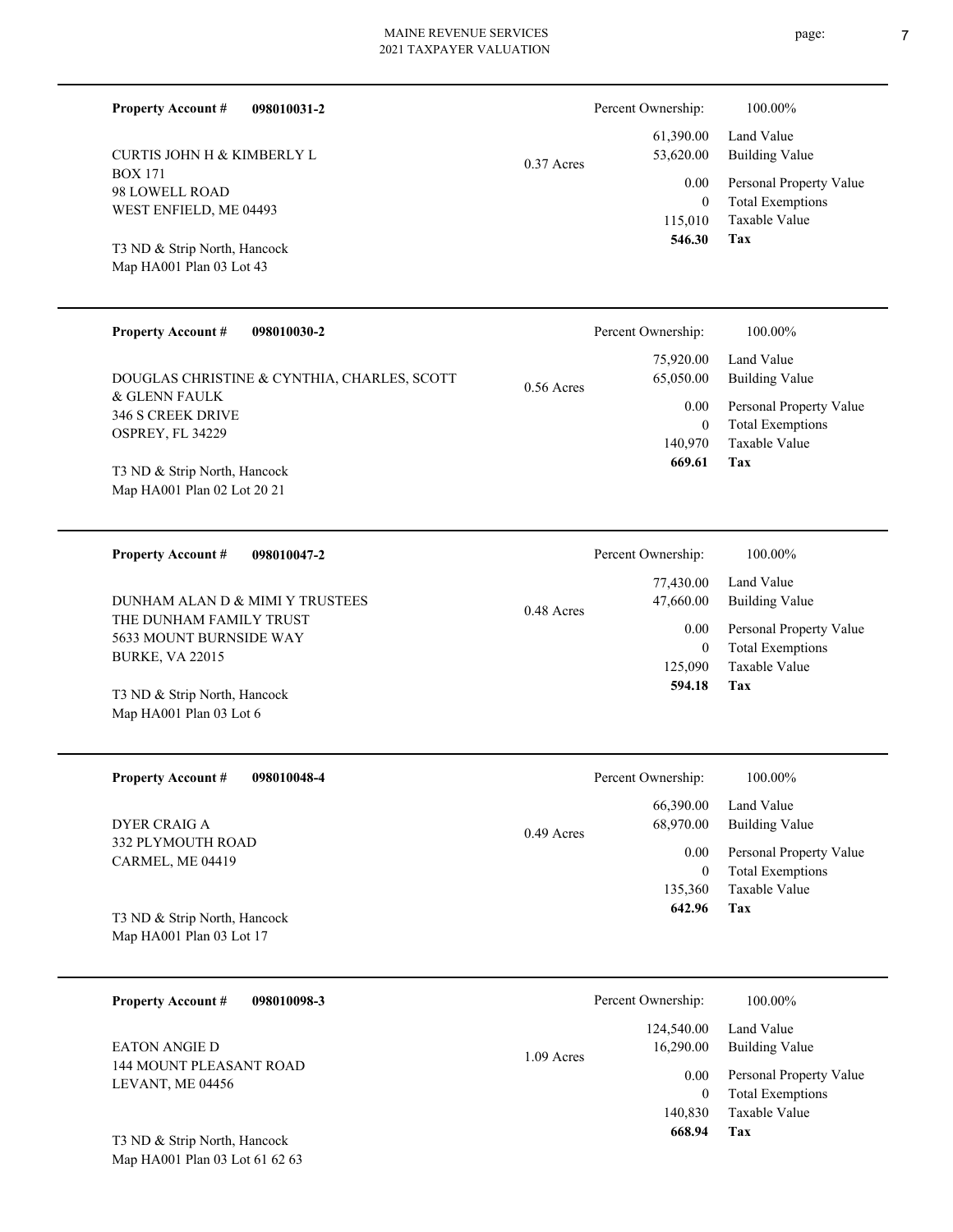| <b>Property Account #</b><br>098010011-2   |              | Percent Ownership: | 100.00%                 |
|--------------------------------------------|--------------|--------------------|-------------------------|
|                                            |              | 3,520.00           | Land Value              |
| <b>FONTAINE GEORGE O &amp; ELIZABETH S</b> | $0.02$ Acres | 0.00               | <b>Building Value</b>   |
| <b>PO BOX 111</b>                          |              | 0.00               | Personal Property Value |
| WILBRAHAM, MA 01095                        |              | $\theta$           | <b>Total Exemptions</b> |
|                                            |              | 3,520              | Taxable Value           |
| T3 ND & Strip North, Hancock               |              | 16.72              | Tax                     |
| Map HA001 Plan 02 Lot 8                    |              |                    |                         |
| <b>Property Account #</b><br>098010119-2   |              | Percent Ownership: | 100.00%                 |
|                                            |              | 48,550.00          | Land Value              |
| <b>FOUR LOONS LLC</b>                      | 3.00 Acres   | 55,770.00          | <b>Building Value</b>   |
| 93 WEST PROSPECT ST                        |              | 0.00               | Personal Property Value |
| HOPEWELL, NJ 08525                         |              | $\mathbf{0}$       | <b>Total Exemptions</b> |

Map HA001 Plan 01 Lot 8 T3 ND & Strip North, Hancock

Map HA001 Plan 02 Lot 24.2

**098012015-3 Tax** Taxable Value Total Exemptions Personal Property Value Building Value Land Value 16 TRINITY PLACE HILLSDALE, NJ 07642 **Property Account #** T3 ND & Strip North, Hancock FROLICH MICHAEL E & PATRICIA L 221,790 0  **1,053.50** 88,600.00 133,190.00 0.00 0.77 Acres Percent Ownership:  $100.00\%$ 

| <b>Property Account #</b><br>098010156-1                  | Percent Ownership:            |                         | 100.00%                      |
|-----------------------------------------------------------|-------------------------------|-------------------------|------------------------------|
| <b>GARDNER LAND COMPANY INC</b>                           | Tree Growth<br>4,761.01 Acres | 792,161.00<br>18,540.00 | Land Value<br>Building Value |
| <b>PO BOX 189</b><br>LINCOLN, ME 04457                    |                               | 0.00                    | Personal Property Value      |
|                                                           |                               |                         | <b>Total Exemptions</b>      |
|                                                           |                               | 810.701                 | Taxable Value                |
| T3 ND & Strip North, Hancock<br>Map HA001 Plan 01 Lot 1.1 |                               | 3,850.83                | Tax                          |

| 098010163-1<br><b>Property Account #</b>                  | Percent Ownership:<br>100.00%                                   |
|-----------------------------------------------------------|-----------------------------------------------------------------|
| <b>GARDNER THOMAS W</b>                                   | Land Value<br>0.00<br>Building Value<br>36,780.00               |
| PO BOX 189<br>LINCOLN, ME 04457                           | Personal Property Value<br>0.00<br><b>Total Exemptions</b><br>0 |
| <b>GARDNER LAND CO</b>                                    | Taxable Value<br>36,780                                         |
| T3 ND & Strip North, Hancock<br>Map HA001 Plan 01 Lot 1.1 | 174.71<br>Tax                                                   |

**Tax**

104,320

 **495.52**

Taxable Value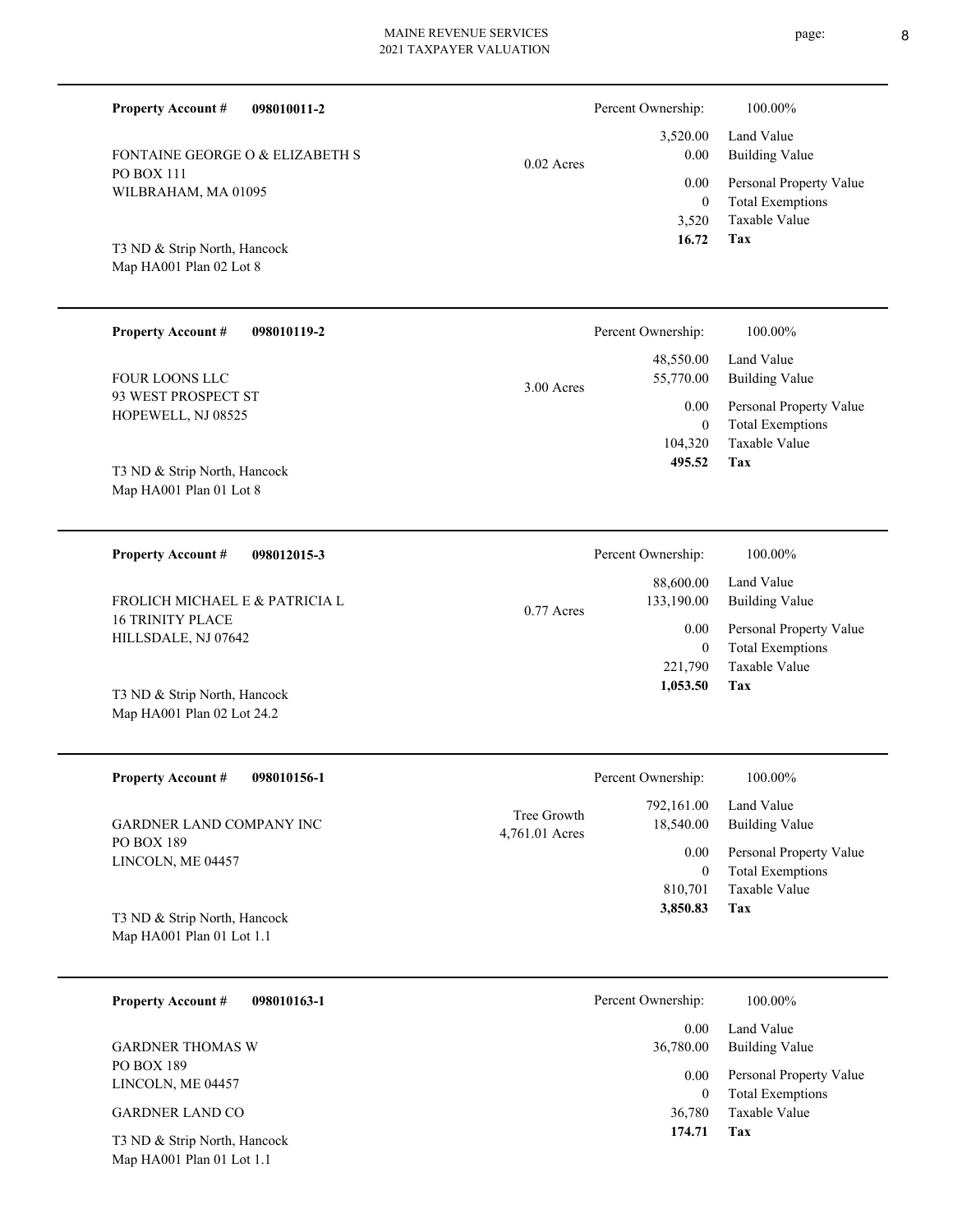GAY EDWARD S JR & CONSTANCE E 1.74 Acres

Map HA001 Plan 04 Lot 4 T3 ND & Strip North, Hancock

BURLINGTON, ME 04417

**Property Account #**

PO BOX 6

**098012007-1**

| <b>Property Account #</b><br>098010044-4                 | Percent Ownership:        | 100.00%                 |
|----------------------------------------------------------|---------------------------|-------------------------|
|                                                          | 67,030.00                 | Land Value              |
| GILES KURT & JESSICA                                     | 42,870.00<br>$0.47$ Acres | Building Value          |
| 2629 WESTERN AVENUE<br>NEWBURGH, ME 04444                | 0.00                      | Personal Property Value |
|                                                          | $\overline{0}$            | <b>Total Exemptions</b> |
| ROBBINS LUMBER 23S                                       | 109.900                   | Taxable Value           |
| T3 ND & Strip North, Hancock<br>Map HA001 Plan 03 Lot 83 | 522.03                    | Tax                     |

| 098010050-2<br><b>Property Account #</b> | Percent Ownership:        | 100.00%                 |
|------------------------------------------|---------------------------|-------------------------|
|                                          | 66,970.00                 | Land Value              |
| GOODRIDGE CURTIS E JR & BRENDA P         | 41.910.00<br>$0.38$ Acres | Building Value          |
| 715 HUDSON HILL ROAD                     | 0.00                      | Personal Property Value |
| HUDSON, ME 04449                         | 0                         | <b>Total Exemptions</b> |
|                                          | 108,880                   | Taxable Value           |
| T3 ND & Strip North, Hancock             | 517.18                    | Tax                     |

| <b>Property Account #</b><br>098010081-1        | Percent Ownership:                     | 100.00%                      |
|-------------------------------------------------|----------------------------------------|------------------------------|
| <b>GRAY MARTIN B</b><br>1434 OHIO STREET APT 22 | 54,480.00<br>49,290.00<br>$0.18$ Acres | Land Value<br>Building Value |
| BANGOR, ME 04401                                | 0.00                                   | Personal Property Value      |
|                                                 |                                        | <b>Total Exemptions</b>      |
|                                                 | 103,770                                | Taxable Value                |
| T3 ND & Strip North, Hancock                    | 492.91                                 | Tax                          |
| Map HA001 Plan 03 Lot 32                        |                                        |                              |

| 098010053-1<br><b>Property Account #</b>          | Percent Ownership:                       | 100.00%                                            |
|---------------------------------------------------|------------------------------------------|----------------------------------------------------|
| <b>GREENLEAF FRANK C</b><br><b>36 CURTIS LANE</b> | 115,330.00<br>100,020.00<br>$0.91$ Acres | Land Value<br>Building Value                       |
| MILFORD, ME 04461                                 | 0.00<br>$\theta$                         | Personal Property Value<br><b>Total Exemptions</b> |
|                                                   | 215,350                                  | Taxable Value                                      |
| T3 ND & Strip North, Hancock                      | 1,022.91                                 | Tax                                                |

Map HA001 Plan 03 Lot 26 27

Map HA001 Plan 03 Lot 47

**Tax**

 219,380 0

0.00

Percent Ownership:  $100.00\%$ 

 130,890.00 88,490.00

 **1,042.06**

Taxable Value Total Exemptions Personal Property Value

Building Value Land Value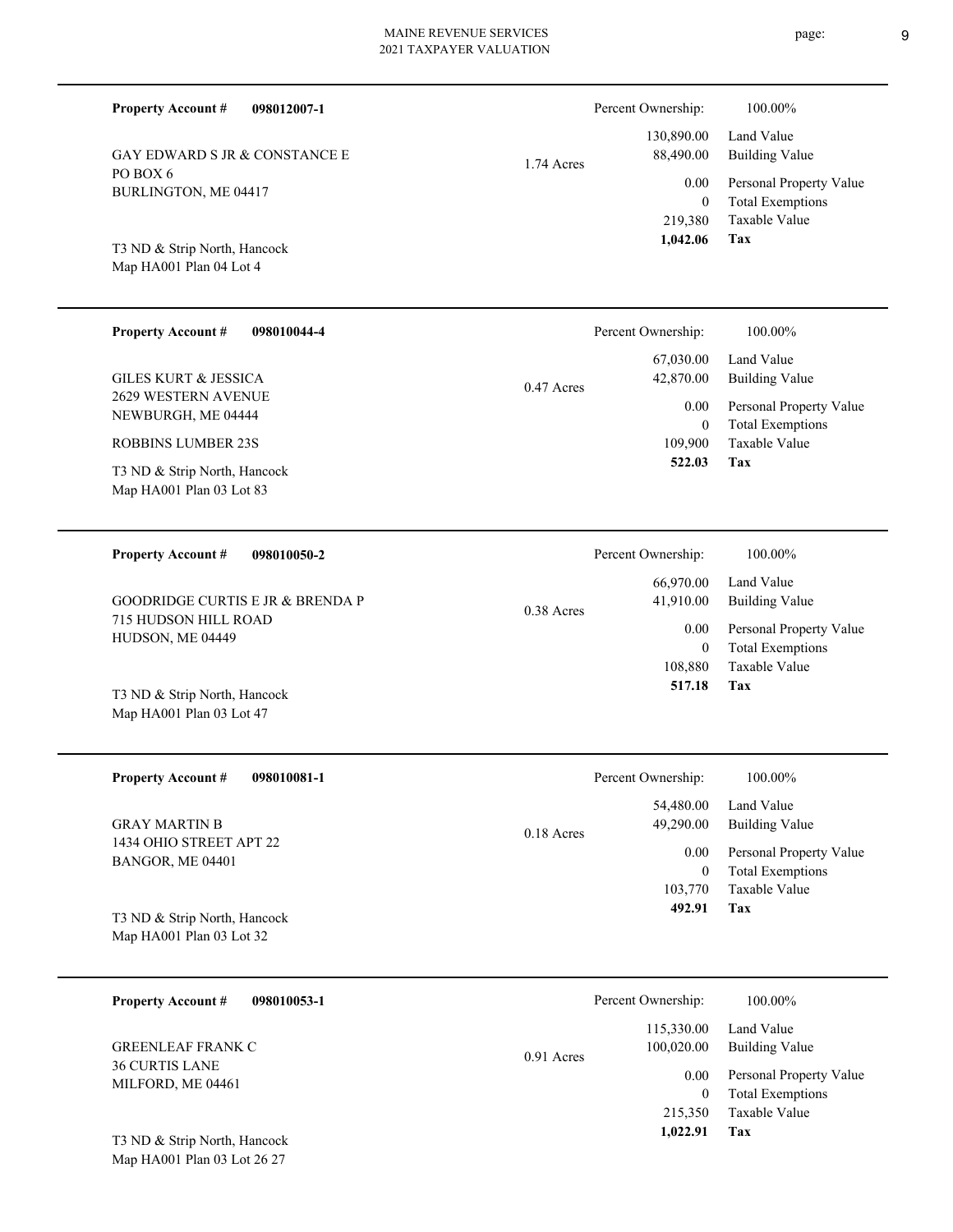| <b>Property Account #</b><br>098010165-2                                            |            | Percent Ownership:                | 100.00%                                                                                      |
|-------------------------------------------------------------------------------------|------------|-----------------------------------|----------------------------------------------------------------------------------------------|
| HALLOWELL BRUCE & MARJORIE                                                          |            | 134,310.00<br>26,710.00           | Land Value                                                                                   |
| 79 BENHALL LANE<br>JEFFERSON, ME 04348                                              | 2.63 Acres | 0.00<br>$\overline{0}$<br>161,020 | <b>Building Value</b><br>Personal Property Value<br><b>Total Exemptions</b><br>Taxable Value |
| T3 ND & Strip North, Hancock<br>Map HA001 Plan 04 Lot 5                             |            | 764.85                            | Tax                                                                                          |
| <b>Property Account #</b><br>098012031-1                                            |            | Percent Ownership:                | 100.00%                                                                                      |
| HALSTED CHRISTIAN H & CATHERINE ROBBINS                                             | 1.50 Acres | 86,560.00<br>156,750.00           | Land Value<br><b>Building Value</b>                                                          |
| 179 MAGOG ROAD<br>SEARSMONT, ME 04973                                               |            | 0.00<br>$\overline{0}$<br>243,310 | Personal Property Value<br><b>Total Exemptions</b><br><b>Taxable Value</b>                   |
| T3 ND & Strip North, Hancock<br>Map HA001 Plan 03 Lot 109 110 111                   |            | 1,155.72                          | Tax                                                                                          |
| <b>Property Account #</b><br>098010161-3                                            |            | Percent Ownership:                | 100.00%                                                                                      |
| HANCOCK COUNTY COMMISSIONERS                                                        | 6.00 Acres | 14,330.00<br>0.00                 | Land Value<br><b>Building Value</b>                                                          |
| <b>50 STATE STREET</b><br><b>SUITE 7</b><br>ELLSWORTH, ME 04605                     |            | 0.00<br>14,330<br>$\theta$        | Personal Property Value<br><b>Total Exemptions</b><br><b>Taxable Value</b>                   |
| T3 ND & Strip North, Hancock<br>Map HA001 Plan 01 Lot 4.2<br><b>Exempt Property</b> |            | 0.00                              | Tax                                                                                          |
| <b>Property Account #</b><br>098010108-3                                            |            | Percent Ownership:                | 100.00%                                                                                      |
| HAND JOHN B & JOHN P                                                                | 0.49 Acres | 61,860.00<br>26,410.00            | Land Value<br><b>Building Value</b>                                                          |
| 199 WISWELL ROAD<br>BREWER, ME 04412                                                |            | 0.00<br>$\bf{0}$                  | Personal Property Value<br><b>Total Exemptions</b><br>Taxable Value                          |
| T3 ND & Strip North, Hancock<br>Map HA001 Plan 03 Lot 12                            |            | 88,270<br>419.28                  | <b>Tax</b>                                                                                   |

| <b>Property Account #</b><br>098010055-1 | Percent Ownership:                     | 100.00%                                            |
|------------------------------------------|----------------------------------------|----------------------------------------------------|
| HAND JOHN P SR & CHARLEEN M              | 62,470.00<br>31,450.00<br>$0.43$ Acres | Land Value<br>Building Value                       |
| 255 BUCK ST<br>BANGOR, ME 04401-6092     | 0.00<br>0                              | Personal Property Value<br><b>Total Exemptions</b> |
|                                          | 93.920                                 | Taxable Value                                      |
| T3 ND & Strip North, Hancock             | 446.12                                 | Tax                                                |

Map HA001 Plan 03 Lot 41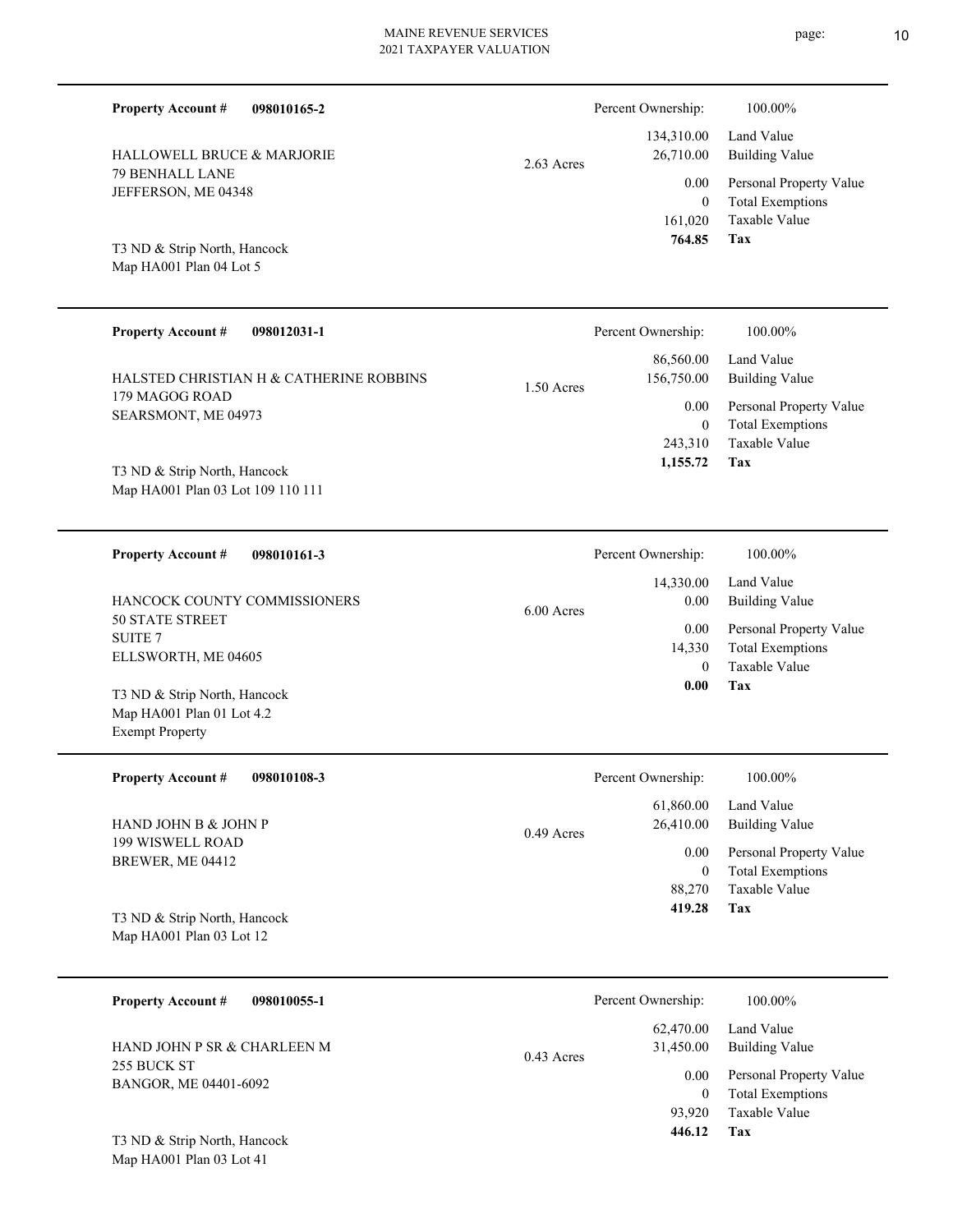| <b>Property Account #</b><br>098010059-4                  | Percent Ownership:                           | 100.00%                                                                    |
|-----------------------------------------------------------|----------------------------------------------|----------------------------------------------------------------------------|
| HARRINGTON DENNIS L & JODI L CLAYTON                      | 72,030.00<br>39,030.00<br>0.84 Acres         | Land Value<br><b>Building Value</b>                                        |
| 24 CROSBY ST<br>ORONO, ME 04473                           | 0.00<br>$\boldsymbol{0}$<br>111,060          | Personal Property Value<br><b>Total Exemptions</b><br>Taxable Value        |
| T3 ND & Strip North, Hancock<br>Map HA001 Plan 03 Lot 72  | 527.54                                       | Tax                                                                        |
| <b>Property Account #</b><br>098010101-4                  | Percent Ownership:                           | 100.00%                                                                    |
| HASKELL JEFFERY MICHAEL & REBECCA JILL                    | 63,140.00<br>40,140.00<br>$0.46$ Acres       | Land Value<br><b>Building Value</b>                                        |
| <b>65 HASKELL DRIVE</b><br>NEWBURGH, ME 04444             | 0.00<br>$\boldsymbol{0}$<br>103,280          | Personal Property Value<br><b>Total Exemptions</b><br>Taxable Value        |
| T3 ND & Strip North, Hancock<br>Map HA001 Plan 03 Lot 107 | 490.58                                       | <b>Tax</b>                                                                 |
| <b>Property Account #</b><br>098010033-2                  | Percent Ownership:                           | 100.00%                                                                    |
| HELDMAN JOHANNA B                                         | 64,360.00<br>17,240.00<br>$0.36$ Acres       | Land Value<br><b>Building Value</b>                                        |
| 9 CORNELL ROAD<br>GLASSBORO, NJ 08208                     | 0.00<br>$\boldsymbol{0}$<br>81,600           | Personal Property Value<br><b>Total Exemptions</b><br>Taxable Value        |
| T3 ND & Strip North, Hancock<br>Map HA001 Plan 03 Lot 103 | 387.60                                       | <b>Tax</b>                                                                 |
| <b>Property Account #</b><br>098010080-4                  | Percent Ownership:                           | 100.00%                                                                    |
| HELDMAN JOHANNA B                                         | 65,110.00<br>17,630.00<br>0.51 Acres         | Land Value<br><b>Building Value</b>                                        |
| 9 CORNELL ROAD<br>GLASSBORO, NJ 08208                     | 0.00<br>$\boldsymbol{0}$<br>82,740<br>393.02 | Personal Property Value<br><b>Total Exemptions</b><br>Taxable Value<br>Tax |
| T3 ND & Strip North, Hancock<br>Map HA001 Plan 03 Lot 102 |                                              |                                                                            |

| 098010064-3<br><b>Property Account #</b> | Percent Ownership:                      | 100.00%                                            |
|------------------------------------------|-----------------------------------------|----------------------------------------------------|
| HOMSTED CLARENCE A III                   | 70,670.00<br>110,890.00<br>$0.51$ Acres | Land Value<br>Building Value                       |
| 86A MUDGETT ROAD<br>NEWBURGH, ME 04444   | 0.00<br>$\theta$                        | Personal Property Value<br><b>Total Exemptions</b> |
| T3 ND & Strip North, Hancock             | 181.560<br>862.41                       | Taxable Value<br>Tax                               |

Map HA001 Plan 03 Lot 82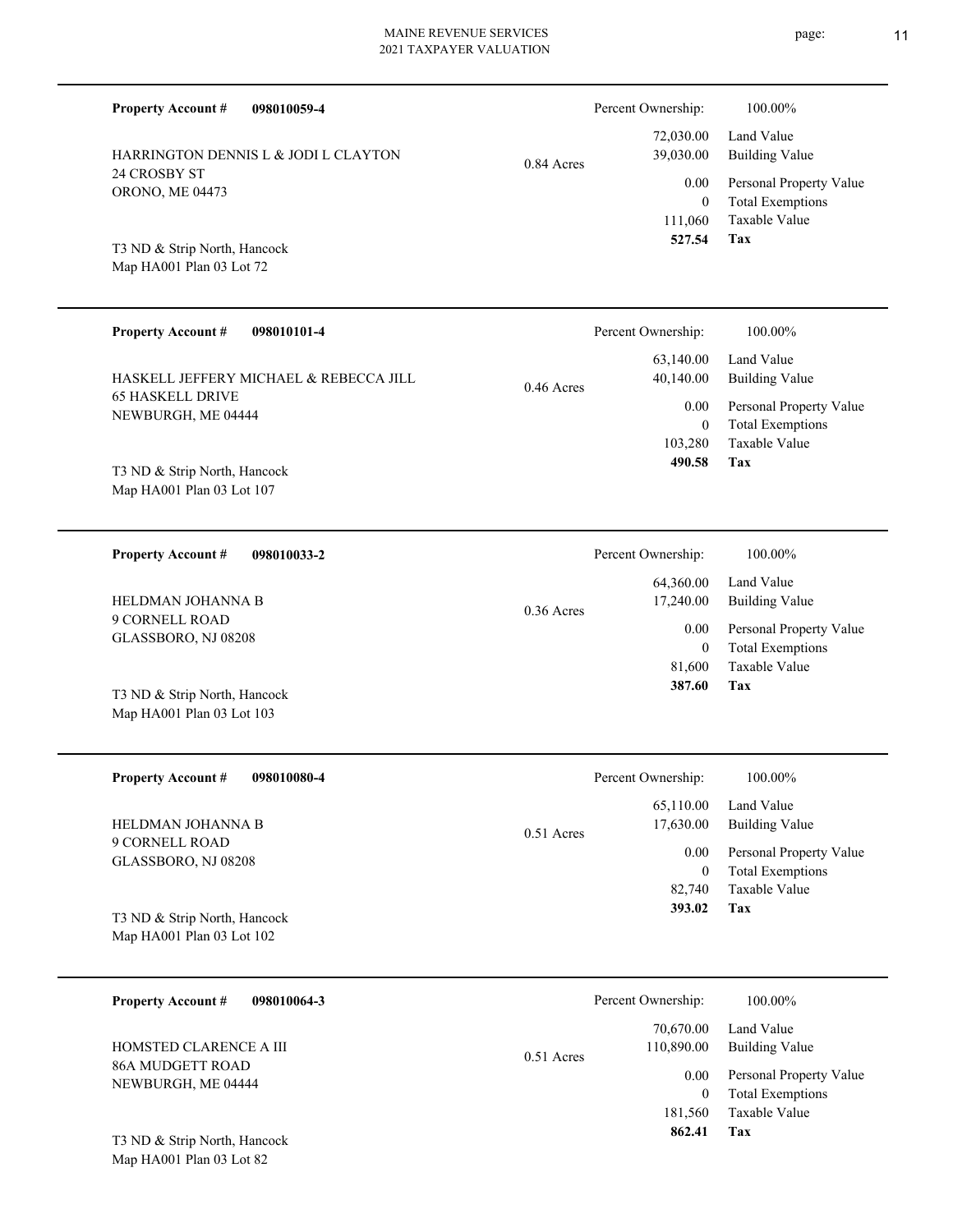| <b>Property Account #</b><br>098010009-3                 |              | Percent Ownership:                          | 100.00%                                                                    |
|----------------------------------------------------------|--------------|---------------------------------------------|----------------------------------------------------------------------------|
| HURD VALENCIA C                                          | $0.60$ Acres | 59,260.00<br>53,810.00                      | Land Value<br><b>Building Value</b>                                        |
| 908 BREWER LAKE ROAD<br>ORRINGTON, ME 04474              |              | 0.00<br>$\overline{0}$<br>113,070<br>537.08 | Personal Property Value<br><b>Total Exemptions</b><br>Taxable Value<br>Tax |
| T3 ND & Strip North, Hancock<br>Map HA001 Plan 03 Lot 40 |              |                                             |                                                                            |
| <b>Property Account #</b><br>098012025-1                 |              | Percent Ownership:                          | 100.00%                                                                    |
| <b>JACKSON CHRISTOPHER &amp; HEATHER</b>                 | 1.84 Acres   | 114,810.00<br>$0.00\,$                      | Land Value<br><b>Building Value</b>                                        |
| <b>32 SPEAR DRIVE</b><br>BOWDOINHAM, ME 04008            |              | 0.00<br>$\mathbf{0}$                        | Personal Property Value<br><b>Total Exemptions</b>                         |
| T3 ND & Strip North, Hancock                             |              | 114,810<br>545.35                           | Taxable Value<br>Tax                                                       |
| Map HA001 Plan 05 Lot 2                                  |              |                                             |                                                                            |
| <b>Property Account #</b><br>098012012-3                 |              | Percent Ownership:                          | 100.00%                                                                    |
| JACKSON CHRISTOPHER A & HEATHER P                        | 1.65 Acres   | 122,830.00<br>10,770.00                     | Land Value<br><b>Building Value</b>                                        |
| 32 SPEAR DR<br>BOWDOINHAM, ME 04008                      |              | 0.00<br>$\overline{0}$<br>133,600           | Personal Property Value<br><b>Total Exemptions</b><br>Taxable Value        |
| T3 ND & Strip North, Hancock<br>Map HA001 Plan 05 Lot 1  |              | 634.60                                      | Tax                                                                        |
| <b>Property Account #</b><br>098012017-2                 |              | Percent Ownership:                          | 100.00%                                                                    |
| JACKSON CHRISTOPHER A & HEATHER P                        | 1.43 Acres   | 115,820.00<br>0.00                          | Land Value<br><b>Building Value</b>                                        |
| 32 SPEAR DR<br>BOWDOINHAM, ME 04008                      |              | 0.00<br>$\overline{0}$                      | Personal Property Value<br><b>Total Exemptions</b>                         |
| T3 ND & Strip North, Hancock<br>Map HA001 Plan 05 Lot 4  |              | 115,820<br>550.15                           | Taxable Value<br>Tax                                                       |
| <b>Property Account #</b><br>098012018-1                 |              | Percent Ownership:                          | 100.00%                                                                    |
| JACKSON CHRISTOPHER A & HEATHER P                        |              | 116,930.00<br>37,570.00                     | Land Value<br><b>Building Value</b>                                        |

 $1.53$ 

BOWDOINHAM, ME 04008

32 SPEAR DR

|       | Percent Ownership: | 100.00%                 |
|-------|--------------------|-------------------------|
|       | 116,930.00         | Land Value              |
| Acres | 37,570.00          | Building Value          |
|       | 0.00               | Personal Property Value |
|       | 0                  | <b>Total Exemptions</b> |
|       | 154,500            | Taxable Value           |
|       | 733.88             | Tax                     |
|       |                    |                         |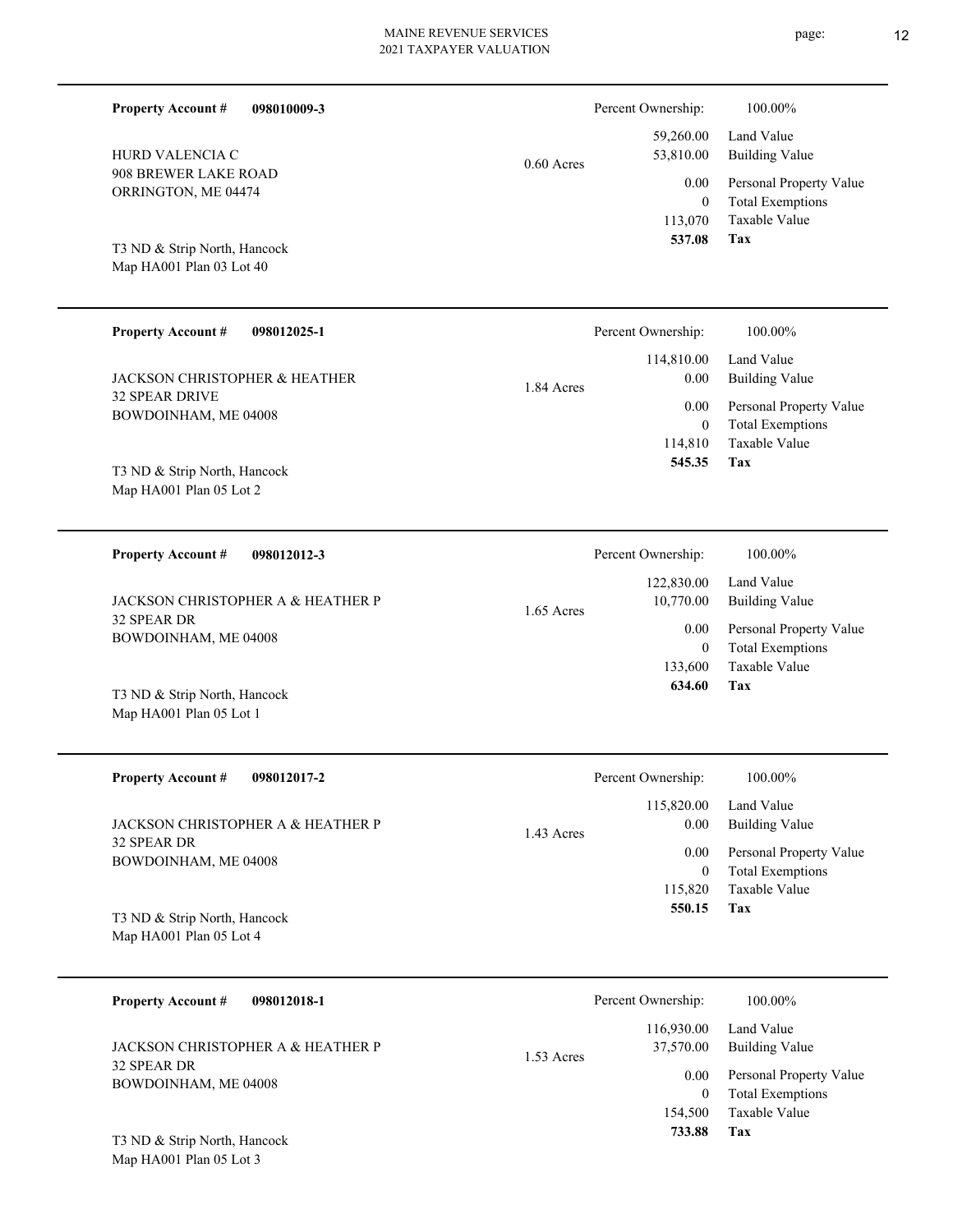| 2021 TAXPAYER VALUATION                                                  |              |                                       |                                                                     |
|--------------------------------------------------------------------------|--------------|---------------------------------------|---------------------------------------------------------------------|
| 098012020-2<br><b>Property Account #</b>                                 |              | Percent Ownership:                    | 100.00%                                                             |
| JACKSON CHRISTOPHER A & HEATHER P<br>32 SPEAR DR<br>BOWDOINHAM, ME 04008 | 1.68 Acres   | 114,060.00<br>0.00<br>0.00            | Land Value<br><b>Building Value</b><br>Personal Property Value      |
| T3 ND & Strip North, Hancock<br>Map HA001 Plan 05 Lot 5                  |              | $\boldsymbol{0}$<br>114,060<br>541.79 | <b>Total Exemptions</b><br>Taxable Value<br>Tax                     |
| <b>Property Account #</b><br>098010060-1                                 |              | Percent Ownership:                    | 100.00%                                                             |
| <b>JAMESON RICHARD</b>                                                   | 0.68 Acres   | 61,470.00<br>33,330.00                | Land Value<br><b>Building Value</b>                                 |
| %JULIE J MONROE<br><b>15 SPENCER STREET</b><br>ORONO, ME 04473           |              | 0.00<br>$\overline{0}$<br>94,800      | Personal Property Value<br><b>Total Exemptions</b><br>Taxable Value |
| T3 ND & Strip North, Hancock<br>Map HA001 Plan 03 Lot 75                 |              | 450.30                                | Tax                                                                 |
| <b>Property Account #</b><br>098010016-1                                 |              | Percent Ownership:                    | 100.00%                                                             |
| JOHNDRO RICHARD C & CARAN M                                              | $0.35$ Acres | 67,340.00<br>56,640.00                | Land Value<br><b>Building Value</b>                                 |
| 16 E.C. DRIVE<br>GREENBUSH, ME 04418                                     |              | 0.00<br>$\overline{0}$<br>123,980     | Personal Property Value<br><b>Total Exemptions</b><br>Taxable Value |
| T3 ND & Strip North, Hancock<br>Map HA001 Plan 03 Lot 46                 |              | 588.91                                | Tax                                                                 |
| <b>Property Account #</b><br>098010095-3                                 |              | Percent Ownership:                    | 100.00%                                                             |
| KNAPP FRANK J JR & LORRAINE E                                            | 0.64 Acres   | 63,840.00<br>52,360.00                | Land Value<br><b>Building Value</b>                                 |
| 9547 FALL PASS STREET<br>SAN ANTONIO, TX 78251                           |              | 0.00<br>$\overline{0}$<br>116,200     | Personal Property Value<br><b>Total Exemptions</b><br>Taxable Value |

Map HA001 Plan 03 Lot 22 T3 ND & Strip North, Hancock

| 098012022-1<br><b>Property Account #</b> | Percent Ownership:                | 100.00%                                            |
|------------------------------------------|-----------------------------------|----------------------------------------------------|
| KNEELAND PENELOPE L & STEPHEN W          | 39,590.00<br>0.00<br>$0.81$ Acres | Land Value<br>Building Value                       |
| <b>PO BOX 14</b><br>BURLINGTON, ME 04417 | 0.00<br>0                         | Personal Property Value<br><b>Total Exemptions</b> |
| T3 ND & Strip North, Hancock             | 39,590<br>188.05                  | Taxable Value<br>Tax                               |

Map HA001 Plan 02 Lot 17 19

page: 13

**Tax**

 **551.95**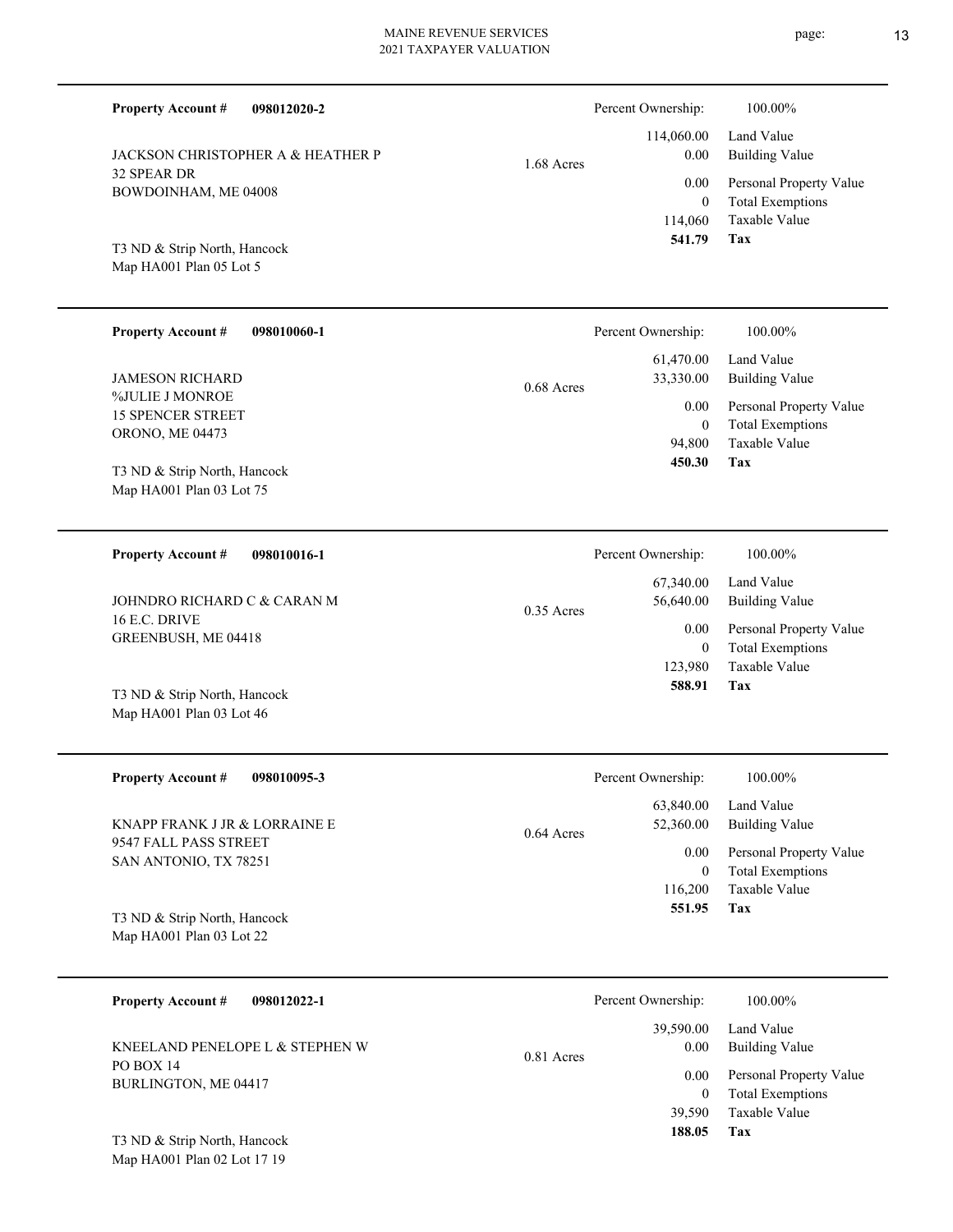| <b>Property Account #</b><br>098010075-5<br>KNEELAND PENELOPE TRUSTEE<br><b>LOVEJOY NICATOUS TRUST</b><br>PO BOX 14<br>BURLINGTON, ME 04414<br>T3 ND & Strip North, Hancock<br>Map HA001 Plan 02 Lot 9 10 11 11.1 | Percent Ownership:<br>100.00%<br>Land Value<br>107,760.00<br>133,210.00<br><b>Building Value</b><br>1.97 Acres<br>Personal Property Value<br>0.00<br><b>Total Exemptions</b><br>$\overline{0}$<br><b>Taxable Value</b><br>240,970<br>1,144.61<br>Tax |
|-------------------------------------------------------------------------------------------------------------------------------------------------------------------------------------------------------------------|------------------------------------------------------------------------------------------------------------------------------------------------------------------------------------------------------------------------------------------------------|
| <b>Property Account #</b><br>098010068-2<br>KNOWLTON CHARLES L ET AL<br>PO BOX 351<br>TENANTS HARBOR, ME 04860<br>T3 ND & Strip North, Hancock<br>Map HA001 Plan 03 Lot 24                                        | Percent Ownership:<br>100.00%<br>61,300.00<br>Land Value<br>24,180.00<br><b>Building Value</b><br>0.43 Acres<br>Personal Property Value<br>0.00<br><b>Total Exemptions</b><br>$\overline{0}$<br>Taxable Value<br>85,480<br>406.03<br>Tax             |
| <b>Property Account #</b><br>098010069-2<br>KNOWLTON CHARLES L ET AL<br><b>PO BOX 351</b><br>TENANTS HARBOR, ME 04860<br>T3 ND & Strip North, Hancock<br>Map HA001 Plan 03 Lot 35 36                              | Percent Ownership:<br>100.00%<br>102,940.00<br>Land Value<br><b>Building Value</b><br>0.00<br>$0.76$ Acres<br>0.00<br>Personal Property Value<br><b>Total Exemptions</b><br>$\theta$<br>Taxable Value<br>102,940<br>488.97<br>Tax                    |
| <b>Property Account#</b><br>098010061-2<br><b>KOZINSKI JOAN</b><br>52 CHURCH STREET<br>ROCHESTER, NH 03839<br>T3 ND & Strip North, Hancock<br>Map HA001 Plan 03 Lot 4 5                                           | 100.00%<br>Percent Ownership:<br>100,880.00<br>Land Value<br>27,610.00<br><b>Building Value</b><br>$0.66$ Acres<br>Personal Property Value<br>0.00<br><b>Total Exemptions</b><br>$\mathbf{0}$<br>Taxable Value<br>128,490<br>Tax<br>610.33           |
| <b>Property Account #</b><br>098010072-2<br>LAFORME CHARLES R, BONNIE, ERIKA T, MATTHEW<br>MARY ANNE, NICHOLAS T, TYLER J<br>$COT$ EUTEV DD                                                                       | Percent Ownership:<br>100.00%<br>Land Value<br>87,340.00<br><b>Building Value</b><br>61,040.00<br>0.66 Acres<br>Personal Property Value<br>0.00                                                                                                      |

TARPON SPRINGS, FL 34689 T3 ND & Strip North, Hancock

Map HA001 Plan 01 Lot 17

1943 GOLFVIEW DR

**Tax**

 148,380 0

 **704.81**

Taxable Value Total Exemptions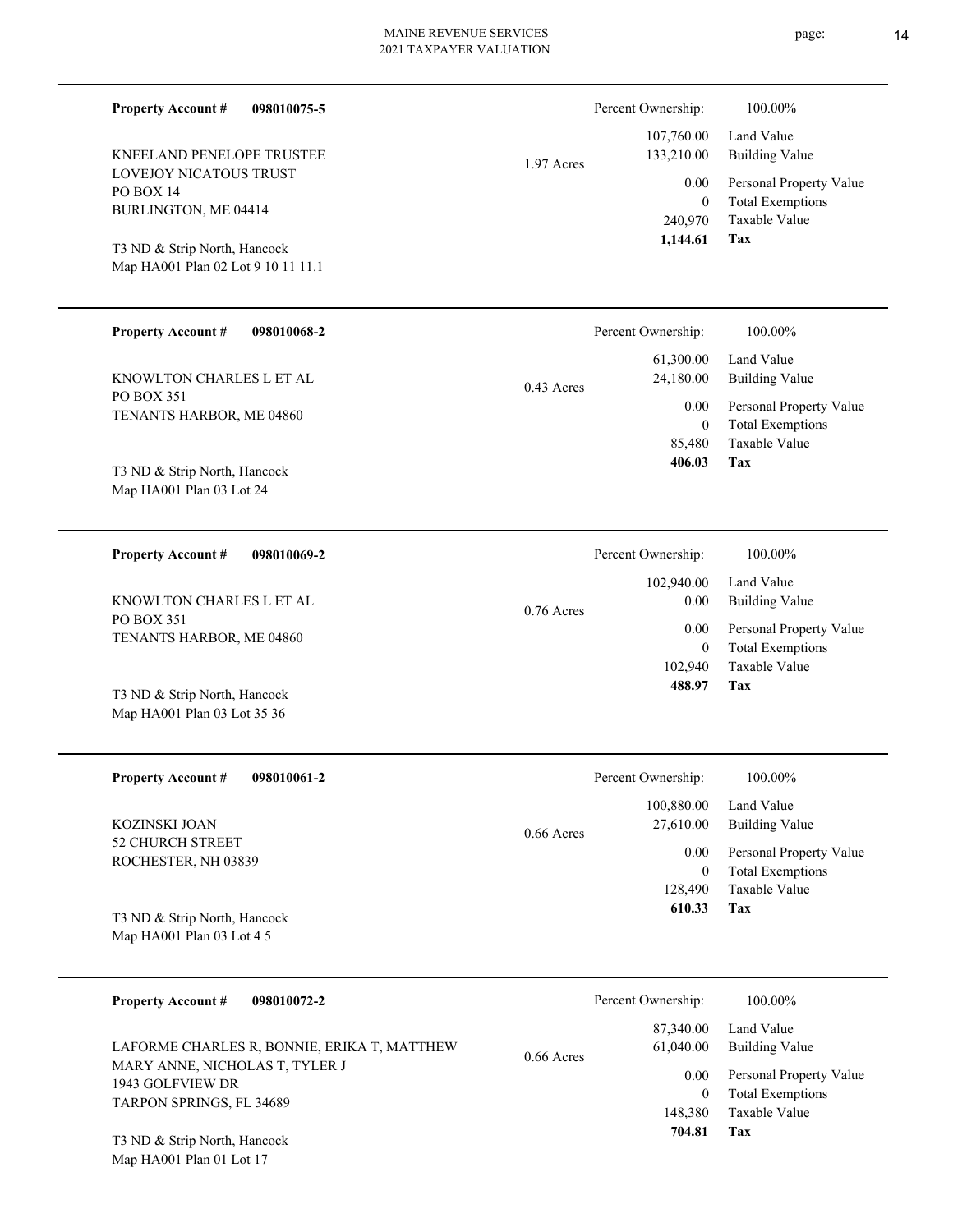| <b>Property Account #</b><br>098010023-4                    |              | Percent Ownership:                 | 100.00%                                                                    |
|-------------------------------------------------------------|--------------|------------------------------------|----------------------------------------------------------------------------|
| LEE RICHARD P III                                           | $0.45$ Acres | 67,660.00<br>14,020.00             | Land Value<br><b>Building Value</b>                                        |
| PO BOX 541<br>MILFORD, ME 04461-0541                        |              | 0.00<br>$\overline{0}$<br>81,680   | Personal Property Value<br><b>Total Exemptions</b><br>Taxable Value        |
| T3 ND & Strip North, Hancock<br>Map HA001 Plan 03 Lot 30    |              | 387.98                             | Tax                                                                        |
| <b>Property Account #</b><br>098012024-2                    |              | Percent Ownership:                 | 100.00%                                                                    |
| LEE RICHARD P III                                           | $1.06$ Acres | 90,930.00<br>0.00                  | Land Value<br><b>Building Value</b>                                        |
| PO BOX 541<br>MILFORD, ME 04461-0541                        |              | 0.00<br>$\overline{0}$<br>90,930   | Personal Property Value<br><b>Total Exemptions</b><br><b>Taxable Value</b> |
| T3 ND & Strip North, Hancock<br>Map HA001 Plan 03 Lot 28 29 |              | 431.92                             | Tax                                                                        |
| 098010099-2<br><b>Property Account #</b>                    |              | Percent Ownership:                 | 100.00%                                                                    |
| LIBBY DARRYN S & LINDA M                                    | $0.42$ Acres | 64,400.00<br>40,900.00             | Land Value<br><b>Building Value</b>                                        |
| 2715 WESTERN AVE<br>NEWBURGH, ME 04444-4743                 |              | 0.00<br>$\overline{0}$<br>105,300  | Personal Property Value<br><b>Total Exemptions</b><br><b>Taxable Value</b> |
| T3 ND & Strip North, Hancock<br>Map HA001 Plan 03 Lot 79    |              | 500.18                             | Tax                                                                        |
| <b>Property Account #</b><br>098010149-1                    |              | Percent Ownership:                 | $100.00\%$                                                                 |
| LINDSEY COURTLAND                                           | 1.34 Acres   | 22,870.00<br>30,930.00             | Land Value<br><b>Building Value</b>                                        |
| 352 CHAPMAN RD<br>NEWBURGH, ME 04444                        |              | 0.00<br>$\boldsymbol{0}$<br>53,800 | Personal Property Value<br><b>Total Exemptions</b><br>Taxable Value        |
| T3 ND & Strip North, Hancock<br>Map HA001 Plan 01 Lot 2.2   |              | 255.55                             | Tax                                                                        |
| <b>Property Account #</b><br>098010077-2                    |              | Percent Ownership:                 | 100.00%                                                                    |
| LUDDEN DANIEL                                               |              | 0.00<br>21,010.00                  | Land Value<br><b>Building Value</b>                                        |

| <b>ORONO, ME 04473</b> |  |  |  |
|------------------------|--|--|--|
|                        |  |  |  |

URSA MAJOR (M) 0903015-SL LOC F SITE 58

Map HA001 Plan 01 Lot 1 T3 ND & Strip North, Hancock

679 FOREST AVENUE

**Tax**

 21,010 0

0.00

 **99.80**

Taxable Value Total Exemptions Personal Property Value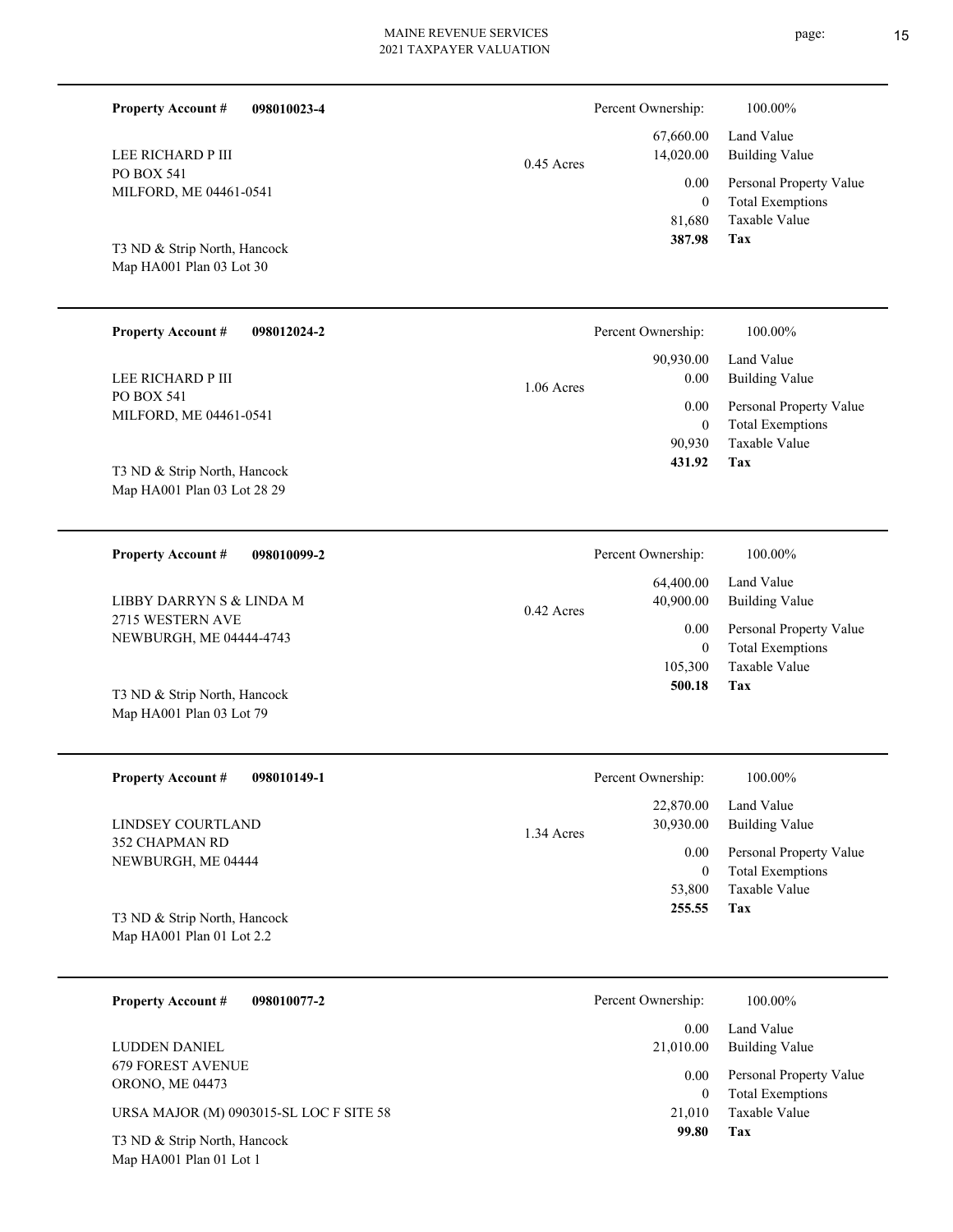| <b>Property Account #</b><br>098010106-2                                     |              | Percent Ownership:                                         | 100.00%                                                                                                    |
|------------------------------------------------------------------------------|--------------|------------------------------------------------------------|------------------------------------------------------------------------------------------------------------|
| MACDONALD KIMBERLY F & SHAWN L<br><b>160 LAKE STREET</b><br>AUBURN, ME 04210 | $0.64$ Acres | 62,610.00<br>28,520.00<br>0.00<br>$\overline{0}$<br>91,130 | Land Value<br><b>Building Value</b><br>Personal Property Value<br><b>Total Exemptions</b><br>Taxable Value |
| T3 ND & Strip North, Hancock<br>Map HA001 Plan 03 Lot 85                     |              | 432.87                                                     | Tax                                                                                                        |
| <b>Property Account #</b><br>098010008-2                                     |              | Percent Ownership:                                         | 100.00%                                                                                                    |
| MACDONALD REALTY TRUST                                                       | 1.48 Acres   | 148,430.00<br>80,140.00                                    | Land Value<br><b>Building Value</b>                                                                        |
| % KIMBERLY F MACDONALD TRUSTEE<br><b>160 LAKE STREET</b>                     |              | 0.00<br>$\overline{0}$                                     | Personal Property Value<br><b>Total Exemptions</b>                                                         |
| AUBURN, ME 04210                                                             |              | 228,570<br>1,085.71                                        | Taxable Value<br>Tax                                                                                       |
| T3 ND & Strip North, Hancock<br>Map HA001 Plan 03 Lot 86 87 88               |              |                                                            |                                                                                                            |
| <b>Property Account #</b><br>098010094-3                                     |              | Percent Ownership:                                         | 100.00%                                                                                                    |
| MACDONALD REALTY TRUST                                                       |              | 68,300.00<br>28,700.00                                     | Land Value<br><b>Building Value</b>                                                                        |
| %MARK PARKER & ROBERT E TRUSTEES<br><b>160 LAKE STREET</b>                   | $0.43$ Acres | 0.00                                                       | Personal Property Value                                                                                    |
| AUBURN, ME 04210                                                             |              | $\overline{0}$<br>97,000                                   | <b>Total Exemptions</b><br><b>Taxable Value</b>                                                            |
| T3 ND & Strip North, Hancock<br>Map HA001 Plan 03 Lot 84                     |              | 460.75                                                     | Tax                                                                                                        |
|                                                                              |              |                                                            |                                                                                                            |
| <b>Property Account #</b><br>098012026-2                                     |              | Percent Ownership:                                         | 100.00%                                                                                                    |
| MACDONALD REALTY TRUST                                                       | 0.87 Acres   | 105,480.00<br>0.00                                         | Land Value<br><b>Building Value</b>                                                                        |
| % KIMBERLY F MACDONALD TRUSTEE<br><b>160 LAKE STREET</b>                     |              | 0.00<br>$\boldsymbol{0}$                                   | Personal Property Value<br><b>Total Exemptions</b>                                                         |
| AUBURN, ME 04210                                                             |              | 105,480                                                    | Taxable Value                                                                                              |
| T3 ND & Strip North, Hancock<br>Map HA001 Plan 03 Lot 89 90                  |              | 501.03                                                     | Tax                                                                                                        |
| <b>Property Account #</b><br>098010124-2                                     |              | Percent Ownership:                                         | 100.00%                                                                                                    |
| MACDOUGALL AMY & AARON WILLIAMS                                              | 0.46 Acres   | 60,610.00<br>60,100.00                                     | Land Value<br><b>Building Value</b>                                                                        |
| 12 DODLIN ROAD                                                               |              |                                                            | 1 <sub>D</sub><br>T <sub>1</sub>                                                                           |

Map HA001 Plan 03 Lot 76 T3 ND & Strip North, Hancock

ENFIELD, ME 04493

**Tax**

 120,710  **573.37**

Taxable Value 0 Total Exemptions 0.00 Personal Property Value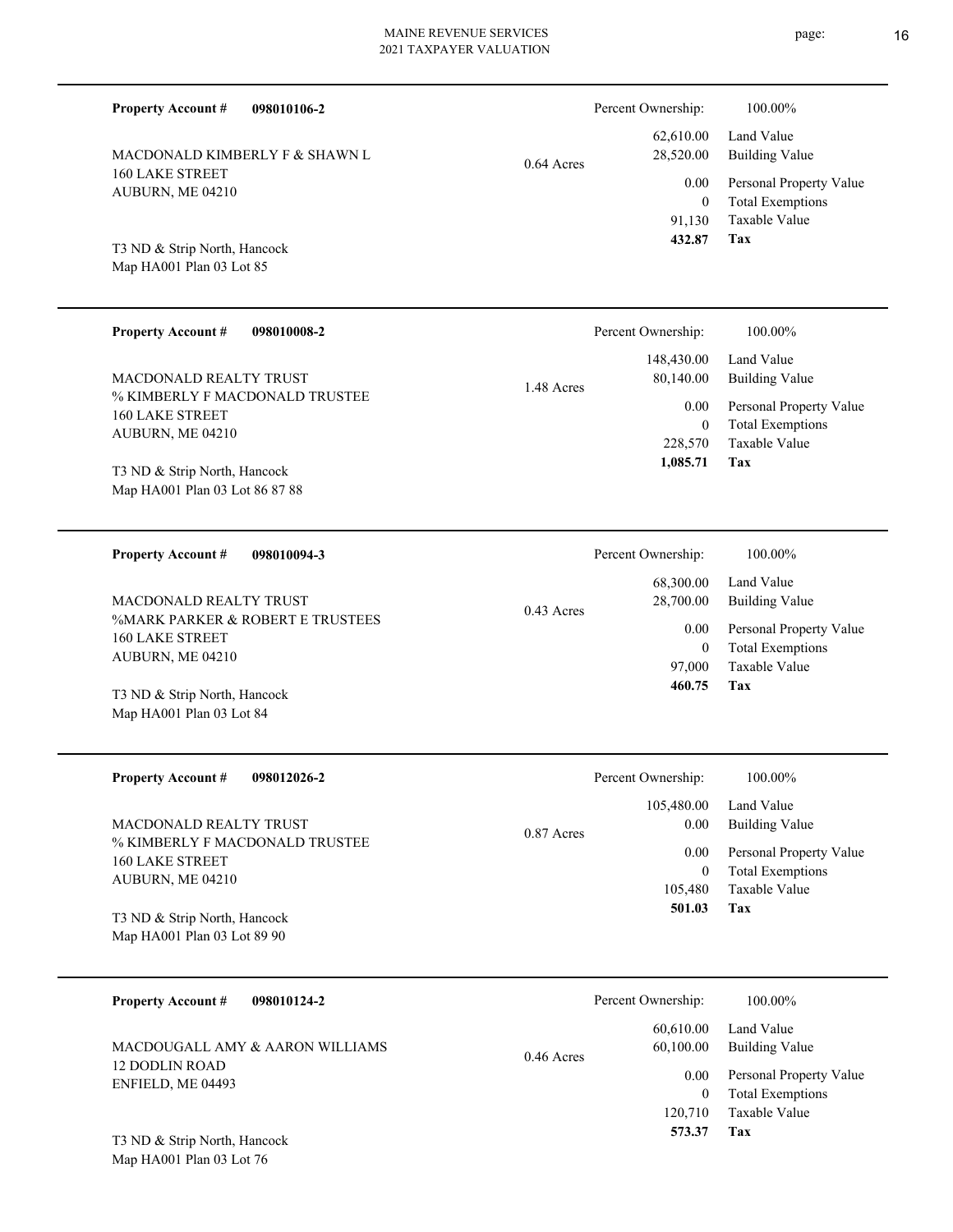| <b>Property Account #</b><br>098012021-1                           |            | Percent Ownership:       | 100.00%                                            |
|--------------------------------------------------------------------|------------|--------------------------|----------------------------------------------------|
| MAILLOUX RANDOLPH A & TONI S                                       | 2.85 Acres | 125,590.00<br>141,830.00 | Land Value<br><b>Building Value</b>                |
| 151 HIGH STREET<br>BELFAST, ME 04915                               |            | 0.00<br>$\mathbf{0}$     | Personal Property Value<br><b>Total Exemptions</b> |
|                                                                    |            | 267,420<br>1,270.25      | Taxable Value<br>Tax                               |
| T3 ND & Strip North, Hancock<br>Map HA001 Plan 05 Lot 7            |            |                          |                                                    |
|                                                                    |            |                          |                                                    |
| <b>Property Account #</b><br>098010152-1                           |            | Percent Ownership:       | 100.00%                                            |
| MAINE STATE OF (IF&W)                                              | 4.00 Acres | 199,600.00<br>0.00       | Land Value<br><b>Building Value</b>                |
| <b>INLAND FISHERIES &amp; WILDLIFE</b><br>41 SHS                   |            | 0.00<br>199,600          | Personal Property Value<br><b>Total Exemptions</b> |
| AUGUSTA, ME 04333                                                  |            | $\mathbf{0}$<br>0.00     | Taxable Value<br>Tax                               |
| T3 ND & Strip North, Hancock<br>Map HA001 Plan 04 Lot 17           |            |                          |                                                    |
| <b>Exempt Property</b>                                             |            |                          |                                                    |
| <b>Property Account #</b><br>098010013-1                           |            | Percent Ownership:       | 100.00%                                            |
| MALLOCH DONALD L & SCOTT K                                         | 1.57 Acres | 176,160.00<br>36,870.00  | Land Value<br><b>Building Value</b>                |
| % SCOTT K MALLOCH<br>356 COOK RD                                   |            | 0.00                     | Personal Property Value                            |
| CARMEL, ME 04419                                                   |            | $\mathbf{0}$<br>213,030  | <b>Total Exemptions</b><br>Taxable Value           |
| T3 ND & Strip North, Hancock<br>Map HA001 Plan 03 Lot 97 98 99 100 |            | 1,011.89                 | <b>Tax</b>                                         |
|                                                                    |            |                          |                                                    |
| <b>Property Account #</b><br>098012008-1                           |            |                          |                                                    |
|                                                                    |            | Percent Ownership:       | 100.00%                                            |
|                                                                    |            | 126,580.00               | Land Value                                         |
| MALONE KEVIN C & KATHLENE A RYBAK<br>241 ALEWIVE ROAD              | 1.55 Acres | 0.00<br>0.00             | <b>Building Value</b><br>Personal Property Value   |
| KENNEBUNK, ME 04043                                                |            | $\mathbf{0}$             | <b>Total Exemptions</b>                            |
| T3 ND & Strip North, Hancock                                       |            | 126,580<br>601.26        | Taxable Value<br>Tax                               |
| Map HA001 Plan 04 Lot 8                                            |            |                          |                                                    |
| <b>Property Account #</b><br>098010027-3                           |            | Percent Ownership:       | 100.00%                                            |
| MARANCIK GREGORY J & PIA M                                         |            | 100,510.00<br>43,810.00  | Land Value<br><b>Building Value</b>                |

**Tax 685.52**

144,320

Taxable Value 0 Total Exemptions 0.00 Personal Property Value

T3 ND & Strip North, Hancock

Map HA001 Plan 04 Lot 20

53 WHEATFIELD RD JEFFERSON, ME 04348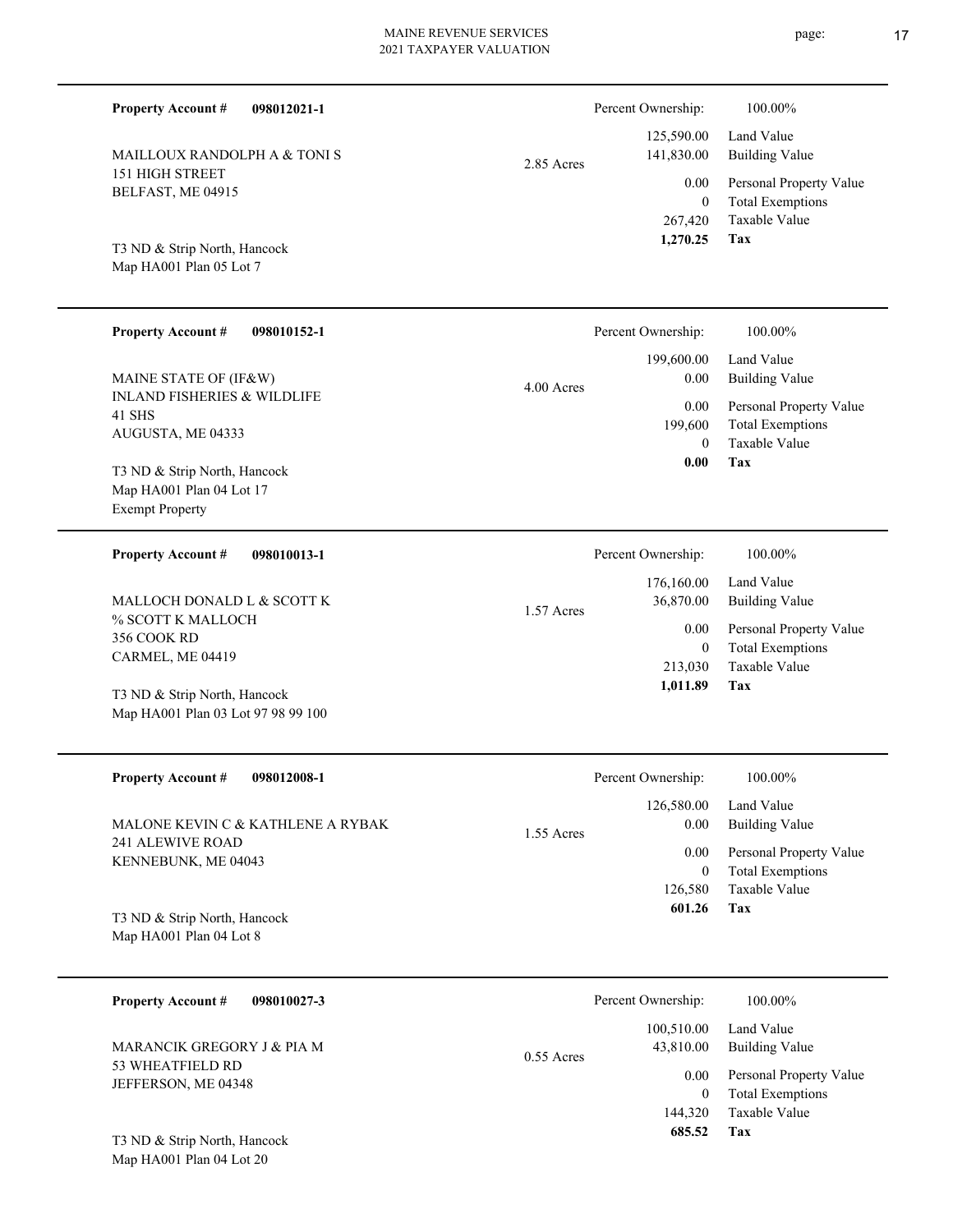| <b>Building Value</b>   |
|-------------------------|
| Personal Property Value |
| <b>Total Exemptions</b> |
| Taxable Value           |
|                         |
| 100.00%<br>Land Value   |

| <b>Property Account #</b><br>098010003-4                                                          |              | Percent Ownership:            | 100.00%                                                                            |
|---------------------------------------------------------------------------------------------------|--------------|-------------------------------|------------------------------------------------------------------------------------|
| MERRIAM ELIZABETH TRUSTEE & HUGH M MERRIAN<br>630 CUZZART MNT DALE RD<br>BRUCETON MILLS, WV 26525 | $0.15$ Acres | 22,950.00<br>9,770.00<br>0.00 | Land Value<br>Building Value<br>Personal Property Value<br><b>Total Exemptions</b> |
| T3 ND & Strip North, Hancock<br>Map HA001 Plan 02 Lot 14 18                                       |              | 32,720<br>155.42              | Taxable Value<br>Tax                                                               |

| <b>Property Account #</b><br>098010049-2                                            | Percent Ownership:                             | 100.00%                                                 |
|-------------------------------------------------------------------------------------|------------------------------------------------|---------------------------------------------------------|
| MILLER BRETT S & MARY ELLEN LESSARD<br><b>42 SUMMER STREET</b><br>HAMPDEN, ME 04444 | 73,250.00<br>44,690.00<br>$0.50$ Acres<br>0.00 | Land Value<br>Building Value<br>Personal Property Value |
|                                                                                     |                                                | <b>Total Exemptions</b>                                 |
|                                                                                     | 117,940                                        | Taxable Value                                           |
| T3 ND & Strip North, Hancock                                                        | 560.22                                         | Tax                                                     |

| <b>Property Account #</b><br>098010014-3 | Percent Ownership:                     | 100.00%                                            |
|------------------------------------------|----------------------------------------|----------------------------------------------------|
| MOFFETT ANNE K W                         | 63,150.00<br>24,040.00<br>$0.48$ Acres | Land Value<br>Building Value                       |
| PO BOX 2<br>BURLINGTON, ME 04417-0002    | 0.00<br>0                              | Personal Property Value<br><b>Total Exemptions</b> |
|                                          | 87,190                                 | Taxable Value                                      |
| T3 ND & Strip North, Hancock             | 414.15                                 | Tax                                                |
| Map HA001 Plan 03 Lot 10                 |                                        |                                                    |

| 098010113-4<br><b>Property Account #</b> | Percent Ownership:                     | 100.00%                                            |
|------------------------------------------|----------------------------------------|----------------------------------------------------|
| MOON ADAM L & MATTHEW R                  | 64,370.00<br>39,170.00<br>$0.37$ Acres | Land Value<br><b>Building Value</b>                |
| 31 DODLIN ROAD<br>ENFIELD, ME 04493      | 0.00                                   | Personal Property Value<br><b>Total Exemptions</b> |
|                                          | 103,540                                | Taxable Value                                      |
| T3 ND & Strip North, Hancock             | 491.82                                 | Tax                                                |

Map HA001 Plan 03 Lot 77

Map HA001 Plan 01 Lot 14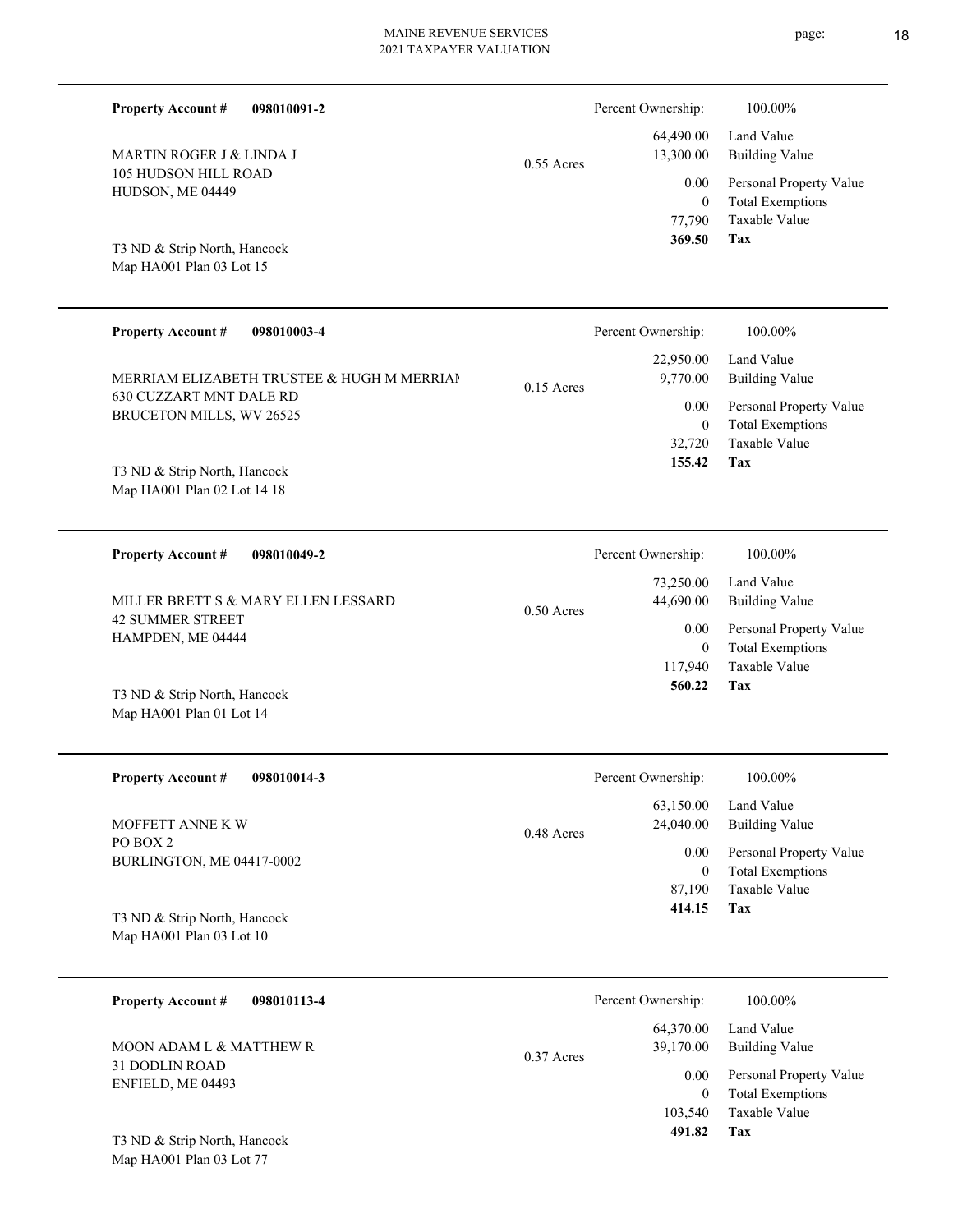| <b>Property Account #</b><br>098012019-2                   |              | Percent Ownership:        | 100.00%                                            |
|------------------------------------------------------------|--------------|---------------------------|----------------------------------------------------|
| <b>MORSE RONALD</b>                                        | 2.00 Acres   | 26,050.00<br>77,960.00    | Land Value<br><b>Building Value</b>                |
| 204 POLAND WOODS ROAD<br>MORRILL, ME 04952                 |              | 0.00<br>$\overline{0}$    | Personal Property Value<br><b>Total Exemptions</b> |
|                                                            |              | 104,010<br>494.05         | Taxable Value<br>Tax                               |
| T3 ND & Strip North, Hancock<br>Map HA001 Plan 02 Lot 25.1 |              |                           |                                                    |
|                                                            |              |                           |                                                    |
| <b>Property Account #</b><br>098010087-1                   |              | Percent Ownership:        | 100.00%                                            |
| MURPHY PAUL E & JANET E                                    | 0.48 Acres   | 61,240.00<br>42,770.00    | Land Value<br><b>Building Value</b>                |
| <b>15 AVERILL ST</b><br>ORONO, ME 04473                    |              | 0.00<br>$\overline{0}$    | Personal Property Value<br><b>Total Exemptions</b> |
|                                                            |              | 104,010<br>494.05         | Taxable Value<br>Tax                               |
| T3 ND & Strip North, Hancock<br>Map HA001 Plan 03 Lot 95   |              |                           |                                                    |
|                                                            |              |                           |                                                    |
| 098010120-2<br><b>Property Account #</b>                   |              | Percent Ownership:        | 100.00%                                            |
| MURRAY GERALD C                                            |              | 61,350.00<br>37,810.00    | Land Value<br><b>Building Value</b>                |
| 2770 OHIO ST<br>GLENBURN, ME 04401                         | $0.54$ Acres | 0.00                      | Personal Property Value                            |
|                                                            |              | $\overline{0}$<br>99,160  | <b>Total Exemptions</b><br>Taxable Value           |
| T3 ND & Strip North, Hancock<br>Map HA001 Plan 03 Lot 18   |              | 471.01                    | Tax                                                |
|                                                            |              |                           |                                                    |
| <b>Property Account #</b><br>098010078-1                   |              | Percent Ownership:        | 100.00%                                            |
| NELLIGAN ANNETTE F                                         |              | 53,040.00<br>58,740.00    | Land Value<br><b>Building Value</b>                |
| 24 ALBERT LANE                                             | 0.35 Acres   | 0.00                      | Personal Property Value                            |
| GLENBURN, ME 04401-1025                                    |              | $\overline{0}$<br>111,780 | <b>Total Exemptions</b><br>Taxable Value           |
| T3 ND & Strip North, Hancock                               |              | 530.96                    | <b>Tax</b>                                         |
| Map HA001 Plan 03 Lot 39                                   |              |                           |                                                    |
| <b>Property Account #</b><br>098010014P-5                  |              | Percent Ownership:        | 100.00%                                            |
|                                                            |              | 0.00                      | Land Value                                         |

P. O . BOX 100 BURLINGTON, ME 04417-0100 NICATOUS LAKE LODGE & CABINS LLC

F/F

Map HA001 Plan 02 Lot 2 3 T3 ND & Strip North, Hancock

| $0.00\,$  | Building Value          |
|-----------|-------------------------|
| 13,000.00 | Personal Property Value |
| 0         | <b>Total Exemptions</b> |
| 13,000    | Taxable Value           |
| 61.75     | Tax                     |
|           |                         |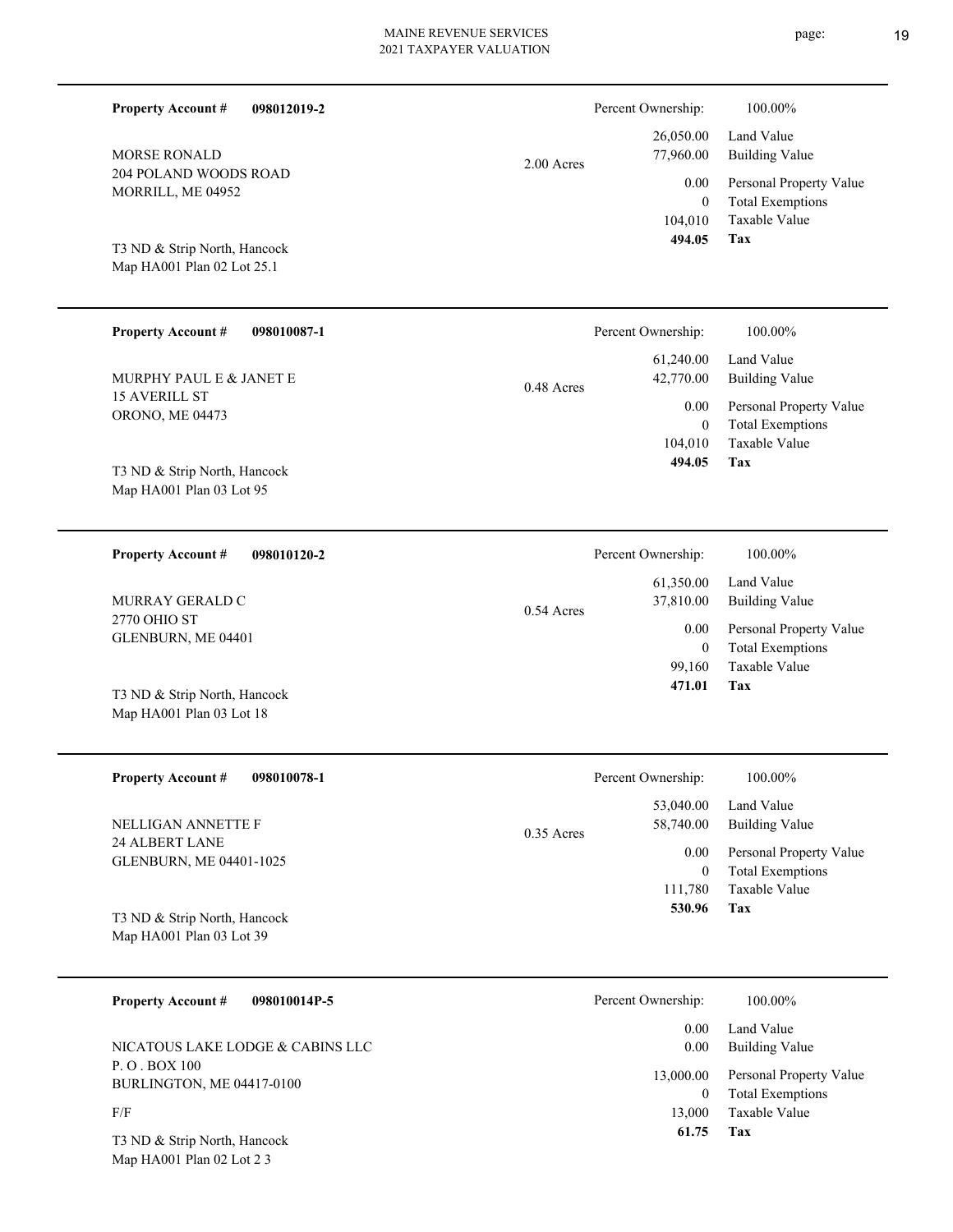| <b>Property Account #</b><br>098010117-5                                        |                               | Percent Ownership:                         | 100.00%                                                                    |
|---------------------------------------------------------------------------------|-------------------------------|--------------------------------------------|----------------------------------------------------------------------------|
| NICATOUS LAKE LODGE & CABINS LLC<br>P.O.BOX 100<br>BURLINGTON, ME 04417-0100    | $2.43$ Acres                  | 122,710.00<br>327,390.00<br>0.00           | Land Value<br><b>Building Value</b><br>Personal Property Value             |
| Nicatous Lodge<br>T3 ND & Strip North, Hancock<br>Map HA001 Plan 02 Lot 2 3 5.1 |                               | $\overline{0}$<br>450,100<br>2,137.98      | <b>Total Exemptions</b><br><b>Taxable Value</b><br>Tax                     |
| <b>Property Account #</b><br>098010089-2                                        |                               | Percent Ownership:                         | 100.00%                                                                    |
| NICKERSON RAYMOND                                                               | 0.42 Acres                    | 63,480.00<br>27,140.00                     | Land Value<br><b>Building Value</b>                                        |
| PO BOX 198<br>WEST ENFIELD, ME 04493<br>T3 ND & Strip North, Hancock            |                               | 0.00<br>$\overline{0}$<br>90,620<br>430.45 | Personal Property Value<br><b>Total Exemptions</b><br>Taxable Value<br>Tax |
| Map HA001 Plan 03 Lot 101                                                       |                               |                                            |                                                                            |
| <b>Property Account #</b><br>098010052-2                                        |                               | Percent Ownership:                         | 100.00%                                                                    |
| OHLUND ERIC J TRUSTEE<br>PO BOX 164                                             | $0.52$ Acres                  | 61,020.00<br>21,320.00                     | Land Value<br><b>Building Value</b>                                        |
| COVENTRY, CT 06238                                                              |                               | 0.00<br>$\overline{0}$<br>82,340           | Personal Property Value<br><b>Total Exemptions</b><br><b>Taxable Value</b> |
| T3 ND & Strip North, Hancock<br>Map HA001 Plan 01 Lot 4.12                      |                               | 391.12                                     | Tax                                                                        |
| <b>Property Account #</b><br>098012011-3                                        |                               | Percent Ownership:                         | 100.00%                                                                    |
| <b>OWENS MICHAEL &amp; JILL</b>                                                 | 2.22 Acres                    | 27,960.00<br>117,020.00                    | Land Value<br><b>Building Value</b>                                        |
| PO BOX 32<br>BURLINGTON, ME 04417                                               |                               | 0.00<br>25,000<br>119,980                  | Personal Property Value<br><b>Total Exemptions</b><br>Taxable Value        |
| T3 ND & Strip North, Hancock<br>Map HA001 Plan 02 Lot 25.11                     |                               | 569.91                                     | Tax                                                                        |
| Homestead Exemption \$25000                                                     |                               |                                            |                                                                            |
| 098010132-1<br><b>Property Account #</b>                                        |                               | Percent Ownership:                         | 100.00%                                                                    |
| PASSAMAQUODDY INDIAN RESERVATION                                                | Tree Growth<br>4,124.00 Acres | 393,378.00<br>0.00                         | Land Value<br><b>Building Value</b>                                        |
| % PASSAMAQUODDY WILD BLUEBERRY<br><b>COMPANY</b><br>$DO$ $D$ $O$ $V$ $O$ $2$    |                               | 0.00<br>393,378                            | Personal Property Value<br><b>Total Exemptions</b>                         |

PO BOX 93 COLUMBIA FALLS, ME 04623 Map HA001 Plan 01 Lot 18 Passamaquoddy Indian T3 ND & Strip North, Hancock

**Tax 0.00**

0

Taxable Value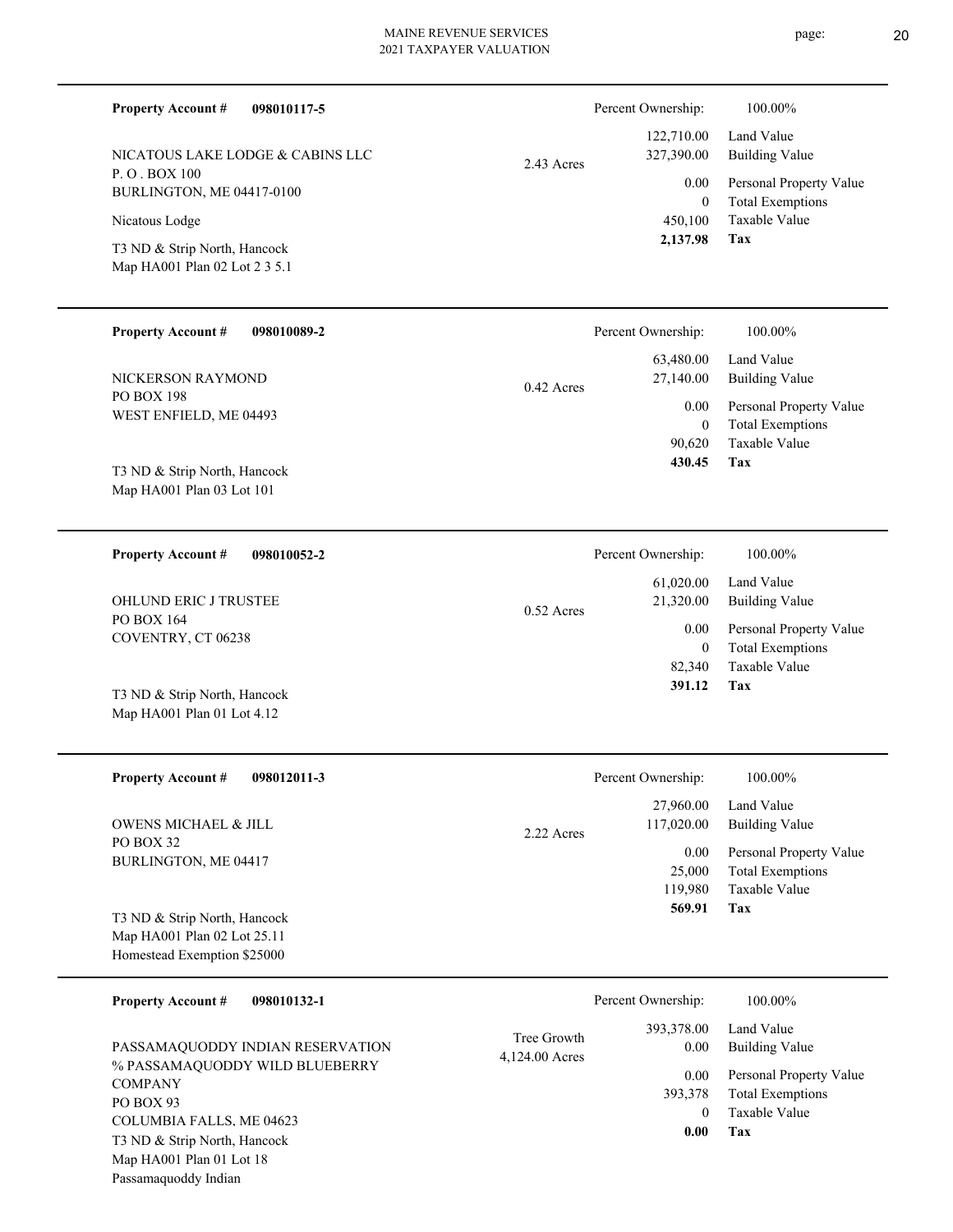| <b>Property Account #</b><br>098010025-2                  |              | Percent Ownership:                | 100.00%                                                             |
|-----------------------------------------------------------|--------------|-----------------------------------|---------------------------------------------------------------------|
| PATLIS HOWARD ROSS & MOFFETT ANNE                         | $0.97$ Acres | 121,680.00<br>55,890.00           | Land Value<br><b>Building Value</b>                                 |
| PO BOX 2<br>BURLINGTON, ME 04417                          |              | 0.00<br>$\mathbf{0}$<br>177,570   | Personal Property Value<br><b>Total Exemptions</b><br>Taxable Value |
| T3 ND & Strip North, Hancock<br>Map HA001 Plan 03 Lot 8 9 |              | 843.46                            | Tax                                                                 |
| <b>Property Account #</b><br>098010131-1                  |              | Percent Ownership:                | 100.00%                                                             |
| PERKINS GLENN A & MARY L                                  | $0.52$ Acres | 64,470.00<br>38,700.00            | Land Value<br><b>Building Value</b>                                 |
| 386 CHURCH ST<br>BROWNVILLE, ME 04414-0660                |              | 0.00<br>$\overline{0}$<br>103,170 | Personal Property Value<br><b>Total Exemptions</b><br>Taxable Value |
| T3 ND & Strip North, Hancock<br>Map HA001 Plan 03 Lot 105 |              | 490.06                            | Tax                                                                 |
| 098010090-2<br><b>Property Account #</b>                  |              | Percent Ownership:                | 100.00%                                                             |
| PETRY SCOTT S                                             | $0.45$ Acres | 61,450.00<br>20,130.00            | Land Value<br><b>Building Value</b>                                 |
| 32 MOORE ROAD<br>DIXMONT, ME 04932                        |              | 0.00<br>$\overline{0}$<br>81,580  | Personal Property Value<br><b>Total Exemptions</b><br>Taxable Value |
| T3 ND & Strip North, Hancock<br>Map HA001 Plan 03 Lot 19  |              | 387.51                            | Tax                                                                 |
|                                                           |              |                                   |                                                                     |
| <b>Property Account #</b><br>098010092-6                  |              | Percent Ownership:                | 100.00%                                                             |
| PETRY SCOTT S                                             | 0.65 Acres   | 61,930.00<br>0.00                 | Land Value<br><b>Building Value</b>                                 |
| 32 MOORE ROAD<br>DIXMONT, ME 04932                        |              | 0.00<br>$\bf{0}$<br>61,930        | Personal Property Value<br><b>Total Exemptions</b><br>Taxable Value |
| T3 ND & Strip North, Hancock<br>Map HA001 Plan 03 Lot 20  |              | 294.17                            | <b>Tax</b>                                                          |

| PRENTISS & CARLISLE MANAGEMENT CO INC<br>107 COURT ST<br>BANGOR, ME 04401 | Tree Growth<br>8,016.00 Acres | 1.666.043.00<br>0.00 | Land Value<br>Building Value                       |
|---------------------------------------------------------------------------|-------------------------------|----------------------|----------------------------------------------------|
|                                                                           |                               | 0.00 <sub>1</sub>    | Personal Property Value<br><b>Total Exemptions</b> |
|                                                                           |                               | 1.666.043            | Taxable Value                                      |
| T3 ND & Strin North Hancock                                               |                               | 7,913.70             | Tax                                                |

Map HA001 Plan 01 Lot 3 T3 ND & Strip North, Hancock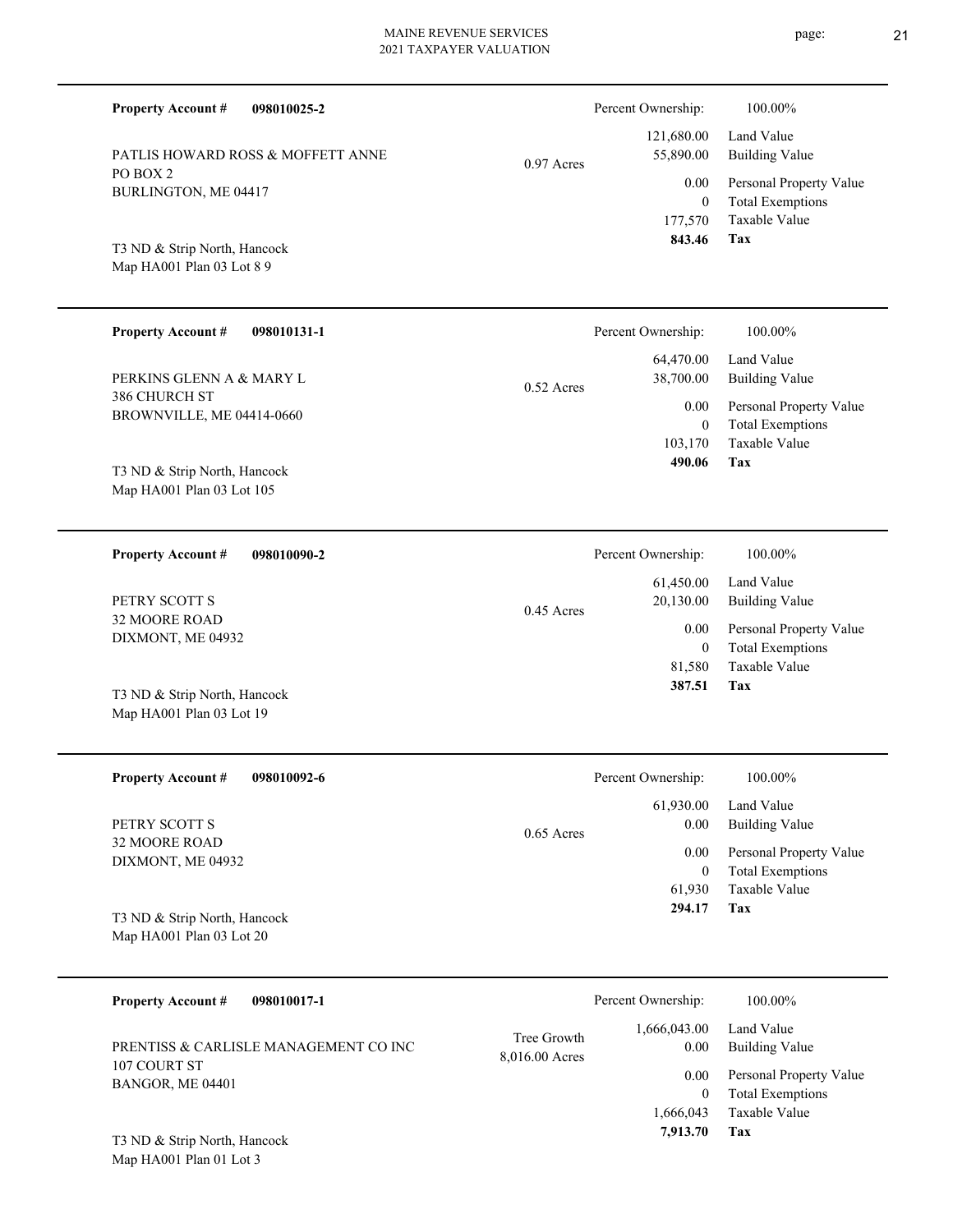| <b>Property Account #</b><br>098010100-2                |                               | Percent Ownership:       | 100.00%                                            |
|---------------------------------------------------------|-------------------------------|--------------------------|----------------------------------------------------|
| PRIEST CHARLES H JR & SUSAN                             | 16.90 Acres                   | 116,630.00<br>23,570.00  | Land Value<br><b>Building Value</b>                |
| 360 MAIN RD<br>LOWELL, ME 04493                         |                               | 0.00                     | Personal Property Value                            |
|                                                         |                               | $\overline{0}$           | <b>Total Exemptions</b>                            |
|                                                         |                               | 140,200<br>665.95        | Taxable Value<br>Tax                               |
| T3 ND & Strip North, Hancock<br>Map HA001 Plan 01 Lot 9 |                               |                          |                                                    |
|                                                         |                               |                          |                                                    |
| <b>Property Account #</b><br>098010109-1                |                               | Percent Ownership:       | 100.00%                                            |
|                                                         |                               | 62,550.00                | Land Value                                         |
| <b>RAMSEY HERBERT E</b><br>PO BOX 163                   | $0.55$ Acres                  | 43,820.00                | <b>Building Value</b>                              |
| HOWLAND, ME 04448                                       |                               | 0.00                     | Personal Property Value                            |
|                                                         |                               | $\mathbf{0}$<br>106,370  | <b>Total Exemptions</b><br>Taxable Value           |
| T3 ND & Strip North, Hancock                            |                               | 505.26                   | Tax                                                |
| Map HA001 Plan 03 Lot 45                                |                               |                          |                                                    |
|                                                         |                               |                          |                                                    |
| <b>Property Account #</b><br>098010085-1                |                               | Percent Ownership:       | 100.00%                                            |
|                                                         |                               | 65,130.00                | Land Value                                         |
| <b>RAMSEY RAYMOND K</b><br>259 CROCKER TURN RD          | 0.54 Acres                    | 24,370.00                | <b>Building Value</b>                              |
| GREENFIELD TWP, ME 04418                                |                               | 0.00<br>$\mathbf{0}$     | Personal Property Value<br><b>Total Exemptions</b> |
|                                                         |                               | 89,500                   | Taxable Value                                      |
| T3 ND & Strip North, Hancock                            |                               | 425.13                   | Tax                                                |
| Map HA001 Plan 03 Lot 44                                |                               |                          |                                                    |
|                                                         |                               |                          |                                                    |
| <b>Property Account #</b><br>098010051-1                |                               | Percent Ownership:       | 100.00%                                            |
|                                                         |                               | 64,940.00<br>59,690.00   | Land Value                                         |
| REYNOLDS RONALD A JR & DEBRA L<br>332 FULLER RD         | $0.33$ Acres                  |                          | <b>Building Value</b>                              |
| HERMON, ME 04401                                        |                               | 0.00<br>$\boldsymbol{0}$ | Personal Property Value<br><b>Total Exemptions</b> |
|                                                         |                               | 124,630                  | Taxable Value                                      |
| T3 ND & Strip North, Hancock                            |                               | 591.99                   | Tax                                                |
| Map HA001 Plan 03 Lot 31                                |                               |                          |                                                    |
| <b>Property Account #</b><br>098010157-4                |                               | Percent Ownership:       | 100.00%                                            |
|                                                         |                               | 469,359.00               | Land Value                                         |
| ROBBINS LUMBER INC                                      | Tree Growth<br>3,182.58 Acres | 0.00                     | <b>Building Value</b>                              |
| PO BOX 9<br><b>GHENT ROAD</b>                           |                               | 0.00                     | Personal Property Value                            |
|                                                         |                               |                          |                                                    |

Map HA001 Plan 01 Lot 4.1 6.1 Plan 02 Lot 6 7 15 24.3 25 T3 ND & Strip North, Hancock

SEARSMONT, ME 04973

**Tax**

 469,359  **2,229.46**

Taxable Value 0 Total Exemptions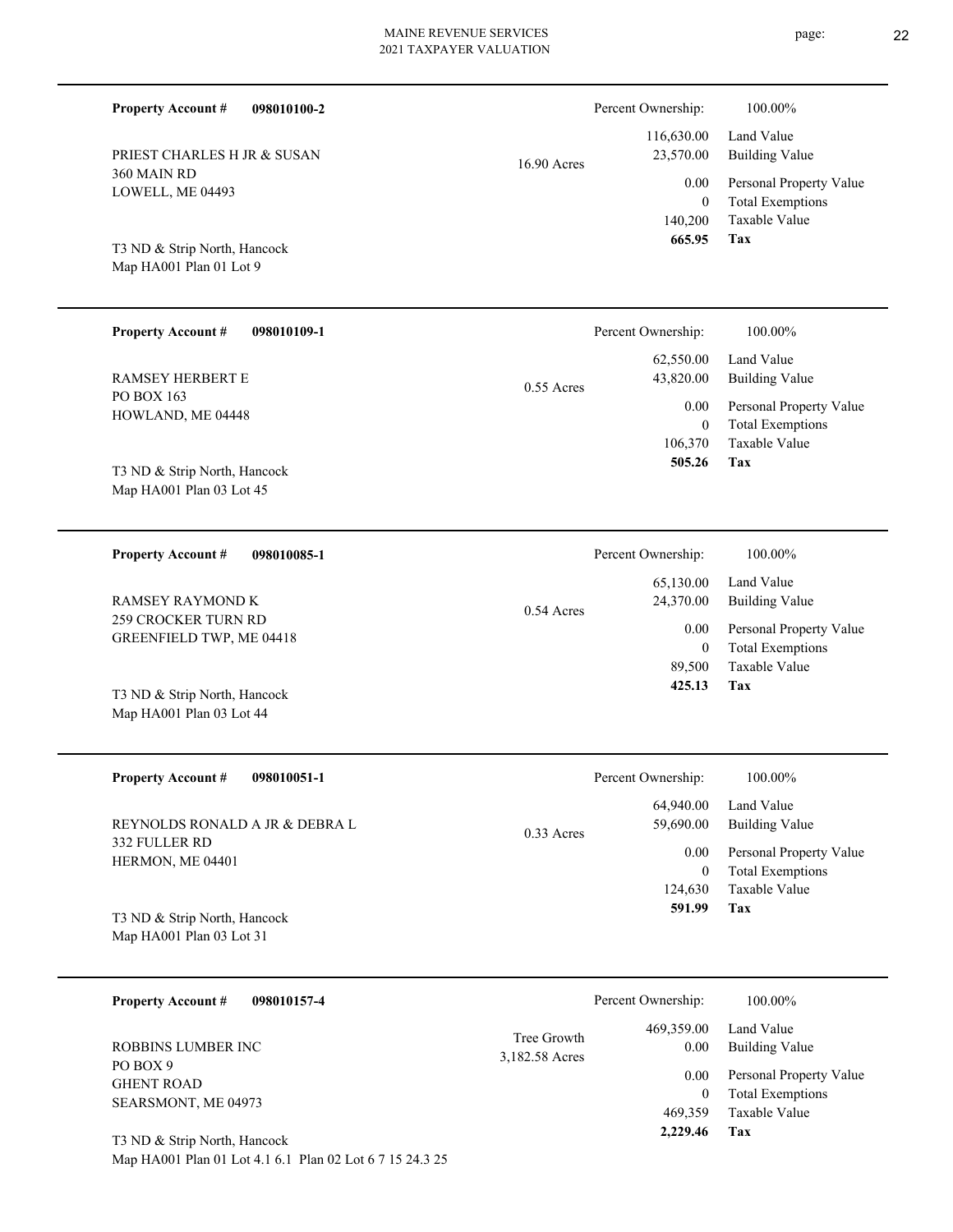| <b>Property Account #</b><br>098010096-1                 |              | Percent Ownership:         | 100.00%                                            |
|----------------------------------------------------------|--------------|----------------------------|----------------------------------------------------|
| ROBERTSON KENNETH & PATTI                                | $0.44$ Acres | 67,010.00<br>29,860.00     | Land Value<br><b>Building Value</b>                |
| 1062 MAIN ST                                             |              | 0.00                       | Personal Property Value                            |
| VEAZIE, ME 04401                                         |              | $\mathbf{0}$               | <b>Total Exemptions</b>                            |
|                                                          |              | 96,870<br>460.13           | <b>Taxable Value</b><br><b>Tax</b>                 |
| T3 ND & Strip North, Hancock<br>Map HA001 Plan 03 Lot 42 |              |                            |                                                    |
|                                                          |              |                            |                                                    |
| <b>Property Account #</b><br>098010107-1                 |              | Percent Ownership:         | 100.00%                                            |
|                                                          |              | 61,270.00                  | Land Value                                         |
| <b>ROBINSON JOHN</b><br>234 BOG RD                       | $0.39$ Acres | 29,130.00                  | <b>Building Value</b>                              |
| ALBION, ME 04910-6228                                    |              | 0.00<br>$\mathbf{0}$       | Personal Property Value<br><b>Total Exemptions</b> |
|                                                          |              | 90,400                     | Taxable Value                                      |
| T3 ND & Strip North, Hancock                             |              | 429.40                     | Tax                                                |
| Map HA001 Plan 03 Lot 16                                 |              |                            |                                                    |
| <b>Property Account #</b><br>098010067-2                 |              | Percent Ownership:         | 100.00%                                            |
|                                                          |              | 61,140.00                  | Land Value                                         |
| SALISBURY JAMES & DIANNA                                 | $0.63$ Acres | 36,970.00                  | <b>Building Value</b>                              |
| 4969 BENNOCH RD<br>LAGRANGE, ME 04453                    |              | 0.00                       | Personal Property Value                            |
|                                                          |              | $\boldsymbol{0}$<br>98,110 | <b>Total Exemptions</b><br>Taxable Value           |
| T3 ND & Strip North, Hancock                             |              | 466.02                     | Tax                                                |
| Map HA001 Plan 03 Lot 68                                 |              |                            |                                                    |
|                                                          |              |                            |                                                    |
| <b>Property Account #</b><br>098010145-4                 |              | Percent Ownership:         | $100.00\%$                                         |
|                                                          |              | 26,190.00                  | Land Value                                         |
| <b>SHELDON MARK &amp; GINGER</b><br>26 MILL STREAM LANE  | 2.00 Acres   | 61,610.00                  | <b>Building Value</b>                              |
| MORRILL, ME 04952                                        |              | 0.00<br>$\boldsymbol{0}$   | Personal Property Value<br><b>Total Exemptions</b> |
|                                                          |              | 87,800                     | Taxable Value                                      |
| T3 ND & Strip North, Hancock                             |              | 417.05                     | Tax                                                |
| Map HA001 Plan 02 Lot 25.12                              |              |                            |                                                    |
|                                                          |              |                            |                                                    |
| 098010066-2<br><b>Property Account #</b>                 |              | Percent Ownership:         | 100.00%                                            |
| SHIRLAND BRUCE W & VANESSA D                             |              | 90,480.00<br>95,110.00     | Land Value<br><b>Building Value</b>                |
| 101 EAST COILEY RD                                       | 0.51 Acres   | 0.00                       | Personal Property Value                            |
| OLD TOWN, ME 04468                                       |              | $\overline{0}$             | <b>Total Exemptions</b>                            |

**Tax 881.55**

185,590 Taxable Value

Map HA001 Plan 03 Lot 1 T3 ND & Strip North, Hancock page: 23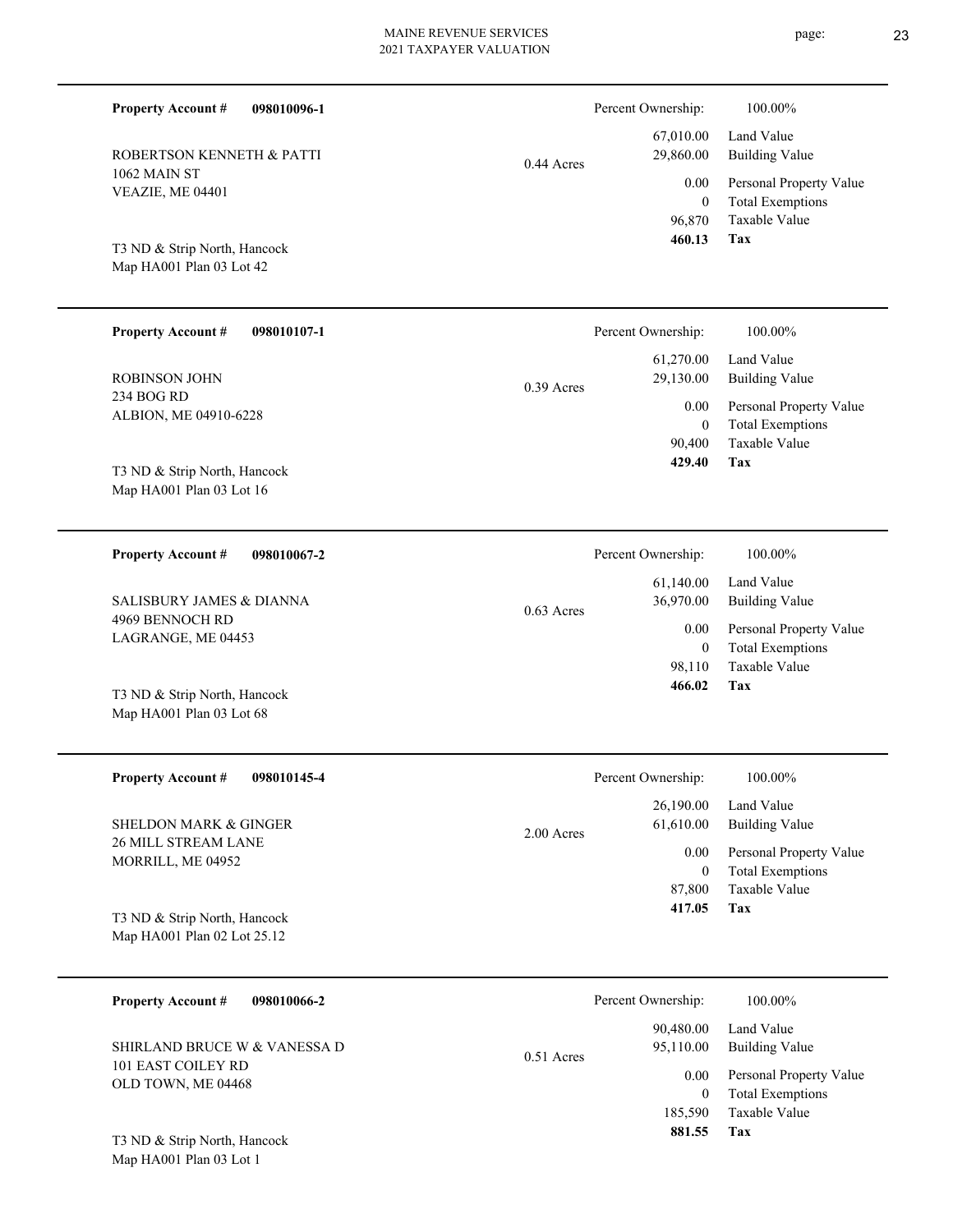| <b>Property Account #</b><br>098010105-1                 |              | Percent Ownership:                 | 100.00%                                                                    |
|----------------------------------------------------------|--------------|------------------------------------|----------------------------------------------------------------------------|
| <b>SHOARES PETER M &amp; NANCY</b>                       | 1.81 Acres   | 133,080.00<br>41,940.00            | Land Value<br><b>Building Value</b>                                        |
| 13 HIGHLAND ST<br>GLOUCESTER, MA 01931                   |              | 0.00<br>$\boldsymbol{0}$           | Personal Property Value<br><b>Total Exemptions</b>                         |
| T3 ND & Strip North, Hancock<br>Map HA001 Plan 02 Lot 22 |              | 175,020<br>831.35                  | Taxable Value<br>Tax                                                       |
| <b>Property Account #</b><br>098010006-2                 |              | Percent Ownership:                 | 100.00%                                                                    |
| <b>SHOREY KEITH L</b>                                    | $0.31$ Acres | 53,780.00<br>32,740.00             | Land Value<br><b>Building Value</b>                                        |
| 224 MAIN RD<br>BURLINGTON, ME 04417                      |              | 0.00<br>$\overline{0}$<br>86,520   | Personal Property Value<br><b>Total Exemptions</b><br>Taxable Value        |
| T3 ND & Strip North, Hancock<br>Map HA001 Plan 01 Lot 16 |              | 410.97                             | Tax                                                                        |
| <b>Property Account #</b><br>098010122-2                 |              | Percent Ownership:                 | 100.00%                                                                    |
|                                                          |              | 18,810.00                          | Land Value                                                                 |
| SIMMERS CHARLES R & JANE E TRUSTEES                      |              | 6,910.00                           | <b>Building Value</b>                                                      |
| 2541 EAST AMBERWOOD DRIVE<br>PHOENIX, AZ 85048           | $0.05$ Acres | 0.00<br>$\overline{0}$             | Personal Property Value<br><b>Total Exemptions</b><br>Taxable Value        |
| T3 ND & Strip North, Hancock<br>Map HA001 Plan 02 Lot 13 |              | 25,720<br>122.17                   | Tax                                                                        |
| <b>Property Account #</b><br>098010088-2                 |              | Percent Ownership:                 | 100.00%                                                                    |
| SOLOMON JAMES B & STORMANN LISA A                        |              | 60,530.00<br>38,200.00             | Land Value<br><b>Building Value</b>                                        |
| PO BOX 269<br>BANGOR, ME 04402                           | 0.31 Acres   | 0.00<br>$\boldsymbol{0}$<br>98,730 | Personal Property Value<br><b>Total Exemptions</b><br><b>Taxable Value</b> |
| T3 ND & Strip North, Hancock<br>Map HA001 Plan 03 Lot 2  |              | 468.97                             | Tax                                                                        |

|                                                                                                                       | 0.00 | Land Value                                                          |
|-----------------------------------------------------------------------------------------------------------------------|------|---------------------------------------------------------------------|
| SPECTRUM NORTHEAST LLC                                                                                                | 0.00 | Building Value                                                      |
| % CHARTER COMMUNICATIONS TAX<br><b>DEPARTMENT</b><br>PO BOX 74<br>B/E LEASED DISH ANTENNA<br>CHARLOTTE, NC 28241-7647 | 0.00 | Personal Property Value<br><b>Total Exemptions</b><br>Taxable Value |
| T3 ND & Strip North, Hancock                                                                                          | 0.00 | Tax                                                                 |
| Map HA001                                                                                                             |      |                                                                     |
|                                                                                                                       |      |                                                                     |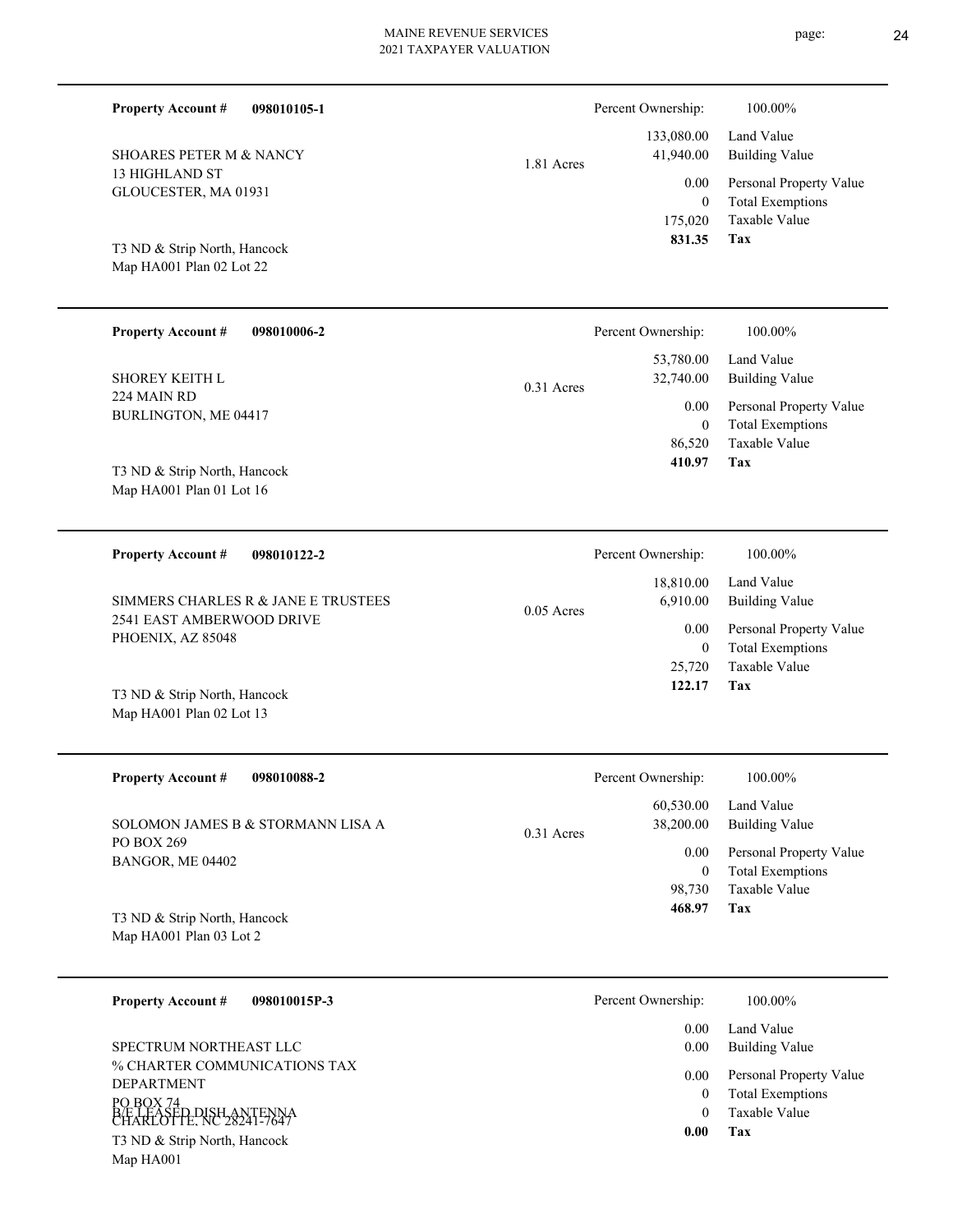| <b>Property Account #</b><br>098010103-1                  |              | Percent Ownership:              | 100.00%                                                                    |
|-----------------------------------------------------------|--------------|---------------------------------|----------------------------------------------------------------------------|
| STARRETT JOHN W & SUSAN SCOTT                             | 3.46 Acres   | 167,210.00<br>51,120.00         | Land Value<br><b>Building Value</b>                                        |
| <b>PO BOX 808</b><br>FARMINGTON, ME 04938                 |              | 0.00<br>$\theta$<br>218,330     | Personal Property Value<br><b>Total Exemptions</b><br>Taxable Value        |
| T3 ND & Strip North, Hancock<br>Map HA001 Plan 02 Lot 4 5 |              | 1,037.07                        | <b>Tax</b>                                                                 |
| <b>Property Account #</b><br>098010104-1                  |              | Percent Ownership:              | 100.00%                                                                    |
| STARRETT JOHN W & SUSAN SCOTT                             | $0.04$ Acres | 17,420.00<br>0.00               | Land Value<br><b>Building Value</b>                                        |
| PO BOX 808<br>FARMINGTON, ME 04938                        |              | 0.00<br>$\mathbf{0}$<br>17,420  | Personal Property Value<br><b>Total Exemptions</b><br><b>Taxable Value</b> |
| T3 ND & Strip North, Hancock<br>Map HA001 Plan 02 Lot 12  |              | 82.75                           | Tax                                                                        |
| <b>Property Account #</b><br>098010015-3                  |              | Percent Ownership:              | 100.00%                                                                    |
| <b>STRAINE DANIEL &amp; ERIN</b>                          | 0.48 Acres   | 70,030.00<br>48,510.00          | Land Value<br><b>Building Value</b>                                        |
| <b>24 PIERCE STREET</b><br>ORONO, ME 04473                |              | 0.00<br>$\mathbf{0}$<br>118,540 | Personal Property Value<br><b>Total Exemptions</b><br>Taxable Value        |
| T3 ND & Strip North, Hancock<br>Map HA001 Plan 03 Lot 3   |              | 563.07                          | Tax                                                                        |
| <b>Property Account #</b><br>098010125-3                  |              | Percent Ownership:              | 100.00%                                                                    |
| SUTHERLAND DWAYNE C & LISA A                              | 0.51 Acres   | 82,620.00<br>72,000.00          | Land Value<br><b>Building Value</b>                                        |
| PO BOX 774<br>BUCKSPORT, ME 04416                         |              | 0.00<br>$\mathbf{0}$<br>154,620 | Personal Property Value<br><b>Total Exemptions</b><br>Taxable Value        |
| T3 ND & Strip North, Hancock<br>Map HA001 Plan 03 Lot 13  |              | 734.45                          | Tax                                                                        |
| <b>Property Account #</b><br>098010126-2                  |              | Percent Ownership:              | 100.00%                                                                    |
| SUTHERLAND DWAYNE C & LISA A                              | 0.42 Acres   | 63,750.00<br>24,600.00          | Land Value<br><b>Building Value</b>                                        |
| PO BOX 774<br>BUCKSPORT, ME 04416                         |              | 0.00                            | Personal Property Value                                                    |

**Tax**

 88,350  **419.66**

Taxable Value 0 Total Exemptions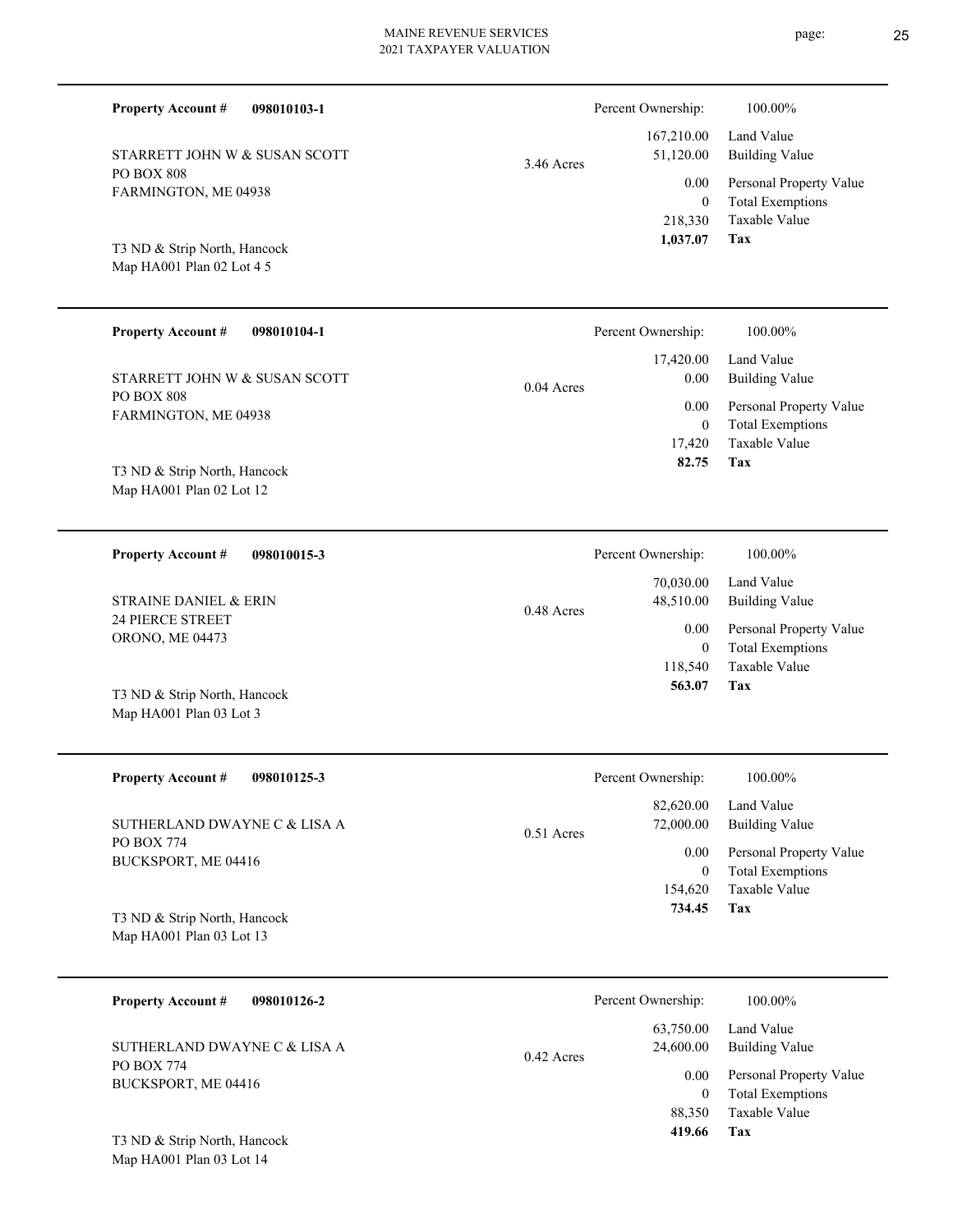| <b>Property Account #</b><br>098010110-5                 |              | Percent Ownership:        | 100.00%                                            |
|----------------------------------------------------------|--------------|---------------------------|----------------------------------------------------|
| THE BARKA FOUNDATION INC                                 | $0.36$ Acres | 65,660.00<br>41,290.00    | Land Value<br><b>Building Value</b>                |
| PO BOX 2<br>BURLINGTON, ME 04417                         |              | 0.00                      | Personal Property Value                            |
|                                                          |              | $\overline{0}$<br>106,950 | <b>Total Exemptions</b><br><b>Taxable Value</b>    |
| T3 ND & Strip North, Hancock<br>Map HA001 Plan 03 Lot 11 |              | 508.01                    | Tax                                                |
|                                                          |              |                           |                                                    |
| <b>Property Account #</b><br>098010111-2                 |              | Percent Ownership:        | 100.00%                                            |
| THERIAULT REGINALD K & TERRANCE N                        |              | 111,530.00<br>52,990.00   | Land Value<br><b>Building Value</b>                |
| <b>280 EDINBURG ROAD</b><br>HOWLAND, ME 04448            | 1.40 Acres   | 0.00                      | Personal Property Value                            |
|                                                          |              | $\overline{0}$<br>164,520 | <b>Total Exemptions</b><br><b>Taxable Value</b>    |
| T3 ND & Strip North, Hancock                             |              | 781.47                    | Tax                                                |
| Map HA001 Plan 03 Lot 73 74                              |              |                           |                                                    |
| <b>Property Account #</b><br>098010093-3                 |              | Percent Ownership:        | 100.00%                                            |
| THOMASON LINDA P & STEPHEN S TRUSTEES                    |              | 65,150.00<br>17,520.00    | Land Value<br><b>Building Value</b>                |
| THOMASON FAMILY REVOCABLE TRUST<br>37 NH RTE 118         | $0.57$ Acres | 0.00                      | Personal Property Value                            |
| CANAAN, NH 03741                                         |              | $\overline{0}$<br>82,670  | <b>Total Exemptions</b><br><b>Taxable Value</b>    |
| T3 ND & Strip North, Hancock                             |              | 392.68                    | Tax                                                |
| Map HA001 Plan 03 Lot 23                                 |              |                           |                                                    |
| <b>Property Account #</b><br>098010032-1                 |              | Percent Ownership:        | 100.00%                                            |
|                                                          |              | 0.00                      | Land Value                                         |
| THOMPSON RICHARD JR<br><b>PO BOX 182</b>                 |              | 39,920.00                 | <b>Building Value</b>                              |
| HOWLAND, ME 04448                                        |              | 0.00<br>$\mathbf{0}$      | Personal Property Value<br><b>Total Exemptions</b> |
| P&C L31604-2 LOC D                                       |              | 39,920<br>189.62          | Taxable Value<br><b>Tax</b>                        |
| T3 ND & Strip North, Hancock<br>Map HA001 Plan 01 Lot 3  |              |                           |                                                    |
| <b>Property Account #</b><br>098010076-2                 |              | Percent Ownership:        | 100.00%                                            |
| THURLOW GRADY A & MARIEA A                               | 0.44A        | 68,940.00<br>54,400.00    | Land Value<br><b>Building Value</b>                |

| THURLOW GRADY A & MARIEA A |
|----------------------------|
| PO BOX 253                 |
| HOWLAND, ME 04448          |

**Tax**

 123,340  $\boldsymbol{0}$ 

0.44 Acres

0.00

 **585.87**

Taxable Value Total Exemptions Personal Property Value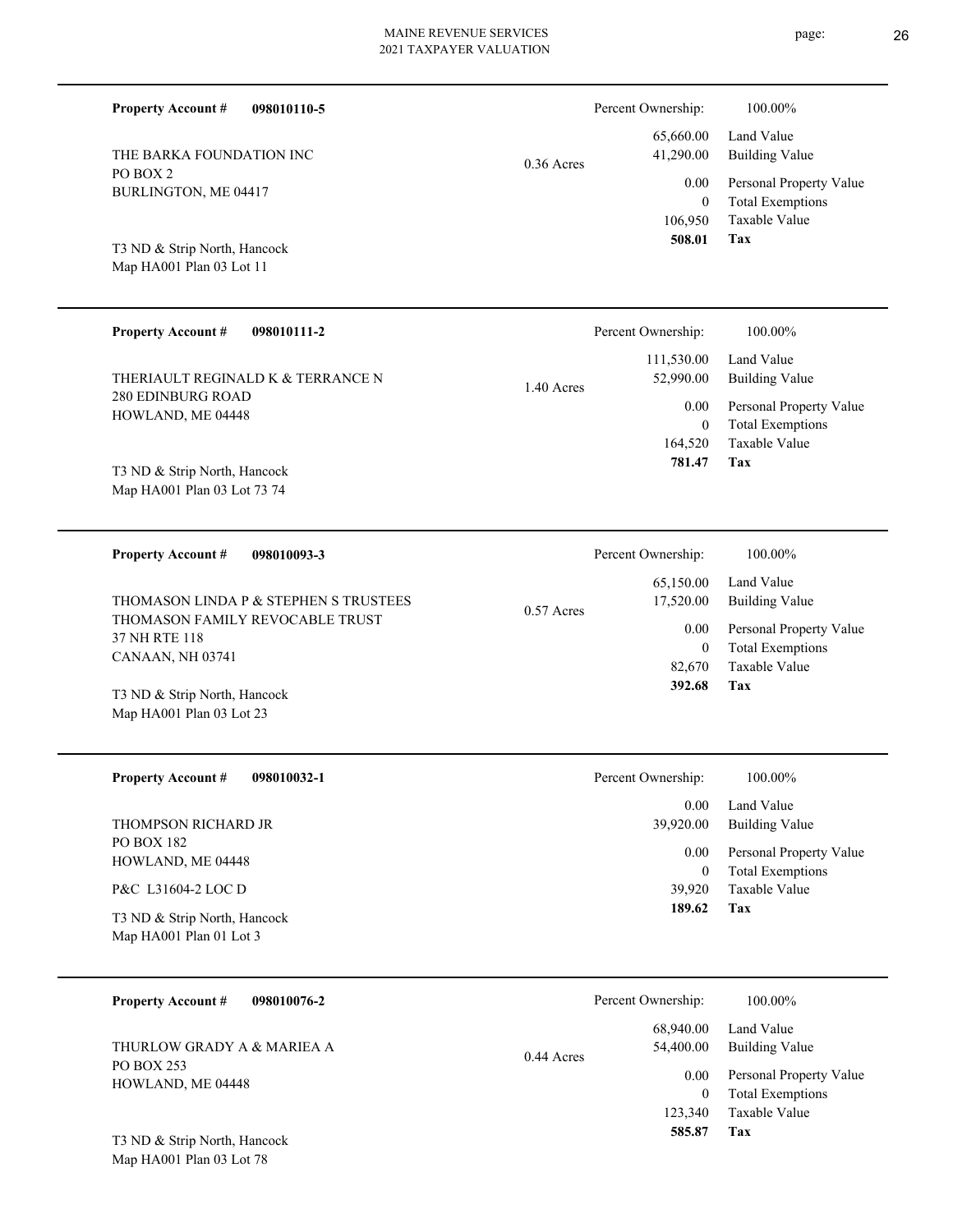| 098010141-1<br><b>Property Account #</b>                               |              | Percent Ownership:                           | 100.00%                                                                    |
|------------------------------------------------------------------------|--------------|----------------------------------------------|----------------------------------------------------------------------------|
| THURLOW RALPH & ELLEN                                                  | $0.85$ Acres | 115,010.00<br>44,530.00                      | Land Value<br><b>Building Value</b>                                        |
| <b>29 ESCUTARSIS RD</b><br>LOWELL, ME 04493                            |              | 0.00                                         | Personal Property Value<br><b>Total Exemptions</b>                         |
| T3 ND & Strip North, Hancock<br>Map HA001 Plan 03 Lot 91 92            |              | $\overline{0}$<br>159,540<br>757.82          | Taxable Value<br>Tax                                                       |
| <b>Property Account #</b><br>098010084-3                               |              | Percent Ownership:                           | 100.00%                                                                    |
| THURSTON ROY M DEVISEES                                                |              | 65,020.00<br>21,500.00                       | Land Value<br><b>Building Value</b>                                        |
| % 37 GILBERT STREET<br>ORONO, ME 04473<br>T3 ND & Strip North, Hancock | $0.37$ Acres | 0.00<br>$\overline{0}$<br>86,520<br>410.97   | Personal Property Value<br><b>Total Exemptions</b><br>Taxable Value<br>Tax |
| Map HA001 Plan 03 Lot 108                                              |              |                                              |                                                                            |
| <b>Property Account #</b><br>098010115-2                               |              | Percent Ownership:                           | 100.00%                                                                    |
| <b>TOPEKA ROBERT B &amp; MARIE</b>                                     |              | 66,350.00<br>30,580.00                       | Land Value<br><b>Building Value</b>                                        |
| 411 AUBURN RD<br>PILESGROVE, NJ 08098                                  | $0.43$ Acres | 0.00<br>$\overline{0}$<br>96,930             | Personal Property Value<br><b>Total Exemptions</b><br><b>Taxable Value</b> |
| T3 ND & Strip North, Hancock<br>Map HA001 Plan 03 Lot 81               |              | 460.42                                       | Tax                                                                        |
| <b>Property Account #</b><br>098010086-2                               |              | Percent Ownership:                           | 100.00%                                                                    |
| TOWNSEND STANLEY L III & TONDA L                                       | $0.45$ Acres | 64,420.00<br>23,770.00                       | Land Value<br><b>Building Value</b>                                        |
| <b>76 MILLTURN ROAD</b><br>LIMINGTON, ME 04049                         |              | 0.00<br>$\boldsymbol{0}$<br>88,190<br>418.90 | Personal Property Value<br><b>Total Exemptions</b><br>Taxable Value<br>Tax |
| T3 ND & Strip North, Hancock<br>Map HA001 Plan 03 Lot 94               |              |                                              |                                                                            |
| <b>Property Account #</b><br>098010116-1                               |              | Percent Ownership:                           | 100.00%                                                                    |
| TWITCHELL ROSEMARY L                                                   | $0.65$ Acres | 61,960.00<br>22,760.00                       | Land Value<br><b>Building Value</b>                                        |
| 966 MAIN ROAD<br>GREENBUSH, ME 04418                                   |              | 0.00<br>$\overline{0}$<br>84,720             | Personal Property Value<br><b>Total Exemptions</b><br>Taxable Value        |

**Tax 402.42**

Map HA001 Plan 03 Lot 21 T3 ND & Strip North, Hancock page: 27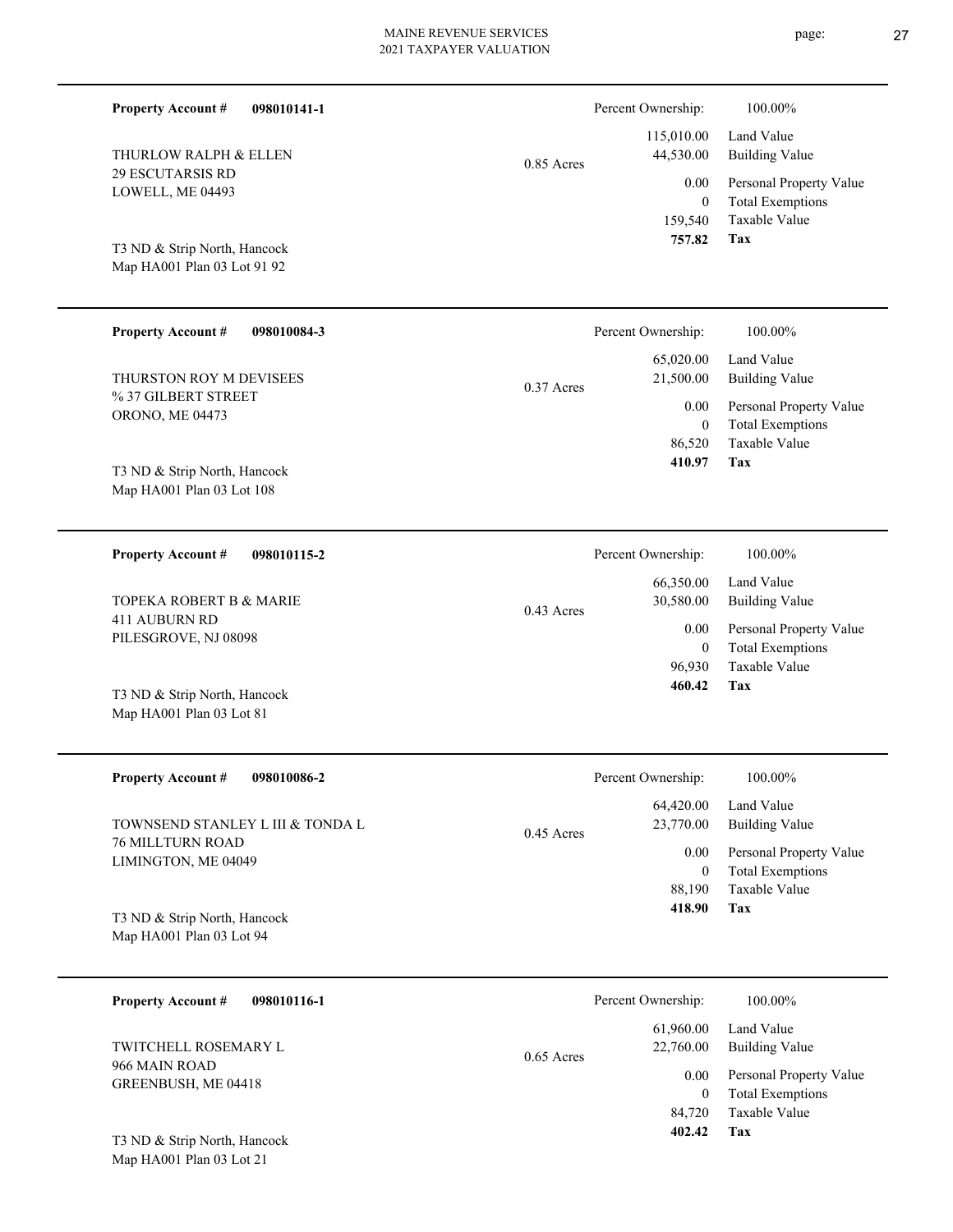| <b>Property Account #</b><br>098010102-4                                                   |                               | Percent Ownership:               | 100.00%                                                             |
|--------------------------------------------------------------------------------------------|-------------------------------|----------------------------------|---------------------------------------------------------------------|
| <b>TWOMBLY LISA E</b>                                                                      | $0.31$ Acres                  | 53,780.00<br>22,440.00           | Land Value<br><b>Building Value</b>                                 |
| 17 NORTH COUNTY ROAD<br>HAMPDEN, ME 04444                                                  |                               | 0.00<br>$\overline{0}$<br>76,220 | Personal Property Value<br><b>Total Exemptions</b><br>Taxable Value |
| T3 ND & Strip North, Hancock<br>Map HA001 Plan 01 Lot 15                                   |                               | 362.05                           | Tax                                                                 |
| <b>Property Account #</b><br>098010013P-2                                                  |                               | Percent Ownership:               | 100.00%                                                             |
| <b>TYNE BARRY</b>                                                                          |                               | 0.00<br>0.00                     | Land Value<br><b>Building Value</b>                                 |
| <b>BOX 97</b><br>BURLINGTON, ME 04417                                                      |                               | 5,800.00<br>$\boldsymbol{0}$     | Personal Property Value<br><b>Total Exemptions</b>                  |
| F/F                                                                                        |                               | 5,800<br>27.55                   | <b>Taxable Value</b><br><b>Tax</b>                                  |
| T3 ND & Strip North, Hancock<br>Map HA001P                                                 |                               |                                  |                                                                     |
| <b>Property Account #</b><br>098010118-2                                                   |                               | Percent Ownership:               | 100.00%                                                             |
| <b>TYNE BARRY</b>                                                                          | 8.96 Acres                    | 436,890.00<br>268,320.00         | Land Value<br><b>Building Value</b>                                 |
| <b>BOX 97</b><br>BURLINGTON, ME 04417                                                      |                               | 0.00<br>25,000<br>680,210        | Personal Property Value<br><b>Total Exemptions</b><br>Taxable Value |
| T3 ND & Strip North, Hancock<br>Map HA001 Plan 02 Lot 1 1.1<br>Homestead Exemption \$25000 |                               | 3,231.00                         | <b>Tax</b>                                                          |
| <b>Property Account #</b><br>098010079-3                                                   |                               | Percent Ownership:               | 100.00%                                                             |
| URQUHART DEBORAH ANN & JAMES E MCCRUM                                                      | 0.90 Acres                    | 106,420.00<br>54,920.00          | Land Value<br><b>Building Value</b>                                 |
| 568 LAKINS ROAD<br>STETSON, ME 04488                                                       |                               | 0.00<br>$\boldsymbol{0}$         | Personal Property Value<br><b>Total Exemptions</b>                  |
| T3 ND & Strip North, Hancock<br>Map HA001 Plan 02 Lot 23 24.1                              |                               | 161,340<br>766.37                | Taxable Value<br>Tax                                                |
| 098010034-4<br><b>Property Account #</b>                                                   |                               | Percent Ownership:               | 100.00%                                                             |
| URSA MAJOR LLC                                                                             | Tree Growth<br>8,521.00 Acres | 1,412,616.00<br>0.00             | Land Value<br><b>Building Value</b>                                 |
| $%$ AFM<br>C[1]                                                                            |                               | 0.00                             | Personal Property Value                                             |

Map HA001 Plan 01 Lot 1 4 5 6 6.1 T3 ND & Strip North, Hancock

40 CHAMPION LANE MILFORD, ME 04461

page: 28

**Tax**

 1,412,616  $\boldsymbol{0}$ 

 **6,709.93**

Taxable Value Total Exemptions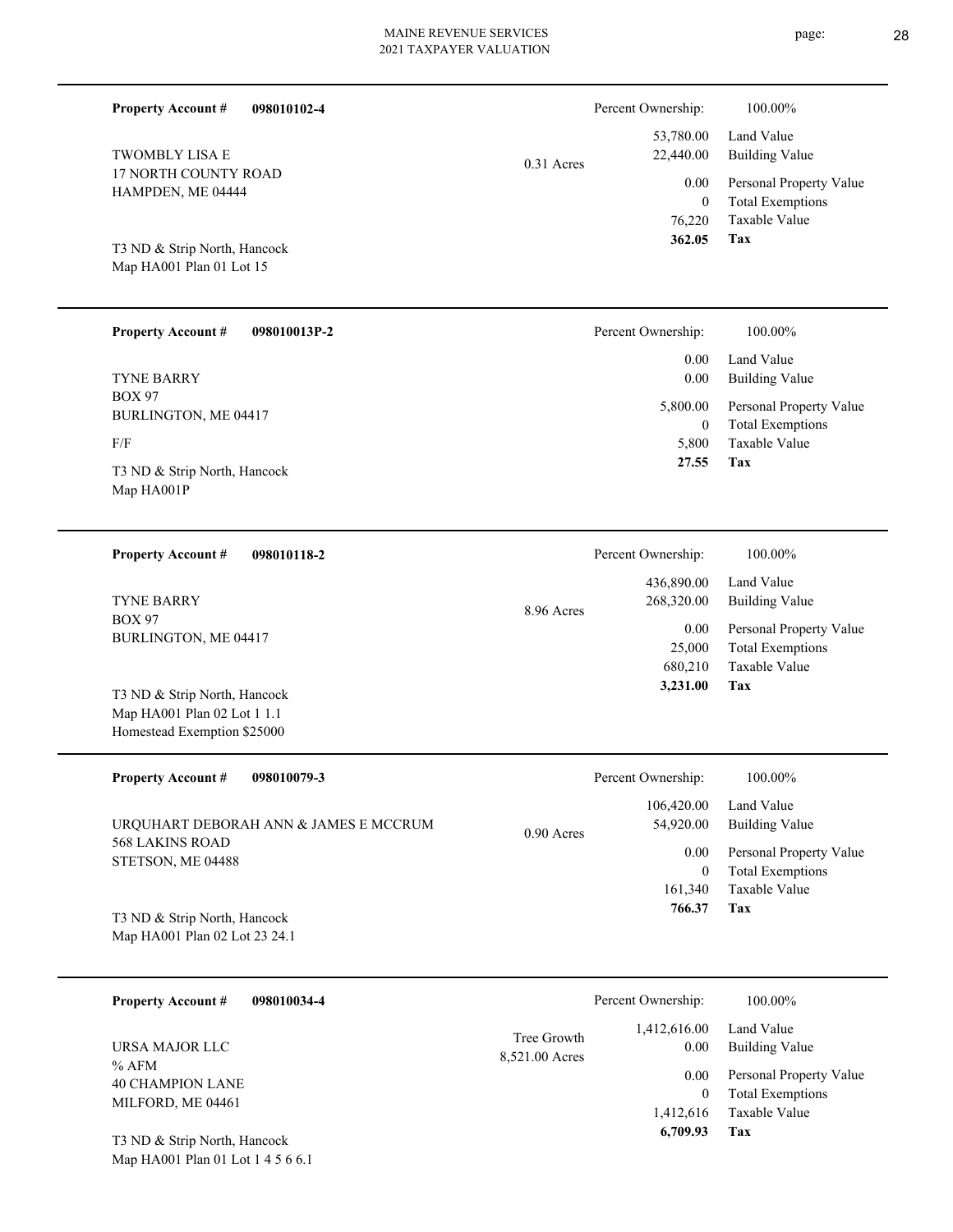| <b>Property Account #</b><br>098012006-2                 |              | Percent Ownership:                              | 100.00%                                                                    |
|----------------------------------------------------------|--------------|-------------------------------------------------|----------------------------------------------------------------------------|
| VACHON ERNEST R & PATRICIA F TRUSTEES                    | $1.66$ Acres | 128,910.00<br>122,860.00                        | Land Value<br><b>Building Value</b>                                        |
| 125 HAM RD<br>NEW DURHAM, NH 03855                       |              | 0.00<br>$\boldsymbol{0}$<br>251,770<br>1,195.91 | Personal Property Value<br><b>Total Exemptions</b><br>Taxable Value<br>Tax |
| T3 ND & Strip North, Hancock<br>Map HA001 Plan 04 Lot 2  |              |                                                 |                                                                            |
| <b>Property Account #</b><br>098012014-2                 |              | Percent Ownership:                              | 100.00%                                                                    |
| VACHON GREGORY E                                         | 1.46 Acres   | 115,200.00<br>0.00                              | Land Value<br><b>Building Value</b>                                        |
| 30 GILMANS CORNER RD<br>ALTON, NH 03809-5348             |              | 0.00<br>$\boldsymbol{0}$<br>115,200<br>547.20   | Personal Property Value<br><b>Total Exemptions</b><br>Taxable Value<br>Tax |
| T3 ND & Strip North, Hancock<br>Map HA001 Plan 04 Lot 1  |              |                                                 |                                                                            |
| <b>Property Account #</b><br>098012013-1                 |              | Percent Ownership:                              | 100.00%                                                                    |
| VACHON NATHAN J                                          | 1.70 Acres   | 118,900.00<br>0.00                              | Land Value<br><b>Building Value</b>                                        |
| 125 HAM RD<br>NEW DURHAM, NH 03855                       |              | 0.00<br>$\boldsymbol{0}$<br>118,900             | Personal Property Value<br><b>Total Exemptions</b><br>Taxable Value        |
| T3 ND & Strip North, Hancock<br>Map HA001 Plan 04 Lot 3  |              | 564.78                                          | Tax                                                                        |
| <b>Property Account #</b><br>098010005-2                 |              | Percent Ownership:                              | 100.00%                                                                    |
| VANADESTINE MICHAEL J & JUDI A & GUY W & BILL            | $0.19$ Acres | 48,170.00<br>32,870.00                          | Land Value<br><b>Building Value</b>                                        |
| PO BOX 285<br>HOWLAND, ME 04448                          |              | 0.00<br>$\overline{0}$<br>81,040<br>384.94      | Personal Property Value<br><b>Total Exemptions</b><br>Taxable Value<br>Tax |
| T3 ND & Strip North, Hancock<br>Map HA001 Plan 01 Lot 11 |              |                                                 |                                                                            |
| <b>Property Account #</b><br>098010121-1                 |              | Percent Ownership:                              | 100.00%                                                                    |
| WEATHERBEE ROBERT JACQUE                                 | 1.00 Acres   | 27,810.00<br>4,510.00                           | Land Value<br><b>Building Value</b>                                        |
| PO BOX 394<br>LINCOLN, ME 04457                          |              | 0.00<br>$\overline{0}$<br>32,320                | Personal Property Value<br><b>Total Exemptions</b><br>Taxable Value        |

**Tax 153.52**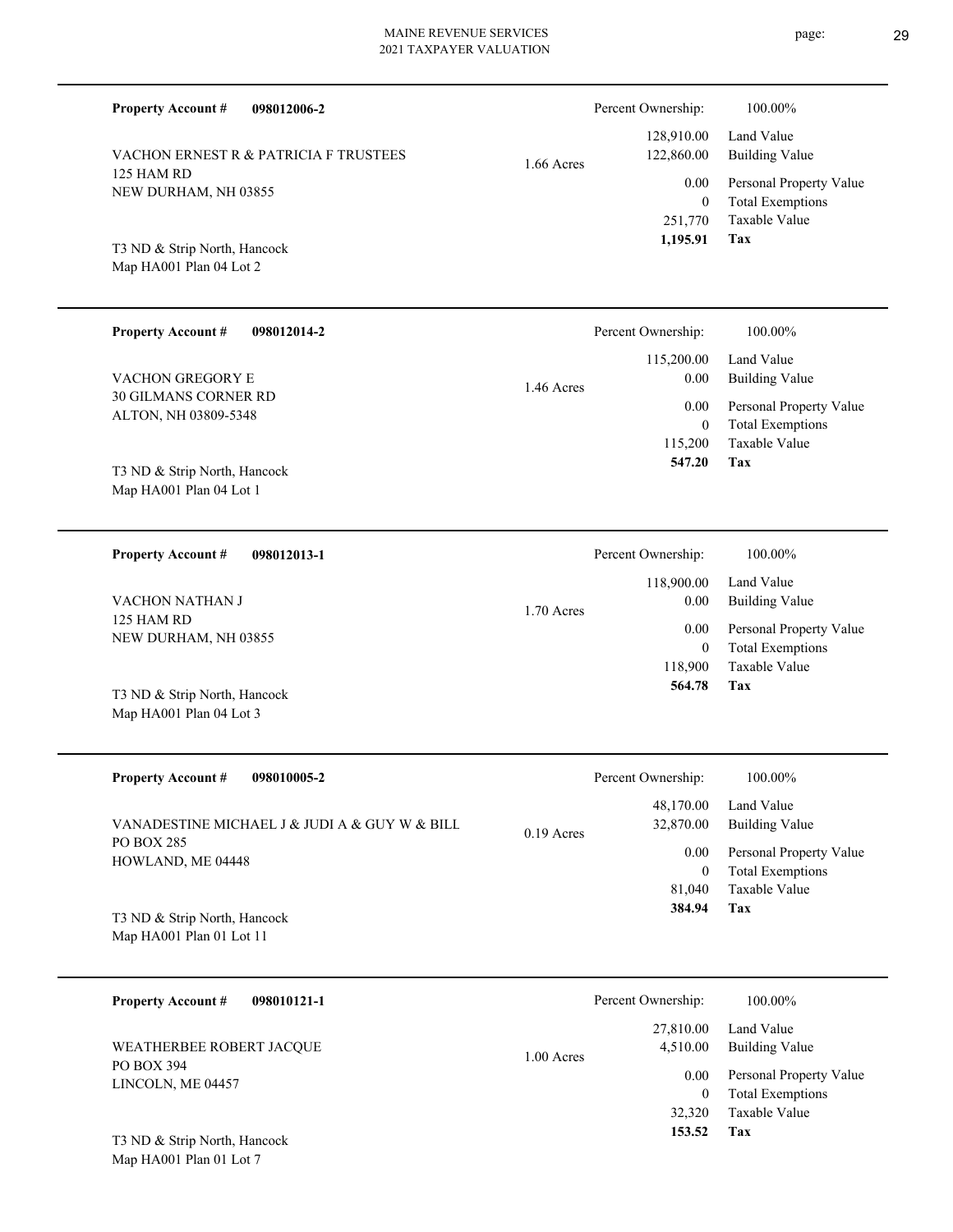| <b>Property Account #</b><br>098010123-1<br><b>WHITE MARION R</b><br>109 CARDVILLE ROAD<br>GREENBUSH, ME 04418-3309 | 2.31 Acres | Percent Ownership:<br>62,420.00<br>13,990.00<br>0.00<br>$\mathbf{0}$<br>76,410 | 100.00%<br>Land Value<br><b>Building Value</b><br>Personal Property Value<br><b>Total Exemptions</b><br>Taxable Value |
|---------------------------------------------------------------------------------------------------------------------|------------|--------------------------------------------------------------------------------|-----------------------------------------------------------------------------------------------------------------------|
| T3 ND & Strip North, Hancock<br>Map HA001 Plan 03 Lot 71                                                            |            | 362.95                                                                         | Tax                                                                                                                   |
| <b>Property Account #</b><br>098012002-1                                                                            |            | Percent Ownership:                                                             | 100.00%                                                                                                               |
| WILLIAMS MICHAEL R                                                                                                  | 1.73 Acres | 125,740.00<br>151,300.00                                                       | Land Value<br><b>Building Value</b>                                                                                   |
| 779 FULLER RD<br>CARMEL, ME 04419-9760                                                                              |            | 0.00<br>$\overline{0}$<br>277,040                                              | Personal Property Value<br><b>Total Exemptions</b><br>Taxable Value                                                   |
| T3 ND & Strip North, Hancock<br>Map HA001 Plan 04 Lot 9                                                             |            | 1,315.94                                                                       | Tax                                                                                                                   |
| <b>Property Account #</b><br>098012009-2                                                                            |            | Percent Ownership:                                                             | 100.00%                                                                                                               |
| WILLIS LAURIE A & CHRISTOPHER D                                                                                     | 1.76 Acres | 124,470.00<br>132,110.00                                                       | Land Value<br><b>Building Value</b>                                                                                   |
| <b>41 HORSEBACK ROAD</b><br>CARMEL, ME 04419                                                                        |            | 0.00<br>$\mathbf{0}$<br>256,580                                                | Personal Property Value<br><b>Total Exemptions</b><br>Taxable Value                                                   |
| T3 ND & Strip North, Hancock<br>Map HA001 Plan 04 Lot 12                                                            |            | 1,218.76                                                                       | Tax                                                                                                                   |
| <b>Property Account #</b><br>098010026-2                                                                            |            | Percent Ownership:                                                             | 100.00%                                                                                                               |
| YOUNG GARY L                                                                                                        |            | 0.00<br>22,580.00                                                              | Land Value<br><b>Building Value</b>                                                                                   |
| PO BOX 14<br>STILLWATER, ME 04489                                                                                   |            | 0.00                                                                           | Personal Property Value                                                                                               |
| PC L31604-1 LOC C                                                                                                   |            | $\mathbf{0}$<br>22,580                                                         | <b>Total Exemptions</b><br>Taxable Value                                                                              |
| T3 ND & Strip North, Hancock<br>Map HA001 Plan 01 Lot 3                                                             |            | 107.26                                                                         | Tax                                                                                                                   |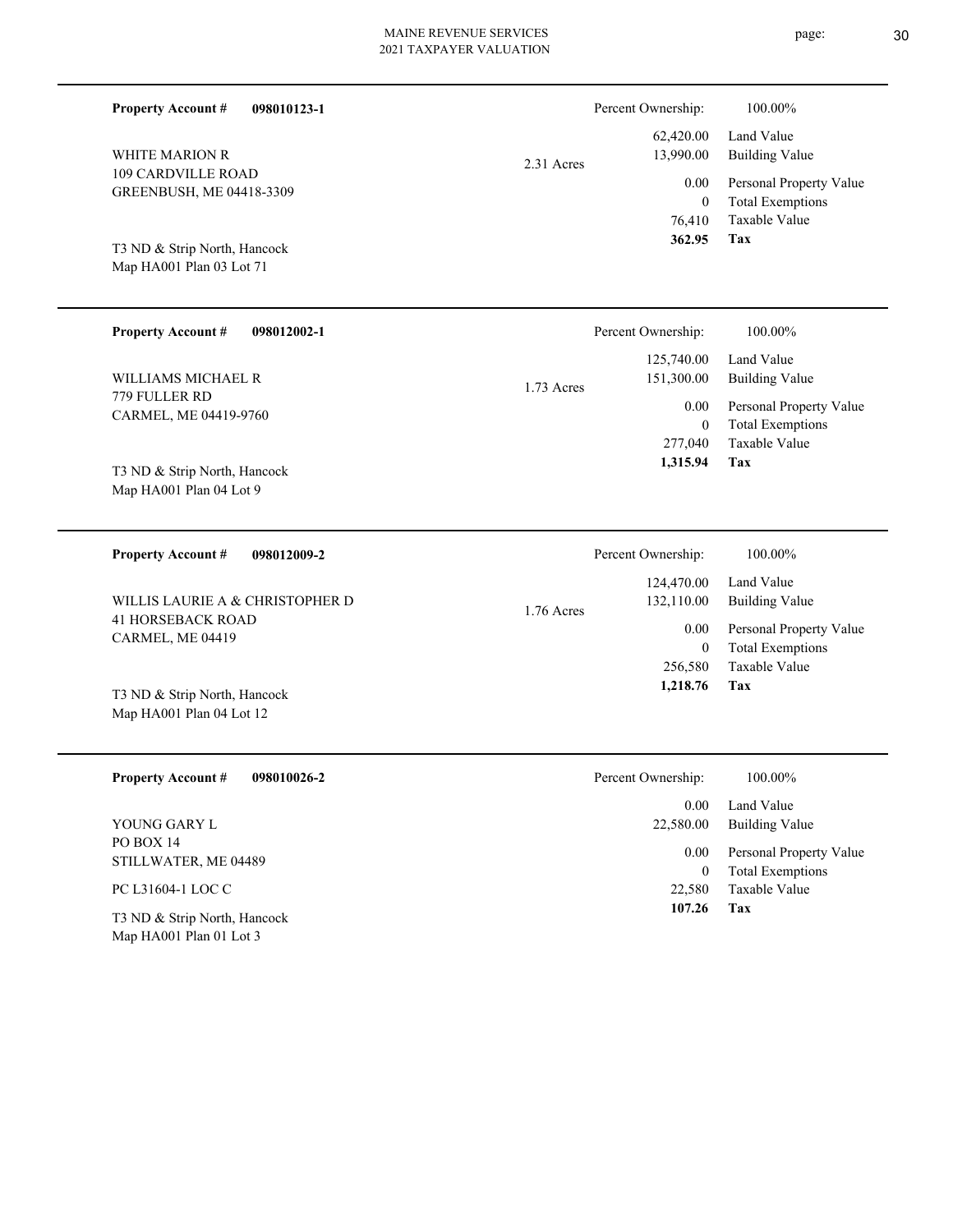**Totals for: T3 ND & Strip North, Hancock**

 **32,931.34 acres**

 **16,890,720.00 Land Value 6,075,310.00 Building Value 18,800.00 Personal Property Value 682,308.00 Total Exemptions 105,937 Tax Taxable Value 22,302,522.00**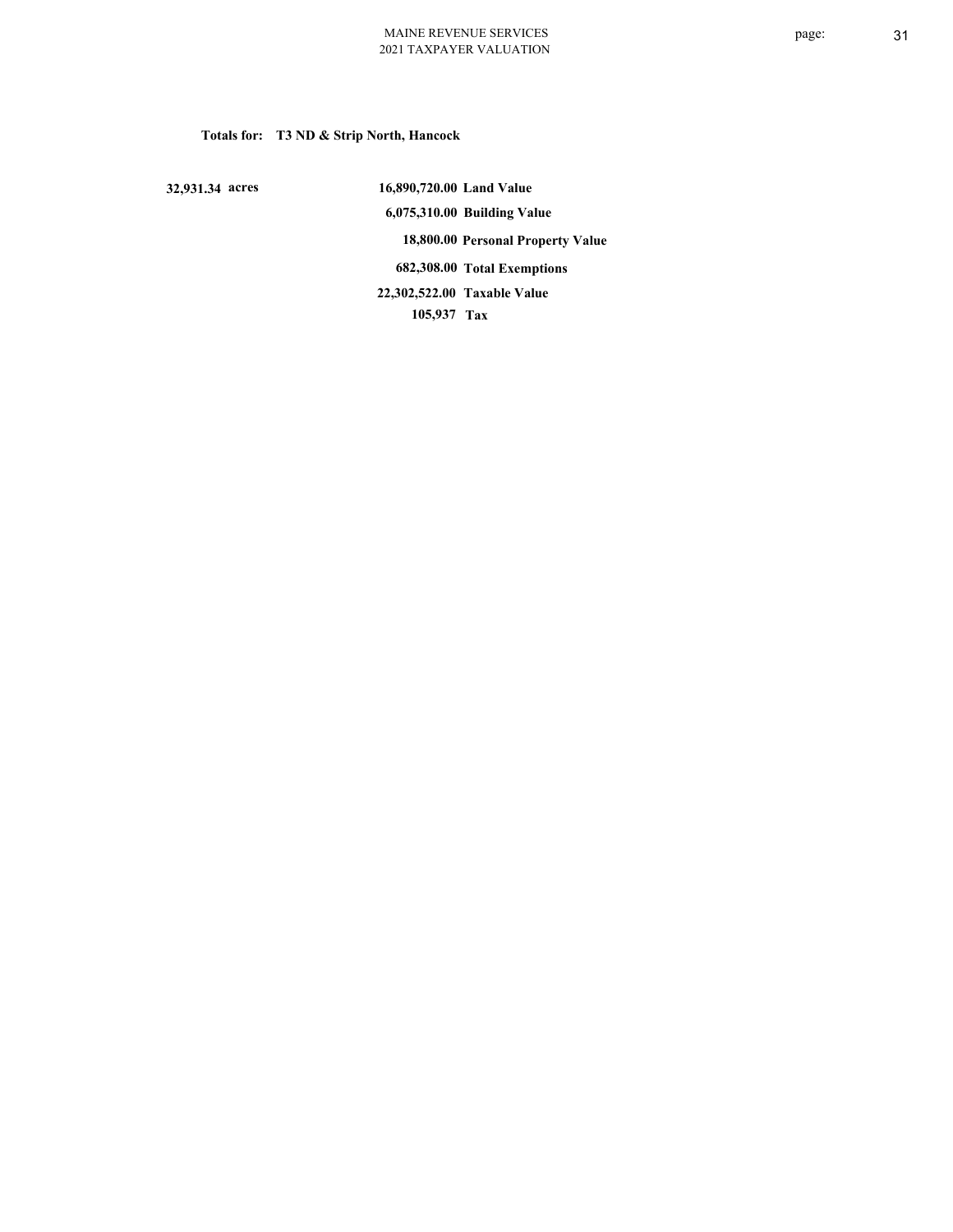**098020001-1**

**Property Account #**

page: 32

Percent Ownership:  $100.00\%$ 

| <b>ABBOTT PATRICIA &amp; STEPHEN</b><br>2405 SCHOOL STREET<br>STEVENS POINT, WI 54481<br>PUBLIC LANDS L7 LOC L<br>Oqiton Township, Hancock<br>Map HA002 Plan 01 Lot 2<br><b>Property Account #</b><br>098020011-2<br>HANSON GRAHAM & THOMAS DUNN<br>1626 BALD MOUNTAIN ROAD<br>ORLAND, ME 04472<br>PUBLIC LANDS L2 LOC C |                | 0.00<br>22,800.00<br>0.00<br>$\theta$<br>22,800<br>108.30<br>Percent Ownership:<br>0.00<br>14,060.00<br>0.00<br>$\boldsymbol{0}$<br>14,060 | Land Value<br><b>Building Value</b><br>Personal Property Value<br><b>Total Exemptions</b><br>Taxable Value<br>Tax<br>100.00%<br>Land Value<br><b>Building Value</b><br>Personal Property Value<br><b>Total Exemptions</b><br>Taxable Value |
|--------------------------------------------------------------------------------------------------------------------------------------------------------------------------------------------------------------------------------------------------------------------------------------------------------------------------|----------------|--------------------------------------------------------------------------------------------------------------------------------------------|--------------------------------------------------------------------------------------------------------------------------------------------------------------------------------------------------------------------------------------------|
| Oqiton Township, Hancock<br>Map HA002 Plan 01 Lot 6                                                                                                                                                                                                                                                                      |                | 66.79                                                                                                                                      | Tax                                                                                                                                                                                                                                        |
| <b>Property Account #</b><br>098020010-3                                                                                                                                                                                                                                                                                 |                | Percent Ownership:                                                                                                                         | 100.00%                                                                                                                                                                                                                                    |
| LYMBURNER ANDREW D                                                                                                                                                                                                                                                                                                       |                | 0.00<br>16,960.00                                                                                                                          | Land Value<br><b>Building Value</b>                                                                                                                                                                                                        |
| 355 CEDAR STREET<br>ASHLAND, MA 01721-2405                                                                                                                                                                                                                                                                               |                | 0.00                                                                                                                                       | Personal Property Value                                                                                                                                                                                                                    |
| PUBLIC LANDS L8 LOC M                                                                                                                                                                                                                                                                                                    |                | $\boldsymbol{0}$<br>16,960                                                                                                                 | <b>Total Exemptions</b><br>Taxable Value                                                                                                                                                                                                   |
| Oqiton Township, Hancock<br>Map HA002 Plan 01 Lot 2                                                                                                                                                                                                                                                                      |                | 80.56                                                                                                                                      | Tax                                                                                                                                                                                                                                        |
| <b>Property Account #</b><br>098022001-1                                                                                                                                                                                                                                                                                 |                | Percent Ownership:                                                                                                                         | 100.00%                                                                                                                                                                                                                                    |
| MAINE STATE OF                                                                                                                                                                                                                                                                                                           | 2,897.00 Acres | 2,336,770.00<br>$0.00\,$                                                                                                                   | Land Value<br><b>Building Value</b>                                                                                                                                                                                                        |
| DEPT OF CONS-PARKS & LANDS<br>22 SHS<br>AUGUSTA, ME 04333                                                                                                                                                                                                                                                                |                | 0.00<br>2,336,770<br>$\overline{0}$<br>$0.00\,$                                                                                            | Personal Property Value<br><b>Total Exemptions</b><br>Taxable Value<br><b>Tax</b>                                                                                                                                                          |
| Oqiton Township, Hancock<br>Map HA002 Plan 01 Lot 2<br><b>Exempt Property</b>                                                                                                                                                                                                                                            |                |                                                                                                                                            |                                                                                                                                                                                                                                            |
| <b>Property Account #</b><br>098022002-1                                                                                                                                                                                                                                                                                 |                | Percent Ownership:                                                                                                                         | 100.00%                                                                                                                                                                                                                                    |
| MAINE STATE OF                                                                                                                                                                                                                                                                                                           | 2,606.00 Acres | 2,328,670.00<br>0.00                                                                                                                       | Land Value<br><b>Building Value</b>                                                                                                                                                                                                        |
| DEPT OF CONS-PARKS & LANDS<br>22 SHS<br>AUGUSTA, ME 04333                                                                                                                                                                                                                                                                |                | 0.00<br>2,328,670<br>$\overline{0}$<br>0.00                                                                                                | Personal Property Value<br><b>Total Exemptions</b><br>Taxable Value<br><b>Tax</b>                                                                                                                                                          |
| Oqiton Township, Hancock<br>Map HA002 Plan 01 Lot 3                                                                                                                                                                                                                                                                      |                |                                                                                                                                            |                                                                                                                                                                                                                                            |
| <b>Exempt Property</b>                                                                                                                                                                                                                                                                                                   |                |                                                                                                                                            |                                                                                                                                                                                                                                            |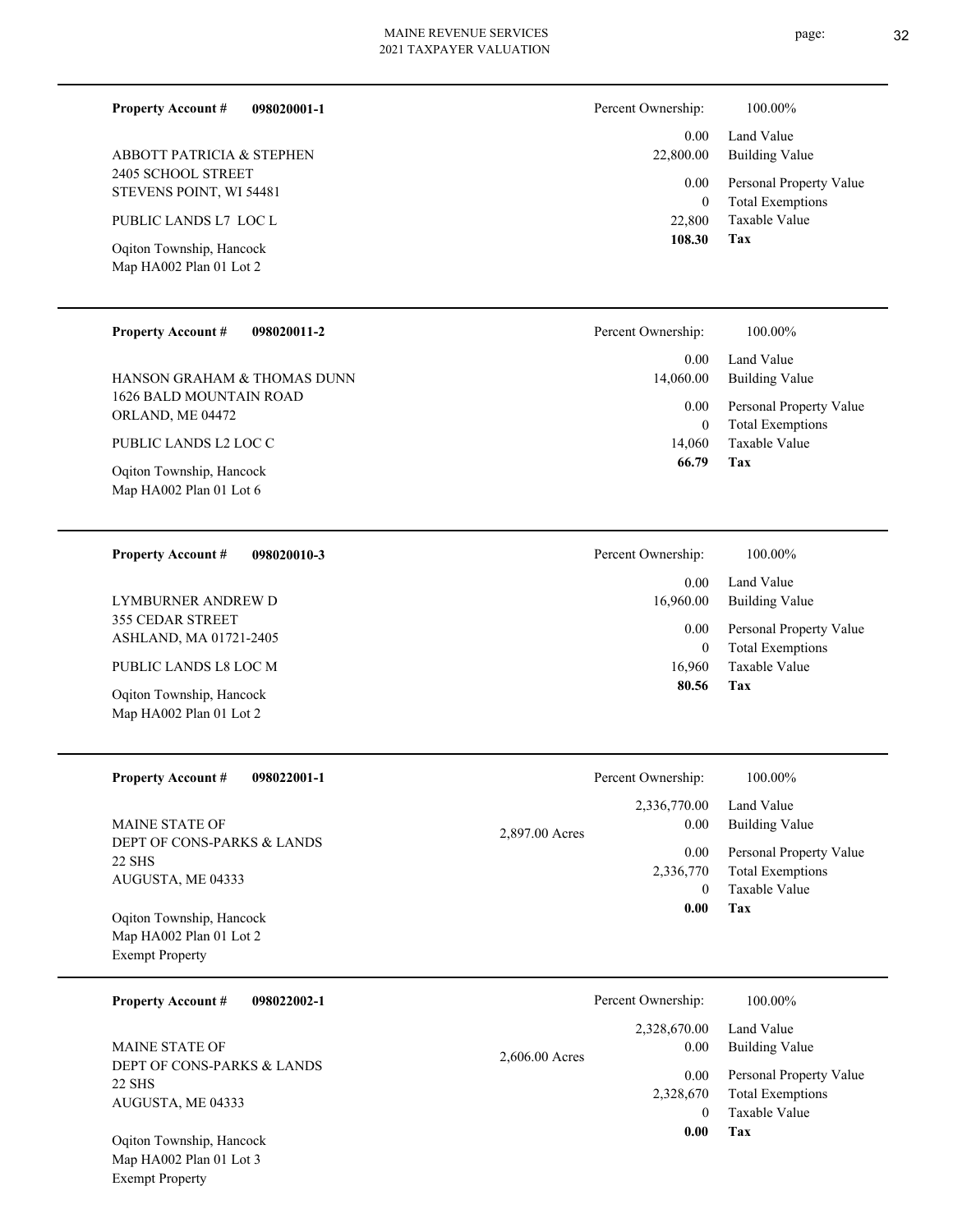| <b>Property Account #</b><br>098022003-1                                                                                                                            |                | Percent Ownership:                            | 100.00%                                                                                             |
|---------------------------------------------------------------------------------------------------------------------------------------------------------------------|----------------|-----------------------------------------------|-----------------------------------------------------------------------------------------------------|
| <b>MAINE STATE OF</b><br>DEPT OF CONS-PARKS & LANDS<br>22 SHS                                                                                                       | 321.56 Acres   | 424,580.00<br>0.00<br>0.00<br>424,580         | Land Value<br><b>Building Value</b><br>Personal Property Value<br><b>Total Exemptions</b>           |
| AUGUSTA, ME 04333<br>Oqiton Township, Hancock<br>Map HA002 Plan 01 Lot 6<br><b>Exempt Property</b>                                                                  |                | $\theta$<br>0.00                              | Taxable Value<br>Tax                                                                                |
| <b>Property Account #</b><br>098022004-1                                                                                                                            |                | Percent Ownership:<br>1,394,060.00            | 100.00%<br>Land Value                                                                               |
| <b>MAINE STATE OF</b><br>DEPT OF CONS-PARKS & LANDS<br>22 SHS<br>AUGUSTA, ME 04333<br>Oqiton Township, Hancock<br>Map HA002 Plan 01 Lot 7<br><b>Exempt Property</b> | 1,520.00 Acres | 0.00<br>0.00<br>1,394,060<br>$\theta$<br>0.00 | <b>Building Value</b><br>Personal Property Value<br><b>Total Exemptions</b><br>Taxable Value<br>Tax |
|                                                                                                                                                                     |                |                                               |                                                                                                     |
| <b>Property Account #</b><br>098022005-2<br><b>MAINE STATE OF</b>                                                                                                   |                | Percent Ownership:<br>5,407,470.00<br>0.00    | 100.00%<br>Land Value<br><b>Building Value</b>                                                      |
| <b>BUREAU OF PARKS &amp; LANDS</b><br>AUGUSTA, ME 04333                                                                                                             | 6,249.00 Acres | 0.00<br>5,407,470<br>$\theta$                 | Personal Property Value<br><b>Total Exemptions</b><br>Taxable Value                                 |
| Oqiton Township, Hancock<br>Map HA002 Plan 01 Lot 4<br><b>Exempt Property</b>                                                                                       |                | 0.00                                          | Tax                                                                                                 |
| <b>Property Account #</b><br>098022007-1                                                                                                                            |                | Percent Ownership:                            | 100.00%                                                                                             |
| MAINE STATE OF (IF&W)                                                                                                                                               |                | 0.00<br>9,390.00                              | Land Value<br><b>Building Value</b>                                                                 |
| <b>INLAND FISHERIES &amp; WILDLIFE</b><br>41 SHS<br>AUGUSTA, ME 04333<br>PUBLIC LANDS LOC F                                                                         |                | 0.00<br>9,390<br>$\theta$                     | Personal Property Value<br><b>Total Exemptions</b><br>Taxable Value                                 |
| Oqiton Township, Hancock<br>Map HA002 Plan 01 Lot 4<br><b>Exempt Property</b>                                                                                       |                | 0.00                                          | Tax                                                                                                 |
| <b>Property Account #</b><br>098020008-1                                                                                                                            |                | Percent Ownership:                            | 100.00%                                                                                             |
| <b>MILLER EDWARD</b>                                                                                                                                                |                | 0.00<br>30,460.00                             | Land Value<br><b>Building Value</b>                                                                 |
| 134 MANSON ST<br>PITTSFIELD, ME 04967                                                                                                                               |                | 0.00<br>$\theta$                              | Personal Property Value<br><b>Total Exemptions</b>                                                  |
| PUBLIC LANDS L3 LOC B                                                                                                                                               |                | 30,460                                        | Taxable Value                                                                                       |
| Oqiton Township, Hancock<br>Map HA002 Plan 01 Lot 6                                                                                                                 |                | 144.69                                        | Tax                                                                                                 |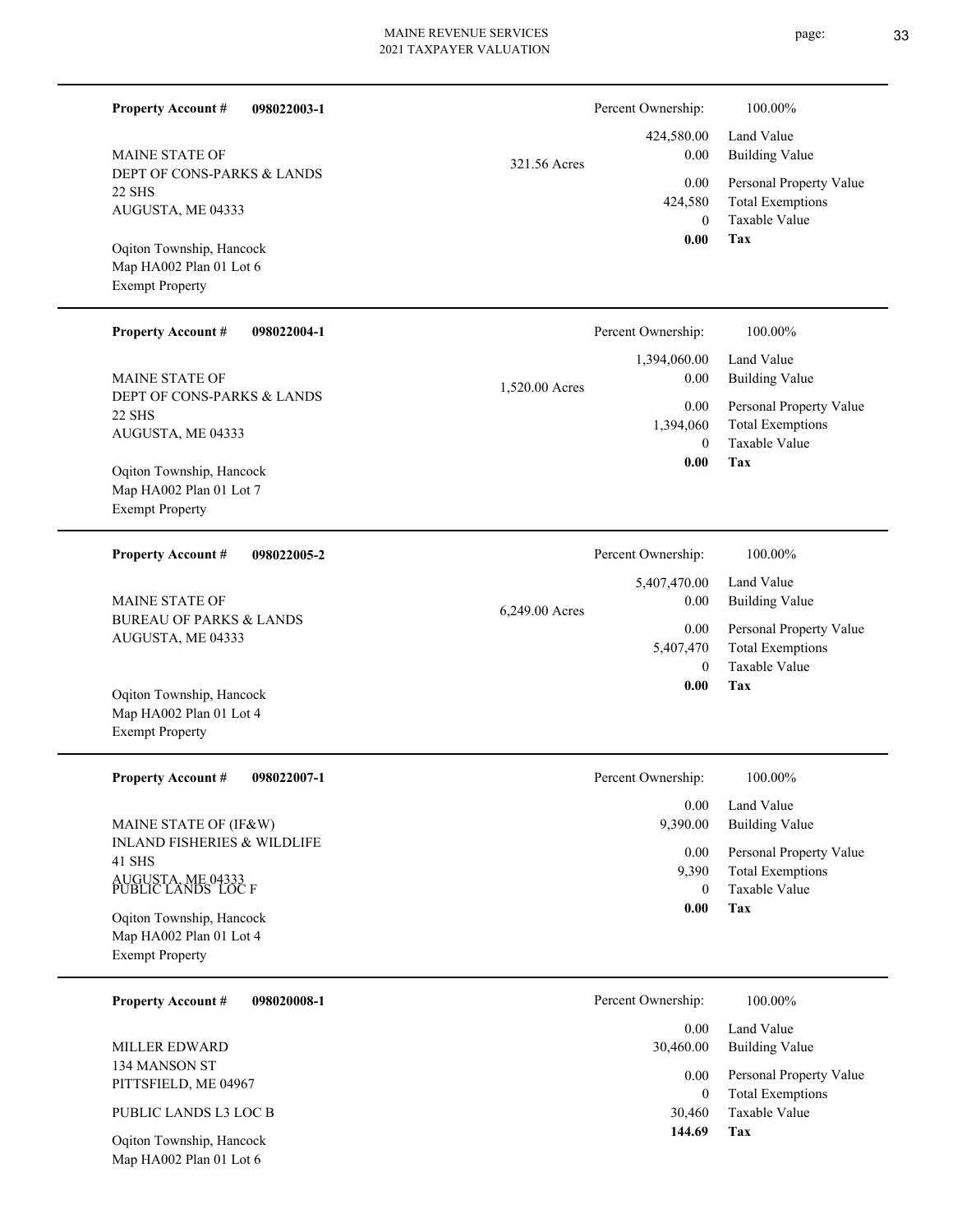#### **098020014-2 Property Account #**

259 PEA RIDGE ROAD CHESTER, ME 04457 MURCHISON JEFFREY A

PUBLIC LANDS L9 LOC N

Map HA002 Plan 01 Lot 2 Oqiton Township, Hancock

#### Personal Property Value Building Value Land Value 0.00 22,280.00 0.00 Percent Ownership: 100.00%

| v.vv         | T ALOQUIAL TROPALLY THE |  |
|--------------|-------------------------|--|
| $\mathbf{0}$ | Total Exemptions        |  |
| 22,280       | Taxable Value           |  |
| 105.83       | Tax                     |  |
|              |                         |  |

| <b>Property Account #</b><br>098020020-1                                                                                                                                                                            | Percent Ownership:                                        | 100.00%                                                                                                                |
|---------------------------------------------------------------------------------------------------------------------------------------------------------------------------------------------------------------------|-----------------------------------------------------------|------------------------------------------------------------------------------------------------------------------------|
| PASSAMAQUODDY INDIAN RESERVATION<br>% PASSAMAQUODDY WILD BLUEBERRY<br><b>COMPANY</b><br>PO BOX 93<br><b>COLUMBIA FALLS, ME 04623</b><br>Oqiton Township, Hancock<br>Map HA002 Plan 01 Lot 9<br>Passamaquoddy Indian | 44,000.00<br>0.00<br>2.31 Acres<br>0.00<br>44,000<br>0.00 | Land Value<br>Building Value<br>Personal Property Value<br><b>Total Exemptions</b><br>Taxable Value<br>$\Omega$<br>Tax |
| 098022006-1<br><b>Property Account #</b>                                                                                                                                                                            | Percent Ownership:<br>2,266,409.00<br>Tree Growth         | 100.00%<br>Land Value                                                                                                  |
| PASSAMAOUODDY INDIAN RESERVATION                                                                                                                                                                                    | 0.00<br>$\cdots$                                          | Building Value                                                                                                         |

% PASSAMAQUODDY WILD BLUEBERRY **COMPANY** PO BOX 93 COLUMBIA FALLS, ME 04623 Map HA002 Plan 01 Lot 1 5 Passamaquoddy Indian Oqiton Township, Hancock PASSAMAQUODDY INDIAN RESERVATION

| COLONIDIA LALLO, INL 0702J<br>Oqiton Township, Hancock<br>Map HA002 Plan 01 Lot 1 5<br>Passamaquoddy Indian |            | 0.00               | Tax                                                |
|-------------------------------------------------------------------------------------------------------------|------------|--------------------|----------------------------------------------------|
| <b>Property Account #</b><br>098022008-1                                                                    |            | Percent Ownership: | 100.00%                                            |
|                                                                                                             |            | 49,160.00          | Land Value                                         |
| PASSAMAQUODDY INDIAN RESERVATION                                                                            | 1.63 Acres | 0.00               | <b>Building Value</b>                              |
| % PASSAMAQUODDY WILD BLUEBERRY<br><b>COMPANY</b><br>PO BOX 93                                               |            | 0.00<br>49,160     | Personal Property Value<br><b>Total Exemptions</b> |
| COLUMBLA EALLE ME 04622                                                                                     |            | $\theta$           | Taxable Value                                      |

PO BOX 93 COLUMBIA FALLS, ME 04623 Map HA002 Plan 01 Lot 8 Passamaquoddy Indian Oqiton Township, Hancock

| Percent Ownership: | 100.00%    |  |
|--------------------|------------|--|
| 0.00               | Land Value |  |

| 0.00      | Land Value              |
|-----------|-------------------------|
| 19,850.00 | <b>Building Value</b>   |
| 0.00      | Personal Property Value |
|           |                         |
| 0         | <b>Total Exemptions</b> |
| 19,850    | Taxable Value           |
| 94.29     | Tax                     |
|           |                         |

**Tax**

 **0.00**

Taxable Value Total Exemptions Personal Property Value

 0 2,266,409

0.00

**098020021-2 Property Account #**

249 ARAB ROAD LEE, ME 04455 PELLETIER PETER SR

PUBLIC LANDS L5 LOC D

Map HA002 Plan 01 Lot 4 Oqiton Township, Hancock 17,218.00 Acres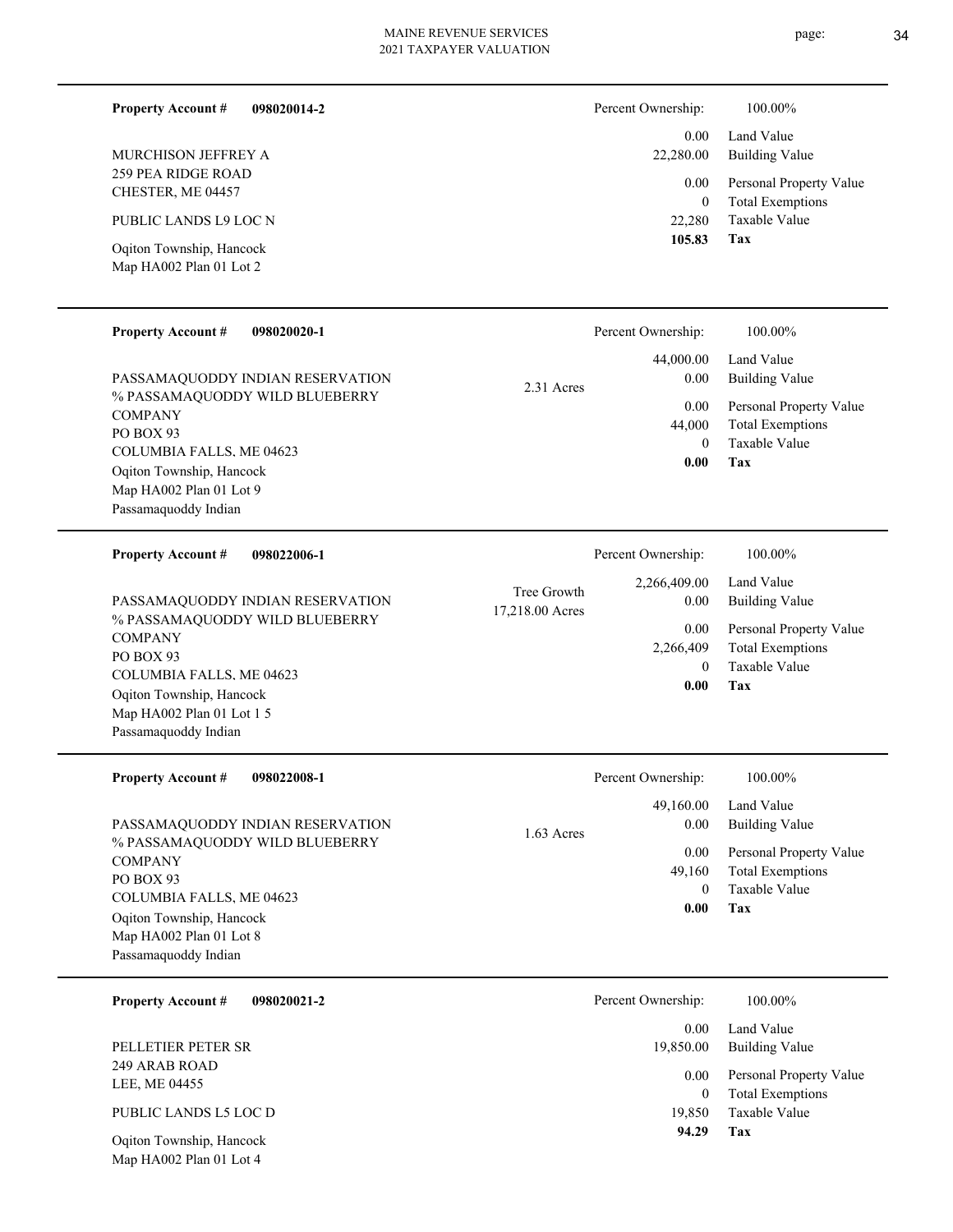| <b>Property Account #</b><br>098020017-1            | Percent Ownership:   | 100.00%                                            |
|-----------------------------------------------------|----------------------|----------------------------------------------------|
|                                                     | 0.00                 | Land Value                                         |
| SNOWMAN CHARLES                                     | 1,580.00             | <b>Building Value</b>                              |
| 103 LEIGHTON ROAD<br>AUGUSTA, ME 04330              | 0.00<br>$\mathbf{0}$ | Personal Property Value<br><b>Total Exemptions</b> |
| PUBLIC LANDS L5 LOC E                               | 1.580                | Taxable Value                                      |
| Oqiton Township, Hancock<br>Map HA002 Plan 01 Lot 4 | 7.51                 | Tax                                                |
| <b>Property Account #</b><br>098020016-1            | Percent Ownership:   | 100.00%                                            |

2757 WEST RIVER RD SIDNEY, ME 04330 SPROUL BRYCE J

PUBLIC LANDS L4 LOC H

Map HA002 Plan 01 Lot 4 Oqiton Township, Hancock

#### **098020002-2 Property Account #**

6 PEPPER HILL LANE S. THOMASTON, ME 04858 WHITTEN MARCIA B

PUBLIC LANDS L1 LOC A

Map HA002 Plan 01 Lot 6 Oqiton Township, Hancock

| whership.             | 100.00%                             |
|-----------------------|-------------------------------------|
| $0.00 -$<br>20,610.00 | Land Value<br><b>Building Value</b> |
| $0.00\,$              | Personal Property Value             |
| 0                     | <b>Total Exemptions</b>             |
| 20,610                | Taxable Value                       |
| 97.90                 | Tax                                 |

| Percent Ownership:     | 100.00%                                            |
|------------------------|----------------------------------------------------|
| $0.00 -$<br>36,590.00  | Land Value<br>Building Value                       |
| 0.00 <sub>1</sub><br>0 | Personal Property Value<br><b>Total Exemptions</b> |
| 36,590                 | Taxable Value                                      |
| 173.80                 | Tax                                                |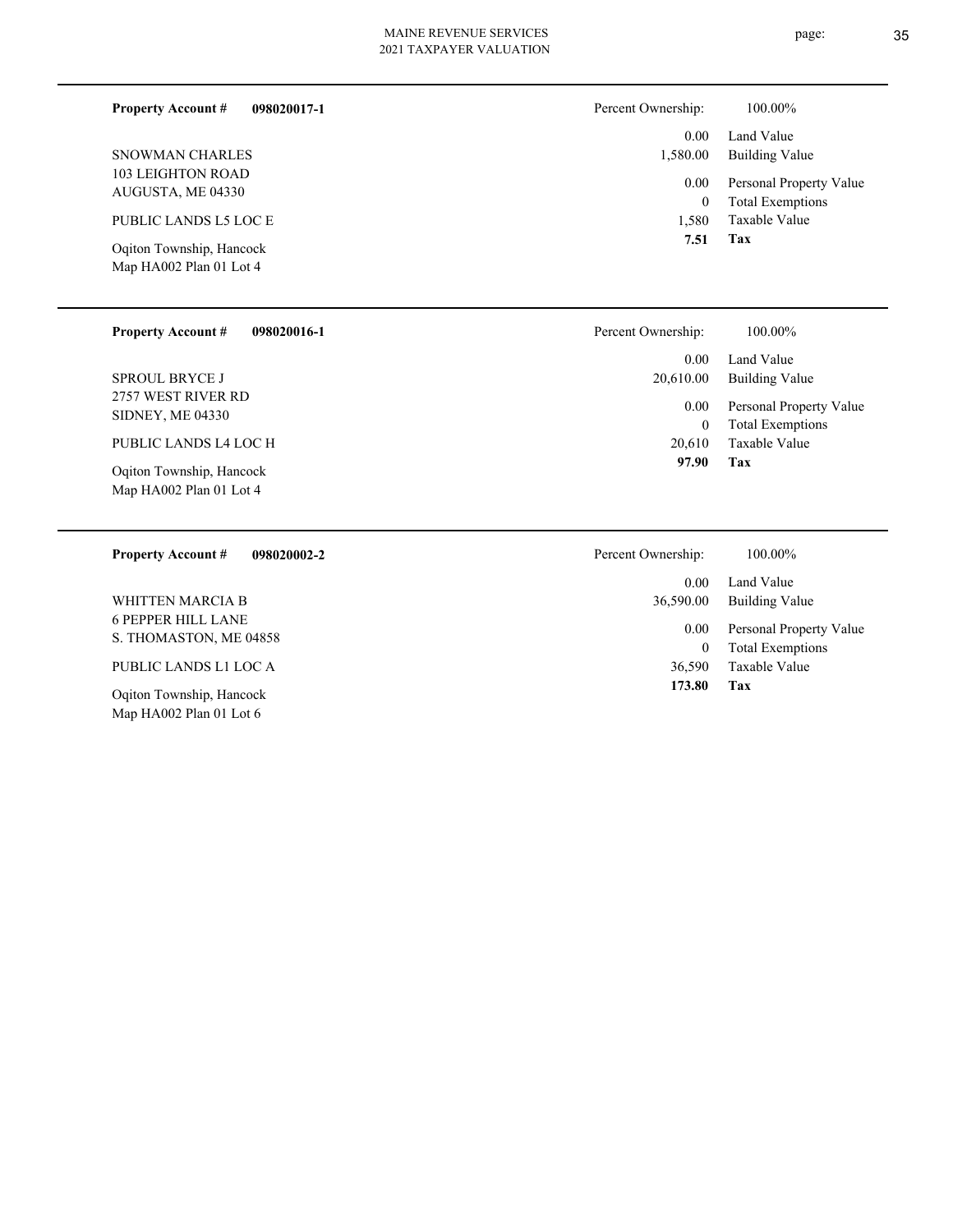# **Totals for: Oqiton Township, Hancock**

 **30,815.50 acres**

 **14,251,119.00 Land Value 194,580.00 Building Value 0.00 Personal Property Value 14,260,509.00 Total Exemptions 880 Tax Taxable Value 185,190.00**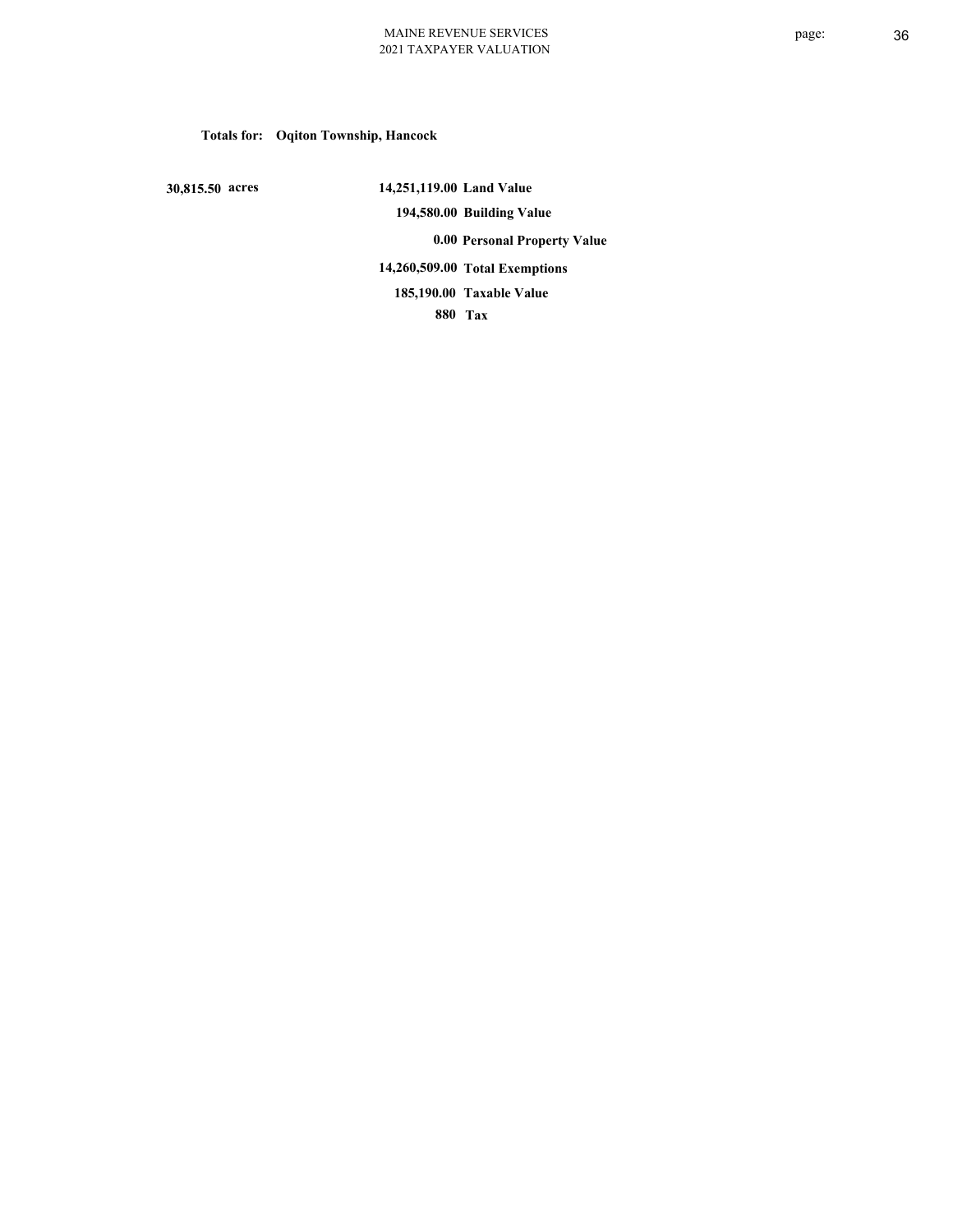| <b>Property Account #</b><br>098030014-3               |                             | Percent Ownership:        | 100.00%                                            |
|--------------------------------------------------------|-----------------------------|---------------------------|----------------------------------------------------|
| ABBOTT KELSEY V & MATTHEW A                            | Tree Growth<br>798.00 Acres | 145,869.00<br>0.00        | Land Value<br><b>Building Value</b>                |
| 3430 SW ELLIS STREET<br>PORT ST LUCIE, FL 34953        |                             | 0.00<br>$\overline{0}$    | Personal Property Value<br><b>Total Exemptions</b> |
| T7 South Division, Hancock<br>Map HA003 Plan 02 Lot 21 |                             | 145,869<br>692.88         | Taxable Value<br>Tax                               |
| <b>Property Account #</b><br>098030023-2               |                             | Percent Ownership:        | 100.00%                                            |
| <b>AUSTIN JOY F</b>                                    |                             | 0.00<br>1,550.00          | Land Value<br><b>Building Value</b>                |
| 406 NORTH NUMBER SEVEN ROAD<br>STEUBEN, ME 04680       |                             | 0.00<br>$\overline{0}$    | Personal Property Value<br><b>Total Exemptions</b> |
| LAND OF EVELYN PERRY LOC D                             |                             | 1,550<br>7.36             | Taxable Value<br><b>Tax</b>                        |
| T7 South Division, Hancock<br>Map HA003 Plan 02 Lot 3  |                             |                           |                                                    |
| <b>Property Account #</b><br>098030074-3               |                             | Percent Ownership:        | 100.00%                                            |
| <b>BACON JOY B REVOCABLE TRUST</b>                     |                             | 94,930.00<br>74,250.00    | Land Value<br><b>Building Value</b>                |
| PO BOX 575<br>NEW PALTZ, NY 12561                      | 3.00 Acres                  | 0.00                      | Personal Property Value                            |
|                                                        |                             | $\overline{0}$<br>169,180 | <b>Total Exemptions</b><br><b>Taxable Value</b>    |
| T7 South Division, Hancock<br>Map HA003 Plan 01 Lot 25 |                             | 803.61                    | Tax                                                |
| <b>Property Account #</b><br>098030059-5               |                             | Percent Ownership:        | 100.00%                                            |
| <b>BICKFORD RODNEY C</b>                               |                             | 11,280.00<br>78,290.00    | Land Value<br><b>Building Value</b>                |
| 1617 US HIGHWAY 1<br>GOULDSBORO, ME 04607-4301         | 1.42 Acres                  | 0.00                      | Personal Property Value                            |
|                                                        |                             | 31,000<br>58,570          | <b>Total Exemptions</b><br>Taxable Value           |
| T7 South Division, Hancock<br>Map HA003 Plan 02 Lot 16 |                             | 278.21                    | Tax                                                |
| Homestead Exemption \$25000; Veteran Exemption \$6000  |                             |                           |                                                    |
| Property Account #<br>098030016-2                      |                             | Percent Ownership:        | 100.00%                                            |
| BLUETREE LAND HOLDINGS LLC                             | 145.00 Acres                | 85,410.00<br>0.00         | Land Value<br><b>Building Value</b>                |
| PO BOX 160<br>LYME, NH 03768                           |                             | 0.00<br>$\mathbf{0}$      | Personal Property Value<br><b>Total Exemptions</b> |

**Tax 405.70**

85,410 Taxable Value

Map HA003 Plan 02 Lot 24 T7 South Division, Hancock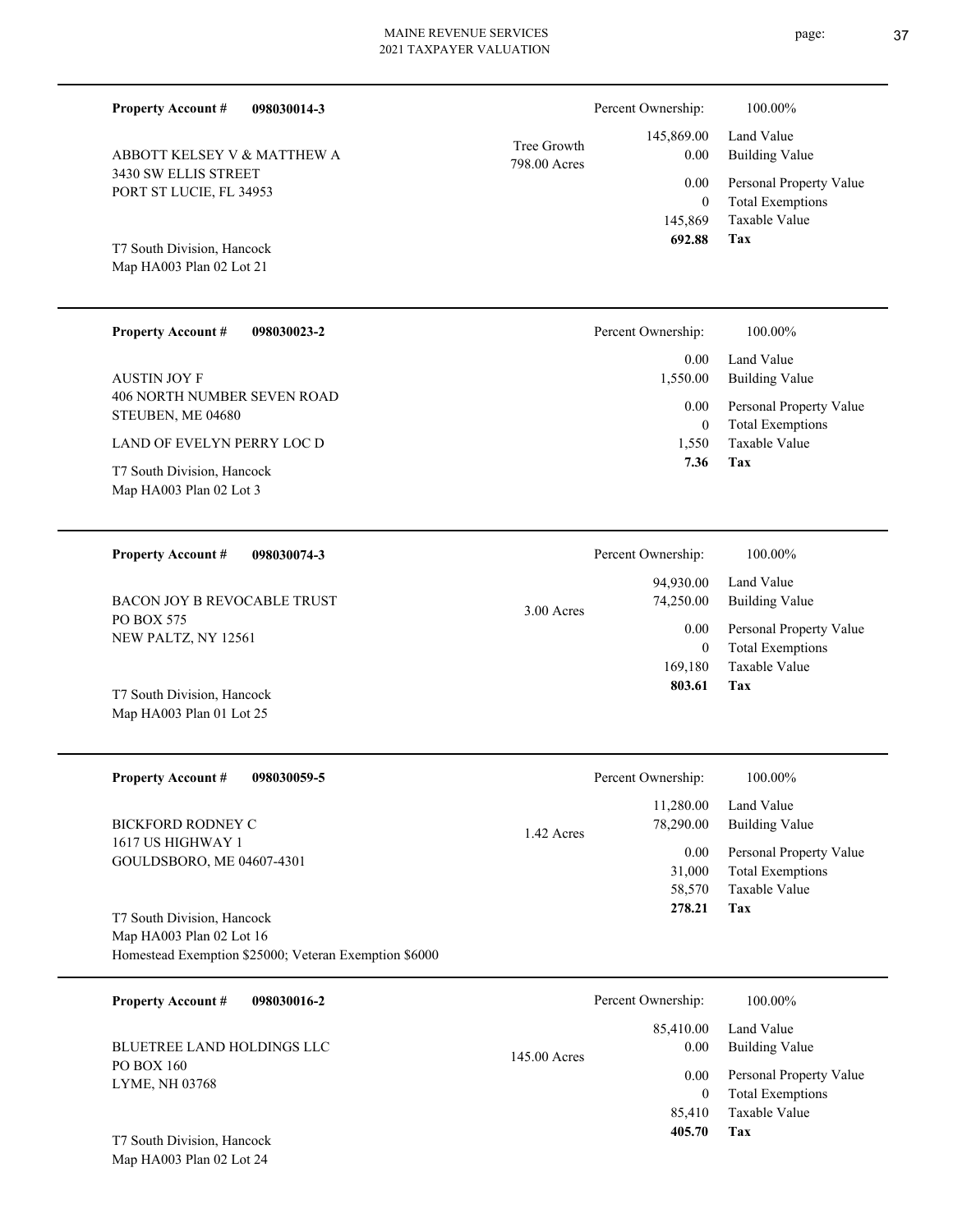| <b>Property Account #</b><br>098030063-2                          |                               | Percent Ownership: | 100.00%                                            |
|-------------------------------------------------------------------|-------------------------------|--------------------|----------------------------------------------------|
| <b>BLUETREE LAND HOLDINGS LLC</b><br>PO BOX 160<br>LYME, NH 03768 | Tree Growth<br>3,366.00 Acres | 634,521.00<br>0.00 | Land Value<br>Building Value                       |
|                                                                   |                               | 0.00               | Personal Property Value<br><b>Total Exemptions</b> |

Map HA003 Plan 01 Lot 9 10 11 12 13.2 Plan 02 Lot 22 23 27 T7 South Division, Hancock

Map HA003 Plan 01 Lot 18

| <b>Property Account #</b><br>098030011-2 | Percent Ownership:                | 100.00%                      |
|------------------------------------------|-----------------------------------|------------------------------|
| <b>BOSSE DOUGLAS R</b><br>PO BOX 1128    | 83,790.00<br>0.00<br>$3.00$ Acres | Land Value<br>Building Value |
| HOLDEN, ME 04429                         | 0.00                              | Personal Property Value      |
|                                          | $\left($                          | <b>Total Exemptions</b>      |
|                                          | 83,790                            | Taxable Value                |
| T7 South Division, Hancock               | 398.00                            | Tax                          |
| Map $HA003$ Plan 01 Lot 19               |                                   |                              |

| 098030005-6<br><b>Property Account #</b>   | Percent Ownership:                      | 100.00%                                            |
|--------------------------------------------|-----------------------------------------|----------------------------------------------------|
| BOSSE DOUGLAS R & CANDACE A<br>PO BOX 1128 | 115,920.00<br>86,260.00<br>$3.00$ Acres | Land Value<br>Building Value                       |
| HOLDEN, ME 04429                           | 0.00<br>$_{0}$                          | Personal Property Value<br><b>Total Exemptions</b> |
|                                            | 202,180                                 | Taxable Value                                      |
| T7 South Division, Hancock                 | 960.36                                  | Tax                                                |

| <b>Property Account #</b><br>098030056-5    | Percent Ownership:                                 | 100.00%                      |
|---------------------------------------------|----------------------------------------------------|------------------------------|
| BRANDON DAVID C & GRETCHEN G                | 21,774.00<br>Tree Growth<br>0.00<br>$150.00$ Acres | Land Value<br>Building Value |
| 6925 EAST SIDE ROAD<br>PARSONBURG, MD 21849 | 0.00                                               | Personal Property Value      |
|                                             | 0                                                  | <b>Total Exemptions</b>      |
|                                             | 21,774                                             | Taxable Value                |
| T7 South Division, Hancock                  | 103.43                                             | Tax                          |
| Map HA003 Plan 02 Lot 11                    |                                                    |                              |

| 098030081-2<br><b>Property Account #</b>                             | Percent Ownership:                | 25.00%                                                              |
|----------------------------------------------------------------------|-----------------------------------|---------------------------------------------------------------------|
| BREYER KATHARINE                                                     | 25,915.00<br>0.00<br>$6.55$ Acres | Land Value<br>Building Value                                        |
| %BREYER LOUISE M<br>1770 SNAPPS MILL ROAD<br>SPOUT SPRINGS, VA 24593 | 0.00<br>25,915                    | Personal Property Value<br><b>Total Exemptions</b><br>Taxable Value |
| T7 South Division, Hancock<br>Map HA003 Plan 01 Lot 22.1             | 123.10                            | Tax                                                                 |

**Tax**

 634,521  **3,013.97** Taxable Value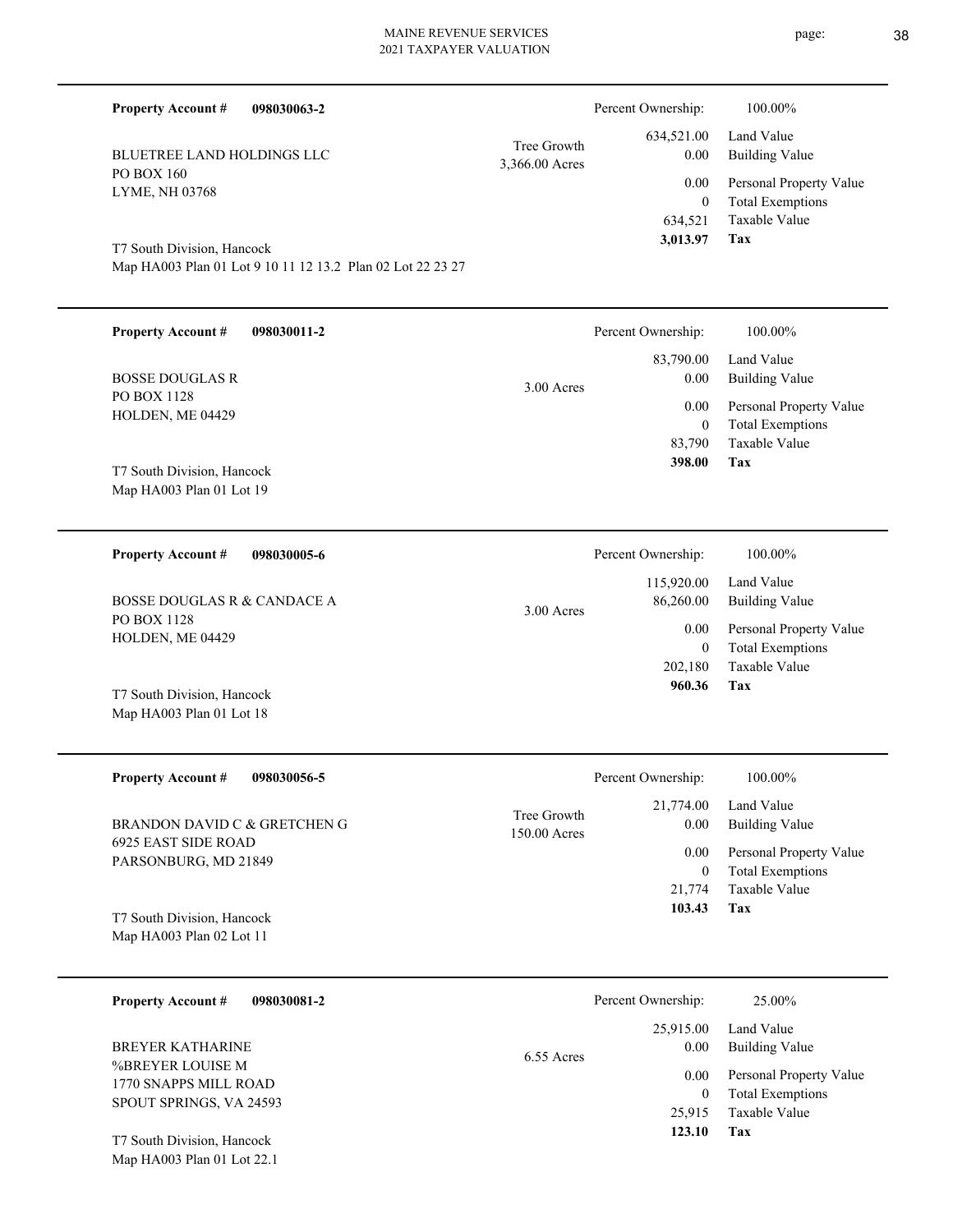| <b>Property Account #</b><br>098030010-1                 |                              | Percent Ownership:                  | 100.00%                                                             |
|----------------------------------------------------------|------------------------------|-------------------------------------|---------------------------------------------------------------------|
| <b>BROSCIUS MICHAEL B</b>                                | 2.82 Acres                   | 125,760.00<br>443,010.00            | Land Value<br><b>Building Value</b>                                 |
| 118 MILES ST<br>DALTON, PA 18414                         |                              | 0.00<br>$\boldsymbol{0}$<br>568,770 | Personal Property Value<br><b>Total Exemptions</b><br>Taxable Value |
| T7 South Division, Hancock<br>Map HA003 Plan 01 Lot 27.1 |                              | 2,701.66                            | <b>Tax</b>                                                          |
| <b>Property Account #</b><br>098030091-2                 |                              | Percent Ownership:                  | 100.00%                                                             |
| <b>BRYAN CAROL P ET ALS</b>                              | Tree Growth<br>14.90 Acres   | 38,944.80<br>0.00                   | Land Value<br><b>Building Value</b>                                 |
| 496 SHORE RD<br><b>PERRY, ME 04667</b>                   |                              | 0.00<br>$\mathbf{0}$                | Personal Property Value<br><b>Total Exemptions</b>                  |
| T7 South Division, Hancock                               |                              | 38,945<br>184.99                    | Taxable Value<br><b>Tax</b>                                         |
| Map HA003 Plan 01 Lot 13.6 28.1                          |                              |                                     |                                                                     |
| <b>Property Account #</b><br>098030081-7                 |                              | Percent Ownership:                  | 12.50%                                                              |
| BRYAN JAMES T III & HARDY, RICHARD E II & WEND           | 6.55 Acres                   | 12,957.50<br>0.00                   | Land Value<br><b>Building Value</b>                                 |
| 103 RANDOLPH CT<br>CHAPEL HILL, NC 27516                 |                              | 0.00<br>$\mathbf{0}$                | Personal Property Value<br><b>Total Exemptions</b>                  |
| T7 South Division, Hancock<br>Map HA003 Plan 01 Lot 22.1 |                              | 12,958<br>61.55                     | Taxable Value<br>Tax                                                |
| <b>Property Account #</b><br>098030008-6                 |                              | Percent Ownership:                  | 50.00%                                                              |
| BRYAN JAMES T III, RICHARD E II & WENDY B BRYA!          | Tree Growth<br>$25.00$ Acres | 23,890.50<br>44,925.00              | Land Value<br><b>Building Value</b>                                 |

& ANNE ALDEN BRYAN 103 RANDOLPH CT CHAPEL HILL, NC 27516

Map HA003 Plan 01 Lot 29 30 31 32 32.1 T7 South Division, Hancock

| <b>Property Account #</b><br>098030012-5        | Percent Ownership:                               | 50.00%                                             |
|-------------------------------------------------|--------------------------------------------------|----------------------------------------------------|
| BRYAN JAMES T III, RICHARD E II & WENDY B BRYAI | 64,954.50<br>Tree Growth<br>0.00<br>512.00 Acres | Land Value<br>Building Value                       |
| & ANNE ALDEN BRYAN<br>103 RANDOLPH CT           | 0.00<br>0                                        | Personal Property Value<br><b>Total Exemptions</b> |
| CHAPEL HILL, NC 27516                           | 64.955                                           | Taxable Value                                      |
| T7 South Division, Hancock                      | 308.53                                           | Tax                                                |

**Tax 326.87**

 68,816 0

Taxable Value Total Exemptions 0.00 Personal Property Value

Map HA003 Plan 01 Lot 13 13.9 22 37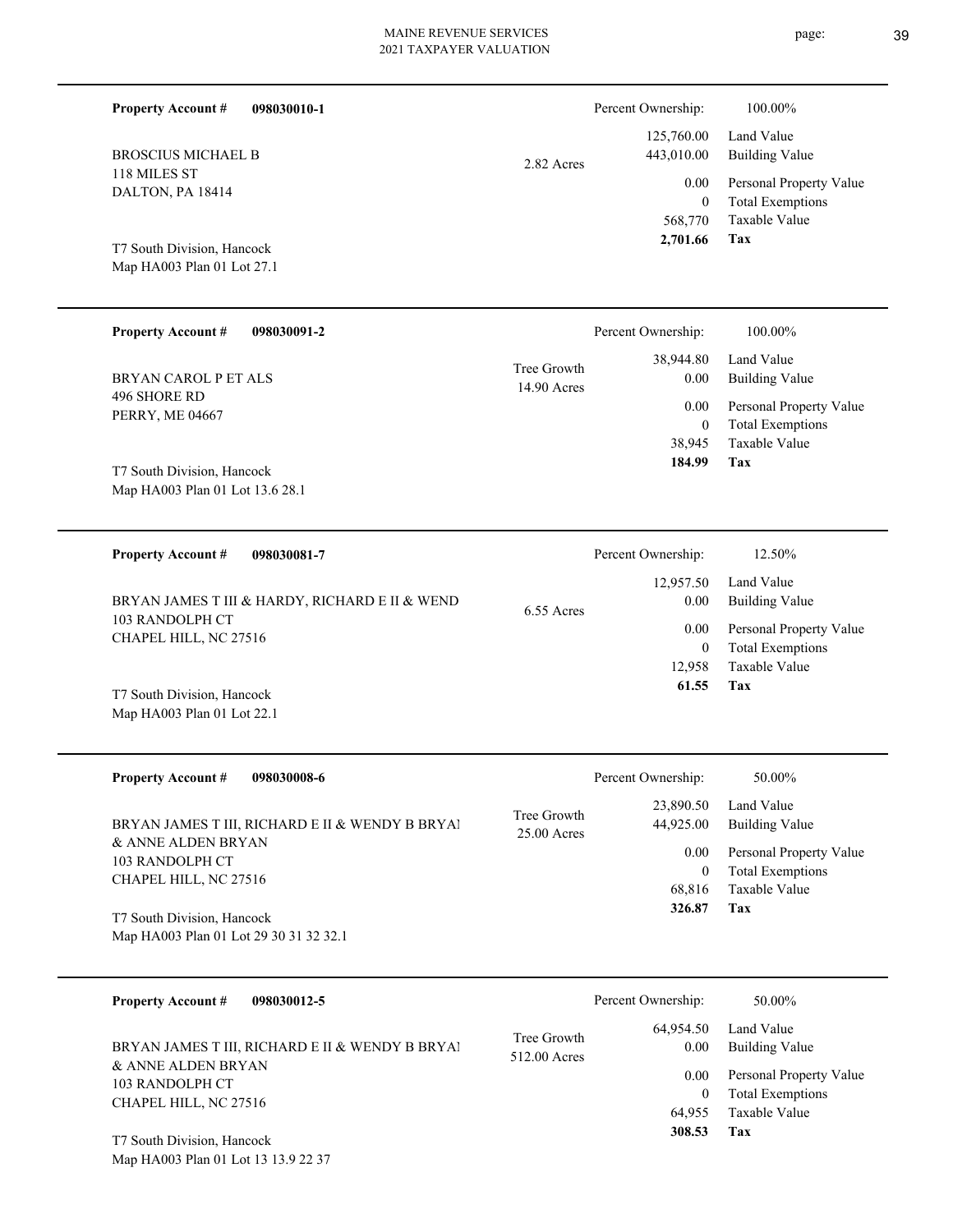| <b>Property Account #</b><br>098030100-3                                                                                                                                      |                            | Percent Ownership:       | 50.00%                                             |
|-------------------------------------------------------------------------------------------------------------------------------------------------------------------------------|----------------------------|--------------------------|----------------------------------------------------|
| BRYAN JAMES T III, RICHARD E II & WENDY B BRYAI<br>& ANNE ALDEN BRYAN<br>103 RANDOLPH CT<br>CHAPEL HILL, NC 27516<br>T7 South Division, Hancock<br>Map HA003 Plan 01 Lot 17.1 | 2.40 Acres                 | 48,965.00<br>0.00        | Land Value<br><b>Building Value</b>                |
|                                                                                                                                                                               |                            | 0.00<br>$\overline{0}$   | Personal Property Value<br><b>Total Exemptions</b> |
|                                                                                                                                                                               |                            | 48,965<br>232.58         | Taxable Value<br>Tax                               |
| <b>Property Account #</b><br>098030080-2                                                                                                                                      |                            | Percent Ownership:       | 100.00%                                            |
| <b>BYRD ELEANOR C</b>                                                                                                                                                         | $2.00$ Acres               | 79,600.00<br>161,780.00  | Land Value<br><b>Building Value</b>                |
| 142 SYCAMORE LANE<br>LEXINGTON, VA 24450                                                                                                                                      |                            | 0.00<br>$\overline{0}$   | Personal Property Value<br><b>Total Exemptions</b> |
| T7 South Division, Hancock<br>Map HA003 Plan 01 Lot 22.2                                                                                                                      |                            | 241,380<br>1,146.56      | <b>Taxable Value</b><br>Tax                        |
| <b>Property Account #</b><br>098030068-1                                                                                                                                      |                            | Percent Ownership:       | 100.00%                                            |
| <b>CAMBER JEFFERY W</b>                                                                                                                                                       | Tree Growth<br>83.00 Acres | 51,944.00<br>0.00        | Land Value<br><b>Building Value</b>                |
| %HILARY CAMBER- STEVENS<br>839 RED BRIDGE RD                                                                                                                                  |                            | 0.00<br>$\overline{0}$   | Personal Property Value<br><b>Total Exemptions</b> |
| ELLSWORTH, ME 04605-3228<br>T7 South Division, Hancock<br>Map HA003 Plan 02 Lot 25                                                                                            |                            | 51,944<br>246.73         | <b>Taxable Value</b><br>Tax                        |
| <b>Property Account #</b><br>098030013-1                                                                                                                                      |                            | Percent Ownership:       | 100.00%                                            |
| CAMPBELL JOANNE E                                                                                                                                                             | 0.81 Acres                 | 22,440.00<br>12,280.00   | Land Value<br><b>Building Value</b>                |
| PO BOX 38<br>AURORA, ME 04408                                                                                                                                                 |                            | 0.00<br>$\boldsymbol{0}$ | Personal Property Value<br><b>Total Exemptions</b> |
| T7 South Division, Hancock<br>Map HA003 Plan 01 Lot 39                                                                                                                        |                            | 34,720<br>164.92         | Taxable Value<br>Tax                               |
| <b>Property Account #</b><br>098030060-1                                                                                                                                      |                            | Percent Ownership:       | 100.00%                                            |
| CHERRYFIELD HOLDINGS INC                                                                                                                                                      |                            | 48,170.00<br>0.00        | Land Value<br><b>Building Value</b>                |
| 320 RIDGE RD<br>CHERRYFIELD, ME 04622                                                                                                                                         | 75.00 Acres                | 0.00<br>$\mathbf{0}$     | Personal Property Value<br><b>Total Exemptions</b> |
| T7 South Division Hancock                                                                                                                                                     |                            | 48,170<br>228.81         | Taxable Value<br>Tax                               |

Map HA003 Plan 01 Lot 4 T7 South Division, Hancock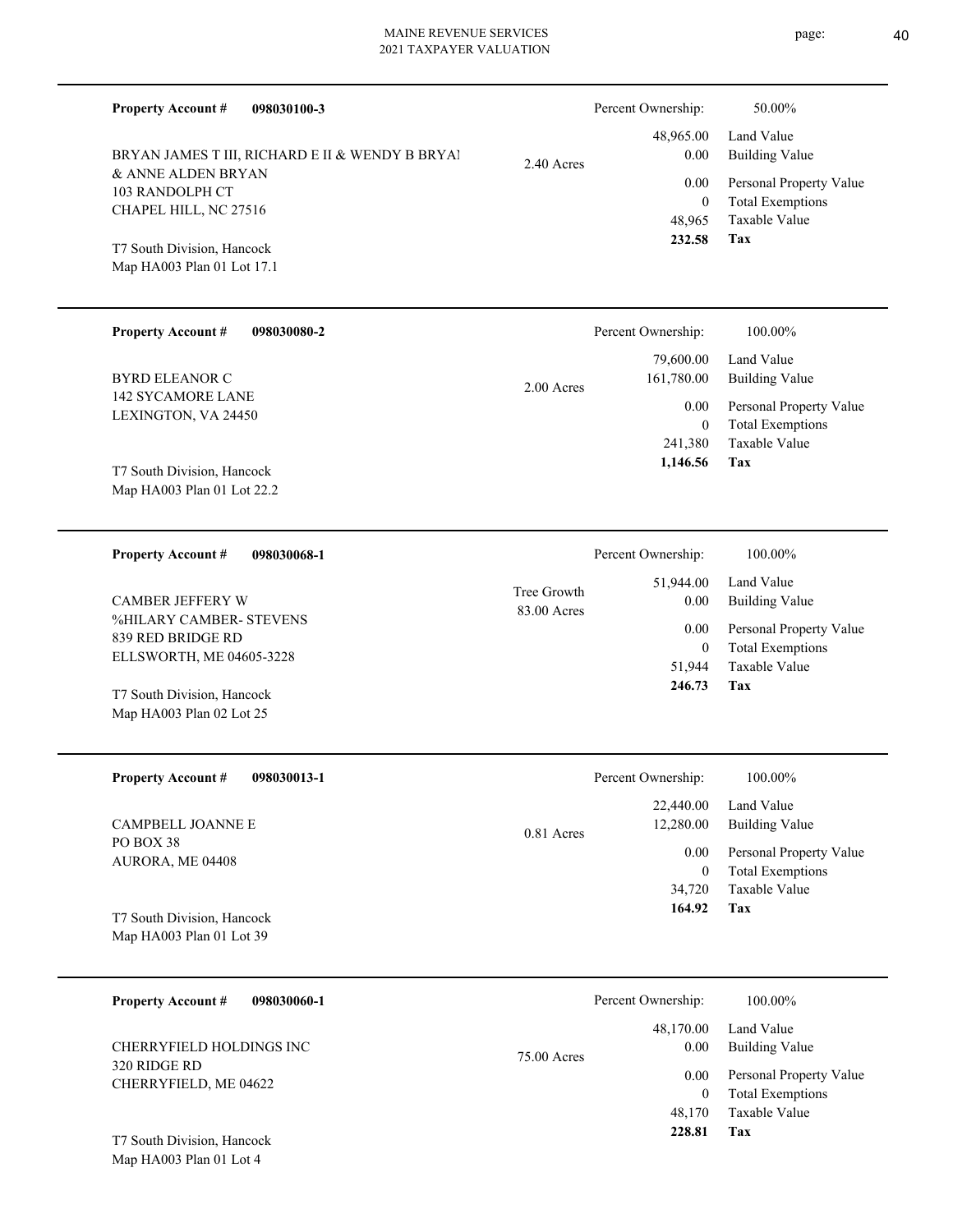| <b>Property Account #</b><br>098030094-2                                      |                            | Percent Ownership:      | 100.00%                                            |
|-------------------------------------------------------------------------------|----------------------------|-------------------------|----------------------------------------------------|
| COLGROVE PETER B, HOPE C CASEY & BARBARA CC                                   | Tree Growth<br>19.00 Acres | 74,231.00<br>97,160.00  | Land Value<br><b>Building Value</b>                |
| & THOMAS G COLGROVE<br><b>45 HORSE HOLLOW ROAD</b><br>LOCUST VALLEY, NY 11560 |                            | 0.00<br>$\overline{0}$  | Personal Property Value<br><b>Total Exemptions</b> |
| T7 South Division, Hancock                                                    |                            | 171,391<br>814.11       | <b>Taxable Value</b><br>Tax                        |
| Map HA003 Plan 01 Lot 13.8 28.2                                               |                            |                         |                                                    |
| <b>Property Account #</b><br>098030097-2                                      |                            | Percent Ownership:      | 100.00%                                            |
| COUTURE NICHOLAS R & JOANIE M                                                 | 20.90 Acres                | 24,230.00<br>0.00       | Land Value<br><b>Building Value</b>                |
| 849 US ROUTE 1<br>STEUBEN, ME 04680                                           |                            | 0.00<br>$\overline{0}$  | Personal Property Value<br><b>Total Exemptions</b> |
| T7 South Division, Hancock                                                    |                            | 24,230<br>115.09        | Taxable Value<br>Tax                               |
| Map HA003 Plan 02 Lot 14                                                      |                            |                         |                                                    |
| <b>Property Account #</b><br>098030112-1                                      |                            | Percent Ownership:      | 100.00%                                            |
| <b>CRANE DAVID</b>                                                            | 37.81 Acres                | 35,480.00<br>0.00       | Land Value<br><b>Building Value</b>                |
| 350 DOUGLAS HIGHWAY<br>LAMOINE, ME 04605                                      |                            | 0.00<br>$\theta$        | Personal Property Value<br><b>Total Exemptions</b> |
| T7 South Division, Hancock                                                    |                            | 35,480<br>168.53        | Taxable Value<br>Tax                               |
| Map HA003 Plan 02 Lot 13.1                                                    |                            |                         |                                                    |
| <b>Property Account #</b><br>098030053-3                                      |                            | Percent Ownership:      | 100.00%                                            |
| <b>CRAWFORD THOMAS &amp; BARBARA JENSEN</b>                                   | 15.05 Acres                | 23,840.00<br>136,830.00 | Land Value<br><b>Building Value</b>                |
| 372 VILLAGE ROAD<br>STEUBEN, ME 04680-2739                                    |                            | 0.00<br>$\overline{0}$  | Personal Property Value<br><b>Total Exemptions</b> |
| T7 South Division, Hancock                                                    |                            | 160,670<br>763.18       | Taxable Value<br>Tax                               |
| Map HA003 Plan 02 Lot 14.2                                                    |                            |                         |                                                    |
| <b>Property Account #</b><br>098030042-2                                      |                            | Percent Ownership:      | 100.00%                                            |
| DEKORTE WAYNE                                                                 | 86.00 Acres                | 71,030.00<br>191,040.00 | Land Value<br><b>Building Value</b>                |
| 23 FOUR CORNER RD<br>BLAIRSTOWN, NJ 07825                                     |                            | 0.00<br>$\overline{0}$  | Personal Property Value<br><b>Total Exemptions</b> |
|                                                                               |                            | 262,070<br>1,244.83     | Taxable Value<br>Tax                               |
| T7 South Division, Hancock                                                    |                            |                         |                                                    |

Map HA003 Plan 02 Lot 5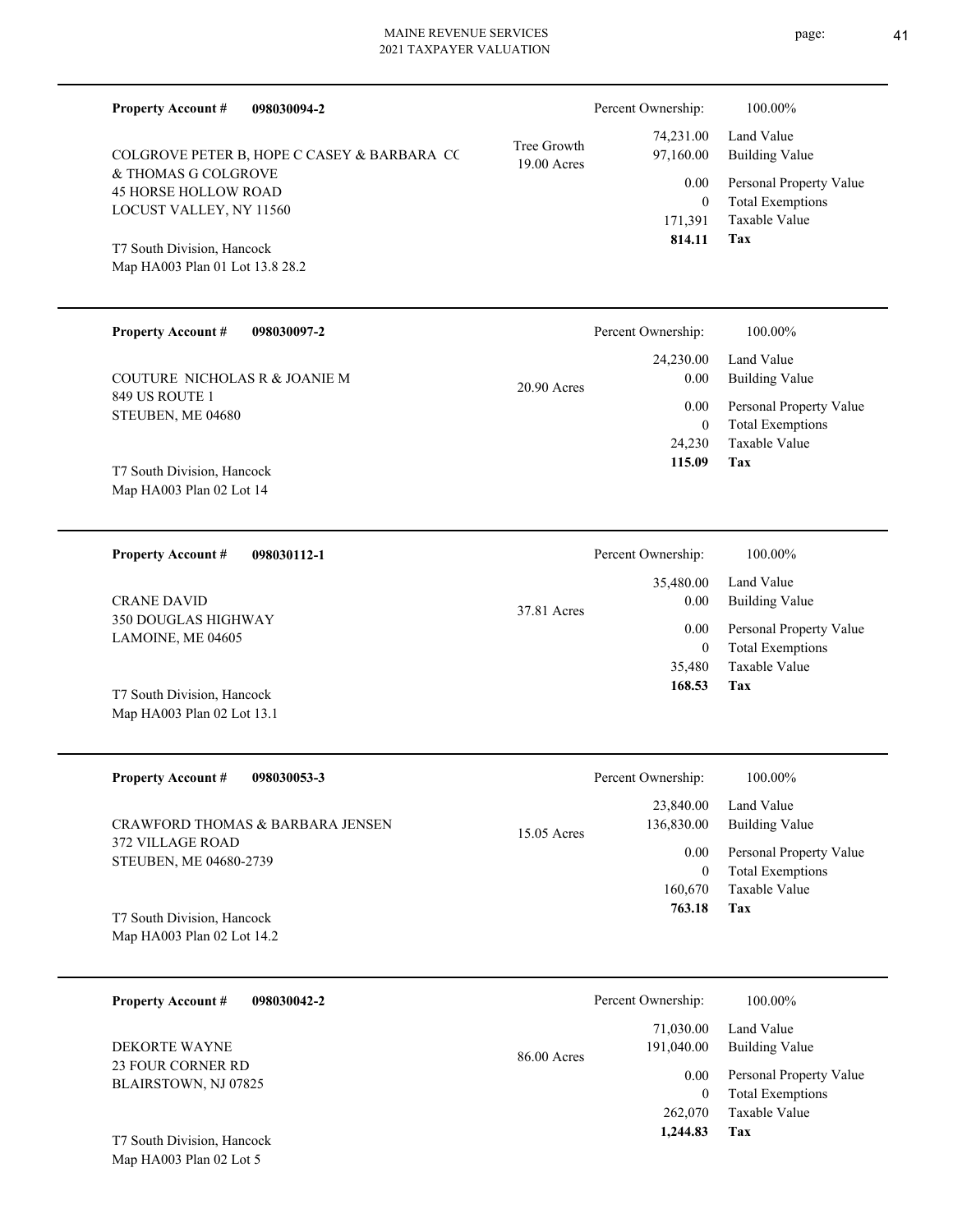#### **098030003-2 Property Account #**

ATTN: ACCOUNTS PAYABLE PO BOX 932 BANGOR, ME 04402-0932 POWER LINES EMERA MAINE

Map HA003 Plan 01 Lot 36 Plan 02 Lot 38 39 T7 South Division, Hancock

#### **098030104-2 Property Account #**

ATTN: ACCOUNTS PAYABLE PO BOX 932 BANGOR, ME 04402-0932 EMERA MAINE

Map HA003 Plan 01 Lot 2.1 3.1 3.2 T7 South Division, Hancock

**098030019-4 Property Account #**

THE FOLSOM CAMP REVOCABLE TRUST 14 BEDFORD ST BEDFORD, NH 03110 FOLSOM KEITH TRUSTEE

Map HA003 Plan 02 Lot 37 T7 South Division, Hancock

| <b>Property Account #</b><br>098030103-2                 | Percent Ownership:   | 100.00%                 |
|----------------------------------------------------------|----------------------|-------------------------|
|                                                          | 43,648.00            | Land Value              |
| FRENCHMAN BAY CONSERVANCY<br><b>72 TIDAL FALLS ROAD</b>  | 0.00<br>352.00 Acres | Building Value          |
| PO BOX 150                                               | 0.00                 | Personal Property Value |
|                                                          | 0                    | <b>Total Exemptions</b> |
| HANCOCK, ME 04640<br>OPEN SPACE 352 AC                   | 43.648               | Taxable Value           |
| T7 South Division, Hancock<br>Map HA003 Plan 02 Lot 23.1 | 207.33               | Tax                     |

| <b>Property Account #</b><br>098030028-4      | Percent Ownership:                                 | 100.00%                                            |
|-----------------------------------------------|----------------------------------------------------|----------------------------------------------------|
| <b>GAVELEK DAVID &amp; EILEEN HICKEY</b>      | 13,068.00<br>Tree Growth<br>0.00<br>$102.00$ Acres | Land Value<br>Building Value                       |
| 1211 SHERWOOD AVENUE<br>CHERRY HILL, NJ 08002 | 0.00<br>0                                          | Personal Property Value<br><b>Total Exemptions</b> |
| T7 South Division, Hancock                    | 13.068<br>62.07                                    | Taxable Value<br>Tax                               |

Map HA003 Plan 02 Lot 31

# page: 42

| Percent Ownership: | 100.00%                 |
|--------------------|-------------------------|
| 6,064,740.00       | Land Value              |
| $0.00\,$           | Building Value          |
| $0.00\,$           | Personal Property Value |
| 0                  | <b>Total Exemptions</b> |
| 6.064.740          | Taxable Value           |
| 28,807.52          | Tax                     |

| 74,840.00 Land Value                  |  |
|---------------------------------------|--|
|                                       |  |
| Building Value<br>0.00<br>97.00 Acres |  |
| Personal Property Value<br>0.00       |  |
| <b>Total Exemptions</b><br>0          |  |
| Taxable Value<br>74,840               |  |
| 355.49<br>Tax                         |  |

**Tax**

 24,900 0

 24,900.00 0.00 0.00

Percent Ownership: 100.00%

21.90 Acres

 **118.28**

Taxable Value Total Exemptions Personal Property Value

Building Value Land Value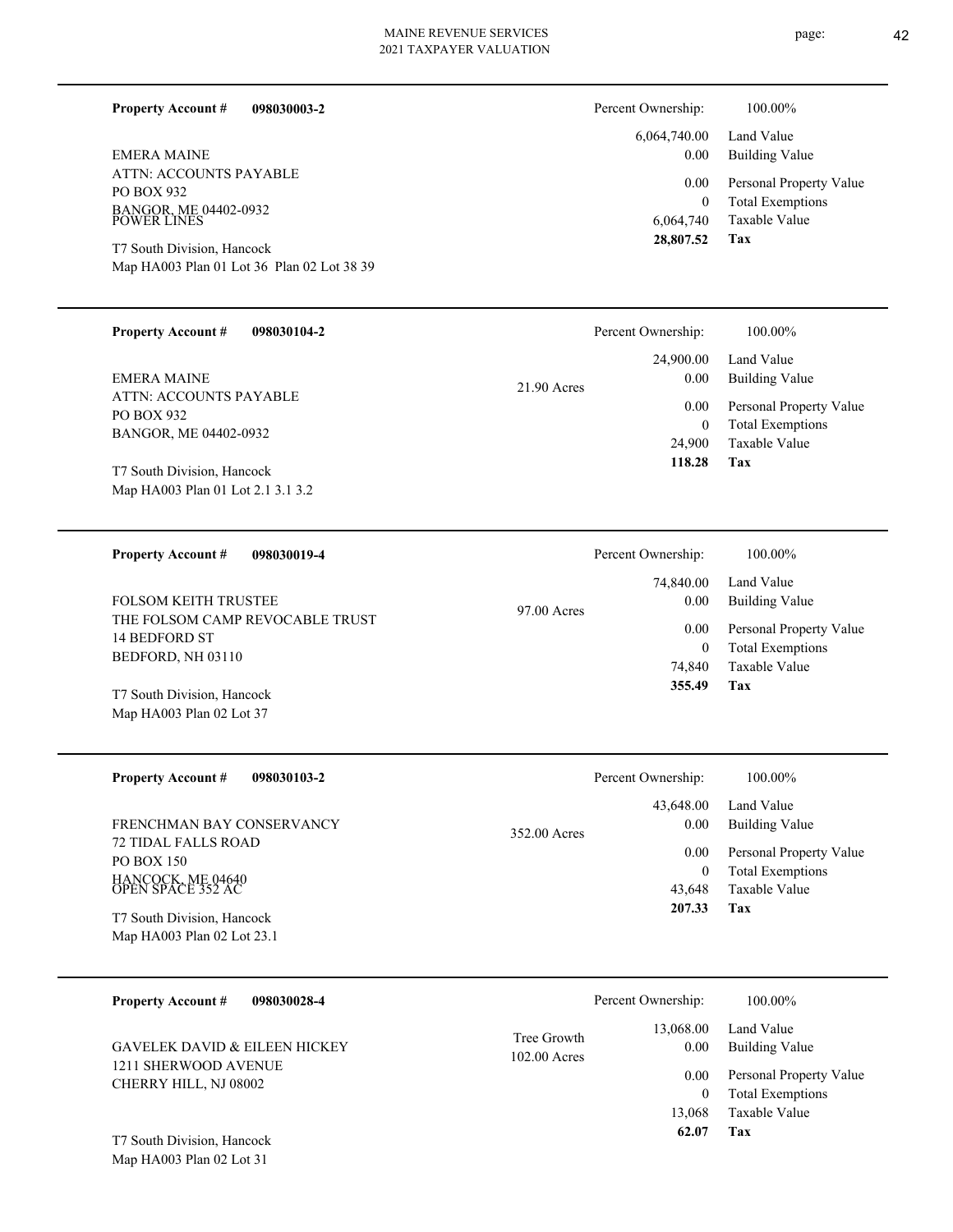| <b>Property Account #</b><br>098030079-3                                             |                            | Percent Ownership:               | 100.00%                                                                    |
|--------------------------------------------------------------------------------------|----------------------------|----------------------------------|----------------------------------------------------------------------------|
| GIOSSI MARIE C & RICHARD B CLARKE TRUSTEES                                           | Tree Growth<br>13.00 Acres | 38,978.20<br>4,860.00            | Land Value<br><b>Building Value</b>                                        |
| <b>B CLARKE FAM TRUST</b><br><b>63 ROSEGARDEN ST</b><br>WARWICK, RI 02888            |                            | 0.00<br>$\overline{0}$<br>43,838 | Personal Property Value<br><b>Total Exemptions</b><br>Taxable Value        |
| T7 South Division, Hancock<br>Map HA003 Plan 01 Lot 13.7 19.1                        |                            | 208.23                           | Tax                                                                        |
| <b>Property Account #</b><br>098030081-6                                             |                            | Percent Ownership:               | 50.00%                                                                     |
| <b>HAZEL BRYAN TRACY TRUST</b>                                                       | $6.55$ Acres               | 51,830.00<br>0.00                | Land Value<br><b>Building Value</b>                                        |
| 3 BALL LN<br>OLD LYME, CT 06371-2351                                                 |                            | 0.00<br>$\overline{0}$<br>51,830 | Personal Property Value<br><b>Total Exemptions</b><br>Taxable Value        |
| T7 South Division, Hancock<br>Map HA003 Plan 01 Lot 22.1                             |                            | 246.19                           | Tax                                                                        |
| <b>Property Account #</b><br>098030020-2                                             |                            | Percent Ownership:               | 100.00%                                                                    |
| HUSS EUGENE & JANET CHRISTRUP                                                        | 240.00 Acres               | 139,450.00<br>54,500.00          | Land Value<br><b>Building Value</b>                                        |
| <b>PO BOX 158</b><br>STEUBEN, ME 04680                                               |                            | 0.00<br>25,000<br>168,950        | Personal Property Value<br><b>Total Exemptions</b><br><b>Taxable Value</b> |
| T7 South Division, Hancock<br>Map HA003 Plan 01 Lot 6<br>Homestead Exemption \$25000 |                            | 802.51                           | Tax                                                                        |
| <b>Property Account #</b><br>098030088-1                                             |                            | Percent Ownership:               | 100.00%                                                                    |
| JONES WILLIAM P JR                                                                   | 15.00 Acres                | 120,700.00<br>0.00               | Land Value<br><b>Building Value</b>                                        |
| <b>14 EDGEHILL DRIVE</b><br>DARIEN, CT 06820                                         |                            | 0.00<br>$\boldsymbol{0}$         | Personal Property Value<br><b>Total Exemptions</b>                         |
| T7 South Division, Hancock<br>Map HA003 Plan 01 Lot 13.3 13.4 26                     |                            | 120,700<br>573.33                | Taxable Value<br>Tax                                                       |
| <b>Property Account #</b><br>098030048-3                                             |                            | Percent Ownership:               | 100.00%                                                                    |
| KENNEDY PRISCILLA EVA TRUSTEE                                                        | $0.50$ Acres               | 14,090.00<br>0.00                | Land Value<br><b>Building Value</b>                                        |
| <b>186 PIGEON HILL ROAD</b><br>STEUBEN, ME 04680                                     |                            | 0.00<br>$\mathbf{0}$<br>14,090   | Personal Property Value<br><b>Total Exemptions</b><br>Taxable Value        |
| T7 South Division, Hancock<br>Map HA003 Plan 01 Lot 38                               |                            | 66.93                            | Tax                                                                        |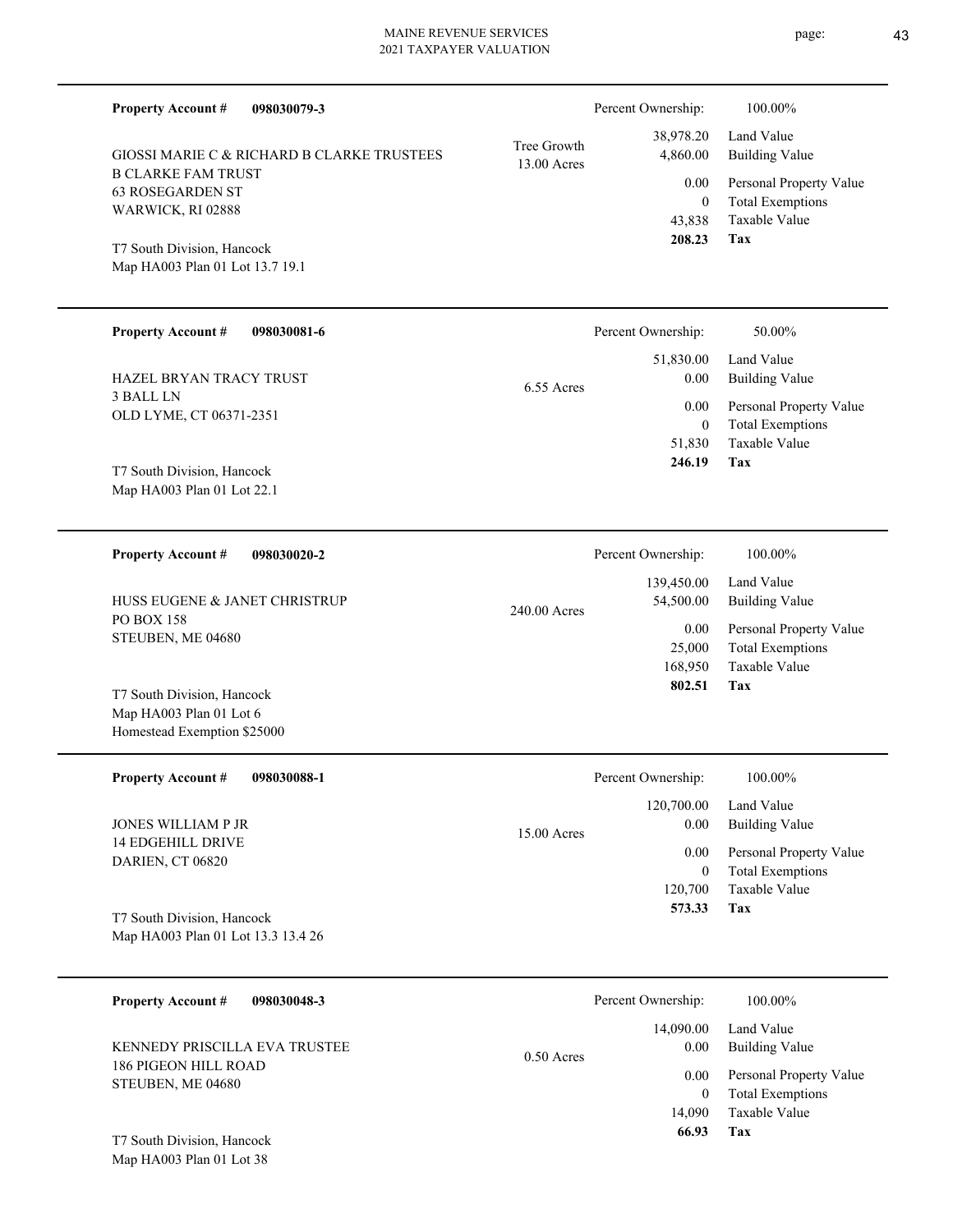| <b>Property Account #</b><br>098030089-1                 |                             | Percent Ownership:       | 100.00%                                            |
|----------------------------------------------------------|-----------------------------|--------------------------|----------------------------------------------------|
| KING BLAIR & DARCIE                                      | Tree Growth                 | 179.80<br>0.00           | Land Value<br><b>Building Value</b>                |
| 629 TOMLINSON RD BOX 224<br>BRYN ATHYN, PA 19009         | 1.45 Acres                  | 0.00<br>$\boldsymbol{0}$ | Personal Property Value<br><b>Total Exemptions</b> |
|                                                          |                             | 180<br>0.85              | Taxable Value<br><b>Tax</b>                        |
| T7 South Division, Hancock<br>Map HA003 Plan 01 Lot 15   |                             |                          |                                                    |
| <b>Property Account #</b><br>098030027-1                 |                             | Percent Ownership:       | 100.00%                                            |
| LAPINSKI GREGORY PAULA LOEHR & SUSAN LAPINS              | $1.20$ Acres                | 54,760.00<br>61,290.00   | Land Value<br><b>Building Value</b>                |
| 8120 SW PARRWAY DR<br>PORTLAND, OR 97225-3036            |                             | 0.00<br>$\mathbf{0}$     | Personal Property Value<br><b>Total Exemptions</b> |
|                                                          |                             | 116,050<br>551.24        | Taxable Value<br>Tax                               |
| T7 South Division, Hancock<br>Map HA003 Plan 01 Lot 27.2 |                             |                          |                                                    |
| <b>Property Account #</b><br>098030076-4                 |                             | Percent Ownership:       | 100.00%                                            |
| LEAVITT BETHANY M                                        | Tree Growth<br>120.00 Acres | 18,802.00<br>0.00        | Land Value<br><b>Building Value</b>                |
| <b>7 BENVENUTO AVENUE</b><br>SULLIVAN, ME 04664          |                             | 0.00<br>$\mathbf{0}$     | Personal Property Value<br><b>Total Exemptions</b> |
|                                                          |                             | 18,802                   | Taxable Value                                      |
| T7 South Division, Hancock<br>Map HA003 Plan 01 Lot 1    |                             | 89.31                    | <b>Tax</b>                                         |
| <b>Property Account #</b><br>098030109-1                 |                             | Percent Ownership:       | 100.00%                                            |
| MAINE BUSINESS RETREAT LLC                               | Tree Growth<br>15.00 Acres  | 2,157.00<br>0.00         | Land Value<br><b>Building Value</b>                |
| 75 RIOUX LANE<br><b>SURRY, ME 04684</b>                  |                             | 0.00                     | Personal Property Value                            |

Map HA003 Plan 02 Lot 29.1 29.2 30.2 T7 South Division, Hancock

| 098030002P-1<br><b>Property Account #</b>         | Percent Ownership:            | 100.00%                                                             |
|---------------------------------------------------|-------------------------------|---------------------------------------------------------------------|
| MAINE FIBER COMPANY INC<br><b>41 STATE STREET</b> | 0.00<br>0.00                  | Land Value<br>Building Value                                        |
| <b>SUITE 1000</b><br>ALBANY, NY 12207-2852        | 1,360.00<br>$\theta$<br>1,360 | Personal Property Value<br><b>Total Exemptions</b><br>Taxable Value |
| T7 South Division, Hancock                        | 6.46                          | Tax                                                                 |

**Tax 10.25**

2,157

Taxable Value 0 Total Exemptions

Map HA003 Plan 01 Lot 1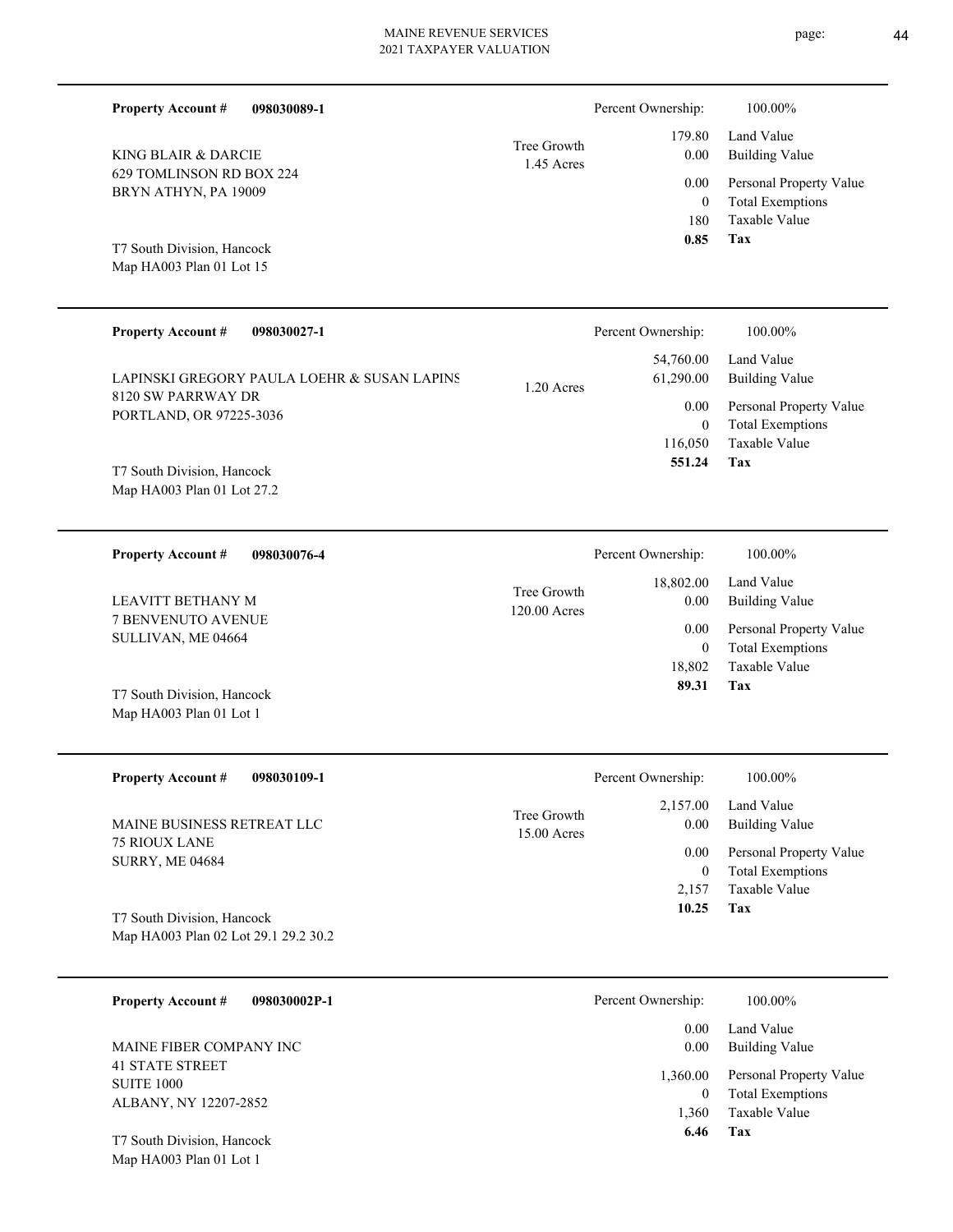| <b>Property Account #</b><br>098030018-4               |              | Percent Ownership:         | 100.00%                                            |
|--------------------------------------------------------|--------------|----------------------------|----------------------------------------------------|
| <b>MAINE STATE OF</b>                                  | 4.53 Acres   | 90,260.00<br>0.00          | Land Value<br><b>Building Value</b>                |
| DEPT OF CONSERVATION<br>22 SHS                         |              | 0.00                       | Personal Property Value                            |
| AUGUSTA, ME 04333                                      |              | 90,260<br>$\mathbf{0}$     | <b>Total Exemptions</b><br>Taxable Value           |
|                                                        |              | 0.00                       | Tax                                                |
| T7 South Division, Hancock<br>Map HA003 Plan 01 Lot 16 |              |                            |                                                    |
| <b>Exempt Property</b>                                 |              |                            |                                                    |
| <b>Property Account #</b><br>098030087-1               |              | Percent Ownership:         | 100.00%                                            |
|                                                        |              | 1,551,040.00               | Land Value                                         |
| <b>MAINE STATE OF</b><br>DEPT OF CONS-PARKS & LANDS    | 217.00 Acres | 0.00                       | <b>Building Value</b>                              |
| <b>22 SHS</b>                                          |              | 0.00<br>1,551,040          | Personal Property Value<br><b>Total Exemptions</b> |
| AUGUSTA, ME 04333                                      |              | $\mathbf{0}$               | Taxable Value                                      |
| T7 South Division, Hancock                             |              | 0.00                       | Tax                                                |
| Map HA003 Plan 01 Lot 14<br><b>Exempt Property</b>     |              |                            |                                                    |
|                                                        |              |                            |                                                    |
| <b>Property Account #</b><br>098030098-1               |              | Percent Ownership:         | 100.00%                                            |
|                                                        |              | 90,850.00                  | Land Value                                         |
| MAINE STATE OF<br>DEPT OF TRANSPORTATION               | 39.50 Acres  | 0.00                       | <b>Building Value</b>                              |
| 16 SHS ATTN: RAIL PROGRAM                              |              | 0.00<br>90,850             | Personal Property Value<br><b>Total Exemptions</b> |
| AUGUSTA, ME 04333-0016                                 |              | $\mathbf{0}$               | Taxable Value                                      |
| T7 South Division, Hancock                             |              | 0.00                       | Tax                                                |
| Map HA003 Plan 01 Lot 40<br><b>Exempt Property</b>     |              |                            |                                                    |
|                                                        |              |                            |                                                    |
| <b>Property Account #</b><br>098030049-2               |              | Percent Ownership:         | 100.00%                                            |
| MARTIN BLAKE A & PAUL J                                |              | 60,520.00<br>800.00        | Land Value<br><b>Building Value</b>                |
| PO BOX 235                                             | 50.50 Acres  | 0.00                       | Personal Property Value                            |
| GOULDSBORO, ME 04607                                   |              | $\boldsymbol{0}$           | <b>Total Exemptions</b>                            |
|                                                        |              | 61,320<br>291.27           | Taxable Value<br>Tax                               |
| T7 South Division, Hancock<br>Map HA003 Plan 02 Lot 26 |              |                            |                                                    |
|                                                        |              |                            |                                                    |
| <b>Property Account #</b><br>098030066-2               |              | Percent Ownership:         | 100.00%                                            |
|                                                        |              | 89,240.00                  | Land Value                                         |
| MAVEC ELLEN STIRN TRUSTEE                              | 3.00 Acres   | 0.00                       | <b>Building Value</b>                              |
| 309 VIA LINDA<br>PALM BEACH, FL 33480                  |              | 0.00                       | Personal Property Value                            |
|                                                        |              | $\boldsymbol{0}$<br>89,240 | <b>Total Exemptions</b><br>Taxable Value           |
| T7 South Division, Hancock                             |              | 423.89                     | Tax                                                |
|                                                        |              |                            |                                                    |

Map HA003 Plan 01 Lot 21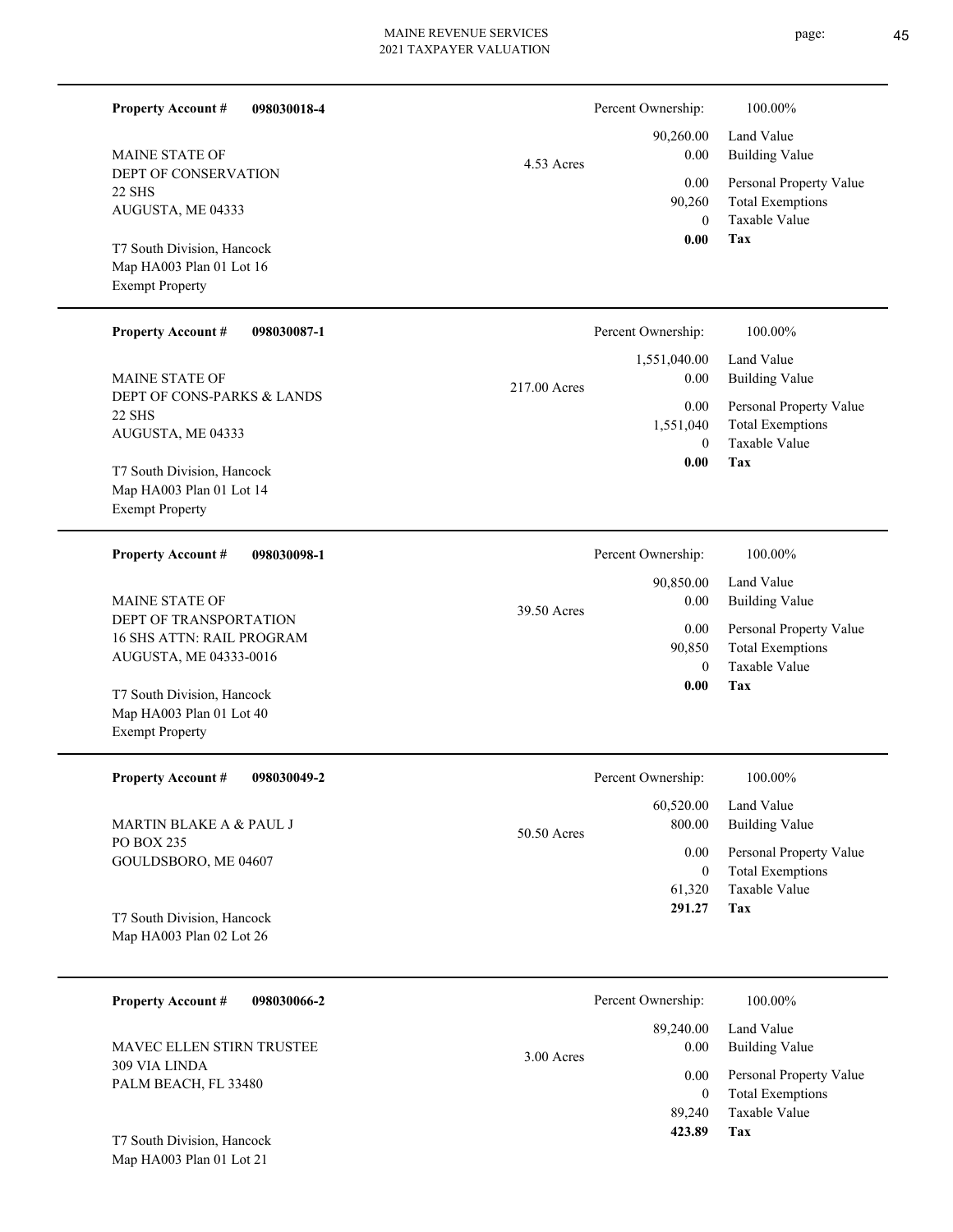| <b>Property Account #</b><br>098030102-1                                                                                            |                             | Percent Ownership:                           | 100.00%                                                                    |
|-------------------------------------------------------------------------------------------------------------------------------------|-----------------------------|----------------------------------------------|----------------------------------------------------------------------------|
| <b>OBER CONRAD L</b>                                                                                                                | Tree Growth<br>29.40 Acres  | 3,645.60<br>0.00                             | Land Value<br><b>Building Value</b>                                        |
| PO BOX 209<br><b>162 WHITTEN ROAD</b><br>PROSPECT HARBOR, ME 04669<br>T7 South Division, Hancock<br>Map HA003 Plan 02 Lot 30.1 30.3 |                             | 0.00<br>$\overline{0}$<br>3,646<br>17.32     | Personal Property Value<br><b>Total Exemptions</b><br>Taxable Value<br>Tax |
|                                                                                                                                     |                             |                                              |                                                                            |
| <b>Property Account #</b><br>098030004-2                                                                                            |                             | Percent Ownership:                           | 100.00%                                                                    |
| PERRY EVELYN PER REP                                                                                                                | 100.00 Acres                | 61,470.00<br>0.00                            | Land Value<br><b>Building Value</b>                                        |
| 406 NUMBER 7 RD<br>STEUBEN, ME 04680                                                                                                |                             | 0.00<br>$\overline{0}$<br>61,470             | Personal Property Value<br><b>Total Exemptions</b><br>Taxable Value<br>Tax |
| T7 South Division, Hancock<br>Map HA003 Plan 02 Lot 1                                                                               |                             | 291.98                                       |                                                                            |
| <b>Property Account #</b><br>098030030-2                                                                                            |                             | Percent Ownership:                           | 100.00%                                                                    |
| PERRY EVELYN PER REP                                                                                                                | Tree Growth<br>586.00 Acres | 199,513.00<br>0.00                           | Land Value<br><b>Building Value</b>                                        |
| 406 NUMBER 7 RD<br>STEUBEN, ME 04680                                                                                                |                             | 0.00<br>$\overline{0}$<br>199,513            | Personal Property Value<br><b>Total Exemptions</b><br><b>Taxable Value</b> |
| T7 South Division, Hancock<br>Map HA003 Plan 02 Lot 3                                                                               |                             | 947.69                                       | Tax                                                                        |
| <b>Property Account #</b><br>098030031-2                                                                                            |                             | Percent Ownership:                           | 100.00%                                                                    |
| PERRY EVELYN PER REP                                                                                                                | 100.00 Acres                | 61,470.00<br>0.00                            | Land Value<br><b>Building Value</b>                                        |
| 406 NUMBER 7 RD<br>STEUBEN, ME 04680<br>T7 South Division, Hancock                                                                  |                             | 0.00<br>$\boldsymbol{0}$<br>61,470<br>291.98 | Personal Property Value<br><b>Total Exemptions</b><br>Taxable Value<br>Tax |
| Map HA003 Plan 02 Lot 2                                                                                                             |                             |                                              |                                                                            |
|                                                                                                                                     |                             |                                              |                                                                            |

|                                                       | 0.00 <sub>1</sub> | Land Value                                         |
|-------------------------------------------------------|-------------------|----------------------------------------------------|
| PERRY EVELYN PER REP                                  | 1,510.00          | Building Value                                     |
| 406 NUMBER 7 RD<br>STEUBEN, ME 04680                  | 0.00              | Personal Property Value<br><b>Total Exemptions</b> |
| WOODFIELD INVESTMENTS 854001 LOC A                    | 1.510             | Taxable Value                                      |
| T7 South Division, Hancock<br>Map HA003 Plan 01 Lot 8 | 7.17              | Tax                                                |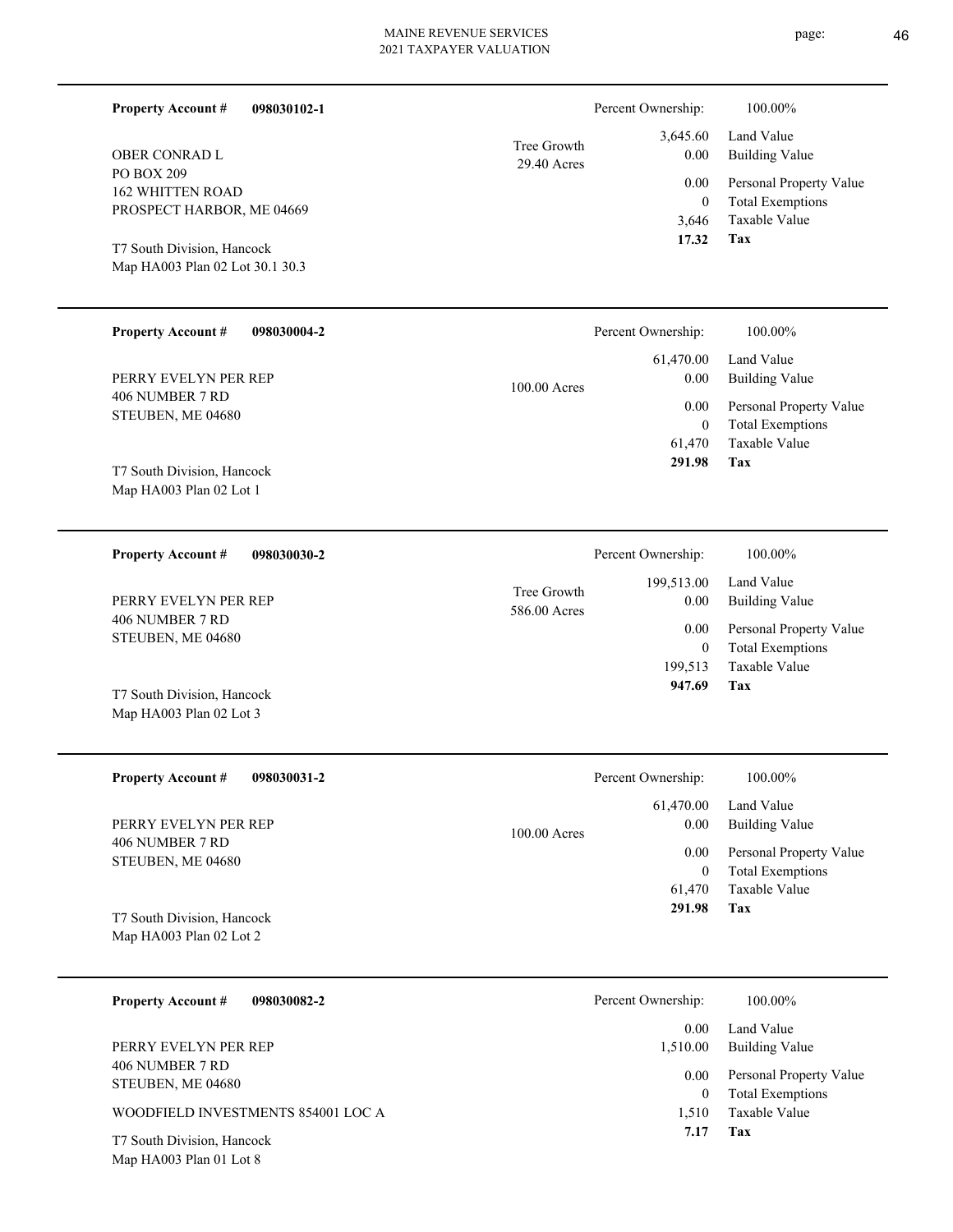| <b>Property Account #</b>                                 | 098030095-2 |                               | Percent Ownership:                  | 100.00%                                                       |
|-----------------------------------------------------------|-------------|-------------------------------|-------------------------------------|---------------------------------------------------------------|
| PERRY EVELYN PER REP                                      |             | Tree Growth<br>30.00 Acres    | 13,471.00<br>0.00                   | Land Value<br><b>Building Value</b>                           |
| 406 NUMBER 7 RD<br>STEUBEN, ME 04680                      |             |                               | 0.00                                | Personal Property Value                                       |
| T7 South Division, Hancock<br>Map HA003 Plan 02 Lot 5.1   |             |                               | $\mathbf{0}$<br>13,471<br>63.99     | <b>Total Exemptions</b><br><b>Taxable Value</b><br><b>Tax</b> |
| <b>Property Account #</b>                                 | 098030107-2 |                               | Percent Ownership:                  | 100.00%                                                       |
| PINKHAM JEFFREY                                           |             |                               | 0.00<br>18,000.00                   | Land Value<br><b>Building Value</b>                           |
| PO BOX 242<br>PROSPECT HARBOR, ME 04669                   |             |                               | 0.00                                | Personal Property Value                                       |
| T7 South Division, Hancock<br>Map HA003 Plan 02 Lot 20    |             |                               | $\mathbf{0}$<br>18,000<br>85.50     | <b>Total Exemptions</b><br>Taxable Value<br>Tax               |
| <b>Property Account #</b>                                 | 098030032-2 |                               | Percent Ownership:                  | 100.00%                                                       |
|                                                           |             |                               | 21,858.00                           | Land Value                                                    |
| PREBLE TERRANCE F<br>22 WINDY ALLEY                       |             | Tree Growth<br>150.00 Acres   | 0.00                                | <b>Building Value</b>                                         |
| EAST SULLIVAN, ME 04664                                   |             |                               | 0.00<br>$\mathbf{0}$                | Personal Property Value<br><b>Total Exemptions</b>            |
| T7 South Division, Hancock<br>Map HA003 Plan 02 Lot 32 33 |             |                               | 21,858<br>103.83                    | <b>Taxable Value</b><br>Tax                                   |
| <b>Property Account #</b>                                 | 098030038-4 |                               | Percent Ownership:                  | 100.00%                                                       |
| PRENTISS & CARLISLE CO INC ET AL                          |             | Tree Growth<br>2,192.60 Acres | 373,135.41<br>$0.00\,$              | Land Value<br><b>Building Value</b>                           |
| 107 COURT ST<br>BANGOR, ME 04401                          |             |                               | $0.00\,$                            | Personal Property Value                                       |
| T7 South Division, Hancock<br>Map HA003 Plan 01 Lot 2     |             |                               | $\mathbf{0}$<br>373,135<br>1,772.39 | <b>Total Exemptions</b><br>Taxable Value<br>Tax               |
| <b>Property Account #</b>                                 | 098030099-3 |                               | Percent Ownership:                  | 100.00%                                                       |
| RIVER-DE-CHUTE HUNT AND POLO CLUB                         |             |                               | 12,280.00<br>$0.00\,$               | Land Value<br><b>Building Value</b>                           |
| 11 BANGOR MALL BLVD<br>BANGOR, ME 04401                   |             | 2.93 Acres                    | 0.00                                | Personal Property Value                                       |
|                                                           |             |                               | $\overline{0}$<br>12,280<br>58.33   | <b>Total Exemptions</b><br>Taxable Value<br>Tax               |

Map HA003 Plan 02 Lot 14.3 T7 South Division, Hancock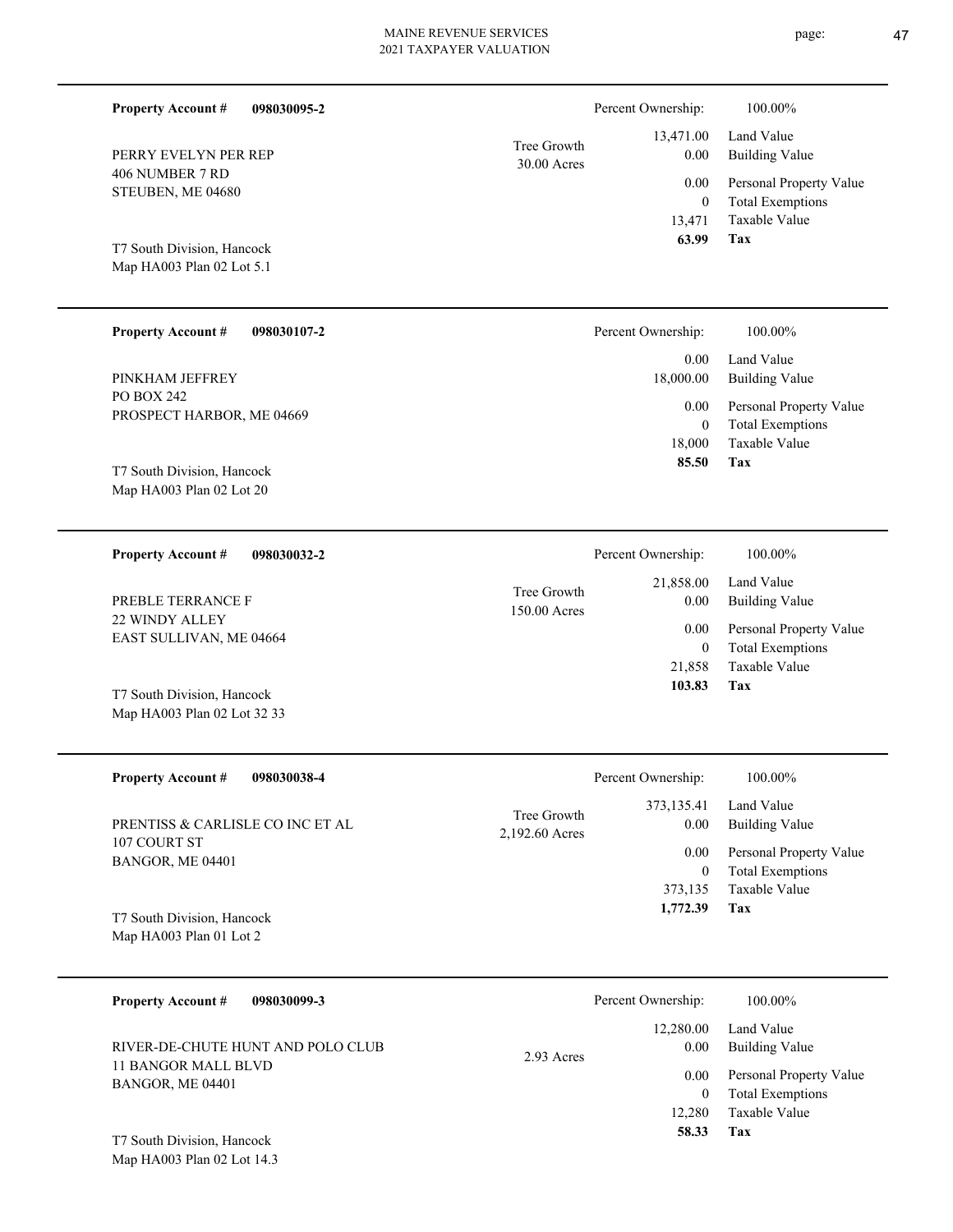| г. |
|----|
|----|

| 098030086-1<br><b>Property Account #</b>                   |                             | Percent Ownership:       | 100.00%                                            |
|------------------------------------------------------------|-----------------------------|--------------------------|----------------------------------------------------|
| <b>RRR TRUST</b>                                           | 3.74 Acres                  | 12,820.00<br>$0.00\,$    | Land Value<br><b>Building Value</b>                |
| % RALPH DELANO<br><b>PO BOX 211</b>                        |                             | 0.00                     | Personal Property Value                            |
| NORTH CONWAY, NH 03860-0211                                |                             | $\overline{0}$<br>12,820 | <b>Total Exemptions</b><br>Taxable Value           |
| T7 South Division, Hancock                                 |                             | 60.90                    | Tax                                                |
| Map HA003 Plan 02 Lot 14.1                                 |                             |                          |                                                    |
| <b>Property Account #</b><br>098030043-1                   |                             | Percent Ownership:       | 100.00%                                            |
| <b>SARGENT ISOM R</b>                                      | Tree Growth<br>159.00 Acres | 19,716.00<br>0.00        | Land Value<br><b>Building Value</b>                |
| 149 OLD MILL STREAM ROAD<br><b>SULLIVAN, ME 04664-9998</b> |                             | 0.00                     | Personal Property Value                            |
|                                                            |                             | $\mathbf{0}$<br>19,716   | <b>Total Exemptions</b><br><b>Taxable Value</b>    |
| T7 South Division, Hancock                                 |                             | 93.65                    | Tax                                                |
| Map HA003 Plan 02 Lot 29 30                                |                             |                          |                                                    |
| <b>Property Account #</b><br>098030045-1                   |                             | Percent Ownership:       | 50.00%                                             |
|                                                            | Tree Growth                 | 7,101.00                 | Land Value                                         |
| <b>SHAW NORMAN P</b><br>89 HIGHBROOK RD # A                | 100.00 Acres                | $0.00\,$<br>0.00         | <b>Building Value</b><br>Personal Property Value   |
| BAR HARBOR, ME 04609-1120                                  |                             | $\mathbf{0}$             | <b>Total Exemptions</b>                            |
| T7 South Division, Hancock                                 |                             | 7,101<br>33.73           | <b>Taxable Value</b><br>Tax                        |
| Map HA003 Plan 02 Lot 4                                    |                             |                          |                                                    |
| <b>Property Account #</b><br>098030045-2                   |                             | Percent Ownership:       | 50.00%                                             |
|                                                            | Tree Growth                 | 7,101.00                 | Land Value                                         |
| <b>SHAW ROBERT L</b><br>PO BOX 812                         | 100.00 Acres                | 0.00                     | <b>Building Value</b>                              |
| MT DESERT, ME 04660                                        |                             | 0.00<br>$\mathbf{0}$     | Personal Property Value<br><b>Total Exemptions</b> |
|                                                            |                             | 7,101                    | Taxable Value                                      |
| T7 South Division, Hancock<br>Map HA003 Plan 02 Lot 4      |                             | 33.73                    | Tax                                                |
|                                                            |                             |                          |                                                    |
| <b>Property Account #</b><br>098030050-2                   |                             | Percent Ownership:       | 100.00%                                            |
| SMITH CARL S, DANIEL A & JENNIFER BARTLEY                  | 74.00 Acres                 | 59,550.00<br>0.00        | Land Value<br><b>Building Value</b>                |
| <b>30 SWIFT ROAD</b><br>FRAMINGHAM, MA 01702               |                             | $0.00\,$                 | Personal Property Value                            |
|                                                            |                             | $\mathbf{0}$<br>59,550   | <b>Total Exemptions</b><br>Taxable Value           |
| T7 South Division, Hancock                                 |                             | 282.86                   | Tax                                                |
| Map HA003 Plan 02 Lot 6                                    |                             |                          |                                                    |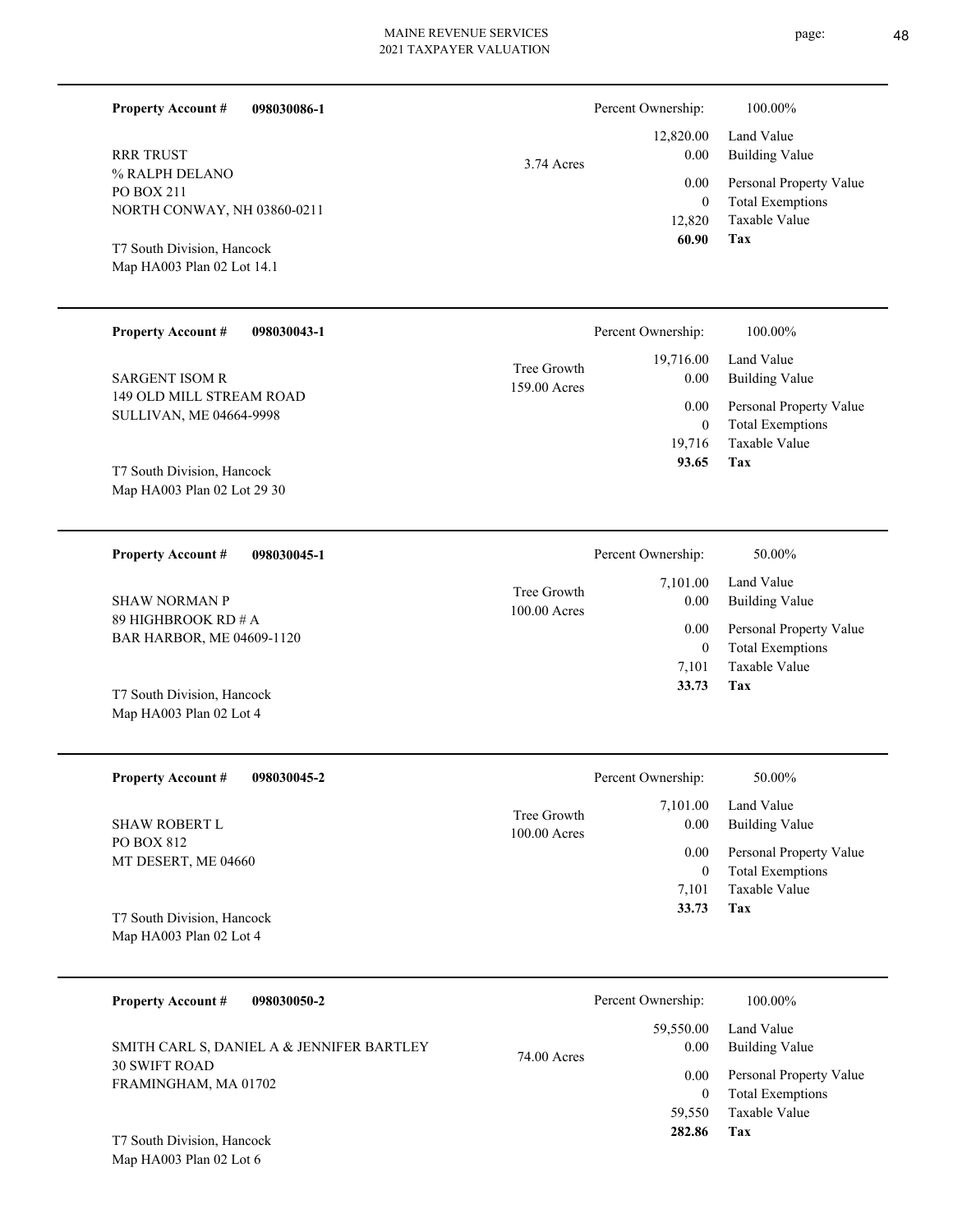**098030051-3**

**Property Account #**

Percent Ownership:  $100.00\%$ 

| <b>SMITH PETER W</b>                                                                                                            | 17.60 Acres | 22,040.00<br>0.00                  | Land Value<br><b>Building Value</b>                                        |
|---------------------------------------------------------------------------------------------------------------------------------|-------------|------------------------------------|----------------------------------------------------------------------------|
| 10451 BELLS FERRY ROAD<br>APT 2128<br>CANTON, GA 30114                                                                          |             | 0.00<br>$\mathbf{0}$<br>22,040     | Personal Property Value<br><b>Total Exemptions</b><br>Taxable Value        |
| T7 South Division, Hancock<br>Map HA003 Plan 02 Lot 13                                                                          |             | 104.69                             | Tax                                                                        |
| <b>Property Account #</b><br>098030057-1                                                                                        |             | Percent Ownership:                 | 100.00%                                                                    |
| <b>SNYDER BESSIE</b>                                                                                                            | 6.30 Acres  | 18,020.00<br>66,840.00             | Land Value<br><b>Building Value</b>                                        |
| <b>2 SNYDERS WAY</b><br>GOULDSBORO, ME 04607                                                                                    |             | 0.00<br>31,000<br>53,860<br>255.84 | Personal Property Value<br><b>Total Exemptions</b><br>Taxable Value<br>Tax |
| T7 South Division, Hancock<br>Map HA003 Plan 02 Lot 17 18<br>Homestead Exemption \$25000; Veterans Widow/Child Exemption \$6000 |             |                                    |                                                                            |
| <b>Property Account #</b><br>098030085-1                                                                                        |             | Percent Ownership:                 | 100.00%                                                                    |
| SNYDER JANET L                                                                                                                  | 7.29 Acres  | 26,180.00<br>9,690.00              | Land Value<br><b>Building Value</b>                                        |
| 1543 US HIGHWAY 1<br>GOULDSBORO, ME 04607                                                                                       |             | 0.00<br>25,000<br>10,870<br>51.63  | Personal Property Value<br><b>Total Exemptions</b><br>Taxable Value<br>Tax |
| T7 South Division, Hancock<br>Map HA003 Plan 02 Lot 18.1<br>Homestead Exemption \$25000                                         |             |                                    |                                                                            |
| <b>Property Account #</b><br>098030083-1                                                                                        |             | Percent Ownership:                 | 100.00%                                                                    |
| SNYDER RICHARD A JR                                                                                                             | 7.25 Acres  | 18,660.00<br>49,480.00             | Land Value<br><b>Building Value</b>                                        |
| <b>1 SNYDER WAY</b><br>GOULDSBORO, ME 04607                                                                                     |             | 0.00<br>$\boldsymbol{0}$<br>68,140 | Personal Property Value<br><b>Total Exemptions</b><br>Taxable Value        |
| T7 South Division, Hancock<br>Map HA003 Plan 02 Lot 18.3                                                                        |             | 323.67                             | Tax                                                                        |
| <b>Property Account #</b><br>098030108-1                                                                                        |             | Percent Ownership:                 | 100.00%                                                                    |
| SNYDER RICHARD A JR                                                                                                             |             | 0.00<br>0.00                       | Land Value<br><b>Building Value</b>                                        |
| <b>1 SNYDER'S WAY</b><br>GOULDSBORO, ME 04607                                                                                   |             | 0.00<br>$\mathbf{0}$               | Personal Property Value<br><b>Total Exemptions</b>                         |
| LAND OF VINCENT E WALLACE<br>T7 South Division, Hancock<br>Map HA003 Plan 02 Lot 36                                             |             | $\theta$<br>0.00                   | Taxable Value<br>Tax                                                       |
|                                                                                                                                 |             |                                    |                                                                            |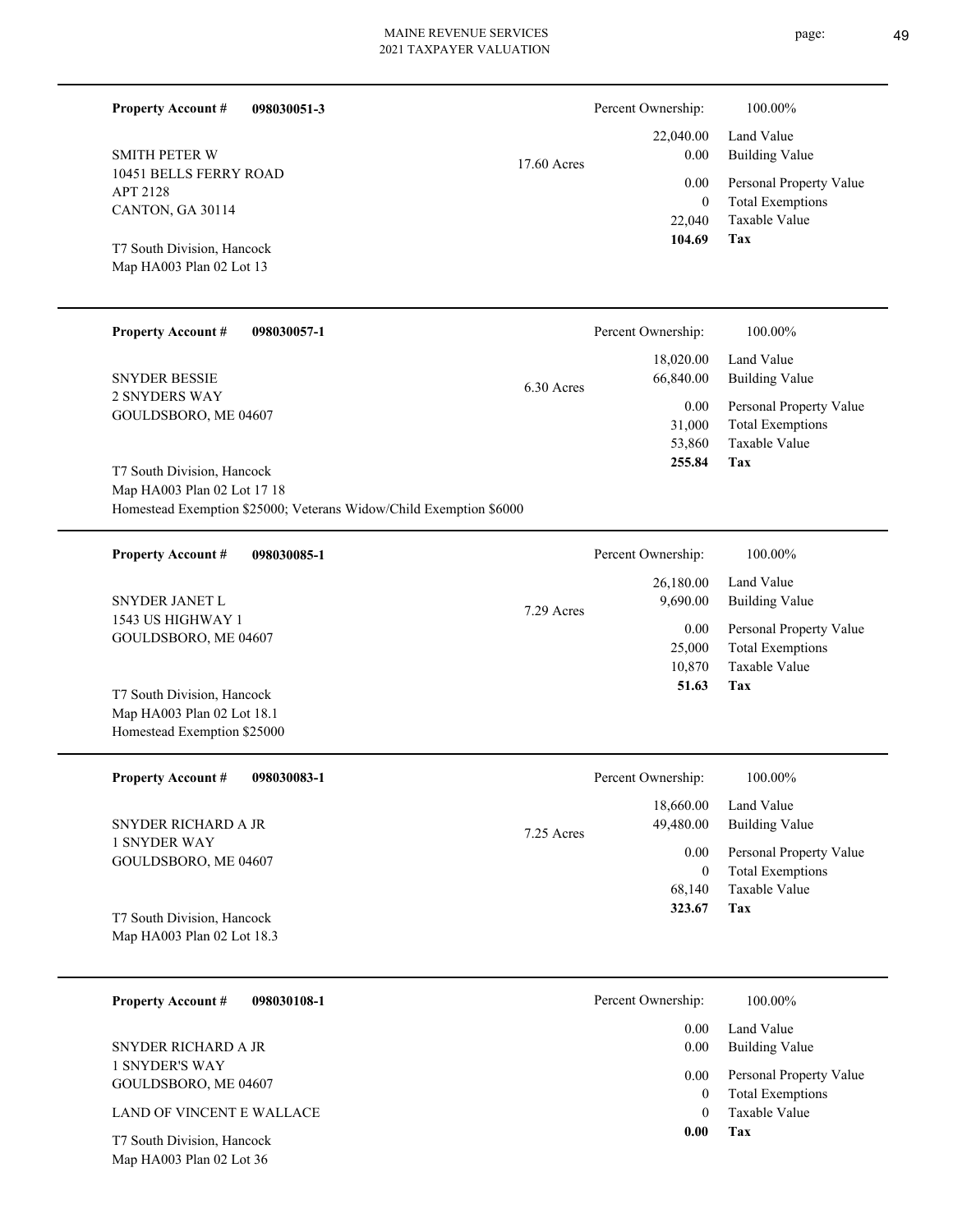page: 50

| <b>Property Account #</b><br>098030084-1                                                                                                               |                            | Percent Ownership:                  | 100.00%                                                                    |  |
|--------------------------------------------------------------------------------------------------------------------------------------------------------|----------------------------|-------------------------------------|----------------------------------------------------------------------------|--|
| SNYDER WAYNE H<br>1571 US HIGHWAY 1<br>GOULDSBORO, ME 04607<br>T7 South Division, Hancock<br>Map HA003 Plan 02 Lot 18.2<br>Homestead Exemption \$25000 | 7.31 Acres                 | 15,200.00<br>40,400.00              | Land Value<br><b>Building Value</b>                                        |  |
|                                                                                                                                                        |                            | 0.00<br>25,000<br>30,600            | Personal Property Value<br><b>Total Exemptions</b><br>Taxable Value        |  |
|                                                                                                                                                        |                            | 145.35                              | Tax                                                                        |  |
| <b>Property Account #</b><br>098030090-4                                                                                                               |                            | Percent Ownership:                  | 100.00%                                                                    |  |
| TAYLOR CAMP LIMITED LIABILITY CO                                                                                                                       | Tree Growth<br>14.00 Acres | 77,512.75<br>197,450.00             | Land Value<br><b>Building Value</b>                                        |  |
| 49 DOGWOOD LANE<br>TRUMBULL, CT 06611                                                                                                                  |                            | 0.00<br>$\mathbf{0}$                | Personal Property Value<br><b>Total Exemptions</b>                         |  |
| T7 South Division, Hancock<br>Map HA003 Plan 01 Lot 13.5 17                                                                                            |                            | 274,963<br>1,306.07                 | <b>Taxable Value</b><br>Tax                                                |  |
| <b>Property Account #</b><br>098030024-2                                                                                                               |                            | Percent Ownership:                  | 100.00%                                                                    |  |
| TRACEY JASON E & LISA A                                                                                                                                | 150.00 Acres               | 110,090.00<br>0.00                  | Land Value<br><b>Building Value</b>                                        |  |
| PO BOX 54<br>PROSPECT HARBOR, ME 04669                                                                                                                 |                            | 0.00<br>$\mathbf{0}$<br>110,090     | Personal Property Value<br><b>Total Exemptions</b><br><b>Taxable Value</b> |  |
| T7 South Division, Hancock<br>Map HA003 Plan 02 Lot 20 20.1                                                                                            |                            | 522.93                              | Tax                                                                        |  |
| <b>Property Account #</b><br>098030071-2                                                                                                               |                            | Percent Ownership:                  | 100.00%                                                                    |  |
| TRACY HAZEL BRYAN & ERNEST B TTEE                                                                                                                      | Tree Growth<br>13.18 Acres | 80,710.80<br>54,530.00              | Land Value<br><b>Building Value</b>                                        |  |
| THE HAZEL BRYAN TRACY TRUST<br>3 BALL LN<br>OLD LYME, CT 06371-2315                                                                                    |                            | 0.00<br>$\boldsymbol{0}$<br>135,241 | Personal Property Value<br><b>Total Exemptions</b><br>Taxable Value        |  |
| T7 South Division, Hancock<br>Map HA003 Plan 01 Lot 13.1 23 24                                                                                         |                            | 642.39                              | Tax                                                                        |  |
| <b>Property Account #</b><br>098030072-1                                                                                                               |                            | Percent Ownership:                  | 100.00%                                                                    |  |
| TUNK LAKE CORP                                                                                                                                         | Tree Growth<br>17.60 Acres | 2,182.40<br>0.00                    | Land Value<br><b>Building Value</b>                                        |  |
| <b>%ERNEST B TRACY</b><br>3 BALL LN<br>OLD LYME, CT 06371-2315                                                                                         |                            | 0.00<br>0                           | Personal Property Value<br><b>Total Exemptions</b><br>Taxable Value        |  |
| T7 South Division Hancock                                                                                                                              |                            | 2,182<br>10.37                      | Tax                                                                        |  |

Map HA003 Plan 01 Lot 34 35 T7 South Division, Hancock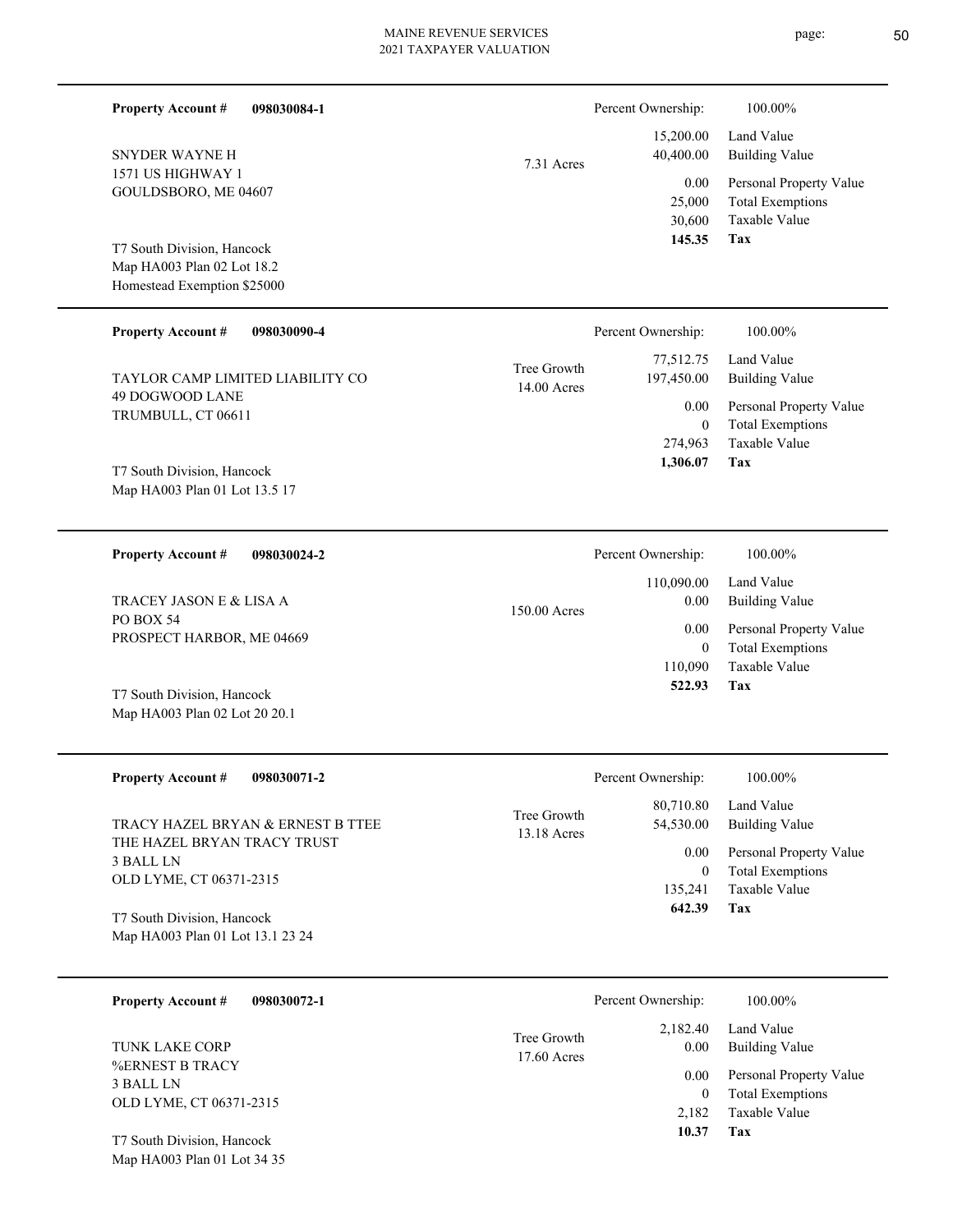| <b>Property Account #</b><br>098030075-3                 |                             | Percent Ownership: | 100.00%                             |
|----------------------------------------------------------|-----------------------------|--------------------|-------------------------------------|
| VANCE ADAM JACOB & WASHINGTON TRUST BANK                 |                             | 92,720.00<br>0.00  | Land Value<br><b>Building Value</b> |
| EUGENE A VANCE REVOCABLE TRUST                           | 5.50 Acres                  | 0.00               | Personal Property Value             |
| 75 HANCOCK STREET #5<br>CAMBRIDGE, MA 02139              |                             | $\overline{0}$     | <b>Total Exemptions</b>             |
|                                                          |                             | 92,720             | Taxable Value                       |
| T7 South Division, Hancock                               |                             | 440.42             | Tax                                 |
| Map HA003 Plan 01 Lot 33                                 |                             |                    |                                     |
| <b>Property Account #</b><br>098030113-1                 |                             | Percent Ownership: | 100.00%                             |
|                                                          |                             | 15,320.00          | Land Value                          |
| VARNUM JONATHON                                          | 7.49 Acres                  | 0.00               | <b>Building Value</b>               |
| 1619 US HIGHWAY 1                                        |                             | 0.00               | Personal Property Value             |
| GOULDSBORO, ME 04607                                     |                             | $\theta$           | <b>Total Exemptions</b>             |
|                                                          |                             | 15,320<br>72.77    | Taxable Value<br>Tax                |
| T7 South Division, Hancock                               |                             |                    |                                     |
| Map HA003 Plan 02 Lot 14.31                              |                             |                    |                                     |
| <b>Property Account #</b><br>098030033-6                 |                             | Percent Ownership: | 100.00%                             |
|                                                          |                             | 27,421.00          | Land Value                          |
| <b>WALLACE VINCENT E</b>                                 | Tree Growth<br>100.00 Acres | $0.00\,$           | <b>Building Value</b>               |
| 14398 15 MILE ROAD                                       |                             | 0.00               | Personal Property Value             |
| LEROY, MI 49655                                          |                             | $\overline{0}$     | <b>Total Exemptions</b>             |
|                                                          |                             | 27,421<br>130.25   | Taxable Value<br>Tax                |
| T7 South Division, Hancock<br>Map HA003 Plan 02 Lot 36   |                             |                    |                                     |
| <b>Property Account #</b><br>098030101-2                 |                             | Percent Ownership: | $100.00\%$                          |
|                                                          |                             | 13,516.00          | Land Value                          |
| WALLACE VINCENT ELMER & CAMERON DALE WAL:                | Tree Growth<br>100.00 Acres | 0.00               | <b>Building Value</b>               |
| 14398 15 MILE ROAD<br>LEROY, MI 49655                    |                             | 0.00               | Personal Property Value             |
|                                                          |                             | $\overline{0}$     | <b>Total Exemptions</b>             |
|                                                          |                             | 13,516<br>64.20    | Taxable Value<br>Tax                |
| T7 South Division, Hancock<br>Map HA003 Plan 02 Lot 36.1 |                             |                    |                                     |
|                                                          |                             |                    |                                     |
| <b>Property Account #</b><br>098030096-1                 |                             | Percent Ownership: | 100.00%                             |
|                                                          | Tree Growth                 | 48,044.10          | Land Value                          |
| WATKINS DONALD E & BARBARA R                             | 13.90 Acres                 | 144,750.00         | <b>Building Value</b>               |
| 6760 BEACH RESORT DRIVE<br><b>APARTMENT 15</b>           |                             | 0.00               | Personal Property Value             |
| NAPLES, FL 34114-7566                                    |                             | $\mathbf{0}$       | <b>Total Exemptions</b>             |
|                                                          |                             | 192,794<br>915.77  | Taxable Value<br>Tax                |
| $TTQ = 1.72 \cdot 1.7$                                   |                             |                    |                                     |

Map HA003 Plan 01 Lot 13.10 20 T7 South Division, Hancock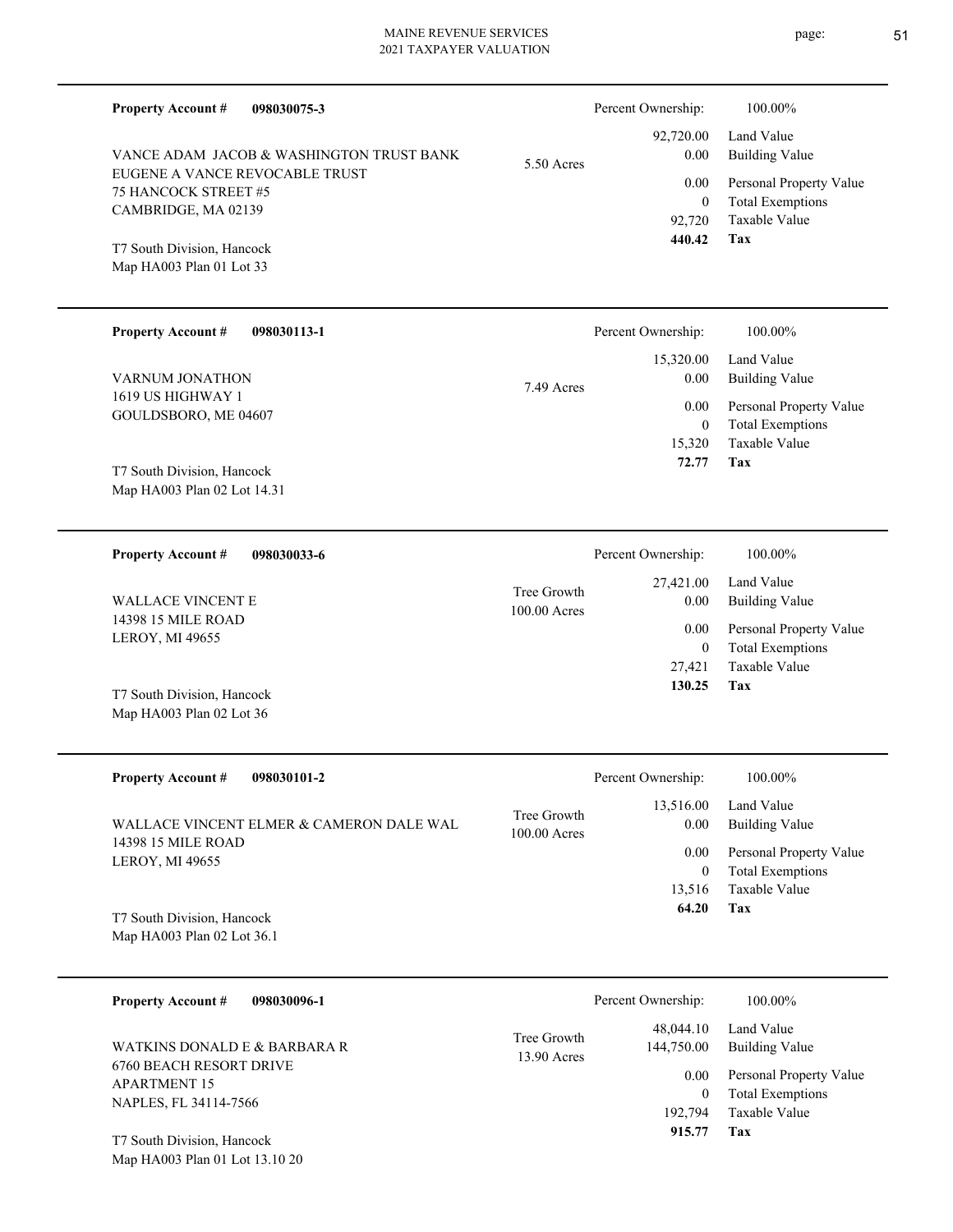| <b>Property Account #</b><br>098030008-5                                                                                               |                             | Percent Ownership:                                       | 50.00%                                                                                                     |
|----------------------------------------------------------------------------------------------------------------------------------------|-----------------------------|----------------------------------------------------------|------------------------------------------------------------------------------------------------------------|
| WEATHERALL SANDRA B TRUSTEE<br>BRYAN TUNK LAKE TRUST<br><b>33 LABOR IN VAIN RD</b><br>IPSWICH, MA 01938                                | Tree Growth<br>25.00 Acres  | 23,890.50<br>44,925.00<br>0.00<br>$\mathbf{0}$<br>68,816 | Land Value<br><b>Building Value</b><br>Personal Property Value<br><b>Total Exemptions</b><br>Taxable Value |
| T7 South Division, Hancock<br>Map HA003 Plan 01 Lot 29 30 31 32 32.1                                                                   |                             | 326.87                                                   | Tax                                                                                                        |
| <b>Property Account #</b><br>098030012-6                                                                                               |                             | Percent Ownership:                                       | 50.00%                                                                                                     |
| WEATHERALL SANDRA B TRUSTEE                                                                                                            | Tree Growth<br>512.00 Acres | 64,954.50<br>0.00                                        | Land Value<br><b>Building Value</b>                                                                        |
| BRYAN TUNK LAKE TRUST<br>33 LABOR IN VAIN RD<br>IPSWICH, MA 01938<br>T7 South Division, Hancock<br>Map HA003 Plan 01 Lot 13 13.9 22 37 |                             | 0.00<br>$\mathbf{0}$<br>64,955<br>308.53                 | Personal Property Value<br><b>Total Exemptions</b><br><b>Taxable Value</b><br>Tax                          |
| <b>Property Account #</b><br>098030081-8                                                                                               |                             | Percent Ownership:                                       | 12.50%                                                                                                     |
| WEATHERALL SANDRA B TRUSTEE                                                                                                            | 6.55 Acres                  | 12,957.50<br>0.00                                        | Land Value<br><b>Building Value</b>                                                                        |
| BRYAN TUNK LAKE TRUST<br>33 LABOR IN VAIN RD<br>IPSWICH, MA 01938                                                                      |                             | 0.00<br>$\mathbf{0}$<br>12,958                           | Personal Property Value<br><b>Total Exemptions</b><br>Taxable Value                                        |
| T7 South Division, Hancock<br>Map HA003 Plan 01 Lot 22.1                                                                               |                             | 61.55                                                    | Tax                                                                                                        |
| <b>Property Account #</b><br>098030100-4                                                                                               |                             | Percent Ownership:                                       | 50.00%                                                                                                     |
| WEATHERALL SANDRA B TRUSTEE                                                                                                            | 2.40 Acres                  | 48,965.00<br>0.00                                        | Land Value<br><b>Building Value</b>                                                                        |
| BRYAN TUNK LAKE TRUST<br>33 LABOR IN VAIN RD<br>IPSWICH, MA 01938                                                                      |                             | 0.00<br>$\bf{0}$<br>48,965                               | Personal Property Value<br><b>Total Exemptions</b><br><b>Taxable Value</b>                                 |
| T7 South Division, Hancock<br>Map HA003 Plan 01 Lot 17.1                                                                               |                             | 232.58                                                   | Tax                                                                                                        |
| <b>Property Account #</b><br>098030044-1                                                                                               |                             | Percent Ownership:                                       | 100.00%                                                                                                    |
| WHITE BUFFALO FOREST                                                                                                                   | Tree Growth<br>151.00 Acres | 18,921.00<br>0.00                                        | Land Value<br><b>Building Value</b>                                                                        |
| PO BOX 95<br>S GOULDSBORO, ME 04607                                                                                                    |                             | 0.00<br>$\mathbf{0}$<br>18,921                           | Personal Property Value<br><b>Total Exemptions</b><br>Taxable Value                                        |

**Tax 89.87**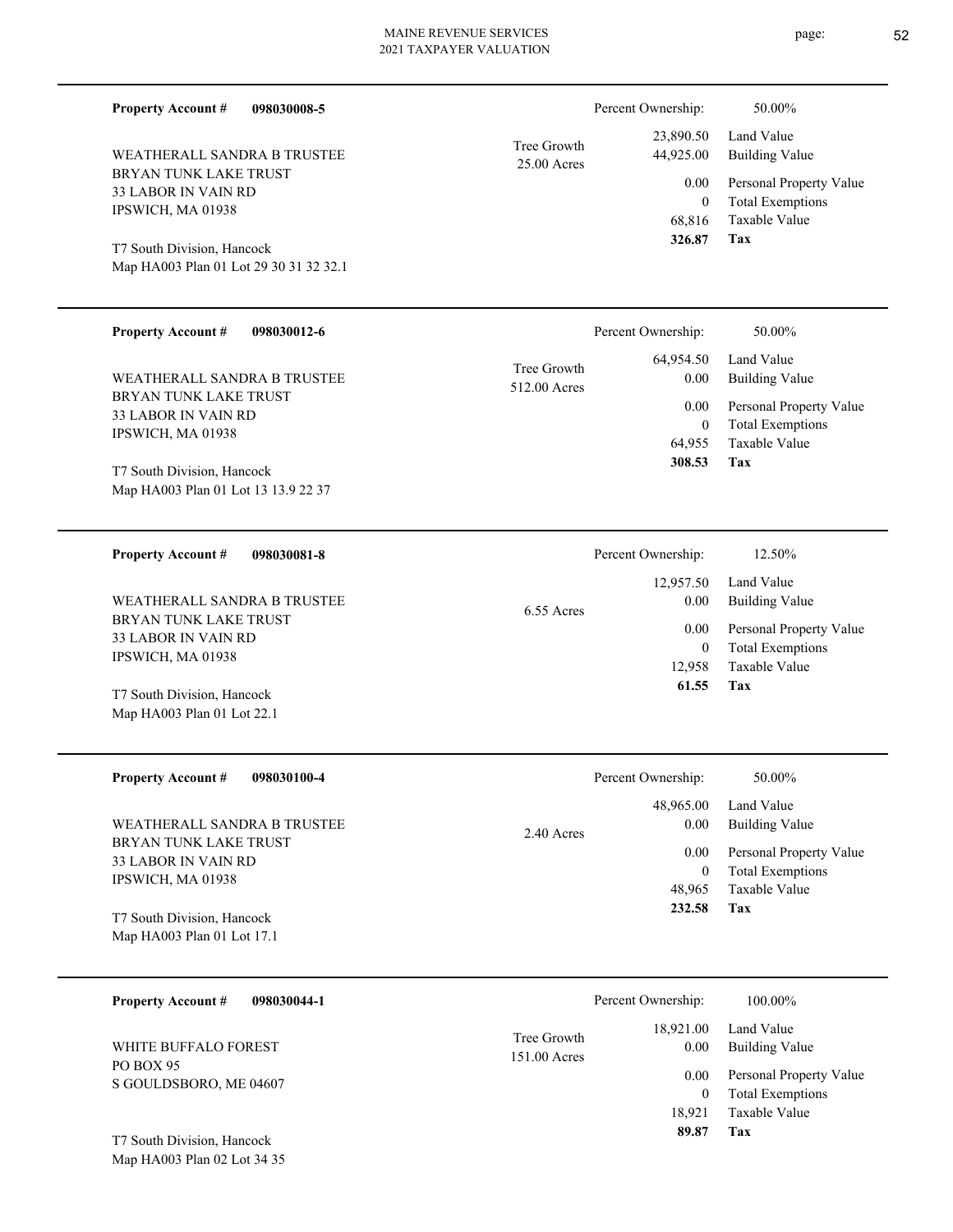| 098030067-3<br><b>Property Account #</b>               |                             | Percent Ownership:          | 100.00%                                            |
|--------------------------------------------------------|-----------------------------|-----------------------------|----------------------------------------------------|
| WHITTEN A R & SON INC                                  | 30.00 Acres                 | 57,510.00<br>0.00           | Land Value<br><b>Building Value</b>                |
| PO BOX 460<br>WINTER HARBOR, ME 04693                  |                             | 0.00<br>$\overline{0}$      | Personal Property Value<br><b>Total Exemptions</b> |
| OPEN SPACE 11 AC                                       |                             | 57,510                      | Taxable Value                                      |
| T7 South Division, Hancock<br>Map HA003 Plan 02 Lot 28 |                             | 273.17                      | <b>Tax</b>                                         |
| <b>Property Account #</b><br>098030106-1               |                             | Percent Ownership:          | 100.00%                                            |
| WI HANCOCK COUNTY ME LLC                               | Tree Growth<br>166.00 Acres | 33,247.00<br>0.00           | Land Value<br><b>Building Value</b>                |
| <b>PO BOX 554</b><br>OLD TOWN, ME 04468                |                             | 0.00<br>$\overline{0}$      | Personal Property Value<br><b>Total Exemptions</b> |
|                                                        |                             | 33,247                      | Taxable Value                                      |
| T7 South Division, Hancock<br>Map HA003 Plan 02 Lot 7  |                             | 157.92                      | Tax                                                |
|                                                        |                             |                             |                                                    |
| <b>Property Account #</b><br>098030035-4               |                             | Percent Ownership:          | 100.00%                                            |
| WI-HANCOCK COUNTY ME LLC                               | Tree Growth                 | 166,184.09<br>0.00          | Land Value<br><b>Building Value</b>                |
| %HUBER RESOURCES CORP<br>PO BOX 554                    | 1,153.50 Acres              | 0.00                        | Personal Property Value                            |
| OLD TOWN, ME 04468                                     |                             | $\overline{0}$<br>166,184   | <b>Total Exemptions</b><br>Taxable Value           |
| T7 South Division, Hancock                             |                             | 789.37                      | Tax                                                |
| Map HA003 Plan 02 Lot 10                               |                             |                             |                                                    |
| <b>Property Account #</b><br>098030052-2               |                             | Percent Ownership:          | $100.00\%$                                         |
|                                                        |                             | 162,620.00                  | Land Value                                         |
| WI-HANCOCK COUNTY ME LLC<br>%HUBER RESOURCES CORP      | 229.00 Acres                | 0.00<br>0.00                | <b>Building Value</b><br>Personal Property Value   |
| PO BOX 554<br>OLD TOWN, ME 04468                       |                             | $\boldsymbol{0}$<br>162,620 | <b>Total Exemptions</b><br>Taxable Value           |
| T7 South Division, Hancock                             |                             | 772.45                      | Tax                                                |
| Map HA003 Plan 02 Lot 12 19                            |                             |                             |                                                    |
| 098030069-4<br><b>Property Account #</b>               |                             | Percent Ownership:          | 100.00%                                            |
| WI-HANCOCK COUNTY ME LLC                               | Tree Growth                 | 201,934.50<br>0.00          | Land Value<br><b>Building Value</b>                |
| % HUBER RESOURCES<br>PO BOX 554                        | 1,018.00 Acres              | 0.00                        | Personal Property Value                            |
| OLD TOWN, ME 04468                                     |                             | $\mathbf{0}$<br>201,935     | <b>Total Exemptions</b><br>Taxable Value           |

**Tax 959.19**

Map HA003 Plan 01 Lot 5 7 8 T7 South Division, Hancock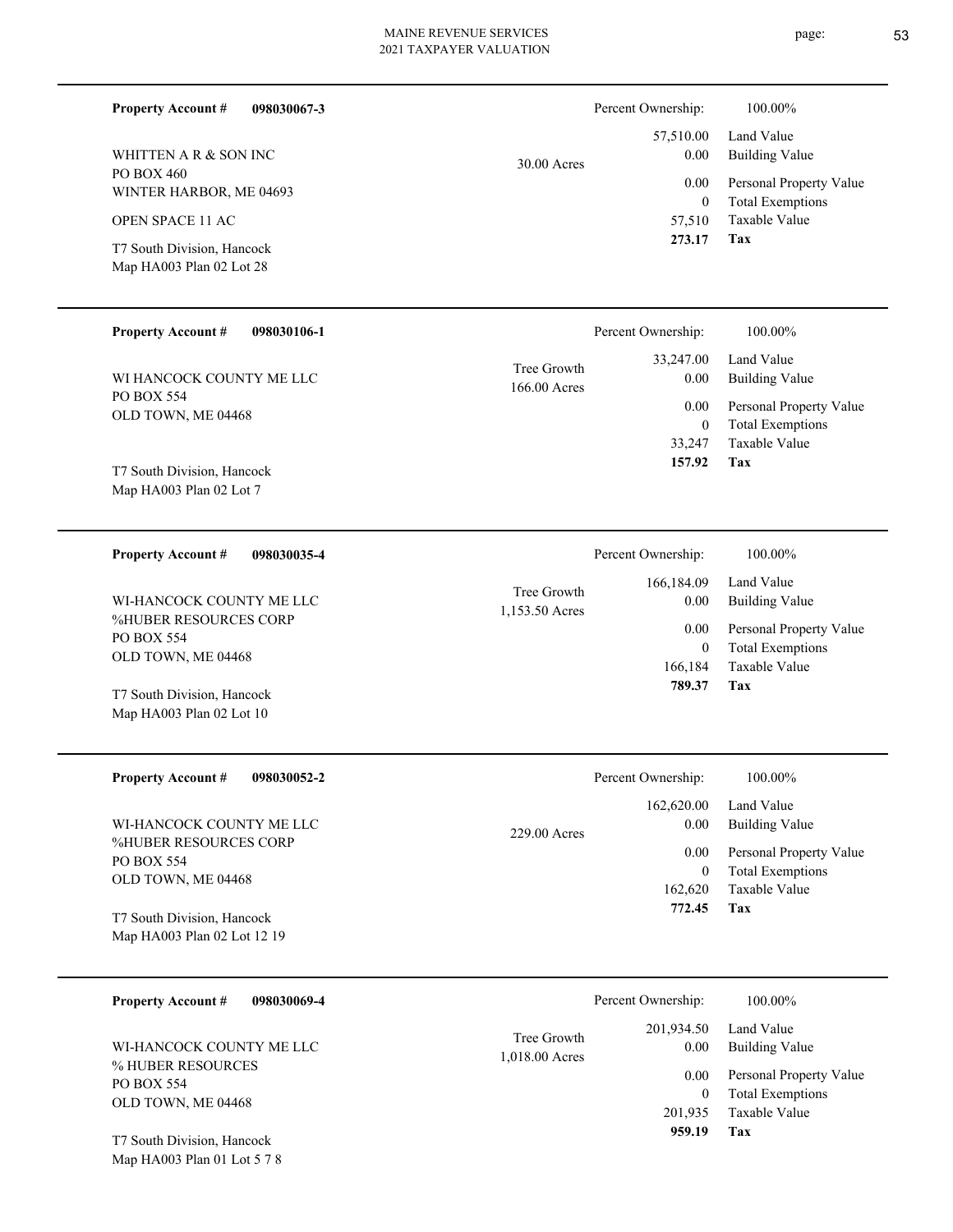| 098030070-4<br><b>Property Account #</b><br>WI-HANCOCK COUNTY ME LLC<br>% HUBER RESOURCES<br>PO BOX 554<br>OLD TOWN, ME 04468<br>T7 South Division, Hancock<br>Map HA003 Plan 02 Lot 8                 | Tree Growth<br>238.00 Acres | Percent Ownership:<br>40,281.00<br>0.00<br>0.00<br>$\mathbf{0}$<br>40,281<br>191.33    | 100.00%<br>Land Value<br><b>Building Value</b><br>Personal Property Value<br><b>Total Exemptions</b><br>Taxable Value<br>Tax        |
|--------------------------------------------------------------------------------------------------------------------------------------------------------------------------------------------------------|-----------------------------|----------------------------------------------------------------------------------------|-------------------------------------------------------------------------------------------------------------------------------------|
| <b>Property Account #</b><br>098030105-1<br>WI-HANCOCK COUNTY ME LLC<br>%HUBER RESOURCES CORP<br>PO BOX 554<br>OLD TOWN, ME 04468<br>T7 South Division, Hancock<br>Map HA003 Plan 01 Lot 3             | Tree Growth<br>33.00 Acres  | Percent Ownership:<br>4,389.00<br>0.00<br>0.00<br>$\mathbf{0}$<br>4.389<br>20.85       | 100.00%<br>Land Value<br><b>Building Value</b><br>Personal Property Value<br><b>Total Exemptions</b><br><b>Taxable Value</b><br>Tax |
| <b>Property Account #</b><br>098030077-1<br>WOODWARD DALE & JANET<br>1622 US HIGHWAY 1<br>GOULSBORO, ME 04607<br>T7 South Division, Hancock<br>Map HA003 Plan 02 Lot 15<br>Homestead Exemption \$25000 | 3.27 Acres                  | Percent Ownership:<br>34,550.00<br>364,640.00<br>0.00<br>25,000<br>374,190<br>1,777.40 | 100.00%<br>Land Value<br><b>Building Value</b><br>Personal Property Value<br><b>Total Exemptions</b><br><b>Taxable Value</b><br>Tax |
| <b>Property Account #</b><br>098030002-1<br>ZINN JOANNE S<br>1408 MARENE DR<br>HARRISBURG, PA 17109                                                                                                    | 70.00 Acres                 | Percent Ownership:<br>45,510.00<br>0.00<br>0.00<br>$\boldsymbol{0}$<br>45,510          | 100.00%<br>Land Value<br><b>Building Value</b><br>Personal Property Value<br><b>Total Exemptions</b><br>Taxable Value               |

Map HA003 Plan 02 Lot 9 T7 South Division, Hancock **Tax 216.17**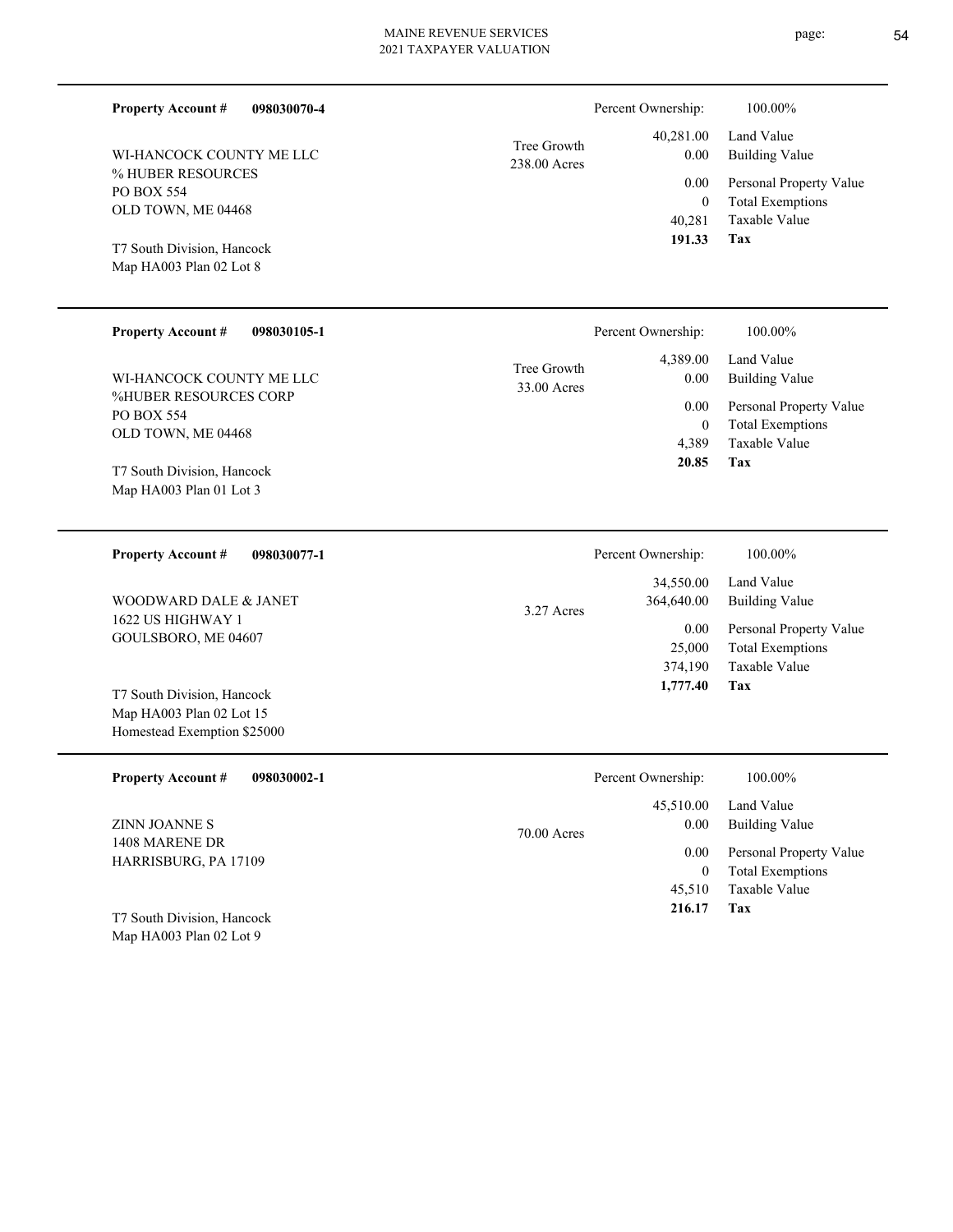## **Totals for: T7 South Division, Hancock**

 **13,753.10 acres**

 **12,846,561.45 Land Value 2,441,040.00 Building Value 1,360.00 Personal Property Value 1,894,150.00 Total Exemptions 63,625 Tax Taxable Value 13,394,811.45**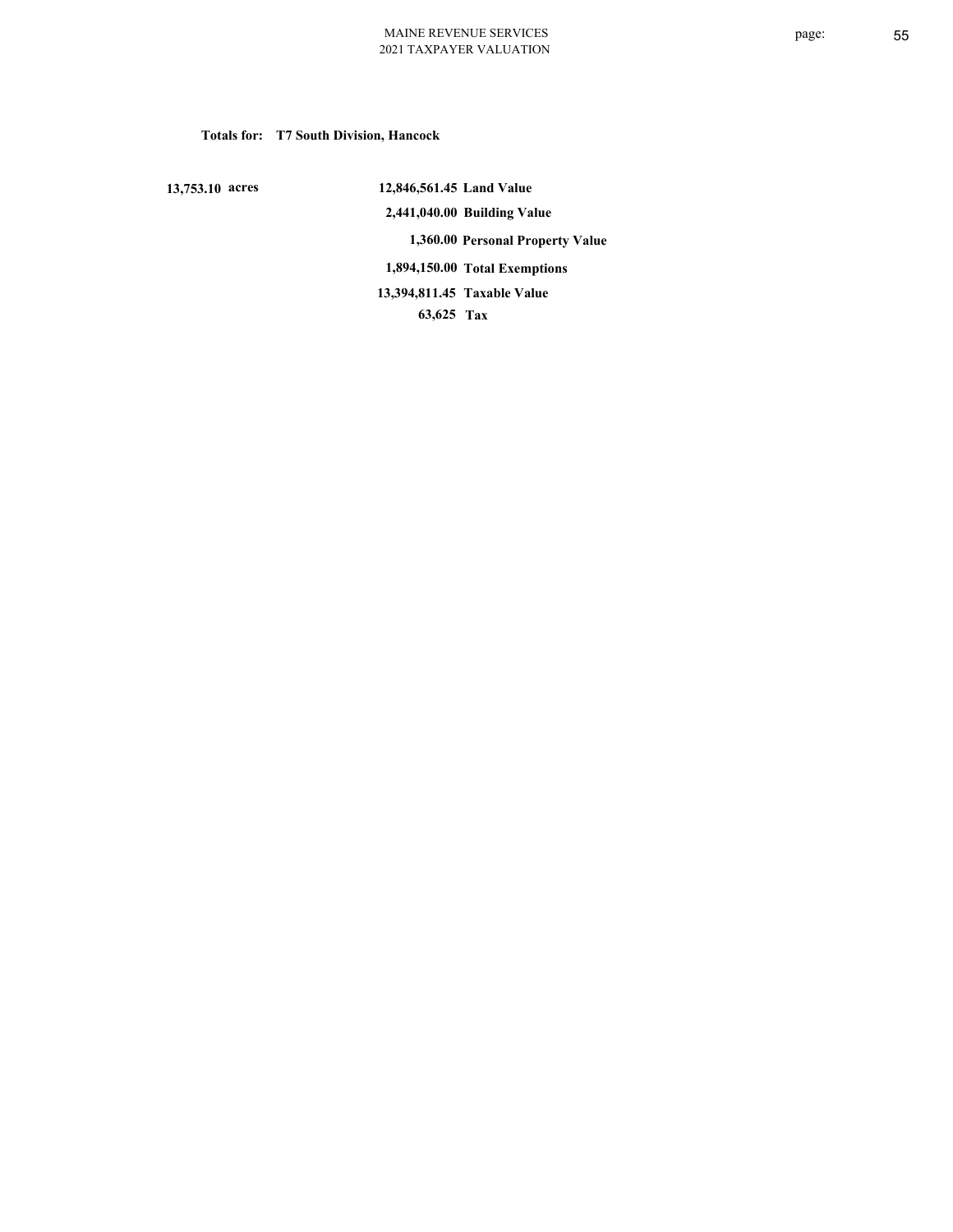| <b>Property Account #</b><br>098040009-3                                                |              | Percent Ownership:                                             | 100.00%                                                                                                    |
|-----------------------------------------------------------------------------------------|--------------|----------------------------------------------------------------|------------------------------------------------------------------------------------------------------------|
| ALLEN ELIZABETH A & FREY VALERIE C<br>443 FLETCHERS LANDING ROAD<br>ELLSWORTH, ME 04605 | 2.70 Acres   | 15,630.00<br>128,110.00<br>0.00<br>$\boldsymbol{0}$<br>143,740 | Land Value<br><b>Building Value</b><br>Personal Property Value<br><b>Total Exemptions</b><br>Taxable Value |
| Fletchers Landing, Hancock<br>Map HA004 Plan 03 Lot 37 44                               |              | 682.77                                                         | Tax                                                                                                        |
| <b>Property Account #</b><br>098040042-12                                               |              | Percent Ownership:                                             | 100.00%                                                                                                    |
| ANDREW CHALMERS BUILDING SERVICES<br>P.O BOX 2480<br>3277 WHITE MOUNTAIN HWY            | 0.97 Acres   | 8,620.00<br>0.00<br>0.00<br>$\mathbf{0}$                       | Land Value<br><b>Building Value</b><br>Personal Property Value<br><b>Total Exemptions</b>                  |
| NORTH CONWAY, NH 03860<br>Fletchers Landing, Hancock<br>Map HA004 Plan 01 Lot 23        |              | 8,620<br>40.95                                                 | Taxable Value<br>Tax                                                                                       |
| <b>Property Account #</b><br>098040151-2                                                |              | Percent Ownership:                                             | 100.00%                                                                                                    |
| <b>ARCHER CHIPPER W</b>                                                                 | $0.26$ Acres | 30,800.00<br>123,890.00                                        | Land Value<br><b>Building Value</b>                                                                        |
| 63 PIGEON ROAD<br>FLETCHERS LANDING TOWNSHIP, ME 04605                                  |              | 0.00<br>25,000<br>129,690                                      | Personal Property Value<br><b>Total Exemptions</b><br>Taxable Value                                        |
| Fletchers Landing, Hancock<br>Map HA004 Plan 02 Lot 59<br>Homestead Exemption \$25000   |              | 616.03                                                         | Tax                                                                                                        |
| <b>Property Account #</b><br>098040190-1                                                |              | Percent Ownership:                                             | 100.00%                                                                                                    |
| ARCHER CHIPPER W                                                                        | 1.25 Acres   | 38,610.00<br>0.00                                              | Land Value<br><b>Building Value</b>                                                                        |
| 63 PIGEON ROAD<br>FLETCHERS LANDING TOWNSHIP, ME 04605                                  |              | 0.00<br>$\boldsymbol{0}$<br>38,610                             | Personal Property Value<br><b>Total Exemptions</b><br>Taxable Value                                        |
| Fletchers Landing, Hancock<br>Map HA004 Plan 02 Lot 6.2                                 |              | 183.40                                                         | Tax                                                                                                        |
| 098040068-1<br><b>Property Account #</b>                                                |              | Percent Ownership:                                             | 100.00%                                                                                                    |
| <b>BABSTOCK LUCINDA E</b>                                                               | 1.49 Acres   | 48,800.00<br>20,100.00                                         | Land Value<br><b>Building Value</b>                                                                        |
| 77 WILBUR ST                                                                            |              |                                                                |                                                                                                            |

WALTHAM, MA 02453

Map HA004 Plan 03 Lot 8 9 23 24 Fletchers Landing, Hancock

**Tax**

 68,900  $\boldsymbol{0}$ 

 **327.28**

Taxable Value Total Exemptions 0.00 Personal Property Value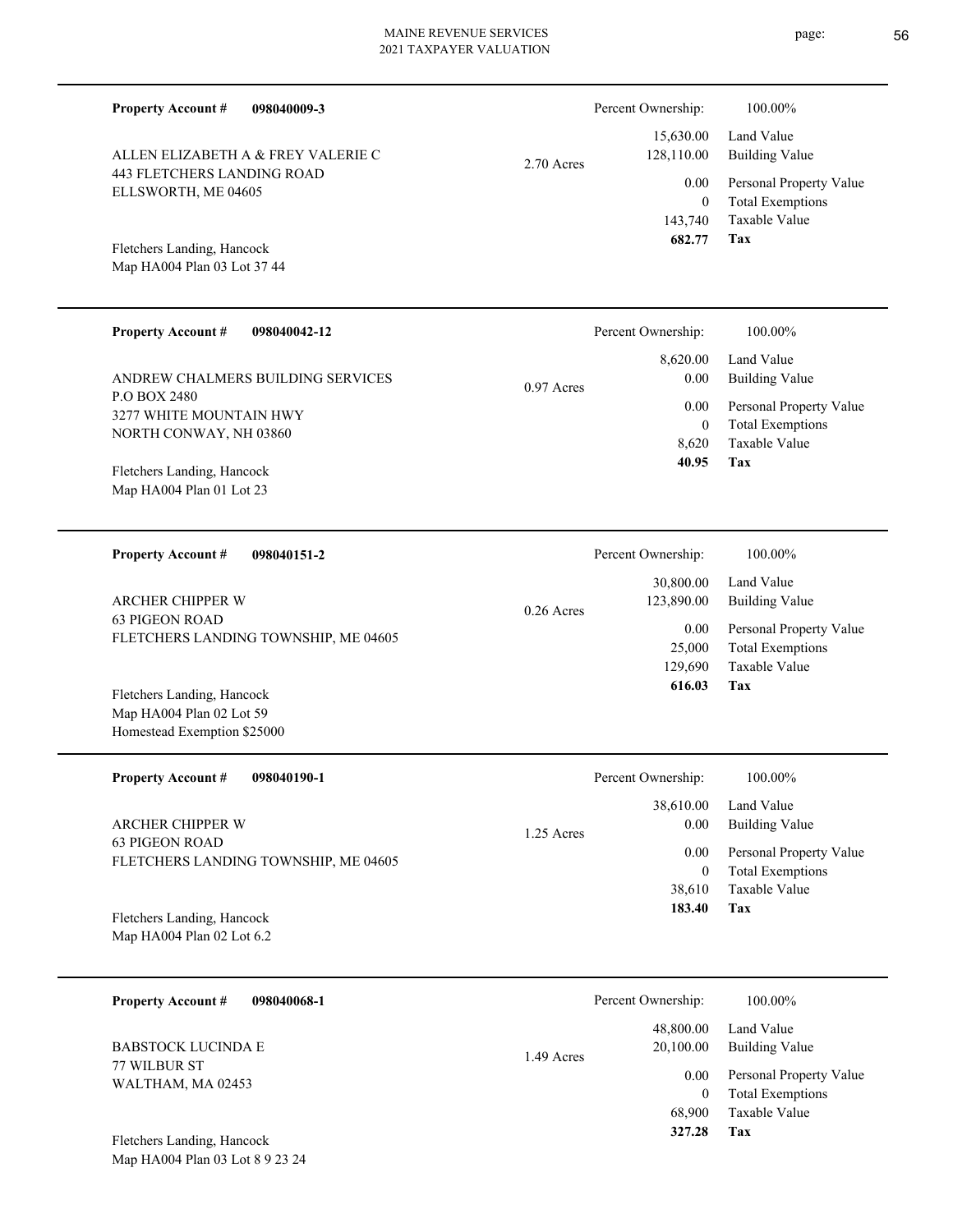| <b>Property Account #</b><br>098040078-2                                              |              | Percent Ownership:                 | 100.00%                                                                    |
|---------------------------------------------------------------------------------------|--------------|------------------------------------|----------------------------------------------------------------------------|
| BABSTOCK LUCINDA E & JOHN J JR                                                        | $0.25$ Acres | 2,750.00<br>0.00                   | Land Value<br><b>Building Value</b>                                        |
| 77 WILBUR ST<br>WALTHAM, MA 02453-7059                                                |              | 0.00<br>$\boldsymbol{0}$<br>2,750  | Personal Property Value<br><b>Total Exemptions</b><br>Taxable Value        |
| Fletchers Landing, Hancock<br>Map HA004 Plan 03 Lot 26                                |              | 13.06                              | Tax                                                                        |
| <b>Property Account #</b><br>098040106-2                                              |              | Percent Ownership:                 | 100.00%                                                                    |
| <b>BLAIR JOANN</b>                                                                    | 1.41 Acres   | 38,510.00<br>0.00                  | Land Value<br><b>Building Value</b>                                        |
| 722 OAK GLEN RD<br>HOWELL, NJ 07731                                                   |              | 0.00<br>$\boldsymbol{0}$<br>38,510 | Personal Property Value<br><b>Total Exemptions</b><br><b>Taxable Value</b> |
| Fletchers Landing, Hancock<br>Map HA004 Plan 03 Lot 40                                |              | 182.92                             | Tax                                                                        |
| <b>Property Account #</b><br>098040107-2                                              |              | Percent Ownership:                 | 100.00%                                                                    |
| <b>BLAIR JOANN</b>                                                                    | 0.28 Acres   | 19,120.00<br>0.00                  | Land Value<br><b>Building Value</b>                                        |
| 722 OAK GLEN RD<br>HOWELL, NJ 07731                                                   |              | 0.00<br>$\mathbf{0}$<br>19,120     | Personal Property Value<br><b>Total Exemptions</b><br>Taxable Value        |
| Fletchers Landing, Hancock<br>Map HA004 Plan 03 Lot 41                                |              | 90.82                              | Tax                                                                        |
| <b>Property Account #</b><br>098040067-1                                              |              | Percent Ownership:                 | 100.00%                                                                    |
| <b>BROCKWAY FLOYD</b>                                                                 | 1.26 Acres   | 14,670.00<br>54,450.00             | Land Value<br><b>Building Value</b>                                        |
| 447 FLETCHERS LANDING RD<br>FLETCHERS LANDING TWP, ME 04605                           |              | 0.00<br>25,000<br>44,120<br>209.57 | Personal Property Value<br><b>Total Exemptions</b><br>Taxable Value<br>Tax |
| Fletchers Landing, Hancock<br>Map HA004 Plan 03 Lot 38<br>Homestead Exemption \$25000 |              |                                    |                                                                            |
| <b>Property Account #</b><br>098040016-1                                              |              | Percent Ownership:                 | 100.00%                                                                    |
| BRYANT TWYLA                                                                          | 2.00 Acres   | 75,650.00<br>0.00                  | Land Value<br><b>Building Value</b>                                        |
| PO BOX 1564<br>ELLSWORTH, ME 04605                                                    |              | 0.00                               | Personal Property Value<br>$.1 \, \mathrm{m}$                              |

**Tax 359.34**

75,650 Taxable Value 0 Total Exemptions

Map HA004 Plan 01 Lot 21 Fletchers Landing, Hancock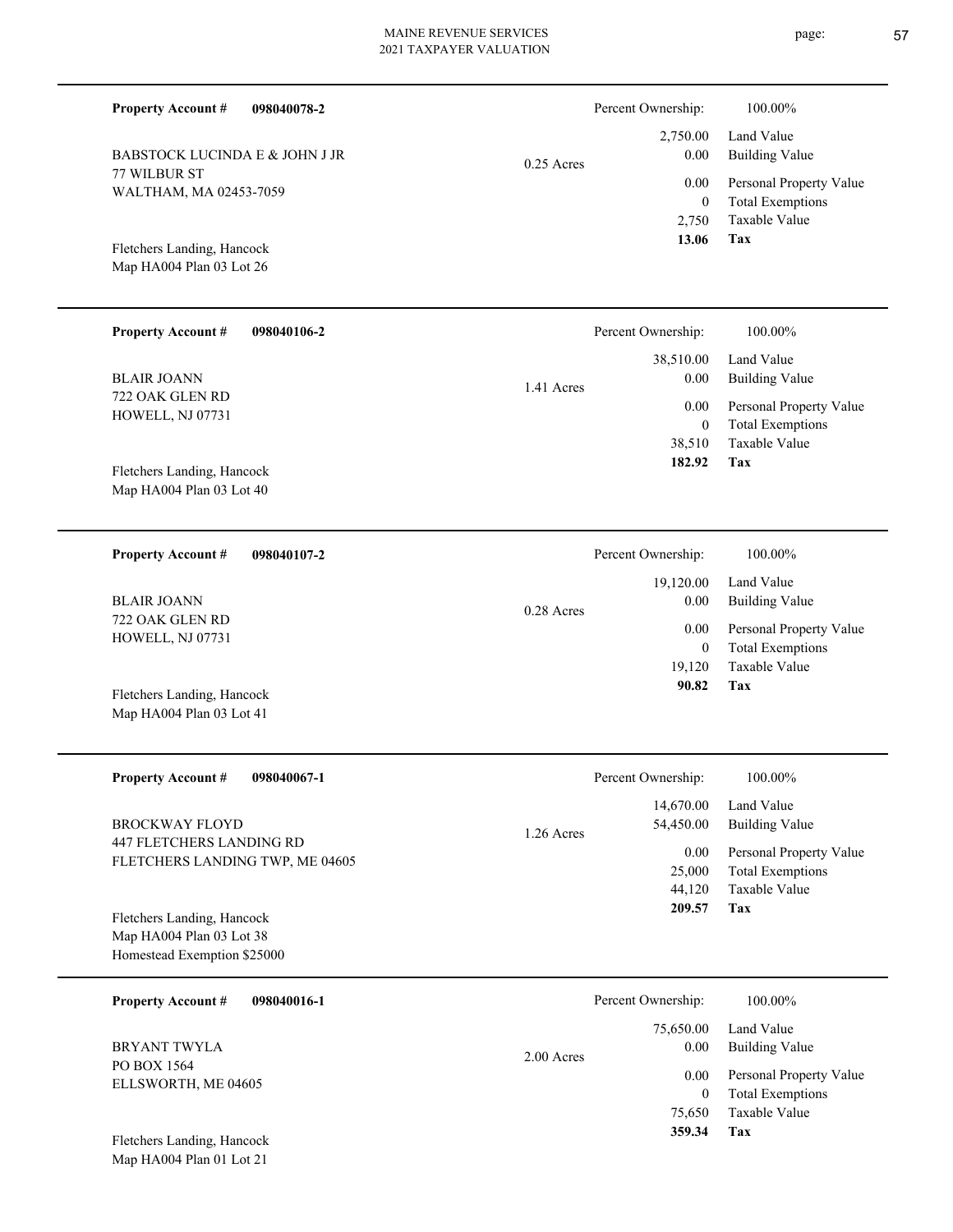$\overline{\phantom{0}}$ 

| <b>Property Account #</b><br>098040017-1                                                                             |              | Percent Ownership:                         | 100.00%                                                                    |
|----------------------------------------------------------------------------------------------------------------------|--------------|--------------------------------------------|----------------------------------------------------------------------------|
| <b>BRYANT TWYLA</b>                                                                                                  | 53.30 Acres  | 282,830.00<br>320,320.00                   | Land Value<br><b>Building Value</b>                                        |
| PO BOX 1564<br>ELLSWORTH, ME 04605                                                                                   |              | 0.00<br>25,000<br>578,150                  | Personal Property Value<br><b>Total Exemptions</b><br>Taxable Value        |
| Fletchers Landing, Hancock<br>Map HA004 Plan 01 Lot 20<br>Homestead Exemption \$25000                                |              | 2,746.21                                   | Tax                                                                        |
| <b>Property Account #</b><br>098040020-1                                                                             |              | Percent Ownership:                         | 100.00%                                                                    |
| <b>BURTON CLIFFORD &amp; DEBRA</b>                                                                                   | $0.50$ Acres | 16,810.00<br>10,280.00                     | Land Value<br><b>Building Value</b>                                        |
| <b>77 FLETCHERS LANDING ROAD</b><br>FLETCHERS LANDING TOWNSHIP, ME 04605                                             |              | 0.00<br>25,000<br>2,090<br>9.93            | Personal Property Value<br><b>Total Exemptions</b><br>Taxable Value<br>Tax |
| Fletchers Landing, Hancock<br>Map HA004 Plan 02 Lot 12 104<br>Homestead Exemption \$25000                            |              |                                            |                                                                            |
| <b>Property Account #</b><br>098040021-2                                                                             |              | Percent Ownership:                         | 100.00%                                                                    |
| <b>BURTON GLORIA L</b>                                                                                               | 1.07 Acres   | 22,050.00<br>120,650.00                    | Land Value<br><b>Building Value</b>                                        |
| 71 FLETCHERS LANDING RD<br>FLETCHERS LANDING TWP, ME 04605                                                           |              | 0.00<br>29,000<br>113,700                  | Personal Property Value<br><b>Total Exemptions</b><br>Taxable Value        |
| Fletchers Landing, Hancock<br>Map HA004 Plan 02 Lot 8 9 10 11<br>Blind Exemption \$4000; Homestead Exemption \$25000 |              | 540.08                                     | Tax                                                                        |
| <b>Property Account #</b><br>098040071-1                                                                             |              | Percent Ownership:                         | 100.00%                                                                    |
| <b>BUTLER FRANKLIN</b>                                                                                               | 0.33 Acres   | 9,990.00<br>5,370.00                       | Land Value<br><b>Building Value</b>                                        |
| <b>405 FLETCHER'S LANDING RD</b><br>ELLSWORTH, ME 04605-4825                                                         |              | 0.00<br>15,360<br>$\overline{0}$<br>0.00   | Personal Property Value<br><b>Total Exemptions</b><br>Taxable Value<br>Tax |
| Fletchers Landing, Hancock<br>Map HA004 Plan 03 Lot 42<br>Homestead Exemption \$15360                                |              |                                            |                                                                            |
| <b>Property Account #</b><br>098040023-4                                                                             |              | Percent Ownership:                         | 100.00%                                                                    |
| CARD JAMES B II                                                                                                      | 0.25 Acres   | 18,500.00<br>5,180.00                      | Land Value<br><b>Building Value</b>                                        |
| <b>25 FOSTER STREET</b><br>ELLSWORTH, ME 04605                                                                       |              | 0.00<br>$\overline{0}$<br>23,680<br>112.48 | Personal Property Value<br><b>Total Exemptions</b><br>Taxable Value<br>Tax |
| Fletchers Landing, Hancock<br>Map HA004 Plan 02 Lot 13                                                               |              |                                            |                                                                            |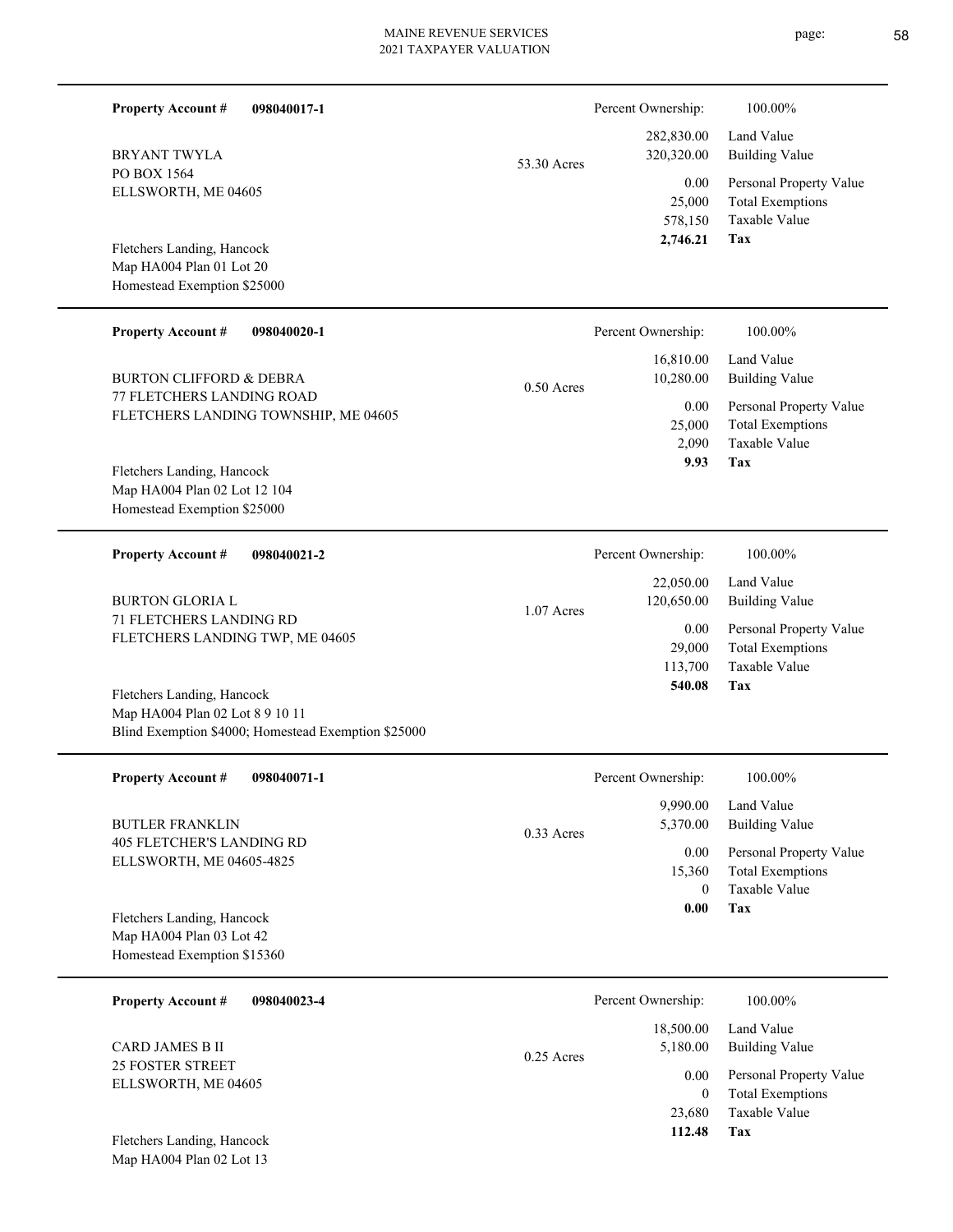L

| <b>Property Account #</b><br>098040175-4                           |                                                    | Percent Ownership:                 | 100.00%                                                |
|--------------------------------------------------------------------|----------------------------------------------------|------------------------------------|--------------------------------------------------------|
| <b>CARD JAMES B II</b>                                             | 11.65 Acres                                        | 14,460.00<br>0.00                  | Land Value<br><b>Building Value</b>                    |
| <b>4 JIMS WAY</b><br>ELLSWORTH, ME 04605                           |                                                    | 0.00<br>$\overline{0}$             | Personal Property Value<br><b>Total Exemptions</b>     |
| Fletchers Landing, Hancock<br>Map HA004 Plan 01 Lot 15.1 15.3 26   |                                                    | 14,460<br>68.69                    | Taxable Value<br>Tax                                   |
| <b>Property Account #</b><br>098040178-4                           |                                                    | Percent Ownership:                 | 100.00%                                                |
| <b>CARD JAMES B II</b>                                             | 12.00 Acres                                        | 36,420.00<br>50,960.00             | Land Value<br><b>Building Value</b>                    |
| <b>4 JIMS WAY</b><br>ELLSWORTH, ME 04605                           |                                                    | 0.00<br>$\overline{0}$             | Personal Property Value<br><b>Total Exemptions</b>     |
| Fletchers Landing, Hancock                                         |                                                    | 87,380<br>415.06                   | Taxable Value<br>Tax                                   |
| Map HA004 Plan 01 Lot 15.2                                         |                                                    |                                    |                                                        |
| <b>Property Account #</b><br>098040057-4                           |                                                    | Percent Ownership:                 | 100.00%                                                |
|                                                                    | CARD JAMES B II & JENNIFER ROBIDOUX<br>23.45 Acres | 58,330.00<br>6,800.00              | Land Value<br><b>Building Value</b>                    |
| <b>25 FOSTER STREET</b><br>ELLSWORTH, ME 04605                     |                                                    | 0.00                               | Personal Property Value                                |
|                                                                    |                                                    | $\overline{0}$<br>65,130<br>309.37 | <b>Total Exemptions</b><br><b>Taxable Value</b><br>Tax |
| Fletchers Landing, Hancock<br>Map HA004 Plan 01 Lot 15             |                                                    |                                    |                                                        |
| <b>Property Account #</b><br>098040212-2                           |                                                    | Percent Ownership:                 | 100.00%                                                |
| CARD JAMES B II & JENNIFER ROBIDOUX                                | $11.00$ Acres                                      | 47,900.00<br>0.00                  | Land Value<br><b>Building Value</b>                    |
| <b>25 FOSTER STREET</b><br>ELLSWORTH, ME 04605                     |                                                    | 0.00<br>$\boldsymbol{0}$           | Personal Property Value<br><b>Total Exemptions</b>     |
|                                                                    |                                                    | 47,900<br>227.53                   | Taxable Value<br>Tax                                   |
| Fletchers Landing, Hancock<br>Map HA004 Plan 02 Lot 6.12           |                                                    |                                    |                                                        |
| <b>Property Account #</b><br>098040024-3                           |                                                    | Percent Ownership:                 | 100.00%                                                |
| <b>CHATTLEY CHARLES</b>                                            | 2.70 Acres                                         | 12,130.00<br>8,110.00              | Land Value<br><b>Building Value</b>                    |
| 121 FLETCHERS LANDING ROAD<br>FLETCHERS LANDING TOWNSHIP, ME 04605 |                                                    | 0.00<br>$\mathbf{0}$               | Personal Property Value<br><b>Total Exemptions</b>     |
|                                                                    |                                                    | 20,240<br>96.14                    | Taxable Value<br>Tax                                   |
| Fletchers Landing, Hancock<br>Map HA004 Plan 02 Lot 98 98.1        |                                                    |                                    |                                                        |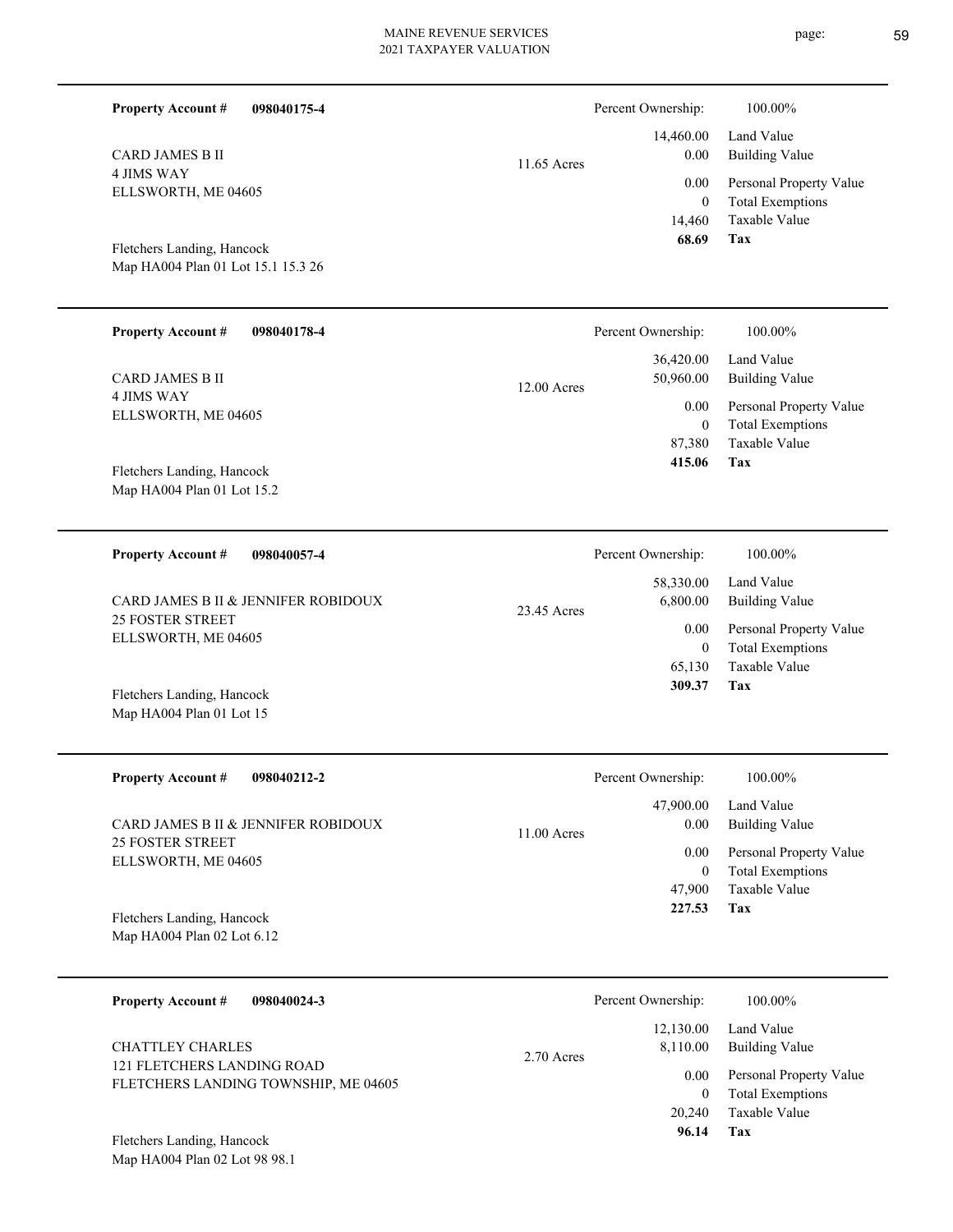| <b>Property Account #</b>                                          | 098040055-3 |              | Percent Ownership:       | 100.00%                                                             |
|--------------------------------------------------------------------|-------------|--------------|--------------------------|---------------------------------------------------------------------|
| <b>CHATTLEY CHARLES</b>                                            |             | 3.50 Acres   | 14,160.00<br>89,460.00   | Land Value<br><b>Building Value</b>                                 |
| <b>121 FLETCHERS LANDING RD</b><br>FLETCHERS LANDING TWP, ME 04605 |             |              | 0.00<br>25,000<br>78,620 | Personal Property Value<br><b>Total Exemptions</b><br>Taxable Value |
| Fletchers Landing, Hancock                                         |             |              | 373.45                   | Tax                                                                 |
| Map HA004 Plan 02 Lot 32                                           |             |              |                          |                                                                     |
| Homestead Exemption \$25000                                        |             |              |                          |                                                                     |
| <b>Property Account #</b>                                          | 098040025-3 |              | Percent Ownership:       | 100.00%                                                             |
| <b>CHATTLEY CHARLES JR</b>                                         |             | $0.42$ Acres | 10,430.00<br>36,750.00   | Land Value<br><b>Building Value</b>                                 |
| <b>121 FLETCHERS LANDING RD</b><br>FLETCHERS LANDING, ME 04605     |             |              | 0.00                     | Personal Property Value                                             |
|                                                                    |             |              | $\theta$<br>47,180       | <b>Total Exemptions</b><br>Taxable Value                            |
| Fletchers Landing, Hancock                                         |             |              | 224.11                   | Tax                                                                 |
| Map HA004 Plan 02 Lot 41                                           |             |              |                          |                                                                     |
|                                                                    |             |              |                          |                                                                     |
| <b>Property Account #</b>                                          | 098040137-1 |              | Percent Ownership:       | 100.00%                                                             |
|                                                                    |             |              | 314,170.00               | Land Value                                                          |
| CHURCH OF CHRIST IN ISRAEL<br>% PASTOR FRANCIS J SMITH             |             | 575.00 Acres | 0.00                     | <b>Building Value</b>                                               |
| <b>PO BOX 802</b>                                                  |             |              | 0.00<br>$\mathbf{0}$     | Personal Property Value<br><b>Total Exemptions</b>                  |
| ELLSWORTH, ME 04605-0802<br>OPEN SPACE 575 AC                      |             |              | 314,170                  | Taxable Value                                                       |
| Fletchers Landing, Hancock                                         |             |              | 1,492.31                 | Tax                                                                 |
| Map HA004 Plan 01 Lot 4                                            |             |              |                          |                                                                     |
| <b>Property Account #</b>                                          | 098040138-1 |              | Percent Ownership:       | 100.00%                                                             |
|                                                                    |             |              | 146,810.00               | Land Value                                                          |
| CHURCH OF CHRIST IN ISRAEL                                         |             |              | 7,810.00                 | <b>Building Value</b>                                               |
| % PASTOR FRANCIS J SMITH                                           |             | 22.40 Acres  | 0.00                     | Personal Property Value                                             |
| PO BOX 802                                                         |             |              | $\boldsymbol{0}$         | <b>Total Exemptions</b>                                             |
| ELLSWORTH, ME 04605-0802<br>OPEN SPACE 2012                        |             |              | 154,620<br>734.45        | Taxable Value                                                       |
| Fletchers Landing, Hancock                                         |             |              |                          | Tax                                                                 |
| Map HA004 Plan 03 Lot 32 48                                        |             |              |                          |                                                                     |
|                                                                    |             |              |                          |                                                                     |
| <b>Property Account #</b>                                          | 098040197-1 |              | Percent Ownership:       | 100.00%                                                             |

|                                                      |              | 14,500.00         | Land Value              |
|------------------------------------------------------|--------------|-------------------|-------------------------|
| CHURCHILL SHERRY A & CHRISTOPHER C HUH<br>PO BOX 991 | $4.00$ Acres | 123,520.00        | Building Value          |
|                                                      |              | 0.00 <sub>1</sub> | Personal Property Value |
| ELLSWORTH, ME 04605                                  |              | 25,000            | Total Exemptions        |
|                                                      |              | 113.020           | Taxable Value           |
| <b>THAT IS TO THE TELL THE TELL STATE</b>            |              | 536.85            | Tax                     |

Map HA004 Plan 01 Lot 15.21 Homestead Exemption \$25000 Fletchers Landing, Hancock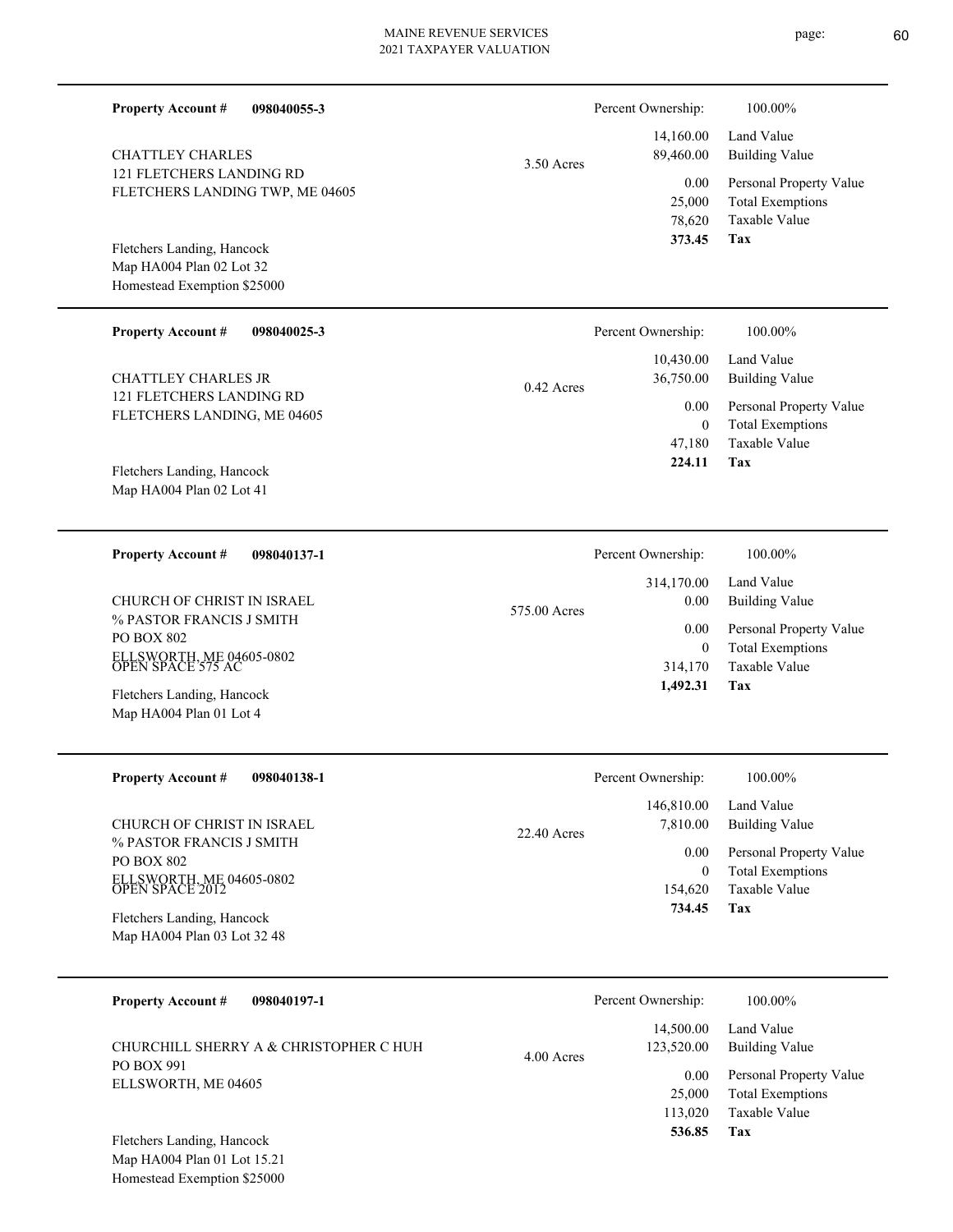| <b>Property Account #</b>                   | 098040005-2 |              | Percent Ownership: | 100.00%                 |
|---------------------------------------------|-------------|--------------|--------------------|-------------------------|
|                                             |             |              | 61,820.00          | Land Value              |
| <b>CLAYTON WENDY S</b><br>97 JAPONICA DRIVE |             | $2.19$ Acres | 30,780.00          | <b>Building Value</b>   |
| MIDWAY, GA 31320                            |             |              | 0.00               | Personal Property Value |
|                                             |             |              | $\mathbf{0}$       | <b>Total Exemptions</b> |
|                                             |             |              | 92,600             | Taxable Value           |
| Fletchers Landing, Hancock                  |             |              | 439.85             | Tax                     |
| Map HA004 Plan 03 Lot 13 14 28              |             |              |                    |                         |
| <b>Property Account #</b>                   | 098040006-2 |              | Percent Ownership: | 100.00%                 |
|                                             |             |              |                    |                         |
| COOK LINDA J & FRANCIA J PLUNKETT           |             |              | 11,000.00<br>0.00  | Land Value              |
| 283 NEY ST                                  |             | $1.00$ Acres |                    | <b>Building Value</b>   |
| SAN FRANCISCO, CA 94112                     |             |              | 0.00               | Personal Property Value |
|                                             |             |              | $\mathbf{0}$       | <b>Total Exemptions</b> |
|                                             |             |              | 11,000             | <b>Taxable Value</b>    |
| Fletchers Landing, Hancock                  |             |              | 52.25              | Tax                     |
| Map HA004 Plan 02 Lot 71                    |             |              |                    |                         |
| <b>Property Account #</b>                   | 098040140-2 |              | Percent Ownership: | 100.00%                 |
|                                             |             |              | 9,000.00           | Land Value              |
| <b>CUSHMAN CHERI A</b>                      |             |              | 82,900.00          | <b>Building Value</b>   |
| <b>21 PIGEON ROAD</b>                       |             | $0.23$ Acres |                    |                         |
| FLETCHERS LANDING, ME 04605                 |             |              | 0.00               | Personal Property Value |
|                                             |             |              | 25,000             | <b>Total Exemptions</b> |
|                                             |             |              | 66,900<br>317.78   | Taxable Value<br>Tax    |
| Fletchers Landing, Hancock                  |             |              |                    |                         |

| Map HA004 Plan 02 Lot 21    |  |
|-----------------------------|--|
| Homestead Exemption \$25000 |  |
|                             |  |

| <b>Property Account #</b><br>098040181-4                 | Percent Ownership:                | 100.00%                                                             |
|----------------------------------------------------------|-----------------------------------|---------------------------------------------------------------------|
| <b>DALTON EMILY</b><br>% EDWARD DALTON                   | 109,750.00<br>0.00<br>38.21 Acres | Land Value<br>Building Value                                        |
| 382 NE 191 STEET #39393<br>MIAMI, FL 33179-3899          | 0.00<br>$\bf{0}$<br>109,750       | Personal Property Value<br><b>Total Exemptions</b><br>Taxable Value |
| Fletchers Landing, Hancock<br>Map HA004 Plan 02 Lot 6 17 | 521.31                            | Tax                                                                 |

| <b>Property Account #</b><br>098040203-2                       | Percent Ownership:                      | 100.00%                                                             |
|----------------------------------------------------------------|-----------------------------------------|---------------------------------------------------------------------|
| DAWSON MICHELLE R & JAMES F BIRMINGHAM<br>1225 PATAPSCO STREET | 57,250.00<br>166,010.00<br>$2.20$ Acres | Land Value<br>Building Value                                        |
| BALTIMORE, MD 21230                                            | 0.00                                    | Personal Property Value<br><b>Total Exemptions</b><br>Taxable Value |
| Fletchers Landing, Hancock                                     | 223,260<br>1,060.49                     | Tax                                                                 |

Map HA004 Plan 02 Lot 6.4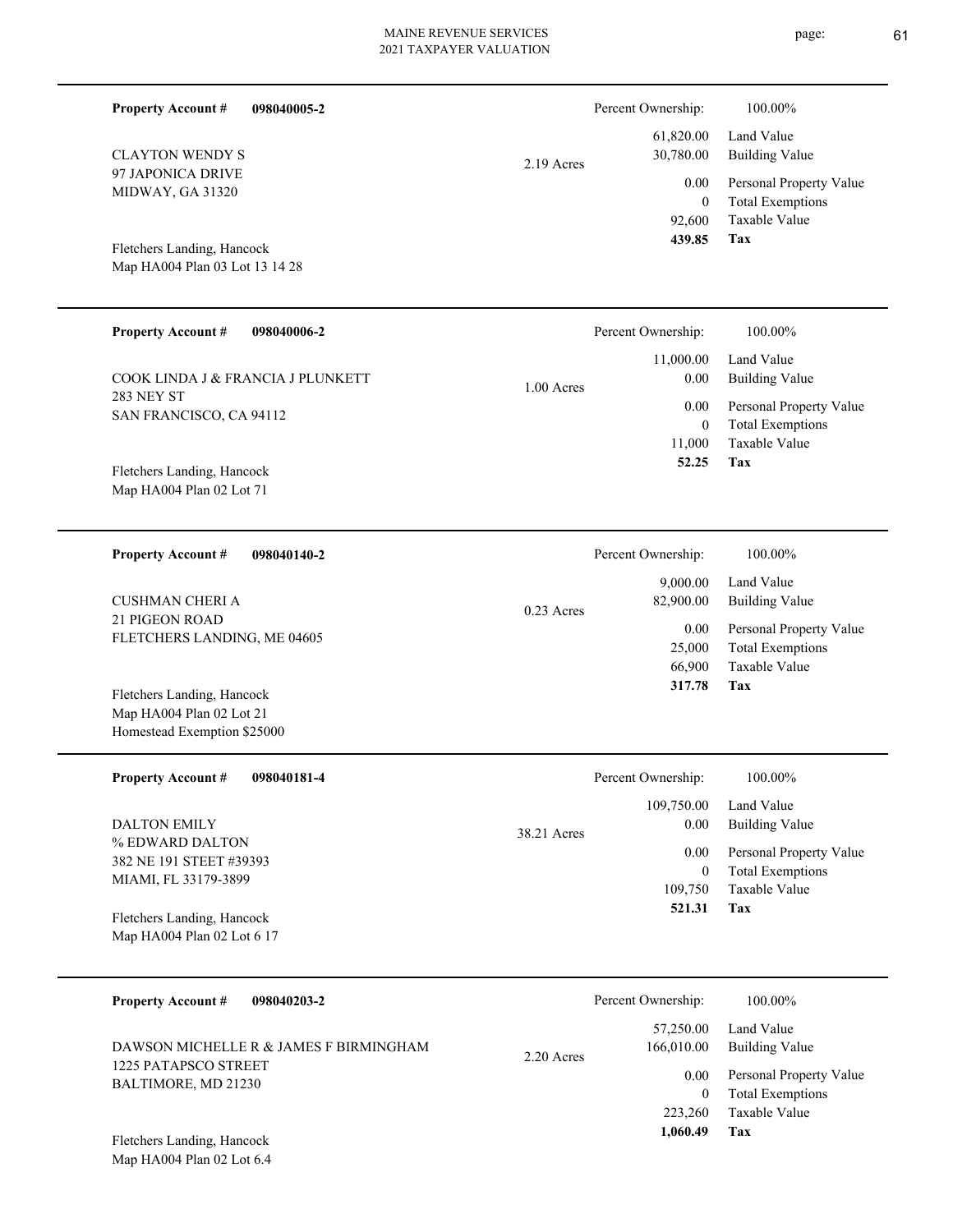| <b>Property Account #</b><br>098040096-2                |              | Percent Ownership:                       | 100.00%                                                                    |
|---------------------------------------------------------|--------------|------------------------------------------|----------------------------------------------------------------------------|
| <b>DILLON LISA M</b>                                    | $0.18$ Acres | 4,950.00<br>0.00                         | Land Value<br><b>Building Value</b>                                        |
| 98 DODGE AVENUE<br>NORTH ATTLEBORO, MA 02760            |              | 0.00<br>$\overline{0}$<br>4,950<br>23.51 | Personal Property Value<br><b>Total Exemptions</b><br>Taxable Value<br>Tax |
| Fletchers Landing, Hancock<br>Map HA004 Plan 03 Lot 1 2 |              |                                          |                                                                            |
| <b>Property Account #</b><br>098040026P-1               |              | Percent Ownership:                       | 100.00%                                                                    |
| <b>DIRECTV LLC</b>                                      |              | 0.00<br>0.00                             | Land Value<br><b>Building Value</b>                                        |
| ATTN PROPERTY TAX DEPT                                  |              | 0.00                                     | Personal Property Value                                                    |
| 1010 PINE, 9E-L-01                                      |              | $\mathbf{0}$                             | <b>Total Exemptions</b>                                                    |
| ST. LOUIS, MO 63101                                     |              | $\theta$                                 | Taxable Value                                                              |
| Fletchers Landing, Hancock                              |              | 0.00                                     | Tax                                                                        |
| Map HA004                                               |              |                                          |                                                                            |
|                                                         |              |                                          |                                                                            |
| <b>Property Account #</b><br>098040025P-2               |              | Percent Ownership:                       | 100.00%                                                                    |
| DISH NETWORK, LLC                                       |              | 0.00<br>0.00                             | Land Value<br><b>Building Value</b>                                        |
| PO BOX 6623                                             |              | 804.20                                   | Personal Property Value                                                    |
| ENGLEWOOD, CO 80155-6623                                |              | $\mathbf{0}$<br>804                      | <b>Total Exemptions</b><br><b>Taxable Value</b>                            |
| Fletchers Landing, Hancock                              |              | 3.82                                     | Tax                                                                        |
| Map HA004                                               |              |                                          |                                                                            |
|                                                         |              |                                          |                                                                            |
| <b>Property Account #</b><br>098040031-3                |              | Percent Ownership:                       | 100.00%                                                                    |
|                                                         |              | 5,500.00                                 | Land Value                                                                 |
| DUDIK JOHN, ET AL COTTAGE LLC<br>PO BOX 1428            | 0.23 Acres   | 2,500.00                                 | <b>Building Value</b>                                                      |
| TAMPA, FL 33601-1428                                    |              | 0.00                                     | Personal Property Value                                                    |
|                                                         |              | $\mathbf{0}$<br>8,000                    | <b>Total Exemptions</b><br>Taxable Value                                   |
| Fletchers Landing, Hancock                              |              | 38.00                                    | Tax                                                                        |
| Map HA004 Plan 02 Lot 86                                |              |                                          |                                                                            |
|                                                         |              |                                          |                                                                            |
| <b>Property Account #</b><br>098040044-1                |              | Percent Ownership:                       | 100.00%                                                                    |
| <b>DURKO JOSEPHINE B</b>                                |              | 11,270.00<br>0.00                        | Land Value<br><b>Building Value</b>                                        |
| 84 WOODLAND AVE                                         | 1.40 Acres   | 0.00                                     | Personal Property Value                                                    |
| S AMBOY, NJ 08879-2519                                  |              | $\boldsymbol{0}$                         | <b>Total Exemptions</b>                                                    |

**Tax 53.53**

11,270

Taxable Value

Map HA004 Plan 03 Lot 25 Fletchers Landing, Hancock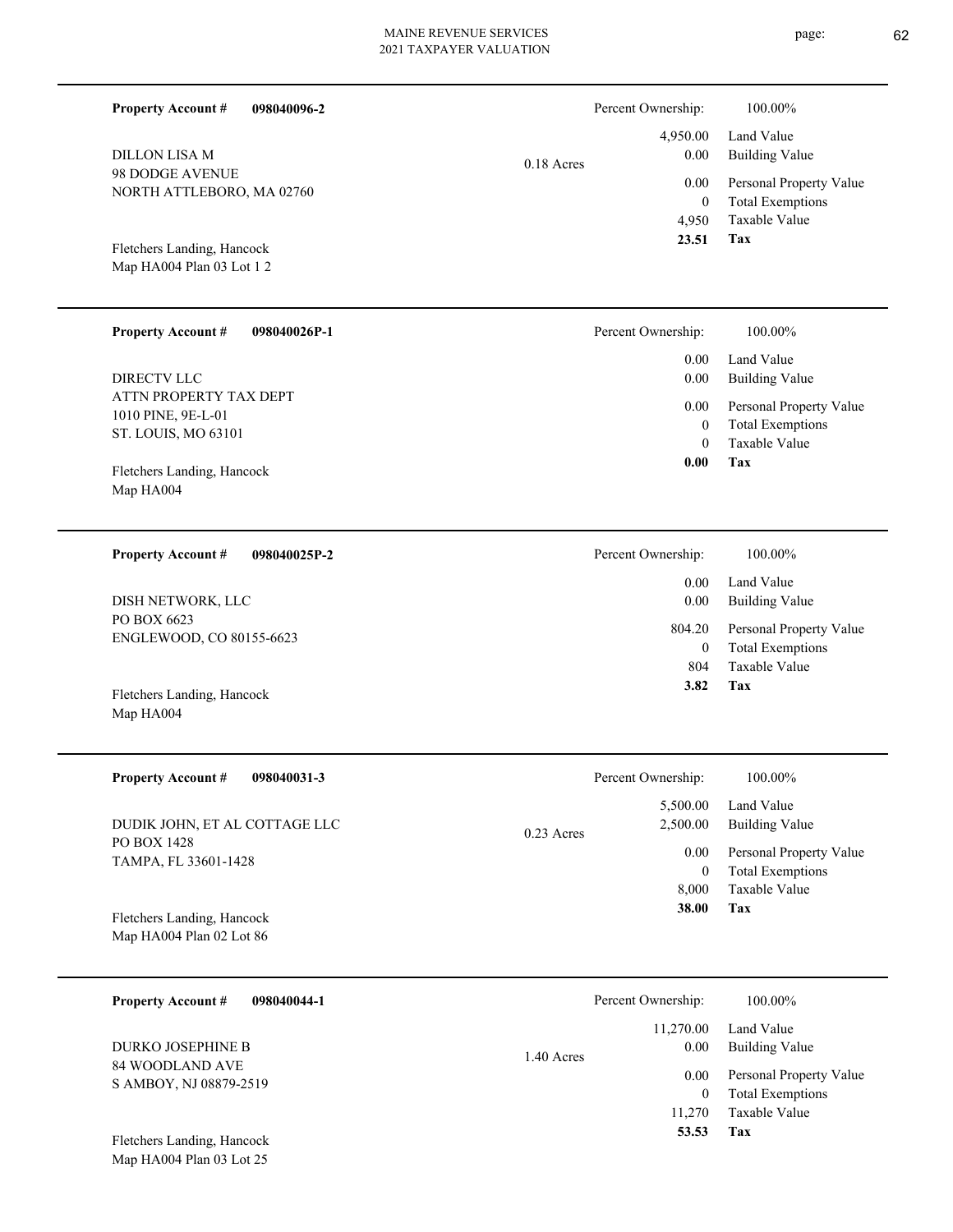| <b>Property Account #</b><br>098040049-1 |              | Percent Ownership:     | 100.00%                             |
|------------------------------------------|--------------|------------------------|-------------------------------------|
| DURKO JOSEPHINE B ET AL                  | $1.05$ Acres | 8,820.00<br>26,910.00  | Land Value<br><b>Building Value</b> |
| 84 WOODLAND AVE                          |              | 0.00                   | Personal Property Value             |
| S AMBOY, NJ 08879                        |              | $\overline{0}$         | <b>Total Exemptions</b>             |
|                                          |              | 35,730                 | Taxable Value                       |
| Fletchers Landing, Hancock               |              | 169.72                 | Tax                                 |
| Map HA004 Plan 03 Lot 27                 |              |                        |                                     |
|                                          |              |                        |                                     |
| <b>Property Account #</b><br>098040097-2 |              | Percent Ownership:     | 100.00%                             |
|                                          |              | 9,300.00               | Land Value                          |
| EASTERN MAINE COMMUNITY COLLEGE          | 1.94 Acres   | 0.00                   | <b>Building Value</b>               |
| 354 HOGAN RD                             |              | 0.00                   | Personal Property Value             |
| BANGOR, ME 04401                         |              | 9,300                  | <b>Total Exemptions</b>             |
|                                          |              | $\mathbf{0}$           | <b>Taxable Value</b>                |
| Fletchers Landing, Hancock               |              | 0.00                   | Tax                                 |
| Map HA004 Plan 01 Lot 27                 |              |                        |                                     |
| <b>Exempt Property</b>                   |              |                        |                                     |
| 098040008-2<br><b>Property Account #</b> |              | Percent Ownership:     | 100.00%                             |
|                                          |              | 4,814,090.00           | Land Value                          |
| <b>EMERA MAINE</b>                       |              | 0.00                   | <b>Building Value</b>               |
| ATTN: ACCOUNTS PAYABLE<br>PO BOX 932     |              | 0.00                   | Personal Property Value             |
| BANGOR, ME 04402-0932<br>POWER LINES     |              | $\overline{0}$         | <b>Total Exemptions</b>             |
|                                          |              | 4,814,090<br>22,866.93 | <b>Taxable Value</b><br>Tax         |
| Fletchers Landing, Hancock               |              |                        |                                     |
| Map HA004                                |              |                        |                                     |
|                                          |              |                        |                                     |
| <b>Property Account #</b><br>098040146-5 |              | Percent Ownership:     | 100.00%                             |
|                                          |              | 39,460.00              | Land Value                          |
| <b>EMERA MAINE</b>                       | 43.80 Acres  | 0.00                   | <b>Building Value</b>               |
| ATTN: ACCOUNTS PAYABLE<br>PO BOX 932     |              | 0.00                   | Personal Property Value             |
| BANGOR, ME 04402-0932                    |              | $\boldsymbol{0}$       | <b>Total Exemptions</b>             |
|                                          |              | 39,460                 | Taxable Value                       |
| Fletchers Landing, Hancock               |              | 187.44                 | Tax                                 |
| Map HA004 Plan 01 Lot 6                  |              |                        |                                     |
| <b>Property Account #</b><br>098040040-4 |              | Percent Ownership:     | 100.00%                             |
|                                          |              |                        |                                     |
| FOLLETTE JASON J                         | Tree Growth  | 48,948.40<br>0.00      | Land Value<br><b>Building Value</b> |
| PO BOX 56                                | 215.00 Acres |                        |                                     |
| DDOP, MP, 0100                           |              | $0.00\,$               | Personal Property Value             |

**Tax**

 48,948 0

 **232.50**

Taxable Value Total Exemptions

Map HA004 Plan 01 Lot 5 Fletchers Landing, Hancock

PROSPECT HARBOR, ME 04669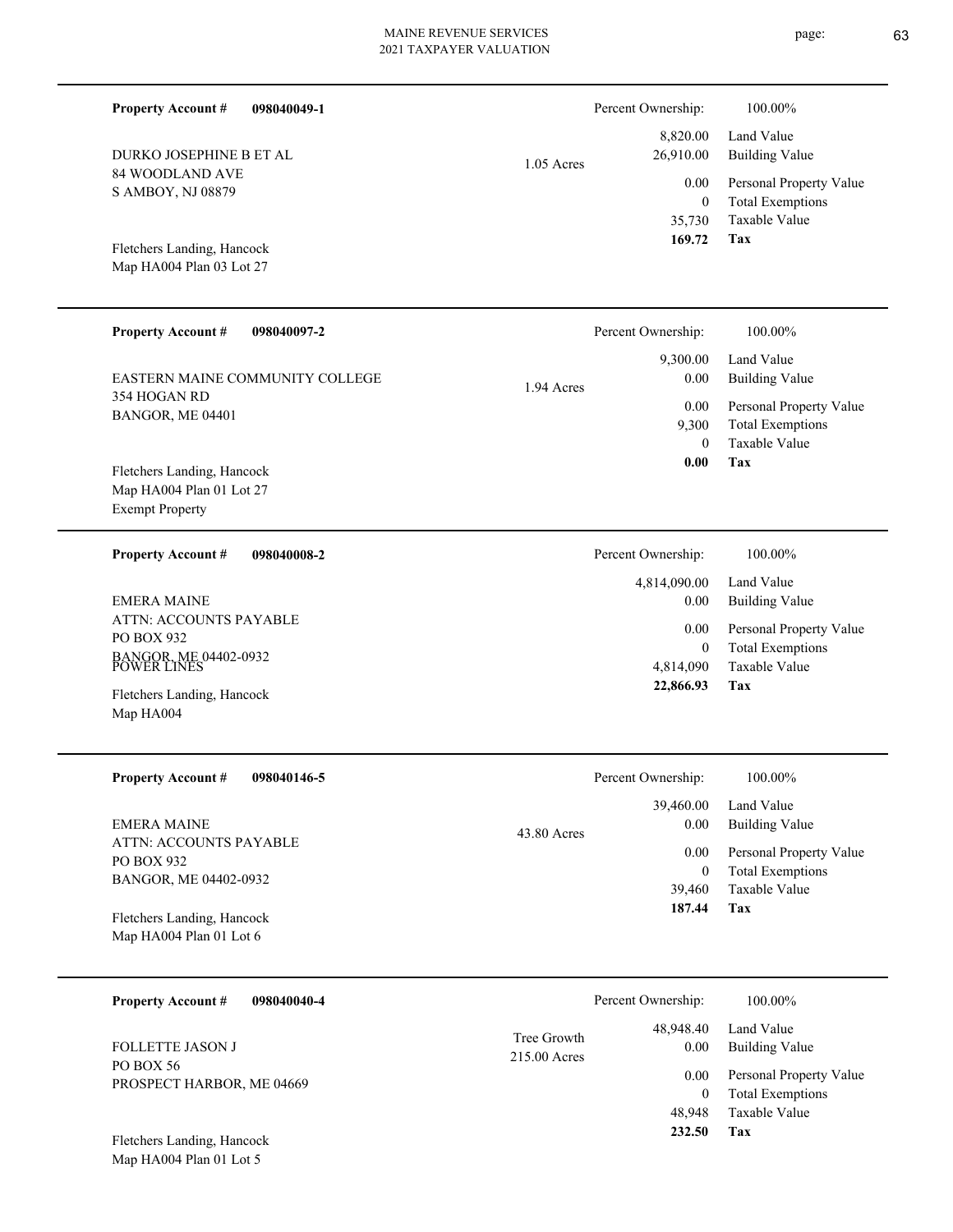| <b>Property Account #</b><br>098040109-3                                           |              | Percent Ownership:                 | 100.00%                                                        |
|------------------------------------------------------------------------------------|--------------|------------------------------------|----------------------------------------------------------------|
| <b>FOSTER RACHEL L</b><br><b>209 FLATCHERS LANDING ROAD</b><br>ELLSWORTH, ME 04605 | $0.93$ Acres | 14,280.00<br>30,270.00<br>$0.00\,$ | Land Value<br><b>Building Value</b><br>Personal Property Value |
| Fletchers Landing, Hancock                                                         |              | $\mathbf{0}$<br>44,550<br>211.61   | <b>Total Exemptions</b><br>Taxable Value<br>Tax                |
| Map HA004 Plan 01 Lot 18.22 Plan 02 Lot 89.2                                       |              |                                    |                                                                |
| <b>Property Account #</b><br>098040208-1                                           |              | Percent Ownership:                 | 100.00%                                                        |

| Troperty recounts<br>VZVVTVZVVTI      |               | $\mathbf{r}$ cream $\cup$ where $\mathbf{r}$ | 100.0070                |
|---------------------------------------|---------------|----------------------------------------------|-------------------------|
|                                       |               | 4.530.00                                     | Land Value              |
| FRENCHMAN BAY CONSERVANCY             | $30.00$ Acres | 0.00                                         | Building Value          |
| 72 TIDAL FALLS ROAD                   |               | 0.00                                         | Personal Property Value |
| PO BOX 150                            |               | 0                                            | <b>Total Exemptions</b> |
| HANCOCK, ME 04640<br>OPEN SPACE 30 AC |               | 4.530                                        | Taxable Value           |
| Fletchers Landing, Hancock            |               | 21.52                                        | Tax                     |
| Map HA004 Plan 01 Lot $6.2$           |               |                                              |                         |

| <b>Property Account #</b><br>098040209-1 | Percent Ownership:   | 100.00%                 |
|------------------------------------------|----------------------|-------------------------|
|                                          | 30,502.00            | Land Value              |
| FRENCHMAN BAY CONSERVANCY                | 0.00<br>202.00 Acres | Building Value          |
| 72 TIDAL FALLS ROAD<br>PO BOX 150        | 0.00                 | Personal Property Value |
|                                          | $\theta$             | <b>Total Exemptions</b> |
| HANCOCK, ME 04640<br>OPEN SPACE 202 AC   | 30.502               | Taxable Value           |
| Fletchers Landing, Hancock               | 144.88               | Tax                     |

| <b>Property Account #</b><br>098040158-3               | Percent Ownership:                             | 100.00%                                                 |
|--------------------------------------------------------|------------------------------------------------|---------------------------------------------------------|
| <b>FULLER JACKIE</b><br>241 FLETCHERS LANDING RD       | 8.580.00<br>115,540.00<br>$0.60$ Acres<br>0.00 | Land Value<br>Building Value<br>Personal Property Value |
| FLETCHERS LANDING TWP, ME 04605                        | 25,000<br>99.120                               | <b>Total Exemptions</b><br>Taxable Value                |
| Fletchers Landing, Hancock<br>Map HA004 Plan 02 Lot 95 | 470.82                                         | Tax                                                     |
| Homestead Exemption \$25000                            |                                                |                                                         |

| <b>Property Account #</b><br>098040193-1 | Percent Ownership:                     | 100.00%                      |
|------------------------------------------|----------------------------------------|------------------------------|
| <b>GARLAND KENNETH A</b>                 | 14,500.00<br>75,370.00<br>$1.00$ Acres | Land Value<br>Building Value |
| 29 HUMMINGBIRD LANE                      | 0.00                                   | Personal Property Value      |
| ELLSWORTH, ME 04605                      | 25,000                                 | <b>Total Exemptions</b>      |
| Fletchers Landing, Hancock               | 64,870                                 | Taxable Value                |
| Map HA004 Plan 01 Lot 18.1               | 308.13                                 | Tax                          |

Homestead Exemption \$25000

Map HA004 Plan 01 Lot 6.1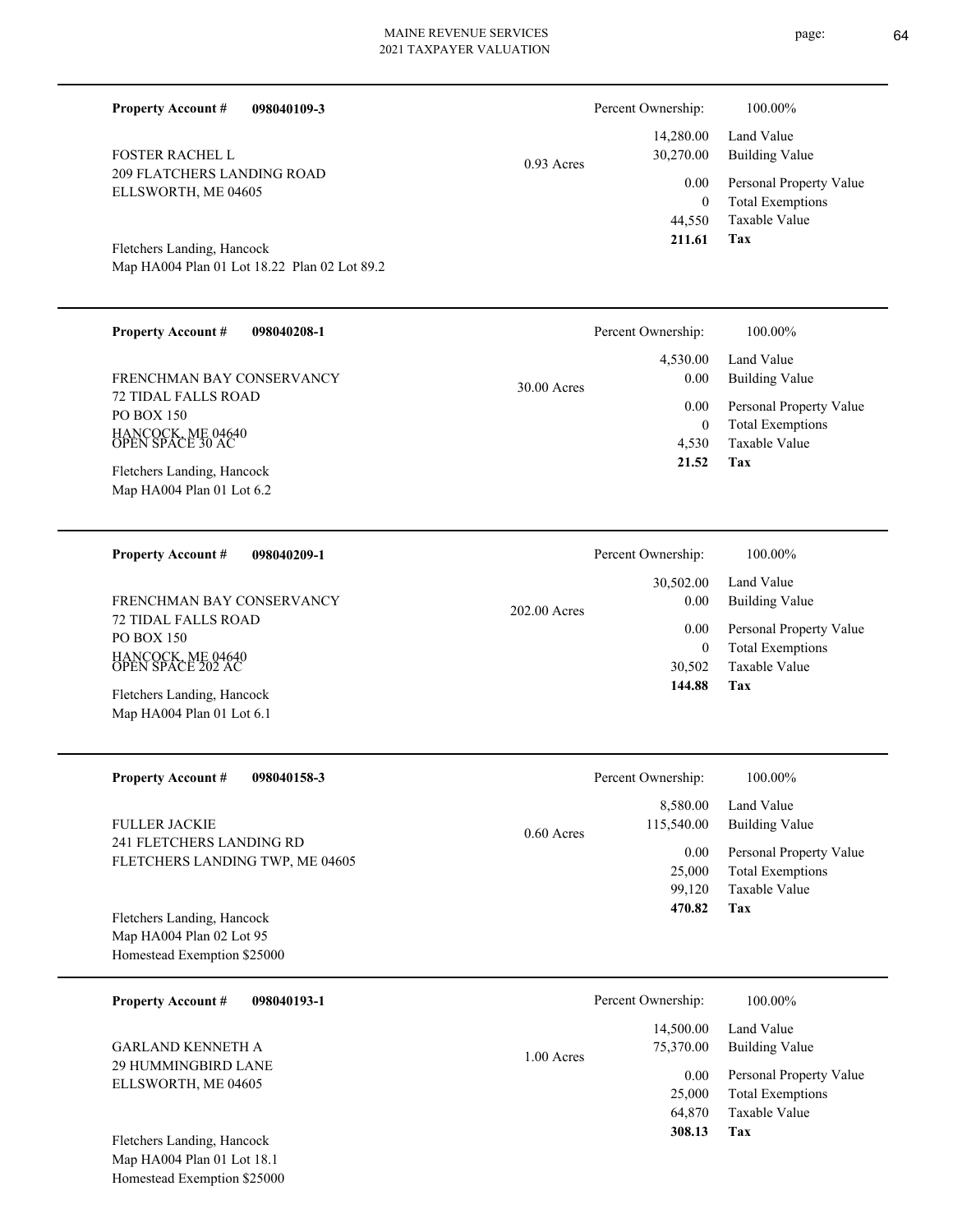| <b>Property Account #</b><br>098040032-3                                                |              | Percent Ownership:                         | 100.00%                                                                    |
|-----------------------------------------------------------------------------------------|--------------|--------------------------------------------|----------------------------------------------------------------------------|
| <b>GARLAND NORA</b><br><b>6 HUMMINGBIRD LANE</b>                                        | 1.20 Acres   | 22,980.00<br>0.00                          | Land Value<br><b>Building Value</b>                                        |
| FLETCHER'S LANDING TOWNSHIP, ME 04605                                                   |              | 0.00<br>$\boldsymbol{0}$<br>22,980         | Personal Property Value<br><b>Total Exemptions</b><br>Taxable Value        |
| Fletchers Landing, Hancock<br>Map HA004 Plan 02 Lot 90                                  |              | 109.16                                     | Tax                                                                        |
| <b>Property Account #</b><br>098040033-3                                                |              | Percent Ownership:                         | 100.00%                                                                    |
| <b>GARLAND NORA B &amp; ROBERT D</b>                                                    | $0.97$ Acres | 21,780.00<br>21,340.00                     | Land Value<br><b>Building Value</b>                                        |
| <b>6 HUMMINGBIRD LANE</b><br>FLETCHER'S LANDING, ME 04605<br>Fletchers Landing, Hancock |              | 0.00<br>31,000<br>12,120<br>57.57          | Personal Property Value<br><b>Total Exemptions</b><br>Taxable Value<br>Tax |
| Map HA004 Plan 02 Lot 89 92<br>Homestead Exemption \$25000; Veteran Exemption \$6000    |              |                                            |                                                                            |
| <b>Property Account #</b><br>098040110-1                                                |              | Percent Ownership:                         | 100.00%                                                                    |
| <b>GARLAND NORA B &amp; ROBERT D</b>                                                    | 16.76 Acres  | 32,480.00<br>11,520.00                     | Land Value<br><b>Building Value</b>                                        |
| <b>6 HUMMINGBIRD LANE</b><br>FLETCHER'S LANDING, ME 04605                               |              | 0.00<br>$\overline{0}$<br>44,000<br>209.00 | Personal Property Value<br><b>Total Exemptions</b><br>Taxable Value<br>Tax |
| Fletchers Landing, Hancock<br>Map HA004 Plan 01 Lot 18                                  |              |                                            |                                                                            |
| <b>Property Account #</b><br>098040202-1                                                |              | Percent Ownership:                         | 100.00%                                                                    |
| GARLAND WILLIAM & CHRISTINA MILLER                                                      | 1.14 Acres   | 22,090.00<br>62,210.00                     | Land Value<br><b>Building Value</b>                                        |
| 10 HUMMINGBIRD LANE<br>FLETCHERS LANDING, ME 04605<br>Fletchers Landing, Hancock        |              | 0.00<br>25,000<br>59,300<br>281.68         | Personal Property Value<br><b>Total Exemptions</b><br>Taxable Value<br>Tax |
| Map HA004 Plan 01 Lot 18.3<br>Homestead Exemption \$25000                               |              |                                            |                                                                            |
| <b>Property Account #</b><br>098040174-3                                                |              | Percent Ownership:                         | 100.00%                                                                    |
| <b>GATES JONATHAN A &amp; NANCY J</b>                                                   | 3.70 Acres   | 54,240.00<br>31,490.00                     | Land Value<br><b>Building Value</b>                                        |
| 9169 STATE RT 19<br>CANEADEA, NY 14717                                                  |              | 0.00<br>$\mathbf{0}$                       | Personal Property Value<br><b>Total Exemptions</b>                         |
| Fletchers Landing, Hancock<br>Map HA004 Plan 02 Lot 65                                  |              | 85,730<br>407.22                           | Taxable Value<br>Tax                                                       |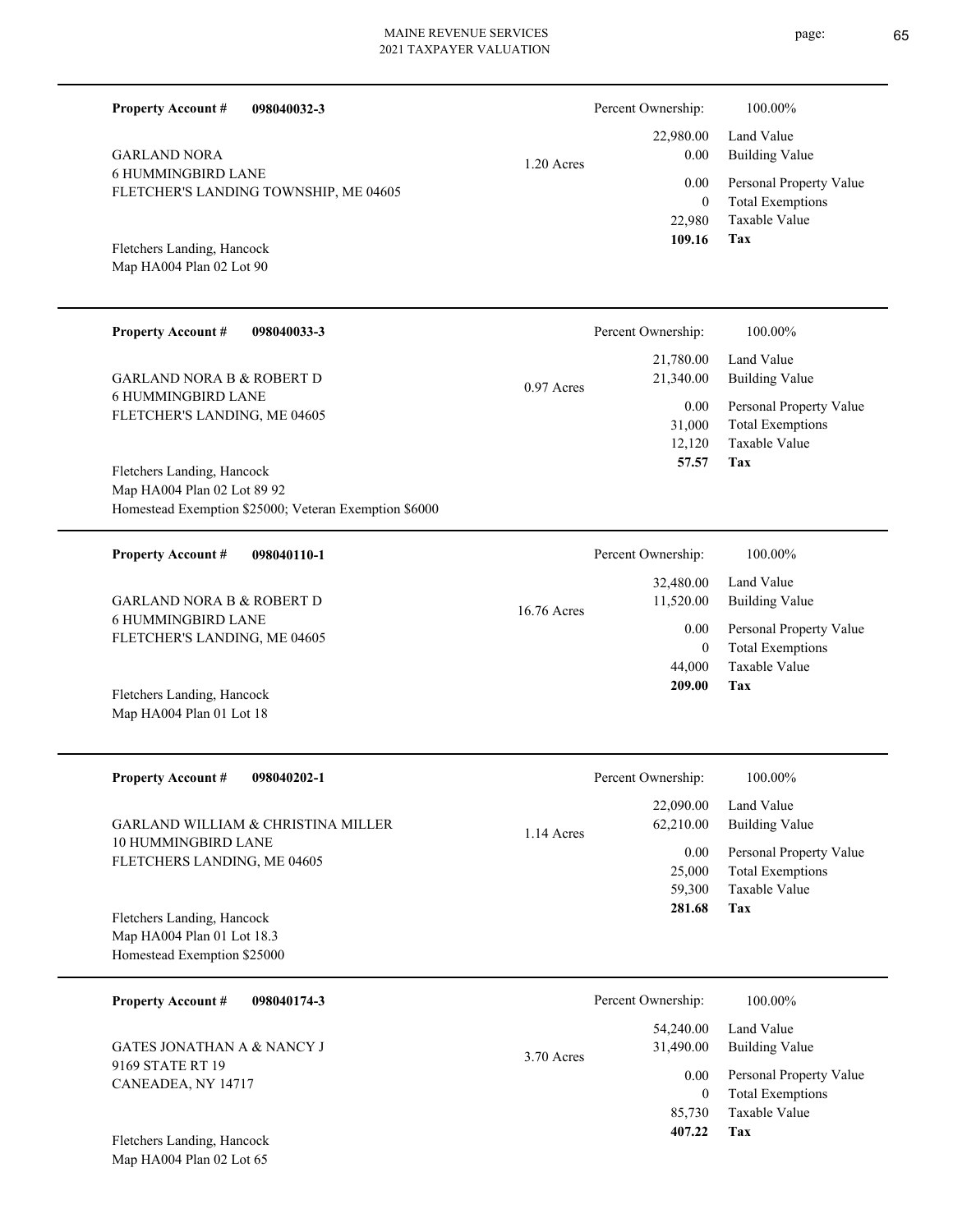| <b>Property Account #</b><br>098040058-2                   |              | Percent Ownership:<br>12,240.00 | 100.00%<br>Land Value                    |
|------------------------------------------------------------|--------------|---------------------------------|------------------------------------------|
| <b>GATES NANCY E &amp; JONATHAN</b>                        | $0.14$ Acres | 0.00                            | <b>Building Value</b>                    |
| 9169 STATE RT 19<br>CANEADEA, NY 14717                     |              | 0.00                            | Personal Property Value                  |
|                                                            |              | $\boldsymbol{0}$                | <b>Total Exemptions</b>                  |
|                                                            |              | 12,240<br>58.14                 | Taxable Value<br>Tax                     |
| Fletchers Landing, Hancock<br>Map HA004 Plan 03 Lot 51     |              |                                 |                                          |
|                                                            |              |                                 |                                          |
| <b>Property Account #</b><br>098040201-1                   |              | Percent Ownership:              | 100.00%                                  |
|                                                            |              | 10,130.00                       | Land Value                               |
| GOODMAN JAMES J & REBECCA J<br>10903 AUSTRALIAN PINE DRIVE | 3.50 Acres   | 0.00                            | <b>Building Value</b>                    |
| RIVERVIEW, FL 33579                                        |              | 0.00                            | Personal Property Value                  |
|                                                            |              | $\boldsymbol{0}$<br>10,130      | <b>Total Exemptions</b><br>Taxable Value |
| Fletchers Landing, Hancock                                 |              | 48.12                           | Tax                                      |
| Map HA004 Plan 01 Lot 17.1                                 |              |                                 |                                          |
|                                                            |              |                                 |                                          |
| <b>Property Account #</b><br>098040062-5                   |              | Percent Ownership:              | 100.00%                                  |
| <b>GRAHAM JEANNIE</b>                                      |              | 9,000.00<br>33,420.00           | Land Value<br><b>Building Value</b>      |
| PO BOX 1702                                                | 0.23 Acres   | 0.00                            | Personal Property Value                  |
| ELLSWORTH, ME 04605                                        |              | 25,000                          | <b>Total Exemptions</b>                  |
|                                                            |              | 17,420                          | Taxable Value                            |
| Fletchers Landing, Hancock                                 |              | 82.75                           | <b>Tax</b>                               |
| Map HA004 Plan 02 Lot 22<br>Homestead Exemption \$25000    |              |                                 |                                          |
|                                                            |              |                                 |                                          |
| <b>Property Account#</b><br>098040043-2                    |              | Percent Ownership:              | 100.00%                                  |
|                                                            |              | 1,760.00                        | Land Value                               |
| HABERMAN KATHERINE D<br>2319 CONCORD AVE                   | 0.08 Acres   | 0.00                            | <b>Building Value</b>                    |
| BETHLEHEM, PA 18017                                        |              | 0.00                            | Personal Property Value                  |
|                                                            |              | $\boldsymbol{0}$<br>1,760       | <b>Total Exemptions</b><br>Taxable Value |
| Fletchers Landing, Hancock                                 |              | 8.36                            | <b>Tax</b>                               |
| Map HA004 Plan 03 Lot 22                                   |              |                                 |                                          |
| <b>Property Account #</b><br>098040105-4                   |              | Percent Ownership:              | 100.00%                                  |
|                                                            |              | 12,080.00                       | Land Value                               |

**Tax**

 127,410  $\boldsymbol{0}$ 

0.00

115,330.00

0.59 Acres

 **605.20**

Taxable Value Total Exemptions Personal Property Value

Building Value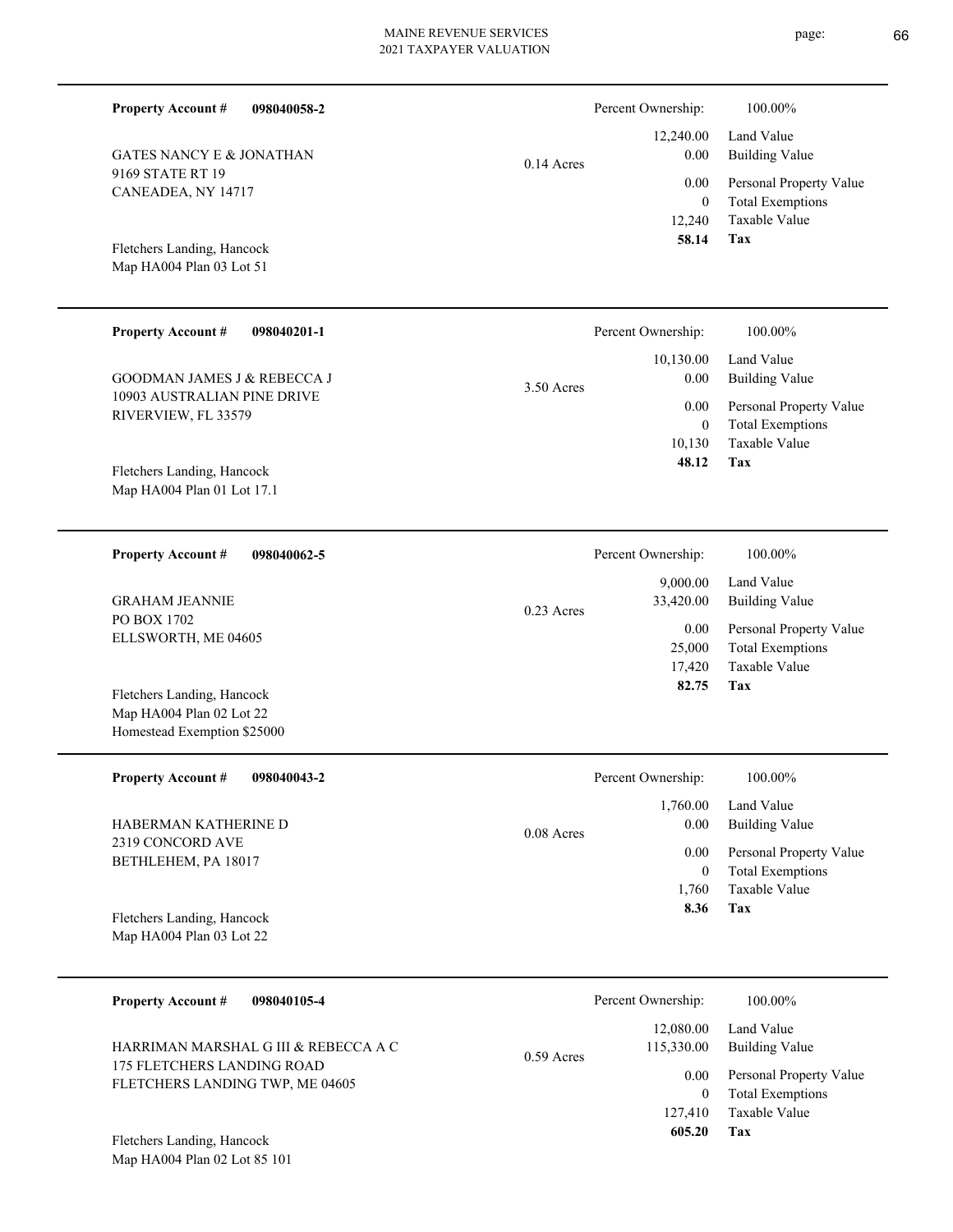| <b>Property Account #</b><br>098040013-3         |            | Percent Ownership:       | 100.00%                                            |
|--------------------------------------------------|------------|--------------------------|----------------------------------------------------|
| HARTIGAN CATHERINE M TRUSTEE                     | 1.00 Acres | 14,500.00<br>61,370.00   | Land Value<br><b>Building Value</b>                |
| <b>18 FARM AVENUE</b>                            |            | 0.00                     | Personal Property Value                            |
| PEABODY, MA 01960                                |            | $\bf{0}$                 | <b>Total Exemptions</b>                            |
|                                                  |            | 75,870                   | <b>Taxable Value</b>                               |
| Fletchers Landing, Hancock                       |            | 360.38                   | Tax                                                |
| Map HA004 Plan 03 Lot 36                         |            |                          |                                                    |
|                                                  |            |                          |                                                    |
|                                                  |            |                          |                                                    |
| <b>Property Account #</b><br>098040060-4         |            | Percent Ownership:       | 100.00%                                            |
|                                                  |            | 9,820.00                 | Land Value                                         |
| <b>HAYES JAMES K</b>                             | 2.91 Acres | 0.00                     | <b>Building Value</b>                              |
| 2502 SE CALIGULA AVE                             |            | 0.00                     | Personal Property Value                            |
| PORT ST LUCIE, FL 34952                          |            | $\mathbf{0}$             | <b>Total Exemptions</b>                            |
|                                                  |            | 9,820                    | Taxable Value                                      |
| Fletchers Landing, Hancock                       |            | 46.65                    | Tax                                                |
| Map HA004 Plan 01 Lot 24                         |            |                          |                                                    |
|                                                  |            |                          |                                                    |
| <b>Property Account #</b><br>098040207-3         |            | Percent Ownership:       | 100.00%                                            |
|                                                  |            |                          |                                                    |
|                                                  |            | 48,070.00                | Land Value                                         |
| HICKS RICHARD & LORI<br><b>128 HORNBINE ROAD</b> | 2.50 Acres | 97,970.00                | <b>Building Value</b>                              |
| REHOBOTH, MA 02769                               |            | 0.00                     | Personal Property Value                            |
|                                                  |            | $\boldsymbol{0}$         | <b>Total Exemptions</b>                            |
|                                                  |            | 146,040                  | <b>Taxable Value</b>                               |
| Fletchers Landing, Hancock                       |            | 693.69                   | Tax                                                |
| Map HA004 Plan 02 Lot 6.11                       |            |                          |                                                    |
|                                                  |            |                          |                                                    |
| <b>Property Account #</b><br>098040076-2         |            | Percent Ownership:       | 100.00%                                            |
|                                                  |            | 3,520.00                 | Land Value                                         |
| HUBNER CARL T                                    |            | 0.00                     | <b>Building Value</b>                              |
| 14 PIGEON RD                                     | 0.10 Acres |                          |                                                    |
| FLETCHERS LANDING TWP, ME 04605                  |            | 0.00                     | Personal Property Value                            |
|                                                  |            | $\bf{0}$                 | <b>Total Exemptions</b><br>Taxable Value           |
|                                                  |            | 3,520<br>16.72           | Tax                                                |
| Fletchers Landing, Hancock                       |            |                          |                                                    |
| Map HA004 Plan 02 Lot 23                         |            |                          |                                                    |
|                                                  |            |                          |                                                    |
| 098040139-1<br><b>Property Account #</b>         |            | Percent Ownership:       | 100.00%                                            |
|                                                  |            | 8,450.00                 | Land Value                                         |
| HUBNER CARL T                                    |            | 37,480.00                | <b>Building Value</b>                              |
| 14 PIGEON RD                                     | 0.20 Acres |                          |                                                    |
| FLETCHERS LANDING TWP, ME 04605                  |            | 0.00<br>$\boldsymbol{0}$ | Personal Property Value<br><b>Total Exemptions</b> |
|                                                  |            | 45,930                   | Taxable Value                                      |

**Tax 218.17**

Map HA004 Plan 02 Lot 24 Fletchers Landing, Hancock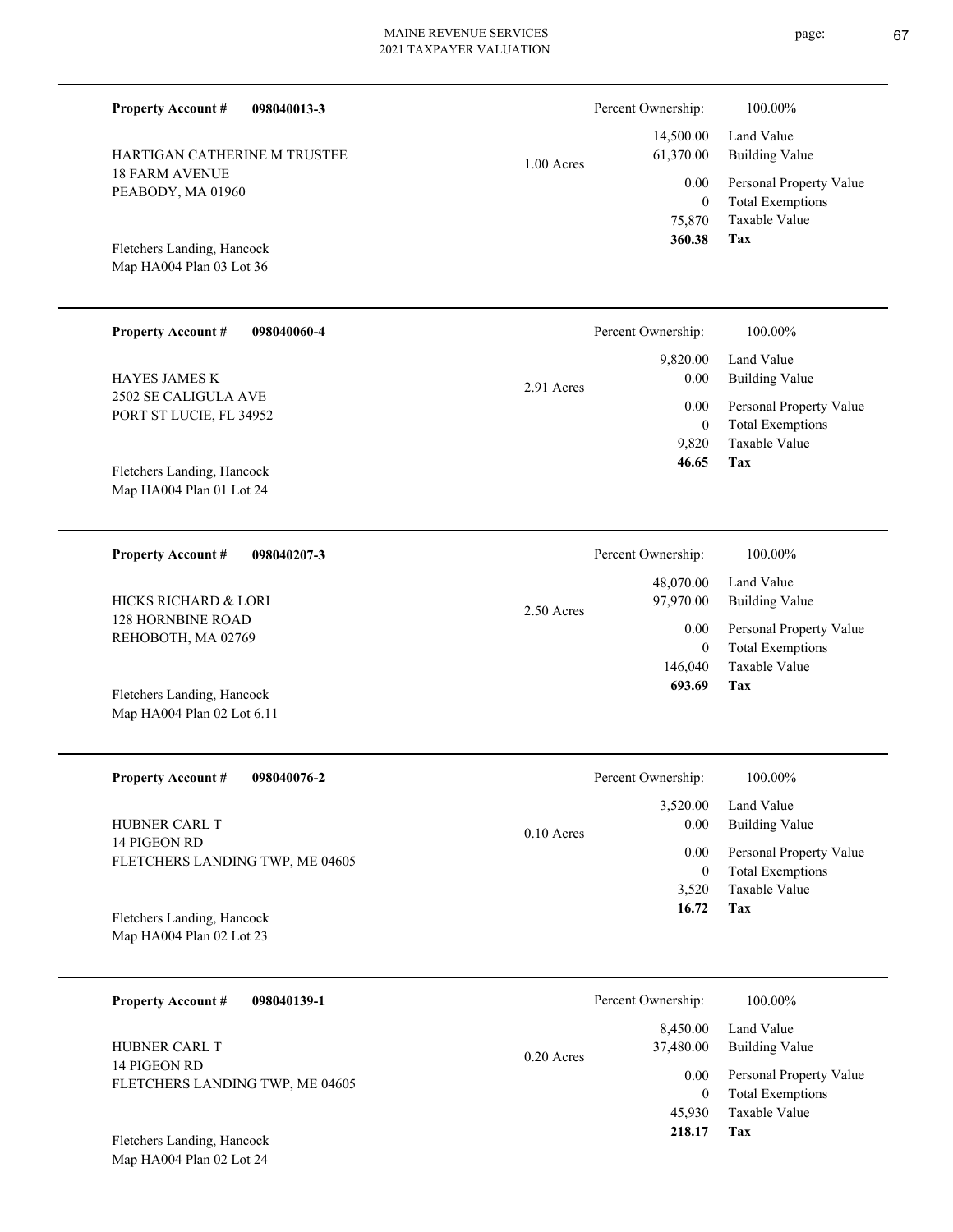| <b>Property Account #</b><br>098040205-1                 |              | Percent Ownership:          | 100.00%                                         |
|----------------------------------------------------------|--------------|-----------------------------|-------------------------------------------------|
| <b>JACKSON MONICA J</b>                                  | 1.91 Acres   | 15,110.00<br>171,330.00     | Land Value<br><b>Building Value</b>             |
| 32 LOW HILL LANE<br>FLETCHERS LANDING, ME 04605-4807     |              | 0.00                        | Personal Property Value                         |
|                                                          |              | 25,000<br>161,440<br>766.84 | <b>Total Exemptions</b><br>Taxable Value<br>Tax |
| Fletchers Landing, Hancock<br>Map HA004 Plan 01 Lot 15.4 |              |                             |                                                 |
| Homestead Exemption \$25000                              |              |                             |                                                 |
|                                                          |              |                             |                                                 |
| <b>Property Account #</b><br>098040037-2                 |              | Percent Ownership:          | 100.00%                                         |
|                                                          |              | 19,140.00                   | Land Value                                      |
| JERNIGAN MELISSA LYNN &                                  | $0.53$ Acres | 13,440.00                   | <b>Building Value</b>                           |
| AMBER MARIE NICOLE DAMON<br>336 FLETCHERS LANDING ROAD   |              | 0.00                        | Personal Property Value                         |
| FLETCHERS LANDING, ME 04605                              |              | $\mathbf{0}$                | <b>Total Exemptions</b>                         |
|                                                          |              | 32,580                      | Taxable Value                                   |
| Fletchers Landing, Hancock                               |              | 154.76                      | Tax                                             |
| Map HA004 Plan 03 Lot 30 50                              |              |                             |                                                 |
|                                                          |              |                             |                                                 |
| <b>Property Account #</b><br>098040123-3                 |              | Percent Ownership:          | 100.00%                                         |
|                                                          |              | 34,940.00                   | Land Value                                      |
| JODREY DAVID M SR & JOANNE M                             | 37.00 Acres  | $0.00\,$                    | <b>Building Value</b>                           |
| <b>432 CAVE HILL ROAD</b>                                |              | 0.00                        | Personal Property Value                         |
| WALTHAM, ME 04605                                        |              | $\overline{0}$              | <b>Total Exemptions</b>                         |
|                                                          |              | 34,940                      | Taxable Value                                   |
| Fletchers Landing, Hancock                               |              | 165.97                      | Tax                                             |
| Map HA004 Plan 01 Lot 14                                 |              |                             |                                                 |
|                                                          |              |                             |                                                 |
| <b>Property Account #</b><br>098040177-4                 |              | Percent Ownership:          | 100.00%                                         |
|                                                          |              | 18,810.00                   | Land Value                                      |
| JOHNSTON KATHRYN H                                       | 0.48 Acres   | 22,800.00                   | <b>Building Value</b>                           |
| <b>6 MOON DRIVE</b>                                      |              | 0.00                        | Personal Property Value                         |
| FLETCHERS LANDING TOWNSHIP, ME<br>04605-4851             |              | 25,000                      | <b>Total Exemptions</b>                         |
|                                                          |              | 16,610                      | Taxable Value                                   |
| Fletchers Landing, Hancock                               |              | 78.90                       | Tax                                             |
| Map HA004 Plan 02 Lot 106                                |              |                             |                                                 |
| Homestead Exemption \$25000                              |              |                             |                                                 |
| <b>Property Account #</b><br>098040023P-1                |              | Percent Ownership:          | 100.00%                                         |
|                                                          |              | 0.00                        | Land Value                                      |
| JOHNSTON PHILIP N                                        |              | 0.00                        | <b>Building Value</b>                           |
| PO BOX 852<br>ELLSWORTH, ME 04605-0852                   |              | 2,500.00                    | Personal Property Value                         |
|                                                          |              |                             |                                                 |

Map HA004 Fletchers Landing, Hancock

 $\ensuremath{\text{M/E}}$ 

page: 68

**Tax 11.88** Taxable Value Total Exemptions 2,500  $\boldsymbol{0}$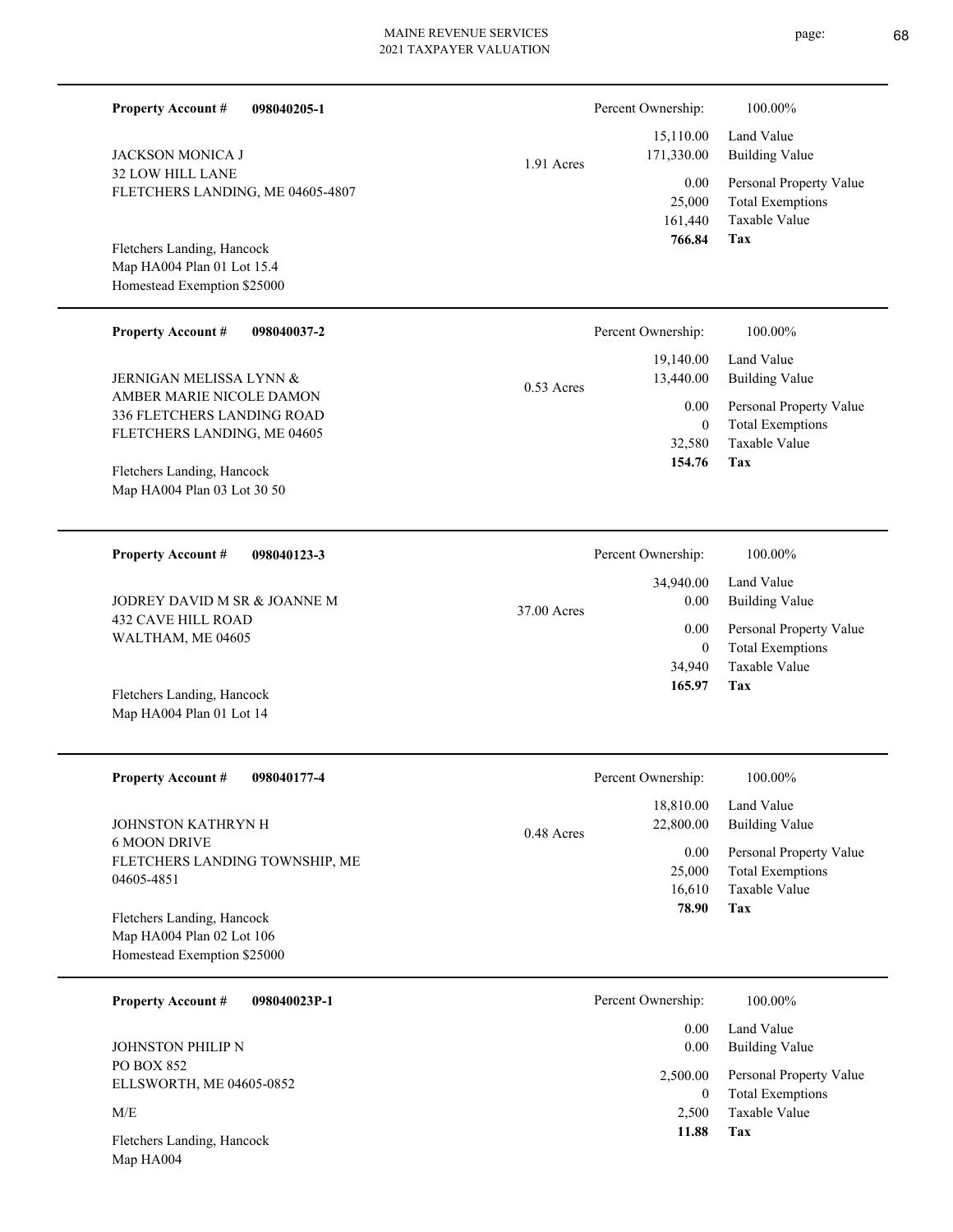| <b>Property Account #</b><br>098040063-3                        |              | Percent Ownership:        | 100.00%                                            |
|-----------------------------------------------------------------|--------------|---------------------------|----------------------------------------------------|
| <b>JORDAN JOHN M</b>                                            | $0.83$ Acres | 21,120.00<br>28,710.00    | Land Value<br><b>Building Value</b>                |
| 53 FLETCHERS LANDING ROAD<br>FLETCHERS LANDING TWP, ME 04605    |              | 0.00                      | Personal Property Value                            |
|                                                                 |              | 25,000<br>24,830          | <b>Total Exemptions</b><br>Taxable Value           |
| Fletchers Landing, Hancock<br>Map HA004 Plan 02 Lot 2.1 102 103 |              | 117.94                    | Tax                                                |
| Homestead Exemption \$25000                                     |              |                           |                                                    |
| <b>Property Account #</b><br>098040074-2                        |              | Percent Ownership:        | 100.00%                                            |
| <b>JOY KEITH G</b>                                              | $0.24$ Acres | 10,920.00<br>48,710.00    | Land Value<br><b>Building Value</b>                |
| 238 BEMIS ST<br>TERRYVILLE, CT 06786                            |              | 0.00                      | Personal Property Value                            |
|                                                                 |              | $\mathbf{0}$<br>59,630    | <b>Total Exemptions</b><br>Taxable Value           |
| Fletchers Landing, Hancock                                      |              | 283.24                    | Tax                                                |
| Map HA004 Plan 02 Lot 61                                        |              |                           |                                                    |
| <b>Property Account #</b><br>098040051-2                        |              | Percent Ownership:        | 100.00%                                            |
| <b>JOY LOUISE M</b>                                             | 0.38 Acres   | 36,170.00<br>45,860.00    | Land Value<br><b>Building Value</b>                |
| <b>129 NORTH STREET</b><br>ELLSWORTH, ME 04605                  |              | 0.00<br>$\mathbf{0}$      | Personal Property Value<br><b>Total Exemptions</b> |
|                                                                 |              | 82,030                    | Taxable Value                                      |
| Fletchers Landing, Hancock<br>Map HA004 Plan 02 Lot 62 63       |              | 389.64                    | Tax                                                |
|                                                                 |              |                           |                                                    |
| <b>Property Account #</b><br>098040153-2                        |              | Percent Ownership:        | 100.00%                                            |
| <b>JOY LOUISE M</b>                                             |              | 1,760.00<br>0.00          | Land Value<br><b>Building Value</b>                |
| <b>129 NORTH STREET</b><br>ELLSWORTH, ME 04605                  | 0.08 Acres   | 0.00                      | Personal Property Value                            |
|                                                                 |              | $\boldsymbol{0}$<br>1,760 | <b>Total Exemptions</b><br>Taxable Value           |
| Fletchers Landing, Hancock                                      |              | 8.36                      | <b>Tax</b>                                         |
| Map HA004 Plan 02 Lot 81                                        |              |                           |                                                    |
| <b>Property Account #</b><br>098040170-2                        |              | Percent Ownership:        | 100.00%                                            |
| JOY LOUISE M                                                    | 0.28 Acres   | 6,050.00<br>0.00          | Land Value<br><b>Building Value</b>                |
| 129 NORTH STREET<br>ELLSWORTH, ME 04605                         |              | 0.00                      | Personal Property Value<br>Total Examptions        |

**Tax 28.74**

6,050

Taxable Value 0 Total Exemptions

Map HA004 Plan 02 Lot 61.1 Fletchers Landing, Hancock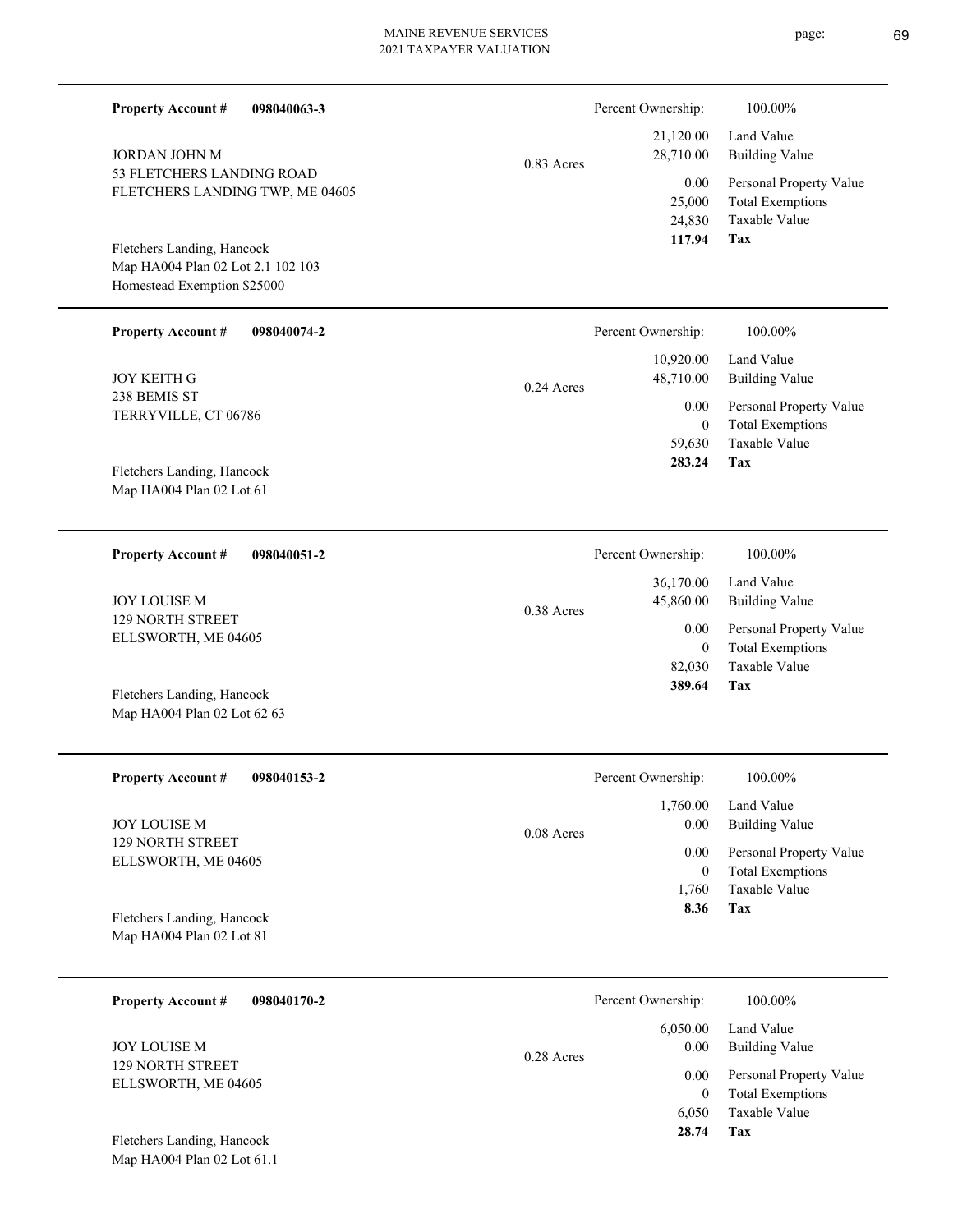| <b>Property Account #</b><br>098040216-1           |              | Percent Ownership:              | 100.00%                                            |
|----------------------------------------------------|--------------|---------------------------------|----------------------------------------------------|
| <b>JOY THOMAS &amp; AMBER</b>                      | $1.04$ Acres | 11,030.00<br>0.00               | Land Value<br><b>Building Value</b>                |
| 766 COUNTY ROAD 485A<br>LAKE PANASOFFKEE, FL 33538 |              | 0.00                            | Personal Property Value                            |
|                                                    |              | $\overline{0}$<br>11,030        | <b>Total Exemptions</b><br>Taxable Value           |
| Fletchers Landing, Hancock                         |              | 52.39                           | Tax                                                |
| Map HA004 Plan 02 Lot 18                           |              |                                 |                                                    |
| <b>Property Account #</b><br>098040003-3           |              | Percent Ownership:              | 100.00%                                            |
|                                                    |              | 51,640.00                       | Land Value                                         |
| <b>JOY THOMAS E &amp; AMBER R</b><br>766 CR 485A   | $0.83$ Acres | 0.00                            | <b>Building Value</b>                              |
| LAKE PANASSKEE, FL 33538                           |              | 0.00<br>$\overline{0}$          | Personal Property Value<br><b>Total Exemptions</b> |
|                                                    |              | 51,640                          | <b>Taxable Value</b>                               |
| Fletchers Landing, Hancock                         |              | 245.29                          | Tax                                                |
| Map HA004 Plan 02 Lot 54                           |              |                                 |                                                    |
| <b>Property Account #</b><br>098040079-5           |              | Percent Ownership:              | 100.00%                                            |
|                                                    |              |                                 |                                                    |
|                                                    |              | 7,370.00                        | Land Value                                         |
| <b>JOY THOMAS E &amp; AMBER R</b>                  | $0.46$ Acres | 0.00                            | <b>Building Value</b>                              |
| 766 CR 485A<br>LAKE PANASSKEE, FL 33538            |              | 0.00                            | Personal Property Value                            |
|                                                    |              | $\mathbf{0}$<br>7,370           | <b>Total Exemptions</b><br>Taxable Value           |
| Fletchers Landing, Hancock                         |              | 35.01                           | Tax                                                |
| Map HA004 Plan 02 Lot 55                           |              |                                 |                                                    |
|                                                    |              |                                 |                                                    |
| <b>Property Account #</b><br>098040080-4           |              | Percent Ownership:              | 100.00%                                            |
| JOY THOMAS E & AMBER R                             | 0.38 Acres   | 25,930.00<br>0.00               | Land Value<br><b>Building Value</b>                |
| 766 CR 485A<br>LAKE PANASSKEE, FL 33538            |              | 0.00                            | Personal Property Value                            |
|                                                    |              | $\boldsymbol{0}$<br>25,930      | <b>Total Exemptions</b><br>Taxable Value           |
| Fletchers Landing, Hancock                         |              | 123.17                          | Tax                                                |
| Map HA004 Plan 02 Lot 56 57.2                      |              |                                 |                                                    |
|                                                    |              |                                 |                                                    |
| <b>Property Account #</b><br>098040122-3           |              | Percent Ownership:<br>16,780.00 | 100.00%<br>Land Value                              |

766 CR 485A LAKE PANASSKEE, FL 33538

Map HA004 Plan 02 Lot 53 Fletchers Landing, Hancock

# page: 70

**Tax 118.18**

24,880

Taxable Value 0 Total Exemptions 0.00 Personal Property Value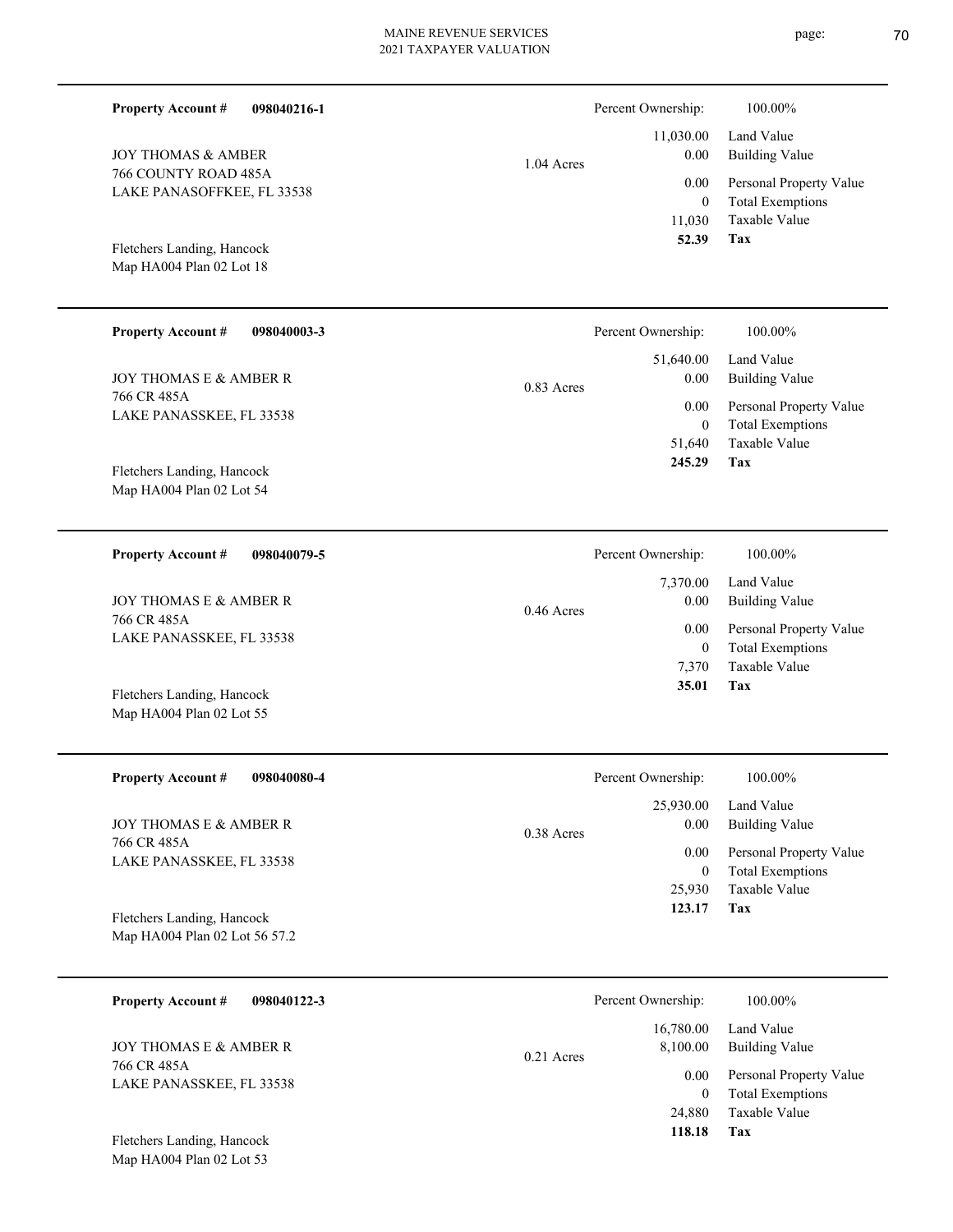| <b>Property Account #</b><br>098040075-1                                              |               | Percent Ownership:        | 100.00%                                                             |
|---------------------------------------------------------------------------------------|---------------|---------------------------|---------------------------------------------------------------------|
| <b>KANE SEAN R</b>                                                                    | $0.67$ Acres  | 48,470.00<br>121,430.00   | Land Value<br><b>Building Value</b>                                 |
| 230 FLETCHERS LANDING ROAD<br>FLETCHERS LANDING TWP, ME 04605                         |               | 0.00<br>25,000<br>144,900 | Personal Property Value<br><b>Total Exemptions</b><br>Taxable Value |
| Fletchers Landing, Hancock<br>Map HA004 Plan 02 Lot 94<br>Homestead Exemption \$25000 |               | 688.28                    | Tax                                                                 |
| <b>Property Account #</b><br>098040191-3                                              |               | Percent Ownership:        | 100.00%                                                             |
| KIMBALL RALPH W                                                                       | $0.43$ Acres  | 18,370.00<br>49,960.00    | Land Value<br><b>Building Value</b>                                 |
| <b>6 INFANT STREET</b><br>ELLSWORTH, ME 04605                                         |               | 0.00<br>$\overline{0}$    | Personal Property Value<br><b>Total Exemptions</b>                  |
| Fletchers Landing, Hancock<br>Map HA004 Plan 02 Lot 108                               |               | 68,330<br>324.57          | <b>Taxable Value</b><br>Tax                                         |
| <b>Property Account #</b><br>098040189-3                                              |               | Percent Ownership:        | 100.00%                                                             |
| KING JEFFREY S                                                                        | 6.70 Acres    | 56,510.00<br>0.00         | Land Value<br><b>Building Value</b>                                 |
| 367 BAR HARBOR RD<br>TRENTON, ME 04605-5816                                           |               | 0.00<br>$\theta$          | Personal Property Value<br><b>Total Exemptions</b>                  |
| Fletchers Landing, Hancock<br>Map HA004 Plan 01 Lot 20.1                              |               | 56,510<br>268.42          | Taxable Value<br>Tax                                                |
| <b>Property Account #</b><br>098040077-2                                              |               | Percent Ownership:        | 100.00%                                                             |
| <b>KOVACS MARIA</b>                                                                   | $27.80$ Acres | 23,060.00<br>0.00         | Land Value<br><b>Building Value</b>                                 |
| %ANIKO E GIAMPETRUZZI<br>10337 ASH STREET                                             |               | 0.00<br>$\overline{0}$    | Personal Property Value<br><b>Total Exemptions</b>                  |
| OVERLAND PARK, KS 66207<br>Fletchers Landing, Hancock<br>Map HA004 Plan 01 Lot 3      |               | 23,060<br>109.54          | Taxable Value<br>Tax                                                |
| <b>Property Account #</b><br>098040173-1                                              |               | Percent Ownership:        | 100.00%                                                             |
| <b>LAWRENCE JOAN</b>                                                                  | 6.88 Acres    | 14,910.00<br>$0.00\,$     | Land Value<br><b>Building Value</b>                                 |
| 370 HEMENWAY ST, APT 304<br>MARBOROUGH, MA 01752                                      |               | 0.00<br>$\overline{0}$    | Personal Property Value<br><b>Total Exemptions</b>                  |
|                                                                                       |               | 14,910<br>70.82           | Taxable Value<br>Tax                                                |

Map HA004 Plan 02 Lot 3 Fletchers Landing, Hancock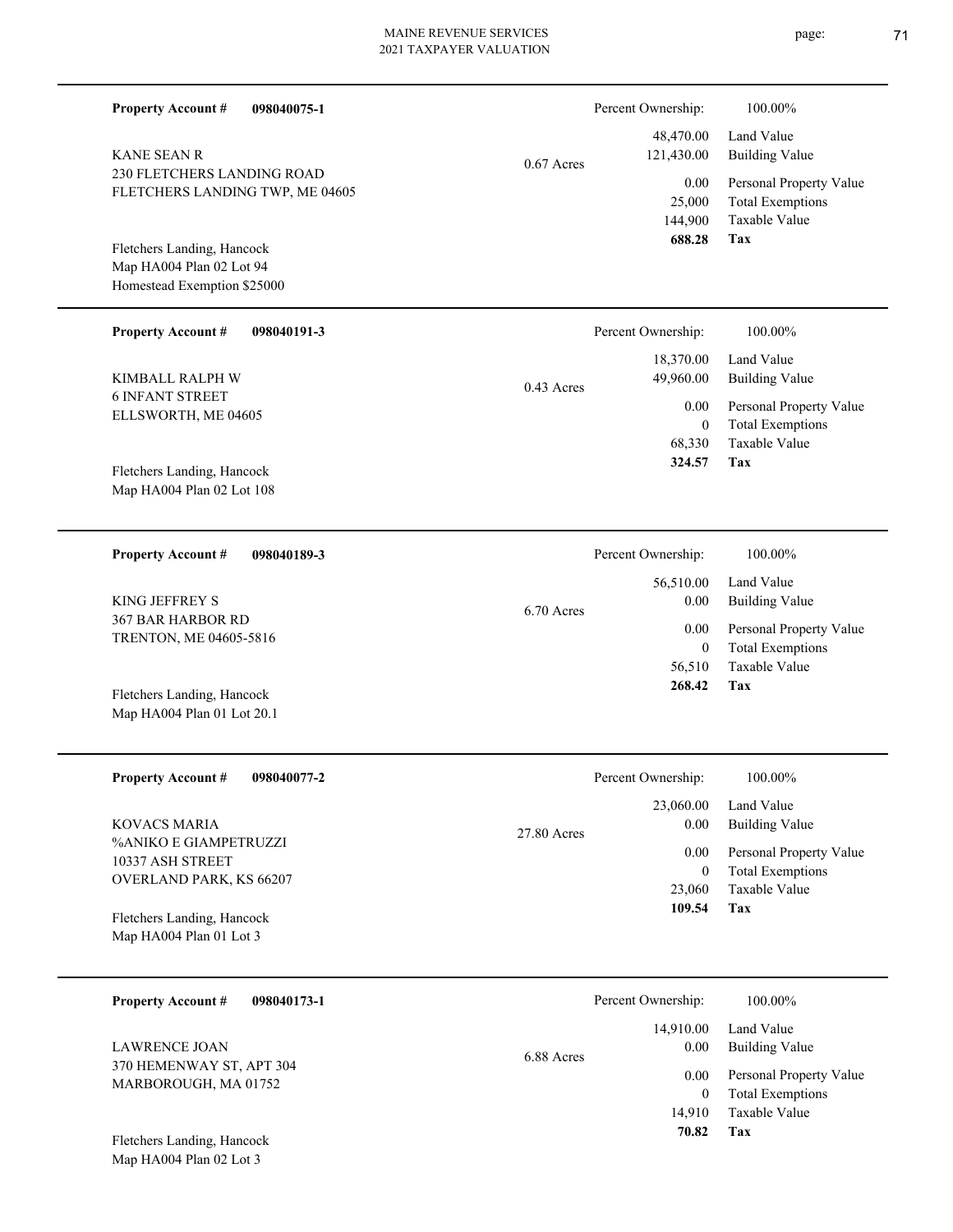| <b>Property Account #</b><br>098040172-2                                               |              | Percent Ownership:     | 100.00%                                         |
|----------------------------------------------------------------------------------------|--------------|------------------------|-------------------------------------------------|
| <b>LAWRENCE JOY E</b>                                                                  |              | 35,370.00<br>0.00      | Land Value<br><b>Building Value</b>             |
| 545 WINTER ST<br>FRAMINGHAM, MA 01702                                                  | 37.65 Acres  | 0.00                   | Personal Property Value                         |
|                                                                                        |              | $\mathbf{0}$<br>35,370 | <b>Total Exemptions</b><br>Taxable Value        |
| Fletchers Landing, Hancock                                                             |              | 168.01                 | Tax                                             |
| Map HA004 Plan 02 Lot 4                                                                |              |                        |                                                 |
| <b>Property Account #</b><br>098040112-3                                               |              | Percent Ownership:     | 100.00%                                         |
| LINDSEY GLORIA J & BONNIE MAE                                                          |              | 9,990.00<br>30,230.00  | Land Value<br><b>Building Value</b>             |
| 171 RED BRIDGE ROAD                                                                    | $0.33$ Acres | 0.00                   | Personal Property Value                         |
| ELLSWORTH, ME 04605                                                                    |              | 25,000<br>15,220       | <b>Total Exemptions</b><br>Taxable Value        |
| Fletchers Landing, Hancock                                                             |              | 72.30                  | Tax                                             |
| Map HA004 Plan 02 Lot 73 74 75<br>Homestead Exemption \$25000                          |              |                        |                                                 |
|                                                                                        |              |                        |                                                 |
| <b>Property Account #</b><br>098040012-2                                               |              | Percent Ownership:     | 100.00%                                         |
| <b>LONCTO DONALD E</b>                                                                 | 0.46 Acres   | 18,370.00<br>33,700.00 | Land Value<br><b>Building Value</b>             |
| 207 FLETCHERS LANDING RD<br>FLETCHERS LANDING TWP, ME 04605                            |              | 0.00                   | Personal Property Value                         |
|                                                                                        |              | 31,000<br>21,070       | <b>Total Exemptions</b><br><b>Taxable Value</b> |
| Fletchers Landing, Hancock                                                             |              | 100.08                 | Tax                                             |
| Map HA004 Plan 02 Lot 88<br>Homestead Exemption \$25000; Veteran Exemption (NR) \$6000 |              |                        |                                                 |
| <b>Property Account #</b><br>098040121-2                                               |              | Percent Ownership:     | 100.00%                                         |
| LONCTO DONALD E                                                                        |              | 11,280.00<br>9,850.00  | Land Value<br><b>Building Value</b>             |
| 207 FLETCHERS LANDING RD<br>FLETCHERS LANDING TWP, ME 04605                            | 1.42 Acres   | 0.00                   | Personal Property Value                         |
|                                                                                        |              | $\bf{0}$<br>21,130     | <b>Total Exemptions</b><br>Taxable Value        |
|                                                                                        |              |                        | Tax                                             |
| Fletchers Landing, Hancock                                                             |              | 100.37                 |                                                 |

| <b>Property Account #</b><br>098040095-1                                      | Percent Ownership:                                                    | 100.00%                                                                                             |
|-------------------------------------------------------------------------------|-----------------------------------------------------------------------|-----------------------------------------------------------------------------------------------------|
| LYNCH KEVIN M & CAROLYN R<br>22 MYRNAS WAY<br>FLETCHERS LANDING TWP, ME 04605 | 28,440.00<br>132,620.00<br>$21.96$ Acres<br>0.00<br>31,000<br>130,060 | Land Value<br>Building Value<br>Personal Property Value<br><b>Total Exemptions</b><br>Taxable Value |
| Fletchers Landing, Hancock                                                    | 617.79                                                                | Tax                                                                                                 |

Map HA004 Plan 01 Lot 17 Homestead Exemption \$25000; Veteran Exemption (NR) \$6000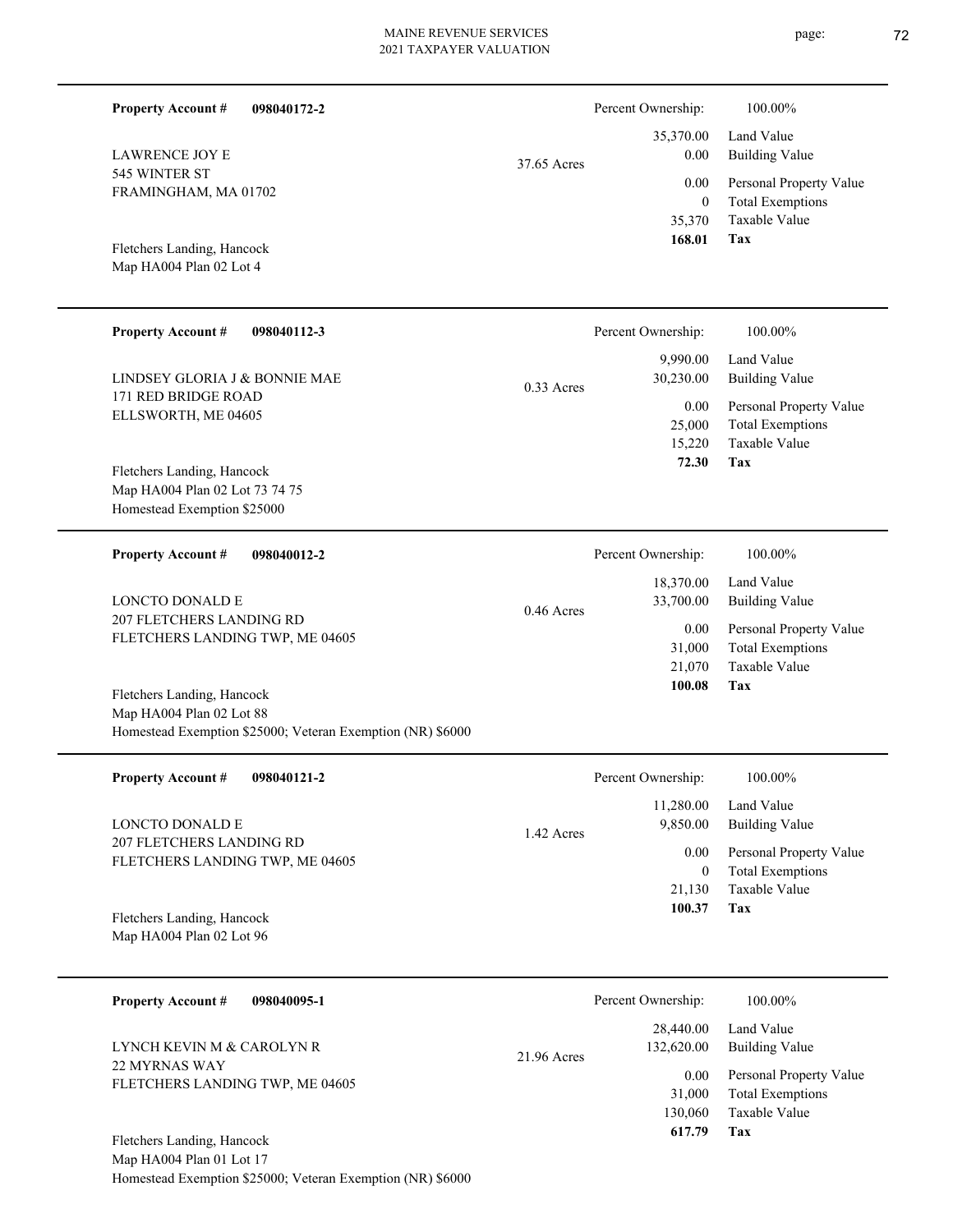| 098040214-1<br><b>Property Account #</b>                                                                          |              | Percent Ownership:                      | 100.00%                                                                           |
|-------------------------------------------------------------------------------------------------------------------|--------------|-----------------------------------------|-----------------------------------------------------------------------------------|
| LYNCH SHAUNA M                                                                                                    | 3.50 Acres   | 12,660.00<br>0.00                       | Land Value<br><b>Building Value</b>                                               |
| 22 MYRNAS WAY<br>FLETCHERS LANDING TOWNSHIP, ME 04605<br>Fletchers Landing, Hancock<br>Map HA004 Plan 01 Lot 17.2 |              | 0.00<br>$\mathbf{0}$<br>12,660<br>60.14 | Personal Property Value<br><b>Total Exemptions</b><br>Taxable Value<br><b>Tax</b> |
| <b>Property Account #</b><br>098040086-5                                                                          |              | Percent Ownership:                      | 100.00%                                                                           |
| MADDOCKS DANA<br><b>18 DRIFTWOOD WAY</b><br>FLETCHERS LANDING TWP, ME 04605                                       | $1.76$ Acres | 22,510.00<br>55,850.00<br>0.00          | Land Value<br><b>Building Value</b><br>Personal Property Value                    |
|                                                                                                                   |              | $\mathbf{0}$<br>78,360<br>372.21        | <b>Total Exemptions</b><br>Taxable Value<br><b>Tax</b>                            |
| Fletchers Landing, Hancock<br>Map HA004 Plan 02 Lot 19.1 19.2 47.1 49 50.1                                        |              |                                         |                                                                                   |
| <b>Property Account #</b><br>098040088-3                                                                          |              | Percent Ownership:                      | 100.00%                                                                           |
| <b>MADDOCKS DANA</b>                                                                                              | $0.25$ Acres | 22,950.00<br>0.00                       | Land Value<br><b>Building Value</b>                                               |
| <b>18 DRIFTWOOD WAY</b><br>ELEMENTED CLASIFIED AND ALCOHOL                                                        |              | 0.00                                    | Personal Property Value                                                           |

| Fletchers Landing, Hancock |  |
|----------------------------|--|

FLETCHERS LANDING TWP, ME 04605

Map HA004 Plan 02 Lot 46 97.1

| <b>Property Account #</b><br>098040180-3                                    | Percent Ownership:                | 100.00%                                            |
|-----------------------------------------------------------------------------|-----------------------------------|----------------------------------------------------|
| MADDOCKS DANA<br><b>18 DRIFTWOOD WAY</b><br>FLETCHERS LANDING TWP, ME 04605 | 27,320.00<br>0.00<br>$0.35$ Acres | Land Value<br>Building Value                       |
|                                                                             | 0.00<br>$\bf{0}$                  | Personal Property Value<br><b>Total Exemptions</b> |
|                                                                             | 27,320                            | Taxable Value                                      |
| Fletchers Landing, Hancock<br>Map HA004 Plan 02 Lot 50.2 97                 | 129.77                            | Tax                                                |

| 098040194-2<br><b>Property Account #</b> | Percent Ownership:                     | 100.00%                                            |
|------------------------------------------|----------------------------------------|----------------------------------------------------|
| MADDOCKS DANA<br><b>18 DRIFTWOOD WAY</b> | 12,740.00<br>94,780.00<br>$0.71$ Acres | Land Value<br>Building Value                       |
| FLETCHERS LANDING TWP, ME 04605          | 0.00<br>25,000                         | Personal Property Value<br><b>Total Exemptions</b> |
|                                          | 82,520                                 | Taxable Value                                      |
| Fletchers Landing, Hancock               | 391.97                                 | Tax                                                |
| Map HA004 Plan 02 Lot 45 47              |                                        |                                                    |

page: 73

**Tax 109.01**

22,950 Taxable Value 0 Total Exemptions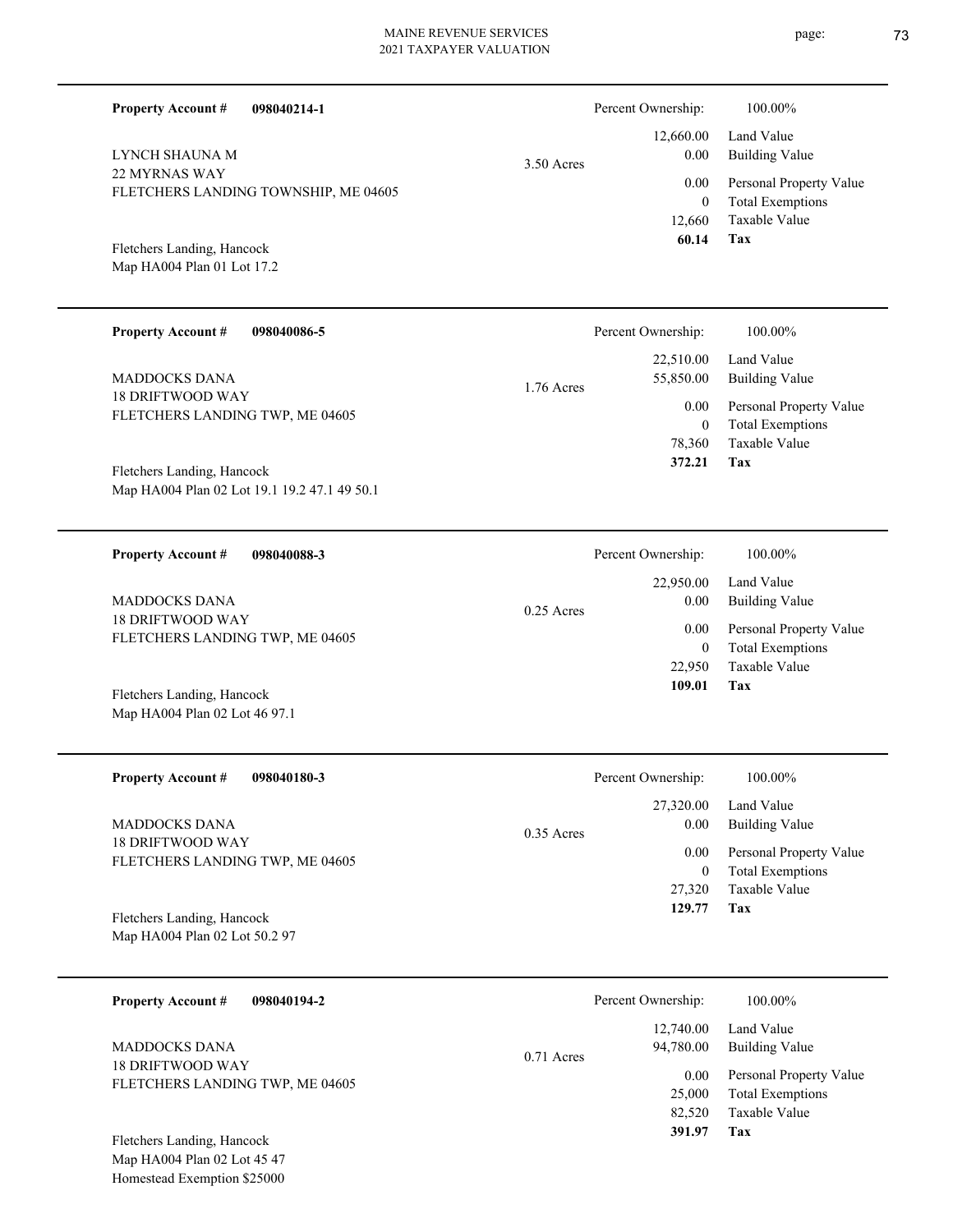| <b>Property Account #</b><br>098040090-2                                              |              | Percent Ownership:                       | 100.00%                                                                    |
|---------------------------------------------------------------------------------------|--------------|------------------------------------------|----------------------------------------------------------------------------|
| <b>MADDOCKS HOLLIS</b>                                                                | 1.81 Acres   | 33,980.00<br>72,980.00                   | Land Value<br><b>Building Value</b>                                        |
| 27 PIGEON ROAD<br>FLETCHERS LANDING, ME 04605                                         |              | 0.00<br>$\mathbf{0}$<br>106,960          | Personal Property Value<br><b>Total Exemptions</b><br>Taxable Value        |
| Fletchers Landing, Hancock<br>Map HA004 Plan 02 Lot 57.1 58                           |              | 508.06                                   | <b>Tax</b>                                                                 |
| <b>Property Account #</b><br>098040091-2                                              |              | Percent Ownership:                       | 100.00%                                                                    |
| <b>MADDOCKS HOLLIS</b>                                                                | 1.19 Acres   | 22,130.00<br>43,220.00                   | Land Value<br><b>Building Value</b>                                        |
| 27 PIGEON ROAD<br>FLETCHERS LANDING, ME 04605                                         |              | 0.00<br>25,000<br>40,350<br>191.66       | Personal Property Value<br><b>Total Exemptions</b><br>Taxable Value<br>Tax |
| Fletchers Landing, Hancock<br>Map HA004 Plan 02 Lot 19<br>Homestead Exemption \$25000 |              |                                          |                                                                            |
| <b>Property Account #</b><br>098040128-2                                              |              | Percent Ownership:                       | 100.00%                                                                    |
| <b>MADDOCKS HOLLIS</b>                                                                | $0.61$ Acres | 8,580.00<br>0.00<br>0.00<br>$\mathbf{0}$ | Land Value<br><b>Building Value</b>                                        |
| 27 PIGEON ROAD<br>FLETCHERS LANDING, ME 04605                                         |              |                                          | Personal Property Value<br><b>Total Exemptions</b>                         |
| Fletchers Landing, Hancock<br>Map HA004 Plan 02 Lot 20                                |              | 8,580<br>40.76                           | Taxable Value<br>Tax                                                       |
| Property Account #<br>098040149-6                                                     |              | Percent Ownership:                       | $100.00\%$                                                                 |
| <b>MADDOCKS HOLLIS</b>                                                                | $0.10$ Acres | 3,520.00<br>0.00                         | Land Value<br><b>Building Value</b>                                        |
| 27 PIGEON ROAD<br>FLETCHERS LANDING, ME 04605                                         |              | 0.00<br>$\overline{0}$                   | Personal Property Value<br><b>Total Exemptions</b>                         |
| Fletchers Landing, Hancock<br>Map HA004 Plan 02 Lot 39                                |              | 3,520<br>16.72                           | Taxable Value<br>Tax                                                       |
| <b>Property Account #</b><br>098040082-1                                              |              | Percent Ownership:                       | 100.00%                                                                    |
| MAINE STATE OF (IF&W)                                                                 |              | 73,650.00<br>0.00                        | Land Value<br><b>Building Value</b>                                        |
| <b>INLAND FISHERIES &amp; WILDLIFE</b><br>41 SHS<br>AUGUSTA, ME 04333                 | 2.38 Acres   | 0.00<br>73,650<br>$\mathbf{0}$           | Personal Property Value<br><b>Total Exemptions</b><br>Taxable Value        |
|                                                                                       |              | 0.00                                     | <b>Tax</b>                                                                 |

Map HA004 Plan 02 Lot 65.1 Exempt Property Fletchers Landing, Hancock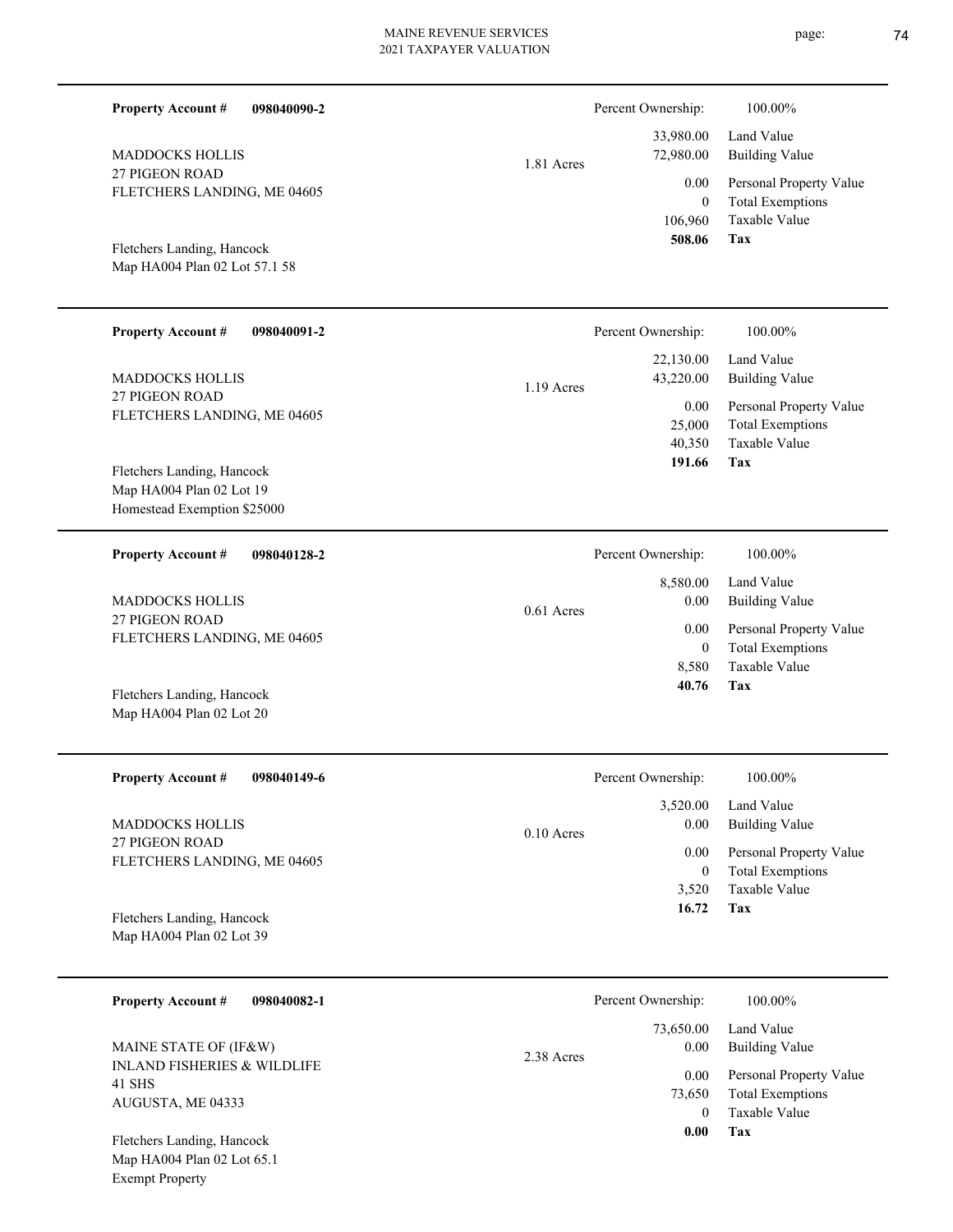|  | <b>Property Account #</b><br>098040070-4                                       |                        | Percent Ownership:                                 | 100.00%                                            |
|--|--------------------------------------------------------------------------------|------------------------|----------------------------------------------------|----------------------------------------------------|
|  | <b>MARTIN JEFF P</b><br>0.28 Acres<br>215 TOWN FARM ROAD<br>HARTFORD, ME 04220 |                        | 18,410.00<br>0.00                                  | Land Value<br><b>Building Value</b>                |
|  |                                                                                | 0.00<br>$\overline{0}$ | Personal Property Value<br><b>Total Exemptions</b> |                                                    |
|  | Fletchers Landing, Hancock<br>Map HA004 Plan 03 Lot 17                         |                        | 18,410<br>87.45                                    | Taxable Value<br>Tax                               |
|  | <b>Property Account #</b><br>098040195-3                                       |                        | Percent Ownership:                                 | 100.00%                                            |
|  | MCGRATH HARRY C                                                                | $1.03$ Acres           | 49,570.00<br>139,200.00                            | Land Value<br><b>Building Value</b>                |
|  | 79 PIGEON ROAD<br>FLETCHERS LANDING TWP, ME 04605                              |                        | 0.00<br>$\mathbf{0}$                               | Personal Property Value<br><b>Total Exemptions</b> |
|  | Fletchers Landing, Hancock<br>Map HA004 Plan 02 Lot 6.3                        |                        | 188,770<br>896.66                                  | <b>Taxable Value</b><br>Tax                        |
|  | <b>Property Account #</b><br>098040150-2                                       |                        | Percent Ownership:                                 | 100.00%                                            |
|  | <b>MEARS RICHARD</b>                                                           | $0.77$ Acres           | 11,070.00<br>64,750.00                             | Land Value<br><b>Building Value</b>                |
|  | 884 SHENECOSSETT ROAD<br>GROTON, CT 06340                                      |                        | 0.00<br>$\mathbf{0}$                               | Personal Property Value<br><b>Total Exemptions</b> |
|  | Fletchers Landing, Hancock<br>Map HA004 Plan 02 Lot 77 78                      |                        | 75,820<br>360.15                                   | <b>Taxable Value</b><br>Tax                        |
|  | <b>Property Account #</b><br>098040098-2                                       |                        | Percent Ownership:                                 | 100.00%                                            |
|  | MERCALDO ALAN                                                                  | $0.30$ Acres           | 6,050.00<br>0.00                                   | Land Value<br><b>Building Value</b>                |
|  | 580 SUGARLOAF ROAD<br>BREVARD, NC 28712                                        |                        | 0.00<br>$\boldsymbol{0}$                           | Personal Property Value<br><b>Total Exemptions</b> |
|  | Fletchers Landing, Hancock<br>Map HA004 Plan 03 Lot 29                         |                        | 6,050<br>28.74                                     | Taxable Value<br>Tax                               |
|  | <b>Property Account #</b><br>098040099-3                                       |                        | Percent Ownership:                                 | 100.00%                                            |
|  | MICHALIK TERESA & MELISSA                                                      |                        | 13,000.00<br>0.00                                  | Land Value<br><b>Building Value</b>                |
|  | <b>43 CLOVER PLACE</b><br>FRANKLIN PARK, NJ 08823                              | 4.00 Acres             | 0.00<br>$\overline{0}$                             | Personal Property Value<br><b>Total Exemptions</b> |
|  |                                                                                |                        | 13,000<br>61.75                                    | Taxable Value<br><b>Tax</b>                        |

Map HA004 Plan 02 Lot 93 107 Fletchers Landing, Hancock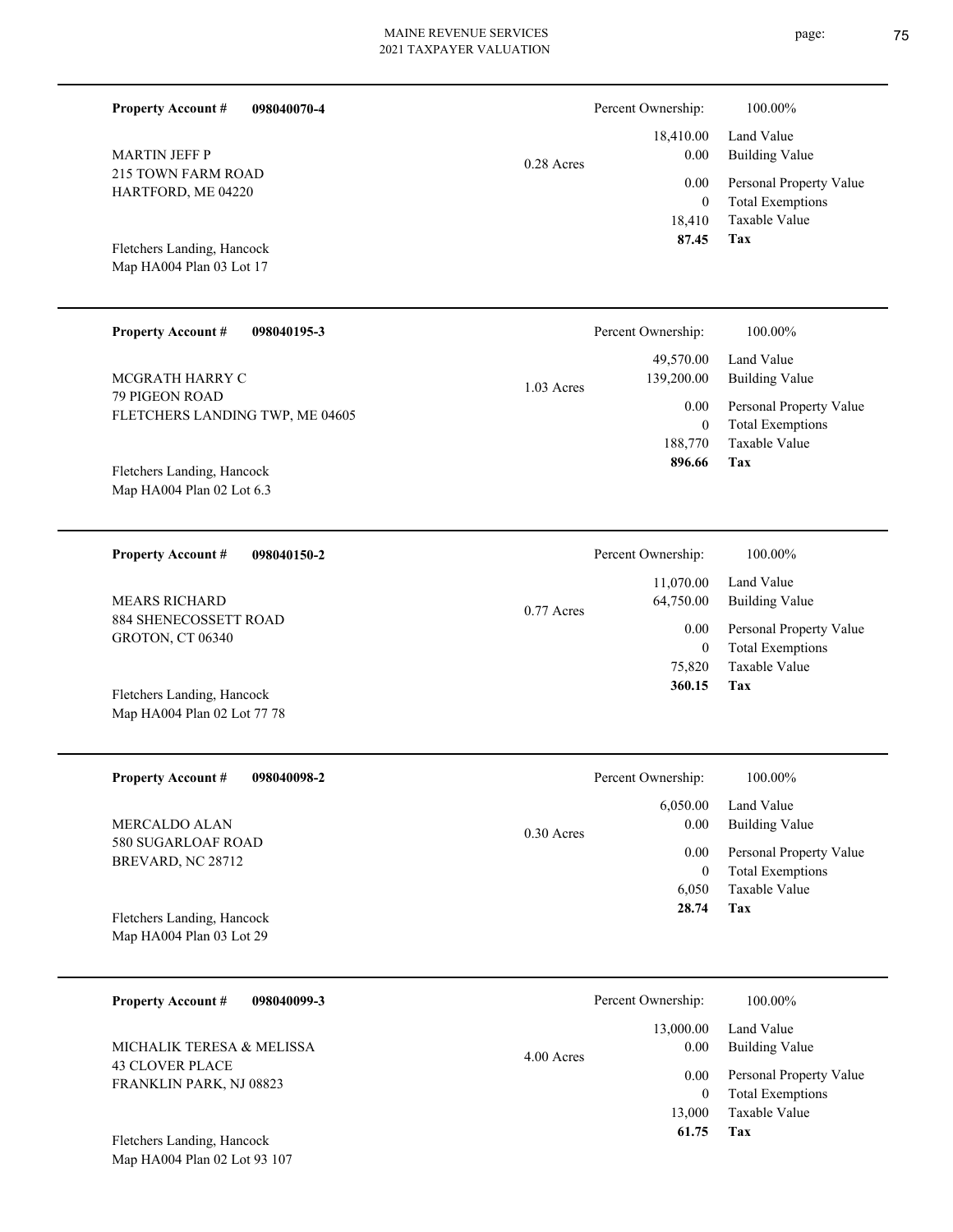| <b>Property Account #</b><br>098040198-1                 |              | Percent Ownership:     | 100.00%                                            |
|----------------------------------------------------------|--------------|------------------------|----------------------------------------------------|
| <b>MOON RODNEY</b>                                       | $1.00$ Acres | 11,000.00<br>0.00      | Land Value<br><b>Building Value</b>                |
| 39 MEADOW VIEW LANE- APT: 54<br>ELLSWORTH, ME 04605-1525 |              | 0.00<br>$\mathbf{0}$   | Personal Property Value<br><b>Total Exemptions</b> |
| Fletchers Landing, Hancock<br>Map HA004 Plan 02 Lot 27.1 |              | 11,000<br>52.25        | Taxable Value<br><b>Tax</b>                        |
| <b>Property Account #</b><br>098040007-2                 |              | Percent Ownership:     | 100.00%                                            |
| MOON RODNEY M & SYLVIA H                                 | $0.10$ Acres | 3,520.00<br>0.00       | Land Value<br><b>Building Value</b>                |
| 39 MEADOW VIEW LANE- APT 54<br>ELLSWORTH, ME 04605-1523  |              | 0.00<br>$\mathbf{0}$   | Personal Property Value<br><b>Total Exemptions</b> |
|                                                          |              | 3,520<br>16.72         | Taxable Value<br>Tax                               |
| Fletchers Landing, Hancock<br>Map HA004 Plan 02 Lot 27   |              |                        |                                                    |
| <b>Property Account #</b><br>098040066-2                 |              | Percent Ownership:     | 100.00%                                            |
| MOON RODNEY M & SYLVIA H                                 | $0.06$ Acres | 3,520.00<br>0.00       | Land Value<br><b>Building Value</b>                |
| 39 MEADOW VIEW LANE- APT 54<br>ELLSWORTH, ME 04605-1523  |              | 0.00<br>$\mathbf{0}$   | Personal Property Value<br><b>Total Exemptions</b> |
|                                                          |              | 3,520<br>16.72         | Taxable Value<br>Tax                               |
| Fletchers Landing, Hancock<br>Map HA004 Plan 02 Lot 28   |              |                        |                                                    |
| <b>Property Account #</b><br>098040101-1                 |              | Percent Ownership:     | 100.00%                                            |
| MOON RODNEY M & SYLVIA H                                 | 0.92 Acres   | 21,450.00<br>77,490.00 | Land Value<br><b>Building Value</b>                |
| 39 MEADOW VIEW LANE- APT 54<br>ELLSWORTH, ME 04605-1523  |              | 0.00<br>$\mathbf{0}$   | Personal Property Value<br><b>Total Exemptions</b> |
|                                                          |              | 98,940<br>469.97       | Taxable Value<br>Tax                               |
| Fletchers Landing, Hancock<br>Map HA004 Plan 02 Lot 30   |              |                        |                                                    |
| <b>Property Account #</b><br>098040027-2                 |              | Percent Ownership:     | 100.00%                                            |
| MUNRO PAUL T & DONNA H                                   | 0.21 Acres   | 18,120.00<br>20,020.00 | Land Value<br><b>Building Value</b>                |
| <b>BOX 125</b><br>OWLS HEAD, ME 04854                    |              | 0.00<br>$\mathbf{0}$   | Personal Property Value<br><b>Total Exemptions</b> |

**Tax 181.17**

38,140

Taxable Value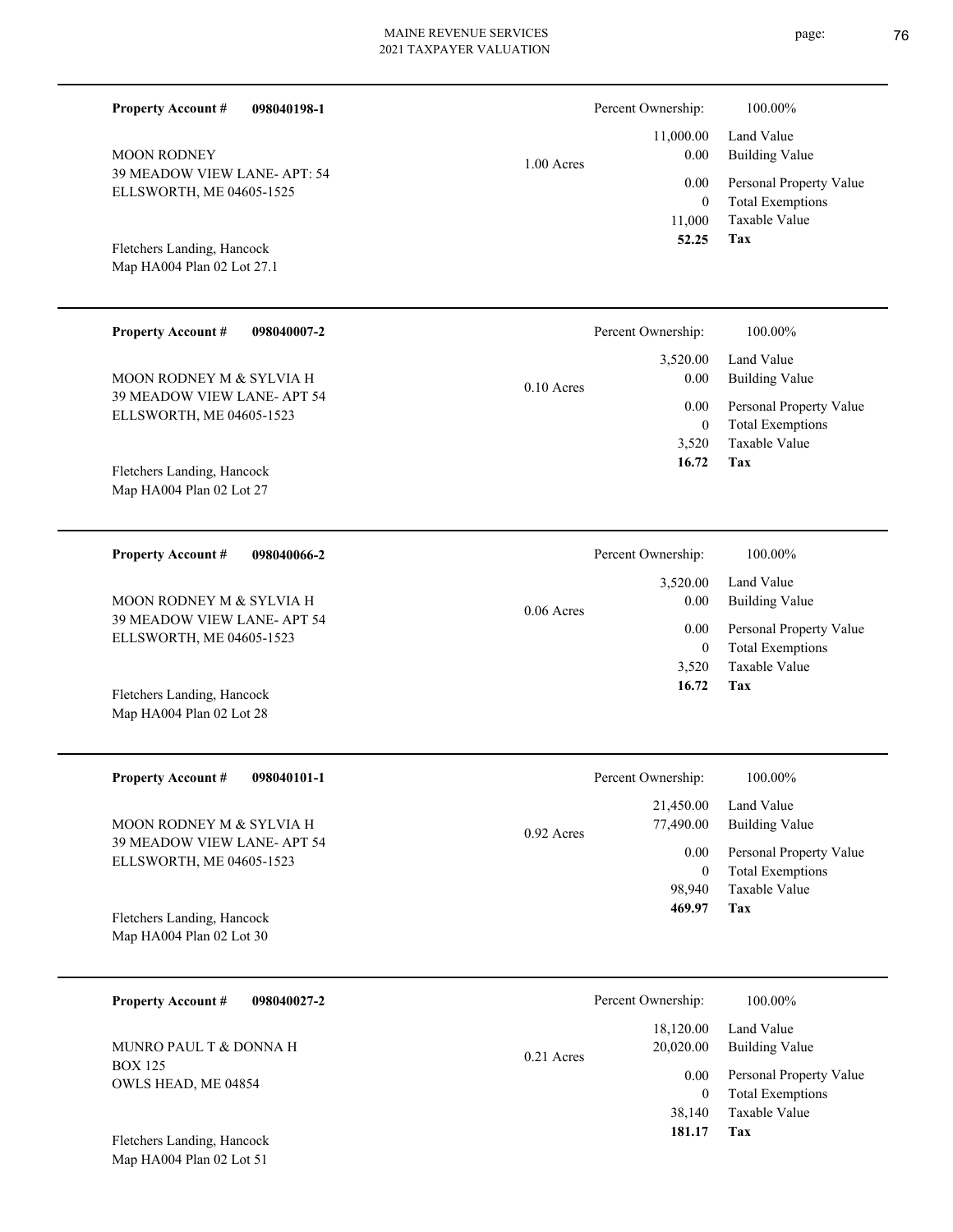| <b>Property Account #</b>                                 | 098040028-2                             |                               | Percent Ownership:                     | 100.00%                                                                           |
|-----------------------------------------------------------|-----------------------------------------|-------------------------------|----------------------------------------|-----------------------------------------------------------------------------------|
| MUNRO PAUL T & DONNA H                                    |                                         | $0.25$ Acres                  | 5,500.00<br>0.00                       | Land Value<br><b>Building Value</b>                                               |
| <b>BOX 125</b><br>OWLS HEAD, ME 04854                     |                                         |                               | 0.00<br>$\mathbf{0}$<br>5,500<br>26.13 | Personal Property Value<br><b>Total Exemptions</b><br>Taxable Value<br><b>Tax</b> |
| Fletchers Landing, Hancock<br>Map HA004 Plan 02 Lot 52    |                                         |                               |                                        |                                                                                   |
| <b>Property Account #</b>                                 | 098040103-1                             |                               | Percent Ownership:                     | 100.00%                                                                           |
|                                                           | NELSON HARRY E JR ET AL<br>$0.32$ Acres | 6,050.00<br>0.00              | Land Value<br><b>Building Value</b>    |                                                                                   |
| 39 ANDREWS RD APT 117<br><b>BATH, ME 04530</b>            |                                         |                               | 0.00<br>$\boldsymbol{0}$<br>6,050      | Personal Property Value<br><b>Total Exemptions</b><br>Taxable Value               |
| Fletchers Landing, Hancock<br>Map HA004 Plan 02 Lot 31    |                                         |                               | 28.74                                  | Tax                                                                               |
| <b>Property Account #</b>                                 | 098040081-5                             |                               | Percent Ownership:                     | 100.00%                                                                           |
|                                                           | NEW ENGLAND FORESTRY FOUNDATION INC     | Tree Growth<br>1,155.55 Acres | 257,041.00<br>0.00                     | Land Value<br><b>Building Value</b>                                               |
| PO BOX 1346<br>LITTLETON, MA 01460-4346                   |                                         |                               | 0.00<br>$\mathbf{0}$                   | Personal Property Value<br><b>Total Exemptions</b>                                |
| OPEN SPACE 102.55 ACRES                                   |                                         |                               | 257,041                                | <b>Taxable Value</b>                                                              |
| Fletchers Landing, Hancock<br>Map HA004 Plan 01 Lot 5.1 9 |                                         |                               | 1,220.94                               | Tax                                                                               |
| <b>Property Account #</b>                                 | 098040047-2                             |                               | Percent Ownership:                     | 100.00%                                                                           |
| OGLE DEBORAH L<br><b>ILDO LD ILDIOIDO</b>                 |                                         | 0.52 Acres                    | 31,310.00<br>36,980.00                 | Land Value<br><b>Building Value</b>                                               |

159 KEZAR HEIGHTS BRIDGTON, ME 04009 O<sub>C</sub>

Map HA004 Plan 03 Lot 3 Fletchers Landing, Hancock

| 098040035-2<br><b>Property Account #</b>                                                        | Percent Ownership:                     | 100.00%                                                             |
|-------------------------------------------------------------------------------------------------|----------------------------------------|---------------------------------------------------------------------|
| OGLE DEBORAH L TRUSTEE<br>DEBORAH L OGLE REVOC TRUST<br>159 KEZAR HEIGHTS<br>BRIDGTON, ME 04009 | 42,620.00<br>40,890.00<br>$0.66$ Acres | Land Value<br>Building Value                                        |
|                                                                                                 | 0.00<br>83,510                         | Personal Property Value<br><b>Total Exemptions</b><br>Taxable Value |
| Fletchers Landing, Hancock<br>Map HA004 Plan 03 Lot 6 7                                         | 396.67                                 | Tax                                                                 |

page: 77

**Tax**

 68,290 0

0.00

 **324.38**

Taxable Value Total Exemptions Personal Property Value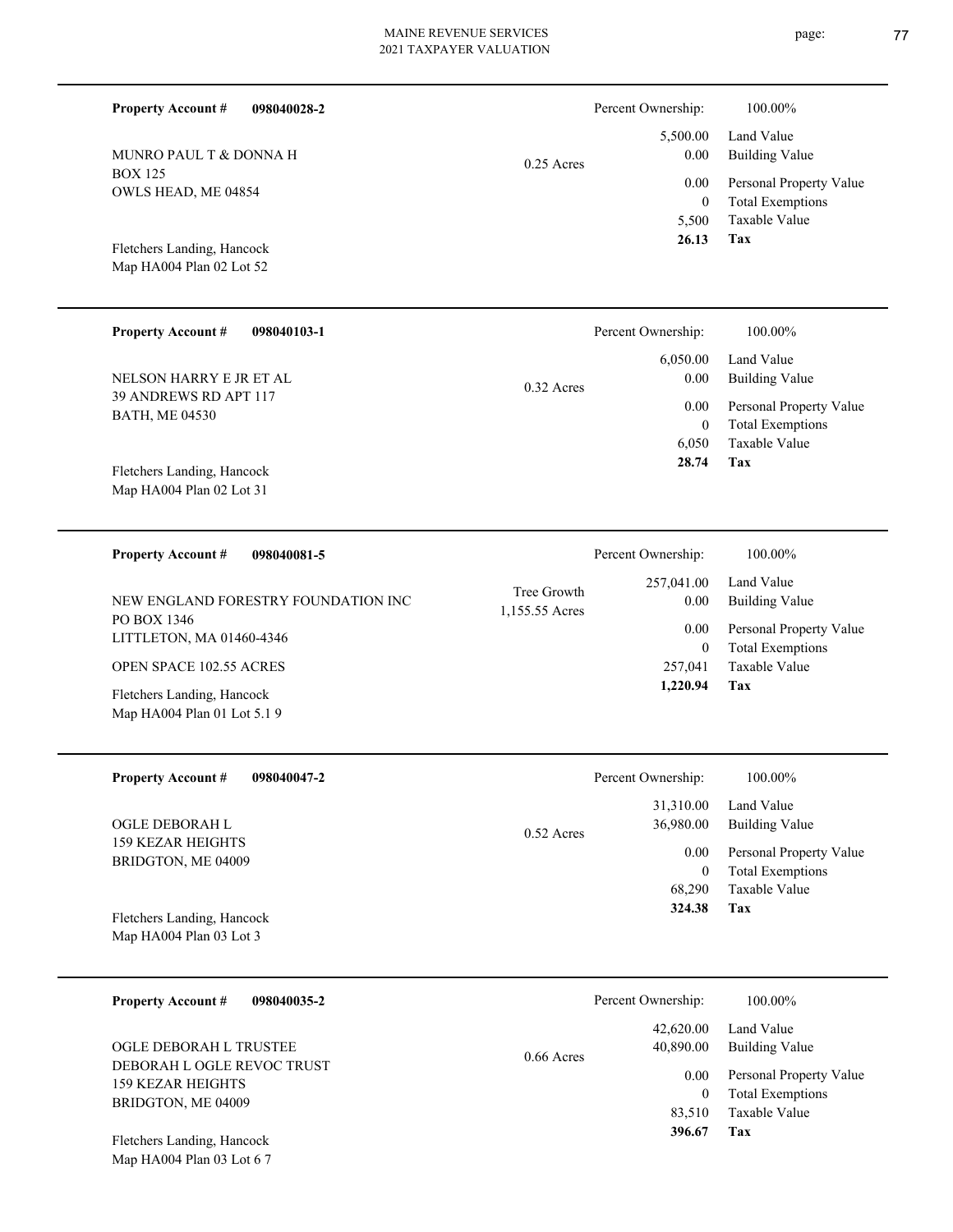| <b>Property Account #</b><br>098040034-2                           |              | Percent Ownership:    | 100.00%                                            |
|--------------------------------------------------------------------|--------------|-----------------------|----------------------------------------------------|
| OSIER ROYCE C & FRANK T & BRIDGES SARAH B                          | $0.17$ Acres | 7,790.00<br>57,480.00 | Land Value<br><b>Building Value</b>                |
| % SARAH B BRIDGES<br><b>20 SARI LANE</b>                           |              | 0.00                  | Personal Property Value                            |
| FLETCHERS LANDING, ME 04605                                        |              | 31,000                | <b>Total Exemptions</b>                            |
|                                                                    |              | 34,270<br>162.78      | <b>Taxable Value</b><br>Tax                        |
| Fletchers Landing, Hancock                                         |              |                       |                                                    |
| Map HA004 Plan 03 Lot 10                                           |              |                       |                                                    |
| Homestead Exemption \$25000; Veterans Widow/Child Exemption \$6000 |              |                       |                                                    |
| <b>Property Account #</b><br>098040120-2                           |              | Percent Ownership:    | 100.00%                                            |
|                                                                    |              | 26,280.00             | Land Value                                         |
| OSIER ROYCE C & FRANK T & SARAH BRIDGES                            | $0.21$ Acres | 31,640.00             | <b>Building Value</b>                              |
| % SARAH B BRIDGES                                                  |              | 0.00                  | Personal Property Value                            |
| 20 SARI LANE                                                       |              | $\overline{0}$        | <b>Total Exemptions</b>                            |
| FLETCHERS LANDING, ME 04605                                        |              | 57,920                | Taxable Value                                      |
| Fletchers Landing, Hancock                                         |              | 275.12                | Tax                                                |
| Map HA004 Plan 03 Lot 12                                           |              |                       |                                                    |
|                                                                    |              |                       |                                                    |
| <b>Property Account #</b><br>098040111-1                           |              | Percent Ownership:    | 100.00%                                            |
|                                                                    |              | 54,570.00             | Land Value                                         |
| PATTEN STEPHAN M & LINDA B                                         |              | 0.00                  | <b>Building Value</b>                              |
| PO BOX 1983                                                        | $1.00$ Acres | 0.00                  |                                                    |
| BUCKSPORT, ME 04416                                                |              | $\overline{0}$        | Personal Property Value<br><b>Total Exemptions</b> |
|                                                                    |              | 54,570                | <b>Taxable Value</b>                               |
|                                                                    |              | 259.21                | Tax                                                |
| Fletchers Landing, Hancock<br>Map HA004 Plan 02 Lot 87             |              |                       |                                                    |
|                                                                    |              |                       |                                                    |
| <b>Property Account #</b><br>098040084-1                           |              | Percent Ownership:    | 100.00%                                            |
|                                                                    |              | 4,950.00              | Land Value                                         |
| PERRY MARY ELLEN                                                   |              | 100.00                | <b>Building Value</b>                              |
| <b>18 DANIEL ST</b>                                                | $0.18$ Acres | 0.00                  |                                                    |
| EXETER, NH 03833-2030                                              |              | $\mathbf{0}$          | Personal Property Value<br><b>Total Exemptions</b> |
|                                                                    |              | 5,050                 | Taxable Value                                      |
|                                                                    |              | 23.99                 | Tax                                                |
| Fletchers Landing, Hancock<br>Map HA004 Plan 02 Lot 79             |              |                       |                                                    |
|                                                                    |              |                       |                                                    |
| <b>Property Account #</b><br>098040113-1                           |              | Percent Ownership:    | 100.00%                                            |
|                                                                    |              |                       |                                                    |
| PERRY MARY ELLEN                                                   |              | 1,760.00<br>0.00      | Land Value<br><b>Building Value</b>                |
| <b>18 DANIEL ST</b>                                                | 0.08 Acres   |                       |                                                    |
| EXETER, NH 03833-2030                                              |              | 0.00                  | Personal Property Value                            |
|                                                                    |              | $\overline{0}$        | <b>Total Exemptions</b><br>Taxable Value           |
|                                                                    |              | 1,760                 | Tax                                                |
| Fletchers Landing, Hancock                                         |              | 8.36                  |                                                    |

Map HA004 Plan 02 Lot 82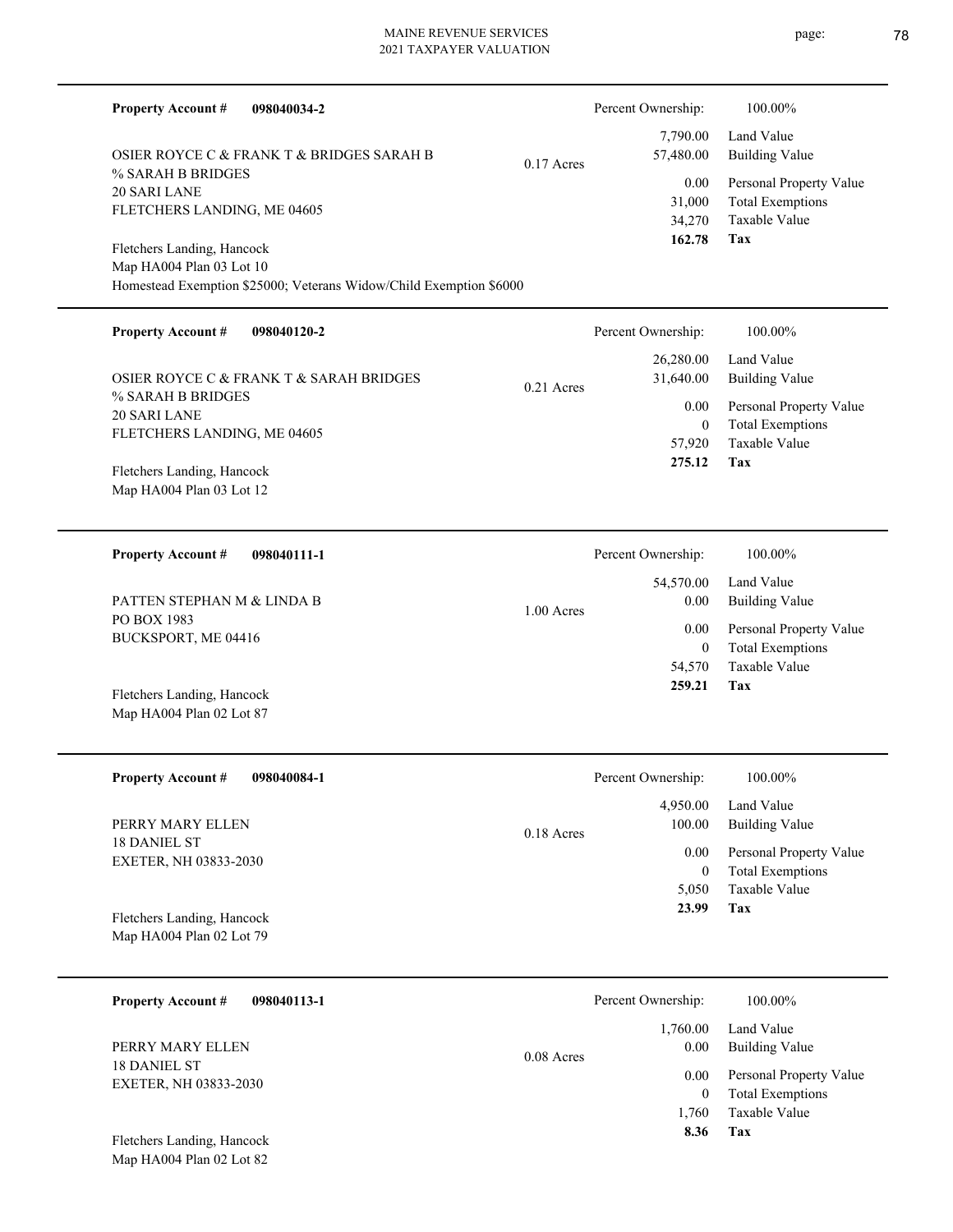| <b>Property Account #</b><br>098040114-1                  |              | Percent Ownership: | 100.00%                             |
|-----------------------------------------------------------|--------------|--------------------|-------------------------------------|
| PERRY MARY ELLEN                                          | $0.08$ Acres | 3,520.00<br>100.00 | Land Value<br><b>Building Value</b> |
| <b>18 DANIEL ST</b>                                       |              | 0.00               | Personal Property Value             |
| EXETER, NH 03833-2030                                     |              | $\boldsymbol{0}$   | <b>Total Exemptions</b>             |
|                                                           |              | 3,620              | Taxable Value                       |
| Fletchers Landing, Hancock                                |              | 17.20              | Tax                                 |
| Map HA004 Plan 02 Lot 80                                  |              |                    |                                     |
|                                                           |              |                    |                                     |
| <b>Property Account #</b><br>098040119-2                  |              | Percent Ownership: | 100.00%                             |
|                                                           |              | 33,090.00          | Land Value                          |
| POORS DANIEL L                                            |              | 19,620.00          | <b>Building Value</b>               |
| 216 HIGH STREET #151                                      | $0.60$ Acres | 0.00               | Personal Property Value             |
| ELLSWORTH, ME 04605                                       |              | $\mathbf{0}$       | <b>Total Exemptions</b>             |
|                                                           |              | 52,710             | Taxable Value                       |
|                                                           |              | 250.37             | Tax                                 |
| Fletchers Landing, Hancock<br>Map HA004 Plan 03 Lot 33 47 |              |                    |                                     |
|                                                           |              |                    |                                     |
|                                                           |              |                    |                                     |
| <b>Property Account #</b><br>098040059-2                  |              | Percent Ownership: | 100.00%                             |
|                                                           |              | 40,950.00          | Land Value                          |
| POTTS DANIEL C TRUSTEE                                    | 3.55 Acres   | 88,740.00          | <b>Building Value</b>               |
| 2485 HILLCREST ROAD<br>QUAKERTOWN, PA 18951-2272          |              | 0.00               | Personal Property Value             |
|                                                           |              | $\mathbf{0}$       | <b>Total Exemptions</b>             |
|                                                           |              | 129,690            | <b>Taxable Value</b>                |
| Fletchers Landing, Hancock                                |              | 616.03             | Tax                                 |
| Map HA004 Plan 03 Lot 31 34                               |              |                    |                                     |
|                                                           |              |                    |                                     |
| <b>Property Account #</b><br>098040163-4                  |              | Percent Ownership: | $100.00\%$                          |
|                                                           |              | 73,120.00          | Land Value                          |
| POTTS DANIEL C TRUSTEE                                    |              | 289,320.00         | <b>Building Value</b>               |
| 2485 HILLCREST ROAD                                       | 3.25 Acres   | 0.00               | Personal Property Value             |
| QUAKERTOWN, PA 18951-2272                                 |              | $\bf{0}$           | <b>Total Exemptions</b>             |
|                                                           |              | 362,440            | Taxable Value                       |
| Fletchers Landing, Hancock                                |              | 1,721.59           | <b>Tax</b>                          |
| Map HA004 Plan 03 Lot 35                                  |              |                    |                                     |
|                                                           |              |                    |                                     |
| <b>Property Account #</b><br>098040018-2                  |              | Percent Ownership: | 100.00%                             |
|                                                           |              |                    |                                     |
|                                                           |              | 43,060.00          | Land Value                          |

26 RANKINS ROAD FLETCHERS LANDING, ME 04605 RANKIN BASIL G JR & MARYANN

Map HA004 Plan 02 Lot 64 Homestead Exemption \$25000 Fletchers Landing, Hancock

**Tax**

 65,250 25,000

0.00

47,190.00

0.60 Acres

 **309.94**

Taxable Value Total Exemptions Personal Property Value

Building Value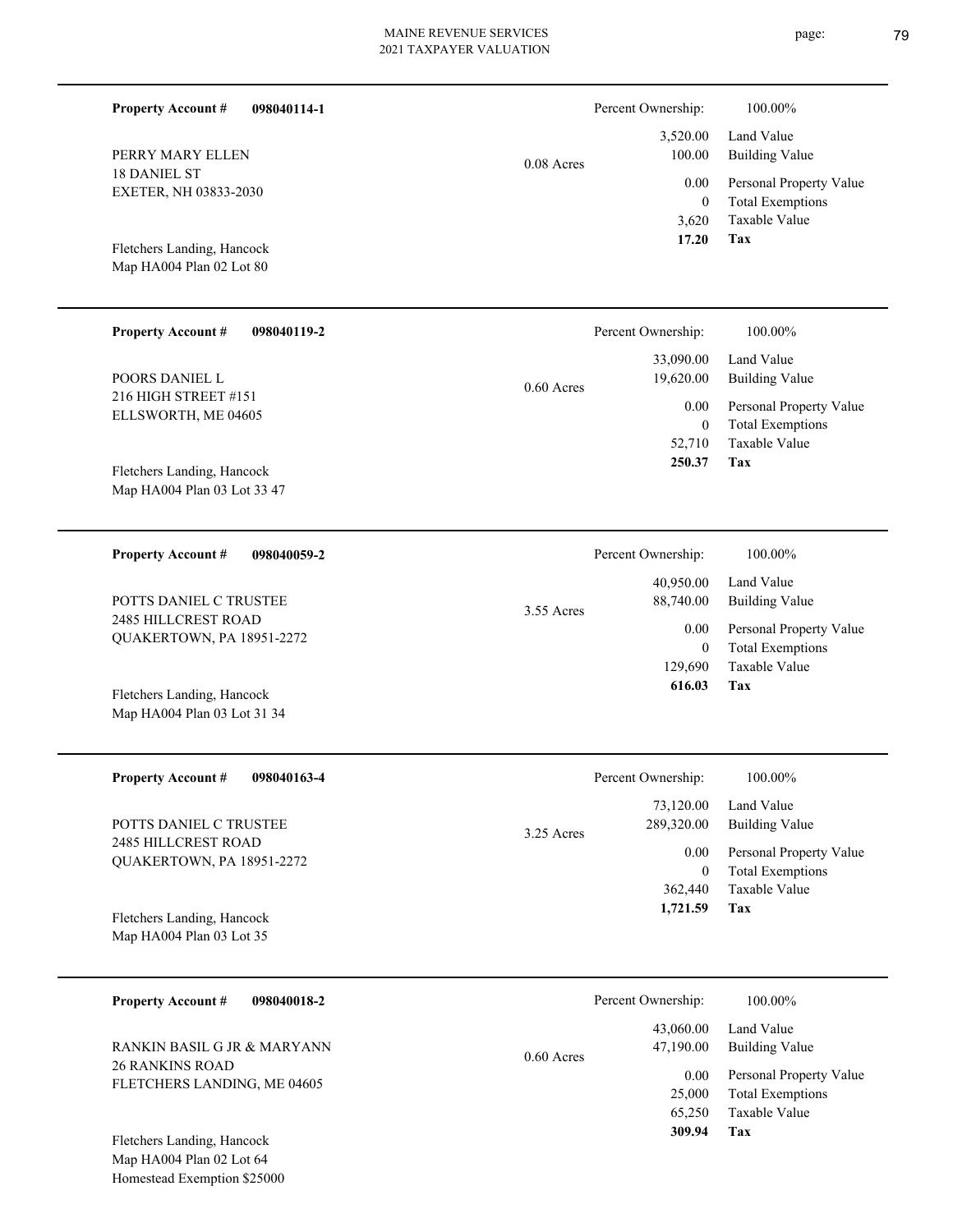| <b>Property Account #</b><br>098040002-3                                              |              | Percent Ownership:                    | 100.00%                                                                           |
|---------------------------------------------------------------------------------------|--------------|---------------------------------------|-----------------------------------------------------------------------------------|
| REED JENNIFER L & PATRICK B                                                           |              | 12,410.00<br>223,350.00               | Land Value<br><b>Building Value</b>                                               |
| <b>105 FLETCHERS LANDING RD</b><br>FLETCHERS LANDING TWP, ME 04605                    | $0.63$ Acres | 0.00<br>25,000<br>210,760<br>1,001.11 | Personal Property Value<br><b>Total Exemptions</b><br><b>Taxable Value</b><br>Tax |
| Fletchers Landing, Hancock<br>Map HA004 Plan 02 Lot 29<br>Homestead Exemption \$25000 |              |                                       |                                                                                   |
| <b>Property Account #</b><br>098040192-3                                              |              | Percent Ownership:                    | 100.00%                                                                           |
| <b>RIER CATHY D</b>                                                                   | 4.50 Acres   | 16,830.00<br>165,290.00               | Land Value<br><b>Building Value</b>                                               |
| <b>42 SECLUDED WAY</b><br>FLETCHERS LANDING, ME 04605                                 |              | 0.00<br>25,000<br>157,120             | Personal Property Value<br><b>Total Exemptions</b><br><b>Taxable Value</b>        |
| Fletchers Landing, Hancock                                                            |              | 746.32                                | Tax                                                                               |
| Map HA004 Plan 02 Lot 111<br>Homestead Exemption \$25000                              |              |                                       |                                                                                   |
| <b>Property Account #</b><br>098040085-3                                              |              | Percent Ownership:                    | 100.00%                                                                           |
| <b>RIER JANET M</b>                                                                   | $0.23$ Acres | 9,000.00<br>0.00                      | Land Value<br><b>Building Value</b>                                               |
| % CAROLYN R LYNCH<br>22 MYRNAS WAY                                                    |              | 0.00                                  | Personal Property Value                                                           |
| FLETCHERS LANDING, ME 04605-4805                                                      |              | $\mathbf{0}$<br>9,000<br>42.75        | <b>Total Exemptions</b><br><b>Taxable Value</b><br>Tax                            |
| Fletchers Landing, Hancock<br>Map HA004 Plan 02 Lot 76                                |              |                                       |                                                                                   |
|                                                                                       |              |                                       |                                                                                   |
| <b>Property Account #</b><br>098040030-5                                              |              | Percent Ownership:                    | 100.00%                                                                           |
| RYAN KENNETH & NEVELLS SUZANNE                                                        | $0.46$ Acres | 10,870.00<br>600.00                   | Land Value<br><b>Building Value</b>                                               |
| <b>13 MYRNAS WAY</b><br>FLETCHERS LANDING, ME 04605-4809                              |              | 0.00                                  | Personal Property Value                                                           |
|                                                                                       |              | $\boldsymbol{0}$<br>11,470            | <b>Total Exemptions</b><br>Taxable Value                                          |
| Fletchers Landing, Hancock<br>Map HA004 Plan 02 Lot 72 99                             |              | 54.48                                 | Tax                                                                               |
| <b>Property Account #</b><br>098040052-5                                              |              | Percent Ownership:                    | 100.00%                                                                           |
| RYAN KENNETH & NEVELLS SUZANNE                                                        | 0.82 Acres   | 13,290.00<br>86,900.00                | Land Value<br><b>Building Value</b>                                               |
| 13 MYRNAS WAY                                                                         |              |                                       |                                                                                   |

**Tax 357.15**

 75,190 25,000

Taxable Value Total Exemptions 0.00 Personal Property Value

Map HA004 Plan 02 Lot 66 67 68 69 70 Homestead Exemption \$25000 Fletchers Landing, Hancock

FLETCHERS LANDING, ME 04605-4809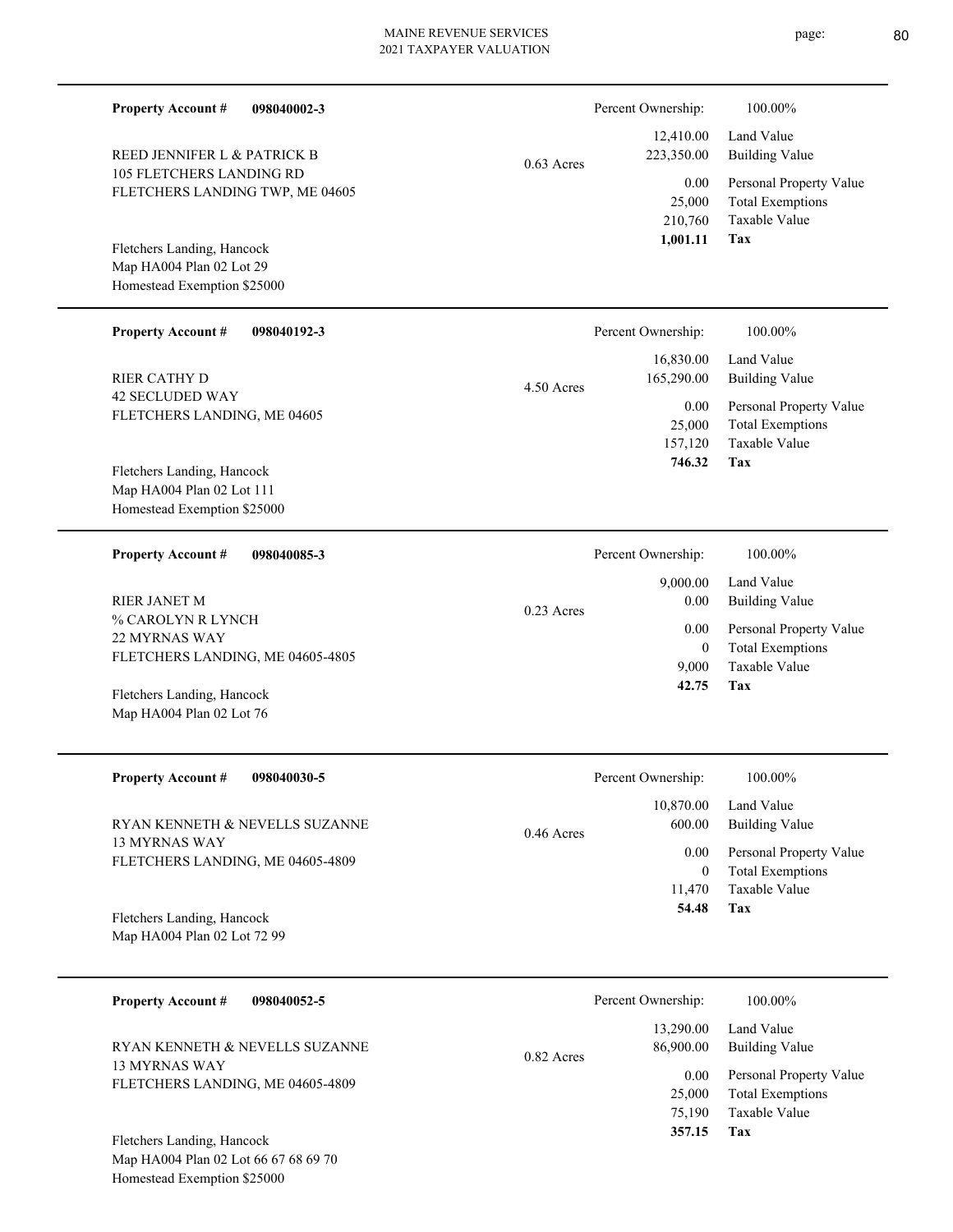| <b>Property Account #</b><br>098040154-5                                                   |              | Percent Ownership:                  | 100.00%                                                                    |
|--------------------------------------------------------------------------------------------|--------------|-------------------------------------|----------------------------------------------------------------------------|
| RYAN KENNETH & NEVELLS SUZANNE<br><b>13 MYRNAS WAY</b><br>FLETCHERS LANDING, ME 04605-4809 | 2.76 Acres   | 12,170.00<br>0.00<br>0.00           | Land Value<br><b>Building Value</b><br>Personal Property Value             |
| Fletchers Landing, Hancock<br>Map HA004 Plan 02 Lot 83                                     |              | $\boldsymbol{0}$<br>12,170<br>57.81 | <b>Total Exemptions</b><br>Taxable Value<br>Tax                            |
| <b>Property Account #</b><br>098040130-1                                                   |              | Percent Ownership:                  | 100.00%                                                                    |
| SABOL THOMAS S ET AL                                                                       | $0.03$ Acres | 1,760.00<br>0.00                    | Land Value<br><b>Building Value</b>                                        |
| <b>80 ELDRIDGE ROAD</b><br>MARIAVILLE, ME 04605-7163                                       |              | 0.00<br>$\theta$<br>1,760           | Personal Property Value<br><b>Total Exemptions</b><br><b>Taxable Value</b> |
| Fletchers Landing, Hancock<br>Map HA004 Plan 02 Lot 48                                     |              | 8.36                                | <b>Tax</b>                                                                 |
| <b>Property Account #</b><br>098040125-2                                                   |              | Percent Ownership:                  | 100.00%                                                                    |
| SALISBURY LAURA C                                                                          | 2.77 Acres   | 80,450.00<br>154,960.00             | Land Value<br><b>Building Value</b>                                        |
| 115 DANA'S LEDGE ROAD<br>FLETCHERS LANDING, ME 04605                                       |              | 0.00<br>25,000<br>210,410<br>999.45 | Personal Property Value<br><b>Total Exemptions</b><br>Taxable Value<br>Tax |
| Fletchers Landing, Hancock<br>Map HA004 Plan 02 Lot 5<br>Homestead Exemption \$25000       |              |                                     |                                                                            |
| <b>Property Account #</b><br>098040147-2                                                   |              | Percent Ownership:                  | 100.00%                                                                    |
| SALISBURY LAURA C                                                                          | 9.17 Acres   | 19,930.00<br>139,550.00             | Land Value<br><b>Building Value</b>                                        |
| 35 FLETCHERS LANDING RD<br>FLETCHERS LDNG, ME 04605-4802                                   |              | 0.00<br>25,000<br>134,480<br>638.78 | Personal Property Value<br><b>Total Exemptions</b><br>Taxable Value<br>Tax |
| Fletchers Landing, Hancock<br>Map HA004 Plan 02 Lot 2<br>Homestead Exemption \$25000       |              |                                     |                                                                            |
| 098040199-1<br><b>Property Account #</b>                                                   |              | Percent Ownership:                  | 100.00%                                                                    |
| SALISBURY LAURA C                                                                          | 8.64 Acres   | 16,080.00<br>0.00                   | Land Value<br><b>Building Value</b>                                        |
| 115 DANA'S LEDGE ROAD<br>FLETCHERS LANDING, ME 04605                                       |              | 0.00<br>$\theta$<br>16,080          | Personal Property Value<br><b>Total Exemptions</b><br>Taxable Value        |

**Tax 76.38**

Map HA004 Plan 02 Lot 6.1 Fletchers Landing, Hancock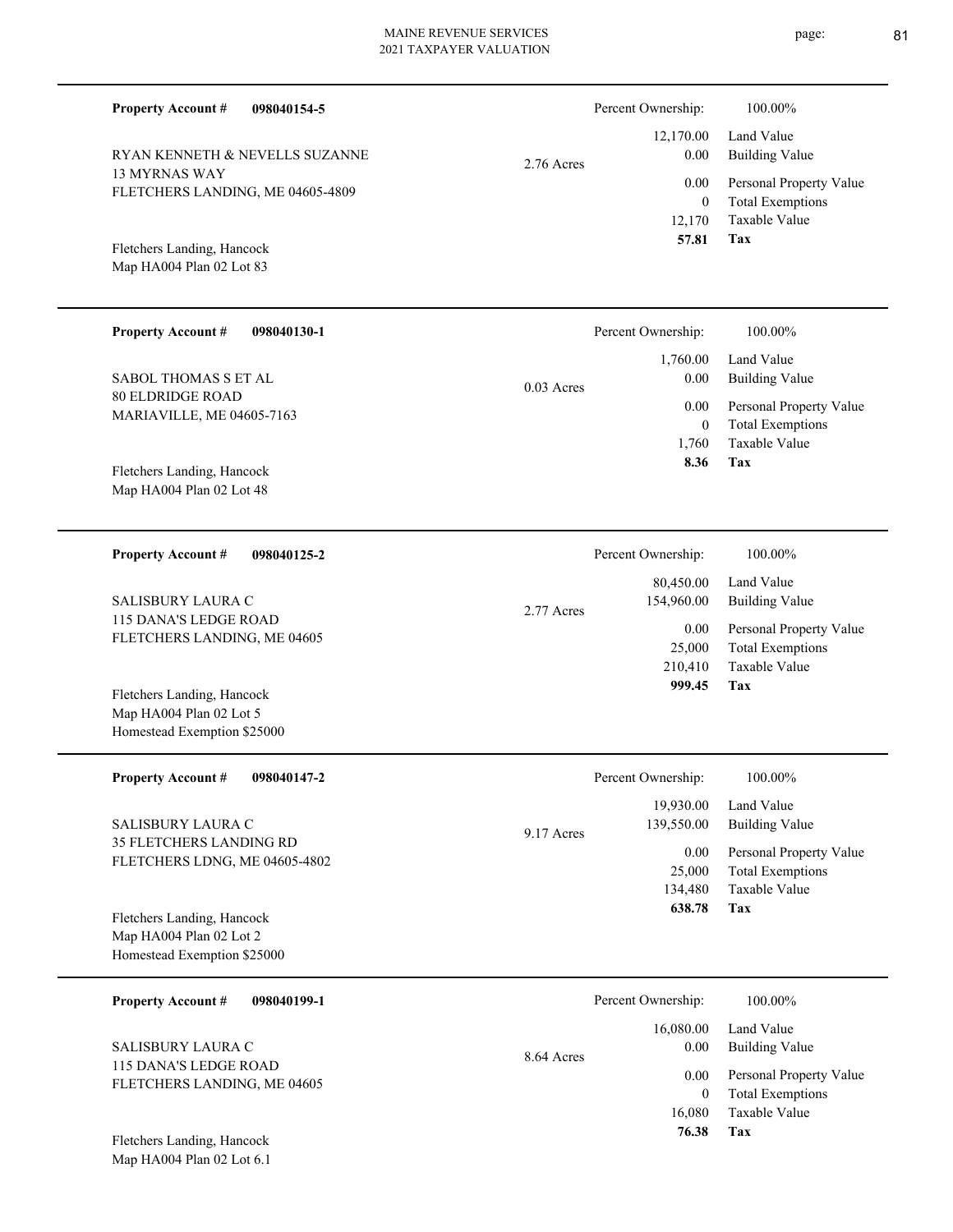| <b>Property Account #</b><br>098040200-1   |              | Percent Ownership:     | 100.00%                                            |
|--------------------------------------------|--------------|------------------------|----------------------------------------------------|
| <b>SARGENT GREGORY E</b>                   |              | 22,150.00<br>80,380.00 | Land Value<br><b>Building Value</b>                |
| 25 HUMMINGBIRD LANE                        | 1.22 Acres   |                        |                                                    |
| FLETCHERS LANDING TWP, ME 04605            |              | 0.00<br>25,000         | Personal Property Value<br><b>Total Exemptions</b> |
|                                            |              | 77,530                 | Taxable Value                                      |
| Fletchers Landing, Hancock                 |              | 368.27                 | Tax                                                |
| Map HA004 Plan 01 Lot 18.21                |              |                        |                                                    |
| Homestead Exemption \$25000                |              |                        |                                                    |
| <b>Property Account #</b><br>098040100-3   |              | Percent Ownership:     | 100.00%                                            |
|                                            |              |                        |                                                    |
| <b>SARGENT ROBERT</b>                      |              | 18,370.00<br>4,760.00  | Land Value<br><b>Building Value</b>                |
| PO BOX 1475                                | $0.45$ Acres |                        |                                                    |
| ELLSWORTH, ME 04605                        |              | 0.00<br>$\mathbf{0}$   | Personal Property Value<br><b>Total Exemptions</b> |
|                                            |              | 23,130                 | <b>Taxable Value</b>                               |
| Fletchers Landing, Hancock                 |              | 109.87                 | Tax                                                |
| Map HA004 Plan 03 Lot 45                   |              |                        |                                                    |
|                                            |              |                        |                                                    |
| <b>Property Account #</b><br>098040117-1   |              | Percent Ownership:     | 100.00%                                            |
|                                            |              | 18,810.00              | Land Value                                         |
| <b>SARGENT ROBERT P</b>                    |              | 20,180.00              | <b>Building Value</b>                              |
| PO BOX 1475                                | $0.47$ Acres | 0.00                   | Personal Property Value                            |
| ELLSWORTH, ME 04605                        |              | $\mathbf{0}$           | <b>Total Exemptions</b>                            |
|                                            |              | 38,990                 | <b>Taxable Value</b>                               |
| Fletchers Landing, Hancock                 |              | 185.20                 | Tax                                                |
| Map HA004 Plan 01 Lot 18.23 Plan 02 Lot 91 |              |                        |                                                    |
|                                            |              |                        |                                                    |
| <b>Property Account #</b><br>098040056-6   |              | Percent Ownership:     | 100.00%                                            |
|                                            |              | 9,240.00               | Land Value                                         |
| SARGENT TIFFANY L                          | $0.72$ Acres | 0.00                   | <b>Building Value</b>                              |
| <b>12 SECLUDED WAY</b>                     |              | 0.00                   | Personal Property Value                            |
| FLETCHERS LANDING, ME 04605-4858           |              | $\boldsymbol{0}$       | <b>Total Exemptions</b>                            |
|                                            |              | 9,240                  | Taxable Value                                      |
| Fletchers Landing, Hancock                 |              | 43.89                  | <b>Tax</b>                                         |
| Map HA004 Plan 02 Lot 84                   |              |                        |                                                    |
|                                            |              |                        |                                                    |
| <b>Property Account #</b><br>098040196-2   |              | Percent Ownership:     | 100.00%                                            |
|                                            |              | 23,660.00              | Land Value                                         |
|                                            |              |                        |                                                    |

12 SECLUDED WAY FLETCHERS LANDING, ME 04605-4858

Map HA004 Plan 01 Lot 18.2 Homestead Exemption \$25000 Fletchers Landing, Hancock

**Tax**

 17,220 25,000

0.00

 **81.80**

Taxable Value Total Exemptions Personal Property Value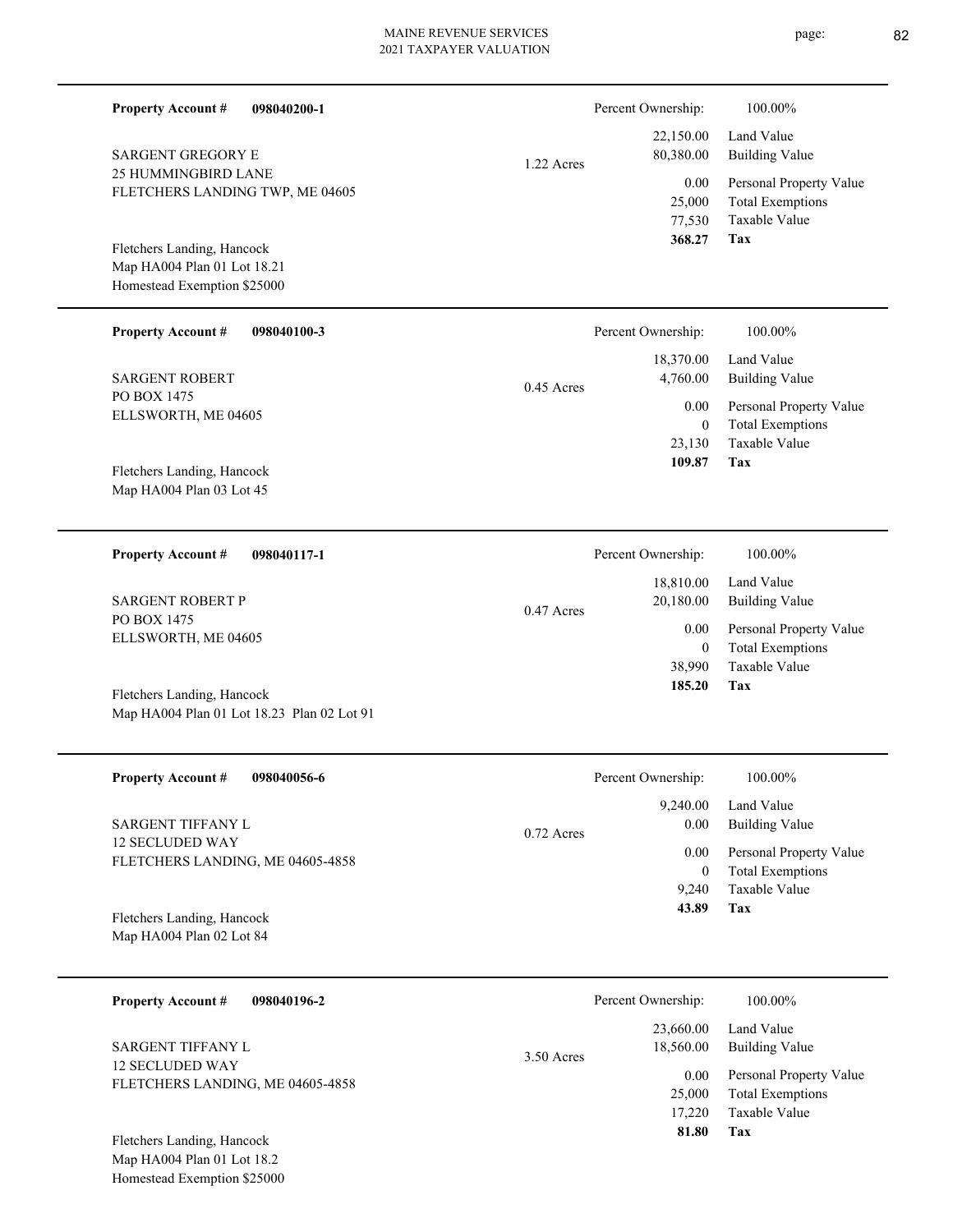| <b>Property Account #</b><br>098040160-3                                                                   |              | Percent Ownership:                        | 100.00%                                                                           |
|------------------------------------------------------------------------------------------------------------|--------------|-------------------------------------------|-----------------------------------------------------------------------------------|
| SAWYER KAREN ALBERT & THOMAS                                                                               | 2.20 Acres   | 55,630.00<br>53,760.00                    | Land Value<br><b>Building Value</b>                                               |
| <b>84 GUPTIL FARM WAY</b><br>ELLSWORTH, ME 04605<br>Fletchers Landing, Hancock<br>Map HA004 Plan 03 Lot 21 |              | 0.00<br>$\mathbf{0}$<br>109,390<br>519.60 | Personal Property Value<br><b>Total Exemptions</b><br><b>Taxable Value</b><br>Tax |
|                                                                                                            |              |                                           |                                                                                   |
| <b>Property Account #</b><br>098040143-2                                                                   |              | Percent Ownership:                        | 100.00%                                                                           |
| SCHMID FRED W III & SUSAN M                                                                                | 12.44 Acres  | 95,160.00<br>202,550.00                   | Land Value<br><b>Building Value</b>                                               |
| 54 LOIS LANE<br>FLETCHERS LANDING, ME 04605-5400                                                           |              | 0.00<br>25,000<br>272,710<br>1,295.37     | Personal Property Value<br><b>Total Exemptions</b><br>Taxable Value<br>Tax        |
| Fletchers Landing, Hancock<br>Map HA004 Plan 03 Lot 18 19 20.1<br>Homestead Exemption \$25000              |              |                                           |                                                                                   |
| <b>Property Account #</b><br>098040145-2                                                                   |              | Percent Ownership:                        | 100.00%                                                                           |
| SCHMID FRED W III & SUSAN M                                                                                | 7.00 Acres   | 14,990.00<br>0.00                         | Land Value<br><b>Building Value</b>                                               |
| 54 LOIS LANE<br>FLETCHERS LANDING, ME 04605-5400                                                           |              | 0.00<br>$\mathbf{0}$<br>14,990<br>71.20   | Personal Property Value<br><b>Total Exemptions</b><br><b>Taxable Value</b><br>Tax |
| Fletchers Landing, Hancock<br>Map HA004 Plan 03 Lot 49                                                     |              |                                           |                                                                                   |
| <b>Property Account #</b><br>098040004-2                                                                   |              | Percent Ownership:                        | 100.00%                                                                           |
| <b>SCHMIDT WL</b>                                                                                          | $0.12$ Acres | 5,020.00<br>9,510.00                      | Land Value<br><b>Building Value</b>                                               |
| PO BOX 1428<br>TAMPA, FL 33601-1428                                                                        |              | 0.00<br>$\mathbf{0}$<br>14,530<br>69.02   | Personal Property Value<br><b>Total Exemptions</b><br>Taxable Value<br>Tax        |
| Fletchers Landing, Hancock<br>Map HA004 Plan 02 Lot 35 36                                                  |              |                                           |                                                                                   |
| <b>Property Account #</b><br>098040050-2                                                                   |              | Percent Ownership:                        | 100.00%                                                                           |
| SHERMAN CHARLES E & JANICE P                                                                               | $0.56$ Acres | 26,100.00<br>800.00                       | Land Value<br><b>Building Value</b>                                               |
| <b>5 CHESLEY LANE</b><br>LINCOLN, ME 04457                                                                 |              | 0.00<br>$\overline{0}$<br>26,900          | Personal Property Value<br><b>Total Exemptions</b><br>Taxable Value               |

**Tax 127.78**

Map HA004 Plan 03 Lot 15 16 Fletchers Landing, Hancock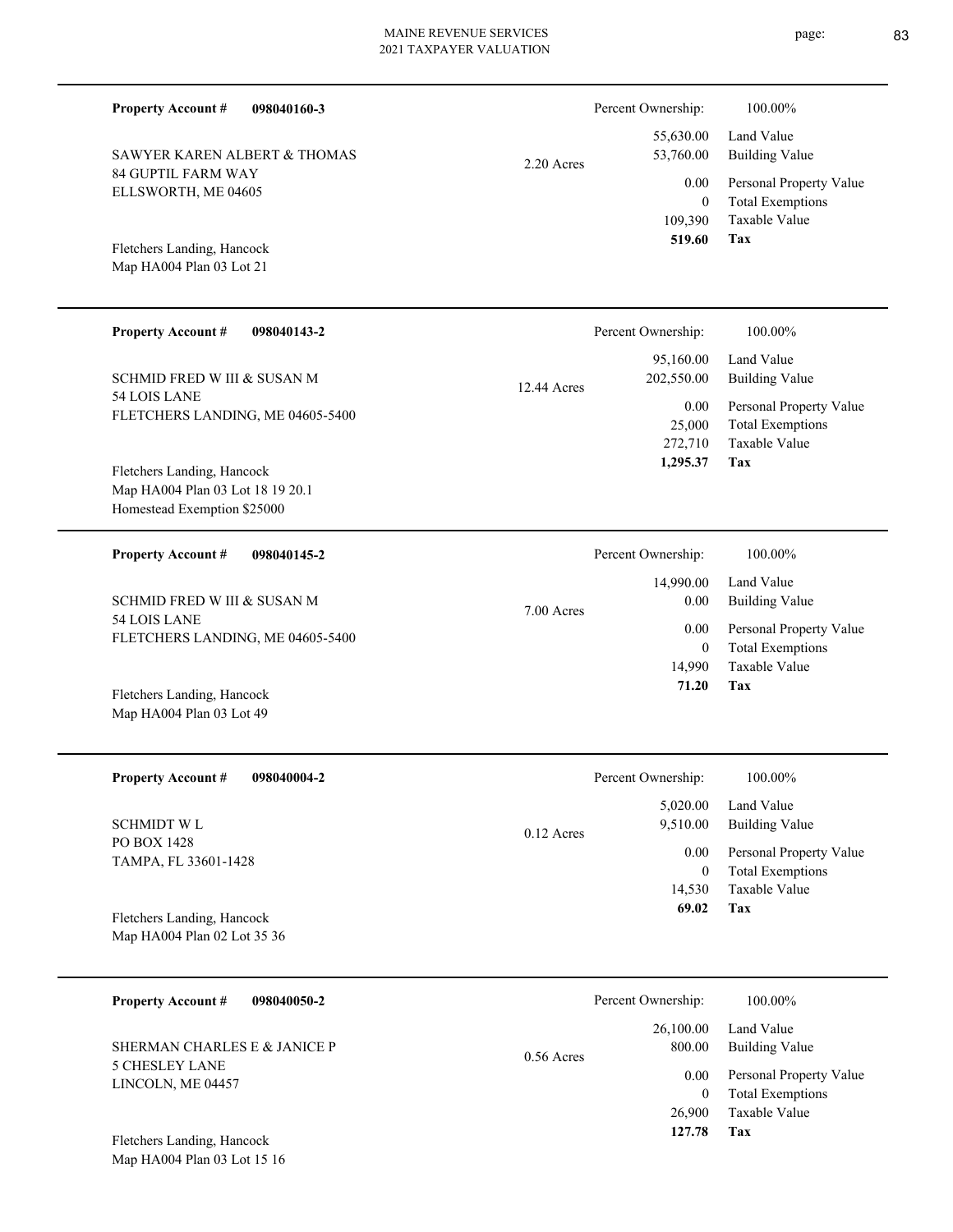| 098040118-1<br><b>Property Account #</b>                                              |              | Percent Ownership:                  | 100.00%                                                                    |
|---------------------------------------------------------------------------------------|--------------|-------------------------------------|----------------------------------------------------------------------------|
| SHERMAN CHARLES E & JANICE P                                                          | $0.13$ Acres | 15,340.00<br>13,560.00              | Land Value<br><b>Building Value</b>                                        |
| <b>5 CHESLEY LANE</b><br>LINCOLN, ME 04457                                            |              | 0.00<br>$\mathbf{0}$                | Personal Property Value<br><b>Total Exemptions</b>                         |
| Fletchers Landing, Hancock<br>Map HA004 Plan 03 Lot 4 5                               |              | 28,900<br>137.28                    | Taxable Value<br>Tax                                                       |
| <b>Property Account #</b><br>098040026-4                                              |              | Percent Ownership:                  | 100.00%                                                                    |
| <b>SILK JOHN H</b>                                                                    | $0.60$ Acres | 8,580.00<br>108,320.00              | Land Value<br><b>Building Value</b>                                        |
| 42 FLETCHERS LANDING ROAD<br>FLETCHERS LANDING TWP, ME 04605                          |              | 0.00<br>$\mathbf{0}$                | Personal Property Value<br><b>Total Exemptions</b>                         |
| Fletchers Landing, Hancock<br>Map HA004 Plan 02 Lot 7                                 |              | 116,900<br>555.28                   | <b>Taxable Value</b><br>Tax                                                |
| <b>Property Account #</b><br>098040061-2                                              |              | Percent Ownership:                  | 100.00%                                                                    |
| <b>SPRAGUE TERRY L</b>                                                                | 1.91 Acres   | 15,110.00<br>171,850.00             | Land Value<br><b>Building Value</b>                                        |
| <b>415 FLETCHERS LDG RD</b><br>FLETCHERS LDG TWP, ME 04605                            |              | 0.00<br>25,000<br>161,960<br>769.31 | Personal Property Value<br><b>Total Exemptions</b><br>Taxable Value<br>Tax |
| Fletchers Landing, Hancock<br>Map HA004 Plan 03 Lot 43<br>Homestead Exemption \$25000 |              |                                     |                                                                            |
| <b>Property Account #</b><br>098040094-3                                              |              | Percent Ownership:                  | 100.00%                                                                    |
| STATE OWNED TAX ACQUIRED 2019                                                         | $0.08$ Acres | 11,380.00<br>0.00                   | Land Value<br><b>Building Value</b>                                        |
| FORMERLY MALLETT DAVID C<br>23 PALMER STREET #1<br>WALTHAM, MA 02451-3618             |              | 0.00<br>11,380<br>$\mathbf{0}$      | Personal Property Value<br><b>Total Exemptions</b><br>Taxable Value        |
| Fletchers Landing, Hancock<br>Map HA004 Plan 03 Lot 11<br><b>Exempt Property</b>      |              | 0.00                                | Tax                                                                        |
| <b>Property Account #</b><br>098040152-1                                              |              | Percent Ownership:                  | 100.00%                                                                    |
| <b>STROUT HELEN M</b>                                                                 | $0.07$ Acres | 3,520.00<br>0.00                    | Land Value<br><b>Building Value</b>                                        |
| % W L SCHMIDT<br>PO BOX 1428<br>TAMPA, FL 33601-1428                                  |              | 0.00<br>$\mathbf{0}$                | Personal Property Value<br><b>Total Exemptions</b><br>Taxable Value        |
| Fletchers Landing, Hancock                                                            |              | 3,520<br>16.72                      | Tax                                                                        |

Map HA004 Plan 02 Lot 40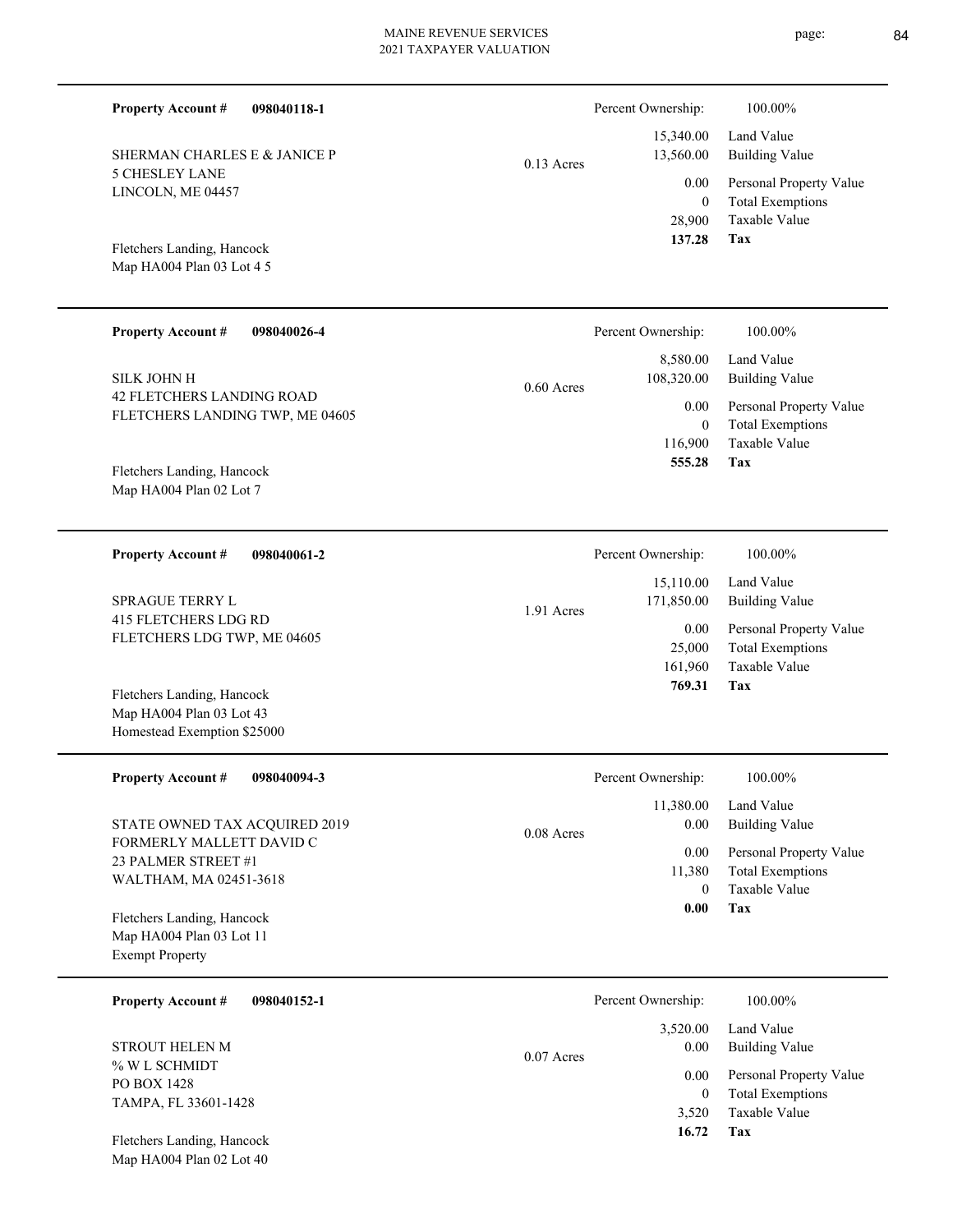|                                                                                                                                                               | 2021 TAXPAYEK VALUATION       |                                                                       |                                                                                                                          |
|---------------------------------------------------------------------------------------------------------------------------------------------------------------|-------------------------------|-----------------------------------------------------------------------|--------------------------------------------------------------------------------------------------------------------------|
| <b>Property Account #</b><br>098040011-2                                                                                                                      |                               | Percent Ownership:                                                    | 100.00%                                                                                                                  |
| <b>TSOULAS GEORGE L</b><br>% KENNETH TSOULAS<br><b>298 WEST MORELAND ROAD</b><br>SPOFFARD, NH 03462<br>Fletchers Landing, Hancock<br>Map HA004 Plan 02 Lot 26 | $0.24$ Acres                  | 5,500.00<br>0.00<br>0.00<br>$\Omega$<br>5,500<br>26.13                | Land Value<br><b>Building Value</b><br>Personal Property Value<br><b>Total Exemptions</b><br><b>Taxable Value</b><br>Tax |
| <b>Property Account #</b><br>098040132-4                                                                                                                      |                               | Percent Ownership:                                                    | 100.00%                                                                                                                  |
| URSA MAJOR LLC<br>$%$ AFM<br><b>40 CHAMPION LANE</b><br>MILFORD, ME 04461                                                                                     | Tree Growth<br>6,750.00 Acres | 1,095,202.00<br>0.00<br>0.00<br>$\mathbf{0}$<br>1,095,202<br>5,202.21 | Land Value<br><b>Building Value</b><br>Personal Property Value<br><b>Total Exemptions</b><br>Taxable Value<br>Tax        |
| Fletchers Landing, Hancock<br>Map HA004 Plan 01 Lot 1 2 7 8 10 11 12 13 16 28                                                                                 |                               |                                                                       |                                                                                                                          |

| 098040144-1<br><b>Property Account #</b> | Percent Ownership:        | 100.00%                 |
|------------------------------------------|---------------------------|-------------------------|
|                                          | 72,940.00                 | Land Value              |
| <b>VES REVOCABLE TRUST</b>               | 126,700.00<br>70.68 Acres | Building Value          |
| PO BOX 681<br>ELLSWORTH, ME 04605        | 0.00                      | Personal Property Value |
|                                          | $\left( 0 \right)$        | <b>Total Exemptions</b> |
|                                          | 199.640                   | Taxable Value           |
| Fletchers Landing, Hancock               | 948.29                    | Tax                     |
| Map HA004 Plan 01 Lot 19                 |                           |                         |

| <b>Property Account #</b><br>098040156-3 | Percent Ownership:                     | 100.00%                      |
|------------------------------------------|----------------------------------------|------------------------------|
| WARDWELL ROBERT & ROBIN                  | 32,840.00<br>63,330.00<br>$0.29$ Acres | Land Value<br>Building Value |
| <b>PO BOX 198</b><br>ORLAND, ME 04472    | 0.00                                   | Personal Property Value      |
|                                          | $\overline{0}$                         | <b>Total Exemptions</b>      |
|                                          | 96,170                                 | Taxable Value                |
| Fletchers Landing, Hancock               | 456.81                                 | Tax                          |
| Map HA004 Plan $02$ Lot $60$             |                                        |                              |

| 098040069-3<br><b>Property Account #</b>                 | Percent Ownership:                     | 100.00%                                            |
|----------------------------------------------------------|----------------------------------------|----------------------------------------------------|
| <b>WATSON WENDY</b><br><b>448 FLETCHERS LANDING ROAD</b> | 77,730.00<br>61,580.00<br>$4.50$ Acres | Land Value<br><b>Building Value</b>                |
| FLETCHERS LODGE, ME 04605                                | 0.00<br>$\mathbf{0}$                   | Personal Property Value<br><b>Total Exemptions</b> |
|                                                          | 139.310                                | Taxable Value                                      |
| Fletchers Landing, Hancock                               | 661.72                                 | Tax                                                |

Map HA004 Plan 03 Lot 39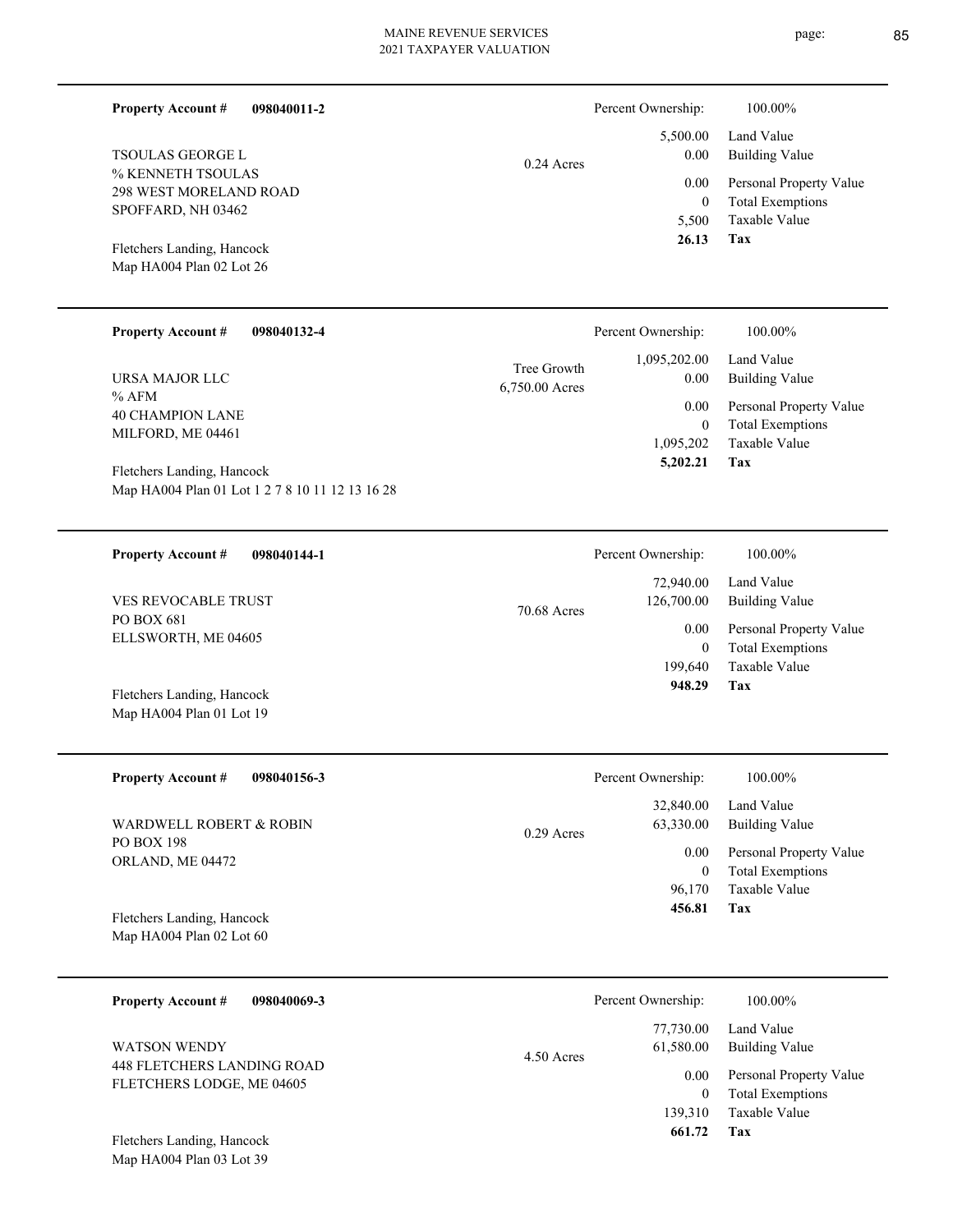| <b>Property Account #</b><br>098040165-2                     |               | Percent Ownership:      | 100.00%                                            |
|--------------------------------------------------------------|---------------|-------------------------|----------------------------------------------------|
| <b>WEISS LINDA S</b>                                         | $12.00$ Acres | 9,160.00<br>0.00        | Land Value<br><b>Building Value</b>                |
| <b>805 SECRETARIAT AVE SE</b><br>ALBUQUERQUE, NM 87123       |               | 0.00<br>$\overline{0}$  | Personal Property Value<br><b>Total Exemptions</b> |
| Fletchers Landing, Hancock<br>Map HA004 Plan 01 Lot 22       |               | 9,160<br>43.51          | Taxable Value<br>Tax                               |
| <b>Property Account #</b><br>098040029-2                     |               | Percent Ownership:      | 100.00%                                            |
| WENTWORTH ALONZO A                                           | $0.15$ Acres  | 15,290.00<br>9,070.00   | Land Value<br><b>Building Value</b>                |
| PO BOX 1501<br>ELLSWORTH, ME 04605-5001                      |               | 0.00<br>$\mathbf{0}$    | Personal Property Value<br><b>Total Exemptions</b> |
| Fletchers Landing, Hancock                                   |               | 24,360<br>115.71        | Taxable Value<br>Tax                               |
| Map HA004 Plan 02 Lot 14                                     |               |                         |                                                    |
| <b>Property Account #</b><br>098040072-3                     |               | Percent Ownership:      | 100.00%                                            |
| WENTWORTH ALTHEA D & JACK JR                                 |               | 26,300.00<br>43,660.00  | Land Value<br><b>Building Value</b>                |
| 78 FLETCHERS LANDING ROAD<br>FLETCHERS LANDING, ME 04605     | 1.45 Acres    | 0.00<br>$\overline{0}$  | Personal Property Value<br><b>Total Exemptions</b> |
| Fletchers Landing, Hancock                                   |               | 69,960<br>332.31        | <b>Taxable Value</b><br>Tax                        |
| Map HA004 Plan 02 Lot 15 16 105                              |               |                         |                                                    |
| <b>Property Account #</b><br>098040157-1                     |               | Percent Ownership:      | 100.00%                                            |
| WHITMORE JOHN J                                              | 1.23 Acres    | 14,650.00<br>220,600.00 | Land Value<br><b>Building Value</b>                |
| PO BOX 885 PLANTATION 8<br>ELLSWORTH, ME 04605               |               | 0.00<br>25,000          | Personal Property Value<br><b>Total Exemptions</b> |
| Fletchers Landing, Hancock                                   |               | 210,250<br>998.69       | <b>Taxable Value</b><br>Tax                        |
| Map HA004 Plan 02 Lot 100 112<br>Homestead Exemption \$25000 |               |                         |                                                    |
| <b>Property Account #</b><br>098040065-1                     |               | Percent Ownership:      | 100.00%                                            |
| WILKINSON PAUL ELWOOD                                        | 0.28 Acres    | 17,050.00<br>31,030.00  | Land Value<br><b>Building Value</b>                |
| 3 PIGEON RD<br>FLETCHERS LANDING TWP, ME 04605               |               | 0.00<br>31,000          | Personal Property Value<br><b>Total Exemptions</b> |
| Fletchers Landing, Hancock                                   |               | 17,080<br>81.13         | Taxable Value<br>Tax                               |

Map HA004 Plan 02 Lot 33 34 Disabled Veteran Exemption \$6000; Homestead Exemption \$25000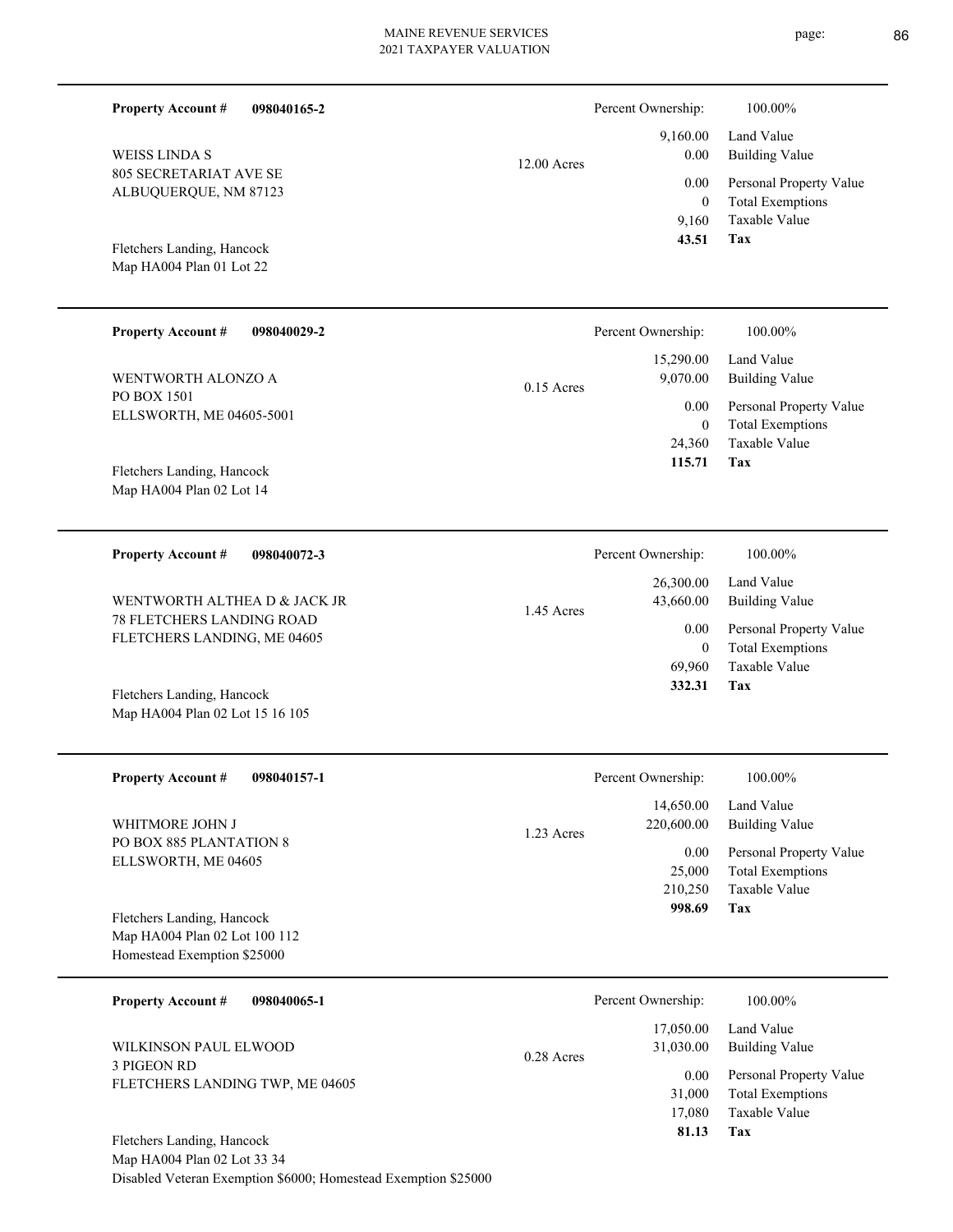0.65 Acres FLETCHERS LANDING TOWNSHIP, ME 04605 11,070.00 107,950.00 0.78 Acres Percent Ownership: 100.00%

Map HA004 Plan 02 Lot 37 38 Homestead Exemption \$25000 Fletchers Landing, Hancock

120 FLETCHERS LANDING ROAD

%DAVID WILKINSON 1222 OTIS ROAD OTIS, ME 04605

WILKINSON RUPERT

Map HA004 Plan 02 Lot 25 Fletchers Landing, Hancock

**Property Account #**

WILSON ADAM

**Property Account #**

**098040161-1**

**098040116-2**

| 098040162-1<br><b>Property Account #</b> | Percent Ownership:        | 100.00%                 |
|------------------------------------------|---------------------------|-------------------------|
|                                          | 15,170.00                 | Land Value              |
| WILSON LOUIS & LINDA                     | 30,050.00<br>$2.00$ Acres | Building Value          |
| 135 FLETCHERS LANDING RD                 | 0.00                      | Personal Property Value |
| FLETCHERS LANDING TWP, ME 04605          | 25,000                    | <b>Total Exemptions</b> |
|                                          | 20,220                    | Taxable Value           |
| Fletchers Landing, Hancock               | 96.05                     | Tax                     |

Map HA004 Plan 02 Lot 43 44 Homestead Exemption \$25000

| <b>Property Account #</b><br>098040206-1                         | Percent Ownership:   | 100.00%                 |
|------------------------------------------------------------------|----------------------|-------------------------|
|                                                                  | 4.950.00             | Land Value              |
| WILSON TARA                                                      | 0.00<br>$0.20$ Acres | Building Value          |
| <b>135 FLETCHERS LANDING ROAD</b><br>FLETCHERS LANDING, ME 04605 | 0.00                 | Personal Property Value |
|                                                                  | $\theta$             | <b>Total Exemptions</b> |
|                                                                  | 4.950                | Taxable Value           |
| Fletchers Landing, Hancock                                       | 23.51                | Tax                     |
| Map HA004 Plan 02 Lot 42                                         |                      |                         |

| 098040001-2<br><b>Property Account #</b> | Percent Ownership:              | 100.00%                                                             |
|------------------------------------------|---------------------------------|---------------------------------------------------------------------|
| WOODLAND ACRES INC<br>87 SUNSET DRIVE    | 10,340.00<br>0.00<br>3.88 Acres | Land Value<br><b>Building Value</b>                                 |
| <b>SEBEC, ME 04481</b>                   | 0.00<br>$\mathbf{0}$            | Personal Property Value<br><b>Total Exemptions</b><br>Taxable Value |
| Fletchers Landing, Hancock               | 10,340<br>49.12                 | Tax                                                                 |

Map HA004 Plan 01 Lot 25

page: 87

**Tax**

**Tax**

Taxable Value Total Exemptions Personal Property Value

Building Value Land Value

 27,960 0

0.00

Percent Ownership: 100.00%

 12,410.00 15,550.00

 **132.81**

 94,020 25,000

0.00

 **446.60**

Taxable Value Total Exemptions Personal Property Value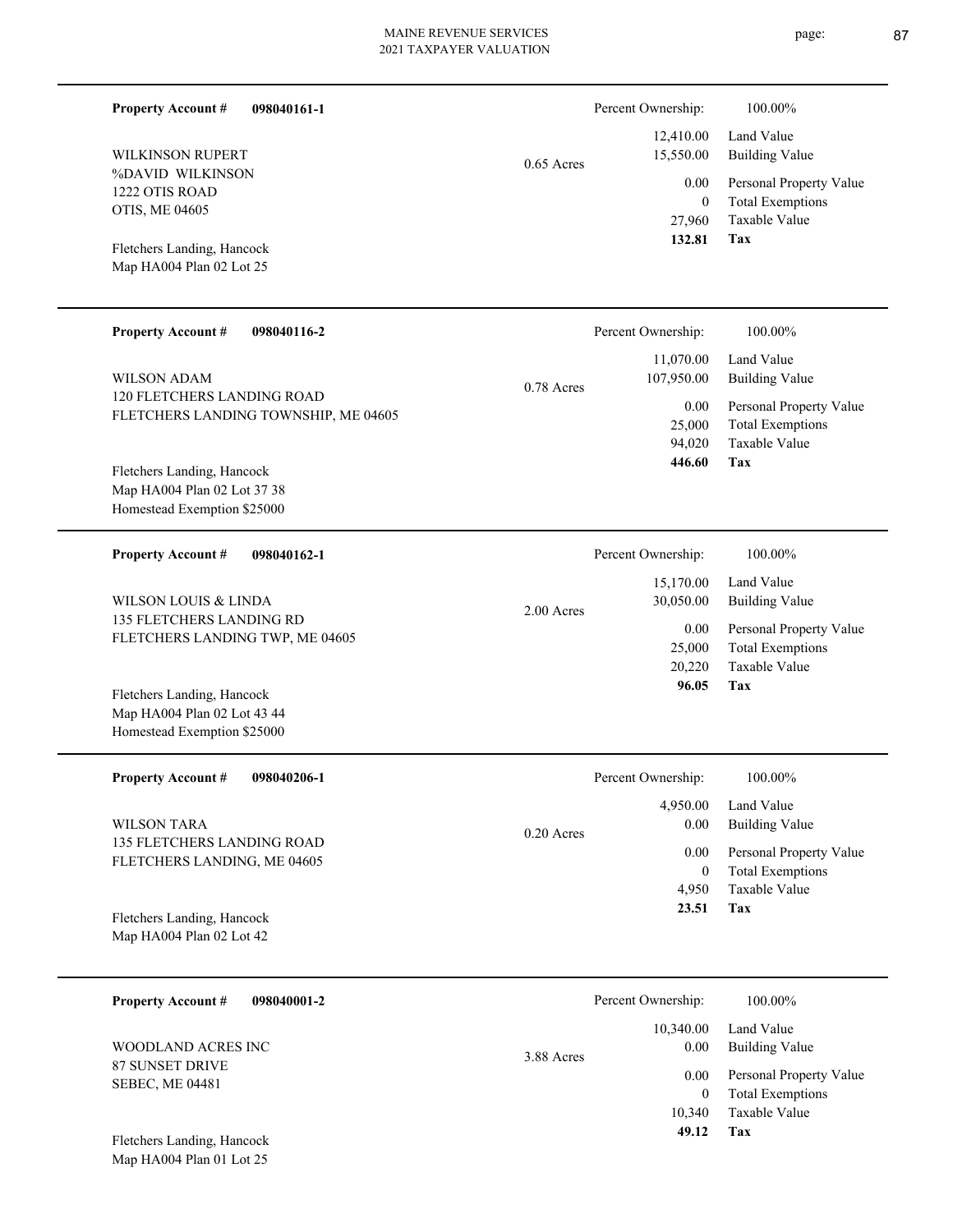# **Totals for: Fletchers Landing, Hancock**

 **9,557.53 acres**

 **10,384,693.40 Land Value 6,175,660.00 Building Value 3,304.20 Personal Property Value 1,068,690.00 Total Exemptions 73,601 Tax Taxable Value 15,494,967.60**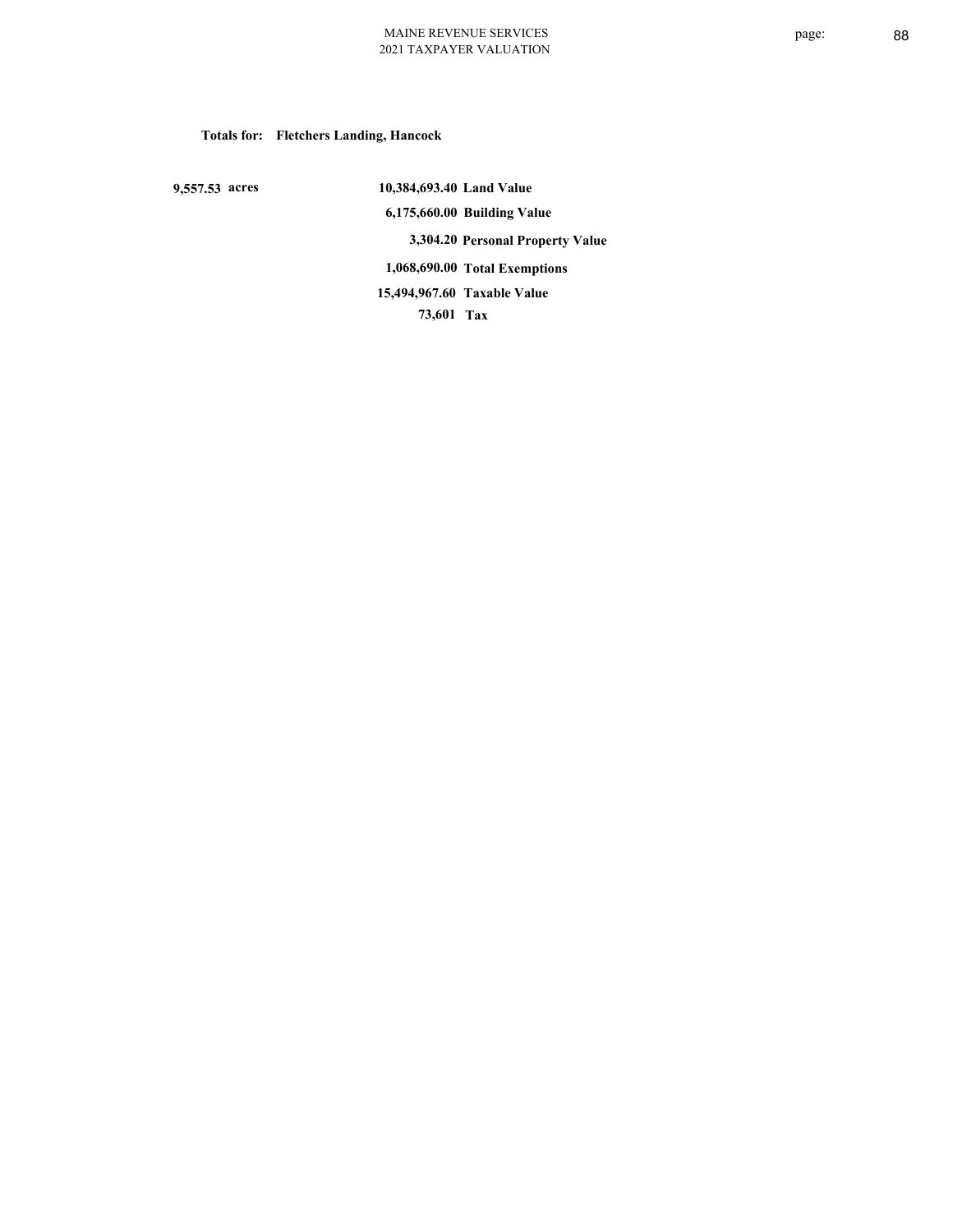| <b>Property Account #</b><br>098050036-1                     |                               | Percent Ownership:        | 100.00%                                                             |
|--------------------------------------------------------------|-------------------------------|---------------------------|---------------------------------------------------------------------|
| ALEXANDER CHARLES B                                          | 1.96 Acres                    | 157,990.00<br>183,830.00  | Land Value<br><b>Building Value</b>                                 |
| 1000 OCEAN TERRACE #G<br>DELRAY BEACH, FL 33483              |                               | 0.00<br>$\mathbf{0}$      | Personal Property Value<br><b>Total Exemptions</b>                  |
| T9 South Division, Hancock<br>Map HA005 Plan 01 Lot 23       |                               | 341,820<br>1,623.65       | Taxable Value<br>Tax                                                |
| <b>Property Account #</b><br>098050012-5                     |                               | Percent Ownership:        | 100.00%                                                             |
| BEAR POINT PROPERTIES LLC                                    | $1.10$ Acres                  | 148,980.00<br>103,780.00  | Land Value<br><b>Building Value</b>                                 |
| 2986 LINCOLN AVENUE<br>OCEANSIDE, NY 11572                   |                               | 0.00<br>$\mathbf{0}$      | Personal Property Value<br><b>Total Exemptions</b>                  |
| T9 South Division, Hancock                                   |                               | 252,760<br>1,200.61       | Taxable Value<br>Tax                                                |
| Map HA005 Plan 01 Lot 13                                     |                               |                           |                                                                     |
| <b>Property Account #</b><br>098050025-3                     |                               | Percent Ownership:        | 100.00%                                                             |
| <b>BREEDLOVE MARY C</b>                                      | $60.00$ Acres                 | 40,190.00<br>0.00         | Land Value<br><b>Building Value</b>                                 |
| <b>80 MACOMBER PINES ROAD</b><br>MOUNT DESERT, ME 04660-6519 |                               | 0.00<br>$\mathbf{0}$      | Personal Property Value<br><b>Total Exemptions</b>                  |
|                                                              |                               | 40,190<br>190.90          | Taxable Value<br>Tax                                                |
| T9 South Division, Hancock<br>Map HA005 Plan 01 Lot 16       |                               |                           |                                                                     |
| <b>Property Account #</b><br>098050035-1                     |                               | Percent Ownership:        | 100.00%                                                             |
| <b>BUNKER GREGORY P</b>                                      | 5.00 Acres                    | 24,660.00<br>223,540.00   | Land Value<br><b>Building Value</b>                                 |
| <b>452 BLACKSWOODS RD</b><br>TOWNSHIP 9, ME 04634-9706       |                               | 0.00<br>25,000<br>223,200 | Personal Property Value<br><b>Total Exemptions</b><br>Taxable Value |
| T9 South Division, Hancock                                   |                               | 1,060.20                  | Tax                                                                 |
| Map HA005 Plan 01 Lot 18.1<br>Homestead Exemption \$25000    |                               |                           |                                                                     |
| <b>Property Account #</b><br>098050024-4                     |                               | Percent Ownership:        | 100.00%                                                             |
| CONSERVATION FUND THE                                        | Tree Growth<br>1,758.07 Acres | 416,317.00<br>0.00        | Land Value<br><b>Building Value</b>                                 |
| 1655 FORT MYER DR STE 1300<br>ARLINGTON, VA 22209            |                               | 0.00<br>$\overline{0}$    | Personal Property Value<br><b>Total Exemptions</b>                  |

**Tax 1,977.51**

416,317

Taxable Value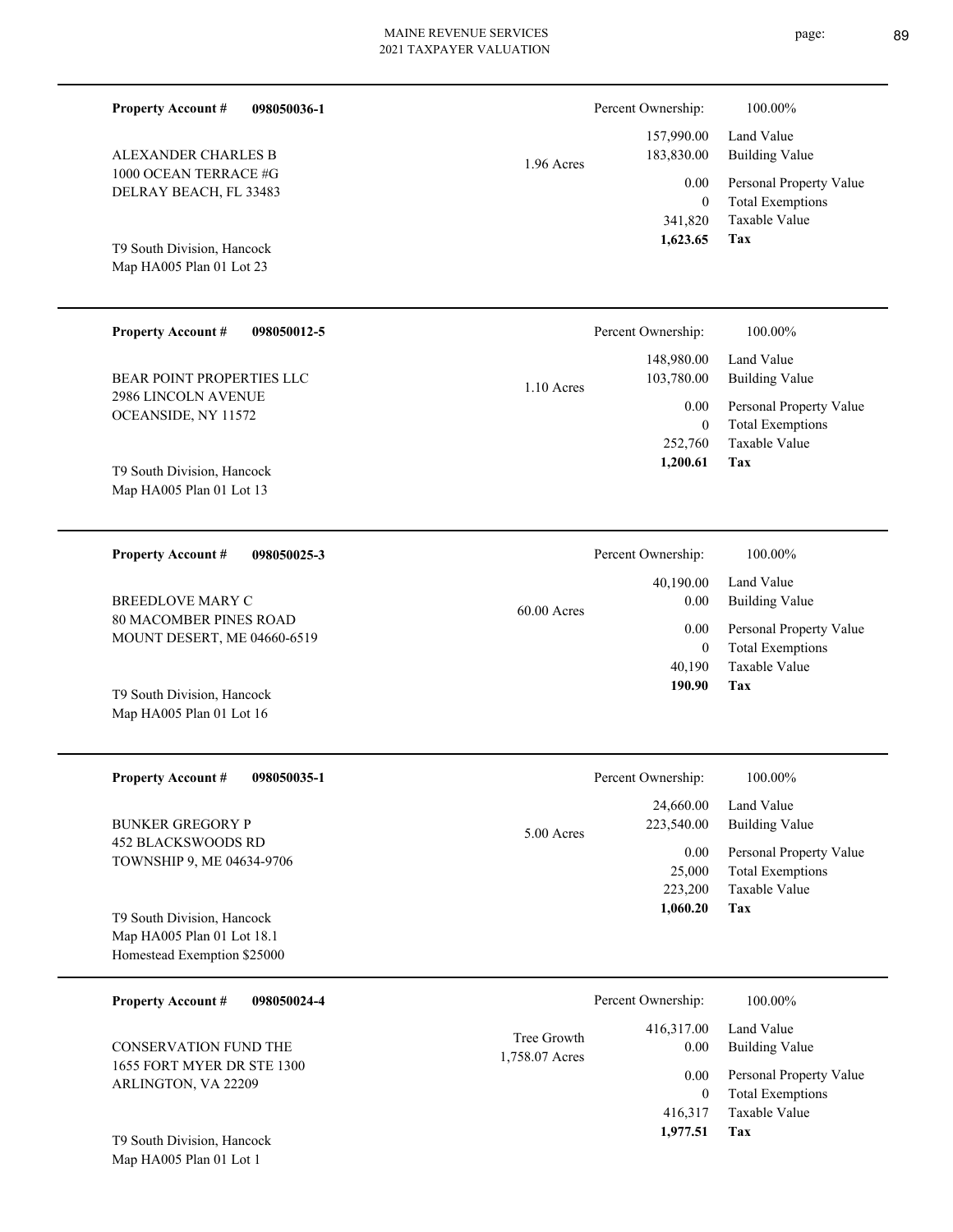**098050003P-1**

**Property Account #**

0.00

Percent Ownership:  $100.00\%$ 

Land Value

| DIDOMINICA THOMAS                                      |                             | 0.00                          | <b>Building Value</b>                           |
|--------------------------------------------------------|-----------------------------|-------------------------------|-------------------------------------------------|
| <b>69 ATLANTIC AVENUE</b>                              |                             | 8,400.00                      | Personal Property Value                         |
| OCEANSIDE, NY 11572                                    |                             | $\boldsymbol{0}$              | <b>Total Exemptions</b>                         |
| M/E                                                    |                             | 8,400                         | Taxable Value                                   |
| T9 South Division, Hancock<br>Map HA005                |                             | 39.90                         | Tax                                             |
| <b>Property Account #</b><br>098050010-1               |                             | Percent Ownership:            | 100.00%                                         |
|                                                        |                             |                               | Land Value                                      |
| DIDOMINICA THOMAS A ET AL<br><b>69 ATLANTIC AVENUE</b> | Tree Growth<br>353.00 Acres | 274,894.00<br>1,145,900.00    | <b>Building Value</b>                           |
| OCEANSIDE, NY 11572                                    |                             | 0.00                          | Personal Property Value                         |
|                                                        |                             | $\mathbf{0}$<br>1,420,794     | <b>Total Exemptions</b><br>Taxable Value        |
| T9 South Division, Hancock                             |                             | 6,748.77                      | <b>Tax</b>                                      |
| Map HA005 Plan 01 Lot 2 17 26 27 Plan 02 Lot 1 2 3 4 9 |                             |                               |                                                 |
| <b>Property Account #</b><br>098050004P-3              |                             | Percent Ownership:            | 100.00%                                         |
|                                                        |                             | 0.00                          | Land Value                                      |
| DUFFY FAMILY LIMITED PARTNERSHIP                       |                             | 0.00                          | <b>Building Value</b>                           |
| PO BOX 1237<br>CUTCHOGUE, NY 11935-0895                |                             | 11,700.00                     | Personal Property Value                         |
|                                                        |                             | $\mathbf{0}$                  | <b>Total Exemptions</b>                         |
|                                                        |                             | 11,700<br>55.58               | Taxable Value<br><b>Tax</b>                     |
| T9 South Division, Hancock<br>Map HA005                |                             |                               |                                                 |
|                                                        |                             |                               |                                                 |
| <b>Property Account #</b><br>098050033-2               |                             | Percent Ownership:            | 100.00%                                         |
|                                                        | Tree Growth                 | 314,219.00                    | Land Value                                      |
| DUFFY FAMILY LIMITED PARTNERSHIP<br>PO BOX 1237        | 145.00 Acres                | 1,397,460.00                  | <b>Building Value</b>                           |
| CUTCHOGUE, NY 11935-0895                               |                             | 0.00                          | Personal Property Value                         |
|                                                        |                             | $\boldsymbol{0}$<br>1,711,679 | <b>Total Exemptions</b><br><b>Taxable Value</b> |
| T9 South Division, Hancock                             |                             | 8,130.48                      | <b>Tax</b>                                      |
| Map HA005 Plan 02 Lot 5 6 7 8 10 11 12 13              |                             |                               |                                                 |
|                                                        |                             |                               |                                                 |
| <b>Property Account #</b><br>098050002-2               |                             | Percent Ownership:            | 100.00%                                         |
| <b>EMERA MAINE</b>                                     |                             | 111,780.00<br>0.00            | Land Value<br><b>Building Value</b>             |
| ATTN: ACCOUNTS PAYABLE<br>PO BOX 932                   |                             | 0.00                          | Personal Property Value                         |
| BANGOR, ME 04402-0932<br>POWER LINES                   |                             | $\boldsymbol{0}$              | <b>Total Exemptions</b>                         |
|                                                        |                             | 111,780<br>530.96             | Taxable Value<br><b>Tax</b>                     |
| T9 South Division, Hancock                             |                             |                               |                                                 |
| Map HA005                                              |                             |                               |                                                 |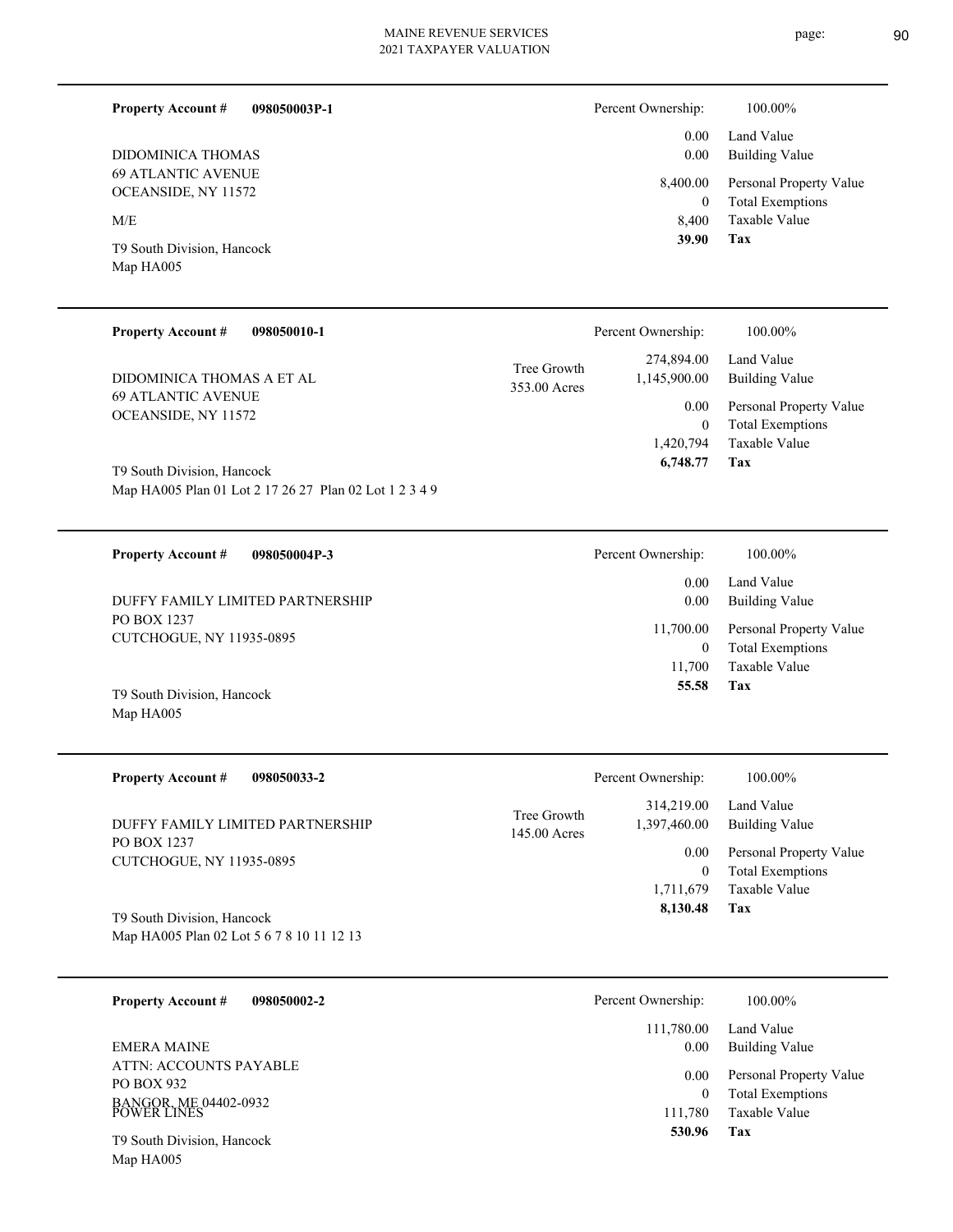| <b>Property Account #</b><br>098050023-4             | Percent Ownership:        | 100.00%                                  |
|------------------------------------------------------|---------------------------|------------------------------------------|
|                                                      | 186,930.00                | Land Value                               |
| <b>GKR LEGACY LLC</b>                                | 61,050.00<br>$2.10$ Acres | <b>Building Value</b>                    |
| <b>162 OTTER CREEK DRIVE</b><br>BAR HARBOR, ME 04609 | 0.00                      | Personal Property Value                  |
|                                                      | $\overline{0}$<br>247,980 | <b>Total Exemptions</b><br>Taxable Value |
| T9 South Division, Hancock                           | 1,177.91                  | Tax                                      |
| Map HA005 Plan 01 Lot 14 19                          |                           |                                          |
|                                                      |                           |                                          |
| <b>Property Account #</b><br>098050014-2             | Percent Ownership:        | 100.00%                                  |

| <b>GOGUEN JON D</b>                    | 0.00<br>2,690.00 | Land Value<br>Building Value                       |
|----------------------------------------|------------------|----------------------------------------------------|
| 237 BRATTLE ST<br>HOLDEN, MA 01520     | 0.00<br>$\theta$ | Personal Property Value<br><b>Total Exemptions</b> |
| <b>CONSERVATION FUND 0900428 LOC A</b> | 2.690            | Taxable Value                                      |
| T9 South Division, Hancock             | 12.78            | Tax                                                |

Map HA005 Plan 01 Lot 1

Map HA005 Plan 01 Lot 6

| <b>Property Account #</b><br>098050016-2                                                                          | Percent Ownership:                                        | 100.00%                                                                                             |
|-------------------------------------------------------------------------------------------------------------------|-----------------------------------------------------------|-----------------------------------------------------------------------------------------------------|
| HALL LAWRENCE V JR & ELIZABETH TRUSTEES<br><b>HALL NOMINEE TRUST</b><br>122 LEDGELAWN AVE<br>BAR HARBOR, ME 04609 | 87,520.00<br>64,600.00<br>$0.54$ Acres<br>0.00<br>152,120 | Land Value<br>Building Value<br>Personal Property Value<br><b>Total Exemptions</b><br>Taxable Value |
| T9 South Division, Hancock                                                                                        | 722.57                                                    | Tax                                                                                                 |

| <b>Property Account #</b><br>098050028-2      |                              | Percent Ownership:       | 100.00%                      |
|-----------------------------------------------|------------------------------|--------------------------|------------------------------|
| HUTCHINS SUSAN T & BERYL J                    | Tree Growth<br>$14.80$ Acres | 152,104.00<br>237,590.00 | Land Value<br>Building Value |
| 62 ARCTIC STATION ROAD<br>ORRINGTON, ME 04474 |                              | 0.00                     | Personal Property Value      |
|                                               |                              | 0                        | <b>Total Exemptions</b>      |
|                                               |                              | 389.694                  | Taxable Value                |
| T9 South Division, Hancock                    |                              | 1,851.05                 | Tax                          |
| Map HA005 Plan 01 Lot 22                      |                              |                          |                              |

| <b>Property Account #</b><br>098050015-2              | Percent Ownership: | 100.00%                                            |
|-------------------------------------------------------|--------------------|----------------------------------------------------|
| KELLEY MARK                                           | 0.00<br>3.640.00   | Land Value<br><b>Building Value</b>                |
| <b>18 SOUTH PLEASANT STREET</b><br>MERRIMAC, MA 01860 | 0.00<br>$\theta$   | Personal Property Value<br><b>Total Exemptions</b> |
| CONSERVATION FUND L#0900134 LOC C                     | 3.640              | Taxable Value                                      |
| T9 South Division, Hancock<br>Map HA005 Plan 01 Lot 1 | 17.29              | Tax                                                |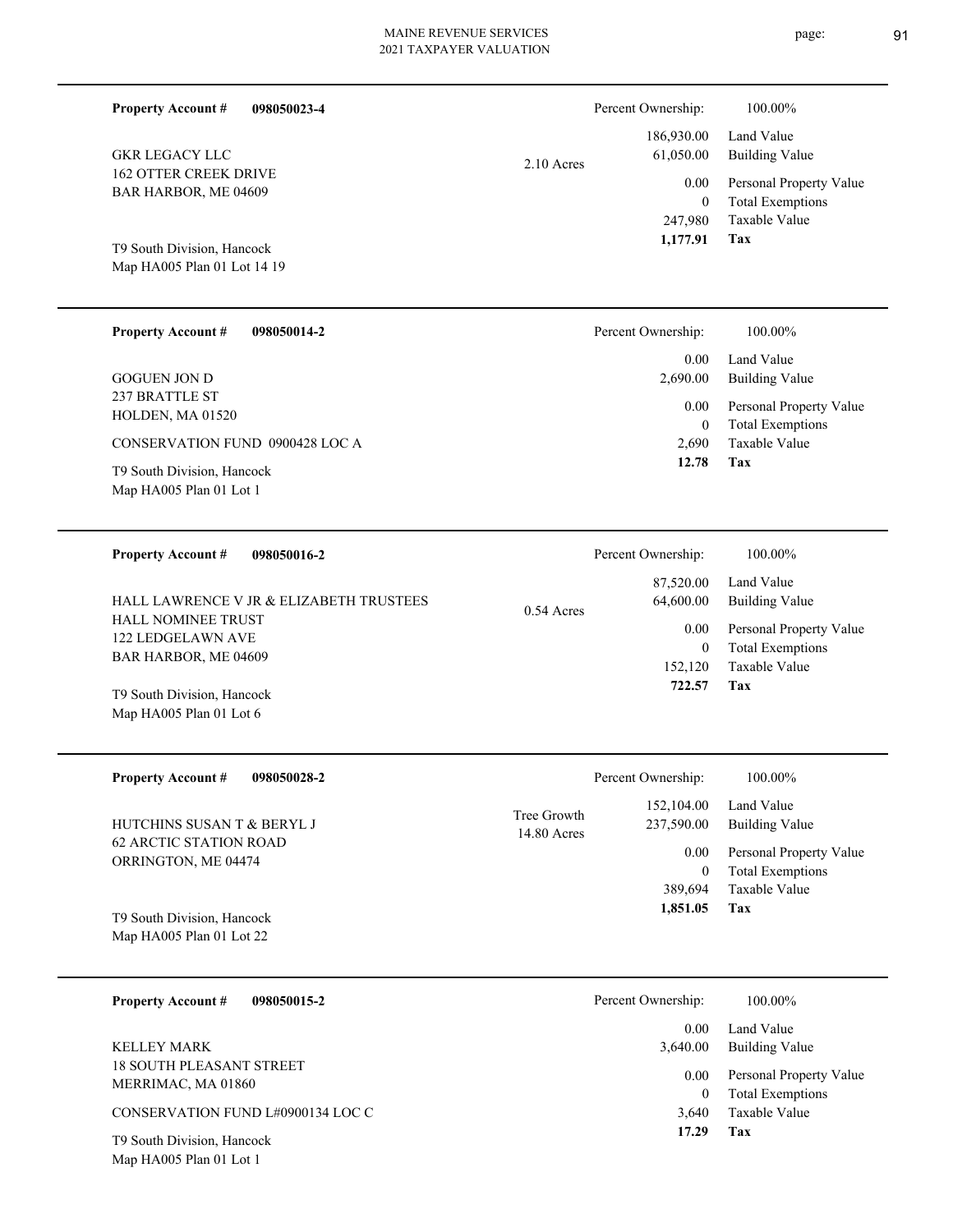**098050034-4 Tax** Taxable Value Total Exemptions Personal Property Value Building Value Land Value 1500 STATE HIGHWAY 102 BAR HARBOR, ME 04609 **Property Account #** Map HA005 Plan 01 Lot 28 T9 South Division, Hancock LELAND CARROLL T 42,880 0  **203.68** 42,880.00 0.00 0.00 0.42 Acres Percent Ownership:  $100.00\%$ **098050018-2** Personal Property Value Building Value Land Value 1500 STATE HIGHWAY #102 **Property Account #** LELAND CARROLL THOMAS & GAIL STANLEY TTEE 231,060.00 511,800.00 0.00 3.56 Acres Percent Ownership: 100.00%

Map HA005 Plan 01 Lot 15 24 T9 South Division, Hancock

Map HA005 Plan 01 Lot 1

BAR HARBOR, ME 04609

**098050009-2 Tax** Taxable Value Total Exemptions Personal Property Value Building Value Land Value 25 MACOMBER MILL ROAD FRANKLIN, ME 04634 **Property Account #** T9 South Division, Hancock CONSERVATION FUND 0900889 LOC A LURVEY MARK & SPRING 25,790 0  **122.50** 0.00 25,790.00 0.00 Percent Ownership:  $100.00\%$ 

| <b>Property Account #</b><br>098050021-1                                             | Percent Ownership:                                                     | 100.00%                                                                                                    |
|--------------------------------------------------------------------------------------|------------------------------------------------------------------------|------------------------------------------------------------------------------------------------------------|
| <b>MAINE STATE OF</b><br>DEPT OF CONS-PARKS & LANDS<br>22 SHS<br>AUGUSTA, ME 04333   | 9,312,930.00<br>0.00<br>2,546.00 Acres                                 | Land Value<br><b>Building Value</b>                                                                        |
|                                                                                      | $0.00\,$<br>9,312,930<br>$\left($                                      | Personal Property Value<br><b>Total Exemptions</b><br>Taxable Value                                        |
| T9 South Division, Hancock<br>Map HA005 Plan 01 Lot 10 11<br><b>Exempt Property</b>  | 0.00                                                                   | Tax                                                                                                        |
| 098050026-2<br><b>Property Account #</b>                                             | Percent Ownership:                                                     | 100.00%                                                                                                    |
| <b>MODEEN MICHAEL &amp; MELANIE</b><br>PO BOX 12<br><b>HULLS COVE, ME 04644-0012</b> | 81,050.00<br>137,510.00<br>$1.30$ Acres<br>0.00<br>$\theta$<br>218,560 | Land Value<br><b>Building Value</b><br>Personal Property Value<br><b>Total Exemptions</b><br>Taxable Value |

Map HA005 Plan 01 Lot 4 25 T9 South Division, Hancock

**Tax**

 742,860 0

 **3,528.59**

**Tax 1,038.16**

Taxable Value Total Exemptions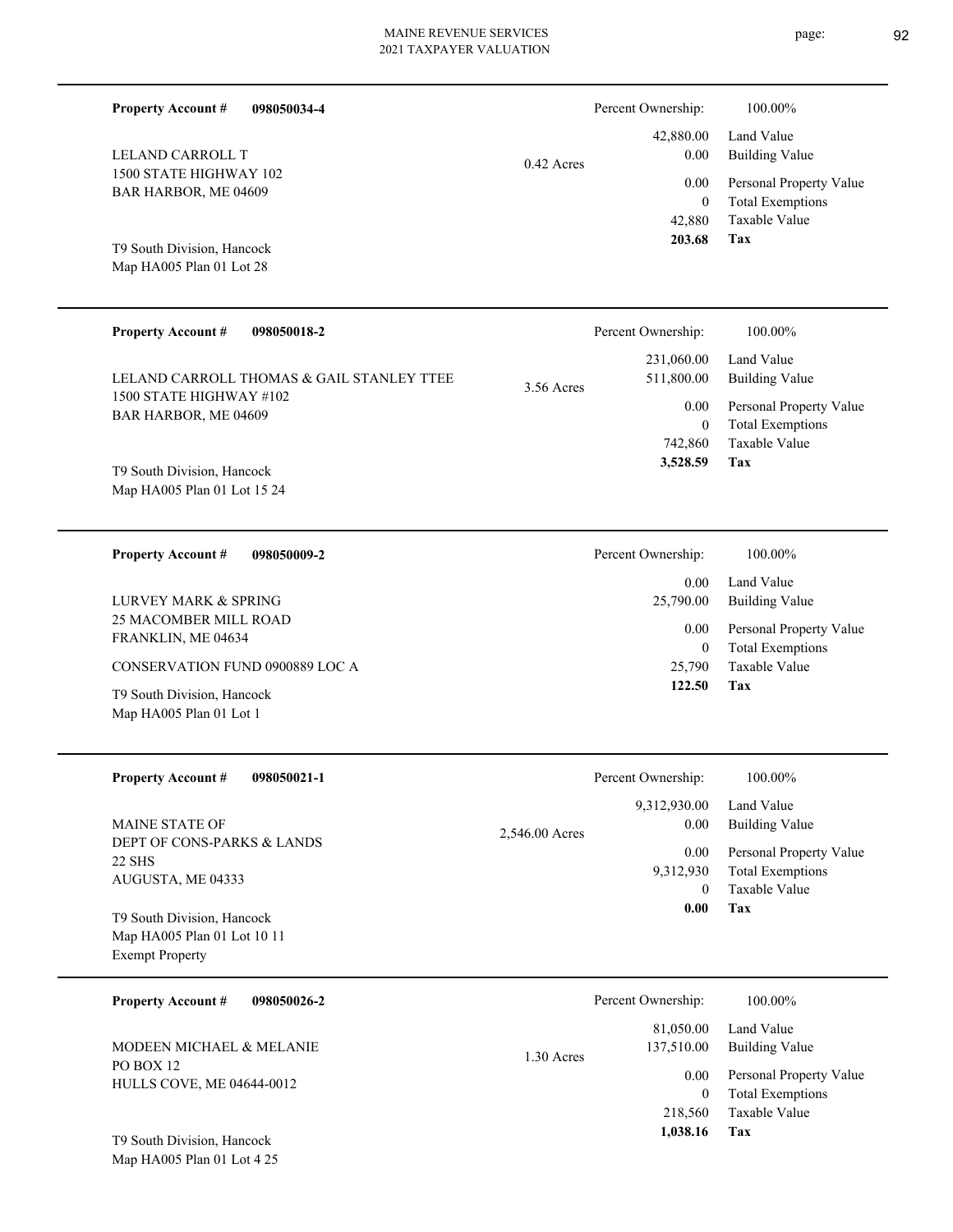| 098050020-4<br><b>Property Account #</b>           |                             | Percent Ownership: | 100.00%                 |
|----------------------------------------------------|-----------------------------|--------------------|-------------------------|
|                                                    |                             | 75,860.00          | Land Value              |
| NATHANSON DAINA J                                  | $0.68$ Acres                | 77,530.00          | <b>Building Value</b>   |
| 24 WINDSOR PINES DRIVE                             |                             | 0.00               | Personal Property Value |
| SCARBOROUGH, ME 04074                              |                             | $\theta$           | <b>Total Exemptions</b> |
|                                                    |                             | 153,390            | Taxable Value           |
| T9 South Division, Hancock                         |                             | 728.60             | <b>Tax</b>              |
| Map HA005 Plan 01 Lot 5 9 21                       |                             |                    |                         |
|                                                    |                             |                    |                         |
| <b>Property Account #</b><br>098050001-2           |                             | Percent Ownership: | 100.00%                 |
|                                                    | Tree Growth                 | 59,386.00          | Land Value              |
| <b>SCHOODIC MTN LLC</b>                            | 520.00 Acres                | 0.00               | <b>Building Value</b>   |
| C/O TIMOTHY ALLEN MGR                              |                             | 0.00               | Personal Property Value |
| PO BOX 1613                                        |                             | $\mathbf{0}$       | <b>Total Exemptions</b> |
| AUBURN, ME 04212-1613                              |                             | 59,386             | <b>Taxable Value</b>    |
| T9 South Division, Hancock                         |                             | 282.08             | <b>Tax</b>              |
| Map HA005 Plan 01 Lot 12                           |                             |                    |                         |
|                                                    |                             |                    |                         |
| <b>Property Account #</b><br>098050004-1           |                             | Percent Ownership: | 100.00%                 |
|                                                    |                             | 37,955.00          | Land Value              |
| <b>TRACY MARY B</b>                                | Tree Growth<br>294.00 Acres | 0.00               | <b>Building Value</b>   |
| % CHERYL TRACY MILLER                              |                             | 0.00               | Personal Property Value |
| PO BOX 90                                          |                             | $\boldsymbol{0}$   | <b>Total Exemptions</b> |
| FRANKLIN, ME 04634                                 |                             | 37,955             | Taxable Value           |
| $\pi$ $\alpha$ $\beta$ $\pi$ $\beta$ $\beta$ $\pi$ |                             | 180.29             | Tax                     |

| T9 South Division, Hancock |  |
|----------------------------|--|
| Map HA005 Plan 01 Lot 3 18 |  |

 $\overline{\phantom{a}}$ 

| <b>Property Account #</b><br>098050032-1               | Percent Ownership:                      | 100.00%                                                             |
|--------------------------------------------------------|-----------------------------------------|---------------------------------------------------------------------|
| TRACY MARY B<br>% CHERYL TRACY MILLER                  | 137,330.00<br>56,220.00<br>$0.87$ Acres | Land Value<br>Building Value                                        |
| PO BOX 90<br>FRANKLIN, ME 04634                        | 0.00<br>$\theta$<br>193.550             | Personal Property Value<br><b>Total Exemptions</b><br>Taxable Value |
| T9 South Division, Hancock<br>Map HA005 Plan 01 Lot 20 | 919.36                                  | Tax                                                                 |

| 098050006-4<br><b>Property Account #</b> | Percent Ownership:                 | 100.00%                                            |
|------------------------------------------|------------------------------------|----------------------------------------------------|
| WEIL ZOE & ARCHIE BARKDOLL               | 30,290.00<br>0.00<br>$30.00$ Acres | Land Value<br>Building Value                       |
| 792 SURRY ROAD<br><b>SURRY, ME 04684</b> | 0.00<br>0                          | Personal Property Value<br><b>Total Exemptions</b> |
| TO South Division Hancock                | 30,290<br>143.88                   | Taxable Value<br>Tax                               |

Map HA005 Plan 01 Lot 7 T9 South Division, Hancock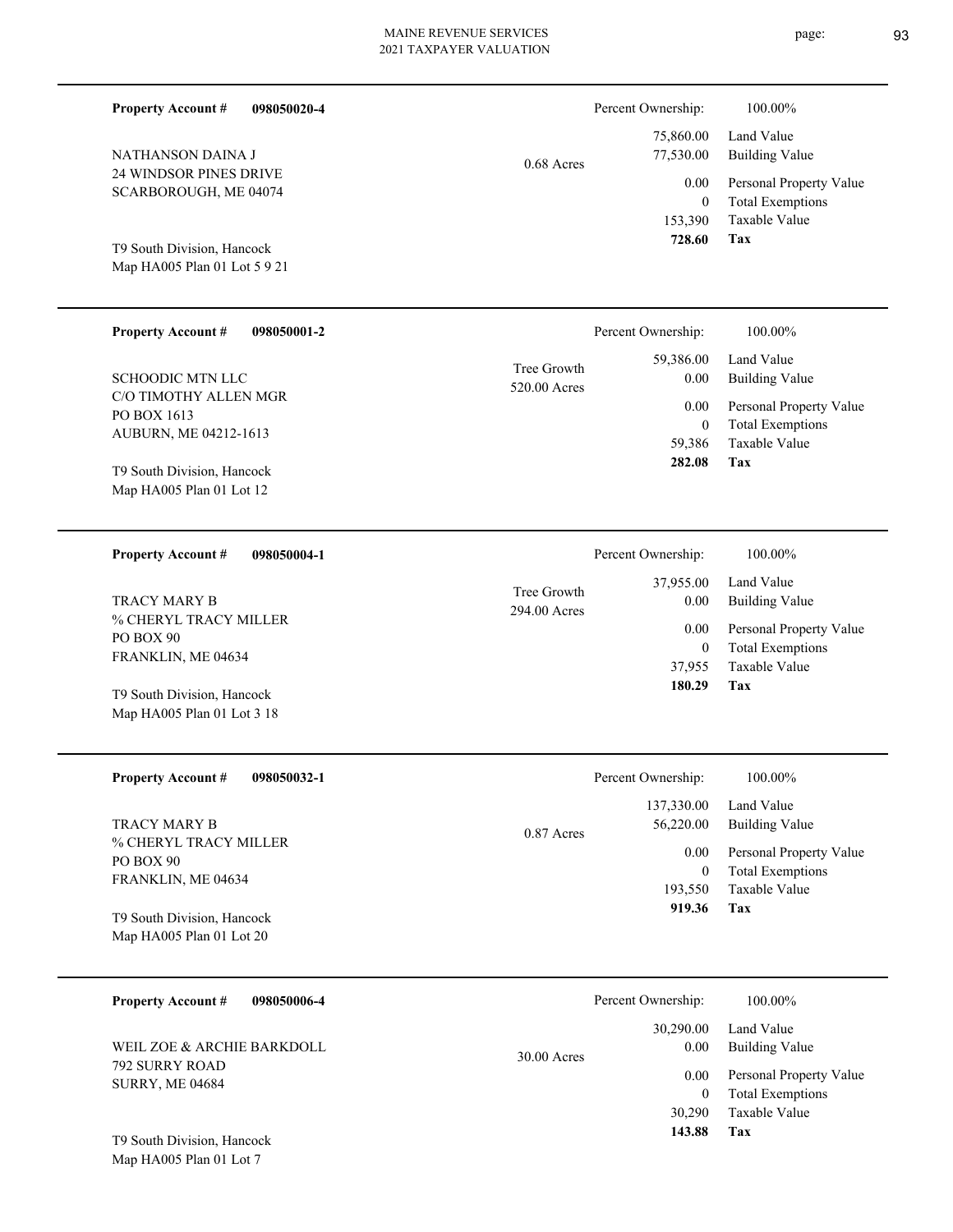| <b>Property Account #</b><br>098050013-2 | Percent Ownership:                      | 100.00%                                            |
|------------------------------------------|-----------------------------------------|----------------------------------------------------|
| WEIL ZOE & ARCHIE BARKDOLL               | 232,870.00<br>44,440.00<br>335.00 Acres | Land Value<br>Building Value                       |
| 792 SURRY ROAD<br><b>SURRY, ME 04684</b> | 0.00<br>$\theta$                        | Personal Property Value<br><b>Total Exemptions</b> |
| T9 South Division, Hancock               | 277,310<br>1,317.22                     | Taxable Value<br>Tax                               |

Map HA005 Plan 01 Lot 8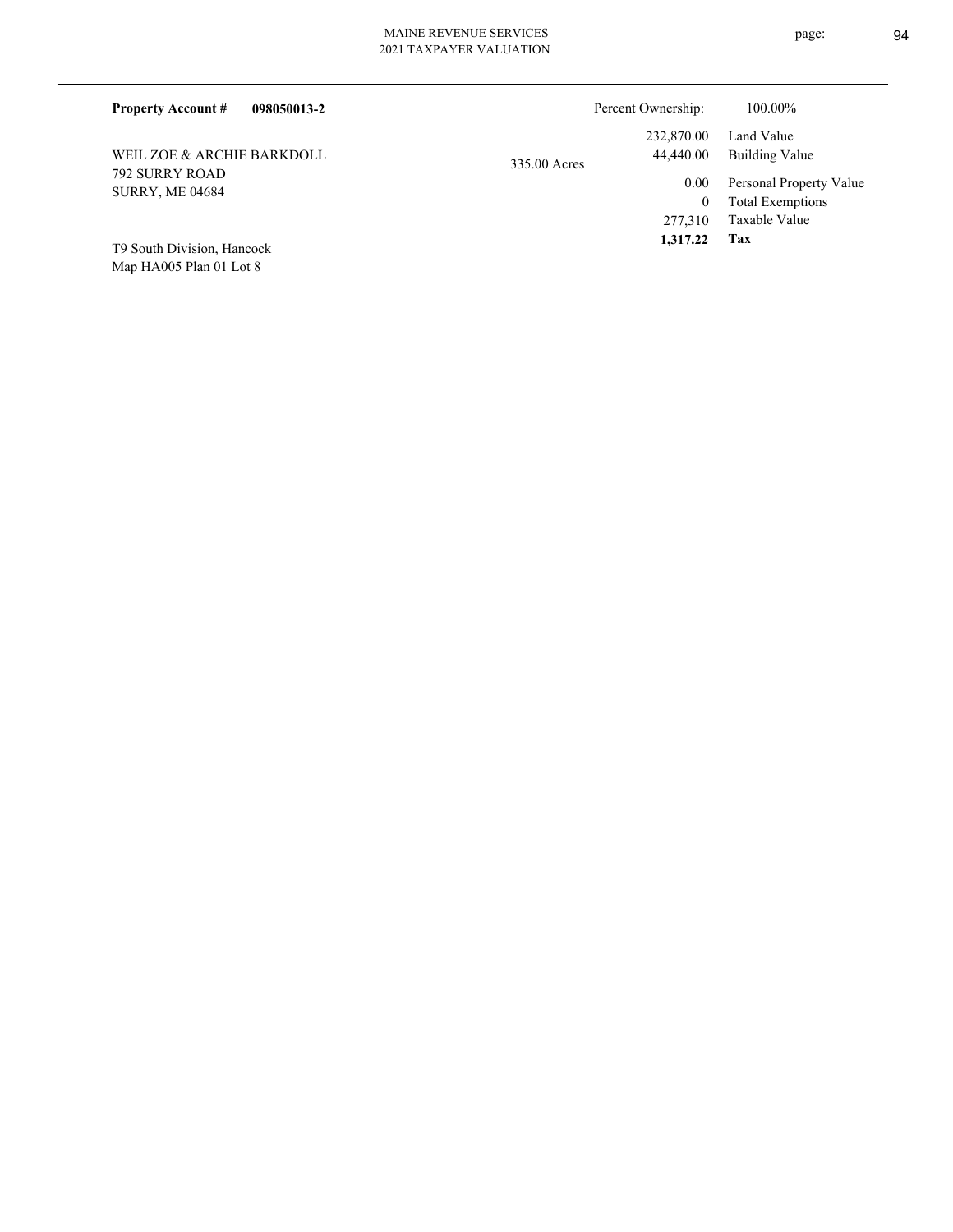# **Totals for: T9 South Division, Hancock**

 **6,073.40 acres**

 **12,157,195.00 Land Value 4,277,370.00 Building Value 20,100.00 Personal Property Value 9,337,930.00 Total Exemptions 33,804 Tax Taxable Value 7,116,735.00**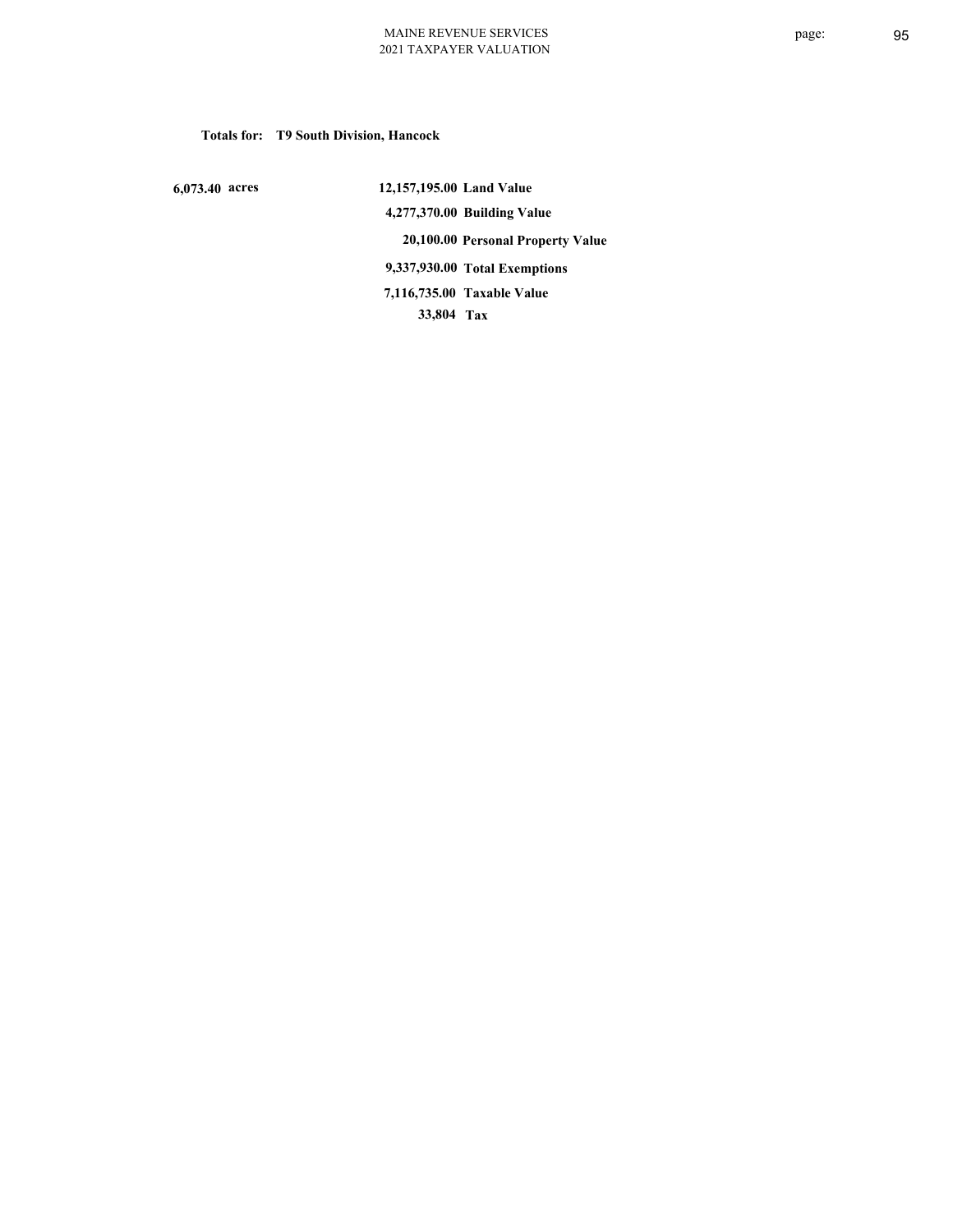| 098060084-1<br><b>Property Account #</b>                                                              | Percent Ownership:<br>100.00%                                                                                                                                                                       |
|-------------------------------------------------------------------------------------------------------|-----------------------------------------------------------------------------------------------------------------------------------------------------------------------------------------------------|
| <b>ALBEE JEFFREY</b>                                                                                  | Land Value<br>54,510.00<br>27,390.00<br><b>Building Value</b><br>$0.39$ Acres                                                                                                                       |
| <b>9 KELLYS LANE</b><br>FRANKLIN, ME 04634<br>T10 South Division, Hancock<br>Map HA006 Plan 02 Lot 39 | Personal Property Value<br>0.00<br>$\theta$<br><b>Total Exemptions</b><br><b>Taxable Value</b><br>81,900<br>389.03<br><b>Tax</b>                                                                    |
| <b>Property Account #</b><br>098060001-2                                                              | 100.00%<br>Percent Ownership:                                                                                                                                                                       |
| ALDRICH EARL R TRUSTEE<br>28 INGHAM RD<br>MERRIMACK, NH 03054-4203                                    | 44,220.00<br>Land Value<br>24,150.00<br><b>Building Value</b><br>$10.00$ Acres<br>0.00<br>Personal Property Value<br>$\mathbf{0}$<br><b>Total Exemptions</b>                                        |
| T10 South Division, Hancock<br>Map HA006 Plan 01 Lot 17                                               | <b>Taxable Value</b><br>68,370<br>Tax<br>324.76                                                                                                                                                     |
| <b>Property Account #</b><br>098060004-1                                                              | 100.00%<br>Percent Ownership:                                                                                                                                                                       |
| ALLEN ROBERT K & DAVID R<br>18419 GOODMAN CIR<br>PORT CHARLOTTE, FL 33948                             | 44,540.00<br>Land Value<br>44,970.00<br><b>Building Value</b><br>$1.00$ Acres<br>Personal Property Value<br>0.00<br><b>Total Exemptions</b><br>$\theta$<br>Taxable Value<br>89,510<br>425.17<br>Tax |
| T10 South Division, Hancock<br>Map HA006 Plan 03 Lot 9                                                |                                                                                                                                                                                                     |
| <b>Property Account #</b><br>098060125-4                                                              | 100.00%<br>Percent Ownership:                                                                                                                                                                       |
| ASHE WILLIAM H & AMANDA B LOOK                                                                        | 21,910.00<br>Land Value<br>102,780.00<br><b>Building Value</b><br>$0.07$ Acres                                                                                                                      |

PO BOX 82 ELLSWORTH, ME 04605

**Tax 592.28** Taxable Value Total Exemptions 0.00 Personal Property Value 124,690 0

Map HA006 Plan 03 Lot 24 T10 South Division, Hancock

| <b>Property Account #</b><br>098060135-3                    | Percent Ownership:                     | 100.00%                                            |
|-------------------------------------------------------------|----------------------------------------|----------------------------------------------------|
| BARTER WILLIAM K & DEBRA D MATTESON<br><b>15 OTTER LANE</b> | 67,260.00<br>30,390.00<br>$0.46$ Acres | Land Value<br>Building Value                       |
| LAMOINE, ME 04605                                           | 0.00<br>0                              | Personal Property Value<br><b>Total Exemptions</b> |
|                                                             | 97,650                                 | Taxable Value                                      |
| T10 South Division, Hancock                                 | 463.84                                 | Tax                                                |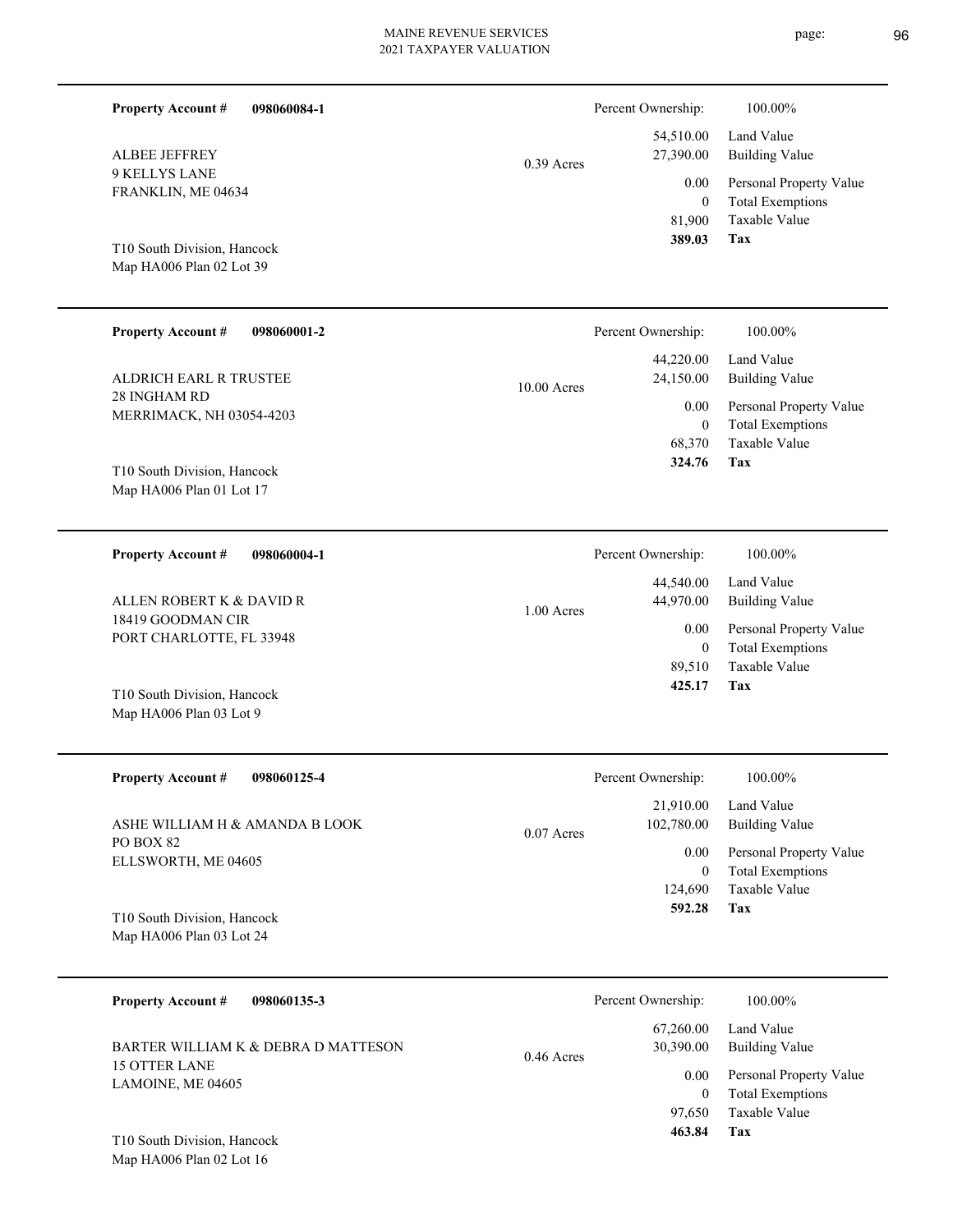| <b>Property Account #</b><br>098060030-1                                                      |              | Percent Ownership:                  | 100.00%                                                             |
|-----------------------------------------------------------------------------------------------|--------------|-------------------------------------|---------------------------------------------------------------------|
| <b>BEAL JAMES F &amp; YASMIN</b>                                                              | $1.10$ Acres | 120,540.00<br>168,410.00            | Land Value<br><b>Building Value</b>                                 |
| PO BOX 40<br>FRANKLIN, ME 04634                                                               |              | 0.00<br>25,000<br>263,950           | Personal Property Value<br><b>Total Exemptions</b><br>Taxable Value |
| T10 South Division, Hancock<br>Map HA006 Plan 02 Lot 10.2 10.4<br>Homestead Exemption \$25000 |              | 1,253.76                            | Tax                                                                 |
| <b>Property Account #</b><br>098060034-3                                                      |              | Percent Ownership:                  | 100.00%                                                             |
| <b>BEAL KEEGAN &amp; JAIME</b>                                                                | $0.71$ Acres | 98,190.00<br>125,110.00             | Land Value<br><b>Building Value</b>                                 |
| PO BOX 585<br>MILBRIDGE, ME 04658                                                             |              | 0.00<br>$\boldsymbol{0}$<br>223,300 | Personal Property Value<br><b>Total Exemptions</b><br>Taxable Value |
| T10 South Division, Hancock<br>Map HA006 Plan 02 Lot 8 9.1                                    |              | 1,060.68                            | Tax                                                                 |
| <b>Property Account #</b><br>098060179-3                                                      |              | Percent Ownership:                  | 100.00%                                                             |
| <b>BEAL KEEGAN F</b>                                                                          | 0.86 Acres   | 107,980.00<br>83,410.00             | Land Value<br><b>Building Value</b>                                 |
| PO BOX 585<br>MILBRIDGE, ME 04658                                                             |              | 0.00<br>$\boldsymbol{0}$            | Personal Property Value<br><b>Total Exemptions</b>                  |
| T10 South Division, Hancock<br>Map HA006 Plan 02 Lot 9 10.1                                   |              | 191,390<br>909.10                   | Taxable Value<br>Tax                                                |
| <b>Property Account #</b><br>098060113-2                                                      |              | Percent Ownership:                  | 100.00%                                                             |
| <b>BEAM JAMES G</b>                                                                           | 0.09 Acres   | 19,080.00<br>27,720.00              | Land Value<br><b>Building Value</b>                                 |
| 72 EDGEWATER RD<br>SALUDA, VA 23149                                                           |              | $0.00\,$<br>$\boldsymbol{0}$        | Personal Property Value<br><b>Total Exemptions</b>                  |
| T10 South Division, Hancock<br>Map HA006 Plan 03 Lot 22                                       |              | 46,800<br>222.30                    | Taxable Value<br>Tax                                                |
| <b>Property Account #</b><br>098060039-2                                                      |              | Percent Ownership:                  | 100.00%                                                             |
|                                                                                               |              | 57,250.00                           | Land Value                                                          |

68 APPLE GATE LANE WILTON, ME 04294 BEANE MARY ELIZABETH BEATHEM  $\&$  CRAMER NAN

Map HA006 Plan 02 Lot 32 T10 South Division, Hancock **Tax**

 80,420  $\boldsymbol{0}$ 

 23,170.00 0.00

0.85 Acres

 **382.00**

Taxable Value Total Exemptions Personal Property Value

Building Value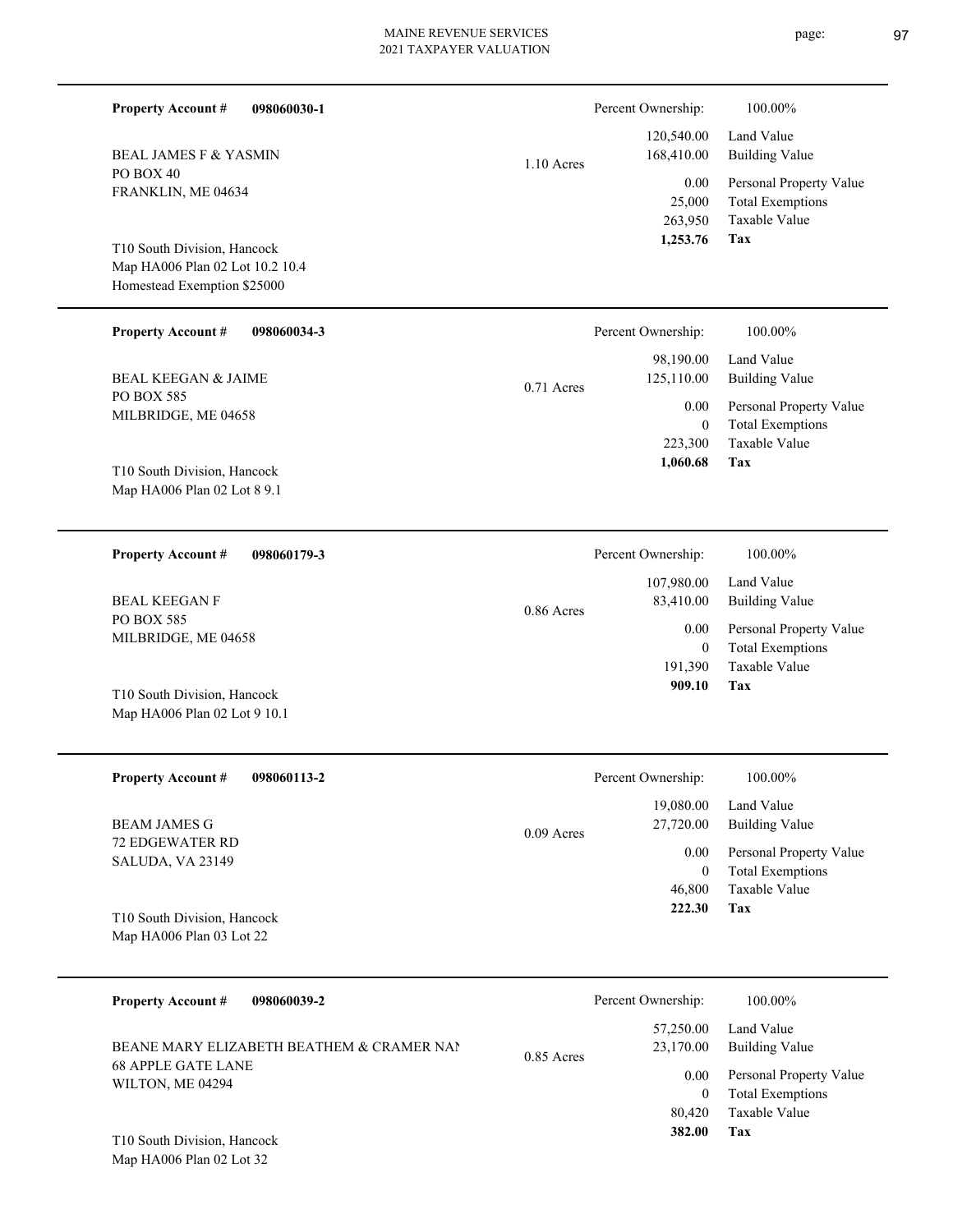| 098060033-4<br><b>Property Account #</b>                |             | Percent Ownership:                    | 100.00%                                            |
|---------------------------------------------------------|-------------|---------------------------------------|----------------------------------------------------|
| <b>BELKNAP JAMES E &amp; PAMELA E</b><br>0.83 Acres     |             | 106,310.00<br>198,230.00              | Land Value<br><b>Building Value</b>                |
| <b>3 GERRIOR DRIVE</b><br>NOTTINGHAM, NH 03290          |             | 0.00                                  | Personal Property Value                            |
| T10 South Division, Hancock<br>Map HA006 Plan 02 Lot 7  |             | $\overline{0}$<br>304,540<br>1,446.57 | <b>Total Exemptions</b><br>Taxable Value<br>Tax    |
| <b>Property Account #</b><br>098060051-2                |             | Percent Ownership:                    | 100.00%                                            |
| BENNETT MARK E & GINA M                                 |             | 0.00<br>44,550.00                     | Land Value<br><b>Building Value</b>                |
| <b>464 WEST SHORE ROAD</b><br>PO BOX 93                 |             | 0.00                                  | Personal Property Value                            |
| SORRENTO, ME 04677<br>NATURE CONSERVANCY 0901510 LOC D  |             | $\mathbf{0}$<br>44,550                | <b>Total Exemptions</b><br><b>Taxable Value</b>    |
| T10 South Division, Hancock<br>Map HA006 Plan 01 Lot 1  |             | 211.61                                | Tax                                                |
|                                                         |             |                                       |                                                    |
| <b>Property Account #</b><br>098060057-2                |             | Percent Ownership:                    | 100.00%                                            |
| BERRY MARK E & JULIA K                                  |             | 49,570.00<br>2,360.00                 | Land Value<br><b>Building Value</b>                |
| <b>76 BOBCAT LANE</b><br>GOULDSBORO, ME 04607           | 59.00 Acres | 0.00                                  | Personal Property Value                            |
|                                                         |             | $\mathbf{0}$<br>51,930                | <b>Total Exemptions</b><br>Taxable Value           |
| T10 South Division, Hancock<br>Map HA006 Plan 01 Lot 14 |             | 246.67                                | Tax                                                |
|                                                         |             |                                       |                                                    |
| <b>Property Account #</b><br>098060028-1                |             | Percent Ownership:                    | 100.00%                                            |
| <b>BIDDLE GARDINER S</b>                                |             | 0.00<br>72,210.00                     | Land Value<br><b>Building Value</b>                |
| <b>4158 FAIRHOPE ROAD</b><br>TOWNSEND, GA 31331         |             | 0.00                                  | Personal Property Value                            |
| PUBLIC LANDS LOC C 267 09806 7                          |             | $\mathbf{0}$<br>72,210                | <b>Total Exemptions</b><br>Taxable Value           |
| T10 South Division, Hancock<br>Map HA006 Plan 01 Lot 11 |             | 343.00                                | Tax                                                |
|                                                         |             |                                       |                                                    |
| <b>Property Account #</b><br>098060053-5                |             | Percent Ownership:                    | 100.00%                                            |
| BLAZEJ THOMAS MARC & KENNETH RENE                       | 2.60 Acres  | 85,920.00<br>74,170.00                | Land Value<br><b>Building Value</b>                |
| 4252 KENNEBEC ROAD<br>DIXMONT, ME 04932                 |             | 0.00                                  | Personal Property Value<br><b>Total Exemptions</b> |
|                                                         |             | $\mathbf{0}$<br>160,090               | Taxable Value                                      |

**Tax 760.43**

Map HA006 Plan 03 Lot 2.1 2.3 T10 South Division, Hancock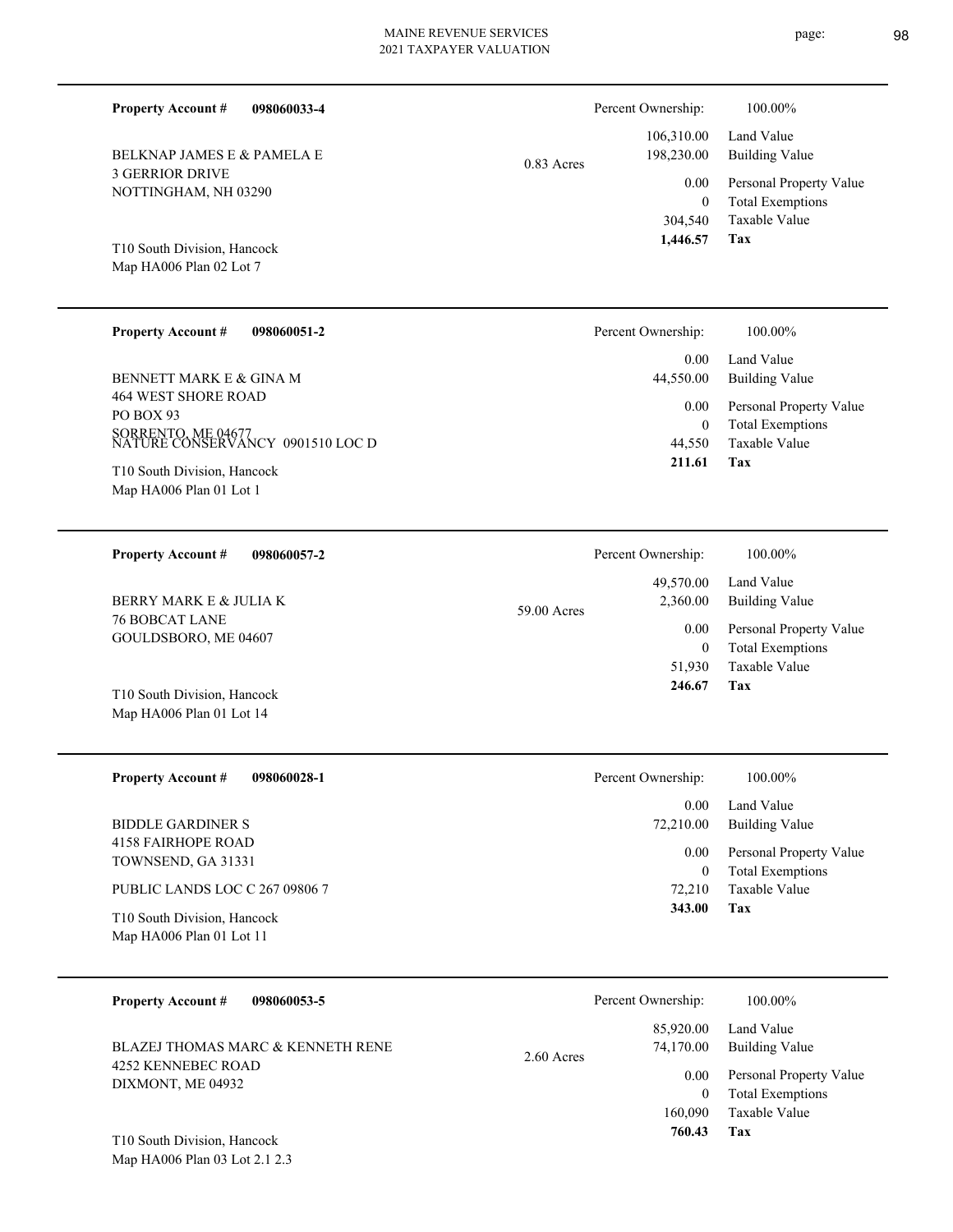| <b>Property Account #</b><br>098062005-3                                      |               | Percent Ownership:              | 100.00%                                                             |
|-------------------------------------------------------------------------------|---------------|---------------------------------|---------------------------------------------------------------------|
| BRACE GEORGE A ET AL CO-TRUSTEES                                              | $14.10$ Acres | 236,610.00<br>300.00            | Land Value<br><b>Building Value</b>                                 |
| PO BOX 249<br>CENTER BARNSTEAD, NH 03225                                      |               | 0.00<br>$\mathbf{0}$<br>236,910 | Personal Property Value<br><b>Total Exemptions</b><br>Taxable Value |
| T10 South Division, Hancock<br>Map HA006 Plan 01 Lot 3.31                     |               | 1,125.32                        | Tax                                                                 |
| Property Account #<br>098060072-3                                             |               | Percent Ownership:              | 100.00%                                                             |
| <b>BRADLEY JUDITH L PER REP</b>                                               | $0.40$ Acres  | 18,490.00<br>57,350.00          | Land Value<br><b>Building Value</b>                                 |
| <b>ESTATE OF HILDA NICHOLS</b><br>198 N MAIN ST<br>CHERRYFIELD, ME 04622-4116 |               | 0.00<br>$\mathbf{0}$<br>75,840  | Personal Property Value<br><b>Total Exemptions</b><br>Taxable Value |
| T10 South Division, Hancock<br>Map HA006 Plan 03 Lot 16.1                     |               | 360.24                          | Tax                                                                 |
|                                                                               |               |                                 |                                                                     |
| <b>Property Account #</b><br>098060168-3                                      |               | Percent Ownership:              | 100.00%                                                             |
| <b>BRIGGS PRESCOTT III</b>                                                    |               | 0.00<br>19,300.00               | Land Value<br><b>Building Value</b>                                 |
| 494 WEST SHORE RD<br>SORRENTO, ME 04677                                       |               | 0.00<br>$\mathbf{0}$            | Personal Property Value                                             |
| NATURE CONSERVANCY 0902773 LOC G                                              |               | 19,300<br>91.68                 | <b>Total Exemptions</b><br>Taxable Value<br>Tax                     |
| T10 South Division, Hancock<br>Map HA006 Plan 01 Lot 1                        |               |                                 |                                                                     |
| <b>Property Account#</b><br>098060162-1                                       |               | Percent Ownership:              | 100.00%                                                             |
| BRYAN JAMES T III                                                             |               | 51,570.00<br>0.00               | Land Value<br><b>Building Value</b>                                 |
| 103 RANDOLPH CT<br>CHAPEL HILL, NC 27516                                      | 0.76 Acres    | 0.00<br>$\mathbf{0}$            | Personal Property Value<br><b>Total Exemptions</b><br>Taxable Value |

| 098060102-3<br><b>Property Account #</b>                          |                               | Percent Ownership: | 100.00%                      |
|-------------------------------------------------------------------|-------------------------------|--------------------|------------------------------|
| BRYAN JAMES T III & HARDY, RICHARD E II & WEND<br>103 RANDOLPH CT | Tree Growth<br>1,214.00 Acres | 113,360.00<br>0.00 | Land Value<br>Building Value |
| CHAPEL HILL, NC 27516                                             |                               | 0.00               | Personal Property Value      |
|                                                                   |                               | 0                  | <b>Total Exemptions</b>      |
|                                                                   |                               | 113,360            | Taxable Value                |
| T10 South Division, Hancock                                       |                               | 538.46             | Tax                          |

Map HA006 Plan 01 Lot 6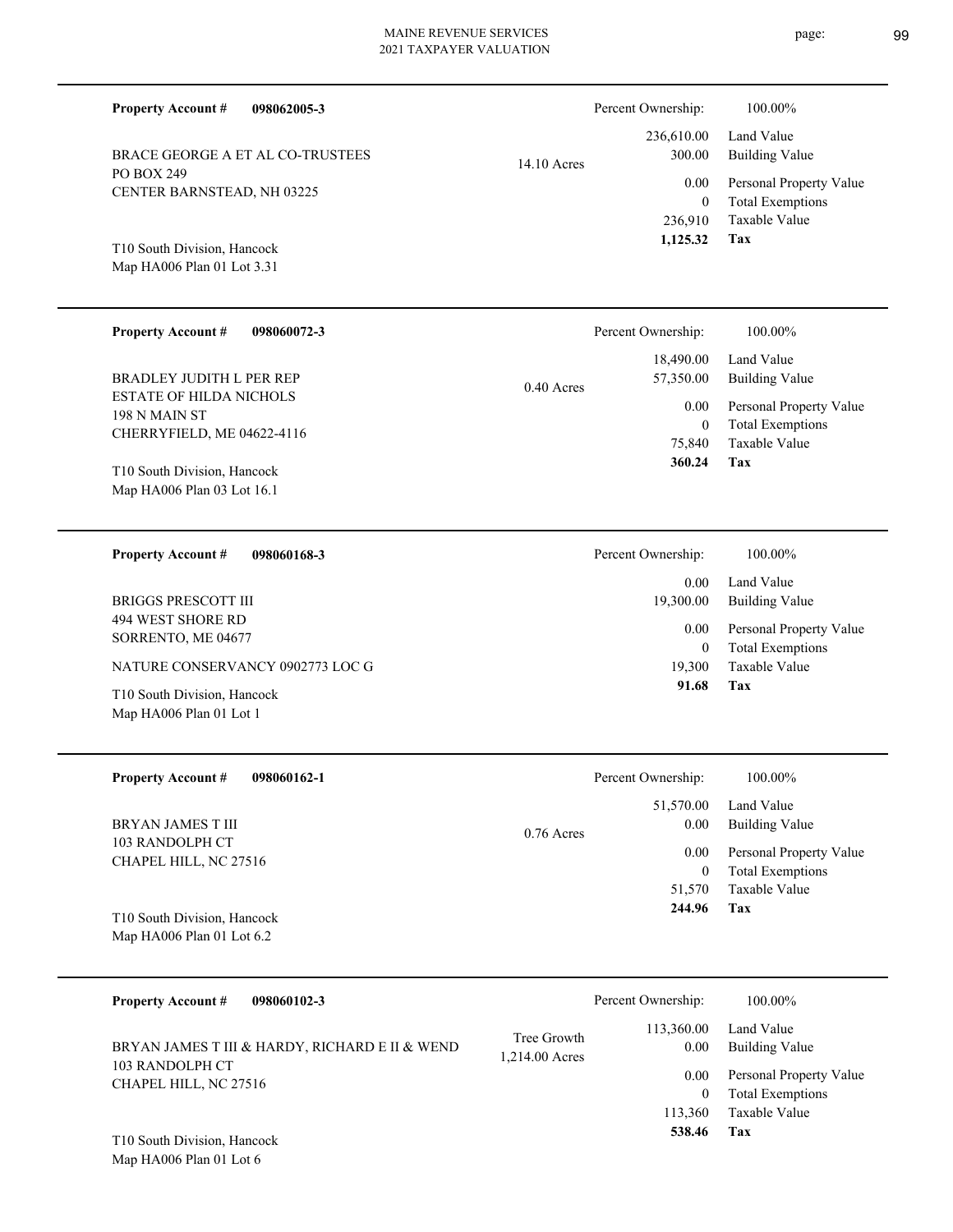| <b>Property Account #</b><br>098060174-5                  |                             | Percent Ownership:                 | 50.00%                                             |
|-----------------------------------------------------------|-----------------------------|------------------------------------|----------------------------------------------------|
| BRYAN JAMES T III, RICHARD E II & WENDY B BRYAI           | Tree Growth<br>126.00 Acres | 11,194.00<br>0.00                  | Land Value<br><b>Building Value</b>                |
| & ANNE ALDEN BRYAN<br>103 RANDOLPH CT                     |                             | 0.00                               | Personal Property Value                            |
| CHAPEL HILL, NC 27516                                     |                             | $\overline{0}$<br>11,194           | <b>Total Exemptions</b><br><b>Taxable Value</b>    |
| T10 South Division, Hancock<br>Map HA006 Plan 01 Lot 5.21 |                             | 53.17                              | Tax                                                |
| <b>Property Account #</b><br>098060042-4                  |                             | Percent Ownership:                 | 100.00%                                            |
| CASTLE SHARON HARMON & TERRY & HEIDI CASTLI               | 0.80 Acres                  | 9,790.00<br>44,370.00              | Land Value<br><b>Building Value</b>                |
| 1115 CEDARCLIFF DRIVE<br>GLEN BURNIE, MD 21060            |                             | 0.00<br>$\overline{0}$             | Personal Property Value<br><b>Total Exemptions</b> |
| T10 South Division, Hancock                               |                             | 54,160<br>257.26                   | <b>Taxable Value</b><br>Tax                        |
| Map HA006 Plan 03 Lot 26.2 30                             |                             |                                    |                                                    |
| <b>Property Account #</b><br>098060014-1                  |                             | Percent Ownership:                 | 100.00%                                            |
| <b>COLSON WILLARD F</b>                                   | $0.46$ Acres                | 57,000.00<br>25,930.00             | Land Value<br><b>Building Value</b>                |
| PO BOX 371<br>SOUTHWEST HARBOR, ME 04679                  |                             | 0.00<br>$\overline{0}$             | Personal Property Value<br><b>Total Exemptions</b> |
|                                                           |                             | 82,930<br>393.92                   | <b>Taxable Value</b><br>Tax                        |
| T10 South Division, Hancock<br>Map HA006 Plan 02 Lot 34   |                             |                                    |                                                    |
| <b>Property Account #</b><br>098060031-2                  |                             | Percent Ownership:                 | 100.00%                                            |
| <b>COPLON BONNIE</b>                                      |                             | 34,220.00<br>107,710.00            | Land Value<br><b>Building Value</b>                |
| 9 WATERVILLE STREET<br>APT <sub>1</sub>                   | 0.20 Acres                  | $0.00\,$                           | Personal Property Value                            |
| PORTLAND, ME 04101                                        |                             | $\mathbf{0}$<br>141,930            | <b>Total Exemptions</b><br>Taxable Value           |
| T10 South Division, Hancock<br>Map HA006 Plan 03 Lot 15.1 |                             | 674.17                             | Tax                                                |
|                                                           |                             |                                    |                                                    |
| <b>Property Account #</b><br>098060158-1                  |                             | Percent Ownership:                 | 100.00%                                            |
| COPLON MICHAEL & BONNIE                                   | 0.22 Acres                  | 35,190.00<br>35,070.00             | Land Value<br><b>Building Value</b>                |
| 9 WATERVILLE STREET 1-C<br>PORTLAND, ME 04101             |                             | 0.00                               | Personal Property Value                            |
|                                                           |                             | $\overline{0}$<br>70,260<br>333.74 | <b>Total Exemptions</b><br>Taxable Value<br>Tax    |
| T10 South Division, Hancock                               |                             |                                    |                                                    |

Map HA006 Plan 03 Lot 15.2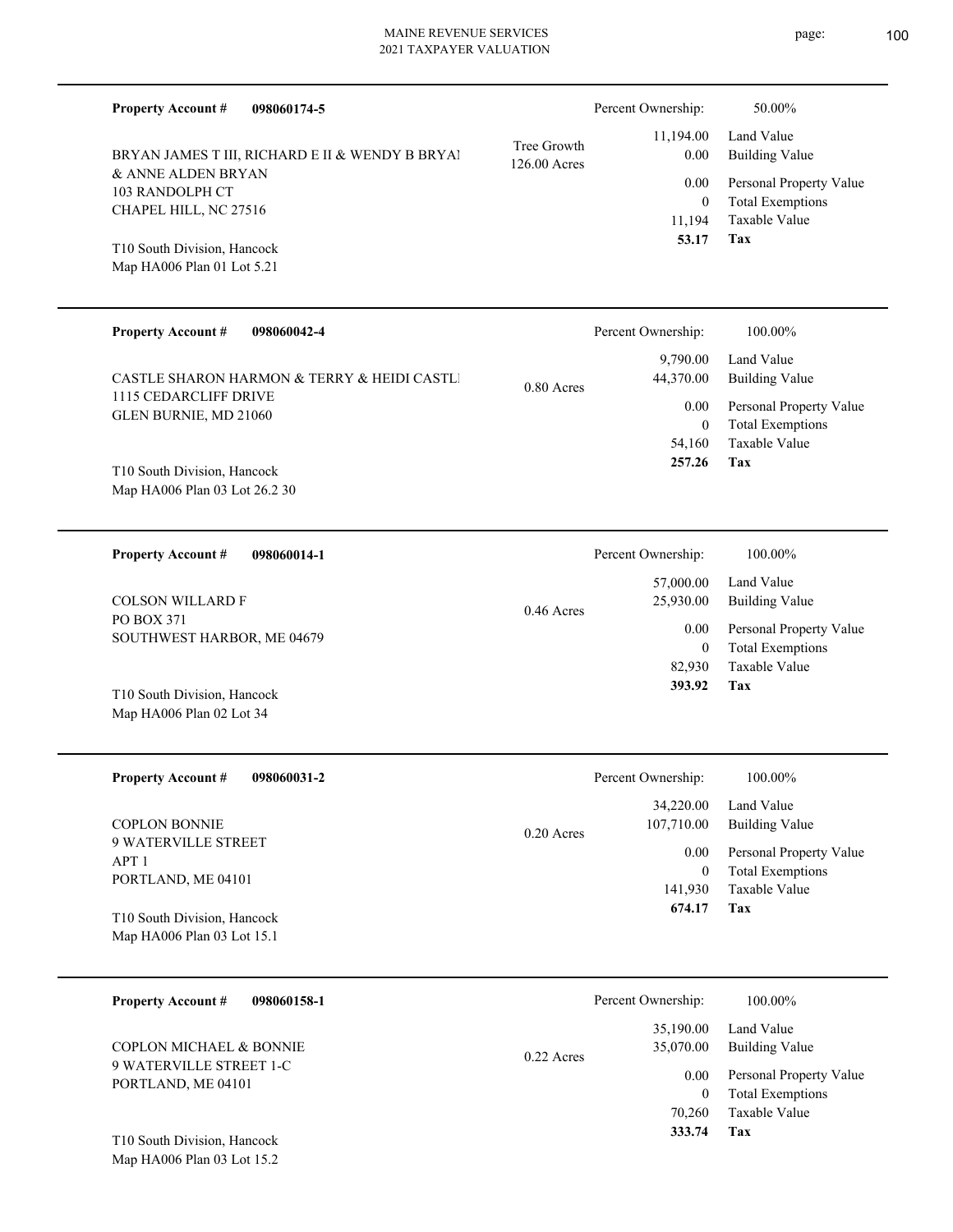| <b>Property Account #</b><br>098060015-2<br>CRAMER-KNAPP FLORINE E & RONALD A<br>% RONALD CRAMER<br><b>611 EAST SIDE ROAD</b><br>HANCOCK, ME 04640<br>T10 South Division, Hancock<br>Map HA006 Plan 02 Lot 26 | 0.82 Acres   | Percent Ownership:<br>60,210.00<br>25,430.00<br>0.00<br>$\mathbf{0}$<br>85,640<br>406.79 | 100.00%<br>Land Value<br><b>Building Value</b><br>Personal Property Value<br><b>Total Exemptions</b><br>Taxable Value<br><b>Tax</b> |
|---------------------------------------------------------------------------------------------------------------------------------------------------------------------------------------------------------------|--------------|------------------------------------------------------------------------------------------|-------------------------------------------------------------------------------------------------------------------------------------|
| <b>Property Account #</b><br>098060070-2<br><b>CURTIS GARRY A</b><br>PO BOX 193<br>CHERRYFIELD, ME 04622<br>T10 South Division, Hancock<br>Map HA006 Plan 02 Lot 37<br>Homestead Exemption \$25000            | $0.46$ Acres | Percent Ownership:<br>68,000.00<br>233,480.00<br>0.00<br>25,000<br>276,480<br>1,313.28   | 100.00%<br>Land Value<br><b>Building Value</b><br>Personal Property Value<br><b>Total Exemptions</b><br>Taxable Value<br>Tax        |
| 098060020-2<br><b>Property Account #</b><br><b>CURTIS JASON</b><br>PO BOX 44<br>HARRINGTON, ME 04643<br>SOM 0900240 LOC P SITE 1<br>T10 South Division, Hancock<br>Map HA006 Plan 01 Lot 2                    |              | Percent Ownership:<br>0.00<br>6,070.00<br>0.00<br>$\mathbf{0}$<br>6,070<br>28.83         | 100.00%<br>Land Value<br><b>Building Value</b><br>Personal Property Value<br><b>Total Exemptions</b><br>Taxable Value<br>Tax        |
| <b>Property Account #</b><br>098060172-3<br>DALEY DUANE J & BETSY J LOWE<br>PO BOX 334<br>HANCOCK, ME 04640<br>NATURE CONSERVANCY L#0902746 LOC E<br>T10 South Division, Hancock<br>Map HA006 Plan 01 Lot 1   |              | Percent Ownership:<br>0.00<br>24,870.00<br>0.00<br>$\mathbf{0}$<br>24,870<br>118.13      | 100.00%<br>Land Value<br><b>Building Value</b><br>Personal Property Value<br><b>Total Exemptions</b><br>Taxable Value<br>Tax        |
| <b>Property Account #</b><br>098060017-2<br><b>DAMON LUKE</b><br>P.O BOX 486<br>SOUTHWEST HARBOR, ME 04679<br>NATURE CONSERVANCY L#0902745 LOC F<br>T10 South Division, Hancock<br>Map HA006 Plan 01 Lot 1    |              | Percent Ownership:<br>0.00<br>11,370.00<br>0.00<br>$\overline{0}$<br>11,370<br>54.01     | 100.00%<br>Land Value<br><b>Building Value</b><br>Personal Property Value<br><b>Total Exemptions</b><br>Taxable Value<br>Tax        |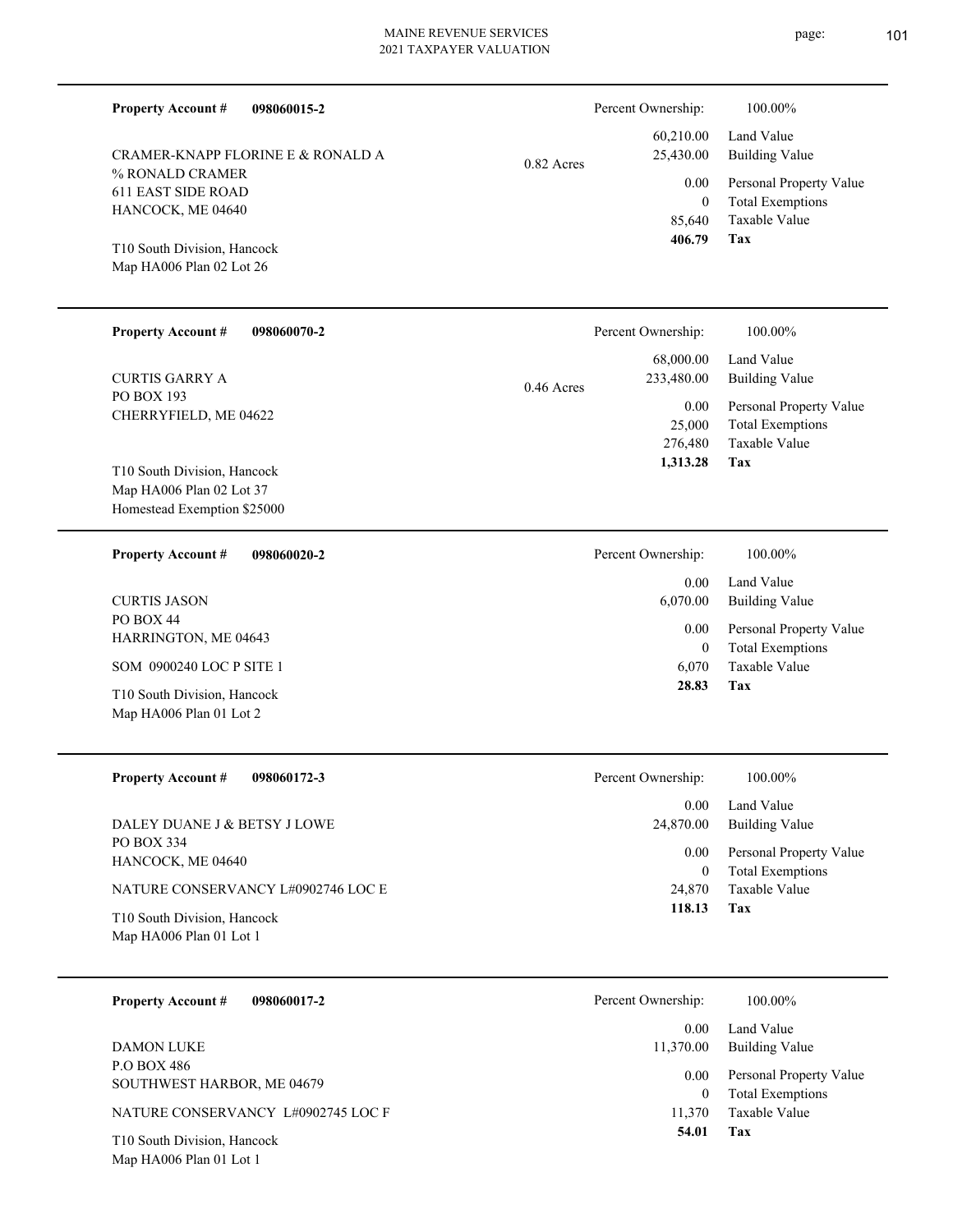| <b>Property Account #</b><br>098060073-3                            |                             | Percent Ownership:                         | 100.00%                                                                    |
|---------------------------------------------------------------------|-----------------------------|--------------------------------------------|----------------------------------------------------------------------------|
| DAVIS JENNIE M<br>555 BERT GRAY ROAD                                | $0.46$ Acres                |                                            | Land Value<br><b>Building Value</b>                                        |
| SULLIVAN, ME 04664                                                  |                             | 0.00<br>$\overline{0}$<br>85,460<br>405.94 | Personal Property Value<br><b>Total Exemptions</b><br>Taxable Value<br>Tax |
| T10 South Division, Hancock<br>Map HA006 Plan 02 Lot 35             |                             |                                            |                                                                            |
| <b>Property Account #</b><br>098060129-2                            |                             | Percent Ownership:                         | 50.00%                                                                     |
| DEAN FAMILY TRUST NUMBER ONE                                        | 1.74 Acres                  | 24,160.00<br>29,605.00                     | Land Value<br><b>Building Value</b>                                        |
| % CHRISTOPHER DEAN<br><b>25 MEREDITH RD</b><br>FORESTDALE, MA 02644 |                             | 0.00<br>$\overline{0}$<br>53,765           | Personal Property Value<br><b>Total Exemptions</b><br>Taxable Value        |
| T10 South Division, Hancock<br>Map HA006 Plan 03 Lot 20.1           |                             | 255.38                                     | Tax                                                                        |
| <b>Property Account #</b><br>098060065-3                            |                             | Percent Ownership:                         | 100.00%                                                                    |
| DEHNER JANE & JANE A LOUD                                           | Tree Growth<br>260.00 Acres | 41,812.00<br>0.00                          | Land Value<br><b>Building Value</b>                                        |
| 5405 SIRIUS DRIVE UNIT 206<br>WILMINGTON, NC 28405                  |                             | 0.00<br>$\overline{0}$<br>41,812           | Personal Property Value<br><b>Total Exemptions</b><br>Taxable Value        |
| T10 South Division, Hancock<br>Map HA006 Plan 01 Lot 20             |                             | 198.61                                     | Tax                                                                        |
| <b>Property Account #</b><br>098060121-2                            |                             | Percent Ownership:                         | 100.00%                                                                    |
| DORR ERNEST H                                                       | 0.57 Acres                  | 63,030.00<br>29,090.00                     | Land Value<br><b>Building Value</b>                                        |
| 1606 KAUFFMAN AVE<br>VANCOUVER, WA 98660                            |                             | 0.00<br>$\boldsymbol{0}$<br>92,120         | Personal Property Value<br><b>Total Exemptions</b><br>Taxable Value        |
| T10 South Division, Hancock<br>Map HA006 Plan 02 Lot 23             |                             | 437.57                                     | Tax                                                                        |
| 098060130-2<br><b>Property Account #</b>                            |                             | Percent Ownership:                         | 100.00%                                                                    |
| DOWDELL LINDA A                                                     | 3.04 Acres                  | 128,300.00<br>64,720.00                    | Land Value<br><b>Building Value</b>                                        |
| 7804 SLOANE GARDENS CT<br>UNIVERSITY PARK, FL 34201-2376            |                             | 0.00<br>$\mathbf{0}$                       | Personal Property Value<br><b>Total Exemptions</b>                         |
| T10 South Division, Hancock<br>Map HA006 Plan 02 Lot 27 27.1        |                             | 193,020<br>916.85                          | Taxable Value<br>Tax                                                       |
|                                                                     |                             |                                            |                                                                            |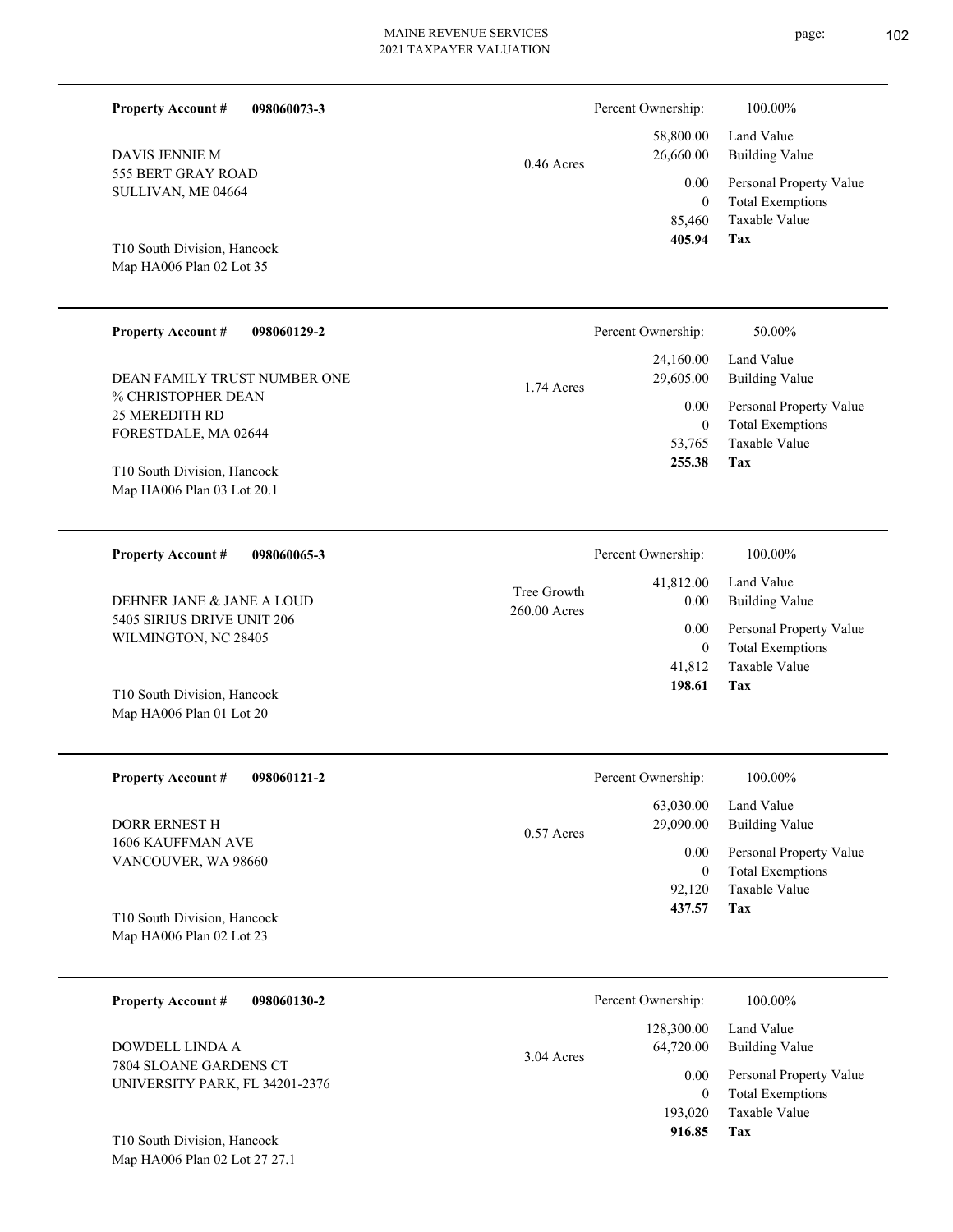| 098060024-2<br><b>Property Account #</b>              | Percent Ownership: |           | 100.00%                 |
|-------------------------------------------------------|--------------------|-----------|-------------------------|
|                                                       |                    | 12,530.00 | Land Value              |
| DOWNEAST SALMON FEDERATION                            | $8.00$ Acres       | 7,840.00  | Building Value          |
| D/B/A DOWNEAST RIVERS LAND TRUST<br><b>PO BOX 201</b> |                    | 0.00      | Personal Property Value |
| COLUMBIA FALLS, ME 04623                              |                    | 0         | <b>Total Exemptions</b> |
|                                                       |                    | 20,370    | Taxable Value           |
| T <sub>10</sub> South Division Hancock                |                    | 96.76     | Tax                     |

Map HA006 Plan 01 Lot 18 T10 South Division, Hancock

Map HA006 Plan 03 Lot 7

| <b>Property Account #</b><br>098060002-2                                     | Percent Ownership:   | 100.00%                                                             |
|------------------------------------------------------------------------------|----------------------|---------------------------------------------------------------------|
|                                                                              | 237,590.00           | Land Value                                                          |
| EMERA MAINE                                                                  | 0.00                 | Building Value                                                      |
| ATTN: ACCOUNTS PAYABLE<br>PO BOX 932<br>BANGOR, ME 04402-0932<br>POWER LINES | 0.00<br>0<br>237,590 | Personal Property Value<br><b>Total Exemptions</b><br>Taxable Value |
| T10 South Division, Hancock<br>Map HA006                                     | 1,128.55             | Tax                                                                 |

| <b>Property Account #</b><br>098060023-3                   | Percent Ownership:                     | 100.00%                                            |
|------------------------------------------------------------|----------------------------------------|----------------------------------------------------|
| EMERY ELAINE H TTE & EMERY ELAINE TTE<br>1013 WALTHAM ROAD | 48,570.00<br>40,230.00<br>$0.43$ Acres | Land Value<br>Building Value                       |
| WALTHAM, ME 04605                                          | 0.00                                   | Personal Property Value<br><b>Total Exemptions</b> |
|                                                            | 88,800                                 | Taxable Value                                      |
| T10 South Division, Hancock                                | 421.80                                 | Tax                                                |

| <b>Property Account #</b><br>098060153-1   | Percent Ownership:        | 100.00%                 |
|--------------------------------------------|---------------------------|-------------------------|
|                                            | 95,960.00                 | Land Value              |
| ENGELKING WARFIELD & FRANCES               | 26,880.00<br>$0.85$ Acres | Building Value          |
| 1800 RAINBOW DR<br>SILVER SPRING, MD 20905 | 0.00                      | Personal Property Value |
|                                            |                           | <b>Total Exemptions</b> |
|                                            | 122,840                   | Taxable Value           |
| T10 South Division, Hancock                | 583.49                    | Tax                     |
| Map HA006 Plan 02 Lot 5 6.2 6.3            |                           |                         |

| <b>Property Account #</b><br>098060129-5          | Percent Ownership:      | 50.00%                  |
|---------------------------------------------------|-------------------------|-------------------------|
|                                                   | 24,160.00               | Land Value              |
| ESPINOSA DEBRA LYN TRUSTEE                        | 29,605.00<br>1.74 Acres | Building Value          |
| <b>CASWELL CAST &amp; BLAST TRUST</b><br>PO BOX 4 | 0.00                    | Personal Property Value |
| GOULDSBORO, ME 04607                              | $\theta$                | <b>Total Exemptions</b> |
|                                                   | 53,765                  | Taxable Value           |
| T10 South Division, Hancock                       | 255.38                  | Tax                     |

Map HA006 Plan 03 Lot 20.1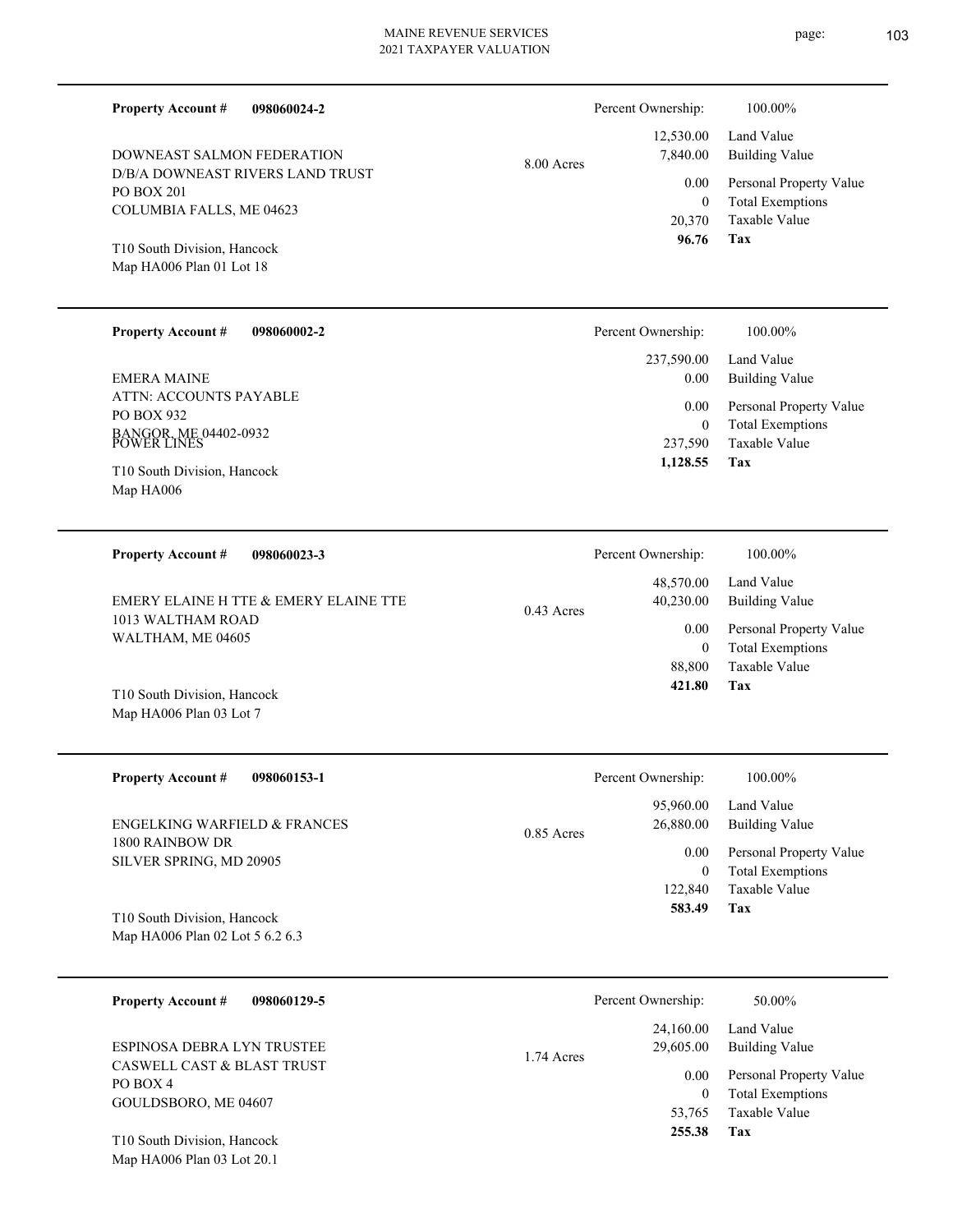| <b>Property Account #</b><br>098060012-3                                               |             | Percent Ownership:                           | 100.00%                                                                    |
|----------------------------------------------------------------------------------------|-------------|----------------------------------------------|----------------------------------------------------------------------------|
| FARNSWORTH ISAAC W & CHRISTINE                                                         | 66.00 Acres | 65,560.00<br>13,510.00                       | Land Value<br><b>Building Value</b>                                        |
| 805 S 12TH STREET<br>KINGFISHER, OK 73750                                              |             | 0.00<br>$\boldsymbol{0}$<br>79,070           | Personal Property Value<br><b>Total Exemptions</b><br>Taxable Value        |
| T10 South Division, Hancock<br>Map HA006 Plan 01 Lot 3.1                               |             | 375.58                                       | Tax                                                                        |
| <b>Property Account #</b><br>098060068-1                                               |             | Percent Ownership:                           | 100.00%                                                                    |
| FAUST JUDITH E                                                                         | 0.17 Acres  | 31,980.00<br>17,460.00                       | Land Value<br><b>Building Value</b>                                        |
| 107 STREAM RD<br>WINTERPORT, ME 04496                                                  |             | 0.00<br>$\boldsymbol{0}$<br>49,440<br>234.84 | Personal Property Value<br><b>Total Exemptions</b><br>Taxable Value<br>Tax |
| T10 South Division, Hancock<br>Map HA006 Plan 03 Lot 19                                |             |                                              |                                                                            |
| <b>Property Account #</b><br>098060132-1                                               |             | Percent Ownership:                           | 100.00%                                                                    |
| FENNELLY RICHARD E JR                                                                  |             | 0.00<br>17,310.00                            | Land Value<br><b>Building Value</b>                                        |
| 274 JORDAN RIVER RD<br>LAMOINE, ME 04605                                               |             | 0.00<br>$\boldsymbol{0}$                     | Personal Property Value<br><b>Total Exemptions</b>                         |
| PUBLIC LANDS LOC H 268 09808 8                                                         |             | 17,310                                       | Taxable Value                                                              |
| T10 South Division, Hancock<br>Map HA006 Plan 01 Lot 3                                 |             | 82.22                                        | Tax                                                                        |
| <b>Property Account #</b><br>098060025-2                                               |             | Percent Ownership:                           | 100.00%                                                                    |
| FENTON WILLIAM T III & REBECCA                                                         | 0.55 Acres  | 84,920.00<br>73,950.00                       | Land Value<br><b>Building Value</b>                                        |
| PO BOX 1291<br>ELLSWORTH, ME 04605                                                     |             | 0.00<br>25,000<br>133,870                    | Personal Property Value<br><b>Total Exemptions</b><br>Taxable Value        |
| T10 South Division, Hancock<br>Map HA006 Plan 02 Lot 29<br>Homestead Exemption \$25000 |             | 635.88                                       | <b>Tax</b>                                                                 |
| <b>Property Account #</b><br>098060116-1                                               |             | Percent Ownership:                           | 100.00%                                                                    |
|                                                                                        |             | 38,760.00                                    | Land Value                                                                 |

%NATASHA BALSOM 2 CONCORD GREENE UNIT 2 CONCORD, MA 01742 FISH CHARLOTTE S ET AL

Map HA006 Plan 03 Lot 6 8 T10 South Division, Hancock

|       | 84,920.00<br>73,950.00              | Land Value<br>Building Value                                               |
|-------|-------------------------------------|----------------------------------------------------------------------------|
| Acres | 0.00<br>25,000<br>133,870<br>635.88 | Personal Property Value<br><b>Total Exemptions</b><br>Taxable Value<br>Tax |

|            | Percent Ownership: | 100.00%                 |
|------------|--------------------|-------------------------|
|            | 38,760.00          | Land Value              |
| 2.57 Acres | 46,360.00          | Building Value          |
|            | 0.00               | Personal Property Value |
|            | 0                  | <b>Total Exemptions</b> |
|            | 85,120             | Taxable Value           |
|            | 404.32             | Tax                     |
|            |                    |                         |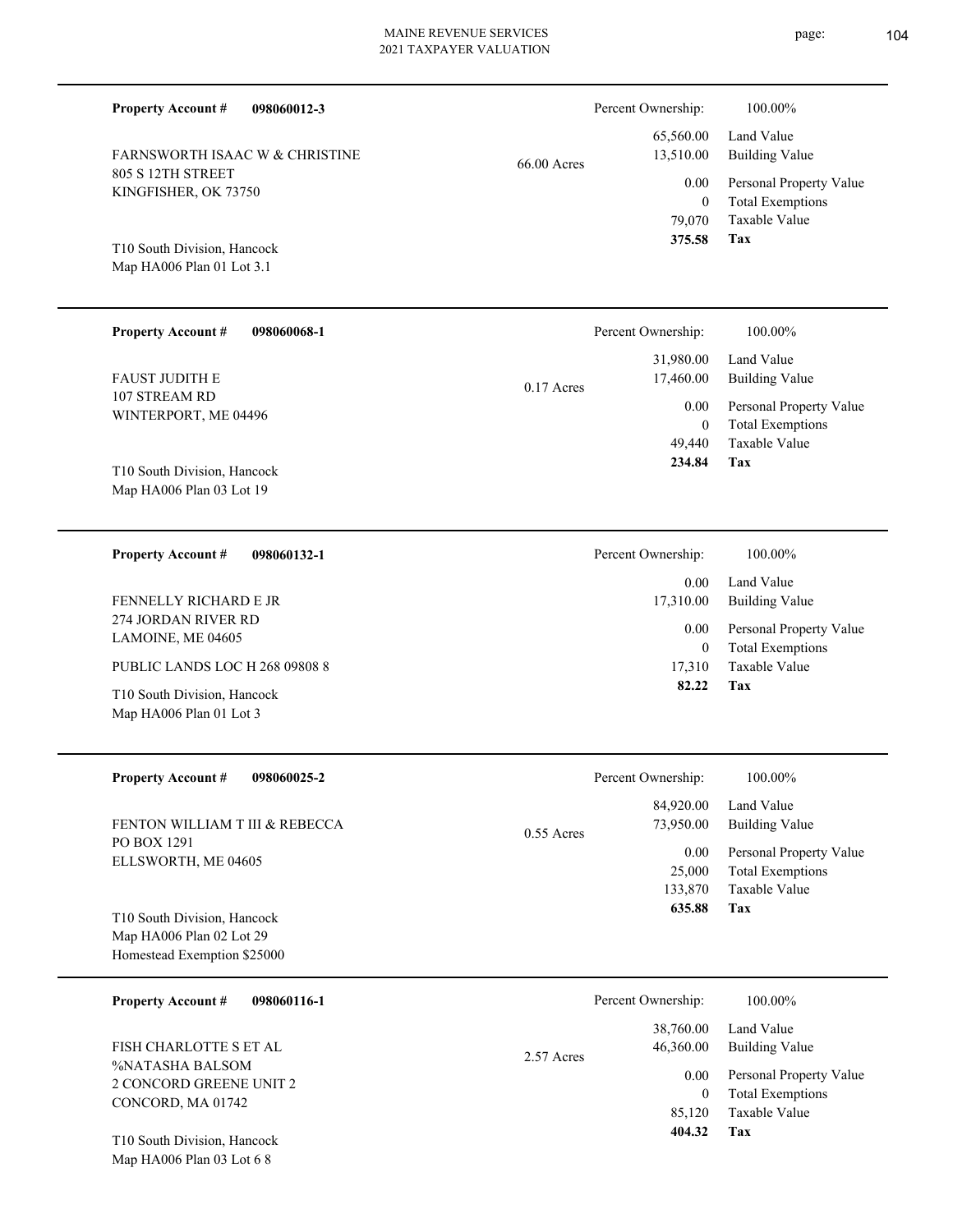| FISHER WILLIAM B ET AL<br>9024 WEANT DRIVE<br><b>GREAT FALLS, VA 22066</b><br>T10 South Division, Hancock<br>Map HA006 Plan 03 Lot 4.1 | 7.98 Acres   | 136,460.00<br>52,280.00<br>0.00<br>$\Omega$<br>188,740<br>896.52 |
|----------------------------------------------------------------------------------------------------------------------------------------|--------------|------------------------------------------------------------------|
| <b>Property Account #</b><br>098060149-2                                                                                               |              | Percent Ownership:                                               |
| FLAHERTY RICHARD T & DIANE C TRUSTEES<br>11089 TIMBERVIEW DRIVE<br>MANASSAS, VA 20111                                                  | $0.61$ Acres | 76,700.00<br>78,610.00<br>0.00<br>$\Omega$                       |
| T10 South Division, Hancock<br>Map HA006 Plan 02 Lot 4                                                                                 |              | 155,310<br>737.72                                                |

100.00 Acres Tree Growth

PO BOX 55 SULLIVAN, ME 04664 GABEL-RICHARDS AVI

**Property Account #**

**Property Account #**

Map HA006 Plan 01 Lot 16.3 22 T10 South Division, Hancock

| <b>Property Account #</b><br>098060032-4                   | Percent Ownership:              | 100.00%                                            |
|------------------------------------------------------------|---------------------------------|----------------------------------------------------|
| <b>GEORGITIS FAMILY LLC</b>                                | 53,450.00<br>0.00<br>1.80 Acres | Land Value<br><b>Building Value</b>                |
| 10 ARBOR CROSSING<br>KENNEBUNK, ME 04043                   | 0.00<br>$\overline{0}$          | Personal Property Value<br><b>Total Exemptions</b> |
|                                                            | 53,450                          | Taxable Value                                      |
| T10 South Division, Hancock<br>Map HA006 Plan 03 Lot $5.1$ | 253.89                          | Tax                                                |

| 098062003-3<br><b>Property Account #</b>                | Percent Ownership:                | 100.00%                                                             |
|---------------------------------------------------------|-----------------------------------|---------------------------------------------------------------------|
| <b>GEORGITIS FAMILY LLC</b><br><b>10 ARBOR CROSSING</b> | 43,780.00<br>0.00<br>$0.82$ Acres | Land Value<br><b>Building Value</b>                                 |
| KENNEBUNK, ME 04043                                     | 0.00<br>$\theta$<br>43,780        | Personal Property Value<br><b>Total Exemptions</b><br>Taxable Value |
| T10 South Division, Hancock                             | 207.96                            | Tax                                                                 |

**098060163-3**

**098060026-1**

Building Value Land Value  $100.00\%$ 

**Tax**

Percent Ownership:  $100.00\%$ 

Taxable Value Total Exemptions Personal Property Value

| Personal Property Value |
|-------------------------|
| <b>Total Exemptions</b> |
| Taxable Value           |
| Tax                     |
|                         |

| Percent Ownership:   | 100.00%                                            |
|----------------------|----------------------------------------------------|
| $0.00\,$             | 11,249.00 Land Value<br><b>Building Value</b>      |
| $0.00\,$<br>$\theta$ | Personal Property Value<br><b>Total Exemptions</b> |
| 11,249               | Taxable Value                                      |
| 53.43                | Tax                                                |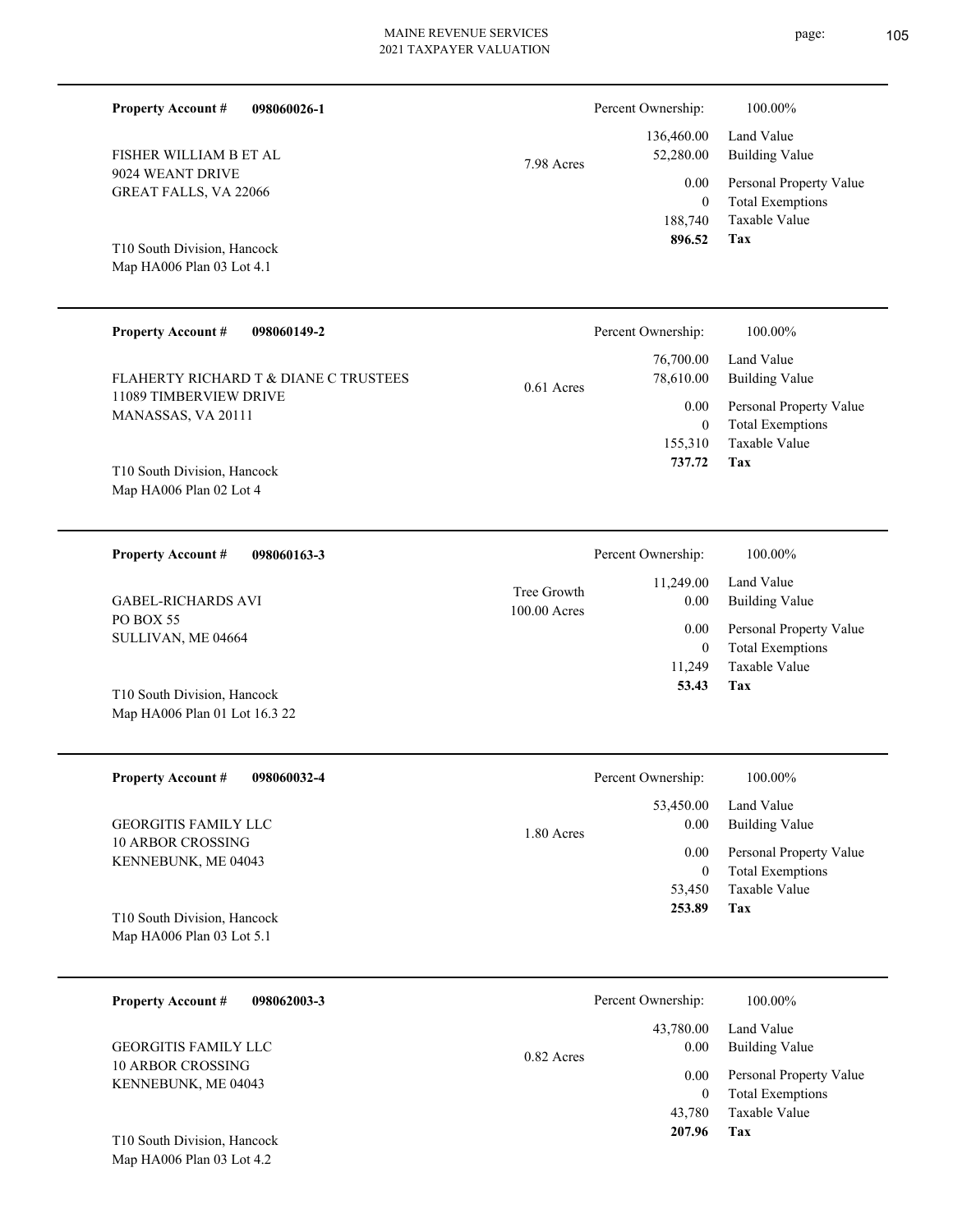Percent Ownership:  $100.00\%$ 

1.68 Acres

% LORI J GOOGINS 390 DOUGLAS HWY LAMOINE, ME 04605 GOOGINS LORI J & GARY W PER REP

**098060037-2**

Map HA006 Plan 03 Lot 2.2 T10 South Division, Hancock

**Property Account #**

| <b>Property Account #</b><br>098060056-4                                                                                                                                               | Percent Ownership:                                | 100.00%                                                                                                    |
|----------------------------------------------------------------------------------------------------------------------------------------------------------------------------------------|---------------------------------------------------|------------------------------------------------------------------------------------------------------------|
| GRANT ERVING & ADAM KENNEDY & DAVID CASHN<br>PO BOX 312<br><b>HARRINGTON, ME 04643</b><br>NATURE CONSERVANCY L#0900101 LOC A<br>T10 South Division, Hancock<br>Map HA006 Plan 01 Lot 1 | 0.00<br>18,610.00<br>0.00<br>0<br>18.610<br>88.40 | Land Value<br>Building Value<br>Personal Property Value<br><b>Total Exemptions</b><br>Taxable Value<br>Tax |
|                                                                                                                                                                                        |                                                   |                                                                                                            |

| 098060108-3<br><b>Property Account #</b>                                         | Percent Ownership:        | 100.00%                 |
|----------------------------------------------------------------------------------|---------------------------|-------------------------|
|                                                                                  | 60,040.00                 | Land Value              |
| HALL CALEB D & ANGELA C<br>51 HARBOUR HILL DR<br><b>OWLS HEAD, ME 04854-3242</b> | 28,260.00<br>$0.57$ Acres | Building Value          |
|                                                                                  | 0.00                      | Personal Property Value |
|                                                                                  | $\theta$                  | <b>Total Exemptions</b> |
|                                                                                  | 88,300                    | Taxable Value           |
| T10 South Division, Hancock                                                      | 419.43                    | Tax                     |

| <b>Property Account #</b><br>098060060-3                                                 | Percent Ownership:                                        | 100.00%                                                                            |
|------------------------------------------------------------------------------------------|-----------------------------------------------------------|------------------------------------------------------------------------------------|
| <b>HALL LAUREN O &amp; ALVIN J</b><br>801 BLACKSWOODS RD<br>CHERRYFIELD, ME 04622-5800   | 14.540.00<br>121,630.00<br>$1.06$ Acres<br>0.00<br>25,000 | Land Value<br>Building Value<br>Personal Property Value<br><b>Total Exemptions</b> |
|                                                                                          | 111,170<br>528.06                                         | Taxable Value<br>Tax                                                               |
| T10 South Division, Hancock<br>Map HA006 Plan 01 Lot 16.4<br>Homestead Exemption \$25000 |                                                           |                                                                                    |

| <b>Property Account #</b><br>098060161-4                                                   | Percent Ownership:                                             | 100.00%                                                                                             |
|--------------------------------------------------------------------------------------------|----------------------------------------------------------------|-----------------------------------------------------------------------------------------------------|
| HARDWICK HARRY BLAIR II & JENNIFER G TRUSTEE<br>276 MOUNTAIN ROAD<br>FRANCESTOWN, NH 03043 | 74,840.00<br>91.370.00<br>$0.52$ Acres<br>0.00<br>0<br>166,210 | Land Value<br>Building Value<br>Personal Property Value<br><b>Total Exemptions</b><br>Taxable Value |
| T10 South Division, Hancock                                                                | 789.50                                                         | Tax                                                                                                 |

Map HA006 Plan 02 Lot 36.2

Map HA006 Plan 02 Lot 13

**Tax**

 119,200 0

0.00

 74,250.00 44,950.00

 **566.20**

Taxable Value Total Exemptions Personal Property Value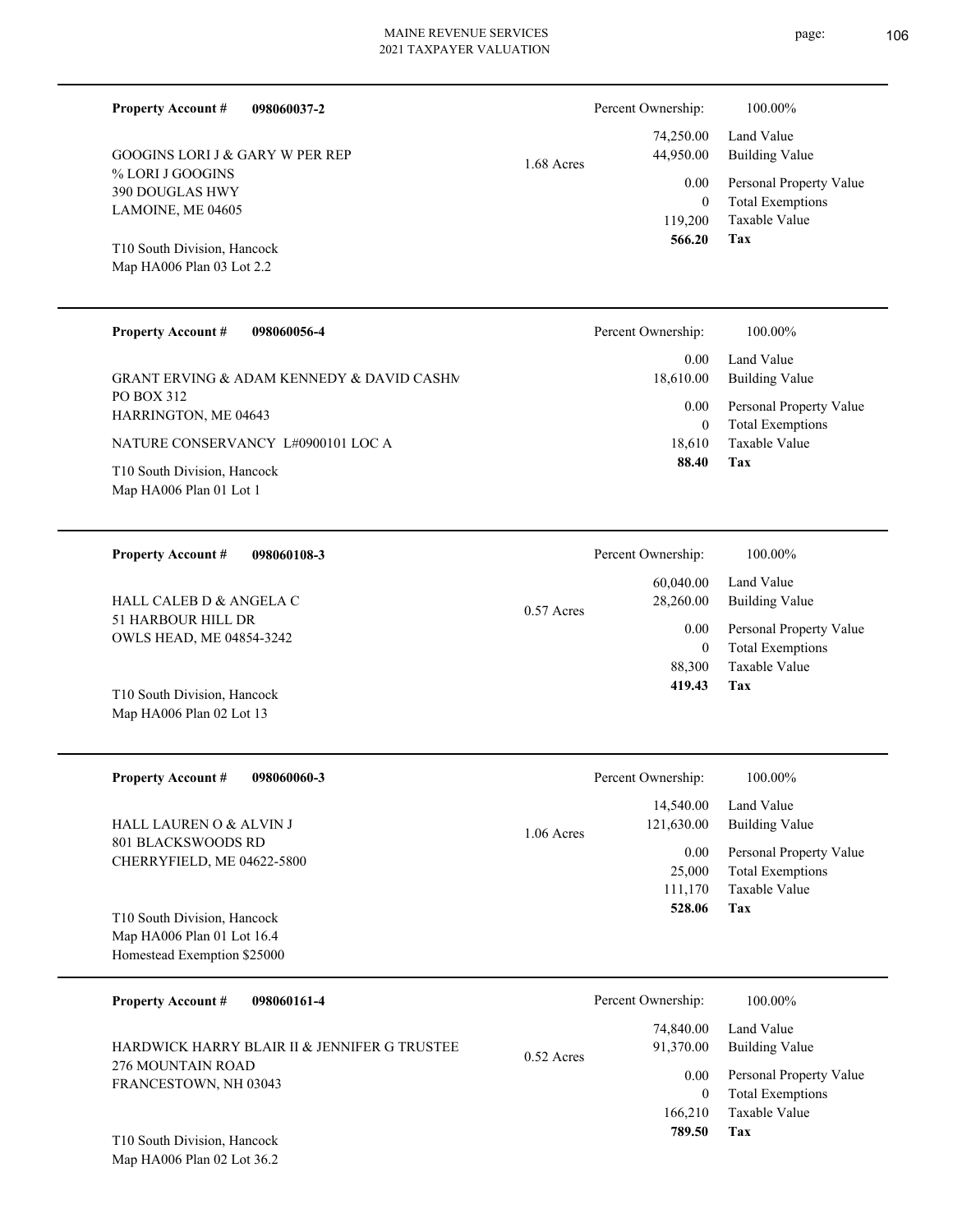| <b>HARMON DUANE &amp; PHYLLIS</b><br>236 SURRY RD<br>ELLSWORTH, ME 04605 | $0.94$ Acres | 74,460.00<br>66,580.00<br>0.00<br>$\Omega$<br>141,040<br>669.94 |
|--------------------------------------------------------------------------|--------------|-----------------------------------------------------------------|
| T10 South Division, Hancock<br>Map HA006 Plan 03 Lot 26.1                |              |                                                                 |
| <b>Property Account #</b><br>098060040-1                                 |              | Percent Ownership:                                              |
| HARMON DUANE H & PHYLLIS C<br>238 SURRY RD                               | $0.10$ Acres | 3,520.00<br>51,630.00                                           |
| ELLSWORTH, ME 04605                                                      |              | 0.00<br>$\theta$<br>55,150                                      |
| T10 South Division, Hancock<br>Map HA006 Plan 03 Lot 27                  |              | 261.96                                                          |
| <b>Property Account #</b><br>098060041-2                                 |              | Percent Ownership:                                              |
| HARMON PHILLIP K & BARBARA A                                             |              | 11,310.00<br>85,300.00                                          |

0.48 Acres

1302 PLUM PARK KATY, TX 77450 HARMON PHILLIP K & BARBARA A

**098060062-1**

**Property Account #**

Map HA006 Plan 03 Lot 26.3 T10 South Division, Hancock

| <b>Property Account #</b><br>098060176-2                                             | Percent Ownership:          | 100.00%                                  |
|--------------------------------------------------------------------------------------|-----------------------------|------------------------------------------|
|                                                                                      | 154,780.00                  | Land Value                               |
| <b>HAVEY DWIGHT G &amp; JANE K</b><br><b>10 MEDINAH CIRCLE</b><br>FALMOUTH, ME 04105 | 138,060.00<br>$13.20$ Acres | <b>Building Value</b>                    |
|                                                                                      | 0.00                        | Personal Property Value                  |
|                                                                                      | 0<br>292,840                | <b>Total Exemptions</b><br>Taxable Value |
| T10 South Division, Hancock                                                          | 1,390.99                    | Tax                                      |
| Map HA006 Plan 01 Lot $5.3$                                                          |                             |                                          |
|                                                                                      |                             |                                          |
|                                                                                      |                             |                                          |

| 098060109-1<br><b>Property Account #</b>                         | Percent Ownership:                     | 100.00%                                            |
|------------------------------------------------------------------|----------------------------------------|----------------------------------------------------|
| HAVEY RICHARD C II & WAYNE A<br>65 MAIN ST<br>FRANKLIN, ME 04634 | 57,000.00<br>35,940.00<br>$0.46$ Acres | Land Value<br><b>Building Value</b>                |
|                                                                  | 0.00<br>$\Omega$                       | Personal Property Value<br><b>Total Exemptions</b> |
|                                                                  | 92,940                                 | Taxable Value                                      |
| T10 South Division, Hancock                                      | 441.47                                 | Tax                                                |

Map HA006 Plan 02 Lot 24

**Tax**

**Tax**

**Tax**

 96,610 0

0.00

 **458.90**

Taxable Value Total Exemptions Personal Property Value

Building Value Land Value

100.00%

Taxable Value Total Exemptions Personal Property Value

Building Value Land Value

100.00%

Percent Ownership:  $100.00\%$ 

Taxable Value Total Exemptions Personal Property Value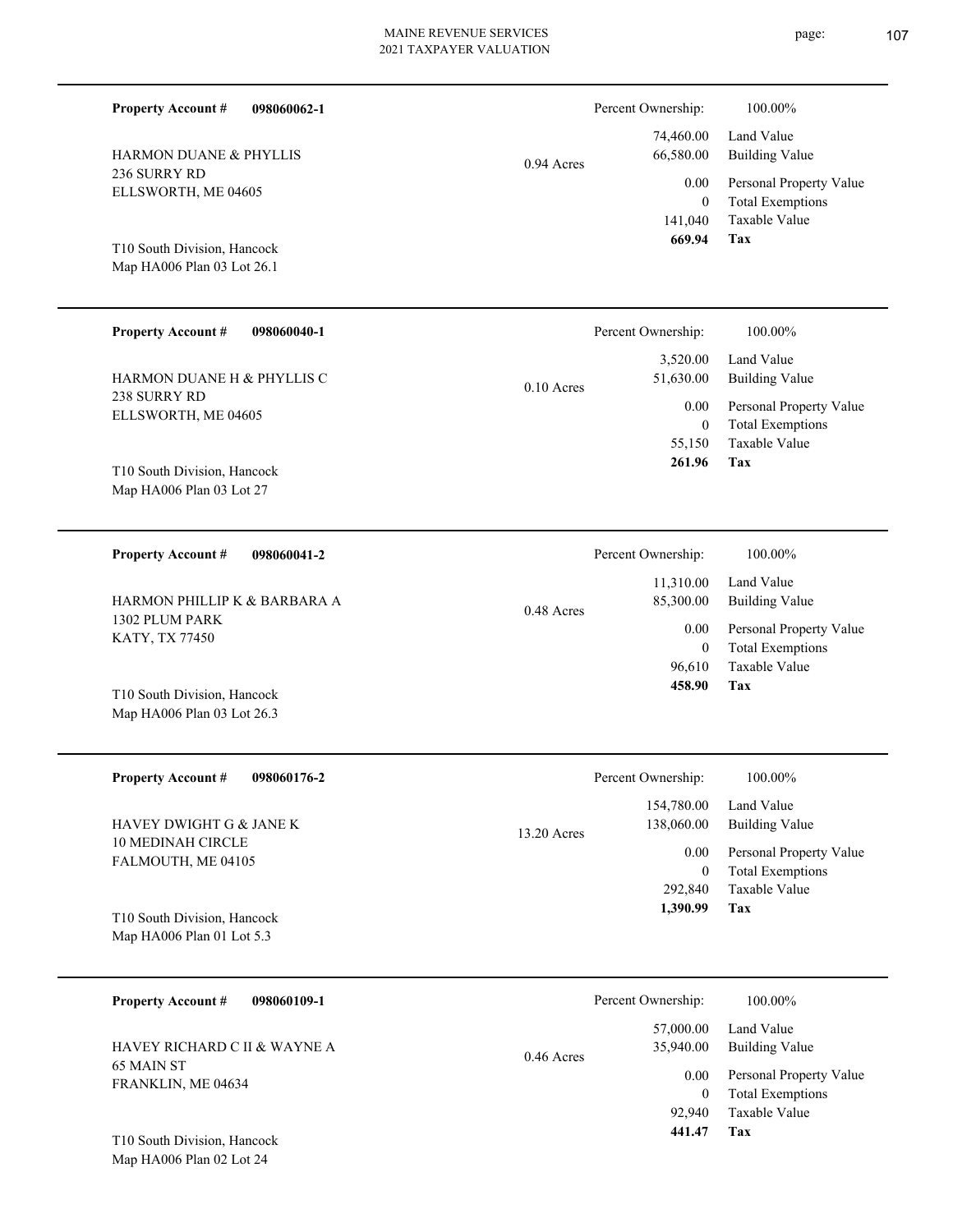| <b>Property Account#</b><br>098060010-2                                        |                             | Percent Ownership:<br>67,020.00             | 100.00%<br>Land Value                                                                        |
|--------------------------------------------------------------------------------|-----------------------------|---------------------------------------------|----------------------------------------------------------------------------------------------|
| <b>HAY BRUCE</b><br>50 PINE ST<br>LINCROFT, NJ 07738-1833                      | $0.49$ Acres                | 12,600.00<br>0.00<br>$\mathbf{0}$<br>79,620 | <b>Building Value</b><br>Personal Property Value<br><b>Total Exemptions</b><br>Taxable Value |
| T10 South Division, Hancock<br>Map HA006 Plan 02 Lot 15.1 15.2                 |                             | 378.20                                      | Tax                                                                                          |
| <b>Property Account #</b><br>098060001P-1                                      |                             | Percent Ownership:                          | 100.00%                                                                                      |
| HENNIG WALTER S & BARBARA A                                                    |                             | 0.00<br>0.00                                | Land Value<br><b>Building Value</b>                                                          |
| PO BOX 139<br>109 FOX LODGE LANE                                               |                             | 44,000.00<br>$\mathbf{0}$                   | Personal Property Value<br><b>Total Exemptions</b>                                           |
| FRANKLIN, ME 04934<br>T10 South Division, Hancock<br>Map HA006                 |                             | 44,000<br>209.00                            | Taxable Value<br>Tax                                                                         |
|                                                                                |                             |                                             |                                                                                              |
| <b>Property Account #</b><br>098060173-1                                       |                             | Percent Ownership:                          | 100.00%                                                                                      |
| HENNIG WALTER S & BARBARA A                                                    | Tree Growth<br>811.20 Acres | 228,813.50<br>1,055,850.00                  | Land Value<br><b>Building Value</b>                                                          |
| PO BOX 139<br>109 FOX LODGE LANE<br>FRANKLIN, ME 04934<br>OPEN SPACE 5.9 ACRES |                             | 0.00<br>$\theta$<br>1,284,664<br>6,102.15   | Personal Property Value<br><b>Total Exemptions</b><br>Taxable Value<br>Tax                   |
| T10 South Division, Hancock<br>Map HA006 Plan 01 Lot 3.21 3.22 3.23            |                             |                                             |                                                                                              |
| 098060049-2<br><b>Property Account #</b>                                       |                             | Percent Ownership:                          | 100.00%                                                                                      |
| <b>HIGGINS DANA &amp; DOUGLASS</b>                                             | 1.10 Acres                  | 86,840.00<br>176,910.00                     | Land Value<br><b>Building Value</b>                                                          |
| PO BOX 7<br>FRANKLIN, ME 04634                                                 |                             | 0.00<br>25,000<br>238,750<br>1,134.06       | Personal Property Value<br><b>Total Exemptions</b><br>Taxable Value<br><b>Tax</b>            |
| T10 South Division, Hancock<br>Map HA006 Plan 02 Lot 2                         |                             |                                             |                                                                                              |
| Homestead Exemption \$25000                                                    |                             |                                             |                                                                                              |
| <b>Property Account #</b><br>098060150-2                                       |                             | Percent Ownership:                          | 100.00%                                                                                      |
| HOGUE DONALD R & PAULA J TRUSTEES                                              | 0.57 Acres                  | 60,040.00<br>60,550.00                      | Land Value<br><b>Building Value</b>                                                          |
| <b>65 OREGON AVENUE</b><br>WOONSOCKET, RI 02895                                |                             | 0.00<br>$\boldsymbol{0}$<br>120,590         | Personal Property Value<br><b>Total Exemptions</b><br>Taxable Value                          |
| T10 South Division, Hancock<br>Map HA006 Plan 02 Lot 22                        |                             | 572.80                                      | Tax                                                                                          |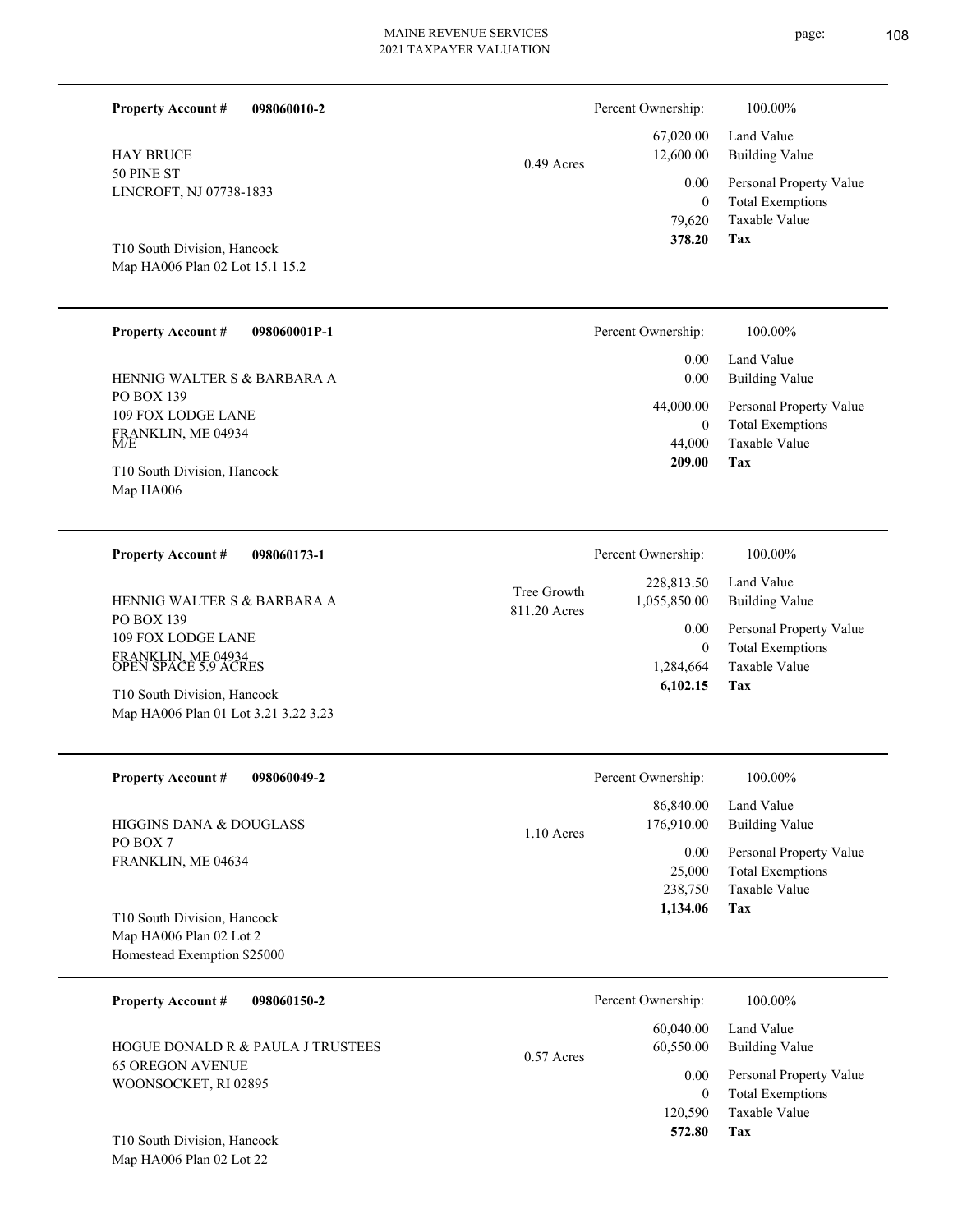| <b>Property Account #</b>                                           | 098060005-1                            |                             | Percent Ownership:                  | 100.00%                                                                    |
|---------------------------------------------------------------------|----------------------------------------|-----------------------------|-------------------------------------|----------------------------------------------------------------------------|
| HUBBELL BRIAN & ELIZABETH                                           |                                        | Tree Growth<br>140.00 Acres | 41,733.00<br>133,480.00             | Land Value<br><b>Building Value</b>                                        |
| <b>66 PARK ST</b><br>BAR HARBOR, ME 04609                           |                                        |                             | 0.00<br>$\boldsymbol{0}$<br>175,213 | Personal Property Value<br><b>Total Exemptions</b><br>Taxable Value        |
| T10 South Division, Hancock<br>Map HA006 Plan 01 Lot 16.2           |                                        |                             | 832.26                              | Tax                                                                        |
| <b>Property Account #</b>                                           | 098060054-2                            |                             | Percent Ownership:                  | 100.00%                                                                    |
| JORDAN LAWRENCE S JR & JOY S &                                      |                                        | $0.12$ Acres                | 20,130.00<br>31,900.00              | Land Value<br><b>Building Value</b>                                        |
| <b>LAURIE J MATTILA</b><br>215 MAIN ST<br>PROSPECT HARBOR, ME 04669 |                                        |                             | 0.00<br>$\mathbf{0}$<br>52,030      | Personal Property Value<br><b>Total Exemptions</b><br><b>Taxable Value</b> |
| T10 South Division, Hancock<br>Map HA006 Plan 03 Lot 21             |                                        |                             | 247.14                              | Tax                                                                        |
| <b>Property Account #</b>                                           | 098060133-2                            |                             | Percent Ownership:                  | 100.00%                                                                    |
|                                                                     | LAMBERT WILLIAM & VENERA SHAYDULLAEVNA | 0.27 Acres                  | 51,870.00<br>91,400.00              | Land Value<br><b>Building Value</b>                                        |
| PSC 817 BOX 776<br>FPO, AE 09622-0008                               |                                        |                             | 0.00<br>$\mathbf{0}$<br>143,270     | Personal Property Value<br><b>Total Exemptions</b><br>Taxable Value        |
| T10 South Division, Hancock<br>Map HA006 Plan 02 Lot 6.1            |                                        |                             | 680.53                              | Tax                                                                        |
| <b>Property Account #</b>                                           | 098060152-3                            |                             | Percent Ownership:                  | 100.00%                                                                    |

| $110$ pcl ty Account $\pi$<br><u>020000132-3</u>             | I CIUCIII OWIICISHID.     | 100.0070                |
|--------------------------------------------------------------|---------------------------|-------------------------|
|                                                              | 110,070.00                | Land Value              |
| LANE ROGER R & LEA J                                         | 83,290.00<br>$0.92$ Acres | <b>Building Value</b>   |
| <b>10 GENERAL COBB ROAD</b><br>FRANKLIN, ME 04634            | 0.00                      | Personal Property Value |
|                                                              | 0                         | <b>Total Exemptions</b> |
|                                                              | 193.360                   | Taxable Value           |
| T10 South Division, Hancock<br>Map HA006 Plan 02 Lot 10.3 11 | 918.46                    | Tax                     |
|                                                              |                           |                         |

| 098060145-2<br><b>Property Account #</b>               | Percent Ownership: | 100.00%                                            |
|--------------------------------------------------------|--------------------|----------------------------------------------------|
| LAWSON CONSTANCE C                                     | 0.00<br>13,160.00  | Land Value<br>Building Value                       |
| <b>46 PROSPECT STREET</b><br>FRANKLIN, MA 02038        | 0.00<br>$\bf{0}$   | Personal Property Value<br><b>Total Exemptions</b> |
| NATURE CONSERVANCY #0900646 LOC U                      | 13,160             | Taxable Value                                      |
| T10 South Division, Hancock<br>Map HA006 Plan 01 Lot 1 | 62.51              | Tax                                                |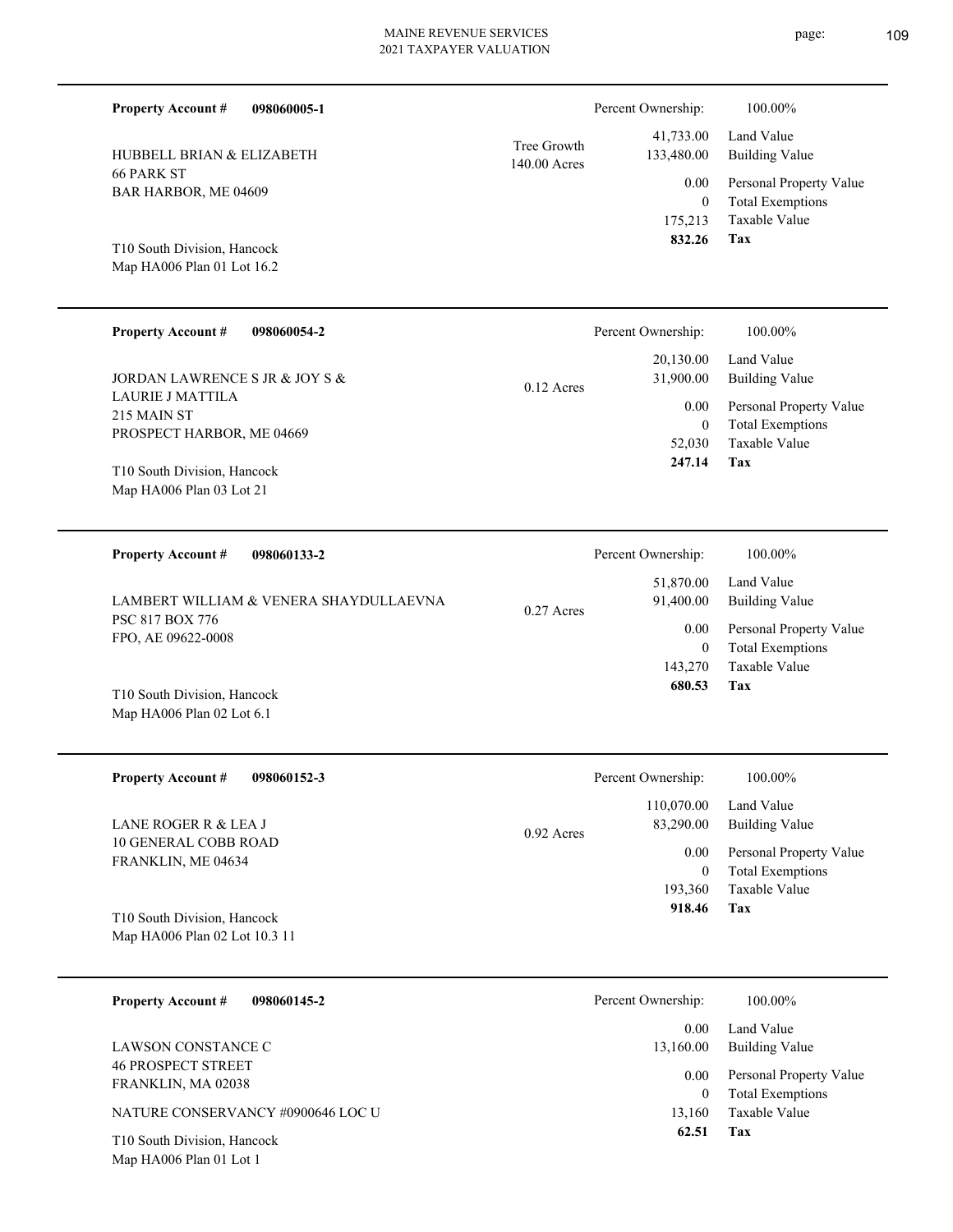| <b>Property Account #</b><br>098060019-1                                                 |             | Percent Ownership:                            | 100.00%                                                                    |
|------------------------------------------------------------------------------------------|-------------|-----------------------------------------------|----------------------------------------------------------------------------|
| LEIGHTON LINDA M & JOSEPH L                                                              | 0.80 Acres  | 96,950.00<br>99,270.00                        | Land Value<br><b>Building Value</b>                                        |
| <b>PO BOX 237</b><br>CHERRYFIELD, ME 04622                                               |             | 0.00<br>25,000<br>171,220                     | Personal Property Value<br><b>Total Exemptions</b><br>Taxable Value        |
| T10 South Division, Hancock<br>Map HA006 Plan 02 Lot 14<br>Homestead Exemption \$25000   |             | 813.30                                        | Tax                                                                        |
| <b>Property Account #</b><br>098060059-3                                                 |             | Percent Ownership:                            | 100.00%                                                                    |
| LEIGHTON MATTHEW T                                                                       | 73.16 Acres | 58,990.00<br>0.00                             | Land Value<br><b>Building Value</b>                                        |
| %LAUREN HALL<br>801 BLACKWOODS ROAD<br>CHERRYFIELD, ME 04622                             |             | 0.00<br>$\mathbf{0}$<br>58,990<br>280.20      | Personal Property Value<br><b>Total Exemptions</b><br>Taxable Value<br>Tax |
| T10 South Division, Hancock<br>Map HA006 Plan 01 Lot 16.1                                |             |                                               |                                                                            |
| <b>Property Account #</b><br>098060185-5                                                 |             | Percent Ownership:                            | 100.00%                                                                    |
| LEIGHTON MATTHEW T & DANIELLE J                                                          |             | 28,250.00<br>100,840.00                       | Land Value<br><b>Building Value</b>                                        |
| <b>865 BLACK WOODS ROAD</b><br>CHERRYFIELD, ME 04622                                     | 13.00 Acres | 0.00<br>25,000<br>104,090                     | Personal Property Value<br><b>Total Exemptions</b><br>Taxable Value        |
| T10 South Division, Hancock<br>Map HA006 Plan 01 Lot 16.5<br>Homestead Exemption \$25000 |             | 494.43                                        | Tax                                                                        |
| <b>Property Account #</b><br>098060144-2                                                 |             | Percent Ownership:                            | 100.00%                                                                    |
| LEIGHTON WILLIAM                                                                         | 0.52 Acres  | 71,340.00<br>37,420.00                        | Land Value<br><b>Building Value</b>                                        |
| 95 TUNK ROAD<br>STUBEN04680, ME                                                          |             | 0.00<br>$\mathbf{0}$                          | Personal Property Value<br><b>Total Exemptions</b>                         |
| T10 South Division, Hancock<br>Map HA006 Plan 02 Lot 36.1                                |             | 108,760<br>516.61                             | Taxable Value<br>Tax                                                       |
| <b>Property Account #</b><br>098060147-3                                                 |             | Percent Ownership:                            | 100.00%                                                                    |
| MACDONALD KAREN F & DAVID R                                                              | 1.76 Acres  | 157,540.00<br>66,930.00                       | Land Value<br><b>Building Value</b>                                        |
| 101 HERSEY RETREAT ROAD<br>STOCKTON SPRINGS, ME 04980<br>T10 South Division, Hancock     |             | 0.00<br>$\overline{0}$<br>224,470<br>1,066.23 | Personal Property Value<br><b>Total Exemptions</b><br>Taxable Value<br>Tax |
| Map HA006 Plan 02 Lot 17                                                                 |             |                                               |                                                                            |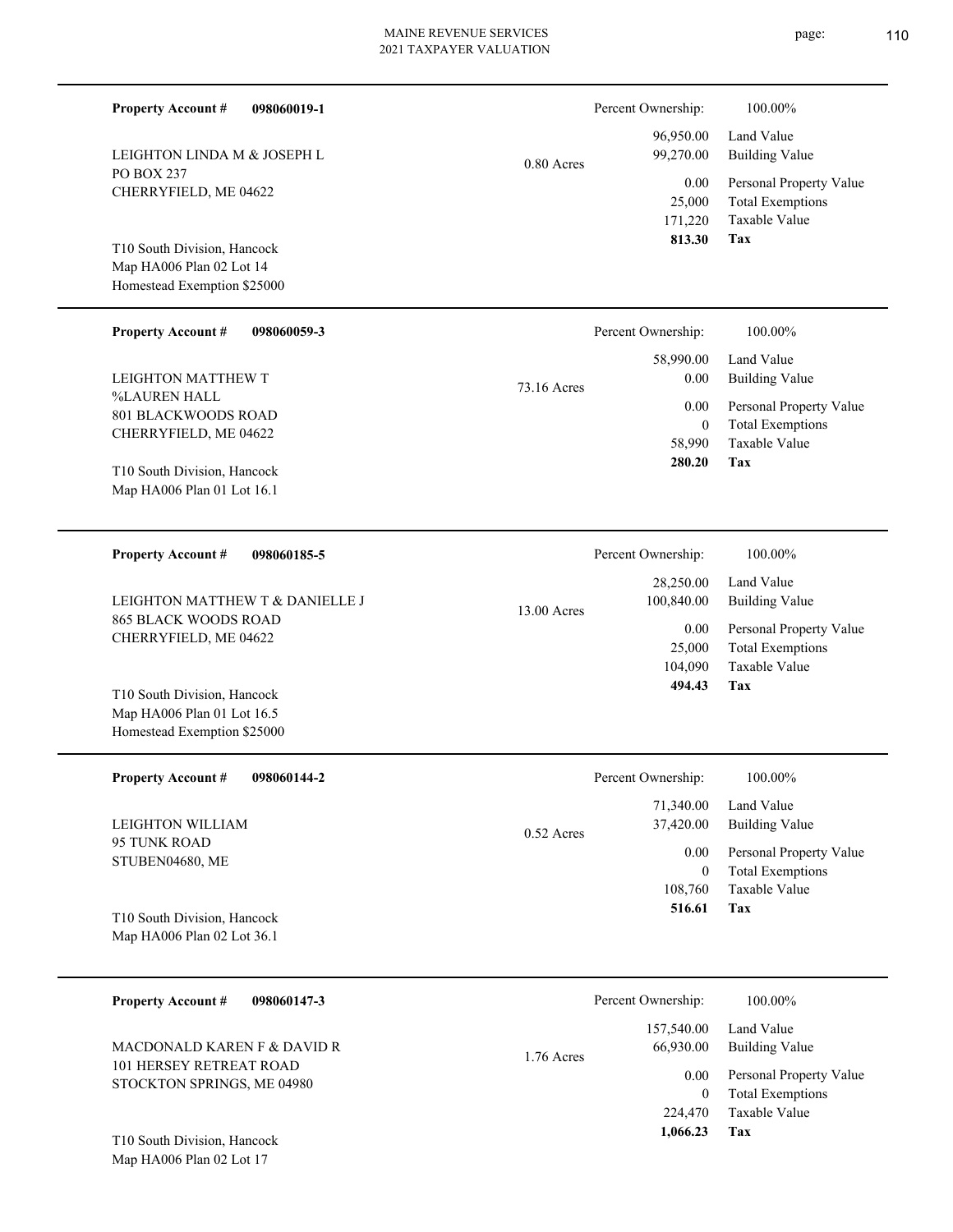| <b>Property Account #</b><br>098060047-2                                             |                | Percent Ownership:                                    | 100.00%                                                             |
|--------------------------------------------------------------------------------------|----------------|-------------------------------------------------------|---------------------------------------------------------------------|
| MACDONALD RODERICK                                                                   | 2.40 Acres     | 70,440.00<br>34,650.00                                | Land Value<br><b>Building Value</b>                                 |
| 24 COMSTOCK TR<br>E HAMPTON, CT 06424                                                |                | 0.00<br>$\mathbf{0}$<br>105,090                       | Personal Property Value<br><b>Total Exemptions</b><br>Taxable Value |
| T10 South Division, Hancock<br>Map HA006 Plan 03 Lot 1                               |                | 499.18                                                | Tax                                                                 |
| Property Account #<br>098060063-2                                                    |                | Percent Ownership:                                    | 100.00%                                                             |
| <b>MACPIKE ARTHUR E</b>                                                              | $2.00$ Acres   | 70,180.00<br>12,280.00                                | Land Value<br><b>Building Value</b>                                 |
| <b>25 BREAKNECK RD</b><br>BAR HARBOR, ME 04609                                       |                | 0.00<br>$\mathbf{0}$<br>82,460                        | Personal Property Value<br><b>Total Exemptions</b><br>Taxable Value |
| T10 South Division, Hancock<br>Map HA006 Plan 03 Lot 28                              |                | 391.69                                                | Tax                                                                 |
| <b>Property Account #</b><br>098060089-1                                             |                | Percent Ownership:                                    | 100.00%                                                             |
| <b>MAINE STATE OF</b>                                                                | 135.00 Acres   | 100,110.00<br>0.00<br>0.00<br>100,110<br>$\mathbf{0}$ | Land Value<br><b>Building Value</b>                                 |
| DEPT OF CONS-PARKS & LANDS<br><b>22 SHS</b><br>AUGUSTA, ME 04333                     |                |                                                       | Personal Property Value<br><b>Total Exemptions</b><br>Taxable Value |
| T10 South Division, Hancock<br>Map HA006 Plan 01 Lot 3.2<br><b>Exempt Property</b>   |                | 0.00                                                  | Tax                                                                 |
| <b>Property Account #</b><br>098060095-1                                             |                | Percent Ownership:                                    | 100.00%                                                             |
| <b>MAINE STATE OF</b>                                                                | 4,207.00 Acres | 2,923,620.00<br>0.00                                  | Land Value<br><b>Building Value</b>                                 |
| DEPT OF CONS-PARKS & LANDS<br><b>22 SHS</b><br>AUGUSTA, ME 04333                     |                | 0.00<br>2,923,620<br>$\overline{0}$                   | Personal Property Value<br><b>Total Exemptions</b><br>Taxable Value |
| T10 South Division, Hancock<br>Map HA006 Plan 01 Lot 4 5.2<br><b>Exempt Property</b> |                | 0.00                                                  | Tax                                                                 |
| <b>Property Account #</b><br>098060155-1                                             |                | Percent Ownership:                                    | 100.00%                                                             |
| MAINE STATE OF                                                                       | 7,186.94 Acres | 8,906,530.00<br>9,020.00                              | Land Value<br><b>Building Value</b>                                 |
| DEPT OF CONSERVATION<br><b>22 SHS</b><br>AUGUSTA, ME 04333                           |                | 0.00<br>8,915,550<br>$\overline{0}$                   | Personal Property Value<br><b>Total Exemptions</b><br>Taxable Value |
| T10 South Division, Hancock<br>Map HA006 Plan 01 Lot 3 5 11 Plan 03 Lot 3 5 10 29    |                | 0.00                                                  | Tax                                                                 |

Exempt Property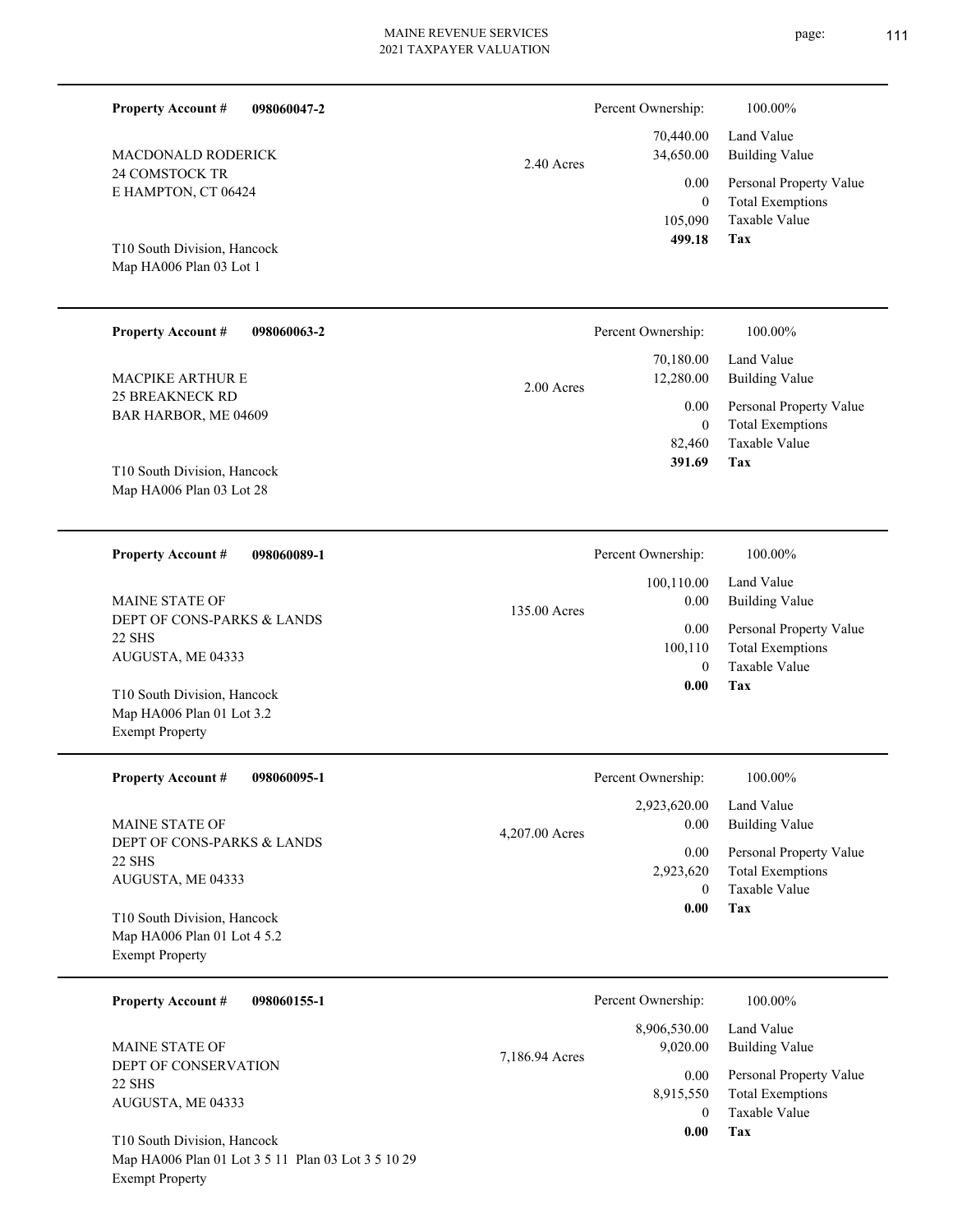| <b>Property Account #</b><br>098062001-1                                         |                             | Percent Ownership:                        | 100.00%                                                                           |
|----------------------------------------------------------------------------------|-----------------------------|-------------------------------------------|-----------------------------------------------------------------------------------|
| <b>MAINE STATE OF</b>                                                            | $2.50$ Acres                | 12,000.00<br>0.00                         | Land Value<br><b>Building Value</b>                                               |
| TUNK LAKE STATION<br>AUGUSTA, ME 04333                                           |                             | 0.00<br>12,000<br>$\mathbf{0}$            | Personal Property Value<br><b>Total Exemptions</b><br>Taxable Value               |
| T10 South Division, Hancock                                                      |                             | 0.00                                      | Tax                                                                               |
| Map HA006 Plan 03 Lot 11 12<br><b>Exempt Property</b>                            |                             |                                           |                                                                                   |
| <b>Property Account #</b><br>098062002-1                                         |                             | Percent Ownership:                        | 100.00%                                                                           |
| MAINE STATE OF                                                                   | 2.50 Acres                  | 70,350.00<br>0.00                         | Land Value<br><b>Building Value</b>                                               |
| DEPT OF CONS-PARKS & LANDS<br>22 SHS<br>AUGUSTA, ME 04333                        |                             | 0.00<br>70,350                            | Personal Property Value<br><b>Total Exemptions</b>                                |
| T10 South Division, Hancock                                                      |                             | $\mathbf{0}$<br>0.00                      | Taxable Value<br>Tax                                                              |
| Map HA006 Plan 03 Lot 13 14<br><b>Exempt Property</b>                            |                             |                                           |                                                                                   |
| <b>Property Account #</b><br>098062004-2                                         |                             | Percent Ownership:                        | 100.00%                                                                           |
| MAINE STATE OF                                                                   | Tree Growth<br>272.50 Acres | 41,135.00<br>0.00                         | Land Value<br><b>Building Value</b>                                               |
| PARKS AND LANDS<br>AUGUSTA, ME 04333                                             |                             | 0.00<br>41,135<br>$\theta$                | Personal Property Value<br><b>Total Exemptions</b><br>Taxable Value               |
| T10 South Division, Hancock<br>Map HA006 Plan 01 Lot 2<br><b>Exempt Property</b> |                             | 0.00                                      | Tax                                                                               |
| 098060003-1<br><b>Property Account #</b>                                         |                             | Percent Ownership:                        | 100.00%                                                                           |
| MAINE WILD BLUEBERRY CO                                                          | 228.00 Acres                | 49,435.00<br>18,650.00                    | Land Value<br><b>Building Value</b>                                               |
| 320 RIDGE RD<br>CHERRYFIELD, ME 04622                                            |                             | 0.00<br>$\mathbf{0}$                      | Personal Property Value<br><b>Total Exemptions</b>                                |
| <b>FARMLAND 149 ACRES</b>                                                        |                             | 68,085<br>323.40                          | Taxable Value<br>Tax                                                              |
| T10 South Division, Hancock<br>Map HA006 Plan 01 Lot 12                          |                             |                                           |                                                                                   |
| <b>Property Account #</b><br>098060134-1                                         |                             | Percent Ownership:                        | 100.00%                                                                           |
| MAINE WILD BLUEBERRY CO                                                          | 174.00 Acres                | 139,560.00<br>0.00                        | Land Value<br><b>Building Value</b>                                               |
| 320 RIDGE RD<br>CHERRYFIELD, ME 04622                                            |                             | 0.00<br>$\mathbf{0}$<br>139,560<br>662.91 | Personal Property Value<br><b>Total Exemptions</b><br>Taxable Value<br><b>Tax</b> |
| T10 South Division, Hancock                                                      |                             |                                           |                                                                                   |

Map HA006 Plan 01 Lot 13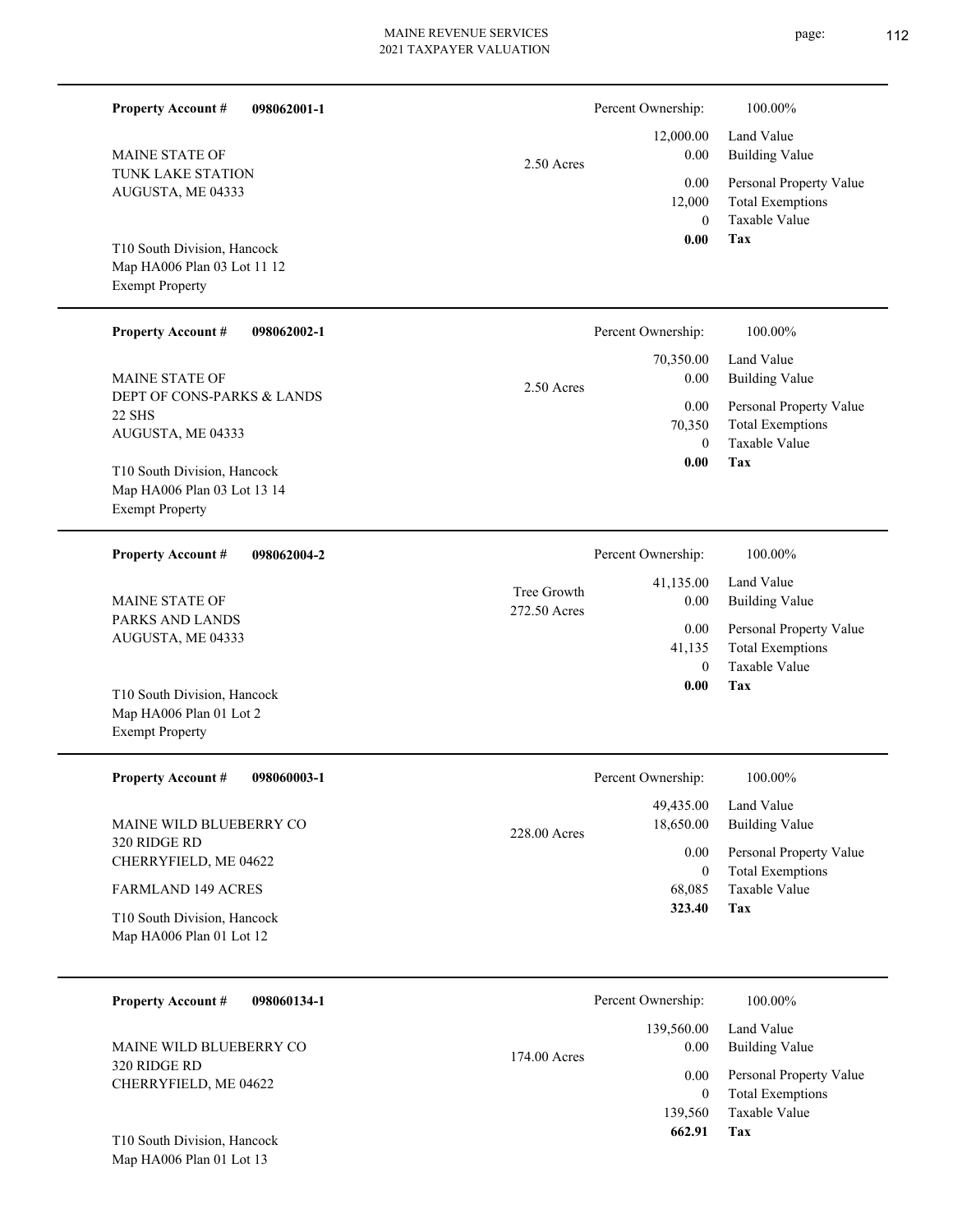| <b>Property Account #</b>                                          | 098060115-3 |              | Percent Ownership:                    | 100.00%                                                                    |
|--------------------------------------------------------------------|-------------|--------------|---------------------------------------|----------------------------------------------------------------------------|
| MASON NATHAN C III & BECKY J                                       |             | $0.46$ Acres | 53,640.00<br>51,870.00                | Land Value<br><b>Building Value</b>                                        |
| 250 EPPING RD<br>COLUMBIA, ME 04523<br>T10 South Division, Hancock |             |              | 0.00<br>$\theta$<br>105,510<br>501.17 | Personal Property Value<br><b>Total Exemptions</b><br>Taxable Value<br>Tax |
| Map HA006 Plan 02 Lot 33                                           |             |              |                                       |                                                                            |
| <b>Property Account #</b>                                          | 098060066-1 |              | Percent Ownership:                    | 100.00%                                                                    |
| MCCOLLUM FAMILY REALTY TRUST                                       |             | 1.40 Acres   | 122,180.00<br>11,640.00               | Land Value<br><b>Building Value</b>                                        |
| 2300 SPECKLED ALDER CT<br>APEX, NC 27523                           |             |              | 0.00<br>$\boldsymbol{0}$<br>133,820   | Personal Property Value<br><b>Total Exemptions</b><br>Taxable Value        |
| T10 South Division, Hancock<br>Map HA006 Plan 02 Lot 18            |             |              | 635.65                                | <b>Tax</b>                                                                 |
| <b>Property Account #</b>                                          | 098060137-3 |              | Percent Ownership:                    | 100.00%                                                                    |
| MCDANIEL ROBERT E                                                  |             | 100.00 Acres | 61,470.00<br>0.00                     | Land Value<br><b>Building Value</b>                                        |
| 134 JOY LANE<br>NEW CONCORD, KY 42076                              |             |              | 0.00<br>$\mathbf{0}$<br>61,470        | Personal Property Value<br><b>Total Exemptions</b><br>Taxable Value        |
| T10 South Division, Hancock                                        |             |              | 291.98                                | Tax                                                                        |

| <b>Property Account #</b><br>098060069-4 |                              | Percent Ownership: | 100.00%                 |
|------------------------------------------|------------------------------|--------------------|-------------------------|
|                                          |                              | 1,240.00           | Land Value              |
| MONSULICK FAMILY LLC                     | Tree Growth<br>$10.00$ Acres | 0.00               | <b>Building Value</b>   |
| PO BOX 285                               |                              | 0.00               | Personal Property Value |
| KENTS HILL, ME 04349                     |                              | $\mathbf{0}$       | <b>Total Exemptions</b> |
|                                          |                              | 1.240              | Taxable Value           |
| T10 South Division, Hancock              |                              | 5.89               | Tax                     |
| Map HA006 Plan 01 Lot 7 8                |                              |                    |                         |
|                                          |                              |                    |                         |

Map HA006 Plan 01 Lot 19

| <b>Property Account #</b><br>098060110-5                                       |                               | Percent Ownership:    | 100.00%                                            |
|--------------------------------------------------------------------------------|-------------------------------|-----------------------|----------------------------------------------------|
| NATURE CONSERVANCY                                                             | Tree Growth<br>6,866.50 Acres | 1,371,959.00<br>0.00  | Land Value<br>Building Value                       |
| 14 MAINE STREET SUITE 401<br><b>FORT ANDROSS BOX 22</b><br>BRUNSWICK, ME 04011 |                               | 0.00<br>0             | Personal Property Value<br><b>Total Exemptions</b> |
|                                                                                |                               | 1,371,959<br>6,516.81 | Taxable Value<br>Tax                               |
| T10 South Division, Hancock<br>Map HA006 Plan 01 Lot 1 21                      |                               |                       |                                                    |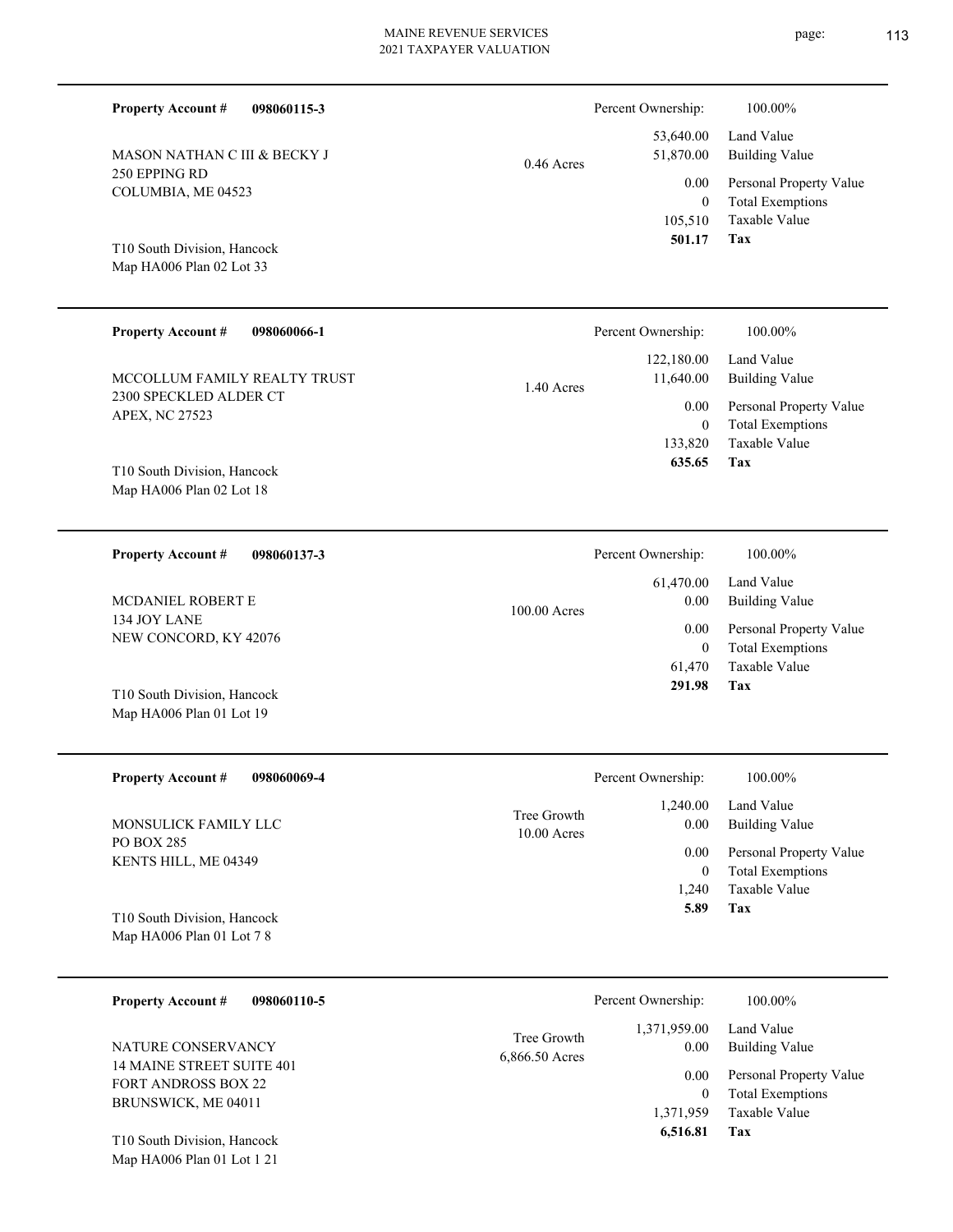| <b>Property Account #</b><br>098060071-3<br>NICHOLS MATHEW & LAWRENCE KENNEDY<br>1533 US HIGHWAY 1A<br>HARRINGTON, ME 04643<br>NATURE CONSERVANCY L#0900342 LOC J<br>T10 South Division, Hancock<br>Map HA006 Plan 01 Lot 1 | Percent Ownership:<br>0.00<br>10,910.00<br>0.00<br>$\mathbf{0}$<br>10,910<br>51.82 | 100.00%<br>Land Value<br><b>Building Value</b><br>Personal Property Value<br><b>Total Exemptions</b><br>Taxable Value<br>Tax |
|-----------------------------------------------------------------------------------------------------------------------------------------------------------------------------------------------------------------------------|------------------------------------------------------------------------------------|------------------------------------------------------------------------------------------------------------------------------|
| <b>Property Account #</b><br>098060075-1                                                                                                                                                                                    | Percent Ownership:                                                                 | 100.00%                                                                                                                      |
| PATTEN MERRILL C JR                                                                                                                                                                                                         | 50,850.00<br>0.00<br>$0.89$ Acres                                                  | Land Value<br><b>Building Value</b>                                                                                          |
| PO BOX 319<br>FRANKLIN, ME 04634                                                                                                                                                                                            | 0.00<br>$\mathbf{0}$                                                               | Personal Property Value<br><b>Total Exemptions</b>                                                                           |
| T10 South Division, Hancock                                                                                                                                                                                                 | 50,850<br>241.54                                                                   | Taxable Value<br>Tax                                                                                                         |

| 098060076-1<br><b>Property Account #</b> | Percent Ownership:        | 100.00%                 |
|------------------------------------------|---------------------------|-------------------------|
|                                          | 33,200.00                 | Land Value              |
| PATTEN MERRILL C JR                      | 67,430.00<br>$0.15$ Acres | Building Value          |
| PO BOX 319<br>FRANKLIN, ME 04634         | 0.00                      | Personal Property Value |
|                                          | 0                         | <b>Total Exemptions</b> |
|                                          | 100.630                   | Taxable Value           |
| T10 South Division, Hancock              | 477.99                    | Tax                     |
| Map HA006 Plan 03 Lot 16.2               |                           |                         |

| <b>Property Account #</b><br>098060074-1                  | Percent Ownership:                     | 100.00%                                            |
|-----------------------------------------------------------|----------------------------------------|----------------------------------------------------|
| PATTEN ROBERT M                                           | 87,580.00<br>46,650.00<br>$2.10$ Acres | Land Value<br>Building Value                       |
| <b>306 PIONEER ROAD</b><br>RYE, NH 03870                  | 0.00<br>0                              | Personal Property Value<br><b>Total Exemptions</b> |
|                                                           | 134,230                                | Taxable Value                                      |
| T10 South Division, Hancock<br>Map HA006 Plan 03 Lot 17.3 | 637.59                                 | Tax                                                |

| 098060078-2<br><b>Property Account #</b>                  | Percent Ownership:               | 50.00%                                             |
|-----------------------------------------------------------|----------------------------------|----------------------------------------------------|
| PATTEN ROBERT M                                           | 5,810.00<br>0.00<br>$1.93$ Acres | Land Value<br><b>Building Value</b>                |
| <b>306 PIONEER ROAD</b><br>RYE, NH 03870                  | 0.00<br>$\mathbf{0}$             | Personal Property Value<br><b>Total Exemptions</b> |
|                                                           | 5.810<br>27.60                   | Taxable Value<br>Tax                               |
| T10 South Division, Hancock<br>Map HA006 Plan 03 Lot 17.1 |                                  |                                                    |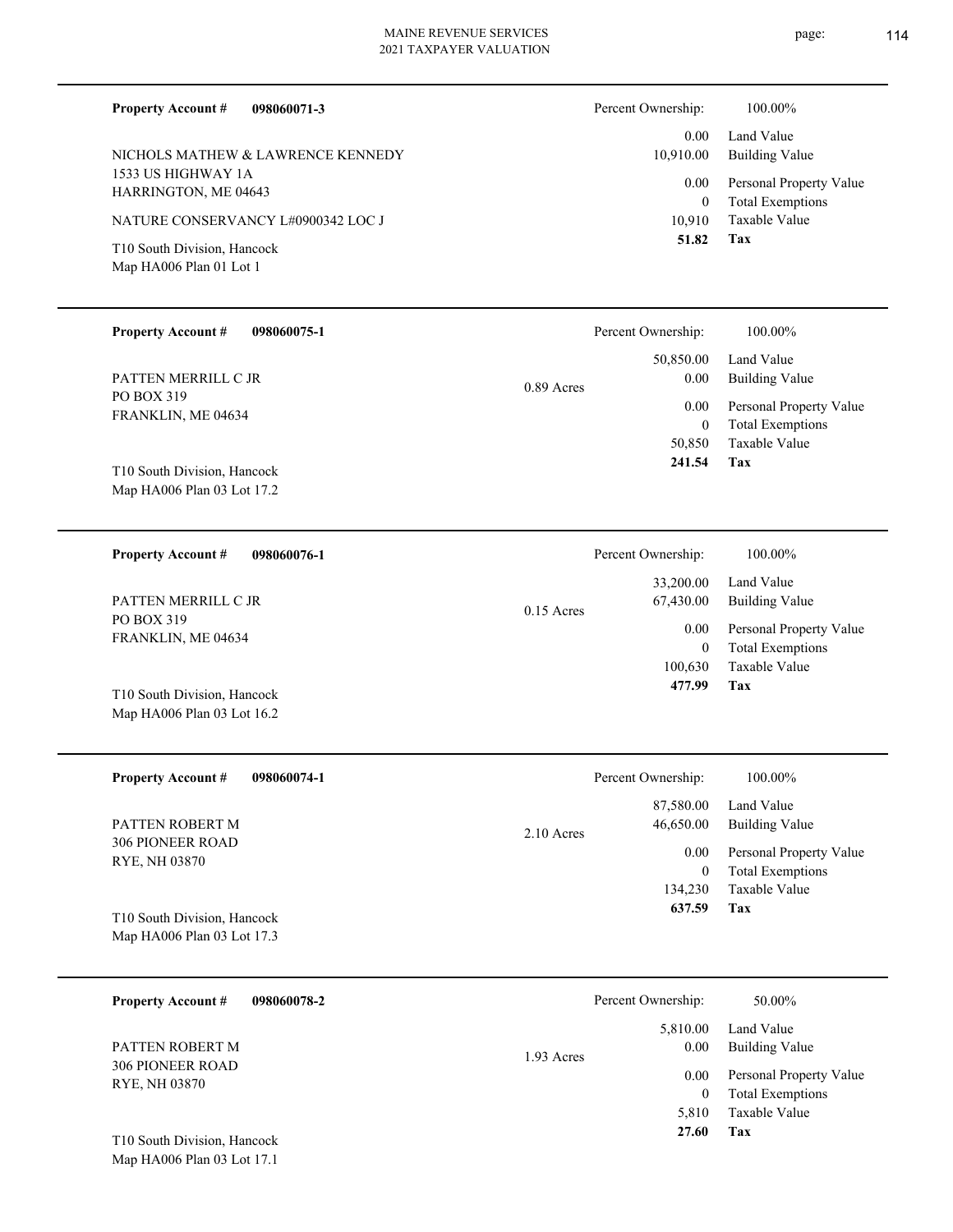| <b>Property Account #</b><br>098060021-2                                         |              | Percent Ownership:                       | 100.00%                                                                    |
|----------------------------------------------------------------------------------|--------------|------------------------------------------|----------------------------------------------------------------------------|
| PEASLEY TODD J & REBECCA J                                                       | $0.46$ Acres | 5,900.00<br>0.00                         | Land Value<br><b>Building Value</b>                                        |
| <b>89 LAKESHORE LANE</b><br><b>UNION, ME 04862</b>                               |              | 0.00<br>$\overline{0}$<br>5,900<br>28.03 | Personal Property Value<br><b>Total Exemptions</b><br>Taxable Value<br>Tax |
| T10 South Division, Hancock<br>Map HA006 Plan 02 Lot 44                          |              |                                          |                                                                            |
| <b>Property Account #</b><br>098062007-1                                         |              | Percent Ownership:                       | 100.00%                                                                    |
| PEASLEY TODD J & REBECCA J                                                       | $0.46$ Acres | 5,900.00<br>0.00                         | Land Value<br><b>Building Value</b>                                        |
| <b>89 LAKESHORE LANE</b><br><b>UNION, ME 04862</b>                               |              | 0.00<br>$\overline{0}$<br>5,900          | Personal Property Value<br><b>Total Exemptions</b><br><b>Taxable Value</b> |
| T10 South Division, Hancock<br>Map HA006 Plan 02 Lot 44.1                        |              | 28.03                                    | Tax                                                                        |
| 098060064-1<br><b>Property Account #</b>                                         |              | Percent Ownership:                       | 100.00%                                                                    |
| PERLOW STEVEN                                                                    | 1.72 Acres   | 11,480.00<br>0.00                        | Land Value<br><b>Building Value</b>                                        |
| <b>56 NASHUA STREET</b><br>PAWTUCKET, RI 02860                                   |              | 0.00<br>$\overline{0}$<br>11,480         | Personal Property Value<br><b>Total Exemptions</b><br><b>Taxable Value</b> |
| T10 South Division, Hancock<br>Map HA006 Plan 02 Lot 41                          |              | 54.53                                    | Tax                                                                        |
| <b>Property Account #</b><br>098060082-1                                         |              | Percent Ownership:                       | 100.00%                                                                    |
| PERRY WILHELMINA                                                                 | 2.75 Acres   | 12,160.00<br>0.00                        | Land Value<br><b>Building Value</b>                                        |
| %RUTH MYRICK<br>126 RIVER RD                                                     |              | 0.00<br>$\boldsymbol{0}$                 | Personal Property Value<br><b>Total Exemptions</b>                         |
| CHERRYFIELD, ME 04622<br>T10 South Division, Hancock<br>Map HA006 Plan 02 Lot 42 |              | 12,160<br>57.76                          | Taxable Value<br>Tax                                                       |
| <b>Property Account #</b><br>098060083-1                                         |              | Percent Ownership:                       | 100.00%                                                                    |
| PERRY WILHELMINA                                                                 | 14.75 Acres  | 20,140.00<br>0.00                        | Land Value<br><b>Building Value</b>                                        |
| %RUTH MYRICK<br>126 RIVER RD                                                     |              | 0.00<br>$\overline{0}$                   | Personal Property Value<br><b>Total Exemptions</b>                         |
| CHERRYFIELD, ME 04622<br>T10 South Division, Hancock                             |              | 20,140<br>95.67                          | Taxable Value<br>Tax                                                       |
| Map HA006 Plan 02 Lot 43                                                         |              |                                          |                                                                            |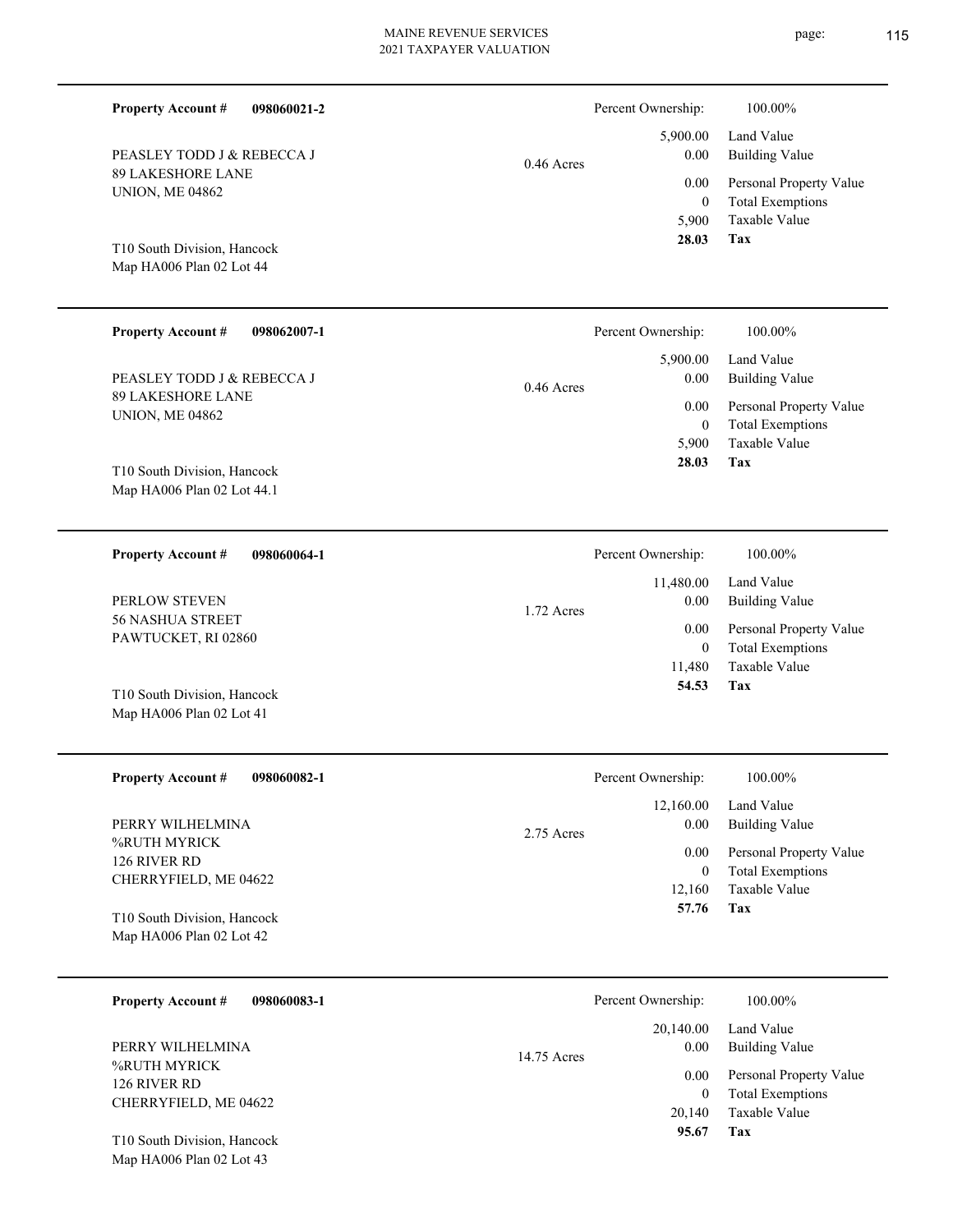| 098060006-6<br><b>Property Account #</b>               |              | Percent Ownership:       | 50.00%                                             |
|--------------------------------------------------------|--------------|--------------------------|----------------------------------------------------|
| PIERCE ANDREW M TRUSTEE                                | $5.20$ Acres | 91,500.00<br>0.00        | Land Value<br><b>Building Value</b>                |
| ANDREW M PIERCE REV TRUST                              |              | 0.00                     | Personal Property Value                            |
| <b>71 GREEN STREET</b><br>NEWBURY, MA 01951            |              | $\mathbf{0}$             | <b>Total Exemptions</b>                            |
|                                                        |              | 91,500<br>434.63         | Taxable Value<br>Tax                               |
| T10 South Division, Hancock<br>Map HA006 Plan 02 Lot 1 |              |                          |                                                    |
|                                                        |              |                          |                                                    |
| <b>Property Account #</b><br>098060085-3               |              | Percent Ownership:       | 100.00%                                            |
|                                                        |              | 311,530.00               | Land Value                                         |
| PIERCE ANDREW M TRUSTEE<br>ANDREW M PIERCE REV TRUST   | 177.95 Acres | 136,970.00               | <b>Building Value</b>                              |
| <b>71 GREEN STREET</b>                                 |              | 0.00<br>$\mathbf{0}$     | Personal Property Value<br><b>Total Exemptions</b> |
| NEWBURY, MA 01951                                      |              | 448,500                  | Taxable Value                                      |
| T10 South Division, Hancock                            |              | 2,130.38                 | Tax                                                |
| Map HA006 Plan 02 Lot 40                               |              |                          |                                                    |
|                                                        |              |                          |                                                    |
| <b>Property Account #</b><br>098060087-3               |              | Percent Ownership:       | 100.00%                                            |
|                                                        |              | 827,480.00               | Land Value                                         |
| PIERCE ANDREW M TRUSTEE<br>ANDREW M PIERCE REV TRUST   | 183.18 Acres | 170,720.00               | <b>Building Value</b>                              |
| 71 GREEN STREET                                        |              | 0.00<br>$\mathbf{0}$     | Personal Property Value<br><b>Total Exemptions</b> |
| NEWBURY, MA 01951                                      |              | 998,200                  | <b>Taxable Value</b>                               |
| T10 South Division, Hancock                            |              | 4,741.45                 | Tax                                                |
| Map HA006 Plan 01 Lot 9                                |              |                          |                                                    |
|                                                        |              |                          |                                                    |
| <b>Property Account #</b><br>098060156-5               |              | Percent Ownership:       | 50.00%                                             |
|                                                        |              | 49,810.00                | Land Value                                         |
| PIERCE ANDREW M TRUSTEE<br>ANDREW M PIERCE REV TRUST   | 3.70 Acres   | 0.00                     | <b>Building Value</b>                              |
| <b>71 GREEN STREET</b>                                 |              | 0.00<br>$\boldsymbol{0}$ | Personal Property Value<br><b>Total Exemptions</b> |
| NEWBURY, MA 01951                                      |              | 49,810                   | Taxable Value                                      |
| T10 South Division, Hancock                            |              | 236.60                   | Tax                                                |
| Map HA006 Plan 03 Lot 18                               |              |                          |                                                    |
|                                                        |              |                          |                                                    |
| <b>Property Account #</b><br>098060187-5               |              | Percent Ownership:       | 50.00%                                             |
|                                                        |              | 113,550.00               | Land Value                                         |
| PIERCE ANDREW M TRUSTEE<br>ANDREW M PIERCE REV TRUST   | 9.90 Acres   | 0.00                     | <b>Building Value</b>                              |
| 71 GREEN STREET                                        |              | $0.00\,$                 | Personal Property Value<br><b>Total Exemptions</b> |
| NEWBURY, MA 01951                                      |              | $\mathbf{0}$<br>113,550  | Taxable Value                                      |
| T10 South Division, Hancock                            |              | 539.36                   | Tax                                                |
|                                                        |              |                          |                                                    |

Map HA006 Plan 01 Lot 3.3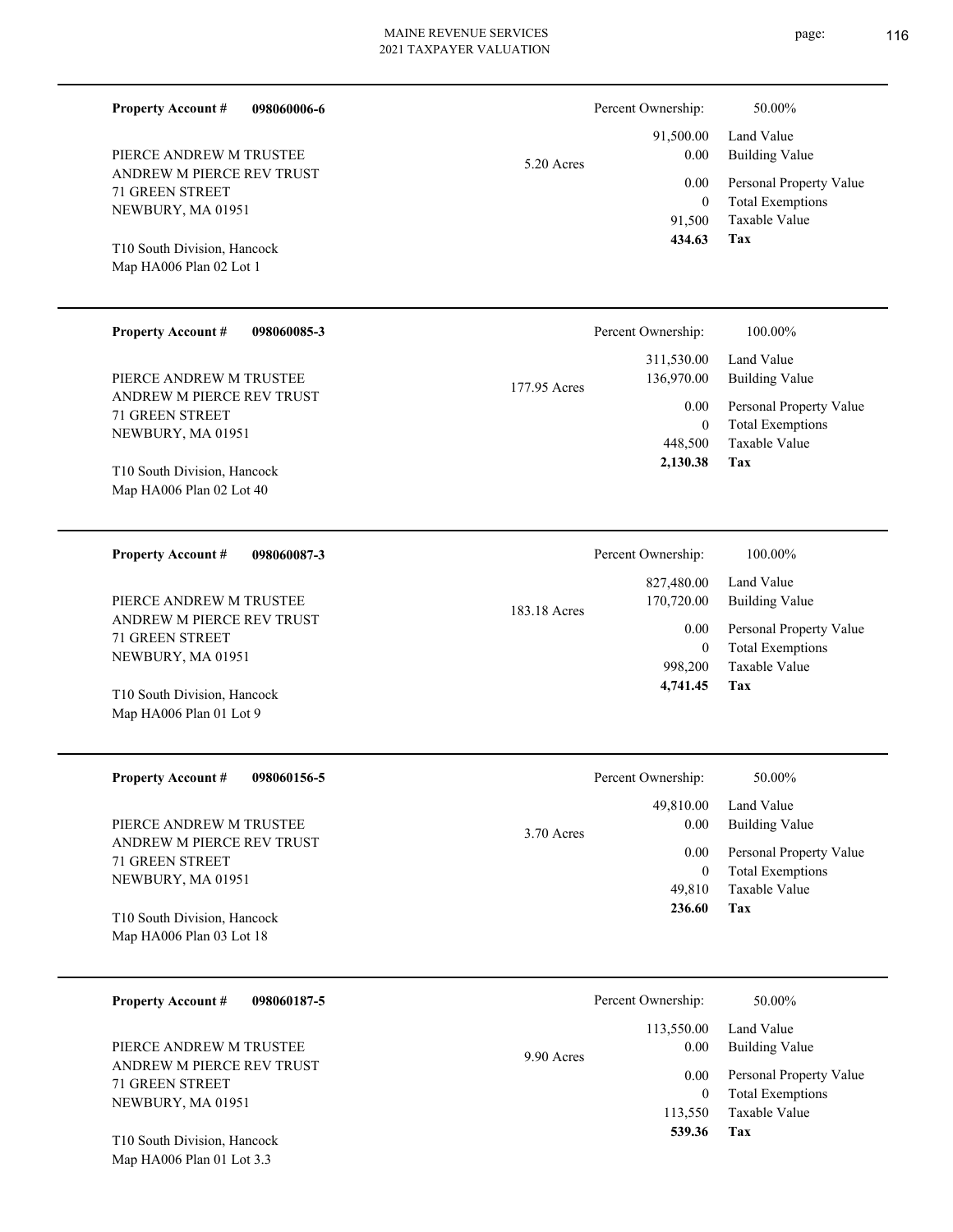| 098060100-3<br><b>Property Account #</b>                 |                             | Percent Ownership:                                                                | 100.00%                                                                    |
|----------------------------------------------------------|-----------------------------|-----------------------------------------------------------------------------------|----------------------------------------------------------------------------|
| <b>RAND ROGER L</b>                                      | $0.83$ Acres                | 90,730.00<br>22,340.00                                                            | Land Value<br><b>Building Value</b>                                        |
| <b>460 SEAWALL ROAD</b><br>SOUTHWEST HARBOR, ME 04679    | 0.00<br>$\theta$<br>113,070 | Personal Property Value<br><b>Total Exemptions</b><br>Taxable Value<br><b>Tax</b> |                                                                            |
| T10 South Division, Hancock<br>Map HA006 Plan 02 Lot 28  |                             | 537.08                                                                            |                                                                            |
| <b>Property Account #</b><br>098060006-7                 |                             | Percent Ownership:                                                                | 50.00%                                                                     |
| <b>RIDLON DAVID P TRUSTEE</b>                            | 5.20 Acres                  | 91,500.00<br>$0.00\,$                                                             | Land Value<br><b>Building Value</b>                                        |
| 11841 BRIGHT PASSAGE<br>COLUMBIA, MD 21044               |                             | 0.00<br>$\theta$<br>91,500<br>434.63                                              | Personal Property Value<br><b>Total Exemptions</b><br>Taxable Value<br>Tax |
| T10 South Division, Hancock<br>Map HA006 Plan 02 Lot 1   |                             |                                                                                   |                                                                            |
| <b>Property Account #</b><br>098060156-6                 |                             | Percent Ownership:                                                                | 50.00%                                                                     |
| <b>RIDLON DAVID P TRUSTEE</b>                            | 3.70 Acres                  | 49,810.00<br>$0.00\,$                                                             | Land Value<br><b>Building Value</b>                                        |
| 11841 BRIGHT PASSAGE<br>COLUMBIA, MD 21044               |                             | 0.00<br>$\theta$<br>49,810                                                        | Personal Property Value<br><b>Total Exemptions</b><br>Taxable Value        |
| T10 South Division, Hancock<br>Map HA006 Plan 03 Lot 18  |                             | 236.60                                                                            | Tax                                                                        |
| 098060187-6<br><b>Property Account #</b>                 |                             | Percent Ownership:                                                                | 50.00%                                                                     |
| RIDLON DAVID P TRUSTEE                                   | 9.90 Acres                  | 113,550.00<br>0.00                                                                | Land Value<br><b>Building Value</b>                                        |
| 11841 BRIGHT PASSAGE<br>COLUMBIA, MD 21044               |                             | 0.00<br>$\boldsymbol{0}$                                                          | Personal Property Value<br><b>Total Exemptions</b>                         |
| T10 South Division, Hancock<br>Map HA006 Plan 01 Lot 3.3 |                             | 113,550<br>539.36                                                                 | Taxable Value<br>Tax                                                       |
| 098060114-3<br><b>Property Account #</b>                 |                             | Percent Ownership:                                                                | 100.00%                                                                    |
| RIGGOTT SCOTT J                                          |                             | 0.00<br>19,770.00                                                                 | Land Value<br><b>Building Value</b>                                        |
| 107 CHRISTIAN RIDGE ROAD<br>SOUTH PARIS, ME 04281        |                             | 0.00<br>$\mathbf{0}$                                                              | Personal Property Value<br><b>Total Exemptions</b>                         |
| NATURE CONSERVANCY L#0900210 LOC I                       |                             | 19,770<br>93.91                                                                   | Taxable Value<br>Tax                                                       |
| T10 South Division, Hancock<br>Map HA006 Plan 01 Lot 1   |                             |                                                                                   |                                                                            |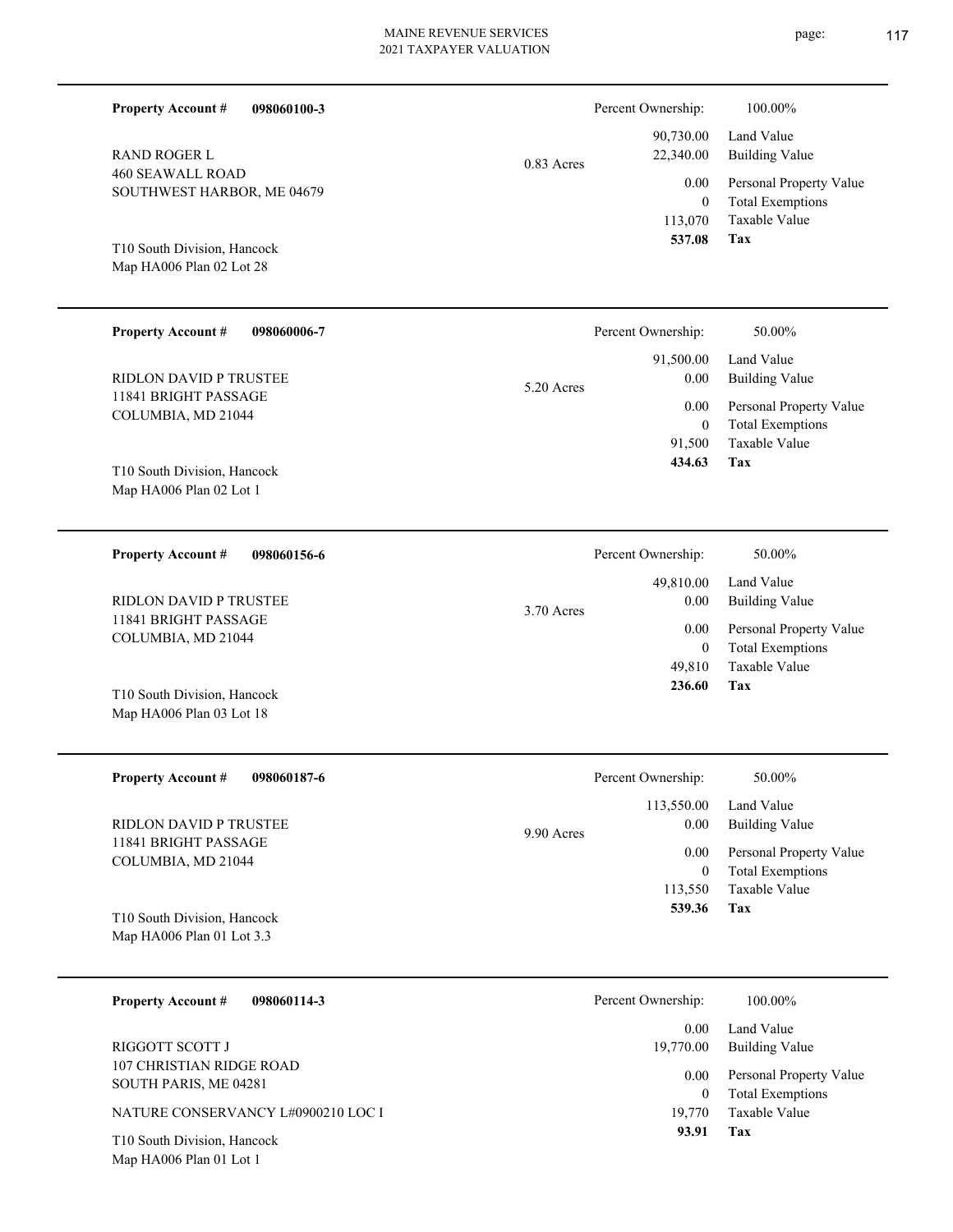|  | <b>Property Account #</b><br>098060058-4                                               |              | Percent Ownership:       | 100.00%                                                             |
|--|----------------------------------------------------------------------------------------|--------------|--------------------------|---------------------------------------------------------------------|
|  | <b>ROLFE AMBROSE</b><br>PO BOX 417                                                     | 5.00 Acres   | 17,160.00<br>68,040.00   | Land Value<br><b>Building Value</b>                                 |
|  | CHERRYFIELD, ME 04622                                                                  |              | 0.00<br>31,000<br>54,200 | Personal Property Value<br><b>Total Exemptions</b><br>Taxable Value |
|  | T10 South Division, Hancock<br>Map HA006 Plan 01 Lot 15.2                              |              | 257.45                   | Tax                                                                 |
|  | Homestead Exemption \$25000; Veteran Exemption \$6000                                  |              |                          |                                                                     |
|  | <b>Property Account #</b><br>098060117-2                                               |              | Percent Ownership:       | 100.00%                                                             |
|  | SAWYER WILLIAM F, ROBERTA SAWYER &                                                     | 10.00 Acres  | 227,880.00<br>6,180.00   | Land Value<br><b>Building Value</b>                                 |
|  | JANE J DUTTON TRUSTEE<br>PO BOX 1047                                                   |              | 0.00<br>$\mathbf{0}$     | Personal Property Value<br><b>Total Exemptions</b>                  |
|  | MENDOCINO, CA 95460<br>T10 South Division, Hancock                                     |              | 234,060<br>1,111.79      | Taxable Value<br><b>Tax</b>                                         |
|  | Map HA006 Plan 01 Lot 10                                                               |              |                          |                                                                     |
|  | <b>Property Account #</b><br>098060055-2                                               |              | Percent Ownership:       | 100.00%                                                             |
|  | <b>SIMARD CATHY K</b><br>157 COOK STREET<br>AUBURN, ME 04210                           | $0.57$ Acres | 67,540.00<br>54,130.00   | Land Value<br><b>Building Value</b>                                 |
|  |                                                                                        |              | 0.00<br>$\mathbf{0}$     | Personal Property Value<br><b>Total Exemptions</b>                  |
|  | T10 South Division, Hancock                                                            |              | 121,670<br>577.93        | Taxable Value<br>Tax                                                |
|  | Map HA006 Plan 02 Lot 25                                                               |              |                          |                                                                     |
|  | <b>Property Account #</b><br>098060126-1                                               |              | Percent Ownership:       | 100.00%                                                             |
|  | STROUT ALBERT A & DIANE M                                                              | $0.73$ Acres | 60,150.00<br>25,780.00   | Land Value<br><b>Building Value</b>                                 |
|  | <b>207 MUD CREEK RD</b><br>HANCOCK, ME 04640                                           |              | 0.00<br>$\mathbf{0}$     | Personal Property Value<br><b>Total Exemptions</b>                  |
|  |                                                                                        |              | 85,930<br>408.17         | Taxable Value<br>Tax                                                |
|  | T10 South Division, Hancock<br>Map HA006 Plan 02 Lot 3                                 |              |                          |                                                                     |
|  | <b>Property Account #</b><br>098060048-2                                               |              | Percent Ownership:       | 100.00%                                                             |
|  | THOMPSON WILLIAM G JR & KIMBERLY M                                                     | 29.48 Acres  | 40,940.00<br>68,620.00   | Land Value<br><b>Building Value</b>                                 |
|  | 806 BLACKS WOODS RD<br>CHERRYFIELD, ME 04622-5805                                      |              | 0.00<br>25,000           | Personal Property Value<br><b>Total Exemptions</b>                  |
|  |                                                                                        |              | 84,560<br>401.66         | Taxable Value<br>Tax                                                |
|  | T10 South Division, Hancock<br>Map HA006 Plan 01 Lot 15<br>Homestead Exemption \$25000 |              |                          |                                                                     |
|  |                                                                                        |              |                          |                                                                     |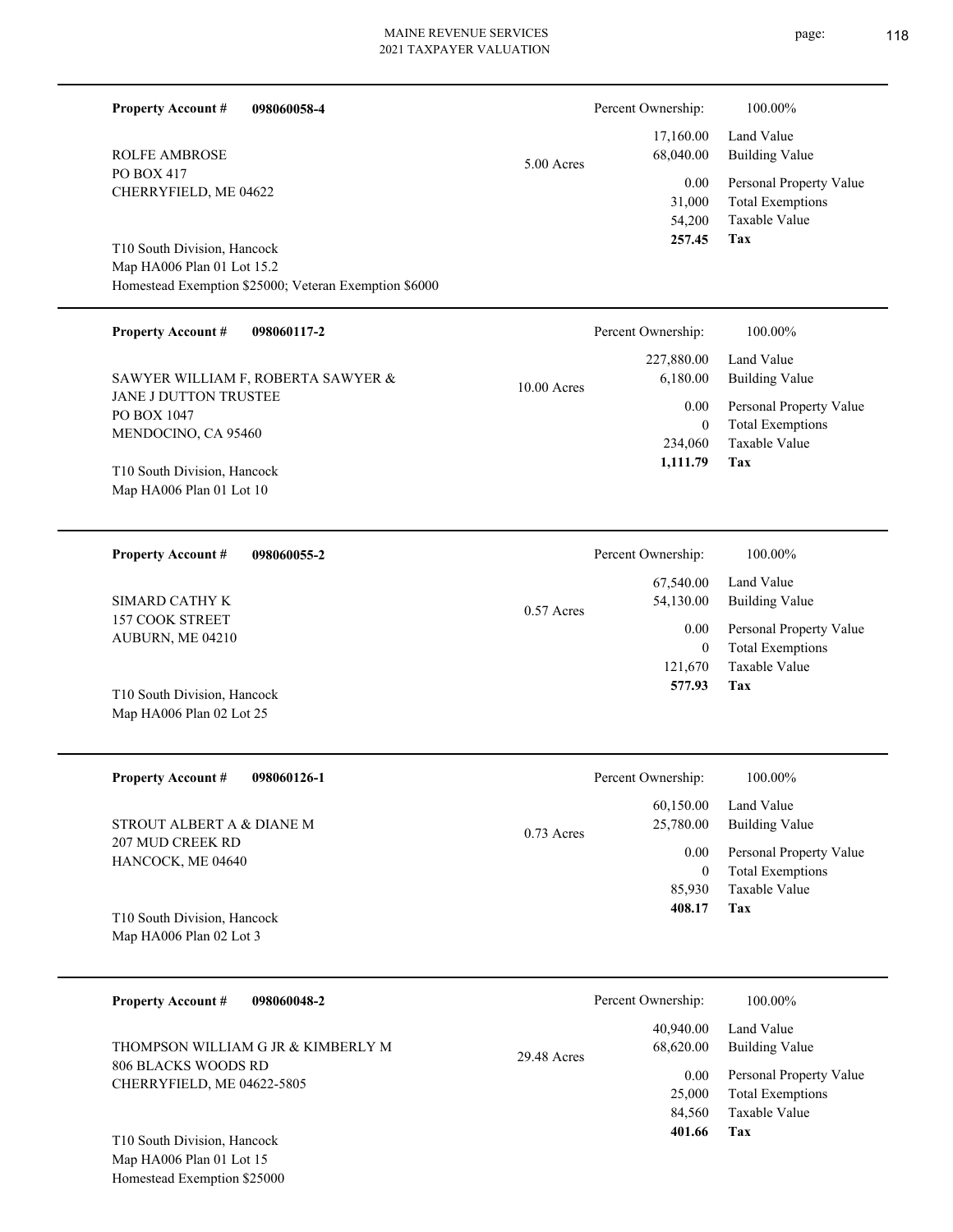| <b>Property Account #</b><br>098060128-1                   |              | Percent Ownership:        | 100.00%                                         |
|------------------------------------------------------------|--------------|---------------------------|-------------------------------------------------|
| THURBER ROBERT E & DOROTHY M                               | $0.40$ Acres | 44,140.00<br>124,630.00   | Land Value<br><b>Building Value</b>             |
| %ROBERT F THURBER                                          |              | 0.00                      | Personal Property Value                         |
| <b>20 BRIAN AVE</b><br>N SMITHFIELD, RI 02896              |              | $\overline{0}$<br>168,770 | <b>Total Exemptions</b><br><b>Taxable Value</b> |
| T10 South Division, Hancock<br>Map HA006 Plan 03 Lot 20.2  |              | 801.66                    | Tax                                             |
| <b>Property Account #</b><br>098060159-1                   |              | Percent Ownership:        | 100.00%                                         |
| THURBER ROBERT E & DOROTHY M                               | 1.45 Acres   | 57,760.00<br>19,040.00    | Land Value<br><b>Building Value</b>             |
| %JAMES A THURBER 201 N ROLLING ROAD<br>BALTIMORE, MD 21228 |              | 0.00                      | Personal Property Value                         |
|                                                            |              | $\overline{0}$            | <b>Total Exemptions</b>                         |
|                                                            |              | 76,800<br>364.80          | Taxable Value<br>Tax                            |
| T10 South Division, Hancock<br>Map HA006 Plan 03 Lot 23    |              |                           |                                                 |
|                                                            |              |                           |                                                 |
| <b>Property Account #</b><br>098060013-2                   |              | Percent Ownership:        | 100.00%                                         |
| <b>TRIPSOVER LLC</b>                                       | $0.73$ Acres | 93,360.00<br>73,100.00    | Land Value<br><b>Building Value</b>             |
| 415 CONGRESS STREET STE 201<br>PORTLAND, ME 04101          |              | 0.00                      | Personal Property Value                         |
|                                                            |              | $\overline{0}$<br>166,460 | <b>Total Exemptions</b><br><b>Taxable Value</b> |
| T10 South Division, Hancock                                |              | 790.69                    | Tax                                             |
| Map HA006 Plan 02 Lot 19                                   |              |                           |                                                 |
| <b>Property Account #</b><br>098060077-2                   |              | Percent Ownership:        | 100.00%                                         |
|                                                            |              | 105,620.00                | Land Value                                      |
| TUNK LAKE REALTY TRUST                                     | 3.28 Acres   | 85,800.00                 | <b>Building Value</b>                           |
| % CHARLES C PATTEN<br>86 WILSON RD                         |              | 0.00                      | Personal Property Value                         |
| KITTERY, ME 03904                                          |              | $\theta$<br>191,420       | <b>Total Exemptions</b><br>Taxable Value        |
| T10 South Division, Hancock                                |              | 909.25                    | Tax                                             |
| Map HA006 Plan 03 Lot 17.4                                 |              |                           |                                                 |
| <b>Property Account #</b><br>098060078-3                   |              | Percent Ownership:        | 50.00%                                          |
|                                                            |              | 5,810.00                  | Land Value                                      |
| TUNK LAKE REALTY TRUST                                     | 1.93 Acres   | 0.00                      | <b>Building Value</b>                           |
| % CHARLES C PATTEN<br>86 WILSON RD                         |              | 0.00                      | Personal Property Value                         |
| TTTTTNTI IID A200                                          |              | $\overline{0}$            | <b>Total Exemptions</b>                         |

**Tax 27.60**

5,810 Taxable Value

Map HA006 Plan 03 Lot 17.1 T10 South Division, Hancock

KITTERY, ME 03904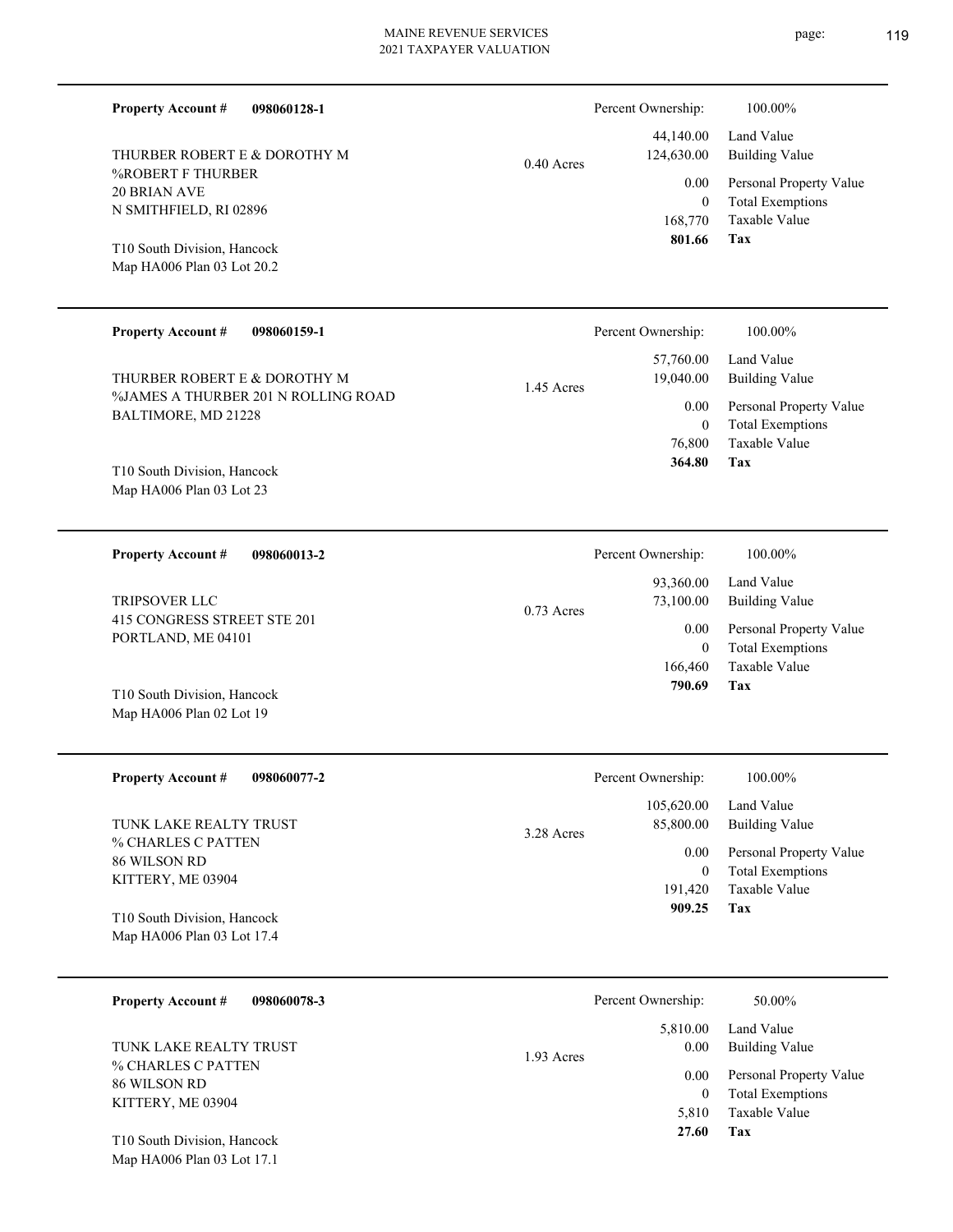| <b>Property Account #</b><br>098060101-3                                          |              | Percent Ownership:                         | 100.00%                                                                    |
|-----------------------------------------------------------------------------------|--------------|--------------------------------------------|----------------------------------------------------------------------------|
| VACCARO KIM CHANDLER                                                              | $0.70$ Acres | 85,480.00<br>0.00                          | Land Value<br><b>Building Value</b>                                        |
| 1706 WESTOVER<br>YARDLEY, PA 19067                                                |              | 0.00<br>$\overline{0}$<br>85,480<br>406.03 | Personal Property Value<br><b>Total Exemptions</b><br>Taxable Value<br>Tax |
| T10 South Division, Hancock<br>Map HA006 Plan 02 Lot 21                           |              |                                            |                                                                            |
| <b>Property Account #</b><br>098060139-2                                          |              | Percent Ownership:                         | 100.00%                                                                    |
| VACCARO WAYNE & KIM C                                                             | $0.70$ Acres | 78,050.00<br>94,200.00                     | Land Value<br><b>Building Value</b>                                        |
| 1706 WESTOVER ROAD<br>YARDLEY, PA 19067                                           |              | 0.00<br>$\overline{0}$<br>172,250          | Personal Property Value<br><b>Total Exemptions</b><br>Taxable Value        |
| T10 South Division, Hancock<br>Map HA006 Plan 02 Lot 20                           |              | 818.19                                     | Tax                                                                        |
| <b>Property Account #</b><br>098060136-2                                          |              | Percent Ownership:                         | 100.00%                                                                    |
| <b>VOSE DORIS C</b>                                                               | $0.46$ Acres | 63,310.00<br>54,530.00                     | Land Value<br><b>Building Value</b>                                        |
| 1670 US HIGHWAY 1A<br>HARRINGTON, ME 04643                                        |              | 0.00<br>$\overline{0}$<br>117,840          | Personal Property Value<br><b>Total Exemptions</b><br><b>Taxable Value</b> |
| T10 South Division, Hancock<br>Map HA006 Plan 02 Lot 38                           |              | 559.74                                     | Tax                                                                        |
| <b>Property Account #</b><br>098060120-6                                          |              | Percent Ownership:                         | 100.00%                                                                    |
| <b>WALDRON-FRANCIS KAIDEN</b>                                                     | 1.52 Acres   | 75,010.00<br>28,530.00                     | Land Value<br><b>Building Value</b>                                        |
| 1105 WASHINGTON STREET<br>GLOUCESTER, MA 01930-1172                               |              | 0.00<br>$\boldsymbol{0}$                   | Personal Property Value<br><b>Total Exemptions</b>                         |
| T10 South Division, Hancock<br>Map HA006 Plan 03 Lot 25                           |              | 103,540<br>491.82                          | <b>Taxable Value</b><br>Tax                                                |
| <b>Property Account #</b><br>098060174-6                                          |              | Percent Ownership:                         | 50.00%                                                                     |
| WEATHERALL SANDRA B TRUSTEE                                                       | Tree Growth  | 11,194.00<br>0.00                          | Land Value<br><b>Building Value</b>                                        |
| 126.00 Acres<br>BRYAN TUNK LAKE TRUST<br>33 LABOR IN VAIN RD<br>IPSWICH, MA 01938 |              | 0.00<br>$\boldsymbol{0}$<br>11,194         | Personal Property Value<br><b>Total Exemptions</b><br>Taxable Value        |
| T10 South Division, Hancock<br>Map HA006 Plan 01 Lot 5.21                         |              | 53.17                                      | Tax                                                                        |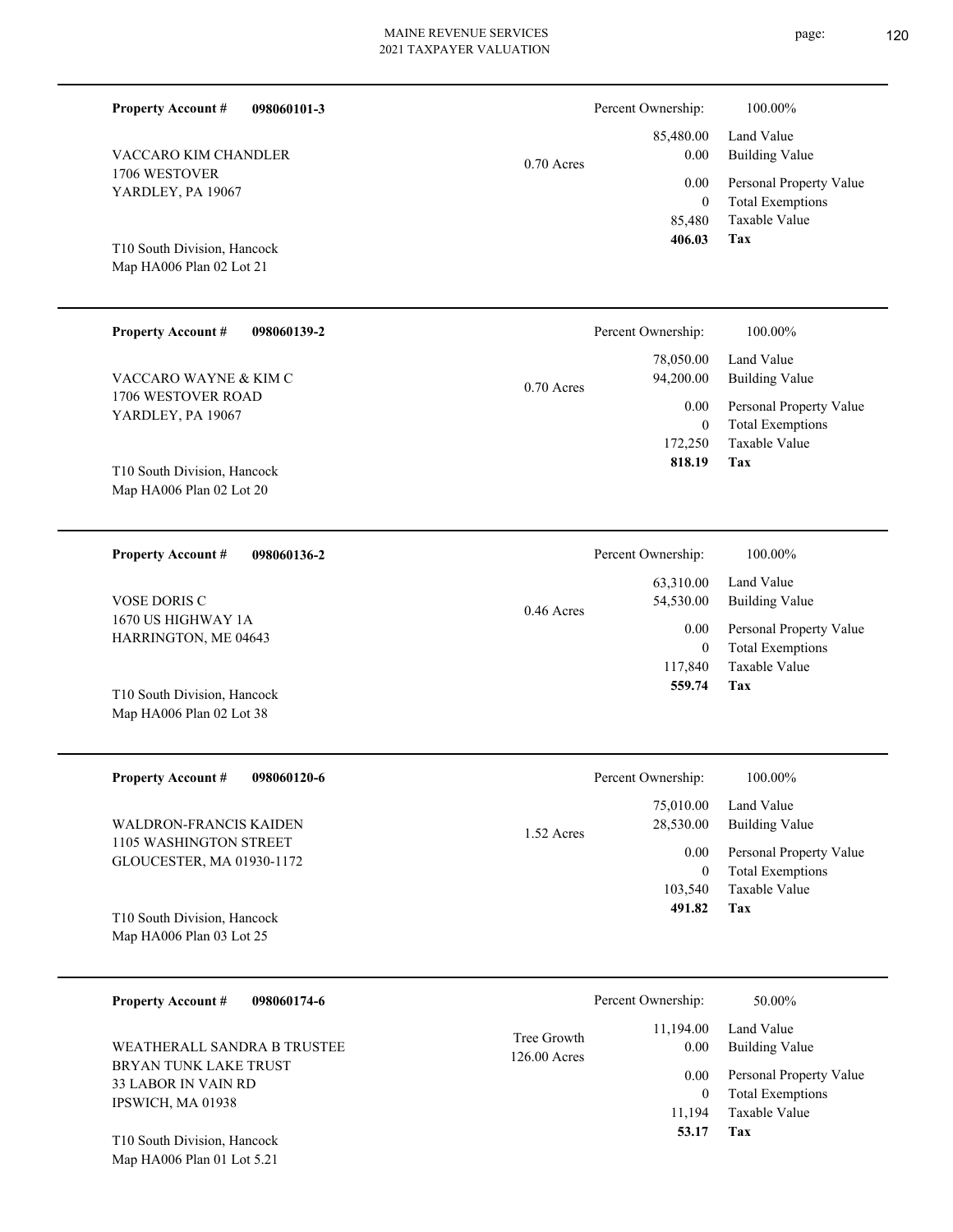| <b>Property Account #</b><br>098060086-3                                    |              | Percent Ownership:                  | 100.00%                                                             |
|-----------------------------------------------------------------------------|--------------|-------------------------------------|---------------------------------------------------------------------|
| WEIL ZOE & ARCHIE BARKDOLL                                                  | $1.00$ Acres | 8,800.00<br>0.00                    | Land Value<br><b>Building Value</b>                                 |
| 792 SURRY ROAD<br><b>SURRY, ME 04684</b>                                    |              | 0.00<br>$\mathbf{0}$<br>8,800       | Personal Property Value<br><b>Total Exemptions</b><br>Taxable Value |
| T10 South Division, Hancock<br>Map HA006 Plan 01 Lot 5.4                    |              | 41.80                               | <b>Tax</b>                                                          |
| <b>Property Account #</b><br>098060160-2                                    |              | Percent Ownership:                  | 100.00%                                                             |
| WEST EMORY, JOLYNE BARNES                                                   |              | 42,040.00<br>9,370.00               | Land Value<br><b>Building Value</b>                                 |
| DENICE CONARY & JULIE BARNES<br>79 PIGEON HILL RD<br>STEUBEN, ME 04680-3141 | $0.23$ Acres | 0.00<br>$\mathbf{0}$<br>51,410      | Personal Property Value<br><b>Total Exemptions</b><br>Taxable Value |
| T10 South Division, Hancock<br>Map HA006 Plan 02 Lot 15.3                   |              | 244.20                              | Tax                                                                 |
| <b>Property Account #</b><br>098060141-2                                    |              | Percent Ownership:                  | 100.00%                                                             |
| <b>WEST JAMES</b>                                                           |              | 0.00<br>21,710.00                   | Land Value<br><b>Building Value</b>                                 |
| 22 POND ST<br>SORRENTO, ME 04677                                            |              | 0.00<br>$\mathbf{0}$                | Personal Property Value<br><b>Total Exemptions</b>                  |
| NATURE CONSERVANCY 0900515 LOC T                                            |              | 21,710<br>103.12                    | <b>Taxable Value</b><br>Tax                                         |
| T10 South Division, Hancock<br>Map HA006 Plan 01 Lot 1                      |              |                                     |                                                                     |
| <b>Property Account #</b><br>098060146-1                                    |              | Percent Ownership:                  | 100.00%                                                             |
| WILLEY BARRY A & TERRY L                                                    | 1.29 Acres   | 132,380.00<br>78,420.00             | Land Value<br><b>Building Value</b>                                 |
| 428 PIGEON RD<br>STEUBEN, ME 04680                                          |              | 0.00                                | Personal Property Value                                             |
| T10 South Division, Hancock<br>Map HA006 Plan 02 Lot 12                     |              | $\mathbf{0}$<br>210,800<br>1,001.30 | <b>Total Exemptions</b><br>Taxable Value<br>Tax                     |
|                                                                             |              |                                     |                                                                     |
| <b>Property Account #</b><br>098060140-3                                    |              | Percent Ownership:                  | 100.00%                                                             |
| WOOD CASWELL W & KATHLEEN ANN GOODWIN TR                                    | 1.17 Acres   | 118,350.00<br>118,160.00            | Land Value<br><b>Building Value</b>                                 |
| WOOD FAMILY LIVING TRUST<br><b>14 MANNERS AVENUE</b><br>BANGOR, ME 04401    |              | 0.00<br>$\mathbf{0}$<br>236,510     | Personal Property Value<br><b>Total Exemptions</b><br>Taxable Value |
| T10 South Division, Hancock<br>Map HA006 Plan 02 Lot 30 31                  |              | 1,123.42                            | Tax                                                                 |
|                                                                             |              |                                     |                                                                     |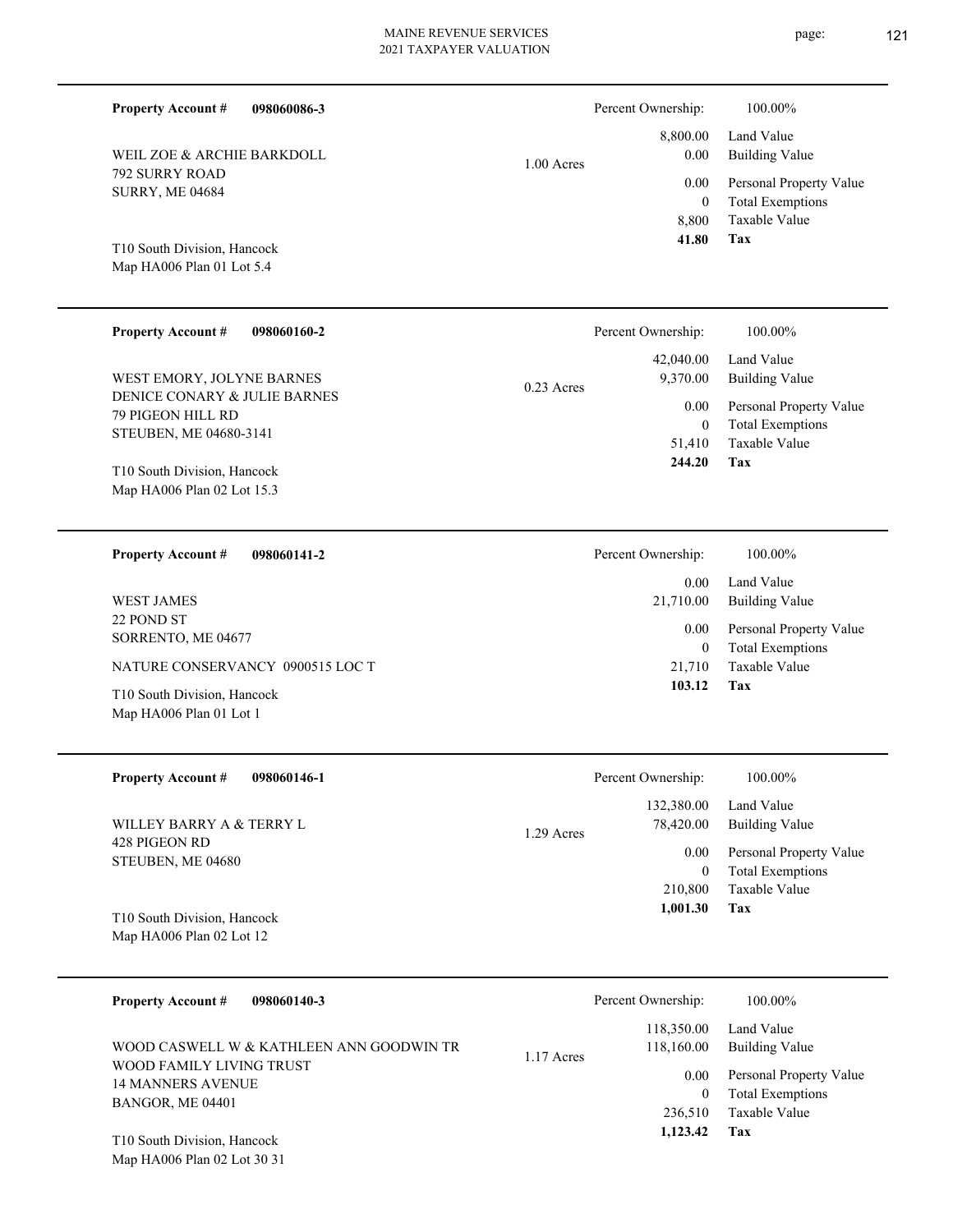| 098062006-2<br><b>Property Account #</b> |            | Percent Ownership: | 100.00%                 |
|------------------------------------------|------------|--------------------|-------------------------|
|                                          |            | 11.560.00          | Land Value              |
| <b>WORSTER RACHEL</b>                    | 1.84 Acres | 0.00               | Building Value          |
| 25 EASTWARD LANE                         |            | 0.00               | Personal Property Value |
| SUITE 6<br>ELLSWORTH, ME 04605           |            |                    | <b>Total Exemptions</b> |
|                                          |            | 11.560             | Taxable Value           |
| T10 South Division Hancock               |            | 54.91              | Tax                     |

Map HA006 Plan 01 Lot 16.16 T10 South Division, Hancock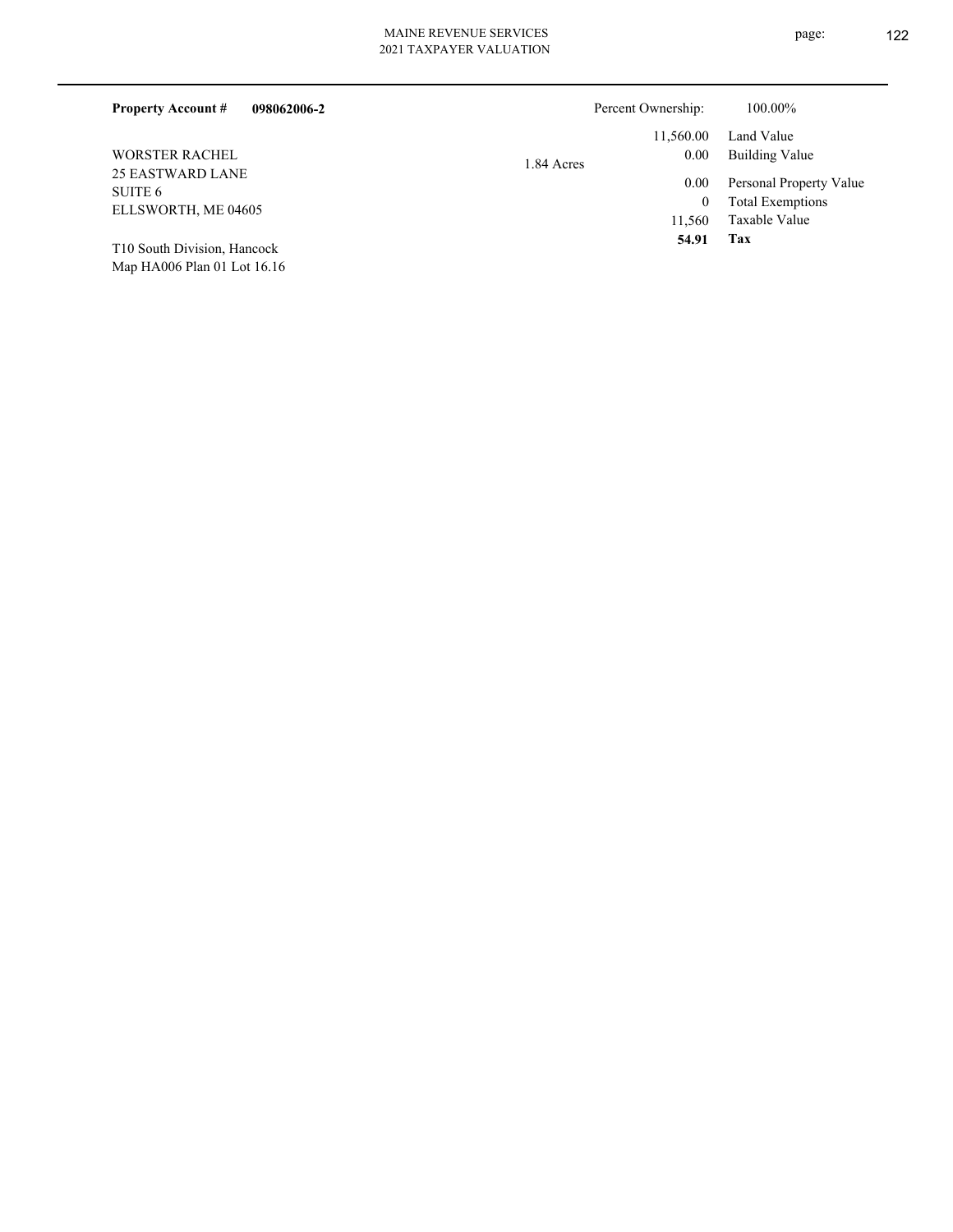**Totals for: T10 South Division, Hancock**

 **22,612.41 acres**

 **21,767,874.50 Land Value 6,383,450.00 Building Value 44,000.00 Personal Property Value 12,293,765.00 Total Exemptions 75,532 Tax Taxable Value 15,901,559.50**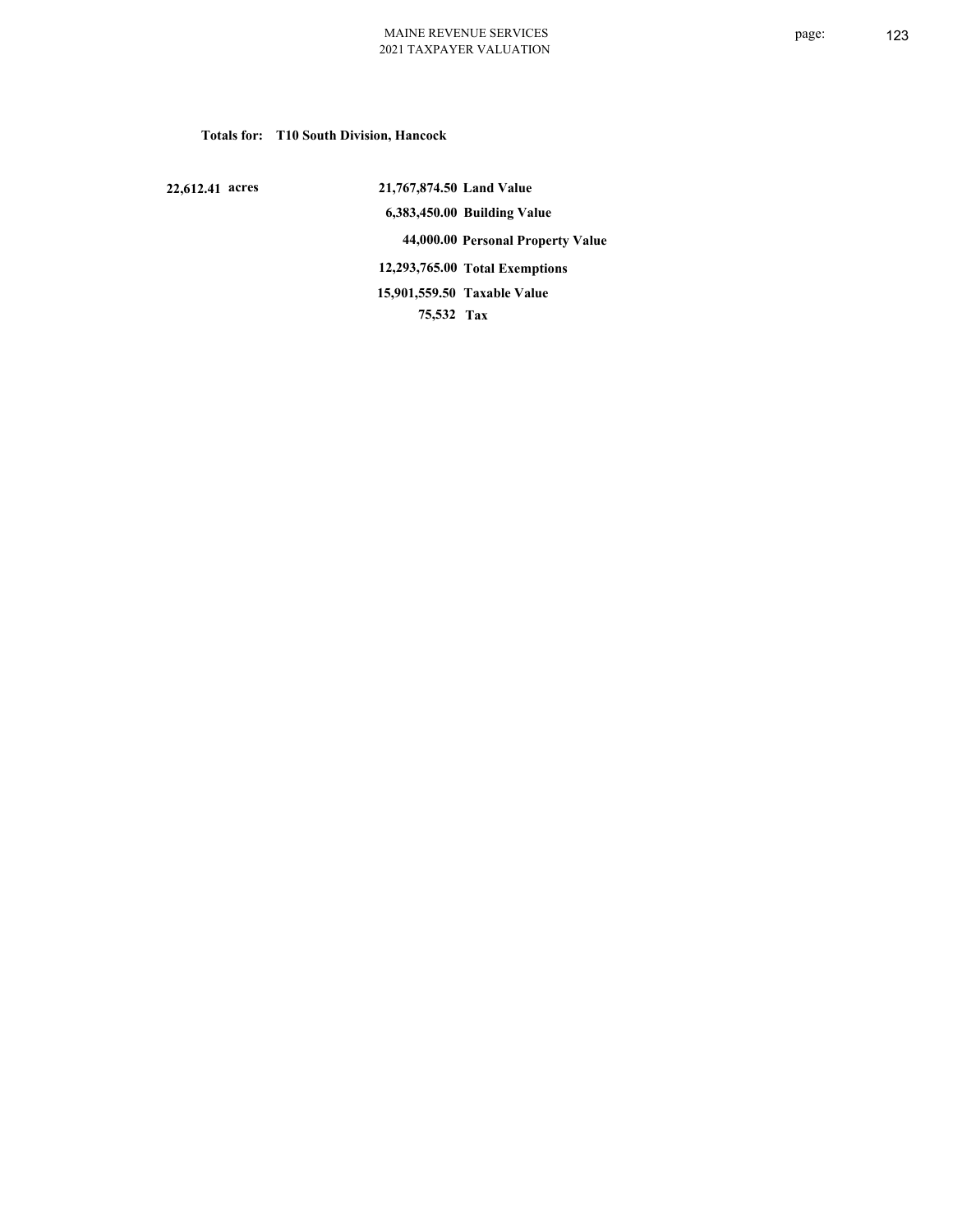# MAINE REVENUE SERVICES

2021 TAXPAYER VALUATION **098070002-3 Tax** Taxable Value Total Exemptions Personal Property Value Building Value Land Value 29 STONE SCHOOL ROAD SUTTON, MA 01590 Map HA007 Plan 02 Lot 10 T16 Middle Division, Hancock ANTAYA PAUL D, LISA L TRUSTEES & JOHN P 79,750 0  **378.81** 52,470.00 27,280.00 0.00 1.61 Acres Percent Ownership:  $100.00\%$ **098070012-3 Tax** Taxable Value Total Exemptions Personal Property Value Building Value Land Value PROPSPECT HARBOR, ME 04669 Map HA007 Plan 01 Lot 6 T16 Middle Division, Hancock CHERRYFIELD PROPERTIES LOC N 9,830 0  **46.69** 0.00 9,830.00 0.00 Percent Ownership:  $100.00\%$ **098070048-1** Percent Ownership:  $100.00\%$ 

| 098070048-1<br><b>Property Account #</b>             | Percent Ownership: | 100.00%                                            |
|------------------------------------------------------|--------------------|----------------------------------------------------|
|                                                      | 0.00               | Land Value                                         |
| BEAL SHAWN & MELISSA                                 | 33,530.00          | Building Value                                     |
| <b>56 FICKETTS POINT ROAD</b><br>MILBRIDGE, ME 04658 | 0.00               | Personal Property Value<br><b>Total Exemptions</b> |
| CHERRYFIELD PROPERTIES LLC LEASE LOC BB              | 33.530             | Taxable Value                                      |
| T16 Middle Division, Hancock                         | 159.27             | Tax                                                |

| <b>Property Account #</b><br>098070029-3                                    | Percent Ownership:                     | 100.00%                                                             |
|-----------------------------------------------------------------------------|----------------------------------------|---------------------------------------------------------------------|
| BREMER DANE M & VICTORIA L                                                  | 54,390.00<br>20,230.00<br>$1.62$ Acres | Land Value<br>Building Value                                        |
| <b>10 SAINT GEORGE STREET</b><br><b>UNIT 102</b><br><b>BOSTON, MA 02118</b> | 0.00<br>$\overline{0}$<br>74.620       | Personal Property Value<br><b>Total Exemptions</b><br>Taxable Value |
| T16 Middle Division, Hancock<br>Map HA007 Plan 02 Lot 3                     | 354.45                                 | Tax                                                                 |

| <b>Property Account #</b><br>098070032-2 | Percent Ownership:   | 100.00%                 |
|------------------------------------------|----------------------|-------------------------|
|                                          | 175,648.00           | Land Value              |
| CHERRYFIELD PROPERTIES LLC               | 0.00<br>812.00 Acres | <b>Building Value</b>   |
| 320 RIDGE RD<br>CHERRYFIELD, ME 04622    | 0.00                 | Personal Property Value |
|                                          |                      | <b>Total Exemptions</b> |
| <b>FARMLAND 674 ACRES</b>                | 175,648              | Taxable Value           |
| T16 Middle Division, Hancock             | 834.33               | Tax                     |

Map HA007 Plan 01 Lot 6 7 8 9

**Property Account #**

272 MAIN STREET

Map HA007 Plan 01 Lot 6

BEAL MELYNDA

**Property Account #**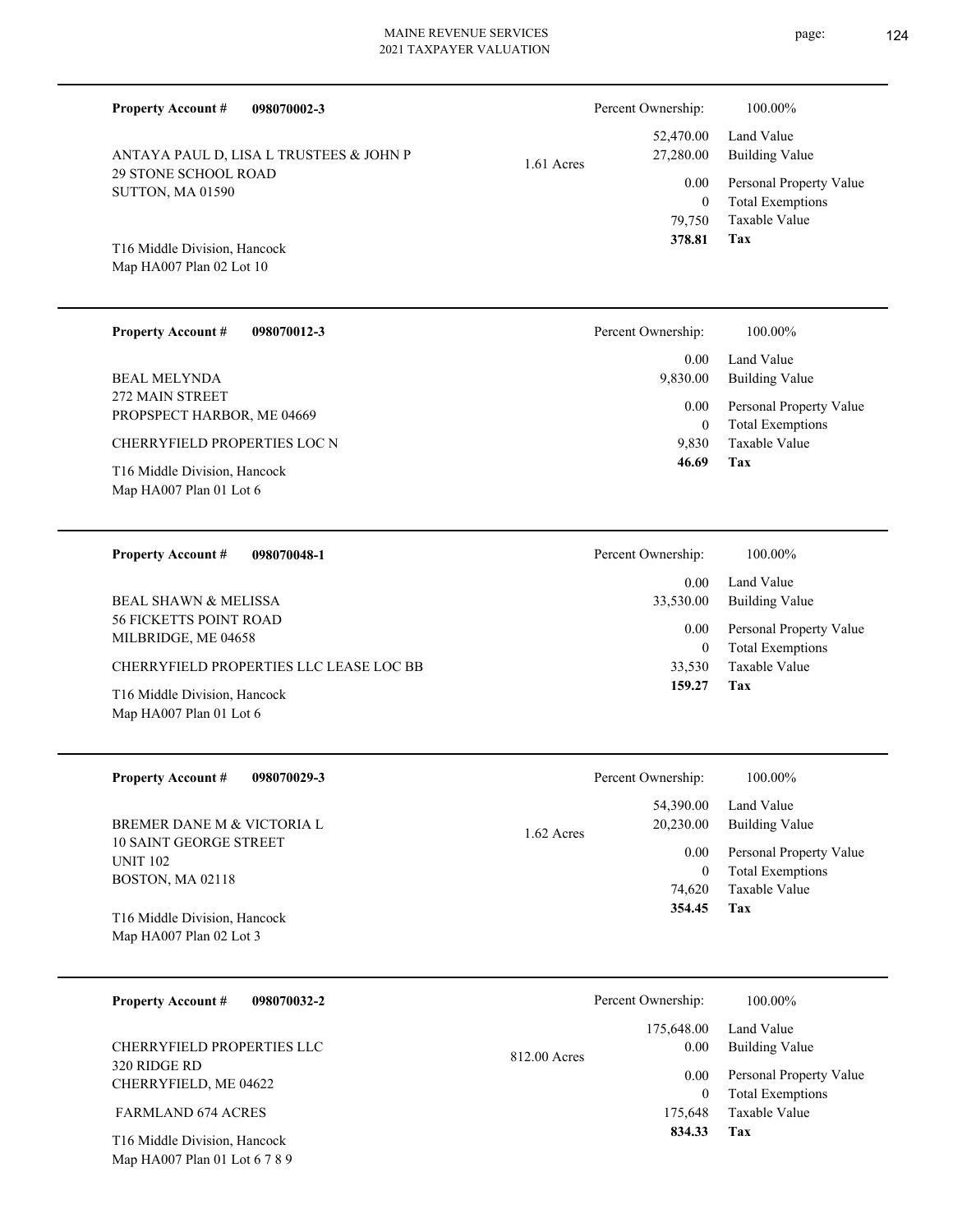| <b>Property Account #</b><br>098070017-3                                                        | Percent Ownership:  | 100.00%                                                             |
|-------------------------------------------------------------------------------------------------|---------------------|---------------------------------------------------------------------|
|                                                                                                 | 0.00                | Land Value                                                          |
| CONSERVATION FUND THE                                                                           | 28,810.00           | Building Value                                                      |
| 1655 FORT MYER DR STE 1300<br>ARLINGTON, VA 22209<br>CONSERVATION FUND PROJECT 370 SITE 13LOC L | 0.00<br>0<br>28,810 | Personal Property Value<br><b>Total Exemptions</b><br>Taxable Value |
| T16 Middle Division, Hancock<br>Map HA007 Plan 01 Lot 13.2                                      | 136.85              | Tax                                                                 |

| <b>Property Account #</b>                         | 098070056-1                                      |                                | Percent Ownership:                      | 100.00%                                                             |
|---------------------------------------------------|--------------------------------------------------|--------------------------------|-----------------------------------------|---------------------------------------------------------------------|
| <b>CONSERVATION FUND THE</b>                      |                                                  | Tree Growth<br>11,870.80 Acres | 2,221,383.25<br>$0.00\,$                | Land Value<br><b>Building Value</b>                                 |
| 1655 FORT MYER DR STE 1300<br>ARLINGTON, VA 22209 |                                                  |                                | $0.00\,$<br>$\overline{0}$<br>2,221,383 | Personal Property Value<br><b>Total Exemptions</b><br>Taxable Value |
| T16 Middle Division, Hancock                      | Map HA007 Plan 01 Lot 1.5 1.6 1.7 1.77 4 13.2 14 |                                | 10,551.57                               | Tax                                                                 |
|                                                   |                                                  |                                |                                         |                                                                     |
| <b>Property Account #</b>                         | 098070039-1                                      |                                | Percent Ownership:                      | 100.00%                                                             |
| <b>CRESSEY WILLIAM E JR</b>                       |                                                  |                                | 0.00<br>7,470.00                        | Land Value<br><b>Building Value</b>                                 |
| <b>40 HICKORY DR</b><br>DUDLEY, MA 01571          |                                                  |                                | 0.00<br>$\overline{0}$                  | Personal Property Value<br><b>Total Exemptions</b>                  |
| NATURE CONSERVANCY                                |                                                  |                                | 7,470                                   | Taxable Value                                                       |

| <b>Property Account #</b><br>098070009-5   | Percent Ownership:        | 100.00%                 |
|--------------------------------------------|---------------------------|-------------------------|
|                                            | 53,300.00                 | Land Value              |
| <b>CURTIS JULIE A &amp; CHRISTOPHER A</b>  | 79,220.00<br>$1.62$ Acres | Building Value          |
| 1122 EASTBROOK ROAD<br>EASTBROOK, ME 04634 | 0.00                      | Personal Property Value |
|                                            | $\mathbf{0}$              | <b>Total Exemptions</b> |
|                                            | 132,520                   | Taxable Value           |
| T16 Middle Division, Hancock               | 629.47                    | Tax                     |
| Map HA007 Plan 02 Lot 11                   |                           |                         |
|                                            |                           |                         |
| <b>Property Account #</b><br>098070015-3   | Percent Ownership:        | 100.00%                 |

|                                                         | 0.00      | Land Value                                         |
|---------------------------------------------------------|-----------|----------------------------------------------------|
| DESJARDIN ALBERT R                                      | 44,670.00 | Building Value                                     |
| <b>3 MCLAUGHLIN TERRACE</b><br>RANDOLPH, ME 04346       | 0.00      | Personal Property Value<br><b>Total Exemptions</b> |
| CONSERVATION FUND 0900297 LOC O SITE 3                  | 44.670    | Taxable Value                                      |
| T16 Middle Division, Hancock<br>Map HA007 Plan 01 Lot 1 | 212.18    | Tax                                                |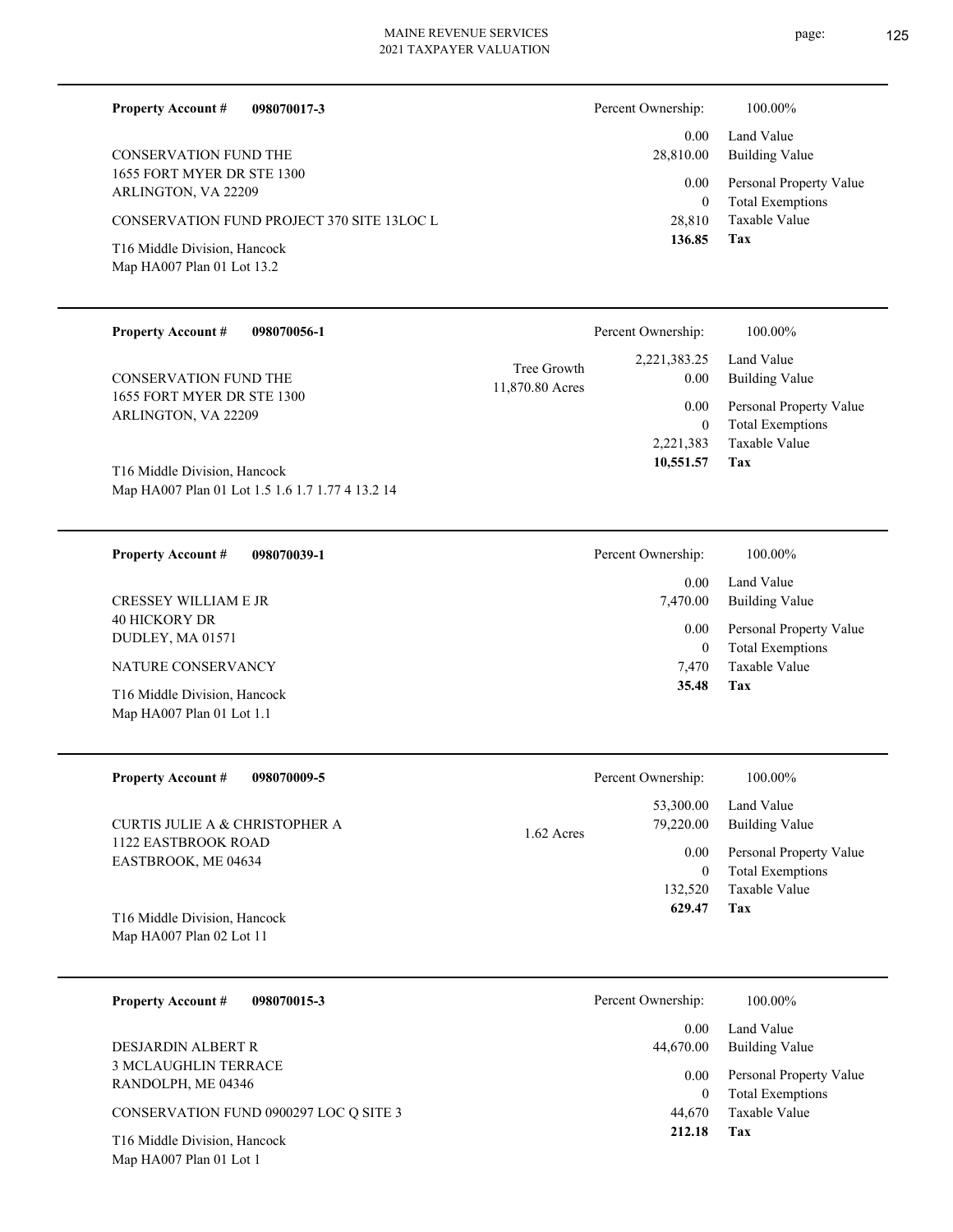| <b>Property Account #</b><br>098070052-1                                     |                               | Percent Ownership:                | 100.00%                                                             |
|------------------------------------------------------------------------------|-------------------------------|-----------------------------------|---------------------------------------------------------------------|
| ELLIOTT JORDAN & SON INC                                                     | Tree Growth<br>1,115.00 Acres | 409,663.97<br>27,530.00           | Land Value<br><b>Building Value</b>                                 |
| 381 CAVE HILL ROAD<br>WALTHAM, ME 04605                                      |                               | 0.00<br>$\mathbf{0}$              | Personal Property Value<br><b>Total Exemptions</b>                  |
| <b>OPEN SPACE 530 ACRES 80%</b>                                              |                               | 437,194                           | Taxable Value                                                       |
| T16 Middle Division, Hancock<br>Map HA007 Plan 01 Lot 1.3 13.1               |                               | 2,076.67                          | Tax                                                                 |
| <b>Property Account #</b><br>098070001-2                                     |                               | Percent Ownership:                | 100.00%                                                             |
| <b>EMERA MAINE</b>                                                           |                               | 1,662,050.00<br>0.00              | Land Value<br><b>Building Value</b>                                 |
| ATTN: ACCOUNTS PAYABLE<br>PO BOX 932<br>BANGOR, ME 04402-0932<br>POWER LINES |                               | 0.00<br>$\mathbf{0}$<br>1,662,050 | Personal Property Value<br><b>Total Exemptions</b><br>Taxable Value |
| T16 Middle Division, Hancock<br>Map HA007 Plan 01 Lot 504                    |                               | 7,894.74                          | Tax                                                                 |
| <b>Property Account #</b><br>098070038-3                                     |                               | Percent Ownership:                | 100.00%                                                             |
| <b>FAULKINGHAM STEVEN</b>                                                    |                               | 0.00<br>6,530.00                  | Land Value<br><b>Building Value</b>                                 |
| <b>309 PENSION RIDGE ROAD</b><br>BOOTHBAY, ME 04537                          |                               | 0.00<br>$\overline{0}$            | Personal Property Value<br><b>Total Exemptions</b>                  |
| CONSERVATION FUND L#0901632 LOC W SITE 2                                     |                               | 6,530                             | Taxable Value                                                       |
| T16 Middle Division, Hancock<br>Map HA007 Plan 01 Lot 1.7                    |                               | 31.02                             | Tax                                                                 |
| <b>Property Account #</b><br>098070008-3                                     |                               | Percent Ownership:                | 100.00%                                                             |
|                                                                              |                               | 43,250.00                         | Land Value                                                          |
| FRENCH CHERYL A ET AL<br>% CATHLEEN NEWBEGIN                                 | 49.50 Acres                   | 0.00                              | <b>Building Value</b>                                               |
| 95 GILPIN ROAD                                                               |                               | 0.00                              | Personal Property Value                                             |
| ORLAND, ME 04472                                                             |                               | $\mathbf{0}$                      | <b>Total Exemptions</b><br>Taxable Value                            |
|                                                                              |                               | 43,250<br>205.44                  | <b>Tax</b>                                                          |

Map HA007 Plan 01 Lot 3 T16 Middle Division, Hancock

| <b>Property Account #</b><br>098070022-1        | Percent Ownership:                 | 100.00%                                                             |
|-------------------------------------------------|------------------------------------|---------------------------------------------------------------------|
| <b>GARRON LAURA</b>                             | 22,160.00<br>0.00<br>$40.00$ Acres | Land Value<br><b>Building Value</b>                                 |
| 77 SECOND ST<br><b>HALLOWELL, ME 04347-1407</b> | 0.00<br>22,160                     | Personal Property Value<br><b>Total Exemptions</b><br>Taxable Value |
| T16 Middle Division, Hancock                    | 105.26                             | Tax                                                                 |

Map HA007 Plan 01 Lot 12

- 
- 
- 
- 
- page: 126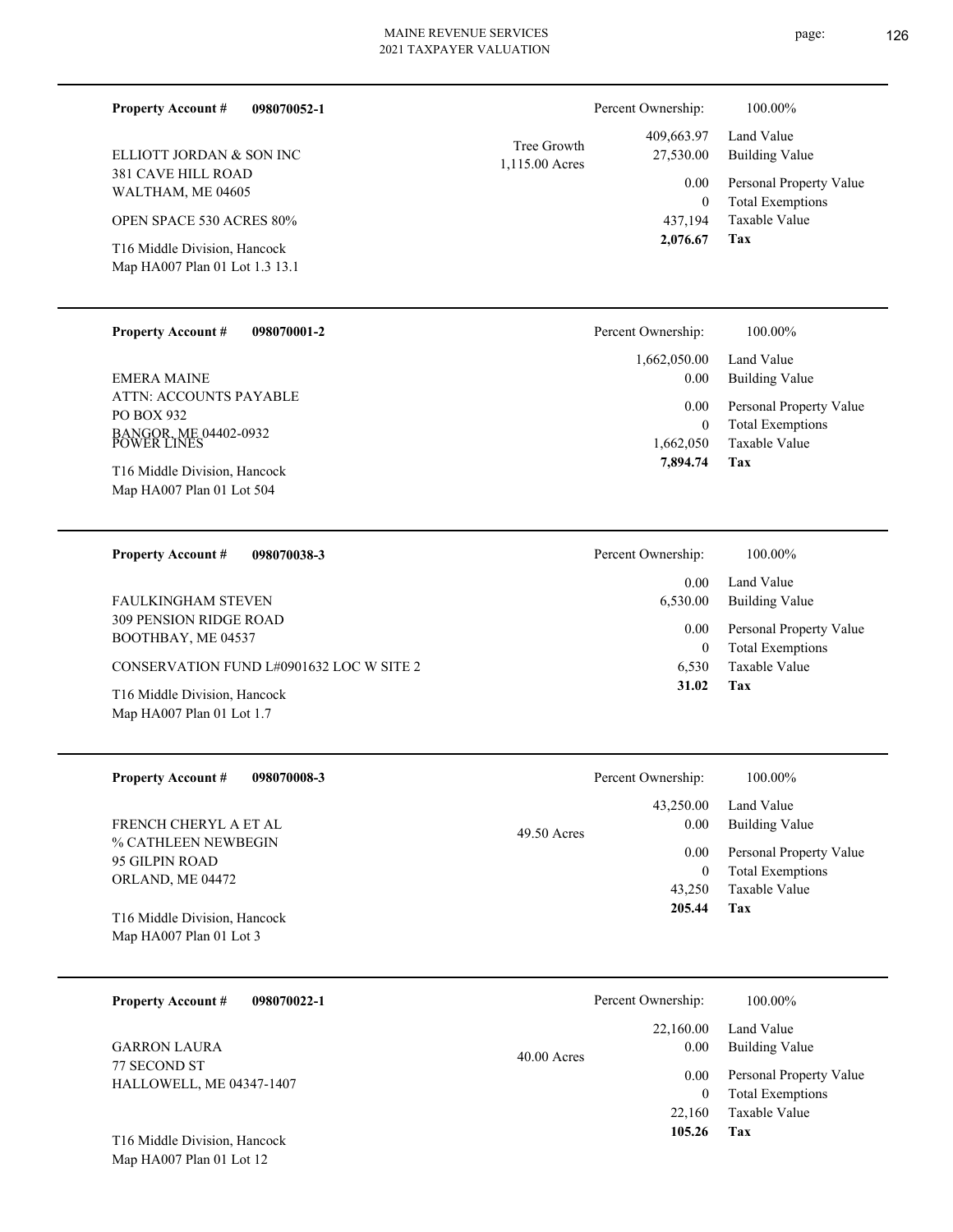page: 127

**Tax**

16,755,390

15,804,160.00

 **79,588.10**

 8,460 0

**Tax 459.94**

 0.00 8,460.00 0.00

Percent Ownership:  $100.00\%$ 

0

0.00

Taxable Value Total Exemptions Personal Property Value

Taxable Value Total Exemptions Personal Property Value

Building Value Land Value

Building Value

| <b>Property Account #</b><br>098070005-2 | Percent Ownership: | 100.00%                 |
|------------------------------------------|--------------------|-------------------------|
| <b>GRANT AND FRANCIS LLC</b>             | 0.00               | Land Value              |
| 24 MCDONALD AVENUE                       | 35,350.00          | Building Value          |
| ELLSWORTH, ME 04605                      | 0.00               | Personal Property Value |
| CONSERVATION FUND 0900672 LOC R SITE 23  | 0                  | <b>Total Exemptions</b> |
| T16 Middle Division, Hancock             | 35,350             | Taxable Value           |
| Map HA007 Plan 01 Lot 1                  | 167.91             | Tax                     |
| <b>Property Account #</b>                | Percent Ownership: | 100.00%                 |
| 098070055-1                              | 951,230.00         | Land Value              |

C/O NOVATUS MANAGEMENT LLC 7621 LITTLE AVE SUITE 150 CHARLOTTE, NC 28226 HANCOCK WIND POWER OMNIBUS

Map HA007 Plan 01 Lot 1 T16 Middle Division, Hancock

**098070007-2 Property Account #**

PO BOX 156 52 POMOLA AVENUE SORRENTO, ME 04677 H C HAYNES L#0900552 LOC K HASTINGS JILL E

| T16 Middle Division, Hancock<br>Map HA007 Plan 01 Lot 1           |            | 40.19              | Tax                                                |
|-------------------------------------------------------------------|------------|--------------------|----------------------------------------------------|
| <b>Property Account #</b><br>098070006-2                          |            | Percent Ownership: | 100.00%                                            |
|                                                                   |            | 58,850.00          | Land Value                                         |
| HEATLEY ROGER T & JENNIFER L &                                    | 1.94 Acres | 37,980.00          | Building Value                                     |
| ROBIN A & VICKI E GOGUEN<br>99 LAWRENCE ST<br>PEPPERELL, MA 01463 |            | 0.00<br>$\theta$   | Personal Property Value<br><b>Total Exemptions</b> |
|                                                                   |            | 96.830             | Taxable Value                                      |

Map HA007 Plan 02 Lot 4 T16 Middle Division, Hancock

| 098070018-4<br><b>Property Account #</b> | Percent Ownership:        | 100.00%                                            |
|------------------------------------------|---------------------------|----------------------------------------------------|
| <b>JELLISON EDWARD III</b>               | 9.560.00<br>5,650.00      | Land Value<br><b>Building Value</b>                |
| PO BOX 303<br>SULLIVAN, ME 04664         | $5.00$ Acres<br>0.00<br>0 | Personal Property Value<br><b>Total Exemptions</b> |
| T16 Middle Division, Hancock             | 15.210<br>72.25           | Taxable Value<br>Tax                               |

Map HA007 Plan 01 Lot 16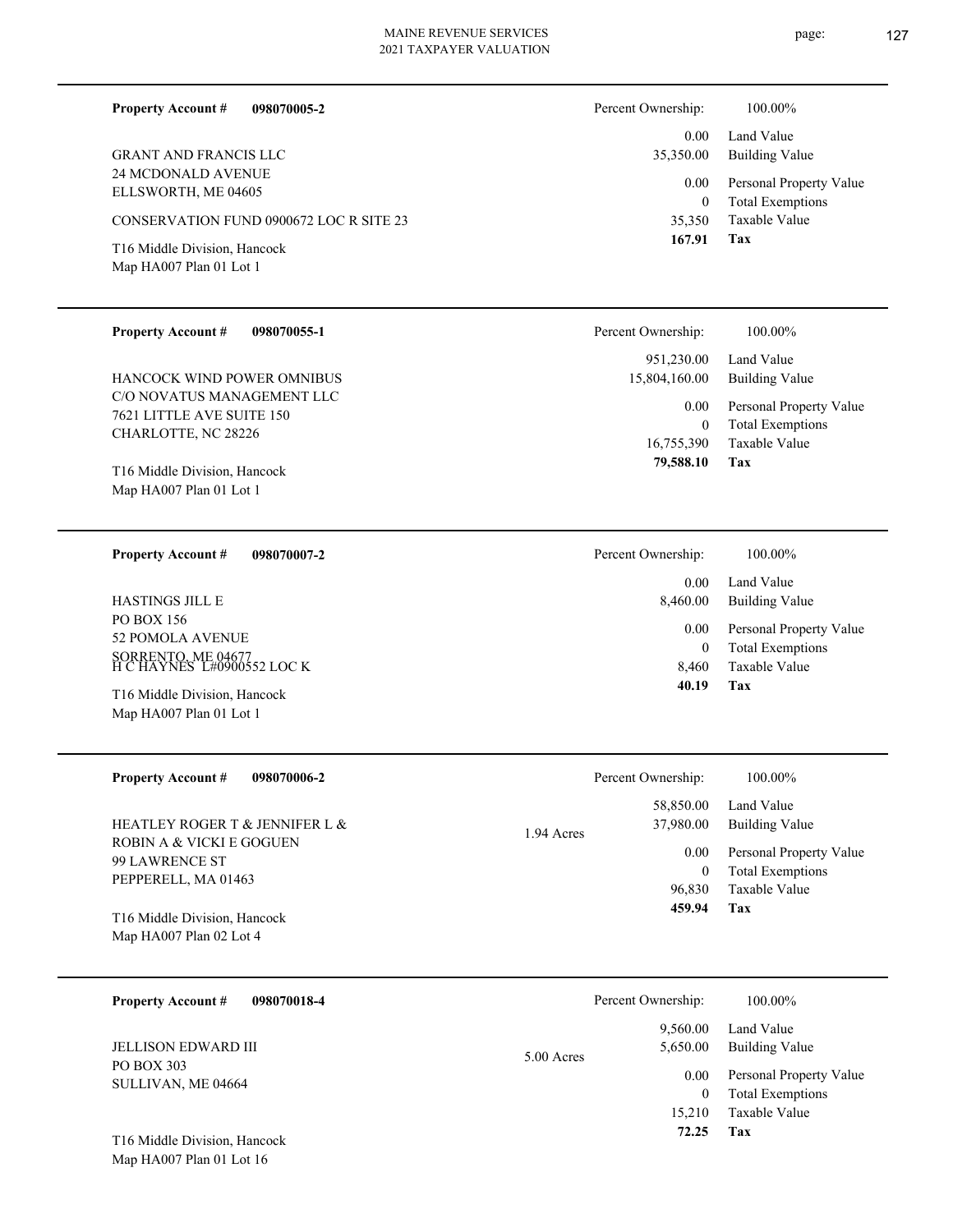page: 128

| <b>Property Account #</b><br>098070047-2                |                               | Percent Ownership:          | 100.00%                                            |
|---------------------------------------------------------|-------------------------------|-----------------------------|----------------------------------------------------|
| <b>JORDAN ROMAN</b>                                     |                               | 0.00<br>19,930.00           | Land Value<br><b>Building Value</b>                |
| 177 TOMLEIGHTON PT RD<br>MILBRIDGE, ME 04658            |                               | 0.00                        | Personal Property Value                            |
| CHERRRYFIELD PROPERTIES LEASE LOT AA                    |                               | $\boldsymbol{0}$<br>19,930  | <b>Total Exemptions</b><br>Taxable Value           |
| T16 Middle Division, Hancock<br>Map HA007 Plan 01 Lot 6 |                               | 94.67                       | Tax                                                |
| <b>Property Account #</b><br>098070024-4                |                               | Percent Ownership:          | 100.00%                                            |
| LAKEVILLE SHORES INC                                    | Tree Growth<br>2,821.10 Acres | 490,170.50<br>0.00          | Land Value<br><b>Building Value</b>                |
| PO BOX 96<br>WINN, ME 04495                             |                               | 0.00                        | Personal Property Value                            |
|                                                         |                               | $\boldsymbol{0}$<br>490,171 | <b>Total Exemptions</b><br><b>Taxable Value</b>    |
| T16 Middle Division, Hancock                            |                               | 2,328.31                    | <b>Tax</b>                                         |
| Map HA007 Plan 01 Lot 1 4.2 4.3                         |                               |                             |                                                    |
|                                                         |                               |                             | 100.00%                                            |
| <b>Property Account #</b><br>098070057-1                |                               | Percent Ownership:          | Land Value                                         |
| LAKEVILLE SHORES INC.                                   | $0.26$ Acres                  | 5,500.00<br>0.00            | <b>Building Value</b>                              |
| PO BOX 96<br>WINN, ME 04495                             |                               | 0.00                        | Personal Property Value                            |
|                                                         |                               | $\boldsymbol{0}$<br>5,500   | <b>Total Exemptions</b><br>Taxable Value           |
| T16 Middle Division, Hancock                            |                               | 26.13                       | Tax                                                |
| Map HA007 Plan 01 Lot 1.71                              |                               |                             |                                                    |
| <b>Property Account #</b><br>098070016-4                |                               | Percent Ownership:          | 100.00%                                            |
|                                                         |                               | 56,330.00                   | Land Value                                         |
| LELAND TODD & DIANA LEGUILLON<br><b>161 VARNEY ROAD</b> | 1.45 Acres                    | 4,010.00                    | <b>Building Value</b>                              |
| DOVER, NH 03820                                         |                               | 0.00<br>$\boldsymbol{0}$    | Personal Property Value<br><b>Total Exemptions</b> |
|                                                         |                               | 60,340                      | Taxable Value                                      |
| T16 Middle Division, Hancock                            |                               | 286.62                      | Tax                                                |
| Map HA007 Plan 02 Lot 20                                |                               |                             |                                                    |
| <b>Property Account #</b><br>098070014-2                |                               | Percent Ownership:          | 100.00%                                            |
|                                                         |                               | 87,520.00                   | Land Value                                         |
| LEPAGE KATHRYN<br>3103 BROADWAY                         | 2.94 Acres                    | 68,790.00                   | <b>Building Value</b>                              |
| GLENBURN, ME 04401                                      |                               | 0.00<br>$\mathbf{0}$        | Personal Property Value<br><b>Total Exemptions</b> |
|                                                         |                               | 156,310                     | Taxable Value                                      |

**Tax 742.47**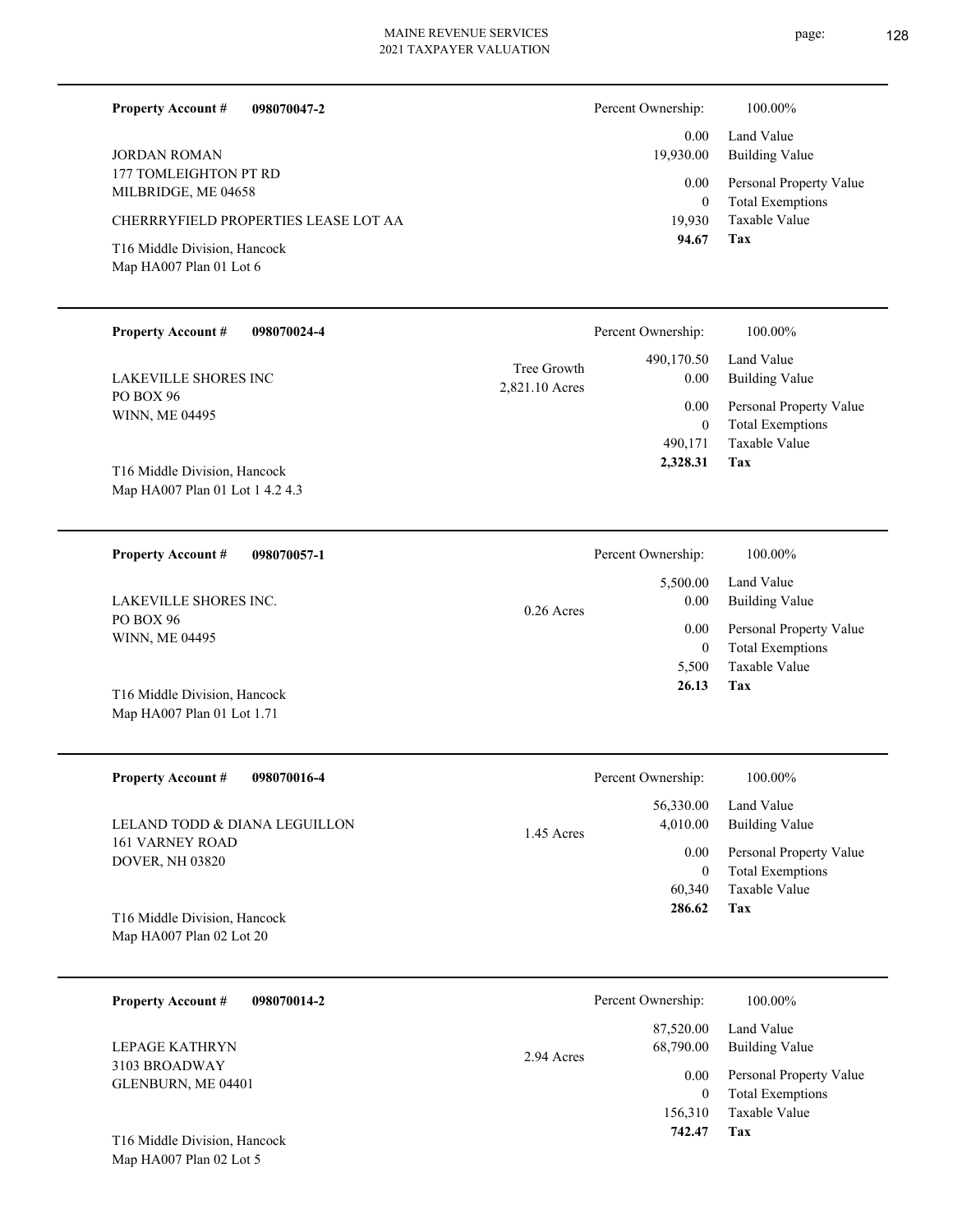**098070036-2** SOUTHWEST HARBOR, ME 04679 LITTLEFIELD JASON L ET AL 25,270  **120.03** 7,810.00 17,460.00 0.00 0.50 Acres Percent Ownership:  $100.00\%$ **098070004-1**

24.00 Acres

INLAND FISHERIES & WILDLIFE 41 SHS AUGUSTA, ME 04333 MAINE STATE OF (IF&W)

Map HA007 Plan 01 Lot 5 Exempt Property T16 Middle Division, Hancock

Map HA007 Plan 01 Lot 1.1

**098070042-1 Tax** Taxable Value Total Exemptions Personal Property Value Building Value Land Value INLAND FISHERIES & WILDLIFE 41 SHS AUGUSTA, ME 04333 FLOWAGE ALONG SPRING RIVER **Property Account #** Map HA007 Plan 01 Lot 15 Exempt Property T16 Middle Division, Hancock MAINE STATE OF (IF&W) 0 25,075  **0.00** 25,075.00 0.00 0.00 295.00 Acres Percent Ownership:  $100.00\%$ 

| 098070046-3<br><b>Property Account #</b>                                       | Percent Ownership:                                  | 100.00%                                            |
|--------------------------------------------------------------------------------|-----------------------------------------------------|----------------------------------------------------|
| NATURE CONSERVANCY                                                             | 533,476.00<br>Tree Growth<br>0.00<br>2,918.00 Acres | Land Value<br>Building Value                       |
| 14 MAINE STREET SUITE 401<br><b>FORT ANDROSS BOX 22</b><br>BRUNSWICK, ME 04011 | 0.00                                                | Personal Property Value<br><b>Total Exemptions</b> |
| T16 Middle Division, Hancock                                                   | 533,476<br>2,534.01                                 | Taxable Value<br>Tax                               |

## 167 BRANCH POND ROAD ELLSWORTH, ME 04605

LEWIS JEFFREY C & JANET L

**Property Account #**

**098070003-2**

Map HA007 Plan 02 Lot 6 T16 Middle Division, Hancock

191 SEAL COVE ROAD

Map HA007 Plan 01 Lot 2 T16 Middle Division, Hancock

**Property Account #**

**Property Account #**

### Building Value Land Value 0 59,680.00 66,920.00 0.00 1.07 Acres Percent Ownership:  $100.00\%$

**Tax** Taxable Value Total Exemptions Personal Property Value 126,600  **601.35**

| Percent Ownership: | 100.00%                 |
|--------------------|-------------------------|
| 21,040.00          | Land Value              |
| $0.00\,$           | Building Value          |
| $0.00\,$           | Personal Property       |
| 21,040             | <b>Total Exemptions</b> |
| 0                  | Taxable Value           |

**Tax**

0

Taxable Value Total Exemptions Personal Property Value

Building Value Land Value

| 0.00 | Tax |  |
|------|-----|--|
|      |     |  |

Value

|                | Percent Ownership: | 100.00%                                |  |
|----------------|--------------------|----------------------------------------|--|
|                | $0.00\,$           | 25,075.00 Land Value<br>Building Value |  |
| 0 <sup>n</sup> |                    |                                        |  |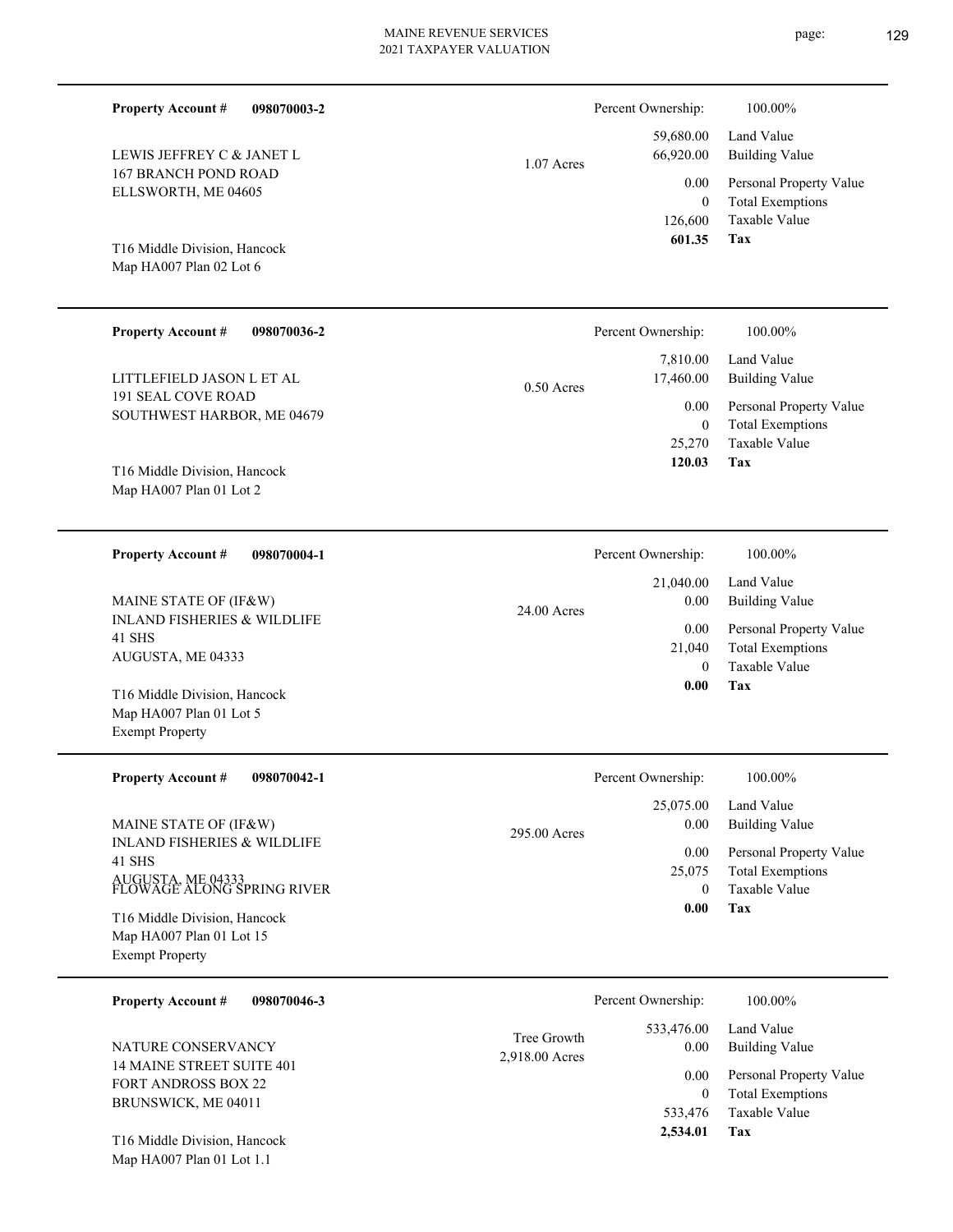**098070001P-1**

**Property Account #**

0.00

Percent Ownership:  $100.00\%$ 

Land Value

| OL'S BULL HILL POWER TRUST<br>TERRAFORM POWER OPERATING LLC %PETER<br>J C<br>125 EAST JEFFERSON STREET<br>WIND MILL TIF<br>SYRACUSE, NY 13202<br>T16 Middle Division, Hancock<br>Map HA007 Plan 01 Lot 1<br><b>Property Account #</b><br>098070051-2<br>OL'S BULL HILL POWER TRUST<br>TERRAFORM POWER OPERATING LLC %PETER<br>J C | 0.00<br>62,880.00<br>$\bf{0}$<br>62,880<br>298.68<br>Percent Ownership:<br>1,776,320.00<br>34,907,000.00<br>$-9.00$ Acres<br>0.00 | <b>Building Value</b><br>Personal Property Value<br><b>Total Exemptions</b><br>Taxable Value<br>Tax<br>100.00%<br>Land Value<br><b>Building Value</b><br>Personal Property Value |
|-----------------------------------------------------------------------------------------------------------------------------------------------------------------------------------------------------------------------------------------------------------------------------------------------------------------------------------|-----------------------------------------------------------------------------------------------------------------------------------|----------------------------------------------------------------------------------------------------------------------------------------------------------------------------------|
| 25 EAST JEFFERSON STREET<br>D MILL TIF<br>ACUSE. NY 13202<br>T16 Middle Division, Hancock<br>Map HA007 Plan 01 Lot 1                                                                                                                                                                                                              | $\boldsymbol{0}$<br>36,683,320<br>174,245.77                                                                                      | <b>Total Exemptions</b><br>Taxable Value<br>Tax                                                                                                                                  |
| <b>Property Account #</b><br>098070013-1                                                                                                                                                                                                                                                                                          | Percent Ownership:                                                                                                                | 100.00%                                                                                                                                                                          |
| PREBLE DAVID<br>171 EASTSIDE RD                                                                                                                                                                                                                                                                                                   | 0.00<br>11,790.00                                                                                                                 | Land Value<br><b>Building Value</b>                                                                                                                                              |
| HANCOCK, ME 04640                                                                                                                                                                                                                                                                                                                 | 0.00<br>$\boldsymbol{0}$                                                                                                          | Personal Property Value<br><b>Total Exemptions</b>                                                                                                                               |
| WILD RIDGE BLUEBERRIES L0901225 SITE 1<br>T16 Middle Division, Hancock<br>Map HA007 Plan 01 Lot 14.1                                                                                                                                                                                                                              | 11,790<br>56.00                                                                                                                   | Taxable Value<br><b>Tax</b>                                                                                                                                                      |
| <b>Property Account #</b><br>098070027-2                                                                                                                                                                                                                                                                                          | Percent Ownership:                                                                                                                | 100.00%                                                                                                                                                                          |
| <b>SCOTT ROBERT F</b><br>196 MARTIN ROAD<br>SULLIVAN, ME 04664                                                                                                                                                                                                                                                                    | 0.00<br>17,150.00<br>0.00                                                                                                         | Land Value<br><b>Building Value</b><br>Personal Property Value                                                                                                                   |
| CONSERVATION FUND L#0901245 LOC S SITE 12                                                                                                                                                                                                                                                                                         | $\mathbf{0}$<br>17,150                                                                                                            | <b>Total Exemptions</b><br>Taxable Value                                                                                                                                         |
| T16 Middle Division, Hancock<br>Map HA007 Plan 01 Lot                                                                                                                                                                                                                                                                             | 81.46                                                                                                                             | Tax                                                                                                                                                                              |
| 098070020-4<br><b>Property Account #</b>                                                                                                                                                                                                                                                                                          | Percent Ownership:                                                                                                                | 100.00%                                                                                                                                                                          |
| THE CONSERVATION FUND<br>77 VILCOM CENTER SUITE 340                                                                                                                                                                                                                                                                               | 0.00<br>0.00                                                                                                                      | Land Value<br><b>Building Value</b>                                                                                                                                              |
| CHAPEL HILL, NC 27514                                                                                                                                                                                                                                                                                                             | 0.00<br>$\boldsymbol{0}$                                                                                                          | Personal Property Value<br><b>Total Exemptions</b>                                                                                                                               |
| <b>CONSERVATION FUND</b>                                                                                                                                                                                                                                                                                                          | $\mathbf{0}$<br>0.00                                                                                                              | Taxable Value<br>Tax                                                                                                                                                             |
| T16 Middle Division, Hancock<br>Map HA007 Plan 01 Lot 1                                                                                                                                                                                                                                                                           |                                                                                                                                   |                                                                                                                                                                                  |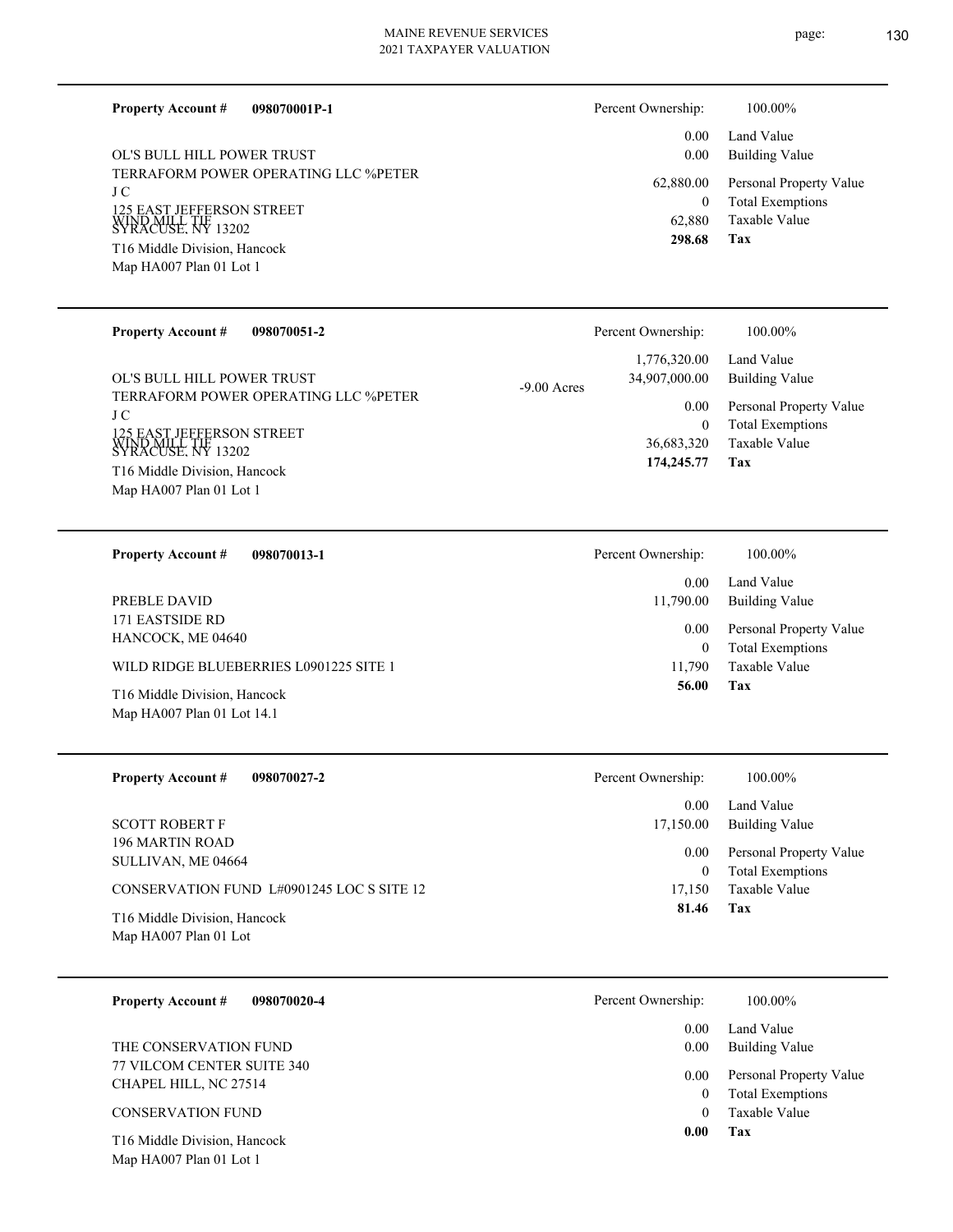| <b>Property Account #</b><br>098070049-1                                        |                             | Percent Ownership:                                           |
|---------------------------------------------------------------------------------|-----------------------------|--------------------------------------------------------------|
| TREE TOP MANUFACTURING INC<br><b>381 CAVE HILL RD</b><br>WALTHAM, ME 04605-8705 | Tree Growth<br>538.20 Acres | 444,731.09<br>32,090.00<br>0.00<br>$\overline{0}$<br>476,821 |
| T16 Middle Division, Hancock<br>Map HA007 Plan 01 Lot 1.2                       |                             | 2,264.90                                                     |
| <b>Property Account #</b><br>098070034-3                                        |                             | Percent Ownership:                                           |
| <b>TUCKER BRANCH LLC</b>                                                        |                             | 0.00<br>10,530.00                                            |
| 130 DAY RD<br>GORHAM, ME 04038                                                  |                             | 0.00<br>$\theta$                                             |
| H C HAYNES L#0900641 LOC T                                                      |                             | 10,530                                                       |
| T16 Middle Division, Hancock<br>Map HA007 Plan 01 Lot 1                         |                             | 50.02                                                        |
| <b>Property Account #</b><br>098070044-1                                        |                             | Percent Ownership:                                           |
| <b>WHITTEN CLAIR</b>                                                            |                             | 0.00<br>13,810.00                                            |
| <b>BOX 36</b><br>WINTER HARBOR, ME 04693                                        |                             | 0.00<br>$\Omega$                                             |

CONSERVATION FUND L0902907 SITE 17

Map HA007 Plan 01 Lot 4 T16 Middle Division, Hancock

| <b>Property Account #</b><br>098070053-1                          | Percent Ownership:                                  | 100.00%                      |
|-------------------------------------------------------------------|-----------------------------------------------------|------------------------------|
| WILD RIDGE BLUEBERRIES LLC                                        | 756,595.50<br>Tree Growth<br>0.00<br>2,950.00 Acres | Land Value<br>Building Value |
| PO BOX 25<br>CHERRYFIELD, ME 04622                                | 0.00                                                | Personal Property Value      |
|                                                                   | 0                                                   | <b>Total Exemptions</b>      |
| <b>FARMLAND</b>                                                   | 756.596                                             | Taxable Value                |
| T16 Middle Division, Hancock<br>Map HA007 Plan 01 Lot 1.4 11 14.1 | 3,593.83                                            | Tax                          |

| 098070021-1<br><b>Property Account #</b> | Percent Ownership:   | 100.00%                 |
|------------------------------------------|----------------------|-------------------------|
|                                          | 245,100.00           | Land Value              |
| WORCESTER PEAT CO INC<br>241 LANE RD     | 0.00<br>570.00 Acres | <b>Building Value</b>   |
| DEBLOIS, ME 04622                        | 0.00                 | Personal Property Value |
|                                          |                      | <b>Total Exemptions</b> |
|                                          | 245,100              | Taxable Value           |
| T16 Middle Division, Hancock             | 1,164.23             | Tax                     |

Map HA007 Plan 01 Lot 10



### **Tax** Taxable Value Total Exemptions Personal Property Value Building Value 476,821 0  $\overline{0}$  $\overline{0}$

| 50.02              | Tax                          |
|--------------------|------------------------------|
| 10,530             | Taxable Value                |
| 0                  | <b>Total Exemptions</b>      |
| $0.00\,$           | Personal Property Value      |
| 0.00<br>10,530.00  | Land Value<br>Building Value |
| Percent Ownership: | 100.00%                      |

| Percent Ownership:     | 100.00%                                                                           |
|------------------------|-----------------------------------------------------------------------------------|
| $0.00 -$<br>13,810.00  | Land Value<br>Building Value                                                      |
| $0.00\,$<br>0<br>65.60 | Personal Property Value<br><b>Total Exemptions</b><br>13,810 Taxable Value<br>Tax |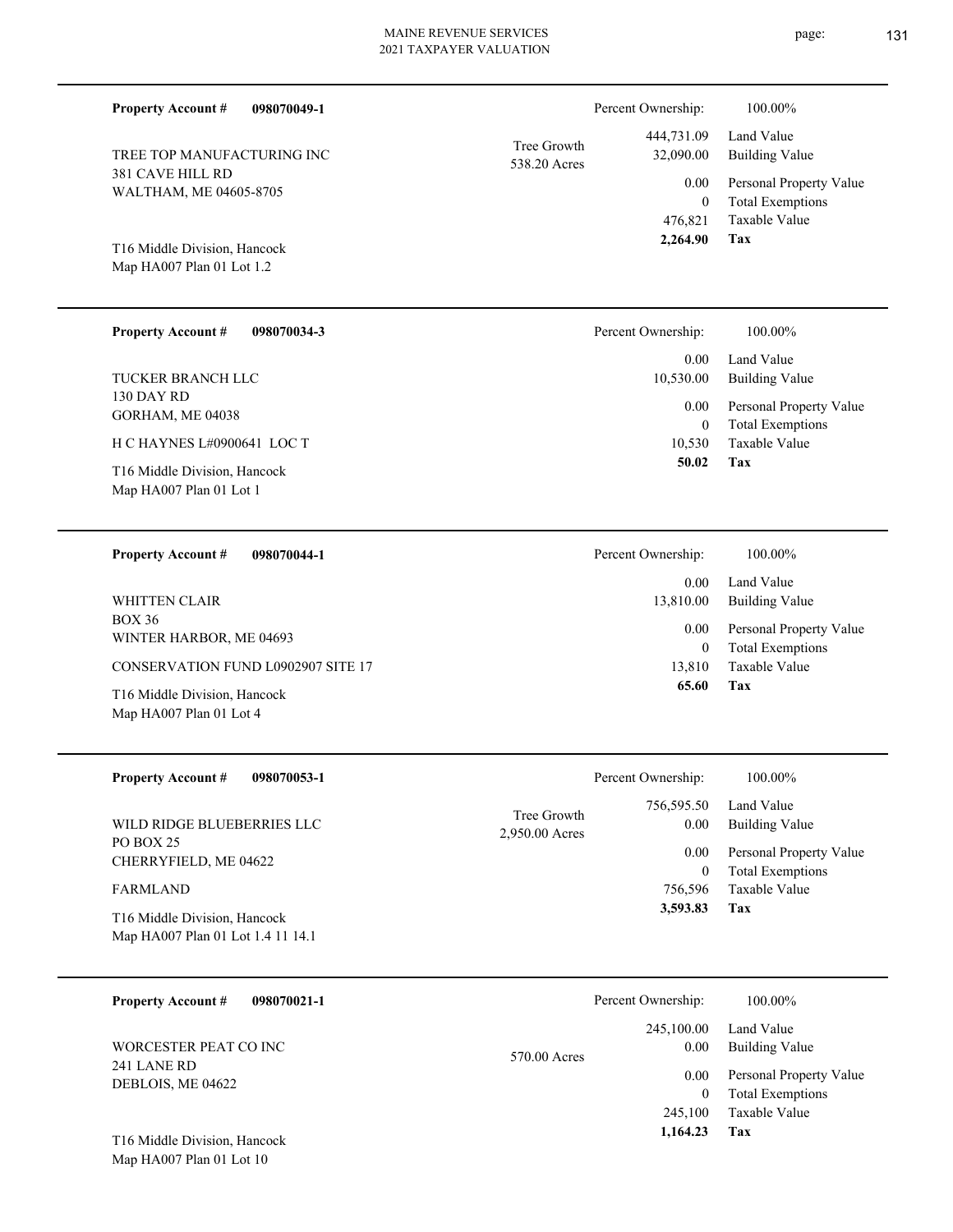### **Totals for: T16 Middle Division, Hancock**

 **24,012.61 acres**

 **10,223,303.31 Land Value 51,346,180.00 Building Value 62,880.00 Personal Property Value 46,115.00 Total Exemptions 292,535 Tax Taxable Value 61,586,248.31**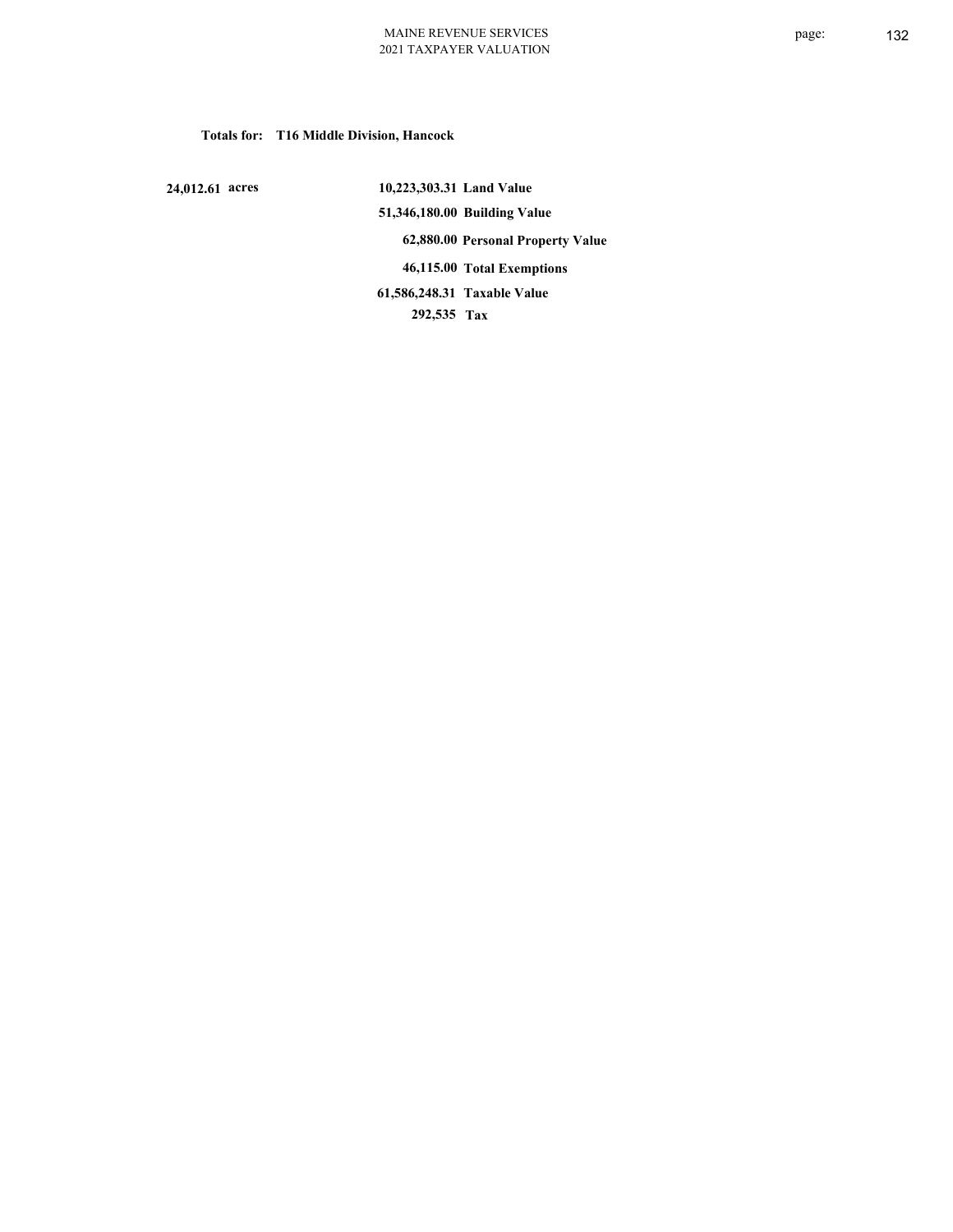| <b>Property Account #</b><br>098080166-4     |            | Percent Ownership:     | 100.00%                             |
|----------------------------------------------|------------|------------------------|-------------------------------------|
| ADAMS RICHARD R; ANDREW J & STACI 1 CHIPMAN  | 6.80 Acres | 18,360.00<br>81,050.00 | Land Value<br><b>Building Value</b> |
| % BETHENY GERRISH<br><b>103 B ROUTE 193</b>  |            | 0.00                   | Personal Property Value             |
| BEDDINGTON, ME 04622                         |            | $\overline{0}$         | <b>Total Exemptions</b>             |
|                                              |            | 99,410<br>472.20       | <b>Taxable Value</b><br>Tax         |
| T22 Middle Division, Hancock                 |            |                        |                                     |
| Map HA008 Plan 01 Lot 6.6                    |            |                        |                                     |
| <b>Property Account #</b><br>098080136-3     |            | Percent Ownership:     | 100.00%                             |
|                                              |            | 0.00                   | Land Value                          |
| <b>BBC LAND LLC</b>                          |            | 7,900.00               | <b>Building Value</b>               |
| <b>40 CHAMPION LANE</b><br>MILFORD, ME 04461 |            | 0.00                   | Personal Property Value             |
|                                              |            | $\overline{0}$         | <b>Total Exemptions</b>             |
| BBC LAND (M) L#0902442 LOT 106               |            | 7,900<br>37.53         | <b>Taxable Value</b><br>Tax         |
| T22 Middle Division, Hancock                 |            |                        |                                     |
| Map HA008 Plan 02 Lot 106                    |            |                        |                                     |
| <b>Property Account #</b><br>098082007-2     |            | Percent Ownership:     | 100.00%                             |
|                                              |            | 44,660.00              | Land Value                          |
| <b>BBC LAND LLC</b>                          | 2.29 Acres | 0.00                   | <b>Building Value</b>               |
| $%$ AFM                                      |            | 0.00                   | Personal Property Value             |
| <b>40 CHAMPION LANE</b>                      |            | $\overline{0}$         | <b>Total Exemptions</b>             |
| MILFORD, ME 04461<br>LEASES ONLY             |            | 44,660                 | <b>Taxable Value</b>                |
| T22 Middle Division, Hancock                 |            | 212.14                 | Tax                                 |
| Map HA008 Plan 01 Lot 1                      |            |                        |                                     |
| 098080164-3<br><b>Property Account #</b>     |            | Percent Ownership:     | 100.00%                             |
|                                              |            | 0.00                   | Land Value                          |
| <b>BEAL MATTHEW</b>                          |            | 25,070.00              | <b>Building Value</b>               |
| 29 MARSH ROAD                                |            | 0.00                   | Personal Property Value             |
| MILBRIDGE, ME 04568                          |            | $\boldsymbol{0}$       | <b>Total Exemptions</b>             |
| URSA MAJOR (M) L#0902842 LOC C               |            | 25,070                 | Taxable Value                       |
| T22 Middle Division, Hancock                 |            | 119.08                 | Tax                                 |
| Map HA008 Plan 01 Lot 1                      |            |                        |                                     |
| 098080023-1<br><b>Property Account #</b>     |            | Percent Ownership:     | 100.00%                             |
|                                              |            | 0.00                   | Land Value                          |
| BENNETT DANIEL E                             |            | 0.00                   | <b>Building Value</b>               |
| 928 SILVER LAKE ROAD                         |            | 0.00                   | Personal Property Value             |
| BUCKSPORT, ME 04416                          |            | $\mathbf{0}$           | <b>Total Exemptions</b>             |
| BBC LAND (M) L#0900443 LOC M                 |            | $\mathbf{0}$           | Taxable Value                       |

**Tax 0.00**

Map HA008 Plan 01 Lot 1 T22 Middle Division, Hancock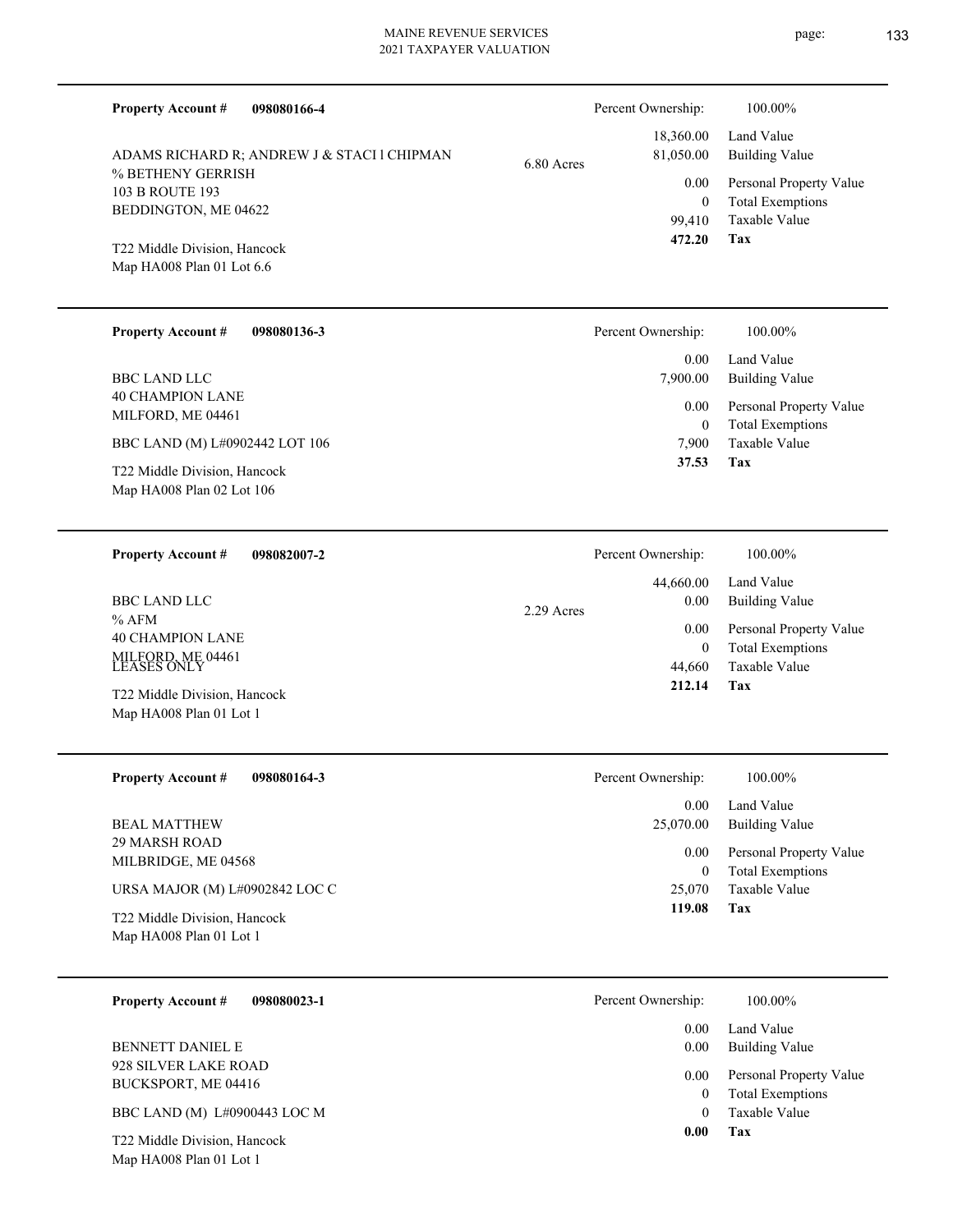| <b>Property Account #</b><br>098080155-3                       |            | Percent Ownership:                       | 100.00%                                                                    |
|----------------------------------------------------------------|------------|------------------------------------------|----------------------------------------------------------------------------|
| <b>BLACK ALAN L</b>                                            | 1.39 Acres | 11,260.00<br>31,880.00                   | Land Value<br><b>Building Value</b>                                        |
| 14 SNOW ST<br>BAR HARBOR, ME 04609                             |            | 0.00<br>$\overline{0}$<br>43,140         | Personal Property Value<br><b>Total Exemptions</b><br>Taxable Value        |
| T22 Middle Division, Hancock<br>Map HA008 Plan 02 Lot 105      |            | 204.92                                   | <b>Tax</b>                                                                 |
| <b>Property Account #</b><br>098080154-4                       |            | Percent Ownership:                       | 100.00%                                                                    |
| <b>BLANCHARD RONALD A</b>                                      | 1.47 Acres | 7,920.00<br>39,730.00                    | Land Value<br><b>Building Value</b>                                        |
| <b>669 NORTH MAIN STREET</b><br>BREWER, ME 04412               |            | 0.00<br>$\mathbf{0}$<br>47,650<br>226.34 | Personal Property Value<br><b>Total Exemptions</b><br>Taxable Value<br>Tax |
| T22 Middle Division, Hancock<br>Map HA008 Plan 02 Lot 110      |            |                                          |                                                                            |
| <b>Property Account #</b><br>098080010-2                       |            | Percent Ownership:                       | 100.00%                                                                    |
| <b>BRAGG DAVID N SR</b>                                        | 1.01 Acres | 11,010.00<br>20,640.00                   | Land Value<br><b>Building Value</b>                                        |
| 737 WEST STREET<br>ROCKPORT, ME 04856                          |            | 0.00<br>$\mathbf{0}$<br>31,650           | Personal Property Value<br><b>Total Exemptions</b><br>Taxable Value        |
| T22 Middle Division, Hancock<br>Map HA008 Plan 01 Lot 1.7      |            | 150.34                                   | Tax                                                                        |
| <b>Property Account #</b><br>098080052-5                       |            | Percent Ownership:                       | 100.00%                                                                    |
| BROWN BONNIE L & LEE J SR                                      |            | 0.00<br>16,030.00                        | Land Value<br><b>Building Value</b>                                        |
| PO BOX 532<br><b>UNION, ME 04862</b>                           |            | 0.00<br>$\mathbf{0}$                     | Personal Property Value<br><b>Total Exemptions</b>                         |
| URSA MAJOR (M) L#0900231 LOC G<br>T22 Middle Division, Hancock |            | 16,030<br>76.14                          | Taxable Value<br>Tax                                                       |
| Map HA008 Plan 01 Lot 1                                        |            |                                          |                                                                            |
| <b>Property Account #</b><br>098080013-4                       |            | Percent Ownership:                       | 100.00%                                                                    |
| <b>BROWN TINA</b>                                              |            | 0.00<br>10,590.00                        | Land Value<br><b>Building Value</b>                                        |
| PO BOX 386<br>ROCKLAND, ME 04841                               |            | 0.00<br>$\overline{0}$                   | Personal Property Value<br><b>Total Exemptions</b>                         |
| URSA MAJOR (M) L#0900023 LOC F                                 |            | 10,590<br>50.30                          | Taxable Value<br>Tax                                                       |
| T22 Middle Division, Hancock<br>Map HA008 Plan 01 Lot 2        |            |                                          |                                                                            |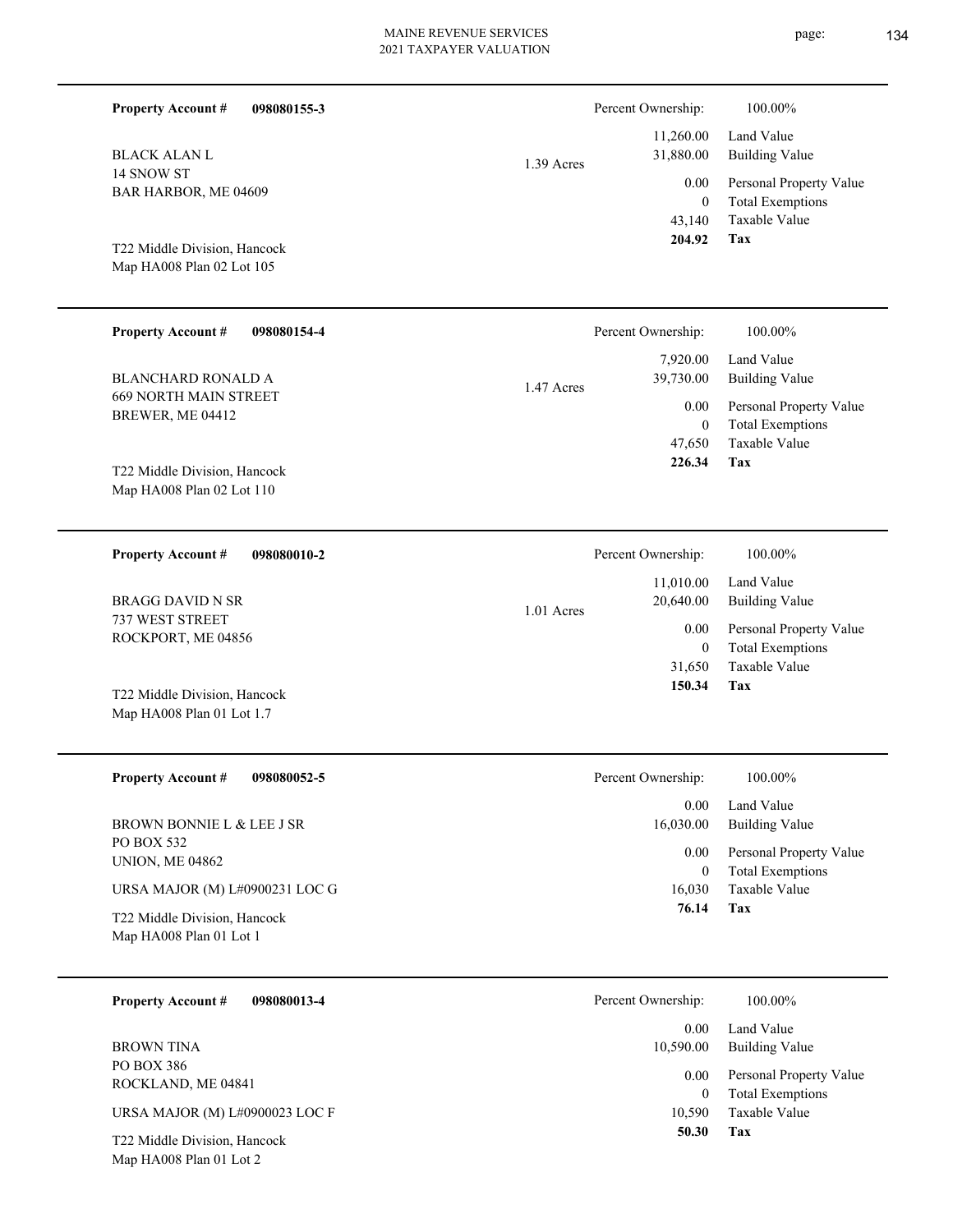27.00 Acres

Map HA008 Plan 01 Lot 6.12 6.4 T22 Middle Division, Hancock

BRYANT TARRA & JANE N CHISM

2915 MEADOWBROOK BLVD CLEVELAND HTS, OH 44118-2801

**Property Account #**

**098080059-3**

| <b>Property Account #</b><br>098080133-1  | Percent Ownership:     | 100.00%                 |
|-------------------------------------------|------------------------|-------------------------|
|                                           | 15,320.00              | Land Value              |
| BUNKER ALDEN F & MARION K                 | $0.00\,$<br>7.50 Acres | <b>Building Value</b>   |
| 216 GEORGES POND RD<br>FRANKLIN, ME 04634 | 0.00                   | Personal Property Value |
|                                           | $\mathbf{0}$           | <b>Total Exemptions</b> |
|                                           | 15,320                 | Taxable Value           |
| T22 Middle Division, Hancock              | 72.77                  | Tax                     |
| Map HA008 Plan 01 Lot $6.3$               |                        |                         |
|                                           |                        |                         |
|                                           |                        |                         |

| 098080004-2<br><b>Property Account #</b>                | Percent Ownership: | 100.00%                                            |
|---------------------------------------------------------|--------------------|----------------------------------------------------|
|                                                         | 0.00               | Land Value                                         |
| COOMBS KRYSTAL M                                        | 30,490.00          | Building Value                                     |
| PO BOX 126<br>LINCOLNVILLE, ME 04849                    | 0.00<br>0          | Personal Property Value<br><b>Total Exemptions</b> |
| URSA MAJOR (M) 0902109 LOC J                            | 30,490             | Taxable Value                                      |
| T22 Middle Division, Hancock<br>Map HA008 Plan 01 Lot 1 | 144.83             | Tax                                                |

| <b>Property Account #</b><br>098080009P-1                                  | Percent Ownership:            | 100.00%                                                             |
|----------------------------------------------------------------------------|-------------------------------|---------------------------------------------------------------------|
| <b>CSC SERVICEWORKS INC.</b>                                               | 0.00<br>0.00                  | Land Value<br><b>Building Value</b>                                 |
| C/O RYAN TAX COMPLIANCE SERVICES INC<br>PO BOX 460049<br>HOUSTON, TX 77056 | 1,270.00<br>$\bf{0}$<br>1.270 | Personal Property Value<br><b>Total Exemptions</b><br>Taxable Value |
| T22 Middle Division, Hancock<br>Map HA008 Plan 01 Lot 3 4 10               | 6.03                          | Tax                                                                 |

| <b>Property Account #</b><br>098080045-1                | Percent Ownership: | 100.00%                                            |
|---------------------------------------------------------|--------------------|----------------------------------------------------|
|                                                         | 0.00               | Land Value                                         |
| <b>CURTIS BARRY A</b>                                   | 30,470.00          | Building Value                                     |
| PO BOX 115<br>CHERRYFIELD, ME 04622                     | 0.00<br>$\theta$   | Personal Property Value<br><b>Total Exemptions</b> |
| URSA MAJOR (M) L#0900478 LOC H                          | 30,470             | Taxable Value                                      |
| T22 Middle Division, Hancock<br>Map HA008 Plan 01 Lot 1 | 144.73             | Tax                                                |

**Tax**

 289,660 0

0.00

Percent Ownership:  $100.00\%$ 

 28,290.00 261,370.00

 **1,375.89**

Taxable Value Total Exemptions Personal Property Value

Building Value Land Value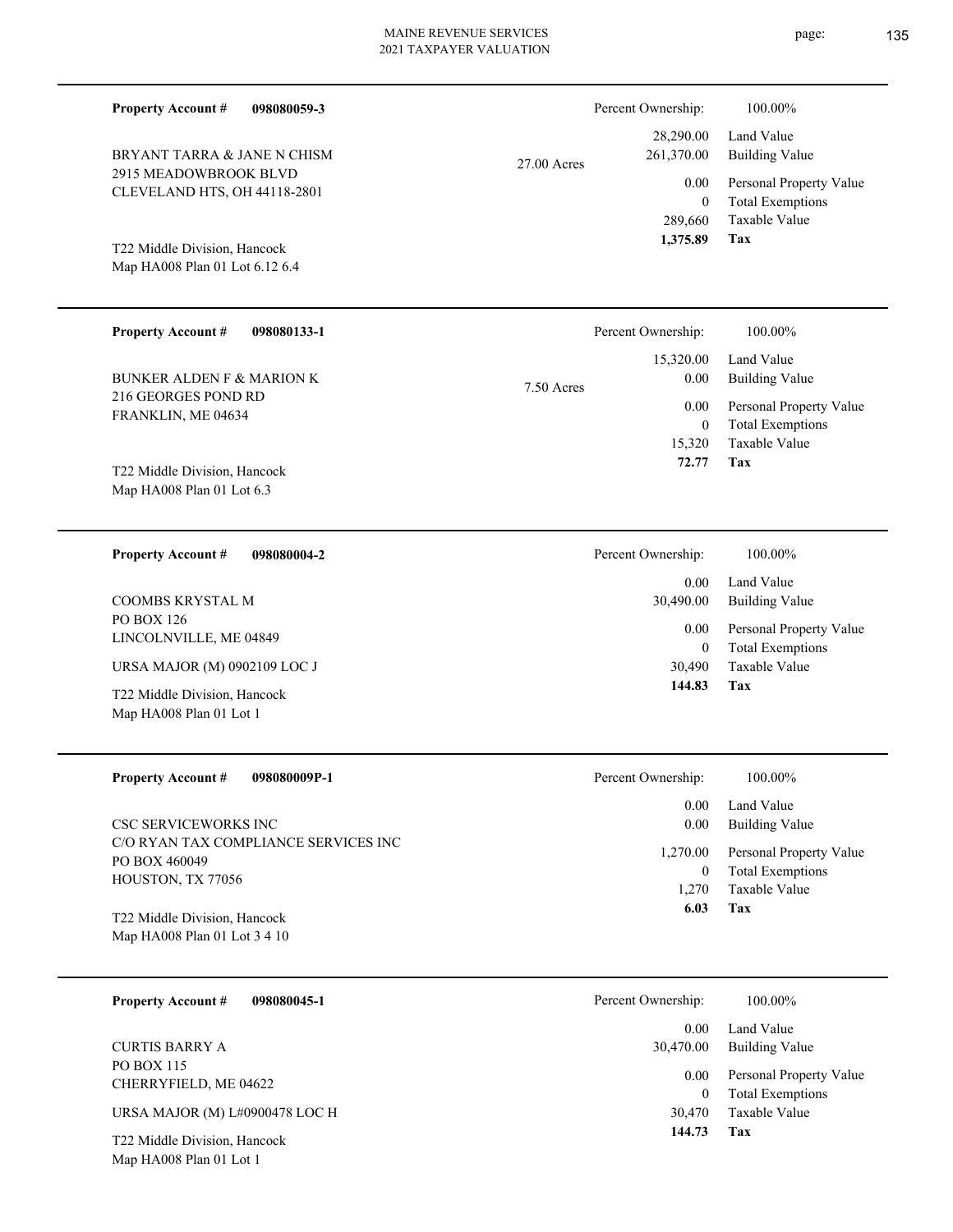| <b>Property Account #</b><br>098080056-4                       |             | Percent Ownership: | 100.00%                                  |
|----------------------------------------------------------------|-------------|--------------------|------------------------------------------|
| DOWNEAST SALMON FEDERATION                                     |             | 38,490.00<br>0.00  | Land Value<br><b>Building Value</b>      |
| D/B/A DOWNEAST RIVERS LAND TRUST                               | 6.00 Acres  |                    |                                          |
| PO BOX 201                                                     |             | 0.00               | Personal Property Value                  |
| COLUMBIA FALLS, ME 04623                                       |             | 38,490<br>$\theta$ | <b>Total Exemptions</b><br>Taxable Value |
| T22 Middle Division, Hancock                                   |             | 0.00               | Tax                                      |
| Map HA008 Plan 01 Lot 7.1                                      |             |                    |                                          |
| Charitable Organization exempt                                 |             |                    |                                          |
| <b>Property Account #</b><br>098082004-3                       |             | Percent Ownership: | 100.00%                                  |
|                                                                |             | 36,350.00          | Land Value                               |
| DOWNEAST SALMON FEDERATION<br>D/B/A DOWNEAST RIVERS LAND TRUST | 74.00 Acres | 0.00               | <b>Building Value</b>                    |
| PO BOX 201                                                     |             | 0.00               | Personal Property Value                  |
| COLUMBIA FALLS, ME 04623                                       |             | 36,350             | <b>Total Exemptions</b>                  |
|                                                                |             | $\Omega$           | Taxable Value                            |
| T22 Middle Division, Hancock                                   |             | 0.00               | Tax                                      |
| Map HA008 Plan 01 Lot 2.3 5                                    |             |                    |                                          |
| Charitable Organization exempt                                 |             |                    |                                          |
| <b>Property Account #</b><br>098080019-2                       |             | Percent Ownership: | 100.00%                                  |
|                                                                |             | 48,050.00          | Land Value                               |
| ELDRIDGE DAVID C JR & KAREN A                                  | 1.37 Acres  | 1,130.00           | <b>Building Value</b>                    |
| 119 DEPOT RD                                                   |             | 0.00               | Personal Property Value                  |
| GRAY, ME 04039                                                 |             | $\mathbf{0}$       | <b>Total Exemptions</b>                  |
|                                                                |             | 49,180             | Taxable Value                            |
| T22 Middle Division, Hancock                                   |             | 233.61             | Tax                                      |
| Map HA008 Plan 02 Lot 114                                      |             |                    |                                          |
|                                                                |             |                    |                                          |
| <b>Property Account #</b><br>098080002-2                       |             | Percent Ownership: | 100.00%                                  |
|                                                                |             | 356,640.00         | Land Value                               |
| <b>EMERA MAINE</b>                                             |             | 0.00               | <b>Building Value</b>                    |
| ATTN: ACCOUNTS PAYABLE                                         |             | 0.00               | Personal Property Value                  |
| PO BOX 932                                                     |             | $\boldsymbol{0}$   | <b>Total Exemptions</b>                  |
| BANGOR, ME 04402-0932<br>POWER LINES                           |             | 356,640            | Taxable Value                            |
| T22 Middle Division, Hancock                                   |             | 1,694.04           | Tax                                      |
| Map HA008                                                      |             |                    |                                          |
|                                                                |             |                    |                                          |
| <b>Property Account #</b><br>098080158-5                       |             | Percent Ownership: | 100.00%                                  |
|                                                                |             |                    |                                          |
|                                                                |             | 11,110.00          | Land Value                               |
| <b>GRANT JEFFREY D</b><br>5 PROSPECT POINT ROAD                | 1.16 Acres  | 47,940.00          | <b>Building Value</b>                    |
| PROSPECT HARBOR, ME 04669                                      |             | 0.00               | Personal Property Value                  |
|                                                                |             | $\boldsymbol{0}$   | <b>Total Exemptions</b>                  |
| BBC LAND (M) 0902950 L119                                      |             | 59,050<br>280.49   | Taxable Value                            |
| T22 Middle Division, Hancock                                   |             |                    | Tax                                      |

Map HA008 Plan 03 Lot 119

- page: 136
-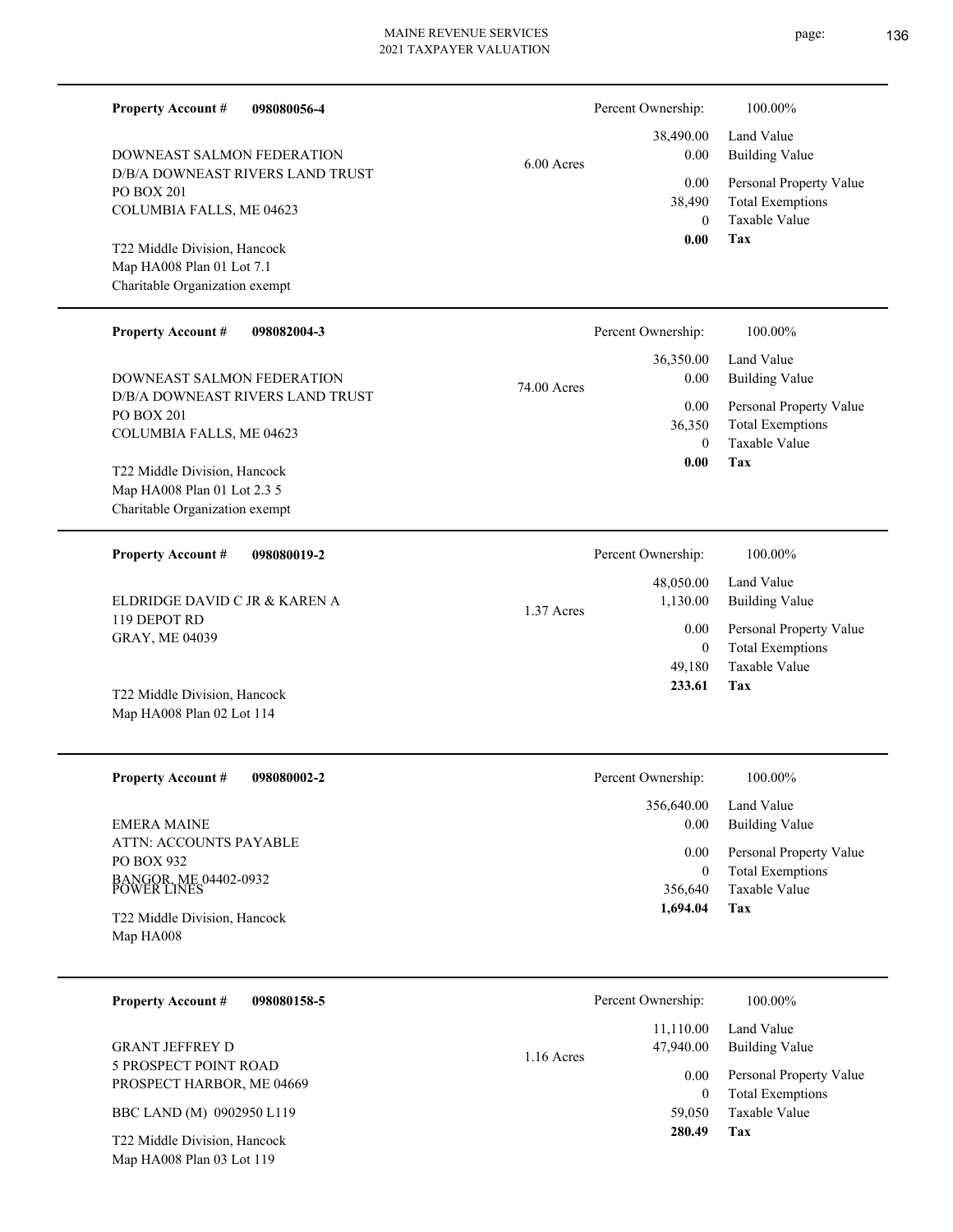**098080020-2 Tax** Taxable Value Total Exemptions Personal Property Value Building Value Land Value 17 MAIN ST PROSPECT HARBOR, ME 04469 **Property Account #** Map HA008 Plan 02 Lot 102 T22 Middle Division, Hancock GROVOGEL GARY 102,190 0  **485.40** 61,090.00 41,100.00 0.00 1.73 Acres Percent Ownership:  $100.00\%$ **098080010P-1 Tax** Taxable Value Total Exemptions Personal Property Value Building Value Land Value C/O NOVATUS MANAGEMENT LLC 7621 LITTLE AVE SUITE 150 CHARLOTTE, NC 28226 **Property Account #** Map HA008 Plan 01 Lot 1 T22 Middle Division, Hancock HANCOCK WIND POWER OMNIBUS 31,480 0  **149.53** 0.00 0.00 31,480.00 Percent Ownership:  $100.00\%$ **098082012-1 Tax** Taxable Value Total Exemptions Personal Property Value Building Value Land Value C/O NOVATUS MANAGEMENT LLC 7621 LITTLE AVE SUITE 150 CHARLOTTE, NC 28226 **Property Account #** Map HA008 Plan 01 Lot 1 T22 Middle Division, Hancock HANCOCK WIND POWER OMNIBUS 54,544,150 0  **259,084.71** 3,096,550.00 51,447,600.00 0.00 Percent Ownership:  $100.00\%$ **098080007-3 Tax** Taxable Value Total Exemptions Personal Property Value Building Value Land Value % KATHY COBB PO BOX 113 AURORA, ME 04408 **Property Account #** Map HA008 Plan 01 Lot 1.1 T22 Middle Division, Hancock HARDISON RONALD ET AL 64,080 0  **304.38** 33,930.00 30,150.00 0.00 1.04 Acres Percent Ownership:  $100.00\%$ 

| 098080009-3<br><b>Property Account #</b>                | Percent Ownership: | 100.00%                                            |
|---------------------------------------------------------|--------------------|----------------------------------------------------|
|                                                         | 0.00               | Land Value                                         |
| <b>HARRINGTON STEPHEN E</b>                             | 21,770.00          | Building Value                                     |
| <b>432 COURT STREET</b><br>MACHIAS, ME 04654            | 0.00<br>0          | Personal Property Value<br><b>Total Exemptions</b> |
| URSA MAJOR (M) L#0900556 LOC L                          | 21,770             | Taxable Value                                      |
| T22 Middle Division, Hancock<br>Map HA008 Plan 01 Lot 1 | 103.41             | Tax                                                |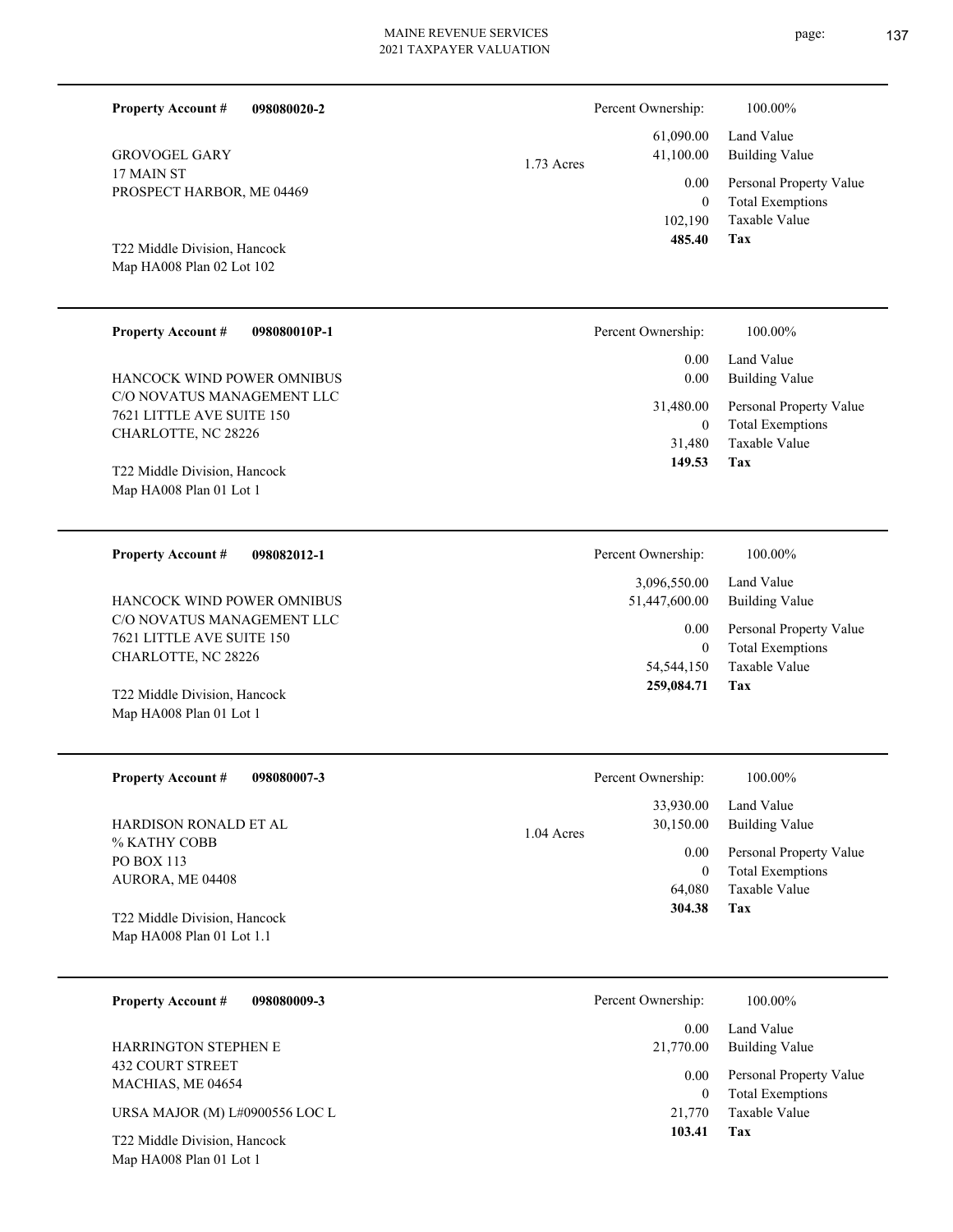| 098080162-3<br><b>Property Account #</b>                                      |                            | Percent Ownership:                            | 100.00%                                                                           |
|-------------------------------------------------------------------------------|----------------------------|-----------------------------------------------|-----------------------------------------------------------------------------------|
| HENNESSEY BROTHERS LLC                                                        | 9.20 Acres                 | 16,450.00<br>0.00                             | Land Value<br><b>Building Value</b>                                               |
| PO BOX 313<br>MACHIAS, ME 04654                                               |                            | 0.00<br>$\mathbf{0}$<br>16,450                | Personal Property Value<br><b>Total Exemptions</b><br>Taxable Value               |
| T22 Middle Division, Hancock<br>Map HA008 Plan 01 Lot 6.1                     |                            | 78.14                                         | <b>Tax</b>                                                                        |
| <b>Property Account #</b><br>098080165-3                                      |                            | Percent Ownership:                            | 100.00%                                                                           |
| HENNESSEY BROTHERS LLC                                                        | 14.44 Acres                | 24,988.00<br>0.00                             | Land Value<br><b>Building Value</b>                                               |
| PO BOX 313<br>MACHIAS, ME 04654                                               |                            | 0.00<br>$\mathbf{0}$<br>24,988<br>118.69      | Personal Property Value<br><b>Total Exemptions</b><br><b>Taxable Value</b><br>Tax |
| T22 Middle Division, Hancock<br>Map HA008 Plan 01 Lot 6                       |                            |                                               |                                                                                   |
| <b>Property Account #</b><br>098082009-1                                      |                            | Percent Ownership:                            | 100.00%                                                                           |
| <b>HENNESSEY BROTHERS LLC</b>                                                 | 35.00 Acres                | 44,310.00<br>0.00                             | Land Value<br><b>Building Value</b>                                               |
| PO BOX 313<br>MACHIAS, ME 04654                                               |                            | 0.00<br>$\boldsymbol{0}$<br>44,310            | Personal Property Value<br><b>Total Exemptions</b><br>Taxable Value               |
| T22 Middle Division, Hancock<br>Map HA008 Plan 01 Lot 7.2                     |                            | 210.47                                        | Tax                                                                               |
| <b>Property Account #</b><br>098080167-2                                      |                            | Percent Ownership:                            | 100.00%                                                                           |
| HODGKINS STEPHEN A & HAROLD J PRATTI                                          | $0.93$ Acres               | 29,070.00<br>44,770.00                        | Land Value<br><b>Building Value</b>                                               |
| <b>5 MAPLE LANE</b><br>KENTS HILL, ME 04349                                   |                            | $0.00\,$<br>$\mathbf{0}$                      | Personal Property Value<br><b>Total Exemptions</b>                                |
| T22 Middle Division, Hancock<br>Map HA008 Plan 01 Lot 1.3                     |                            | 73,840<br>350.74                              | Taxable Value<br>Tax                                                              |
| <b>Property Account #</b><br>098082010-2                                      |                            | Percent Ownership:                            | 100.00%                                                                           |
| <b>JASPER WYMAN &amp; SON</b>                                                 | Tree Growth<br>52.00 Acres | 20,594.00<br>0.00                             | Land Value<br><b>Building Value</b>                                               |
| <b>PO BOX 100</b><br>MILBRIDGE, ME 04658-0100<br>T22 Middle Division, Hancock |                            | $0.00\,$<br>$\overline{0}$<br>20,594<br>97.82 | Personal Property Value<br><b>Total Exemptions</b><br>Taxable Value<br>Tax        |
| Map HA008 Plan 01 Lot 1.5                                                     |                            |                                               |                                                                                   |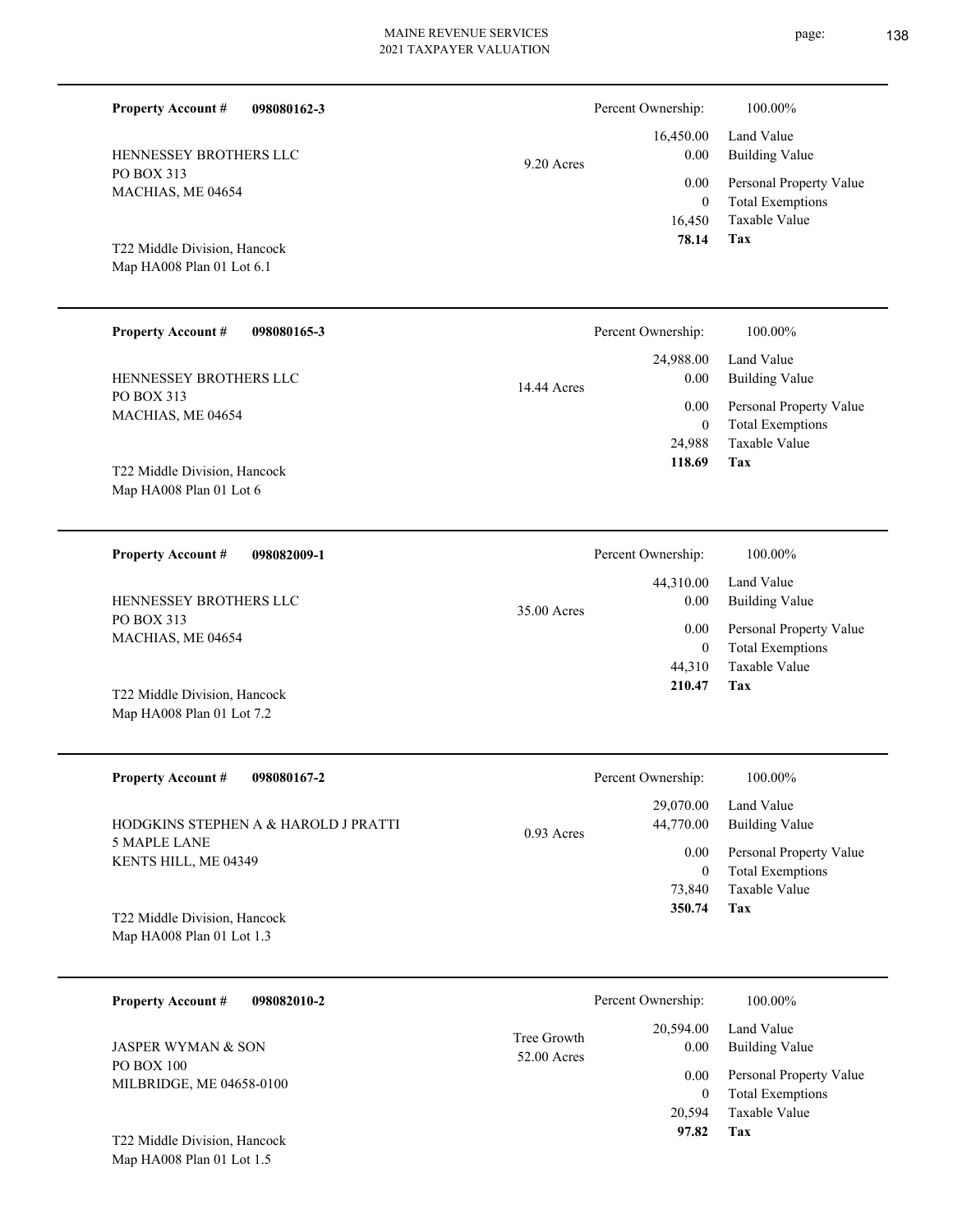| <b>Property Account #</b><br>098082011-2                  |                               | Percent Ownership:                          | 100.00%                                                                    |
|-----------------------------------------------------------|-------------------------------|---------------------------------------------|----------------------------------------------------------------------------|
| <b>JASPER WYMAN &amp; SON</b>                             | Tree Growth<br>1,195.00 Acres | 974,121.00<br>0.00                          | Land Value<br><b>Building Value</b>                                        |
| PO BOX 100<br>MILBRIDGE, ME 04658-0100                    |                               | 0.00<br>$\mathbf{0}$<br>974,121<br>4,627.07 | Personal Property Value<br><b>Total Exemptions</b><br>Taxable Value<br>Tax |
| T22 Middle Division, Hancock<br>Map HA008 Plan 01 Lot 1.4 |                               |                                             |                                                                            |
| <b>Property Account #</b><br>098080150-4                  |                               | Percent Ownership:                          | 100.00%                                                                    |
| <b>JOHNSTON LISA M SCOTT</b>                              | 1.84 Acres                    | 11,560.00<br>40,220.00                      | Land Value<br><b>Building Value</b>                                        |
| 214 MORGAN BAY ROAD<br><b>SURRY, ME 04684</b>             |                               | 0.00<br>$\mathbf{0}$<br>51,780<br>245.96    | Personal Property Value<br><b>Total Exemptions</b><br>Taxable Value<br>Tax |
| T22 Middle Division, Hancock<br>Map HA008 Plan 02 Lot 104 |                               |                                             |                                                                            |
| <b>Property Account #</b><br>098080033-1                  |                               | Percent Ownership:                          | 100.00%                                                                    |
| <b>JOYAL RODNEY E</b>                                     | 1.12 Acres                    | 52,450.00<br>27,580.00                      | Land Value<br><b>Building Value</b>                                        |
| 57 MONUMENT DR<br>EDDINGTON, ME 04428                     |                               | 0.00<br>$\boldsymbol{0}$<br>80,030          | Personal Property Value<br><b>Total Exemptions</b><br>Taxable Value        |
| T22 Middle Division, Hancock<br>Map HA008 Plan 02 Lot 116 |                               | 380.14                                      | Tax                                                                        |
| <b>Property Account #</b><br>098080005P-3                 |                               | Percent Ownership:                          | 100.00%                                                                    |
| <b>LADIMA LLC</b>                                         |                               | 0.00<br>0.00                                | Land Value<br><b>Building Value</b>                                        |
| 3752 AIRLINE ROAD<br>BEDDINGTON, ME 04622                 |                               | 15,820.00<br>$\overline{0}$                 | Personal Property Value<br><b>Total Exemptions</b>                         |
| F/F<br>T22 Middle Division, Hancock<br>Map HA008          |                               | 15,820<br>75.15                             | Taxable Value<br>Tax                                                       |
| <b>Property Account #</b><br>098080048-3                  |                               | Percent Ownership:                          | 100.00%                                                                    |
| <b>LADIMA LLC</b>                                         |                               | 58,270.00<br>291,560.00                     | Land Value<br><b>Building Value</b>                                        |
| 3752 AIRLINE ROAD<br>BEDDINGTON, ME 04622                 | 13.73 Acres                   | $0.00\,$<br>$\theta$                        | Personal Property Value<br><b>Total Exemptions</b>                         |

Map HA008 Plan 01 Lot 3 4 10 T22 Middle Division, Hancock

**Tax** Taxable Value 349,830  **1,661.69**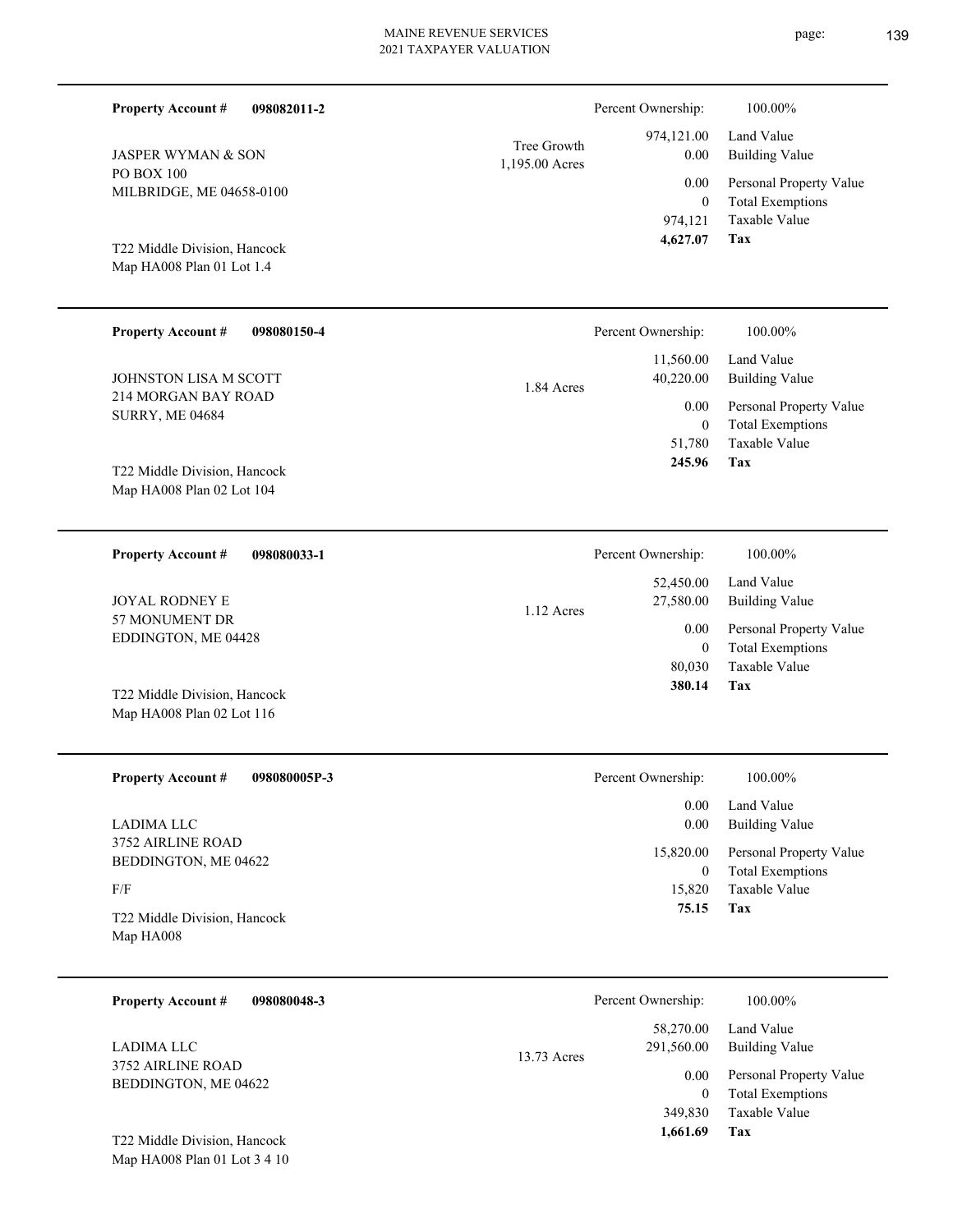| <b>Property Account #</b><br>098080028-2                                                 |               | Percent Ownership:                | 100.00%                                                             |
|------------------------------------------------------------------------------------------|---------------|-----------------------------------|---------------------------------------------------------------------|
| LOWE PETER M & LINDA S STEVENS                                                           | $10.00$ Acres | 27,990.00<br>174,920.00           | Land Value<br><b>Building Value</b>                                 |
| 47 STATE HIGHWAY 193<br>CHERRYFIELD, ME 04622                                            |               | 0.00<br>25,000<br>177,910         | Personal Property Value<br><b>Total Exemptions</b><br>Taxable Value |
| T22 Middle Division, Hancock<br>Map HA008 Plan 01 Lot 6.5<br>Homestead Exemption \$25000 |               | 845.07                            | Tax                                                                 |
| <b>Property Account #</b><br>098080011-3                                                 |               | Percent Ownership:                | 100.00%                                                             |
| <b>MACLEOD MARK &amp; SUZANNE T</b>                                                      | 1.27 Acres    | 37,040.00<br>42,550.00            | Land Value<br><b>Building Value</b>                                 |
| <b>47 OAK HALL RD</b><br>BELFAST, ME 04915                                               |               | 0.00<br>$\overline{0}$<br>79,590  | Personal Property Value<br><b>Total Exemptions</b><br>Taxable Value |
| T22 Middle Division, Hancock<br>Map HA008 Plan 01 Lot 1.2                                |               | 378.05                            | Tax                                                                 |
| <b>Property Account #</b><br>098080006-3                                                 |               | Percent Ownership:                | 100.00%                                                             |
| MACMULLEN GORDON M & ELIZABETH A                                                         | $1.61$ Acres  | 58,390.00<br>58,280.00            | Land Value<br><b>Building Value</b>                                 |
| 170 COLUMBIA AVE<br>BRUNSWICK, ME 04011                                                  |               | 0.00<br>$\overline{0}$<br>116,670 | Personal Property Value<br><b>Total Exemptions</b><br>Taxable Value |
| T22 Middle Division, Hancock<br>Map HA008 Plan 02 Lot 112                                |               | 554.18                            | Tax                                                                 |
| <b>Property Account #</b><br>098082001-1                                                 |               | Percent Ownership:                | 100.00%                                                             |
| MAINE STATE OF                                                                           | 7.16 Acres    | 30,200.00<br>84,330.00            | Land Value<br><b>Building Value</b>                                 |
| DOT M&O LOT 36356<br>16 SHS ATTN: PROPERTY MANAGER<br>AUGUSTA, ME 04333-0016             |               | 0.00<br>114,530<br>$\overline{0}$ | Personal Property Value<br><b>Total Exemptions</b><br>Taxable Value |
| T22 Middle Division, Hancock<br>Map HA008 Plan 01 Lot 2.1 11<br><b>Exempt Property</b>   |               | $0.00\,$                          | Tax                                                                 |
| 098080005-4<br><b>Property Account #</b>                                                 |               | Percent Ownership:                | 100.00%                                                             |
| MARTELL JAMES A                                                                          |               | 0.00<br>21,390.00                 | Land Value<br><b>Building Value</b>                                 |
| PO BOX 2<br>BAILEYVILLE, ME 04694                                                        |               | 0.00<br>$\overline{0}$            | Personal Property Value<br><b>Total Exemptions</b>                  |
| URSA MAJOR (M) 0900670 L2 LOC A                                                          |               | 21,390<br>101.60                  | Taxable Value<br>Tax                                                |
| T22 Middle Division, Hancock<br>Map HA008 Plan 01 Lot 1                                  |               |                                   |                                                                     |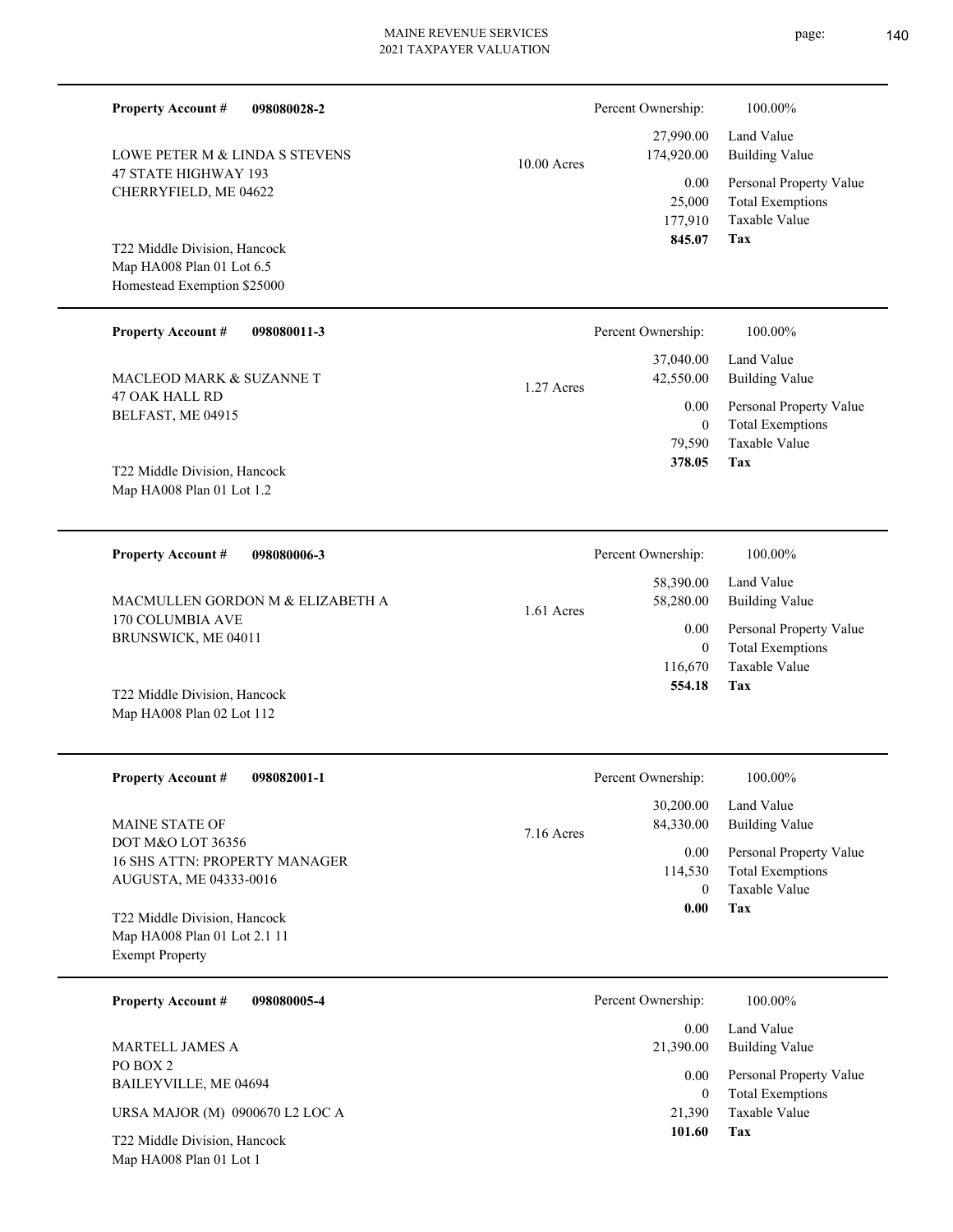| <b>Property Account #</b><br>098080159-2                  | Percent Ownership: |                        | 100.00%                                  |
|-----------------------------------------------------------|--------------------|------------------------|------------------------------------------|
|                                                           |                    | 11,010.00              | Land Value                               |
| MCKEE GERMAIN P<br>% STARLA PERICO                        | 1.01 Acres         | 29,170.00              | <b>Building Value</b>                    |
| 11 WEBB ROAD                                              |                    | 0.00                   | Personal Property Value                  |
| PITTSTON, ME 04345-6623                                   |                    | $\overline{0}$         | <b>Total Exemptions</b><br>Taxable Value |
|                                                           |                    | 40,180<br>190.86       | Tax                                      |
| T22 Middle Division, Hancock                              |                    |                        |                                          |
| Map HA008 Plan 02 Lot 120                                 |                    |                        |                                          |
|                                                           |                    |                        |                                          |
| <b>Property Account #</b><br>098080151-3                  | Percent Ownership: |                        | 100.00%                                  |
|                                                           |                    | 11,430.00              | Land Value                               |
| MCLEAN JAMES W JR & LINDA K                               | 1.64 Acres         | 45,070.00              | <b>Building Value</b>                    |
| 9 SUNSET AVE<br>RANDOLPH, ME 04346                        |                    | 0.00                   | Personal Property Value                  |
|                                                           |                    | $\mathbf{0}$           | <b>Total Exemptions</b><br>Taxable Value |
|                                                           |                    | 56,500<br>268.38       | Tax                                      |
| T22 Middle Division, Hancock                              |                    |                        |                                          |
| Map HA008 Plan 02 Lot 121                                 |                    |                        |                                          |
|                                                           |                    |                        |                                          |
| <b>Property Account #</b><br>098080157-3                  | Percent Ownership: |                        | 100.00%                                  |
| METCALF RANDALL E & GLENDA L                              |                    | 11,330.00              | Land Value                               |
| 984 PEQUAWKET TRAIL<br>WEST BALDWIN, ME 04091-3022        | 1.50 Acres         | 25,650.00              | <b>Building Value</b>                    |
|                                                           |                    | 0.00                   | Personal Property Value                  |
|                                                           |                    | $\mathbf{0}$<br>36,980 | <b>Total Exemptions</b><br>Taxable Value |
|                                                           |                    | 175.66                 | Tax                                      |
| T22 Middle Division, Hancock<br>Map HA008 Plan 02 Lot 103 |                    |                        |                                          |
|                                                           |                    |                        |                                          |
| 098080022-5<br><b>Property Account #</b>                  | Percent Ownership: |                        | 100.00%                                  |
|                                                           |                    |                        |                                          |
| MOON GEORGE                                               |                    | 0.00<br>19,620.00      | Land Value<br><b>Building Value</b>      |
| <b>104 POMROY ROAD</b>                                    |                    | 0.00                   | Personal Property Value                  |
| HANCOCK, ME 04640                                         |                    | $\overline{0}$         | <b>Total Exemptions</b>                  |
| URSA MAJOR (M) 0903044 LOC S                              |                    | 19,620                 | Taxable Value                            |
| T22 Middle Division, Hancock                              |                    | 93.20                  | Tax                                      |
| Map HA008 Plan 01 Lot 1                                   |                    |                        |                                          |
|                                                           |                    |                        |                                          |
| <b>Property Account #</b><br>098080132-3                  | Percent Ownership: |                        | 100.00%                                  |
|                                                           |                    | 16,320.00              | Land Value                               |
| NORVLAAN AEDAN                                            | 9.00 Acres         | 79,980.00              | <b>Building Value</b>                    |
| <b>40 STARGATE DRIVE</b>                                  |                    | 0.00                   | Personal Property Value                  |
| STOCKTON SPRINGS, ME 04981-4552                           |                    | $\mathbf{0}$           | <b>Total Exemptions</b>                  |
|                                                           |                    | 96,300                 | Taxable Value                            |
| T22 Middle Division, Hancock                              |                    | 457.43                 | Tax                                      |
| Map HA008 Plan 01 Lot 6.2                                 |                    |                        |                                          |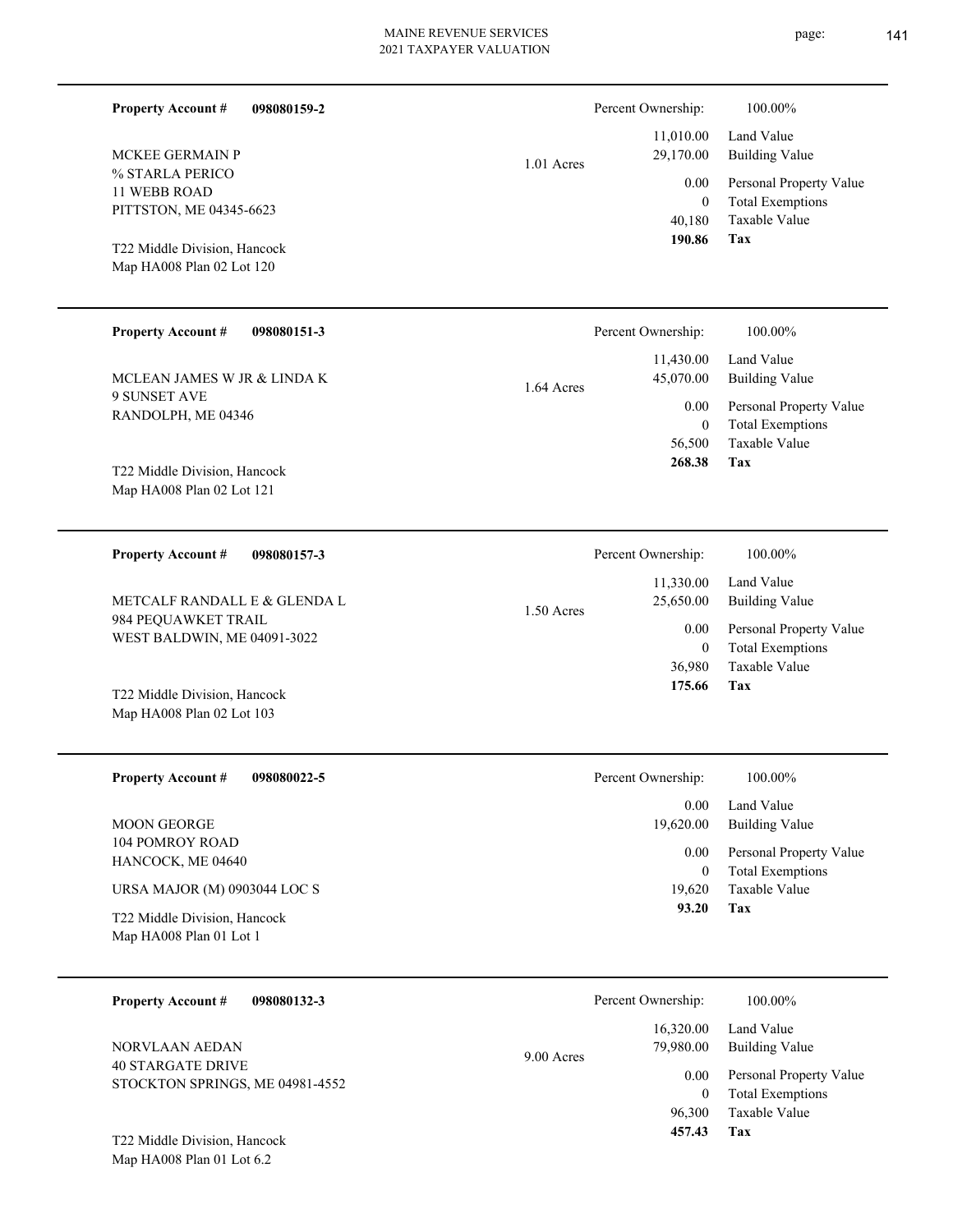| <b>Property Account #</b><br>098082006-2                               |               | Percent Ownership:                         | 100.00%                                                                    |
|------------------------------------------------------------------------|---------------|--------------------------------------------|----------------------------------------------------------------------------|
| NORVLAAN AEDAN                                                         | $10.00$ Acres | 16,990.00<br>0.00                          | Land Value<br><b>Building Value</b>                                        |
| <b>40 STARGATE DRIVE</b><br>STOCKTON SPRINGS, ME 04981-4552            |               | 0.00<br>$\mathbf{0}$<br>16,990             | Personal Property Value<br><b>Total Exemptions</b><br>Taxable Value        |
| T22 Middle Division, Hancock<br>Map HA008 Plan 01 Lot 6.7              |               | 80.70                                      | <b>Tax</b>                                                                 |
| <b>Property Account #</b><br>098080031-5                               |               | Percent Ownership:                         | 100.00%                                                                    |
| NORVLAAN DARIA                                                         | 13.74 Acres   | 22,810.00<br>128,180.00                    | Land Value<br><b>Building Value</b>                                        |
| <b>9 CLEAVES DRIVE</b><br>ROUND POND, ME 04564                         |               | 0.00<br>$\mathbf{0}$<br>150,990<br>717.20  | Personal Property Value<br><b>Total Exemptions</b><br>Taxable Value<br>Tax |
| T22 Middle Division, Hancock<br>Map HA008 Plan 01 Lot 7                |               |                                            |                                                                            |
| <b>Property Account #</b><br>098080017-5                               |               | Percent Ownership:                         | 100.00%                                                                    |
| PELLETIER PAULA                                                        | 1.96 Acres    | 37,780.00<br>18,710.00                     | Land Value<br><b>Building Value</b>                                        |
| <b>88 BOUCHARD DRIVE</b><br>ORRINGTON, ME 04474                        |               | 0.00<br>$\mathbf{0}$<br>56,490             | Personal Property Value<br><b>Total Exemptions</b><br>Taxable Value        |
| T22 Middle Division, Hancock<br>Map HA008 Plan 01 Lot 1.8              |               | 268.33                                     | Tax                                                                        |
| <b>Property Account #</b><br>098080057-2                               |               | Percent Ownership:                         | $100.00\%$                                                                 |
| PICKOSKI MARK F & ANGELA H                                             | 1.65 Acres    | 50,800.00<br>23,080.00                     | Land Value<br><b>Building Value</b>                                        |
| 539 FORT KNOX RD<br>PROSPECT, ME 04981                                 |               | 0.00<br>$\overline{0}$                     | Personal Property Value<br><b>Total Exemptions</b>                         |
| T22 Middle Division, Hancock<br>Map HA008 Plan 02 Lot 117              |               | 73,880<br>350.93                           | Taxable Value<br>Tax                                                       |
| <b>Property Account #</b><br>098082008-2                               |               | Percent Ownership:                         | 100.00%                                                                    |
| PINKHAM JUDY A                                                         | 1.21 Acres    | 11,140.00<br>29,520.00                     | Land Value<br><b>Building Value</b>                                        |
| 129 DYER BAY ROAD<br>STEUBEN, ME 04680<br>T22 Middle Division, Hancock |               | 0.00<br>$\overline{0}$<br>40,660<br>193.14 | Personal Property Value<br><b>Total Exemptions</b><br>Taxable Value<br>Tax |
| Map HA008 Plan 02 Lot 111                                              |               |                                            |                                                                            |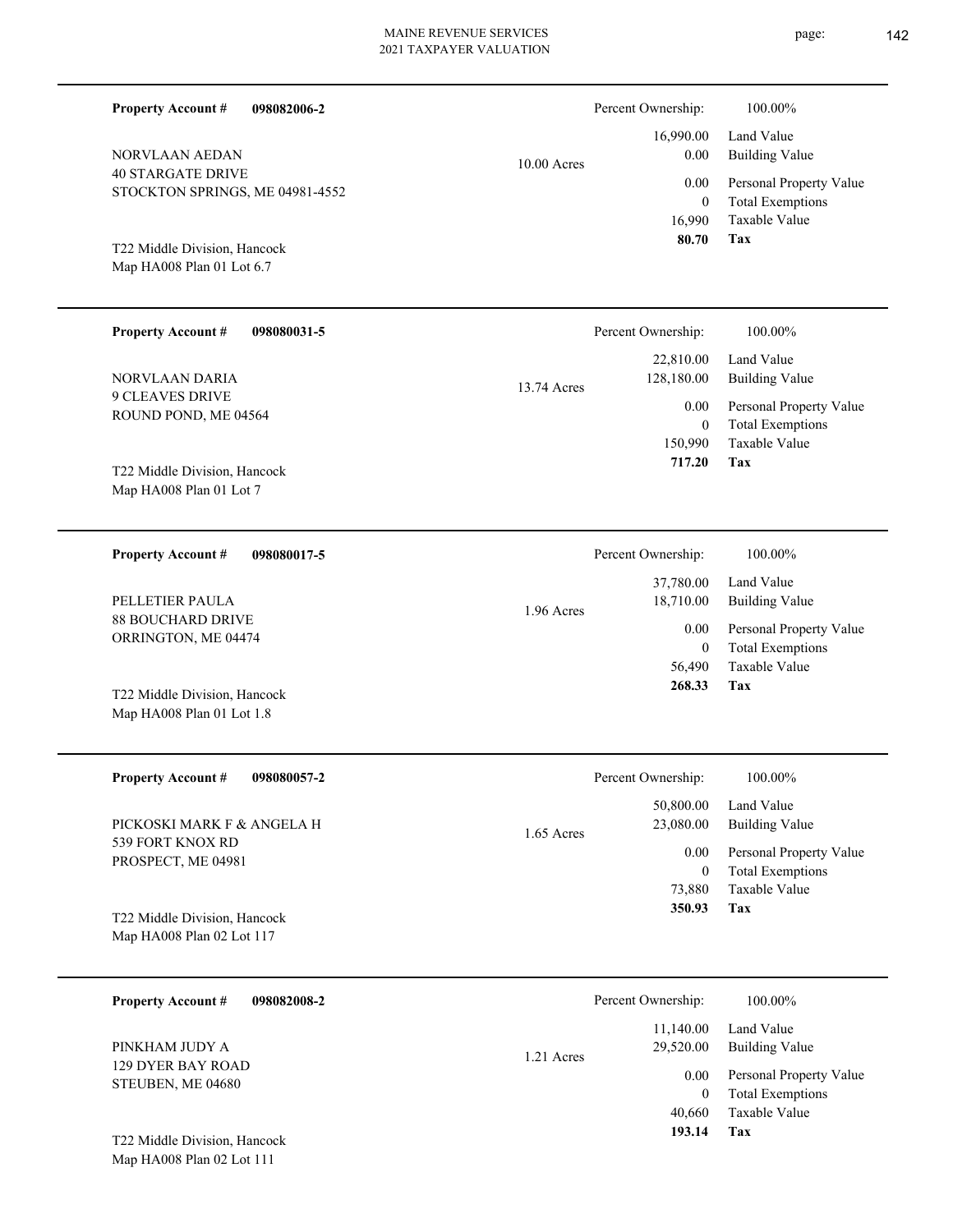| <b>Property Account #</b><br>098080012-4                           |                            | Percent Ownership:                          | 100.00%                                                                    |
|--------------------------------------------------------------------|----------------------------|---------------------------------------------|----------------------------------------------------------------------------|
| PINKHAM STEVE A & KAREN E                                          | 1.74 Acres                 | 47,550.00<br>80,530.00                      | Land Value<br><b>Building Value</b>                                        |
| PO BOX 74<br>SEAL HARBOR, ME 04675<br>T22 Middle Division, Hancock |                            | 0.00<br>$\overline{0}$<br>128,080<br>608.38 | Personal Property Value<br><b>Total Exemptions</b><br>Taxable Value<br>Tax |
| Map HA008 Plan 02 Lot 101                                          |                            |                                             |                                                                            |
| <b>Property Account #</b><br>098082003-5                           |                            | Percent Ownership:                          | 100.00%                                                                    |
| <b>RANDALL DOUGLAS</b>                                             | Tree Growth<br>31.80 Acres | 22,180.20<br>66,280.00                      | Land Value<br><b>Building Value</b>                                        |
| <b>PO BOX 301</b><br>CHERRYFIELD, ME 04622                         |                            | 0.00<br>$\mathbf{0}$<br>88,460              | Personal Property Value<br><b>Total Exemptions</b><br>Taxable Value        |
| T22 Middle Division, Hancock<br>Map HA008 Plan 01 Lot 2.2          |                            | 420.19                                      | Tax                                                                        |
| <b>Property Account #</b><br>098080034-3                           |                            | Percent Ownership:                          | 100.00%                                                                    |
| REYES ROBERTO & CATHIE                                             | 1.27 Acres                 | 63,620.00<br>45,960.00                      | Land Value<br><b>Building Value</b>                                        |
| 29 ROOSEVELT AVE<br>ORRINGTON, ME 04474                            |                            | 0.00<br>$\mathbf{0}$<br>109,580             | Personal Property Value<br><b>Total Exemptions</b><br>Taxable Value        |
| T22 Middle Division, Hancock<br>Map HA008 Plan 02 Lot 115          |                            | 520.51                                      | Tax                                                                        |
| <b>Property Account #</b><br>098080046-2                           |                            | Percent Ownership:                          | 100.00%                                                                    |
| SKEFFINGTON EDMUND G JR                                            | 1.35 Acres                 | 51,630.00<br>20,250.00                      | Land Value<br><b>Building Value</b>                                        |
| 12 COOPER ST<br>OLD TOWN, ME 04468                                 |                            | 0.00<br>$\boldsymbol{0}$<br>71,880          | Personal Property Value<br><b>Total Exemptions</b><br>Taxable Value        |

Map HA008 Plan 02 Lot 113 T22 Middle Division, Hancock

| <b>Property Account #</b><br>098080163-1                | Percent Ownership:<br>100.00%                                   |  |
|---------------------------------------------------------|-----------------------------------------------------------------|--|
|                                                         | Land Value<br>0.00                                              |  |
| STROUT ALBERT A                                         | Building Value<br>9,480.00                                      |  |
| 207 MUD CREEK RD<br>HANCOCK, ME 04640                   | Personal Property Value<br>0.00<br><b>Total Exemptions</b><br>0 |  |
| URSA MAJOR (M) #902826 LOC U                            | Taxable Value<br>9.480                                          |  |
| T22 Middle Division, Hancock<br>Map HA008 Plan 01 Lot 1 | 45.03<br>Tax                                                    |  |

**Tax 341.43**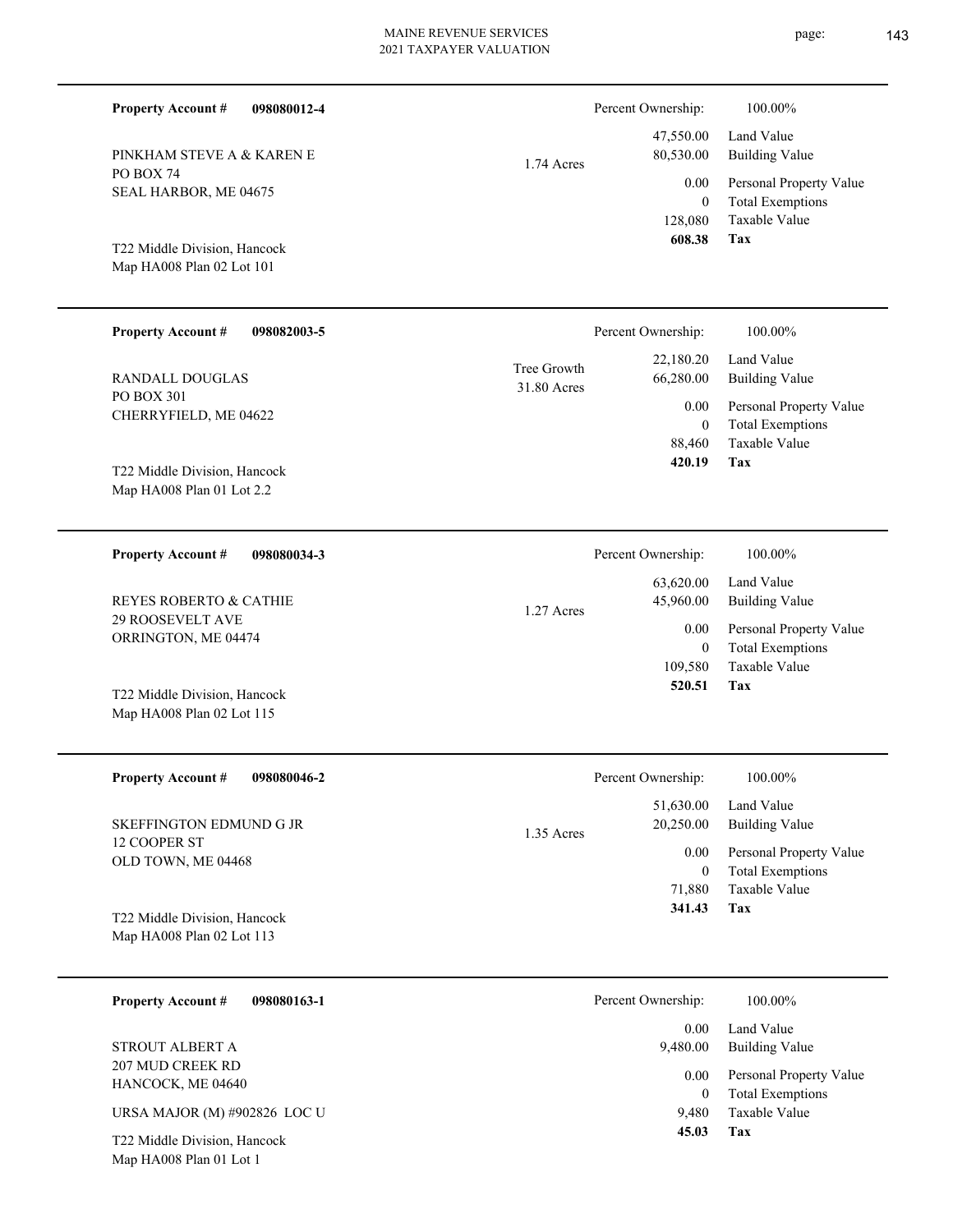| <b>Property Account #</b><br>UNION RIVER TEL CO<br>PO BOX 100<br>AURORA, ME 04408<br>T22 Middle Division, Hancock | 098080050-1                                     | $0.09$ Acres                   | Percent Ownership:<br>7,040.00<br>9,440.00<br>0.00<br>$\theta$<br>16,480<br>78.28 | 100.00%<br>Land Value<br><b>Building Value</b><br>Personal Property Value<br><b>Total Exemptions</b><br>Taxable Value<br><b>Tax</b> |
|-------------------------------------------------------------------------------------------------------------------|-------------------------------------------------|--------------------------------|-----------------------------------------------------------------------------------|-------------------------------------------------------------------------------------------------------------------------------------|
| Map HA008 Plan 01 Lot 5.1                                                                                         |                                                 |                                |                                                                                   |                                                                                                                                     |
| <b>Property Account #</b>                                                                                         | 098080039-3                                     |                                | Percent Ownership:                                                                | 100.00%                                                                                                                             |
| URSA MAJOR LLC<br>$%$ AFM                                                                                         |                                                 |                                | 0.00<br>1,260.00                                                                  | Land Value<br><b>Building Value</b>                                                                                                 |
| <b>40 CHAMPION LANE</b><br>MILFORD, ME 04461<br>URSA MAJOR (M) L#0900122 LOC T<br>T22 Middle Division, Hancock    |                                                 |                                | 0.00<br>$\mathbf{0}$<br>1,260<br>5.99                                             | Personal Property Value<br><b>Total Exemptions</b><br>Taxable Value<br>Tax                                                          |
| Map HA008 Plan 01 Lot 1                                                                                           |                                                 |                                |                                                                                   |                                                                                                                                     |
| <b>Property Account #</b>                                                                                         | 098080044-4                                     |                                | Percent Ownership:                                                                | 100.00%                                                                                                                             |
| URSA MAJOR LLC                                                                                                    |                                                 | Tree Growth<br>21,879.13 Acres | 3,773,425.00<br>0.00                                                              | Land Value<br><b>Building Value</b>                                                                                                 |
| % AFM<br><b>40 CHAMPION LANE</b><br>MILFORD, ME 04461                                                             |                                                 |                                | 0.00<br>$\mathbf{0}$<br>3,773,425<br>17,923.77                                    | Personal Property Value<br><b>Total Exemptions</b><br>Taxable Value<br>Tax                                                          |
| T22 Middle Division, Hancock                                                                                      | Map HA008 Plan 01 Lot 1 1.6 2 8 9 Plan 02 Lot 1 |                                |                                                                                   |                                                                                                                                     |
| <b>Property Account #</b>                                                                                         | 098080152-5                                     |                                | Percent Ownership:                                                                | 100.00%                                                                                                                             |
| VIOLETTE HELEN & KENNETH                                                                                          |                                                 | 1.14 Acres                     | 11,090.00<br>22,590.00                                                            | Land Value<br><b>Building Value</b>                                                                                                 |
| <b>16 PARK STREET</b><br>OLD TOWN, ME 04468                                                                       |                                                 |                                | 0.00<br>$\mathbf{0}$<br>33,680                                                    | Personal Property Value<br><b>Total Exemptions</b><br>Taxable Value                                                                 |
| T22 Middle Division, Hancock<br>Map HA008 Plan 02 Lot 108                                                         |                                                 |                                | 159.98                                                                            | Tax                                                                                                                                 |
| <b>Property Account #</b><br>WILSON DAVID G & ELIZABETH A<br>84 MEADOW RD<br>BRUNSWICK, ME 04011                  | 098080153-4                                     |                                | Percent Ownership:                                                                | 100.00%                                                                                                                             |
|                                                                                                                   |                                                 | 1.38 Acres                     | 11,250.00<br>33,720.00                                                            | Land Value<br><b>Building Value</b>                                                                                                 |
|                                                                                                                   |                                                 |                                | 0.00<br>$\overline{0}$<br>44,970<br>213.61                                        | Personal Property Value<br><b>Total Exemptions</b><br>Taxable Value                                                                 |
| T22 Middle Division, Hancock<br>Map HA008 Plan 02 Lot 109                                                         |                                                 |                                |                                                                                   | Tax                                                                                                                                 |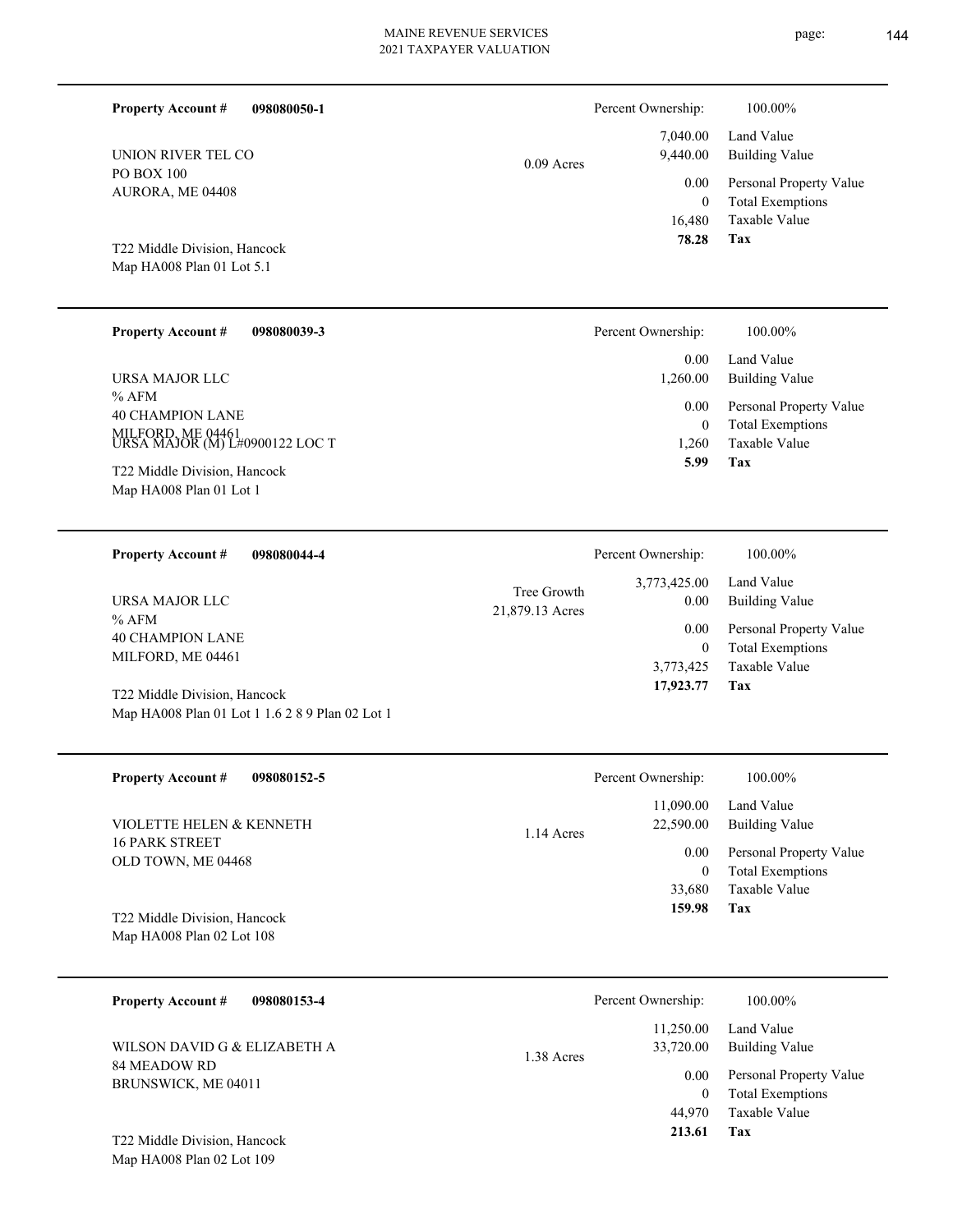| <b>Property Account #</b><br>098080156-3                  | Percent Ownership:                   | 100.00%                                            |
|-----------------------------------------------------------|--------------------------------------|----------------------------------------------------|
| WILSON DAVID G & ELIZABETH A                              | 11,090.00<br>21,020.00<br>1.14 Acres | Land Value<br><b>Building Value</b>                |
| 84 MEADOW RD<br>BRUNSWICK, ME 04011                       | 0.00<br>0                            | Personal Property Value<br><b>Total Exemptions</b> |
|                                                           | 32.110                               | Taxable Value                                      |
| T22 Middle Division, Hancock<br>Map HA008 Plan 02 Lot 107 | 152.52                               | Tax                                                |

| <b>Property Account #</b><br>098080003-1                                                     | Percent Ownership: | 100.00%                                                             |
|----------------------------------------------------------------------------------------------|--------------------|---------------------------------------------------------------------|
|                                                                                              | 0.00               | Land Value                                                          |
| YOUNG STEVE                                                                                  | 2,000.00           | Building Value                                                      |
| <b>MAIN ST</b><br>PO BOX 126<br>WINTER HARBOR, ME 04693<br>KENNEBEC WEST (M) L#0900475 LOC R | 0.00<br>0<br>2.000 | Personal Property Value<br><b>Total Exemptions</b><br>Taxable Value |
| T22 Middle Division, Hancock                                                                 | 9.50               | Tax                                                                 |
| Map HA008 Plan 01 Lot 1                                                                      |                    |                                                                     |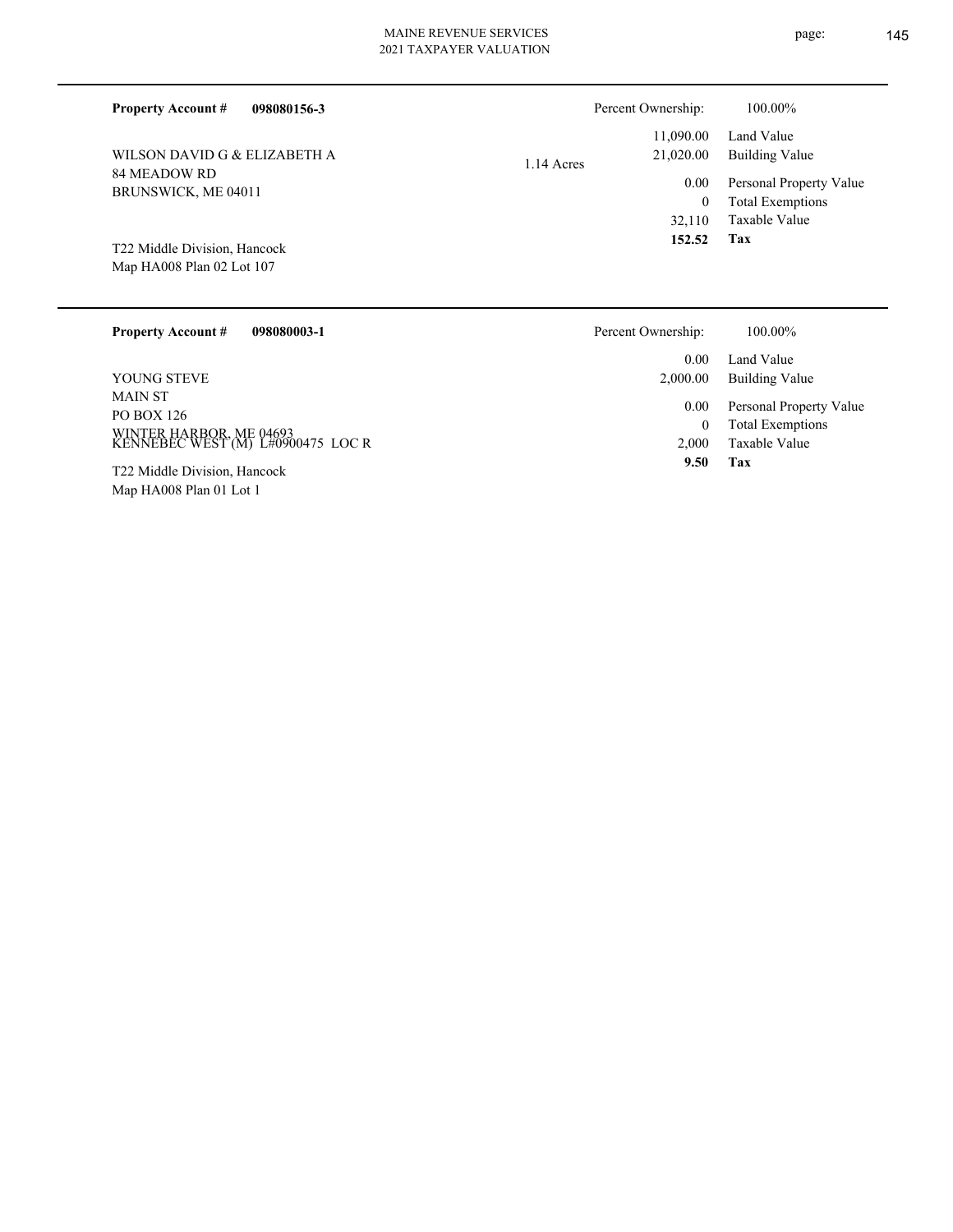**Totals for: T22 Middle Division, Hancock**

 **23,436.81 acres**

 **9,392,948.20 Land Value 53,642,020.00 Building Value 48,570.00 Personal Property Value 214,370.00 Total Exemptions 298,629 Tax Taxable Value 62,869,168.20**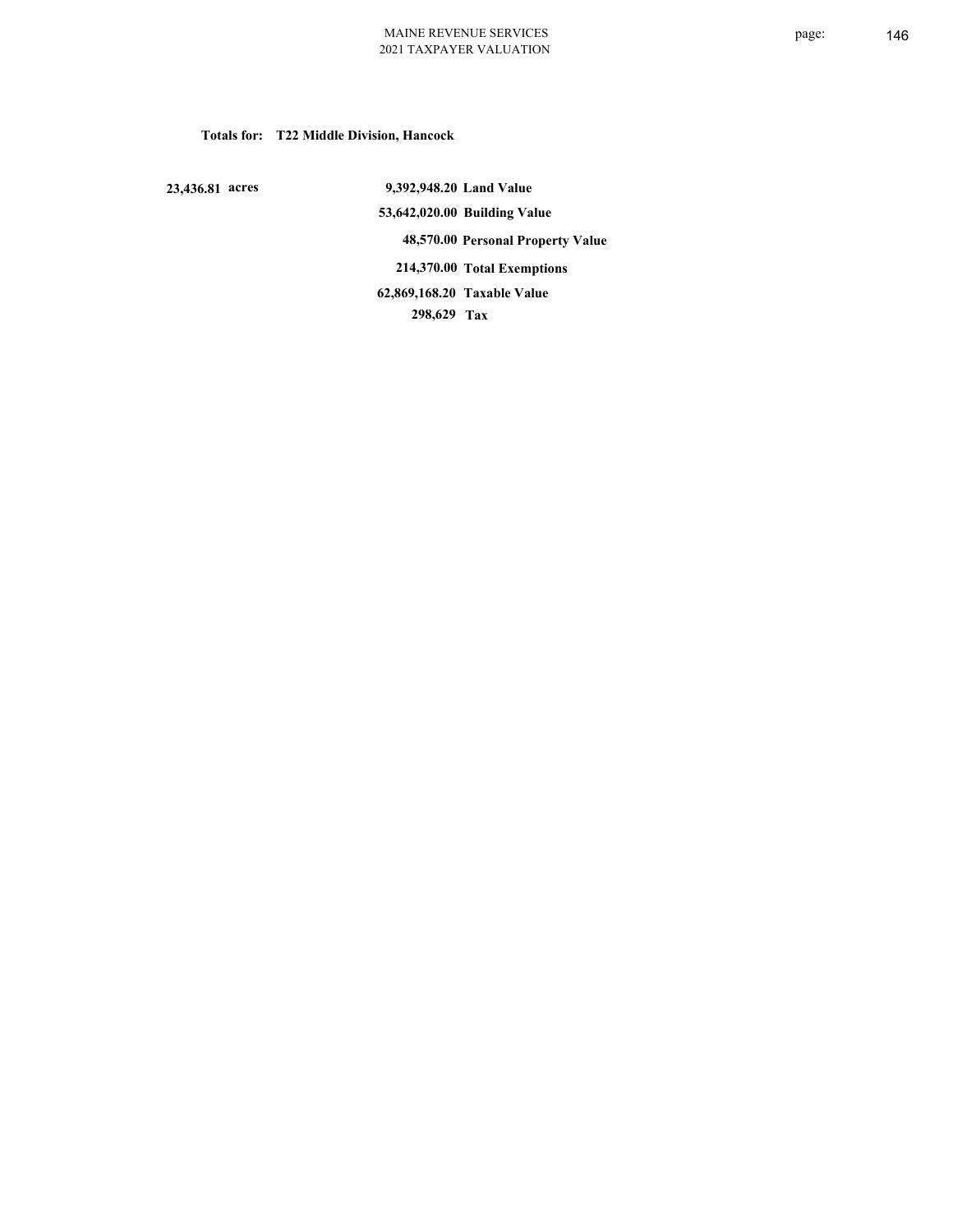| <b>Property Account #</b><br>098090004-2                 |              | Percent Ownership:               | 100.00%                                            |
|----------------------------------------------------------|--------------|----------------------------------|----------------------------------------------------|
| ASELTON CARL K & ORA M                                   | 0.99 Acres   | 55,530.00<br>34,990.00           | Land Value<br><b>Building Value</b>                |
| PO BOX 206<br>MILBRIDGE, ME 04658                        |              | 0.00                             | Personal Property Value                            |
| T28 Middle Division, Hancock<br>Map HA009 Plan 06 Lot 23 |              | $\mathbf{0}$<br>90,520<br>429.97 | <b>Total Exemptions</b><br>Taxable Value<br>Tax    |
|                                                          |              |                                  |                                                    |
| <b>Property Account #</b><br>098090180-1                 |              | Percent Ownership:               | 100.00%                                            |
| ATLANTIC CELLULAR TELE CORP                              |              | 0.00<br>30,260.00                | Land Value<br><b>Building Value</b>                |
| % CROWN CASTLE<br>PMB 353 4017 WASHINGTON ROAD           |              | 0.00                             | Personal Property Value                            |
| MCMURRAY, PA 15317<br>URSA MAJOR LOC O VIC               |              | $\mathbf{0}$<br>30,260           | <b>Total Exemptions</b><br>Taxable Value           |
| T28 Middle Division, Hancock                             |              | 143.74                           | Tax                                                |
| Map HA009 Plan 01 Lot 3                                  |              |                                  |                                                    |
| <b>Property Account #</b><br>098090059-2                 |              | Percent Ownership:               | 100.00%                                            |
|                                                          |              | 55,350.00                        | Land Value                                         |
| <b>AUSTIN MARILYN M</b><br>7901 PLEASURE AVE             | 0.97 Acres   | 28,530.00                        | <b>Building Value</b>                              |
| SEA ISLE, NJ 08243                                       |              | $0.00\,$<br>$\mathbf{0}$         | Personal Property Value<br><b>Total Exemptions</b> |
| T28 Middle Division, Hancock                             |              | 83,880<br>398.43                 | Taxable Value<br>Tax                               |
| Map HA009 Plan 06 Lot 14                                 |              |                                  |                                                    |
|                                                          |              |                                  |                                                    |
| <b>Property Account #</b><br>098090120-3                 |              | Percent Ownership:               | 100.00%                                            |
| BARBEDO CHRISTOPHER V & DIMITRIA A                       |              | 61,040.00<br>78,620.00           | Land Value<br><b>Building Value</b>                |
| 4640 SOUTH 5TH ST<br>EMMAUS, PA 18049                    | $1.06$ Acres | 0.00                             | Personal Property Value                            |
|                                                          |              | $\boldsymbol{0}$<br>139,660      | <b>Total Exemptions</b><br>Taxable Value           |
| T28 Middle Division, Hancock                             |              | 663.39                           | Tax                                                |
| Map HA009 Plan 03 Lot 166                                |              |                                  |                                                    |
| <b>Property Account #</b><br>098092170-3                 |              | Percent Ownership:               | 100.00%                                            |
|                                                          |              | 0.00                             | Land Value                                         |
| <b>BBC LAND LLC</b><br><b>40 CHAMPION LANE</b>           |              | 0.00                             | <b>Building Value</b>                              |
| MILFORD, ME 04461                                        |              | 0.00<br>$\mathbf{0}$             | Personal Property Value<br><b>Total Exemptions</b> |
| BBC LAND (M) L#0902694 LOT 171                           |              | $\theta$                         | Taxable Value                                      |

**Tax 0.00**

Map HA009 Plan 03 Lot 171 T28 Middle Division, Hancock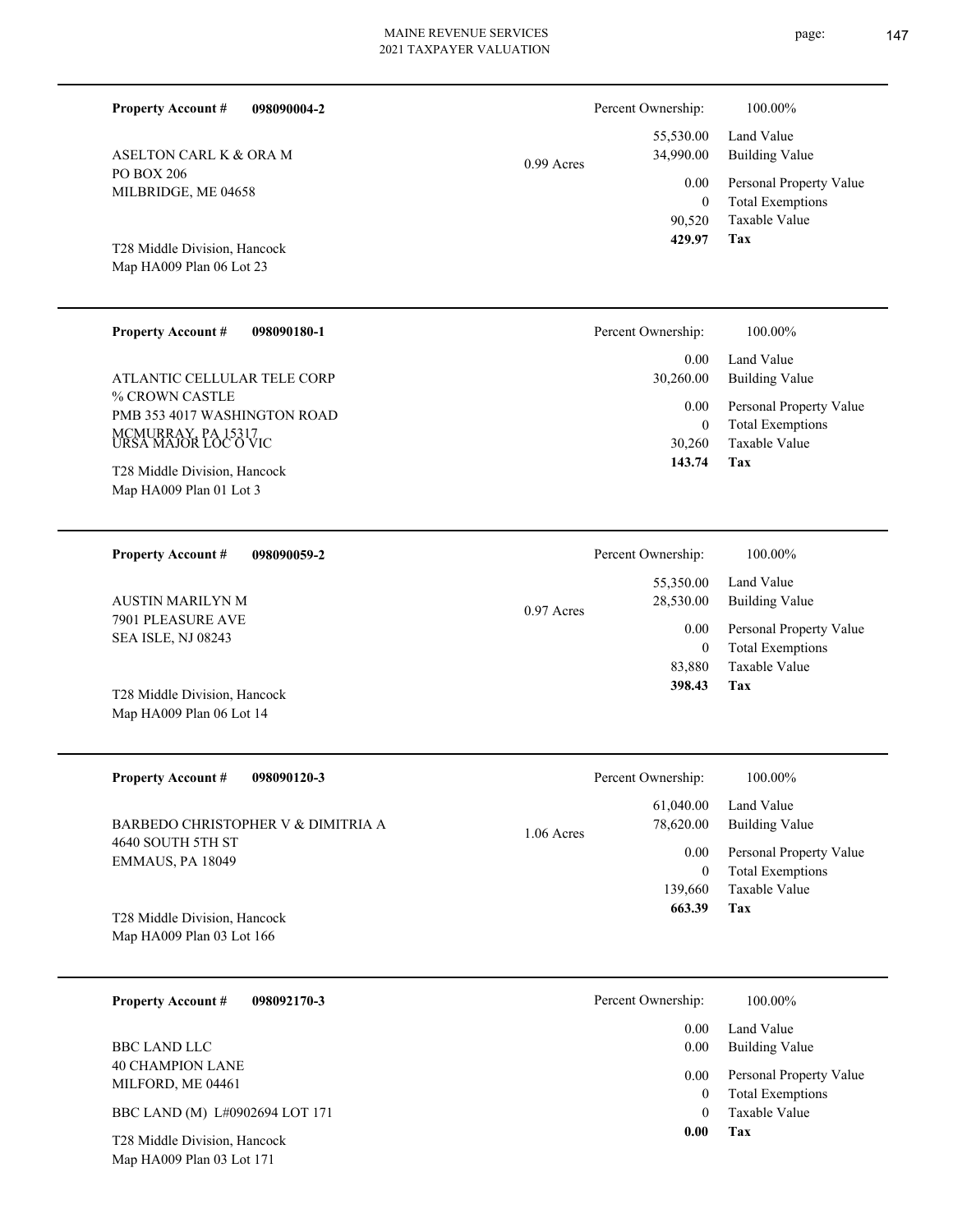$\overline{\phantom{0}}$ 

| <b>Property Account #</b><br>098092183-2                               |              | Percent Ownership:                 | 100.00%                                                             |
|------------------------------------------------------------------------|--------------|------------------------------------|---------------------------------------------------------------------|
| <b>BBC LAND LLC</b>                                                    | 3.73 Acres   | 33,480.00<br>0.00                  | Land Value<br><b>Building Value</b>                                 |
| $%$ AFM<br><b>40 CHAMPION LANE</b><br>MILFORD, ME 04461<br>LEASES ONLY |              | 0.00<br>$\boldsymbol{0}$<br>33,480 | Personal Property Value<br><b>Total Exemptions</b><br>Taxable Value |
| T28 Middle Division, Hancock<br>Map HA009 Plan 01 Lot 1                |              | 159.03                             | <b>Tax</b>                                                          |
| <b>Property Account #</b><br>098090011-2                               |              | Percent Ownership:                 | 100.00%                                                             |
| <b>BENNETT BRENTON S</b>                                               |              | 0.00<br>19,310.00                  | Land Value<br><b>Building Value</b>                                 |
| PO BOX 211<br>MILAN, NH 03588-0211                                     |              | 0.00<br>$\boldsymbol{0}$           | Personal Property Value<br><b>Total Exemptions</b>                  |
| URSA MAJOR (M) 0900604 LOC Z<br>T28 Middle Division, Hancock           |              | 19,310<br>91.72                    | Taxable Value<br>Tax                                                |
| Map HA009 Plan 01 Lot 3                                                |              |                                    |                                                                     |
| <b>Property Account #</b><br>098090027-3                               |              | Percent Ownership:                 | 100.00%                                                             |
| BERGQUIST PETER M & DEBRA J                                            | $1.61$ Acres | 79,270.00<br>90,700.00             | Land Value<br><b>Building Value</b>                                 |
| 1250 GLASSY WING PLACE<br>BREINGSVILLE, PA 18031                       |              | 0.00<br>$\mathbf{0}$               | Personal Property Value<br><b>Total Exemptions</b>                  |
| T28 Middle Division, Hancock<br>Map HA009 Plan 03 Lot 144              |              | 169,970<br>807.36                  | Taxable Value<br>Tax                                                |
| 098090031-1<br><b>Property Account #</b>                               |              | Percent Ownership:                 | 100.00%                                                             |
| <b>BERRY THOMAS</b>                                                    |              | 0.00<br>15,560.00                  | Land Value<br><b>Building Value</b>                                 |
| 588 PATTEN DRIVE<br>HERMON, ME 04401                                   |              | 0.00<br>$\boldsymbol{0}$           | Personal Property Value<br><b>Total Exemptions</b>                  |
| URSA MAJOR (M) 0902840 LOC P<br>T28 Middle Division, Hancock           |              | 15,560<br>73.91                    | Taxable Value<br>Tax                                                |
| Map HA009 Plan 01 Lot 3                                                |              |                                    |                                                                     |
| <b>Property Account #</b><br>098090157-3                               |              | Percent Ownership:                 | 100.00%                                                             |
| BLAISDELL DAVID A & PRISCILLA M                                        | 1.37 Acres   | 82,320.00<br>54,000.00             | Land Value<br><b>Building Value</b>                                 |
| <b>64 STACKPOLE RD</b><br>SOMERSWORTH, NH 03878                        |              | 0.00<br>$\bf{0}$<br>136,320        | Personal Property Value<br><b>Total Exemptions</b><br>Taxable Value |
| T28 Middle Division, Hancock<br>Map HA009 Plan 04 Lot 55               |              | 647.52                             | Tax                                                                 |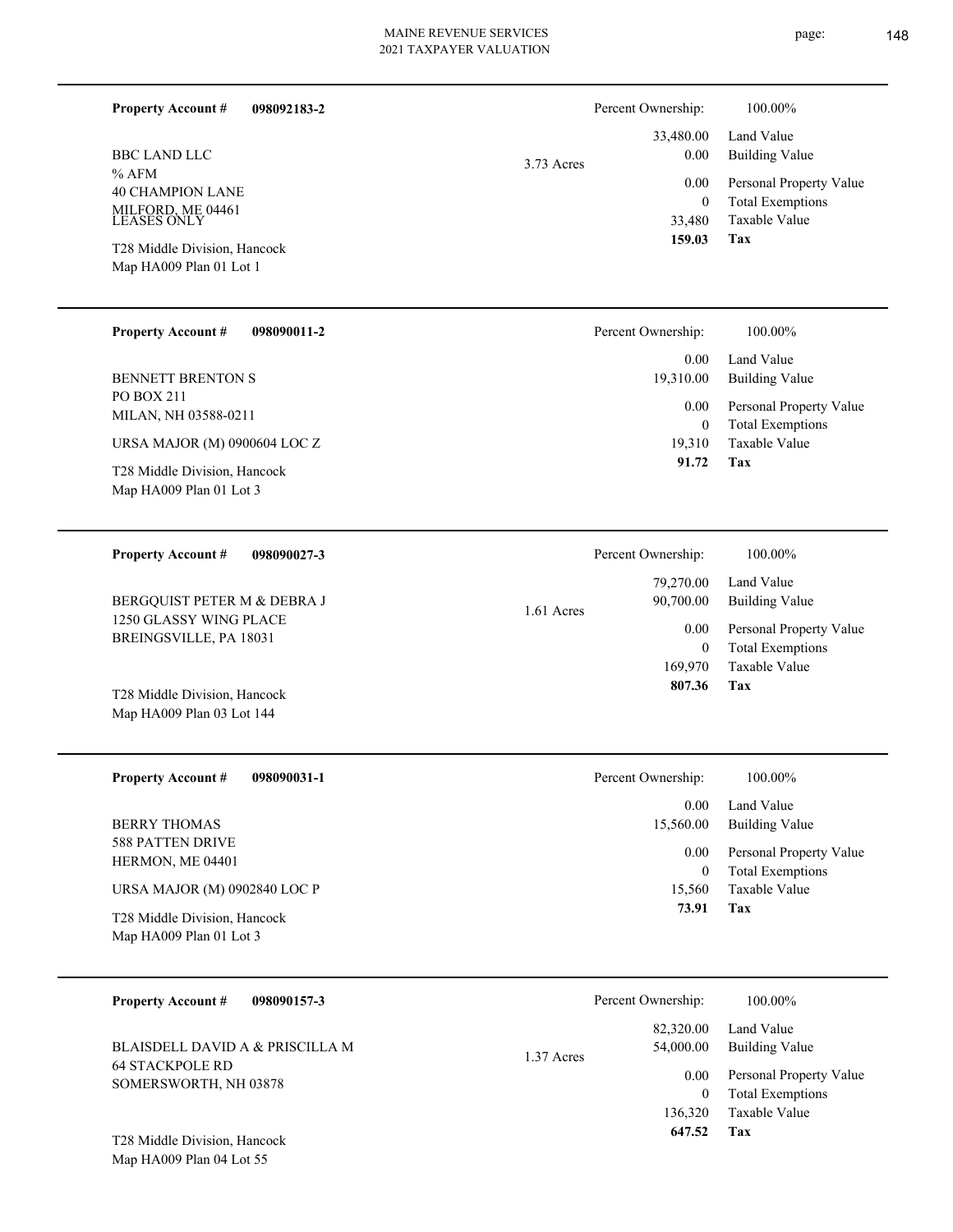| <b>Property Account #</b><br>098090015-1<br><b>BOURGOIN JOHN</b><br>117 PINEWOODS ROAD<br>LISBON, ME 04250<br>URSA MAJOR (M) L#0900560 LOC BB<br>T28 Middle Division, Hancock<br>Map HA009 Plan 01 Lot 2 |              | Percent Ownership:<br>0.00<br>20,100.00<br>0.00<br>$\mathbf{0}$<br>20,100<br>95.48 | 100.00%<br>Land Value<br><b>Building Value</b><br>Personal Property Value<br><b>Total Exemptions</b><br>Taxable Value<br>Tax |
|----------------------------------------------------------------------------------------------------------------------------------------------------------------------------------------------------------|--------------|------------------------------------------------------------------------------------|------------------------------------------------------------------------------------------------------------------------------|
| <b>Property Account #</b><br>098090043-1                                                                                                                                                                 |              | Percent Ownership:                                                                 | 100.00%                                                                                                                      |
| <b>BOUTHILLETTE KEVIN</b>                                                                                                                                                                                | 0.68 Acres   | 46,760.00<br>43,080.00                                                             | Land Value<br><b>Building Value</b>                                                                                          |
| <b>122 LIMEROCK RD</b><br>SMITHFIELD, RI 02917<br>T28 Middle Division, Hancock<br>Map HA009 Plan 06 Lot 44                                                                                               |              | 0.00<br>$\overline{0}$<br>89,840<br>426.74                                         | Personal Property Value<br><b>Total Exemptions</b><br><b>Taxable Value</b><br>Tax                                            |
| <b>Property Account #</b><br>098090097-5                                                                                                                                                                 |              | Percent Ownership:                                                                 | 100.00%                                                                                                                      |
| <b>BURGESS ALAN K &amp; BROOKE I &amp;</b>                                                                                                                                                               | 0.92 Acres   | 47,890.00<br>31,990.00                                                             | Land Value<br><b>Building Value</b>                                                                                          |
| EVEYLYN M PERRY<br>140 UNIONVILLE ROAD<br>STEUBEN, ME 04680<br>T28 Middle Division, Hancock<br>Map HA009 Plan 05 Lot 12                                                                                  |              | $0.00\,$<br>$\overline{0}$<br>79,880<br>379.43                                     | Personal Property Value<br><b>Total Exemptions</b><br>Taxable Value<br>Tax                                                   |
| <b>Property Account #</b><br>098090155-3                                                                                                                                                                 |              | Percent Ownership:                                                                 | 100.00%                                                                                                                      |
| <b>BURKE JOSEPH M &amp; CYNTHIA J</b>                                                                                                                                                                    | 1.19 Acres   | 71,070.00<br>59,940.00                                                             | Land Value<br><b>Building Value</b>                                                                                          |
| 1110 NORTH RD<br>NEWBURGH, ME 04444<br>T28 Middle Division, Hancock<br>Map HA009 Plan 04 Lot 50                                                                                                          |              | 0.00<br>$\mathbf{0}$<br>131,010<br>622.30                                          | Personal Property Value<br><b>Total Exemptions</b><br>Taxable Value<br>Tax                                                   |
| <b>Property Account #</b><br>098090069-3                                                                                                                                                                 |              | Percent Ownership:                                                                 | $100.00\%$                                                                                                                   |
| <b>BUSHMICH WALTER L &amp; PAMELA D</b><br><b>6 THAYER RD</b><br>MEDWAY, MA 02053                                                                                                                        | $0.91$ Acres | 46,400.00<br>53,820.00<br>$0.00\,$<br>$\overline{0}$<br>100,220                    | Land Value<br><b>Building Value</b><br>Personal Property Value<br><b>Total Exemptions</b><br>Taxable Value                   |
| T28 Middle Division, Hancock<br>Map HA009 Plan 06 Lot 60                                                                                                                                                 |              | 476.05                                                                             | Tax                                                                                                                          |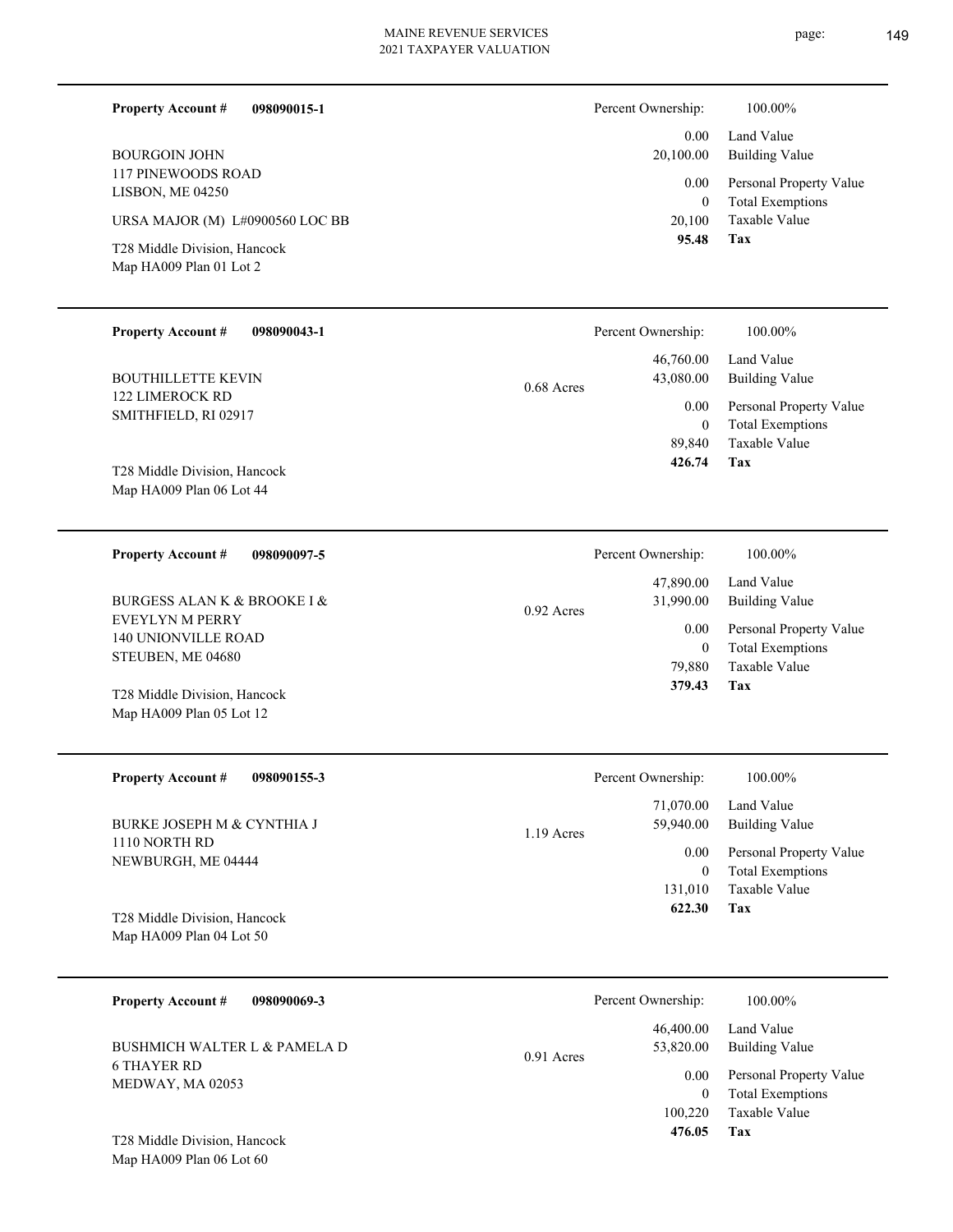| <b>Property Account #</b><br>098090100-2               |              | Percent Ownership:         | 100.00%                                            |
|--------------------------------------------------------|--------------|----------------------------|----------------------------------------------------|
| <b>BUTLER ROBERT W &amp; BARBARA K</b>                 | 1.27 Acres   | 70,240.00<br>60,520.00     | Land Value<br><b>Building Value</b>                |
| 1374 WALTHAM ROAD<br>WALTHAM, ME 04605                 |              | 0.00                       | Personal Property Value                            |
|                                                        |              | $\overline{0}$<br>130,760  | <b>Total Exemptions</b><br>Taxable Value           |
| T28 Middle Division, Hancock                           |              | 621.11                     | Tax                                                |
| Map HA009 Plan 03 Lot 157                              |              |                            |                                                    |
|                                                        |              |                            |                                                    |
| <b>Property Account #</b><br>098090008P-1              |              | Percent Ownership:         | 100.00%                                            |
|                                                        |              | 0.00                       | Land Value                                         |
| <b>BUXTON MICHAEL E</b><br><b>1649 GREENFIELD ROAD</b> |              | 0.00                       | <b>Building Value</b>                              |
| GREENFIELD TWP, ME 04418                               |              | 1,000.00<br>$\overline{0}$ | Personal Property Value<br><b>Total Exemptions</b> |
|                                                        |              | 1,000                      | Taxable Value                                      |
| T28 Middle Division, Hancock                           |              | 4.75                       | Tax                                                |
| Map HA009 Plan 04 Lot 78 78.1                          |              |                            |                                                    |
| <b>Property Account #</b><br>098090096-1               |              | Percent Ownership:         | 100.00%                                            |
|                                                        |              | 66,980.00                  | Land Value                                         |
| <b>BUXTON MICHAEL E</b>                                | 1.53 Acres   | 0.00                       | <b>Building Value</b>                              |
| 1649 GREENFIELD ROAD<br>GREENFIELD TWP, ME 04418       |              | 0.00                       | Personal Property Value                            |
|                                                        |              | $\overline{0}$<br>66,980   | <b>Total Exemptions</b><br>Taxable Value           |
| T28 Middle Division, Hancock                           |              | 318.16                     | Tax                                                |
| Map HA009 Plan 04 Lot 78 78.1                          |              |                            |                                                    |
|                                                        |              |                            |                                                    |
| <b>Property Account #</b><br>098090026-3               |              | Percent Ownership:         | $100.00\%$                                         |
|                                                        |              | 44,630.00                  | Land Value                                         |
| <b>BYE CHARLES S</b><br>35 DOW RD                      | $0.97$ Acres | 28,790.00                  | <b>Building Value</b>                              |
| DEER ISLE, ME 04627                                    |              | $0.00\,$<br>$\mathbf{0}$   | Personal Property Value<br><b>Total Exemptions</b> |
|                                                        |              | 73,420                     | Taxable Value                                      |
| T28 Middle Division, Hancock                           |              | 348.75                     | Tax                                                |
| Map HA009 Plan 06 Lot 55                               |              |                            |                                                    |
| <b>Property Account #</b><br>098090122-3               |              | Percent Ownership:         | 100.00%                                            |
|                                                        |              | 60,500.00                  | Land Value                                         |
| CALDWELL R JEFFREY & JUDITH L                          | 1.36 Acres   | 19,610.00                  | <b>Building Value</b>                              |
| 145 BEECH HILL RD<br>AUBURN, ME 04210                  |              | 0.00                       | Personal Property Value                            |
|                                                        |              | $\overline{0}$<br>80,110   | <b>Total Exemptions</b><br>Taxable Value           |

**Tax 380.52**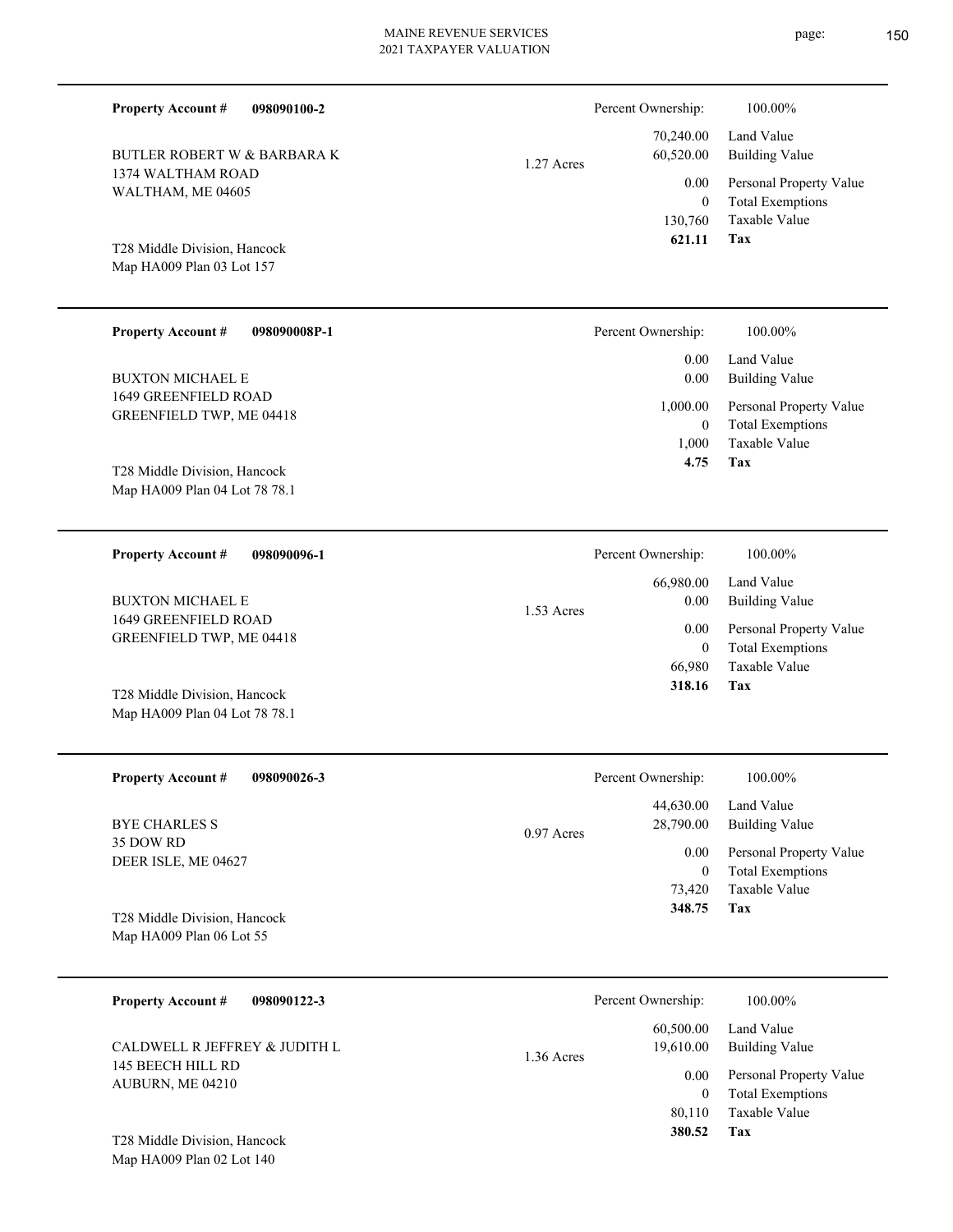**098090061-2 Property Account #**

% JAMES ARMSTRONG 65 RICHARD RD HANSON, MA 02341 URSA MAJOR (M) L#0900669 LOC Q CAMP MICKEY HUNT CLUB

Map HA009 Plan 01 Lot 3 T28 Middle Division, Hancock

| Percent Ownership: | 100.00%                  |  |
|--------------------|--------------------------|--|
|                    | 0.00 Land Value          |  |
|                    | 19,610.00 Building Value |  |

| 0.00   | Personal Property Value |
|--------|-------------------------|
| 0      | <b>Total Exemptions</b> |
| 19,610 | Taxable Value           |
| 93.15  | Tax                     |

| <b>Property Account #</b><br>098090149-2                 |              | Percent Ownership:     | 100.00%                                            |
|----------------------------------------------------------|--------------|------------------------|----------------------------------------------------|
| CARON DAVID L & BONNIE L                                 | $0.94$ Acres | 44,610.00<br>32,890.00 | Land Value<br>Building Value                       |
| 8 PASS BROOK RD<br>DURHAM, ME 04222                      |              | 0.00<br>0              | Personal Property Value<br><b>Total Exemptions</b> |
|                                                          |              | 77,500                 | Taxable Value                                      |
| T28 Middle Division, Hancock<br>Map HA009 Plan 04 Lot 43 |              | 368.13                 | Tax                                                |

| 098092195-1<br><b>Property Account #</b>              | Percent Ownership: | 100.00%                                                             |
|-------------------------------------------------------|--------------------|---------------------------------------------------------------------|
|                                                       | 0.00               | Land Value                                                          |
| <b>CCATT LLC</b>                                      | 9,600.00           | Building Value                                                      |
| PMB 353<br>4017 WAHSINGTON ROAD<br>MCMURRAY, PA 15317 | 0.00<br>0<br>9.600 | Personal Property Value<br><b>Total Exemptions</b><br>Taxable Value |
| T28 Middle Division, Hancock                          | 45.60              | Tax                                                                 |
| Map HA009 Plan 01 Lot 3                               |                    |                                                                     |

| <b>Property Account #</b><br>098090020-1 | Percent Ownership:                     | 100.00%                                            |
|------------------------------------------|----------------------------------------|----------------------------------------------------|
| CHARETTE ALFRED L JR                     | 72,670.00<br>37,450.00<br>$1.50$ Acres | Land Value<br>Building Value                       |
| PO BOX 2<br>AURORA, ME 04408             | 0.00<br>25,000                         | Personal Property Value<br><b>Total Exemptions</b> |
|                                          | 85,120                                 | Taxable Value                                      |
| T28 Middle Division, Hancock             | 404.32                                 | Tax                                                |
| Map HA009 Plan 06 Lot 37                 |                                        |                                                    |
| Homestead Exemption \$25000              |                                        |                                                    |

| 098090080-4<br><b>Property Account #</b>                | Percent Ownership:<br>100.00%                                                |  |
|---------------------------------------------------------|------------------------------------------------------------------------------|--|
|                                                         | Land Value<br>0.00                                                           |  |
| <b>CHIPMAN JON</b>                                      | <b>Building Value</b><br>3,180.00                                            |  |
| PO BOX 58<br>BIRCH HARBOR, ME 04613                     | Personal Property Value<br>0.00<br><b>Total Exemptions</b><br>$\overline{0}$ |  |
| URSA MAJOR (M) L#0901518 LOT S                          | Taxable Value<br>3.180                                                       |  |
| T28 Middle Division, Hancock<br>Map HA009 Plan 01 Lot 3 | Tax<br>15.11                                                                 |  |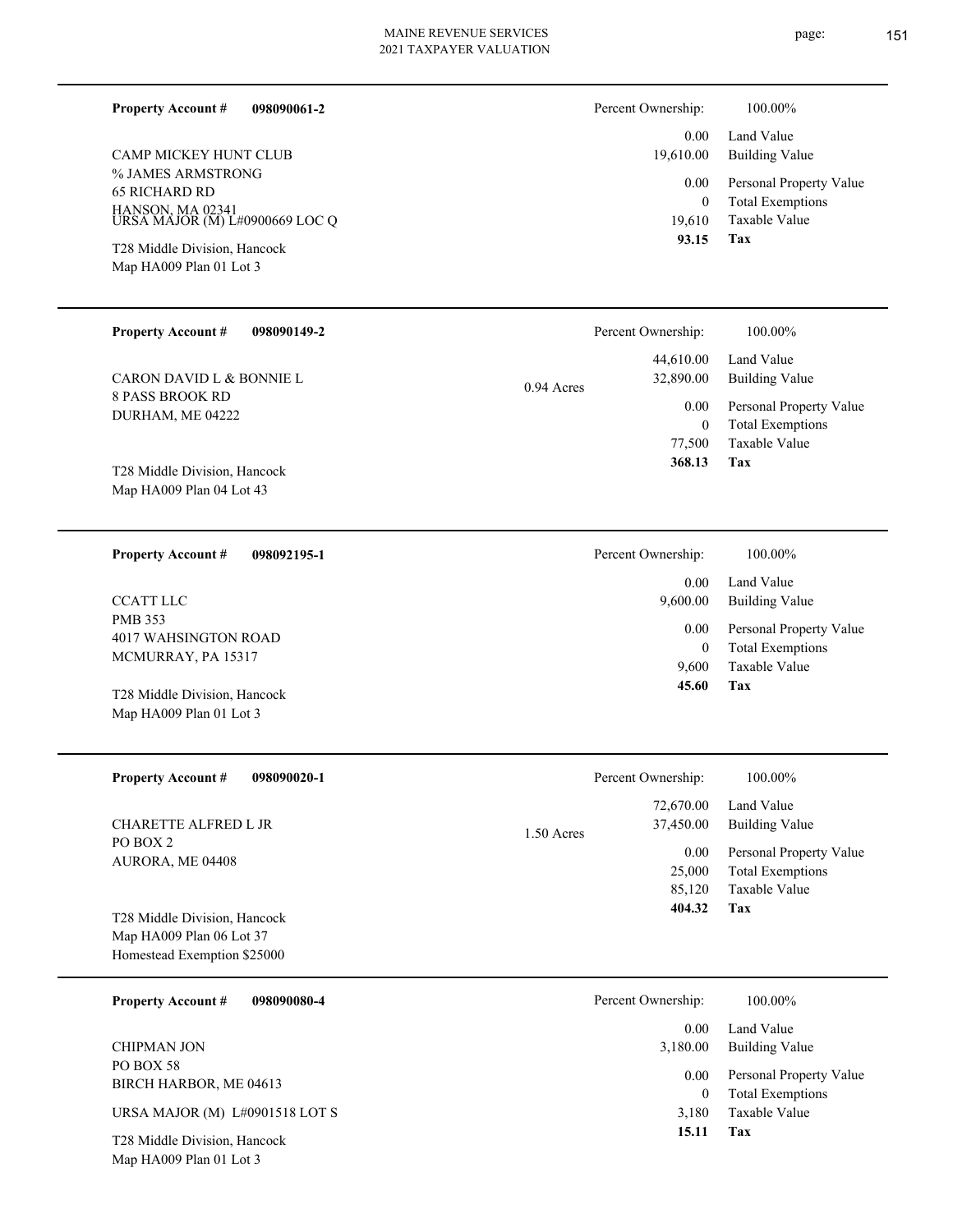| <b>Property Account #</b><br>098090146-6                                                           |              | Percent Ownership:                           | 100.00%                                                                    |
|----------------------------------------------------------------------------------------------------|--------------|----------------------------------------------|----------------------------------------------------------------------------|
| <b>CLARK JEFFERSON D &amp; MELISSA A</b>                                                           | $0.92$ Acres | 10,450.00<br>18,600.00                       | Land Value<br><b>Building Value</b>                                        |
| PO BOX 170<br>FRANKLIN, ME 04634-0170<br>T28 Middle Division, Hancock<br>Map HA009 Plan 02 Lot 133 |              | 0.00<br>$\boldsymbol{0}$<br>29,050<br>137.99 | Personal Property Value<br><b>Total Exemptions</b><br>Taxable Value<br>Tax |
| <b>Property Account #</b><br>098090121-2                                                           |              | Percent Ownership:                           | 100.00%                                                                    |
| COBB STEVEN A & REBECCA A                                                                          | $0.99$ Acres | 55,340.00<br>38,570.00                       | Land Value<br><b>Building Value</b>                                        |
| 12 COBB LANE<br>FRIENDSHIP, ME 04547                                                               |              | 0.00<br>$\mathbf{0}$<br>93,910               | Personal Property Value<br><b>Total Exemptions</b><br><b>Taxable Value</b> |
| T28 Middle Division, Hancock<br>Map HA009 Plan 06 Lot 17                                           |              | 446.07                                       | Tax                                                                        |
| <b>Property Account #</b><br>098090118-6                                                           |              | Percent Ownership:                           | 100.00%                                                                    |
| <b>COLES JAMES L</b>                                                                               | 1.11 Acres   | 45,330.00<br>25,650.00                       | Land Value<br><b>Building Value</b>                                        |
| <b>41 WESCOGUS ROAD</b><br>ADDISION, ME 04606                                                      |              | 0.00<br>$\boldsymbol{0}$<br>70,980           | Personal Property Value<br><b>Total Exemptions</b><br>Taxable Value        |
| T28 Middle Division, Hancock<br>Map HA009 Plan 05 Lot 29                                           |              | 337.16                                       | Tax                                                                        |
| <b>Property Account #</b><br>098090006-5                                                           |              | Percent Ownership:                           | 100.00%                                                                    |
| <b>CONNORS KEVIN</b>                                                                               |              | 0.00<br>22,980.00                            | Land Value<br><b>Building Value</b>                                        |
| 49 HOWLAND ROAD<br>LAKEVILLE, MA 02347                                                             |              | 0.00<br>$\boldsymbol{0}$                     | Personal Property Value<br><b>Total Exemptions</b>                         |
| URSA MAJOR (M) 0901483 LOC B                                                                       |              | 22,980<br>109.16                             | Taxable Value<br><b>Tax</b>                                                |
| $\mathbf{m}^{1}$ . $\mathbf{m}^{2}$<br>T20 M111                                                    |              |                                              |                                                                            |

Map HA009 Plan 01 Lot 1 T28 Middle Division, Hancock

| <b>Property Account #</b><br>098090022-3     | Percent Ownership:                   | 100.00%                                            |
|----------------------------------------------|--------------------------------------|----------------------------------------------------|
| <b>COOMBS SHARON I</b>                       | 11,250.00<br>30,070.00<br>1.38 Acres | Land Value<br><b>Building Value</b>                |
| <b>PO BOX 278</b><br>WINTER HARBOR, ME 04693 | 0.00<br>0                            | Personal Property Value<br><b>Total Exemptions</b> |
| T28 Middle Division, Hancock                 | 41,320<br>196.27                     | Taxable Value<br>Tax                               |

Map HA009 Plan 06 Lot 28

page: 152

| cent Ownership: | 100.00%                 |
|-----------------|-------------------------|
| 45,330.00       | Land Value              |
| 25,650.00       | Building Value          |
| 0.00            | Personal Property Value |
| $\Omega$        | <b>Total Exemptions</b> |
| 70.980          | Taxable Value           |
| 337.16          | Tax                     |

| cent Ownership: | 100.00%                 |
|-----------------|-------------------------|
| $0.00 -$        | Land Value              |
| 22,980.00       | Building Value          |
| 0.00            | Personal Property Value |
| 0               | <b>Total Exemptions</b> |
| 22,980          | Taxable Value           |
| 109.16          | Tax                     |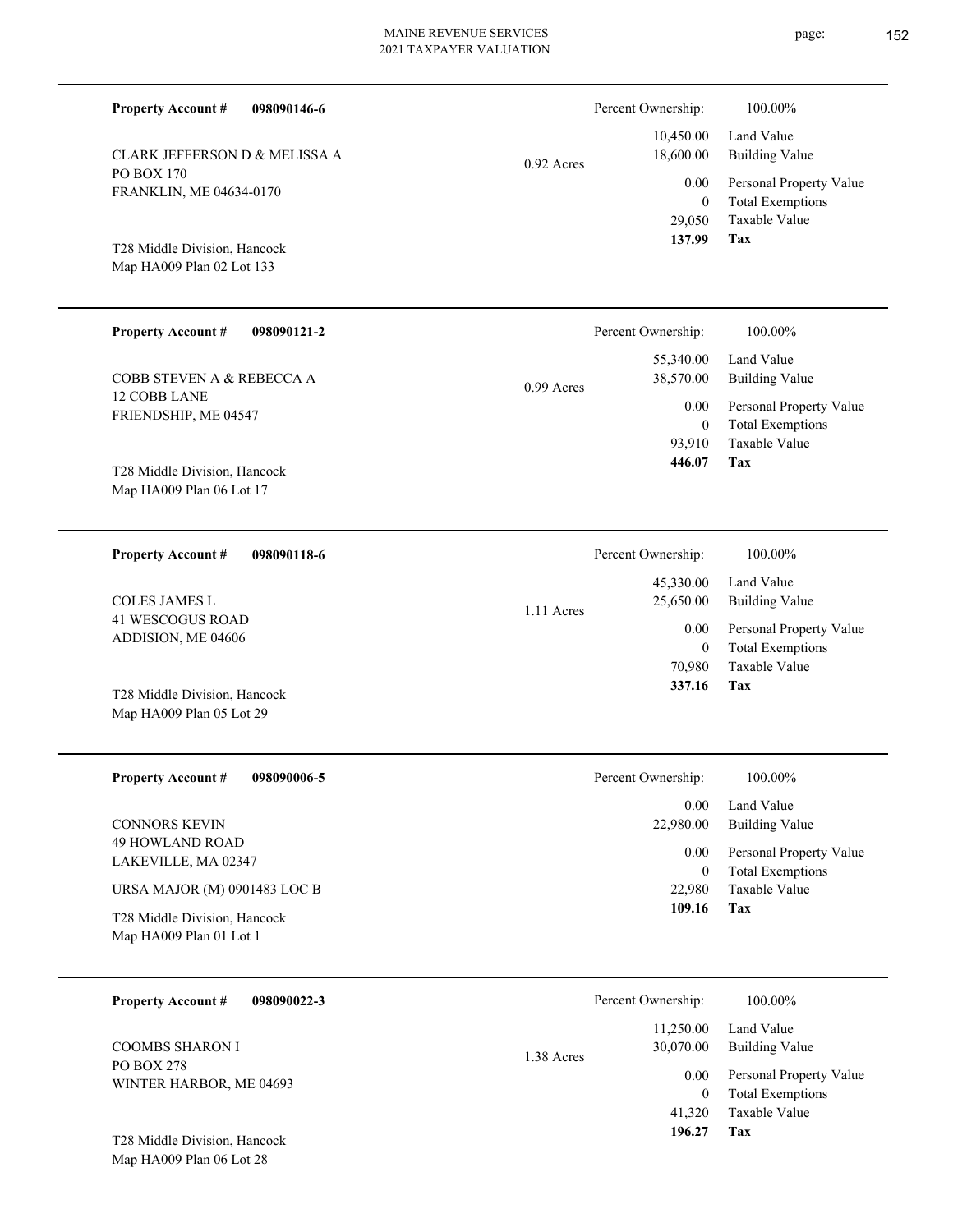| <b>Property Account #</b><br>098090153-3                  |              | Percent Ownership:               | 100.00%                                                                    |
|-----------------------------------------------------------|--------------|----------------------------------|----------------------------------------------------------------------------|
| <b>COREY MARC B</b>                                       | 1.12 Acres   | 74,430.00<br>78,060.00           | Land Value<br><b>Building Value</b>                                        |
| <b>494 BREWER LAKE ROAD</b><br>ORRINGTON, ME 04474-3217   |              | 0.00<br>$\overline{0}$           | Personal Property Value<br><b>Total Exemptions</b>                         |
| T28 Middle Division, Hancock<br>Map HA009 Plan 04 Lot 52  |              | 152,490<br>724.33                | <b>Taxable Value</b><br>Tax                                                |
| <b>Property Account #</b><br>098090123-2                  |              | Percent Ownership:               | 100.00%                                                                    |
| CREAMER DENNIS E & GERTRUDE L                             | $1.36$ Acres | 11,240.00<br>29,930.00           | Land Value<br><b>Building Value</b>                                        |
| <b>34 TAYLOR HILL RD</b><br>HOPE, ME 04847                |              | 0.00<br>$\overline{0}$<br>41,170 | Personal Property Value<br><b>Total Exemptions</b><br>Taxable Value<br>Tax |
| T28 Middle Division, Hancock<br>Map HA009 Plan 02 Lot 127 |              | 195.56                           |                                                                            |
| <b>Property Account #</b><br>098092187-1                  |              | Percent Ownership:               | 100.00%                                                                    |
| CRESSEY WILLIAM C & CYNTHIA J                             | $1.10$ Acres | 11,070.00<br>38,880.00           | Land Value<br><b>Building Value</b>                                        |
| <b>25 AMBROSE DR</b><br>WOOLWICH, ME 04579                |              | 0.00<br>$\overline{0}$<br>49,950 | Personal Property Value<br><b>Total Exemptions</b><br>Taxable Value        |
| T28 Middle Division, Hancock<br>Map HA009 Plan 03 Lot 146 |              | 237.26                           | Tax                                                                        |
| <b>Property Account #</b><br>098092172-1                  |              | Percent Ownership:               | 100.00%                                                                    |
| <b>CROCKETT BRUCE</b>                                     |              | 0.00<br>48,350.00                | Land Value<br><b>Building Value</b>                                        |
| P O BOX 355<br>CUMBERLAND CENTER, ME 04021                |              | 0.00<br>$\overline{0}$           | Personal Property Value<br><b>Total Exemptions</b>                         |
| BBC LAND (M) #L0902696 LOT 174                            |              | 48,350<br>229.66                 | Taxable Value<br>Tax                                                       |
| T28 Middle Division, Hancock<br>Map HA009 Plan 03 Lot 174 |              |                                  |                                                                            |
| <b>Property Account #</b><br>098090174-5                  |              | Percent Ownership:               | 100.00%                                                                    |
| <b>CROSBY STUART</b>                                      |              | 0.00<br>15,810.00                | Land Value<br><b>Building Value</b>                                        |
| 1107 NORTH STREET<br>HARRINGTON, ME 04643                 |              | 0.00                             | Personal Property Value                                                    |
| URSA MAJOR (M) 0902845 L3W                                |              | $\overline{0}$<br>15,810         | <b>Total Exemptions</b><br>Taxable Value                                   |
| T28 Middle Division, Hancock<br>Map HA009 Plan 01 Lot 3   |              | 75.10                            | Tax                                                                        |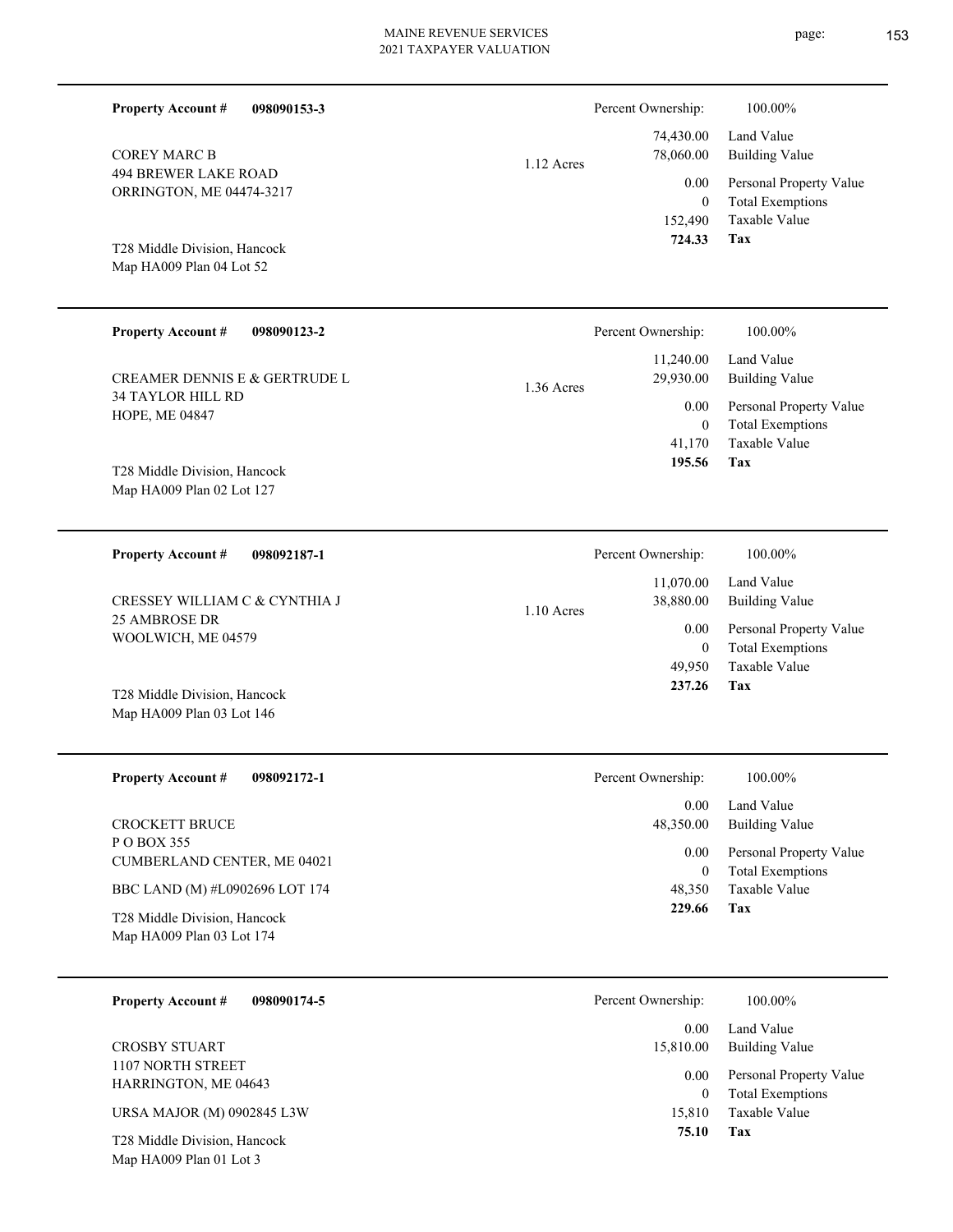| <b>Property Account #</b><br>098092158-5                  |            | Percent Ownership:               | 100.00%                                            |
|-----------------------------------------------------------|------------|----------------------------------|----------------------------------------------------|
| CUNNINGHAM JEFFRETY SCOTT & KATHERINE KAY                 | 1.23 Acres | 11,150.00<br>25,250.00           | Land Value<br><b>Building Value</b>                |
| 388 RIVERSIDE DRIVE<br>EDDINGTON, ME 04428                |            | 0.00<br>$\overline{0}$           | Personal Property Value<br><b>Total Exemptions</b> |
| T28 Middle Division, Hancock<br>Map HA009 Plan 03 Lot 198 |            | 36,400<br>172.90                 | Taxable Value<br>Tax                               |
| <b>Property Account #</b><br>098092180-1                  |            | Percent Ownership:               | 100.00%                                            |
| DAIGLE DONALD J JR                                        | 0.92 Acres | 59,030.00<br>51,300.00           | Land Value<br><b>Building Value</b>                |
| 59 PINEWOOD DR<br>WINTHROP, ME 04364                      |            | 0.00<br>$\overline{0}$           | Personal Property Value<br><b>Total Exemptions</b> |
| T28 Middle Division, Hancock<br>Map HA009 Plan 06 Lot 10  |            | 110,330<br>524.07                | <b>Taxable Value</b><br>Tax                        |
|                                                           |            |                                  |                                                    |
| <b>Property Account #</b><br>098090067-4                  |            | Percent Ownership:<br>64,010.00  | 100.00%<br>Land Value                              |
| DAVIS TIMOTHY K & LISA M<br>265 WOODBURY ST               | 1.32 Acres | 19,700.00                        | <b>Building Value</b>                              |
| SOUTH HAMILTON, MA 01982                                  |            | 0.00<br>$\mathbf{0}$             | Personal Property Value<br><b>Total Exemptions</b> |
| T28 Middle Division, Hancock<br>Map HA009 Plan 02 Lot 86  |            | 83,710<br>397.62                 | <b>Taxable Value</b><br>Tax                        |
| <b>Property Account #</b><br>098090112-4                  |            | Percent Ownership:               | 50.00%                                             |
| DECROW DEANNA L & CHARLES R TRUSTEES                      | 1.07 Acres | 31,390.00<br>26,535.00           | Land Value<br><b>Building Value</b>                |
| DEANNA L DECROW LIVING TRUST<br>32 CLAY HILL DRIVE        |            | 0.00                             | Personal Property Value                            |
| WINDHAM, ME 04062<br>T28 Middle Division, Hancock         |            | $\mathbf{0}$<br>57,925<br>275.14 | <b>Total Exemptions</b><br>Taxable Value<br>Tax    |
| Map HA009 Plan 05 Lot 5                                   |            |                                  |                                                    |
| <b>Property Account #</b><br>098090112-3                  |            | Percent Ownership:               | 50.00%                                             |
| DECROW JASON C & MICHELENE P<br>1.07 Acres                |            | 31,390.00<br>26,535.00           | Land Value<br><b>Building Value</b>                |
| 140 BARSTOW ROAD<br>GORHAM, ME 04038-2341                 |            | 0.00<br>$\mathbf{0}$             | Personal Property Value<br><b>Total Exemptions</b> |
|                                                           |            | 57,925<br>275.14                 | Taxable Value<br>Tax                               |

Map HA009 Plan 05 Lot 5 T28 Middle Division, Hancock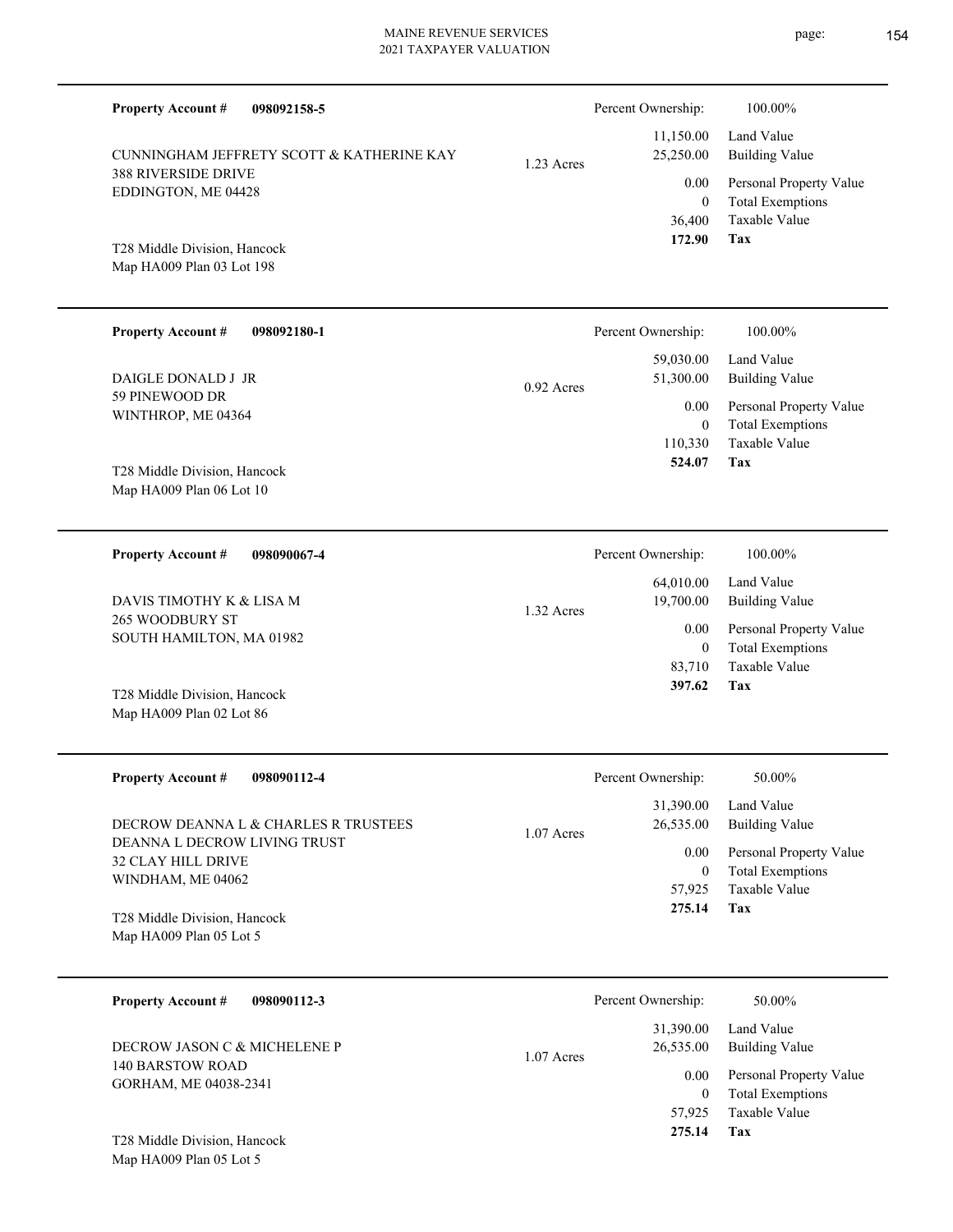| <b>Property Account #</b><br>098090111-5                  | Percent Ownership:                     | 100.00%                                         |
|-----------------------------------------------------------|----------------------------------------|-------------------------------------------------|
| DEMILLO TANYA & MARIO                                     | 64,360.00<br>46,420.00<br>$1.36$ Acres | Land Value<br><b>Building Value</b>             |
| <b>6 DEMILLO LANE</b><br>JAY, ME 04239                    | 0.00                                   | Personal Property Value                         |
|                                                           | $\mathbf{0}$<br>110,780<br>526.21      | <b>Total Exemptions</b><br><b>Taxable Value</b> |
| T28 Middle Division, Hancock<br>Map HA009 Plan 03 Lot 195 |                                        | Tax                                             |
|                                                           |                                        |                                                 |
| <b>Property Account #</b><br>098090093-1                  | Percent Ownership:                     | 100.00%                                         |
| DENHAM ROY M                                              | 0.00<br>21,790.00                      | Land Value<br><b>Building Value</b>             |
| 309 WISCASSET ROAD<br>WHITEFIELD, ME 04353                | 0.00                                   | Personal Property Value                         |
| URSA MAJOR (M) L#0900718 LOC C                            | $\mathbf{0}$<br>21.790                 | <b>Total Exemptions</b><br>Taxable Value        |
| T28 Middle Division, Hancock<br>Map HA009 Plan 01 Lot 1   | 103.50                                 | Tax                                             |
|                                                           |                                        |                                                 |
| <b>Property Account #</b><br>098090108-5                  | Percent Ownership:                     | 100.00%                                         |
| DETOUR SHAWN A & JEANNA M                                 | 63,930.00<br>44,390.00                 | Land Value<br><b>Building Value</b>             |
| 87 JOHNSON MILL ROAD<br>ORRINGTON, ME 04401               | 1.46 Acres<br>0.00                     | Personal Property Value                         |
|                                                           | $\mathbf{0}$<br>108,320                | <b>Total Exemptions</b><br>Taxable Value        |
| T28 Middle Division, Hancock<br>Map HA009 Plan 03 Lot 196 | 514.52                                 | Tax                                             |
|                                                           |                                        |                                                 |
| <b>Property Account #</b><br>098090023-2                  | Percent Ownership:                     | 100.00%                                         |
| DOUCETTE GERALD H                                         | 0.00<br>21,790.00                      | Land Value<br><b>Building Value</b>             |
| <b>PO BOX 277</b><br>OLD TOWN, ME 04468                   | 0.00                                   | Personal Property Value                         |
| URSA MAJOR (M) L#0900056 LOC H                            | $\mathbf{0}$<br>21,790                 | <b>Total Exemptions</b><br>Taxable Value        |
| T28 Middle Division, Hancock<br>Map HA009 Plan 01 Lot 1   | 103.50                                 | <b>Tax</b>                                      |
| <b>Property Account #</b><br>098090025-3                  | Percent Ownership:                     | 100.00%                                         |
| DUMAS MICHAEL D & DAWN M                                  | 70,990.00<br>60,740.00                 | Land Value<br><b>Building Value</b>             |
| 354 LEWIS HILL ROAD                                       | 1.17 Acres<br>0.00                     | Personal Property Value                         |

**Tax 625.72**

131,730 Taxable Value

0 Total Exemptions

Map HA009 Plan 04 Lot 41 T28 Middle Division, Hancock

BOWDOIN, ME 04287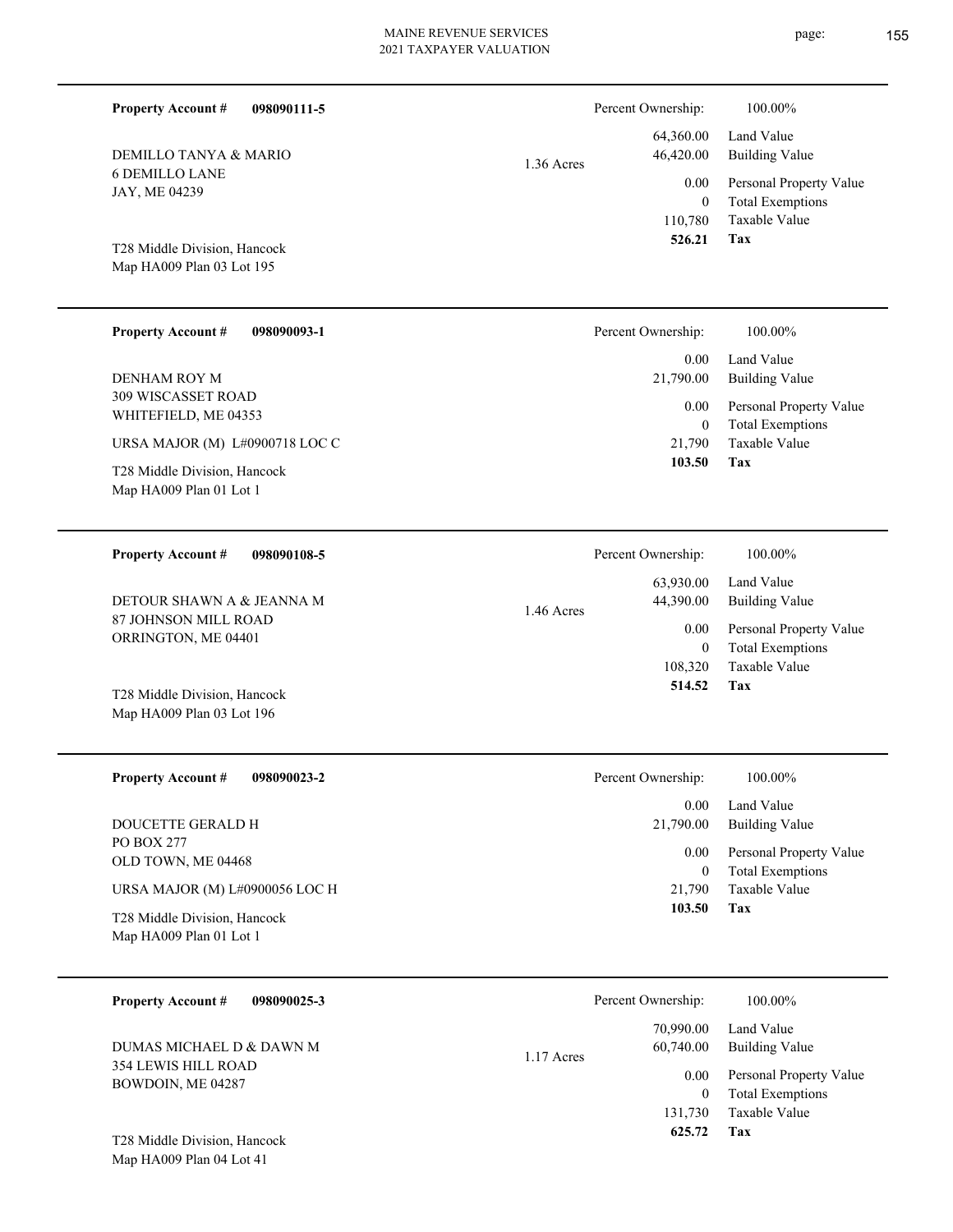**098090164-2**

ATTN: ACCOUNTS PAYABLE PO BOX 932 BANGOR, ME 04402-0932 POWER LINES EMERA MAINE

**Property Account #**

Map HA009 Plan 01 Lot T28 Middle Division, Hancock

#### **098092179-1 Property Account #**

15 NORTH RD NEWBURGH, ME 04444 EVANS COLBY L II & JEANETTE R

Map HA009 Plan 03 Lot 151 T28 Middle Division, Hancock

**098090029-2 Property Account #**

PO BOX 118 AURORA, ME 04408 EVERETT GARY L

Map HA009 Plan 06 Lot 54 Homestead Exemption \$25000; Veteran Exemption \$6000 T28 Middle Division, Hancock

| <b>Property Account #</b><br>098090128-3                           | Percent Ownership:                   | 100.00%                                                             |
|--------------------------------------------------------------------|--------------------------------------|---------------------------------------------------------------------|
| FALKINGHAM PATRICK OWEN, WILLIAM ROBERT &                          | 66,390.00<br>43,030.00<br>1.08 Acres | Land Value<br>Building Value                                        |
| <b>HERMAN PATRICK</b><br><b>PO BOX 71</b><br>WINTERHAVEN, ME 04693 | 0.00<br>$\theta$<br>109,420          | Personal Property Value<br><b>Total Exemptions</b><br>Taxable Value |
| T28 Middle Division, Hancock<br>Map HA009 Plan 04 Lot 7            | 519.75                               | Tax                                                                 |

0.99 Acres

| <b>Property Account #</b><br>098090005-4          | Percent Ownership:                     | 100.00%                                            |
|---------------------------------------------------|----------------------------------------|----------------------------------------------------|
| FONTAINE ELIZABETH S & GEORGE O<br><b>BOX 111</b> | 58,370.00<br>42,650.00<br>$0.96$ Acres | Land Value<br><b>Building Value</b>                |
| WILBRAHAM, MA 01095                               | 0.00                                   | Personal Property Value<br><b>Total Exemptions</b> |
| T28 Middle Division, Hancock                      | 101.020<br>479.85                      | Taxable Value<br>Tax                               |

Map HA009 Plan 06 Lot 49

|              | Percent Ownership: | 100.00%                 |
|--------------|--------------------|-------------------------|
|              | 11,000.00          | Land Value              |
| $0.99$ Acres | 40,620.00          | Building Value          |
|              | 0.00               | Personal Property Value |
|              | 0                  | <b>Total Exemptions</b> |
|              | 51,620             | Taxable Value           |
|              | 245.20             | Tax                     |

| Percent Ownership:     | 100.00%                             |
|------------------------|-------------------------------------|
| 68,150.00<br>33,730.00 | Land Value<br><b>Building Value</b> |
| 0.00                   | Personal Property Value             |
| 31,000                 | <b>Total Exemptions</b>             |
| 70,880                 | Taxable Value                       |
| 336.68                 | Tax                                 |
|                        |                                     |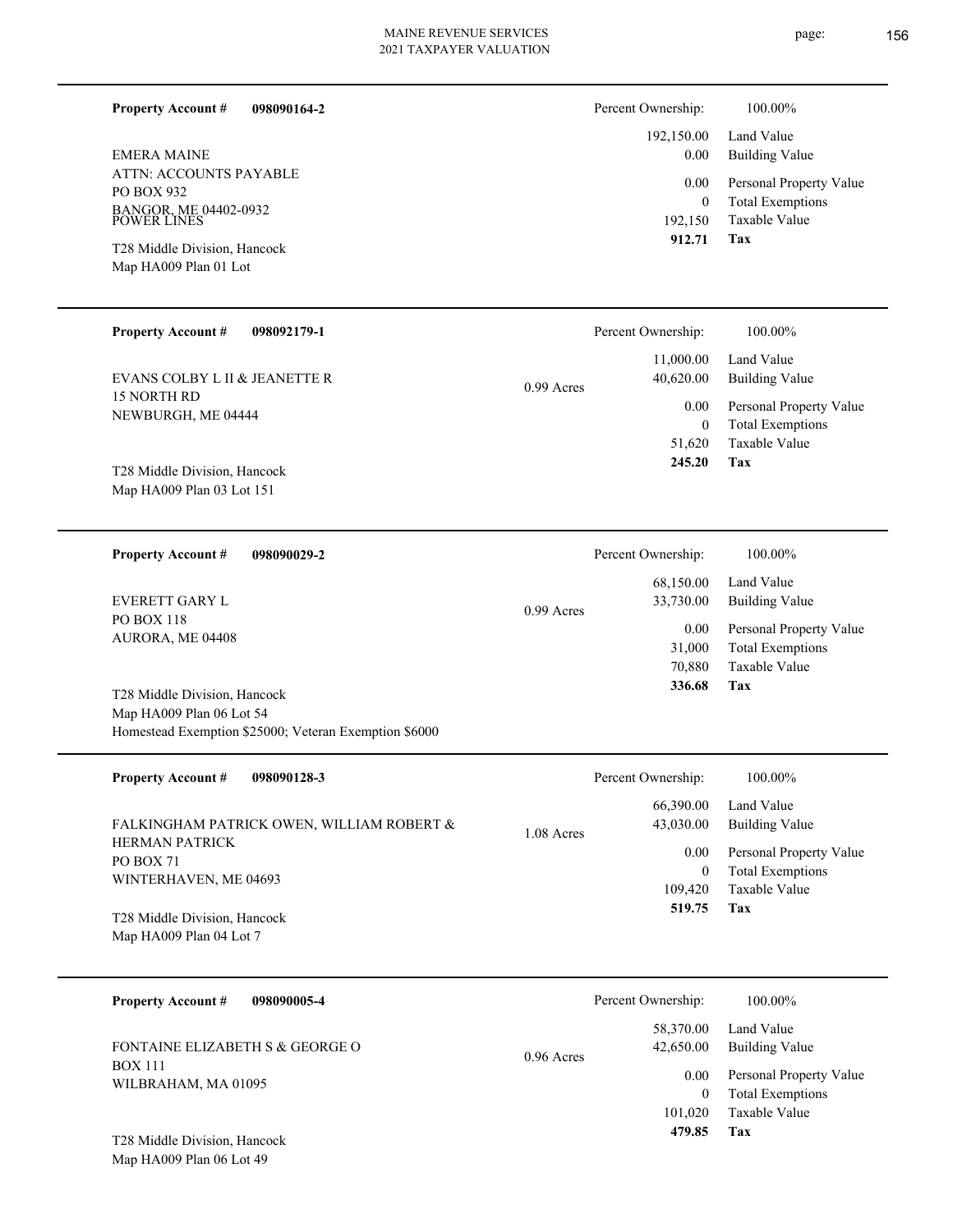| <b>Property Account #</b><br>098092194-2                  |            | Percent Ownership:       | 100.00%                                            |
|-----------------------------------------------------------|------------|--------------------------|----------------------------------------------------|
| <b>FRIENDS OF LOWER AND MIDDLE LEAD MOUNTAIN</b>          | 3.80 Acres | 55,290.00<br>0.00        | Land Value<br><b>Building Value</b>                |
| <b>JOHN REEVES</b><br><b>20 ATLANTIC AVE</b>              |            | 0.00<br>$\overline{0}$   | Personal Property Value<br><b>Total Exemptions</b> |
| BAR HARBOR, ME 04609<br>OPEN SPACE 3.8 AC                 |            | 55,290<br>262.63         | <b>Taxable Value</b><br>Tax                        |
| T28 Middle Division, Hancock<br>Map HA009 Plan 06 Lot 1.1 |            |                          |                                                    |
| <b>Property Account #</b><br>098090158-3                  |            | Percent Ownership:       | 100.00%                                            |
| <b>GAGHAN RUSSELL C &amp; MICHELLE G</b>                  | 1.55 Acres | 11,370.00<br>47,590.00   | Land Value<br><b>Building Value</b>                |
| <b>196 METCALF ROAD</b><br>WINTHROP, ME 04364             |            | $0.00\,$<br>$\mathbf{0}$ | Personal Property Value<br><b>Total Exemptions</b> |
|                                                           |            | 58,960<br>280.06         | Taxable Value<br>Tax                               |
| T28 Middle Division, Hancock<br>Map HA009 Plan 03 Lot 185 |            |                          |                                                    |
| <b>Property Account #</b><br>098090119-4                  |            | Percent Ownership:       | 100.00%                                            |
| <b>GAY STEVE P &amp; MARGARET D</b>                       | 0.95 Acres | 10,780.00<br>31,940.00   | Land Value<br><b>Building Value</b>                |
| PO BOX 611<br>SACO, ME 04072                              |            | 0.00<br>$\mathbf{0}$     | Personal Property Value<br><b>Total Exemptions</b> |
|                                                           |            | 42,720<br>202.92         | <b>Taxable Value</b><br>Tax                        |
| T28 Middle Division, Hancock<br>Map HA009 Plan 03 Lot 164 |            |                          |                                                    |
| <b>Property Account #</b><br>098090161-4                  |            | Percent Ownership:       | 100.00%                                            |
| <b>GEAGHAN CHRISTOPHER R</b>                              | 1.04 Acres | 14,530.00<br>68,720.00   | Land Value<br><b>Building Value</b>                |
| 25 SANGER AVENUE APT 2<br>WATERVILLE, ME 04901            |            | $0.00\,$<br>$\bf{0}$     | Personal Property Value<br><b>Total Exemptions</b> |
|                                                           |            | 83,250<br>395.44         | Taxable Value<br>Tax                               |
| T28 Middle Division, Hancock<br>Map HA009 Plan 03 Lot 177 |            |                          |                                                    |
| <b>Property Account #</b><br>098090046-2                  |            | Percent Ownership:       | 100.00%                                            |
| <b>GERBEREUX DREW L EX</b>                                |            | 10,780.00<br>26,170.00   | Land Value<br><b>Building Value</b>                |
| 1233 FRONT STREET<br>PO BOX 201                           | 0.94 Acres | $0.00\,$                 | Personal Property Value                            |
| MAURICETOWN, NJ 08329-0201                                |            | $\mathbf{0}$<br>36,950   | <b>Total Exemptions</b><br>Taxable Value           |
| T28 Middle Division, Hancock                              |            | 175.51                   | Tax                                                |

Map HA009 Plan 06 Lot 30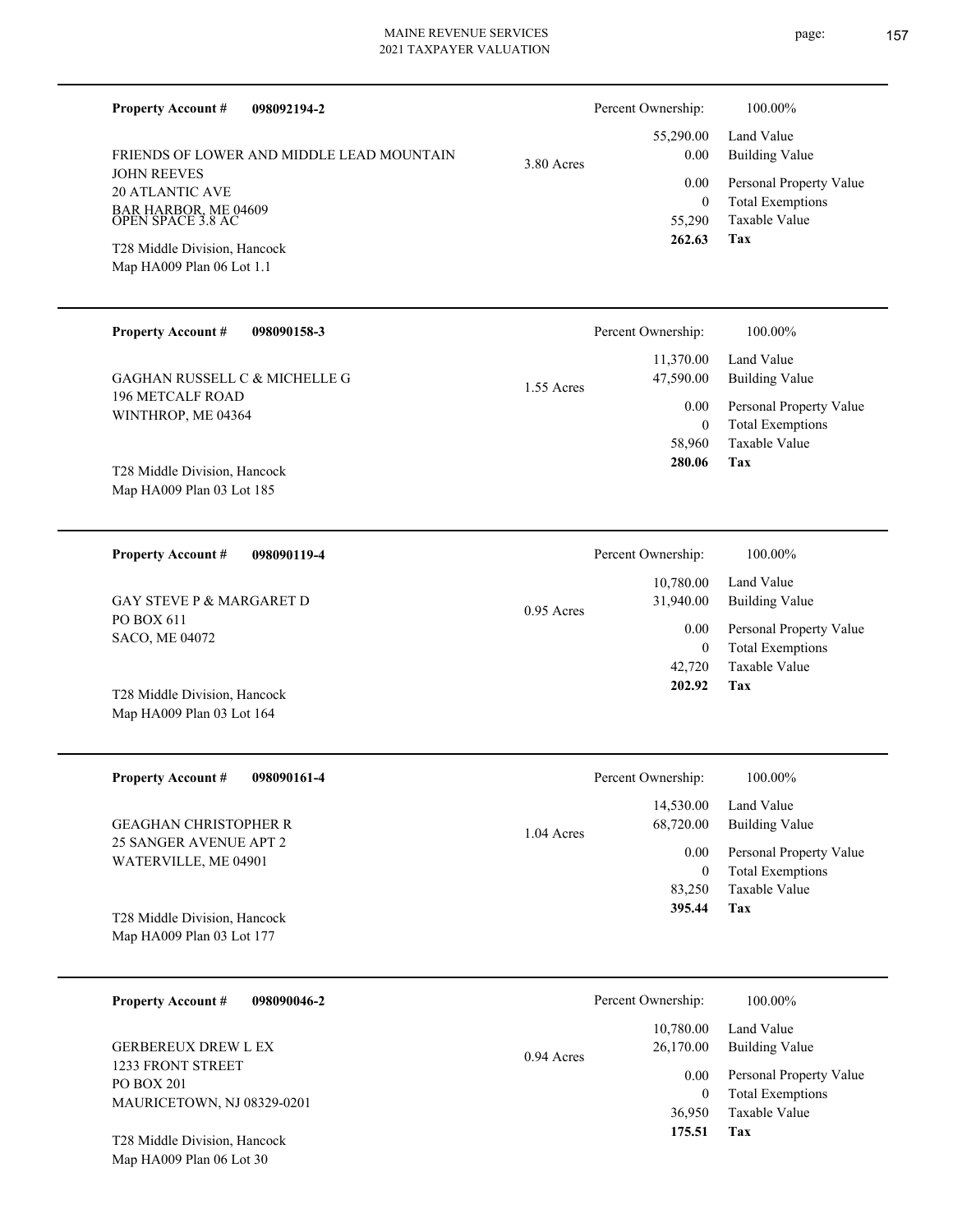# MAINE REVENUE SERVICES

| 2021 TAXPAYER VALUATION                                                                                       |              |                                                  |                                                                                           |
|---------------------------------------------------------------------------------------------------------------|--------------|--------------------------------------------------|-------------------------------------------------------------------------------------------|
| <b>Property Account #</b><br>098090170-4                                                                      |              | Percent Ownership:                               | 100.00%                                                                                   |
| GERRISH VICTORIA & MINDY GERRISH & KAREN FRI                                                                  | $0.99$ Acres | 11,000.00<br>28,990.00                           | Land Value<br><b>Building Value</b>                                                       |
| 28 EAST SCHOODIC DRIVE<br>BIRCH HARBOR, ME 04613<br>T28 Middle Division, Hancock<br>Map HA009 Plan 03 Lot 191 |              | 0.00<br>$\overline{0}$<br>39,990<br>189.95       | Personal Property Value<br><b>Total Exemptions</b><br>Taxable Value<br>Tax                |
| <b>Property Account #</b><br>098090037-3                                                                      |              | Percent Ownership:                               | 100.00%                                                                                   |
| <b>GIAMALIS SALLY A &amp; A KEITH HELLER</b>                                                                  | 1.63 Acres   | 66,160.00<br>108,940.00                          | Land Value<br><b>Building Value</b>                                                       |
| 296 RIDGEVIEW DR<br>ALBURTIS, PA 18011<br>T28 Middle Division, Hancock<br>Map HA009 Plan 03 Lot 165           |              | 0.00<br>$\overline{0}$<br>175,100<br>831.73      | Personal Property Value<br><b>Total Exemptions</b><br>Taxable Value<br>Tax                |
| <b>Property Account #</b><br>098090047-4                                                                      |              | Percent Ownership:                               | 100.00%                                                                                   |
| <b>GILIO JOEL &amp; LAURA</b><br><b>16 CONSTITUTION AVENUE</b><br>HAMPDEN, ME 04444                           | 1.45 Acres   | 63,920.00<br>37,440.00<br>0.00<br>$\overline{0}$ | Land Value<br><b>Building Value</b><br>Personal Property Value<br><b>Total Exemptions</b> |
| T28 Middle Division, Hancock<br>Map HA009 Plan 03 Lot 175                                                     |              | 101,360<br>481.46                                | Taxable Value<br>Tax                                                                      |
| <b>Property Account #</b><br>098090068-3                                                                      |              | Percent Ownership:                               | 100.00%                                                                                   |
| GOODELL DIANNE L                                                                                              | 1.11 Acres   | 61,790.00<br>31,320.00                           | Land Value<br><b>Building Value</b>                                                       |
| WILLIAM T JR & MARCIA G REESE<br>177 STARR ROAD<br>NEWARK, DE 19711-7421                                      |              | 0.00<br>$\mathbf{0}$<br>93,110                   | Personal Property Value<br><b>Total Exemptions</b><br>Taxable Value<br>Tax                |
| T28 Middle Division, Hancock<br>Map HA009 Plan 05 Lot 15                                                      |              | 442.27                                           |                                                                                           |

| <b>Property Account #</b><br>098090090-4                                    | Percent Ownership:                                | 100.00%                                                                            |
|-----------------------------------------------------------------------------|---------------------------------------------------|------------------------------------------------------------------------------------|
| GOODELL RICHARD JR ET AL<br>24606 OLD MEADOW ROAD<br>SEAFORD, DE 19973-7915 | 70,130.00<br>11,870.00<br>1.22 Acres<br>0.00<br>0 | Land Value<br>Building Value<br>Personal Property Value<br><b>Total Exemptions</b> |
| T28 Middle Division, Hancock                                                | 82,000<br>389.50                                  | Taxable Value<br>Tax                                                               |

Map HA009 Plan 05 Lot 16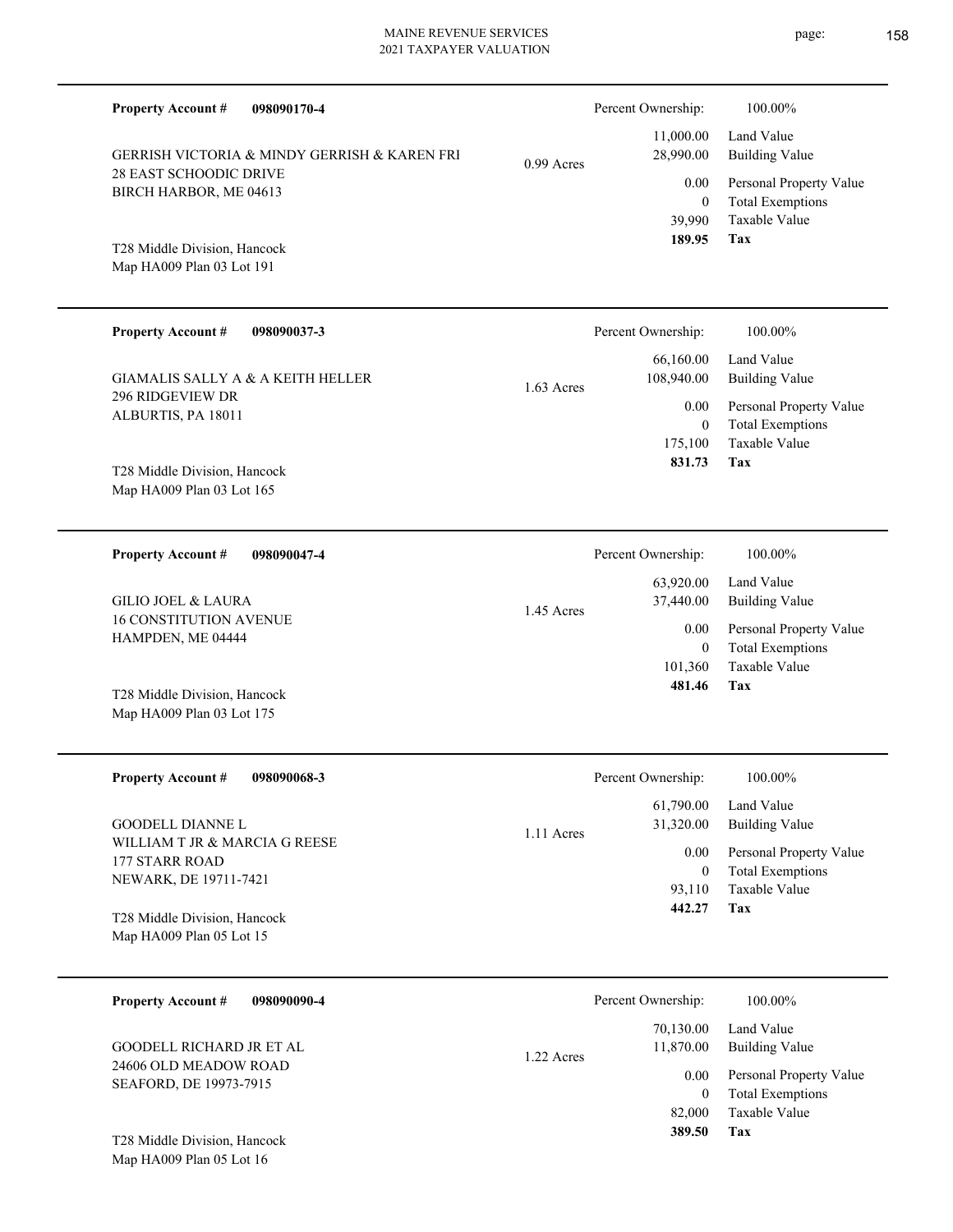| <b>Property Account #</b><br>098090040-5                  |              | Percent Ownership:       | 100.00%                                            |
|-----------------------------------------------------------|--------------|--------------------------|----------------------------------------------------|
| GOODIN DENISE M & MELANIE COX & AMANDA WHI                | $0.97$ Acres | 10,780.00<br>25,720.00   | Land Value<br><b>Building Value</b>                |
| <b>17 STONEY RIDGE ROAD</b><br>EDDINGTON, ME 04428        |              | 0.00<br>$\overline{0}$   | Personal Property Value<br><b>Total Exemptions</b> |
| T28 Middle Division, Hancock<br>Map HA009 Plan 02 Lot 129 |              | 36,500<br>173.38         | Taxable Value<br>Tax                               |
| <b>Property Account #</b><br>098090049-4                  |              | Percent Ownership:       | 100.00%                                            |
| <b>GOODWIN BENJAMIN C &amp; ANNE M</b>                    | 1.77 Acres   | 74,740.00<br>25,380.00   | Land Value<br><b>Building Value</b>                |
| 186 DAVIS RD<br>EDDINGTON, ME 04428                       |              | 0.00<br>$\mathbf{0}$     | Personal Property Value<br><b>Total Exemptions</b> |
| T28 Middle Division, Hancock<br>Map HA009 Plan 05 Lot 27  |              | 100,120<br>475.57        | <b>Taxable Value</b><br>Tax                        |
| <b>Property Account #</b><br>098090039-4                  |              | Percent Ownership:       | 100.00%                                            |
| <b>GOSS THOMAS O &amp; BARBARA E</b>                      | 1.43 Acres   | 61,320.00<br>39,540.00   | Land Value<br><b>Building Value</b>                |
| <b>6 MALCOLM LANE</b><br>GLENBURN, ME 04401-1738          |              | 0.00<br>$\mathbf{0}$     | Personal Property Value<br><b>Total Exemptions</b> |
| T28 Middle Division, Hancock<br>Map HA009 Plan 05 Lot 9   |              | 100,860<br>479.09        | <b>Taxable Value</b><br>Tax                        |
| <b>Property Account #</b><br>098092151-5                  |              | Percent Ownership:       | 100.00%                                            |
| <b>GRANGE PETER</b>                                       | 1.12 Acres   | 11,080.00<br>35,270.00   | Land Value<br><b>Building Value</b>                |
| <b>265 DONAHUE ROAD</b><br>PASCOAG, RI 02859              |              | 0.00<br>$\boldsymbol{0}$ | Personal Property Value<br><b>Total Exemptions</b> |
| T28 Middle Division, Hancock<br>Map HA009 Plan 02 Lot 125 |              | 46,350<br>220.16         | Taxable Value<br>Tax                               |
| <b>Property Account #</b><br>098092182-2                  |              | Percent Ownership:       | 100.00%                                            |
| <b>GROVER GARY W &amp; DEBORAH M</b>                      | 1.09 Acres   | 11,060.00<br>44,910.00   | Land Value<br><b>Building Value</b>                |
| <b>61 LUPINE WAY</b><br>BANGOR, ME 04679                  |              | 0.00<br>$\boldsymbol{0}$ | Personal Property Value<br><b>Total Exemptions</b> |
| T <sub>20</sub> Middle Division Honogals                  |              | 55,970<br>265.86         | Taxable Value<br>Tax                               |

Map HA009 Plan 03 Lot 168 T28 Middle Division, Hancock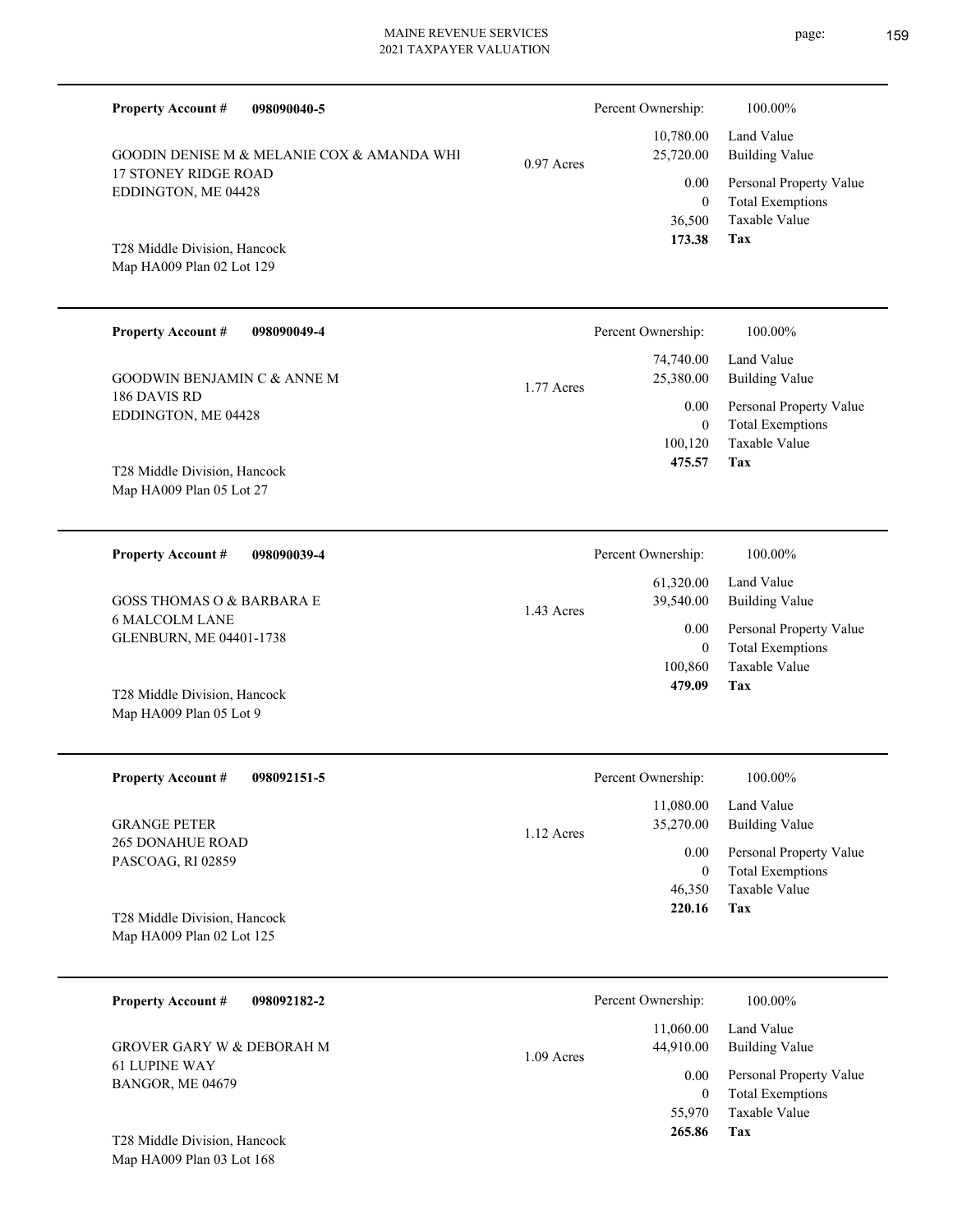**098090045-3**

PO BOX 572

Map HA009 Plan 02 Lot 139

**Property Account #**

HALDANE DAVID D & JANE A

| BLUE HILL, ME 04614                                       | 0.00<br>$\theta$       |
|-----------------------------------------------------------|------------------------|
| T28 Middle Division, Hancock<br>Map HA009 Plan 01 Lot 1.3 | 85,690<br>407.03       |
| <b>Property Account #</b><br>098090058-4                  | Percent Ownership:     |
| HANSCOM FLOYD H & ROBERTA R                               | 63,540.00<br>35,760.00 |
| 61 NORTH RD                                               | $1.15$ Acres           |
| LAMOINE, ME 04605                                         | 0.00                   |
|                                                           | $\theta$               |
|                                                           | 99,300                 |
| T28 Middle Division, Hancock                              | 471.68                 |
| Map HA009 Plan 05 Lot 13                                  |                        |
|                                                           |                        |
|                                                           |                        |

1.18 Acres

| <b>Property Account #</b><br>098090092-4                  | Percent Ownership: | 100.00%                                            |
|-----------------------------------------------------------|--------------------|----------------------------------------------------|
|                                                           | 0.00               | Land Value                                         |
| <b>HANSEN PETER</b>                                       | 42,530.00          | Building Value                                     |
| <b>250 WEST FRANKLIN ROAD</b><br>FRANKLIN, ME 04634       | $0.00\,$<br>0      | Personal Property Value<br><b>Total Exemptions</b> |
| URSA MAJOR (M) L#0900571 LOC CC                           | 42,530             | Taxable Value                                      |
| T28 Middle Division, Hancock<br>Map $HA009$ Plan 01 Lot 3 | 202.02             | Tax                                                |

| <b>Property Account #</b><br>098090116-3 | Percent Ownership:        | 100.00%                 |
|------------------------------------------|---------------------------|-------------------------|
|                                          | 54,620.00                 | Land Value              |
| <b>HANSON STEVEN J &amp; PAMELA J</b>    | 41,180.00<br>$1.50$ Acres | Building Value          |
| 231 ISTHMUS RD<br>RUMFORD, ME 04276      | 0.00                      | Personal Property Value |
|                                          | $\overline{0}$            | <b>Total Exemptions</b> |
|                                          | 95,800                    | Taxable Value           |
| T28 Middle Division, Hancock             | 455.05                    | Tax                     |
| Map HA009 Plan 02 Lot 138                |                           |                         |
|                                          |                           |                         |

| 098090147-4<br><b>Property Account #</b>     | Percent Ownership:                    | 100.00%                                            |
|----------------------------------------------|---------------------------------------|----------------------------------------------------|
| HANSON STEVEN J & PAMELA J<br>231 ISTHMUS RD | 53,250.00<br>3,000.00<br>$1.57$ Acres | Land Value<br>Building Value                       |
| RUMFORD, ME 04276                            | 0.00                                  | Personal Property Value<br><b>Total Exemptions</b> |
|                                              | 56,250                                | Taxable Value                                      |
| T28 Middle Division, Hancock                 | 267.19                                | Tax                                                |

page: 160

**Tax**

**Tax**

Taxable Value Total Exemptions Personal Property Value

Building Value Land Value

 $100.00\%$ 

 64,930.00 20,760.00

Percent Ownership:  $100.00\%$ 

Taxable Value Total Exemptions Personal Property Value

Building Value Land Value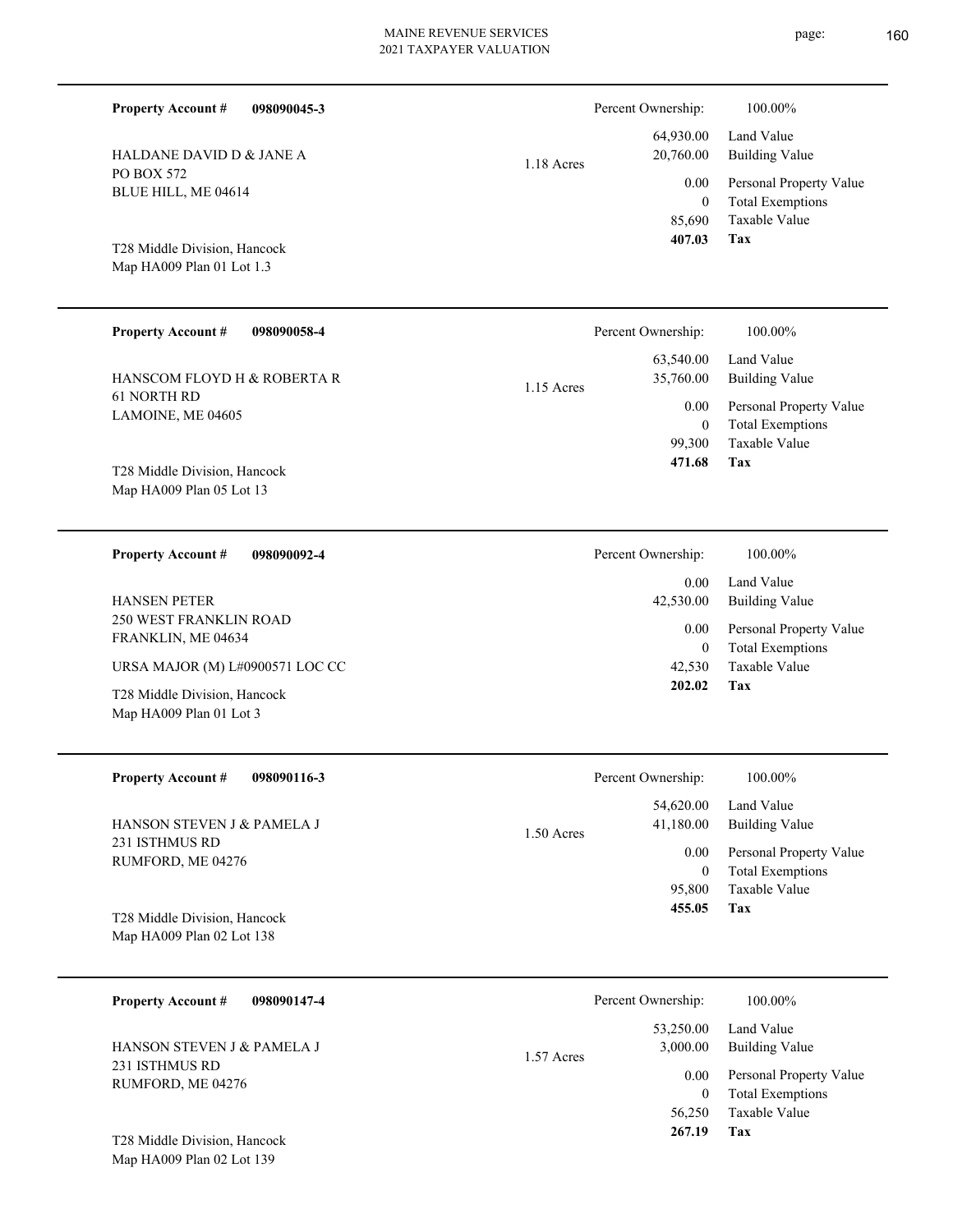Percent Ownership:  $100.00\%$ 

| 42,240.00        | 73,120.00 Land Value<br>Building Value             |
|------------------|----------------------------------------------------|
| 0.00<br>$\Omega$ | Personal Property Value<br><b>Total Exemptions</b> |
|                  | 115,360 Taxable Value                              |
| 547.96           | Tax                                                |

**Tax**

 27,720 0

0.00

 **131.67**

Taxable Value Total Exemptions Personal Property Value

Map HA009 Plan 04 Lot 79 T28 Middle Division, Hancock

HARDISON CLIFFORD E & SUSAN E

83 DEERVALE ROAD DURHAM, ME 04222

**Property Account #**

**098090003-4**

| <b>Property Account #</b><br>098090050-3                                                                             | Percent Ownership:                                                       | 100.00%                                                                                                    |
|----------------------------------------------------------------------------------------------------------------------|--------------------------------------------------------------------------|------------------------------------------------------------------------------------------------------------|
| HARE JOHN A, KATHERINE, DONNA HUDSON &<br><b>JOHN A HARE</b><br><b>6812 BELLAVISTA RD</b><br>YONGES ISLAND, SC 29449 | 64,050.00<br>29,330.00<br>1.11 Acres<br>0.00<br>$\overline{0}$<br>93,380 | Land Value<br><b>Building Value</b><br>Personal Property Value<br><b>Total Exemptions</b><br>Taxable Value |
| T28 Middle Division, Hancock<br>Map HA009 Plan 06 Lot 43                                                             | 443.56                                                                   | Tax                                                                                                        |
| <b>Property Account #</b><br>098090057-4                                                                             | Percent Ownership:                                                       | 100.00%                                                                                                    |
| <b>HARMON GEORGE A JR</b>                                                                                            | 0.00<br>27,720.00                                                        | Land Value<br>Building Value                                                                               |

ORRINGTON, ME 04474 URSA MAJOR (M) L#0902107 LOC W

Map HA009 Plan 01 Lot 3 T28 Middle Division, Hancock

63 DOW ROAD

| <b>Property Account #</b><br>098090042-6                 | Percent Ownership:                  | 33.00%                       |
|----------------------------------------------------------|-------------------------------------|------------------------------|
| HARRINGTON MARK R & JOHN E                               | 21,219.00<br>4,639.80<br>2.75 Acres | Land Value<br>Building Value |
| PO BOX 5021<br>SPANAWAY, WA 98389                        | 0.00                                | Personal Property Value      |
|                                                          | $\bf{0}$                            | <b>Total Exemptions</b>      |
|                                                          | 25,859                              | Taxable Value                |
| T28 Middle Division, Hancock<br>Map HA009 Plan 03 Lot 82 | 122.83                              | Tax                          |
|                                                          |                                     |                              |

| 098090042-2<br><b>Property Account #</b> | Percent Ownership:                  | 33.00%                                                         |
|------------------------------------------|-------------------------------------|----------------------------------------------------------------|
| HARRINGTON RODNEY M & LUCILE A           | 21.219.00<br>4,639.80<br>2.75 Acres | Land Value<br>Building Value                                   |
| PO BOX 313<br>MILBRIDGE, ME 04658        | 0.00                                | Personal Property Value<br><b>Total Exemptions</b><br>$\theta$ |
|                                          | 25,859                              | Taxable Value                                                  |
| T28 Middle Division, Hancock             | 122.83                              | Tax                                                            |

Map HA009 Plan 03 Lot 82

1.28 Acres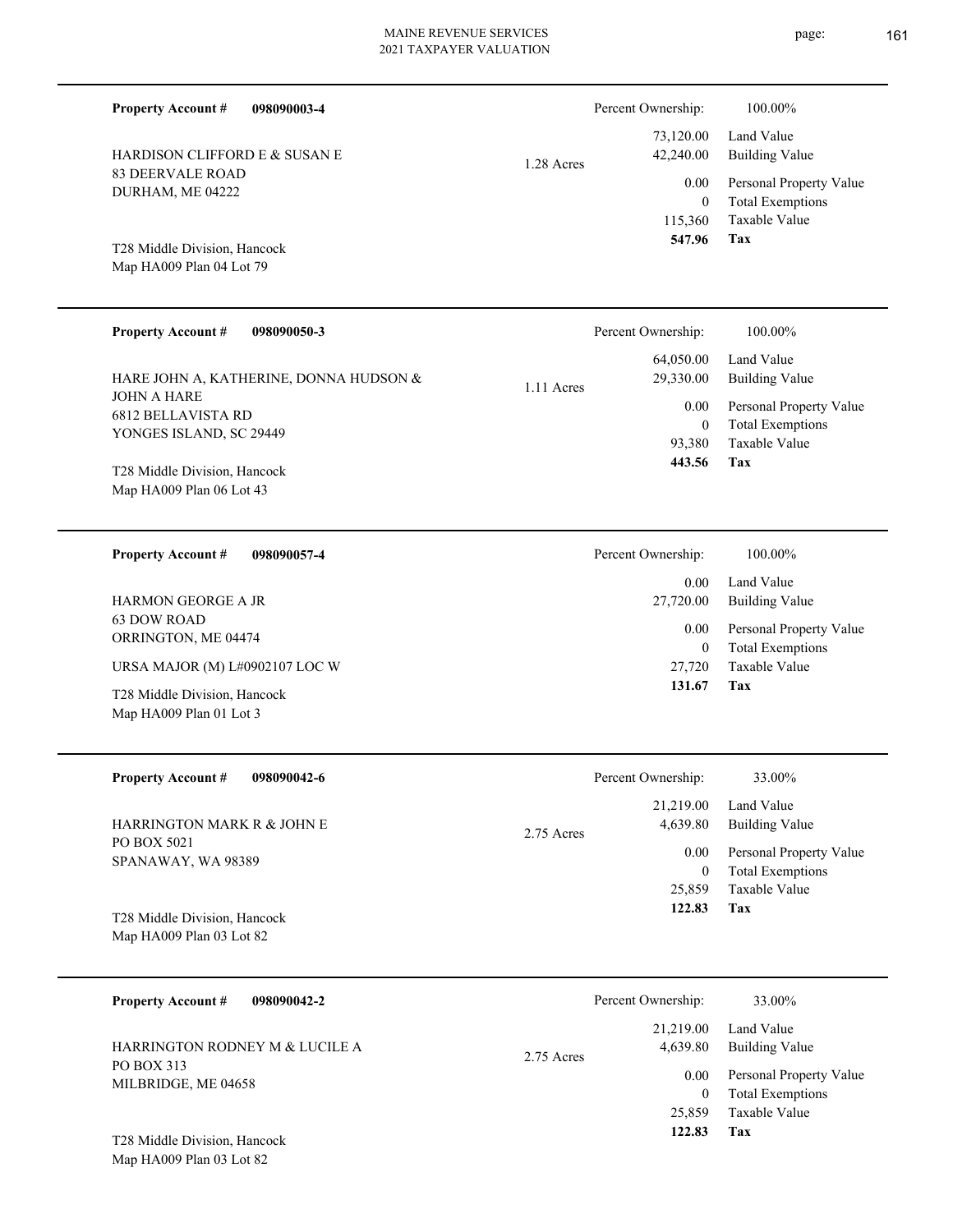| 4265        |                      |  |  |  |
|-------------|----------------------|--|--|--|
|             | 60,                  |  |  |  |
| ancock      | 28                   |  |  |  |
| t 156       |                      |  |  |  |
|             |                      |  |  |  |
| 098090001-2 | Percent Ownersh      |  |  |  |
|             | 63,830               |  |  |  |
| OW SUSAN    | 23,840<br>1.05 Acres |  |  |  |

1.27 Acres

0.93 Acres

102 EAST POND ROAD OAKLAND, ME 04963 HERMANN MCMORROW SUS.

185 BACK ST

**Property Account #**

N MONMOUTH, ME 04265

HARTFORD CARLETON G

Map HA009 Plan 03 Lot 156 T28 Middle Division, Hancock

**Property Account #**

**098092191-4**

Map HA009 Plan 03 Lot 83 T28 Middle Division, Hancock

**098092153-5 Property Account #**

PO BOX 1146 BLUE HILL, ME 04614 HERRICK JOHN W & ALICE M

Map HA009 Plan 02 Lot 130 T28 Middle Division, Hancock

| <b>Property Account #</b><br>098090064-2                | 100.00%<br>Percent Ownership:                                                                     |  |
|---------------------------------------------------------|---------------------------------------------------------------------------------------------------|--|
| HINCKLEY GARY N & NANCY L<br>PO BOX 51                  | 64,740.00<br>Land Value<br>Building Value<br>26,040.00<br>1.08 Acres                              |  |
| 47 BERNARD RD<br>BERNARD, ME 04612                      | Personal Property Value<br>0.00<br><b>Total Exemptions</b><br>$\bf{0}$<br>Taxable Value<br>90.780 |  |
| T28 Middle Division, Hancock<br>Map HA009 Plan 01 Lot 5 | Tax<br>431.21                                                                                     |  |

| 098090114-3<br><b>Property Account #</b> | Percent Ownership:                     | 100.00%                                            |
|------------------------------------------|----------------------------------------|----------------------------------------------------|
| <b>HUNTER KIM F</b>                      | 47,690.00<br>24,040.00<br>$1.07$ Acres | Land Value<br>Building Value                       |
| PO BOX 331<br>ORLAND, ME 04472           | 0.00<br>0                              | Personal Property Value<br><b>Total Exemptions</b> |
|                                          | 71.730                                 | Taxable Value                                      |
| T28 Middle Division, Hancock             | 340.72                                 | Tax                                                |

Map HA009 Plan 05 Lot 30

Total Exemptions Personal Property Value Building Value Land Value 11,180.00 49,100.00 0.00 Percent Ownership:  $100.00\%$ 

**Tax** Taxable Value 60,280 0  **286.33**

| Percent Ownership:   | 100.00%                                            |
|----------------------|----------------------------------------------------|
| 23,840.00            | 63,830.00 Land Value<br>Building Value             |
| $0.00\,$<br>$\theta$ | Personal Property Value<br><b>Total Exemptions</b> |

| 87,670 | Taxable Value |
|--------|---------------|
| 416.43 | Tax           |

| Percent Ownership: | 100.00%                 |
|--------------------|-------------------------|
| 12,280.00          | Land Value              |
| 52,460.00          | Building Value          |
| $0.00\,$           | Personal Property Value |
| 0                  | <b>Total Exemptions</b> |
| 64,740             | Taxable Value           |
| 307.52             | Tax                     |
|                    |                         |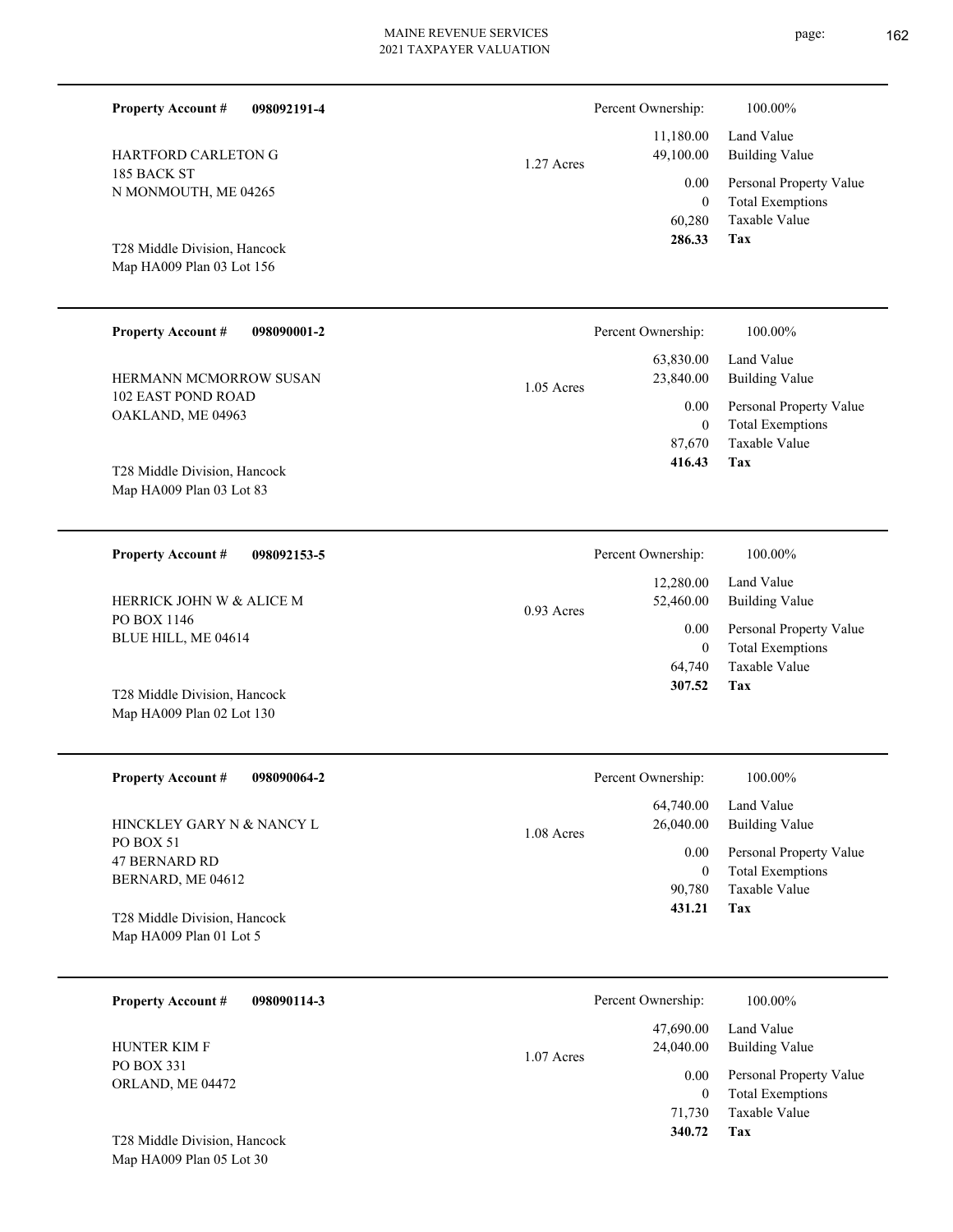| <b>Property Account #</b><br>098092192-2                  |                             | Percent Ownership:                         | 100.00%                                                                    |
|-----------------------------------------------------------|-----------------------------|--------------------------------------------|----------------------------------------------------------------------------|
| <b>JASPER WYMAN &amp; SON</b>                             | Tree Growth<br>52.00 Acres  | 38,096.00<br>0.00                          | Land Value<br><b>Building Value</b>                                        |
| PO BOX 100<br>MILBRIDGE, ME 04658-0100                    |                             | 0.00<br>$\overline{0}$<br>38,096<br>180.96 | Personal Property Value<br><b>Total Exemptions</b><br>Taxable Value<br>Tax |
| T28 Middle Division, Hancock<br>Map HA009 Plan 01 Lot 3.1 |                             |                                            |                                                                            |
| <b>Property Account #</b><br>098092193-2                  |                             | Percent Ownership:                         | 100.00%                                                                    |
| <b>JASPER WYMAN &amp; SON</b>                             | Tree Growth<br>$7.00$ Acres | 868.00<br>0.00                             | Land Value<br><b>Building Value</b>                                        |
| <b>PO BOX 100</b><br>MILBRIDGE, ME 04658-0100             |                             | 0.00<br>$\overline{0}$<br>868              | Personal Property Value<br><b>Total Exemptions</b><br>Taxable Value        |
| T28 Middle Division, Hancock<br>Map HA009 Plan 01 Lot 3.2 |                             | 4.12                                       | Tax                                                                        |
| <b>Property Account #</b><br>098090138-3                  |                             | Percent Ownership:                         | 100.00%                                                                    |
| JOHNSON DARRYLL O & CHERI L                               | 0.99 Acres                  | 14,500.00<br>57,970.00                     | Land Value<br><b>Building Value</b>                                        |
| 1393 AUGUSTA RD<br>BOWDOIN, ME 04287                      |                             | 0.00<br>$\overline{0}$<br>72,470<br>344.23 | Personal Property Value<br><b>Total Exemptions</b><br>Taxable Value<br>Tax |
| T28 Middle Division, Hancock<br>Map HA009 Plan 03 Lot 161 |                             |                                            |                                                                            |
| <b>Property Account #</b><br>098090163-4                  |                             | Percent Ownership:                         | 100.00%                                                                    |
| JOHNSON GARY C & KATHLEEN J                               | $1.03$ Acres                | 13,020.00<br>27,760.00                     | Land Value<br><b>Building Value</b>                                        |
| 212 NORRIDGEWOCK ROAD<br>FAIRFIELD, ME 04937              |                             | 0.00<br>$\mathbf{0}$<br>40,780             | Personal Property Value<br><b>Total Exemptions</b><br>Taxable Value        |
| T28 Middle Division, Hancock<br>Map HA009 Plan 03 Lot 170 |                             | 193.71                                     | Tax                                                                        |
| <b>Property Account #</b><br>098090088-4                  |                             | Percent Ownership:                         | 100.00%                                                                    |
| JONES SUZANNE E<br><b>45 MEACHAM RD</b>                   | 1.53 Acres                  | 76,700.00<br>49,460.00                     | Land Value<br><b>Building Value</b>                                        |
| SOMERVILLE, MA 02144                                      |                             | 0.00<br>$\overline{0}$<br>126,160          | Personal Property Value<br><b>Total Exemptions</b><br>Taxable Value        |
|                                                           |                             | 599.26                                     | Tax                                                                        |

Map HA009 Plan 05 Lot 22.1 T28 Middle Division, Hancock ▃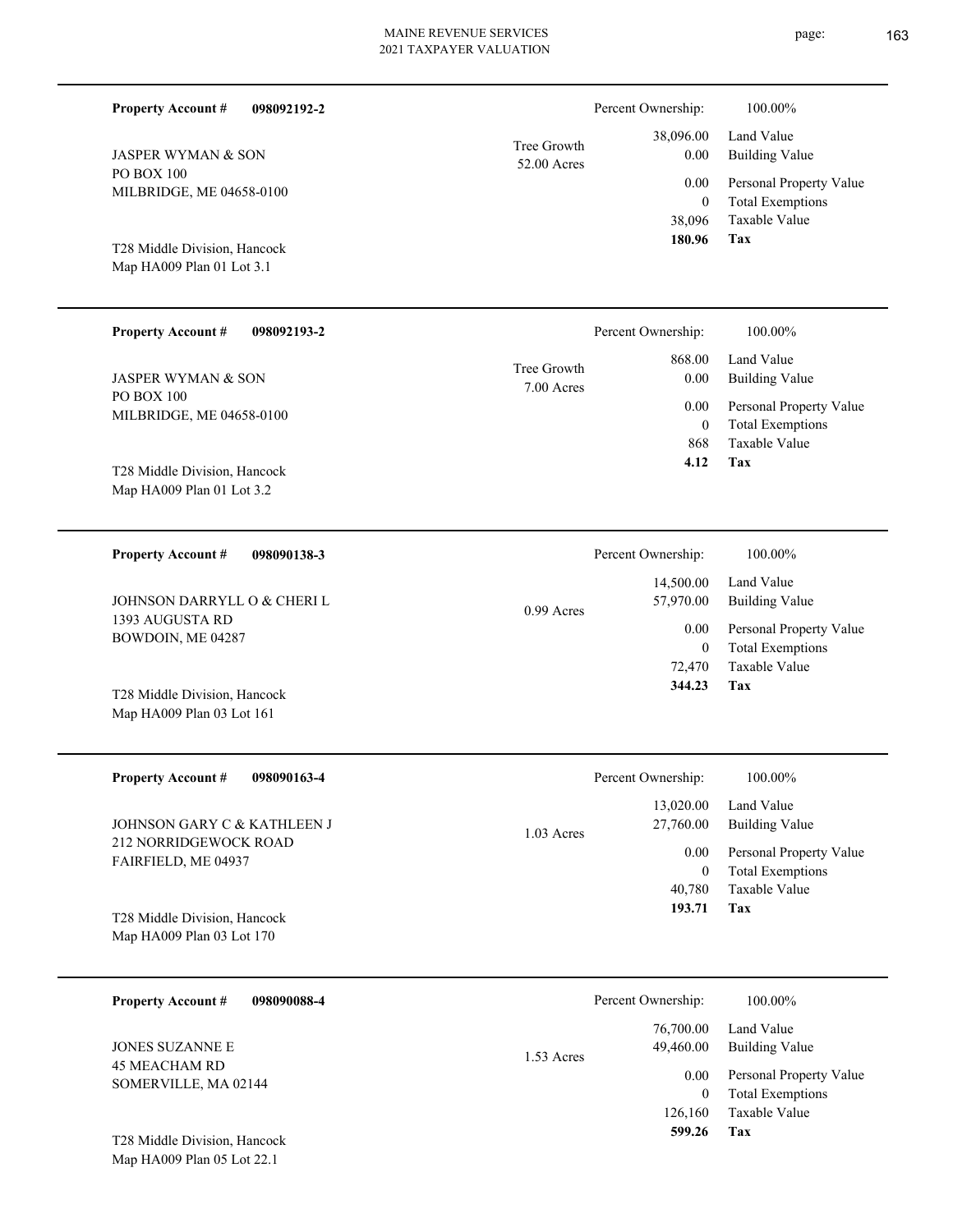Percent Ownership:  $100.00\%$ 

1.09 Acres

|            | 680.49    | Tax                          |
|------------|-----------|------------------------------|
|            |           | 143,260 Taxable Value        |
|            | $\theta$  | <b>Total Exemptions</b>      |
|            |           | 0.00 Personal Property Value |
| 1.29 Acres | 68,800.00 | Building Value               |
|            |           | 74,460.00 Land Value         |
|            |           |                              |

**Tax**

 131,930 0

0.00

Percent Ownership:  $100.00\%$ 

 72,060.00 59,870.00

 **626.67**

Taxable Value Total Exemptions Personal Property Value

Building Value Land Value

Map HA009 Plan 03 Lot 158 T28 Middle Division, Hancock

248 CLEWLEYVILLE ROAD EDDINGTON, ME 04428

KEEFE ADAM W & JULIE F

**Property Account #**

| <b>Property Account #</b><br>098090012-3 | Percent Ownership:                     | 100.00%                                                             |
|------------------------------------------|----------------------------------------|---------------------------------------------------------------------|
| KIDWELL DIANE S<br>442 SUMMIT STREET     | 40.630.00<br>52,080.00<br>$0.44$ Acres | Land Value<br>Building Value                                        |
| RIDGEWOOD, NJ 07450                      | 0.00<br>0<br>92,710                    | Personal Property Value<br><b>Total Exemptions</b><br>Taxable Value |
| T28 Middle Division, Hancock             | 440.37                                 | Tax                                                                 |

Map HA009 Plan 06 Lot 46

**098090032-1** 442 SUMMIT STREET **Property Account #** KIDWELL DIANE S

**098090110-3**

RIDGEWOOD, NJ 07450

Map HA009 Plan 06 Lot 45 T28 Middle Division, Hancock

| <b>Property Account #</b><br>098090077-1 | Percent Ownership:        | 100.00%                 |
|------------------------------------------|---------------------------|-------------------------|
|                                          | 66,020.00                 | Land Value              |
| KING DENNIS J & LINDA E<br>170 POINT RD  | 60,100.00<br>$1.15$ Acres | Building Value          |
| HANCOCK, ME 04640                        | 0.00                      | Personal Property Value |
|                                          | $\mathbf{0}$              | <b>Total Exemptions</b> |
|                                          | 126,120                   | Taxable Value           |
| T28 Middle Division, Hancock             | 599.07                    | Tax                     |
| Map HA009 Plan 01 Lot 6                  |                           |                         |

| <b>Property Account #</b><br>098092171-2       | Percent Ownership:                   | 100.00%                                            |
|------------------------------------------------|--------------------------------------|----------------------------------------------------|
| LAMBERT STEPHEN L & JANE E<br>82 LEDGELAWN AVE | 11,150.00<br>20,320.00<br>1.22 Acres | Land Value<br><b>Building Value</b>                |
| BAR HARBOR, ME 04609                           | 0.00<br>0                            | Personal Property Value<br><b>Total Exemptions</b> |
| T28 Middle Division, Hancock                   | 31,470<br>149.48                     | Taxable Value<br>Tax                               |

Map HA009 Plan 03 Lot 173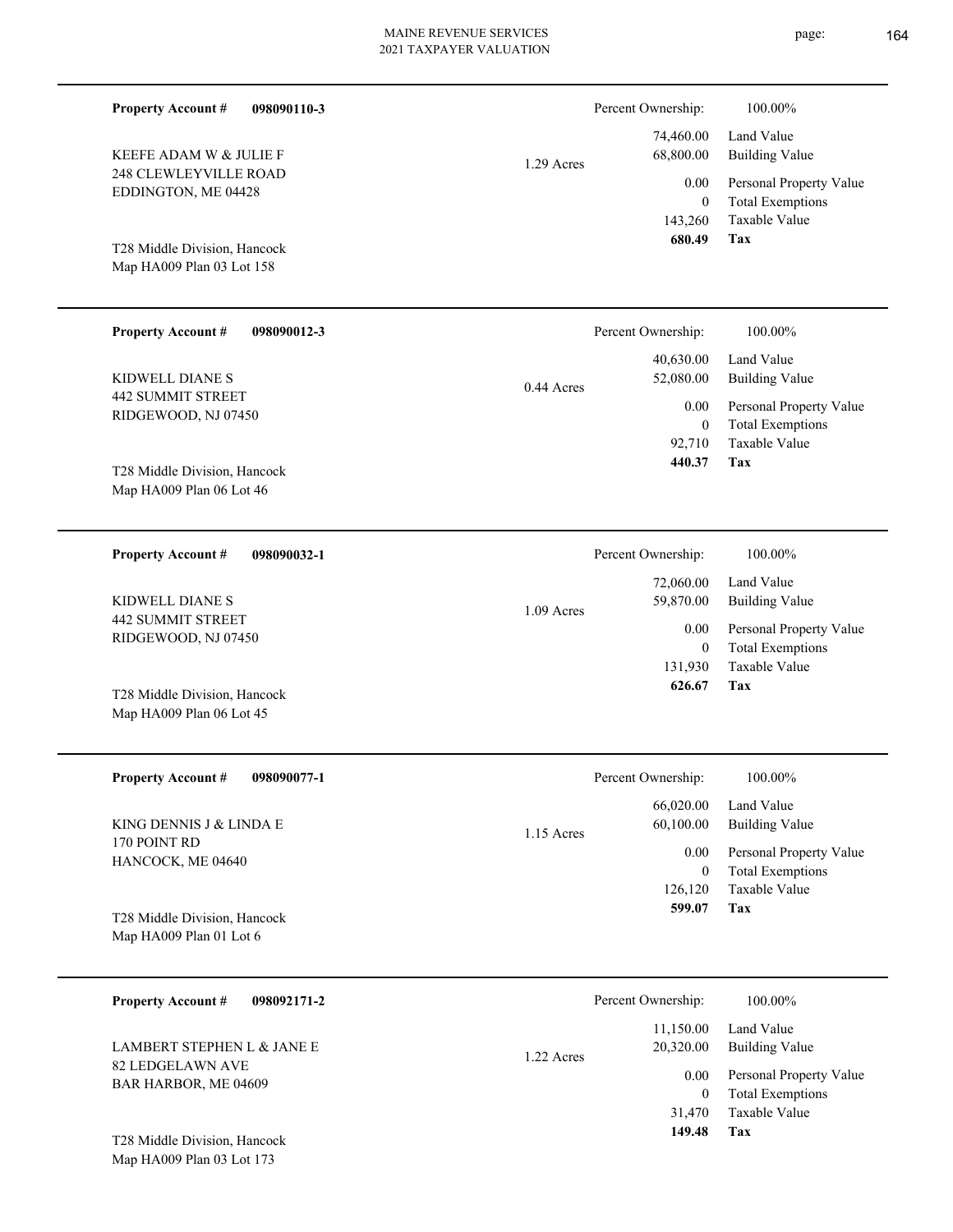| <b>Property Account #</b><br>098090084-1                  |              | Percent Ownership:                 | 100.00%                                         |
|-----------------------------------------------------------|--------------|------------------------------------|-------------------------------------------------|
| LEAD MOUNTAIN HIDEAWAY LLC                                | $1.03$ Acres | 70,790.00<br>47,630.00             | Land Value<br><b>Building Value</b>             |
| % ELIZABETH GOODWIN<br>991 BURNT MILL RD                  |              | 0.00                               | Personal Property Value                         |
| <b>WELLS, ME 04090</b>                                    |              | $\mathbf{0}$<br>118,420            | <b>Total Exemptions</b><br>Taxable Value        |
| T28 Middle Division, Hancock                              |              | 562.50                             | <b>Tax</b>                                      |
| Map HA009 Plan 01 Lot 7                                   |              |                                    |                                                 |
| <b>Property Account #</b><br>098090081-3                  |              | Percent Ownership:                 | 100.00%                                         |
|                                                           |              | 109,570.00                         | Land Value                                      |
| LEAD MOUNTAIN LODGE LLC                                   | $2.02$ Acres | 185,220.00                         | <b>Building Value</b>                           |
| % RODNEY A PINKHAM JR<br><b>23 JORDAN TERRACE</b>         |              | 0.00                               | Personal Property Value                         |
| WATERFORD, CT 06385                                       |              | $\overline{0}$                     | <b>Total Exemptions</b>                         |
|                                                           |              | 294,790                            | Taxable Value<br>Tax                            |
| T28 Middle Division, Hancock                              |              | 1,400.25                           |                                                 |
| Map HA009 Plan 02 Lot 85                                  |              |                                    |                                                 |
| <b>Property Account #</b><br>098092149-3                  |              | Percent Ownership:                 | 100.00%                                         |
|                                                           |              | 10,780.00                          | Land Value                                      |
| LEE SCOTT A JR & DEANNA EDGERLY<br>773 CLARK ROAD         | 0.94 Acres   | 22,100.00                          | <b>Building Value</b>                           |
| PLYMOUTH, ME 04969                                        |              | 0.00                               | Personal Property Value                         |
|                                                           |              | $\overline{0}$<br>32,880<br>156.18 | <b>Total Exemptions</b><br>Taxable Value<br>Tax |
| T28 Middle Division, Hancock<br>Map HA009 Plan 02 Lot 134 |              |                                    |                                                 |
| <b>Property Account #</b><br>098090107-2                  |              | Percent Ownership:                 | 100.00%                                         |
| LENTZ TIMOTHY R & PATRICIA M MILES                        |              | 70,980.00<br>80,810.00             | Land Value<br><b>Building Value</b>             |
| <b>858 CARDVILLE ROAD</b>                                 | 1.20 Acres   | 0.00                               | Personal Property Value                         |
| GREENBUSH, ME 04418                                       |              | $\overline{0}$                     | <b>Total Exemptions</b>                         |
|                                                           |              | 151,790                            | Taxable Value                                   |
| T28 Middle Division, Hancock<br>Map HA009 Plan 05 Lot 32  |              | 721.00                             | Tax                                             |
|                                                           |              |                                    |                                                 |
| <b>Property Account #</b><br>098090052-3                  |              | Percent Ownership:                 | 100.00%                                         |
| LIBBY JAMES L, DANIEL P, TED T, & COLBY J & JODY          | 0.95 Acres   | 46,120.00<br>33,200.00             | Land Value<br><b>Building Value</b>             |
| PO BOX 276                                                |              | 0.00                               | Personal Property Value                         |
| SEBAGO, ME 04029                                          |              | $\overline{0}$                     | <b>Total Exemptions</b>                         |
|                                                           |              | 79,320                             | Taxable Value                                   |
| T28 Middle Division, Hancock                              |              | 376.77                             | Tax                                             |
| Map HA009 Plan 05 Lot 6                                   |              |                                    |                                                 |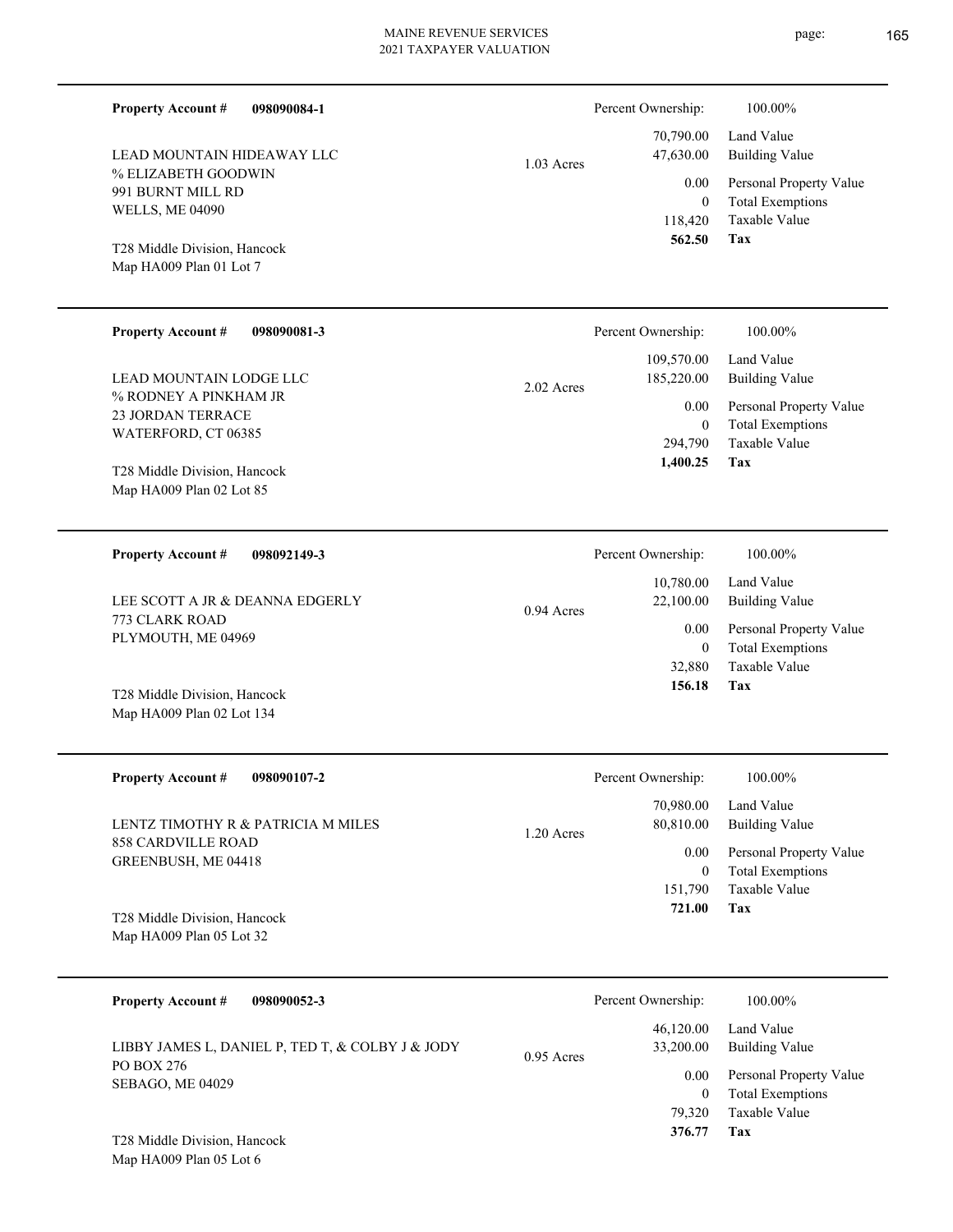| <b>Property Account #</b><br>098090053-3                  |            | Percent Ownership:                | 100.00%                                                             |
|-----------------------------------------------------------|------------|-----------------------------------|---------------------------------------------------------------------|
| LIBHART WAYNE P JR & ROBERT C KRAMP                       | 1.20 Acres | 48,100.00<br>53,120.00            | Land Value<br><b>Building Value</b>                                 |
| <b>PO BOX 108</b><br>SEAL COVE, ME 04674                  |            | 0.00<br>$\overline{0}$<br>101,220 | Personal Property Value<br><b>Total Exemptions</b><br>Taxable Value |
| T28 Middle Division, Hancock<br>Map HA009 Plan 01 Lot 8   |            | 480.80                            | <b>Tax</b>                                                          |
| <b>Property Account #</b><br>098090044-3                  |            | Percent Ownership:                | 100.00%                                                             |
| <b>LOWE BETSY J</b>                                       | 1.17 Acres | 69,580.00<br>59,080.00            | Land Value<br><b>Building Value</b>                                 |
| PO BOX 355<br>HANCOCK, ME 04640                           |            | 0.00<br>$\overline{0}$<br>128,660 | Personal Property Value<br><b>Total Exemptions</b><br>Taxable Value |
| T28 Middle Division, Hancock<br>Map HA009 Plan 06 Lot 57  |            | 611.14                            | Tax                                                                 |
| <b>Property Account #</b><br>098090165-5                  |            | Percent Ownership:                | 100.00%                                                             |
| MACDONALD ERIC E                                          | 1.27 Acres | 13,180.00<br>36,020.00            | Land Value<br><b>Building Value</b>                                 |
| 163 OLD BELFAST ROAD<br>FRANKFORT, ME 04438               |            | 0.00<br>$\overline{0}$            | Personal Property Value<br><b>Total Exemptions</b>                  |
| T28 Middle Division, Hancock<br>Map HA009 Plan 03 Lot 155 |            | 49,200<br>233.70                  | Taxable Value<br>Tax                                                |
| <b>Property Account #</b><br>098090085-2                  |            | Percent Ownership:                | $100.00\%$                                                          |
| <b>MACLEOD LANDRY S</b>                                   | 1.00 Acres | 47,650.00<br>26,320.00            | Land Value<br><b>Building Value</b>                                 |
| PO BOX 7<br>SOUTHWEST HARBOR, ME 04679                    |            | 0.00<br>$\overline{0}$<br>73,970  | Personal Property Value<br><b>Total Exemptions</b><br>Taxable Value |
| T28 Middle Division, Hancock<br>Map HA009 Plan 04 Lot 42  |            | 351.36                            | Tax                                                                 |
| <b>Property Account #</b><br>098090007P-1                 |            | Percent Ownership:                | 100.00%                                                             |
| MAINE RSA #4, INC                                         |            | 0.00<br>0.00                      | Land Value<br><b>Building Value</b>                                 |
| C/O DUFF & PHELPS LLC<br>PO BOX 2629<br>ADDISON, TX 75001 |            | 29,862.00<br>$\overline{0}$       | Personal Property Value<br><b>Total Exemptions</b>                  |
| T28 Middle Division, Hancock                              |            | 29,862<br>141.84                  | Taxable Value<br>Tax                                                |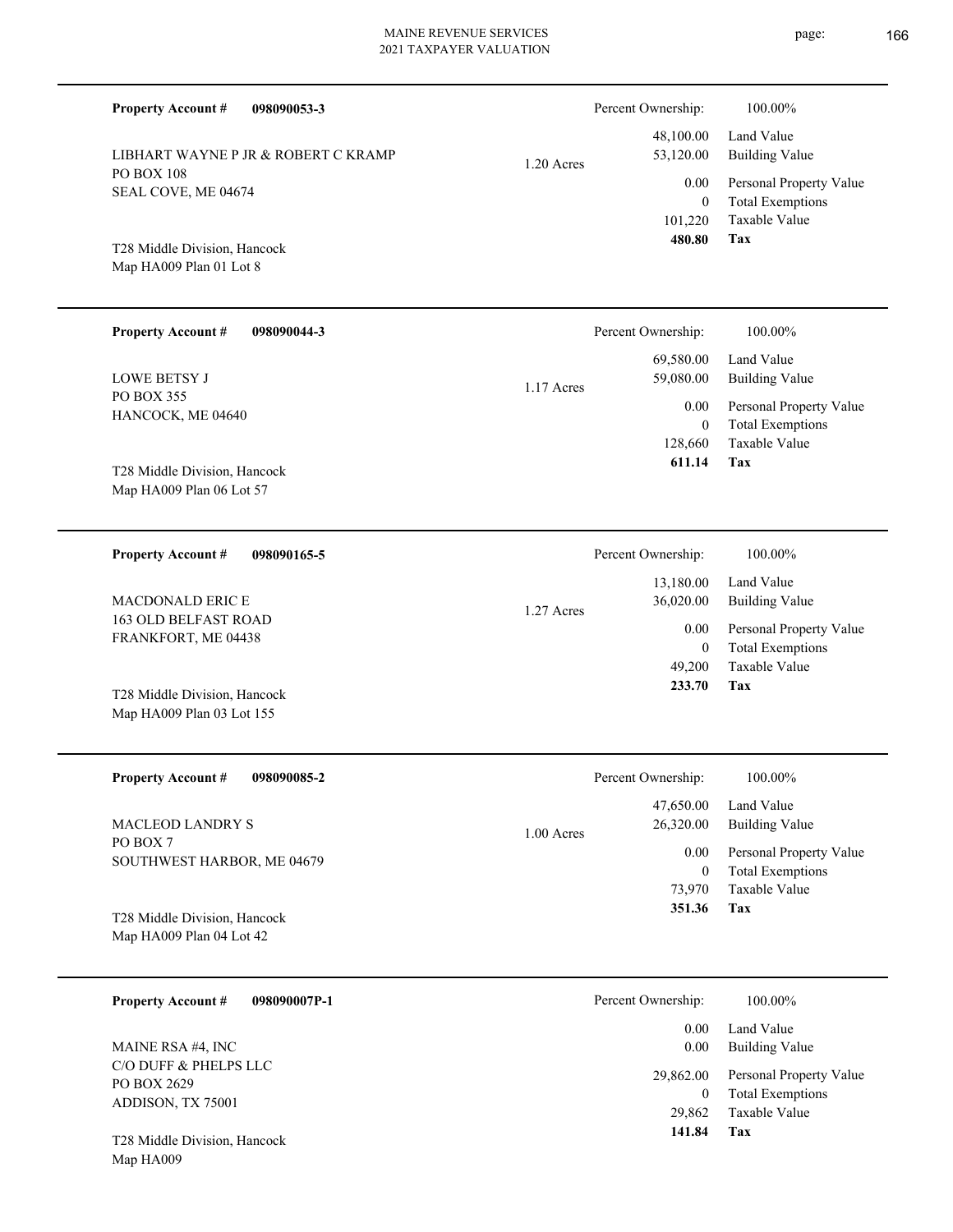| 098092188-1<br><b>Property Account #</b>                           |            | Percent Ownership:<br>102,290.00 | 100.00%<br>Land Value                              |
|--------------------------------------------------------------------|------------|----------------------------------|----------------------------------------------------|
| <b>MAINE STATE OF</b>                                              | 3.31 Acres | 0.00                             | <b>Building Value</b>                              |
| DEPARTMENT OF CONSERVATION<br>ATTN : GAYLE KOYANAGI 22 STATE HOUSE |            | 0.00<br>102,290                  | Personal Property Value<br><b>Total Exemptions</b> |
| <b>STA</b><br>UPPER LEAD MT BOAT LAUNCH                            |            | $\mathbf{0}$                     | Taxable Value                                      |
| T28 Middle Division, Hancock                                       |            | 0.00                             | Tax                                                |
| Map HA009 Plan 01 Lot 1.2<br><b>Exempt Property</b>                |            |                                  |                                                    |
| <b>Property Account #</b><br>098092189-1                           |            | Percent Ownership:               | 100.00%                                            |
| <b>MAINE STATE OF</b>                                              | 1.87 Acres | 79,570.00<br>0.00                | Land Value<br><b>Building Value</b>                |
| DEPT OF CONSERVATION<br>22 SHS                                     |            | 0.00<br>79,570                   | Personal Property Value<br><b>Total Exemptions</b> |
| AUGUSTA, ME 04333<br>UPPER LEAD MT BOAT LAUNCH                     |            | $\mathbf{0}$                     | Taxable Value                                      |
| T28 Middle Division, Hancock                                       |            | 0.00                             | Tax                                                |
| Map HA009 Plan 06 Lot 1.1<br><b>Exempt Property</b>                |            |                                  |                                                    |
| <b>Property Account #</b><br>098090124-4                           |            | Percent Ownership:               | 100.00%                                            |
| MARKOWSKI EDWIN P JR & SANDRA H                                    | 1.01 Acres | 63,540.00<br>29,080.00           | Land Value<br><b>Building Value</b>                |
| <b>805 UNITY ROAD</b><br>BENTON, ME 04901                          |            | 0.00<br>$\boldsymbol{0}$         | Personal Property Value<br><b>Total Exemptions</b> |
|                                                                    |            | 92,620                           | Taxable Value                                      |
| T28 Middle Division, Hancock<br>Map HA009 Plan 05 Lot 18           |            | 439.95                           | Tax                                                |
| <b>Property Account #</b><br>098090009-3                           |            | Percent Ownership:               | 100.00%                                            |
| MARSTON LYNDSEY MONROE & CURTIS F                                  | 1.61 Acres | 64,200.00<br>22,350.00           | Land Value<br><b>Building Value</b>                |
| 77 STEELE ROAD<br>MONROE, ME 04915                                 |            | 0.00                             | Personal Property Value                            |
|                                                                    |            | $\boldsymbol{0}$<br>86,550       | <b>Total Exemptions</b><br>Taxable Value           |
| T28 Middle Division, Hancock                                       |            | 411.11                           | Tax                                                |
| Map HA009 Plan 05 Lot 25                                           |            |                                  |                                                    |
| <b>Property Account #</b><br>098090095-2                           |            | Percent Ownership:               | 100.00%                                            |
| MCDEVITT BARRETT                                                   |            | 0.00<br>38,070.00                | Land Value<br><b>Building Value</b>                |
| 427 SOUTH RD<br>RYE, NH 03870-2516                                 |            | 0.00                             | Personal Property Value                            |
| URSA MAJOR (M) L#0900598 LOC V                                     |            | $\mathbf{0}$<br>38,070           | <b>Total Exemptions</b><br>Taxable Value           |
| T28 Middle Division, Hancock<br>Map HA009 Plan 01 Lot 3            |            | 180.83                           | Tax                                                |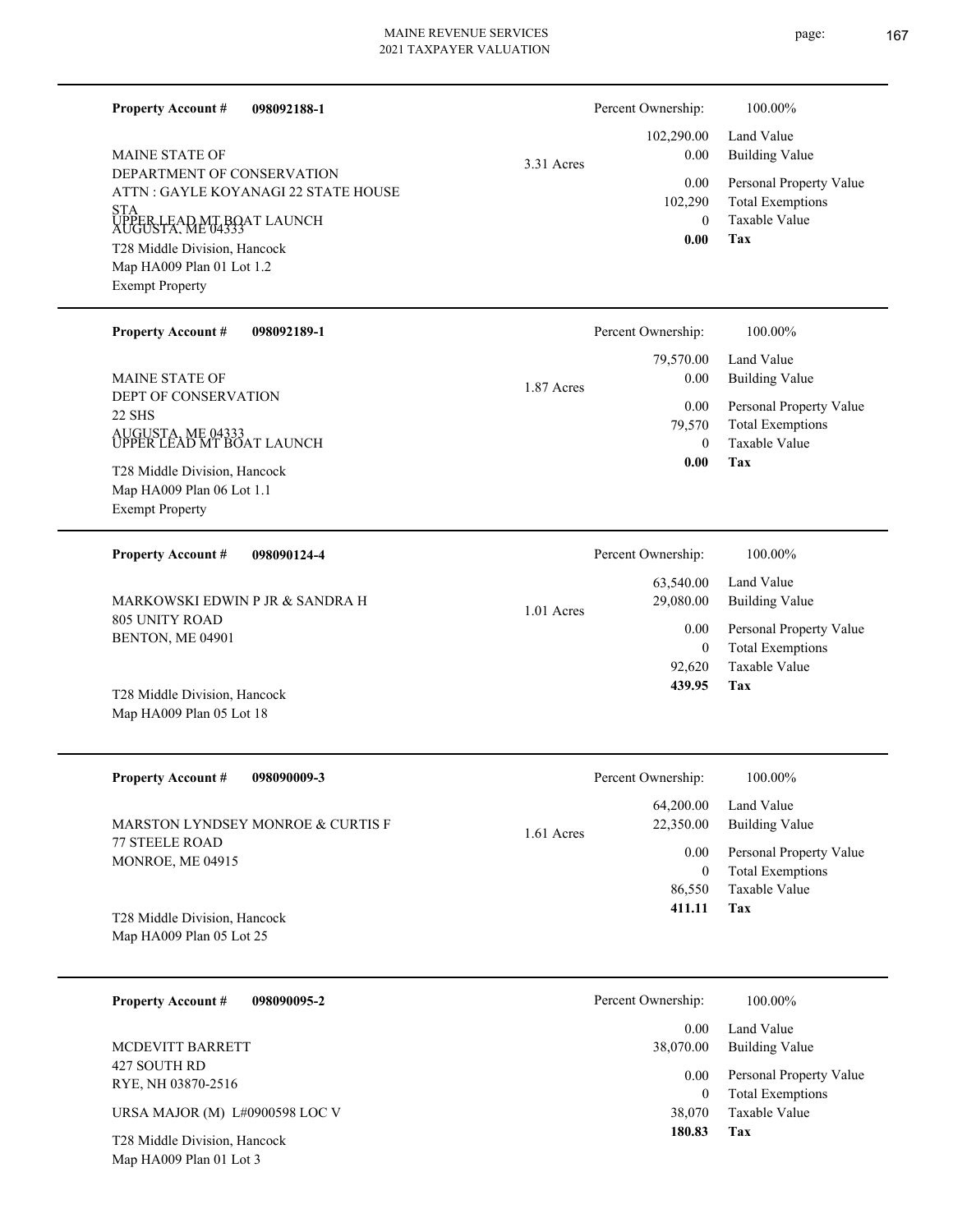| <b>Property Account #</b><br>098090060-3                                                |            | Percent Ownership:                           | 100.00%                                                                           |                                                    |
|-----------------------------------------------------------------------------------------|------------|----------------------------------------------|-----------------------------------------------------------------------------------|----------------------------------------------------|
| MCDEVITT JOHN J SR & THOMAS                                                             | 0.94 Acres | 64,620.00<br>150,470.00                      | Land Value<br><b>Building Value</b>                                               |                                                    |
| <b>ASPINWALL TRUSTEES</b><br>PO BOX 384<br>RYE, NH 03870                                |            | 0.00<br>$\mathbf{0}$<br>215,090              | Personal Property Value<br><b>Total Exemptions</b><br>Taxable Value               |                                                    |
| T28 Middle Division, Hancock<br>Map HA009 Plan 05 Lot 28                                |            | 1,021.68                                     | Tax                                                                               |                                                    |
| <b>Property Account #</b><br>098090028-1                                                |            | Percent Ownership:                           | 100.00%                                                                           |                                                    |
| MCDEVITT WILLIAM & BRIAN<br>1051 SOUTH RD                                               |            | 0.00<br>51,060.00                            | Land Value<br><b>Building Value</b>                                               |                                                    |
| HOPKINTON, NH 03229                                                                     |            | 0.00<br>$\mathbf{0}$                         | Personal Property Value<br><b>Total Exemptions</b>                                |                                                    |
| URSA MAJOR (M) 0900040 LOC T<br>T28 Middle Division, Hancock<br>Map HA009 Plan 01 Lot 3 |            | 51,060<br>242.54                             | Taxable Value<br>Tax                                                              |                                                    |
|                                                                                         |            |                                              |                                                                                   |                                                    |
| <b>Property Account #</b><br>098090101-5<br>MCDONALD JOHN W JR & JOHN W MCDONALD III    |            | Percent Ownership:<br>78,030.00<br>49,550.00 | 100.00%<br>Land Value<br><b>Building Value</b>                                    |                                                    |
| 538 MAIN RD<br>EDDINGTON, ME 04428                                                      | 1.56 Acres | 0.00<br>$\boldsymbol{0}$<br>127,580          | Personal Property Value<br><b>Total Exemptions</b><br>Taxable Value               |                                                    |
| T28 Middle Division, Hancock<br>Map HA009 Plan 03 Lot 194                               |            | 606.01                                       | Tax                                                                               |                                                    |
| <b>Property Account #</b><br>098090169-3                                                |            | Percent Ownership:                           | 100.00%                                                                           |                                                    |
| MCKOWN GEORGE W & DANIEL P WHITTIER                                                     | 0.93 Acres | 10,780.00<br>53,160.00                       | Land Value<br><b>Building Value</b>                                               |                                                    |
| 56 FLUKER ST<br>THOMASTON, ME 04861<br>T28 Middle Division, Hancock                     |            | 0.00<br>$\overline{0}$<br>63,940<br>303.72   | Personal Property Value<br><b>Total Exemptions</b><br>Taxable Value<br><b>Tax</b> |                                                    |
| Map HA009 Plan 03 Lot 197                                                               |            |                                              |                                                                                   |                                                    |
| <b>Property Account #</b><br>098092157-3                                                |            | Percent Ownership:                           | 100.00%                                                                           |                                                    |
| MCLEAN JAMES W III & SUZANNE M                                                          | 1.00 Acres | 11,000.00<br>39,830.00                       | Land Value<br><b>Building Value</b>                                               |                                                    |
| 11 E SCHOODIC DR<br>BIRCH HARBOR, ME 04613                                              |            |                                              | 0.00<br>$\overline{0}$                                                            | Personal Property Value<br><b>Total Exemptions</b> |
| T28 Middle Division, Hancock<br>Map HA009 Plan 03 Lot 152                               |            | 50,830<br>241.44                             | Taxable Value<br>Tax                                                              |                                                    |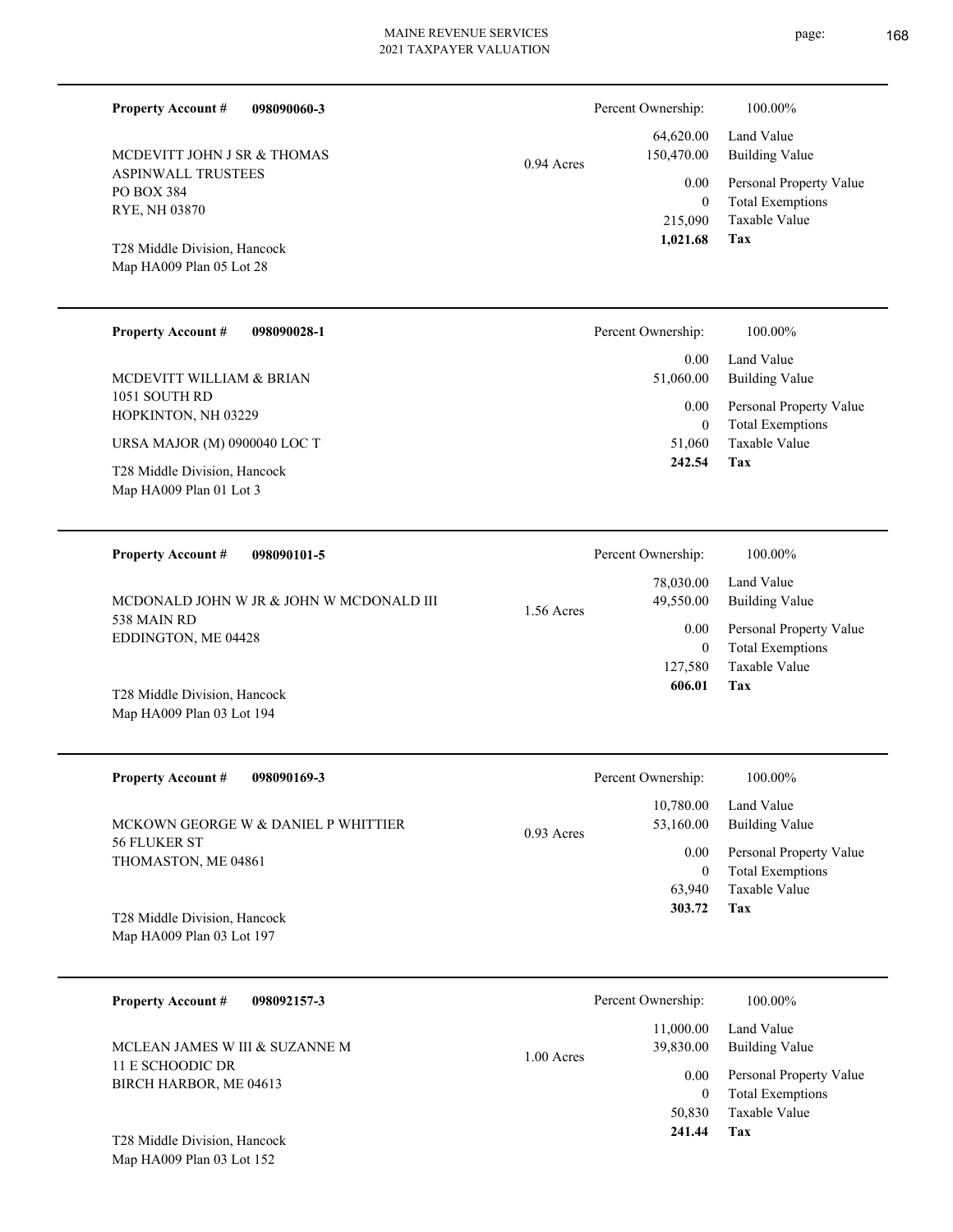| <b>Property Account #</b><br>098090105-2                                    |            | Percent Ownership:                            | 100.00%                                                                    |
|-----------------------------------------------------------------------------|------------|-----------------------------------------------|----------------------------------------------------------------------------|
| MITCHELL PAUL J & AMY MARIE H                                               | 1.36 Acres | 75,170.00<br>26,760.00                        | Land Value<br><b>Building Value</b>                                        |
| <b>11 PENTAKAI WAY</b><br>WALPOLE, ME 04573<br>T28 Middle Division, Hancock |            | 0.00<br>$\boldsymbol{0}$<br>101,930<br>484.17 | Personal Property Value<br><b>Total Exemptions</b><br>Taxable Value<br>Tax |
| Map HA009 Plan 05 Lot 10                                                    |            |                                               |                                                                            |
| <b>Property Account #</b><br>098092159-3                                    |            | Percent Ownership:                            | 100.00%                                                                    |
| MONROE SCOTT M & MONIKA                                                     | 1.21 Acres | 11,140.00<br>29,210.00                        | Land Value<br><b>Building Value</b>                                        |
| 568 SOUTH MAIN STREET<br>BREWER, ME 04412                                   |            | 0.00<br>$\boldsymbol{0}$<br>40,350            | Personal Property Value<br><b>Total Exemptions</b><br><b>Taxable Value</b> |
| T28 Middle Division, Hancock<br>Map HA009 Plan 03 Lot 172                   |            | 191.66                                        | Tax                                                                        |
| <b>Property Account #</b><br>098090113-3                                    |            | Percent Ownership:                            | 100.00%                                                                    |
| MOOERS DAVID W & SUE ELLEN J                                                | 1.21 Acres | 62,850.00<br>41,670.00                        | Land Value<br><b>Building Value</b>                                        |
| 951 KENNEBEC RD<br>HAMPDEN, ME 04444                                        |            | 0.00<br>$\boldsymbol{0}$<br>104,520           | Personal Property Value<br><b>Total Exemptions</b><br>Taxable Value        |
| T28 Middle Division, Hancock<br>Map HA009 Plan 02 Lot 141                   |            | 496.47                                        | Tax                                                                        |
| <b>Property Account #</b><br>098090051-3                                    |            | Percent Ownership:                            | 100.00%                                                                    |
| MOORE WILLIAM E & CAROL A                                                   | 1.20 Acres | 63,400.00<br>17,770.00                        | Land Value<br><b>Building Value</b>                                        |
| 199 WHISKEAG RD<br><b>BATH, ME 04530</b>                                    |            | 0.00<br>$\boldsymbol{0}$<br>81,170            | Personal Property Value<br><b>Total Exemptions</b><br>Taxable Value        |
| T28 Middle Division, Hancock<br>Map HA009 Plan 05 Lot 33                    |            | 385.56                                        | Tax                                                                        |
|                                                                             |            |                                               |                                                                            |

| <b>Property Account #</b><br>098090126-3 | Percent Ownership:                     | 100.00%                      |
|------------------------------------------|----------------------------------------|------------------------------|
| MOORES JUDD A & ANGELINA                 | 63,440.00<br>40.570.00<br>$1.25$ Acres | Land Value<br>Building Value |
| 2324 KENNEBEC RD<br>NEWBURGH, ME 04444   | 0.00                                   | Personal Property Value      |
|                                          | $\Omega$                               | <b>Total Exemptions</b>      |
|                                          | 104,010                                | Taxable Value                |
| T28 Middle Division, Hancock             | 494.05                                 | Tax                          |

Map HA009 Plan 04 Lot 2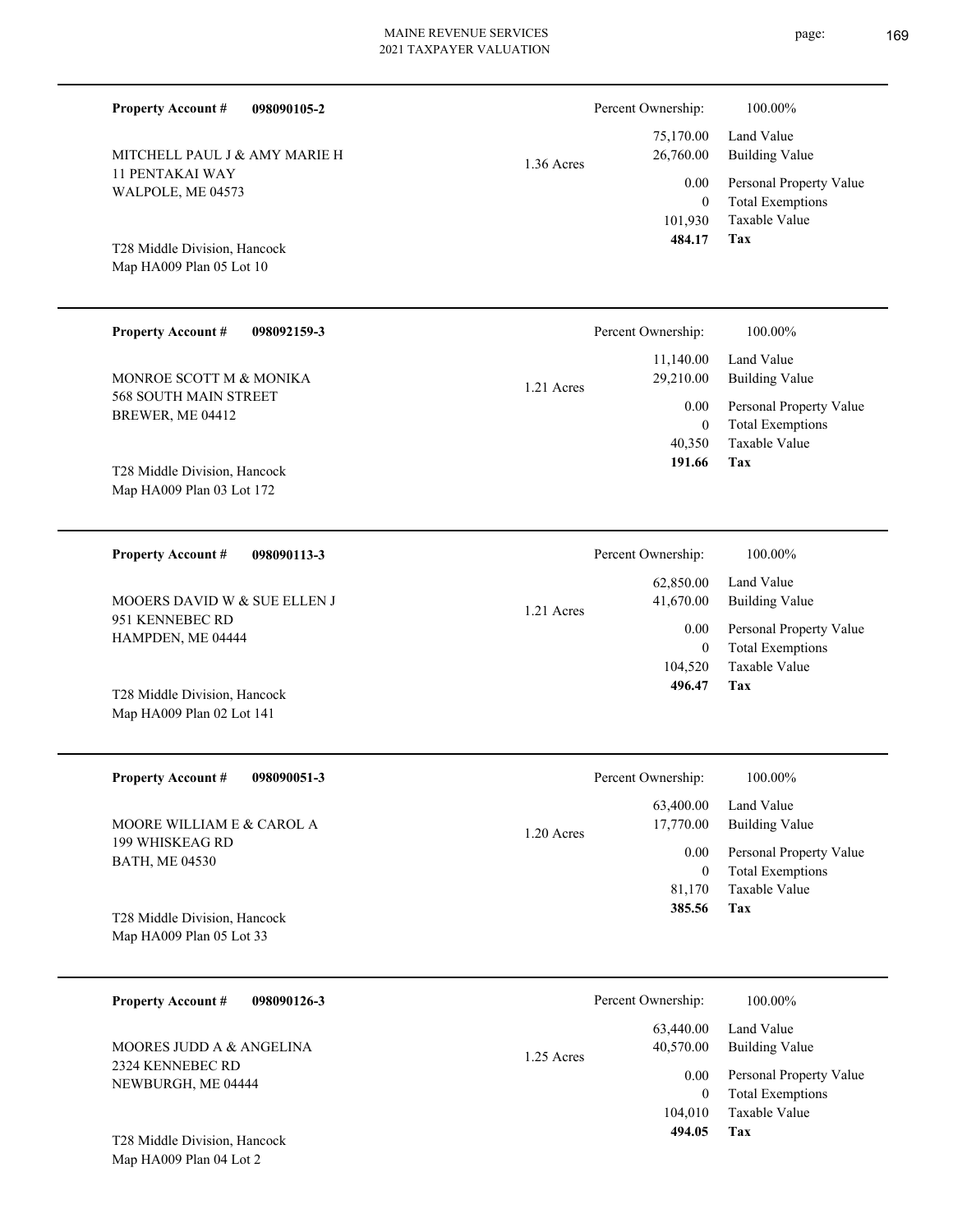101,640 0 58,900.00 42,740.00 0.00 1.07 Acres

Map HA009 Plan 06 Lot 3 T28 Middle Division, Hancock

15 BROOKHAVEN DR WINDHAM, ME 04062-5245

MORESHEAD COLLEEN F

**Property Account #**

**098090036-2**

| <b>Property Account #</b><br>098090019-4                | Percent Ownership: | 100.00%                                            |
|---------------------------------------------------------|--------------------|----------------------------------------------------|
|                                                         | 0.00               | Land Value                                         |
| <b>MULKERN BRYAN</b>                                    | 20,000.00          | Building Value                                     |
| <b>36 HAYSTACK ROAD</b><br>MARIAVILLE, ME 04605         | 0.00<br>$\theta$   | Personal Property Value<br><b>Total Exemptions</b> |
| URSA MAJOR (M) L#0900042 LOC U                          | 20,000             | Taxable Value                                      |
| T28 Middle Division, Hancock<br>Map HA009 Plan 01 Lot 3 | 95.00              | Tax                                                |
|                                                         |                    |                                                    |
| 098090007-2<br><b>Property Account #</b>                | Percent Ownership: | 100.00%                                            |

| 098090007-2<br><b>Property Account #</b> | Percent Ownership:      | 100.00%                 |
|------------------------------------------|-------------------------|-------------------------|
|                                          | 74,410.00               | Land Value              |
| MUNCEY RACHEL A & STEWART R III          | 41,530.00<br>1.30 Acres | Building Value          |
| 54 DAY ROAD                              | 0.00                    | Personal Property Value |
| BREWER, ME 04412                         | $\Omega$                | <b>Total Exemptions</b> |
|                                          | 115,940                 | Taxable Value           |
| T28 Middle Division, Hancock             | 550.72                  | Tax                     |

| <b>Property Account #</b><br>098092181-3 | Percent Ownership:                     | 100.00%                                            |
|------------------------------------------|----------------------------------------|----------------------------------------------------|
| MUNCEY RACHEL A & STEWART R III          | 11,040.00<br>47,290.00<br>$1.06$ Acres | Land Value<br>Building Value                       |
| 54 DAY ROAD<br>BREWER, ME 04412          | 0.00<br>$\theta$                       | Personal Property Value<br><b>Total Exemptions</b> |
|                                          | 58,330                                 | Taxable Value                                      |
| T28 Middle Division, Hancock             | 277.07                                 | Tax                                                |
| Map HA009 Plan 03 Lot 150                |                                        |                                                    |

| <b>Property Account #</b><br>098090042-4     |              | Percent Ownership:    | 34.00%                                             |
|----------------------------------------------|--------------|-----------------------|----------------------------------------------------|
| MYRON HERSOM II & SUSAN I HERSOM             | $2.75$ Acres | 21,862.00<br>4,780.40 | Land Value<br><b>Building Value</b>                |
| <b>41 RUSTIC RD</b><br><b>GRAY, ME 04039</b> |              | 0.00<br>$\mathbf{0}$  | Personal Property Value<br><b>Total Exemptions</b> |
|                                              |              | 26,642                | Taxable Value                                      |
| T28 Middle Division, Hancock                 |              | 126.55                | Tax                                                |

Map HA009 Plan 03 Lot 82

Map HA009 Plan 03 Lot 80

**Tax**

 **482.79**

Percent Ownership:  $100.00\%$ 

Taxable Value Total Exemptions Personal Property Value

Building Value Land Value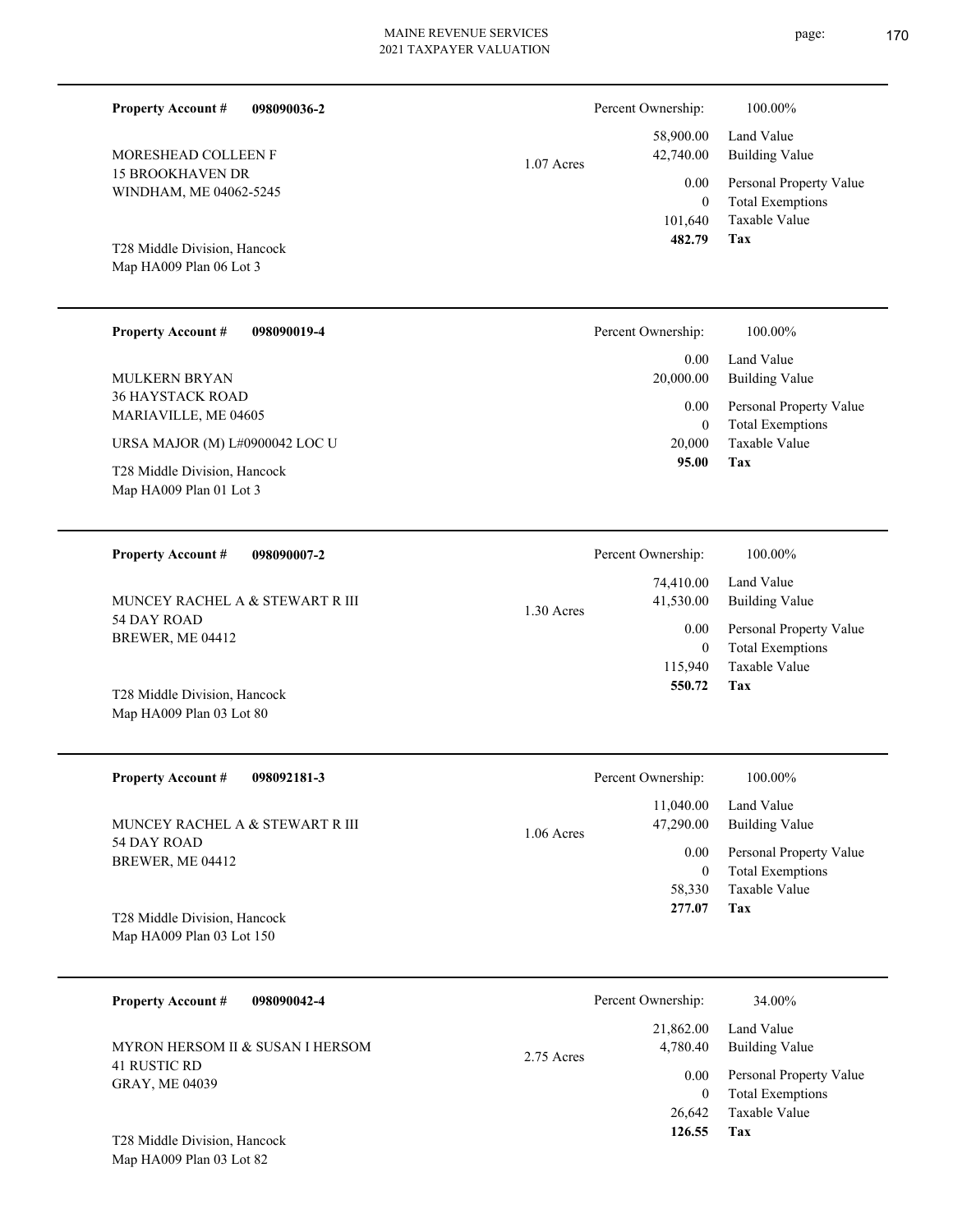| <b>Property Account #</b><br>098090106-4                   |              | Percent Ownership:                        | 100.00%                                                                           |
|------------------------------------------------------------|--------------|-------------------------------------------|-----------------------------------------------------------------------------------|
| NEVILLE JAMES & SUZANNE                                    | 2.00 Acres   | 82,890.00<br>53,840.00                    | Land Value<br><b>Building Value</b>                                               |
| <b>96 PERK O ROCK LANDING RD</b><br><b>ORONO, ME 04473</b> |              | 0.00<br>$\mathbf{0}$<br>136,730<br>649.47 | Personal Property Value<br><b>Total Exemptions</b><br>Taxable Value<br><b>Tax</b> |
| T28 Middle Division, Hancock<br>Map HA009 Plan 03 Lot 193  |              |                                           |                                                                                   |
| <b>Property Account #</b><br>098090035-6                   |              | Percent Ownership:                        | 100.00%                                                                           |
| O'BRIEN PAUL M & SUSAN C                                   | $0.92$ Acres | 49,360.00<br>38,560.00                    | Land Value<br><b>Building Value</b>                                               |
| 277 MONROE RD<br>HAMPDEN, ME 04444                         |              | 0.00<br>$\boldsymbol{0}$<br>87,920        | Personal Property Value<br><b>Total Exemptions</b><br>Taxable Value               |
| T28 Middle Division, Hancock<br>Map HA009 Plan 06 Lot 56   |              | 417.62                                    | Tax                                                                               |
| <b>Property Account #</b><br>098090130-2                   |              | Percent Ownership:                        | 100.00%                                                                           |
| O'DONALD RICHARD A & RENEE J                               | 0.96 Acres   | 10,780.00<br>55,060.00                    | Land Value<br><b>Building Value</b>                                               |
| 831 NORTH RD<br>NEWBURG, ME 04444                          |              | 0.00<br>$\boldsymbol{0}$<br>65,840        | Personal Property Value<br><b>Total Exemptions</b><br>Taxable Value               |
| T28 Middle Division, Hancock<br>Map HA009 Plan 02 Lot 142  |              | 312.74                                    | Tax                                                                               |
| <b>Property Account #</b><br>098092177-2                   |              | Percent Ownership:                        | 100.00%                                                                           |
| O'DONALD RICHARD A & RENEE J<br>831 NORTH RD               | 0.91 Acres   | 10,450.00<br>0.00                         | Land Value<br><b>Building Value</b>                                               |
| NEWBURG, ME 04444                                          |              | 0.00<br>$\boldsymbol{0}$<br>10,450        | Personal Property Value<br><b>Total Exemptions</b><br>Taxable Value               |
| T28 Middle Division, Hancock                               |              | 49.64                                     | Tax                                                                               |

| 098090089-1<br><b>Property Account #</b> | Percent Ownership:                  | 100.00%                                            |
|------------------------------------------|-------------------------------------|----------------------------------------------------|
| <b>OLIVER KEVIN W</b>                    | 62,920.00<br>1,520.00<br>1.53 Acres | Land Value<br>Building Value                       |
| 263 DAVIS RD<br>EDDINGTON, ME 04428      | 0.00<br>0                           | Personal Property Value<br><b>Total Exemptions</b> |
|                                          | 64,440                              | Taxable Value                                      |
| T28 Middle Division, Hancock             | 306.09                              | Tax                                                |

Map HA009 Plan 03 Lot 176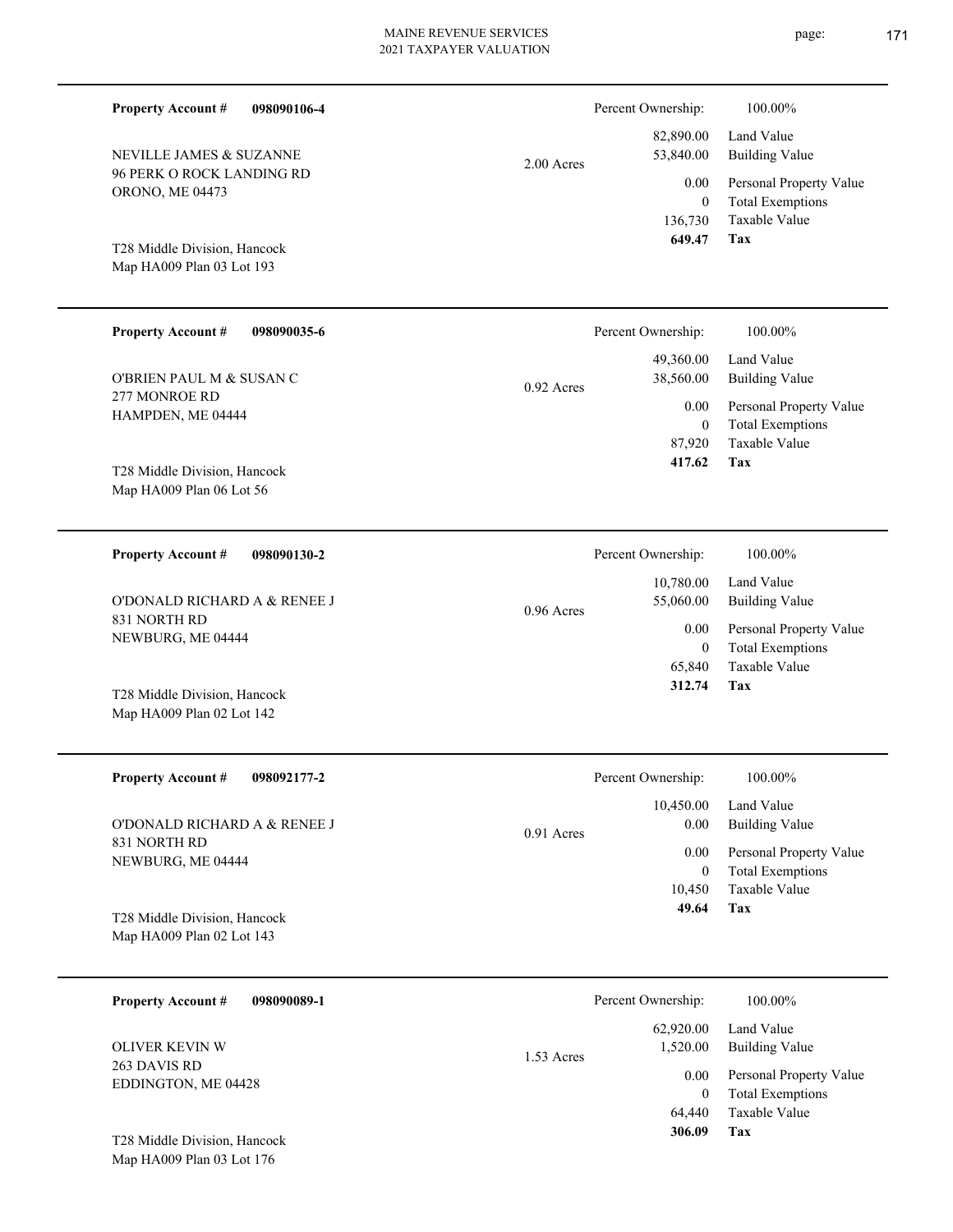| <b>Property Account #</b><br>098090150-4                  |              | Percent Ownership:         | 100.00%                                            |
|-----------------------------------------------------------|--------------|----------------------------|----------------------------------------------------|
| PAGE MICHAEL W & KATHLEEN M                               | $0.95$ Acres | 10,780.00<br>48,630.00     | Land Value<br><b>Building Value</b>                |
| 252 CROSS RD<br>HANCOCK, ME 04640                         |              | 0.00                       | Personal Property Value                            |
|                                                           |              | $\boldsymbol{0}$<br>59,410 | <b>Total Exemptions</b><br><b>Taxable Value</b>    |
| T28 Middle Division, Hancock                              |              | 282.20                     | Tax                                                |
| Map HA009 Plan 03 Lot 163                                 |              |                            |                                                    |
|                                                           |              |                            |                                                    |
| <b>Property Account #</b><br>098092160-3                  |              | Percent Ownership:         | 100.00%                                            |
| <b>PALMER DOLORES R</b>                                   | 0.98 Acres   | 11,000.00<br>19,860.00     | Land Value<br><b>Building Value</b>                |
| 293 WEBBER RD<br>NORTH WATERBORO, ME 04061                |              | 0.00                       | Personal Property Value                            |
|                                                           |              | $\mathbf{0}$<br>30,860     | <b>Total Exemptions</b><br>Taxable Value           |
| T28 Middle Division, Hancock                              |              | 146.59                     | Tax                                                |
| Map HA009 Plan 03 Lot 159                                 |              |                            |                                                    |
|                                                           |              |                            |                                                    |
| <b>Property Account #</b><br>098090159-4                  |              | Percent Ownership:         | 100.00%                                            |
|                                                           |              | 10,780.00                  | Land Value                                         |
| PEET DONALD U & GEORGIA E<br><b>10 CAMDEN COURT</b>       | $0.96$ Acres | 50,090.00                  | <b>Building Value</b>                              |
| BANGOR, ME 04401                                          |              | 0.00<br>$\mathbf{0}$       | Personal Property Value<br><b>Total Exemptions</b> |
|                                                           |              | 60,870<br>289.13           | Taxable Value<br>Tax                               |
| T28 Middle Division, Hancock<br>Map HA009 Plan 02 Lot 131 |              |                            |                                                    |
|                                                           |              |                            |                                                    |
| <b>Property Account #</b><br>098090065-1                  |              | Percent Ownership:         | 100.00%                                            |
|                                                           |              | 0.00                       | Land Value                                         |
| PHILBROOK STEPHEN<br>773 SOUTH BELFAST AVENUE             |              | 5,480.00                   | <b>Building Value</b>                              |
| AUGUSTA, ME 04330                                         |              | 0.00<br>$\boldsymbol{0}$   | Personal Property Value<br><b>Total Exemptions</b> |
| URSA MAJOR (M) L#0900538 LOC A                            |              | 5,480                      | Taxable Value                                      |
| T28 Middle Division, Hancock                              |              | 26.03                      | Tax                                                |
| Map HA009 Plan 01 Lot 1                                   |              |                            |                                                    |
| <b>Property Account #</b><br>098092150-3                  |              | Percent Ownership:         | 100.00%                                            |
|                                                           |              | 14,640.00                  | Land Value                                         |
| PISIELLO PASQUALE A                                       | 1.21 Acres   | 50,220.00                  | <b>Building Value</b>                              |
| <b>16 BASSETT STREET</b><br>CHELSEA, MA 02150             |              | 0.00                       | Personal Property Value                            |
|                                                           |              | $\mathbf{0}$<br>64,860     | <b>Total Exemptions</b><br>Taxable Value           |

Map HA009 Plan 03 Lot 147 T28 Middle Division, Hancock page: 172

**Tax**

 **308.09**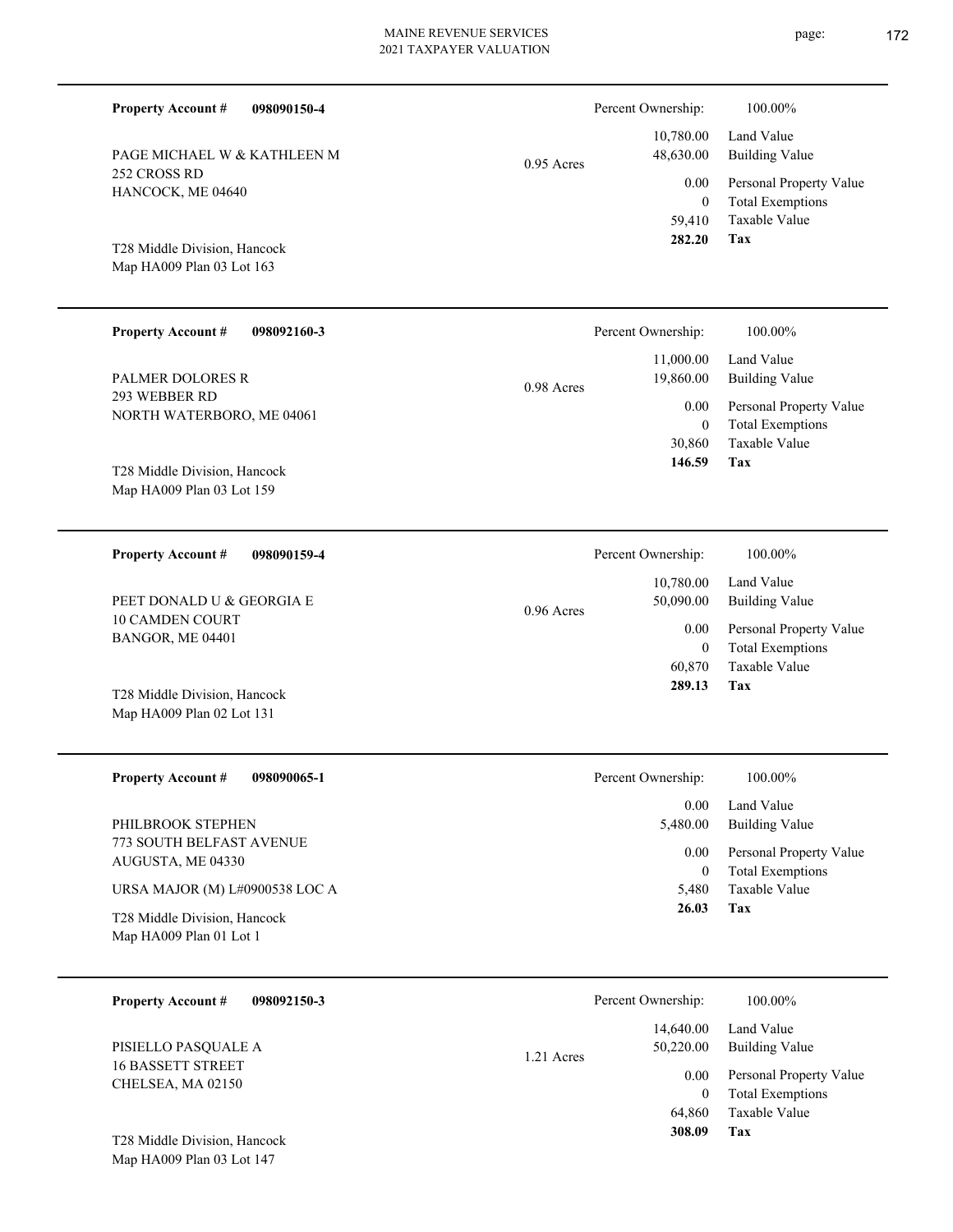$\overline{\phantom{0}}$ 

 $\overline{\phantom{0}}$ 

| <b>Property Account #</b><br>55 OLD COUNTY RD<br>ORLAND, ME 04472<br>T28 Middle Division, Hancock<br>Map HA009 Plan 03 Lot 81<br><b>Property Account #</b> | 098090041-3<br>POOLE LAWRENCE J & SUSAN D<br>098090008-5 | 2.31 Acres | Percent Ownership:<br>64,140.00<br>21,910.00<br>0.00<br>$\mathbf{0}$<br>86,050<br>408.74<br>Percent Ownership: | 100.00%<br>Land Value<br><b>Building Value</b><br>Personal Property Value<br><b>Total Exemptions</b><br>Taxable Value<br>Tax<br>100.00% |
|------------------------------------------------------------------------------------------------------------------------------------------------------------|----------------------------------------------------------|------------|----------------------------------------------------------------------------------------------------------------|-----------------------------------------------------------------------------------------------------------------------------------------|
| POTTS MICHAEL<br><b>34 BRANDON LANE</b><br>HARRINGTON, ME 04643<br>T28 Middle Division, Hancock<br>Map HA009 Plan 01 Lot 1                                 | URSA MAJOR (M) L#0900586 LOC C-2                         |            | 0.00<br>19,190.00<br>0.00<br>$\mathbf{0}$<br>19,190<br>91.15                                                   | Land Value<br><b>Building Value</b><br>Personal Property Value<br><b>Total Exemptions</b><br>Taxable Value<br>Tax                       |
| <b>Property Account #</b><br>PREBLE SPENCER & DEANNA<br>HANCOCK, ME 04640<br>T28 Middle Division, Hancock<br>Map HA009 Plan 06 Lot 33                      | 098092176-3<br>184 WASHINGTON JUNCTION RD                | 1.05 Acres | Percent Ownership:<br>14,530.00<br>149,150.00<br>$0.00\,$<br>$\mathbf{0}$<br>163,680<br>777.48                 | 100.00%<br>Land Value<br><b>Building Value</b><br>Personal Property Value<br><b>Total Exemptions</b><br>Taxable Value<br>Tax            |
| <b>Property Account #</b><br>PREBLE SPENCER W<br>HANCOCK, ME 04640<br>T28 Middle Division, Hancock<br>Map HA009 Plan 06 Lot 31 31.1                        | 098090030-5<br>184 WASHINGTON JUNCTION ROAD              | 1.52 Acres | Percent Ownership:<br>22,350.00<br>86,460.00<br>$0.00\,$<br>$\mathbf{0}$<br>108,810<br>516.85                  | 100.00%<br>Land Value<br><b>Building Value</b><br>Personal Property Value<br><b>Total Exemptions</b><br>Taxable Value<br>Tax            |
| <b>Property Account #</b><br>PYSZ ELLEN E<br>53 PYSZ RD<br>NEWPORT, NH 03773<br>T28 Middle Division, Hancock<br>Map HA009 Plan 05 Lot 7                    | 098090117-2                                              | 1.41 Acres | Percent Ownership:<br>63,190.00<br>36,390.00<br>0.00<br>$\overline{0}$<br>99,580<br>473.01                     | 100.00%<br>Land Value<br><b>Building Value</b><br>Personal Property Value<br><b>Total Exemptions</b><br>Taxable Value<br>Tax            |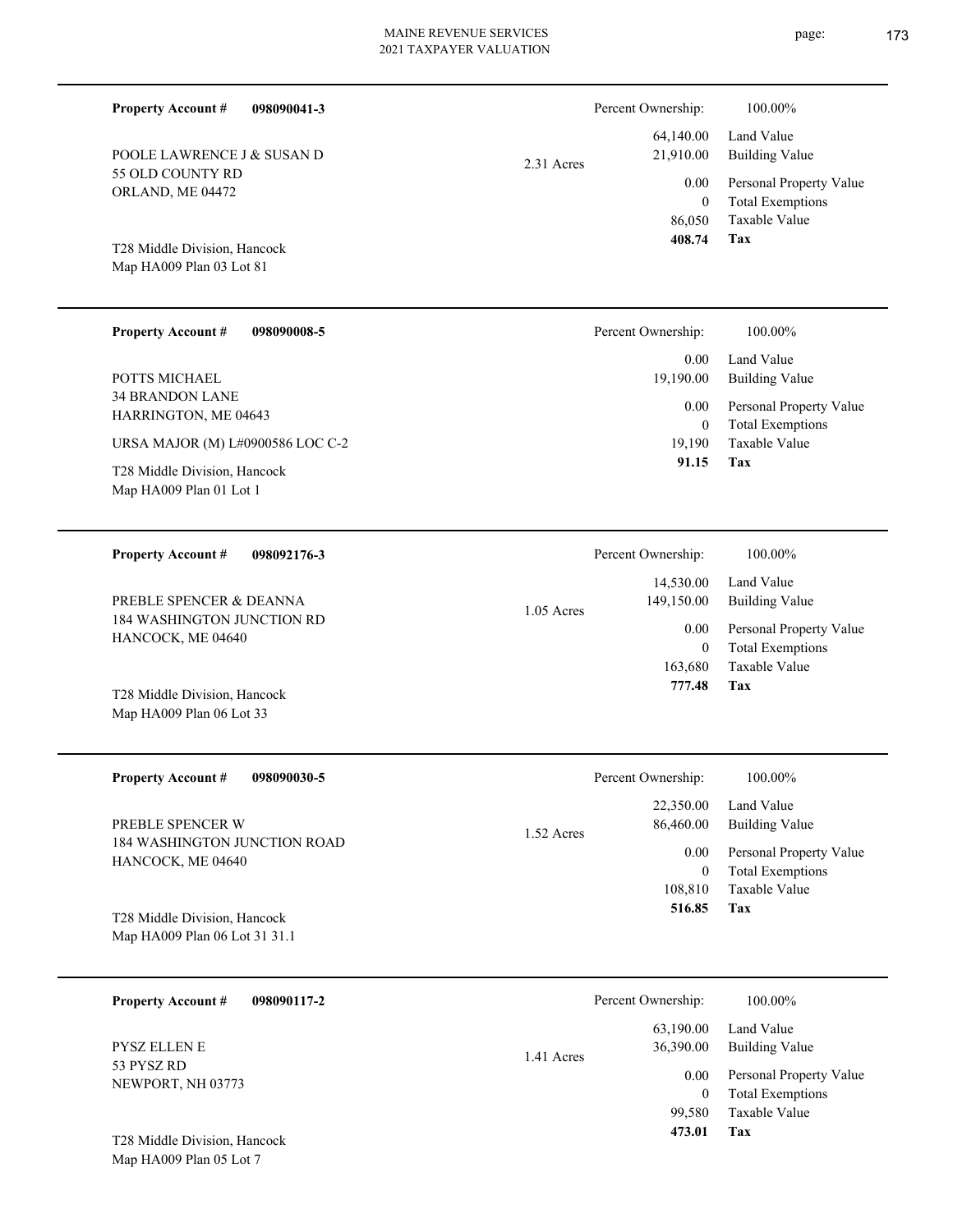| <b>Property Account #</b><br>098090162-6                 |            | Percent Ownership:       | 33.30%                                             |
|----------------------------------------------------------|------------|--------------------------|----------------------------------------------------|
| RACIOPPO KRISTEN M                                       | 1.37 Acres | 21,908.07<br>10,069.92   | Land Value<br><b>Building Value</b>                |
| <b>13 LEAD MOUNTAIN LANE</b><br>BELFAST, ME 04915        |            | 0.00<br>$\boldsymbol{0}$ | Personal Property Value<br><b>Total Exemptions</b> |
|                                                          |            | 31,978                   | Taxable Value                                      |
| T28 Middle Division, Hancock<br>Map HA009 Plan 04 Lot 45 |            | 151.90                   | Tax                                                |
| <b>Property Account #</b><br>098090073-2                 |            | Percent Ownership:       | 100.00%                                            |
| RANDOLPH GARRETT                                         | 1.00 Acres | 70,230.00<br>52,690.00   | Land Value<br><b>Building Value</b>                |
| 26 UNIVERSITY PLACE<br>ORONO, ME 04473                   |            | 0.00<br>$\boldsymbol{0}$ | Personal Property Value<br><b>Total Exemptions</b> |
|                                                          |            | 122,920                  | Taxable Value                                      |
| T28 Middle Division, Hancock<br>Map HA009 Plan 06 Lot 61 |            | 583.87                   | Tax                                                |
| <b>Property Account #</b><br>098090010-4                 |            | Percent Ownership:       | 100.00%                                            |
| RAYMOND THOMAS                                           | 0.98 Acres | 37,740.00<br>18,830.00   | Land Value<br><b>Building Value</b>                |
| P;O BOX 11<br>AURORA, ME 04408-0011                      |            | 0.00<br>$\boldsymbol{0}$ | Personal Property Value<br><b>Total Exemptions</b> |
|                                                          |            | 56,570                   | Taxable Value                                      |
| T28 Middle Division, Hancock<br>Map HA009 Plan 06 Lot 48 |            | 268.71                   | Tax                                                |
| <b>Property Account #</b><br>098090017-2                 |            | Percent Ownership:       | 100.00%                                            |
| RAYMOND THOMAS J                                         | 1.25 Acres | 22,170.00<br>75,810.00   | Land Value<br><b>Building Value</b>                |
| PO BOX 11<br>AURORA, ME 04408-0011                       |            | 0.00<br>$\boldsymbol{0}$ | Personal Property Value<br><b>Total Exemptions</b> |
|                                                          |            | 97,980<br>465.41         | Taxable Value<br><b>Tax</b>                        |
| T28 Middle Division, Hancock<br>Map HA009 Plan 06 Lot 42 |            |                          |                                                    |
| <b>Property Account #</b><br>098090014-4                 |            | Percent Ownership:       | 100.00%                                            |
|                                                          |            |                          | $62.36000$ Land Value                              |

**Tax** Taxable Value Total Exemptions Personal Property Value Building Value Land Value PIRJO-LIISA REEVER TRUST 179 DUTCHER ST HOPEDALE, MA 01747 T28 Middle Division, Hancock REEVER KENNETH P & PIJRO-LIISA TRUSTEES 102,570  $\boldsymbol{0}$  **487.21** 62,360.00 40,210.00 0.00 1.29 Acres

Map HA009 Plan 06 Lot 59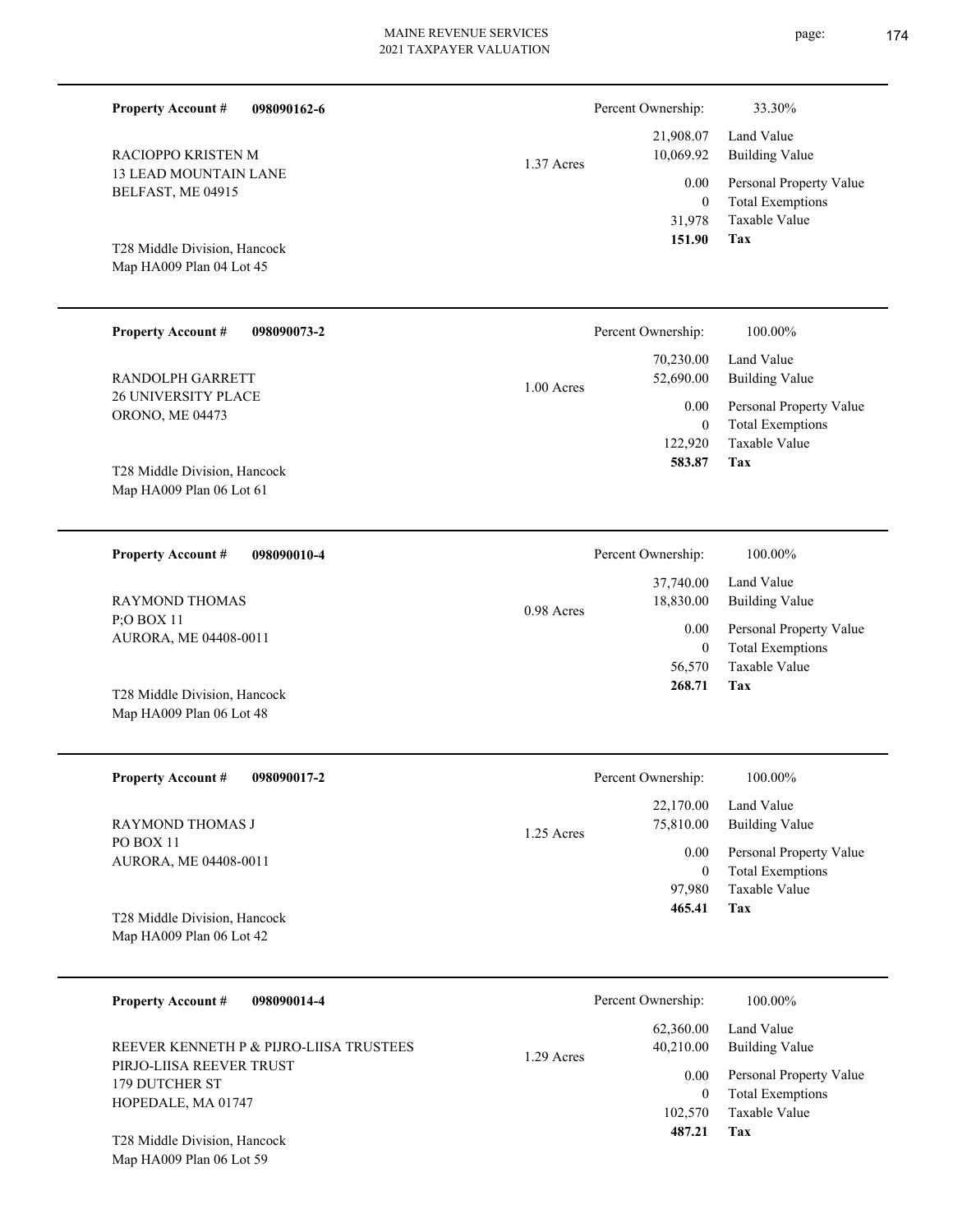| <b>Property Account #</b><br>098090071-3                                                                          |              | Percent Ownership:                                           | 100.00%                                                                    |
|-------------------------------------------------------------------------------------------------------------------|--------------|--------------------------------------------------------------|----------------------------------------------------------------------------|
| REEVES ROCKS LLC<br>%MICHAEL L ROSS ESQ                                                                           | 1.00 Acres   | 62,550.00<br>26,650.00                                       | Land Value<br><b>Building Value</b>                                        |
| PO BOX 1123<br>ELLSWORTH, ME 04605                                                                                |              | 0.00<br>$\overline{0}$<br>89,200                             | Personal Property Value<br><b>Total Exemptions</b><br>Taxable Value        |
| T28 Middle Division, Hancock<br>Map HA009 Plan 06 Lot 21                                                          |              | 423.70                                                       | Tax                                                                        |
| <b>Property Account #</b><br>098090142-4                                                                          |              | Percent Ownership:                                           | 100.00%                                                                    |
| REID PATRICIA A                                                                                                   | 0.92 Acres   | 10,450.00<br>35,280.00                                       | Land Value<br><b>Building Value</b>                                        |
| 65 SMITH RD<br>HERMON, ME 04401-0717                                                                              |              | 0.00<br>$\overline{0}$<br>45,730                             | Personal Property Value<br><b>Total Exemptions</b><br>Taxable Value        |
| T28 Middle Division, Hancock<br>Map HA009 Plan 02 Lot 137                                                         |              | 217.22                                                       | Tax                                                                        |
| <b>Property Account #</b><br>098090072-1                                                                          |              | Percent Ownership:                                           | 100.00%                                                                    |
| ROBINSON STEVEN B & KATHLEEN M                                                                                    | $1.30$ Acres | 71,600.00<br>44,560.00<br>0.00<br>31,000<br>85,160<br>404.51 | Land Value<br><b>Building Value</b>                                        |
| 09250 UPPER LEAD MTN POND<br><b>PO BOX 187</b><br>E EDDINGTON, ME 04428                                           |              |                                                              | Personal Property Value<br><b>Total Exemptions</b><br>Taxable Value<br>Tax |
| T28 Middle Division, Hancock<br>Map HA009 Plan 05 Lot 22<br>Homestead Exemption \$25000; Veteran Exemption \$6000 |              |                                                              |                                                                            |
| <b>Property Account #</b><br>098090127-4                                                                          |              | Percent Ownership:                                           | 100.00%                                                                    |
| RODICK ALFRED E & JULIE M                                                                                         | 1.13 Acres   | 69,390.00<br>19,590.00                                       | Land Value<br><b>Building Value</b>                                        |
| PO BOX 65<br>HANCOCK, ME 04640                                                                                    |              | 0.00<br>$\overline{0}$<br>88,980<br>422.66                   | Personal Property Value<br><b>Total Exemptions</b><br>Taxable Value<br>Tax |
| T28 Middle Division, Hancock<br>Map HA009 Plan 04 Lot 4                                                           |              |                                                              |                                                                            |
| <b>Property Account #</b><br>098090016-3                                                                          |              | Percent Ownership:                                           | 100.00%                                                                    |
| ROSE JEFFREY J & PATRICIA L                                                                                       | 1.10 Acres   | 56,560.00<br>30,130.00                                       | Land Value<br><b>Building Value</b>                                        |
| 628 COLLINSTOWN RD<br>APPLETON, ME 04862                                                                          |              | 0.00<br>$\overline{0}$<br>86,690<br>411.78                   | Personal Property Value<br><b>Total Exemptions</b><br>Taxable Value<br>Tax |
| T28 Middle Division, Hancock<br>Map HA009 Plan 06 Lot 53                                                          |              |                                                              |                                                                            |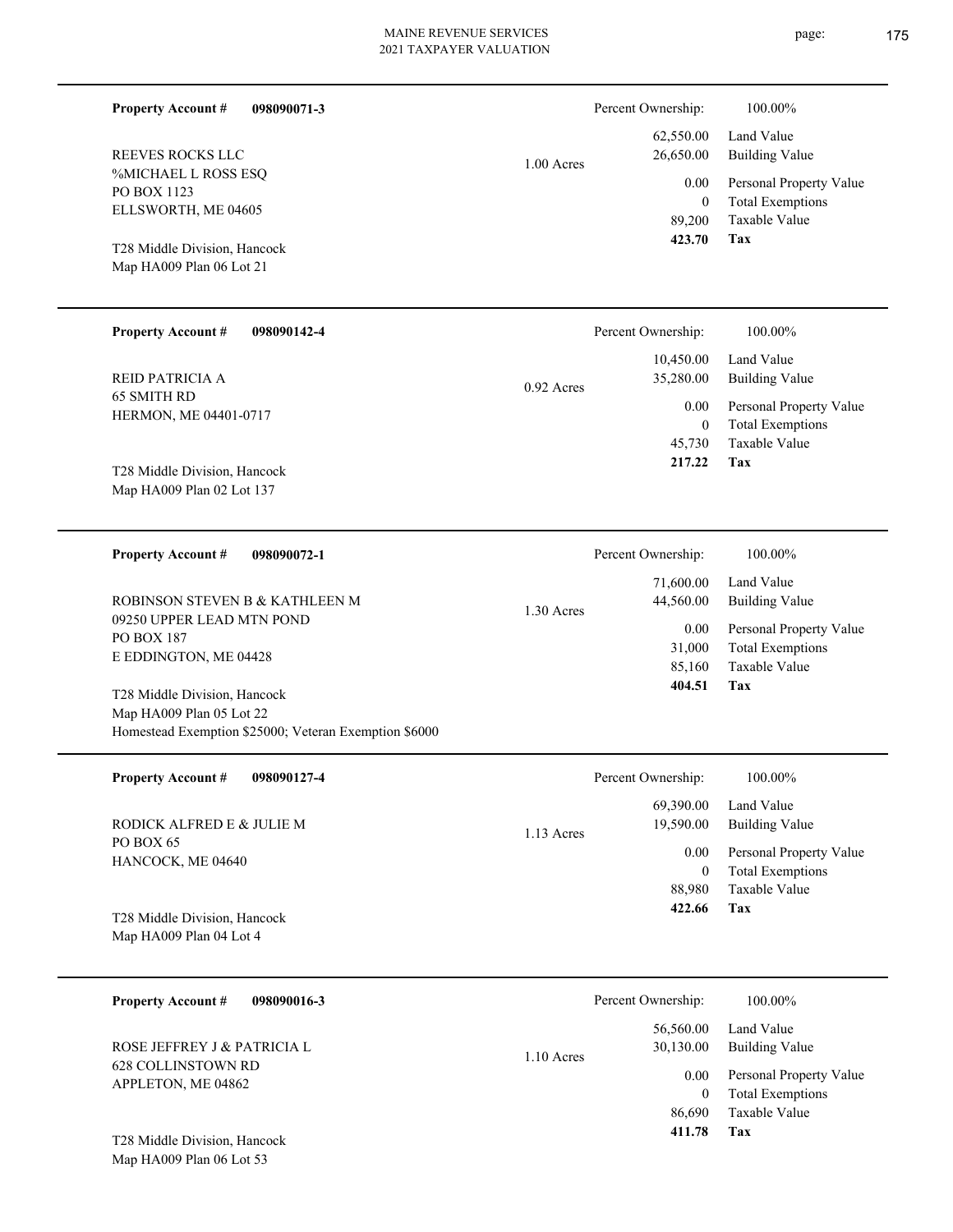| <b>Property Account #</b><br>098092165-2                  |            | Percent Ownership:                          | 100.00%                                                                    |
|-----------------------------------------------------------|------------|---------------------------------------------|----------------------------------------------------------------------------|
| <b>ROSS ANN P</b>                                         | 0.98 Acres | 11,000.00<br>0.00                           | Land Value<br><b>Building Value</b>                                        |
| 36 MYRTLE ST<br>ORONO, ME 04473                           |            | 0.00<br>$\theta$<br>11,000                  | Personal Property Value<br><b>Total Exemptions</b><br>Taxable Value        |
| T28 Middle Division, Hancock<br>Map HA009 Plan 02 Lot 122 |            | 52.25                                       | <b>Tax</b>                                                                 |
| <b>Property Account #</b><br>098092166-2                  |            | Percent Ownership:                          | 100.00%                                                                    |
| <b>ROSS ANN P</b>                                         | 1.04 Acres | 11,030.00<br>14,180.00                      | Land Value<br><b>Building Value</b>                                        |
| 36 MYRTLE ST<br>ORONO, ME 04473                           |            | 0.00<br>$\mathbf{0}$<br>25,210<br>119.75    | Personal Property Value<br><b>Total Exemptions</b><br>Taxable Value<br>Tax |
| T28 Middle Division, Hancock<br>Map HA009 Plan 02 Lot 123 |            |                                             |                                                                            |
| <b>Property Account #</b><br>098092154-5                  |            | Percent Ownership:                          | 100.00%                                                                    |
| ROSS LISA M & KEVING                                      | 1.37 Acres | 81,560.00<br>56,460.00                      | Land Value<br><b>Building Value</b>                                        |
| 110 KENNEBEC ROAD<br>HAMPDEN, ME 04444                    |            | 0.00<br>$\mathbf{0}$                        | Personal Property Value<br><b>Total Exemptions</b>                         |
| T28 Middle Division, Hancock<br>Map HA009 Plan 03 Lot 192 |            | 138,020<br>655.60                           | Taxable Value<br>Tax                                                       |
| <b>Property Account #</b><br>098090062-4                  |            | Percent Ownership:                          | 100.00%                                                                    |
| <b>SCHAEFER WILLIAM P &amp; HEIDI L</b>                   | 1.14 Acres | 62,150.00<br>9,360.00                       | Land Value<br><b>Building Value</b>                                        |
| <b>4137 EAST SWEETWATER AVENUE</b><br>PHOENIX, AZ 85032   |            | 0.00<br>$\overline{0}$                      | Personal Property Value<br><b>Total Exemptions</b>                         |
| T28 Middle Division, Hancock                              |            | 71,510<br>339.67                            | Taxable Value<br>Tax                                                       |
| Map HA009 Plan 06 Lot 1                                   |            |                                             |                                                                            |
| <b>Property Account #</b><br>098090054-4                  |            | Percent Ownership:                          | 100.00%                                                                    |
| <b>SHOREY LAURIE F TRUSTEE</b>                            | 1.13 Acres | 61,310.00<br>39,280.00                      | Land Value<br><b>Building Value</b>                                        |
| 2 BEECHWOOD LN<br>FRANKLIN, MA 02038-1363                 |            | 0.00<br>$\overline{0}$<br>100,590<br>477.80 | Personal Property Value<br><b>Total Exemptions</b><br>Taxable Value<br>Tax |
| T28 Middle Division, Hancock<br>Map HA009 Plan 06 Lot 52  |            |                                             |                                                                            |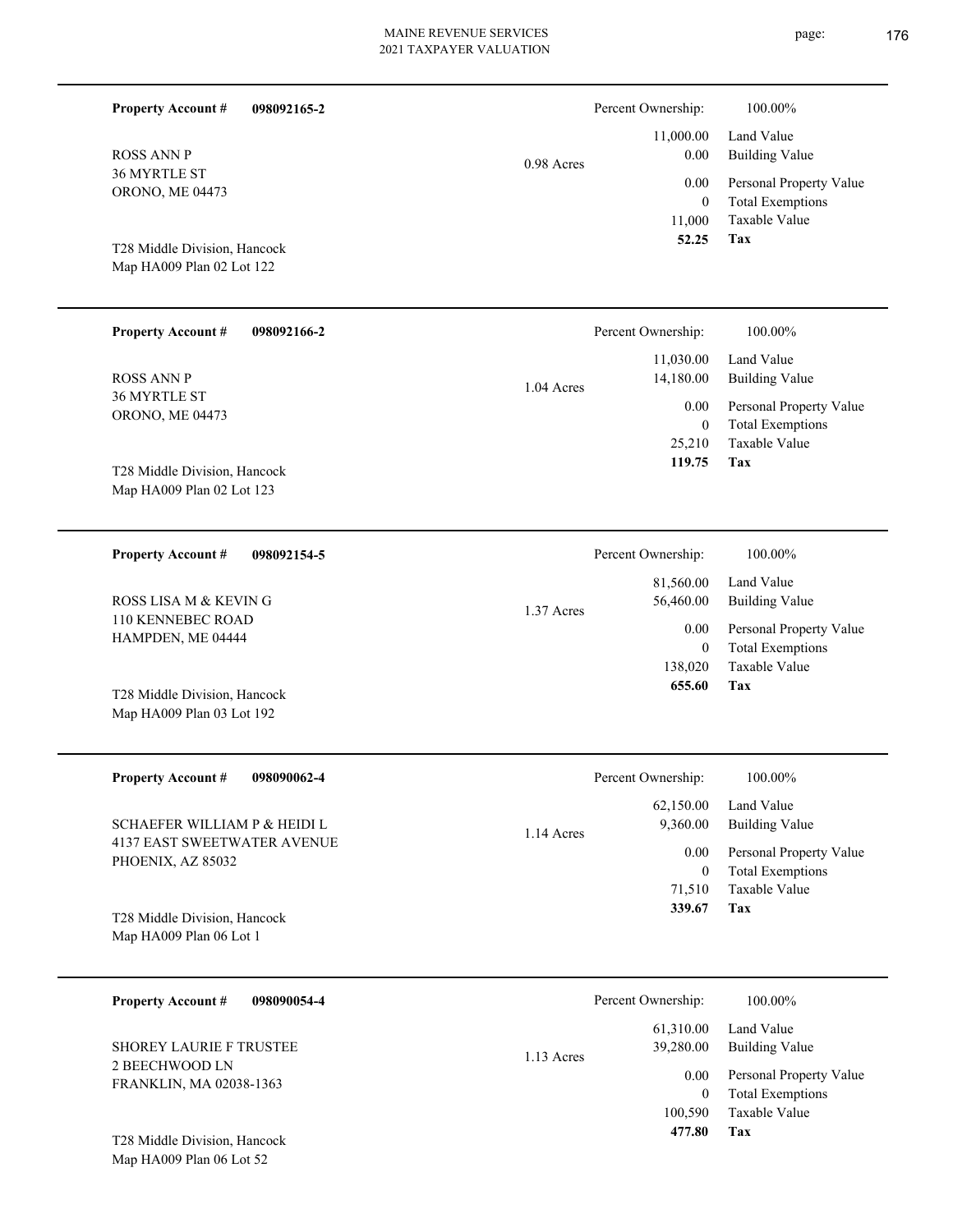| <b>Property Account #</b><br>098090033-4                  | Percent Ownership: |                          | 100.00%                                         |
|-----------------------------------------------------------|--------------------|--------------------------|-------------------------------------------------|
| SIMONS DANIELLE & JEFF S                                  |                    | 71,110.00<br>1,380.00    | Land Value<br><b>Building Value</b>             |
| <b>43 COTTAGE STREET</b>                                  | $1.63$ Acres       |                          |                                                 |
| HAMPDEN, ME 04444                                         |                    | 0.00                     | Personal Property Value                         |
|                                                           |                    | $\overline{0}$<br>72,490 | <b>Total Exemptions</b><br><b>Taxable Value</b> |
|                                                           |                    | 344.33                   | Tax                                             |
| T28 Middle Division, Hancock<br>Map HA009 Plan 03 Lot 145 |                    |                          |                                                 |
|                                                           |                    |                          |                                                 |
| <b>Property Account #</b><br>098090086-2                  | Percent Ownership: |                          | 100.00%                                         |
|                                                           |                    |                          |                                                 |
| SMITH FRANCES & ROBERT ASHBY                              | $0.95$ Acres       | 47,020.00<br>16,320.00   | Land Value<br><b>Building Value</b>             |
| <b>4 CHEBEAGUE LANE</b>                                   |                    | 0.00                     | Personal Property Value                         |
| BRUNSWICK, ME 04011                                       |                    | $\overline{0}$           | <b>Total Exemptions</b>                         |
|                                                           |                    | 63,340                   | <b>Taxable Value</b>                            |
| T28 Middle Division, Hancock                              |                    | 300.87                   | Tax                                             |
| Map HA009 Plan 04 Lot 44                                  |                    |                          |                                                 |
|                                                           |                    |                          |                                                 |
| <b>Property Account #</b><br>098090087-3                  | Percent Ownership: |                          | 100.00%                                         |
|                                                           |                    | 66,790.00                | Land Value                                      |
| <b>SMITH JOHN J</b>                                       | 1.25 Acres         | 42,050.00                | <b>Building Value</b>                           |
| <b>14 NATHAN COURT</b>                                    |                    | 0.00                     | Personal Property Value                         |
| SPRINGVALE, ME 04083                                      |                    | $\overline{0}$           | <b>Total Exemptions</b>                         |
|                                                           |                    | 108,840                  | Taxable Value                                   |
| T28 Middle Division, Hancock                              |                    | 516.99                   | Tax                                             |
| Map HA009 Plan 04 Lot 1                                   |                    |                          |                                                 |
|                                                           |                    |                          |                                                 |
| <b>Property Account #</b><br>098090056-2                  | Percent Ownership: |                          | 100.00%                                         |
|                                                           |                    | 66,260.00                | Land Value                                      |
| SUPRANOVICH KAREN S                                       | $1.10$ Acres       | 50,410.00                | <b>Building Value</b>                           |
| 2 ASH HILL RD                                             |                    | 0.00                     | Personal Property Value                         |
| CARMEL, ME 04419-3822                                     |                    | $\overline{0}$           | <b>Total Exemptions</b>                         |
|                                                           |                    | 116,670                  | Taxable Value                                   |
| T28 Middle Division, Hancock                              |                    | 554.18                   | Tax                                             |
| Map HA009 Plan 06 Lot 51                                  |                    |                          |                                                 |
|                                                           |                    |                          |                                                 |
| 098090066-1<br><b>Property Account #</b>                  | Percent Ownership: |                          | 100.00%                                         |
|                                                           |                    | 0.00                     | Land Value                                      |
| <b>SWIECICKI ROBERT F</b>                                 |                    | 11,970.00                | <b>Building Value</b>                           |
| 33 MAIN STREET<br>LUBEC, ME 04652                         |                    | 0.00                     | Personal Property Value                         |

**Tax 56.86**

11,970 Taxable Value 0 Total Exemptions

BBC LAND (M) L#0901363 LOT 126

Map HA009 Plan 02 Lot 126 T28 Middle Division, Hancock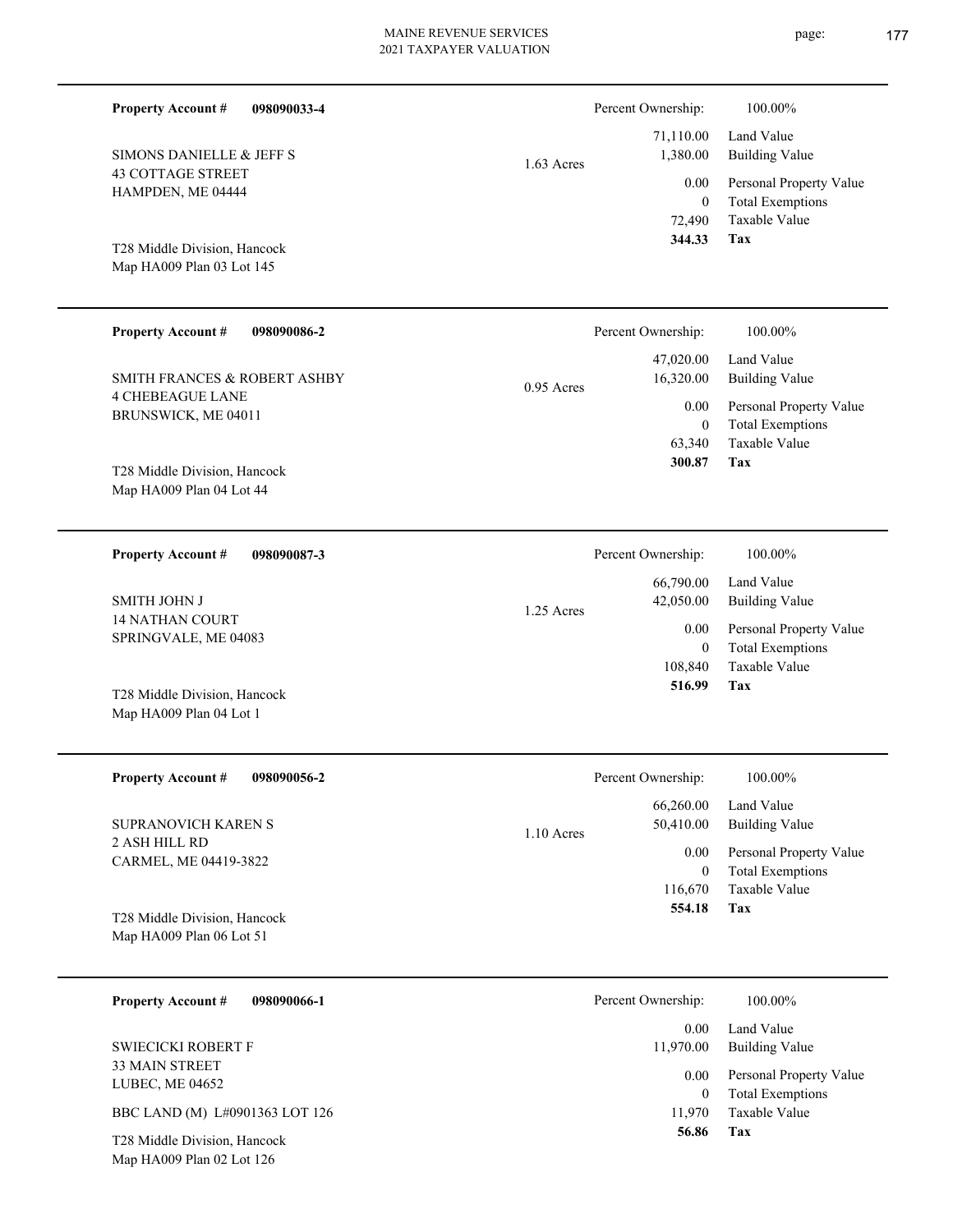**098092175-2 Tax** Taxable Value Total Exemptions Personal Property Value Building Value Land Value PO BOX 120 BLUE HILL, ME 04614 **Property Account #** Map HA009 Plan 03 Lot 169 T28 Middle Division, Hancock TAPLIN MARK A, PETER A & DANNY W GRAY 40,790 0  **193.75** 11,030.00 29,760.00 0.00 1.04 Acres Percent Ownership:  $100.00\%$ **098092190-2 Tax** Taxable Value Total Exemptions Personal Property Value Building Value Land Value 79 BIGELOW HILL ROAD SKOWHEGAN, ME 04976 **Property Account #** Map HA009 Plan 03 Lot 154 T28 Middle Division, Hancock TERSTEGEN BETHANY A & TYLER J 59,070 0  **280.58** 14,620.00 44,450.00 0.00 1.18 Acres Percent Ownership:  $100.00\%$ **098090048-1 Tax** Taxable Value Total Exemptions Personal Property Value Building Value Land Value 5703 ALUMNI HALL RM 218 ORONO, ME 04469-5703 **Property Account #** Map HA009 Plan 01 Lot 3 Exempt Property T28 Middle Division, Hancock URSA MAJOR (M) 0904018 LOC O UNIVERSITY OF MAINE 0 3,360  **0.00** 0.00 3,360.00 0.00 Percent Ownership:  $100.00\%$ **098090075-4 Tax** Taxable Value Total Exemptions Personal Property Value Building Value Land Value % AFM 40 CHAMPION LANE MILFORD, ME 04461 **Property Account #** Map HA009 Plan 01 Lot 1 2 3 4 5 Plan 02 Lot 1 T28 Middle Division, Hancock URSA MAJOR LLC 3,909,710 0  **18,571.12** 3,909,710.00 0.00 0.00 21,844.65 Acres Tree Growth Percent Ownership:  $100.00\%$ **098090144-2** Total Exemptions Personal Property Value Building Value Land Value 97 GREENACRE RD LINCOLNVILLE, ME 04849 **Property Account #** WADE JOHN M & CATHY Y 0 10,780.00 39,190.00 0.00 0.96 Acres Percent Ownership:  $100.00\%$ 

**Tax**

49,970

 **237.36**

Taxable Value

Map HA009 Plan 02 Lot 135 T28 Middle Division, Hancock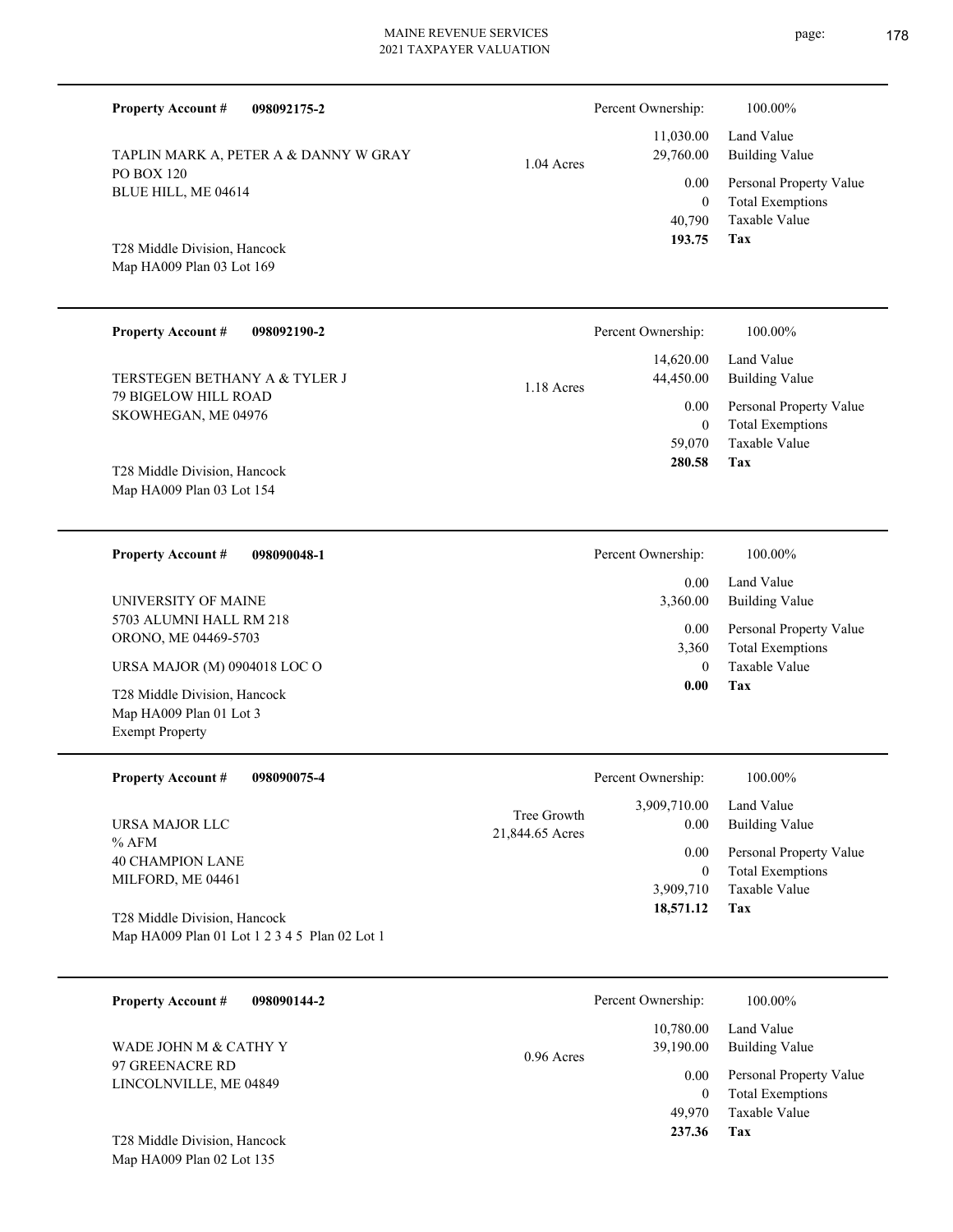|                                                           |             | 2021 TAXPAYER VALUATION |                                          | page.                                                                             |
|-----------------------------------------------------------|-------------|-------------------------|------------------------------------------|-----------------------------------------------------------------------------------|
| <b>Property Account #</b>                                 | 098090129-2 |                         | Percent Ownership:                       | 100.00%                                                                           |
| <b>WADE RANDALL A</b>                                     |             | 1.56 Acres              | 11,370.00<br>14,750.00                   | Land Value<br><b>Building Value</b>                                               |
| PO BOX 54<br>NEWCASTLE, ME 04553                          |             |                         | 0.00<br>$\mathbf{0}$<br>26,120<br>124.07 | Personal Property Value<br><b>Total Exemptions</b><br>Taxable Value<br><b>Tax</b> |
| T28 Middle Division, Hancock<br>Map HA009 Plan 03 Lot 180 |             |                         |                                          |                                                                                   |
| <b>Property Account #</b>                                 | 098090156-3 |                         | Percent Ownership:                       | 100.00%                                                                           |
| WARD JOHN M & ROBIN M                                     |             | 1.35 Acres              | 73,040.00<br>44,690.00                   | Land Value<br><b>Building Value</b>                                               |
| 283 UNION ST<br>BANGOR, ME 04401                          |             |                         | 0.00<br>$\mathbf{0}$<br>117,730          | Personal Property Value<br><b>Total Exemptions</b><br>Taxable Value               |
| T28 Middle Division, Hancock<br>Map HA009 Plan 04 Lot 53  |             |                         | 559.22                                   | <b>Tax</b>                                                                        |
| <b>Property Account #</b>                                 | 098092168-4 |                         | Percent Ownership:                       | 100.00%                                                                           |
| WARREN JEFFREY D & MARY E                                 |             | 1.21 Acres              | 11,140.00<br>39,620.00                   | Land Value<br><b>Building Value</b>                                               |
| 356 WINDSOR STREET<br>RANDOLPH, ME 04346                  |             |                         | 0.00<br>$\mathbf{0}$<br>50,760<br>241.11 | Personal Property Value<br><b>Total Exemptions</b><br>Taxable Value<br><b>Tax</b> |
| T28 Middle Division, Hancock                              |             |                         |                                          |                                                                                   |

| <b>Property Account #</b><br>098090021-1                | Percent Ownership: | 100.00%                                            |
|---------------------------------------------------------|--------------------|----------------------------------------------------|
|                                                         | 0.00 <sub>1</sub>  | Land Value                                         |
| WHITE JULIAN                                            | 26,370.00          | Building Value                                     |
| 342 MAIN ST<br>ELLSWORTH, ME 04605                      | 0.00<br>$\left($   | Personal Property Value<br><b>Total Exemptions</b> |
| URSA MAJOR (M) L#0900513 LOC N                          | 26,370             | Taxable Value                                      |
| T28 Middle Division, Hancock<br>Map HA009 Plan 01 Lot 3 | 125.26             | Tax                                                |

| 098090002-3<br><b>Property Account #</b>          | Percent Ownership:                     | 100.00%                                            |
|---------------------------------------------------|----------------------------------------|----------------------------------------------------|
| WILSON TAMI E                                     | 80,550.00<br>15,050.00<br>$1.50$ Acres | Land Value<br><b>Building Value</b>                |
| <b>674 AIRLINE ROAD</b><br>AMHERST, ME 04605-8430 | 0.00<br>0                              | Personal Property Value<br><b>Total Exemptions</b> |
|                                                   | 95,600                                 | Taxable Value                                      |
| T28 Middle Division, Hancock                      | 454.10                                 | Tax                                                |

Map HA009 Plan 03 Lot 84

Map HA009 Plan 03 Lot 148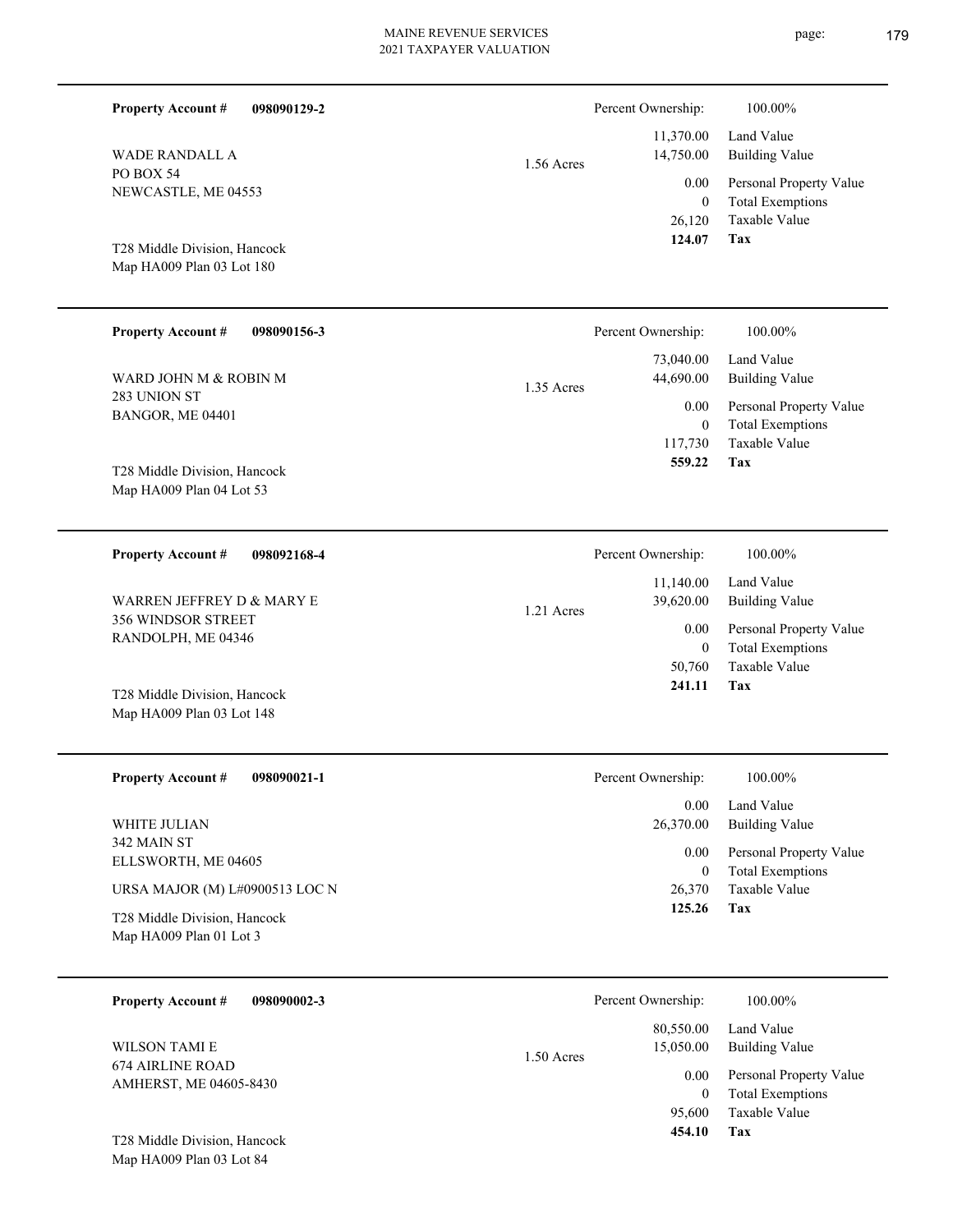| <b>Property Account #</b><br>098090145-2                  |              | Percent Ownership:                 | 100.00%                                                             |
|-----------------------------------------------------------|--------------|------------------------------------|---------------------------------------------------------------------|
| WINSLOW GEORGE L & ROBERT G                               | $0.93$ Acres | 10,780.00<br>50,500.00             | Land Value<br><b>Building Value</b>                                 |
| 122 CAMDEN ROAD<br>LINCOLNVILLE, ME 04849                 |              | 0.00<br>$\mathbf{0}$<br>61,280     | Personal Property Value<br><b>Total Exemptions</b><br>Taxable Value |
| T28 Middle Division, Hancock<br>Map HA009 Plan 02 Lot 132 |              | 291.08                             | <b>Tax</b>                                                          |
| <b>Property Account #</b><br>098090137-3                  |              | Percent Ownership:                 | 100.00%                                                             |
| WOOD BRIAN S & ANGELA L                                   | 1.47 Acres   | 11,310.00<br>15,440.00             | Land Value<br><b>Building Value</b>                                 |
| 23 PINEWOOD DRIVE<br>WINTHROP, ME 04364                   |              | 0.00<br>$\boldsymbol{0}$<br>26,750 | Personal Property Value<br><b>Total Exemptions</b><br>Taxable Value |
| T28 Middle Division, Hancock<br>Map HA009 Plan 03 Lot 183 |              | 127.06                             | Tax                                                                 |
| <b>Property Account #</b><br>098090103-4                  |              | Percent Ownership:                 | 100.00%                                                             |
| WOODS ALLAN R & KATHRYN A TRUSTEES                        | $1.02$ Acres | 64,380.00<br>45,530.00             | Land Value<br><b>Building Value</b>                                 |
| <b>24 ANDREW STREET</b><br>BELLINGHAM, MA 02019           |              | 0.00<br>$\mathbf{0}$<br>109,910    | Personal Property Value<br><b>Total Exemptions</b><br>Taxable Value |
| T28 Middle Division, Hancock<br>Map HA009 Plan 06 Lot 25  |              | 522.07                             | Tax                                                                 |
| <b>Property Account #</b><br>098090162-3                  |              | Percent Ownership:                 | 33.30%                                                              |
| WOODS PAUL A & KIM A                                      | 1.37 Acres   | 21,908.07<br>10,069.92             | Land Value<br><b>Building Value</b>                                 |
| 16 WATERVILLE RD                                          |              | 0.00                               | Personal Property Value                                             |

BELFAST, ME 04915

Map HA009 Plan 04 Lot 45 T28 Middle Division, Hancock

14 LEAD MTN. LANE BELFAST, ME 04915

**Property Account #**

**098090162-5**

**Tax** Taxable Value Total Exemptions 31,978 0  **151.90** 0.00

Taxable Value Total Exemptions Personal Property Value Building Value Land Value 32,074 0 21,973.86 10,100.16 0.00 1.37 Acres Percent Ownership: 33.40%

Map HA009 Plan 04 Lot 45 T28 Middle Division, Hancock

WOODS PAUL B & JESSICA J

**Tax**

 **152.35**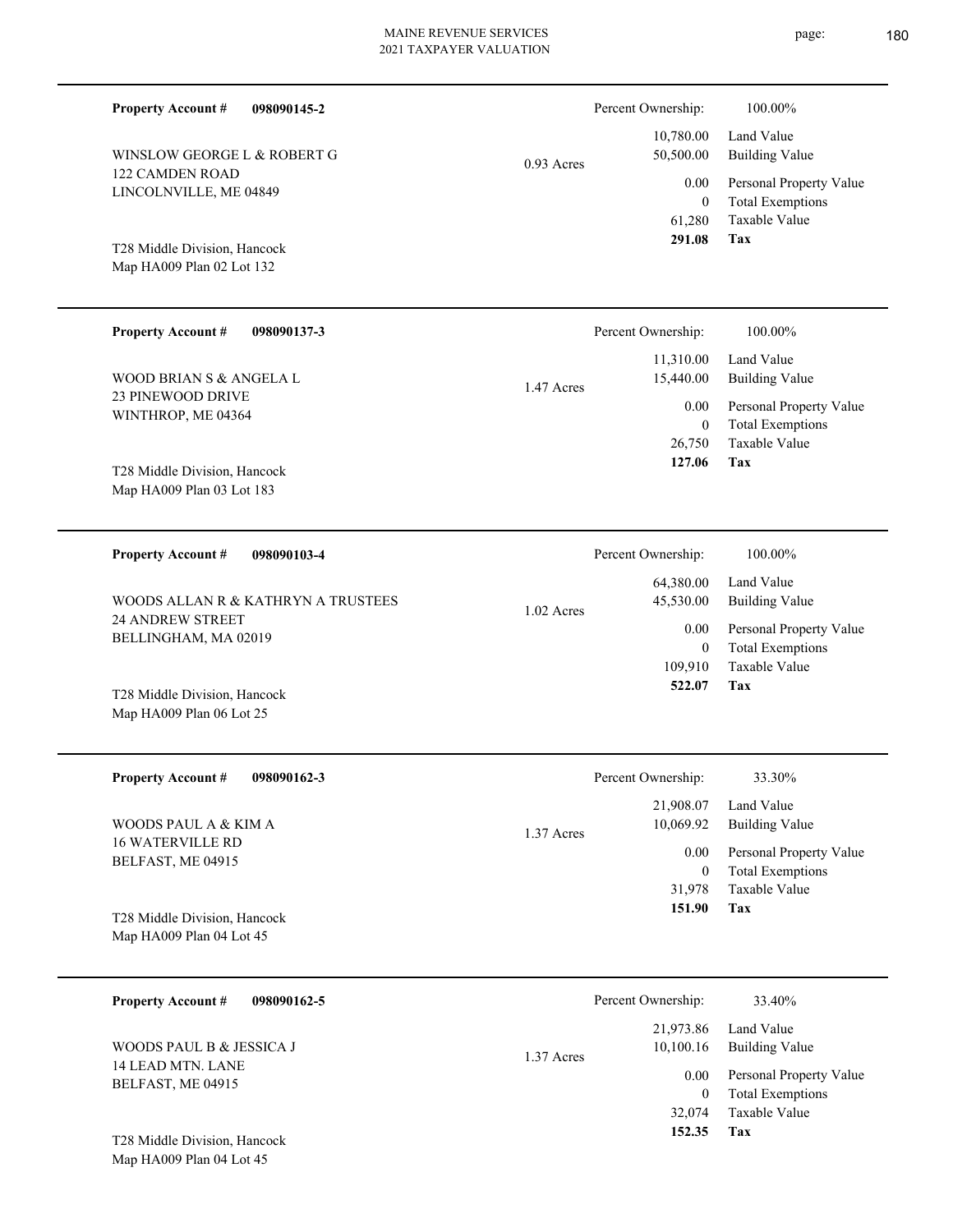| <b>Property Account #</b><br>098090055-3 | Percent Ownership: | 100.00%                                            |
|------------------------------------------|--------------------|----------------------------------------------------|
|                                          | 0.00               | Land Value                                         |
| YOUNG THOMAS E                           | 17,020.00          | Building Value                                     |
| PO BOX 364<br>WINTER HARBOR, ME 04693    | 0.00<br>$\bf{0}$   | Personal Property Value<br><b>Total Exemptions</b> |
| URSA MAJOR (M) L#0900549 LOC R           | 17.020             | Taxable Value                                      |
| T28 Middle Division, Hancock             | 80.85              | Tax                                                |

Map HA009 Plan 01 Lot 3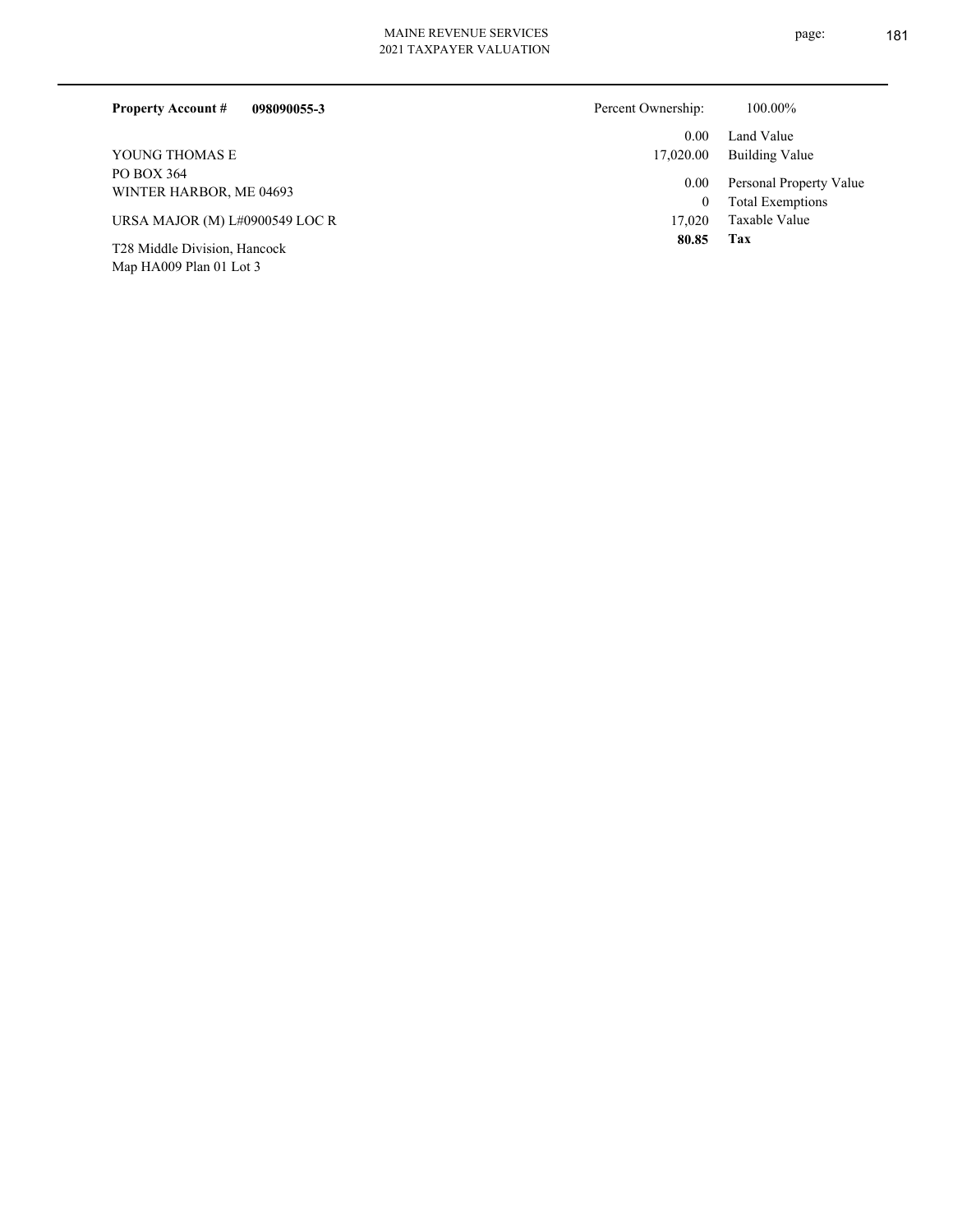**Totals for: T28 Middle Division, Hancock**

 **22,074.45 acres**

 **10,564,644.00 Land Value 5,938,250.00 Building Value 30,862.00 Personal Property Value 272,220.00 Total Exemptions 77,242 Tax Taxable Value 16,261,536.00**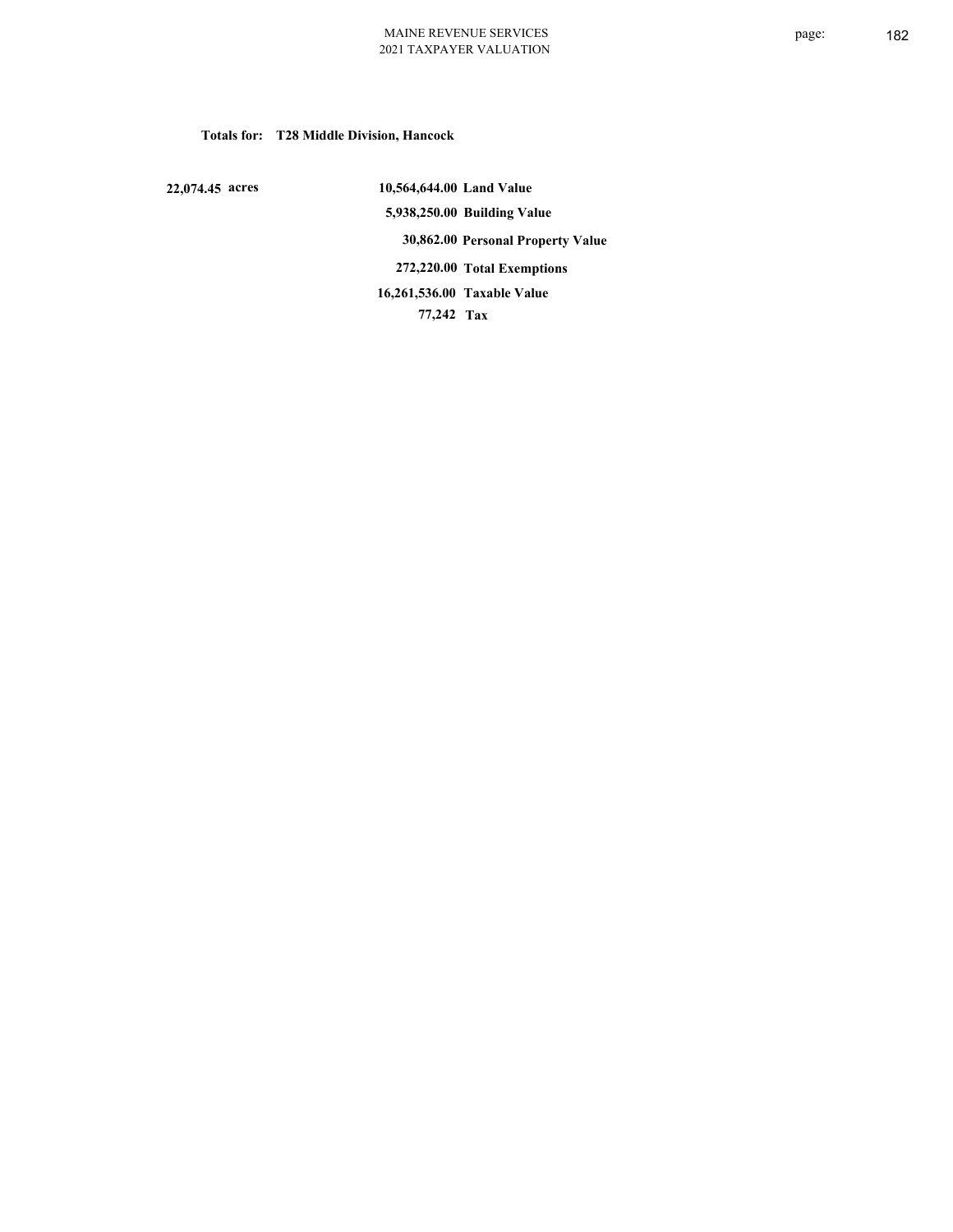| <b>Property Account#</b><br>098100009-1                 | Percent Ownership:                   | 100.00%                                          |
|---------------------------------------------------------|--------------------------------------|--------------------------------------------------|
| <b>BLACK JAMES M</b><br>PO BOX 305 79 SUMMIT RD         | 0.00<br>36,480.00                    | Land Value<br><b>Building Value</b>              |
| NORTHEAST HARBOR, ME 04662                              | 0.00<br>$\mathbf{0}$                 | Personal Property Value                          |
| NATURE CONSERVANCY 0900890 LOC L                        | 36,480                               | <b>Total Exemptions</b><br>Taxable Value         |
| T32 Middle Division, Hancock<br>Map HA010 Plan 01 Lot 8 | 173.28                               | Tax                                              |
| <b>Property Account #</b><br>098100018-2                | Percent Ownership:                   | 100.00%                                          |
| <b>CARTER MAY L</b>                                     | 11,030.00<br>49,320.00<br>1.04 Acres | Land Value<br><b>Building Value</b>              |
| <b>86 WINDING HILL ROAD</b><br>SOUTH CHINA, ME 04358    | 0.00                                 | Personal Property Value                          |
|                                                         | $\mathbf{0}$<br>60,350               | <b>Total Exemptions</b><br>Taxable Value         |
| T32 Middle Division, Hancock                            | 286.66                               | Tax                                              |
| Map HA010 Plan 01 Lot 2.25                              |                                      |                                                  |
|                                                         |                                      |                                                  |
| <b>Property Account #</b><br>098100032-1                | Percent Ownership:                   | 100.00%                                          |
|                                                         | 0.00                                 | Land Value                                       |
| <b>CRAM SCOTT</b><br>PO BOX 527                         | 22,780.00<br>0.00                    | <b>Building Value</b><br>Personal Property Value |
| OLD TOWN, ME 04468                                      | $\mathbf{0}$                         | <b>Total Exemptions</b>                          |
| <b>HUBER 664001</b><br>T32 Middle Division, Hancock     | 22,780<br>108.21                     | Taxable Value<br>Tax                             |
| Map HA010 Plan 01 Lot 1.1                               |                                      |                                                  |
| <b>Property Account #</b><br>098100026-2                | Percent Ownership:                   | 100.00%                                          |
|                                                         | $0.00\,$                             | Land Value                                       |
| CROWELL-SMITH KRISTEN                                   | 50,170.00                            | <b>Building Value</b>                            |
| 20 MONUMENT RD<br>VASSALBORO, ME 04989                  | 0.00<br>$\boldsymbol{0}$             | Personal Property Value                          |
| URSA MAJOR (M) 0901493 LOC E                            | 50,170                               | <b>Total Exemptions</b><br>Taxable Value         |
| T32 Middle Division, Hancock<br>Map HA010 Plan 01 Lot 8 | 238.31                               | <b>Tax</b>                                       |

| 098100041-2<br><b>Property Account #</b>                                     | Percent Ownership: | 100.00%                                                             |
|------------------------------------------------------------------------------|--------------------|---------------------------------------------------------------------|
|                                                                              | 6,057,290.00       | Land Value                                                          |
| <b>EMERA MAINE</b>                                                           | 0.00               | Building Value                                                      |
| ATTN: ACCOUNTS PAYABLE<br>PO BOX 932<br>BANGOR, ME 04402-0932<br>POWER LINES | 0.00<br>6.057.290  | Personal Property Value<br><b>Total Exemptions</b><br>Taxable Value |
| T32 Middle Division, Hancock                                                 | 28,772.13          | Tax                                                                 |
| Map HA010                                                                    |                    |                                                                     |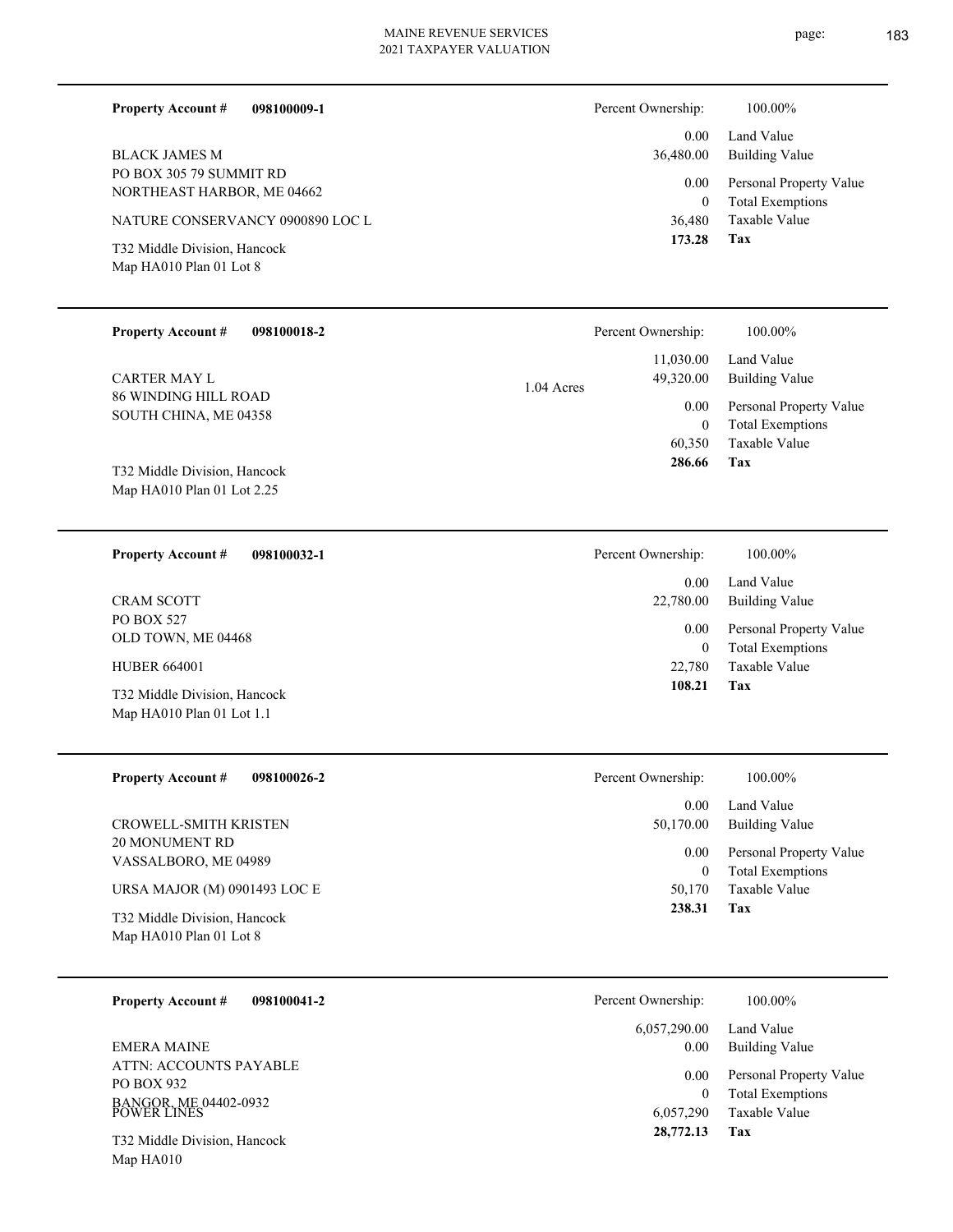| <b>Property Account #</b><br>098100025-2                   |              | Percent Ownership:                       | 100.00%                                                             |
|------------------------------------------------------------|--------------|------------------------------------------|---------------------------------------------------------------------|
| <b>FAHEY JEFFREY</b>                                       | 1.04 Acres   | 11,030.00<br>23,380.00                   | Land Value<br><b>Building Value</b>                                 |
| 2559 OHIO ST<br>BANGOR, ME 04401                           |              | 0.00<br>$\theta$                         | Personal Property Value<br><b>Total Exemptions</b>                  |
| T32 Middle Division, Hancock<br>Map HA010 Plan 01 Lot 2.23 |              | 34,410<br>163.45                         | Taxable Value<br>Tax                                                |
| <b>Property Account #</b><br>098100029-2                   |              | Percent Ownership:                       | 100.00%                                                             |
| <b>FAHEY JEFFREY</b><br>2559 OHIO ST<br>BANGOR, ME 04401   |              | 0.00<br>0.00<br>0.00                     | Land Value<br><b>Building Value</b><br>Personal Property Value      |
| <b>JFAHEY LAND LOCI</b>                                    |              | $\mathbf{0}$<br>$\theta$                 | <b>Total Exemptions</b><br>Taxable Value                            |
| T32 Middle Division, Hancock<br>Map HA010 Plan 01 Lot 2.2  |              | 0.00                                     | Tax                                                                 |
| <b>Property Account #</b><br>098100003-2                   |              | Percent Ownership:                       | 100.00%                                                             |
| HARKINS BERNARD L & JULIA EVELETH                          | $1.25$ Acres | 26,770.00<br>17,120.00                   | Land Value<br><b>Building Value</b>                                 |
| <b>7 SAKONNET TERRACE</b><br>MIDDLETOWN, RI 02842          |              | 0.00<br>$\mathbf{0}$<br>43,890<br>208.48 | Personal Property Value<br><b>Total Exemptions</b><br>Taxable Value |
| T32 Middle Division, Hancock<br>Map HA010 Plan 01 Lot 12   |              |                                          | Tax                                                                 |
| <b>Property Account #</b><br>098100042-2                   |              | Percent Ownership:                       | 100.00%                                                             |
| JORDAN KERRY CLARK TRUSTEE                                 |              | 14,180.00<br>0.00                        | Land Value<br><b>Building Value</b>                                 |
| MARGARET M OMEARA SPECIAL NEEDS<br><b>TRUST</b>            | 5.78 Acres   | 0.00<br>$\boldsymbol{0}$                 | Personal Property Value<br><b>Total Exemptions</b>                  |
| 826 OHIO STREET #12<br>BANGOR, ME 04401                    |              | 14,180<br>67.36                          | Taxable Value<br>Tax                                                |
| T32 Middle Division, Hancock<br>Map HA010 Plan 01 Lot 4.2  |              |                                          |                                                                     |
| <b>Property Account #</b><br>098100004-3                   |              | Percent Ownership:                       | 100.00%                                                             |
| KELLEY TERRANCE J ET AL                                    | 2.16 Acres   | 28,410.00<br>25,430.00                   | Land Value<br><b>Building Value</b>                                 |
| %ERIC KELLEY<br>33 HADLEY POINT ROAD                       |              | 0.00<br>$\boldsymbol{0}$                 | Personal Property Value<br><b>Total Exemptions</b>                  |
| BAR HARBOR, ME 04609-7904<br>T32 Middle Division, Hancock  |              | 53,840<br>255.74                         | Taxable Value<br>Tax                                                |
| Map HA010 Plan 01 Lot 8.3                                  |              |                                          |                                                                     |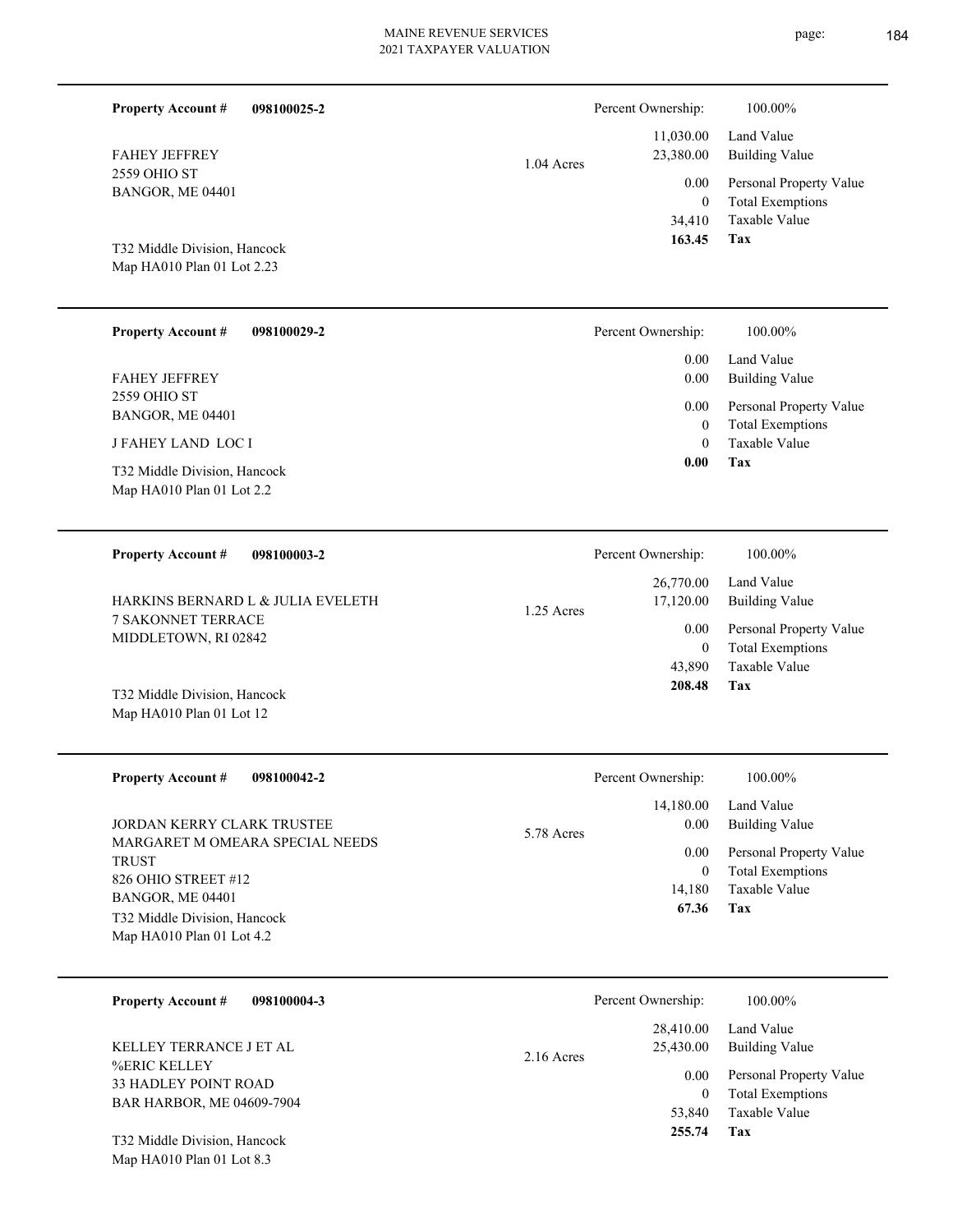| 098100001-1<br><b>Property Account #</b> | Percent Ownership:        |                                    | 100.00% |  |
|------------------------------------------|---------------------------|------------------------------------|---------|--|
| LIBBY SETH B SR & SCOTT M                | 86,810.00                 | Land Value                         |         |  |
| PO BOX 362                               | 16,840.00<br>115.00 Acres | <b>Building Val</b>                |         |  |
| MILFORD, ME 04461                        |                           | 0.00<br>Personal Pro               |         |  |
|                                          |                           | Total Exemp<br>$\theta$            |         |  |
|                                          |                           | 103,650<br>Taxable Valu            |         |  |
| T32 Middle Division, Hancock             |                           | 492.34<br><b>Tax</b>               |         |  |
| Map HA010 Plan 01 Lot 5                  |                           |                                    |         |  |
| <b>Property Account #</b><br>098100033-2 | Percent Ownership:        | 100.00%                            |         |  |
|                                          | 33,610.00                 | Land Value                         |         |  |
| LIBBY SETH B SR & SCOTT M                | 35.00 Acres               | Building Val<br>0.00               |         |  |
| PO BOX 362                               |                           | Personal Pro<br>0.00               |         |  |
| MILFORD, ME 04461                        |                           | <b>Total Exemp</b><br>$\mathbf{0}$ |         |  |
|                                          |                           | Taxable Val<br>33,610              |         |  |
| T32 Middle Division, Hancock             |                           | Tax<br>159.65                      |         |  |
| Map HA010 Plan 01 Lot 5.1                |                           |                                    |         |  |
| <b>Property Account #</b><br>098100036-1 | Percent Ownership:        | 100.00%                            |         |  |
|                                          |                           | 5,500.00<br>Land Value             |         |  |
| LION FAMILY BURYING GROUND               |                           | 0.00<br>Building Val               |         |  |

0.25 Acres

PO BOX 53 OLD TOWN, ME 04468 LION FAMILY BURYING GROUND

Map HA010 Plan 01 Lot 11.1 Other Exempt property T32 Middle Division, Hancock

| <b>Property Account #</b><br>098100001P-1 | Percent Ownership:    | 100.00%                                            |
|-------------------------------------------|-----------------------|----------------------------------------------------|
|                                           | 0.00                  | Land Value                                         |
| <b>LION STEVEN J</b>                      | 0.00                  | Building Value                                     |
| PO BOX 53<br>OLD TOWN, ME 04468           | 205,000.00<br>205,000 | Personal Property Value<br><b>Total Exemptions</b> |
| M/E                                       | $\theta$              | Taxable Value                                      |
| T32 Middle Division, Hancock              | 0.00                  | Tax                                                |
| Map HAI0                                  |                       |                                                    |
| <b>BETE \$205000</b>                      |                       |                                                    |
| 098100012-3<br><b>Property Account #</b>  | Percent Ownership:    | 100.00%                                            |

|                                                            |              | 221,942.00 | Land Value              |
|------------------------------------------------------------|--------------|------------|-------------------------|
| LION STEVEN J & SHANNON TTEE                               | Tree Growth  | 113,630.00 | Building Value          |
| PO BOX 53                                                  | 346.75 Acres | 0.00       | Personal Property Value |
| OLD TOWN, ME 04468                                         |              | 25,000     | <b>Total Exemptions</b> |
| <b>OPEN SPACE 2 ACRES</b>                                  |              | 310,572    | Taxable Value           |
| T32 Middle Division, Hancock                               |              | 1,475.22   | Tax                     |
| $M_{\odot}$ IIA 010 Dl <sub>ov</sub> 01 L <sub>ot</sub> 11 |              |            |                         |

Map HA010 Plan 01 Lot 11 Homestead Exemption \$25000 **Tax**

 0 5,500

 **0.00**

0.00

Taxable Value Total Exemptions Personal Property Value

Building Value Land Value

Taxable Value Total Exemptions Personal Property Value

Building Value Land Value

Taxable Value Total Exemptions Personal Property Value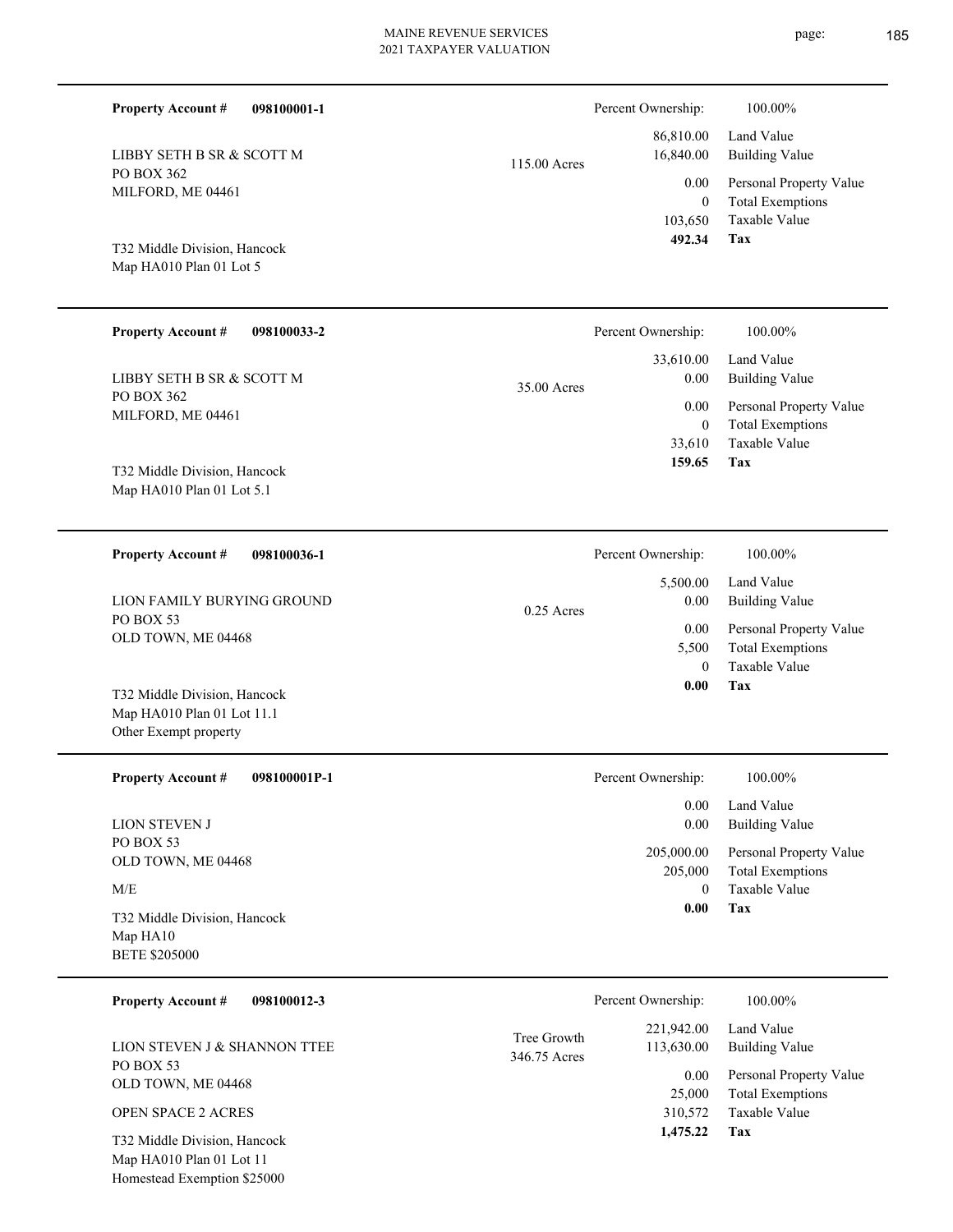1.03 Acres

15.00 Acres Tree Growth

| T32 Middle Division, Hancock<br>Map HA010 Plan 01 Lot 2.2 |                    | 11,020<br>52.35 | - ---- <del>--</del> -------<br>Taxable Valı<br>Tax |
|-----------------------------------------------------------|--------------------|-----------------|-----------------------------------------------------|
| <b>Property Account #</b><br>098100035-4                  | Percent Ownership: |                 | 100.00%                                             |
|                                                           |                    | 76,840.00       | Land Value                                          |
| MADDEN ANTHONY W & CINDY L                                | 100.00 Acres       | 0.00            | Building Val                                        |
| PO BOX 499                                                |                    | 0.00            | Personal Pro                                        |
| MILFORD, ME 04461                                         |                    | $\mathbf{0}$    | Total Exemp                                         |
|                                                           |                    | 76,840          | Taxable Val                                         |
| T <sub>32</sub> Middle Division Hancock                   |                    | 364.99          | Tax                                                 |

Map HA010 Plan 01 Lot 4 T32 Middle Division, Hancock

144 FOURTH STREET OLD TOWN, ME 04468

LIZZOTTE MICHAEL & TIMOTHY

**Property Account #**

**098100038-3 Property Account #**

**098100022-6**

INLAND FISHERIES & WILDLIFE 41 SHS AUGUSTA, ME 04333 MAINE STATE OF (IF&W)

Map HA010 Plan 01 Lot 7.1 Exempt Property T32 Middle Division, Hancock

Exempt Property

| <b>Property Account #</b><br>098100037-1                                                                                   | Percent Ownership:                             | 100.00%                                                                                             |
|----------------------------------------------------------------------------------------------------------------------------|------------------------------------------------|-----------------------------------------------------------------------------------------------------|
| MARITIMES & NORTHEAST PIPELINE LLC<br>% ENBRIDGE<br>PO BOX 2629<br>ADDISON, TX 75001<br>6.11 MILES 24" PIPELINE & EASEMENT | 5,048,700.00<br>0.00<br>0.00<br>0<br>5.048.700 | Land Value<br>Building Value<br>Personal Property Value<br><b>Total Exemptions</b><br>Taxable Value |
| T32 Middle Division, Hancock<br>Map HA010 Plan 01 Lot                                                                      | 23,981.33                                      | Tax                                                                                                 |

| 098100040-3<br><b>Property Account #</b>                                                                          |                               | Percent Ownership:                        | 100.00%                                                                            |
|-------------------------------------------------------------------------------------------------------------------|-------------------------------|-------------------------------------------|------------------------------------------------------------------------------------|
| NATURE CONSERVANCY<br>14 MAINE STREET SUITE 401<br><b>FORT ANDROSS BOX 22</b>                                     | Tree Growth<br>8,488.52 Acres | 1,344,296.00<br>0.00<br>0.00<br>1.344.296 | Land Value<br>Building Value<br>Personal Property Value<br><b>Total Exemptions</b> |
| BRUNSWICK, ME 04011<br>BRADLEY SUNKHAZE PRESERVE<br>T32 Middle Division, Hancock<br>Map HA010 Plan 01 Lot 7.2 8.1 |                               | 0.00                                      | Taxable Value<br>Tax                                                               |

Percent Ownership:  $100.00\%$ 

**Tax** Taxable Value Total Exemptions Personal Property Value Building Value Land Value 0 228,026  **0.00** 40,726.00 187,300.00 0.00

Taxable Value Total Exemptions Personal Property Value

Building Value Land Value

0

 11,020.00 0.00 0.00

Percent Ownership:  $100.00\%$ 

Taxable Value Total Exemptions Personal Property Value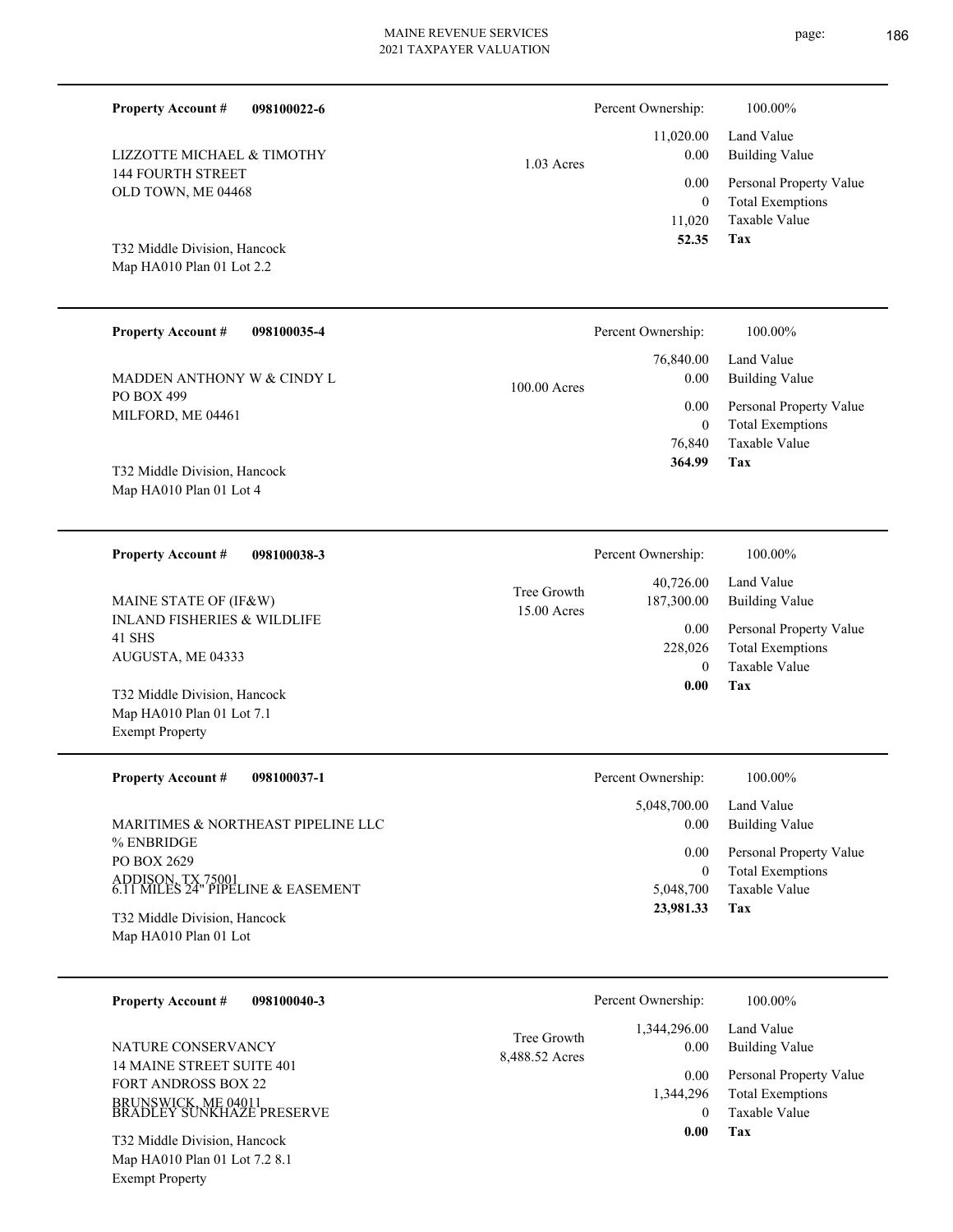| PO BOX 697<br>PRINCETON, ME 04668                            | 0.00<br>$\theta$                                |
|--------------------------------------------------------------|-------------------------------------------------|
| T32 Middle Division, Hancock<br>Map $HA010$ Plan 01 Lot 2.22 | 53,930<br>256.17                                |
| <b>Property Account #</b><br>098100039-3                     | Percent Ownership:                              |
| REGAN WENDY ANN & ARGO M<br><b>217 FOURTH STREET</b>         | 11,096.00<br>Tree Growth<br>0.00<br>89.00 Acres |
|                                                              | 0.00                                            |
| OLD TOWN, ME 04468                                           | $\theta$                                        |
|                                                              | 11,096                                          |

Map HA010 Plan 01 Lot 6.1 T32 Middle Division, Hancock

Map HA010 Plan 01 Lot 8.2

PO BOX 697

**Property Account #**

POLK PHILIP & CYNTHIA

**098100030-3**

**098100002-6 Tax** Taxable Value Total Exemptions Personal Property Value Building Value Land Value PO BOX 182 MILFORD, ME 04461 **Property Account #** Map HA010 Plan 01 Lot 6 T32 Middle Division, Hancock REINZO JOHN E & ANN M 67,916 0  **322.60** 17,586.00 50,330.00 0.00 31.00 Acres Tree Growth Percent Ownership:  $100.00\%$ 

| <b>Property Account #</b><br>098100005-3                                             | Percent Ownership:                                               | $100.00\%$                                                                         |
|--------------------------------------------------------------------------------------|------------------------------------------------------------------|------------------------------------------------------------------------------------|
| SYLVAN TIMBERLANDS LLC<br>% HUBER RESOURCES CORP<br>PO BOX 554<br>OLD TOWN, ME 04468 | 794,239.00<br>Tree Growth<br>0.00<br>4,558.00 Acres<br>0.00<br>0 | Land Value<br>Building Value<br>Personal Property Value<br><b>Total Exemptions</b> |
| T32 Middle Division, Hancock<br>Map $HA010$ Plan 01 Lot 1.1                          | 794.239<br>3,772.64                                              | Taxable Value<br>Tax                                                               |

| 098100016-2<br><b>Property Account #</b>     | Percent Ownership: | 100.00%                                            |
|----------------------------------------------|--------------------|----------------------------------------------------|
|                                              | 0.00               | Land Value                                         |
| TRIPI ADAM                                   | 19,030.00          | Building Value                                     |
| 177 WINTER STREET<br>NORTH ANDOVER, MA 01845 | 0.00<br>0          | Personal Property Value<br><b>Total Exemptions</b> |
| URSA MAJOR (M) 0900558 LOC J                 | 19.030             | Taxable Value                                      |
| T32 Middle Division, Hancock                 | 90.39              | Tax                                                |

1.04 Acres

**Tax**

**Tax**

 **52.71**

Taxable Value Total Exemptions Personal Property Value

Building Value Land Value

100.00%

 11,030.00 42,900.00

Percent Ownership:  $100.00\%$ 

Taxable Value Total Exemptions Personal Property Value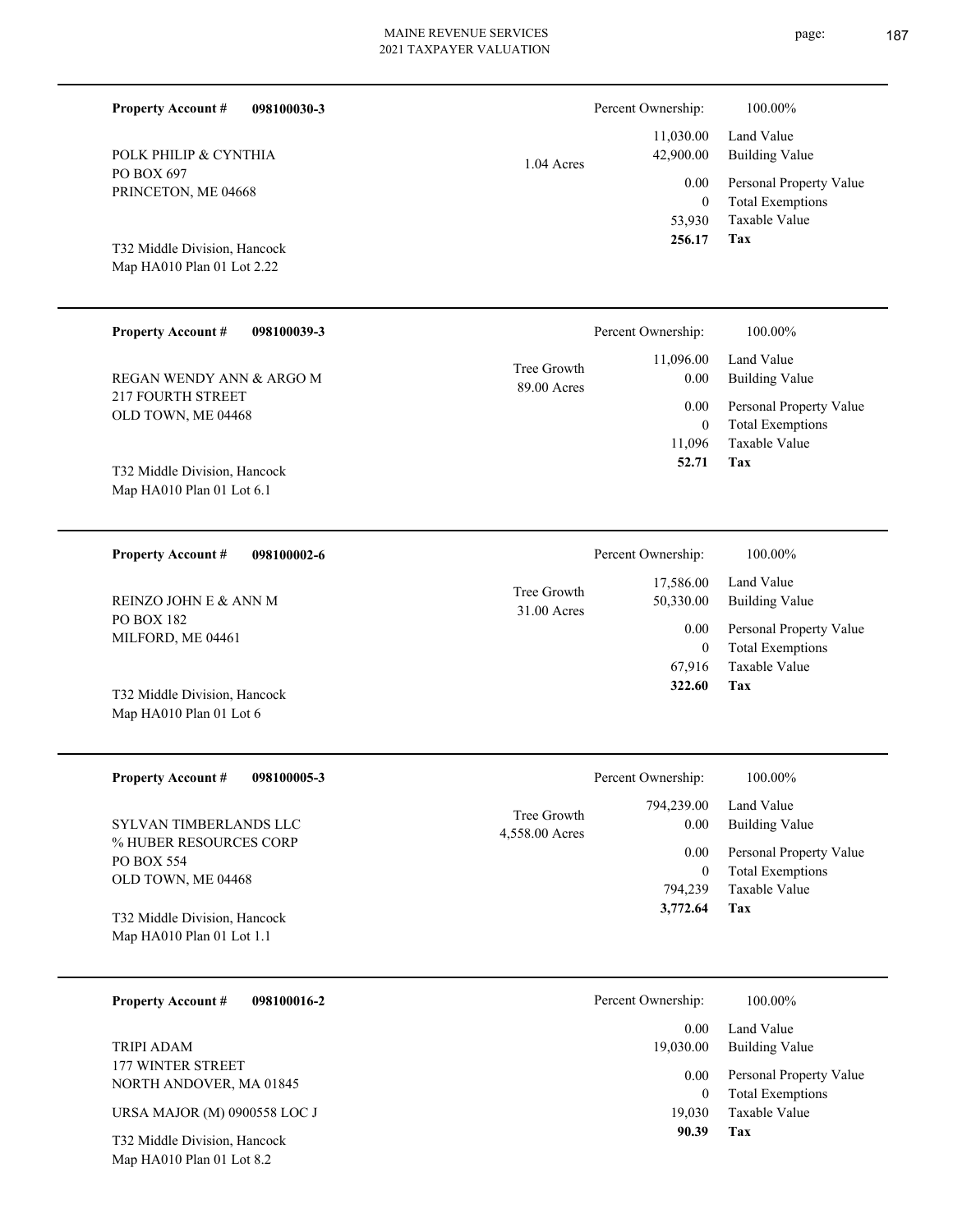**Tax 144.97**

30,520 Taxable Value

| 098100020-4<br><b>Property Account #</b>                                                                                                  |                                | Percent Ownership:                                | 100.00%                                                                           |
|-------------------------------------------------------------------------------------------------------------------------------------------|--------------------------------|---------------------------------------------------|-----------------------------------------------------------------------------------|
| URSA MAJOR LLC                                                                                                                            | Tree Growth<br>11,893.04 Acres | 2,083,291.00<br>0.00                              | Land Value<br><b>Building Value</b>                                               |
| $%$ AFM<br><b>40 CHAMPION LANE</b><br>MILFORD, ME 04461<br>T32 Middle Division, Hancock<br>Map HA010 Plan 01 Lot 1.2 1.3 2 3 7 8 8.2 9 10 |                                | 0.00<br>$\boldsymbol{0}$<br>2,083,291<br>9,895.63 | Personal Property Value<br><b>Total Exemptions</b><br><b>Taxable Value</b><br>Tax |
| <b>Property Account #</b><br>098100023-5                                                                                                  |                                | Percent Ownership:                                | 100.00%                                                                           |
| <b>WASSON JEFFREY &amp; MELISSA</b>                                                                                                       | 1.04 Acres                     | 11,030.00<br>34,160.00                            | Land Value<br><b>Building Value</b>                                               |
| <b>457 PHILLIPS ROAD</b><br>LEVANT, ME 04456                                                                                              |                                | 0.00<br>$\boldsymbol{0}$                          | Personal Property Value<br><b>Total Exemptions</b>                                |
| T32 Middle Division, Hancock<br>Map HA010 Plan 01 Lot 2.24                                                                                |                                | 45,190<br>214.65                                  | <b>Taxable Value</b><br>Tax                                                       |
| <b>Property Account #</b><br>098100034-2                                                                                                  |                                | Percent Ownership:                                | 100.00%                                                                           |
| <b>WEBBER CLIFFORD B</b>                                                                                                                  | 1.07 Acres                     | 11,050.00<br>19,470.00                            | Land Value<br><b>Building Value</b>                                               |
| <b>PO BOX 713</b><br>MILFORD, ME 04461-0713                                                                                               |                                | 0.00<br>$\overline{0}$                            | Personal Property Value<br><b>Total Exemptions</b>                                |

Map HA010 Plan 01 Lot 2.21 T32 Middle Division, Hancock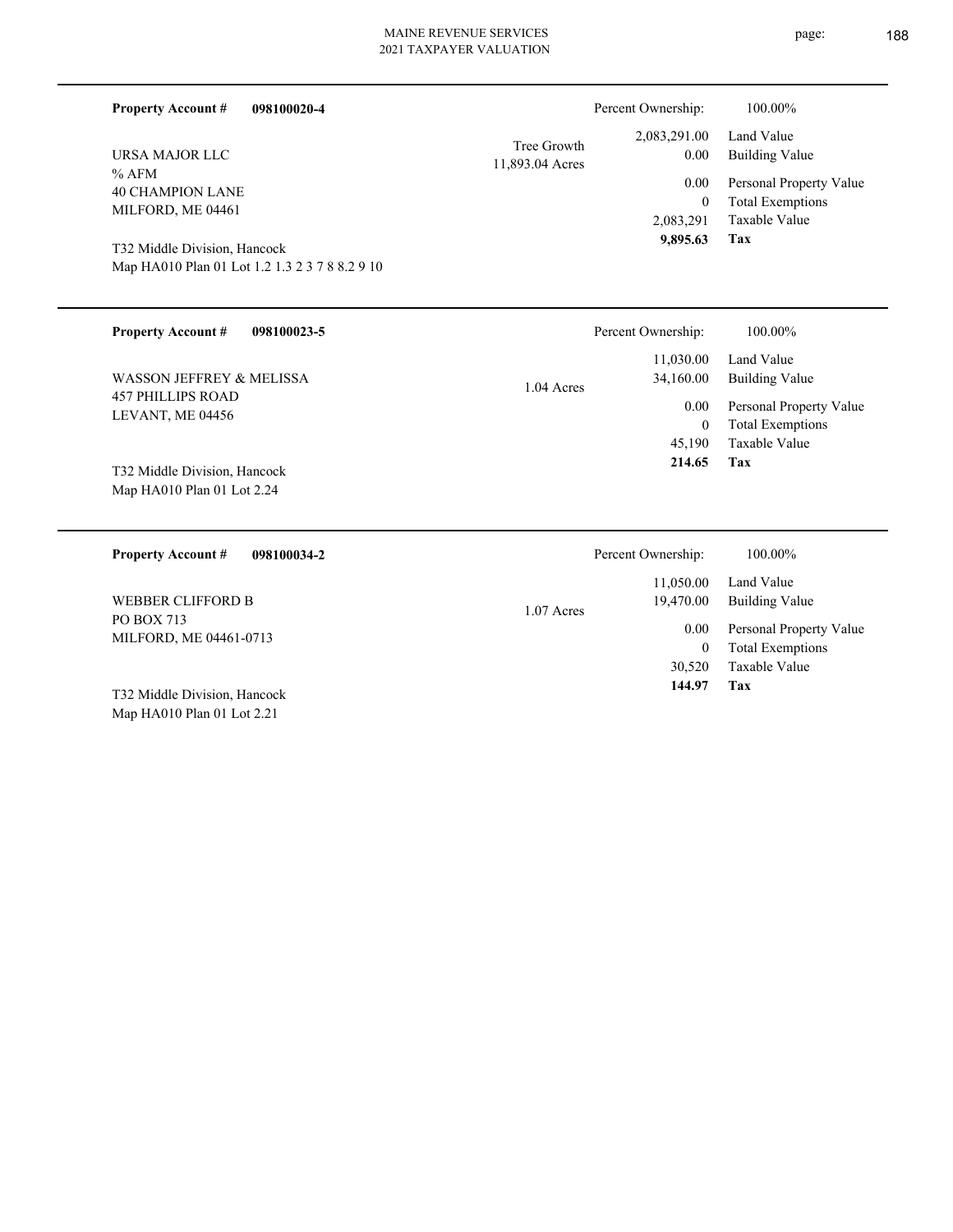# **Totals for: T32 Middle Division, Hancock**

 **25,687.01 acres**

 **15,957,476.00 Land Value 708,340.00 Building Value 205,000.00 Personal Property Value 1,807,822.00 Total Exemptions 71,549 Tax Taxable Value 15,062,994.00**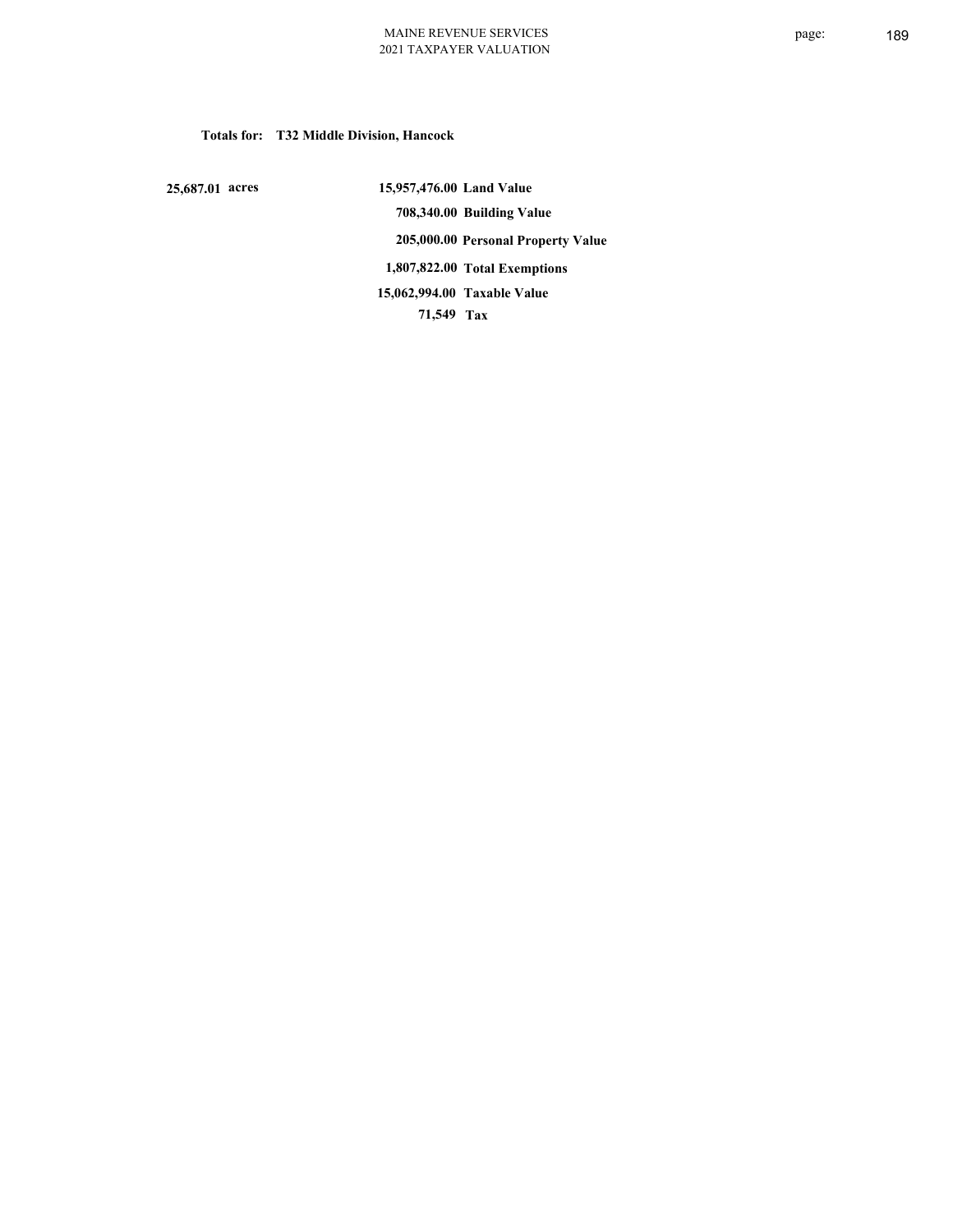|  | пяσе |
|--|------|
|  |      |

| <b>Property Account #</b><br>098110037-4<br><b>ALLEN JOANNE</b><br><b>7 PLACE LANE</b><br>MORRILL, ME 04952<br>T34 Middle Division, Hancock<br>Map HA011 Plan 03 Lot 1.1                             | $0.85$ Acres               | Percent Ownership:<br>13,285.00<br>13,285.00<br>0.00<br>$\mathbf{0}$<br>26,570<br>126.21     | 50.00%<br>Land Value<br><b>Building Value</b><br>Personal Property Value<br><b>Total Exemptions</b><br>Taxable Value<br>Tax  |
|------------------------------------------------------------------------------------------------------------------------------------------------------------------------------------------------------|----------------------------|----------------------------------------------------------------------------------------------|------------------------------------------------------------------------------------------------------------------------------|
| <b>Property Account #</b><br>098110001-3<br>ALLIGATOR LAKE CAMPS LLC<br><b>368 SPURWINK AVE</b><br>CAPE ELIZABETH, ME 04107<br>T34 Middle Division, Hancock<br>Map HA011 Plan 02 Lot 1               | 5.22 Acres                 | Percent Ownership:<br>86,220.00<br>146,420.00<br>0.00<br>$\mathbf{0}$<br>232,640<br>1,105.04 | 100.00%<br>Land Value<br><b>Building Value</b><br>Personal Property Value<br><b>Total Exemptions</b><br>Taxable Value<br>Tax |
| <b>Property Account #</b><br>098112004-3<br><b>BBC LAND LLC</b><br><b>40 CHAMPION LANE</b><br>MILFORD, ME 04461<br>OPEN SPACE 3.39 AC<br>T34 Middle Division, Hancock<br>Map HA011 Plan 04 Lot 2.2   | Tree Growth<br>14.89 Acres | Percent Ownership:<br>100,834.00<br>0.00<br>0.00<br>$\mathbf{0}$<br>100,834<br>478.96        | 100.00%<br>Land Value<br><b>Building Value</b><br>Personal Property Value<br><b>Total Exemptions</b><br>Taxable Value<br>Tax |
| 098110014-3<br><b>Property Account #</b><br><b>BOWDOIN MICHAEL</b><br>55 PINE STREET<br>WESTON, MA 02493-1956<br>DYSART REALTY CO LOC K-1<br>T34 Middle Division, Hancock<br>Map HA011 Plan 01 Lot 1 |                            | Percent Ownership:<br>$0.00\,$<br>17,620.00<br>$0.00\,$<br>$\overline{0}$<br>17,620<br>83.70 | 100.00%<br>Land Value<br><b>Building Value</b><br>Personal Property Value<br><b>Total Exemptions</b><br>Taxable Value<br>Tax |
| <b>Property Account #</b><br>098110026-1<br><b>BRANDT RICHARD &amp; NANCY</b><br>57 RHODES LANE<br>E WATERBORO, ME 04030<br>T34 Middle Division, Hancock<br>Map HA011 Plan 02 Lot 4.7                | Tree Growth<br>27.50 Acres | Percent Ownership:<br>25,431.00<br>34,200.00<br>0.00<br>$\overline{0}$<br>59,631<br>283.25   | 100.00%<br>Land Value<br><b>Building Value</b><br>Personal Property Value<br><b>Total Exemptions</b><br>Taxable Value<br>Tax |

 $e: 190$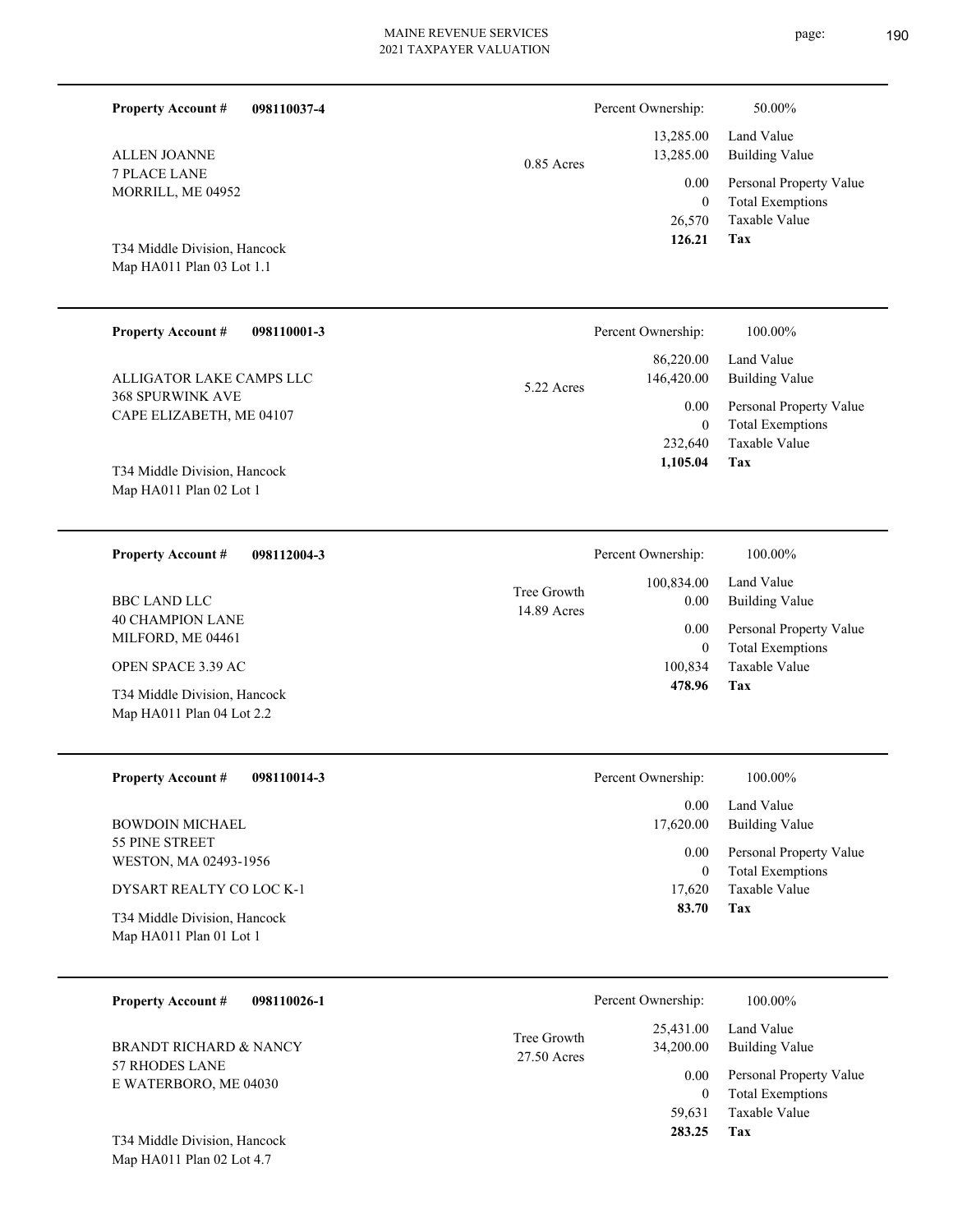| 098110010-2<br><b>Property Account #</b>                | Percent Ownership:       | 100.00%                                            |
|---------------------------------------------------------|--------------------------|----------------------------------------------------|
|                                                         | 0.00                     | Land Value                                         |
| <b>BRIDGES DAVID</b>                                    | 37,370.00                | Building Value                                     |
| PO BOX 595<br>KENNEBUNK, ME 04043                       | 0.00<br>$\boldsymbol{0}$ | Personal Property Value<br><b>Total Exemptions</b> |
| URSA MAJOR (M) 0900493 LOC K                            | 37,370                   | Taxable Value                                      |
| T34 Middle Division, Hancock<br>Map HA011 Plan 01 Lot 2 | 177.51                   | Tax                                                |

| <b>Property Account #</b>                         | 098110022-1 | Percent Ownership: | 100.00%                 |
|---------------------------------------------------|-------------|--------------------|-------------------------|
| CONNOLLY DAVID                                    |             | 0.00               | Land Value              |
| % LISA CONNOLLY                                   |             | 12,320.00          | <b>Building Value</b>   |
| 71 PAUL ST                                        |             | 0.00               | Personal Property Value |
| SOUTH BERWICK, ME 03908<br>DYSART REALTY CO LOC F |             | $\theta$           | <b>Total Exemptions</b> |
| T34 Middle Division, Hancock                      |             | 12,320             | Taxable Value           |
| Map HA011 Plan 01 Lot 1                           |             | 58.52              | Tax                     |

| 098110005-4<br><b>Property Account #</b>                | Percent Ownership: | 100.00%                                            |
|---------------------------------------------------------|--------------------|----------------------------------------------------|
|                                                         | 0.00               | Land Value                                         |
| DAVIDSON ANDREW                                         | 17,140.00          | Building Value                                     |
| <b>382 SMITH FIELD ROAD</b><br>BELGRADE, ME 04917       | 0.00<br>$\bf{0}$   | Personal Property Value<br><b>Total Exemptions</b> |
| URSA MAJOR (M) 0901506 L1 LOC X                         | 17,140             | Taxable Value                                      |
| T34 Middle Division, Hancock<br>Map HA011 Plan 01 Lot 2 | 81.42              | Tax                                                |

| <b>Property Account #</b><br>098110006-2                | Percent Ownership:     | 100.00%                                            |
|---------------------------------------------------------|------------------------|----------------------------------------------------|
|                                                         | 0.00                   | Land Value                                         |
| DAY TOBY A                                              | 21,710.00              | <b>Building Value</b>                              |
| PO BOX 89<br>MILFORD, ME 04461                          | 0.00<br>$\overline{0}$ | Personal Property Value<br><b>Total Exemptions</b> |
| DYSART REALTY CO H1                                     | 21,710                 | Taxable Value                                      |
| T34 Middle Division, Hancock<br>Map HA011 Plan 01 Lot 1 | 103.12                 | Tax                                                |

| 098110008-1<br><b>Property Account #</b> | Percent Ownership:                               | 100.00%                      |
|------------------------------------------|--------------------------------------------------|------------------------------|
| DOMBY ARTHUR HOWARD<br>1088 OXFORD RD    | 1,860.00<br>Tree Growth<br>0.00<br>$15.00$ Acres | Land Value<br>Building Value |
| ATLANTA, GA 30306                        | 0.00                                             | Personal Property Value      |
|                                          | $\bf{0}$                                         | <b>Total Exemptions</b>      |
|                                          | 1.860                                            | Taxable Value                |
| T34 Middle Division, Hancock             | 8.84                                             | Tax                          |
| Map $HA011$ Plan 02 Lot 4.2              |                                                  |                              |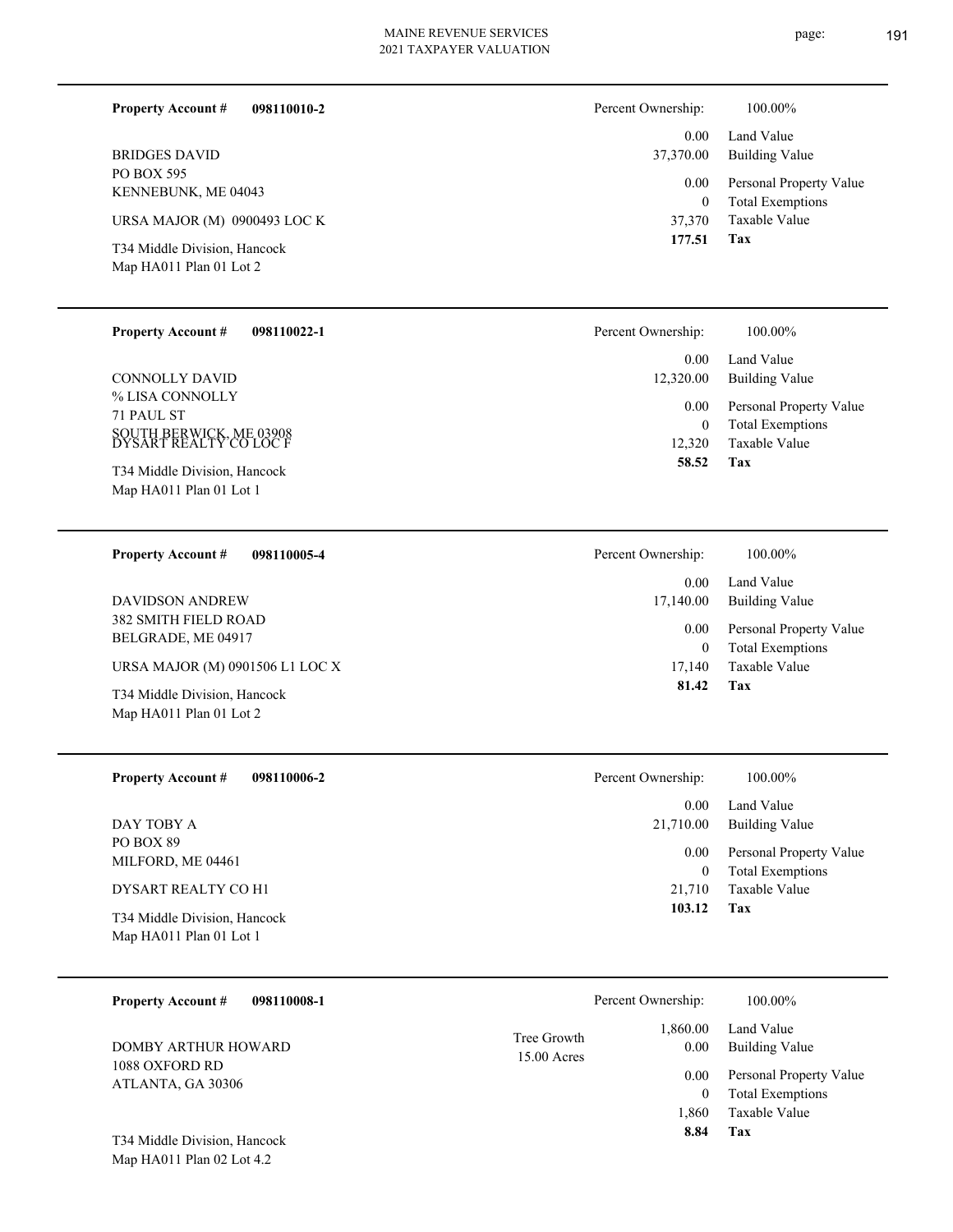| <b>Property Account #</b><br>098110020-2                             |                               | Percent Ownership:                  | 100.00%                                                                    |
|----------------------------------------------------------------------|-------------------------------|-------------------------------------|----------------------------------------------------------------------------|
| DRAPER MARK C & NANCY                                                | 1.34 Acres                    | 43,850.00<br>14,410.00              | Land Value<br><b>Building Value</b>                                        |
| 336 BELANGER RD<br>CARIBOU, ME 04736                                 |                               | 0.00<br>$\overline{0}$<br>58,260    | Personal Property Value<br><b>Total Exemptions</b><br>Taxable Value        |
| T34 Middle Division, Hancock<br>Map HA011 Plan 02 Lot 3              |                               | 276.74                              | Tax                                                                        |
| <b>Property Account #</b><br>098110013-3                             |                               | Percent Ownership:                  | 100.00%                                                                    |
| DYER DENNIS M & PRISCILLE B                                          | $1.00$ Acres                  | 25,510.00<br>20,120.00              | Land Value<br><b>Building Value</b>                                        |
| PO BOX 9<br>WEST KENNEBUNK, ME 04094                                 |                               | 0.00<br>$\overline{0}$<br>45,630    | Personal Property Value<br><b>Total Exemptions</b><br><b>Taxable Value</b> |
| T34 Middle Division, Hancock<br>Map HA011 Plan 03 Lot 15             |                               | 216.74                              | Tax                                                                        |
| <b>Property Account #</b><br>098110007-5                             |                               | Percent Ownership:                  | 100.00%                                                                    |
| DYSART REALTY CO                                                     | Tree Growth<br>5,451.94 Acres | 1,070,752.00<br>111,750.00          | Land Value<br><b>Building Value</b>                                        |
| PO BOX 1689<br>BANGOR, ME 04402                                      |                               | 0.00<br>$\overline{0}$<br>1,182,502 | Personal Property Value<br><b>Total Exemptions</b><br><b>Taxable Value</b> |
| T34 Middle Division, Hancock<br>Map HA011 Plan 01 Lot 1 1.1          |                               | 5,616.88                            | Tax                                                                        |
| <b>Property Account #</b><br>098112005-2                             |                               | Percent Ownership:                  | 100.00%                                                                    |
| <b>EMERA MAINE</b>                                                   |                               | 5,861,630.00<br>0.00                | Land Value<br><b>Building Value</b>                                        |
| ATTN: ACCOUNTS PAYABLE<br>PO BOX 932                                 |                               | $0.00\,$<br>$\overline{0}$          | Personal Property Value<br><b>Total Exemptions</b>                         |
| BANGOR, ME 04402-0932<br>POWER LINES<br>T34 Middle Division, Hancock |                               | 5,861,630<br>27,842.74              | Taxable Value<br>Tax                                                       |
| Map HA011                                                            |                               |                                     |                                                                            |
| <b>Property Account #</b><br>098110036-3                             |                               | Percent Ownership:                  | 100.00%                                                                    |
| <b>FORBES PATRICIA E</b>                                             | 1.03 Acres                    | 31,540.00<br>27,900.00              | Land Value<br><b>Building Value</b>                                        |
| MARSHVILLE RD PO BOX 127<br>HARRINGTON, ME 04643                     |                               | 0.00<br>$\mathbf{0}$                | Personal Property Value<br><b>Total Exemptions</b>                         |
| T34 Middle Division, Hancock<br>Map HA011 Plan 02 Lot 4              |                               | 59,440<br>282.34                    | Taxable Value<br>Tax                                                       |

page: 192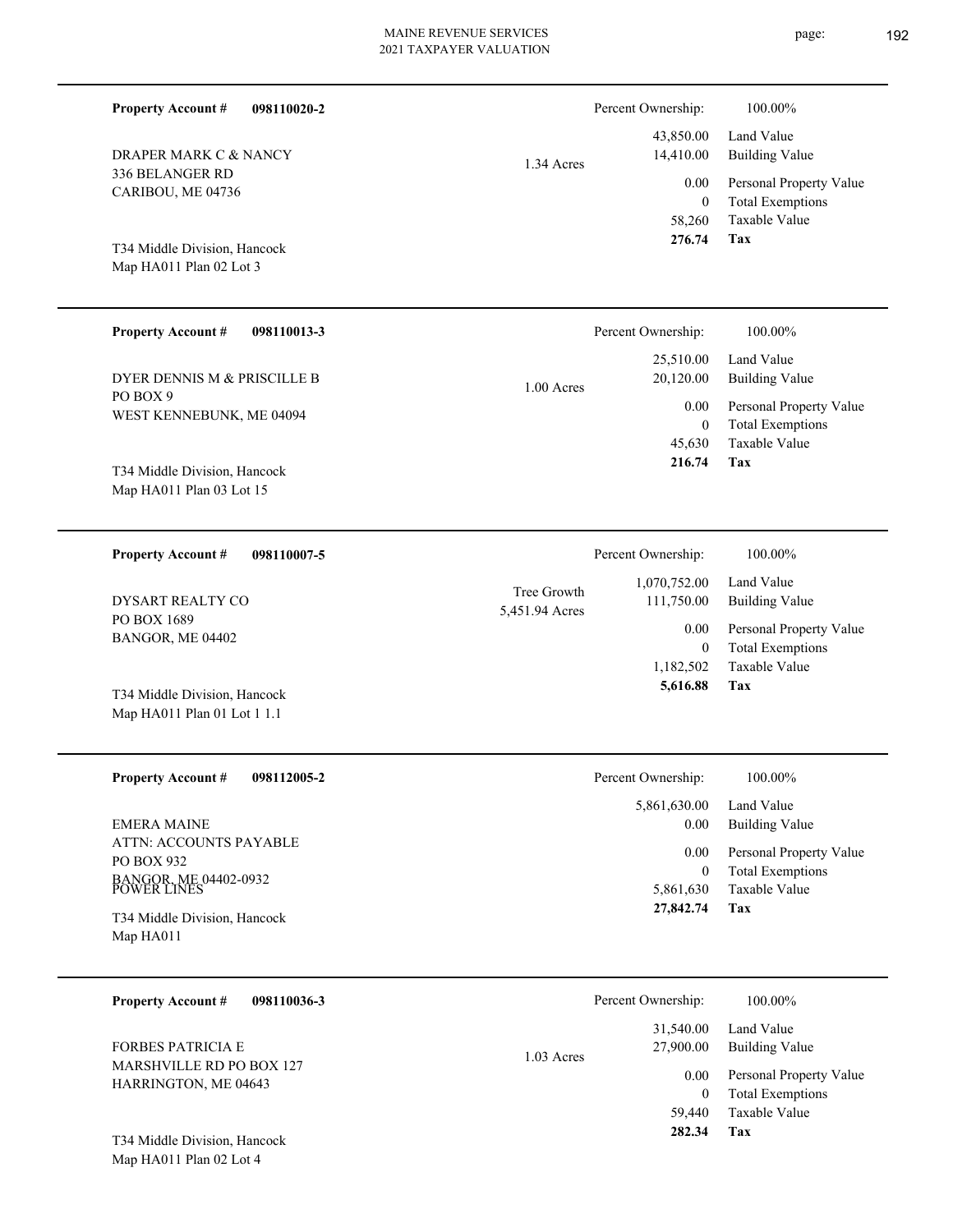page: 193

| <b>Property Account #</b><br>098110029-5                |              | Percent Ownership:             | 100.00%                                                             |
|---------------------------------------------------------|--------------|--------------------------------|---------------------------------------------------------------------|
| <b>GEROW JENNIFER</b>                                   | 1.01 Acres   | 40,120.00<br>20,920.00         | Land Value<br><b>Building Value</b>                                 |
| 397 MYRS ROAD<br>GREENFIELD, ME 04418                   |              | 0.00<br>$\mathbf{0}$           | Personal Property Value<br><b>Total Exemptions</b><br>Taxable Value |
| T34 Middle Division, Hancock<br>Map HA011 Plan 04 Lot 9 |              | 61,040<br>289.94               | Tax                                                                 |
| <b>Property Account #</b><br>098110011-2                |              | Percent Ownership:             | 100.00%                                                             |
| <b>GEROW SCOTT</b>                                      | $0.97$ Acres | 34,210.00<br>26,720.00         | Land Value<br><b>Building Value</b>                                 |
| 397 MYA ROAD<br>GREENFIELD, ME 04418                    |              | 0.00<br>$\mathbf{0}$           | Personal Property Value<br><b>Total Exemptions</b>                  |
| T34 Middle Division, Hancock<br>Map HA011 Plan 02 Lot 6 |              | 60,930<br>289.42               | Taxable Value<br>Tax                                                |
|                                                         |              |                                |                                                                     |
| <b>Property Account #</b><br>098110025-2                |              | Percent Ownership:             | 100.00%                                                             |
| <b>GLIDDEN ANTHONY</b>                                  | 2.00 Acres   | 39,220.00<br>30,220.00         | Land Value<br><b>Building Value</b>                                 |
| <b>48 MURRAY ROAD</b><br>FRANKFORT, ME 04438            |              | 0.00<br>$\mathbf{0}$<br>69,440 | Personal Property Value<br><b>Total Exemptions</b><br>Taxable Value |
| T34 Middle Division, Hancock<br>Map HA011 Plan 02 Lot 5 |              | 329.84                         | Tax                                                                 |
| 098110038-3<br><b>Property Account #</b>                |              | Percent Ownership:             | 100.00%                                                             |
| GUILBAULT RAYMOND R SR, PRISCILLA A &                   | 1.65 Acres   | 38,670.00<br>12,290.00         | Land Value<br><b>Building Value</b>                                 |
| <b>RAYMOND JR</b><br>5 ROSS ROAD                        |              | 0.00<br>$\boldsymbol{0}$       | Personal Property Value<br><b>Total Exemptions</b>                  |
| KENNEBUNK, ME 04043                                     |              | 50,960<br>242.06               | Taxable Value<br>Tax                                                |
| T34 Middle Division, Hancock<br>Map HA011 Plan 03 Lot 3 |              |                                |                                                                     |
| <b>Property Account #</b><br>098112003-1                |              | Percent Ownership:             | 100.00%                                                             |
| HUTCHINS SHERMAN H & PATRICIA L                         | 1.01 Acres   | 38,780.00<br>14,920.00         | Land Value<br><b>Building Value</b>                                 |
| 49 BAYVIEW RD<br>PENOBSCOT, ME 04476                    |              | 0.00                           | Personal Property Value                                             |
|                                                         |              | $\boldsymbol{0}$<br>53,700     | <b>Total Exemptions</b><br>Taxable Value                            |
| T34 Middle Division, Hancock<br>Map HA011 Plan 02 Lot 8 |              | 255.08                         | Tax                                                                 |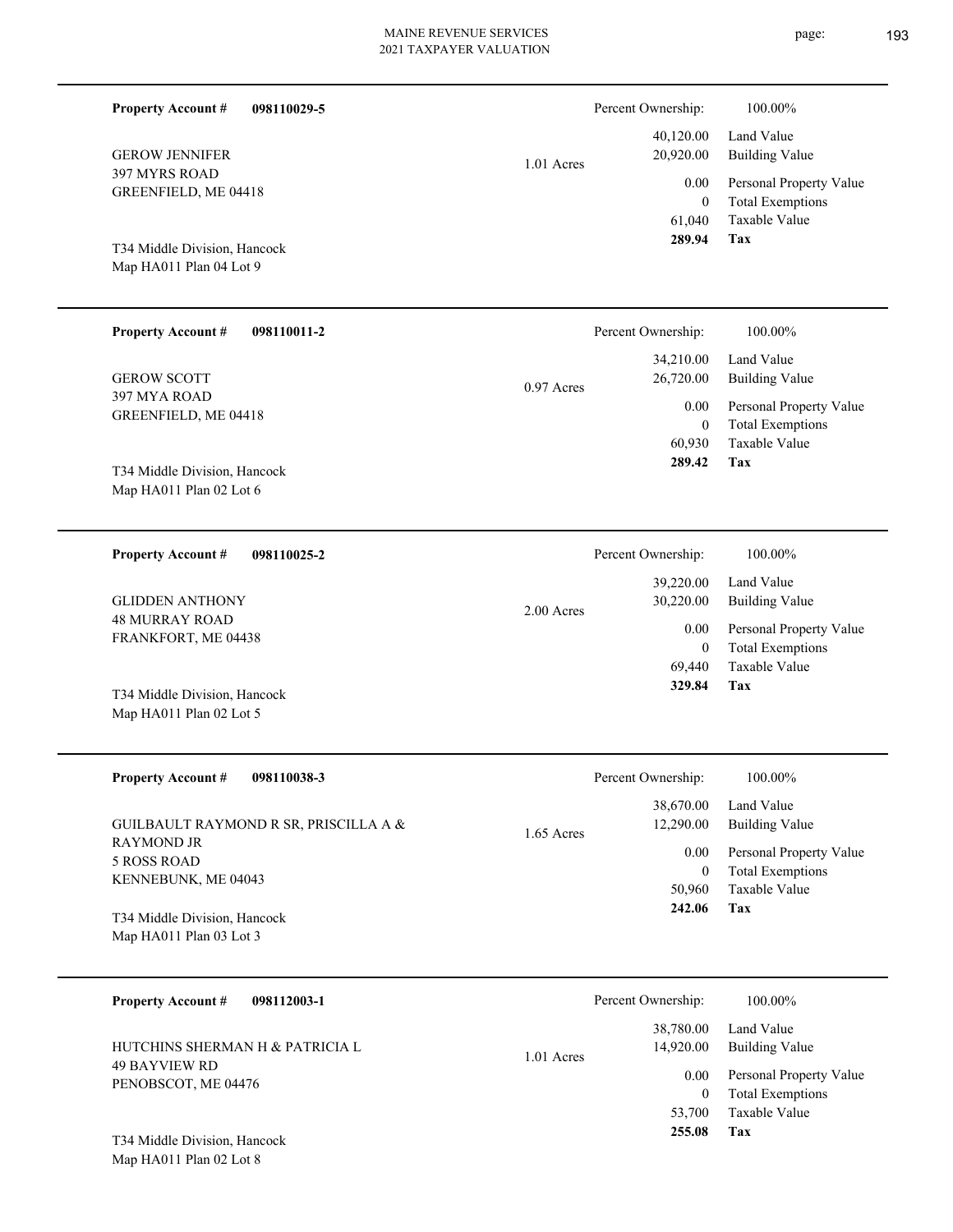| <b>Property Account #</b><br>098110042-4                    |                            | Percent Ownership:               | 100.00%                                                             |
|-------------------------------------------------------------|----------------------------|----------------------------------|---------------------------------------------------------------------|
| JANNELLE KAREN & BRIAN                                      | Tree Growth<br>30.00 Acres | 46,642.00<br>20,300.00           | Land Value<br><b>Building Value</b>                                 |
| 421 MAXFIELD STREET<br>NEW BEDFORD, MA 02740                |                            | 0.00<br>$\mathbf{0}$<br>66,942   | Personal Property Value<br><b>Total Exemptions</b><br>Taxable Value |
| T34 Middle Division, Hancock<br>Map HA011 Plan 02 Lot 4.1   |                            | 317.97                           | Tax                                                                 |
| <b>Property Account #</b><br>098110004-4                    |                            | Percent Ownership:               | 100.00%                                                             |
| JENKINS ALETA L                                             | 0.95 Acres                 | 39,920.00<br>30,000.00           | Land Value<br><b>Building Value</b>                                 |
| PO BOX 92<br>AURORA, ME 04408                               |                            | 0.00<br>$\overline{0}$<br>69,920 | Personal Property Value<br><b>Total Exemptions</b><br>Taxable Value |
| T34 Middle Division, Hancock<br>Map HA011 Plan 02 Lot 2     |                            | 332.12                           | Tax                                                                 |
| <b>Property Account #</b><br>098110015-1                    |                            | Percent Ownership:               | 100.00%                                                             |
| <b>JESSOP PENELOPE &amp; DAVID CHITTIM</b>                  | Tree Growth<br>15.00 Acres | 1,887.00<br>0.00                 | Land Value<br><b>Building Value</b>                                 |
| <b>28 NO NAME POND ROAD</b><br>LEWISTON, ME 04240           |                            | 0.00<br>$\mathbf{0}$<br>1,887    | Personal Property Value<br><b>Total Exemptions</b><br>Taxable Value |
| T34 Middle Division, Hancock<br>Map HA011 Plan 02 Lot 4.3   |                            | 8.96                             | Tax                                                                 |
| <b>Property Account #</b><br>098110016-2                    |                            | Percent Ownership:               | $100.00\%$                                                          |
| KEARNS WILLIAM N & NINETTA P                                | 1.69 Acres                 | 39,550.00<br>32,790.00           | Land Value<br><b>Building Value</b>                                 |
| PO BOX 445<br>CHERRYFIELD, ME 04622-0445                    |                            | 0.00<br>$\mathbf{0}$<br>72,340   | Personal Property Value<br><b>Total Exemptions</b><br>Taxable Value |
| T34 Middle Division, Hancock<br>Map HA011 Plan 03 Lot 13 14 |                            | 343.62                           | Tax                                                                 |
| <b>Property Account #</b><br>098110028-2                    |                            | Percent Ownership:               | 100.00%                                                             |
| KENNEDY RICHARD A JR                                        |                            | 0.00<br>19,740.00                | Land Value<br><b>Building Value</b>                                 |

| KENNEDY KIUHAKD A JK |  |
|----------------------|--|
| <b>45 EMERY ROAD</b> |  |
| STANDISH, ME 04084   |  |
|                      |  |

BBC LAND L#0900120 LOC U

Map HA011 Plan 01 Lot 3 T34 Middle Division, Hancock **Tax**

 19,740  $\boldsymbol{0}$ 

0.00

 **93.77**

Taxable Value Total Exemptions Personal Property Value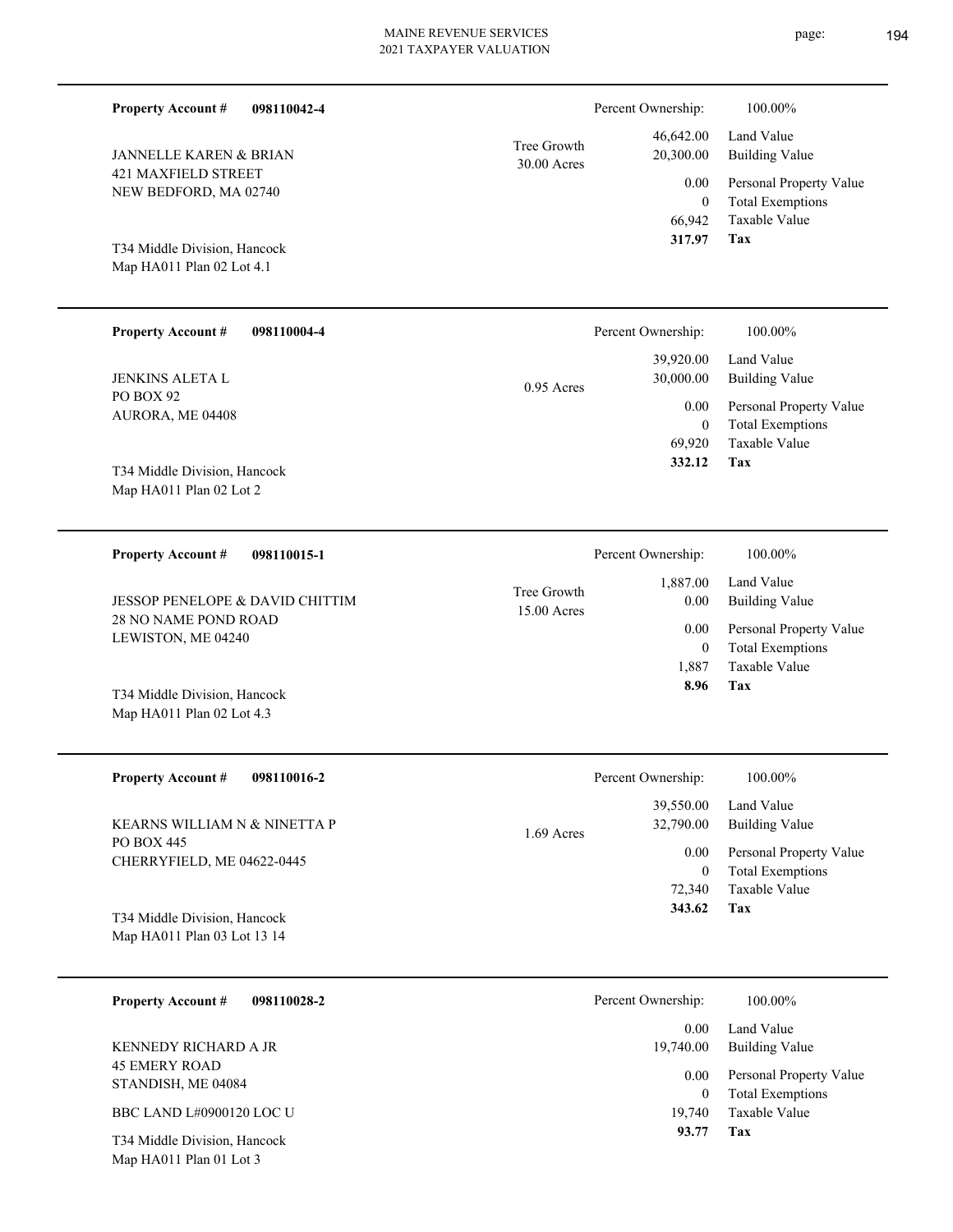$0.75$  Ac Percent Ownership:  $100.00\%$ 

19 PERRY LANE AMHERST, ME 04605 KOSINSKI STANLEY C & GRACE M

**098110019-3**

# Map HA011 Plan 03 Lot 5 T34 Middle Division, Hancock

**Property Account #**

#### **098112006-2 Tax** Taxable Value Total Exemptions Personal Property Value Building Value Land Value 19 PERRY LANE AMHERST, ME 04605 **Property Account #** Map HA011 Plan 03 Lot 5.1 T34 Middle Division, Hancock KOSINSKI STANLEY C & GRACE M 13,280 0  **63.08** 13,280.00 0.00 0.00 4.43 Acres Percent Ownership: 100.00% **098110044-1 Property Account #** Percent Ownership:  $100.00\%$

% ENBRIDGE PO BOX 2629 ADDISON, TX 75001 9.48 MILES 24" PIPELINE & EASEMENT MARITIMES & NORTHEAST PIPELINE LLC

Map HA011 Plan 01 Lot T34 Middle Division, Hancock

| <b>Property Account #</b><br>098110009-1                  | Percent Ownership: | 100.00%                                            |
|-----------------------------------------------------------|--------------------|----------------------------------------------------|
|                                                           | 0.00               | Land Value                                         |
| MCGLINCHEY MICHAEL & EVELYN                               | 20,460.00          | Building Value                                     |
| 49 BATH ST<br><b>BATH, ME 04530</b>                       | 0.00<br>0          | Personal Property Value<br><b>Total Exemptions</b> |
| DYSART REALTY CO LOC E                                    | 20,460             | Taxable Value                                      |
| T34 Middle Division, Hancock<br>Map HA011 Plan 01 Lot 1.1 | 97.19              | Tax                                                |

| 098110002-3<br><b>Property Account #</b> | Percent Ownership:                     | 100.00%                                            |
|------------------------------------------|----------------------------------------|----------------------------------------------------|
| MOORE BENJAMIN C & MELISSA<br>PO BOX 512 | 39,300.00<br>18,070.00<br>$1.17$ Acres | Land Value<br>Building Value                       |
| NORTHEAST HARBOR, ME 04660               | 0.00<br>$\Omega$                       | Personal Property Value<br><b>Total Exemptions</b> |
|                                          | 57,370                                 | Taxable Value                                      |
| T34 Middle Division, Hancock             | 272.51                                 | Tax                                                |

Map HA011 Plan 01 Lot 2.1

|     |           | 33,990.00 Land Value         |
|-----|-----------|------------------------------|
| res | 29,810.00 | Building Value               |
|     |           | 0.00 Personal Property Value |
|     | $\theta$  | <b>Total Exemptions</b>      |
|     |           | 63,800 Taxable Value         |
|     | 303.05    | Tax                          |

**Tax**

 7,719,100 0

 7,719,100.00 0.00 0.00

 **36,665.73**

Taxable Value Total Exemptions Personal Property Value

Building Value Land Value

page: 195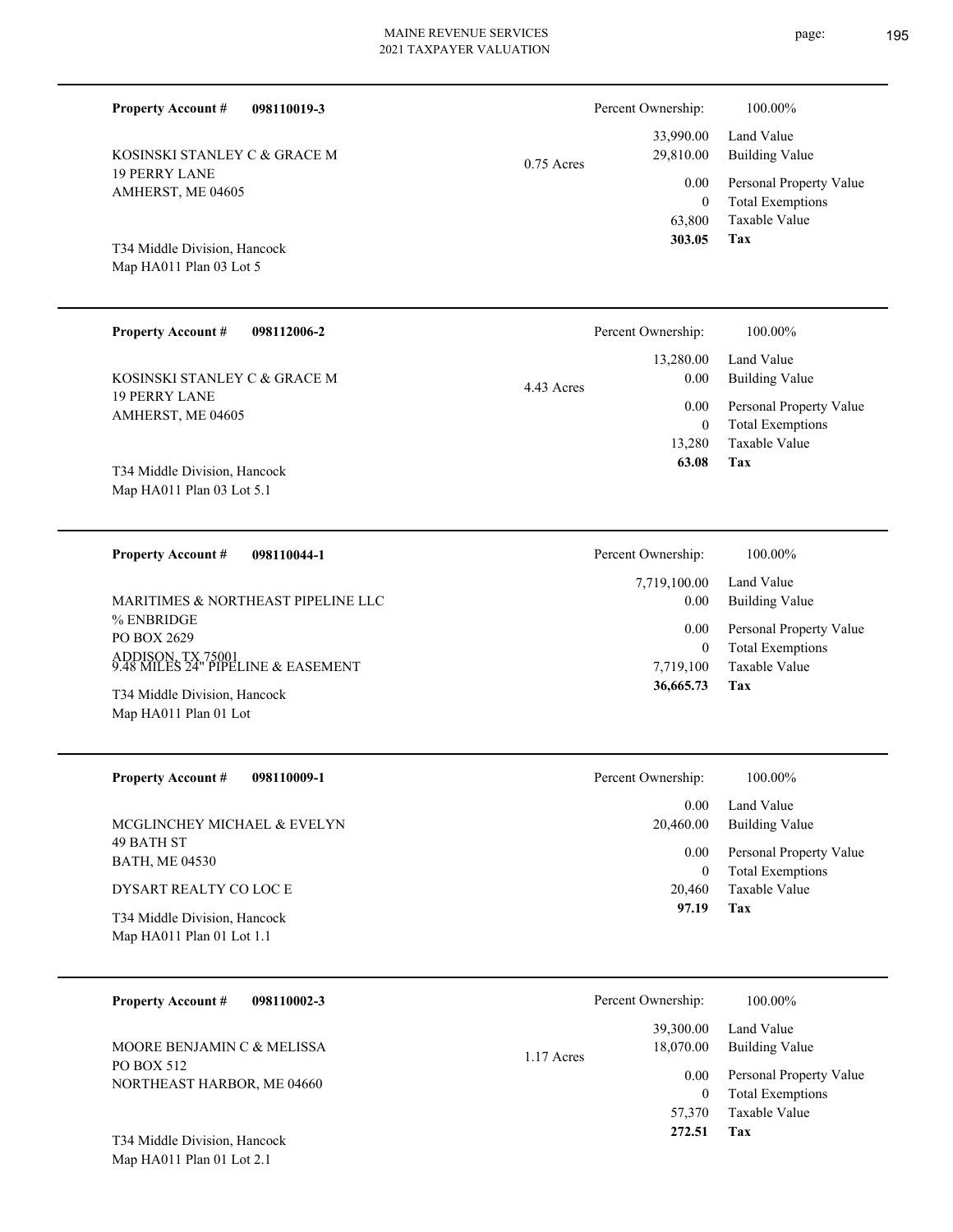| <b>Property Account #</b><br>098110023-2                      |              | Percent Ownership:                | 100.00%                                            |
|---------------------------------------------------------------|--------------|-----------------------------------|----------------------------------------------------|
| <b>MORRILL WALTER IV</b>                                      | $9.50$ Acres | 91,130.00<br>0.00                 | Land Value<br><b>Building Value</b>                |
| <b>19 WALNUT ST</b><br>EXETER, NH 03833                       |              | 0.00<br>$\mathbf{0}$              | Personal Property Value<br><b>Total Exemptions</b> |
| T34 Middle Division, Hancock<br>Map HA011 Plan 02 Lot 4.4 4.5 |              | 91,130<br>432.87                  | <b>Taxable Value</b><br><b>Tax</b>                 |
| <b>Property Account #</b><br>098110024-1                      |              | Percent Ownership:                | 100.00%                                            |
| NICKERSON FREDERICK A                                         | 1.75 Acres   | 55,910.00<br>33,860.00            | Land Value<br><b>Building Value</b>                |
| BOX 223 316 BENNOCH RD<br>STILLWATER, ME 04489-0223           |              | 0.00<br>$\mathbf{0}$              | Personal Property Value<br><b>Total Exemptions</b> |
|                                                               |              | 89,770<br>426.41                  | <b>Taxable Value</b><br>Tax                        |
| T34 Middle Division, Hancock<br>Map HA011 Plan 04 Lot 5       |              |                                   |                                                    |
|                                                               |              |                                   |                                                    |
| <b>Property Account #</b><br>098110043-1                      |              | Percent Ownership:<br>51,500.00   | 100.00%<br>Land Value                              |
| RANKIN JOHN M<br><b>PO BOX 130</b>                            | 2.00 Acres   | 30,120.00<br>0.00<br>$\mathbf{0}$ | <b>Building Value</b>                              |
| SHAPLEIGH, ME 04076                                           |              |                                   | Personal Property Value<br><b>Total Exemptions</b> |
| T34 Middle Division, Hancock                                  |              | 81,620<br>387.70                  | Taxable Value<br>Tax                               |
| Map HA011 Plan 02 Lot 4.6                                     |              |                                   |                                                    |
| <b>Property Account #</b><br>098110012-2                      |              | Percent Ownership:                | 100.00%                                            |
| <b>REED MATT</b>                                              |              | 0.00<br>36,980.00                 | Land Value<br><b>Building Value</b>                |
| PO BOX 145<br>15 DAY STREET                                   |              | 0.00                              | Personal Property Value                            |
| SEAL HARBOR, ME 04675-0145<br>URSA MAJOR (M) 0900116 LOC M    |              | $\mathbf{0}$<br>36,980            | <b>Total Exemptions</b><br>Taxable Value           |
| T34 Middle Division, Hancock<br>Map HA011 Plan 01 Lot 2       |              | 175.66                            | Tax                                                |
|                                                               |              |                                   |                                                    |
| <b>Property Account #</b><br>098112007-1                      |              | Percent Ownership:                | 100.00%                                            |
| RICHARD SHANE T                                               | 4.36 Acres   | 66,810.00<br>21,660.00            | Land Value<br><b>Building Value</b>                |
| <b>183 CARDVILLE ROAD</b><br>GREENBUSH, ME 04418              |              | 0.00<br>$\mathbf{0}$              | Personal Property Value<br><b>Total Exemptions</b> |
|                                                               |              | 88,470<br>420.23                  | Taxable Value<br>Tax                               |
| T34 Middle Division, Hancock<br>Map HA011 Plan 03 Lot 16 17   |              |                                   |                                                    |
|                                                               |              |                                   |                                                    |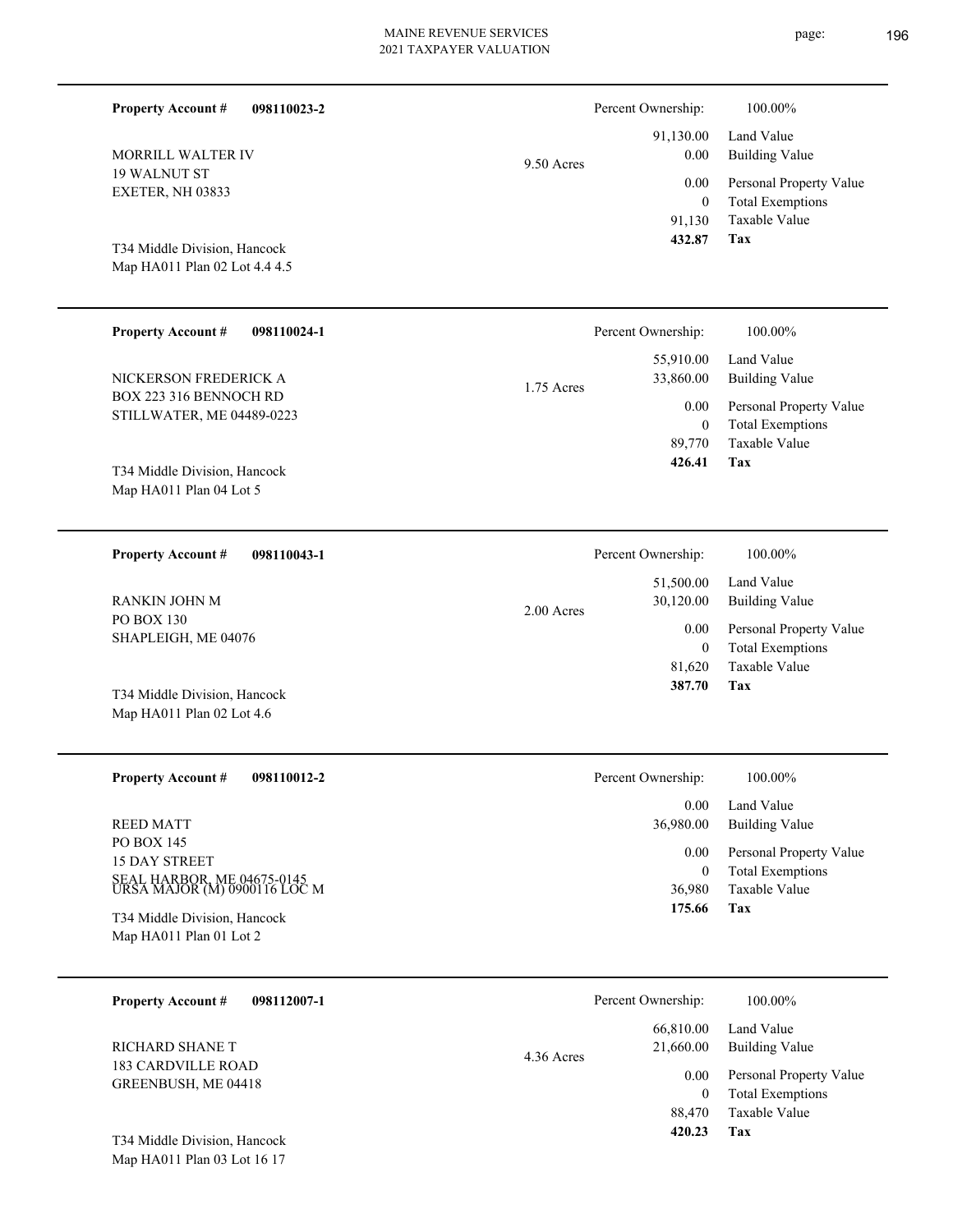| <b>Property Account #</b><br>098110018-3                                                  |                 | Percent Ownership:                             | 100.00%                                                                    |
|-------------------------------------------------------------------------------------------|-----------------|------------------------------------------------|----------------------------------------------------------------------------|
| <b>RICKETT JOYCE</b>                                                                      | 8.34 Acres      | 51,110.00<br>$0.00\,$                          | Land Value<br><b>Building Value</b>                                        |
| <b>PO BOX 127</b><br>MILFORD, ME 04461-0127                                               |                 | 0.00<br>$\overline{0}$<br>51,110               | Personal Property Value<br><b>Total Exemptions</b><br><b>Taxable Value</b> |
| T34 Middle Division, Hancock<br>Map HA011 Plan 03 Lot 18 19 20 23                         |                 | 242.77                                         | Tax                                                                        |
| <b>Property Account #</b><br>098110021-3                                                  |                 | Percent Ownership:                             | 100.00%                                                                    |
| SINCLAIR TERRENCE D & JANET M                                                             | $1.10$ Acres    | 40,180.00<br>15,870.00                         | Land Value<br><b>Building Value</b>                                        |
| <b>58 KENDALL AVE</b><br>FRAMINGHAM, MA 01702                                             |                 | 0.00<br>$\overline{0}$<br>56,050               | Personal Property Value<br><b>Total Exemptions</b><br><b>Taxable Value</b> |
| T34 Middle Division, Hancock<br>Map HA011 Plan 04 Lot 10                                  |                 | 266.24                                         | Tax                                                                        |
| <b>Property Account #</b><br>098110034-3                                                  |                 | Percent Ownership:                             | 100.00%                                                                    |
| SPENCER GEORGE NELSON JR                                                                  | $0.63$ Acres    | 27,330.00<br>19,570.00                         | Land Value<br><b>Building Value</b>                                        |
| % GEORGE SPENCER<br><b>282 DOLLIFF ROAD</b><br>ALTON, ME 04468                            |                 | 0.00<br>$\overline{0}$<br>46,900               | Personal Property Value<br><b>Total Exemptions</b><br><b>Taxable Value</b> |
| T34 Middle Division, Hancock<br>Map HA011 Plan 03 Lot 10                                  |                 | 222.78                                         | Tax                                                                        |
| <b>Property Account #</b><br>098110035-1                                                  |                 | Percent Ownership:                             | $100.00\%$                                                                 |
| <b>STOVER WILLIAM</b>                                                                     |                 | 0.00<br>30,430.00                              | Land Value<br><b>Building Value</b>                                        |
| 1180 TASKER ROAD<br>AUGUSTA, ME 04330                                                     |                 | 0.00<br>$\mathbf{0}$                           | Personal Property Value<br><b>Total Exemptions</b>                         |
| URSA MAJOR (M) L#0900725 LOC N<br>T34 Middle Division, Hancock<br>Map HA011 Plan 01 Lot 3 |                 | 30,430<br>144.54                               | Taxable Value<br>Tax                                                       |
| <b>Property Account #</b><br>098110032-5                                                  |                 | Percent Ownership:                             | 100.00%                                                                    |
| URSA MAJOR LLC                                                                            | Tree Growth     | 2,908,959.00<br>0.00                           | Land Value<br><b>Building Value</b>                                        |
| $%$ AFM<br><b>40 CHAMPION LANE</b><br>MILFORD, ME 04461                                   | 16,300.52 Acres | 0.00<br>$\mathbf{0}$<br>2,908,959<br>13,817.56 | Personal Property Value<br><b>Total Exemptions</b><br>Taxable Value<br>Tax |
| T34 Middle Division, Hancock<br>Map HA011 Plan 01 Lot 2 3 6 7                             |                 |                                                |                                                                            |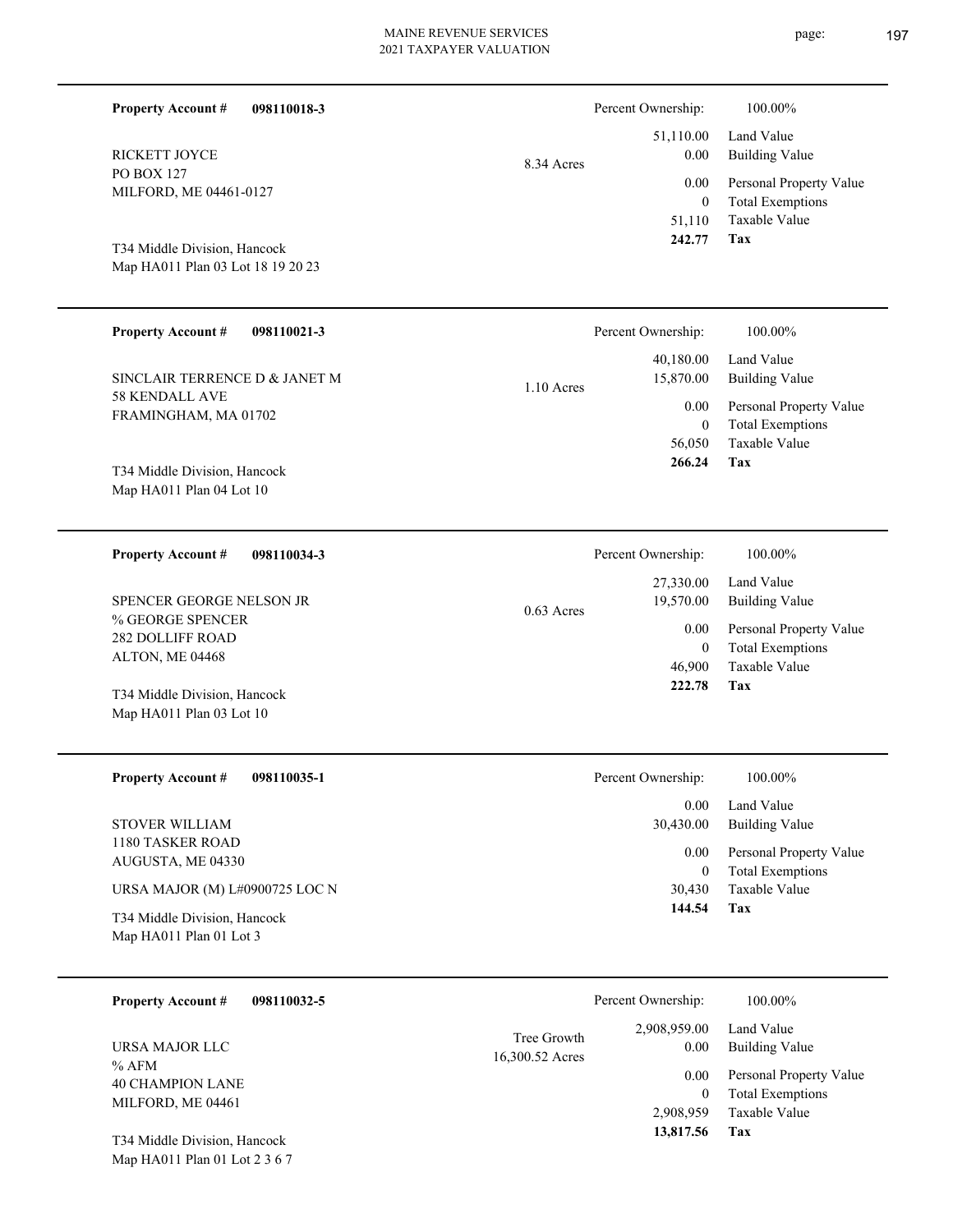|  | 2021 TAXPAYER VALUATION |  |
|--|-------------------------|--|
|  |                         |  |

| 098110003-2<br><b>Property Account #</b> | Percent Ownership:                   | 100.00%                                            |
|------------------------------------------|--------------------------------------|----------------------------------------------------|
| VAN DINE RACHEL R                        | 39,630.00<br>26,590.00<br>0.98 Acres | Land Value<br>Building Value                       |
| PO BOX 33<br>KENDUSKEAG, ME 04450        | 0.00<br>0                            | Personal Property Value<br><b>Total Exemptions</b> |
| T34 Middle Division, Hancock             | 66,220<br>314.55                     | Taxable Value<br>Tax                               |
| Map HA011 Plan 04 Lot 7                  |                                      |                                                    |
| <b>Property Account #</b><br>098110037-2 | Percent Ownership:                   | 50.00%                                             |

| <b>Property Account #</b><br>098110037-2 | Percent Ownership:        | 50.00%                  |
|------------------------------------------|---------------------------|-------------------------|
|                                          | 13.285.00                 | Land Value              |
| WARREN EDWARD L                          | 13,285.00<br>$0.85$ Acres | Building Value          |
| 442 PYLE ROAD                            | 0.00                      | Personal Property Value |
| MARIAVILLE, ME 04605                     | $\mathbf{0}$              | <b>Total Exemptions</b> |
|                                          | 26,570                    | Taxable Value           |
| T34 Middle Division, Hancock             | 126.21                    | Tax                     |
| Map HA011 Plan 03 Lot 1.1                |                           |                         |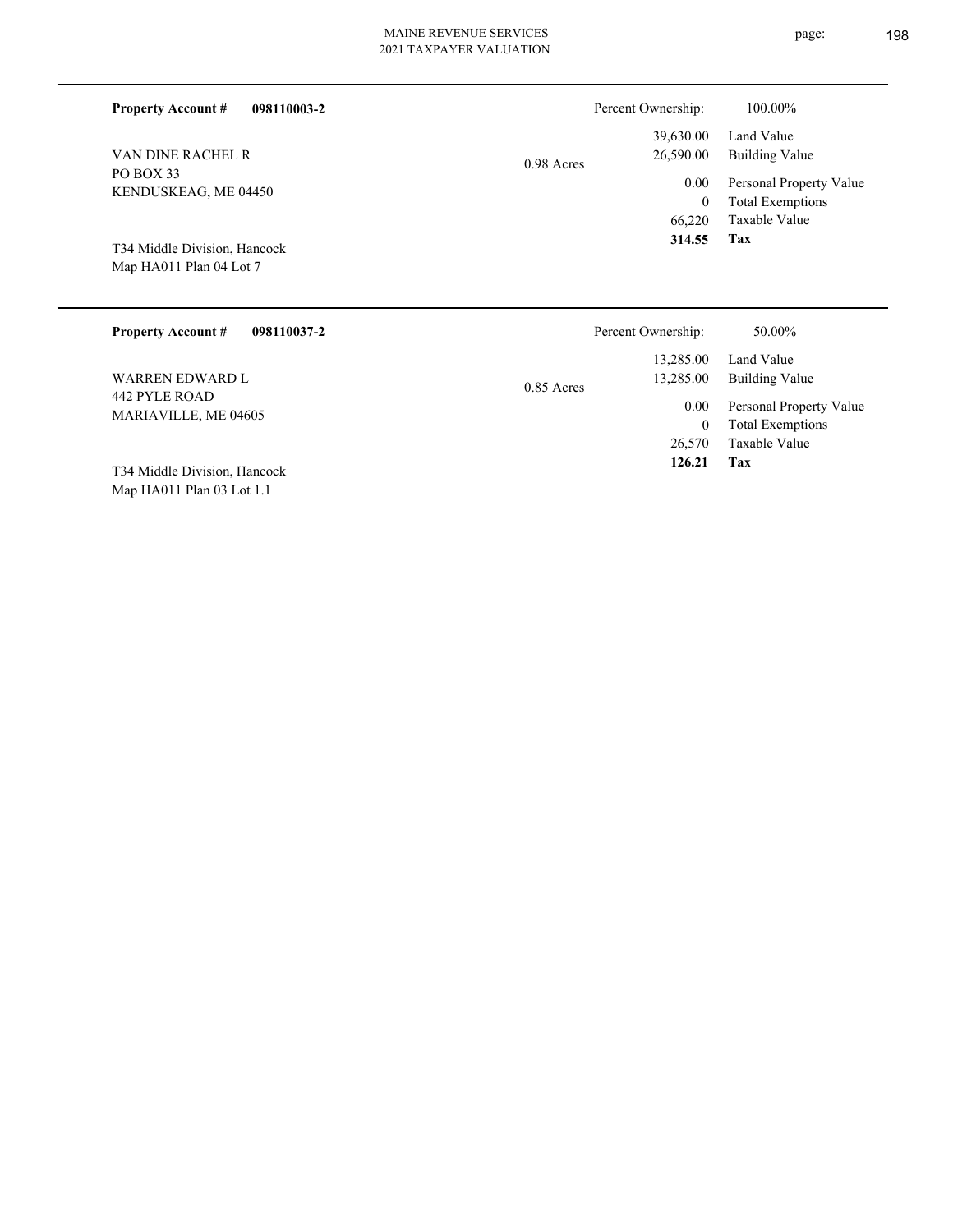# **Totals for: T34 Middle Division, Hancock**

 **21,908.58 acres**

 **18,731,425.00 Land Value 978,850.00 Building Value 0.00 Personal Property Value 0.00 Total Exemptions Taxable Value 19,710,275.00**

 **93,624 Tax**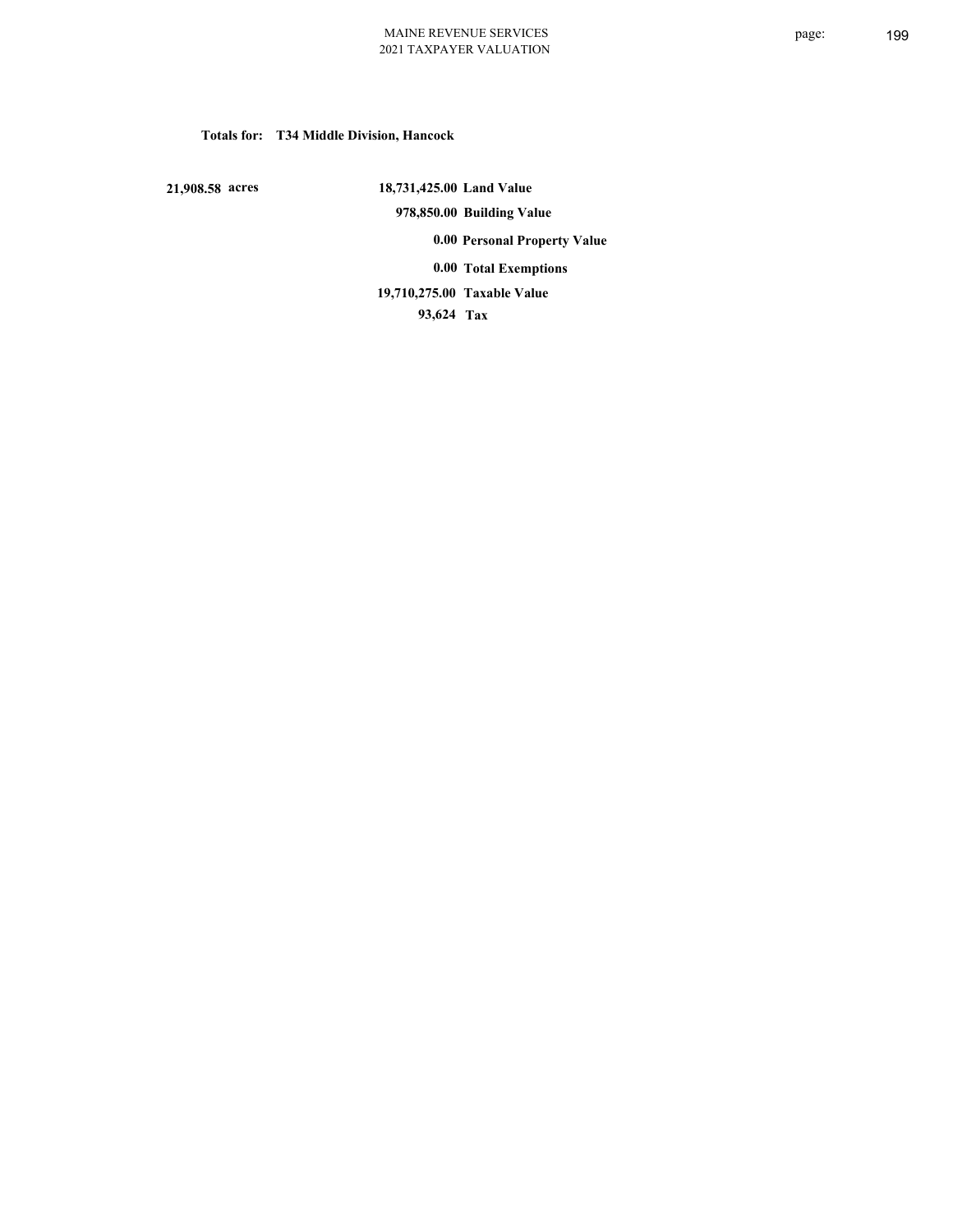**098120001-6 Property Account #** T35 Middle Division, Hancock ADAMS MICHELE G & KYLE D GRAY 49,520 0  **235.22** 26,800.00 22,720.00 0.00 1.06 Acres Percent Ownership:  $100.00\%$ **098120046-3** 40 CHAMPION LANE MILFORD, ME 04461 **Property Account #** OPEN SPACE 4.14 AC BBC LAND LLC 49,101  $\boldsymbol{0}$  **233.23** 49,101.00 0.00 0.00 67.14 Acres Tree Growth Percent Ownership: 100.00% **098120013-2** 26,540 0  **126.07** 0.00 26,540.00 0.00

| <b>Property Account #</b><br>098120003-3 | Percent Ownership:      | 100.00%                 |
|------------------------------------------|-------------------------|-------------------------|
|                                          | 45,670.00               | Land Value              |
| BROOKS RICHARD E JR & BARBARA J          | 32,000.00<br>1.44 Acres | Building Value          |
| 105 BROOKS AND DUNN RD<br>OTIS, ME 04605 | 0.00                    | Personal Property Value |
|                                          | $\bf{0}$                | <b>Total Exemptions</b> |
|                                          | 77,670                  | Taxable Value           |
| T35 Middle Division, Hancock             | 368.93                  | Tax                     |
| Map HA012 Plan 02 Lot 17                 |                         |                         |
|                                          |                         |                         |
|                                          |                         |                         |

| 098120004-3<br><b>Property Account #</b>                | Percent Ownership: | 100.00%                                            |
|---------------------------------------------------------|--------------------|----------------------------------------------------|
|                                                         | 0.00               | Land Value                                         |
| <b>CAPRA SHANE</b>                                      | 9,320.00           | Building Value                                     |
| 41 NORTH LAKE DR<br><b>BARRINGTON, RI 02806</b>         | 0.00<br>0          | Personal Property Value<br><b>Total Exemptions</b> |
| URSA MAJOR (M) 0900312 LOC B                            | 9.320              | Taxable Value                                      |
| T35 Middle Division, Hancock<br>Map HA012 Plan 01 Lot 2 | 44.27              | Tax                                                |

| PO BOX 1522         |
|---------------------|
| BUCKSPORT, ME 04416 |
|                     |
|                     |
| $\Gamma$            |

Map HA012 Plan 01 Lot 2.1

| T35 Middle Division, Hancock<br>Map HA012 Plan 02 Lot 3.1 | 233.23               | Tax                                                |
|-----------------------------------------------------------|----------------------|----------------------------------------------------|
| <b>Property Account #</b><br>098120013-2                  | Percent Ownership:   | 100.00%                                            |
|                                                           | 0.00                 | Land Value                                         |
| BRIDGES BRYAN                                             | 26,540.00            | <b>Building Value</b>                              |
| PO BOX 66<br>BIRCH HARBOR, ME 04613                       | 0.00<br>$\mathbf{0}$ | Personal Property Value<br><b>Total Exemptions</b> |
| URSA MAJOR (M) 0900566 LOC T                              | 26,540               | Taxable Value                                      |
| T35 Middle Division, Hancock<br>Map HA012 Plan 01 Lot 1   | 126.07               | Tax                                                |
| Property Account #<br>098120003-3                         | Percent Ownershin.   | $100.00\%$                                         |

**Tax**

Taxable Value Total Exemptions Personal Property Value

Taxable Value Total Exemptions Personal Property Value

Building Value Land Value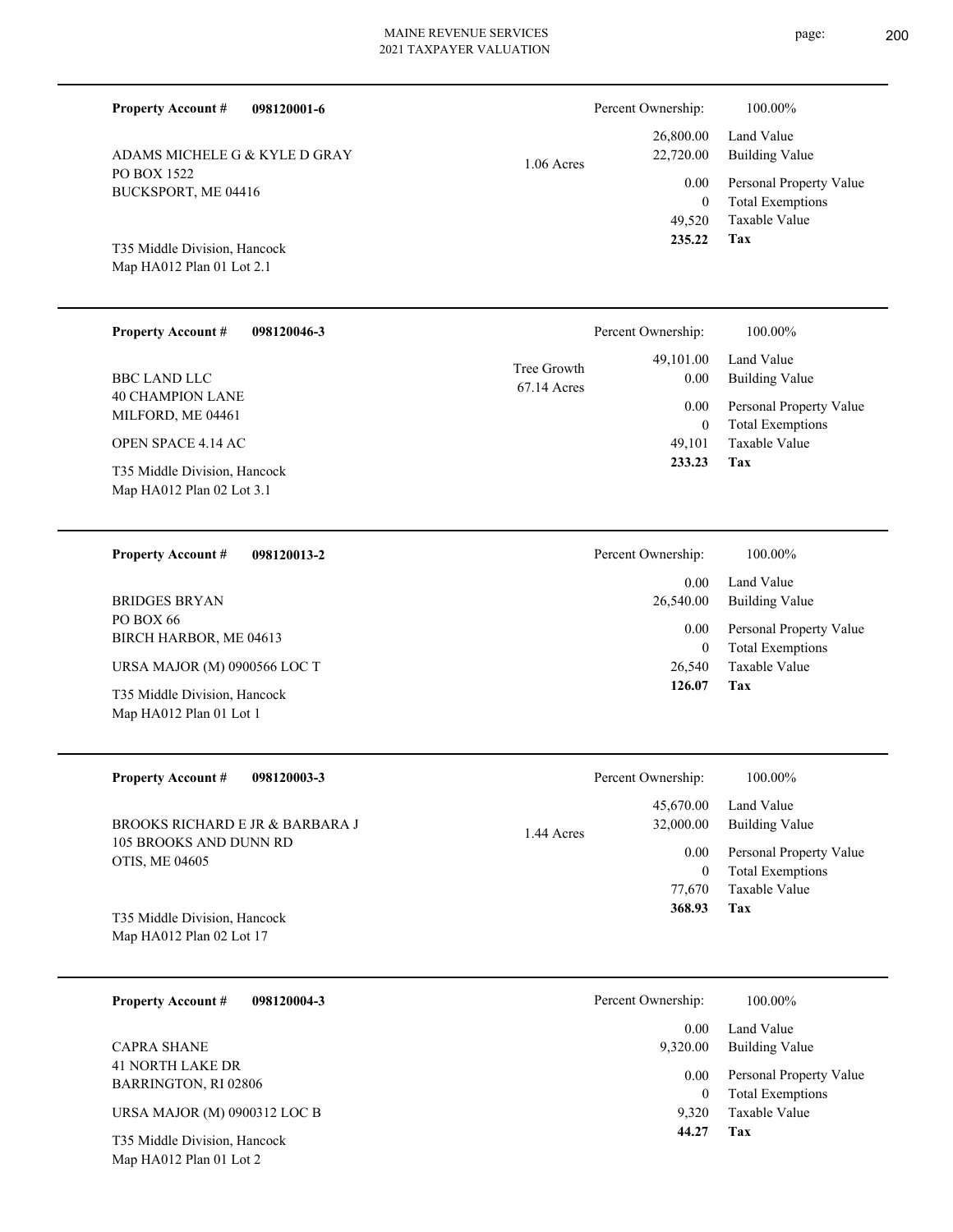page: 201

| <b>Property Account #</b><br>098120011-1                                  |              | Percent Ownership:                           | 100.00%                                                                    |
|---------------------------------------------------------------------------|--------------|----------------------------------------------|----------------------------------------------------------------------------|
| <b>CARROLL NATHAN E</b>                                                   |              | 0.00<br>20,600.00                            | Land Value<br><b>Building Value</b>                                        |
| PO BOX 143<br>SOUTHWEST HARBOR, ME 04679-0143                             |              | 0.00                                         | Personal Property Value                                                    |
| URSA MAJOR (M) 0900058 LOC RR                                             |              | $\mathbf{0}$<br>20,600                       | <b>Total Exemptions</b><br>Taxable Value                                   |
| T35 Middle Division, Hancock<br>Map HA012 Plan 01 Lot 4                   |              | 97.85                                        | Tax                                                                        |
| <b>Property Account #</b><br>098120005-2                                  |              | Percent Ownership:                           | 100.00%                                                                    |
| <b>CHAPMAN RALPH S &amp; KENNETH</b>                                      | 1.06 Acres   | 39,780.00<br>5,150.00                        | Land Value<br><b>Building Value</b>                                        |
| 7394 S DEXTER WAY<br>CENTENNIAL, CO 80122<br>T35 Middle Division, Hancock |              | 0.00<br>$\boldsymbol{0}$<br>44,930<br>213.42 | Personal Property Value<br><b>Total Exemptions</b><br>Taxable Value<br>Tax |
| Map HA012 Plan 02 Lot 11                                                  |              |                                              |                                                                            |
| <b>Property Account #</b><br>098120034-3                                  |              | Percent Ownership:                           | 50.00%                                                                     |
| CROTEAU ANDREW R JR & JENNIFER L                                          |              | 19,205.00<br>10,015.00                       | Land Value<br><b>Building Value</b>                                        |
| 148 YORK WOODS RD                                                         | 1.27 Acres   | 0.00                                         | Personal Property Value                                                    |
| SOUTH BERWICK, ME 03908                                                   |              | $\boldsymbol{0}$<br>29,220<br>138.80         | <b>Total Exemptions</b><br>Taxable Value<br><b>Tax</b>                     |
| T35 Middle Division, Hancock<br>Map HA012 Plan 02 Lot 23                  |              |                                              |                                                                            |
| <b>Property Account #</b><br>098120033-3                                  |              | Percent Ownership:                           | 100.00%                                                                    |
| CURRIER COLBY C III & JONI R WEBBER                                       | $0.92$ Acres | 36,320.00<br>30,770.00                       | Land Value<br><b>Building Value</b>                                        |
| PO BOX 745<br>MILFORD, ME 04461                                           |              | 0.00                                         | Personal Property Value                                                    |
| T35 Middle Division, Hancock<br>Map HA012 Plan 02 Lot 26                  |              | $\boldsymbol{0}$<br>67,090<br>318.68         | <b>Total Exemptions</b><br>Taxable Value<br>Tax                            |
|                                                                           |              |                                              |                                                                            |
| <b>Property Account #</b><br>098120037-2                                  |              | Percent Ownership:                           | 100.00%                                                                    |
| DALTON CHRISTOPHER L<br>1290 CHASE RD                                     |              | 0.00<br>11,830.00                            | Land Value<br><b>Building Value</b>                                        |
| VEAZIE, ME 04401                                                          |              | 0.00<br>$\bf{0}$                             | Personal Property Value<br><b>Total Exemptions</b>                         |
| URSA MAJOR (M) 0901634 LOC S                                              |              | 11,830                                       | Taxable Value                                                              |
| T35 Middle Division, Hancock<br>Map HA012 Plan 01 Lot 1                   |              | 56.19                                        | Tax                                                                        |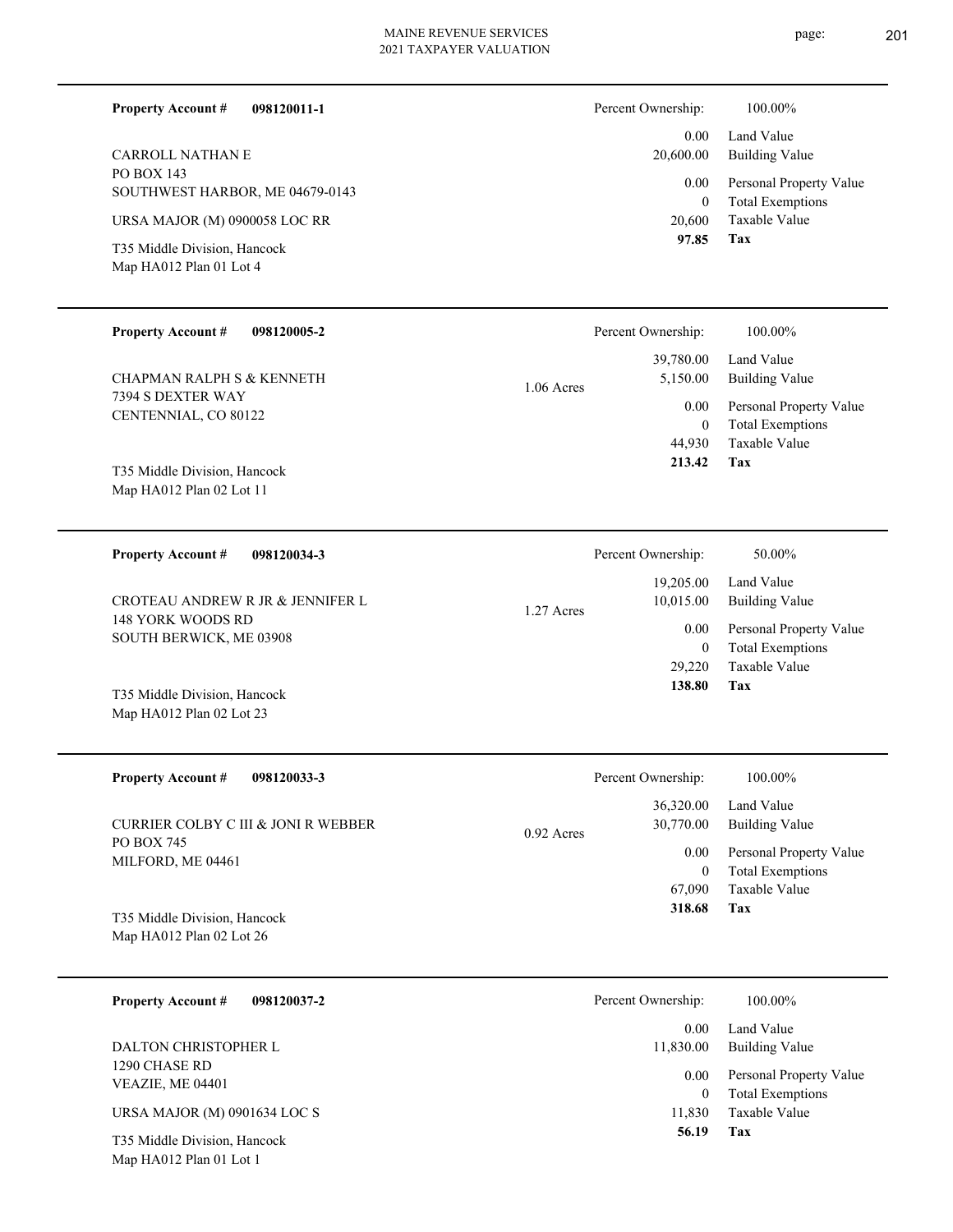page: 202

| <b>Property Account #</b><br>098120010-2                                          |            | Percent Ownership:              | 100.00%                                                                    |
|-----------------------------------------------------------------------------------|------------|---------------------------------|----------------------------------------------------------------------------|
| DOMBEK ANDREW J, LYNN M & LORI J                                                  | 3.21 Acres | 54,100.00<br>40,170.00          | Land Value<br><b>Building Value</b>                                        |
| 20 US ROUTE 1<br>FALMOUTH, ME 04105                                               |            | 0.00<br>$\mathbf{0}$<br>94,270  | Personal Property Value<br><b>Total Exemptions</b><br><b>Taxable Value</b> |
| T35 Middle Division, Hancock<br>Map HA012 Plan 02 Lot 12                          |            | 447.78                          | Tax                                                                        |
| <b>Property Account #</b><br>098120048-2                                          |            | Percent Ownership:              | 100.00%                                                                    |
| <b>EMERA MAINE</b>                                                                |            | 6,242,080.00<br>0.00            | Land Value<br><b>Building Value</b>                                        |
| ATTN: ACCOUNTS PAYABLE<br>PO BOX 932                                              |            | 0.00<br>$\mathbf{0}$            | Personal Property Value<br><b>Total Exemptions</b>                         |
| BANGOR, ME 04402-0932<br>POWER LINES<br>T35 Middle Division, Hancock<br>Map HA012 |            | 6,242,080<br>29,649.88          | Taxable Value<br>Tax                                                       |
| <b>Property Account #</b><br>098120040-2                                          |            | Percent Ownership:              | 100.00%                                                                    |
| FARRELL JACKIE L                                                                  | 3.10 Acres | 65,750.00<br>60,530.00          | Land Value<br><b>Building Value</b>                                        |
| % MIKE FARRELL<br>169 BEAVER RD<br>AUBURN, ME 04210                               |            | 0.00<br>$\mathbf{0}$<br>126,280 | Personal Property Value<br><b>Total Exemptions</b><br><b>Taxable Value</b> |
| T35 Middle Division, Hancock<br>Map HA012 Plan 02 Lot 10.2                        |            | 599.83                          | Tax                                                                        |
| <b>Property Account #</b><br>098120014-4                                          |            | Percent Ownership:              | 100.00%                                                                    |
| FREDERICK CHARLES & PATRICIA J                                                    | 0.99 Acres | 37,470.00<br>5,160.00           | Land Value<br><b>Building Value</b>                                        |
| 552 CARDING MACHINE RD<br>BOWDOINHAM, ME 04008                                    |            | $0.00\,$<br>$\boldsymbol{0}$    | Personal Property Value<br><b>Total Exemptions</b>                         |
| T35 Middle Division, Hancock<br>Map HA012 Plan 02 Lot 19                          |            | 42,630<br>202.49                | Taxable Value<br>Tax                                                       |
| 098120032-2<br><b>Property Account #</b>                                          |            | Percent Ownership:              | 100.00%                                                                    |
| <b>GARLAND NORA</b>                                                               |            | 0.00<br>18,040.00               | Land Value<br><b>Building Value</b>                                        |
| <b>6 HUMMINGBIRD LANE</b><br>FLETCHER'S LANDING TOWNSHIP, ME 04605                |            | 0.00<br>$\boldsymbol{0}$        | Personal Property Value<br><b>Total Exemptions</b>                         |
| URSA MAJOR (M) 0900882 LOC Q                                                      |            | 18,040                          | Taxable Value                                                              |
| T35 Middle Division, Hancock<br>Map HA012 Plan 01 Lot 1                           |            | 85.69                           | Tax                                                                        |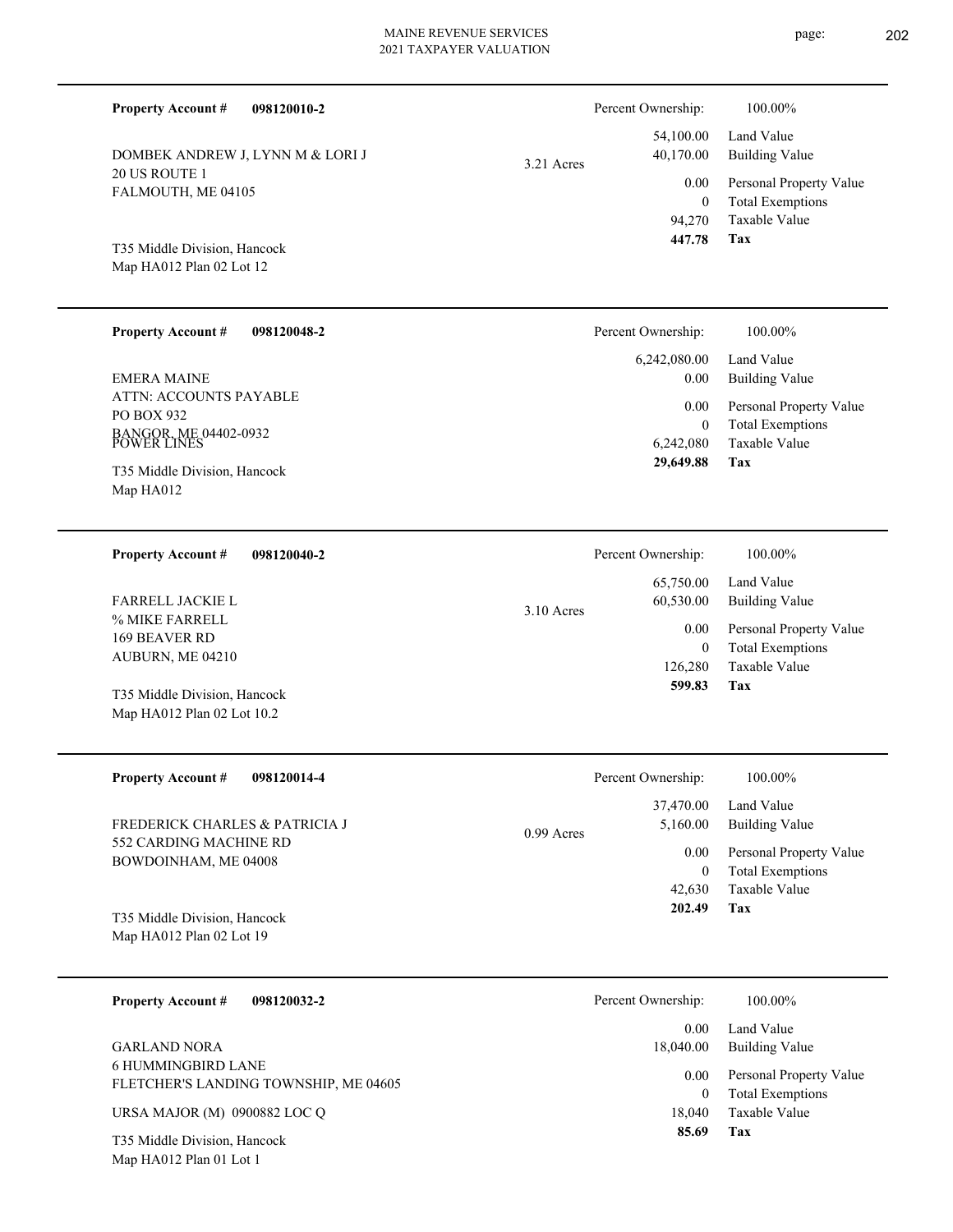▃

| <b>Property Account #</b><br>098120035-3                                                |              | Percent Ownership:                         | 100.00%                                                             |
|-----------------------------------------------------------------------------------------|--------------|--------------------------------------------|---------------------------------------------------------------------|
| <b>GAY MICHAEL</b>                                                                      | 1.73 Acres   | 11,490.00<br>33,190.00                     | Land Value<br><b>Building Value</b>                                 |
| <b>45 QUIETUDE WAY</b><br>MILBRIDGE, ME 04658                                           |              | 0.00<br>$\mathbf{0}$<br>44,680             | Personal Property Value<br><b>Total Exemptions</b><br>Taxable Value |
| T35 Middle Division, Hancock<br>Map HA012 Plan 02 Lot 4.2                               |              | 212.23                                     | <b>Tax</b>                                                          |
| <b>Property Account #</b><br>098120018-3                                                |              | Percent Ownership:                         | 100.00%                                                             |
| <b>GOODWIN BEN</b>                                                                      |              | 0.00<br>2,430.00                           | Land Value<br><b>Building Value</b>                                 |
| <b>186 DAVID ROAD</b><br>EDDINGTON, ME 04428                                            |              | 0.00<br>$\mathbf{0}$                       | Personal Property Value<br><b>Total Exemptions</b>                  |
| URSA MAJOR (M) 0900703 LOC G<br>T35 Middle Division, Hancock<br>Map HA012 Plan 01 Lot 4 |              | 2,430<br>11.54                             | Taxable Value<br>Tax                                                |
| <b>Property Account #</b><br>098120042-2                                                |              | Percent Ownership:                         | 100.00%                                                             |
| <b>GOTT FRANK O &amp; KATHLEEN F</b>                                                    | $1.05$ Acres | 46,300.00<br>45,630.00                     | Land Value<br><b>Building Value</b>                                 |
| 865 CROOKED RD<br>BAR HARBOR, ME 04609                                                  |              | 0.00<br>$\overline{0}$<br>91,930<br>436.67 | Personal Property Value<br><b>Total Exemptions</b><br>Taxable Value |
| T35 Middle Division, Hancock<br>Map HA012 Plan 02 Lot 20                                |              |                                            | Tax                                                                 |
| <b>Property Account #</b><br>098120017-2                                                |              | Percent Ownership:                         | $100.00\%$                                                          |
| <b>GREENE PETER F &amp; LORNA N</b>                                                     | 1.01 Acres   | 46,640.00<br>15,410.00                     | Land Value<br><b>Building Value</b>                                 |
| 381 RIDGE RD<br>ADDISON, ME 04606                                                       |              | 0.00<br>$\bf{0}$                           | Personal Property Value<br><b>Total Exemptions</b>                  |
| T35 Middle Division, Hancock<br>Map HA012 Plan 02 Lot 13                                |              | 62,050<br>294.74                           | Taxable Value<br>Tax                                                |
| <b>Property Account #</b><br>098120009-1                                                |              | Percent Ownership:                         | 100.00%                                                             |
| <b>HAMOR STEVEN SR</b>                                                                  |              | 0.00<br>33,780.00                          | Land Value<br><b>Building Value</b>                                 |
| <b>BOX 66</b><br>NORTHEAST HARBOR, ME 04662                                             |              | 0.00<br>$\mathbf{0}$                       | Personal Property Value<br><b>Total Exemptions</b>                  |
| URSA MAJOR (M) 0900105 LOC AC                                                           |              | 33,780<br>160.46                           | Taxable Value<br>Tax                                                |
| T35 Middle Division, Hancock<br>Map HA012 Plan 01 Lot 2                                 |              |                                            |                                                                     |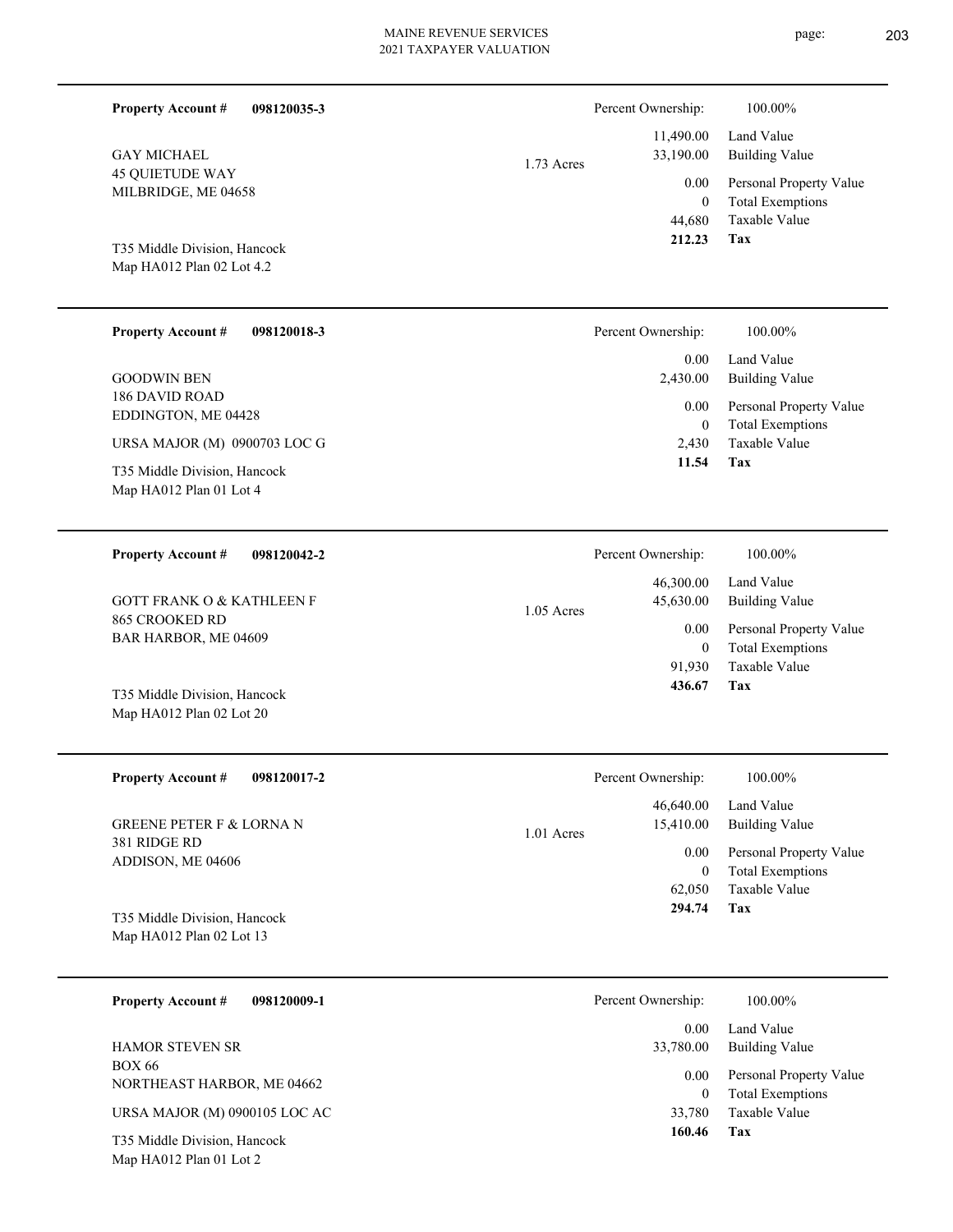| <b>Property Account #</b><br>098120006-3                 | Percent Ownership:                   | 100.00%                                            |
|----------------------------------------------------------|--------------------------------------|----------------------------------------------------|
| <b>HARKINS NORMAN</b>                                    | 0.00<br>30,570.00                    | Land Value<br><b>Building Value</b>                |
| PO BOX 19<br>SEAL COVE, ME 04674                         | 0.00<br>$\mathbf{0}$                 | Personal Property Value<br><b>Total Exemptions</b> |
| URSA MAJOR (M) 0900021 LOC D                             | 30,570                               | Taxable Value                                      |
| T35 Middle Division, Hancock<br>Map HA012 Plan 01 Lot 2  | 145.21                               | <b>Tax</b>                                         |
|                                                          |                                      |                                                    |
| <b>Property Account #</b><br>098120019-2                 | Percent Ownership:                   | 100.00%                                            |
| HARRINGTON GORDON W & DIANA J                            | 26,800.00<br>2,340.00                | Land Value<br><b>Building Value</b>                |
| <b>PO BOX 113</b>                                        | $0.94$ Acres                         |                                                    |
| WINTER HARBOR, ME 04693                                  | 0.00<br>$\overline{0}$               | Personal Property Value<br><b>Total Exemptions</b> |
|                                                          | 29,140                               | <b>Taxable Value</b>                               |
| T35 Middle Division, Hancock<br>Map HA012 Plan 01 Lot 14 | 138.42                               | <b>Tax</b>                                         |
|                                                          |                                      |                                                    |
| 098120007-4<br><b>Property Account #</b>                 | Percent Ownership:                   | 100.00%                                            |
| <b>HATCH ROBERT L</b>                                    | 39,340.00<br>35,690.00<br>1.23 Acres | Land Value<br><b>Building Value</b>                |
| 25 GRAYS PLACE<br>SEDGWICK, ME 04676                     | 0.00                                 | Personal Property Value                            |
|                                                          | $\boldsymbol{0}$<br>75,030           | <b>Total Exemptions</b><br>Taxable Value           |
| T35 Middle Division, Hancock                             | 356.39                               | Tax                                                |

| <b>Property Account #</b><br>098120012-4                    | Percent Ownership:                     | 100.00%                                            |
|-------------------------------------------------------------|----------------------------------------|----------------------------------------------------|
| HEIKKINEN SCOTT R & MEGAN L                                 | 36,950.00<br>21,500.00<br>$0.93$ Acres | Land Value<br>Building Value                       |
| <b>72 SMITH ROAD</b><br>CHESTERVILLE, ME 04938              | 0.00<br>$\bf{0}$                       | Personal Property Value<br><b>Total Exemptions</b> |
|                                                             | 58,450                                 | Taxable Value                                      |
| T35 Middle Division, Hancock<br>Map $HA012$ Plan 02 Lot 5.1 | 277.64                                 | Tax                                                |

| <b>Property Account #</b><br>098120008-2          | Percent Ownership:                           | 100.00%                                                 |
|---------------------------------------------------|----------------------------------------------|---------------------------------------------------------|
| HEWLETT JOHN N & ELIZABETH J<br>28 RIDGEWOOD LANE | 38,740.00<br>16,490.00<br>1.28 Acres<br>0.00 | Land Value<br>Building Value<br>Personal Property Value |
| MT DESERT, ME 04660                               | 0<br>55,230                                  | <b>Total Exemptions</b><br>Taxable Value                |
| T35 Middle Division, Hancock                      | 262.34                                       | Tax                                                     |

Map HA012 Plan 02 Lot 18

Map HA012 Plan 02 Lot 15

page: 204

÷.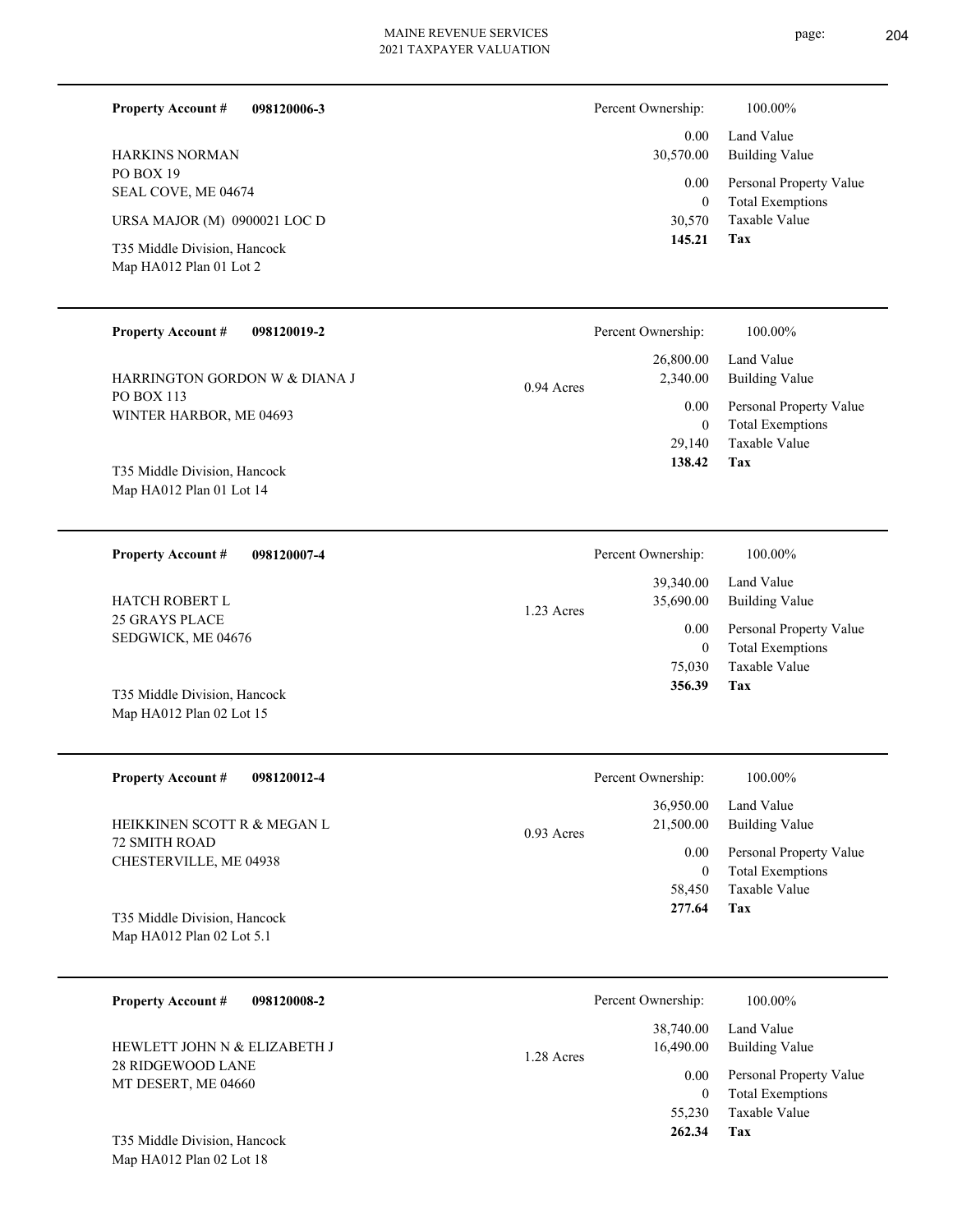page: 205

| <b>Property Account #</b><br>098120021-2                                                                                                      |                            | Percent Ownership:                       | 100.00%                                                                           |
|-----------------------------------------------------------------------------------------------------------------------------------------------|----------------------------|------------------------------------------|-----------------------------------------------------------------------------------|
| KOZIKOWSKI BRUCE J                                                                                                                            | $1.05$ Acres               | 39,960.00<br>16,930.00                   | Land Value<br><b>Building Value</b>                                               |
| 7 VILLAGE LANE<br>KENSINGTON, CT 06037<br>T35 Middle Division, Hancock<br>Map HA012 Plan 02 Lot 21                                            |                            | 0.00<br>$\mathbf{0}$<br>56,890<br>270.23 | Personal Property Value<br><b>Total Exemptions</b><br>Taxable Value<br>Tax        |
| <b>Property Account #</b><br>098120022-4                                                                                                      |                            | Percent Ownership:                       | 100.00%                                                                           |
| <b>LOOK FAMILY LIVING TRUST</b>                                                                                                               | 1.20 Acres                 | 36,510.00<br>72,980.00                   | Land Value<br><b>Building Value</b>                                               |
| % RANDALL W & LORETTA M TRUSTEES<br><b>27 TEAGANS WAY</b><br>BOWDOINHAM, ME 04008<br>T35 Middle Division, Hancock<br>Map HA012 Plan 02 Lot 22 |                            | 0.00<br>$\theta$<br>109,490<br>520.08    | Personal Property Value<br><b>Total Exemptions</b><br><b>Taxable Value</b><br>Tax |
| <b>Property Account #</b><br>098120047-2                                                                                                      |                            | Percent Ownership:                       | 100.00%                                                                           |
| LOWER SABAO LAKE ASSOCIATION INC<br>% DAVID MORAVICK                                                                                          | 2.27 Acres                 | 62,220.00<br>0.00                        | Land Value<br><b>Building Value</b>                                               |
| <b>6 HEATHER LANE</b><br>BIDDEFORD, ME 04005<br>SABAO DAM                                                                                     |                            | 0.00<br>$\mathbf{0}$<br>62,220           | Personal Property Value<br><b>Total Exemptions</b><br><b>Taxable Value</b>        |
| T35 Middle Division, Hancock<br>Map HA012 Plan 01 Lot 3.2                                                                                     |                            | 295.55                                   | Tax                                                                               |
| <b>Property Account #</b><br>098120045-3                                                                                                      |                            | Percent Ownership:                       | 100.00%                                                                           |
| MAINE STATE OF                                                                                                                                | Tree Growth<br>55.00 Acres | 5,611.00<br>0.00                         | Land Value<br><b>Building Value</b>                                               |
| DEPARTMENT OF CONSERVATION<br>ATTN : GAYLE KOYANAGI 22 STATE HOUSE<br><b>STA</b><br>AUGUSTA, ME 04333<br>T35 Middle Division, Hancock         |                            | 0.00<br>5,611<br>$\mathbf{0}$<br>0.00    | Personal Property Value<br><b>Total Exemptions</b><br>Taxable Value<br><b>Tax</b> |

| 098120044-1<br><b>Property Account #</b>                                                               | Percent Ownership:      | 100.00%                                                             |
|--------------------------------------------------------------------------------------------------------|-------------------------|---------------------------------------------------------------------|
|                                                                                                        | 37,703,000.00           | Land Value                                                          |
| MARITIMES & NORTHEAST PIPELINE LLC                                                                     | 0.00                    | Building Value                                                      |
| % ENBRIDGE<br>PO BOX 2629<br>ADDISON, TX 75001<br>7.04 MILES 24" PIPELINE/EASEMENT& PUMPING STATION 09 | 0.00<br>0<br>37,703,000 | Personal Property Value<br><b>Total Exemptions</b><br>Taxable Value |
| T35 Middle Division, Hancock                                                                           | 179,089.25              | Tax                                                                 |

Map HA012 Plan 01 Lot

Map HA012 Plan 01 Lot 4.1

Exempt Property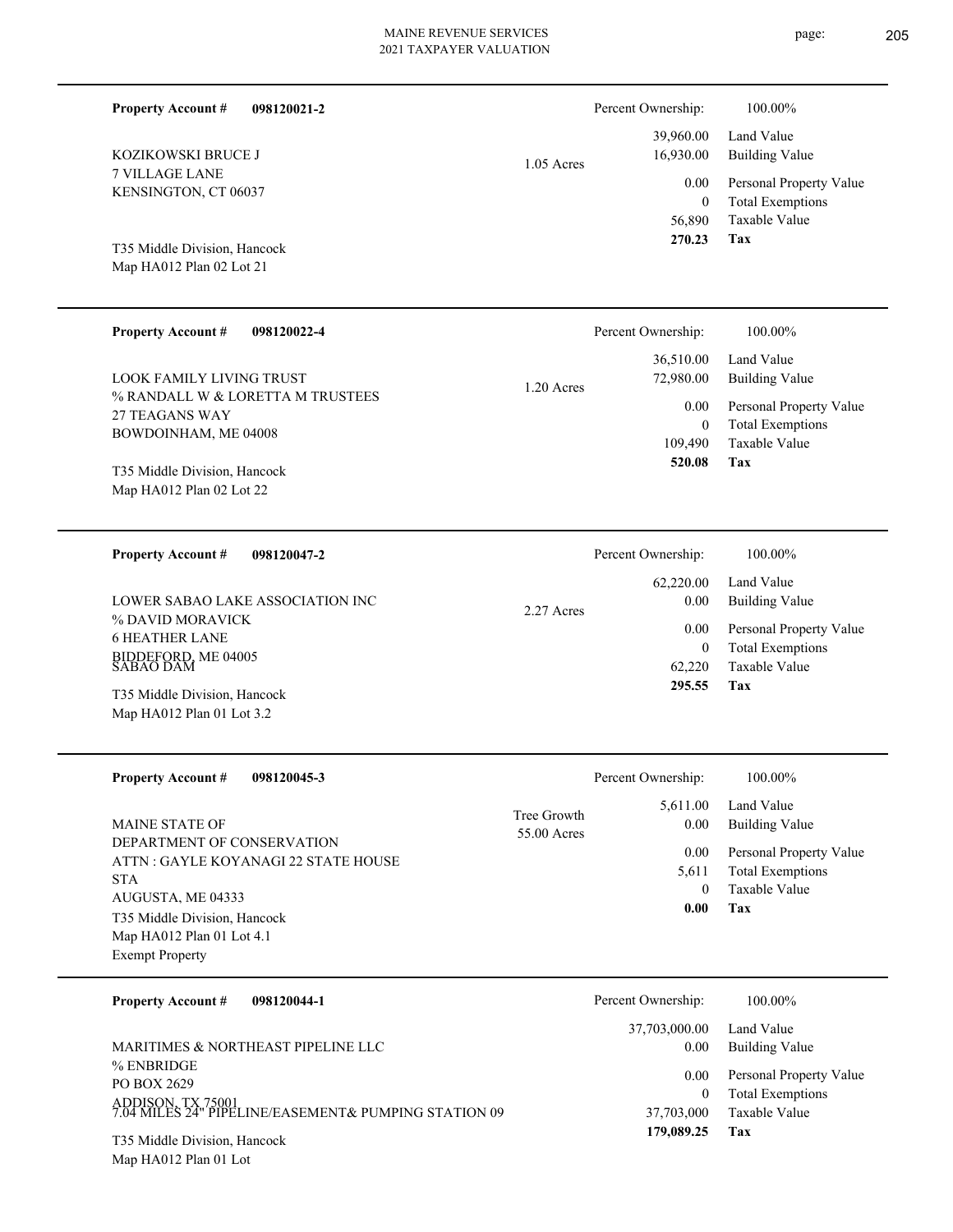page: 206

| <b>Property Account #</b>                                 | 098120049-1                                                            |              | Percent Ownership:       | 100.00%                                            |
|-----------------------------------------------------------|------------------------------------------------------------------------|--------------|--------------------------|----------------------------------------------------|
|                                                           | MARITIMES & NORTHEAST PIPELINE LLC                                     | 28.00 Acres  | 32,460.00<br>0.00        | Land Value<br><b>Building Value</b>                |
| % ENBRIDGE<br>PO BOX 2629                                 |                                                                        |              | 0.00                     | Personal Property Value                            |
| ADDISON, TX 75001                                         |                                                                        |              | $\overline{0}$<br>32,460 | <b>Total Exemptions</b><br>Taxable Value           |
| T35 Middle Division, Hancock<br>Map HA012 Plan 01 Lot 1.2 |                                                                        |              | 154.19                   | Tax                                                |
| <b>Property Account #</b>                                 | 098120041-2                                                            |              | Percent Ownership:       | 100.00%                                            |
|                                                           |                                                                        |              | 38,910.00                | Land Value                                         |
| & JACKIELYNN FARRELL                                      | MORAVICK DAVID N, NORMAN SCHULTZ,                                      | $1.05$ Acres | 0.00                     | <b>Building Value</b>                              |
| <b>6 HEATHER LANE</b>                                     |                                                                        |              | 0.00<br>$\mathbf{0}$     | Personal Property Value<br><b>Total Exemptions</b> |
| BIDDEFORD, ME 04005                                       |                                                                        |              | 38,910                   | Taxable Value                                      |
| T35 Middle Division, Hancock                              |                                                                        |              | 184.82                   | Tax                                                |
| Map HA012 Plan 02 Lot 27                                  |                                                                        |              |                          |                                                    |
| <b>Property Account #</b>                                 | 098120052-1                                                            |              | Percent Ownership:       | 100.00%                                            |
|                                                           | MORAVICK MARTHA<br>BIDDEFORD, ME 04005<br>T35 Middle Division, Hancock |              | 45,710.00<br>73,540.00   | Land Value<br><b>Building Value</b>                |
| <b>6 HEATHER LANE</b>                                     |                                                                        | 1.57 Acres   | 0.00                     | Personal Property Value                            |
|                                                           |                                                                        |              | $\mathbf{0}$<br>119,250  | <b>Total Exemptions</b><br>Taxable Value           |
|                                                           |                                                                        |              | 566.44                   | Tax                                                |
| Map HA012 Plan 01 Lot 10.21                               |                                                                        |              |                          |                                                    |
|                                                           |                                                                        |              |                          |                                                    |
| <b>Property Account #</b>                                 | 098120034-2                                                            |              | Percent Ownership:       | 50.00%                                             |
|                                                           |                                                                        |              | 19,205.00                | Land Value                                         |
| <b>3 STONEWALL WAY</b>                                    | POIRIER CHARLES J & LISA A TRUESDALE                                   | 1.27 Acres   | 10,015.00                | <b>Building Value</b>                              |
| ELLIOT, ME 03908                                          |                                                                        |              | $0.00\,$<br>$\mathbf{0}$ | Personal Property Value<br><b>Total Exemptions</b> |
|                                                           |                                                                        |              | 29,220                   | Taxable Value                                      |
| T35 Middle Division, Hancock                              |                                                                        |              | 138.80                   | Tax                                                |
| Map HA012 Plan 02 Lot 23                                  |                                                                        |              |                          |                                                    |
| <b>Property Account #</b>                                 | 098120023-3                                                            |              | Percent Ownership:       | 100.00%                                            |
| RUMERY E TURNER & DOREEN A                                |                                                                        | 1.24 Acres   | 40,420.00<br>28,270.00   | Land Value<br><b>Building Value</b>                |
| 325 HIGHT RD<br>DAYTON, ME 04005                          |                                                                        |              | $0.00\,$                 | Personal Property Value                            |
|                                                           |                                                                        |              | $\overline{0}$<br>68,690 | <b>Total Exemptions</b><br>Taxable Value           |
| T35 Middle Division, Hancock                              |                                                                        |              | 326.28                   | Tax                                                |
| Map HA012 Plan 02 Lot 24                                  |                                                                        |              |                          |                                                    |
|                                                           |                                                                        |              |                          |                                                    |
|                                                           |                                                                        |              |                          |                                                    |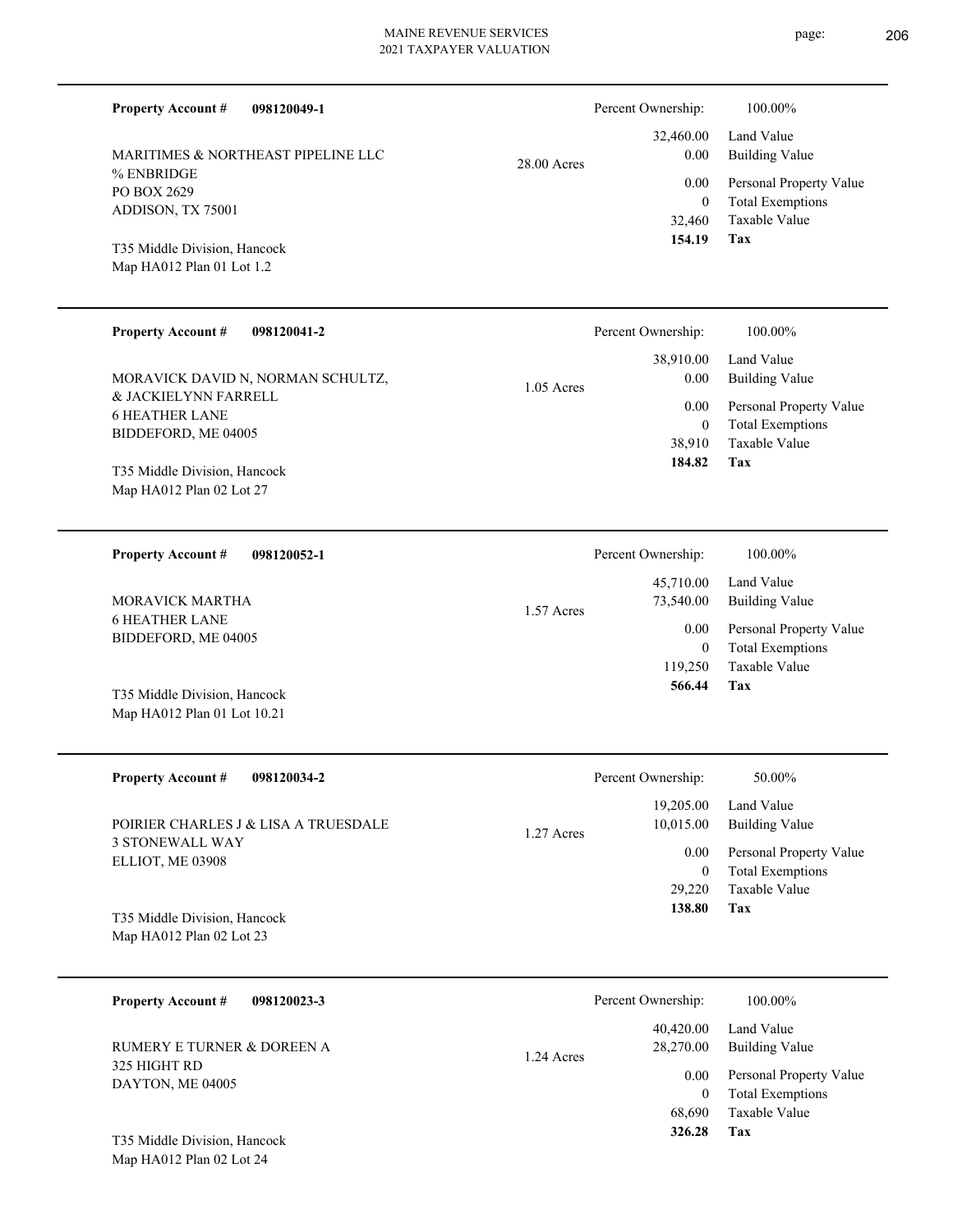| <b>Property Account #</b><br>098120051-1                 |              | Percent Ownership:                   | 100.00%                                                                    |
|----------------------------------------------------------|--------------|--------------------------------------|----------------------------------------------------------------------------|
| <b>SCHULTZ SUSAN</b>                                     | $1.59$ Acres | 45,970.00<br>25,260.00               | Land Value<br><b>Building Value</b>                                        |
| 5 CROSS POND ROAD<br>MORRILL, ME 04952                   |              | 0.00<br>$\overline{0}$<br>71,230     | Personal Property Value<br><b>Total Exemptions</b><br><b>Taxable Value</b> |
| T35 Middle Division, Hancock                             |              | 338.34                               | <b>Tax</b>                                                                 |
| Map HA012 Plan 01 Lot 10.1                               |              |                                      |                                                                            |
| <b>Property Account #</b><br>098120020-3                 |              | Percent Ownership:                   | 100.00%                                                                    |
| <b>SMART DOUGLAS &amp; TONI POLL</b>                     | 1.00 Acres   | 38,240.00<br>19,980.00               | Land Value<br><b>Building Value</b>                                        |
| 232 POTTER RD<br>HUDSON, ME 04449                        |              | 0.00<br>$\theta$                     | Personal Property Value<br><b>Total Exemptions</b>                         |
|                                                          |              | 58,220<br>276.55                     | Taxable Value<br>Tax                                                       |
| T35 Middle Division, Hancock<br>Map HA012 Plan 02 Lot 25 |              |                                      |                                                                            |
|                                                          |              |                                      |                                                                            |
| <b>Property Account #</b><br>098120043-2                 |              | Percent Ownership:                   | 100.00%                                                                    |
| <b>SMITH COREY</b>                                       | $2.30$ Acres | 55,270.00<br>4,540.00                | Land Value<br><b>Building Value</b>                                        |
| 1992 US RT 3<br>CAMPTON, NH 03223-4614                   |              | $0.00\,$<br>$\theta$                 | Personal Property Value<br><b>Total Exemptions</b>                         |
| T35 Middle Division, Hancock                             |              | 59,810<br>284.10                     | Taxable Value<br>Tax                                                       |
| Map HA012 Plan 02 Lot 10.3                               |              |                                      |                                                                            |
| <b>Property Account #</b><br>098120002-2                 |              | Percent Ownership:                   | 100.00%                                                                    |
| SMITH RANDALL L                                          |              | 55,270.00<br>39,970.00               | Land Value<br><b>Building Value</b>                                        |
| <b>58 BALD HEAD ROAD</b><br>ARROWSIC, ME 04530           | $2.30$ Acres | 0.00                                 | Personal Property Value                                                    |
|                                                          |              | $\boldsymbol{0}$<br>95,240<br>452.39 | <b>Total Exemptions</b><br>Taxable Value<br>Tax                            |
| T35 Middle Division, Hancock<br>Map HA012 Plan 02 Lot 10 |              |                                      |                                                                            |
| <b>Property Account #</b><br>098120050-1                 |              | Percent Ownership:                   | 100.00%                                                                    |
| UNION RIVER TEL CO                                       |              | 0.00<br>168,700.00                   | Land Value<br><b>Building Value</b>                                        |
| PO BOX 100<br>AURORA, ME 04408                           |              | 0.00                                 | Personal Property Value                                                    |
| CELL PHONE TOWER                                         |              | $\mathbf{0}$<br>168,700              | <b>Total Exemptions</b><br>Taxable Value                                   |
| T35 Middle Division, Hancock                             |              | 801.33                               | Tax                                                                        |

Map HA012 Plan 01 Lot 1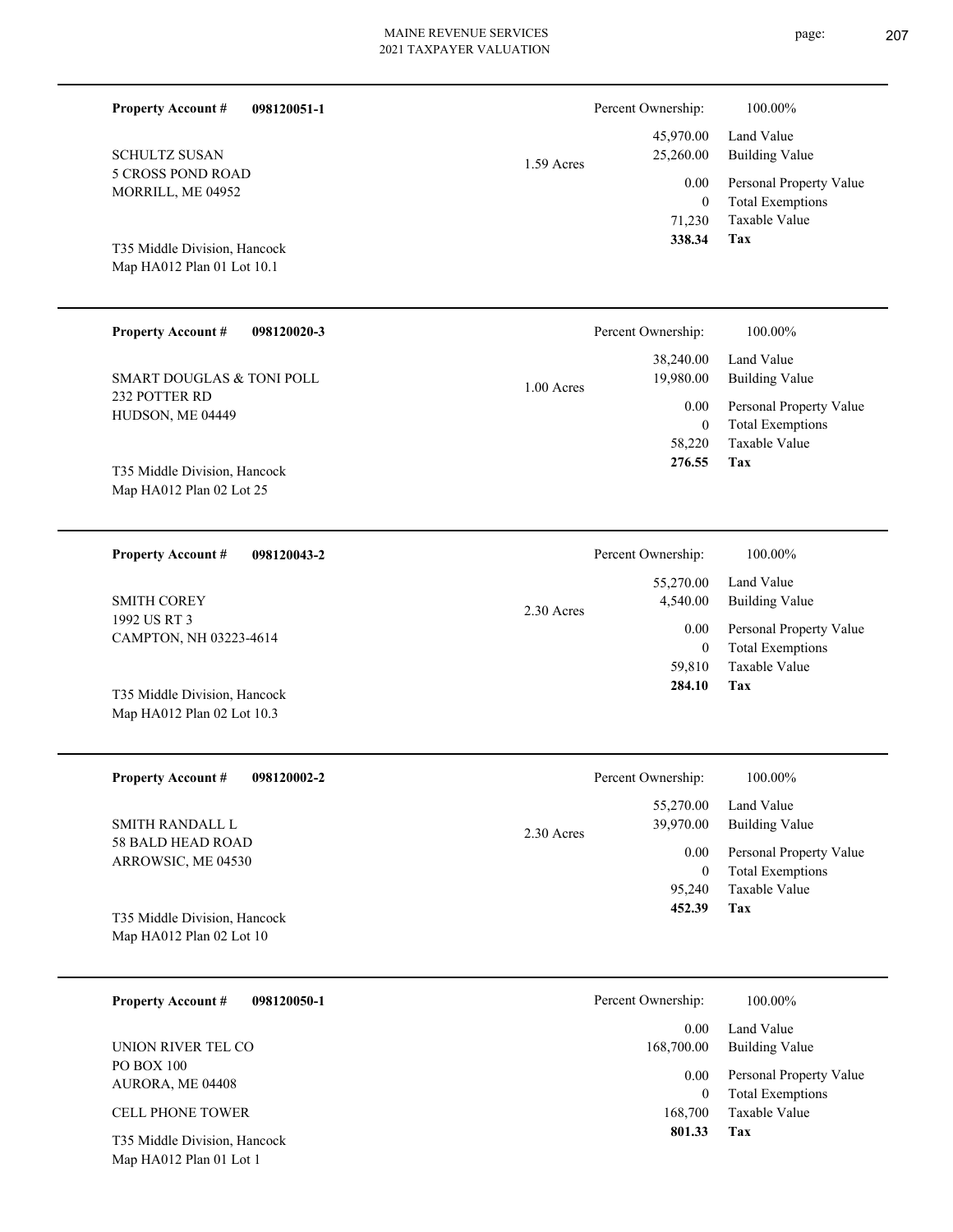|  | $2021$ 11 MM TV ERV TILOTVI |  |
|--|-----------------------------|--|
|  |                             |  |
|  |                             |  |
|  |                             |  |
|  |                             |  |

| 098120024-5<br><b>Property Account #</b>                                                                                                             | Percent Ownership:                                                                            | 100.00%                                                                                                           |
|------------------------------------------------------------------------------------------------------------------------------------------------------|-----------------------------------------------------------------------------------------------|-------------------------------------------------------------------------------------------------------------------|
| URSA MAJOR LLC<br>$%$ AFM<br><b>40 CHAMPION LANE</b><br>MILFORD, ME 04461<br>T35 Middle Division, Hancock<br>Map HA012 Plan 01 Lot 1 2 3 4 5 6 7 8 9 | 3,937,162.00<br>Tree Growth<br>0.00<br>23,055.50 Acres<br>0.00<br>0<br>3,937,162<br>18,701.52 | Land Value<br><b>Building Value</b><br>Personal Property Value<br><b>Total Exemptions</b><br>Taxable Value<br>Tax |
| <b>Property Account #</b><br>098120016-2                                                                                                             | Percent Ownership:                                                                            | 100.00%                                                                                                           |
| WEISS HERBERT C, BARBARA & CLINT S                                                                                                                   | 36,420.00<br>35,800.00<br>$0.04 \text{ A}$                                                    | Land Value<br><b>Building Value</b>                                                                               |

| WEISS HERBERT C, BARBARA & CLINT S | $0.94$ Acres |
|------------------------------------|--------------|
| 3270 MARIAVILLE RD                 |              |
| MARIAVILLE, ME 04605               |              |
|                                    |              |
|                                    |              |

Map HA012 Plan 02 Lot 1.1 T35 Middle Division, Hancock **Tax**

 72,220  $\mathbf{0}$ 

 **343.05**

Taxable Value Total Exemptions 0.00 Personal Property Value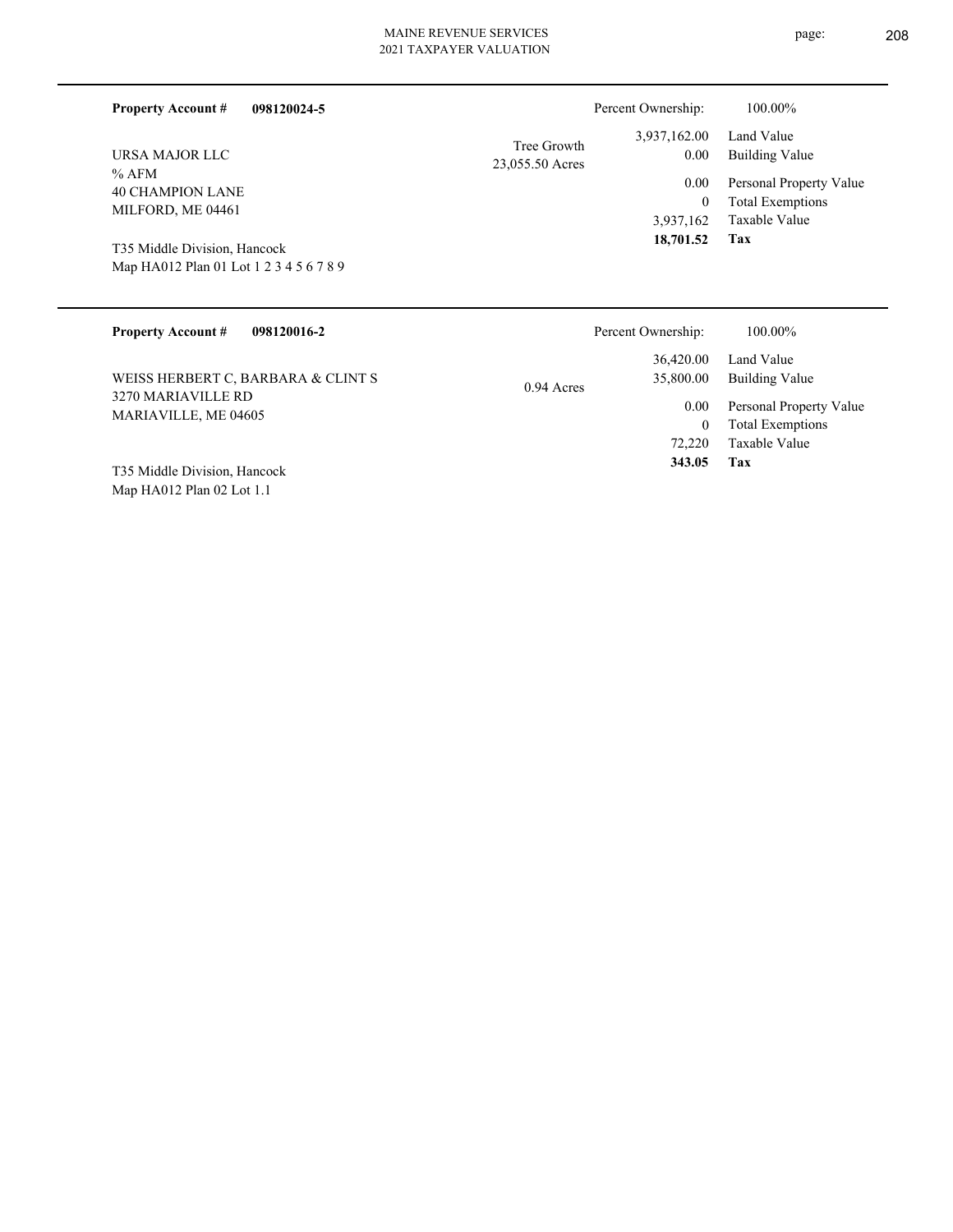# **Totals for: T35 Middle Division, Hancock**

 **23,243.37 acres**

 **49,054,874.00 Land Value 1,025,860.00 Building Value 0.00 Personal Property Value 5,611.00 Total Exemptions 237,857 Tax Taxable Value 50,075,123.00**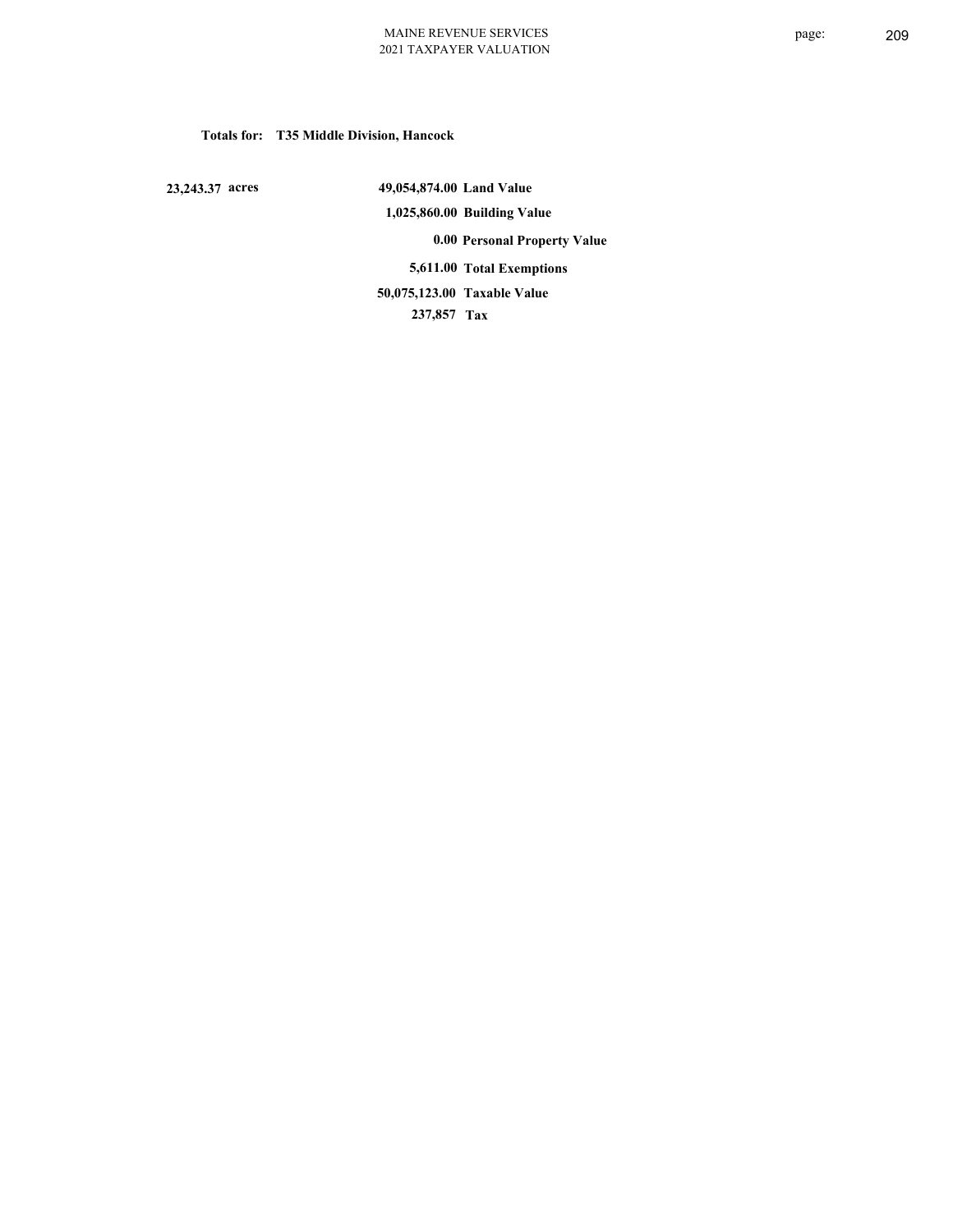|                                                                                    | 2021 TAALATER VALUATION     |                                              |                                                                                   |  |
|------------------------------------------------------------------------------------|-----------------------------|----------------------------------------------|-----------------------------------------------------------------------------------|--|
| <b>Property Account #</b><br>098130001-3                                           |                             | Percent Ownership:                           | 100.00%                                                                           |  |
| ALEXANDER JAMES E SR & ROSALIE F &                                                 | 0.98 Acres                  | 37,470.00<br>28,060.00                       | Land Value<br><b>Building Value</b>                                               |  |
| <b>JEANINE D TABLEMAN</b><br>1574 GREENFIELD ROAD<br>GREENFIELD TWP, ME 04418      |                             | 0.00<br>$\boldsymbol{0}$<br>65,530<br>311.27 | Personal Property Value<br><b>Total Exemptions</b><br><b>Taxable Value</b><br>Tax |  |
| T39 Middle Division, Hancock<br>Map HA013 Plan 02 Lot 18                           |                             |                                              |                                                                                   |  |
| <b>Property Account #</b><br>098130023-3                                           |                             | Percent Ownership:                           | 100.00%                                                                           |  |
| AVERY LINDA L & TIMOTHY D                                                          | 1.18 Acres                  | 38,290.00<br>57,380.00                       | Land Value<br><b>Building Value</b>                                               |  |
| 219 RIVER ROAD<br>MAXFIELD, ME 04453                                               |                             | 0.00<br>$\boldsymbol{0}$<br>95,670           | Personal Property Value<br><b>Total Exemptions</b><br>Taxable Value               |  |
| T39 Middle Division, Hancock<br>Map HA013 Plan 02 Lot 16                           |                             | 454.43                                       | Tax                                                                               |  |
| <b>Property Account #</b><br>098130012-5                                           |                             | Percent Ownership:                           | 100.00%                                                                           |  |
| <b>BACWOODS LLC</b>                                                                | Tree Growth<br>100.00 Acres | 12,914.00<br>0.00                            | Land Value<br><b>Building Value</b>                                               |  |
| % PRENTISS & CARLISLE MGMT CO<br>PO BOX 637<br>BANGOR, ME 04402-0637               |                             | 0.00<br>$\boldsymbol{0}$<br>12,914           | Personal Property Value<br><b>Total Exemptions</b><br><b>Taxable Value</b>        |  |
| T39 Middle Division, Hancock<br>Map HA013 Plan 01 Lot 3                            |                             | 61.34                                        | Tax                                                                               |  |
| <b>Property Account #</b><br>098130003-3                                           |                             | Percent Ownership:                           | 100.00%                                                                           |  |
| BAKER CHRISTOPHER L & LISA M TRUSTEES                                              | 2.48 Acres                  | 49,880.00<br>25,920.00                       | Land Value<br><b>Building Value</b>                                               |  |
| %BAKER LIVING TRUST U/D/T<br><b>140 PORCUPINE CIRCLE</b><br><b>SALEM, NH 03079</b> |                             | 0.00<br>$\boldsymbol{0}$<br>75,800           | Personal Property Value<br><b>Total Exemptions</b><br>Taxable Value               |  |
| T39 Middle Division, Hancock<br>Map HA013 Plan 02 Lot 14                           |                             | 360.05                                       | <b>Tax</b>                                                                        |  |
| <b>Property Account #</b><br>098130034-3                                           |                             | Percent Ownership:                           | 100.00%                                                                           |  |

624 MAIN ROAD MILFORD, ME 04461 BERGERON GEORGE

Map HA013 Plan 02 Lot 27 T39 Middle Division, Hancock page: 210

|            | Percent Ownership: | 100.00%                 |
|------------|--------------------|-------------------------|
|            | 38,920.00          | Land Value              |
| 1.24 Acres | 29,990.00          | <b>Building Value</b>   |
|            | 0.00               | Personal Property Value |
|            | 0                  | <b>Total Exemptions</b> |
|            | 68,910             | Taxable Value           |
|            | 327.32             | Tax                     |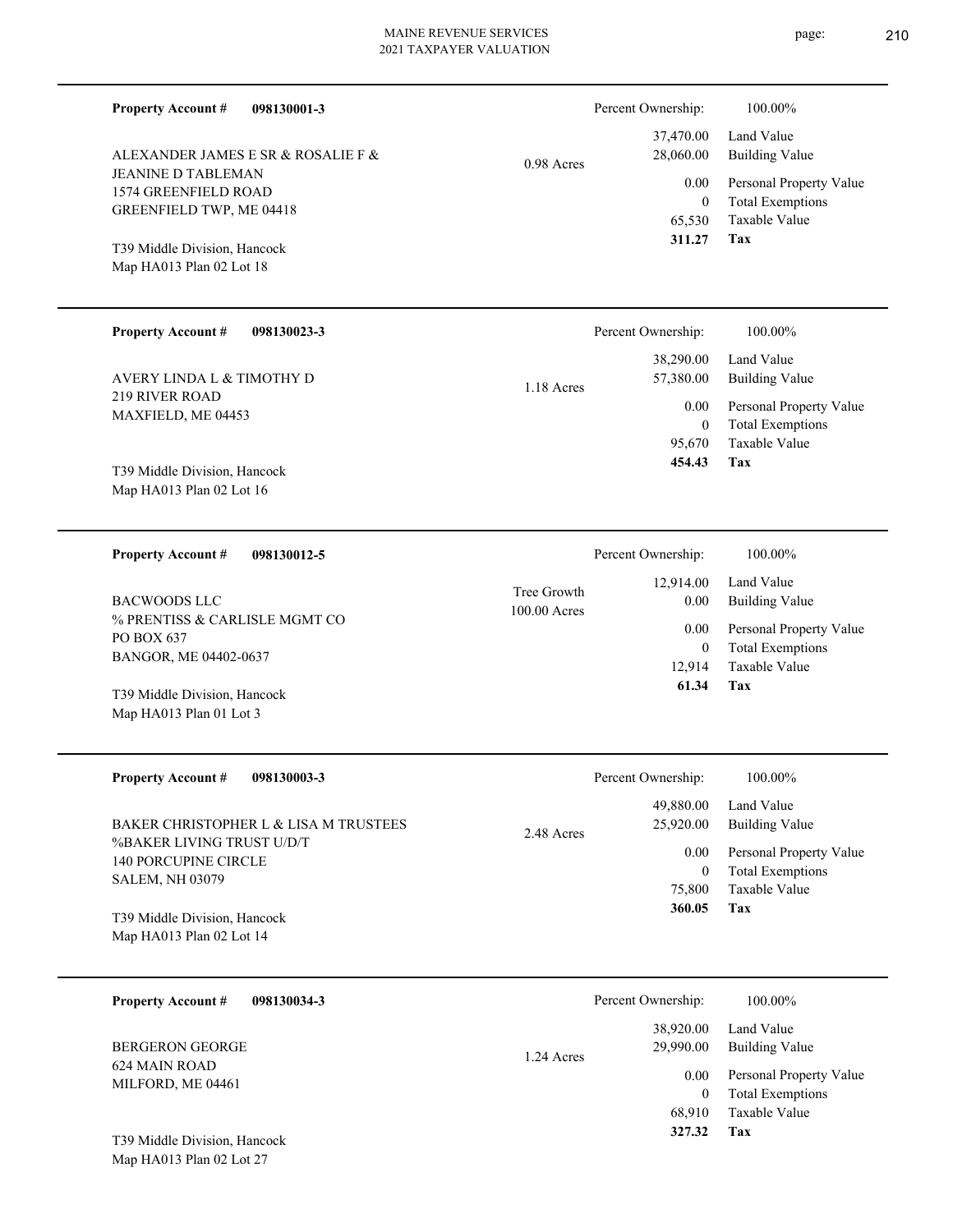| <b>Property Account #</b><br>098130005-2                        |                               | Percent Ownership:                 | 100.00%                                                             |
|-----------------------------------------------------------------|-------------------------------|------------------------------------|---------------------------------------------------------------------|
| BOSSE JAMES H & JOANNE L                                        | $1.03$ Acres                  | 38,250.00<br>56,430.00             | Land Value<br><b>Building Value</b>                                 |
| <b>380 CENTER STREET</b><br>OLD TOWN, ME 04468                  |                               | 0.00<br>$\mathbf{0}$<br>94,680     | Personal Property Value<br><b>Total Exemptions</b><br>Taxable Value |
| T39 Middle Division, Hancock<br>Map HA013 Plan 02 Lot 2         |                               | 449.73                             | <b>Tax</b>                                                          |
| <b>Property Account #</b><br>098130022-2                        |                               | Percent Ownership:                 | 100.00%                                                             |
| <b>BUCKLEY ERIC R</b>                                           |                               | 0.00<br>12,010.00                  | Land Value<br><b>Building Value</b>                                 |
| 369 CASCO RD<br>BRUNSWICK, ME 04011<br>P & C L 32102-2003 LOC I |                               | 0.00<br>$\mathbf{0}$               | Personal Property Value<br><b>Total Exemptions</b><br>Taxable Value |
| T39 Middle Division, Hancock<br>Map HA013 Plan 01 Lot 2         |                               | 12,010<br>57.05                    | Tax                                                                 |
| <b>Property Account #</b><br>098130009-3                        |                               | Percent Ownership:                 | 100.00%                                                             |
| CARMICHAEL VANESSA                                              | 1.29 Acres                    | 38,640.00<br>77,190.00             | Land Value<br><b>Building Value</b>                                 |
| <b>29 CARDVILLE ROAD</b><br>GREENBUSH, ME 04418                 |                               | 0.00<br>$\mathbf{0}$<br>115,830    | Personal Property Value<br><b>Total Exemptions</b><br>Taxable Value |
| T39 Middle Division, Hancock<br>Map HA013 Plan 02 Lot 9         |                               | 550.19                             | Tax                                                                 |
| <b>Property Account #</b><br>098130075-2                        |                               | Percent Ownership:                 | 100.00%                                                             |
| CASSIDY TIMBERLANDS ET AL                                       | Tree Growth<br>485.00 Acres   | 83,898.00<br>0.00                  | Land Value<br><b>Building Value</b>                                 |
| %PRENTISS & CARLISLE<br>107 COURT ST<br>BANGOR, ME 04401        |                               | 0.00<br>$\boldsymbol{0}$<br>83,898 | Personal Property Value<br><b>Total Exemptions</b><br>Taxable Value |
| T39 Middle Division, Hancock<br>Map HA013 Plan 01 Lot 2.11      |                               | 398.52                             | Tax                                                                 |
| <b>Property Account #</b><br>098130072-3                        |                               | Percent Ownership:                 | 100.00%                                                             |
| CASSIDY TIMBERLANDS LLC                                         | Tree Growth<br>3,963.00 Acres | 576,142.00<br>0.00                 | Land Value<br><b>Building Value</b>                                 |
| %PRENTISS & CARLISLE<br>107 COURT ST<br>BANGOR, ME 04402-0637   |                               | 0.00<br>$\overline{0}$             | Personal Property Value<br><b>Total Exemptions</b><br>Taxable Value |
| T39 Middle Division, Hancock                                    |                               | 576,142<br>2,736.67                | Tax                                                                 |

Map HA013 Plan 01 Lot 2.1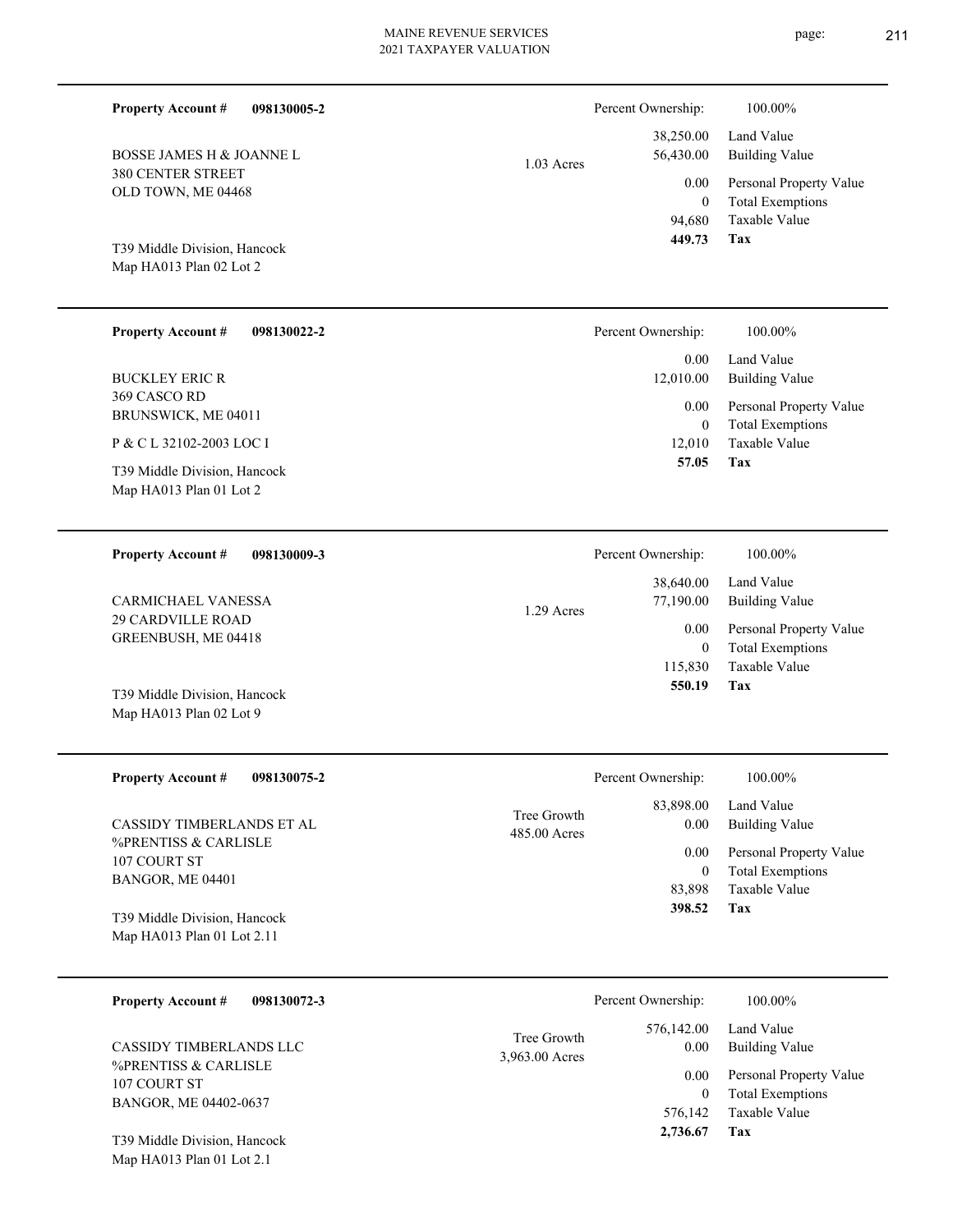| <b>Property Account #</b><br>098130006-1                  |                                | Percent Ownership:                  | 100.00%                                            |
|-----------------------------------------------------------|--------------------------------|-------------------------------------|----------------------------------------------------|
| CASSIDY TIMBERLANDS LLC ET AL                             | Tree Growth<br>14,888.76 Acres | 2,262,910.75<br>0.00                | Land Value<br><b>Building Value</b>                |
| % PRENTISS & CARLISLE<br>107 COURT STREET                 |                                | 0.00<br>$\theta$                    | Personal Property Value<br><b>Total Exemptions</b> |
| BANGOR, ME 04401                                          |                                | 2,262,911                           | <b>Taxable Value</b>                               |
| T39 Middle Division, Hancock<br>Map HA013 Plan 01 Lot 2 4 |                                | 10,748.83                           | Tax                                                |
| <b>Property Account #</b><br>098130040-3                  |                                | Percent Ownership:                  | 100.00%                                            |
| CASSIDY TIMBERLANDS LLC ET AL                             | Tree Growth<br>971.20 Acres    | 145, 142. 20<br>0.00                | Land Value<br><b>Building Value</b>                |
| %PRENTISS & CARLISLE 107 COURT<br>BANGOR, ME 04401        |                                | 0.00                                | Personal Property Value                            |
| T39 Middle Division, Hancock                              |                                | $\overline{0}$<br>145,142<br>689.43 | <b>Total Exemptions</b><br>Taxable Value<br>Tax    |
| Map HA013 Plan 01 Lot 5 6                                 |                                |                                     |                                                    |
| <b>Property Account #</b><br>098130029-4                  |                                | Percent Ownership:                  | 100.00%                                            |
| CAVANAUGH DAVID J & SANDRA L                              | 1.39 Acres                     | 38,600.00<br>31,490.00              | Land Value<br><b>Building Value</b>                |
| PO BOX 622<br>MILFORD, ME 04461                           |                                | 0.00<br>$\overline{0}$              | Personal Property Value<br><b>Total Exemptions</b> |
|                                                           |                                | 70,090<br>332.93                    | <b>Taxable Value</b><br>Tax                        |
| T39 Middle Division, Hancock<br>Map HA013 Plan 02 Lot 11  |                                |                                     |                                                    |
| <b>Property Account #</b><br>098130021-3                  |                                | Percent Ownership:                  | 100.00%                                            |
| <b>COMEAU RICHARD R &amp;</b>                             | 1.48 Acres                     | 39,410.00<br>5,480.00               | Land Value<br><b>Building Value</b>                |
| TONYA M & CHARLES H JACKSON II<br>87 CANYON DRIVE         |                                | 0.00                                | Personal Property Value                            |
| MILLINOCKET, ME 04462                                     |                                | $\mathbf{0}$<br>44,890              | <b>Total Exemptions</b><br>Taxable Value           |
| T39 Middle Division, Hancock<br>Map HA013 Plan 02 Lot 8   |                                | 213.23                              | Tax                                                |
| <b>Property Account #</b><br>098130054-4                  |                                | Percent Ownership:                  | 100.00%                                            |
| D'AGOSTINO GAIL ELLSWORTH &                               |                                | 38,560.00<br>67,950.00              | Land Value<br><b>Building Value</b>                |
| ROBERTA TRAFTON<br><b>62 MANOR DRIVE</b>                  | 1.34 Acres                     | 0.00                                | Personal Property Value                            |
| NORTH HAVEN, CT 06473                                     |                                | $\mathbf{0}$<br>106,510             | <b>Total Exemptions</b><br>Taxable Value           |
| T39 Middle Division, Hancock                              |                                | 505.92                              | Tax                                                |

Map HA013 Plan 02 Lot 7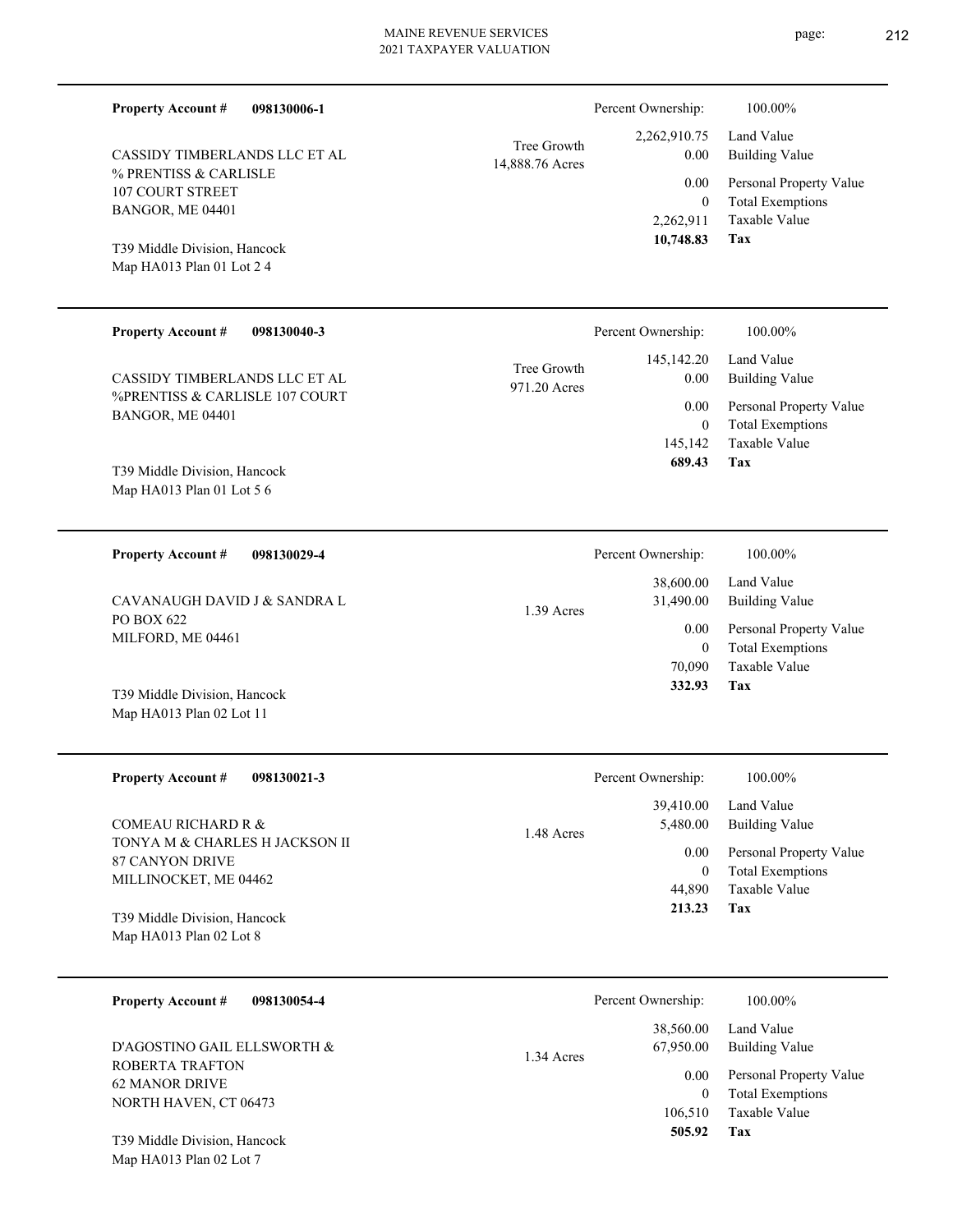| <b>Property Account #</b><br>098130069-3<br>DECOTEAU EDWARD & ANN                   | Percent Ownership:<br>39,080.00<br>52,930.00   | 100.00%<br>Land Value<br><b>Building Value</b>                             |
|-------------------------------------------------------------------------------------|------------------------------------------------|----------------------------------------------------------------------------|
| <b>144 GRAFTON STREET</b><br>MILLBURY, MA 01527                                     | $1.15$ Acres<br>0.00<br>$\mathbf{0}$<br>92,010 | Personal Property Value<br><b>Total Exemptions</b><br>Taxable Value        |
| T39 Middle Division, Hancock<br>Map HA013 Plan 02 Lot 3                             | 437.05                                         | Tax                                                                        |
| <b>Property Account #</b><br>098130044-3                                            | Percent Ownership:                             | 100.00%                                                                    |
| <b>DUNNING DAVID J</b>                                                              | 0.00<br>4,690.00                               | Land Value<br><b>Building Value</b>                                        |
| 340 SWETTS POND RD<br>ORRINGTON, ME 04474                                           | 0.00<br>$\overline{0}$                         | Personal Property Value<br><b>Total Exemptions</b>                         |
| P & C L 32102-2004 LOC L<br>T39 Middle Division, Hancock<br>Map HA013 Plan 01 Lot 2 | 4,690<br>22.28                                 | Taxable Value<br>Tax                                                       |
| <b>Property Account #</b><br>098130011-4                                            | Percent Ownership:                             | 100.00%                                                                    |
| <b>FRANCIS MIKE</b>                                                                 | 0.00<br>50,780.00                              | Land Value<br><b>Building Value</b>                                        |
| 1123 MAIN RD<br>GREENBUSH, ME 04418                                                 | 0.00<br>$\overline{0}$                         | Personal Property Value<br><b>Total Exemptions</b>                         |
| PC 32102-2005 LOC J<br>T39 Middle Division, Hancock                                 | 50,780<br>241.21                               | Taxable Value<br>Tax                                                       |
| Map HA013 Plan 01 Lot 2                                                             |                                                |                                                                            |
| 098130030-2<br><b>Property Account #</b>                                            | Percent Ownership:                             | 100.00%                                                                    |
| <b>GILMAN LAURIE A &amp; AMY</b>                                                    | 38,610.00<br>32,050.00<br>1.65 Acres           | Land Value<br><b>Building Value</b>                                        |
| <b>17 FERRY STREET</b><br>HAMPDEN, ME 04444                                         | 0.00<br>$\overline{0}$<br>70,660<br>335.64     | Personal Property Value<br><b>Total Exemptions</b><br>Taxable Value<br>Tax |
| T39 Middle Division, Hancock<br>Map HA013 Plan 02 Lot 12                            |                                                |                                                                            |
| <b>Property Account #</b><br>098130049-4                                            | Percent Ownership:                             | 100.00%                                                                    |
| <b>GOODMAN MARY F</b>                                                               | 84,400.00<br>34,580.00<br>5.40 Acres           | Land Value<br><b>Building Value</b>                                        |
| <b>4 SOUDER STATION LANE</b><br>WINTERPORT, ME 04496                                | 0.00<br>$\overline{0}$                         | Personal Property Value<br><b>Total Exemptions</b>                         |
| OPEN SPACE<br>T39 Middle Division, Hancock<br>Map HA013 Plan 02 Lot 26 26.1         | 118,980<br>565.16                              | Taxable Value<br>Tax                                                       |
|                                                                                     |                                                |                                                                            |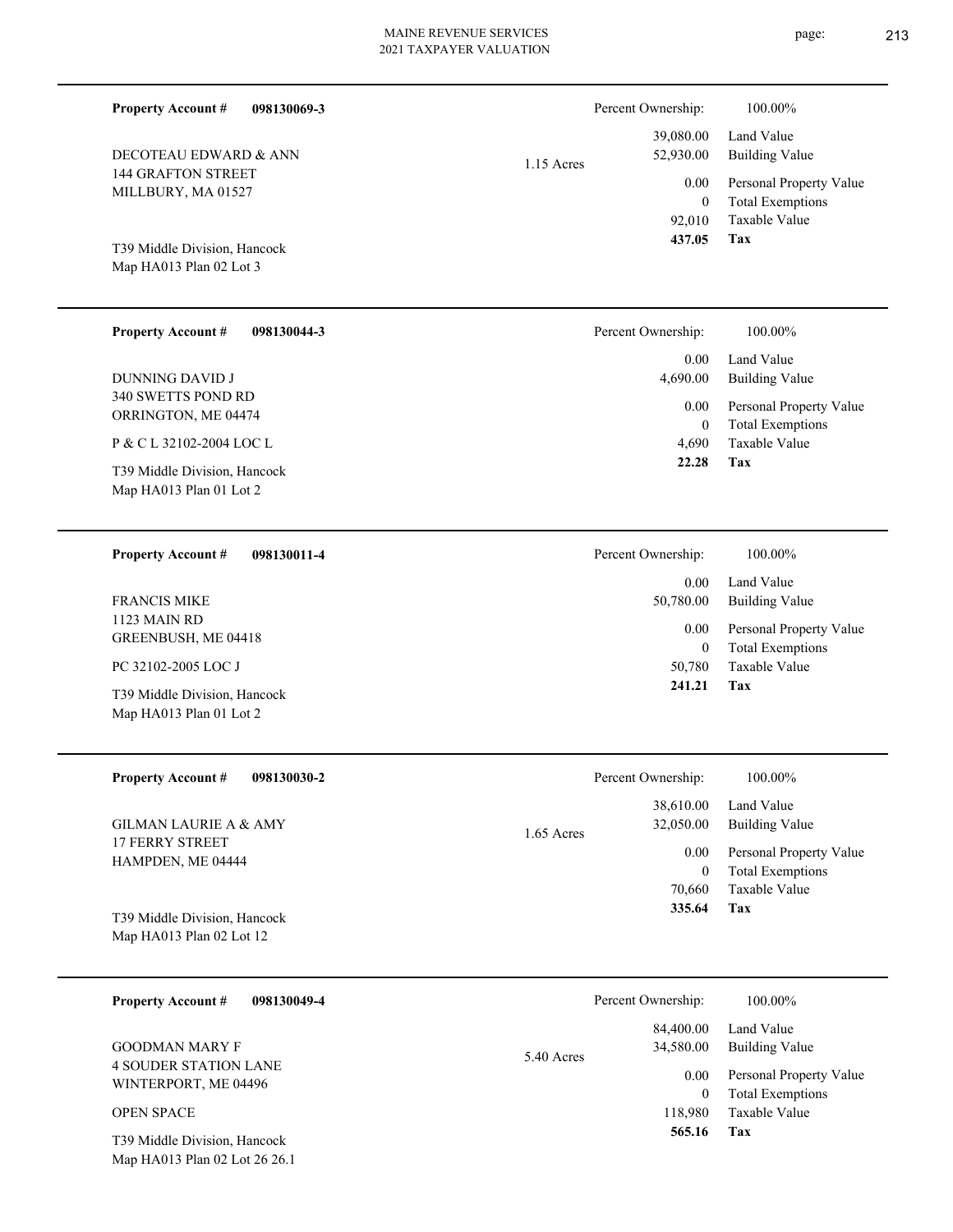| <b>Property Account #</b>                        | 098130032-3 |             | Percent Ownership: | 100.00%                 |
|--------------------------------------------------|-------------|-------------|--------------------|-------------------------|
|                                                  |             |             | 38,910.00          | Land Value              |
| <b>GOTHROW BRUCE A &amp; LINDA J</b>             |             | 1.54 Acres  | 62,960.00          | <b>Building Value</b>   |
| <b>46 LARKIN STREET</b>                          |             |             | 0.00               | Personal Property Value |
| BANGOR, ME 04401-6214                            |             |             | $\theta$           | <b>Total Exemptions</b> |
|                                                  |             |             | 101,870            | Taxable Value           |
| T39 Middle Division, Hancock                     |             |             | 483.88             | Tax                     |
| Map HA013 Plan 02 Lot 20                         |             |             |                    |                         |
|                                                  |             |             |                    |                         |
| <b>Property Account #</b>                        | 098130074-3 |             | Percent Ownership: | 100.00%                 |
|                                                  |             | Tree Growth | 51,354.00          | Land Value              |
| <b>GRINDLE MICHAEL W &amp; KELLY J</b>           |             | 15.00 Acres | 148,360.00         | <b>Building Value</b>   |
| 1434 COASTAL ROAD                                |             |             | 0.00               | Personal Property Value |
| BROOKSVILLE, ME 04617                            |             |             | $\theta$           | <b>Total Exemptions</b> |
|                                                  |             |             | 199,714            | <b>Taxable Value</b>    |
| T39 Middle Division, Hancock                     |             |             | 948.64             | <b>Tax</b>              |
| Map HA013 Plan 01 Lot 2.2                        |             |             |                    |                         |
|                                                  |             |             |                    |                         |
| <b>Property Account #</b>                        | 098130024-4 |             | Percent Ownership: | 100.00%                 |
|                                                  |             |             | 43,130.00          | Land Value              |
| HARVEY MICHAEL M & CHRISTY A                     |             | 1.79 Acres  | 20,980.00          | <b>Building Value</b>   |
| <b>8 OLDE IPSWICH WAY</b><br>IDCUILCHE MAA 01020 |             |             | 0.00               | Personal Property Value |

IPSWICH, MA 01938 P & C LL#5

Map HA013 Plan 02 Lot 5 T39 Middle Division, Hancock

| <b>Property Account #</b> | 098130010-2 |
|---------------------------|-------------|
|                           |             |

PO BOX 165 MILFORD, ME 04461 JONES CHERYL A & SCOTT E

Map HA013 Plan 02 Lot 25 T39 Middle Division, Hancock

| 098130027-2<br><b>Property Account #</b> | Percent Ownership:                   | 100.00%                                            |
|------------------------------------------|--------------------------------------|----------------------------------------------------|
| MCCANNELL RONALD V & CAROL A             | 39,030.00<br>25,940.00<br>1.23 Acres | Land Value<br><b>Building Value</b>                |
| 409 OLD COUNTY ROAD<br>MILFORD, ME 04461 | 0.00<br>$\overline{0}$               | Personal Property Value<br><b>Total Exemptions</b> |
| T39 Middle Division, Hancock             | 64.970<br>308.61                     | Taxable Value<br>Tax                               |

1.31 Acres

Map HA013 Plan 02 Lot 4

Taxable Value Total Exemptions Personal Property Value

Building Value Land Value

**Tax**

**Tax**

 64,110 0

 **304.52**

 87,010 0

0.00

Percent Ownership:  $100.00\%$ 

 38,240.00 48,770.00

 **413.30**

Taxable Value Total Exemptions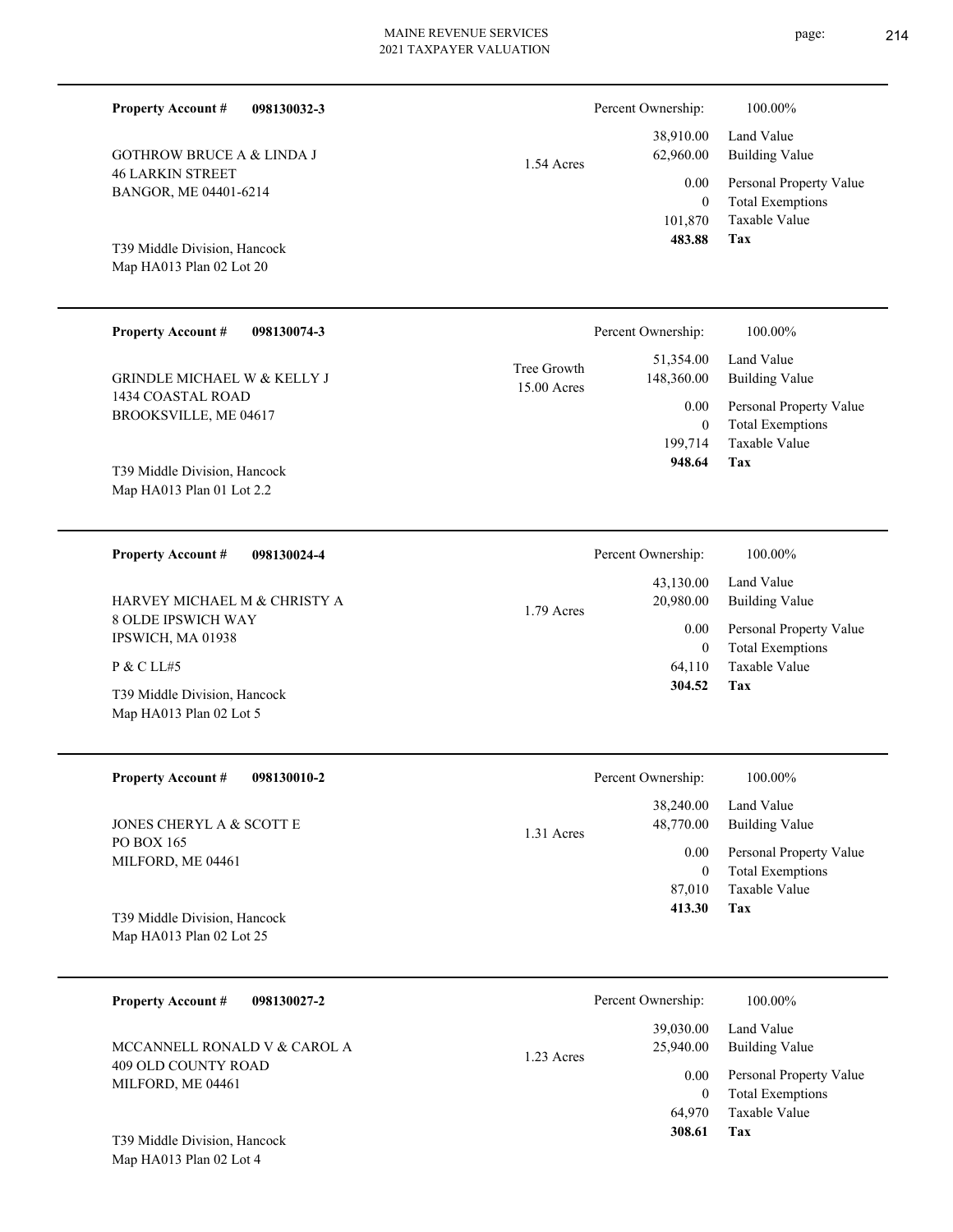| 098130031-2<br><b>Property Account #</b> | Percent Ownership:      | 100.00%                 |
|------------------------------------------|-------------------------|-------------------------|
|                                          | 38,490.00               | Land Value              |
| <b>MORIN KEVIN J</b>                     | 24,050.00<br>1.23 Acres | <b>Building Value</b>   |
| 471 MAIN ST                              | 0.00                    | Personal Property Value |
| OLD TOWN, ME 04468                       | $\mathbf{0}$            | <b>Total Exemptions</b> |
|                                          | 62,540                  | Taxable Value           |
| T39 Middle Division, Hancock             | 297.07                  | Tax                     |
| Map HA013 Plan 02 Lot 22                 |                         |                         |
|                                          |                         |                         |
| <b>Property Account #</b><br>098130035-3 | Percent Ownership:      | 100.00%                 |
|                                          | 38,810.00               | Land Value              |
| O'CONNOR MAKAYLA & MICHAEL               | 54,310.00<br>1.22.1     | Building Value          |

1.22 Acres

1.27 Acres

25 BACHELDER ROAD OLD TOWN, ME 04468-1217 O'CONNOR MAKAYLA & MICHAEL

Map HA013 Plan 02 Lot 24 T39 Middle Division, Hancock

**098130025-5 Property Account #**

& JESSICA L 92 FOURTH STREET OLD TOWN, ME 04468 PAUL THERESA & JOHN J & KRISTEN M

Map HA013 Plan 02 Lot 21 T39 Middle Division, Hancock

**098130033-4 Property Account #**

373 CLARK HILL ROAD HOLDEN, ME 04429 PROKOP DAVID & KATARINA

Map HA013 Plan 02 Lot 17 T39 Middle Division, Hancock

| 098130004-3<br><b>Property Account #</b>                                       | Percent Ownership:                   | 100.00%                                            |
|--------------------------------------------------------------------------------|--------------------------------------|----------------------------------------------------|
| SHAFER GLYNN T JR & RACHEL L<br>51 CEDAR DR<br>NORTH STONINGTON, CT 06359-1604 | 39,030.00<br>26,050.00<br>1.56 Acres | Land Value<br>Building Value                       |
|                                                                                | 0.00<br>0                            | Personal Property Value<br><b>Total Exemptions</b> |
| T39 Middle Division, Hancock                                                   | 65,080<br>309.13                     | Taxable Value<br>Tax                               |

Map HA013 Plan 02 Lot 6

| 364.14                 | Тях                          |
|------------------------|------------------------------|
| 76,660                 | Taxable Value                |
| 0                      | <b>Total Exemptions</b>      |
| 0.00                   | Personal Property Value      |
| 40,010.00<br>36,650.00 | Land Value<br>Building Value |
| Percent Ownership:     | 100.00%                      |

**Tax**

 93,120 0

0.00

 **442.32**

Taxable Value Total Exemptions Personal Property Value

|              | Percent Ownership:             | 100.00%                                                                    |
|--------------|--------------------------------|----------------------------------------------------------------------------|
| $1.62$ Acres | 56,920.00<br>51,110.00         | Land Value<br>Building Value                                               |
|              | 0.00<br>0<br>108,030<br>513.14 | Personal Property Value<br><b>Total Exemptions</b><br>Taxable Value<br>Tax |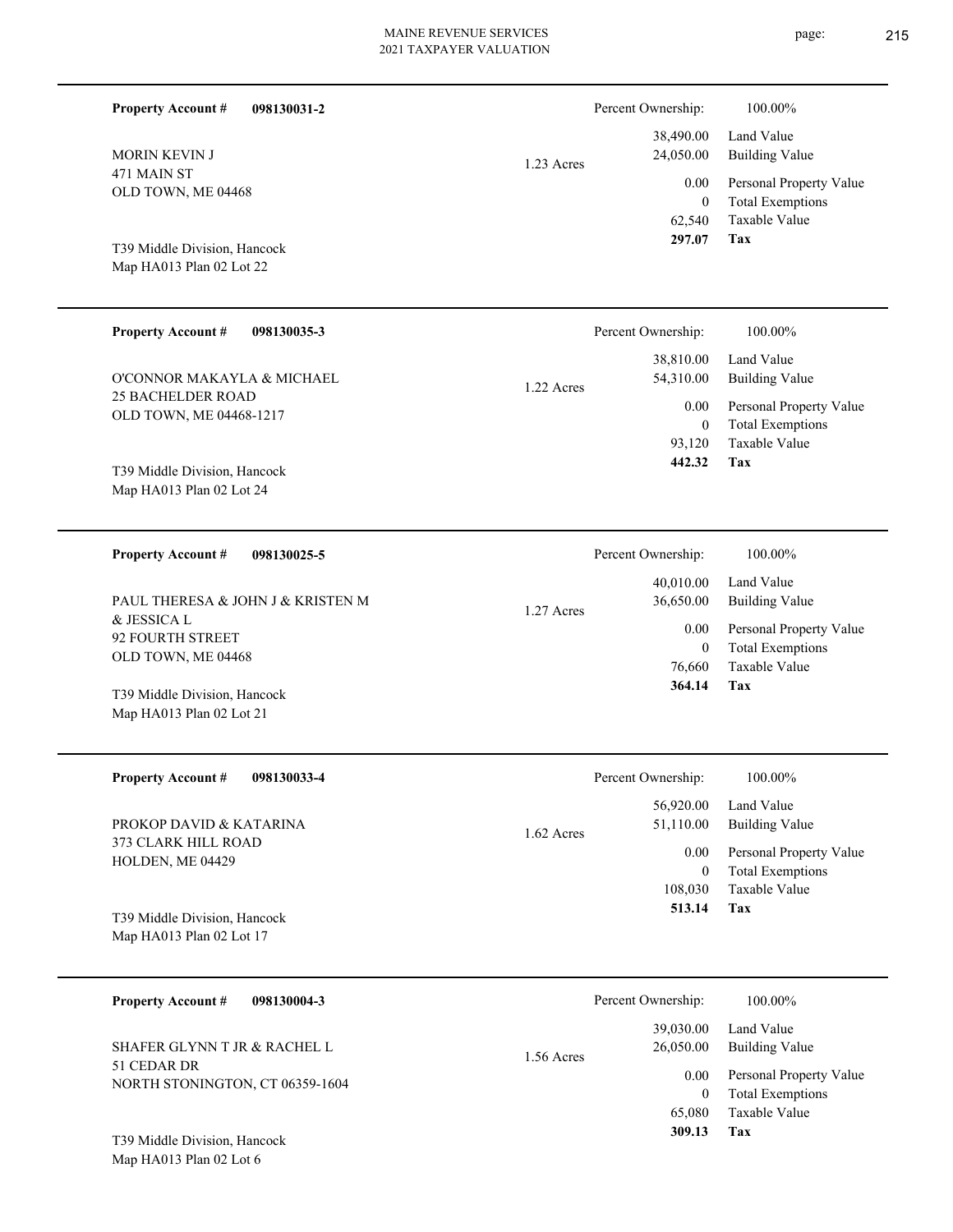| <b>Property Account #</b><br>098130051-5                             |                               | Percent Ownership:                        | 100.00%                                                                    |
|----------------------------------------------------------------------|-------------------------------|-------------------------------------------|----------------------------------------------------------------------------|
| THORNTON BRENDA L                                                    | $1.19$ Acres                  | 40,460.00<br>68,920.00                    | Land Value<br><b>Building Value</b>                                        |
| <b>683 MAIN ROAD</b><br>MILFORD, ME 04461                            |                               | 0.00<br>$\mathbf{0}$<br>109,380<br>519.56 | Personal Property Value<br><b>Total Exemptions</b><br>Taxable Value<br>Tax |
| T39 Middle Division, Hancock<br>Map HA013 Plan 02 Lot 23             |                               |                                           |                                                                            |
| <b>Property Account #</b><br>098130052-2                             |                               | Percent Ownership:                        | 100.00%                                                                    |
| THORNTON BRENDA L                                                    |                               | 0.00<br>8,840.00                          | Land Value<br><b>Building Value</b>                                        |
| 683 MAIN RD<br>MILFORD, ME 04461                                     |                               | 0.00<br>$\mathbf{0}$                      | Personal Property Value<br><b>Total Exemptions</b>                         |
| CASSIDY TIMBERLANDS 32102-2007 LOC K<br>T39 Middle Division, Hancock |                               | 8,840<br>41.99                            | <b>Taxable Value</b><br>Tax                                                |
| Map HA013 Plan 01 Lot 2                                              |                               |                                           |                                                                            |
| <b>Property Account #</b><br>098130028-2                             |                               | Percent Ownership:                        | 100.00%                                                                    |
| THORNTON MICHAEL & ANN                                               | 1.40 Acres                    | 38,600.00<br>52,640.00                    | Land Value<br><b>Building Value</b>                                        |
| PO BOX 529<br>MILFORD, ME 04461                                      |                               | 0.00<br>$\mathbf{0}$<br>91,240            | Personal Property Value<br><b>Total Exemptions</b><br>Taxable Value        |
| T39 Middle Division, Hancock<br>Map HA013 Plan 02 Lot 15             |                               | 433.39                                    | <b>Tax</b>                                                                 |
| <b>Property Account #</b><br>098130045-4                             |                               | Percent Ownership:                        | 100.00%                                                                    |
| URSA MAJOR LLC                                                       | Tree Growth<br>4,923.00 Acres | 736,252.00<br>0.00                        | Land Value<br><b>Building Value</b>                                        |
| % AFM<br><b>40 CHAMPION LANE</b>                                     |                               | 0.00<br>$\mathbf{0}$                      | Personal Property Value<br><b>Total Exemptions</b>                         |
| MILFORD, ME 04461                                                    |                               | 736,252<br>3,497.20                       | Taxable Value<br>Tax                                                       |
| T39 Middle Division, Hancock<br>Map HA013 Plan 01 Lot 1 7 8          |                               |                                           |                                                                            |
| <b>Property Account #</b><br>098130048-4                             |                               | Percent Ownership:                        | 100.00%                                                                    |
| VEEVERS CARTER DIGBY HUGH JULIAN                                     | Tree Growth<br>14.52 Acres    | 55,093.00<br>65,550.00                    | Land Value<br><b>Building Value</b>                                        |
| % STACY DEANNA<br><b>17 SOMERSET LANE</b><br>WEST BATH, ME 04530     |                               | 0.00<br>$\boldsymbol{0}$<br>120,643       | Personal Property Value<br><b>Total Exemptions</b><br>Taxable Value        |
| T39 Middle Division, Hancock<br>Map HA013 Plan 02 Lot 36 36.1        |                               | 573.05                                    | Tax                                                                        |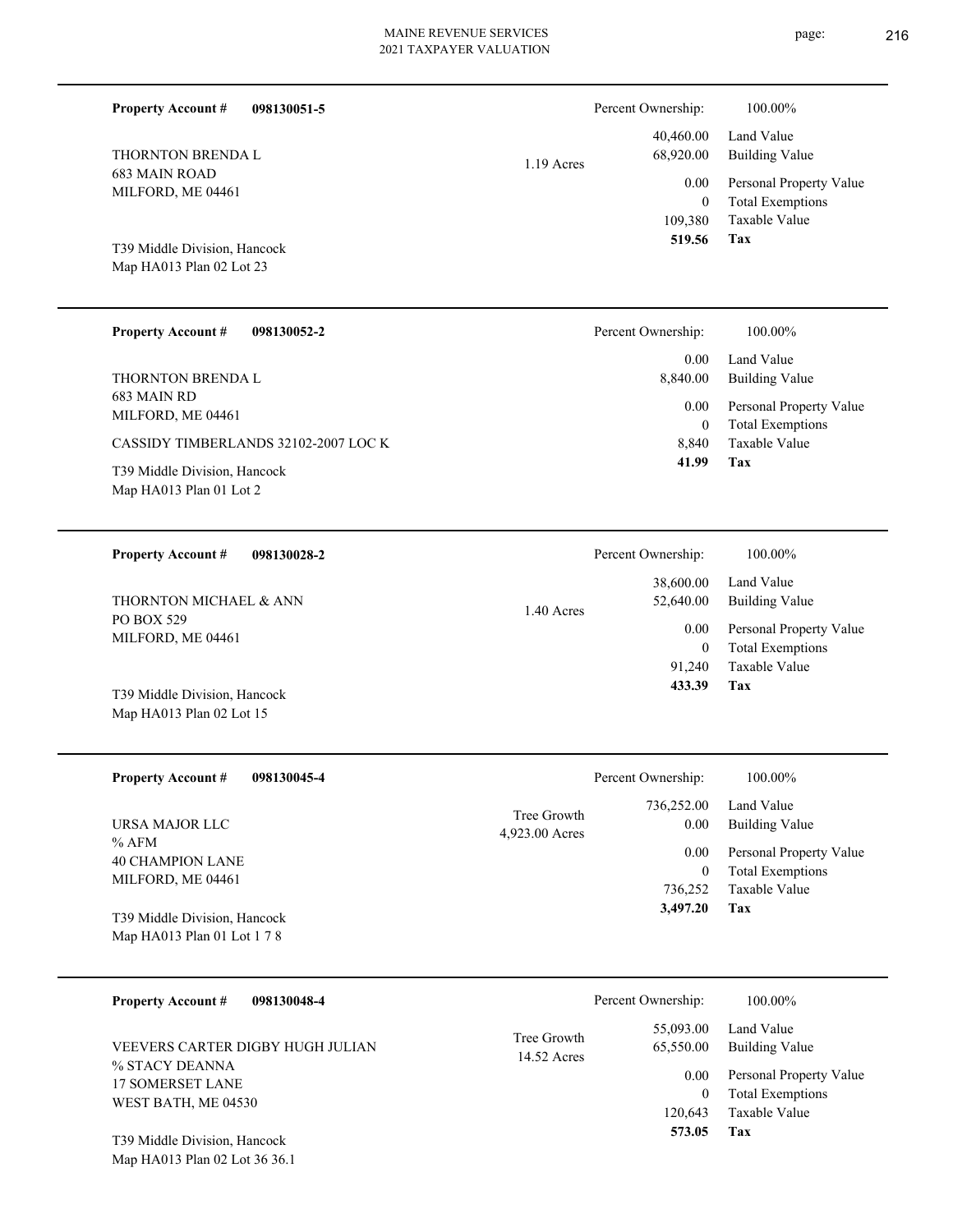**098130002-1 Property Account #**

43 DAVIS RD EDDINGTON, ME 04428 WELCH BETHANY

CASSIDY L 32102-2006 LOC H

Map HA013 Plan 01 Lot 2 T39 Middle Division, Hancock

| Percent Ownership:    | 100.00%                                            |
|-----------------------|----------------------------------------------------|
| $0.00 -$<br>23,920.00 | Land Value<br>Building Value                       |
| $0.00\,$<br>0         | Personal Property Value<br><b>Total Exemptions</b> |
| 23,920                | Taxable Value                                      |
| 113.62                | Tax                                                |

| <b>Property Account #</b><br>098130053-4 |              | Percent Ownership:     | 100.00%                                            |
|------------------------------------------|--------------|------------------------|----------------------------------------------------|
| WHITE NANCY J & JOHN F BURNS             | $0.53$ Acres | 22,670.00<br>21,290.00 | Land Value<br><b>Building Value</b>                |
| PO BOX 28<br>EAST BLUE HILL, ME 04629    |              | 0.00<br>$\theta$       | Personal Property Value<br><b>Total Exemptions</b> |
| T39 Middle Division, Hancock             |              | 43,960<br>208.81       | Taxable Value<br>Tax                               |
| Map HA013 Plan 02 Lot 1                  |              |                        |                                                    |

| 098130055-2<br><b>Property Account #</b>              | Percent Ownership:        | 100.00%                 |
|-------------------------------------------------------|---------------------------|-------------------------|
|                                                       | 38,560.00                 | Land Value              |
| WILCOX MICHAEL J & DWAYNE E                           | 20,190.00<br>$1.33$ Acres | Building Value          |
| & VICTOR M & MARLEY S ASSELTA<br>117 GREAT BROOK ROAD | 0.00                      | Personal Property Value |
| NEW MILFORD, CT 06776                                 |                           | <b>Total Exemptions</b> |
|                                                       | 58,750                    | Taxable Value           |
| T39 Middle Division, Hancock                          | 279.06                    | Tax                     |
| Map HA013 Plan $02$ Lot $10$                          |                           |                         |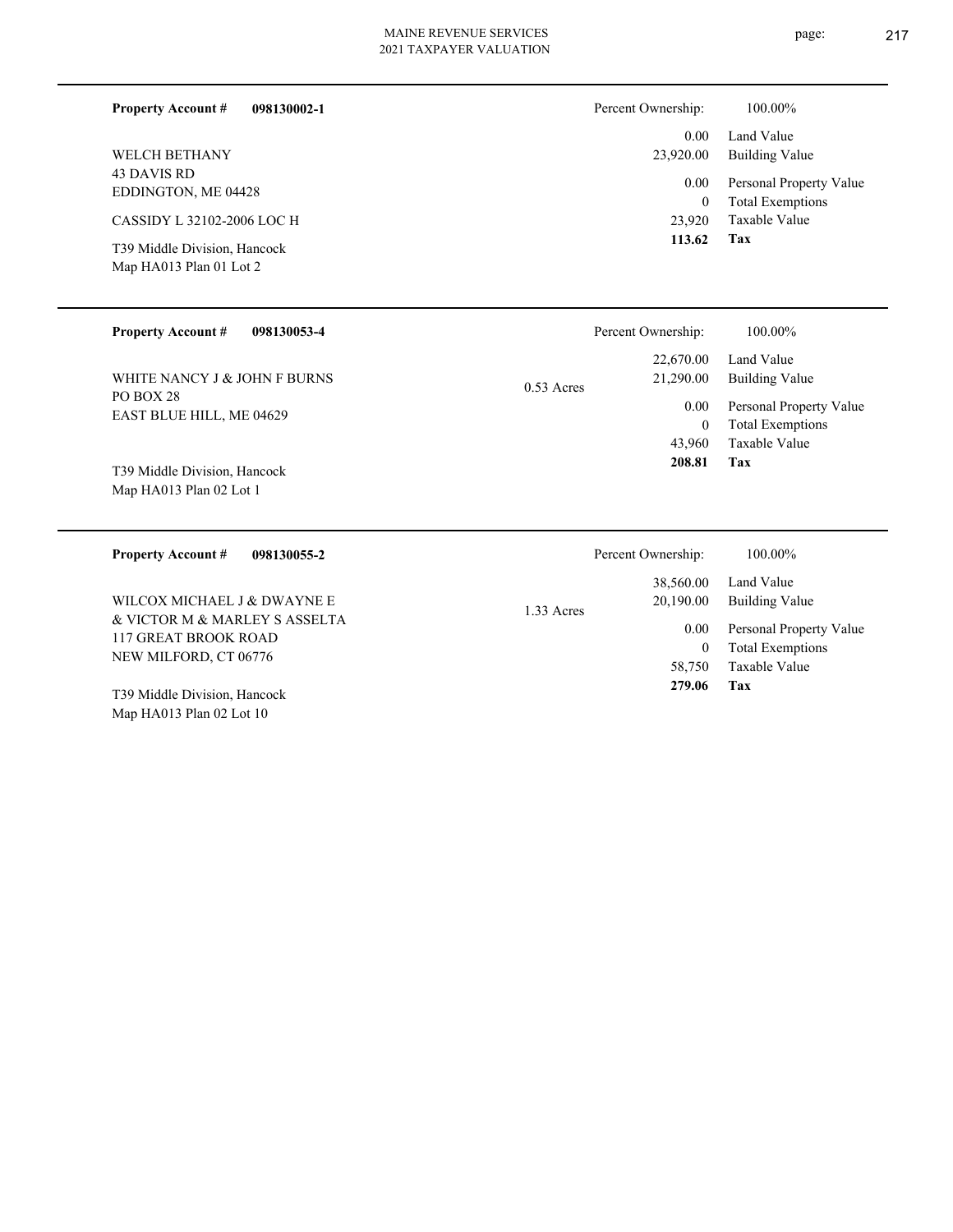## **Totals for: T39 Middle Division, Hancock**

 **25,398.31 acres**

 **4,956,675.95 Land Value 1,327,460.00 Building Value 0.00 Personal Property Value 0.00 Total Exemptions Taxable Value 6,284,135.95**

 **29,850 Tax**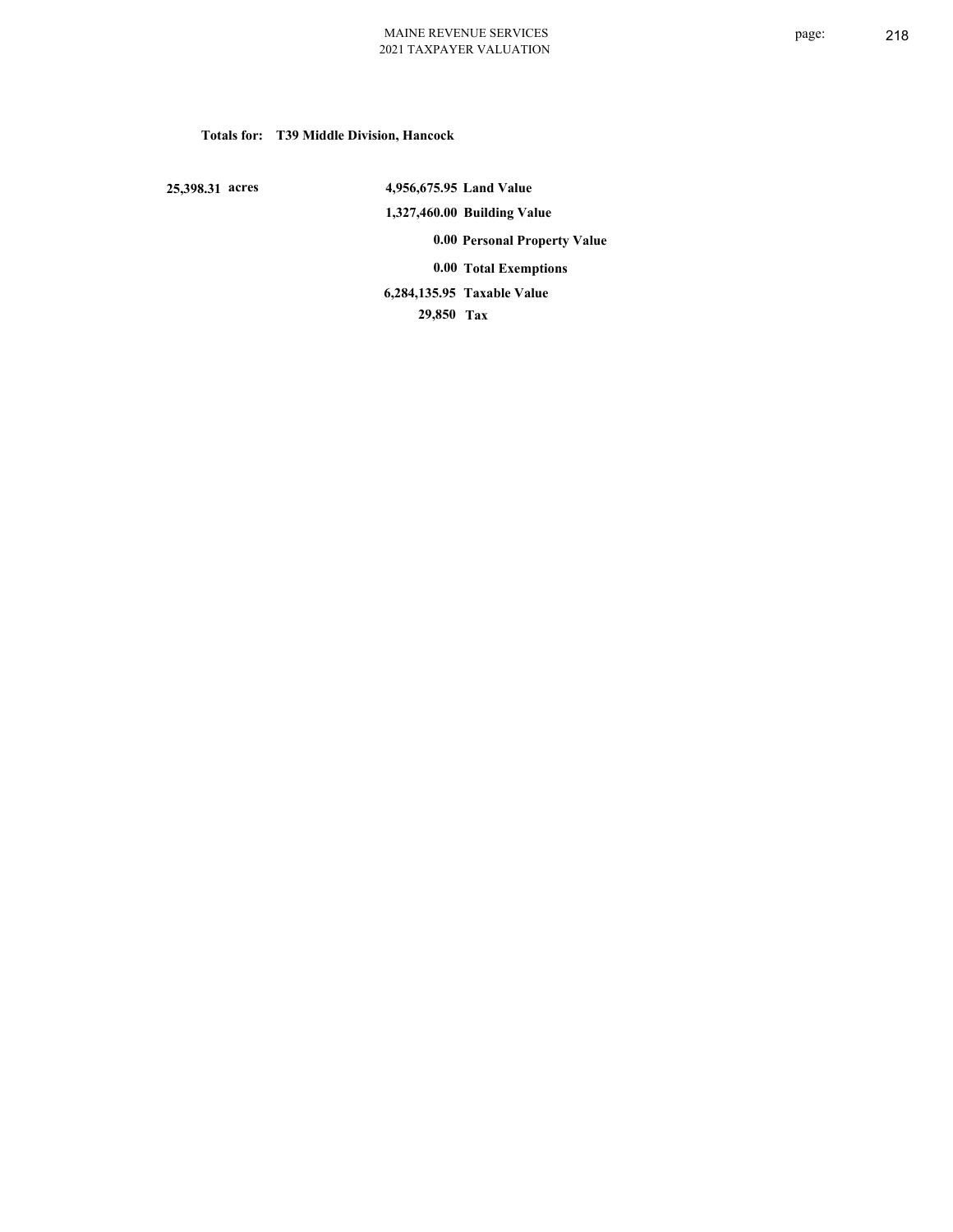page: 219

| 098140003-1<br><b>Property Account #</b>                                                                                                                        |              | Percent Ownership:                                                    | 100.00%                                                                                                           |
|-----------------------------------------------------------------------------------------------------------------------------------------------------------------|--------------|-----------------------------------------------------------------------|-------------------------------------------------------------------------------------------------------------------|
| <b>BALDWIN HAROLD P TRUST</b><br>% JANET RAYNOR TRUSTEE<br>1600 BEECHWOOD DRIVE<br>RALEIGH, NC 27609<br>T40 Middle Division, Hancock<br>Map HA014 Plan 01 Lot 9 | 3.00 Acres   | 80,630.00<br>36,610.00<br>0.00<br>$\overline{0}$<br>117,240<br>556.89 | Land Value<br><b>Building Value</b><br>Personal Property Value<br><b>Total Exemptions</b><br>Taxable Value<br>Tax |
| <b>Property Account #</b><br>098140015-2                                                                                                                        |              | Percent Ownership:                                                    | 100.00%                                                                                                           |
| <b>BURTT WAYNE L &amp; JUNE V</b>                                                                                                                               | $1.02$ Acres | 104,770.00<br>31,060.00                                               | Land Value<br><b>Building Value</b>                                                                               |
| 1005 FIELDSTONE DRIVE #12<br>HERMON, ME 04401<br>T40 Middle Division, Hancock<br>Map HA014 Plan 01 Lot 1.3                                                      |              | 0.00<br>$\mathbf{0}$<br>135,830<br>645.19                             | Personal Property Value<br><b>Total Exemptions</b><br>Taxable Value<br>Tax                                        |
| <b>Property Account #</b><br>098140005-2                                                                                                                        |              | Percent Ownership:                                                    | 100.00%                                                                                                           |
| <b>CAMERON JOHN R</b><br><b>70 CONGRESS ST</b><br>BELFAST, ME 04915<br>ROBBINS LUMBER 76 LOC A<br>T40 Middle Division, Hancock<br>Map HA014 Plan 01 Lot 1       |              | 0.00<br>37,490.00<br>0.00<br>$\mathbf{0}$<br>37,490<br>178.08         | Land Value<br><b>Building Value</b><br>Personal Property Value<br><b>Total Exemptions</b><br>Taxable Value<br>Tax |
| <b>Property Account #</b><br>098140031-1                                                                                                                        |              | Percent Ownership:                                                    | 100.00%                                                                                                           |
| DONOVAN R KATHERINE & SUSAN C CAMPBELL<br>PO BOX 115                                                                                                            | 1.19 Acres   | 124,410.00<br>191,410.00                                              | Land Value<br><b>Building Value</b>                                                                               |
| BURLINGTON, ME 04417-0115<br>T40 Middle Division, Hancock<br>Map HA014 Plan 02 Lot 2<br>Homestead Exemption \$25000                                             |              | 0.00<br>25,000<br>290,820<br>1,381.40                                 | Personal Property Value<br><b>Total Exemptions</b><br>Taxable Value<br>Tax                                        |
| <b>Property Account #</b><br>098140004-2                                                                                                                        |              | Percent Ownership:                                                    | 100.00%                                                                                                           |
| FONTAINE GEORGE O & ELIZABETH S                                                                                                                                 | 5.00 Acres   | 105,330.00<br>94,510.00                                               | Land Value<br><b>Building Value</b>                                                                               |
| <b>PO BOX 111</b><br>WILBRAHAM, MA 01095                                                                                                                        |              | 0.00<br>$\theta$<br>199,840                                           | Personal Property Value<br><b>Total Exemptions</b><br>Taxable Value                                               |
| T40 Middle Division, Hancock<br>Map HA014 Plan 01 Lot 8                                                                                                         |              | 949.24                                                                | Tax                                                                                                               |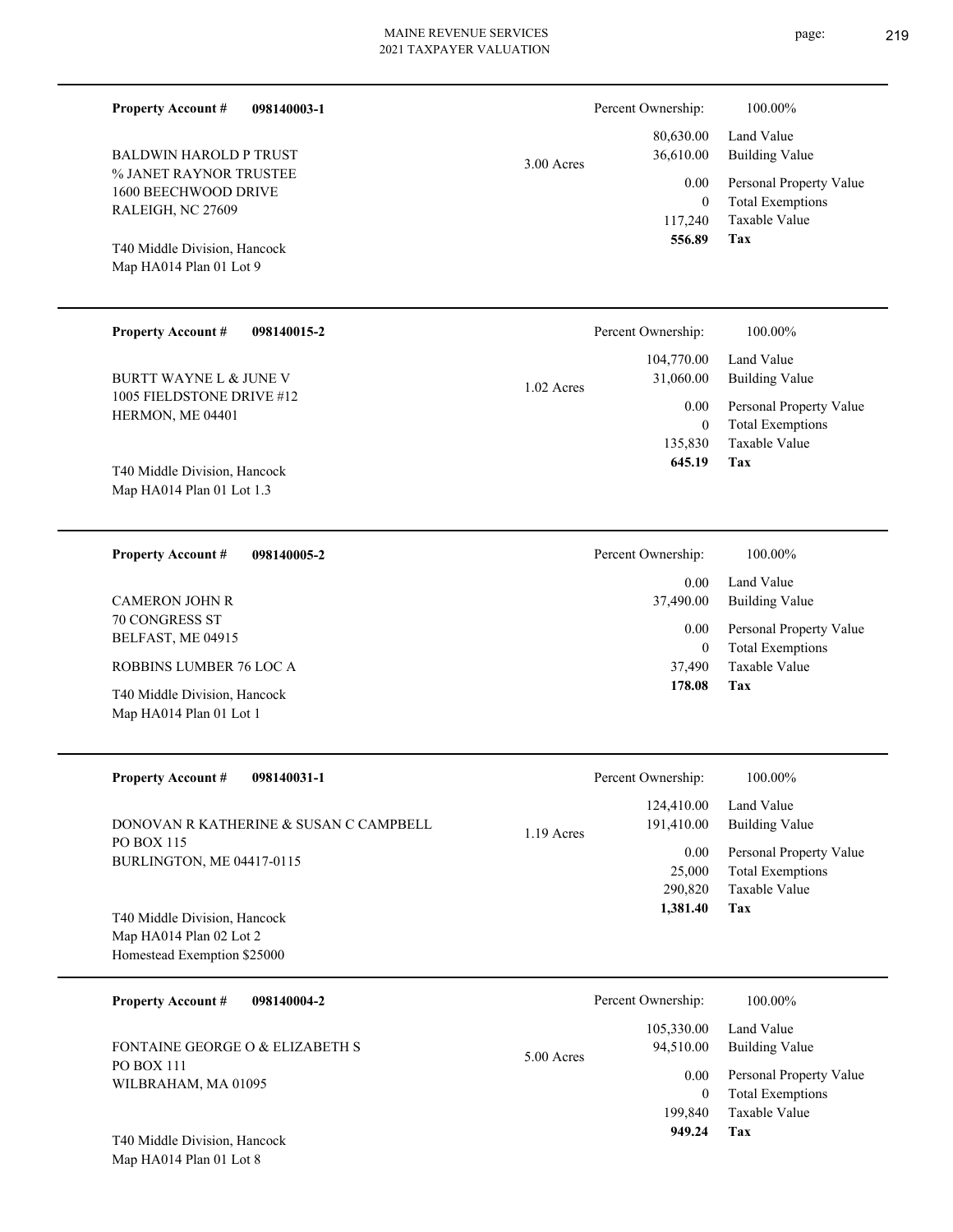9 CANTERBURY RD BREWER, ME 04412 Map HA014 Plan 02 Lot 1 T40 Middle Division, Hancock HERSEY CHRISTOPHER S & MICHELE M 225,360 0  **1,070.46** 124,540.00 100,820.00 0.00 1.38 Acres **098140030-2** & CHRISTOPHER CONSTANTIN RODOUSAKIS 118 SEATON PLACE NW WASHINGTON, DC 20001 **Property Account #** HOYT RAYMOND NATHANIEL 0 124,300.00 126,900.00 0.00 1.14 Acres Percent Ownership:  $100.00\%$ 

Map HA014 Plan 02 Lot 5 T40 Middle Division, Hancock

**Property Account #**

**098140026-3**

**098140010-4** 654 NORTH RUSTIC COURT **Property Account #** KAMM RONALD F & SUSAN R

Map HA014 Plan 01 Lot 5 T40 Middle Division, Hancock

MIDLAND, MI 48640

**098140014-2 Tax** Taxable Value Total Exemptions Personal Property Value Building Value Land Value PO BOX 682 MILFORD, ME 04461 **Property Account #** Map HA014 Plan 01 Lot 1.1 T40 Middle Division, Hancock MADDEN RANDALL L & JULIA A 288,060 0  **1,368.29** 132,770.00 155,290.00 0.00 1.33 Acres Percent Ownership:  $100.00\%$ 

1.80 Acres

**098140006-2 Tax** Taxable Value Total Exemptions Personal Property Value Building Value Land Value DEPARTMENT OF CONSERVATION ATTN : GAYLE KOYANAGI 22 STATE HOUSE STA ÕPËN SPACE 24.9 AC<br>AUGUSTA, ME 04333 **Property Account #** Map HA014 Plan 01 Lot 7 Exempt Property T40 Middle Division, Hancock MAINE STATE OF  $\Omega$  136,050  **0.00** 55,460.00 80,590.00 0.00 29.00 Acres Percent Ownership:  $100.00\%$ 

| 464.17             | 97,720 Taxable Value<br>Tax |
|--------------------|-----------------------------|
| Percent Ownership: | 100.00%                     |
|                    | $122.770.00$ Lead Value     |

0

0.00

Percent Ownership:  $100.00\%$ 

**Tax**

251,200

 **1,193.20**

 57,410.00 40,310.00

Taxable Value Total Exemptions Personal Property Value

Total Exemptions Personal Property Value

Building Value Land Value

Building Value Land Value

| Percent Ownership: | 100.00%                 |
|--------------------|-------------------------|
| 124,540.00         | Land Value              |
| 100,820.00         | <b>Building Value</b>   |
| 0.00               | Personal Property Value |
| 0                  | <b>Total Exemptions</b> |
| 225,360            | Taxable Value           |
| 1,070.46           | Tax                     |
|                    |                         |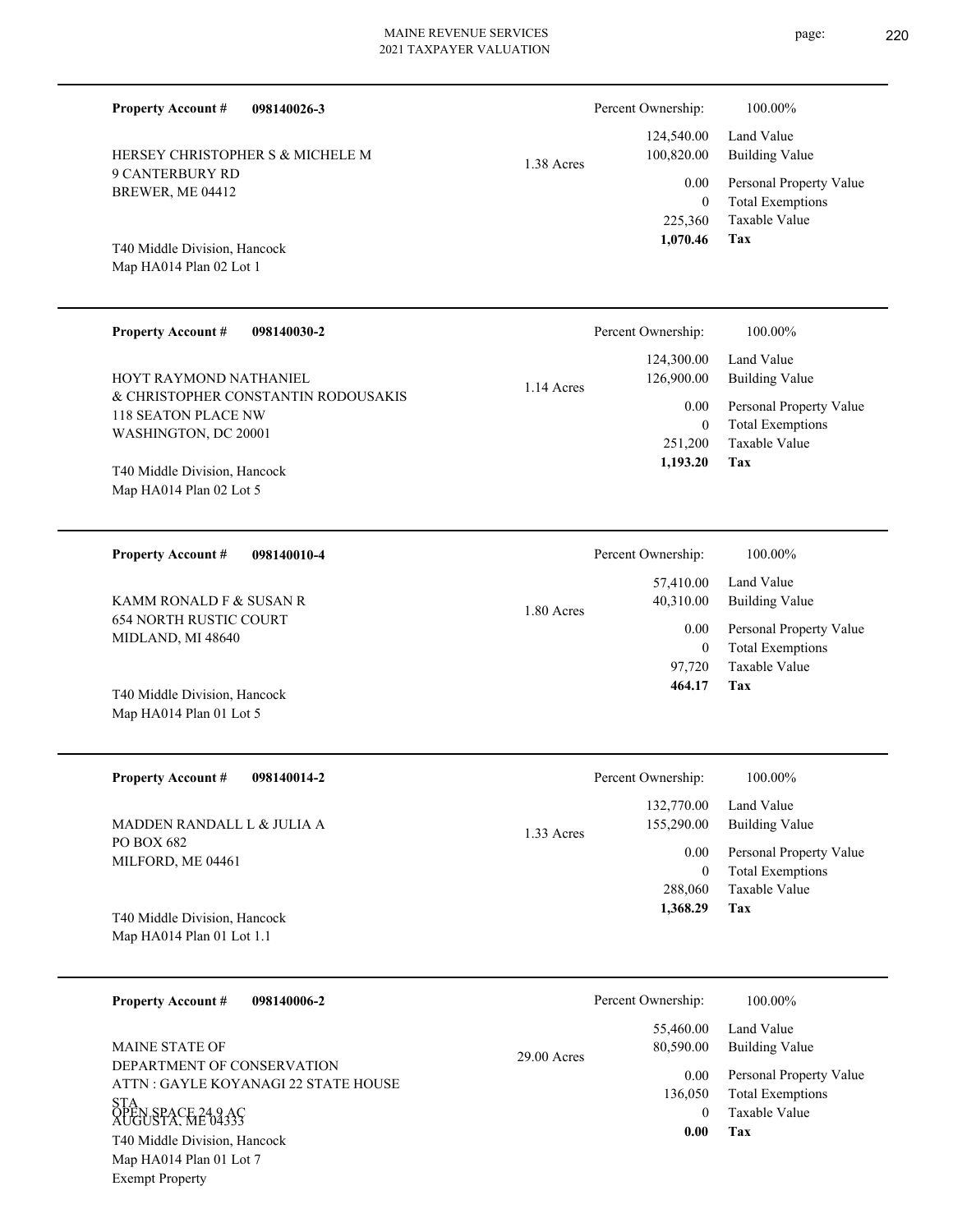page: 221

| <b>Property Account #</b><br>098140022-1                                                      |                             | Percent Ownership:         | 100.00%                                                                    |
|-----------------------------------------------------------------------------------------------|-----------------------------|----------------------------|----------------------------------------------------------------------------|
| <b>MAINE STATE OF</b>                                                                         |                             | 0.00<br>0.00               | Land Value<br><b>Building Value</b>                                        |
| DEPT OF CONSERVATION<br>22 SHS<br>AUGUSTA, ME 04333<br>ROBBINS LUMBER 600 CAMPSITE LOTS 16 21 |                             | 0.00<br>$\boldsymbol{0}$   | Personal Property Value<br><b>Total Exemptions</b>                         |
|                                                                                               |                             | $\theta$<br>0.00           | <b>Taxable Value</b><br>Tax                                                |
| T40 Middle Division, Hancock<br>Map HA014 Plan 01 Lot 1<br><b>Exempt Property</b>             |                             |                            |                                                                            |
| <b>Property Account #</b><br>098140025-1                                                      |                             | Percent Ownership:         | 100.00%                                                                    |
| <b>MAINE STATE OF</b>                                                                         | Tree Growth<br>250.00 Acres | 34,375.00<br>0.00          | Land Value<br><b>Building Value</b>                                        |
| DEPT OF CONSERVATION<br>22 SHS<br>AUGUSTA, ME 04333                                           |                             | 0.00<br>34,375<br>$\theta$ | Personal Property Value<br><b>Total Exemptions</b><br><b>Taxable Value</b> |
| T40 Middle Division, Hancock                                                                  |                             | 0.00                       | Tax                                                                        |
| Map HA014 Plan 01 Lot 1.2<br><b>Exempt Property</b>                                           |                             |                            |                                                                            |
| <b>Property Account #</b><br>098140001-4                                                      |                             | Percent Ownership:         | 100.00%                                                                    |
| MERRIAM ELIZABETH TRUSTEE & HUGH M MERRIAN                                                    | 6.50 Acres                  | 57,590.00<br>47,840.00     | Land Value<br><b>Building Value</b>                                        |
| 630 CUZZART MNT DALE RD<br>BRUCETON MILLS, WV 26525                                           |                             | 0.00<br>$\mathbf{0}$       | Personal Property Value<br><b>Total Exemptions</b>                         |
| T40 Middle Division, Hancock                                                                  |                             | 105,430<br>500.79          | Taxable Value<br>Tax                                                       |
| Map HA014 Plan 01 Lot 3                                                                       |                             |                            |                                                                            |
| <b>Property Account #</b><br>098140002-4                                                      |                             | Percent Ownership:         | 100.00%                                                                    |
| MERRIAM ELIZABETH TRUSTEE & HUGH M MERRIAN                                                    | 1.67 Acres                  | 55,710.00<br>0.00          | Land Value<br><b>Building Value</b>                                        |
| 630 CUZZART MNT DALE RD<br>BRUCETON MILLS, WV 26525                                           |                             | 0.00                       | Personal Property Value                                                    |
|                                                                                               |                             | $\boldsymbol{0}$<br>55,710 | <b>Total Exemptions</b><br>Taxable Value                                   |
| T40 Middle Division, Hancock<br>Map HA014 Plan 01 Lot 4                                       |                             | 264.62                     | Tax                                                                        |
| 098140016-1<br><b>Property Account #</b>                                                      |                             | Percent Ownership:         | 100.00%                                                                    |
|                                                                                               |                             | 305,750.00                 | Land Value                                                                 |
| NICATOUS CLUB INC<br>%MARK NALLY TREAS                                                        | $20.00$ Acres               | 142,520.00<br>0.00         | <b>Building Value</b><br>Personal Property Value                           |
| <b>11 NORTH HILLVIEW DRIVE</b><br>NARRAGANSETT, RI 02882-2806                                 |                             | $\mathbf{0}$               | <b>Total Exemptions</b>                                                    |
| T40 Middle Division, Hancock                                                                  |                             | 448,270<br>2,129.28        | Taxable Value<br>Tax                                                       |
| Map HA014 Plan 01 Lot 2                                                                       |                             |                            |                                                                            |
|                                                                                               |                             |                            |                                                                            |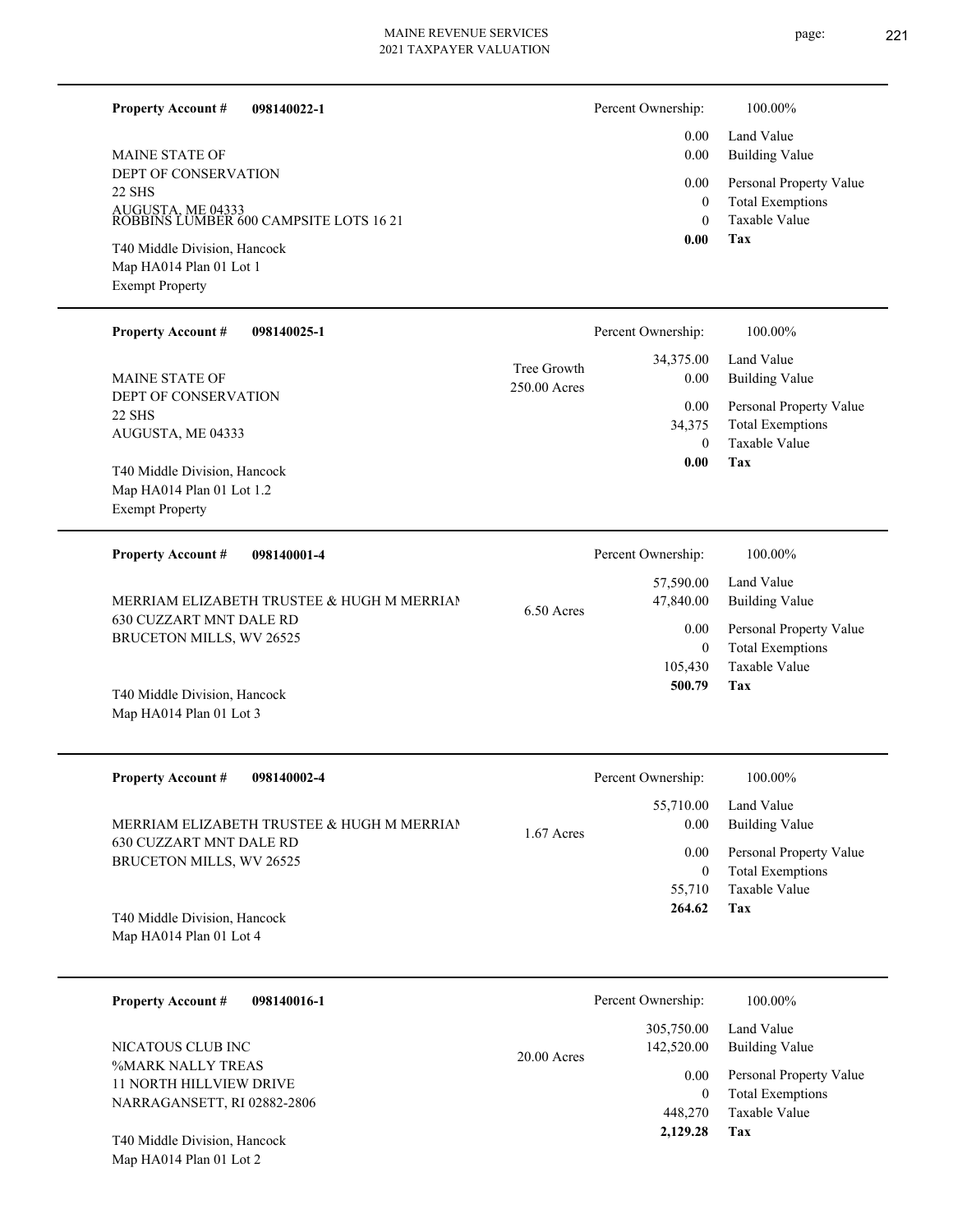| 098140017-1<br><b>Property Account #</b>                | Percent Ownership: | 100.00%                                            |
|---------------------------------------------------------|--------------------|----------------------------------------------------|
|                                                         | 0.00 <sub>1</sub>  | Land Value                                         |
| PELLETIER RONALD                                        | 26,820.00          | Building Value                                     |
| 114 6TH ST<br>OLD TOWN, ME 04468                        | 0.00<br>$\theta$   | Personal Property Value<br><b>Total Exemptions</b> |
| ROBBINS LUMBER 419 LOC D                                | 26,820             | Taxable Value                                      |
| T40 Middle Division, Hancock<br>Map HA014 Plan 01 Lot 1 | 127.40             | Tax                                                |

| <b>Property Account #</b><br>098140009-1 | Percent Ownership:                                     | 100.00%                                 |
|------------------------------------------|--------------------------------------------------------|-----------------------------------------|
| ROBBINS LUMBER INC<br>PO BOX 9           | 3,270,211.00<br>Tree Growth<br>0.00<br>24,399.84 Acres | Land Value<br>Building Value            |
| <b>GHENT ROAD</b>                        | 0.00                                                   | Personal Property Value                 |
| SEARSMONT, ME 04973                      |                                                        | <b>Total Exemptions</b><br>$\mathbf{0}$ |
|                                          | 3,270,211                                              | Taxable Value                           |
| T40 Middle Division, Hancock             | 15,533.50                                              | Tax                                     |
| Map HA014 Plan 01 Lot 1 10 11            |                                                        |                                         |
|                                          |                                                        |                                         |
| <b>Property Account #</b><br>098140027-2 | Percent Ownership:                                     | 100.00%                                 |

|                                                     | 119,470.00           | Land Value              |
|-----------------------------------------------------|----------------------|-------------------------|
| <b>ROY PETER R</b>                                  | 0.00<br>$1.59$ Acres | Building Value          |
| 6016 FAIRWAY DRIVE<br>CARRABASSETT VALLEY, ME 04947 | 0.00                 | Personal Property Value |
|                                                     | 0                    | <b>Total Exemptions</b> |
|                                                     | 119.470              | Taxable Value           |
| T40 Middle Division, Hancock                        | 567.48               | Tax                     |
| Map HA014 Plan 02 Lot $6$                           |                      |                         |

| <b>Property Account #</b><br>098140019-2                                              | Percent Ownership:                    | 100.00%                                            |
|---------------------------------------------------------------------------------------|---------------------------------------|----------------------------------------------------|
| SIMMERS CHARLES R & JANE E TRUSTEES<br>2541 EAST AMBERWOOD DRIVE<br>PHOENIX, AZ 85048 | 128,330.00<br>87,360.00<br>8.00 Acres | Land Value<br>Building Value                       |
|                                                                                       | 0.00<br>$\mathbf{0}$                  | Personal Property Value<br><b>Total Exemptions</b> |
|                                                                                       | 215,690                               | Taxable Value                                      |
| T40 Middle Division, Hancock<br>Map HA014 Plan 01 Lot $6$                             | 1,024.53                              | Tax                                                |

| 098140028-2<br><b>Property Account #</b>    | Percent Ownership:                     | 100.00%                                            |
|---------------------------------------------|----------------------------------------|----------------------------------------------------|
| SOUTHALL JOHN C<br><b>4 FISHERMANS LANE</b> | 125,000.00<br>195,660.00<br>1.11 Acres | Land Value<br>Building Value                       |
| SOUTH PORTLAND, ME 04101                    | 0.00<br>0                              | Personal Property Value<br><b>Total Exemptions</b> |
|                                             | 320,660                                | Taxable Value                                      |
| T40 Middle Division, Hancock                | 1,523.14                               | Tax                                                |

Map HA014 Plan 02 Lot 3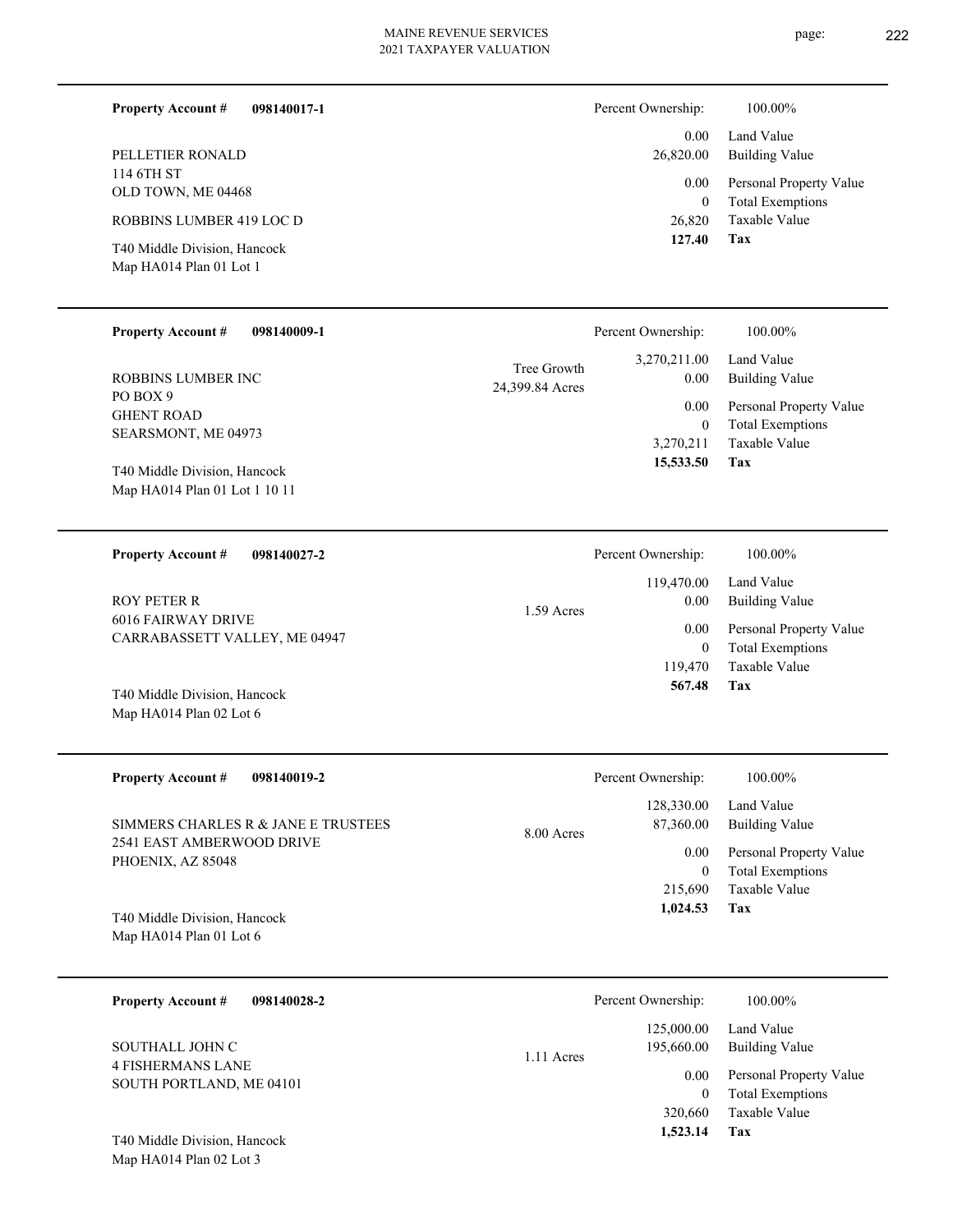| 098140029-2<br><b>Property Account #</b>             |            | Percent Ownership: | 100.00%                 |
|------------------------------------------------------|------------|--------------------|-------------------------|
|                                                      |            | 113,350.00         | Land Value              |
| SOUTHALL JOHN C & KRISTA NORDGREN                    | 1.09 Acres | 0.00               | Building Value          |
| <b>4 FISHERMANS LANE</b><br>SOUTH PORTLAND, ME 04106 |            | 0.00               | Personal Property Value |
|                                                      |            | $\overline{0}$     | <b>Total Exemptions</b> |
|                                                      |            | 113,350            | Taxable Value           |
| T40 Middle Division, Hancock                         |            | 538.41             | Tax                     |

Map HA014 Plan 02 Lot 4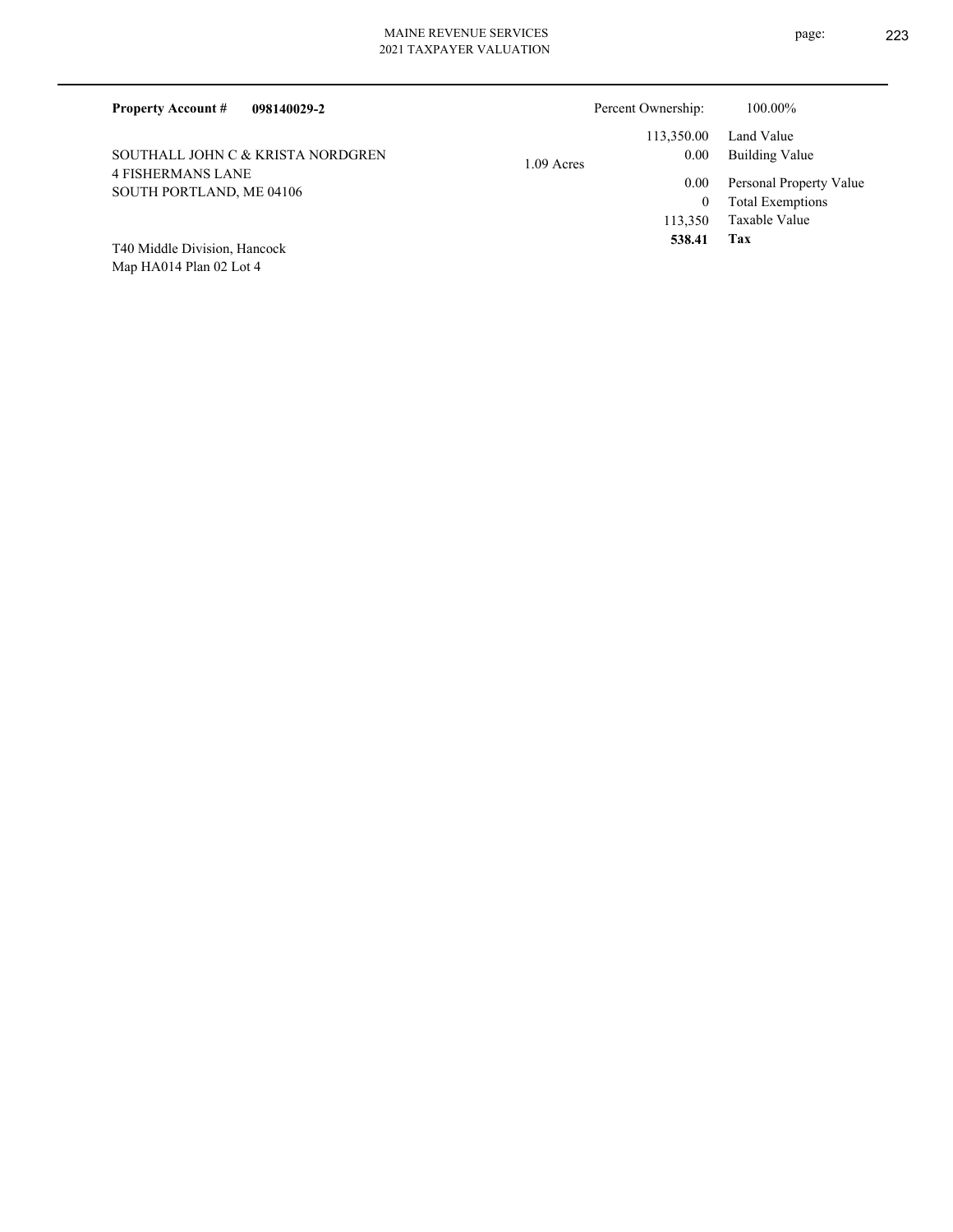## **Totals for: T40 Middle Division, Hancock**

 **24,734.66 acres**

 **5,119,406.00 Land Value 1,395,190.00 Building Value 0.00 Personal Property Value 195,425.00 Total Exemptions 30,016 Tax Taxable Value 6,319,171.00**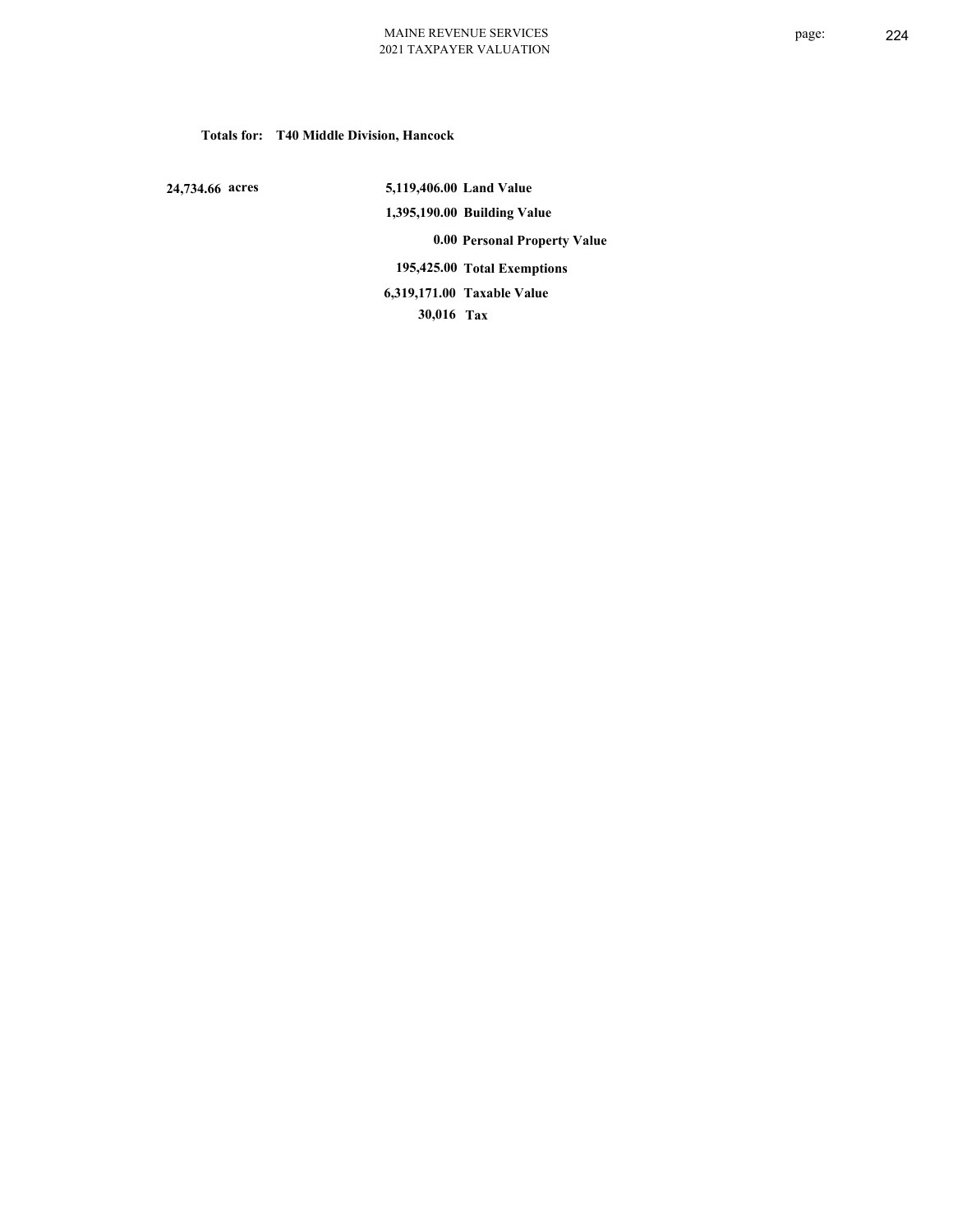| <b>Property Account #</b><br>098150057-4                 |              | Percent Ownership:                | 100.00%                                                             |
|----------------------------------------------------------|--------------|-----------------------------------|---------------------------------------------------------------------|
| ALDEN JOHN DWIGHT & RHONDA SUE & JOHN HARV               | 0.91 Acres   | 85,580.00<br>32,800.00            | Land Value<br><b>Building Value</b>                                 |
| 77 WILLOW GROVE RD<br>BRUNSWICK, ME 04011                |              | 0.00                              | Personal Property Value                                             |
| T41 Middle Division, Hancock<br>Map HA015 Plan 02 Lot 11 |              | $\mathbf{0}$<br>118,380<br>562.31 | <b>Total Exemptions</b><br>Taxable Value<br>Tax                     |
| <b>Property Account #</b><br>098150030-1                 |              | Percent Ownership:                | 100.00%                                                             |
| <b>ANDREWS BRUCE S</b>                                   | $0.80$ Acres | 93,610.00<br>22,080.00            | Land Value<br><b>Building Value</b>                                 |
| 315 NEW GLOUCESTER ROAD<br>NORTH YARMOUTH, ME 04097-6119 |              | 0.00                              | Personal Property Value                                             |
| T41 Middle Division, Hancock<br>Map HA015 Plan 04 Lot 86 |              | $\mathbf{0}$<br>115,690<br>549.53 | <b>Total Exemptions</b><br>Taxable Value<br>Tax                     |
| <b>Property Account #</b><br>098150032-2                 |              | Percent Ownership:                | 100.00%                                                             |
| AVERY FRANCIS I JR & BRENDA G                            | $0.47$ Acres | 56,340.00<br>27,930.00            | Land Value<br><b>Building Value</b>                                 |
| 58 HEMLOCK LN<br>MILFORD, ME 04461                       |              | 0.00<br>$\mathbf{0}$              | Personal Property Value<br><b>Total Exemptions</b>                  |
| T41 Middle Division, Hancock<br>Map HA015 Plan 02 Lot 6  |              | 84,270<br>400.28                  | <b>Taxable Value</b><br>Tax                                         |
| <b>Property Account #</b><br>098150043-1                 |              | Percent Ownership:                | 100.00%                                                             |
| <b>BRAWN PAUL G</b>                                      | 1.04 Acres   | 87,090.00<br>38,250.00            | Land Value<br><b>Building Value</b>                                 |
| 113 HEARTHSIDE RD<br>STANDISH, ME 04084                  |              | 0.00<br>$\boldsymbol{0}$          | Personal Property Value<br><b>Total Exemptions</b>                  |
| T41 Middle Division, Hancock<br>Map HA015 Plan 04 Lot 81 |              | 125,340<br>595.37                 | Taxable Value<br>Tax                                                |
| <b>Property Account #</b><br>098150075-2                 |              | Percent Ownership:                | 100.00%                                                             |
| <b>BRIDGES LEROY &amp; DONNA</b>                         | 1.14 Acres   | 35,810.00<br>58,220.00            | Land Value<br><b>Building Value</b>                                 |
| <b>46 CRESCENT CIRCLE</b><br><b>SURRY, ME 04684</b>      |              | 0.00<br>$\mathbf{0}$<br>94,030    | Personal Property Value<br><b>Total Exemptions</b><br>Taxable Value |
|                                                          |              | 446.64                            | <b>Tax</b>                                                          |

Map HA015 Plan 04 Lot 90 T41 Middle Division, Hancock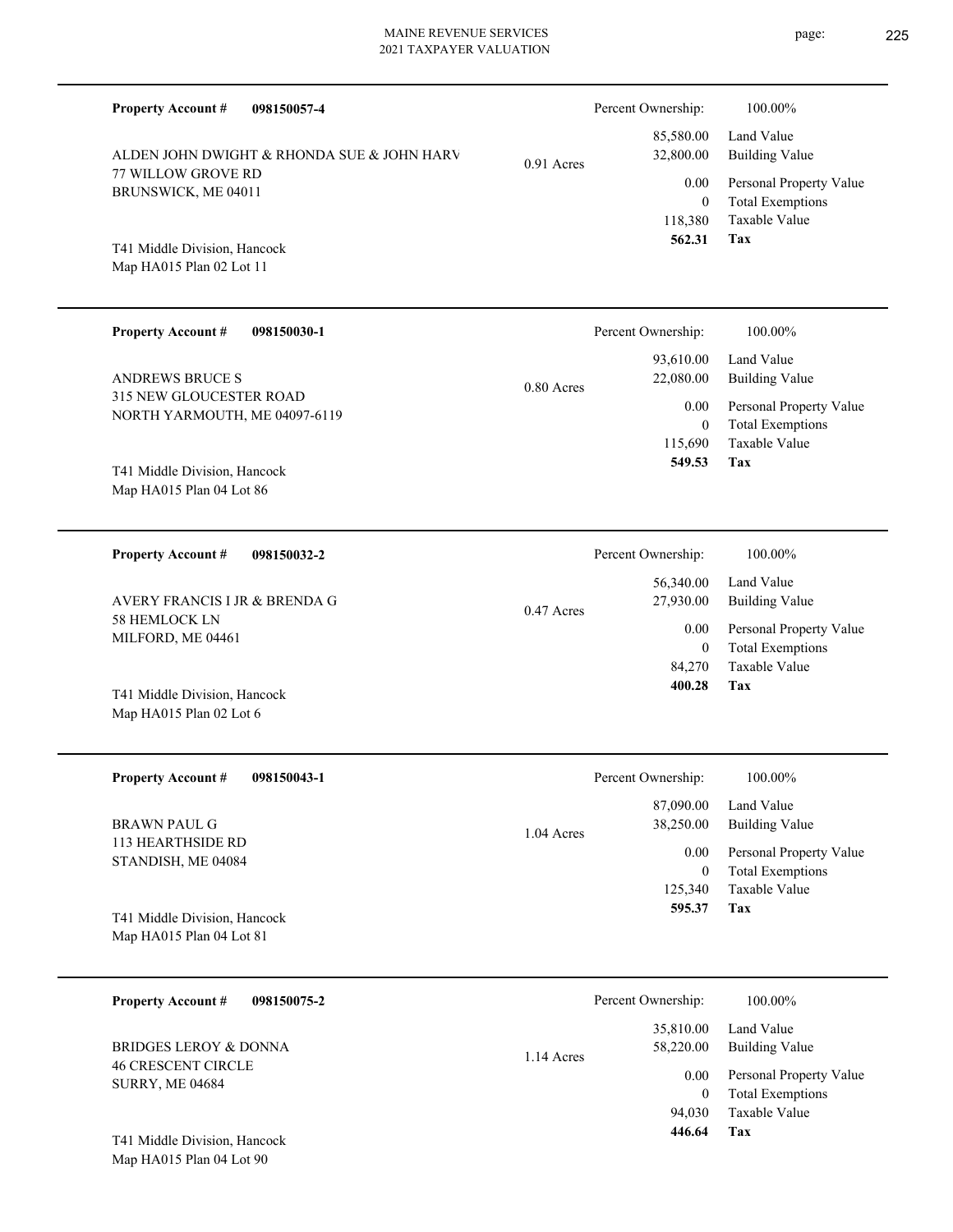| T41 Middle Division, Hancock<br>Map HA015 Plan 04 Lot 71 | 144,1<br>684.         |
|----------------------------------------------------------|-----------------------|
| <b>Property Account #</b><br>098150036-2                 | Percent Ownership     |
|                                                          | 104,280.              |
| BURMAN WILLIAM H & ALEITA M                              | 25,020.<br>1.03 Acres |
| <b>16 STEEP HILL</b>                                     | $\theta$ .            |
| ORRINGTON, ME 04474                                      |                       |
|                                                          | 129,3                 |

0.79 Acres

Map HA015 Plan 03 Lot 37 T41 Middle Division, Hancock

101 CRAM ST BRADLEY, ME 04411

**Property Account #**

**098150004-2 Property Account #**

**098150033-2**

BUCK LOUIS J & LOUISE M MAGOON

C/O WILLIAM J & KAREN CLEMENTS PO BOX 87 NORTH BILLERICA, MA 01862 CLEMENTS FAMILY TRUST

Map HA015 Plan 04 Lot 66 T41 Middle Division, Hancock

**098150056-2** 260 RAYMOND HILL RD EAST RAYMOND, ME 04071 **Property Account #** COLBURN GARY L & SANDRA U  $0.91$ 

Map HA015 Plan 02 Lot 3 T41 Middle Division, Hancock

| 098150068-2<br><b>Property Account #</b> | Percent Ownership:                     | 100.00%                                            |
|------------------------------------------|----------------------------------------|----------------------------------------------------|
| CONDON PHILIP R & MARTHA S               | 74,530.00<br>30,330.00<br>$0.63$ Acres | Land Value<br><b>Building Value</b>                |
| 481 COASTAL RD<br>BROOKSVILLE, ME 04617  | 0.00<br>0                              | Personal Property Value<br><b>Total Exemptions</b> |
| T41 Middle Division, Hancock             | 104,860<br>498.09                      | Taxable Value<br>Tax                               |

Map HA015 Plan 04 Lot 84

|            | Percent Ownership:    | 100.00%                 |
|------------|-----------------------|-------------------------|
|            | 110,510.00 Land Value |                         |
| 1.89 Acres | 33,630.00             | Building Value          |
|            | $0.00\,$              | Personal Property Value |
|            | $\theta$              | <b>Total Exemptions</b> |
|            |                       | 144,140 Taxable Value   |
|            | 684.67                | Tax                     |

| Percent Ownership: | 100.00%                 |
|--------------------|-------------------------|
| 104,280.00         | Land Value              |
| 25,020.00          | Building Value          |
| 0.00 <sub>1</sub>  | Personal Property Value |
| 0                  | <b>Total Exemptions</b> |
| 129,300            | Taxable Value           |
| 614.18             | Tax                     |
|                    |                         |

| Percent Ownership:     | 100.00%                                            |
|------------------------|----------------------------------------------------|
| 90,600.00<br>39,230.00 | Land Value<br><b>Building Value</b>                |
| 0.00<br>0              | Personal Property Value<br><b>Total Exemptions</b> |
| 129,830                | Taxable Value                                      |
| 616.69                 | Tax                                                |

|         | Percent Ownership:             | 100.00%                                                                    |
|---------|--------------------------------|----------------------------------------------------------------------------|
| 1 Acres | 70,610.00<br>38,060.00         | Land Value<br><b>Building Value</b>                                        |
|         | 0.00<br>0<br>108,670<br>516.18 | Personal Property Value<br><b>Total Exemptions</b><br>Taxable Value<br>Tax |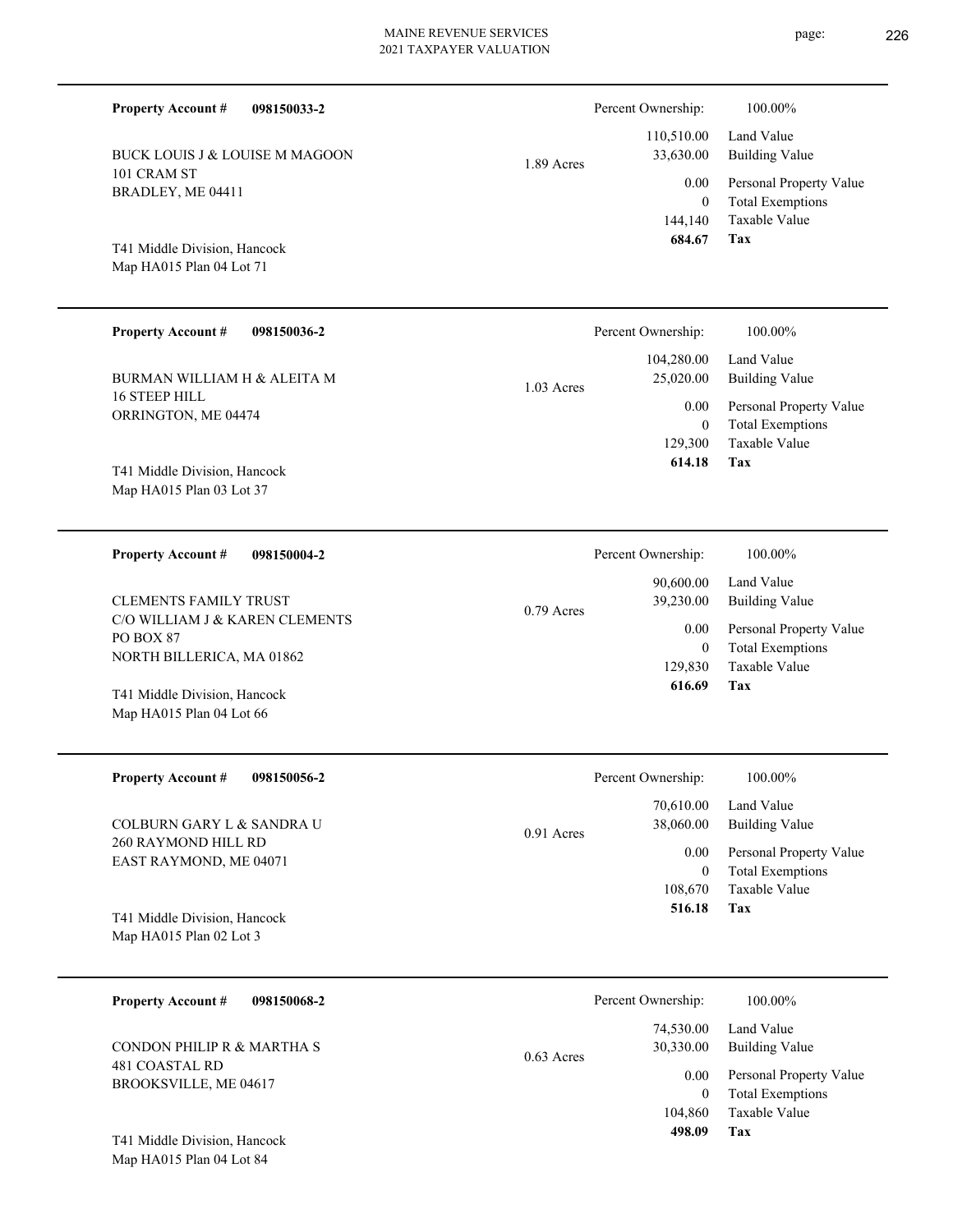**098150037-2**

PO BOX 82

**Property Account #**

FARMINGTON, ME 04938

CURTISS JAMES R & ELLEN W

Map HA015 Plan 02 Lot 27 T41 Middle Division, Hancock

Map HA015 Plan 01 Lot 3.5

 85,400  **405.65**

1.71 Acres

| <b>Property Account #</b><br>098150007-1                     | Percent Ownership:                    | 100.00%                                                             |
|--------------------------------------------------------------|---------------------------------------|---------------------------------------------------------------------|
| DAMIEN WILLIAM A & CHERYL A                                  | 106,280.00<br>47,550.00<br>1.00 Acres | Land Value<br>Building Value                                        |
| PO BOX 53<br>1243 MAIN RD<br><b>GREENBUSH, ME 04418-3215</b> | 0.00<br>$\bf{0}$<br>153,830           | Personal Property Value<br><b>Total Exemptions</b><br>Taxable Value |
| T41 Middle Division, Hancock<br>Map $HA015$ Plan 01 Lot 1.2  | 730.69                                | Tax                                                                 |

| 098150101-1<br><b>Property Account #</b>       | Percent Ownership:   | 100.00%                 |
|------------------------------------------------|----------------------|-------------------------|
|                                                | 32,040.00            | Land Value              |
| DAMIEN WILLIAM A & CHERYL A                    | 0.00<br>$2.00$ Acres | Building Value          |
| PO BOX 53<br>1243 MAIN RD                      | 0.00                 | Personal Property Value |
|                                                | 0                    | <b>Total Exemptions</b> |
| GREENBUSH, ME 04418-3215<br>OPEN SPACE 2 ACRES | 32,040               | Taxable Value           |
| T41 Middle Division, Hancock                   | 152.19               | Tax                     |

| <b>Property Account #</b><br>098150040-3                 | Percent Ownership:                    | 100.00%                                            |
|----------------------------------------------------------|---------------------------------------|----------------------------------------------------|
| DENNISON MARK W & CALLIE J                               | 102,140.00<br>42,200.00<br>1.21 Acres | Land Value<br>Building Value                       |
| 3752 AIRLINE ROAD<br>BEDDINGTON, ME 04622                | 0.00<br>0                             | Personal Property Value<br><b>Total Exemptions</b> |
|                                                          | 144,340                               | Taxable Value                                      |
| T41 Middle Division, Hancock<br>Map HA015 Plan 03 Lot 33 | 685.62                                | Tax                                                |

| 098150012-3<br><b>Property Account #</b>         | Percent Ownership:                    | 100.00%                                            |
|--------------------------------------------------|---------------------------------------|----------------------------------------------------|
| DEVIN JOHN R & JEANNE A<br>134 SIMPSON CORNER RD | 112,090.00<br>51,390.00<br>1.47 Acres | Land Value<br><b>Building Value</b>                |
| DIXMONT, ME 04932                                | 0.00<br>0                             | Personal Property Value<br><b>Total Exemptions</b> |
| T41 Middle Division, Hancock                     | 163,480<br>776.53                     | Taxable Value<br>Tax                               |

Map HA015 Plan 02 Lot 15

page: 227

**Tax**

0

0.00

Percent Ownership:  $100.00\%$ 

 57,270.00 28,130.00

> Taxable Value Total Exemptions Personal Property Value

Building Value Land Value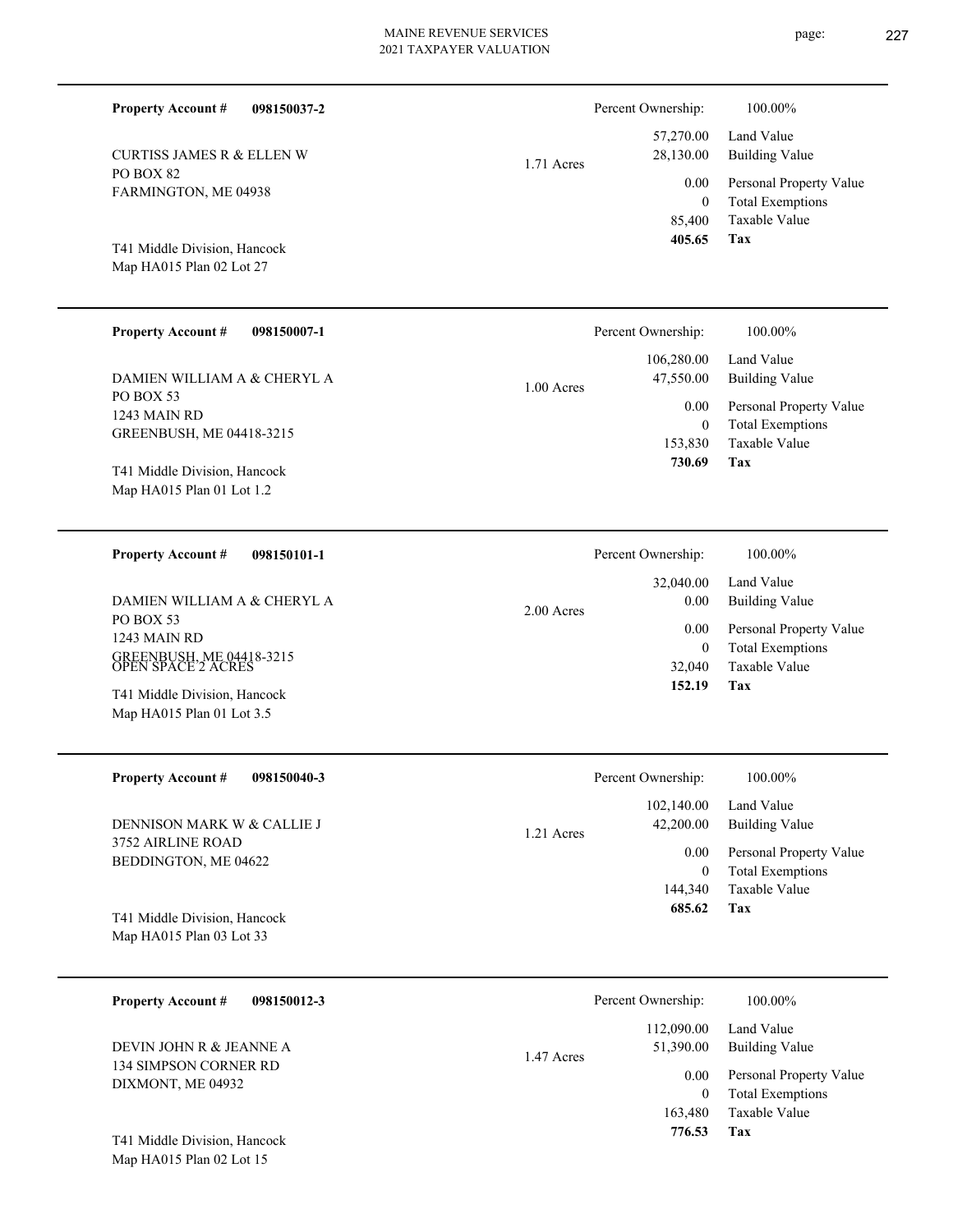| <b>Property Account #</b><br>098150079-2                 |              | Percent Ownership:     |
|----------------------------------------------------------|--------------|------------------------|
| DODGE RAYMOND D & LAURIE D                               | $0.96$ Acres | 71,150.00<br>26,700.00 |
| <b>148 POWDER MILL RD</b><br>WARREN, ME 04864            |              | 0.00<br>$\theta$       |
|                                                          |              | 97,850<br>464.79       |
| T41 Middle Division, Hancock<br>Map HA015 Plan 02 Lot 13 |              |                        |
|                                                          |              |                        |
| <b>Property Account #</b><br>098150098-2                 |              | Percent Ownership:     |
| DUCLOS LAURENCE S & DAWNA S                              |              | 98,860.00<br>52,040.00 |
| PO BOX 18                                                | 1.17 Acres   | 0.00                   |
| <b>UNITY, ME 04988</b>                                   |              | $\theta$<br>150,900    |
| T41 Middle Division, Hancock                             |              | 716.78                 |
| Map HA015 Plan 02 Lot 26                                 |              |                        |
| <b>Property Account #</b><br>098150039-3                 |              | Percent Ownership:     |
| FEDERICO MICHAEL G & DANIEL L SMALL                      |              | 105,550.00             |
| <b>192 MAPLE STREET</b>                                  | 1.58 Acres   | 48,110.00<br>0.00      |
| DOUGLAS, MA 01516                                        |              | $\Omega$               |
|                                                          |              | 153,660                |

Map HA015 Plan 04 Lot 73 T41 Middle Division, Hancock

| <b>Property Account #</b><br>098150058-2      | Percent Ownership:        | 100.00%                 |
|-----------------------------------------------|---------------------------|-------------------------|
|                                               | 76,890.00                 | Land Value              |
| FOLGER JEFFREY L & JAYNE B                    | 46,090.00<br>$1.15$ Acres | Building Value          |
| 16 OLD MIDDLE ROAD<br><b>SIDNEY, ME 04330</b> | 0.00                      | Personal Property Value |
|                                               | $\mathbf{0}$              | <b>Total Exemptions</b> |
|                                               | 122.980                   | Taxable Value           |
| T41 Middle Division, Hancock                  | 584.16                    | Tax                     |
| Map HA015 Plan 04 Lot 80                      |                           |                         |

| <b>Property Account #</b><br>098150059-4                                            | Percent Ownership:                     | 100.00%                                                             |
|-------------------------------------------------------------------------------------|----------------------------------------|---------------------------------------------------------------------|
| FORD JOHN & KAREN L CO-TRUSTEES                                                     | 85,470.00<br>65,630.00<br>$0.76$ Acres | Land Value<br><b>Building Value</b>                                 |
| THE FORD FAMILY REVOCABLE TRUST<br><b>49 EAST COOPER STREET</b><br>LOUDON, NH 03307 | 0.00<br>0<br>151.100                   | Personal Property Value<br><b>Total Exemptions</b><br>Taxable Value |
| T41 Middle Division, Hancock                                                        | 717.73                                 | Tax                                                                 |

Map HA015 Plan 04 Lot 78

**Tax**

**Tax**

**Tax**

 **729.89**

Taxable Value Total Exemptions Personal Property Value

Building Value Land Value

100.00%

Taxable Value Total Exemptions Personal Property Value

Building Value Land Value

100.00%

Taxable Value Total Exemptions Personal Property Value

Building Value Land Value

100.00%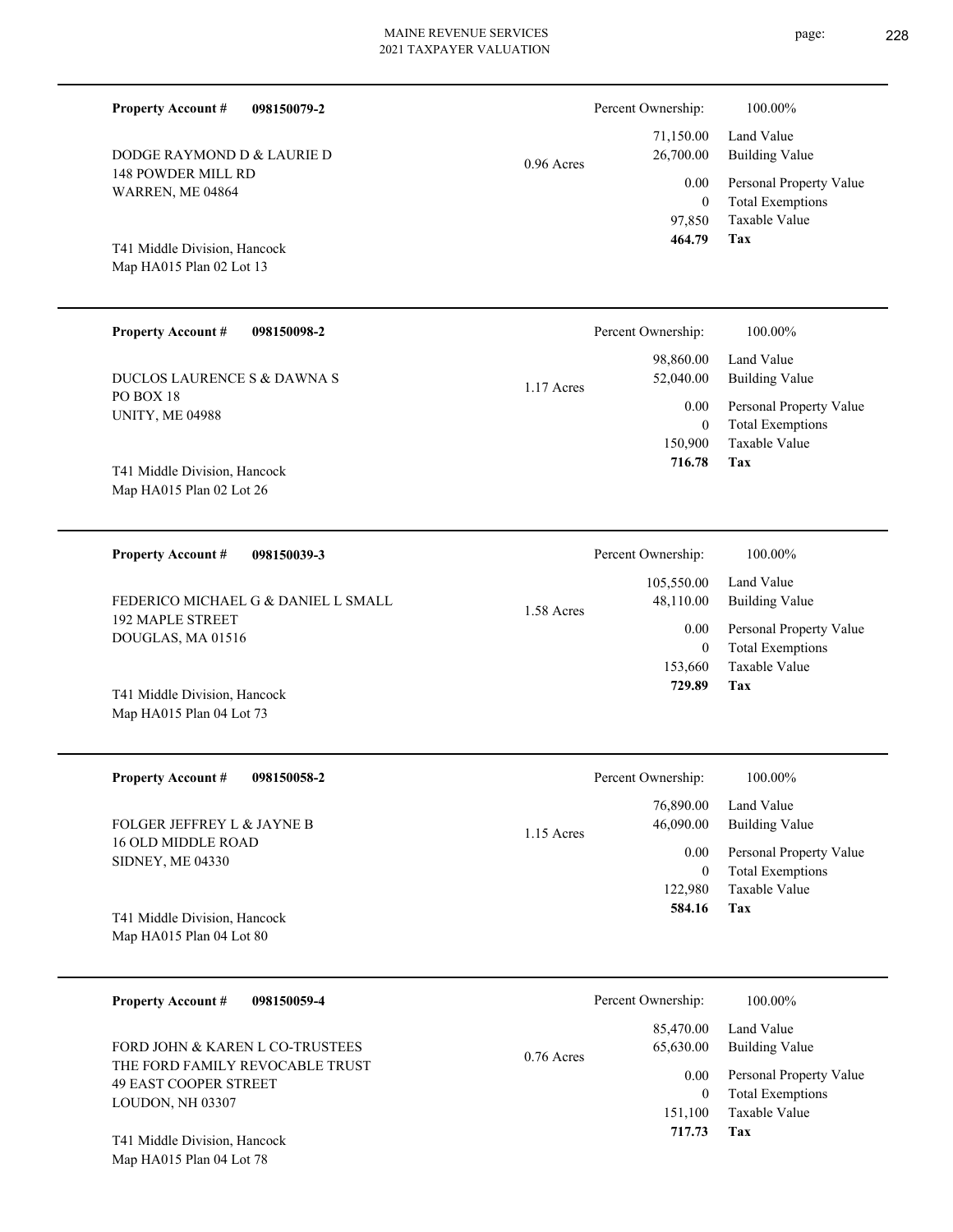| <b>Property Account #</b><br>098150054-3<br>FROHLICH ALLAN J, DEBBIE DIRESE, CAMILO DIRESI<br>JEFFREY & DIANE FROHLICH<br>% D DIRESE 413 WHITE AVENUE<br>NORTHVALE, NJ 07647<br>T41 Middle Division, Hancock<br>Map HA015 Plan 04 Lot 77 | 0.94 Acres   | Percent Ownership:<br>99,050.00<br>57,480.00<br>0.00<br>$\overline{0}$<br>156,530<br>743.52    | 100.00%<br>Land Value<br><b>Building Value</b><br>Personal Property Value<br><b>Total Exemptions</b><br>Taxable Value<br>Tax        |
|------------------------------------------------------------------------------------------------------------------------------------------------------------------------------------------------------------------------------------------|--------------|------------------------------------------------------------------------------------------------|-------------------------------------------------------------------------------------------------------------------------------------|
| <b>Property Account #</b><br>098150051-3<br><b>GABARRO DEBORAH B &amp; PETER M</b><br><b>69 THORNE ROAD</b><br>SHERMAN, ME 04776<br>T41 Middle Division, Hancock<br>Map HA015 Plan 02 Lot 5                                              | $0.69$ Acres | Percent Ownership:<br>89,580.00<br>40,140.00<br>0.00<br>$\overline{0}$<br>129,720<br>616.17    | 100.00%<br>Land Value<br><b>Building Value</b><br>Personal Property Value<br><b>Total Exemptions</b><br>Taxable Value<br>Tax        |
| <b>Property Account #</b><br>098150006-3<br>GILLIS JOSHUA R & HOLLY M<br>286 COUNTRY CLUB ROAD<br>SANFORD, ME 04073<br>T41 Middle Division, Hancock<br>Map HA015 Plan 02 Lot 18                                                          | 2.48 Acres   | Percent Ownership:<br>104,110.00<br>37,620.00<br>0.00<br>$\overline{0}$<br>141,730<br>673.22   | 100.00%<br>Land Value<br><b>Building Value</b><br>Personal Property Value<br><b>Total Exemptions</b><br><b>Taxable Value</b><br>Tax |
| <b>Property Account #</b><br>098150081-3<br><b>GOTT BRUCE E</b><br>70 MILL RD<br>LAMOINE, ME 04605<br>T41 Middle Division, Hancock<br>Map HA015 Plan 03 Lot 58                                                                           | 2.24 Acres   | Percent Ownership:<br>127,350.00<br>38,250.00<br>0.00<br>$\boldsymbol{0}$<br>165,600<br>786.60 | 100.00%<br>Land Value<br><b>Building Value</b><br>Personal Property Value<br><b>Total Exemptions</b><br>Taxable Value<br>Tax        |
| <b>Property Account #</b><br>098150042-2<br><b>GREEN DOUGLAS C &amp; JOYCE M</b><br>218 WINTER STREET<br>WESTWOOD, MA 02090<br>T41 Middle Division, Hancock                                                                              | 0.78 Acres   | Percent Ownership:<br>75,120.00<br>45,150.00<br>0.00<br>$\overline{0}$<br>120,270<br>571.28    | 100.00%<br>Land Value<br><b>Building Value</b><br>Personal Property Value<br><b>Total Exemptions</b><br>Taxable Value<br>Tax        |
|                                                                                                                                                                                                                                          |              |                                                                                                |                                                                                                                                     |

Map HA015 Plan 04 Lot 74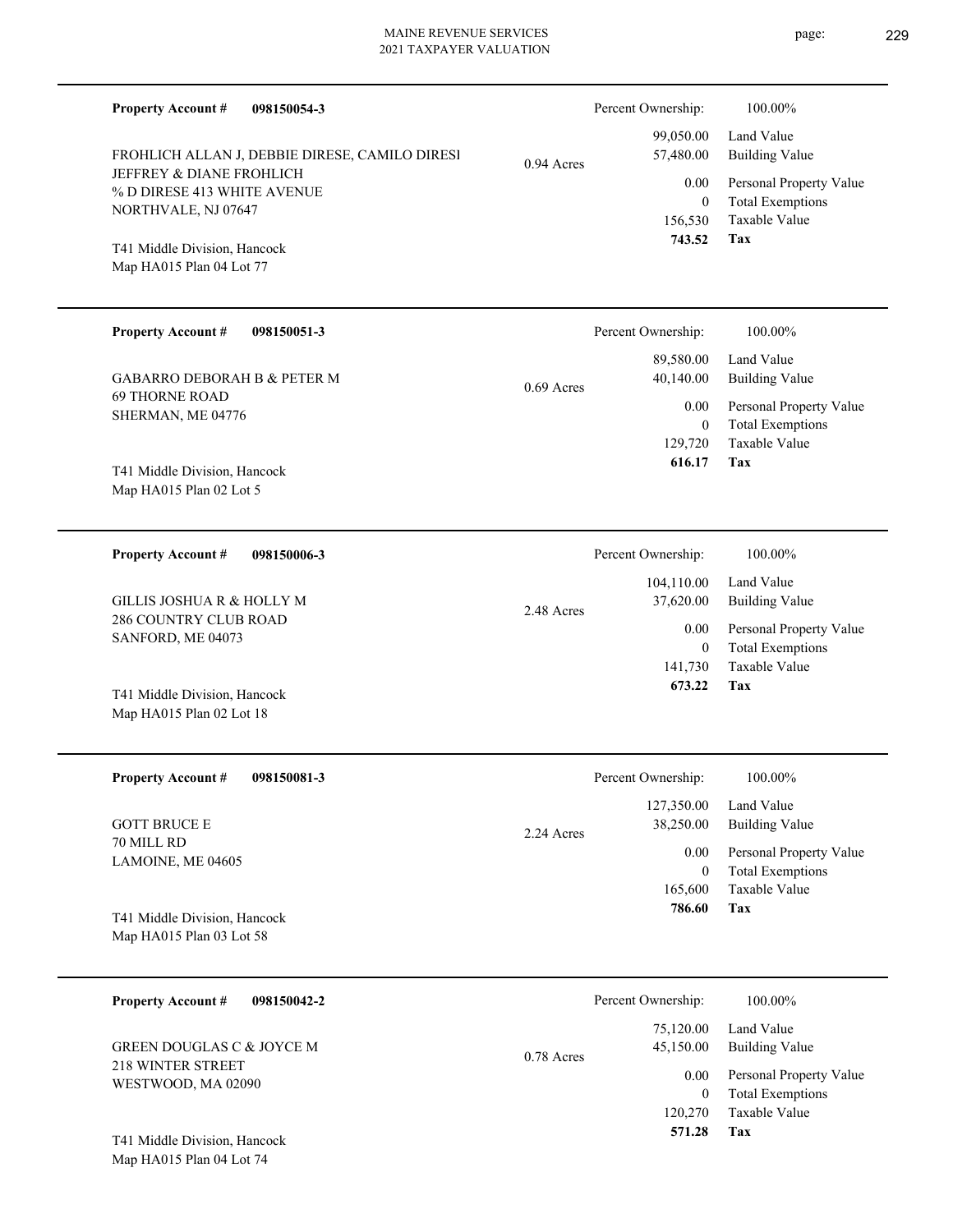| <b>Property Account #</b><br>098150026-3                    |              | Percent Ownership:                           | 100.00%                                                                    |
|-------------------------------------------------------------|--------------|----------------------------------------------|----------------------------------------------------------------------------|
| GUESS BILLY R & CHANTEL M LONGO                             | $2.24$ Acres | 159,680.00<br>35,650.00                      | Land Value<br><b>Building Value</b>                                        |
| 127 GOOSE COVE ROAD<br>TRENTON, ME 04605                    |              | 0.00<br>$\mathbf{0}$<br>195,330              | Personal Property Value<br><b>Total Exemptions</b><br>Taxable Value        |
| T41 Middle Division, Hancock<br>Map HA015 Plan 02 Lot 17    |              | 927.82                                       | Tax                                                                        |
| <b>Property Account #</b><br>098150095-1                    |              | Percent Ownership:                           | 100.00%                                                                    |
| HEDSTROM WARREN & NELLIE TRUST                              |              | 210,990.00<br>53,760.00                      | Land Value<br><b>Building Value</b>                                        |
| <b>265 8TH STREET SOUTHEAST</b><br>NAPLES, FL 34117         | 3.99 Acres   | 0.00<br>$\mathbf{0}$<br>264,750              | Personal Property Value<br><b>Total Exemptions</b><br>Taxable Value        |
| T41 Middle Division, Hancock<br>Map HA015 Plan 03 Lot 43 45 |              | 1,257.56                                     | <b>Tax</b>                                                                 |
| <b>Property Account #</b><br>098150072-3                    |              | Percent Ownership:                           | 100.00%                                                                    |
| HIGGINS PAUL W III & STEPHANIE B                            | $1.23$ Acres | 112,730.00<br>47,920.00                      | Land Value<br><b>Building Value</b>                                        |
| <b>299 LAKEVIEW RD</b><br>GLENBURN, ME 04401                |              | 0.00<br>$\mathbf{0}$<br>160,650<br>763.09    | Personal Property Value<br><b>Total Exemptions</b><br>Taxable Value<br>Tax |
| T41 Middle Division, Hancock<br>Map HA015 Plan 03 Lot 31    |              |                                              |                                                                            |
| <b>Property Account #</b><br>098150077-2                    |              | Percent Ownership:                           | 100.00%                                                                    |
| HOLDEN CECIL C & THORNTON A ANDREWS                         | 0.80 Acres   | 22,420.00<br>33,850.00                       | Land Value<br><b>Building Value</b>                                        |
| PO BOX 44<br>BROOKLIN, ME 04616                             |              | 0.00<br>$\boldsymbol{0}$<br>56,270<br>267.28 | Personal Property Value<br><b>Total Exemptions</b><br>Taxable Value<br>Tax |
| T41 Middle Division, Hancock<br>Map HA015 Plan 04 Lot 89    |              |                                              |                                                                            |

| 098150100-1<br><b>Property Account #</b> | Percent Ownership:                   | 100.00%                             |
|------------------------------------------|--------------------------------------|-------------------------------------|
| KIRWAN TIMOTHY B & WENDY S               | 84,210.00<br>42,450.00<br>1.81 Acres | Land Value<br><b>Building Value</b> |
| 1485 LEATHERMAN ROAD<br>CONWAY, SC 29527 | 0.00                                 | Personal Property Value             |
|                                          | $\theta$                             | <b>Total Exemptions</b>             |
|                                          | 126,660                              | Taxable Value                       |
| T41 Middle Division, Hancock             | 601.64                               | Tax                                 |

Map HA015 Plan 04 Lot 79 79.1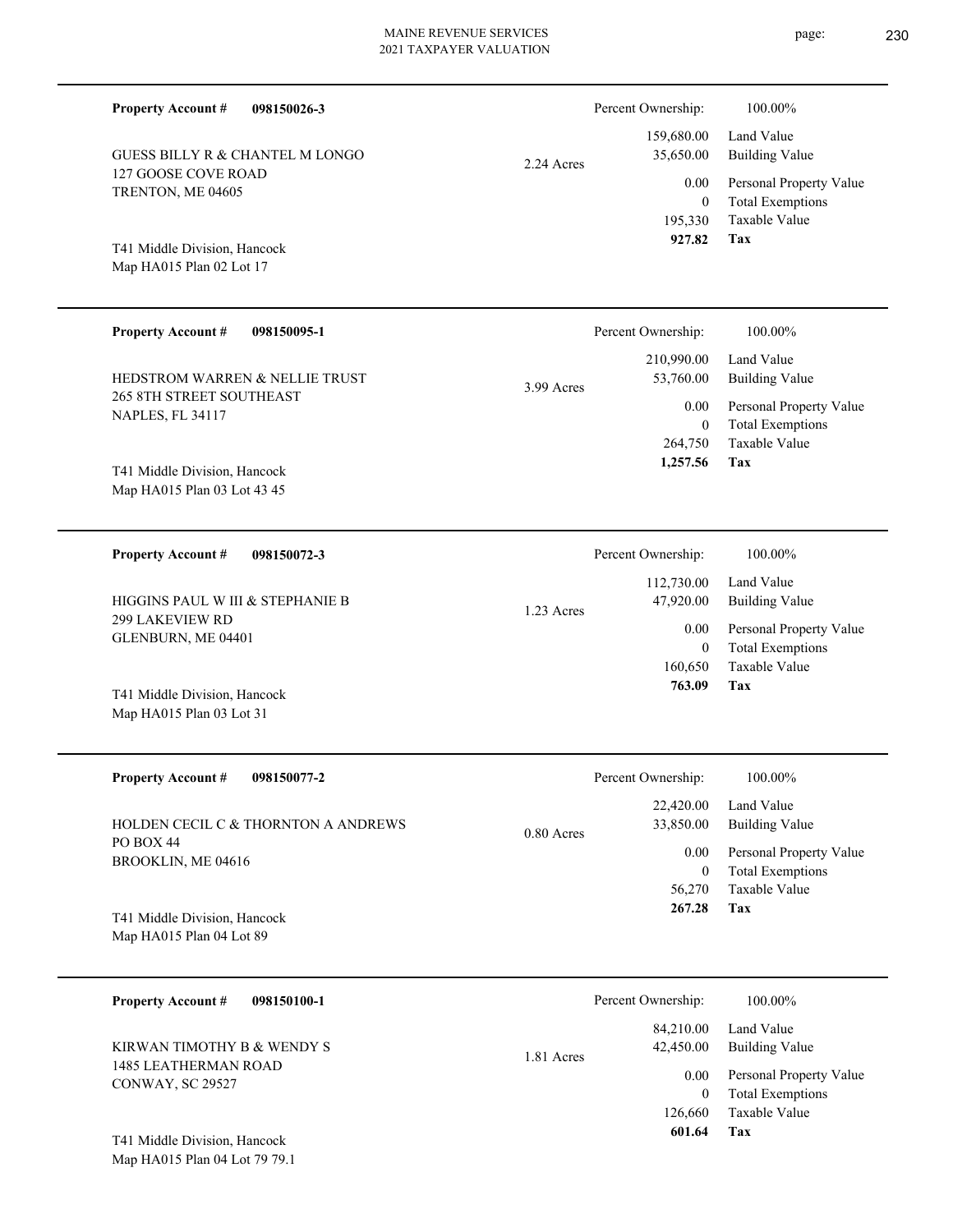| <b>Property Account #</b><br>098150087-4                                          |                | Percent Ownership:<br>37,610.00                             | 100.00%<br>Land Value                                               |
|-----------------------------------------------------------------------------------|----------------|-------------------------------------------------------------|---------------------------------------------------------------------|
| LARRABEE KENNETH H & MICHELLE L                                                   | $0.94$ Acres   | 52,140.00                                                   | <b>Building Value</b>                                               |
| <b>54 WALKER LANE</b><br>THORNDIKE, ME 04986                                      |                | 0.00<br>$\overline{0}$<br>89,750                            | Personal Property Value<br><b>Total Exemptions</b><br>Taxable Value |
| T41 Middle Division, Hancock<br>Map HA015 Plan 01 Lot 3.3                         |                | 426.31                                                      | Tax                                                                 |
| <b>Property Account #</b><br>098150002-3                                          |                | Percent Ownership:                                          | 100.00%                                                             |
| LLOYD RUSSELL A & CYNTHIA                                                         | $0.89$ Acres   | 81,180.00<br>19,030.00                                      | Land Value<br><b>Building Value</b>                                 |
| 26 SUNNY HILL DRIVE<br>BROOKS, ME 04921                                           |                | 0.00<br>$\overline{0}$                                      | Personal Property Value<br><b>Total Exemptions</b>                  |
| T41 Middle Division, Hancock<br>Map HA015 Plan 02 Lot 28                          |                | 100,210<br>476.00                                           | Taxable Value<br>Tax                                                |
| <b>Property Account #</b><br>098150045-2                                          |                | Percent Ownership:                                          | 100.00%                                                             |
| LUND THEODORE W & MOLLY W                                                         | $0.75$ Acres   | 91,780.00<br>49,470.00<br>0.00<br>$\overline{0}$<br>141,250 | Land Value<br><b>Building Value</b>                                 |
| 53 WEST AVE<br>ESSEX, CT 06426-1144                                               |                |                                                             | Personal Property Value<br><b>Total Exemptions</b><br>Taxable Value |
| T41 Middle Division, Hancock<br>Map HA015 Plan 04 Lot 65                          |                | 670.94                                                      | Tax                                                                 |
| <b>Property Account #</b><br>098150003-1                                          |                | Percent Ownership:                                          | 100.00%                                                             |
| <b>MAINE STATE OF</b>                                                             | 2,097.00 Acres | 1,404,840.00<br>0.00                                        | Land Value<br><b>Building Value</b>                                 |
| DEPT OF CONS-PARKS & LANDS<br><b>22 SHS</b><br>AUGUSTA, ME 04333                  |                | 0.00<br>1,404,840<br>$\overline{0}$                         | Personal Property Value<br><b>Total Exemptions</b><br>Taxable Value |
| T41 Middle Division, Hancock<br>Map HA015 Plan 01 Lot 1<br><b>Exempt Property</b> |                | $\boldsymbol{0.00}$                                         | Tax                                                                 |
| 098150083-1<br><b>Property Account #</b>                                          |                | Percent Ownership:                                          | 100.00%                                                             |
| MAINE STATE OF                                                                    |                | 0.00<br>14,330.00<br>0.00<br>14,330<br>$\mathbf{0}$<br>0.00 | Land Value<br><b>Building Value</b>                                 |
| <b>INLAND FISHERIES &amp; WILDLIFE</b><br>41 SHS                                  |                |                                                             | Personal Property Value<br><b>Total Exemptions</b>                  |
| AUGUSTA, ME 04333<br>URSA MAJOR (M) 0904009 LOC E                                 |                |                                                             | Taxable Value<br>Tax                                                |
| T41 Middle Division, Hancock<br>Map HA015 Plan 01 Lot 3                           |                |                                                             |                                                                     |

Exempt Property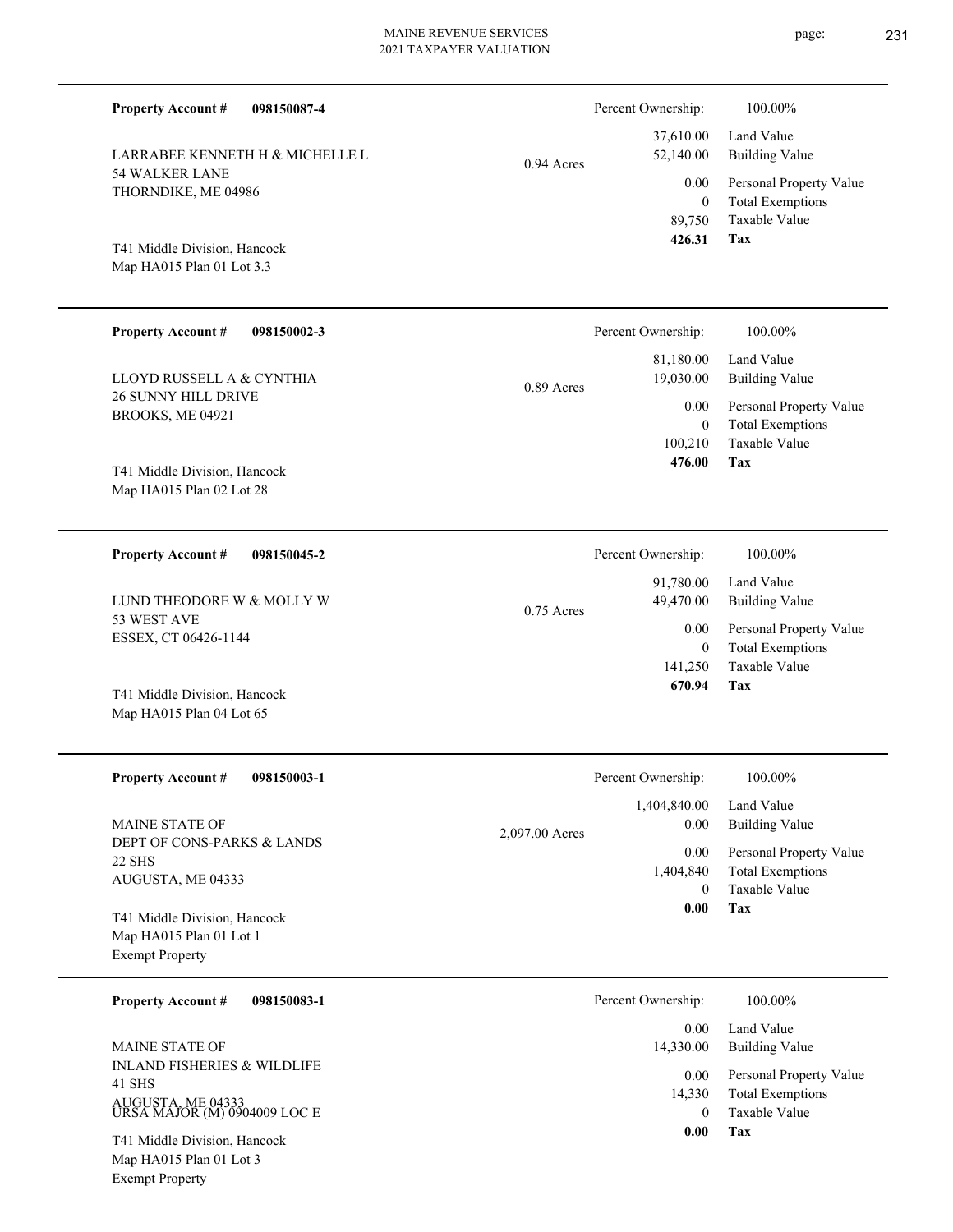page: 232

| 098150084-1<br><b>Property Account #</b>                                                                                                                                                     |                               | Percent Ownership:<br>7,567,040.00          | 100.00%<br>Land Value                                                      |
|----------------------------------------------------------------------------------------------------------------------------------------------------------------------------------------------|-------------------------------|---------------------------------------------|----------------------------------------------------------------------------|
| <b>MAINE STATE OF</b><br><b>BUREAU OF PARKS &amp; LANDS</b>                                                                                                                                  | 8,050.00 Acres                | 0.00                                        | <b>Building Value</b>                                                      |
| AUGUSTA, ME 04333                                                                                                                                                                            |                               | 0.00<br>7,567,040<br>$\overline{0}$         | Personal Property Value<br><b>Total Exemptions</b><br>Taxable Value        |
| T41 Middle Division, Hancock<br>Map HA015 Plan 01 Lot 2.1 3.1 4 5<br><b>Exempt Property</b>                                                                                                  |                               | 0.00                                        | Tax                                                                        |
| <b>Property Account #</b><br>098150090-3                                                                                                                                                     |                               | Percent Ownership:                          | 100.00%                                                                    |
| <b>MAINE STATE OF</b>                                                                                                                                                                        | Tree Growth<br>1,413.00 Acres | 199,399.00<br>0.00                          | Land Value<br><b>Building Value</b>                                        |
| DEPARTMENT OF CONSERVATION<br>ATTN: GAYLE KOYANAGI 22 STATE HOUSE<br><b>STA</b>                                                                                                              |                               | 0.00<br>199,399<br>$\mathbf{0}$             | Personal Property Value<br><b>Total Exemptions</b><br><b>Taxable Value</b> |
| AUGUSTA, ME 04333<br>T41 Middle Division, Hancock<br>Map HA015 Plan 01 Lot 2.2<br><b>Exempt Property</b>                                                                                     |                               | 0.00                                        | Tax                                                                        |
| <b>Property Account #</b><br>098150091-3                                                                                                                                                     |                               | Percent Ownership:                          | 100.00%                                                                    |
| <b>MAINE STATE OF</b>                                                                                                                                                                        | Tree Growth<br>2,287.01 Acres | 569,188.00<br>19,870.00                     | Land Value<br><b>Building Value</b>                                        |
| DEPARTMENT OF CONSERVATION<br>ATTN : GAYLE KOYANAGI 22 STATE HOUSE<br><b>STA</b><br>AUGUSTA, ME 04333<br>T41 Middle Division, Hancock<br>Map HA015 Plan 01 Lot 3.1<br><b>Exempt Property</b> |                               | 0.00<br>589,058<br>$\mathbf{0}$<br>0.00     | Personal Property Value<br><b>Total Exemptions</b><br>Taxable Value<br>Tax |
| <b>Property Account #</b><br>098150052-5                                                                                                                                                     |                               | Percent Ownership:                          | 100.00%                                                                    |
| MCEWEN DENNISE LV, JAMES R VARNEY, & TROY B                                                                                                                                                  | 1.13 Acres                    | 113,070.00<br>44,280.00                     | Land Value<br><b>Building Value</b>                                        |
| <b>15 ROCKLAND DRIVE</b><br>OLD ORCHARD BEACH, ME 04064-1057<br>T41 Middle Division, Hancock                                                                                                 |                               | 0.00<br>$\overline{0}$<br>157,350<br>747.41 | Personal Property Value<br><b>Total Exemptions</b><br>Taxable Value<br>Tax |
| Map HA015 Plan 02 Lot 20                                                                                                                                                                     |                               |                                             |                                                                            |
| <b>Property Account #</b><br>098150053-2                                                                                                                                                     |                               | Percent Ownership:                          | 100.00%                                                                    |
| MERRY TODD & BRENDA                                                                                                                                                                          | $0.69$ Acres                  | 76,560.00<br>37,710.00                      | Land Value<br><b>Building Value</b>                                        |
| 23 WILDWOOD LANE<br>NEW GLOUCESTER, ME 04260<br>T41 Middle Division, Hancock                                                                                                                 |                               | 0.00<br>$\mathbf{0}$<br>114,270<br>542.78   | Personal Property Value<br><b>Total Exemptions</b><br>Taxable Value<br>Tax |
| Map HA015 Plan 03 Lot 35                                                                                                                                                                     |                               |                                             |                                                                            |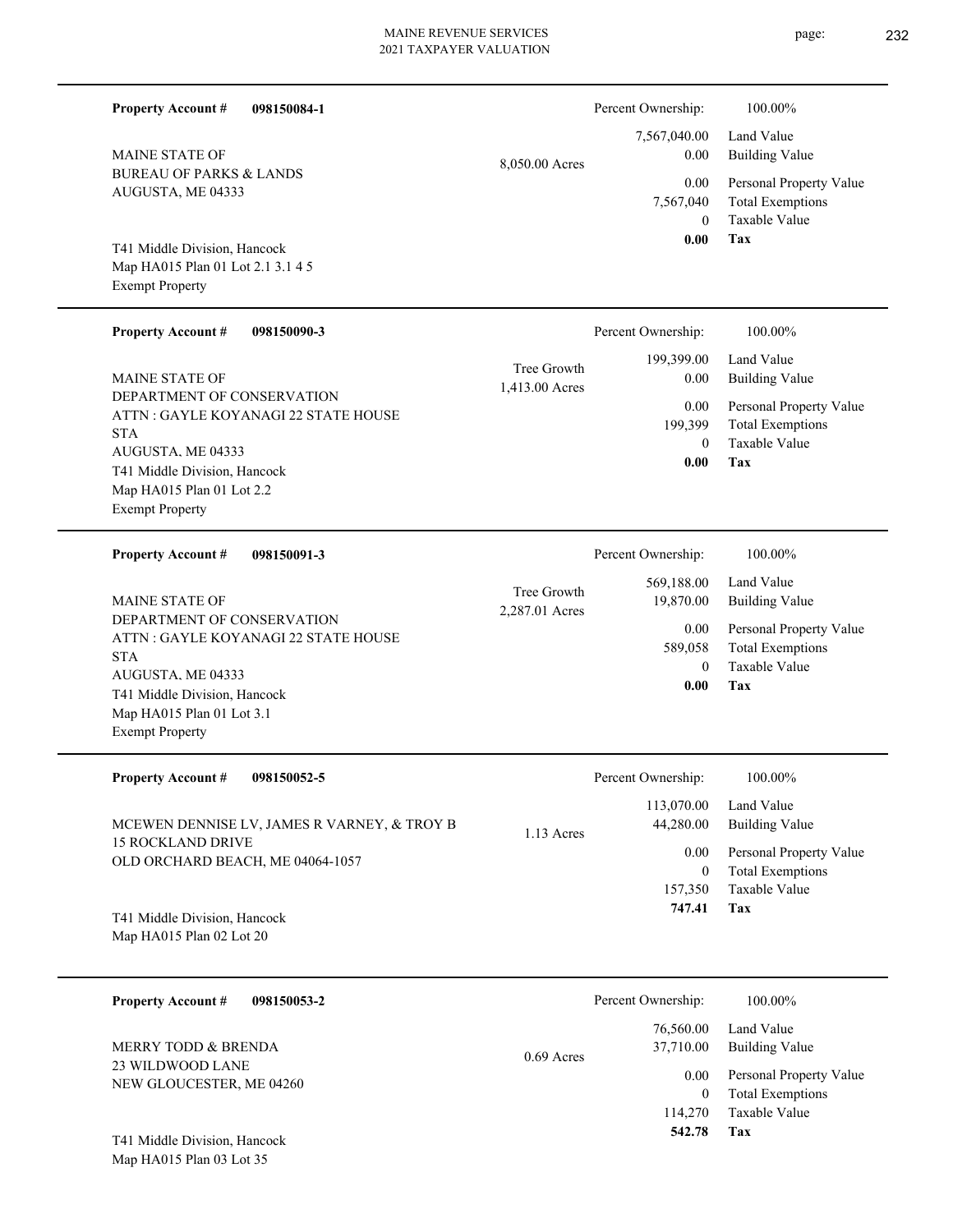| Percent Ownership:                       | 100.00%                                                                         |
|------------------------------------------|---------------------------------------------------------------------------------|
| 0.00<br>16,200.00                        | Land Value<br><b>Building Value</b>                                             |
| 0.00                                     | Personal Property Value                                                         |
| 16,200                                   | <b>Total Exemptions</b><br>Taxable Value                                        |
|                                          | <b>Tax</b>                                                                      |
| Percent Ownership:                       | 100.00%                                                                         |
| 66,480.00<br>25,270.00                   | Land Value<br><b>Building Value</b>                                             |
| 0.00<br>$\boldsymbol{0}$                 | Personal Property Value<br><b>Total Exemptions</b><br>Taxable Value             |
| 435.81                                   | Tax                                                                             |
| Percent Ownership:                       | 100.00%                                                                         |
| 0.00<br>40,950.00                        | Land Value<br><b>Building Value</b>                                             |
| 0.00                                     | Personal Property Value                                                         |
| 40,950                                   | <b>Total Exemptions</b><br>Taxable Value                                        |
|                                          | Tax                                                                             |
| Percent Ownership:                       | 100.00%                                                                         |
| 131,660.00<br>25,230.00                  | Land Value<br><b>Building Value</b>                                             |
| 0.00<br>$\bf{0}$<br>156,890              | Personal Property Value<br><b>Total Exemptions</b><br>Taxable Value<br>Tax      |
|                                          |                                                                                 |
| Percent Ownership:                       | 100.00%                                                                         |
| 128,890.00<br>26,380.00                  | Land Value<br><b>Building Value</b>                                             |
| 0.00                                     | Personal Property Value<br><b>Total Exemptions</b>                              |
| 155,270<br>737.53                        | Taxable Value<br>Tax                                                            |
|                                          |                                                                                 |
|                                          |                                                                                 |
| $0.51$ Acres<br>1.68 Acres<br>3.22 Acres | $\mathbf{0}$<br>76.95<br>91,750<br>$\mathbf{0}$<br>194.51<br>745.23<br>$\bf{0}$ |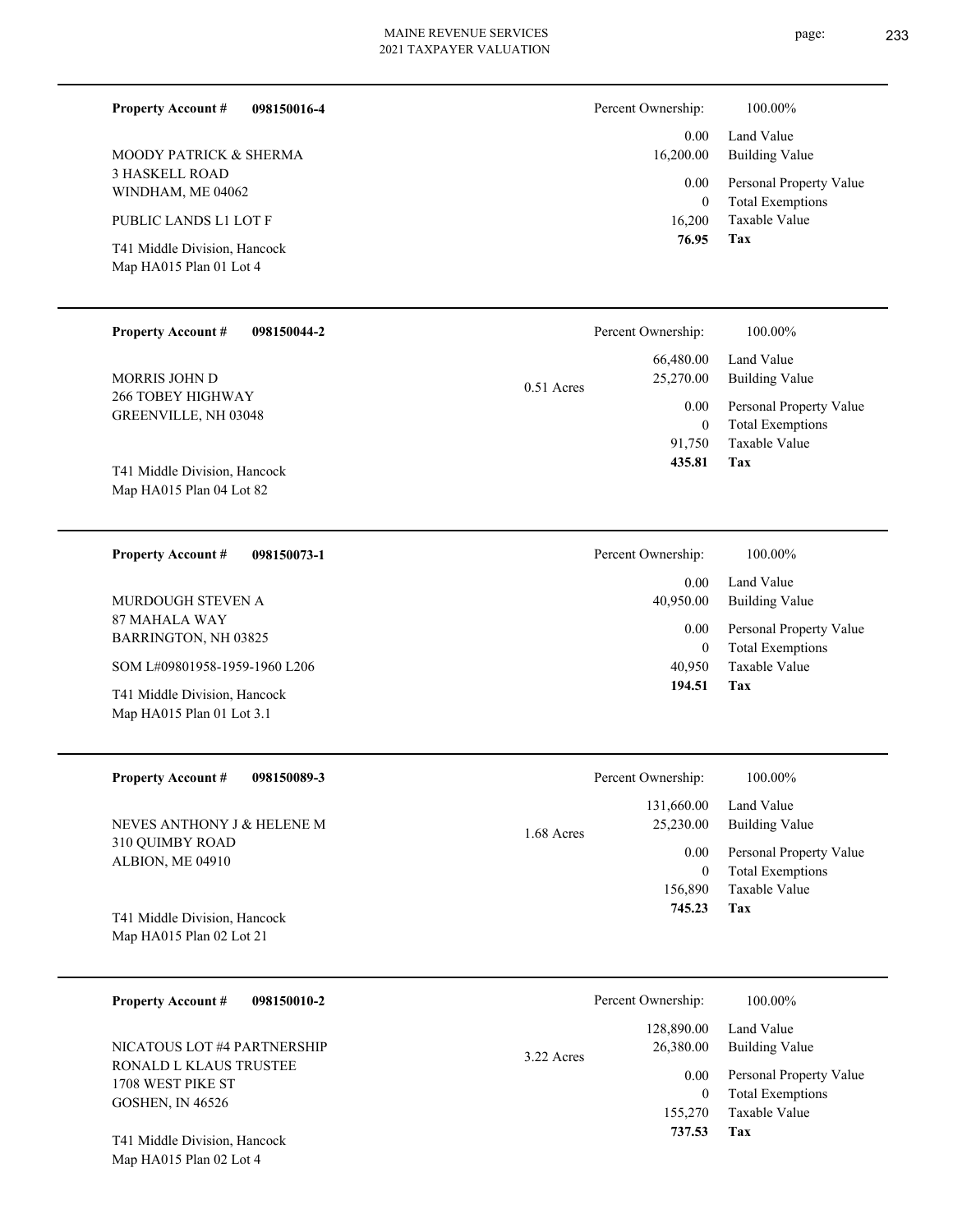| <b>Property Account #</b><br>098150086-4                  |              | Percent Ownership:<br>45,950.00              | 100.00%<br>Land Value                                                      |
|-----------------------------------------------------------|--------------|----------------------------------------------|----------------------------------------------------------------------------|
| <b>OCLAIR PERCY L &amp; KATHY L</b>                       | 1.38 Acres   | 35,010.00                                    | <b>Building Value</b>                                                      |
| <b>4 RUSTIC LN</b><br>ALBION, ME 04910-6736               |              | 0.00<br>$\boldsymbol{0}$<br>80,960<br>384.56 | Personal Property Value<br><b>Total Exemptions</b><br>Taxable Value<br>Tax |
| T41 Middle Division, Hancock<br>Map HA015 Plan 01 Lot 3.4 |              |                                              |                                                                            |
| <b>Property Account #</b><br>098150048-3                  |              | Percent Ownership:                           | 100.00%                                                                    |
| PALMETER DOUGLASS R & FRANCINE R                          | 1.42 Acres   | 94,130.00<br>26,180.00                       | Land Value<br><b>Building Value</b>                                        |
| 190 MAIN ST<br>ORONO, ME 04473                            |              | 0.00<br>$\boldsymbol{0}$                     | Personal Property Value<br><b>Total Exemptions</b>                         |
| T41 Middle Division, Hancock<br>Map HA015 Plan 04 Lot 61  |              | 120,310<br>571.47                            | Taxable Value<br>Tax                                                       |
| <b>Property Account #</b><br>098150080-3                  |              | Percent Ownership:                           | 100.00%                                                                    |
| PEN LLC                                                   | 1.78 Acres   | 60,840.00<br>14,790.00                       | Land Value<br><b>Building Value</b>                                        |
| 211 WOODSIDE ROAD<br>BRUNSWICK, ME 04011                  |              | 0.00<br>$\mathbf{0}$                         | Personal Property Value<br><b>Total Exemptions</b><br>Taxable Value        |
| T41 Middle Division, Hancock<br>Map HA015 Plan 02 Lot 12  |              | 75,630<br>359.24                             | Tax                                                                        |
| <b>Property Account #</b><br>098150078-2                  |              | Percent Ownership:                           | 100.00%                                                                    |
| PIKE STEVEN R & VICKIE E                                  | $0.64$ Acres | 71,440.00<br>30,550.00                       | Land Value<br><b>Building Value</b>                                        |
| 136 MUTINY BROOK RD<br>WATERFORD, ME 04088                |              | 0.00<br>$\mathbf{0}$<br>101,990              | Personal Property Value<br><b>Total Exemptions</b><br>Taxable Value        |
| T41 Middle Division, Hancock<br>Map HA015 Plan 04 Lot 83  |              | 484.45                                       | Tax                                                                        |
| <b>Property Account #</b><br>098150047-2                  |              | Percent Ownership:                           | 100.00%                                                                    |
| POULIN LAURIER E                                          | 1.01 Acres   | 89,920.00<br>29,540.00                       | Land Value<br><b>Building Value</b>                                        |
| 110 WEBSTER RD                                            |              | 0.00                                         | $D_{\text{source}} = 1, D_{\text{source}} = 1, N = 1, $                    |

LEWISTON, ME 04240

**Tax**

 119,460 0

 **567.44**

Taxable Value Total Exemptions 0.00 Personal Property Value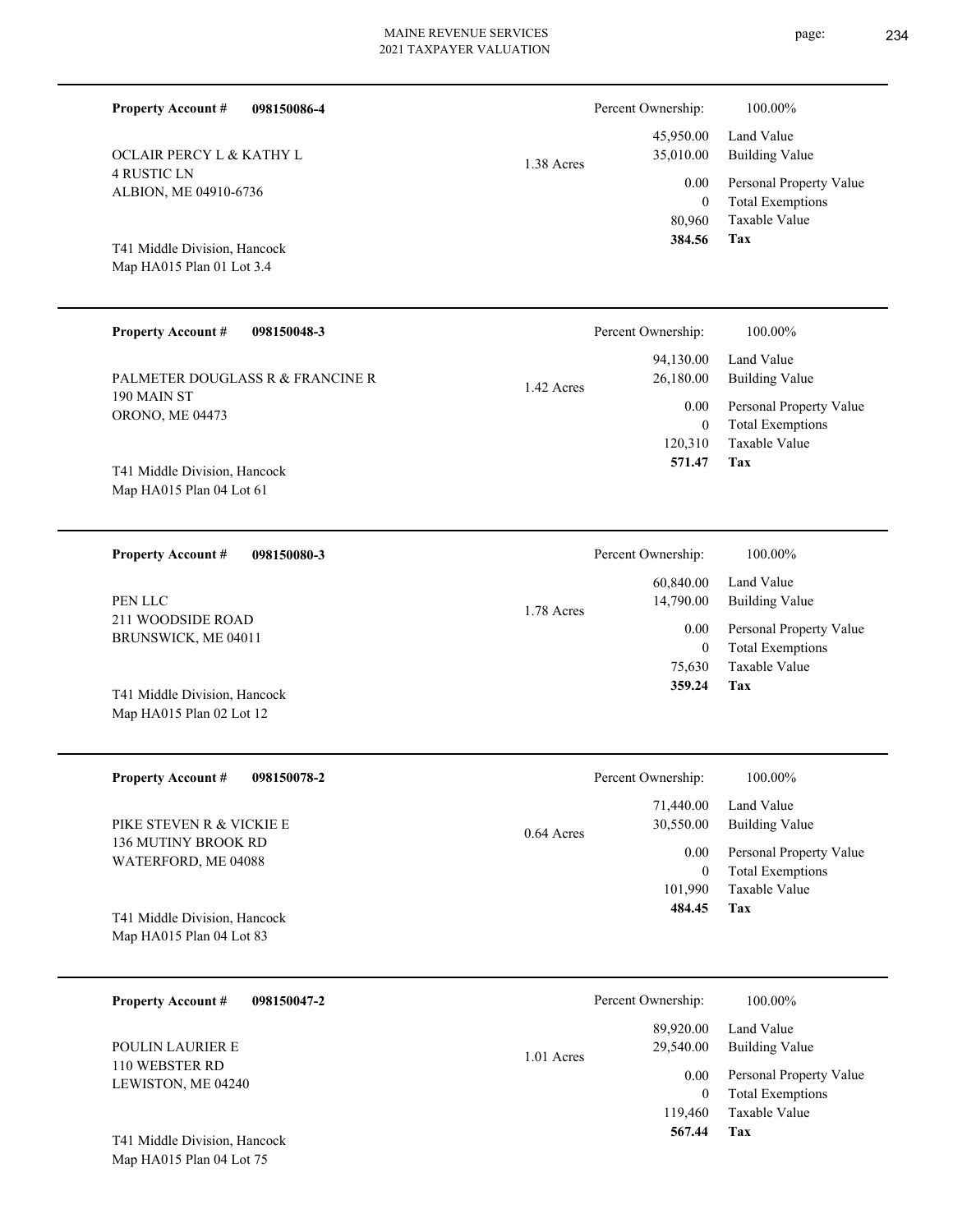| <b>Property Account #</b>                                | 098150011-2                        |                        | Percent Ownership:                  | 100.00%                                                                    |
|----------------------------------------------------------|------------------------------------|------------------------|-------------------------------------|----------------------------------------------------------------------------|
| PRICE LEONARD & NANCY                                    | 1.04 Acres                         | 77,550.00<br>33,540.00 | Land Value<br><b>Building Value</b> |                                                                            |
| <b>269 CHAPMAN RD</b><br>NEWBURGH, ME 04444              |                                    |                        | 0.00<br>$\mathbf{0}$<br>111,090     | Personal Property Value<br><b>Total Exemptions</b><br><b>Taxable Value</b> |
| T41 Middle Division, Hancock<br>Map HA015 Plan 02 Lot 10 |                                    |                        | 527.68                              | Tax                                                                        |
| <b>Property Account #</b>                                | 098150049-4                        |                        | Percent Ownership:                  | 100.00%                                                                    |
|                                                          | REILLY MARK E & DENISE E WORCESTER | $0.80$ Acres           | 82,380.00<br>33,860.00              | Land Value<br><b>Building Value</b>                                        |
| 237 LONG WOODS ROAD<br>DEERING, NH 03244                 |                                    |                        | 0.00<br>$\theta$                    | Personal Property Value<br><b>Total Exemptions</b>                         |
| T41 Middle Division, Hancock<br>Map HA015 Plan 04 Lot 62 |                                    |                        | 116,240<br>552.14                   | Taxable Value<br>Tax                                                       |
| <b>Property Account #</b>                                | 098150005-2                        |                        | Percent Ownership:                  | 100.00%                                                                    |
| REINZO JOHN E JR & ANN M                                 |                                    | $1.10$ Acres           | 82,790.00<br>89,350.00              | Land Value<br><b>Building Value</b>                                        |
| <b>PO BOX 182</b><br>MILFORD, ME 04461                   |                                    |                        | 0.00<br>$\mathbf{0}$<br>172,140     | Personal Property Value<br><b>Total Exemptions</b><br>Taxable Value        |
|                                                          |                                    |                        | 817.67                              | Tax                                                                        |

| T41 Middle Division, Hancock |
|------------------------------|
| Map HA015 Plan 02 Lot 29     |

| <b>Property Account #</b><br>098150074-6         | Percent Ownership:      | 100.00%                 |
|--------------------------------------------------|-------------------------|-------------------------|
|                                                  | 109,200.00              | Land Value              |
| REYNOLDS FRANKLIN D JR & TRACY<br>29 COFFIN ROAD | 71,980.00<br>1.27 Acres | <b>Building Value</b>   |
|                                                  | 0.00                    | Personal Property Value |
| COLUMBIA, ME 04623                               | 0                       | <b>Total Exemptions</b> |
|                                                  | 181,180                 | Taxable Value           |
| T41 Middle Division, Hancock                     | 860.61                  | Tax                     |
| Map HA015 Plan 03 Lot 56                         |                         |                         |
|                                                  |                         |                         |
|                                                  |                         |                         |

| 098150055-3<br><b>Property Account #</b>    | Percent Ownership:      | 100.00%                 |
|---------------------------------------------|-------------------------|-------------------------|
|                                             | 107,770.00              | Land Value              |
| SIMON GARY A & KAREN A CYR                  | 38,770.00<br>1.79 Acres | Building Value          |
| 903 SPRING BRIDGE RD<br>GREENBUSH, ME 04418 | 0.00                    | Personal Property Value |
|                                             |                         | <b>Total Exemptions</b> |
|                                             | 146,540                 | Taxable Value           |
| T41 Middle Division, Hancock                | 696.07                  | Tax                     |
| Map HA015 Plan 03 Lot 48                    |                         |                         |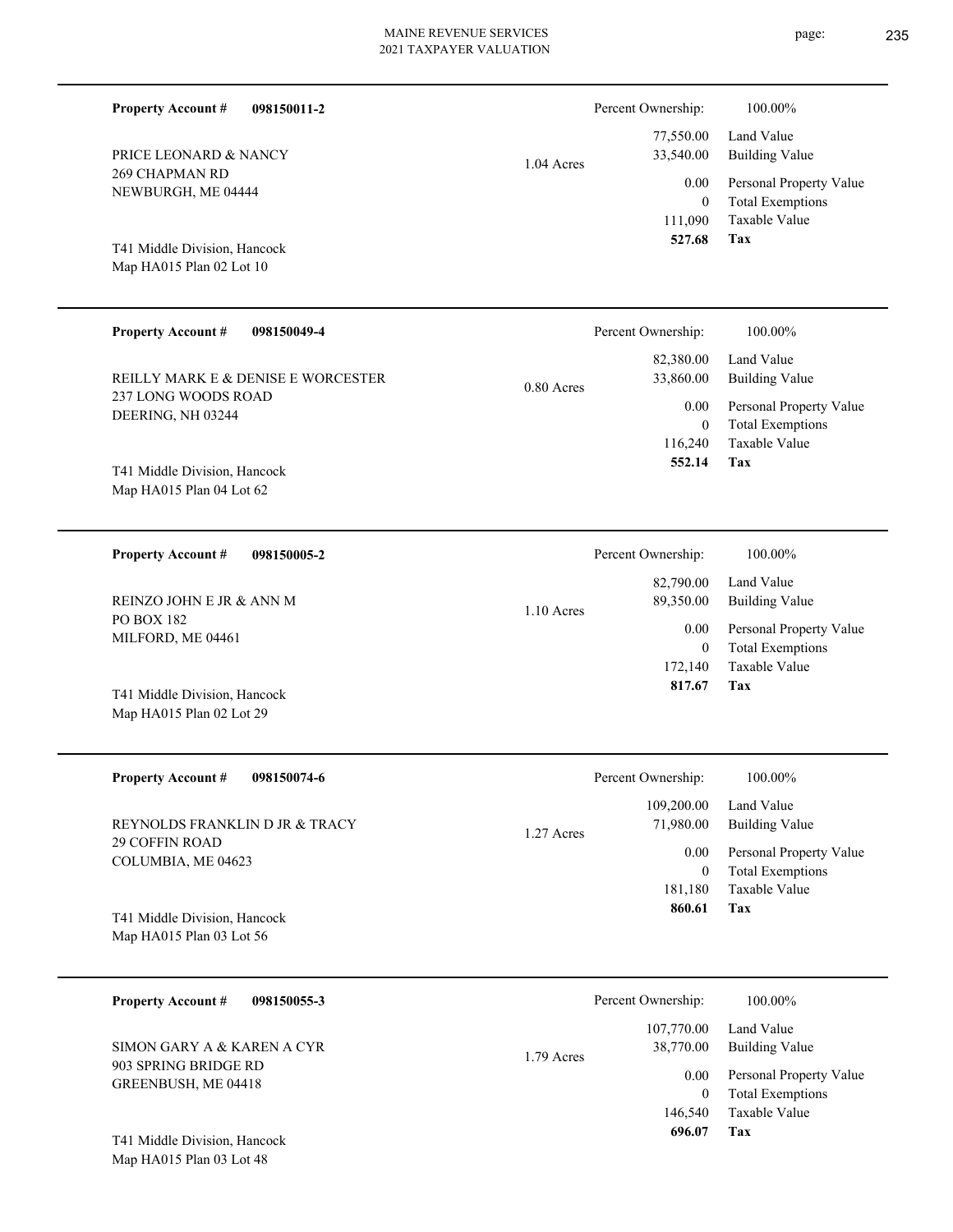**098150092-3**

**Property Account #**

| SIMON GARY A & KAREN A CYR<br>903 SPRING BRIDGE RD<br>GREENBUSH, ME 04418<br>T41 Middle Division, Hancock<br>Map HA015 Plan 03 Lot 47 | $1.61$ Acres<br>103,270<br>490.53                  | 0.00<br><b>Building Value</b><br>0.00<br>Personal Property Value<br><b>Total Exemptions</b><br>$\theta$<br>Taxable Value<br>Tax                     |
|---------------------------------------------------------------------------------------------------------------------------------------|----------------------------------------------------|-----------------------------------------------------------------------------------------------------------------------------------------------------|
| <b>Property Account #</b><br>098150023-3                                                                                              | Percent Ownership:                                 | 100.00%                                                                                                                                             |
| STRATTON ROBERT D & CATHRYN R<br>PO BOX 66<br>MANCHESTER, ME 04351<br>T41 Middle Division, Hancock<br>Map HA015 Plan 02 Lot 8         | 101,640.00<br>66,550.00<br>$1.07$ Acres<br>168,190 | Land Value<br><b>Building Value</b><br>0.00<br>Personal Property Value<br><b>Total Exemptions</b><br>$\mathbf{0}$<br>Taxable Value<br>Tax<br>798.90 |
| <b>Property Account #</b><br>098150024-3<br>STRATTON ROBERT D & CATHRYN R                                                             | Percent Ownership:<br>81,290.00                    | 100.00%<br>Land Value<br>0.00<br><b>Building Value</b>                                                                                              |
| <b>PO BOX 66</b>                                                                                                                      | $0.69$ Acres                                       | $0.00 \quad \mathbf{D} \qquad 1.0 \qquad 1.371$                                                                                                     |

Map HA015 Plan 02 Lot 9 T41 Middle Division, Hancock

MANCHESTER, ME 04351

| <b>Property Account #</b><br>098150001-4            | Percent Ownership:                   | 100.00%                                            |
|-----------------------------------------------------|--------------------------------------|----------------------------------------------------|
| TANNER BENJAMIN R & WENDY S                         | 40.270.00<br>18,070.00<br>1.34 Acres | Land Value<br>Building Value                       |
| 4205 OUAIL RANCH ROAD<br>NEW SMYRNA BEACH, FL 32168 | 0.00                                 | Personal Property Value<br><b>Total Exemptions</b> |
|                                                     | 58,340                               | Taxable Value                                      |
| T41 Middle Division, Hancock                        | 277.12                               | Tax                                                |
| Map HA015 Plan 01 Lot $3.2$                         |                                      |                                                    |

| <b>Property Account #</b><br>098150082-3                          | Percent Ownership:                     | 100.00%                                            |
|-------------------------------------------------------------------|----------------------------------------|----------------------------------------------------|
| <b>TAYLOR BRADFORD R &amp; BONNIE R BILLER</b><br>4 TAYLORTOWN RD | 76,560.00<br>49,490.00<br>$0.69$ Acres | Land Value<br><b>Building Value</b>                |
| BRIDGTON, ME 04009                                                | 0.00                                   | Personal Property Value<br><b>Total Exemptions</b> |
| T41 Middle Division, Hancock                                      | 126,050<br>598.74                      | Taxable Value<br>Tax                               |

Map HA015 Plan 03 Lot 34



**Tax** Taxable Value Total Exemptions Personal Property Value Building Value 81,290 0  **386.13** 0.00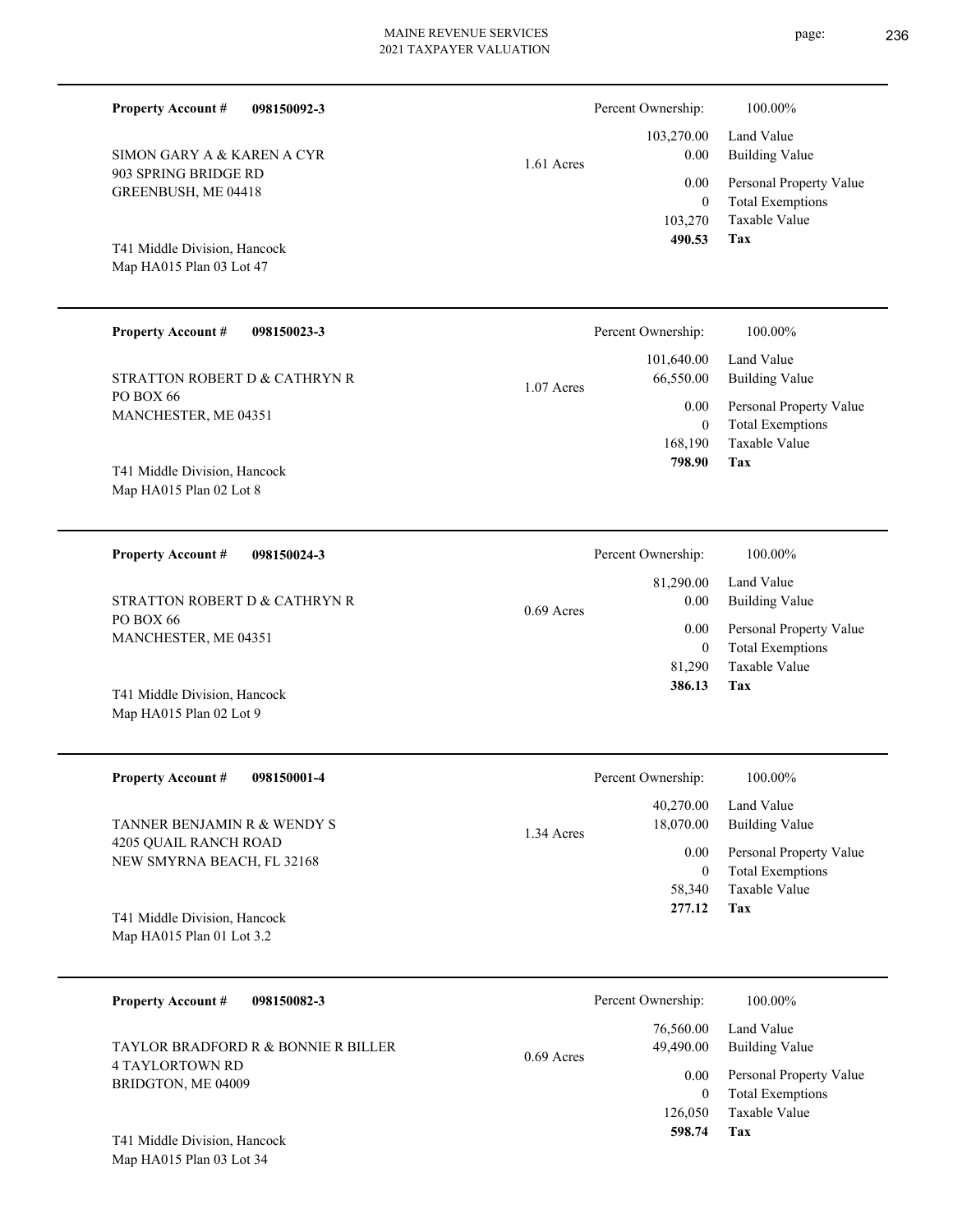page: 237

| <b>Property Account #</b><br>098150014-5                              | Percent Ownership: |                                            | 100.00%                                                                    |
|-----------------------------------------------------------------------|--------------------|--------------------------------------------|----------------------------------------------------------------------------|
| <b>TAYLOR JASON R</b>                                                 | 0.82 Acres         | 95,900.00<br>28,650.00                     | Land Value<br><b>Building Value</b>                                        |
| 317 HAWKIN ROAD<br>SOUTHAMPTON, NJ 08088                              |                    | 0.00<br>$\mathbf{0}$<br>124,550            | Personal Property Value<br><b>Total Exemptions</b><br>Taxable Value        |
| T41 Middle Division, Hancock<br>Map HA015 Plan 02 Lot 24              |                    | 591.61                                     | Tax                                                                        |
| <b>Property Account #</b><br>098150097-3                              | Percent Ownership: |                                            | 100.00%                                                                    |
| <b>TAYLOR JASON R</b>                                                 | 0.64 Acres         | 74,520.00<br>7,150.00                      | Land Value<br><b>Building Value</b>                                        |
| 317 HAWKIN ROAD<br>SOUTHAMPTON, NJ 08088                              |                    | 0.00<br>$\mathbf{0}$<br>81,670             | Personal Property Value<br><b>Total Exemptions</b><br>Taxable Value        |
| T41 Middle Division, Hancock<br>Map HA015 Plan 02 Lot 25              |                    | 387.93                                     | Tax                                                                        |
| <b>Property Account #</b><br>098150038-3                              | Percent Ownership: |                                            | 100.00%                                                                    |
| <b>TOLMAN BRIAN &amp; COLLEEN</b>                                     | $0.85$ Acres       | 69,530.00<br>36,920.00                     | Land Value<br><b>Building Value</b>                                        |
| <b>PO BOX 227</b><br>WEST ROCKPORT, ME 04865                          |                    | 0.00<br>$\mathbf{0}$                       | Personal Property Value<br><b>Total Exemptions</b>                         |
| T41 Middle Division, Hancock<br>Map HA015 Plan 02 Lot 2               |                    | 106,450<br>505.64                          | Taxable Value<br>Tax                                                       |
| <b>Property Account #</b><br>098150076-2                              |                    | Percent Ownership:                         | 100.00%                                                                    |
| <b>TRANSMAINE</b>                                                     | 1.36 Acres         | 35,550.00<br>48,550.00                     | Land Value<br><b>Building Value</b>                                        |
| 230 ANDERSON ST<br>PORTLAND, ME 04101                                 |                    | 0.00<br>$\overline{0}$                     | Personal Property Value<br><b>Total Exemptions</b>                         |
| T41 Middle Division, Hancock<br>Map HA015 Plan 04 Lot 88              |                    | 84,100<br>399.48                           | Taxable Value<br>Tax                                                       |
| <b>Property Account #</b><br>098150021-3                              | Percent Ownership: |                                            | 100.00%                                                                    |
| TUTEIN JEFFERY W & JANE P                                             | $0.95$ Acres       | 32,450.00<br>11,030.00                     | Land Value<br><b>Building Value</b>                                        |
| 2 MORAINE COURT<br>ROCKPORT, MA 01966<br>T41 Middle Division, Hancock |                    | 0.00<br>$\overline{0}$<br>43,480<br>206.53 | Personal Property Value<br><b>Total Exemptions</b><br>Taxable Value<br>Tax |
| Map HA015 Plan 04 Lot 92                                              |                    |                                            |                                                                            |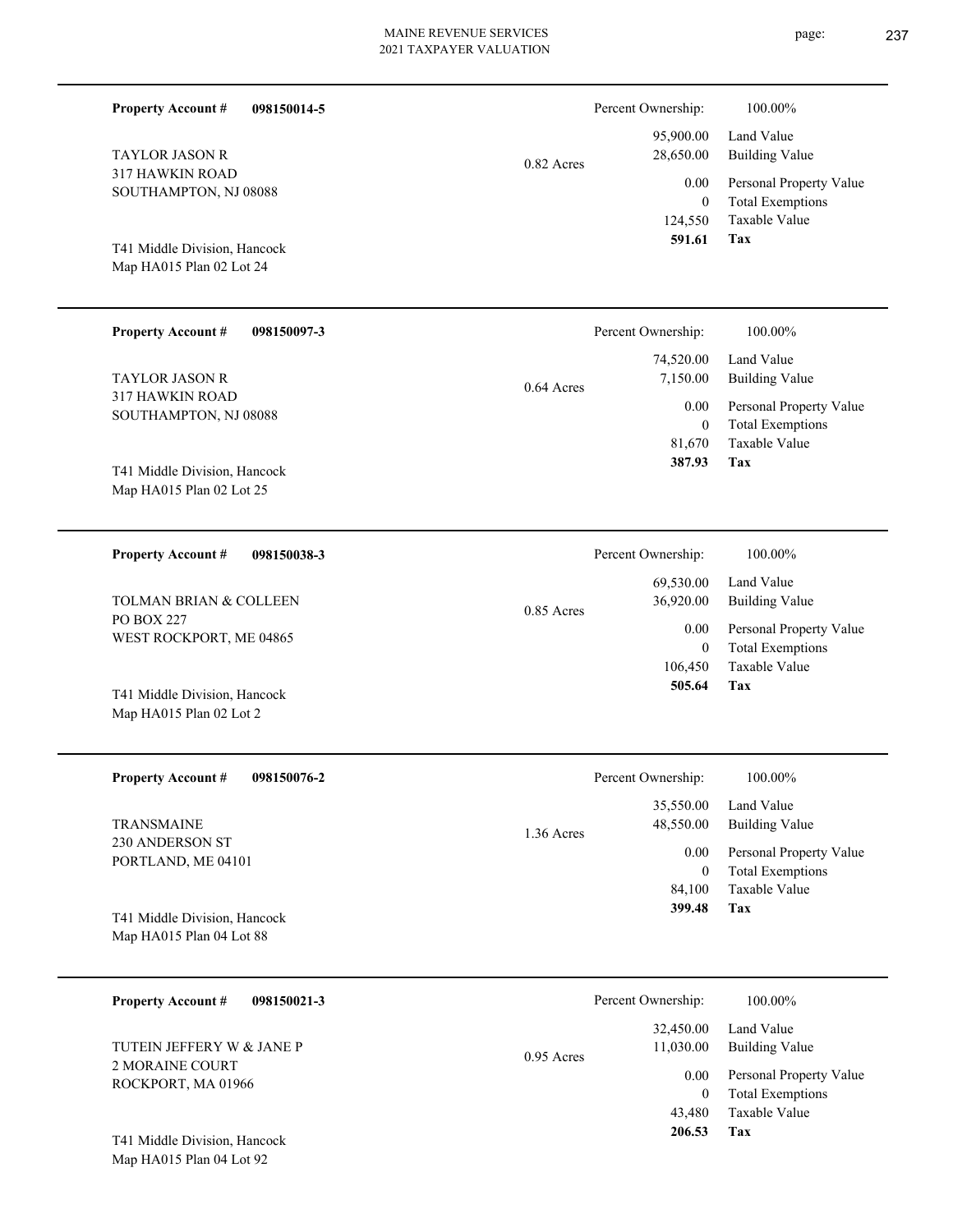| page |  |
|------|--|
|      |  |

page: 238

| <b>Property Account #</b><br>098150019-4                      |                               | Percent Ownership:               | 100.00%                                                             |
|---------------------------------------------------------------|-------------------------------|----------------------------------|---------------------------------------------------------------------|
| URSA MAJOR LLC                                                | Tree Growth<br>8,233.50 Acres | 1,368,592.00<br>0.00             | Land Value<br><b>Building Value</b>                                 |
| % AFM<br><b>40 CHAMPION LANE</b>                              |                               | $0.00\,$<br>$\overline{0}$       | Personal Property Value<br><b>Total Exemptions</b>                  |
| MILFORD, ME 04461<br>OPEN SPACE 2 ACRES                       |                               | 1,368,592<br>6,500.81            | Taxable Value<br>Tax                                                |
| T41 Middle Division, Hancock<br>Map HA015 Plan 01 Lot 2 2.3 3 |                               |                                  |                                                                     |
| <b>Property Account #</b><br>098150069-3                      |                               | Percent Ownership:               | 100.00%                                                             |
| VINSON DORIAN C & KATHRYN M                                   | $0.91$ Acres                  | 73,180.00<br>48,220.00           | Land Value<br><b>Building Value</b>                                 |
| 125 BRADLEY RD<br>MILFORD, ME 04461                           |                               | 0.00<br>$\overline{0}$           | Personal Property Value<br><b>Total Exemptions</b>                  |
|                                                               |                               | 121,400                          | Taxable Value                                                       |
| T41 Middle Division, Hancock<br>Map HA015 Plan 02 Lot 7       |                               | 576.65                           | Tax                                                                 |
| <b>Property Account #</b><br>098150041-4                      |                               | Percent Ownership:               | 100.00%                                                             |
| WETHERELL ZACHARY J ET AL                                     |                               | 111,310.00<br>34,010.00          | Land Value<br><b>Building Value</b>                                 |
| <b>36 STURBRIDGE LN</b><br>CUMBERLAND, ME 04021-3322          | 1.37 Acres                    | 0.00<br>$\overline{0}$           | Personal Property Value<br><b>Total Exemptions</b>                  |
| T41 Middle Division, Hancock<br>Map HA015 Plan 03 Lot 52      |                               | 145,320<br>690.27                | <b>Taxable Value</b><br>Tax                                         |
| <b>Property Account #</b><br>098150093-2                      |                               | Percent Ownership:               | 100.00%                                                             |
| WETHERELL ZACHARY J ET AL                                     | $0.88$ Acres                  | 72,130.00<br>0.00                | Land Value<br><b>Building Value</b>                                 |
| <b>36 STURBRIDGE LN</b><br>CUMBERLAND, ME 04021-3322          |                               | 0.00<br>$\overline{0}$<br>72,130 | Personal Property Value<br><b>Total Exemptions</b><br>Taxable Value |
| T41 Middle Division, Hancock<br>Map HA015 Plan 03 Lot 53      |                               | 342.62                           | Tax                                                                 |
| <b>Property Account #</b><br>098150094-2                      |                               | Percent Ownership:               | 100.00%                                                             |
| WETHERELL ZACHARY J ET AL                                     | 2.47 Acres                    | 96,440.00<br>0.00                | Land Value<br><b>Building Value</b>                                 |
| <b>36 STURBRIDGE LN</b><br>CUMBERLAND, ME 04021-3322          |                               | 0.00<br>$\overline{0}$<br>96,440 | Personal Property Value<br><b>Total Exemptions</b><br>Taxable Value |
| T41 Middle Division, Hancock                                  |                               | 458.09                           | Tax                                                                 |

Map HA015 Plan 03 Lot 50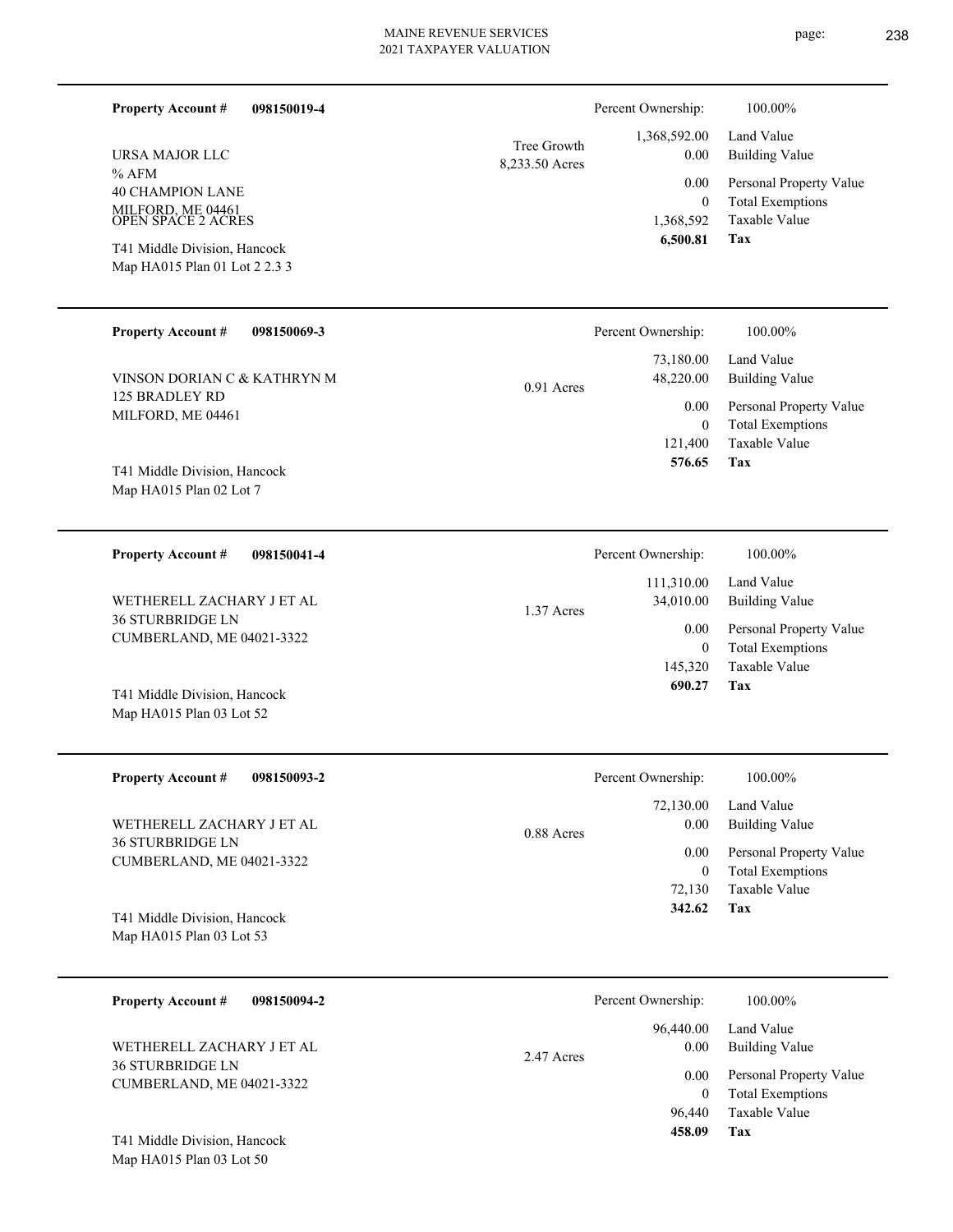| 098150009-3<br><b>Property Account #</b><br>WHITE BRIAN D & LONNIE<br>22 BEEDY RD<br>JAY, ME 04239<br>T41 Middle Division, Hancock<br>Map HA015 Plan 02 Lot 1 | Percent Ownership:<br>123,860.00<br>28,740.00<br>1.46 Acres<br>0.00<br>152,600<br>724.85 | 100.00%<br>Land Value<br><b>Building Value</b><br>Personal Property Value<br><b>Total Exemptions</b><br>$\boldsymbol{0}$<br>Taxable Value<br><b>Tax</b> |
|---------------------------------------------------------------------------------------------------------------------------------------------------------------|------------------------------------------------------------------------------------------|---------------------------------------------------------------------------------------------------------------------------------------------------------|
| <b>Property Account #</b><br>098150008-3                                                                                                                      | Percent Ownership:                                                                       | 100.00%                                                                                                                                                 |
| WILEY GLENN A & CHRIS MOODY                                                                                                                                   | 0.00<br>24,360.00                                                                        | Land Value<br><b>Building Value</b>                                                                                                                     |
| <b>47 MEADOW STREET</b><br>ROCKPORT, ME 04856-5325                                                                                                            | 0.00                                                                                     | Personal Property Value<br><b>Total Exemptions</b><br>$\mathbf{0}$                                                                                      |
| STATE OF ME DOC L#0900416 LL 201                                                                                                                              | 24,360                                                                                   | Taxable Value                                                                                                                                           |
| T41 Middle Division, Hancock<br>Map HA015 Plan 01 Lot 3                                                                                                       | 115.71                                                                                   | <b>Tax</b>                                                                                                                                              |
| 098150060-1<br><b>Property Account #</b>                                                                                                                      | Percent Ownership:                                                                       | 100.00%                                                                                                                                                 |
| <b>WILKINSON PAUL</b>                                                                                                                                         | 0.00<br>29,240.00                                                                        | Land Value<br><b>Building Value</b>                                                                                                                     |
| 41 LOW ST<br>NEWBURY, MA 01950                                                                                                                                | 0.00                                                                                     | Personal Property Value<br><b>Total Exemptions</b><br>$\boldsymbol{0}$                                                                                  |
| MAINE STATE OF L#0901869 LOC A                                                                                                                                | 29,240                                                                                   | <b>Taxable Value</b>                                                                                                                                    |
| T41 Middle Division, Hancock<br>Map HA015 Plan 01 Lot 3.1                                                                                                     | 138.89                                                                                   | Tax                                                                                                                                                     |
| <b>Property Account #</b><br>098150088-5                                                                                                                      | Percent Ownership:                                                                       | 100.00%                                                                                                                                                 |
|                                                                                                                                                               | 63,540.00                                                                                | Land Value                                                                                                                                              |
| WORMELL CLARK L & SUSAN F<br>$11.110 \text{ MPQCD}$ $\lambda$ D. L.M.                                                                                         | 30,350.00<br>$0.54$ Acres                                                                | <b>Building Value</b>                                                                                                                                   |

11 HOMESTEAD LN CARMEL, ME 04419-3222

Map HA015 Plan 03 Lot 57 T41 Middle Division, Hancock **Tax**

 93,890 0

 **445.98**

Taxable Value Total Exemptions 0.00 Personal Property Value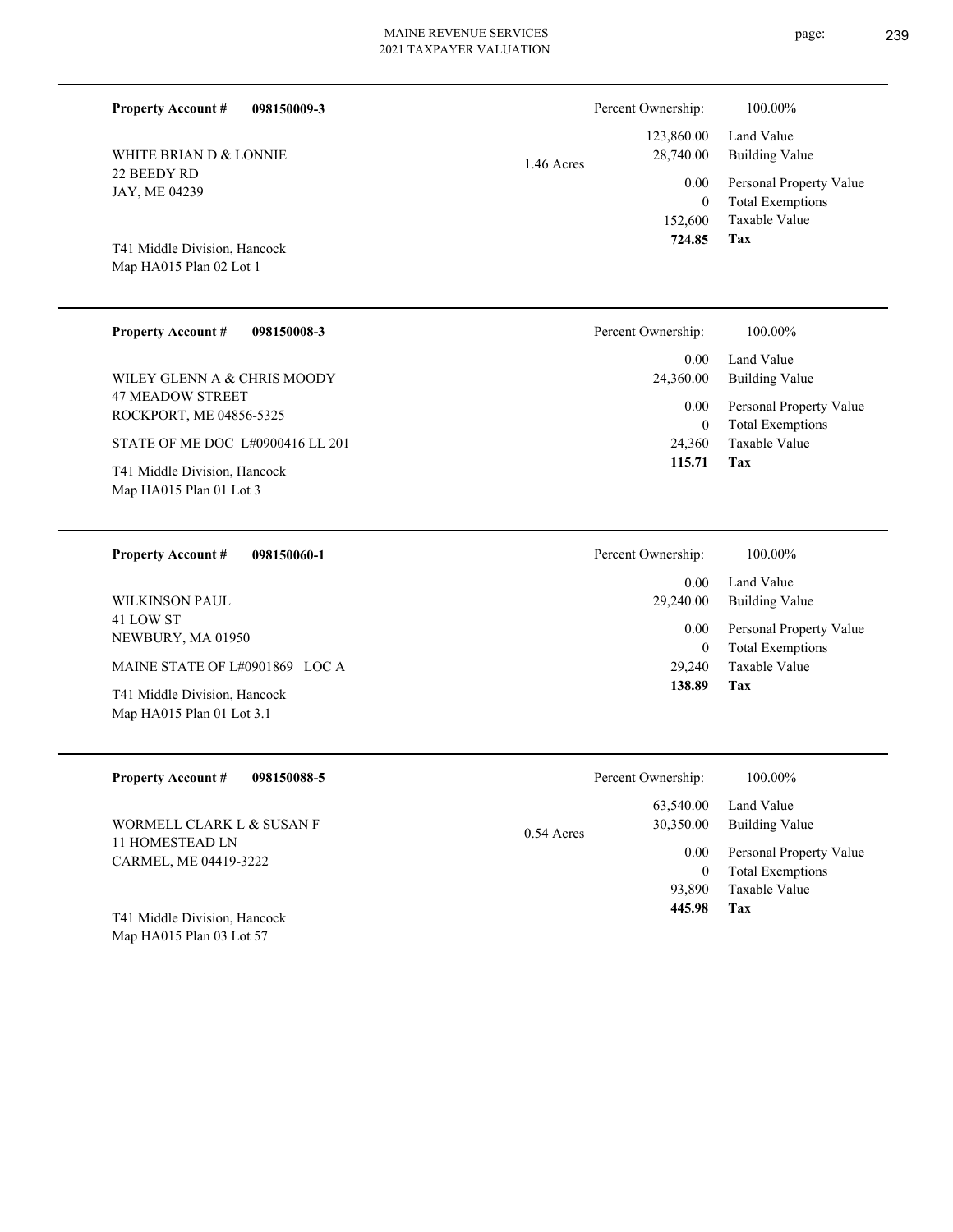## **Totals for: T41 Middle Division, Hancock**

 **22,160.02 acres**

 **16,651,639.00 Land Value 2,421,420.00 Building Value 0.00 Personal Property Value 9,774,667.00 Total Exemptions 44,167 Tax Taxable Value 9,298,392.00**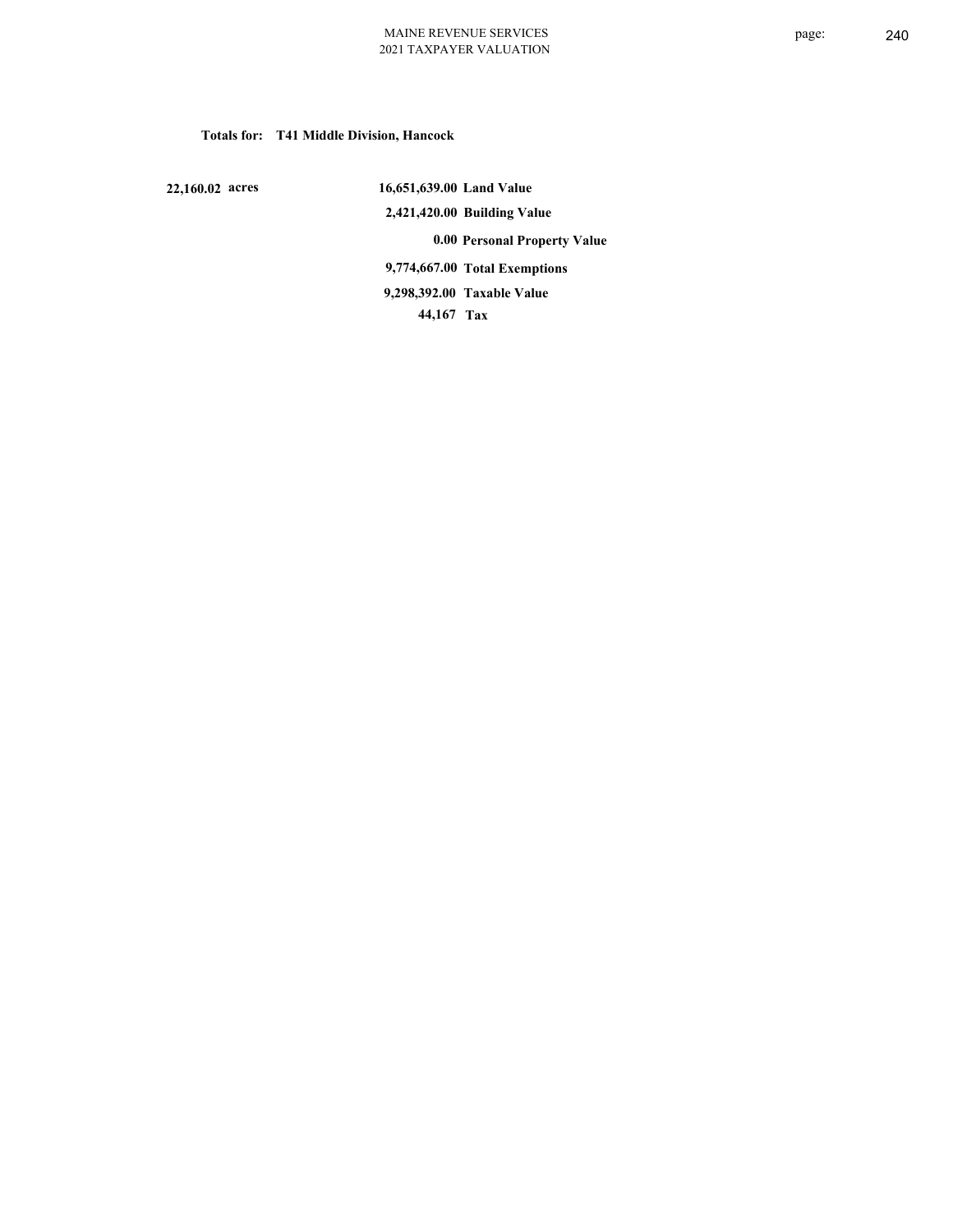**597930008-1**

1278 HARPS WELL ISLAND ROAD

BAKER PATTI L & WILLIAM A

ORRS ISLAND, ME 04066

Eagle Island, Hancock OPEN SPACE 1 AC

**Property Account #**

|              | Percent Ownership: | 100.00%                 |
|--------------|--------------------|-------------------------|
|              |                    | 22,500.00 Land Value    |
| $1.00$ Acres | 0.00               | <b>Building Value</b>   |
|              | 0.00               | Personal Property Value |
|              | 0                  | <b>Total Exemptions</b> |
|              | 22,500             | Taxable Value           |
|              | 106.88             | Tax                     |

**Tax**

 136,070  $\boldsymbol{0}$ 

0.00

 **646.33**

Taxable Value Total Exemptions Personal Property Value

| Map HA016 Plan 01 Lot 8                                                                    |              |                                     |                                                                                          |
|--------------------------------------------------------------------------------------------|--------------|-------------------------------------|------------------------------------------------------------------------------------------|
| <b>Property Account #</b><br>597932003-1                                                   |              | Percent Ownership:                  | 100.00%                                                                                  |
| <b>BOURGEAULT CYNTHIA</b>                                                                  |              | 0.00<br>58,960.00                   | Land Value<br><b>Building Value</b>                                                      |
| <b>EAGLE ISLAND</b><br><b>PO BOX 225</b><br>STONINGTON, ME 04681-0225<br>Robert Quinn Land |              | 0.00<br>$\mathbf{0}$<br>58,960      | Personal Property Value<br><b>Total Exemptions</b><br><b>Taxable Value</b><br><b>Tax</b> |
| Eagle Island, Hancock<br>Map HA016 Plan 01 Lot 3                                           |              | 280.06                              |                                                                                          |
| <b>Property Account #</b><br>597932002-1                                                   |              | Percent Ownership:                  | 100.00%                                                                                  |
| <b>CHESLEY EARLE M &amp; CATHY P</b>                                                       | 4.37 Acres   | 142,400.00<br>89,880.00             | Land Value<br><b>Building Value</b>                                                      |
| PO BOX 164<br>NORTH SUTTON, NH 03260                                                       |              | 0.00<br>$\boldsymbol{0}$<br>232,280 | Personal Property Value<br><b>Total Exemptions</b><br>Taxable Value                      |
| Eagle Island, Hancock<br>Map HA016 Plan 01 Lot 6.31                                        |              | 1,103.33                            | Tax                                                                                      |
| <b>Property Account #</b><br>597932001-2                                                   |              | Percent Ownership:                  | 100.00%                                                                                  |
| <b>EAGLE LIGHT CARETAKERS</b>                                                              | $1.01$ Acres | 9,750.00<br>5,940.00                | Land Value<br><b>Building Value</b>                                                      |
| % HENRY HOYLE<br>3901 YUMA ST NW<br>WASHINGTON, DC 20016<br>CIR 59-20G-793                 |              | 0.00<br>$\mathbf{0}$<br>15,690      | Personal Property Value<br><b>Total Exemptions</b><br>Taxable Value                      |
| Eagle Island, Hancock<br>Map HA016 Plan 01 Lot 14                                          |              | 74.53                               | Tax                                                                                      |
| <b>Property Account #</b><br>597930002-2                                                   |              | Percent Ownership:                  | 100.00%                                                                                  |
| <b>FAIRLEY POINT LIMITED PARTNERSHIP</b>                                                   | 2.00 Acres   | 95,000.00<br>41,070.00              | Land Value<br><b>Building Value</b>                                                      |

%WILLIAM FAIRLEY 215 HAVERFORD AVE SWARTHMORE, PA 19081 CIR 59-20G-793

Map HA016 Plan 01 Lot 13 Eagle Island, Hancock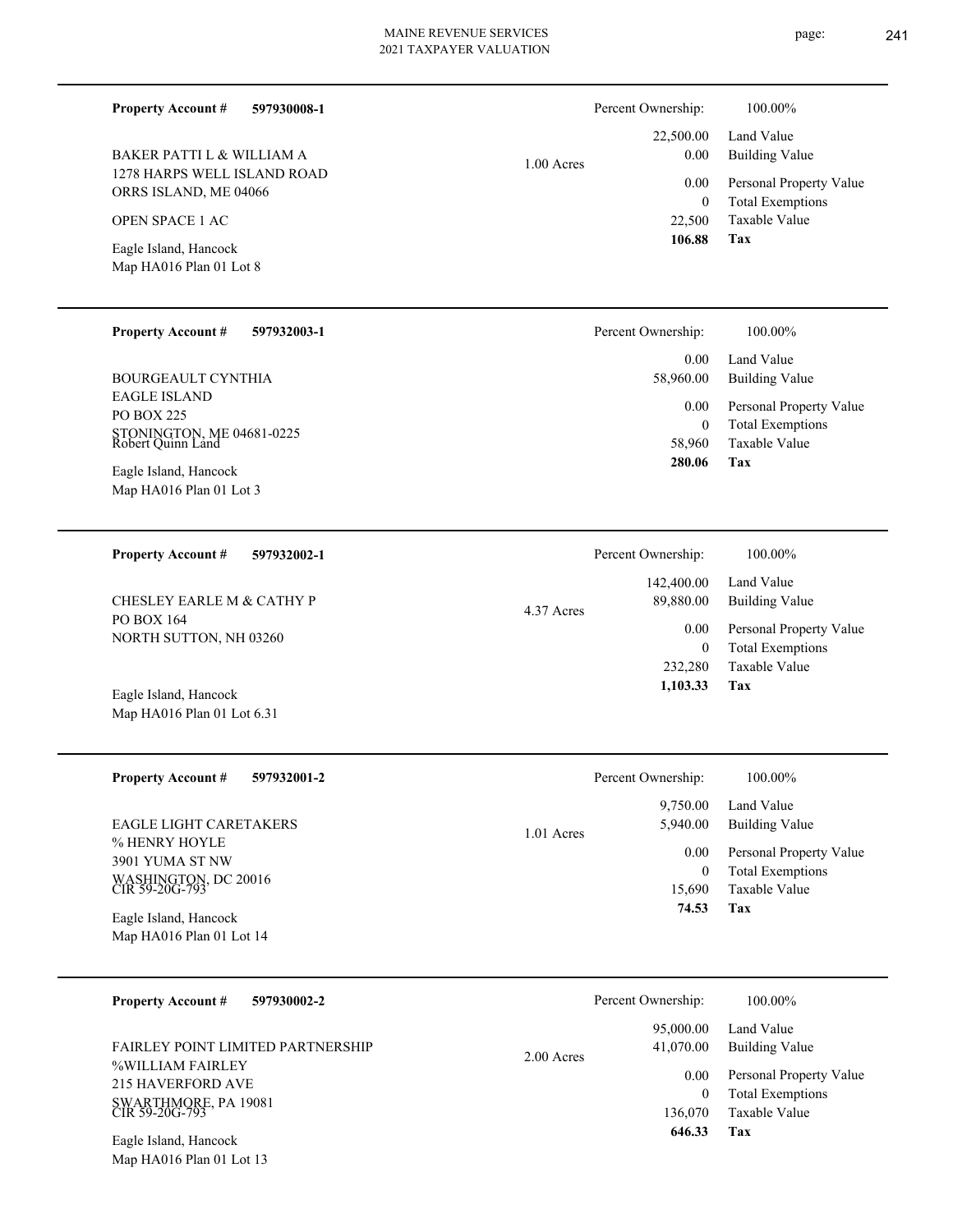| page: | 242 |
|-------|-----|
|       |     |

| <b>Property Account #</b><br>597930022-1              |                            | Percent Ownership:         | 100.00%                                            |
|-------------------------------------------------------|----------------------------|----------------------------|----------------------------------------------------|
| <b>GINN ELEANOR LACOMBE</b>                           | 17.00 Acres                | 68,750.00<br>1,100.00      | Land Value<br><b>Building Value</b>                |
| 90 MINOT RD<br>POWNAL, ME 04069                       |                            | $0.00\,$<br>$\overline{0}$ | Personal Property Value<br><b>Total Exemptions</b> |
| OPEN SPACE PERMAN. PROTECTED 17 ACRES CIR 59-20G-793  |                            | 69,850<br>331.79           | Taxable Value<br>Tax                               |
| Eagle Island, Hancock<br>Map HA016 Plan 01 Lot 6.1    |                            |                            |                                                    |
| <b>Property Account #</b><br>597930025-1              |                            | Percent Ownership:         | 100.00%                                            |
| GINN WILLIAM & ELEANOR L                              | 19.30 Acres                | 244,150.00<br>191,040.00   | Land Value<br><b>Building Value</b>                |
| 90 MINOT RD<br>POWNAL, ME 04069                       |                            | 0.00<br>$\overline{0}$     | Personal Property Value<br><b>Total Exemptions</b> |
| OPEN SPACE PUBLIC ACCESS 17.30 ACRES                  |                            | 435,190<br>2,067.15        | Taxable Value<br>Tax                               |
| Eagle Island, Hancock<br>Map HA016 Plan 01 Lot 6.11 9 |                            |                            |                                                    |
| <b>Property Account #</b><br>597930001-2              |                            | Percent Ownership:         | 100.00%                                            |
| <b>HAENIF PETER &amp; JANE TTEE</b>                   | 3.56 Acres                 | 163,700.00<br>130,780.00   | Land Value<br><b>Building Value</b>                |
| 32 LONG HILL ROAD<br>DEEP RIVER, CT 06417             |                            | 0.00<br>$\overline{0}$     | Personal Property Value<br><b>Total Exemptions</b> |
| CIR 59-20G-793                                        |                            | 294,480<br>1,398.78        | <b>Taxable Value</b><br>Tax                        |
| Eagle Island, Hancock<br>Map HA016 Plan 01 Lot 12     |                            |                            |                                                    |
| <b>Property Account #</b><br>597930003-4              |                            | Percent Ownership:         | 50.00%                                             |
| HENNESSY FRANCIS J & RUTH J TRUSTEES                  | 1.90 Acres                 | 50,250.00<br>41,785.00     | Land Value<br><b>Building Value</b>                |
| HENNESSY REV TRUST<br>208 GEYA LN                     |                            | 0.00<br>$\boldsymbol{0}$   | Personal Property Value<br><b>Total Exemptions</b> |
| LOUDON, TN 37774<br>CIR 59-20G-793                    |                            | 92,035<br>437.17           | Taxable Value<br>Tax                               |
| Eagle Island, Hancock<br>Map HA016 Plan 01 Lot 4      |                            |                            |                                                    |
| <b>Property Account #</b><br>597930016-2              |                            | Percent Ownership:         | 100.00%                                            |
| HENNESSY FRANCIS J & RUTH J TRUSTEES                  | Tree Growth<br>14.00 Acres | 96,542.00<br>0.00          | Land Value<br><b>Building Value</b>                |
| HENNESSY REV TRUST<br>208 GEYA LN                     |                            | 0.00<br>$\boldsymbol{0}$   | Personal Property Value<br><b>Total Exemptions</b> |
| LOUDON, TN 37774<br>CIR 59-20G-793                    |                            | 96,542<br>458.57           | Taxable Value<br>Tax                               |
| Easta Island, Hanagale                                |                            |                            |                                                    |

Map HA016 Plan 01 Lot 10 Eagle Island, Hancock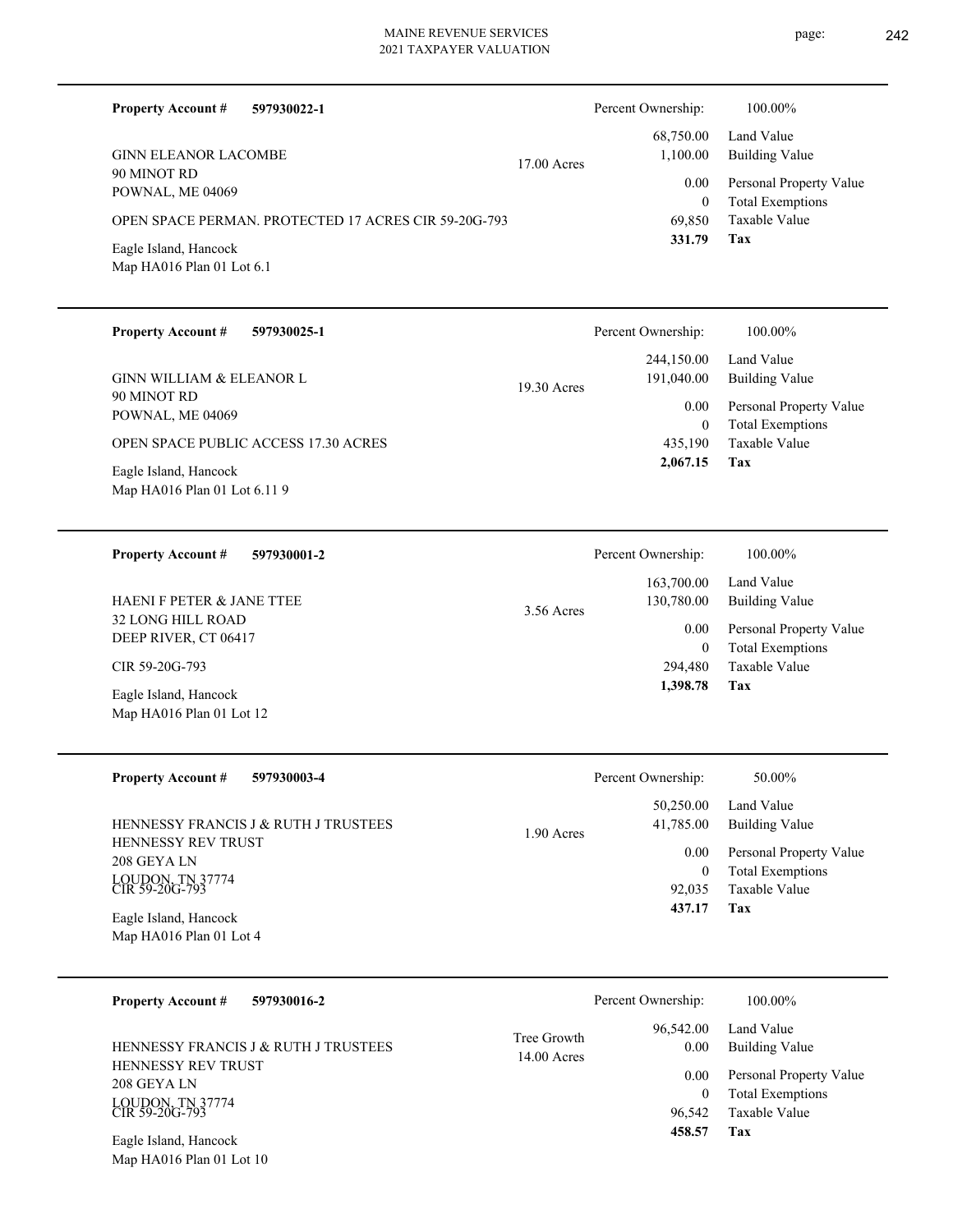| <b>Property Account #</b><br>597930015-3                         |                            | Percent Ownership:       | 100.00%                                            |
|------------------------------------------------------------------|----------------------------|--------------------------|----------------------------------------------------|
| HENNING JUSTINE H & ANTHONY SCOTT & MICHAEI                      | $26.00$ Acres              | 249,000.00<br>127,410.00 | Land Value<br><b>Building Value</b>                |
| & STEPHEN SCHWARTZ                                               |                            | 0.00                     | Personal Property Value                            |
| <b>39 MAPLE STREET</b><br>BROOKLYN, NY 11225<br>OPEN SPACE 23 AC |                            | $\mathbf{0}$             | <b>Total Exemptions</b>                            |
|                                                                  |                            | 376,410<br>1,787.95      | <b>Taxable Value</b><br>Tax                        |
| Eagle Island, Hancock<br>Map HA016 Plan 01 Lot 15                |                            |                          |                                                    |
|                                                                  |                            |                          |                                                    |
| <b>Property Account #</b><br>597930010-2                         |                            | Percent Ownership:       | 100.00%                                            |
| HOKE KATHRYN A TRUSTEE                                           | Tree Growth<br>41.00 Acres | 233,447.72<br>72,190.00  | Land Value<br><b>Building Value</b>                |
| <b>PO BOX 248</b><br>ORLAND, ME 04472                            |                            | 0.00                     | Personal Property Value                            |
| CIR 59-20G-793                                                   |                            | $\mathbf{0}$<br>305,638  | <b>Total Exemptions</b><br><b>Taxable Value</b>    |
|                                                                  |                            | 1,451.78                 | Tax                                                |
| Eagle Island, Hancock<br>Map HA016 Plan 01 Lot 11                |                            |                          |                                                    |
|                                                                  |                            |                          |                                                    |
| <b>Property Account #</b><br>597930007-1                         |                            | Percent Ownership:       | 100.00%                                            |
|                                                                  |                            | 157,800.00<br>16,620.00  | Land Value                                         |
| <b>HOWE SAM ET AL</b><br>%E EARLE                                | 5.28 Acres                 |                          | <b>Building Value</b>                              |
| 175 CHESTNUT ST                                                  |                            | 0.00<br>$\overline{0}$   | Personal Property Value<br><b>Total Exemptions</b> |
| WINNETKA, IL 60093<br>NE TIP EAGLE ISLAND                        |                            | 174,420                  | <b>Taxable Value</b>                               |
| Eagle Island, Hancock                                            |                            | 828.50                   | Tax                                                |
| Map HA016 Plan 01 Lot 1                                          |                            |                          |                                                    |
| <b>Property Account #</b><br>597930003-3                         |                            | Percent Ownership:       | 50.00%                                             |
|                                                                  |                            | 50,250.00                | Land Value                                         |
| JEFFERY EDWIN & SHARON L TRUSTEES                                | 1.90 Acres                 | 41,785.00                | <b>Building Value</b>                              |
| <b>32 BEALS AVENUE</b>                                           |                            | 0.00                     | Personal Property Value                            |
| ELLSWORTH, ME 04605                                              |                            | $\mathbf{0}$             | <b>Total Exemptions</b>                            |
| CIR 59-20G-793                                                   |                            | 92,035<br>437.17         | Taxable Value<br>Tax                               |
| Eagle Island, Hancock<br>Map HA016 Plan 01 Lot 4                 |                            |                          |                                                    |
| <b>Property Account #</b><br>597930018-3                         |                            | Percent Ownership:       | 100.00%                                            |
|                                                                  | Tree Growth<br>35.00 Acres | 90,155.00                | Land Value                                         |
| JEFFERY EDWIN A TRUSTEE & SHARON L TRUSTEE                       |                            | 86,170.00                | <b>Building Value</b>                              |
| EDWIN A JEFFERY REVOCABLE TRUST &<br><b>SHARON</b>               |                            | 0.00                     | Personal Property Value                            |
| 32 BEALS AVENUE                                                  |                            | $\mathbf{0}$             | <b>Total Exemptions</b>                            |

ELLSWORTH, ME 04605

Map HA016 Plan 01 Lot 10.1 Eagle Island, Hancock

**Tax 837.54**

176,325 Taxable Value

page: 243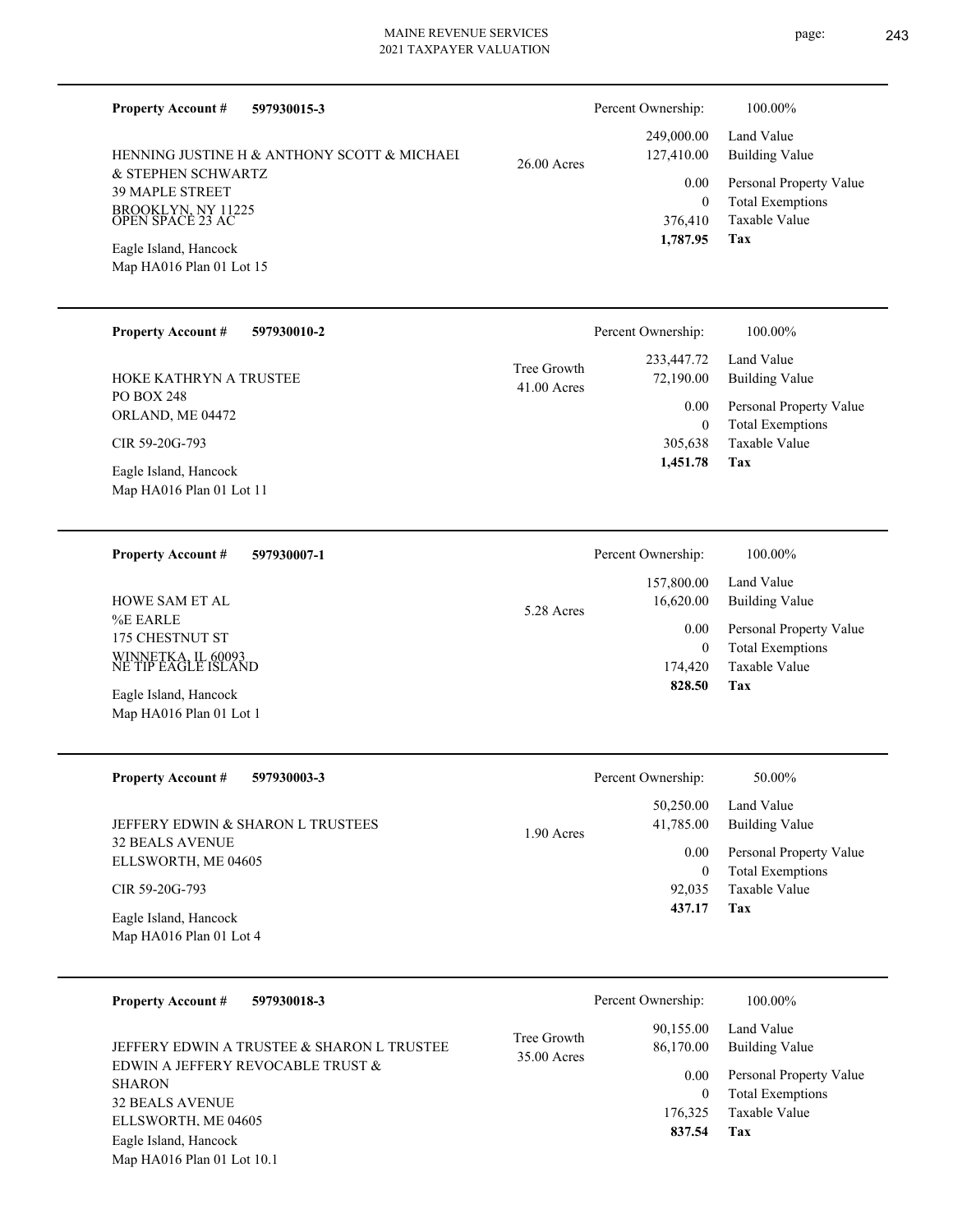**597930023-3**

**Property Account #**

Percent Ownership:  $100.00\%$ 

| LANKTON DIANE M                                                                                                                                                                                                                                                                      | 1.00 Acres   | 37,500.00                                                                                         | Land Value                                                                                                                   |
|--------------------------------------------------------------------------------------------------------------------------------------------------------------------------------------------------------------------------------------------------------------------------------------|--------------|---------------------------------------------------------------------------------------------------|------------------------------------------------------------------------------------------------------------------------------|
| <b>40 BERNARD ROAD</b>                                                                                                                                                                                                                                                               |              | 0.00                                                                                              | <b>Building Value</b>                                                                                                        |
| PORTLAND, ME 04103-3611                                                                                                                                                                                                                                                              |              | 0.00                                                                                              | Personal Property Value                                                                                                      |
| CIR 59-206-793                                                                                                                                                                                                                                                                       |              | $\boldsymbol{0}$                                                                                  | <b>Total Exemptions</b>                                                                                                      |
| Eagle Island, Hancock                                                                                                                                                                                                                                                                |              | 37,500                                                                                            | Taxable Value                                                                                                                |
| Map HA016 Plan 01 Lot 6.2                                                                                                                                                                                                                                                            |              | 178.13                                                                                            | Tax                                                                                                                          |
| <b>Property Account #</b>                                                                                                                                                                                                                                                            | $0.50$ Acres | Percent Ownership:                                                                                | 100.00%                                                                                                                      |
| 597930026-1                                                                                                                                                                                                                                                                          |              | 37,500.00                                                                                         | Land Value                                                                                                                   |
| NORMAN DAVID W                                                                                                                                                                                                                                                                       |              | 18,400.00                                                                                         | <b>Building Value</b>                                                                                                        |
| <b>637 WISWELL ROAD</b>                                                                                                                                                                                                                                                              |              | 0.00                                                                                              | Personal Property Value                                                                                                      |
| HOLDEN, ME 04429                                                                                                                                                                                                                                                                     |              | $\boldsymbol{0}$                                                                                  | <b>Total Exemptions</b>                                                                                                      |
| Eagle Island, Hancock                                                                                                                                                                                                                                                                |              | 55,900                                                                                            | Taxable Value                                                                                                                |
| Map HA016 Plan 01 Lot 11.1                                                                                                                                                                                                                                                           |              | 265.53                                                                                            | Tax                                                                                                                          |
| <b>Property Account #</b><br>597932005-1<br>ODOM MARK B & KRISTA E ODOM RADFORD TRUSTI<br>ODOM IRREVOCABLE REAL ESTATE TRUST<br><b>152 NORTHPORT AVENUE</b><br>BELFAST, ME 04915<br>OPEN SPACE 3 ACRES 2015 - CIR 59-206-793<br>Eagle Island, Hancock<br>Map HA016 Plan 01 Lot 10.11 | 5.00 Acres   | Percent Ownership:<br>109,660.00<br>67,040.00<br>0.00<br>$\boldsymbol{0}$<br>176,700<br>839.33    | 100.00%<br>Land Value<br><b>Building Value</b><br>Personal Property Value<br><b>Total Exemptions</b><br>Taxable Value<br>Tax |
| <b>Property Account #</b><br>597930009-1<br>OFFENHARTZ PETER O & BARBARA H TRUST<br>9 SMITH ST<br>WELLESLEY, MA 02482<br>CIR 59-20G-793<br>Eagle Island, Hancock<br>Map HA016 Plan 01 Lot 2                                                                                          | 3.47 Acres   | Percent Ownership:<br>131,900.00<br>320,720.00<br>0.00<br>$\boldsymbol{0}$<br>452,620<br>2,149.95 | 100.00%<br>Land Value<br><b>Building Value</b><br>Personal Property Value<br><b>Total Exemptions</b><br>Taxable Value<br>Tax |
| <b>Property Account #</b>                                                                                                                                                                                                                                                            | 0.14 Acres   | Percent Ownership:                                                                                | 100.00%                                                                                                                      |
| 597930019-1                                                                                                                                                                                                                                                                          |              | 37,500.00                                                                                         | Land Value                                                                                                                   |
| PARKS STANTON R                                                                                                                                                                                                                                                                      |              | 15,900.00                                                                                         | <b>Building Value</b>                                                                                                        |
| <b>C/O IRENE PARKS</b>                                                                                                                                                                                                                                                               |              | 0.00                                                                                              | Personal Property Value                                                                                                      |
| 100 RHODE ISLAND AVE #5                                                                                                                                                                                                                                                              |              | $\mathbf{0}$                                                                                      | <b>Total Exemptions</b>                                                                                                      |
| NEWPORT, RI 02840-3346<br>CIR 59-20G-793                                                                                                                                                                                                                                             |              | 53,400                                                                                            | Taxable Value                                                                                                                |
| Eagle Island, Hancock                                                                                                                                                                                                                                                                |              | 253.65                                                                                            | Tax                                                                                                                          |

# Map HA016 Plan 01 Lot 5

÷.

 $\overline{\phantom{0}}$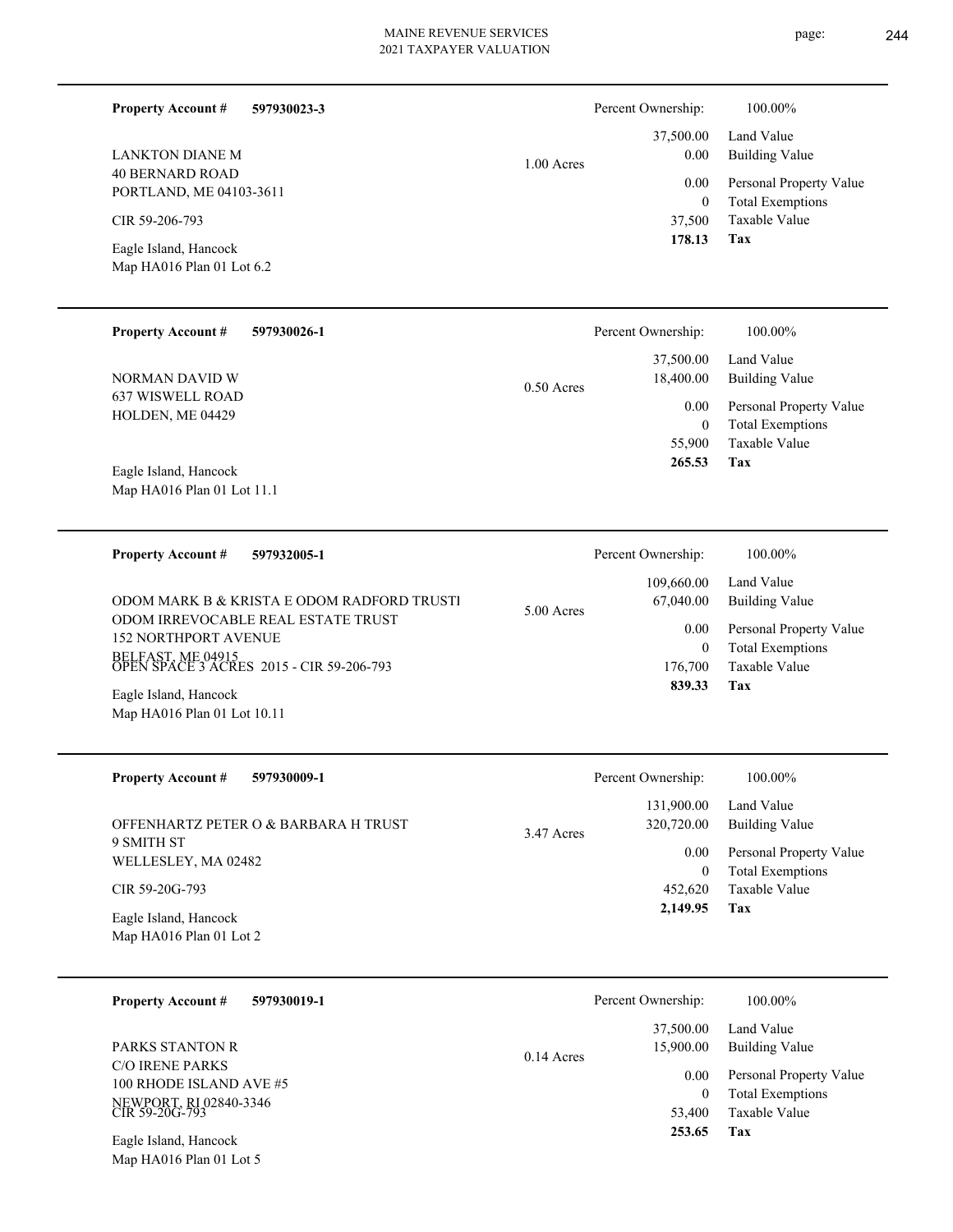**597930028-2**

% ROBERT QUINN EAGLE ISLAND SUNSET, ME 04683 QUINN FAMILY CEMETERY

**Property Account #**

Map HA016 Plan 01 Lot 7 Other Exempt property Eagle Island, Hancock

#### **597930006-2 Property Account #**

HC2 EAGLE ISLAND SUNSET, ME 04683 QUINN HELENE & ROBERT

CIR 59-20G-793

Map HA016 Plan 01 Lot 6 Eagle Island, Hancock

#### **597930014-2 Property Account #**

HC2 EAGLE ISLAND SUNSET, ME 04683 QUINN ROBERT L & HELENE M

CIR 59-20G-793

Map HA016 Plan 01 Lot 3 Eagle Island, Hancock

#### **597930027-1 Property Account #**

101 HAGYS MILL RD PHILADELPHIA, PA 19128 RUDER ABBY & ELLEN TICHENOR

#### CIR 59 20G 793

Map HA016 Plan 01 Lot 5.1 Eagle Island, Hancock

#### **597932004-1 Property Account #**

166 MURRAY STREET PORTLAND, ME 04103 TROTT JAN E

CIR 59-206-793

Map HA016 Plan 01 Lot 6.21 Eagle Island, Hancock

| Percent Ownership: | 100.00%                                                 |
|--------------------|---------------------------------------------------------|
|                    | 0.00 Land Value<br>0.00 Building Value                  |
| $\overline{0}$     | 0.00 Personal Property Value<br><b>Total Exemptions</b> |

Taxable Value 0

#### **Tax 0.00**

|             | Percent Ownership: | 100.00%                 |
|-------------|--------------------|-------------------------|
|             | 505,950.00         | Land Value              |
| 55.38 Acres | 90,220.00          | Building Value          |
|             | 0.00               | Personal Property Value |
|             | $\bf{0}$           | <b>Total Exemptions</b> |
|             | 596,170            | Taxable Value           |
|             | 2,831.81           | Tax                     |

| Percent Ownership: | 100.00%                 |
|--------------------|-------------------------|
| 534,430.00         | Land Value              |
| 194,590.00         | Building Value          |
| 0.00               | Personal Property Value |
| $\theta$           | <b>Total Exemptions</b> |
| 729,020            | Taxable Value           |
|                    | Tax                     |
|                    | 3,462.85                |

|            | Percent Ownership: | 100.00%                 |
|------------|--------------------|-------------------------|
|            | 165,600.00         | Land Value              |
| 5.86 Acres | 100,010.00         | Building Value          |
|            | 0.00               | Personal Property Value |
|            | 0                  | <b>Total Exemptions</b> |
|            | 265,610            | Taxable Value           |
|            | 1,261.65           | Tax                     |
|            |                    |                         |

|              | Percent Ownership: | 100.00%                 |
|--------------|--------------------|-------------------------|
|              | 37,500.00          | Land Value              |
| $1.00$ Acres | 0.00               | Building Value          |
|              | 0.00               | Personal Property Value |
|              | $\Omega$           | <b>Total Exemptions</b> |
|              | 37,500             | Taxable Value           |
|              | 178.13             | Tax                     |
|              |                    |                         |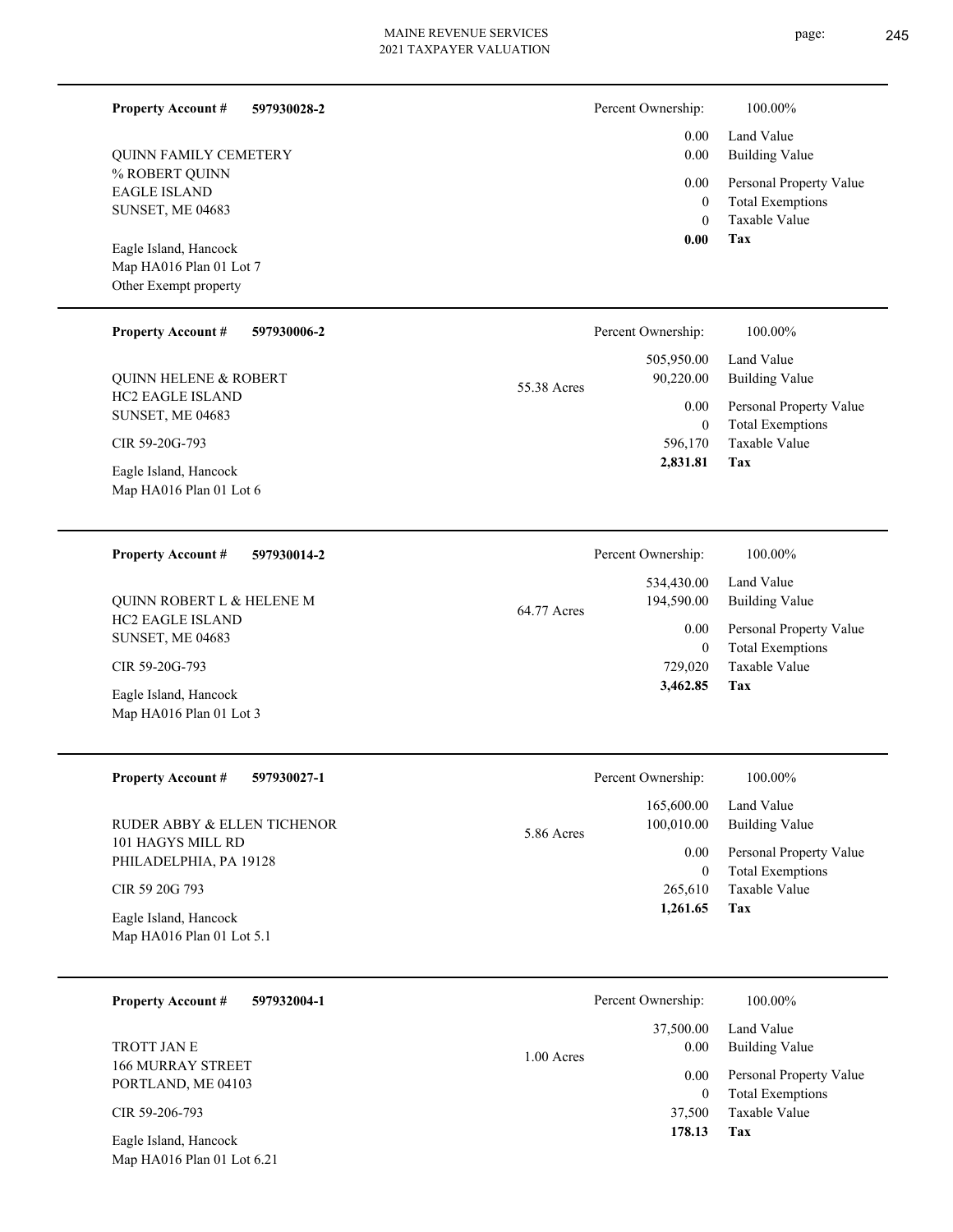| <b>Property Account #</b><br>597930024-3                                | Percent Ownership:   | 100.00%                 |
|-------------------------------------------------------------------------|----------------------|-------------------------|
|                                                                         | 181,300.00           | Land Value              |
| <b>WORTHEN GAIL</b><br><b>296 MCGIBBONS ROAD</b><br>MORE TOWN, VT 05660 | 0.00<br>$7.63$ Acres | Building Value          |
|                                                                         | 0.00                 | Personal Property Value |
|                                                                         | $\theta$             | <b>Total Exemptions</b> |
| CIR 59-20G-793                                                          | 181,300              | Taxable Value           |
| <b>PIIII</b>                                                            | 861.18               | Tax                     |

Map HA016 Plan 01 Lot 6.3 Eagle Island, Hancock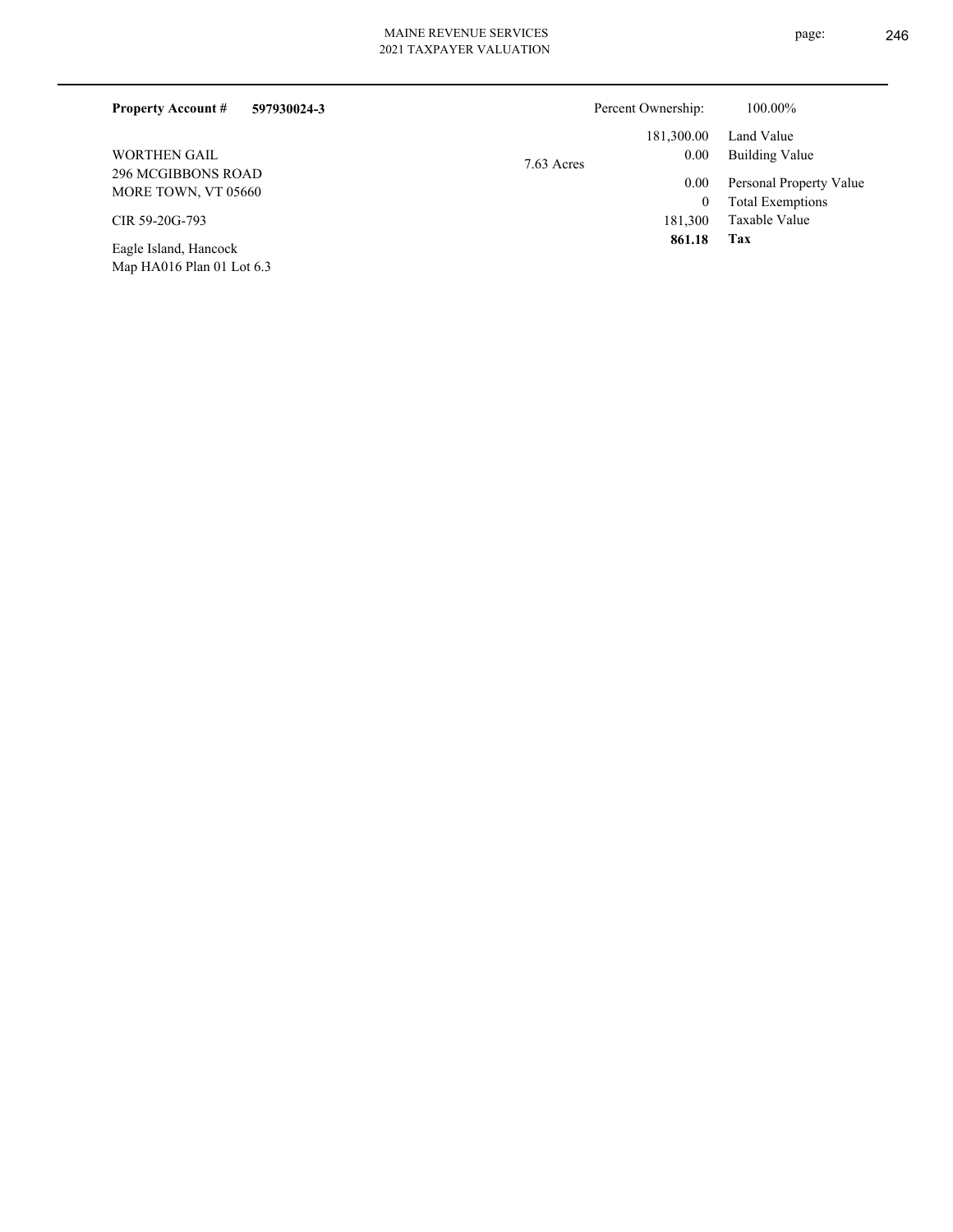## **Totals for: Eagle Island, Hancock**

 **316.17 acres**

 **3,452,534.72 Land Value 1,711,610.00 Building Value 0.00 Personal Property Value 0.00 Total Exemptions 24,530 Tax Taxable Value 5,164,144.72**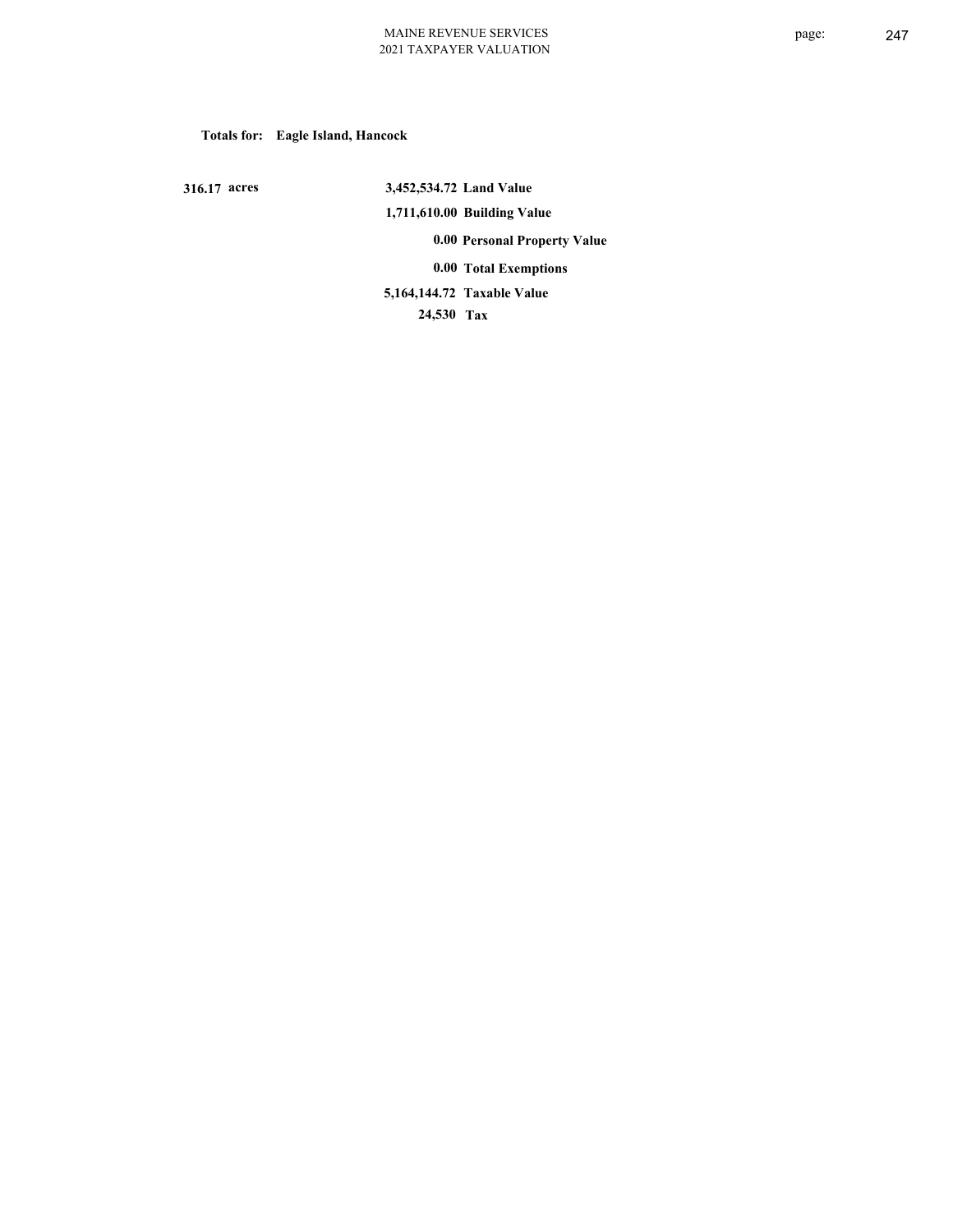| <b>Property Account #</b><br>598030001-3  | Percent Ownership:      | 100.00%                      |
|-------------------------------------------|-------------------------|------------------------------|
|                                           | 155,000.00              | Land Value                   |
| ELKIND KATHERINE R ET AL                  | 21,000.00<br>5.00 Acres | Building Value               |
| 51 GLEN VIEW ROAD<br>WAITSFIELD, VT 05673 | 0.00                    | Personal Property Value      |
|                                           |                         | <b>Total Exemptions</b><br>0 |
| CIR 59 20G 803                            | 176,000                 | Taxable Value                |
| Bald Island, Hancock                      | 836.00                  | Tax                          |

Map HA059 Plan 01 Lot 803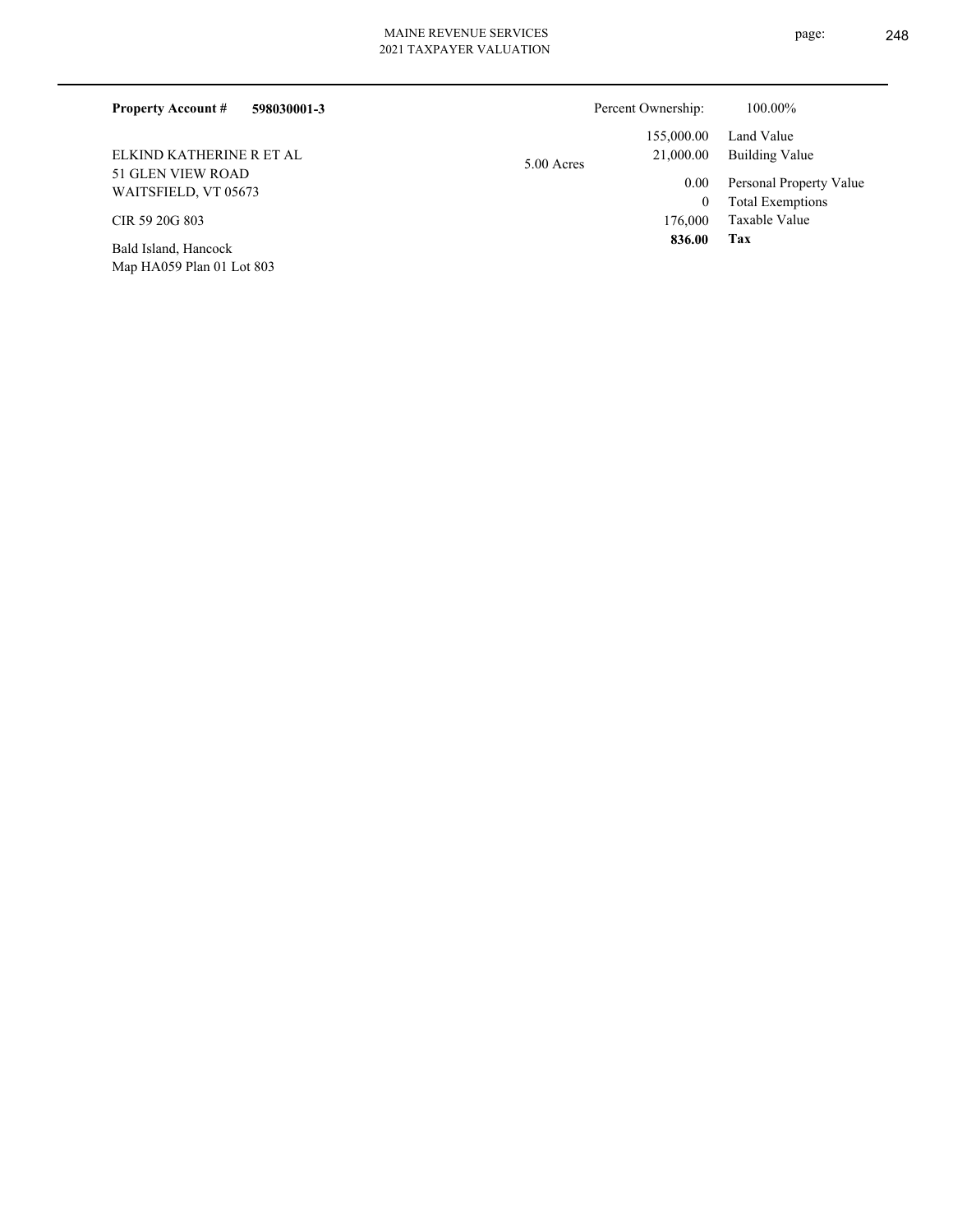## **Totals for: Bald Island, Hancock**

 **5.00 acres**

 **155,000.00 Land Value 21,000.00 Building Value 0.00 Personal Property Value 0.00 Total Exemptions Taxable Value 176,000.00**

 **836 Tax**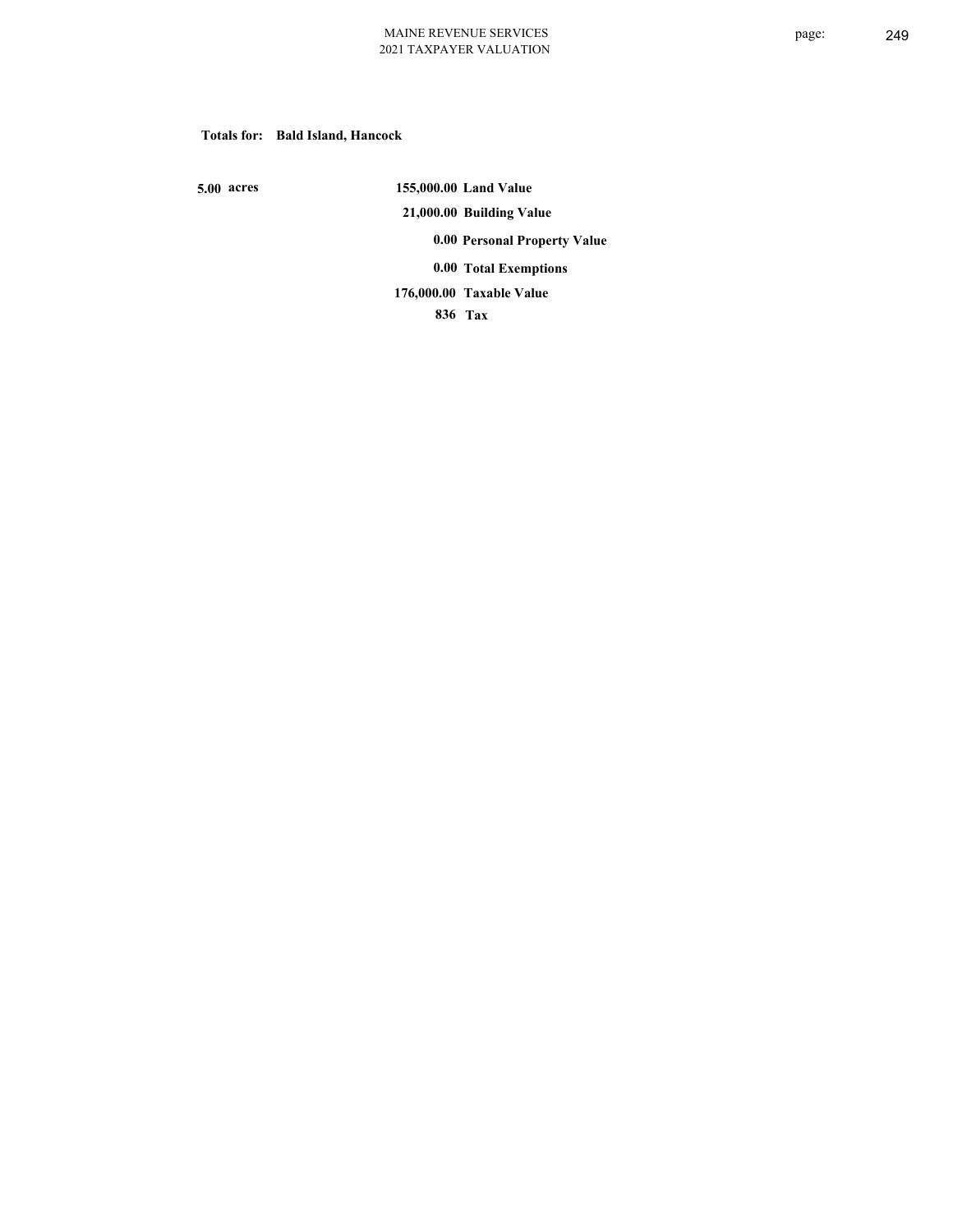**597240001-1**

| BOBBITT RICHARD B                        |
|------------------------------------------|
| % VIRGINIA BOBBITT                       |
| 106 OCEAN AVE                            |
| PORTLAND, ME 04103<br>CIR 59 20E 724 731 |

**Property Account #**

Map HA059 Plan 01 Lot 724 Bar Island, Hancock

2.00 Acres

| Percent Ownership: | 100.00%                 |
|--------------------|-------------------------|
| 132,500.00         | Land Value              |
| 82,470.00          | Building Value          |
| 0.00               | Personal Property Value |
| 0                  | <b>Total Exemptions</b> |
| 214,970            | Taxable Value           |
| 1,021.11           | Tax                     |

| Percent Ownership:                 | 100.00%                                            |
|------------------------------------|----------------------------------------------------|
| 115,000.00<br>0.00<br>$3.00$ Acres | Land Value<br>Building Value                       |
| 115,000                            | Personal Property Value<br><b>Total Exemptions</b> |
| 0                                  | Taxable Value                                      |
| 0.00                               | Tax                                                |
|                                    | 0.00                                               |

Charitable Organization exempt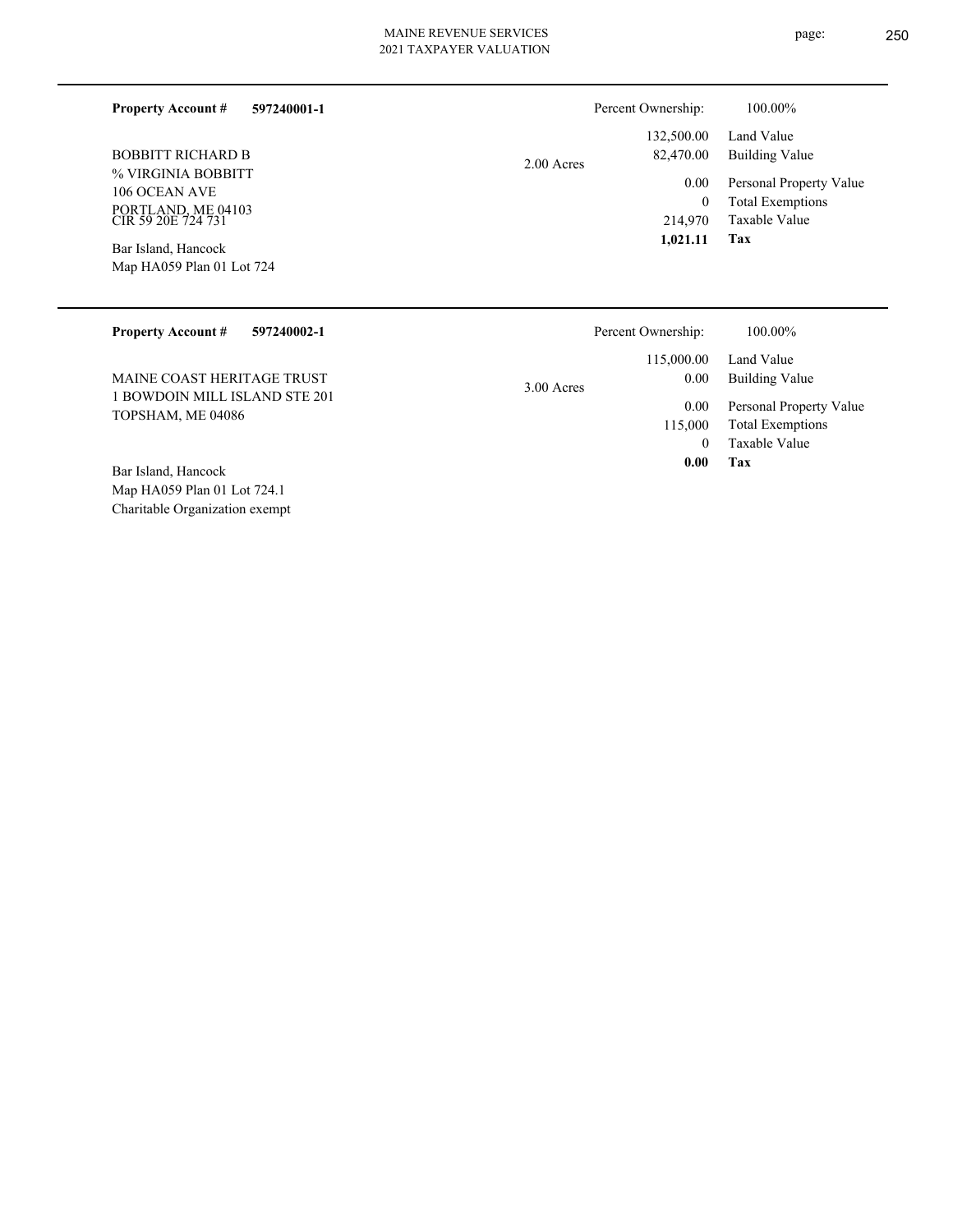**Totals for: Bar Island, Hancock**

 **5.00 acres**

 **247,500.00 Land Value 82,470.00 Building Value 0.00 Personal Property Value 115,000.00 Total Exemptions 1,021 Tax Taxable Value 214,970.00**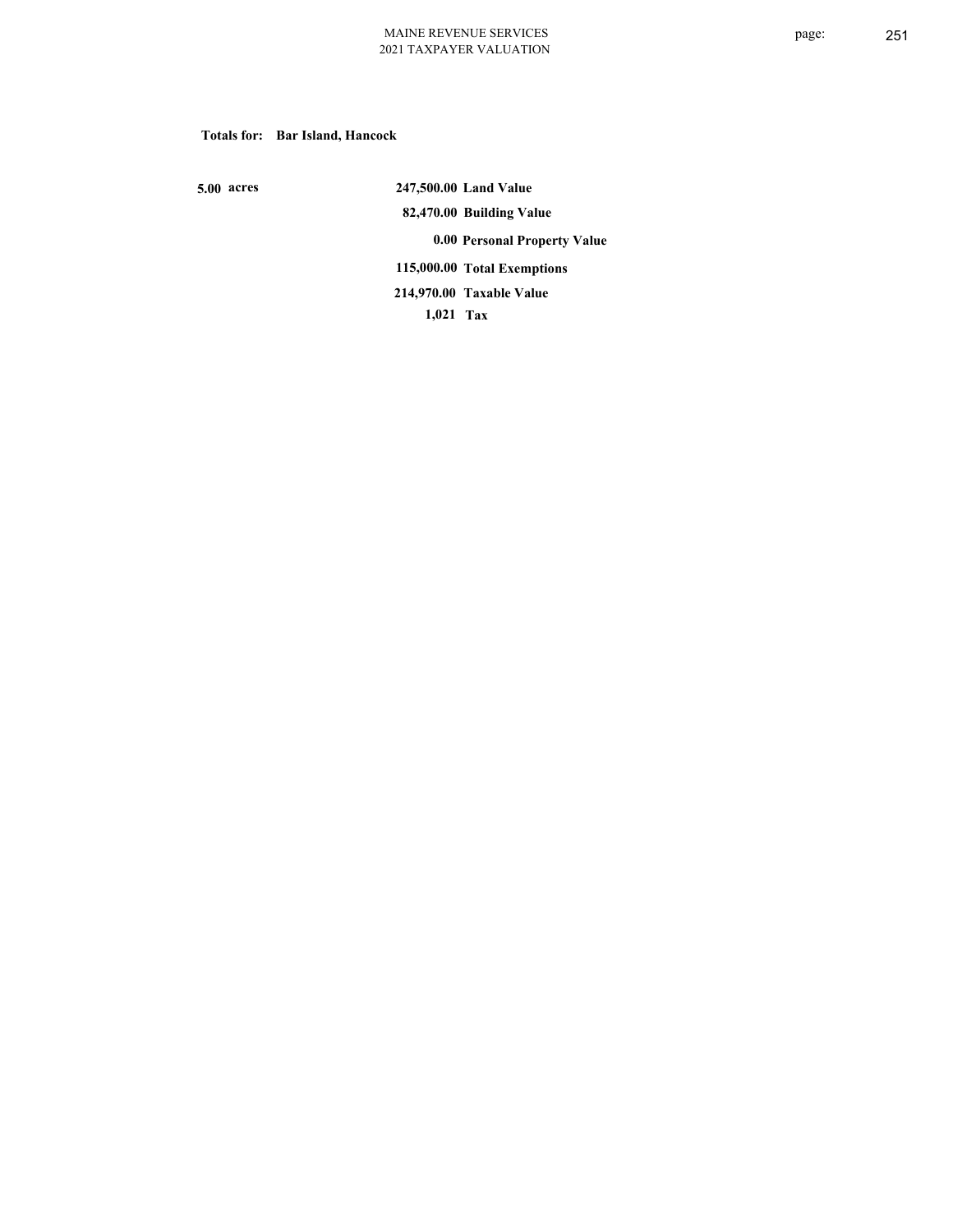| <b>Property Account #</b><br>596870001-4                                    |               | Percent Ownership: | 50.00%                  |
|-----------------------------------------------------------------------------|---------------|--------------------|-------------------------|
|                                                                             |               | 356,250.00         | Land Value              |
| BEACH ISLAND INC                                                            | $75.00$ Acres | 181,715.00         | Building Value          |
| %ROBERT BYRNE<br>27 TOPSTONE ROAD<br>RIDGEFIELD, CT 06877<br>CIR 59-20D-687 |               | 0.00               | Personal Property Value |
|                                                                             |               | $\mathbf{0}$       | <b>Total Exemptions</b> |
|                                                                             |               | 537,965            | Taxable Value           |
| Beach Island, Hancock                                                       |               | 2,555.33           | Tax                     |
| Map HA059 Plan 01 Lot 687                                                   |               |                    |                         |
|                                                                             |               |                    |                         |

| <b>Property Account #</b><br>596870001-3           | Percent Ownership:          | 50.00%                  |
|----------------------------------------------------|-----------------------------|-------------------------|
|                                                    | 356,250.00                  | Land Value              |
| LUYSTER ANADINE                                    | 181,715.00<br>$75.00$ Acres | Building Value          |
| 29 WOODWAY DRIVE                                   | 0.00                        | Personal Property Value |
| SHREWSBURY, MA 01545                               | $\mathbf{0}$                | <b>Total Exemptions</b> |
| CIR 59-20D-687                                     | 537,965                     | Taxable Value           |
| Beach Island, Hancock<br>Map HA059 Plan 01 Lot 687 | 2,555.33                    | Tax                     |

## page: 252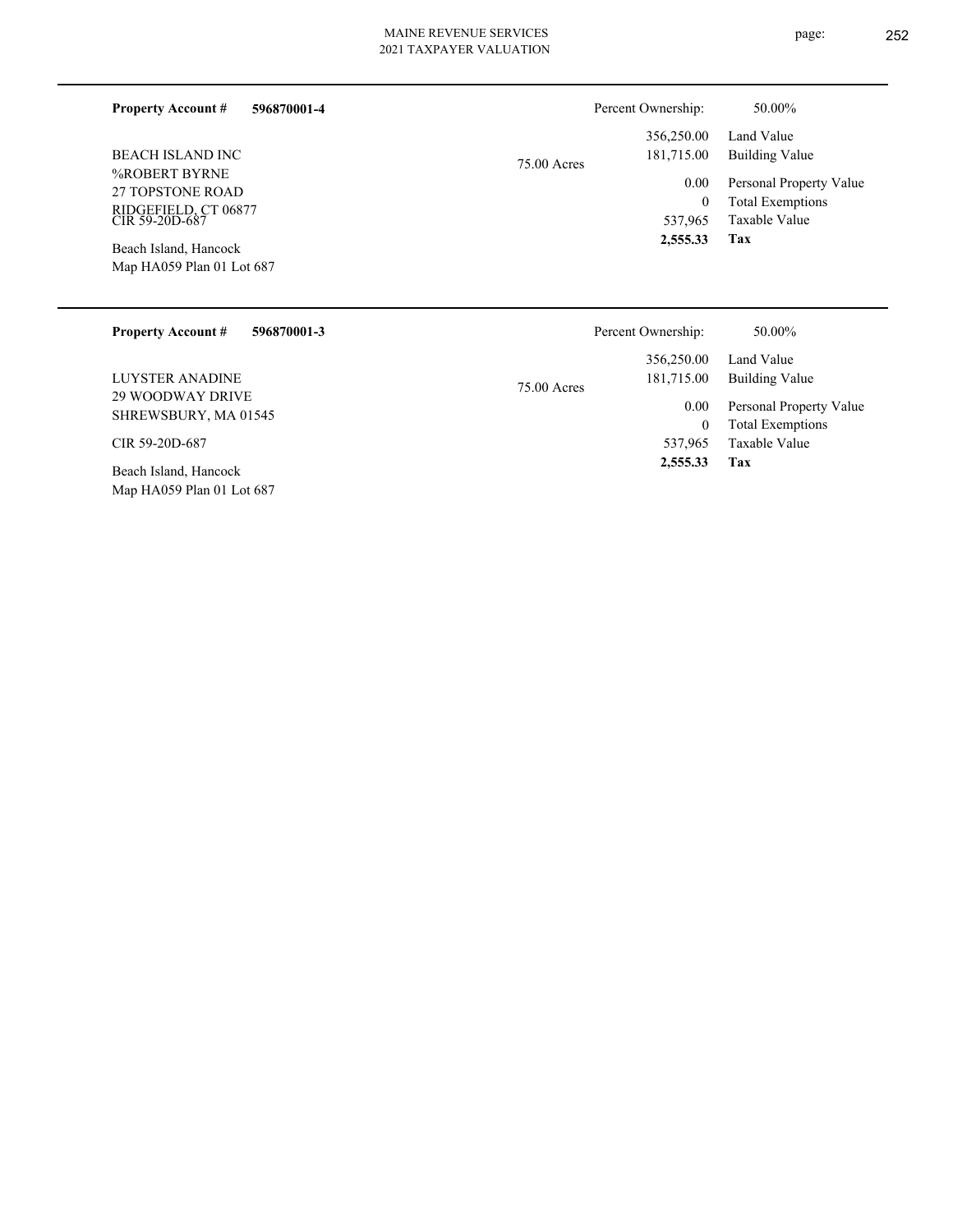## **Totals for: Beach Island, Hancock**

 **75.00 acres**

 **712,500.00 Land Value 363,430.00 Building Value 0.00 Personal Property Value 0.00 Total Exemptions Taxable Value 1,075,930.00**

 **5,111 Tax**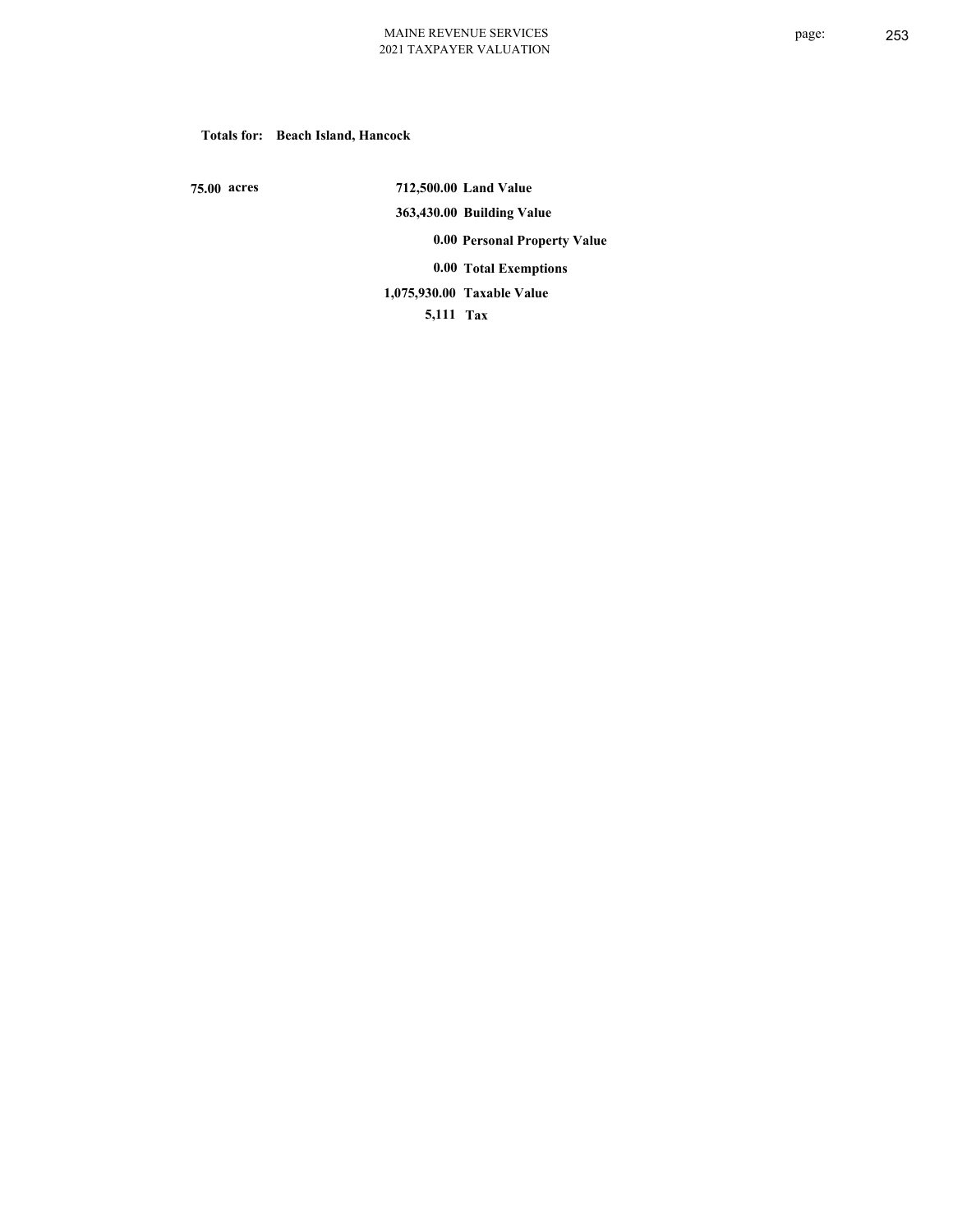| 597910001-1<br><b>Property Account #</b> | Percent Ownership:          | 100.00%                                     |
|------------------------------------------|-----------------------------|---------------------------------------------|
|                                          | 580,000.00                  | Land Value                                  |
| <b>BEAR ISLAND CO</b>                    | 328,670.00<br>$40.00$ Acres | Building Value                              |
| 2821 3RD ST<br>SANTA MONICA, CA 90405    | 0.00<br>$\mathbf{0}$        | Personal Property Value<br>Total Exemptions |
| CIR 59-20G-791                           | 908,670                     | Taxable Value                               |
| Bear Island, Hancock                     | 4,316.18                    | Tax                                         |
| Map HA059 Plan 01 Lot 791                |                             |                                             |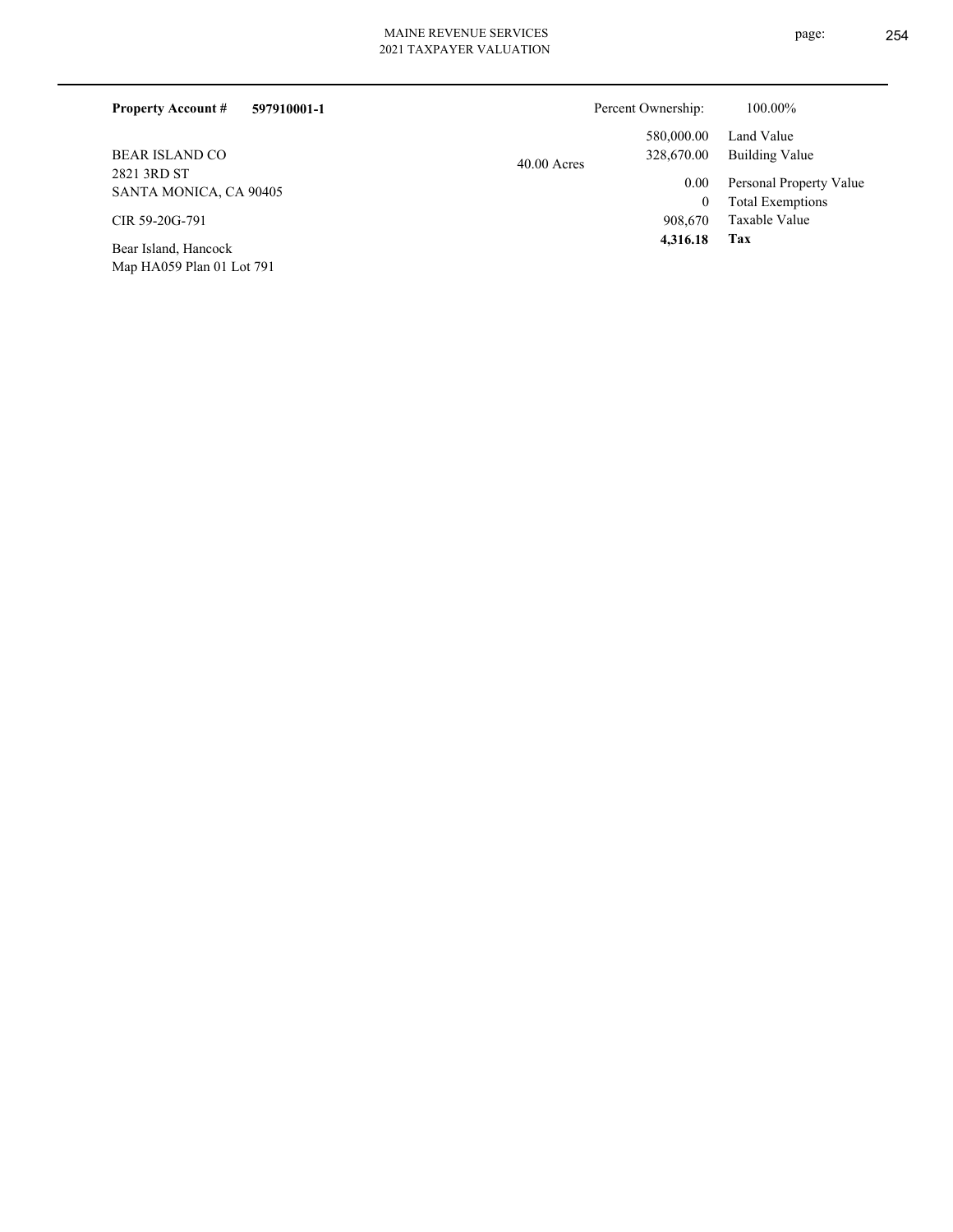## **Totals for: Bear Island, Hancock**

 **40.00 acres**

 **580,000.00 Land Value 328,670.00 Building Value 0.00 Personal Property Value 0.00 Total Exemptions Taxable Value 908,670.00**

 **4,316 Tax**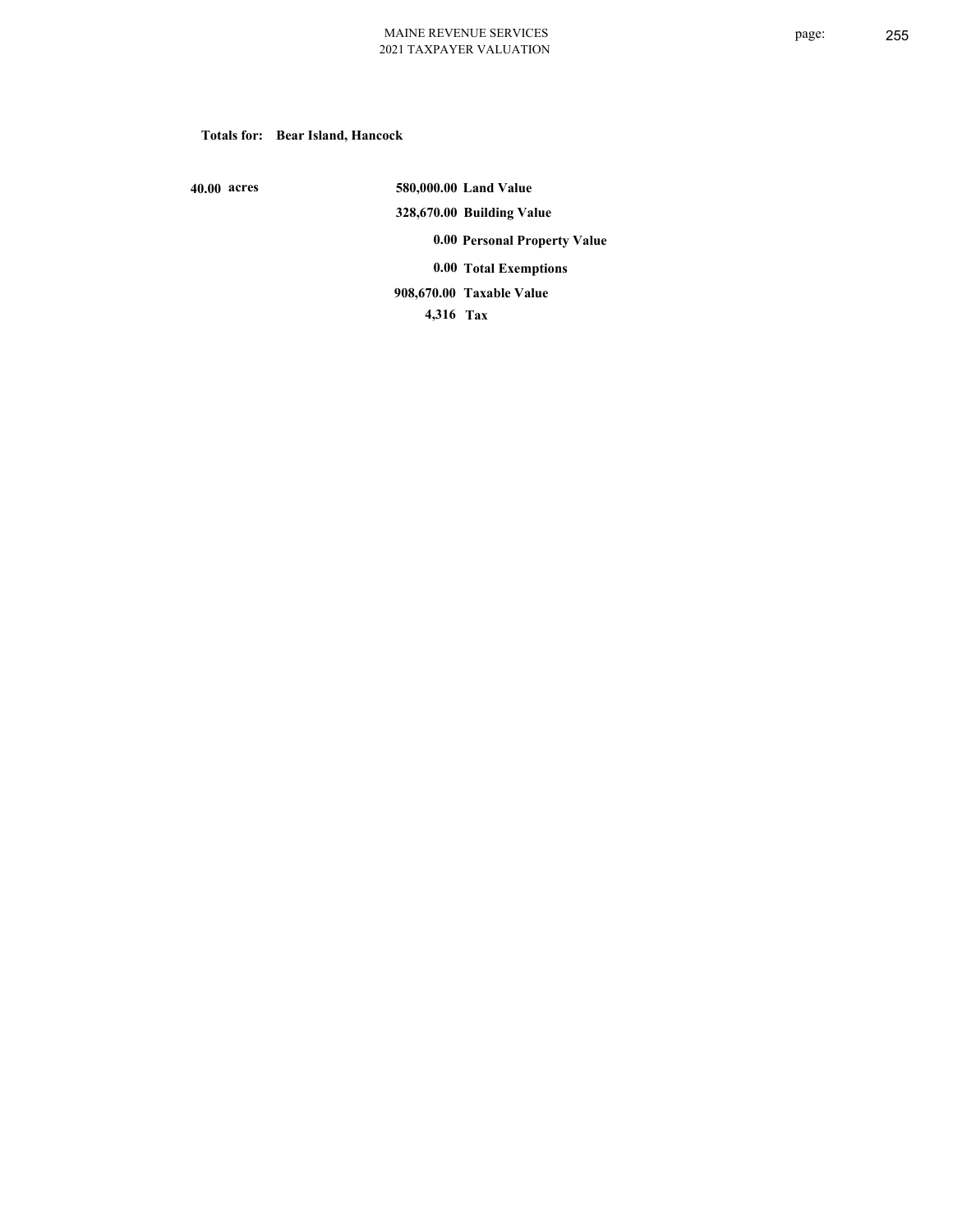| <b>Property Account #</b><br>597030001-2               | Percent Ownership:      | 100.00%                                  |
|--------------------------------------------------------|-------------------------|------------------------------------------|
|                                                        | 193,100.00              | Land Value                               |
| DANE NATHAN III TRUSTEE                                | 79,780.00<br>8.06 Acres | Building Value                           |
| <b>8 WEED POINT ROAD</b><br>LITTLE DEER ISLE, ME 04650 | 0.00                    | Personal Property Value                  |
| CIR 59-20E-703                                         | 0<br>272,880            | <b>Total Exemptions</b><br>Taxable Value |
| Birch Island, Hancock                                  | 1.296.18                | Tax                                      |

Map HA059 Plan 01 Lot 703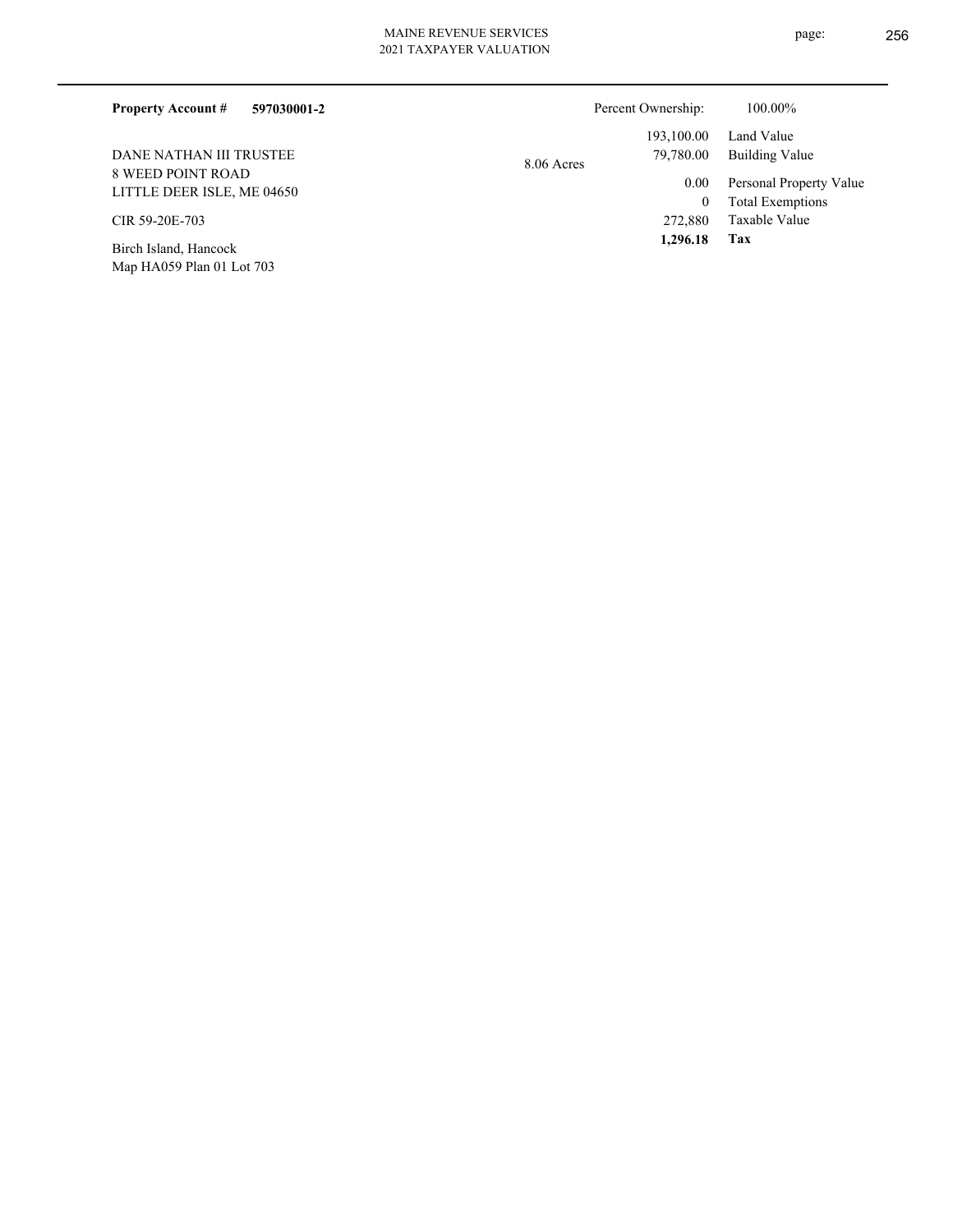## **Totals for: Birch Island, Hancock**

 **8.06 acres**

 **193,100.00 Land Value 79,780.00 Building Value 0.00 Personal Property Value 0.00 Total Exemptions Taxable Value 272,880.00**

 **1,296 Tax**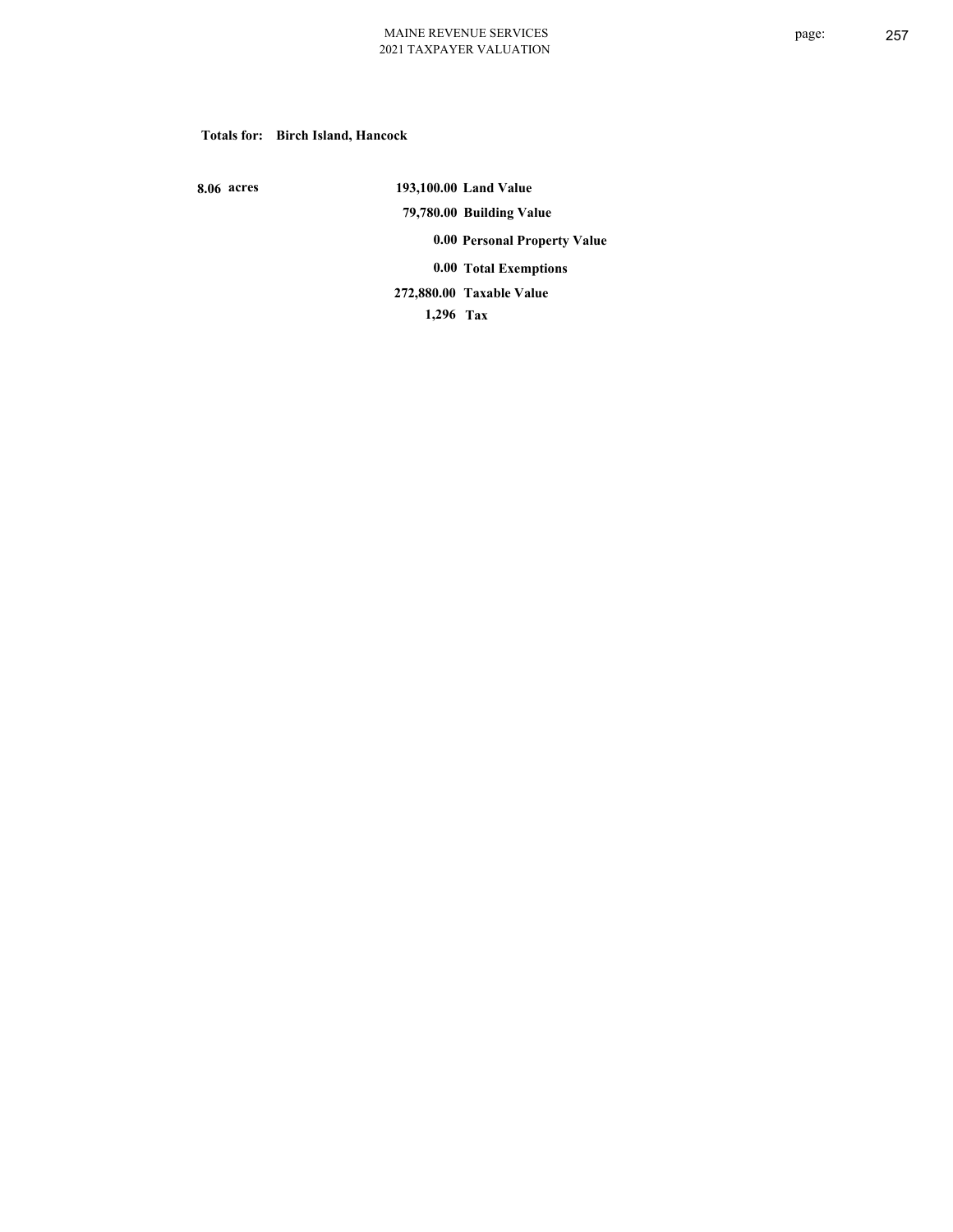| <b>Property Account #</b><br>597712003-3 | Percent Ownership: | 100.00%                         |
|------------------------------------------|--------------------|---------------------------------|
|                                          | 377,790.00         | Land Value                      |
| <b>ISLAND HERITAGE TRUST</b>             | 170.23 Acres       | Building Value<br>0.00          |
| PO BOX 42<br>DEER ISLE, ME 04627         |                    | Personal Property Value<br>0.00 |
|                                          | 377,790            | <b>Total Exemptions</b>         |
| CIR 59-20G-771                           |                    | Taxable Value<br>$\Omega$       |
| Bradbury Island, Hancock                 |                    | 0.00<br>Tax                     |
| Map HA059 Plan 01 Lot 771 771.1          |                    |                                 |

Charitable Organization exempt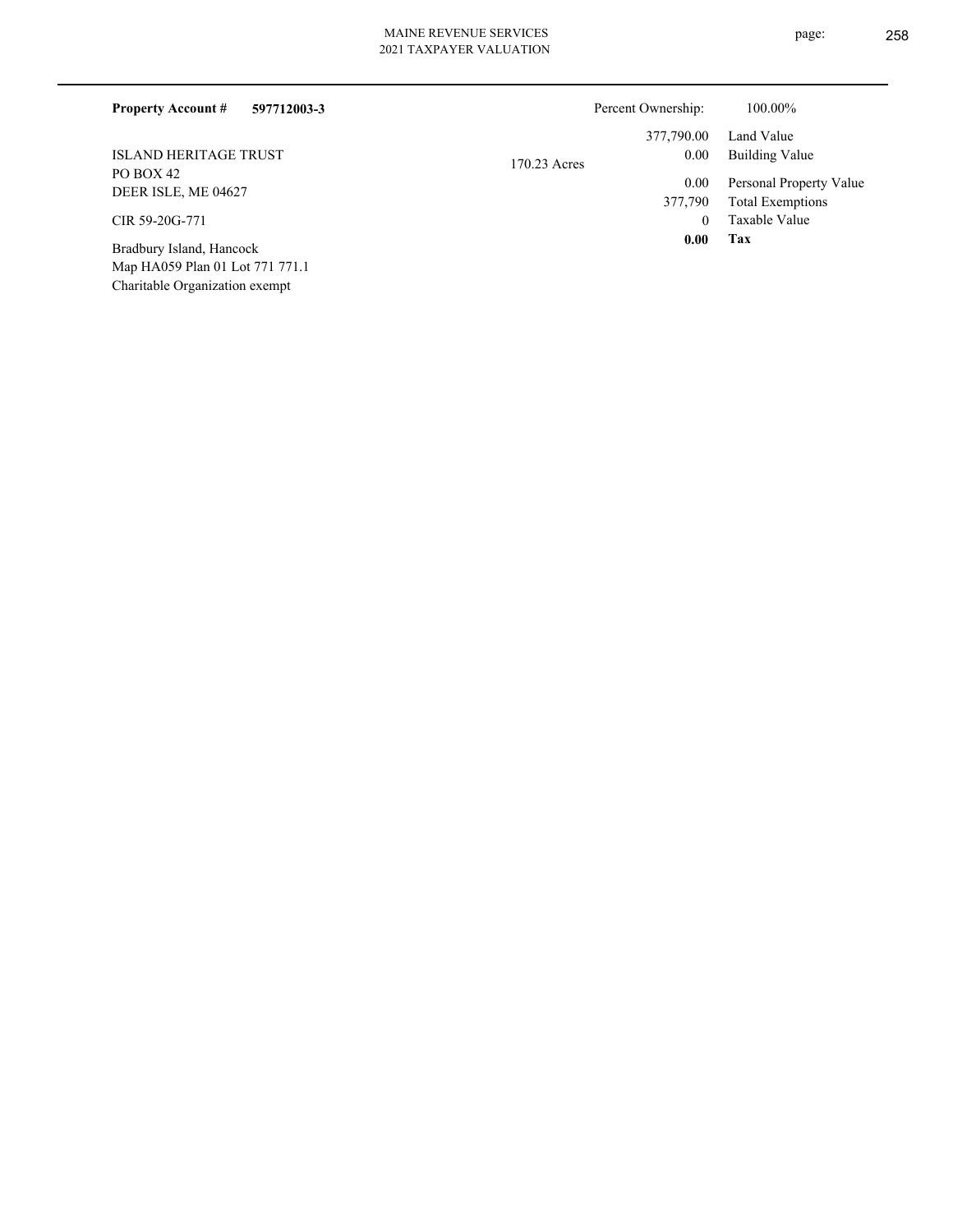# **Totals for: Bradbury Island, Hancock**

 **170.23 acres**

 **377,790.00 Land Value 0.00 Building Value 0.00 Personal Property Value 377,790.00 Total Exemptions**

**Taxable Value 0.00**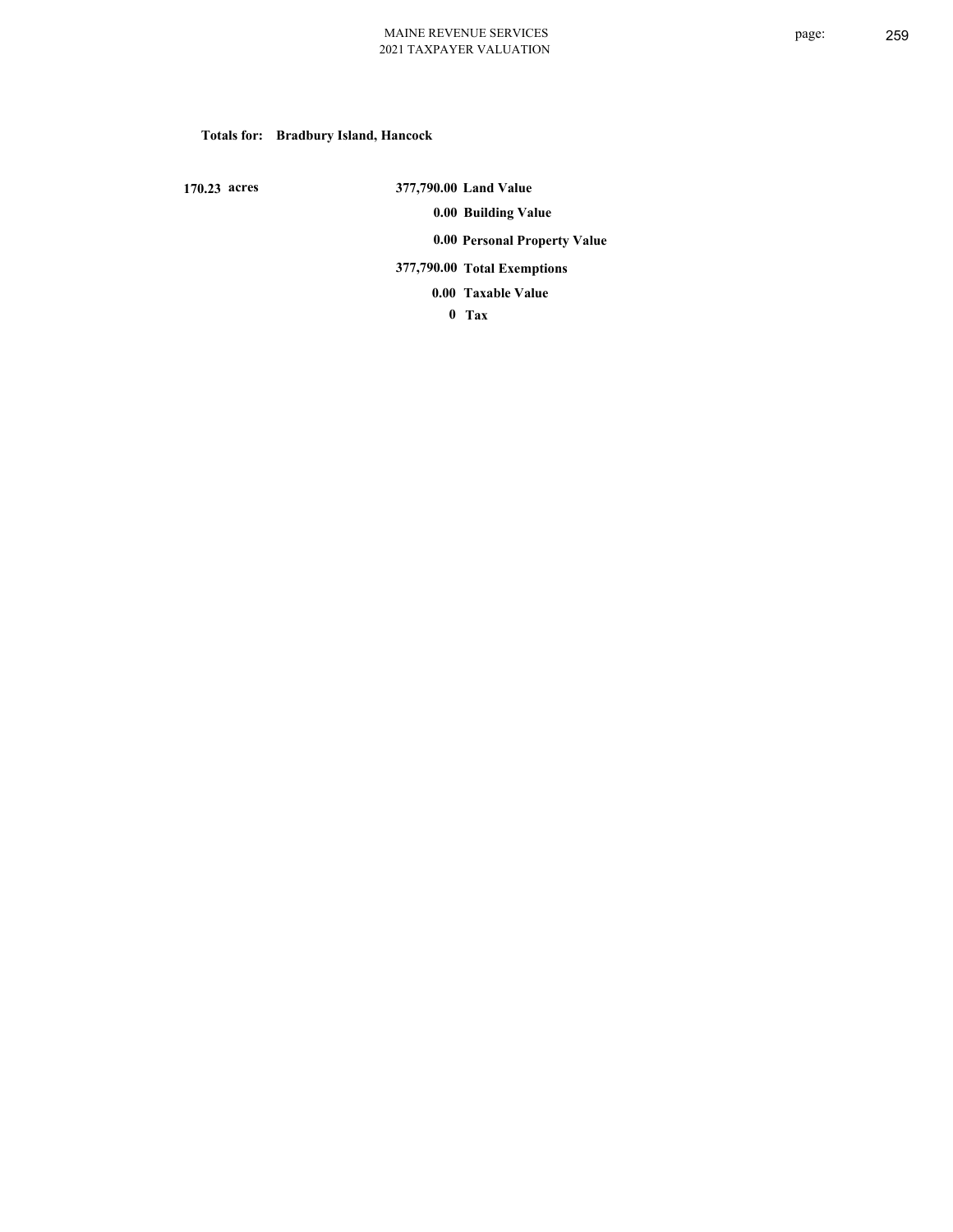| 596850001-1<br><b>Property Account #</b>                        | Percent Ownership:              | 100.00%                                                             |
|-----------------------------------------------------------------|---------------------------------|---------------------------------------------------------------------|
| MAINE STATE OF (IF&W)<br><b>INLAND FISHERIES &amp; WILDLIFE</b> | 20,150.00<br>0.00<br>5.00 Acres | Land Value<br>Building Value                                        |
| 41 SHS<br>AUGUSTA, ME 04333<br>CIR 59-685                       | 0.00<br>20,150<br>$\theta$      | Personal Property Value<br><b>Total Exemptions</b><br>Taxable Value |
| Colt Head Island, Hancock<br>Map HA059 Plan 01 Lot 685          | 0.00                            | Tax                                                                 |

Exempt Property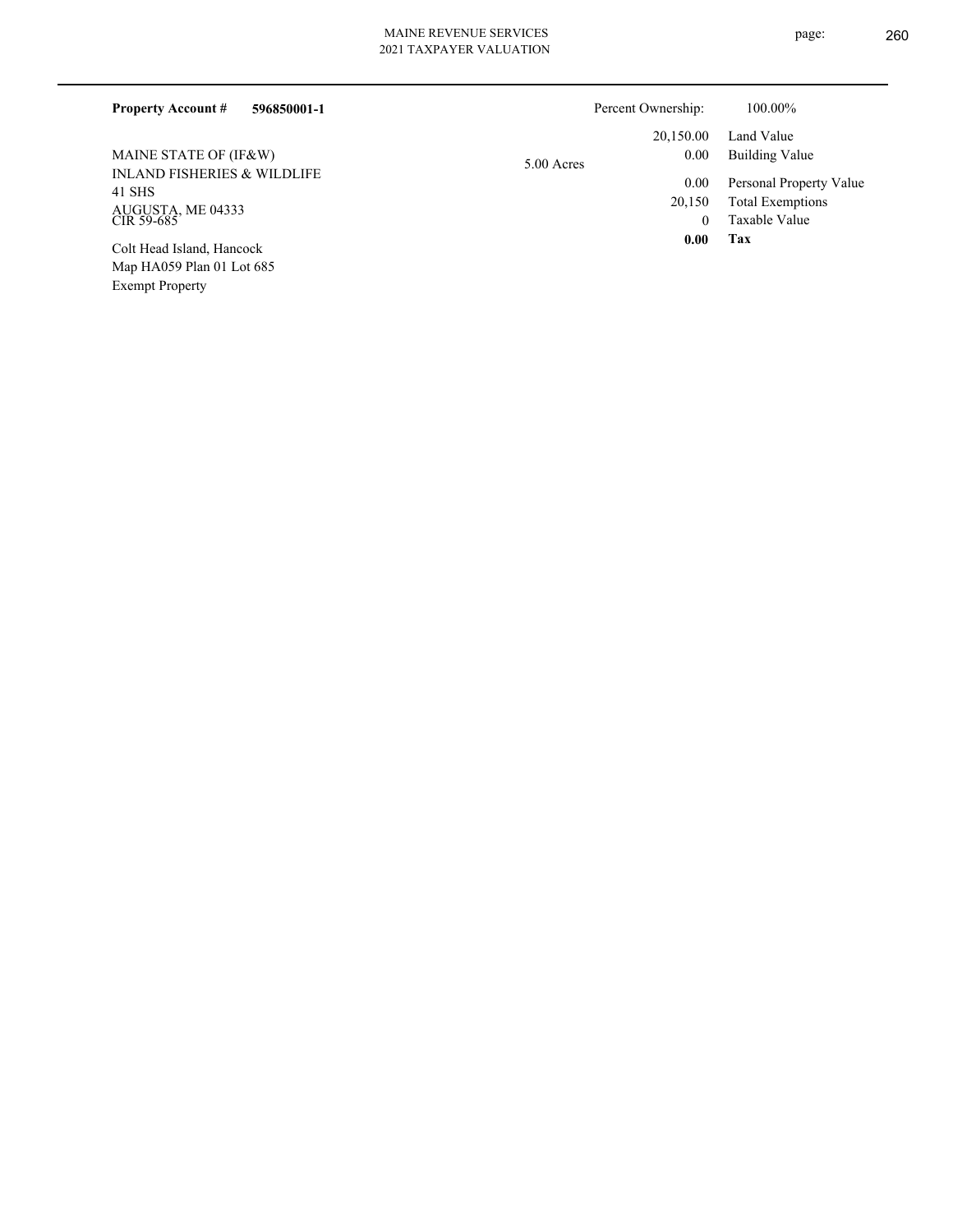## **Totals for: Colt Head Island, Hancock**

 **5.00 acres**

 **20,150.00 Land Value 0.00 Building Value 0.00 Personal Property Value 20,150.00 Total Exemptions Taxable Value 0.00**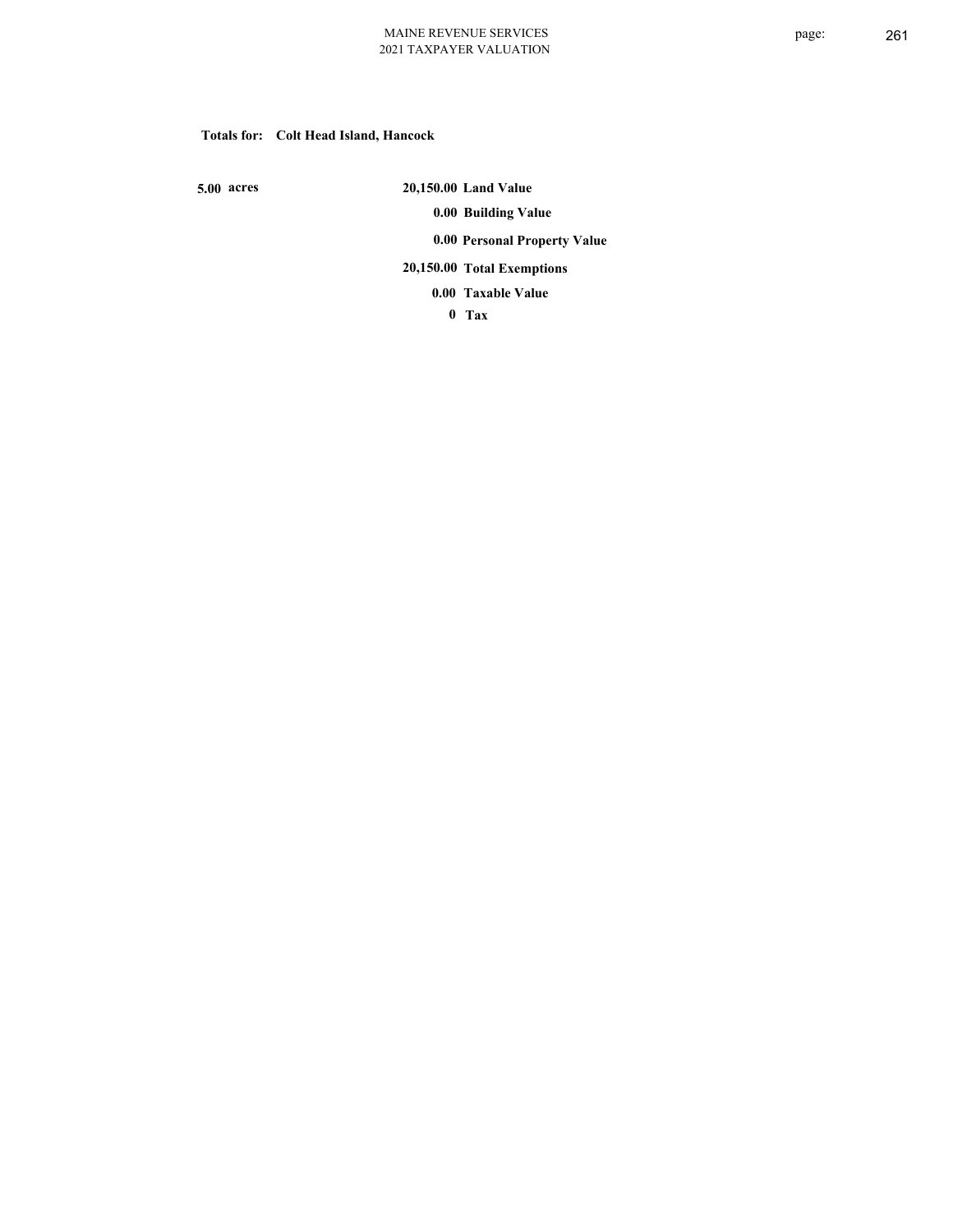| <b>Property Account #</b><br>597900001-3                                                    |            | Percent Ownership:  | 100.00%                                                             |
|---------------------------------------------------------------------------------------------|------------|---------------------|---------------------------------------------------------------------|
|                                                                                             |            | 43.750.00           | Land Value                                                          |
| UNITED STATES OF AMERICA DEPT OF                                                            | 7.00 Acres | 0.00                | Building Value                                                      |
| INTERIOR, US FISH & WILDLIFE SERVICE<br>PO BOX 1735<br>ROCKLAND, ME 04841<br>CIR 59-20G-790 |            | 0.00<br>43,750<br>0 | Personal Property Value<br><b>Total Exemptions</b><br>Taxable Value |
| Compass Island, Hancock                                                                     |            | 0.00                | Tax                                                                 |
| Map HA059 Plan 01 Lot 790                                                                   |            |                     |                                                                     |

Exempt Property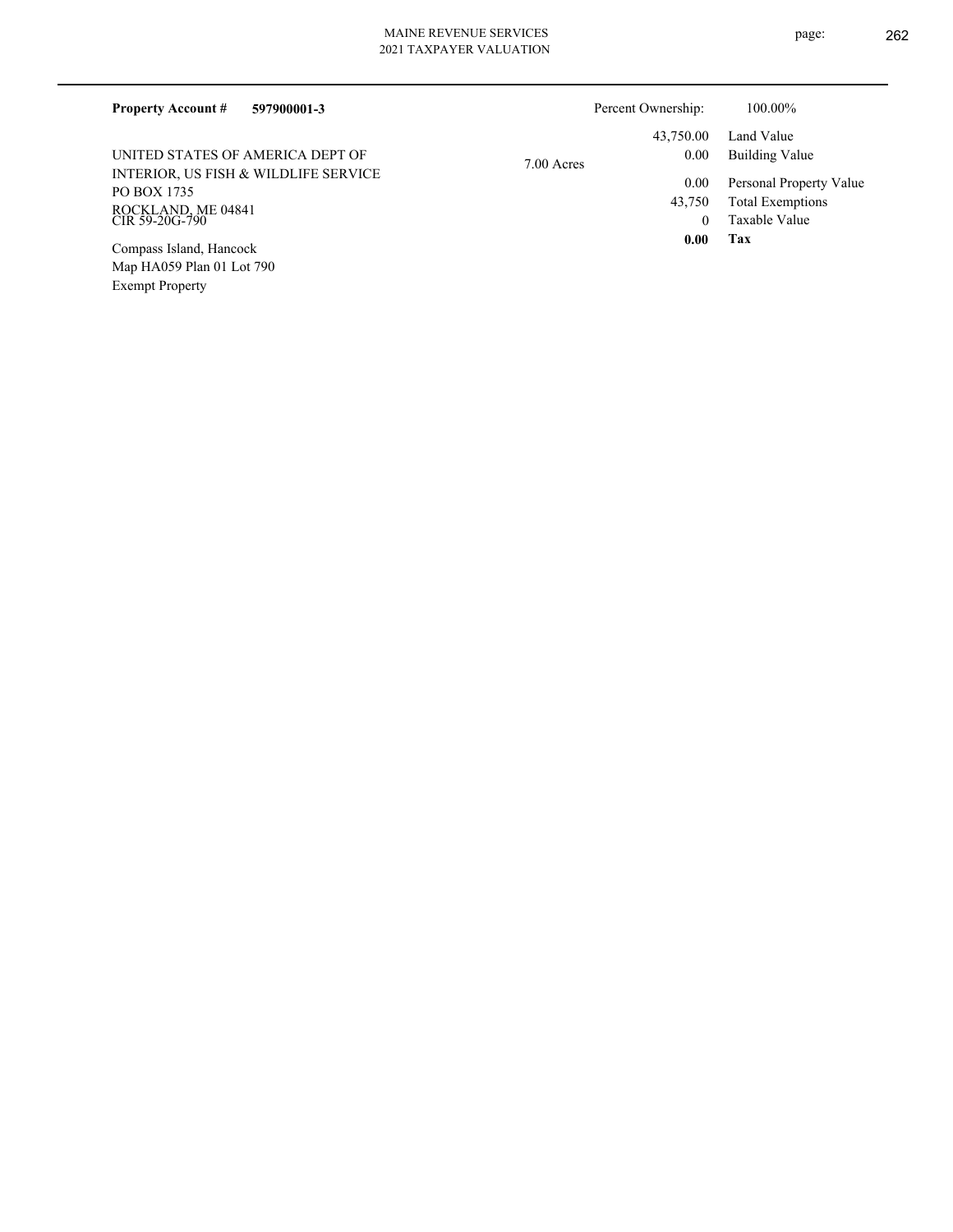# **Totals for: Compass Island, Hancock**

 **7.00 acres**

 **43,750.00 Land Value 0.00 Building Value 0.00 Personal Property Value 43,750.00 Total Exemptions Taxable Value 0.00**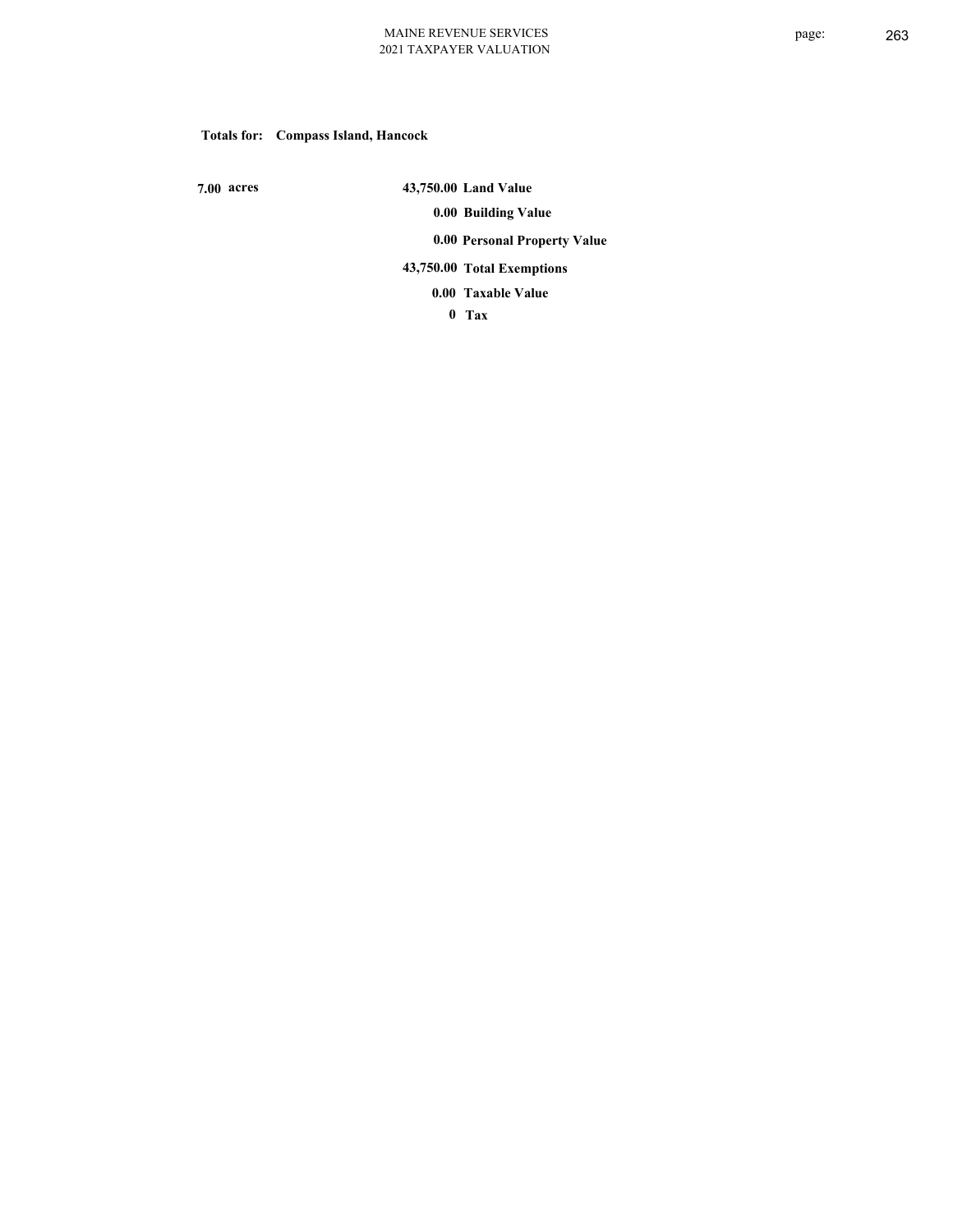| 598102001-1<br><b>Property Account #</b> | Percent Ownership: | 100.00%                 |
|------------------------------------------|--------------------|-------------------------|
|                                          | 162,500.00         | Land Value              |
| <b>MAINE STATE OF</b>                    | 0.00<br>5.75 Acres | Building Value          |
| <b>BUREAU OF PARKS &amp; LANDS</b>       | 0.00               | Personal Property Value |
| AUGUSTA, ME 04333                        | 162,500            | <b>Total Exemptions</b> |
| CIR 59-20H-810                           | $\theta$           | Taxable Value           |
| Crow Island, Hancock                     | 0.00               | Tax                     |
| Map HA059 Plan 01 Lot 810                |                    |                         |
| <b>Exempt Property</b>                   |                    |                         |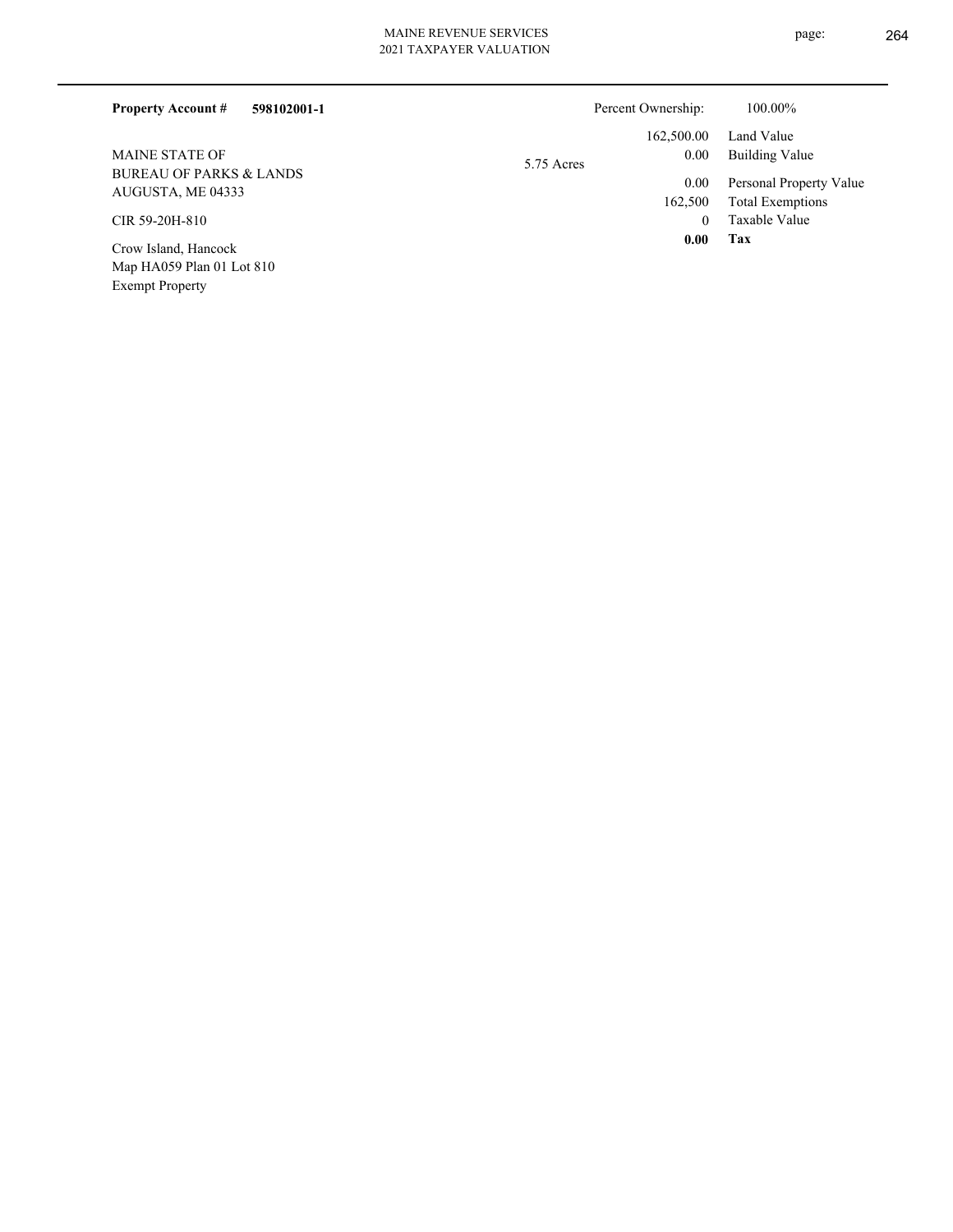## **Totals for: Crow Island, Hancock**

 **5.75 acres**

 **162,500.00 Land Value 0.00 Building Value 0.00 Personal Property Value 162,500.00 Total Exemptions Taxable Value 0.00**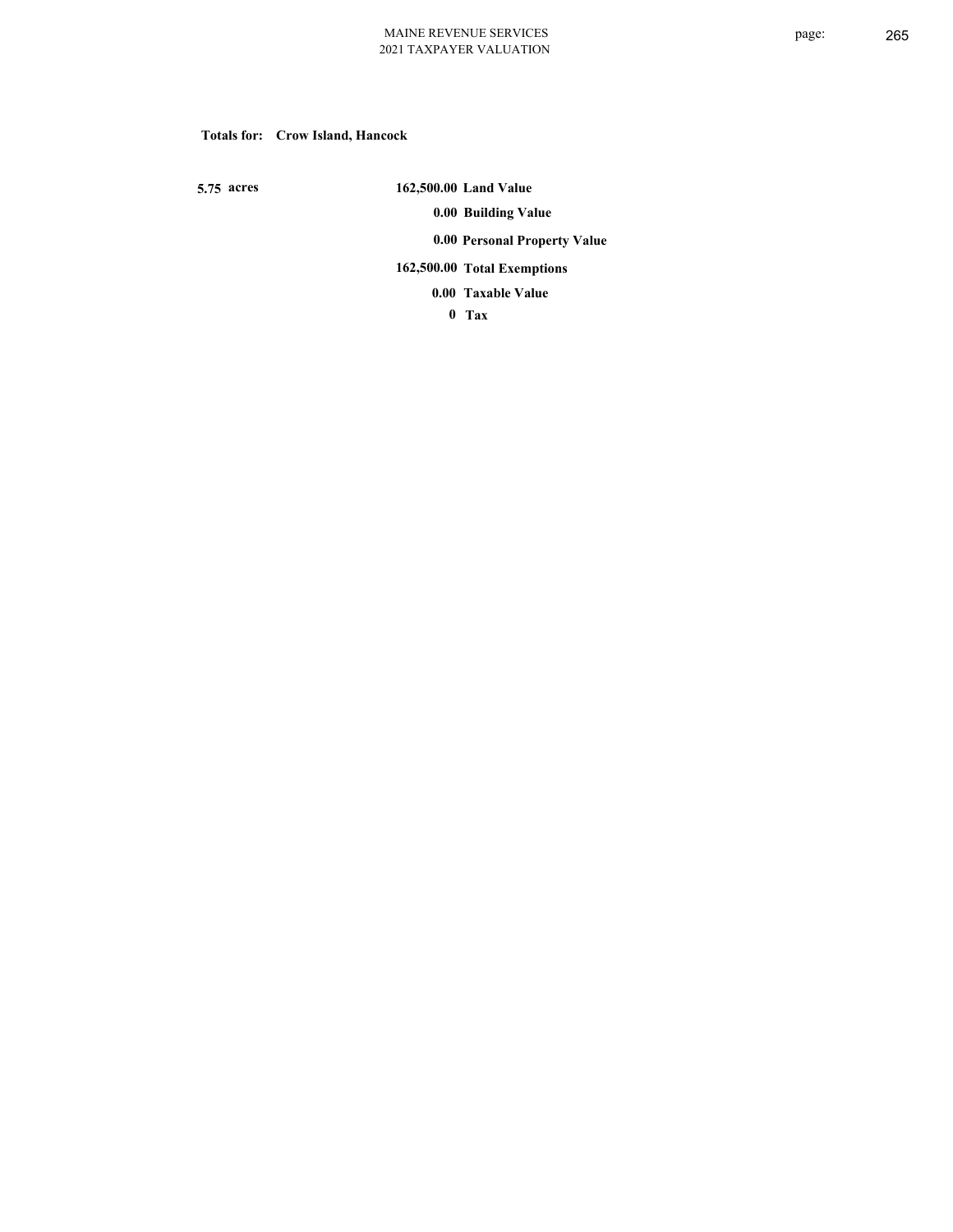| <b>Property Account #</b><br>597760001-2<br><b>BUTTER ISLAND LLC</b><br>%CABOT-WELLINGTON LLC<br>22 BATTERYMARCH ST LBBY 2<br>BOSTON, MA 02109-4854<br>CIR 59-20G-776 (A/K/A BUTTER ISLAND)<br>Dirigo Island, Hancock<br>Map HA059 Plan 01 Lot 776 | Percent Ownership:<br>721,000.00<br>122,910.00<br>221.00 Acres<br>0.00<br>$\mathbf{0}$<br>843,910<br>4,008.57      | 100.00%<br>Land Value<br><b>Building Value</b><br>Personal Property Value<br><b>Total Exemptions</b><br>Taxable Value<br>Tax |
|----------------------------------------------------------------------------------------------------------------------------------------------------------------------------------------------------------------------------------------------------|--------------------------------------------------------------------------------------------------------------------|------------------------------------------------------------------------------------------------------------------------------|
| <b>Property Account #</b><br>597760001p-4<br><b>BUTTER ISLAND LLC</b><br>%CABOT-WELLINGTON LLC<br>22 BATTERYMARCH ST LBBY 2<br>BOSTON, MA 02109-4854<br>Dirigo Island, Hancock<br>Map HA059 Plan 01 Lot 776                                        | Percent Ownership:<br>0.00<br>0.00<br>18,000.00<br>$\overline{0}$<br>18,000<br>85.50                               | 100.00%<br>Land Value<br><b>Building Value</b><br>Personal Property Value<br><b>Total Exemptions</b><br>Taxable Value<br>Tax |
| <b>Property Account #</b><br>597760002p-2<br>BUTTER ISLAND LOT A LLC<br>%CABOT-WELLINGTON LLC<br><b>22 BATTERYMARCH ST LBBY 2</b><br>BOSTON, MA 02109-4845<br>Dirigo Island, Hancock<br>Map HA059 Plan 01 Lot 776.2                                | Percent Ownership:<br>0.00<br>0.00<br>5,000.00<br>$\overline{0}$<br>5,000<br>23.75                                 | 100.00%<br>Land Value<br><b>Building Value</b><br>Personal Property Value<br><b>Total Exemptions</b><br>Taxable Value<br>Tax |
| <b>Property Account #</b><br>597760004-5<br>EBC FAMILY 2003 LLC<br>%CABOT WELLINGTON LLC<br>22 BATTERYMARCH ST, 2ND FL<br><b>BOSTON, MA 02109</b><br>Dirigo Island, Hancock<br>Map HA059 Plan 01 Lot 776.1                                         | Percent Ownership:<br>235,000.00<br>0.00<br>44.00 Acres<br>0.00<br>$\overline{0}$<br>235,000<br>1,116.25           | 100.00%<br>Land Value<br><b>Building Value</b><br>Personal Property Value<br><b>Total Exemptions</b><br>Taxable Value<br>Tax |
| <b>Property Account #</b><br>597760005-3<br>EBC FAMILY 2003 LLC<br>%CABOT WELLINGTON LLC<br>22 BATTERYMARCH ST, 2ND FL<br>BOSTON, MA 02109<br>Dirigo Island, Hancock<br>Map HA059 Plan 01 Lot 776.4                                                | Percent Ownership:<br>406,000.00<br>714,930.00<br>$36.00$ Acres<br>0.00<br>$\overline{0}$<br>1,120,930<br>5,324.42 | 100.00%<br>Land Value<br><b>Building Value</b><br>Personal Property Value<br><b>Total Exemptions</b><br>Taxable Value<br>Tax |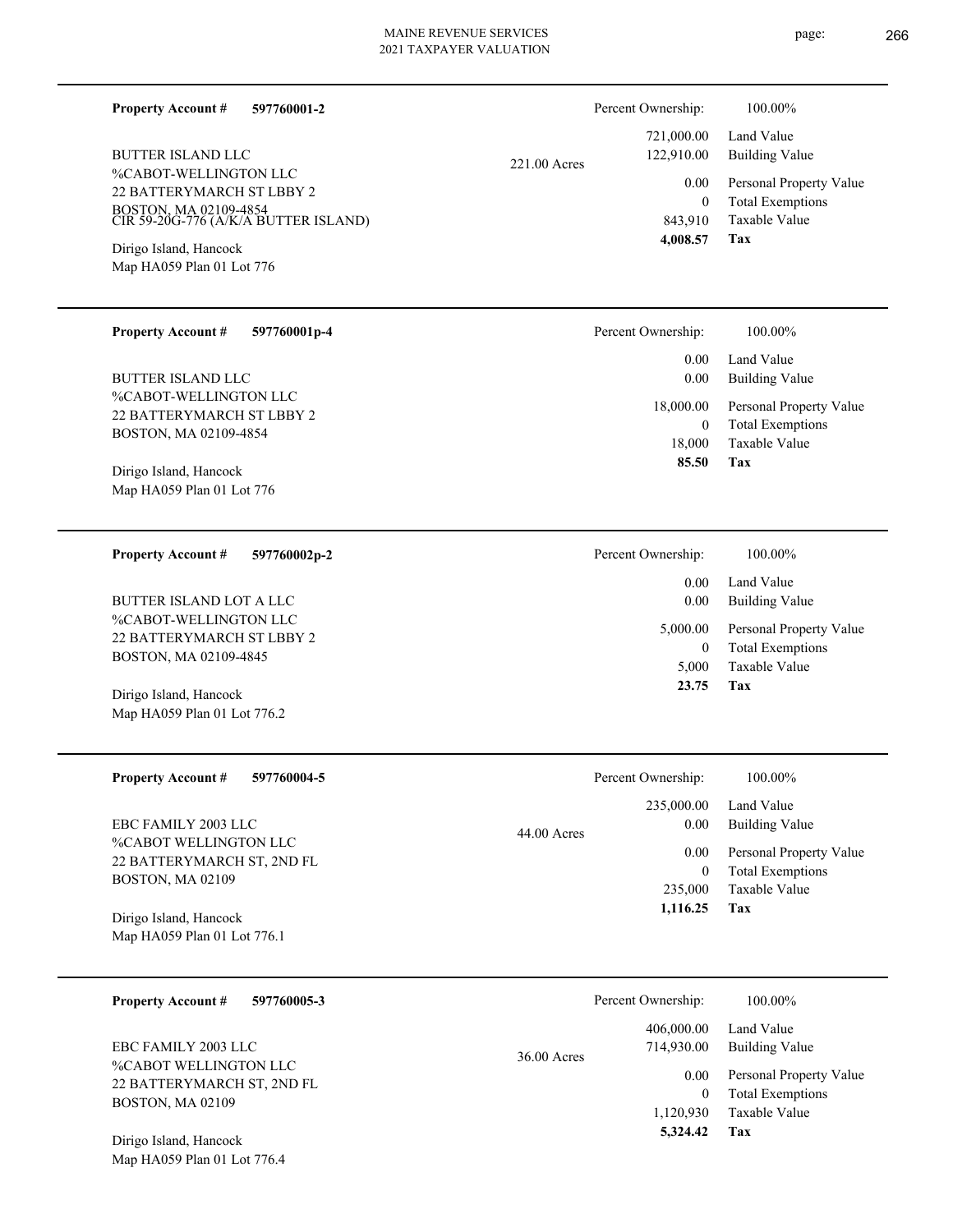Map HA059 Plan 01 Lot 776.11

| 597760006-4<br><b>Property Account #</b>                                       | Percent Ownership:                  | 100.00%                                                             |
|--------------------------------------------------------------------------------|-------------------------------------|---------------------------------------------------------------------|
| EBC FAMILY 2003 LLC                                                            | 112,500.00<br>0.00<br>$16.00$ Acres | Land Value<br>Building Value                                        |
| %CABOT WELLINGTON LLC<br>22 BATTERYMARCH ST, 2ND FL<br><b>BOSTON, MA 02109</b> | 0.00<br>$\bf{0}$<br>112,500         | Personal Property Value<br><b>Total Exemptions</b><br>Taxable Value |
| Dirigo Island, Hancock                                                         | 534.38                              | Tax                                                                 |

page: 267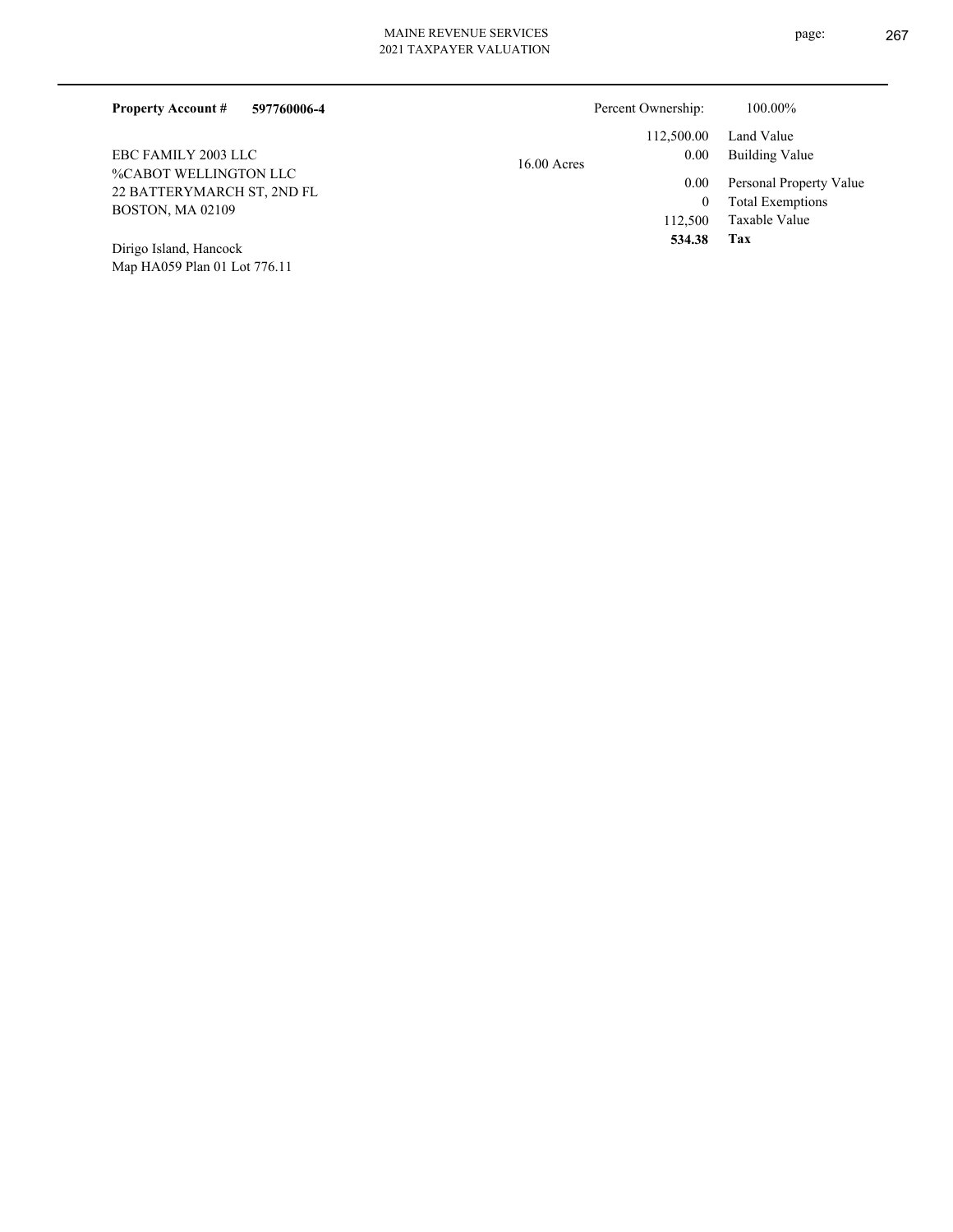# **Totals for: Dirigo Island, Hancock**

 **317.00 acres**

 **1,474,500.00 Land Value 837,840.00 Building Value 23,000.00 Personal Property Value 0.00 Total Exemptions 11,093 Tax Taxable Value 2,335,340.00**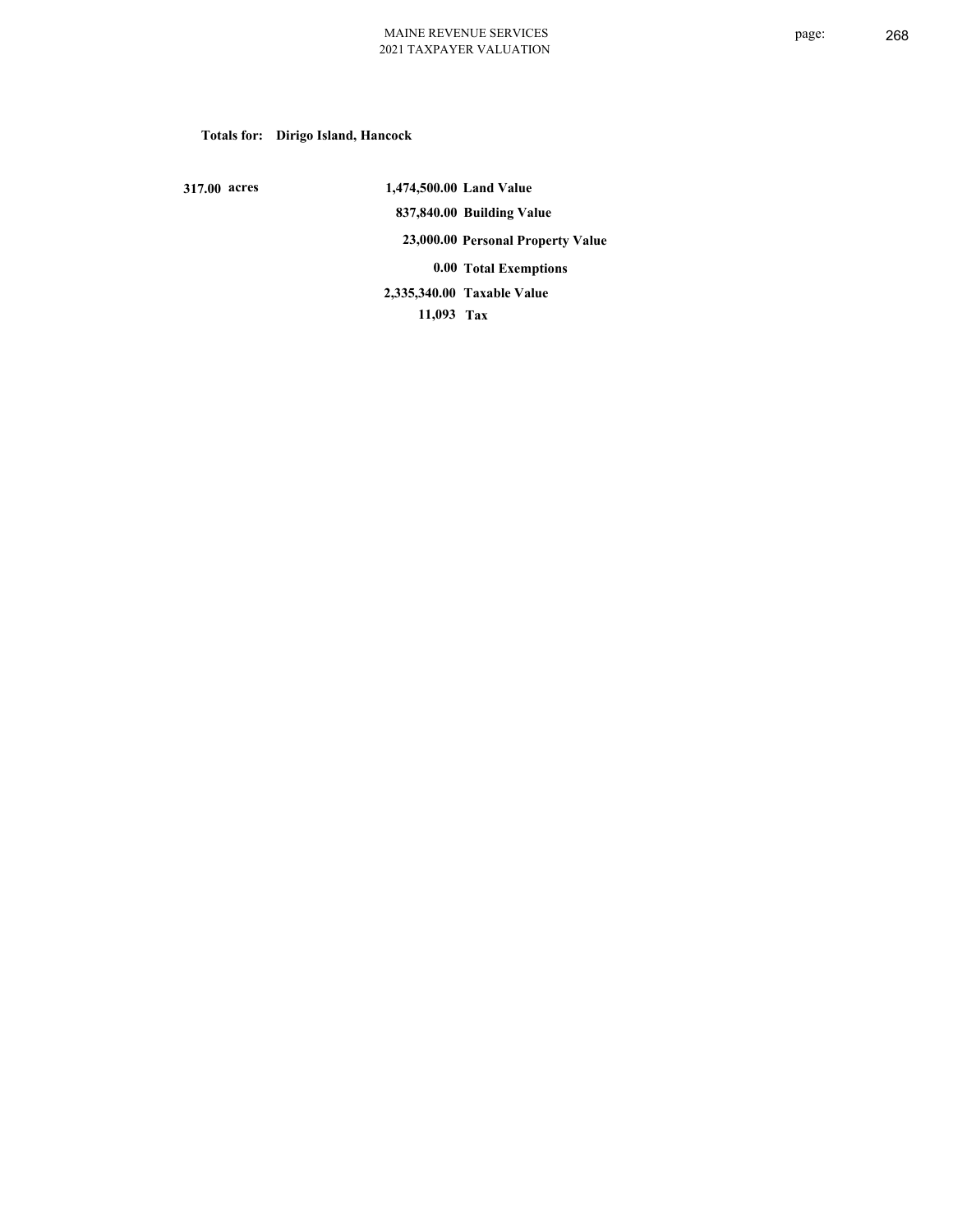| 597140001-1<br><b>Property Account #</b>                                                                                                                                                                                                                       |               | Percent Ownership: | 100.00%                 |
|----------------------------------------------------------------------------------------------------------------------------------------------------------------------------------------------------------------------------------------------------------------|---------------|--------------------|-------------------------|
|                                                                                                                                                                                                                                                                |               | 247,000.00         | Land Value              |
| <b>ARBUCKLE JANE</b>                                                                                                                                                                                                                                           | $16.70$ Acres | 91,290.00          | Building Value          |
| <b>22 MEADOWBROOK ROAD</b><br>BRUNSWICK, ME 04011                                                                                                                                                                                                              |               | 0.00               | Personal Property Value |
|                                                                                                                                                                                                                                                                |               | 0                  | <b>Total Exemptions</b> |
| CIR 59 20E 714                                                                                                                                                                                                                                                 |               | 338,290            | Taxable Value           |
| $T_{1}$ $T_{1}$ $T_{1}$ $T_{1}$ $T_{1}$ $T_{1}$ $T_{1}$ $T_{1}$ $T_{1}$ $T_{1}$ $T_{1}$ $T_{1}$ $T_{1}$ $T_{1}$ $T_{1}$ $T_{1}$ $T_{1}$ $T_{1}$ $T_{1}$ $T_{1}$ $T_{1}$ $T_{1}$ $T_{1}$ $T_{1}$ $T_{1}$ $T_{1}$ $T_{1}$ $T_{1}$ $T_{1}$ $T_{1}$ $T_{1}$ $T_{1$ |               | 1,606.88           | Tax                     |

Map HA059 Plan 01 Lot 714 Eaton Island, Hancock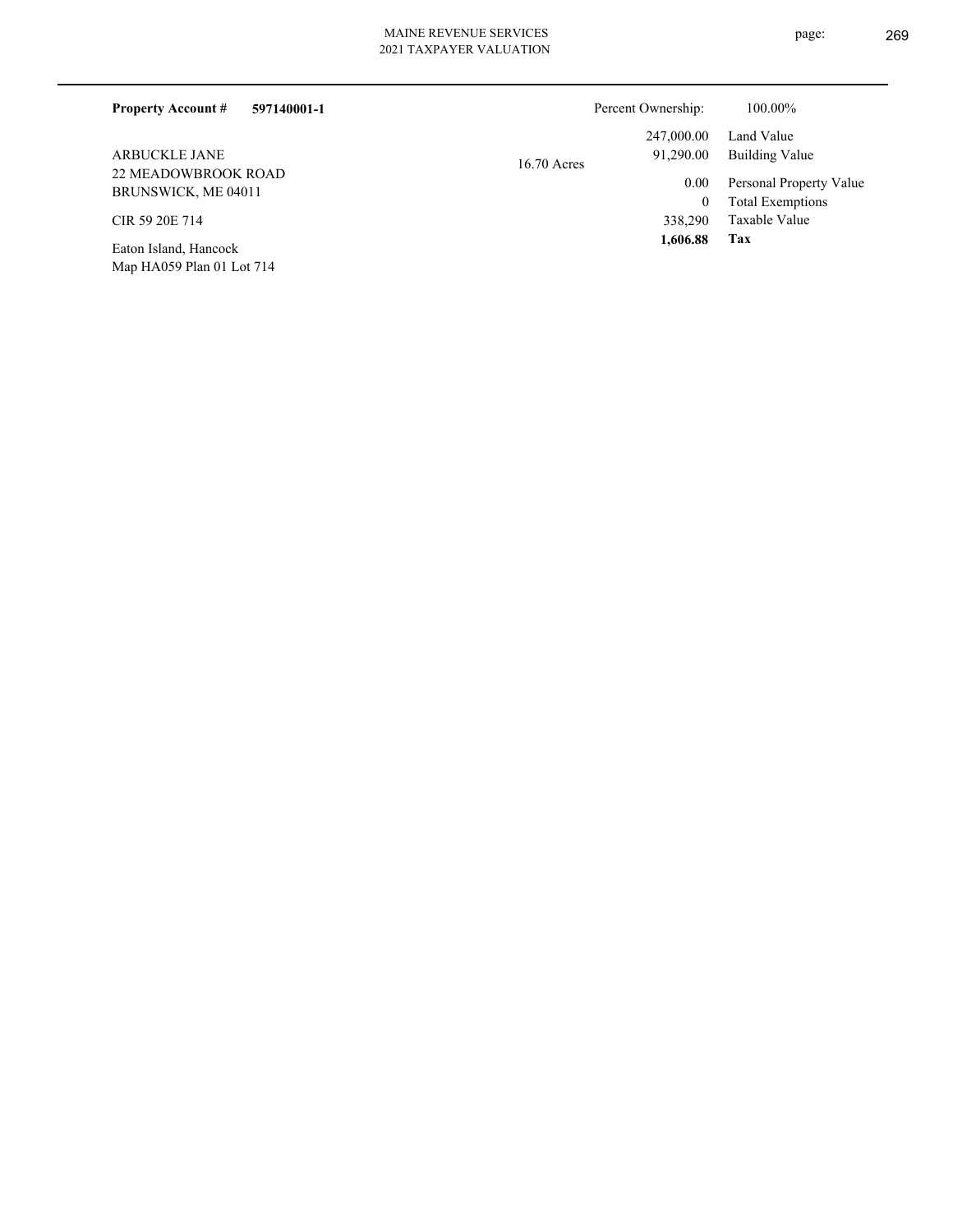## **Totals for: Eaton Island, Hancock**

 **16.70 acres**

 **247,000.00 Land Value 91,290.00 Building Value 0.00 Personal Property Value 0.00 Total Exemptions Taxable Value 338,290.00**

 **1,607 Tax**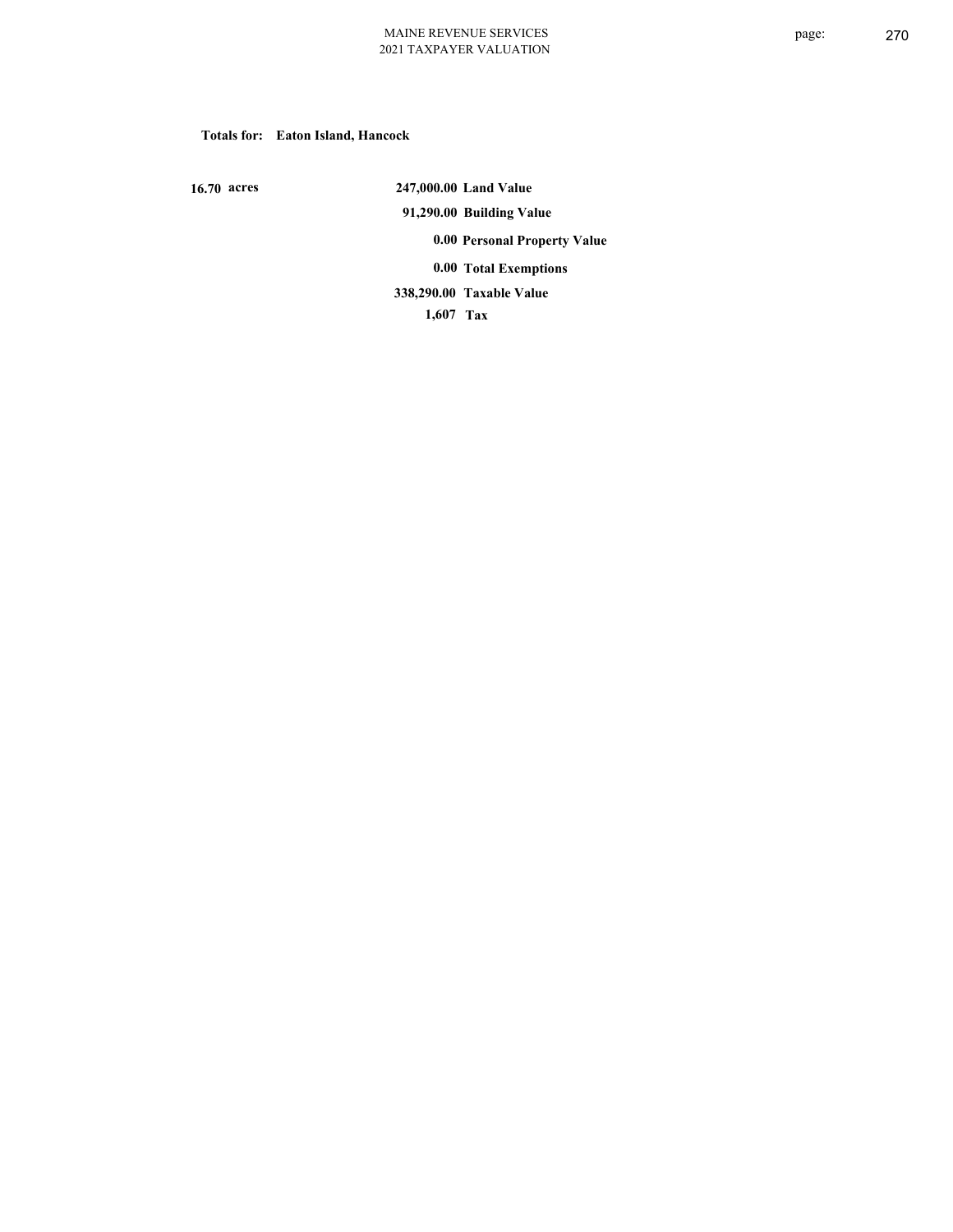Map HA059 Plan 01 Lot 794

| <b>Property Account #</b><br>597940001-1                |               | Percent Ownership: | 100.00%                 |
|---------------------------------------------------------|---------------|--------------------|-------------------------|
|                                                         |               | 305,000.00         | Land Value              |
| <b>BITHER STEWART</b>                                   | $20.00$ Acres | 0.00               | Building Value          |
| <b>BOX 14 PARADISE POINT RD</b><br>E BOOTHBAY, ME 04544 |               | 0.00               | Personal Property Value |
|                                                         |               | 0                  | <b>Total Exemptions</b> |
| CIR 59 20G 794                                          |               | 305,000            | Taxable Value           |
| Fling Island, Hancock                                   |               | 1.448.75           | Tax                     |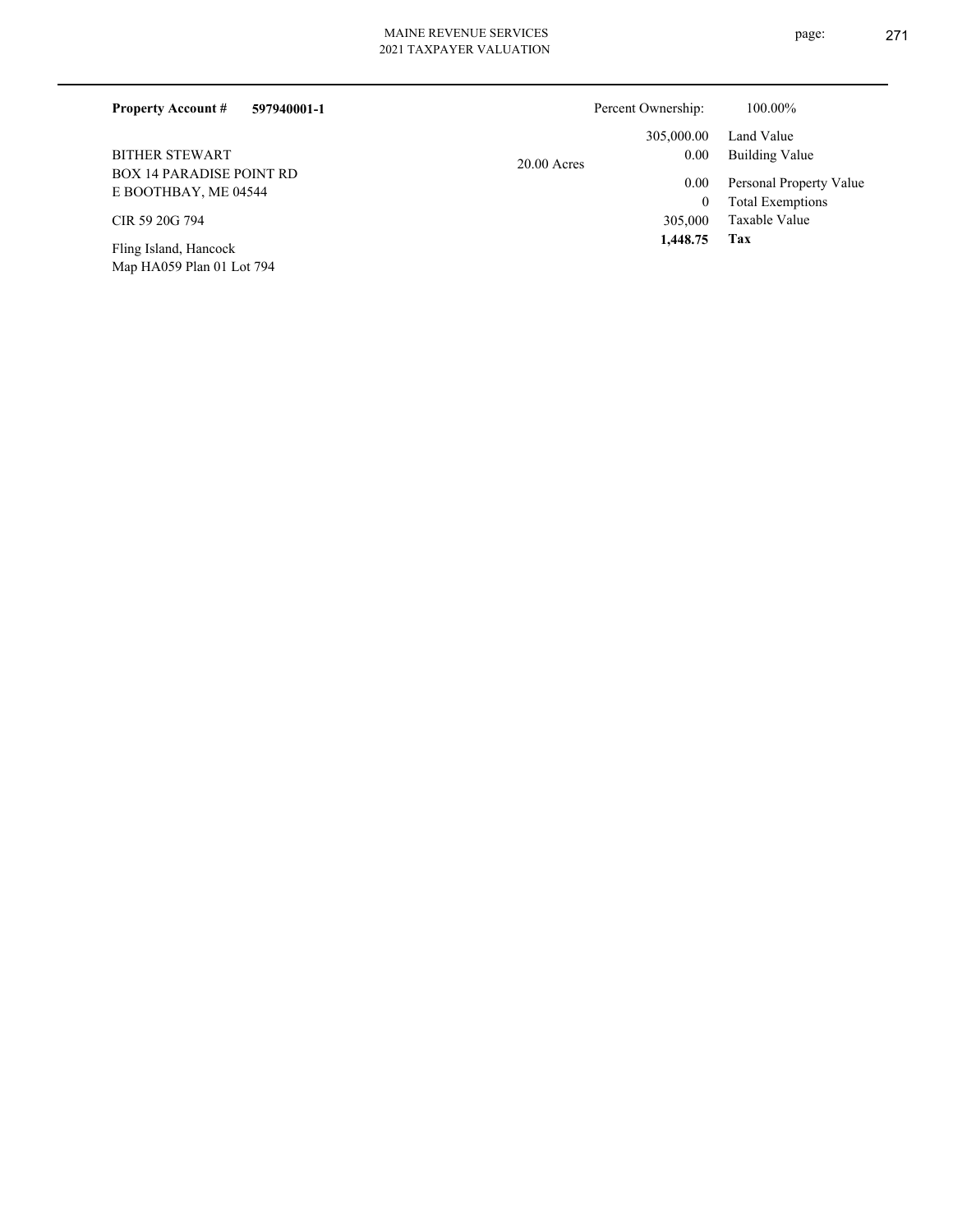# **Totals for: Fling Island, Hancock**

 **20.00 acres**

 **305,000.00 Land Value 0.00 Building Value 0.00 Personal Property Value 0.00 Total Exemptions Taxable Value 305,000.00**

 **1,449 Tax**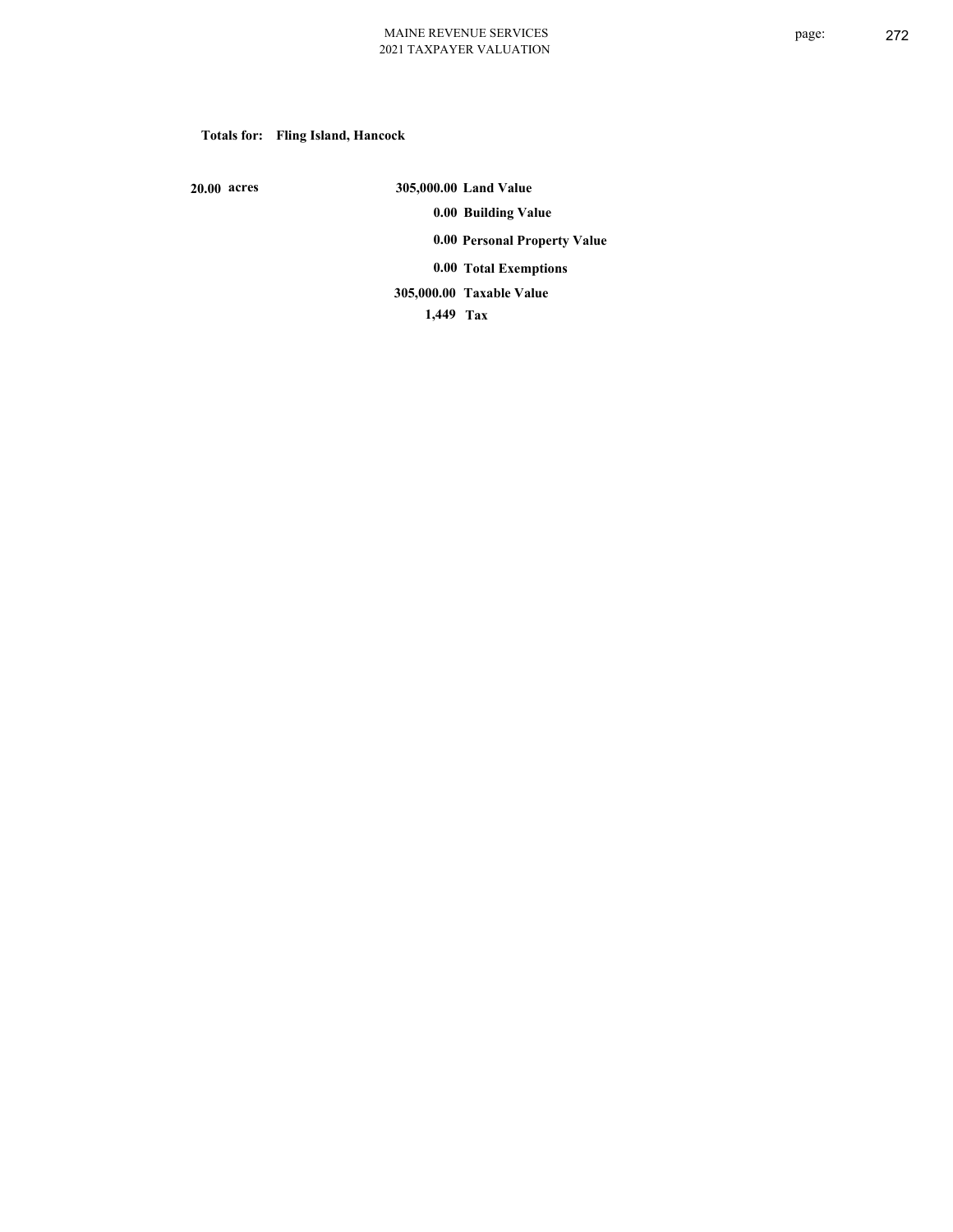**597800001-1**

%M SCHAUFFLER 101 HOWE HILL ROAD CAMDEN, ME 04843 OPEN SPACE 15.5 AC BARRED ISLAND LIMITED

**Property Account #**

Map HA059 Plan 01 Lot 777 781 783 Great Barred Island, Hancock

### **597740002-5 Property Account #**

%CABOT WELLINGTON LLC 22 BATTERYMARCH ST, 2ND FL BOSTON, MA 02109 CIR 59 20G 774 775 2 ISLETS NORTH EBC FAMILY 2003 LLC

Map HA059 Plan 01 Lot 774 775 Great Barred Island, Hancock

Exempt Property

21.00 Acres

Total Exemptions Personal Property Value Building Value Land Value 0 210,250.00 56,020.00 0.00 Percent Ownership:  $100.00\%$ 

Taxable Value 266,270

**Tax 1,264.78**

|               | Percent Ownership: | 100.00%                 |
|---------------|--------------------|-------------------------|
|               | 235,000.00         | Land Value              |
| $13.00$ Acres | 0.00               | <b>Building Value</b>   |
|               | 0.00               | Personal Property Value |
|               | 0                  | <b>Total Exemptions</b> |
|               | 235,000            | Taxable Value           |
|               | 1,116.25           | Tax                     |

| 596832001-1<br><b>Property Account #</b>                        | Percent Ownership:                 | 100.00%                      |
|-----------------------------------------------------------------|------------------------------------|------------------------------|
| MAINE STATE OF (IF&W)<br><b>INLAND FISHERIES &amp; WILDLIFE</b> | 165,000.00<br>0.00<br>$6.00$ Acres | Land Value<br>Building Value |
| 41 SHS                                                          | 0.00                               | Personal Property Value      |
|                                                                 | 165,000                            | <b>Total Exemptions</b>      |
| AUGUSTA, ME 04333<br>CIR 59-20D-683 684                         |                                    | Taxable Value                |
| Great Barred Island, Hancock<br>Map HA059 Plan 01 Lot 683 684   | 0.00                               | Tax                          |

page: 273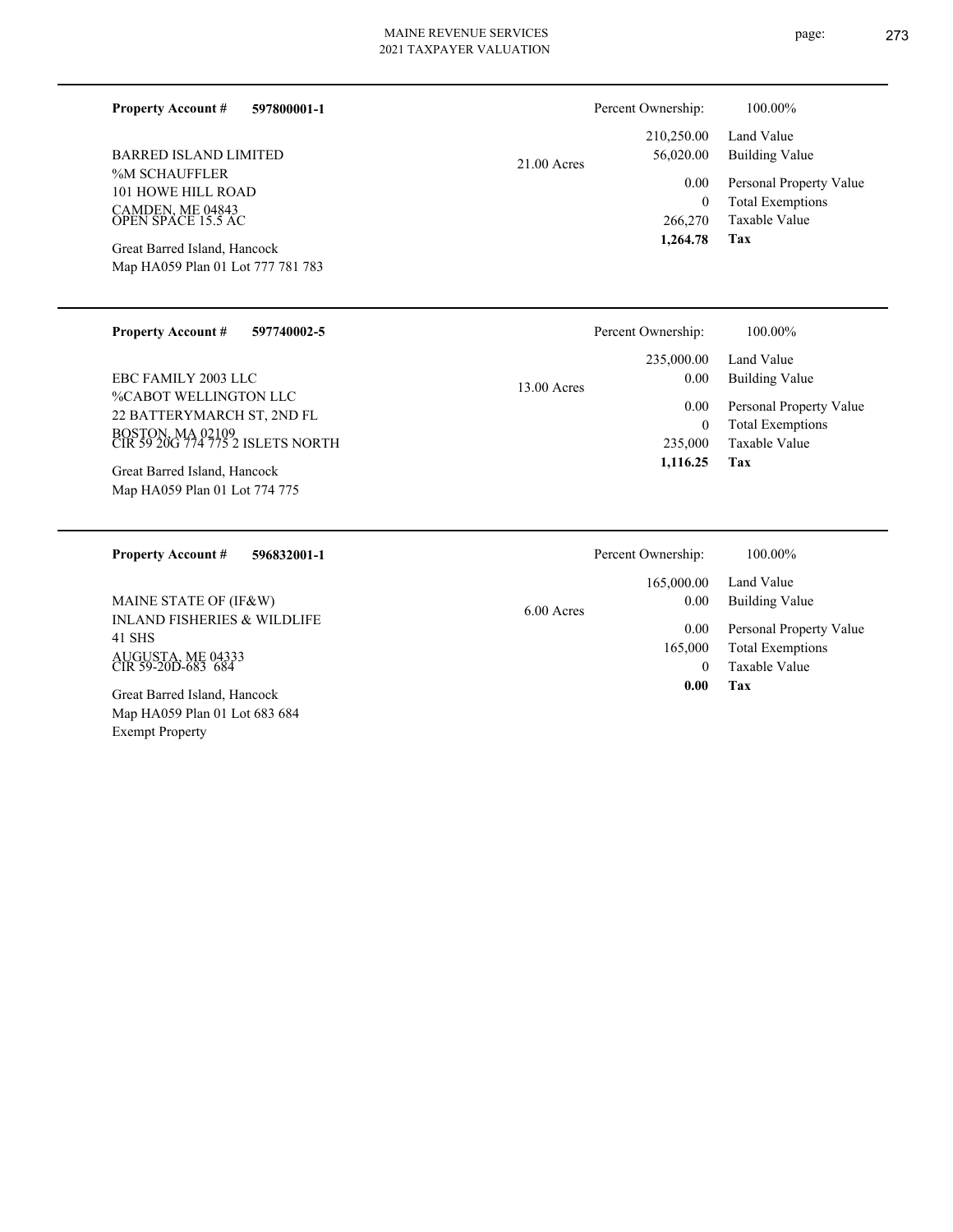## **Totals for: Great Barred Island, Hancock**

 **40.00 acres**

 **610,250.00 Land Value 56,020.00 Building Value 0.00 Personal Property Value 165,000.00 Total Exemptions 2,381 Tax Taxable Value 501,270.00**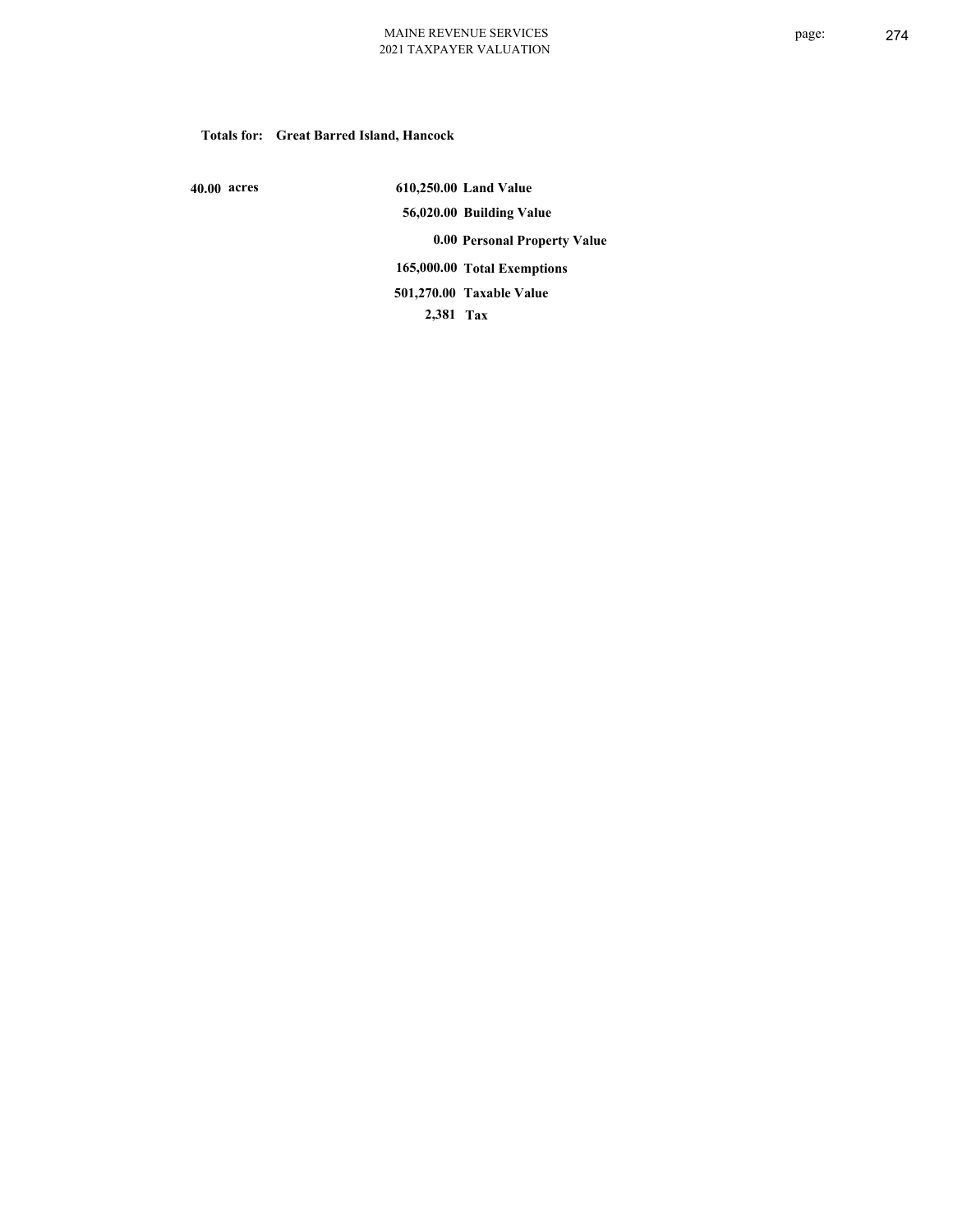| <b>Property Account #</b> | 597730001-1 |
|---------------------------|-------------|
|                           |             |

C/O TOBIN PORTER-BROWN 61 SAWMILL LN WEST GLOVER, VT 05875 CIR 59-20G-773 GREAT SPRUCE HEAD ISLAND

Map HA059 Plan 01 Lot 773 Great Spruce Head Island, Hancock

| <b>Property Account #</b> | 597730001P-1 |
|---------------------------|--------------|
|                           |              |

C/O TOBIN PORTER-BROWN 61 SAWMILL LN WEST GLOVER, VT 05875 M/E GREAT SPRUCE HEAD ISLAND

Map HA059 Great Spruce Head Island, Hancock

Map HA059 Plan 01 Lot 773.2

| 78.00 Acres |  |
|-------------|--|

| 750,670.00   | 795,000.00 Land Value<br>Building Value                 |
|--------------|---------------------------------------------------------|
| $\Omega$     | 0.00 Personal Property Value<br><b>Total Exemptions</b> |
|              | 1,545,670 Taxable Value                                 |
| 7,341.93 Tax |                                                         |

Percent Ownership:  $100.00\%$ 

| Percent Ownership:   | 100.00%                                            |
|----------------------|----------------------------------------------------|
| $0.00 -$<br>$0.00\,$ | Land Value<br>Building Value                       |
| 2,000.00<br>$^{(1)}$ | Personal Property Value<br><b>Total Exemptions</b> |
| 2,000                | Taxable Value                                      |
| 9.50                 | Tax                                                |

| 597730002-1<br><b>Property Account #</b>                                              | Percent Ownership:                  | 100.00%                                                             |
|---------------------------------------------------------------------------------------|-------------------------------------|---------------------------------------------------------------------|
| <b>GREAT SPRUCE HEAD ISLAND</b>                                                       | 34,110.00<br>0.00<br>$162.00$ Acres | Land Value<br>Building Value                                        |
| C/O TOBIN PORTER-BROWN<br>61 SAWMILL LN<br>WEST GLOVER, VT 05875<br>OPEN SPACE 162 AC | 0.00<br>34,110                      | Personal Property Value<br><b>Total Exemptions</b><br>Taxable Value |
| Great Spruce Head Island, Hancock                                                     | 162.02                              | Tax                                                                 |

page: 275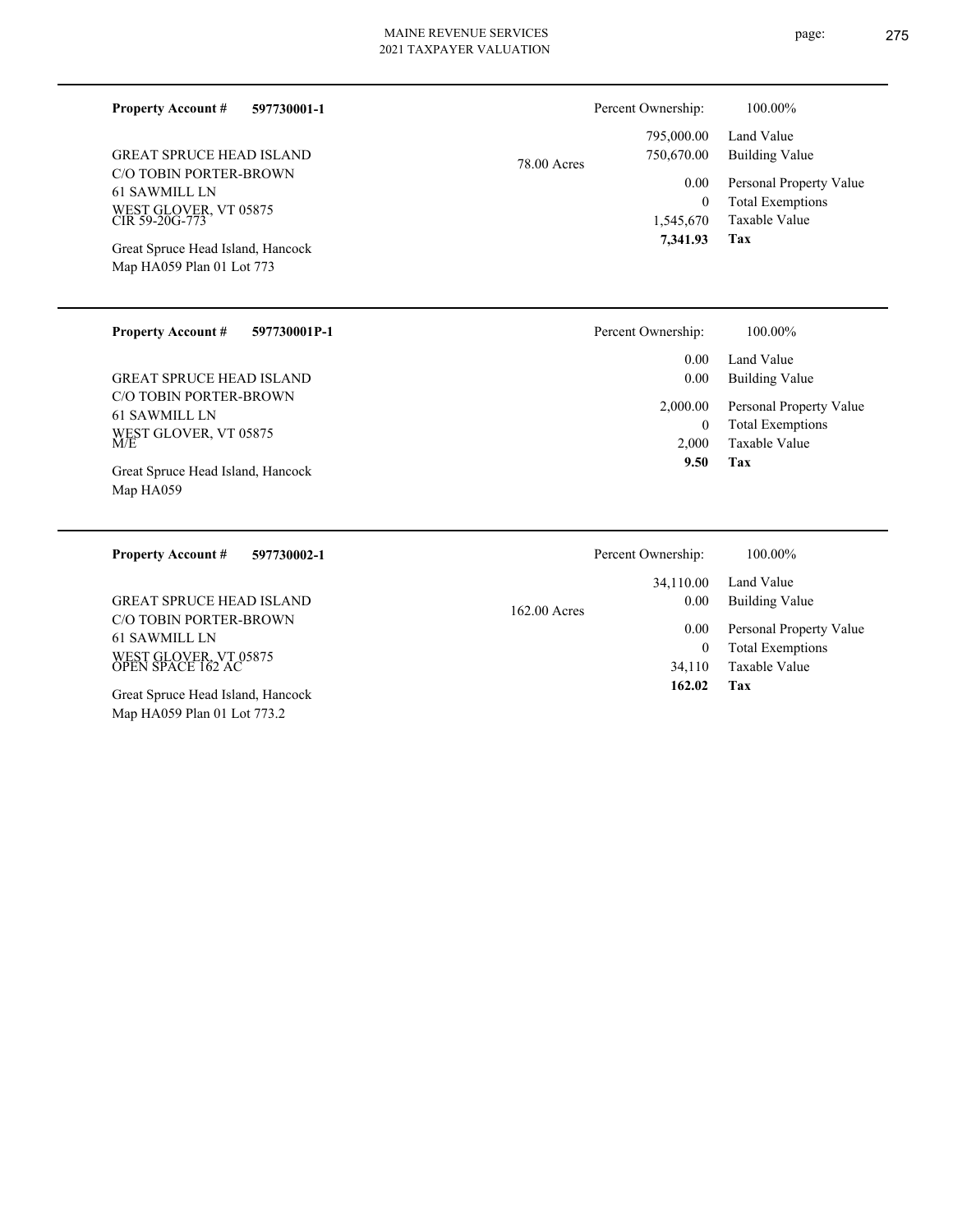# **Totals for: Great Spruce Head Island, Hancock**

 **240.00 acres**

 **829,110.00 Land Value 750,670.00 Building Value 2,000.00 Personal Property Value 0.00 Total Exemptions Taxable Value 1,581,780.00**

 **7,513 Tax**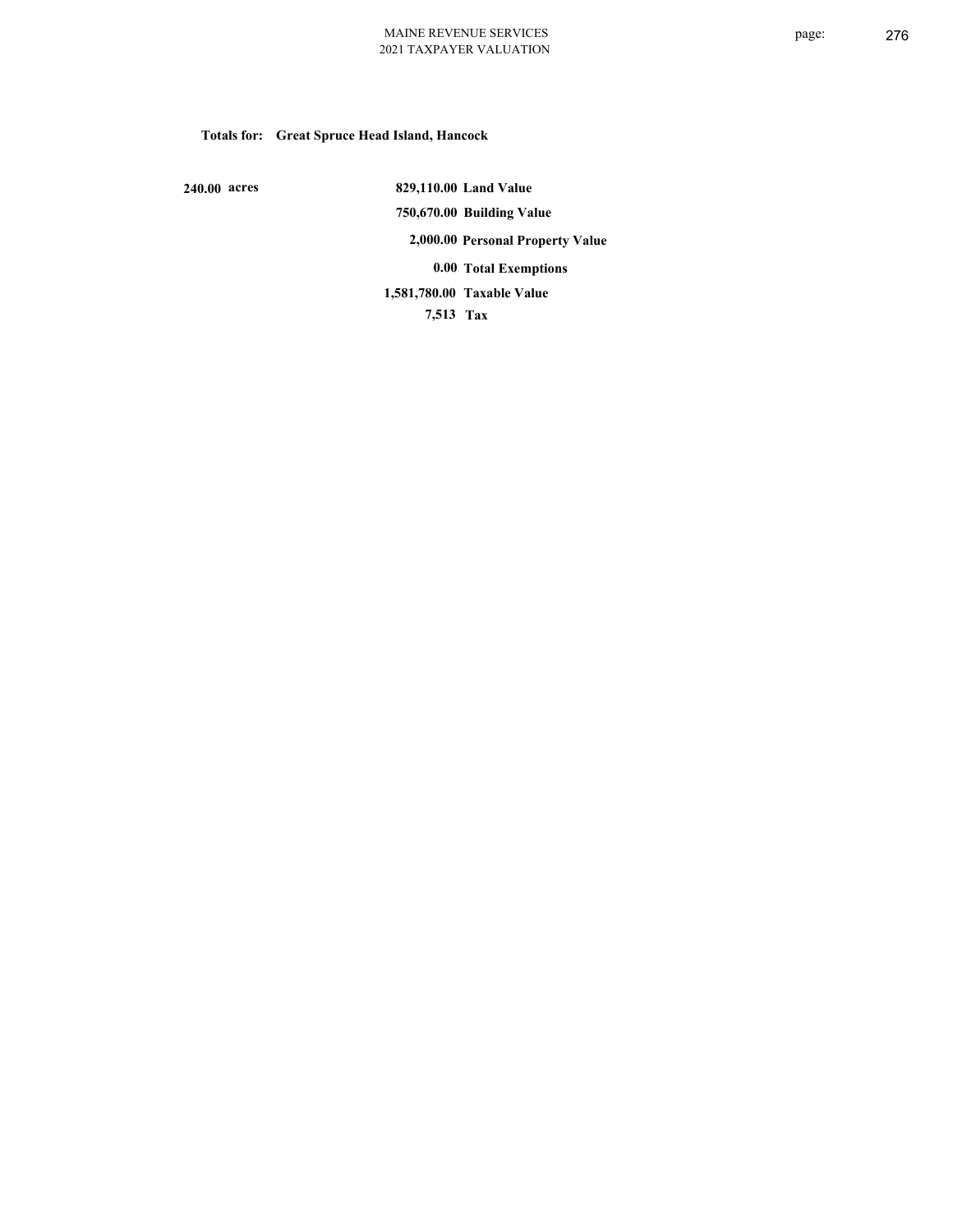| <b>Property Account #</b><br>597820001-5                                                            |            | Percent Ownership: | 100.00%                                                             |
|-----------------------------------------------------------------------------------------------------|------------|--------------------|---------------------------------------------------------------------|
|                                                                                                     |            | 44,750.00          | Land Value                                                          |
| UNITED STATES OF AMERICA                                                                            | 7.40 Acres | 0.00               | Building Value                                                      |
| FISH & WILDLIFE SERVICE<br><b>300 WESTGATE CENTER DR</b><br>HADLEY, MA 01035-9589<br>CIR 59-20G-782 |            | 0.00<br>44,750     | Personal Property Value<br><b>Total Exemptions</b><br>Taxable Value |
| Hard Head Island, Hancock<br>Map HA059 Plan 01 Lot 782                                              |            | 0.00               | Tax                                                                 |

Exempt Property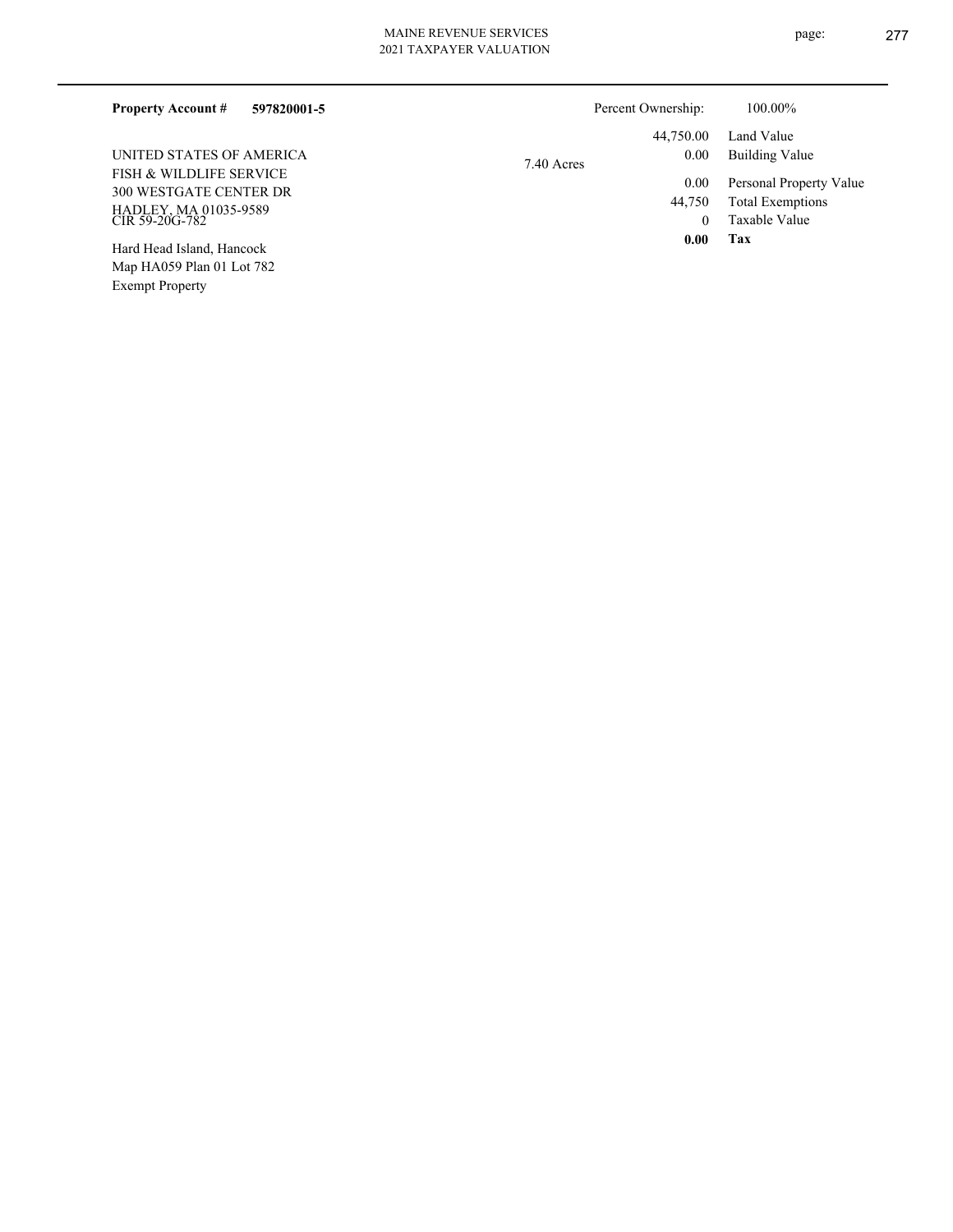## **Totals for: Hard Head Island, Hancock**

 **7.40 acres**

 **44,750.00 Land Value 0.00 Building Value 0.00 Personal Property Value 44,750.00 Total Exemptions Taxable Value 0.00**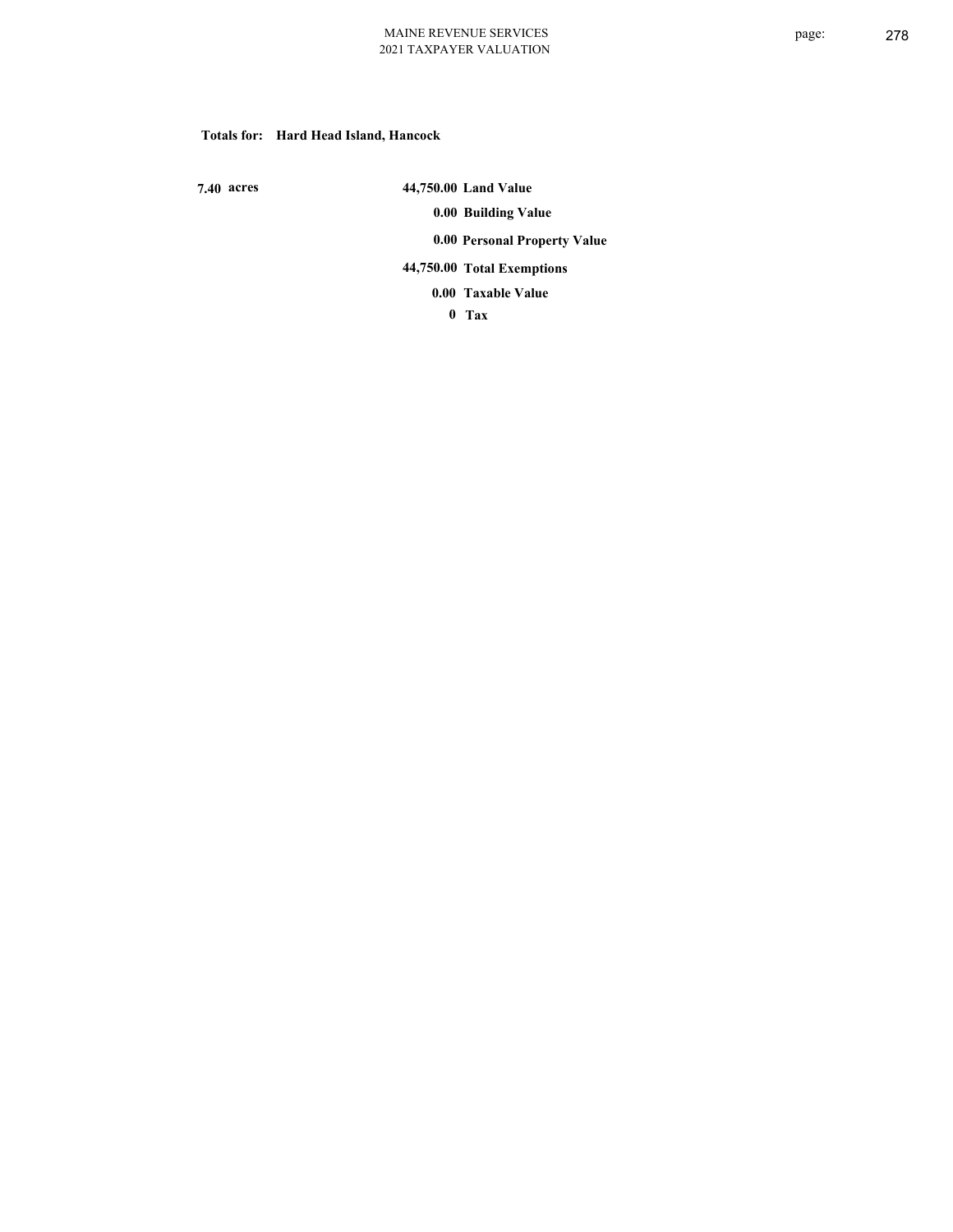| <b>Property Account #</b><br>596790002P-2        | Percent Ownership:    | 100.00%                                            |
|--------------------------------------------------|-----------------------|----------------------------------------------------|
|                                                  | 0.00                  | Land Value                                         |
| <b>MEYER ANNE</b>                                | $0.00\,$              | Building Value                                     |
| <b>47 LEONARD STREET</b><br>GLOUCESTER, MA 01930 | 21,500.00<br>$\bf{0}$ | Personal Property Value<br><b>Total Exemptions</b> |
| M/E                                              | 21.500                | Taxable Value                                      |
| Hog Island, Hancock<br>Map HA059                 | 102.13                | Tax                                                |

| <b>Property Account #</b><br>596790001-2                           | Percent Ownership:                        | $100.00\%$                                         |
|--------------------------------------------------------------------|-------------------------------------------|----------------------------------------------------|
| MEYER EUGENE BRADLEY & ANNE MEYER 2007 TRU<br>% ANNE MEYER TRUSTEE | 525,000.00<br>176,440.00<br>$75.00$ Acres | Land Value<br>Building Value                       |
| <b>47 LEONARD STREET</b>                                           | 0.00<br>0                                 | Personal Property Value<br><b>Total Exemptions</b> |
| GLOUCESTER, MA 01930<br>CIR 59-20D-679                             | 701,440                                   | Taxable Value                                      |
| Hog Island, Hancock<br>Map HA059 Plan 01 Lot 679                   | 3,331.84                                  | Tax                                                |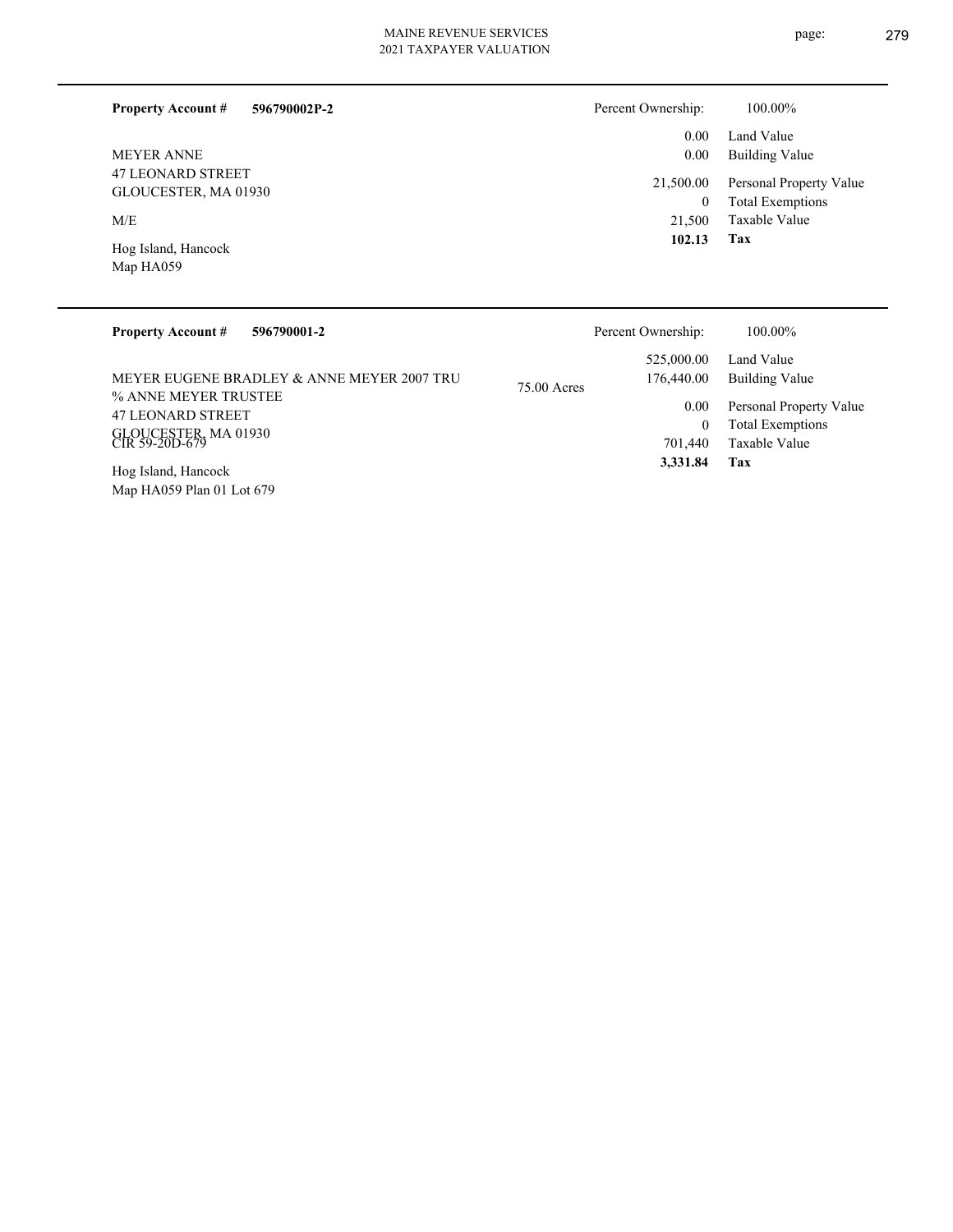# **Totals for: Hog Island, Hancock**

 **75.00 acres**

 **525,000.00 Land Value 176,440.00 Building Value 21,500.00 Personal Property Value 0.00 Total Exemptions 3,434 Tax Taxable Value 722,940.00**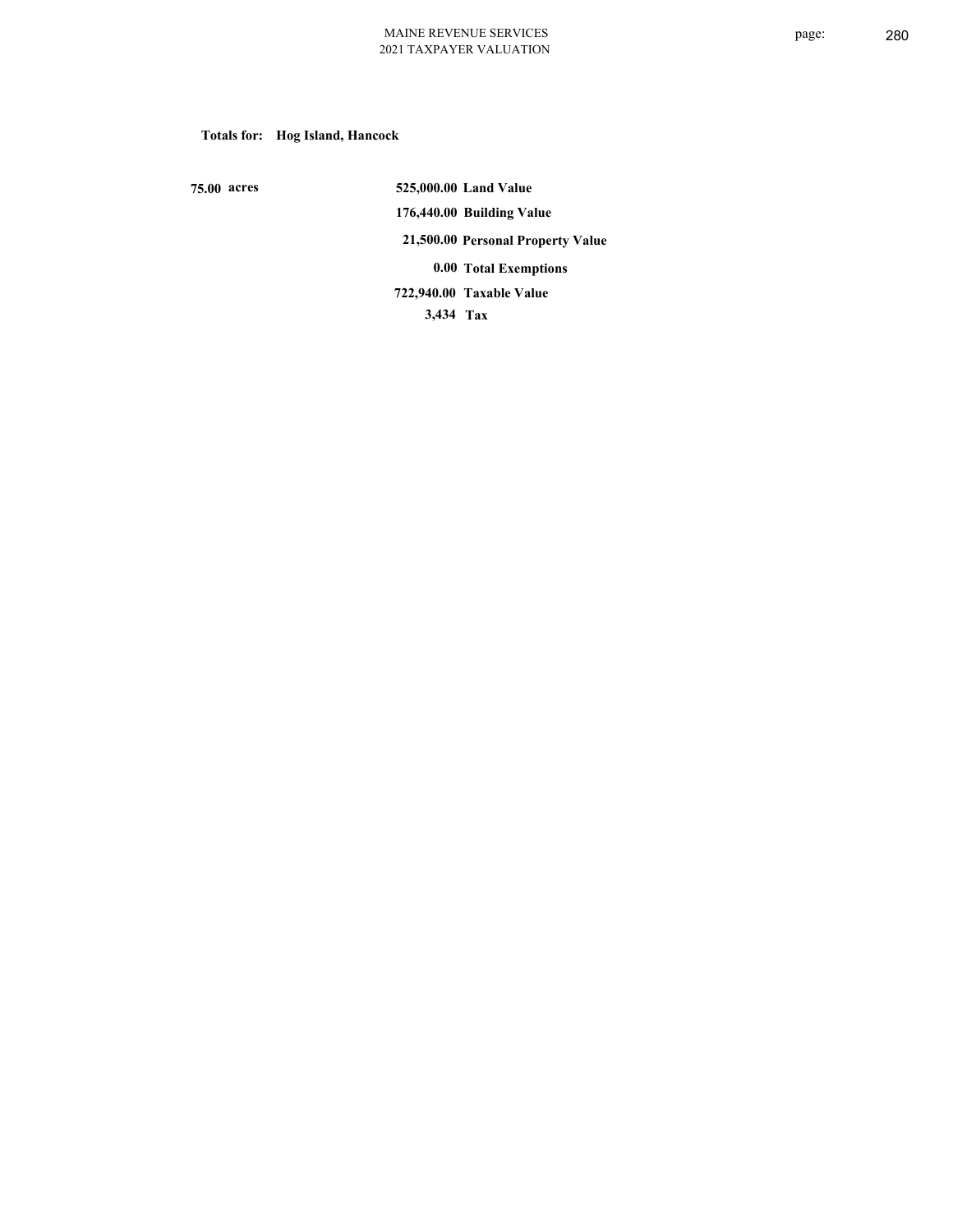| 597700001-3<br><b>Property Account #</b>              |            | Percent Ownership: | 100.00%                 |
|-------------------------------------------------------|------------|--------------------|-------------------------|
|                                                       |            | 192,500.00         | Land Value              |
| HORSEHEAD ISLAND LLC                                  | 8.00 Acres | 78,070.00          | Building Value          |
| ATTN: A TAYLOR ATLAS<br>1845 WALNUT STREET 10TH FLOOR |            | 0.00               | Personal Property Value |
|                                                       |            |                    | <b>Total Exemptions</b> |
| PHILADELPHIA, PA 19103<br>CIR 59-20G-770              |            | 270,570            | Taxable Value           |
|                                                       |            | 1,285.21           | Tax                     |

Map HA059 Plan 01 Lot 770 Horsehead Island, Hancock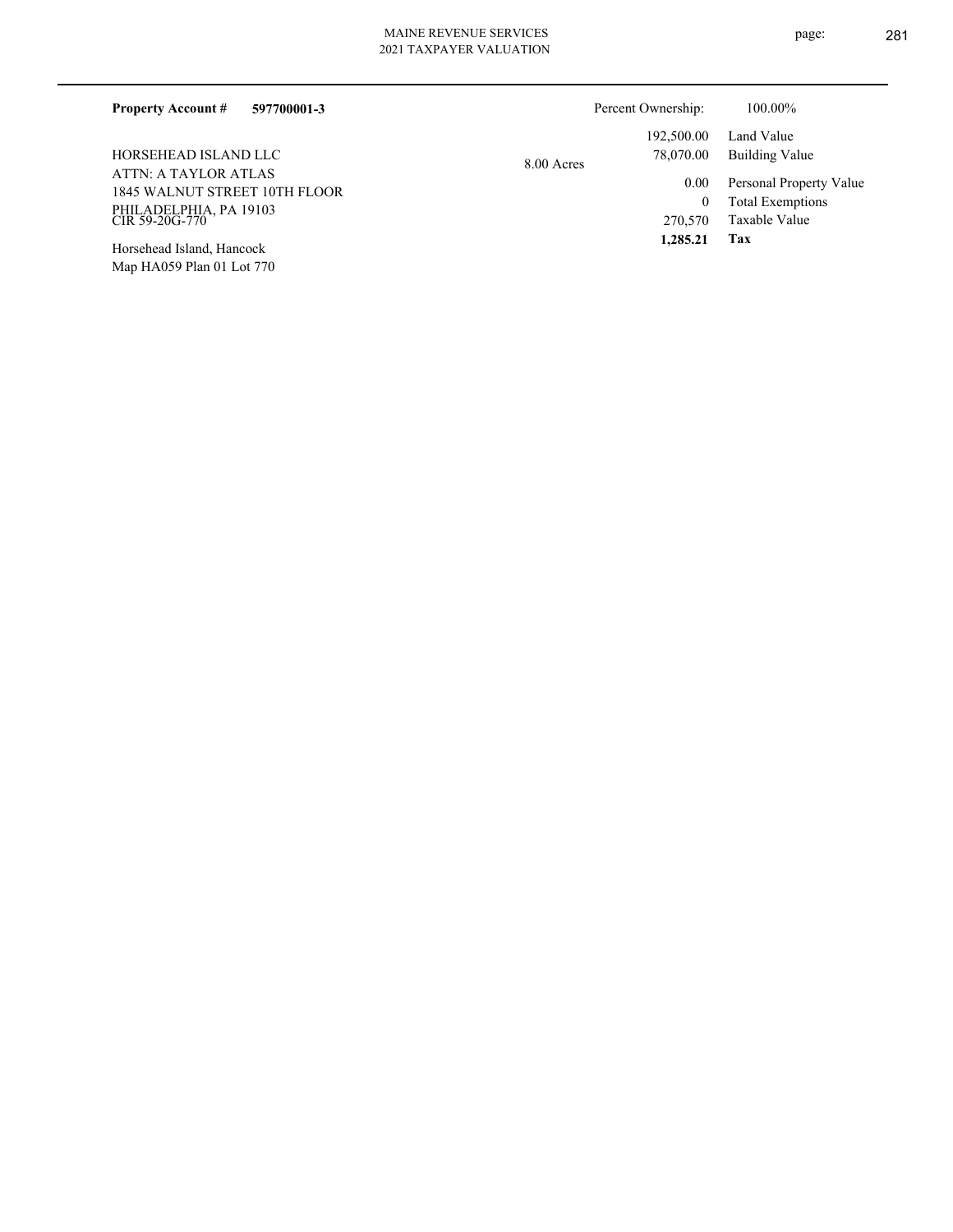### **Totals for: Horsehead Island, Hancock**

 **8.00 acres**

 **192,500.00 Land Value 78,070.00 Building Value 0.00 Personal Property Value 0.00 Total Exemptions Taxable Value 270,570.00**

 **1,285 Tax**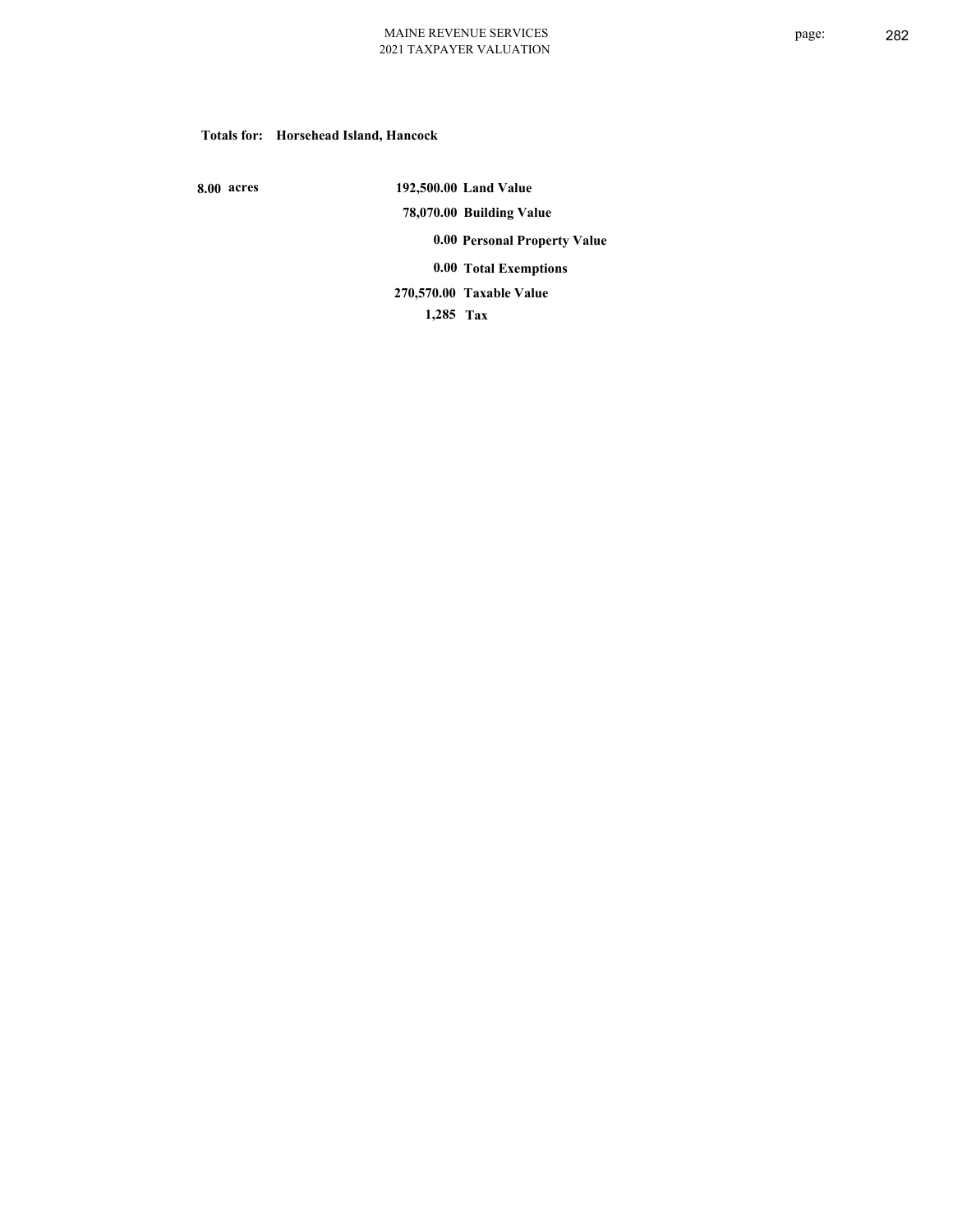Map HA059 Plan 01 Lot 799

| 597990001-1<br><b>Property Account #</b> |            | Percent Ownership: | 100.00%                 |
|------------------------------------------|------------|--------------------|-------------------------|
|                                          |            | 195,000.00         | Land Value              |
| <b>KENDRICK MELVIN S</b>                 | 9.00 Acres | 0.00               | Building Value          |
| 134 DUANE ST<br>NEW YORK, NY 10013       |            | 0.00               | Personal Property Value |
|                                          |            | $\theta$           | <b>Total Exemptions</b> |
| CIR 20G-799                              |            | 195,000            | Taxable Value           |
| Inner Porcupine Island, Hancock          |            | 926.25             | Tax                     |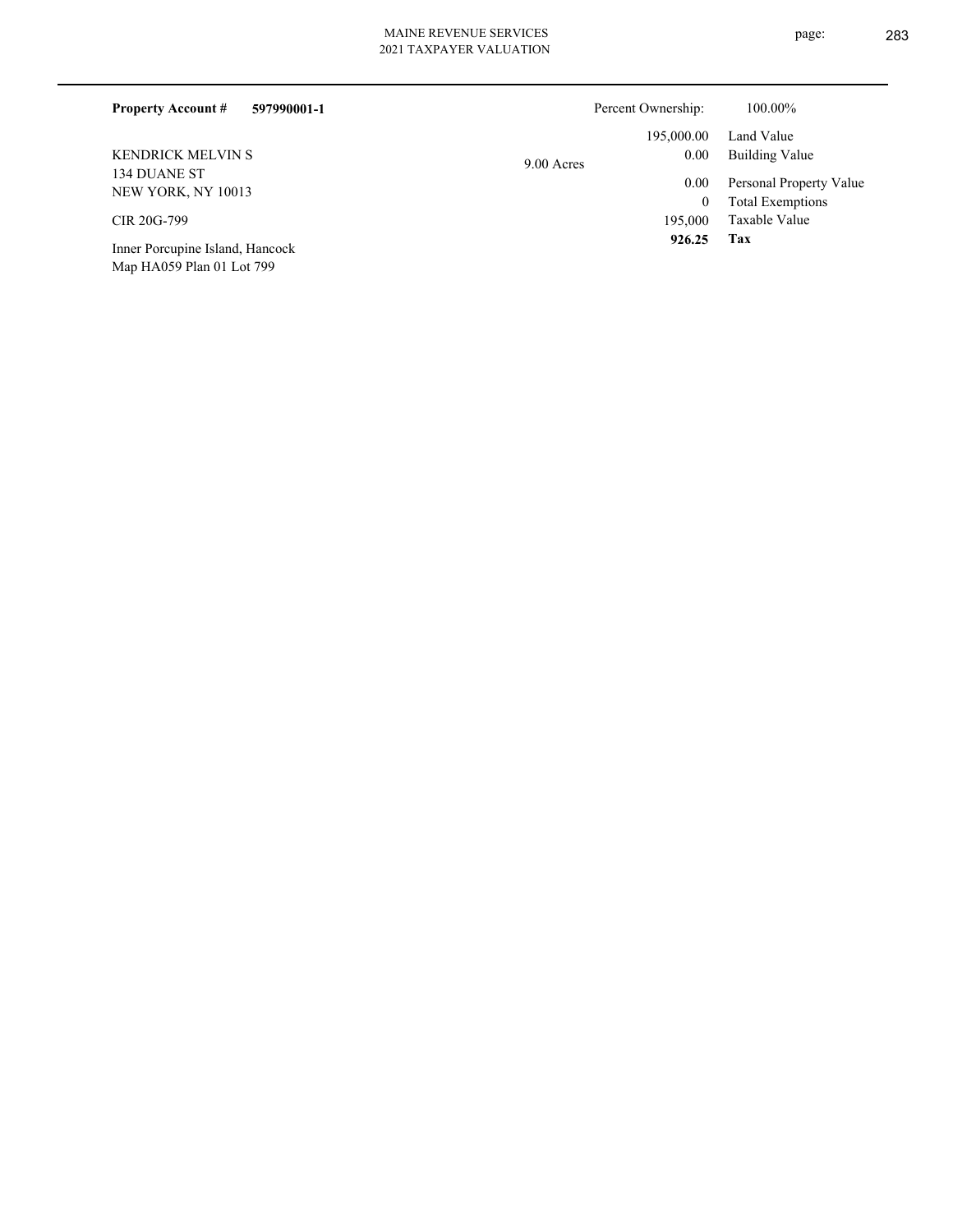# **Totals for: Inner Porcupine Island, Hancock**

 **9.00 acres**

 **195,000.00 Land Value 0.00 Building Value 0.00 Personal Property Value 0.00 Total Exemptions Taxable Value 195,000.00**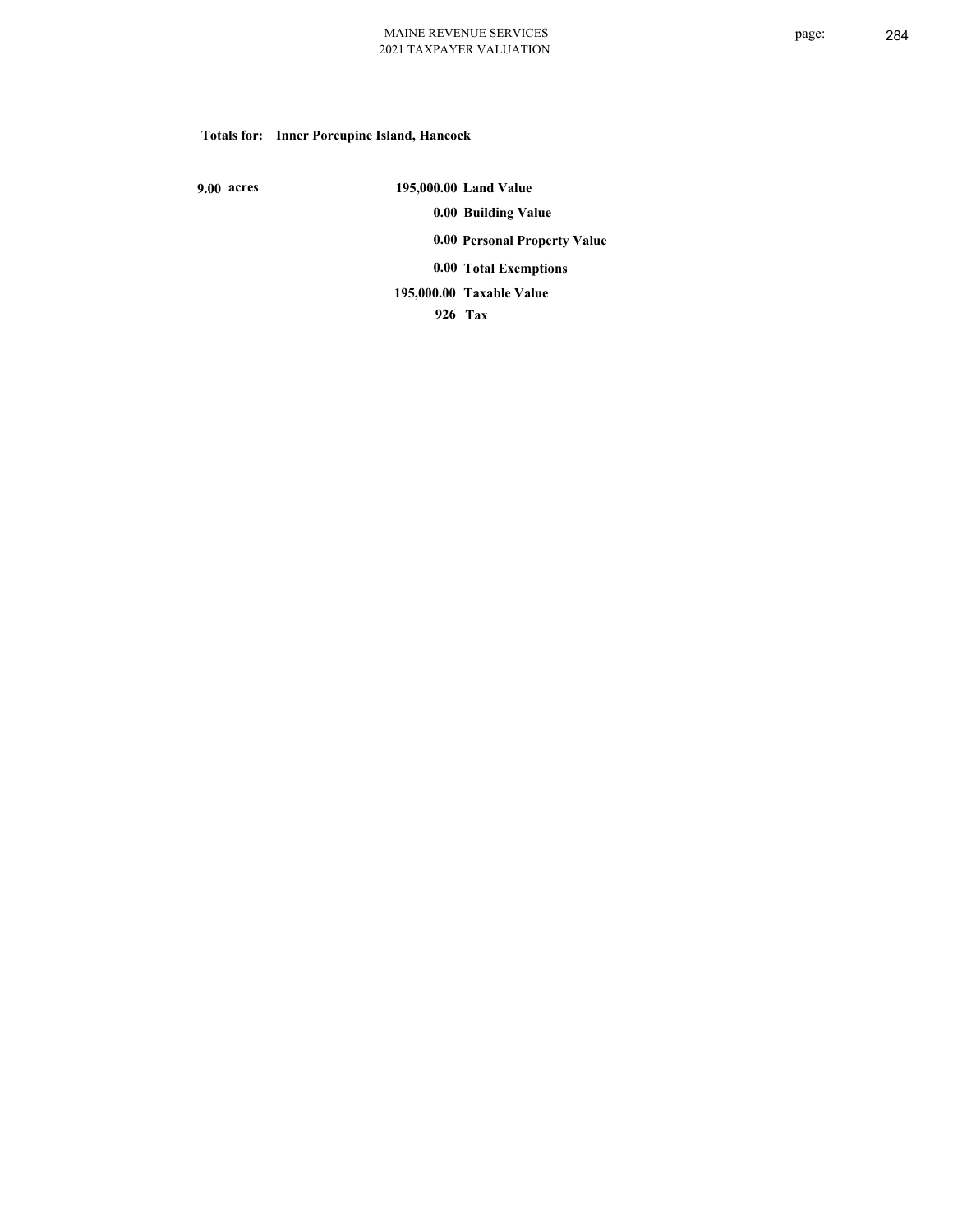| <b>Property Account #</b><br>594700001-2                                           |               | Percent Ownership: | 100.00%                 |
|------------------------------------------------------------------------------------|---------------|--------------------|-------------------------|
|                                                                                    |               | 235,000.00         | Land Value              |
| UNITED STATES OF AMERICA FISH & WILDLIFE                                           | $13.00$ Acres | 0.00               | <b>Building Value</b>   |
| US FISH & WILDLIFE SERVICE<br>PO BOX 1735<br>ROCKLAND, ME 04841<br>CIR 59 91 A 470 |               | $0.00\,$           | Personal Property Value |
|                                                                                    |               | 235,000            | <b>Total Exemptions</b> |
|                                                                                    |               | $\theta$           | Taxable Value           |
| Little Marshall Island, Hancock                                                    |               | 0.00               | Tax                     |
| Map HA059 Plan 01 Lot 470                                                          |               |                    |                         |
| <b>Exempt Property</b>                                                             |               |                    |                         |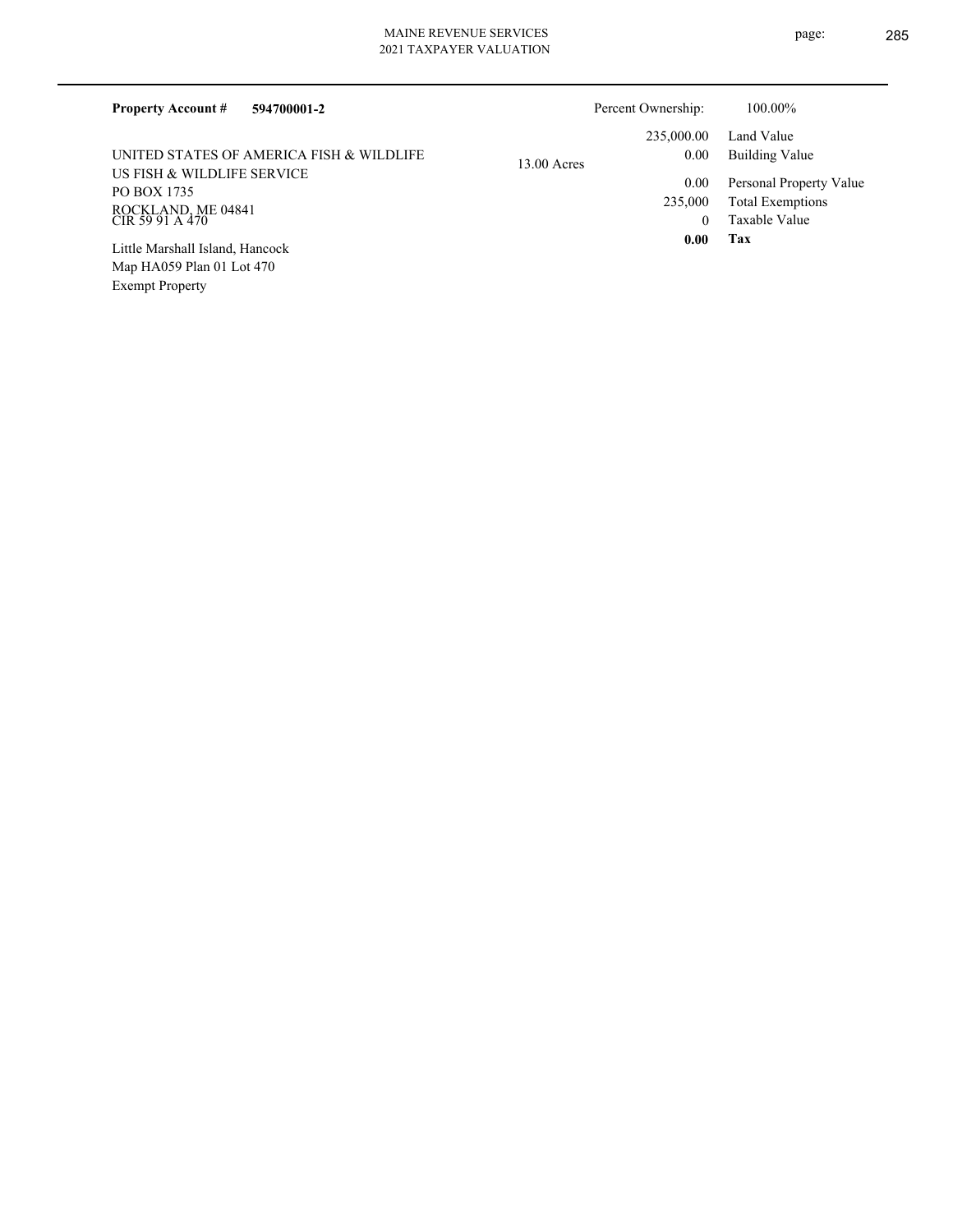### **Totals for: Little Marshall Island, Hancock**

 **13.00 acres**

 **235,000.00 Land Value 0.00 Building Value 0.00 Personal Property Value 235,000.00 Total Exemptions**

**Taxable Value 0.00**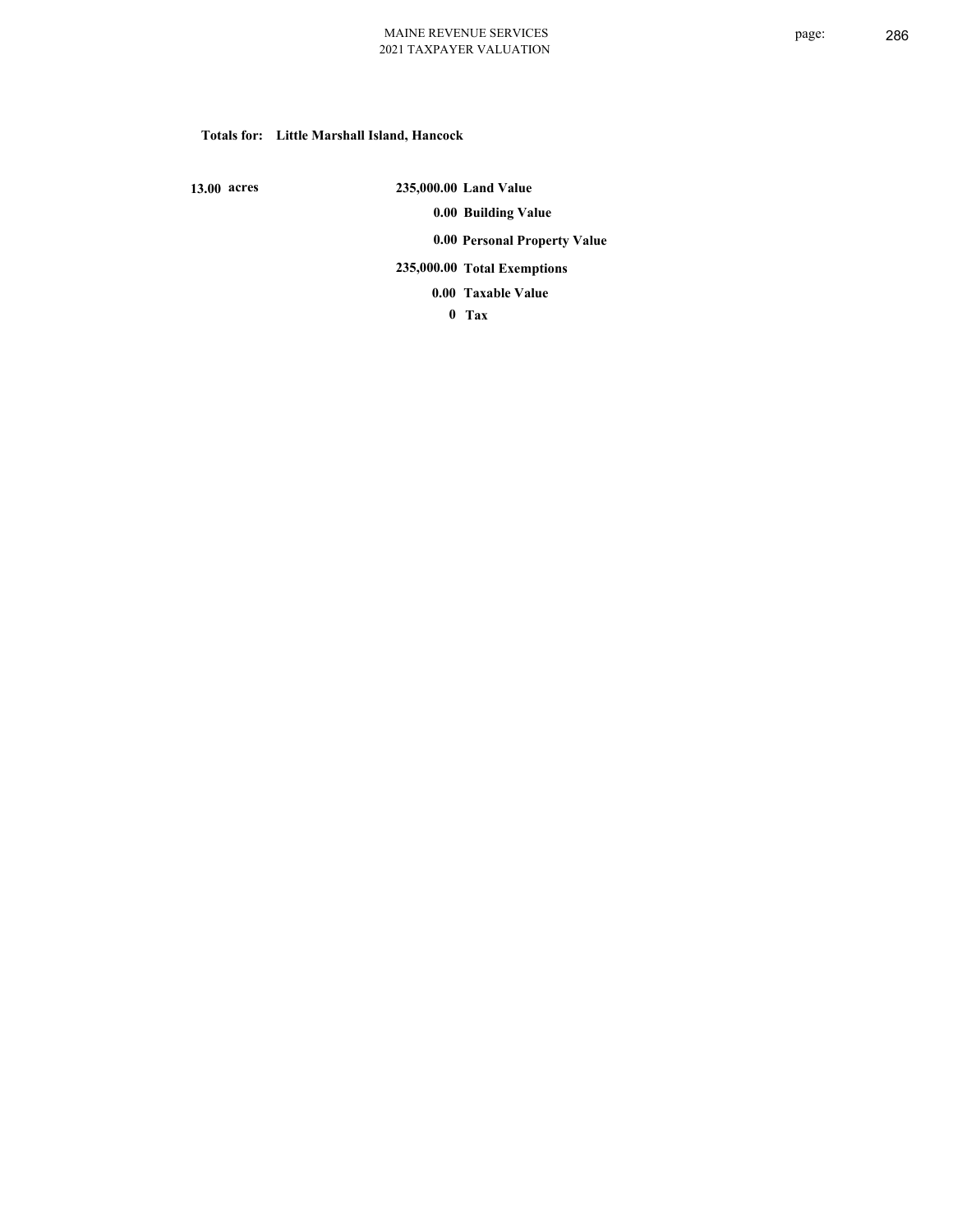| 597090001-7<br><b>Property Account #</b>                                         | Percent Ownership:             | 100.00%                                                             |
|----------------------------------------------------------------------------------|--------------------------------|---------------------------------------------------------------------|
|                                                                                  | 67,500.00                      | Land Value                                                          |
| THE NATURE CONSERVANCY                                                           | 0.00<br>$4.00$ Acres           | Building Value                                                      |
| 14 MAINE STREET, SUITE 401<br><b>FORT ANDROSS, BOX 22</b><br>BRUNSWICK, ME 04011 | 0.00<br>67,500<br>$\mathbf{0}$ | Personal Property Value<br><b>Total Exemptions</b><br>Taxable Value |
| Little Scott Island, Hancock<br>Map HA059 Plan 01 Lot 709                        | 0.00                           | Tax                                                                 |

Charitable Organization exempt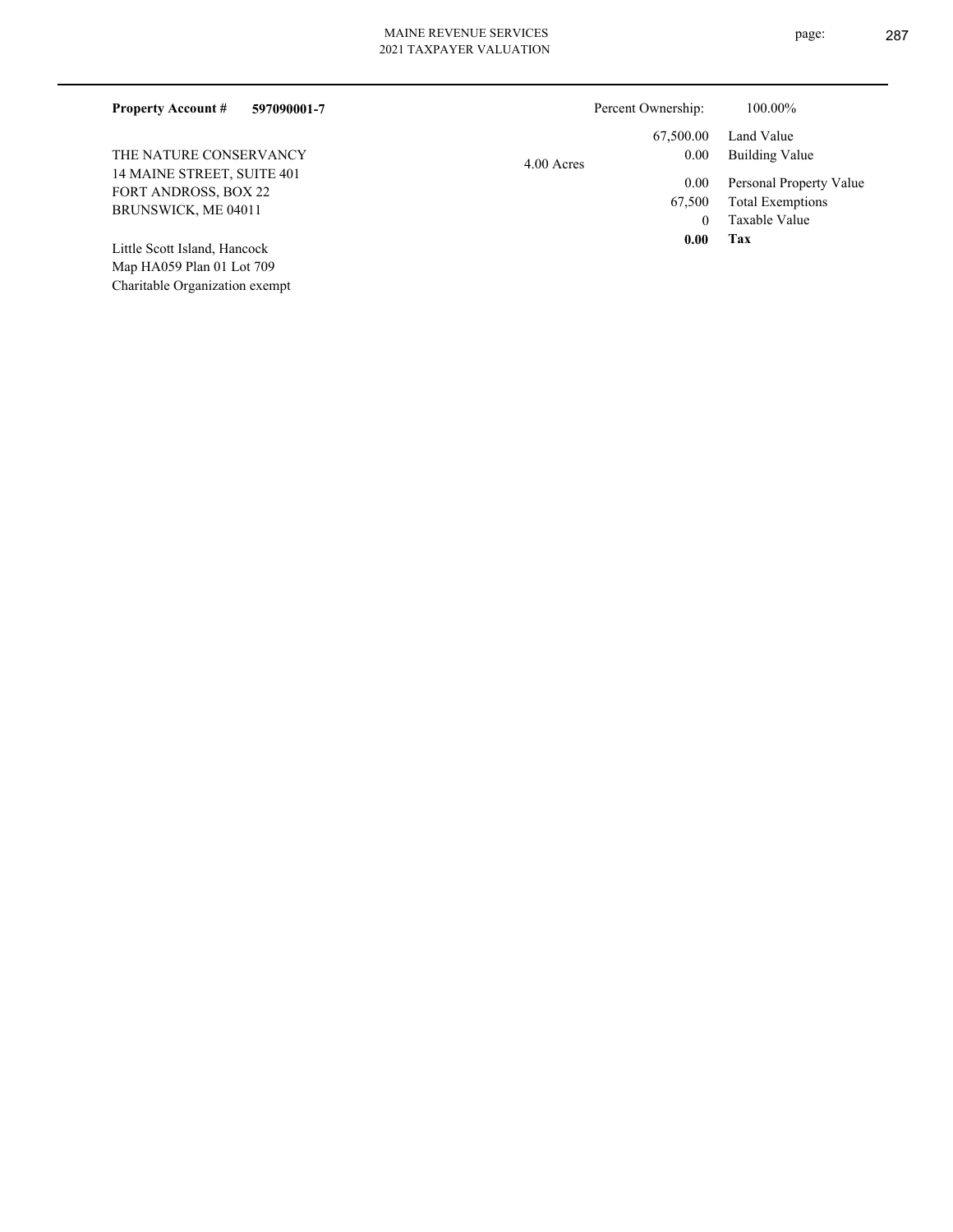## **Totals for: Little Scott Island, Hancock**

 **4.00 acres**

 **67,500.00 Land Value 0.00 Building Value 0.00 Personal Property Value 67,500.00 Total Exemptions**

**Taxable Value 0.00**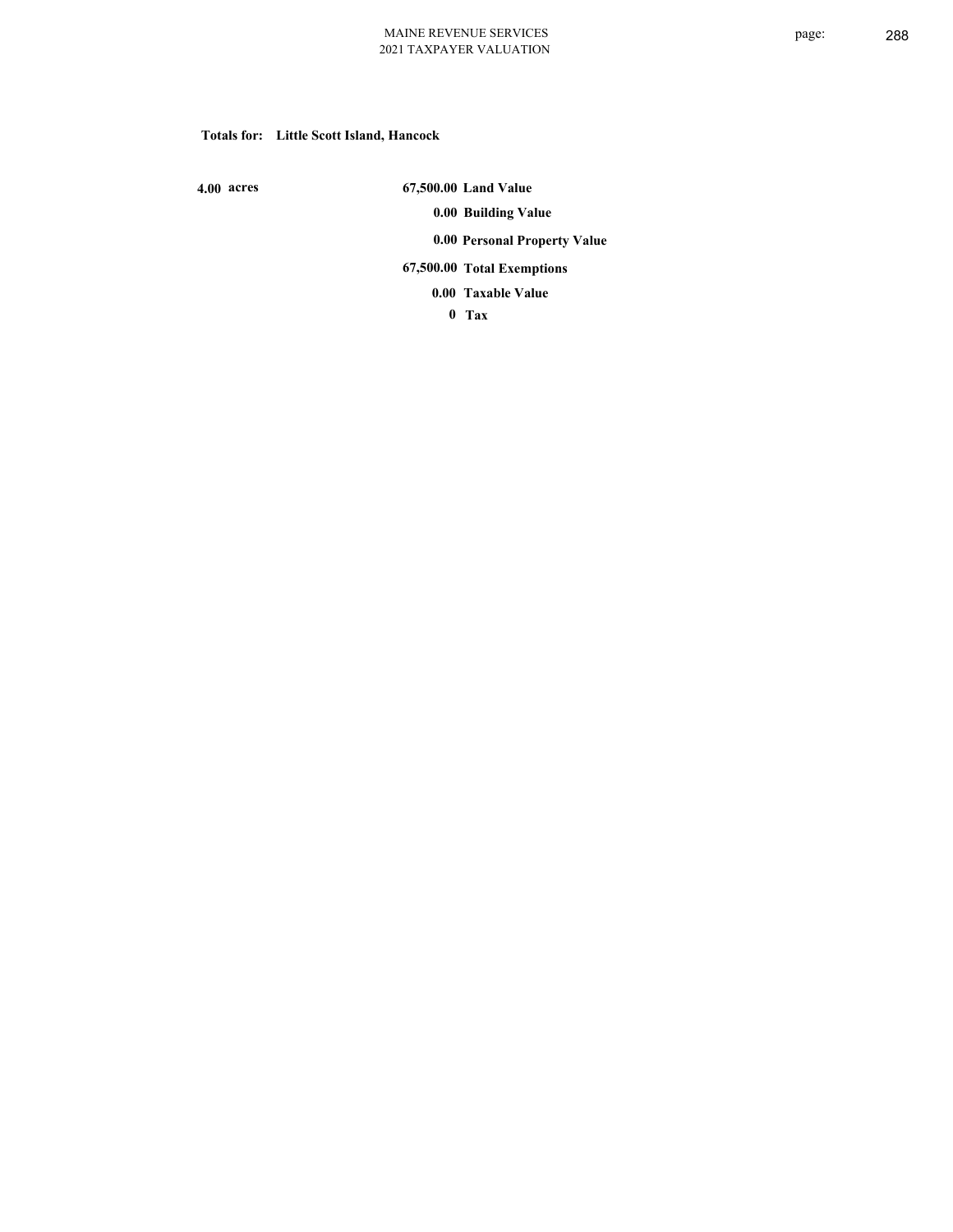| <b>Property Account #</b> | 597720001-2 |  |
|---------------------------|-------------|--|

100 VAUGHAN ST PORTLAND, ME 04102 LITTLE SPRUCE HEAD ISLAND LLC

CIR 59-20G-772

Map HA059 Plan 01 Lot 772 Little Spruce Head Island, Hancock

# 40.00 Acres

| 322,500.00<br>63,075.00 | Land Value<br><b>Building Value</b> |
|-------------------------|-------------------------------------|
| $0.00\,$                | Personal Property Value             |
| 0                       | <b>Total Exemptions</b>             |
| 385,575                 | Taxable Value                       |
| 1,831.48                | Tax                                 |

Percent Ownership:  $75.00\%$ 

| <b>Property Account #</b><br>597720001-3                        | Percent Ownership:                       | 25.00%                                             |
|-----------------------------------------------------------------|------------------------------------------|----------------------------------------------------|
| LSH NORTHERN END LLC                                            | 107,500.00<br>21,025.00<br>$40.00$ Acres | Land Value<br>Building Value                       |
| 100 VAUGHAN ST<br>PORTLAND, ME 04102                            | 0.00<br>$\mathbf{0}$                     | Personal Property Value<br><b>Total Exemptions</b> |
| CIR 59-20G-772                                                  | 128.525                                  | Taxable Value                                      |
| Little Spruce Head Island, Hancock<br>Map HA059 Plan 01 Lot 772 | 610.49                                   | Tax                                                |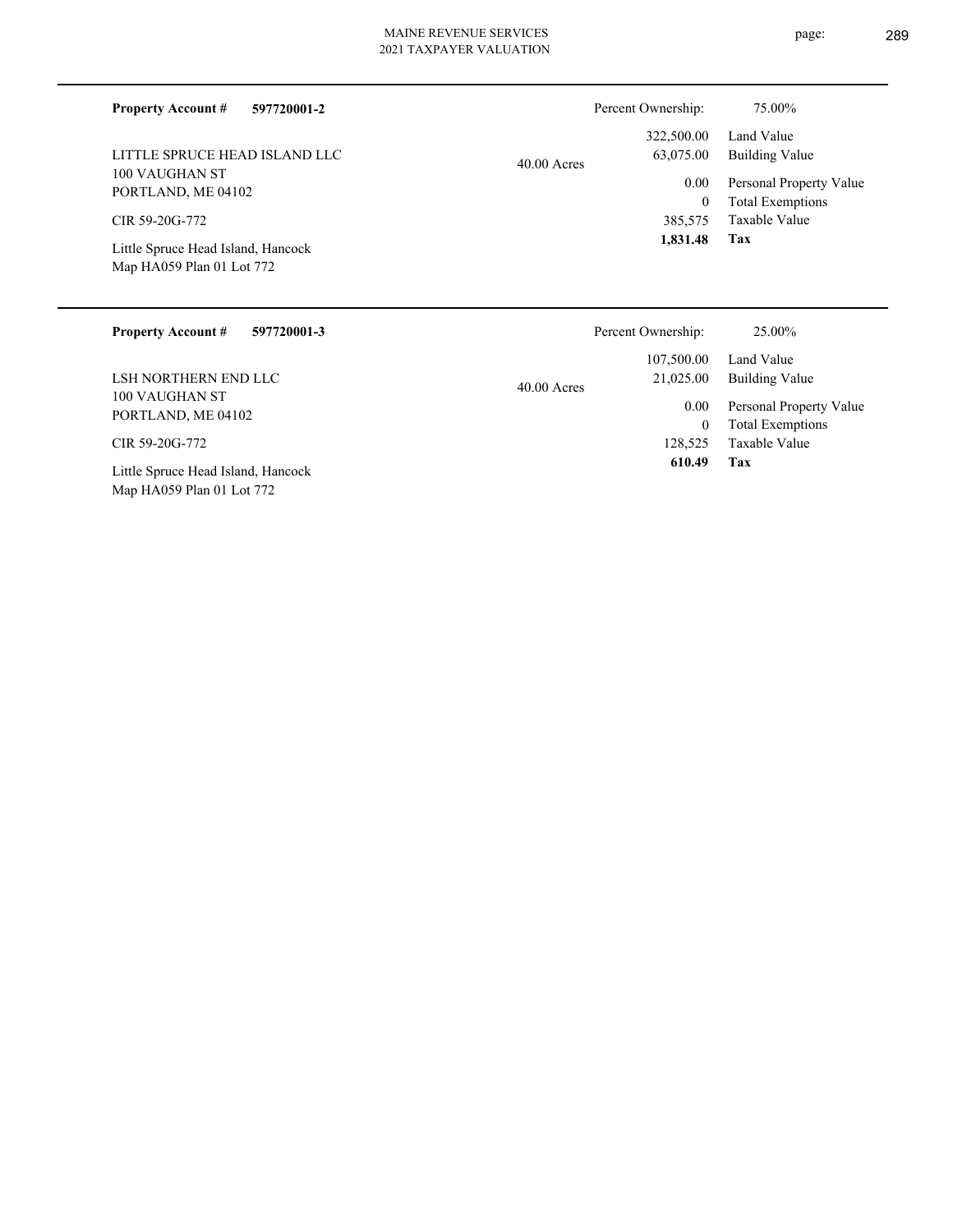# **Totals for: Little Spruce Head Island, Hancock**

 **40.00 acres**

 **430,000.00 Land Value 84,100.00 Building Value 0.00 Personal Property Value 0.00 Total Exemptions Taxable Value 514,100.00**

 **2,442 Tax**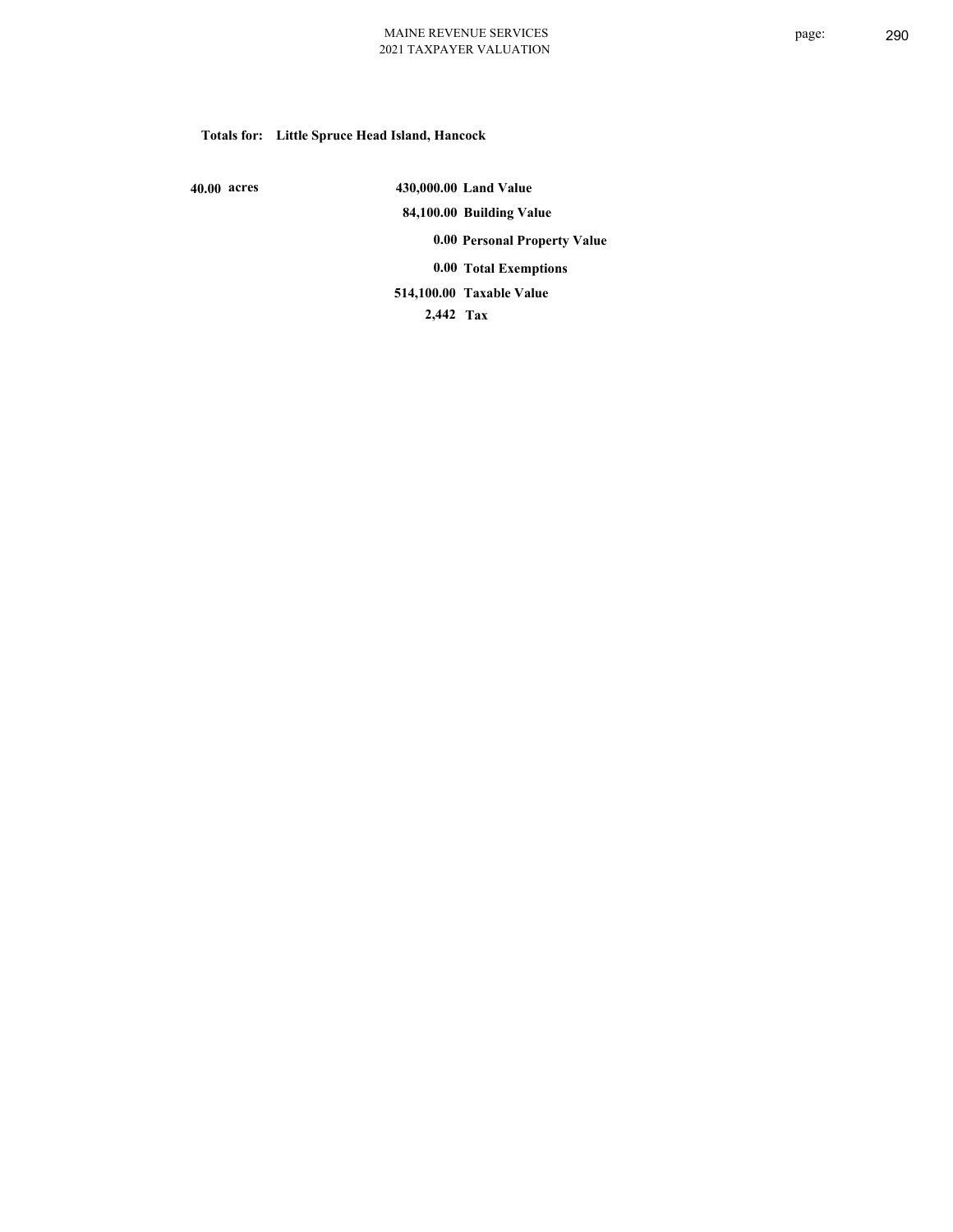| <b>Property Account #</b>                                                                                                                                                                                            | 599810001-2 |                            | Percent Ownership:                                        | 100.00%                                                                                                                  |
|----------------------------------------------------------------------------------------------------------------------------------------------------------------------------------------------------------------------|-------------|----------------------------|-----------------------------------------------------------|--------------------------------------------------------------------------------------------------------------------------|
| MAINE COAST HERITAGE TRUST                                                                                                                                                                                           |             | Tree Growth<br>70.25 Acres | 91,134.00<br>0.00                                         | Land Value<br><b>Building Value</b>                                                                                      |
| 1 BOWDOIN MILL ISLAND STE 201<br>TOPSHAM, ME 04086                                                                                                                                                                   |             |                            | 0.00<br>91,134<br>$\theta$                                | Personal Property Value<br><b>Total Exemptions</b><br>Taxable Value                                                      |
| CIR 59-7C 20J-981 (1/2 SOUTH PART)<br>Marshalls Island, Hancock<br>Map HA059 Plan 01 Lot 981.1<br>Charitable Organization exempt                                                                                     |             |                            | 0.00                                                      | Tax                                                                                                                      |
| <b>Property Account #</b>                                                                                                                                                                                            | 599810002-2 |                            | Percent Ownership:                                        | 100.00%                                                                                                                  |
| MAINE COAST HERITAGE TRUST<br>1 BOWDOIN MILL ISLAND STE 201<br>TOPSHAM, ME 04086<br>CIR 59-7C 20J-981 (1/2 SOUTH PART)<br>Marshalls Island, Hancock<br>Map HA059 Plan 01 Lot 981.2<br>Charitable Organization exempt |             | 110.00 Acres               | 605,000.00<br>0.00<br>0.00<br>605,000<br>$\Omega$<br>0.00 | Land Value<br><b>Building Value</b><br>Personal Property Value<br><b>Total Exemptions</b><br><b>Taxable Value</b><br>Tax |
| <b>Property Account #</b>                                                                                                                                                                                            | 599810003-3 |                            | Percent Ownership:                                        | 100.00%                                                                                                                  |
| MAINE COAST HERITAGE TRUST<br>1 BOWDOIN MILL ISLAND STE 201                                                                                                                                                          |             | 100.00 Acres               | 89,350.00<br>0.00                                         | Land Value<br><b>Building Value</b>                                                                                      |
| TOPSHAM, ME 04086                                                                                                                                                                                                    |             |                            | 0.00<br>$\mathbf{0}$                                      | Personal Property Value<br><b>Total Exemptions</b>                                                                       |
| <b>OPEN SPACE 100 AC</b>                                                                                                                                                                                             |             |                            | 89.350                                                    | Taxable Value                                                                                                            |

Map HA059 Plan 01 Lot 981.3 Marshalls Island, Hancock

Charitable Organization exempt

| <b>Property Account #</b><br>599810004-2                 | Percent Ownership:   | 100.00%                 |
|----------------------------------------------------------|----------------------|-------------------------|
|                                                          | 1,789,750.00         | Land Value              |
| MAINE COAST HERITAGE TRUST                               | 0.00<br>582.50 Acres | <b>Building Value</b>   |
| 1 BOWDOIN MILL ISLAND STE 201<br>TOPSHAM, ME 04086       | 0.00                 | Personal Property Value |
|                                                          | 1,789,750            | <b>Total Exemptions</b> |
| CIR 59-7C 19J-981 (NORTH PART)                           |                      | Taxable Value           |
| Marshalls Island, Hancock<br>Map HA059 Plan 01 Lot 981.4 | 0.00                 | Tax                     |

**Tax**

 **424.41**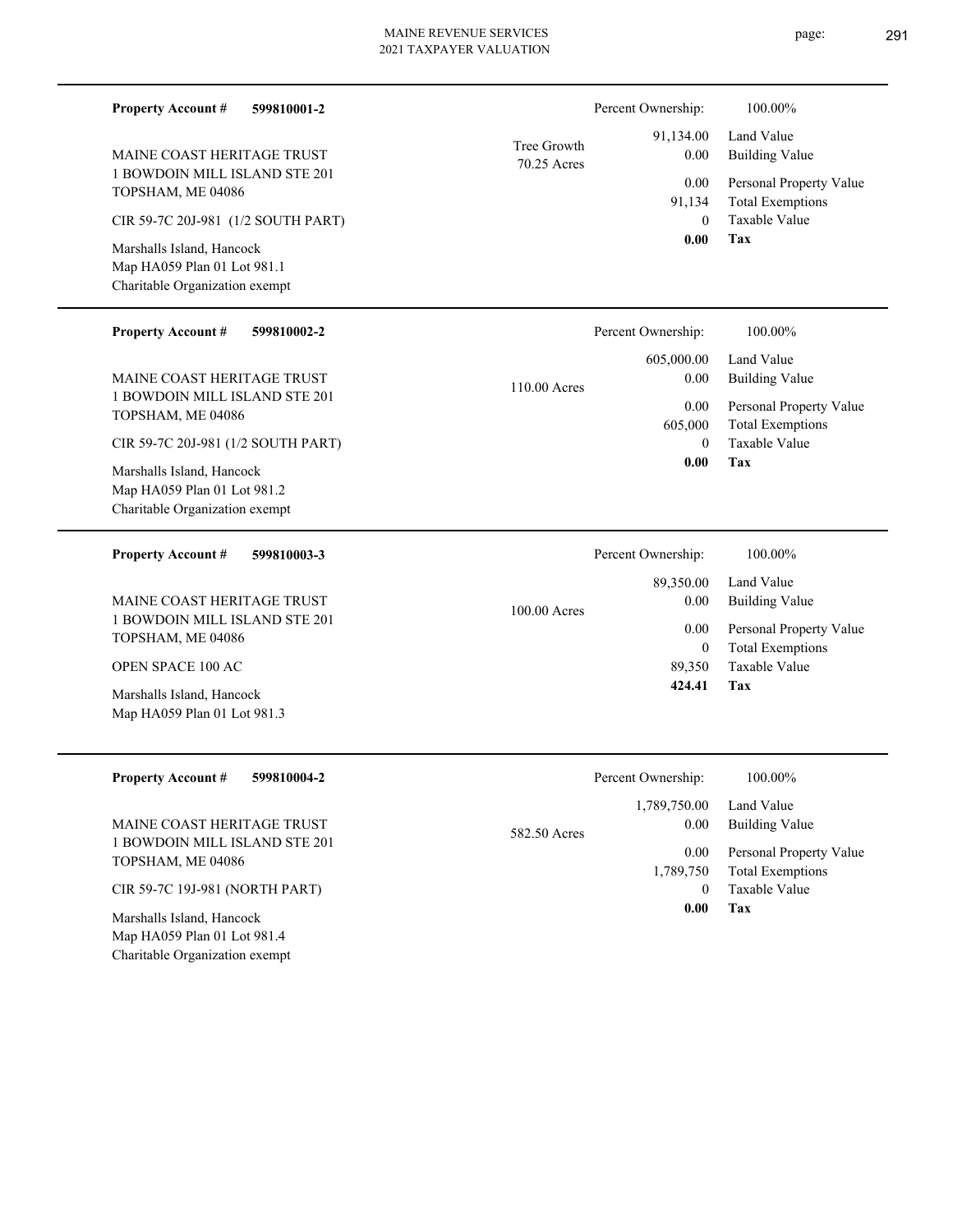#### **Totals for: Marshalls Island, Hancock**

 **862.75 acres**

 **2,575,234.00 Land Value 0.00 Building Value 0.00 Personal Property Value 2,485,884.00 Total Exemptions Taxable Value 89,350.00**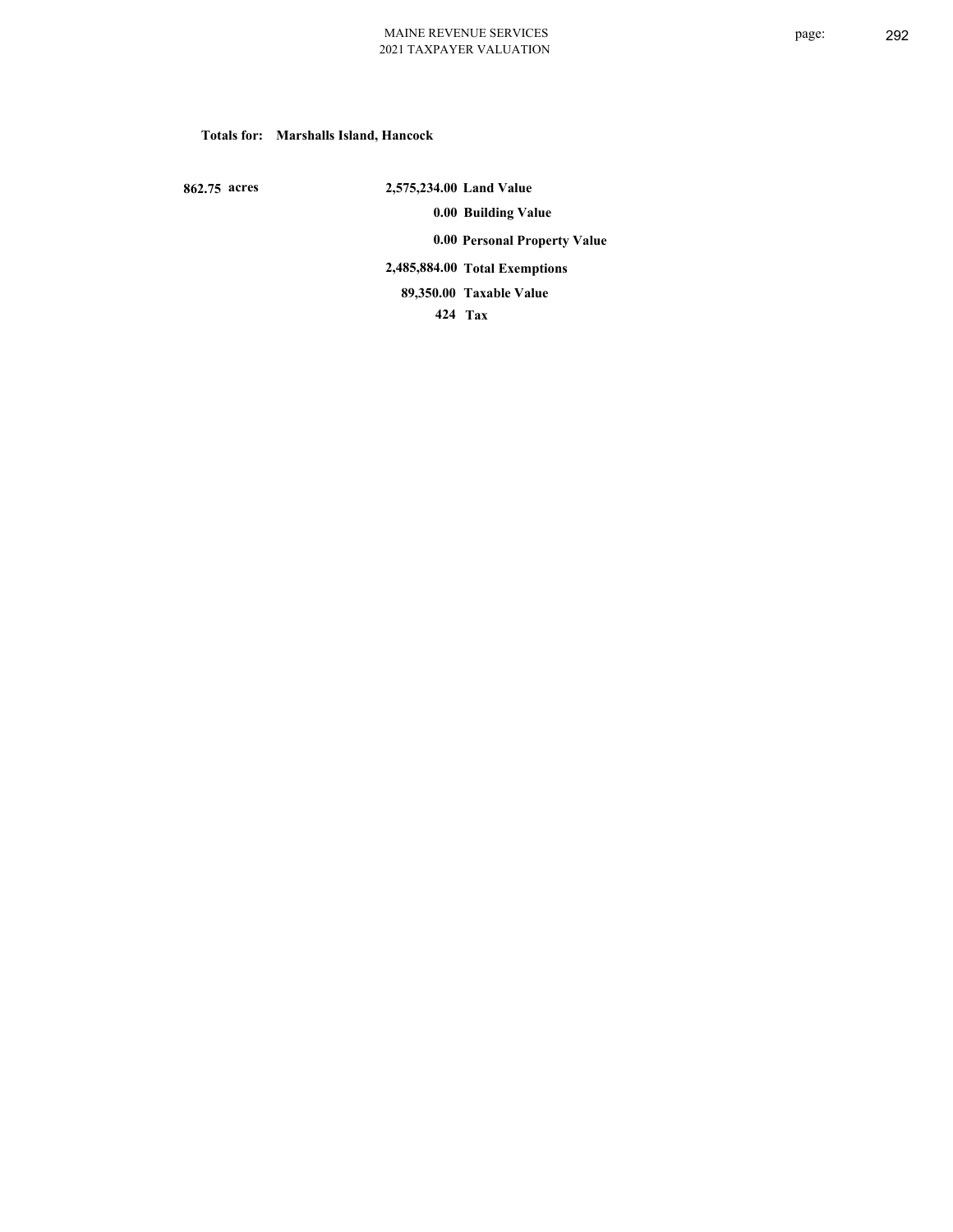Exempt Property

| 595610001-1<br><b>Property Account #</b>                                                 |            | Percent Ownership:         | 100.00%                                                      |
|------------------------------------------------------------------------------------------|------------|----------------------------|--------------------------------------------------------------|
|                                                                                          |            | 13,100.00                  | Land Value                                                   |
| US COAST GUARD                                                                           | 2.29 Acres | 5,000.00                   | Building Value                                               |
| <b>%COLLEGE OF THE ATLANTIC</b><br>105 EDEN STREET<br>BAR HARBOR, ME 04609<br>CIR 59-561 |            | 0.00<br>18,100<br>$\theta$ | Personal Property Value<br>Total Exemptions<br>Taxable Value |
| Mt. Desert Rock, Hancock<br>Map HA059 Plan 01 Lot 1                                      |            | 0.00                       | Tax                                                          |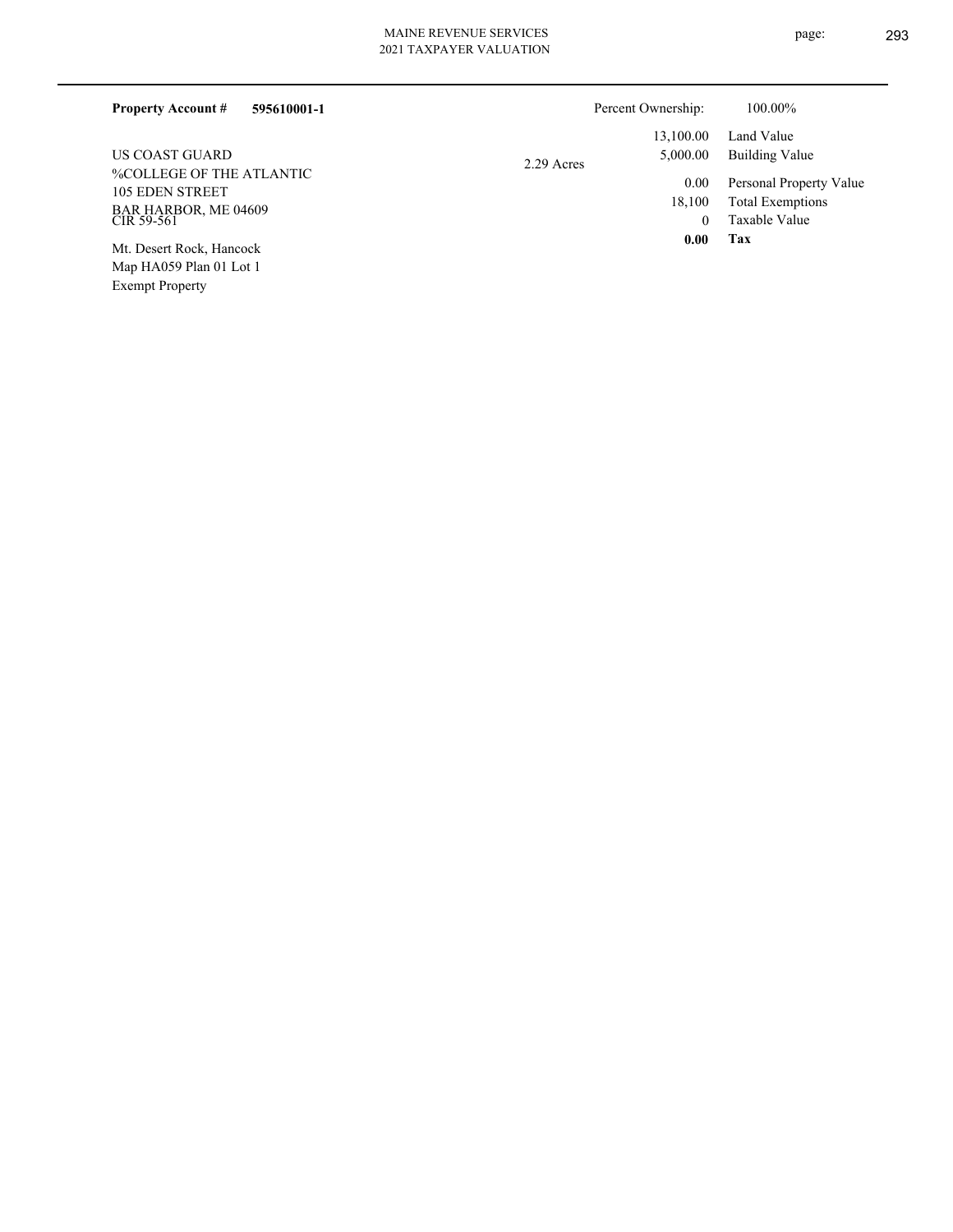#### **Totals for: Mt. Desert Rock, Hancock**

 **2.29 acres**

 **13,100.00 Land Value 5,000.00 Building Value 0.00 Personal Property Value 18,100.00 Total Exemptions**

**Taxable Value 0.00**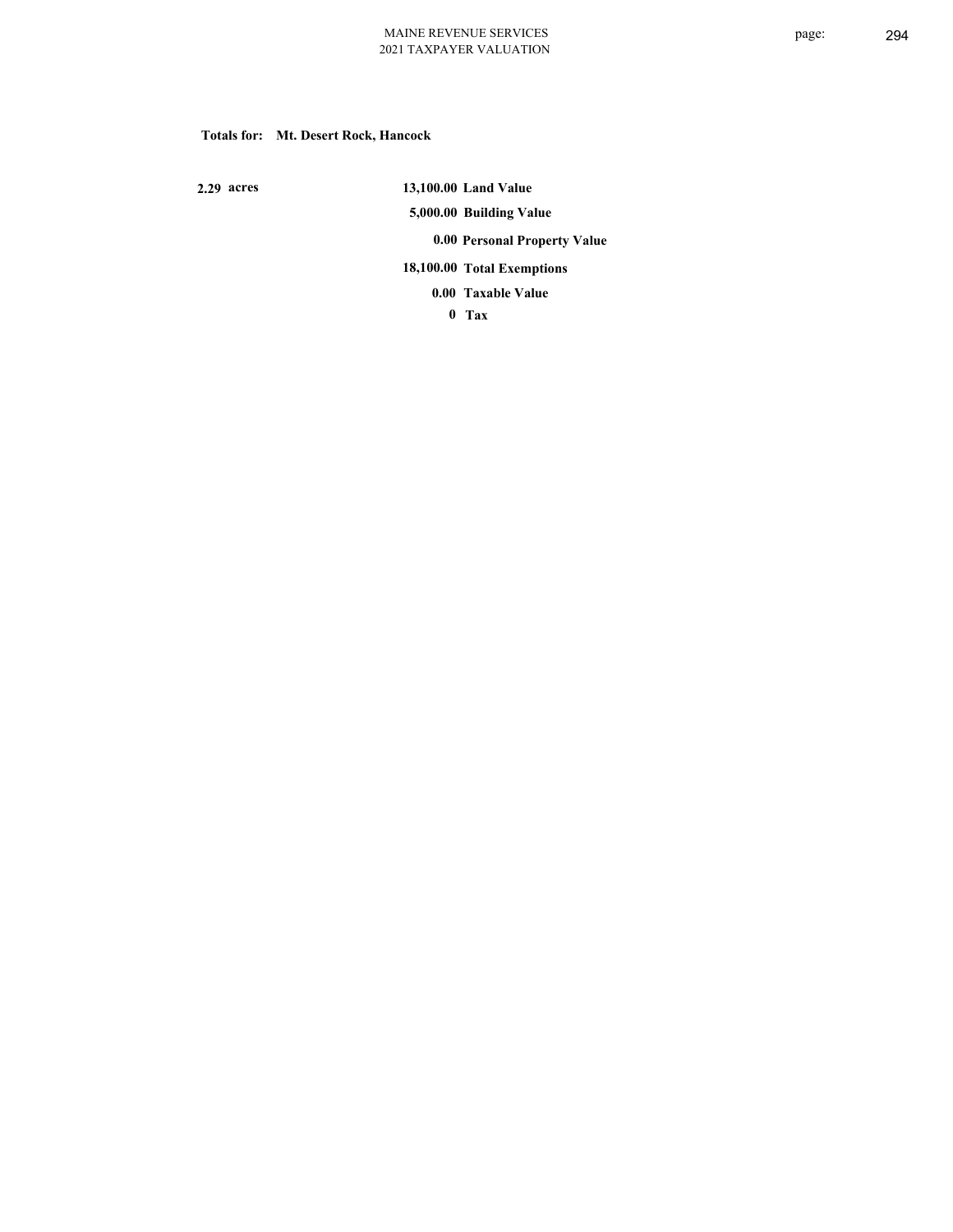|  | 021 TAXPAYER VALUATION |  |
|--|------------------------|--|

| <b>Property Account #</b><br>598000001-1                | Percent Ownership:   | 100.00%                 |
|---------------------------------------------------------|----------------------|-------------------------|
|                                                         | 170,000.00           | Land Value              |
| KENDRICK EDMUND H JR                                    | 0.00<br>$6.50$ Acres | Building Value          |
| 1286 CAMINO DE CRUZ BLANCA<br><b>SANTA FE, NM 87505</b> | 0.00                 | Personal Property Value |
|                                                         | $\overline{0}$       | <b>Total Exemptions</b> |
| CIR 59 20G 800 801                                      | 170,000              | Taxable Value           |
| Outter Porcupine Island, Hancock                        | 807.50               | Tax                     |

Map HA059 Plan 01 Lot 800 801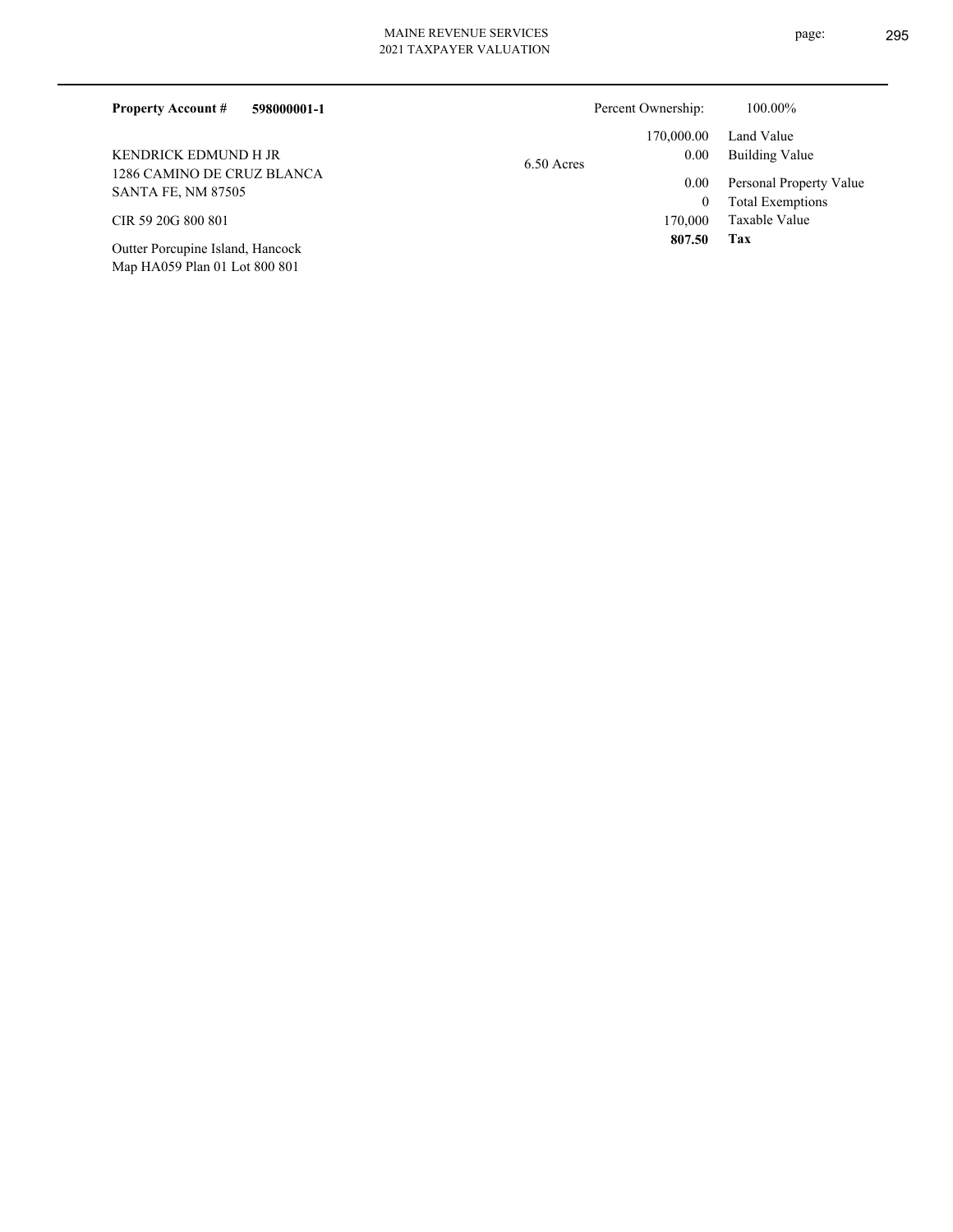# **Totals for: Outter Porcupine Island, Hancock**

 **6.50 acres**

 **170,000.00 Land Value 0.00 Building Value 0.00 Personal Property Value 0.00 Total Exemptions Taxable Value 170,000.00**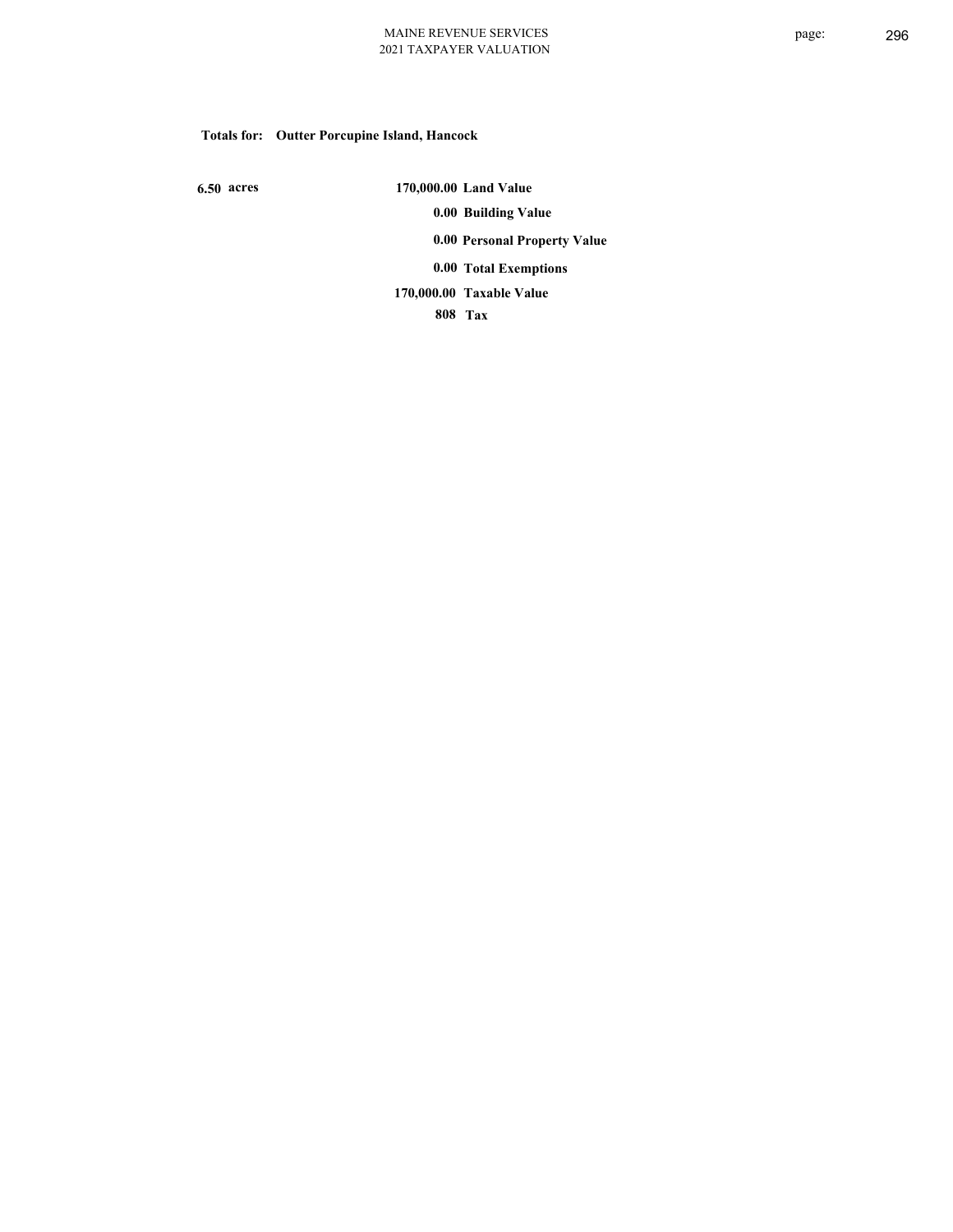| 2021 TAXPAYER VALUATION |  |
|-------------------------|--|
|                         |  |

| <b>Property Account #</b><br>596820001-1                                                                          |              | Percent Ownership:   | 100.00%                                                             |
|-------------------------------------------------------------------------------------------------------------------|--------------|----------------------|---------------------------------------------------------------------|
|                                                                                                                   |              | 195,830.00           | Land Value                                                          |
| PICKERING ISLAND PARTNERS GP                                                                                      | 219.00 Acres | 31,940.00            | Building Value                                                      |
| %DAVID WAKELIN<br>20 BAY ROAD<br>SOUTH PORTLAND, ME 04106<br>CIR 59 20D 20E 682 218 acres in OS starting 2016 85% |              | 0.00<br>0<br>227,770 | Personal Property Value<br><b>Total Exemptions</b><br>Taxable Value |
| Pickering Island, Hancock                                                                                         |              | 1.081.91             | Tax                                                                 |

Map HA059 Plan 01 Lot 682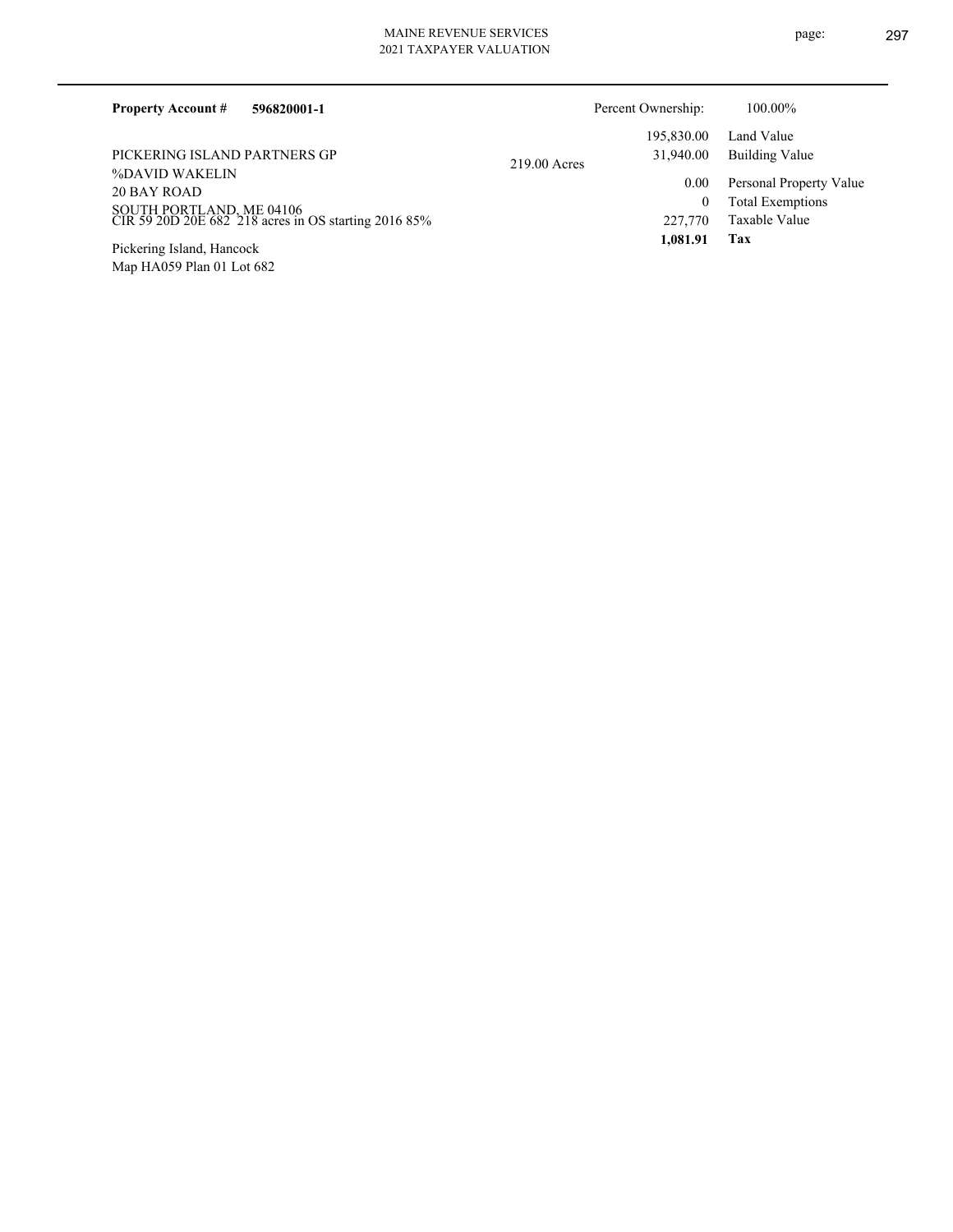# **Totals for: Pickering Island, Hancock**

 **219.00 acres**

 **195,830.00 Land Value 31,940.00 Building Value 0.00 Personal Property Value 0.00 Total Exemptions Taxable Value 227,770.00**

 **1,082 Tax**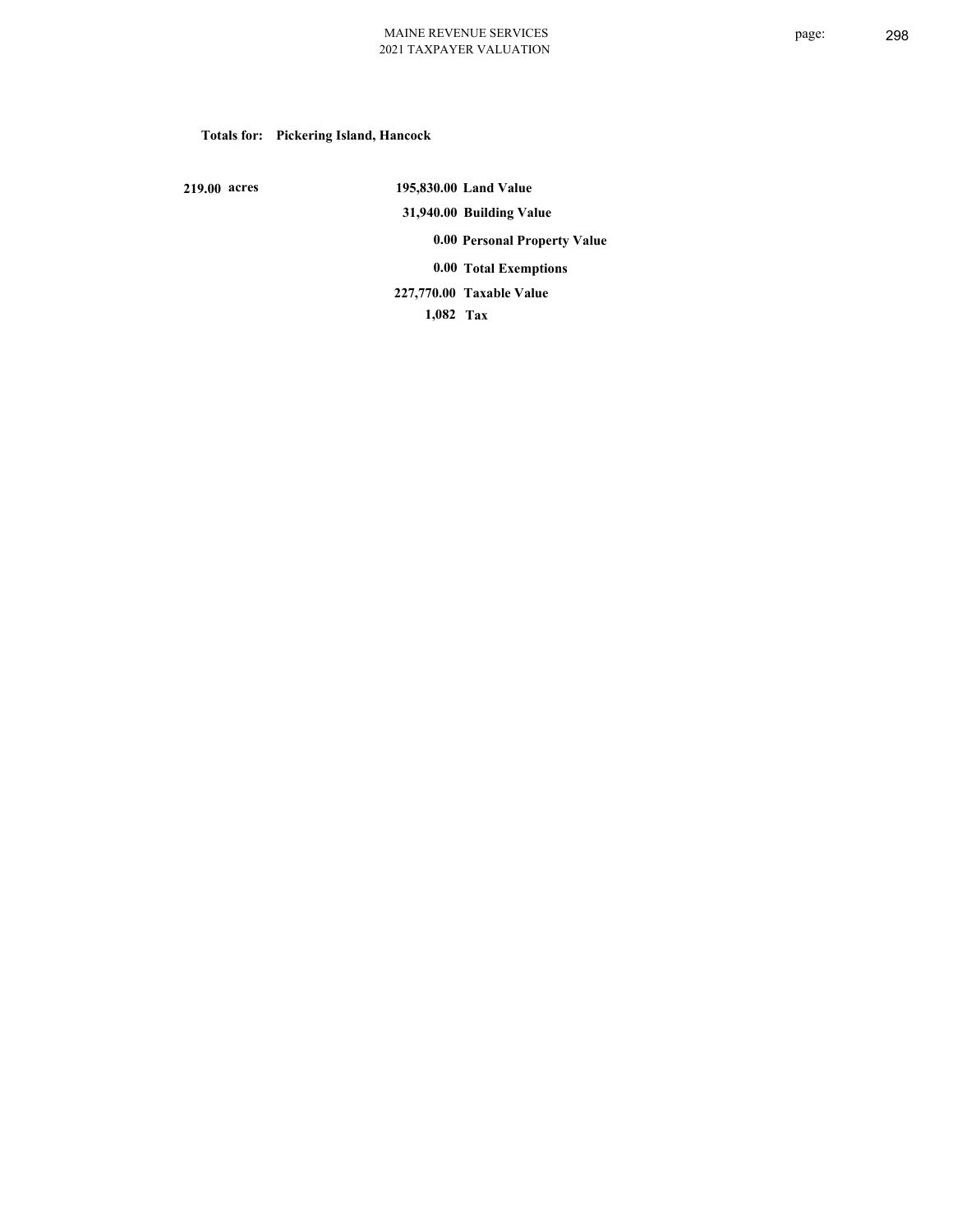Charitable Organization exempt

| <b>Property Account #</b><br>596770001-1           |             | Percent Ownership: | 100.00%                 |
|----------------------------------------------------|-------------|--------------------|-------------------------|
|                                                    |             | 205,000.00         | Land Value              |
| MAINE COAST HERITAGE TRUST                         | 32.00 Acres | 0.00               | Building Value          |
| 1 BOWDOIN MILL ISLAND STE 201<br>TOPSHAM, ME 04086 |             | 0.00               | Personal Property Value |
|                                                    |             | 205,000            | <b>Total Exemptions</b> |
| CIR 59-20D-677 (NEAR LITTLE DEAR ISL)              |             | $\theta$           | Taxable Value           |
| Pond Island, Hancock                               |             | 0.00               | Tax                     |
| Map HA059 Plan 01 Lot 677                          |             |                    |                         |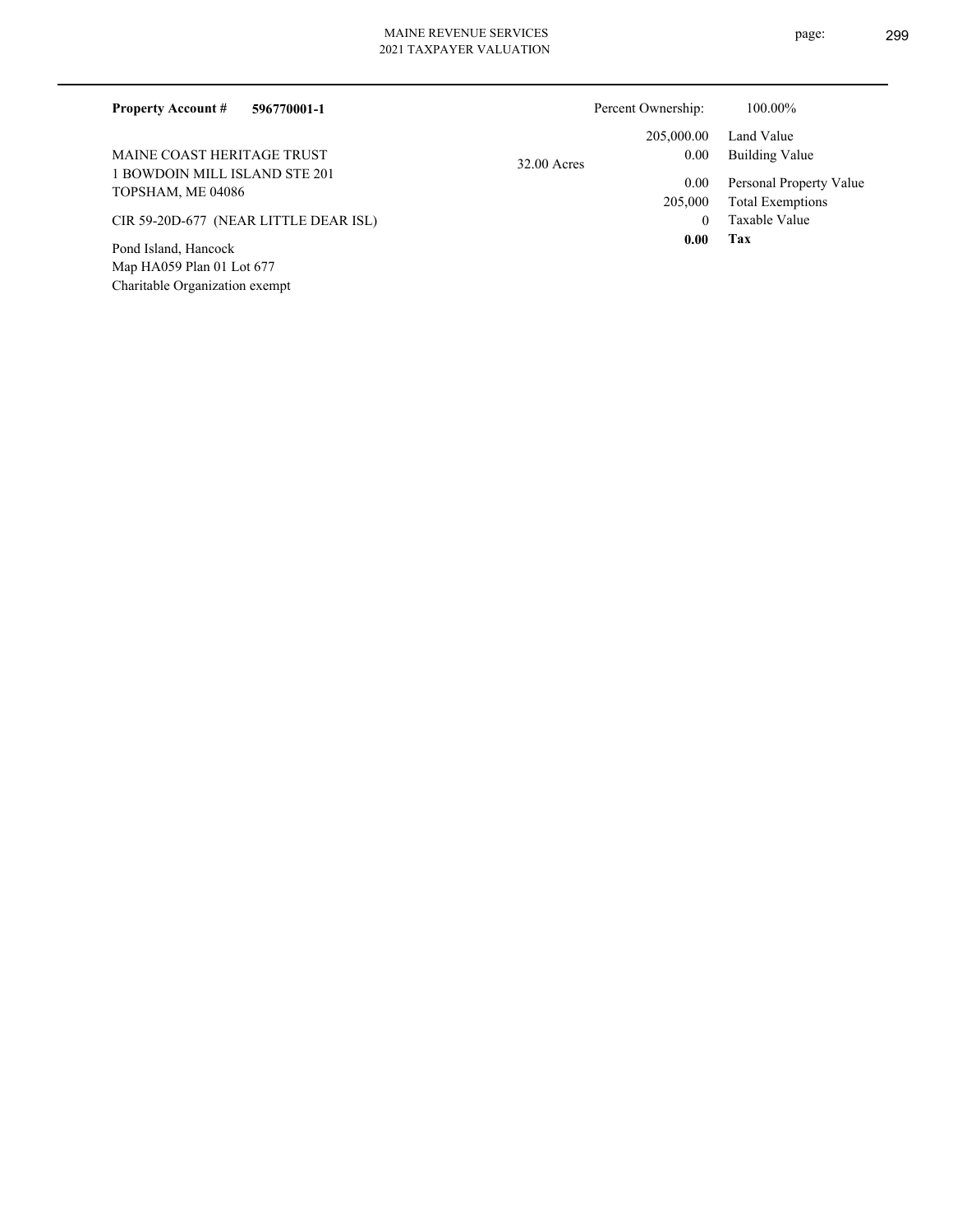#### **Totals for: Pond Island, Hancock**

 **32.00 acres**

 **205,000.00 Land Value 0.00 Building Value 0.00 Personal Property Value 205,000.00 Total Exemptions Taxable Value 0.00**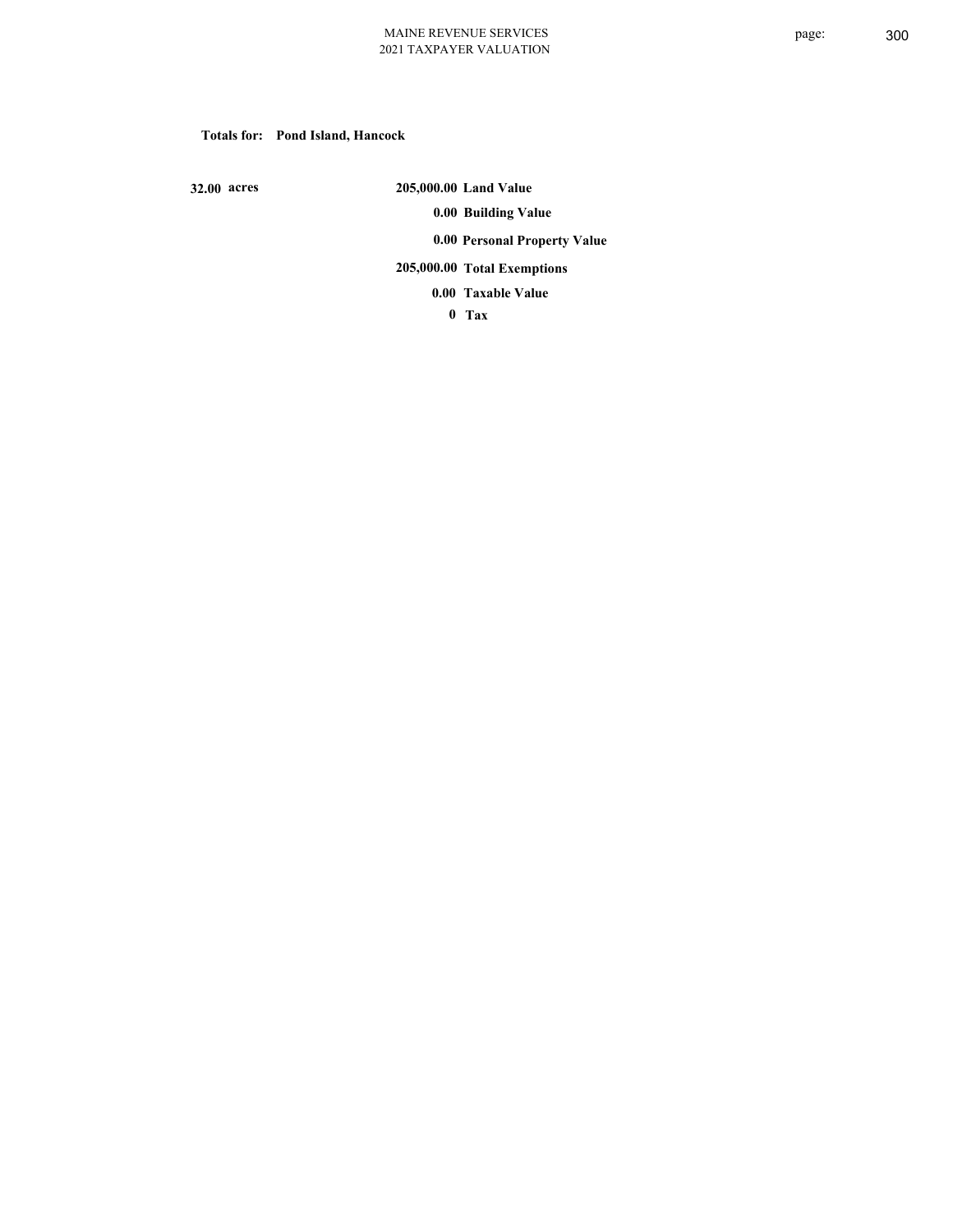| 597020001-2<br><b>Property Account #</b>             | Percent Ownership:         | 100.00%                             |
|------------------------------------------------------|----------------------------|-------------------------------------|
|                                                      | 122,500.00                 | Land Value                          |
| <b>GEORGE E GANS III IRREVOCABLE TRUST</b>           | 125,980.00<br>$3.00$ Acres | Building Value                      |
| PO BOX 1420<br>BLUE HILL, ME 04614-1420              |                            | Personal Property Value<br>0.00     |
|                                                      |                            | <b>Total Exemptions</b><br>$\bf{0}$ |
| CIR 59-20E-702                                       |                            | Taxable Value<br>248,480            |
| Pumpkin Island, Hancock<br>Map HA059 Plan 01 Lot 702 |                            | 1,180.28<br>Tax                     |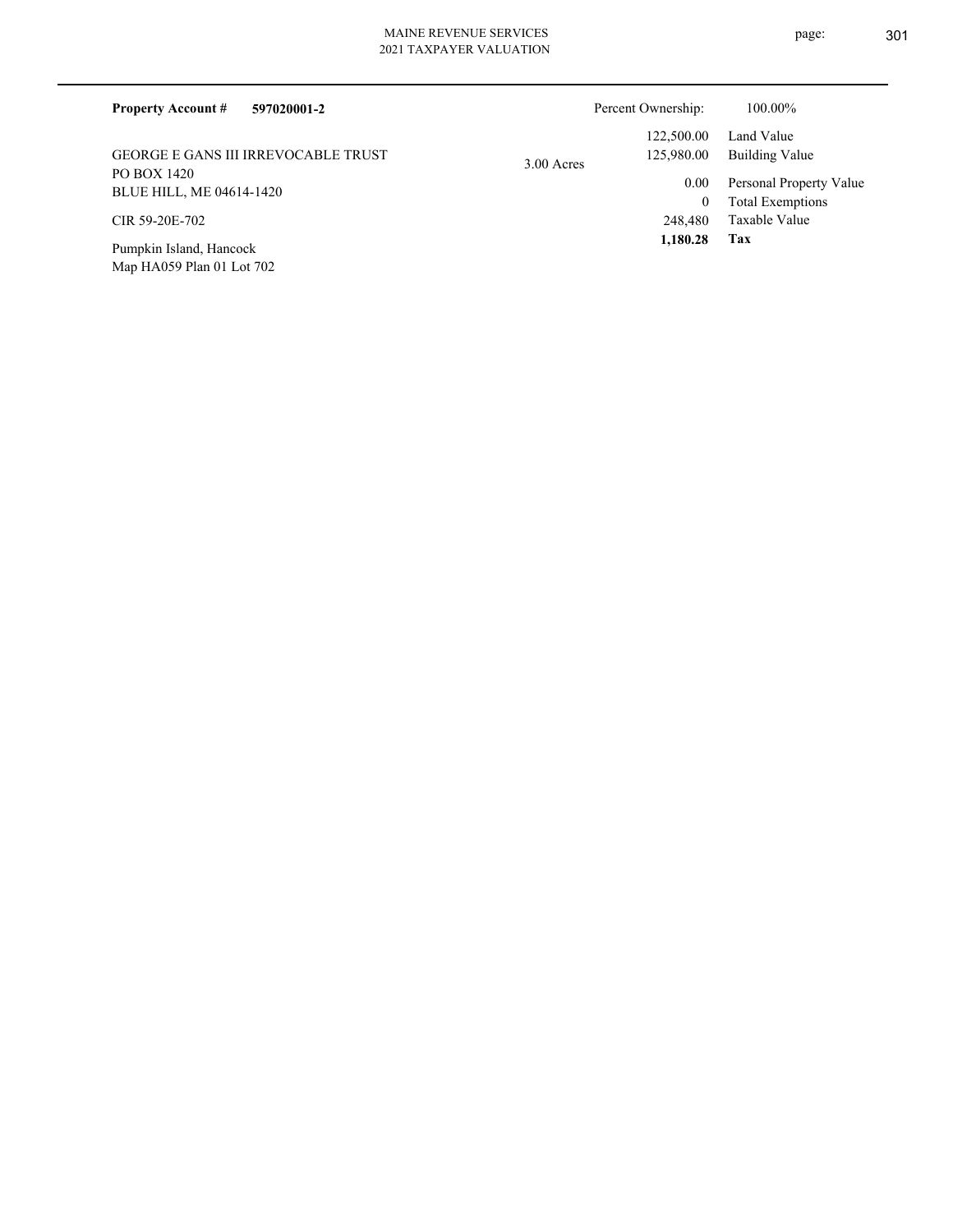# **Totals for: Pumpkin Island, Hancock**

 **3.00 acres**

 **122,500.00 Land Value 125,980.00 Building Value 0.00 Personal Property Value 0.00 Total Exemptions Taxable Value 248,480.00**

 **1,180 Tax**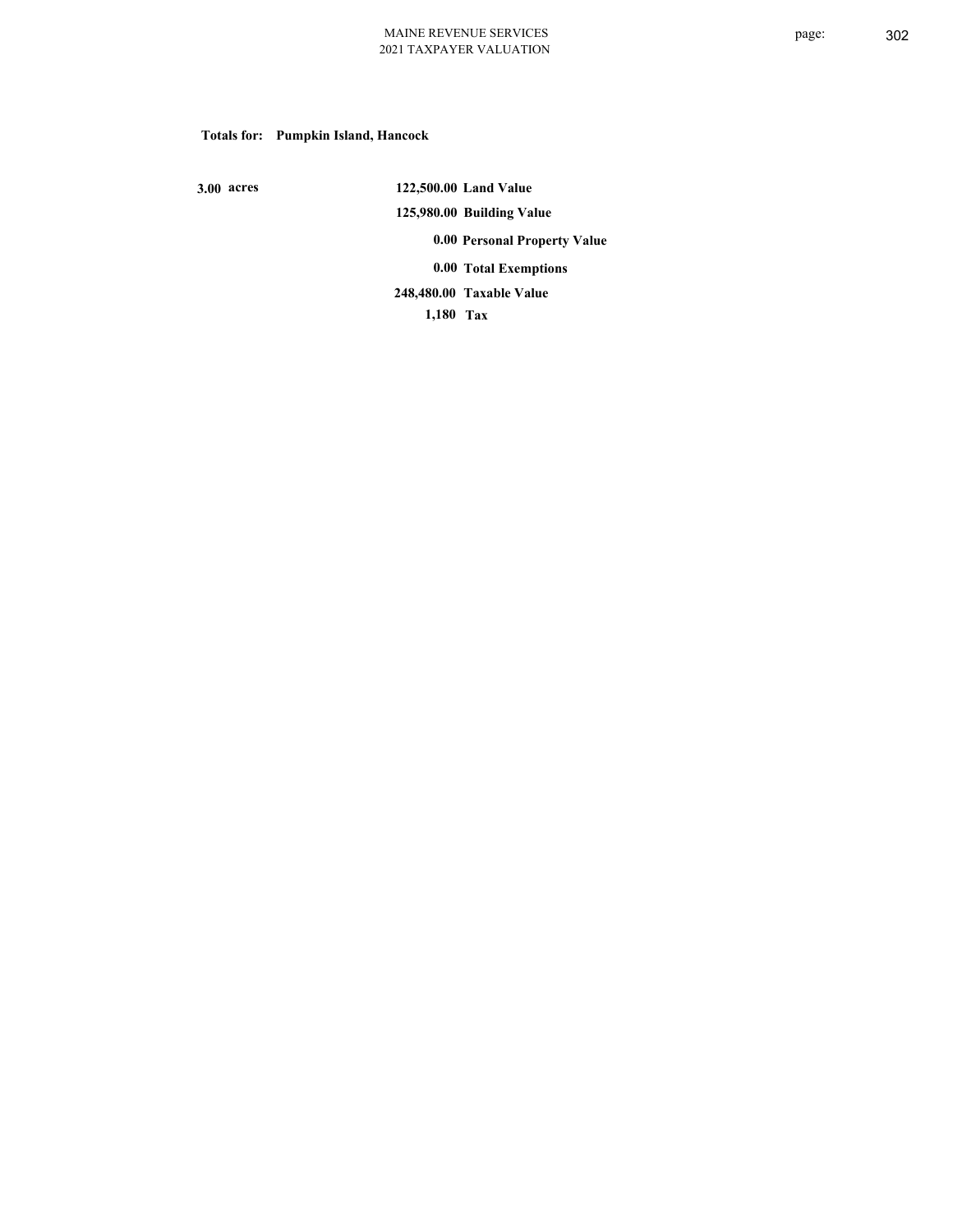# MAINE REVENUE SERVICES 2021 TAXPAY

| VENUE SEK VIUES |  |
|-----------------|--|
| YER VALUATION   |  |

| 596860001-1<br><b>Property Account #</b> | Percent Ownership:         | 100.00%                 |
|------------------------------------------|----------------------------|-------------------------|
|                                          | 405,000.00                 | Land Value              |
| CABOT CHARLES C JR ET AL                 | 18,780.00<br>$30.00$ Acres | Building Value          |
| 225 DEDHAM ST<br><b>DOVER, MA 02030</b>  | $0.00\,$                   | Personal Property Value |
|                                          | 0                          | <b>Total Exemptions</b> |
| CIR 59-20D-686                           | 423,780                    | Taxable Value           |
| Resolution Island, Hancock               | 2,012.96                   | Tax                     |

Map HA059 Plan 01 Lot 686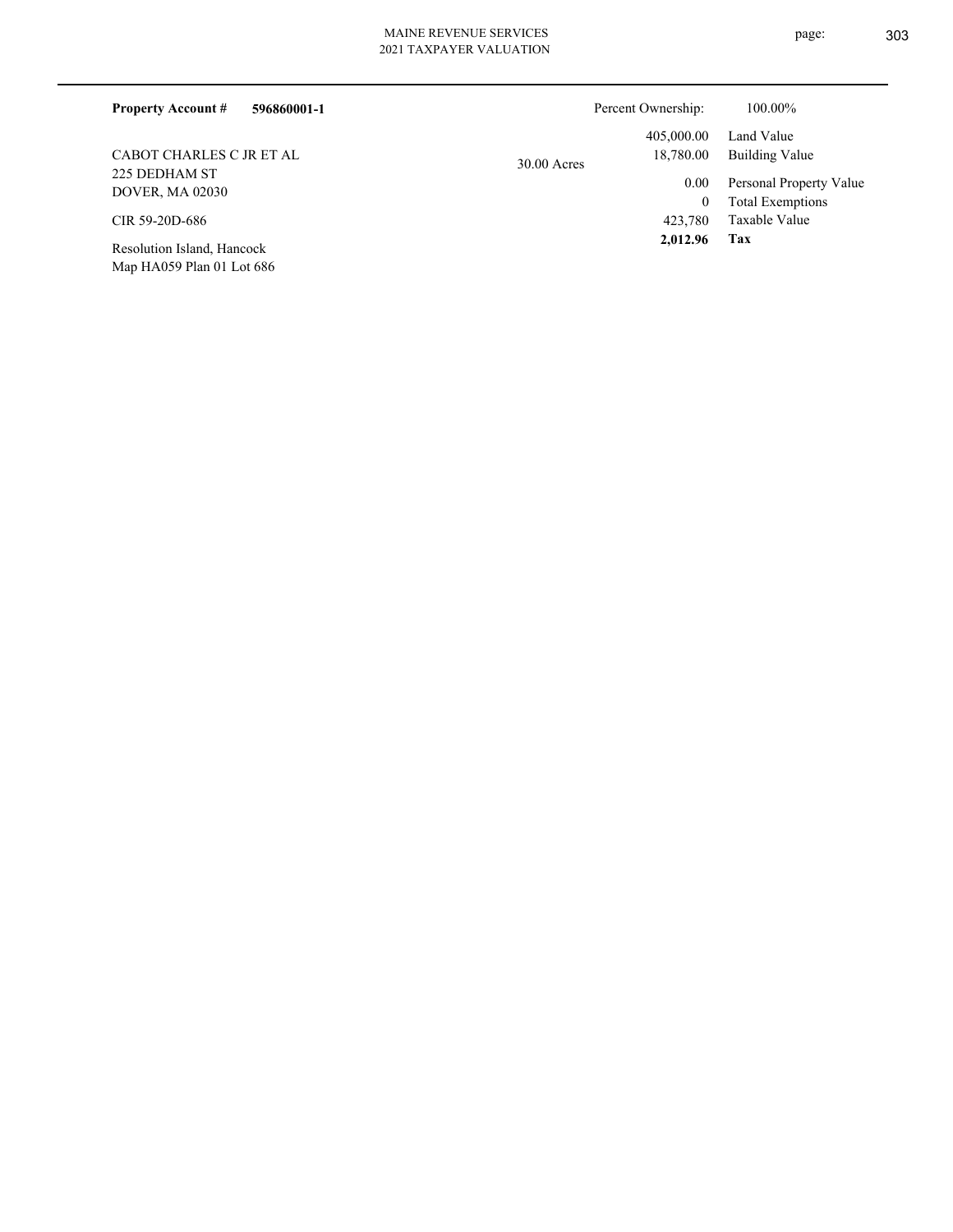#### **Totals for: Resolution Island, Hancock**

 **30.00 acres**

 **405,000.00 Land Value 18,780.00 Building Value 0.00 Personal Property Value 0.00 Total Exemptions Taxable Value 423,780.00**

 **2,013 Tax**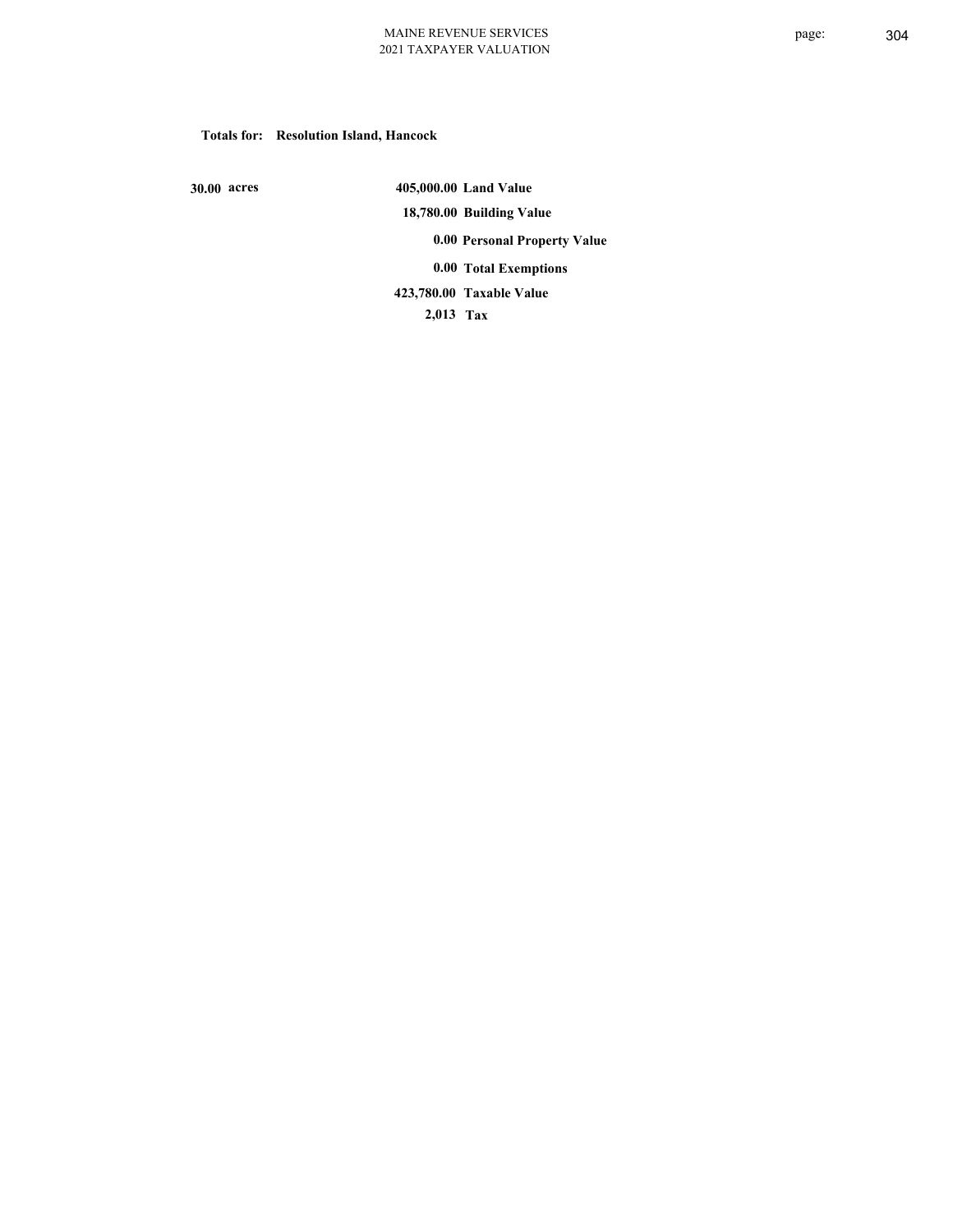| <b>Property Account #</b><br>597070001-2  | Percent Ownership: |            | 100.00%                 |
|-------------------------------------------|--------------------|------------|-------------------------|
|                                           |                    | 172,500.00 | Land Value              |
| MCCLOSKEY SARAH                           | $6.00$ Acres       | 216,740.00 | Building Value          |
| 8 STERLING ST<br>ELLSWORTH, ME 04605-1838 |                    | 0.00       | Personal Property Value |
|                                           |                    | 0          | <b>Total Exemptions</b> |
| CIR 59-20E-707, 706                       |                    | 389.240    | Taxable Value           |
| $0.14$ Teles de Henrich La                |                    | 1.848.89   | Tax                     |

Map HA059 Plan 01 Lot 706 707 Scott Island, Hancock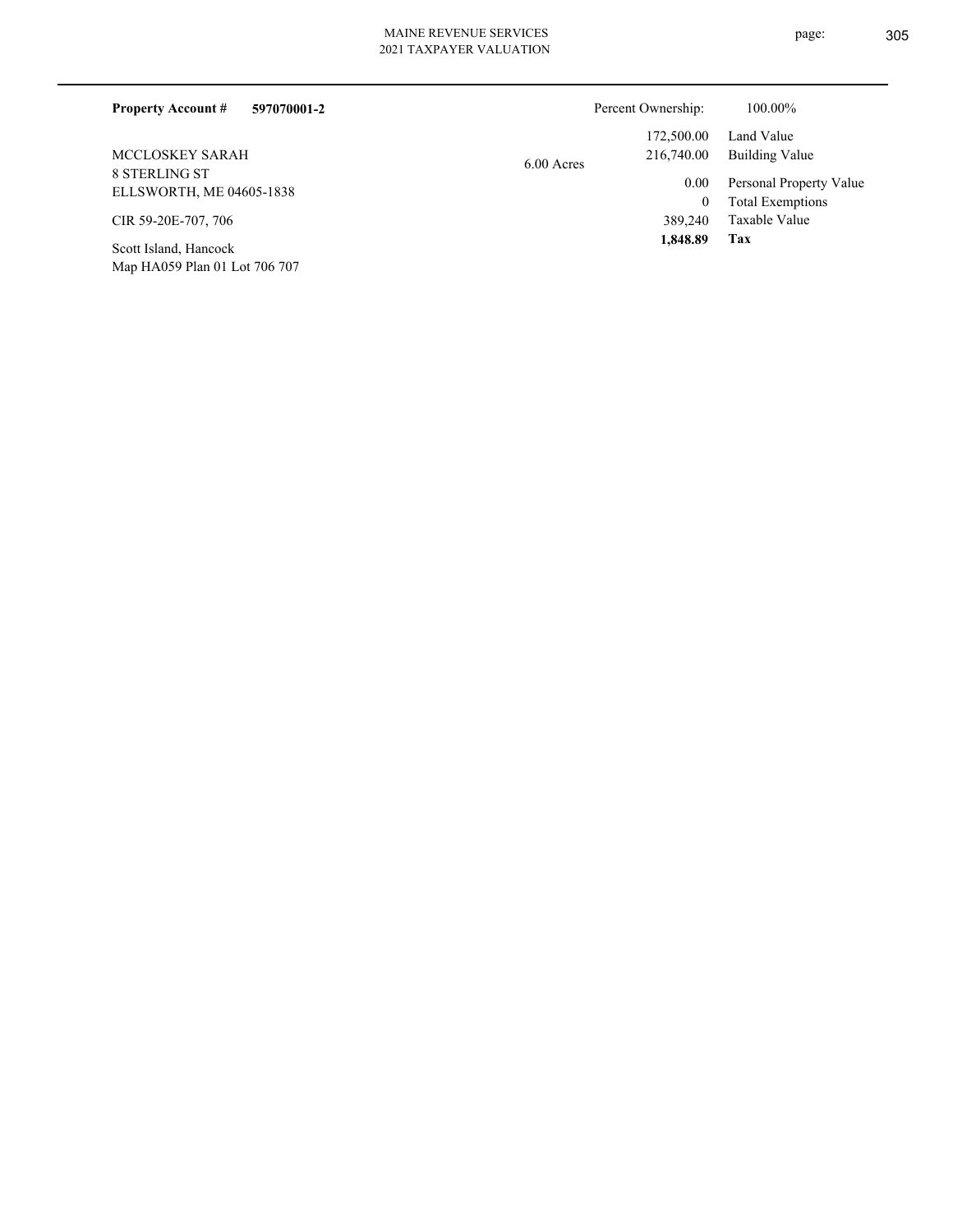#### **Totals for: Scott Island, Hancock**

 **6.00 acres**

 **172,500.00 Land Value 216,740.00 Building Value 0.00 Personal Property Value 0.00 Total Exemptions Taxable Value 389,240.00**

 **1,849 Tax**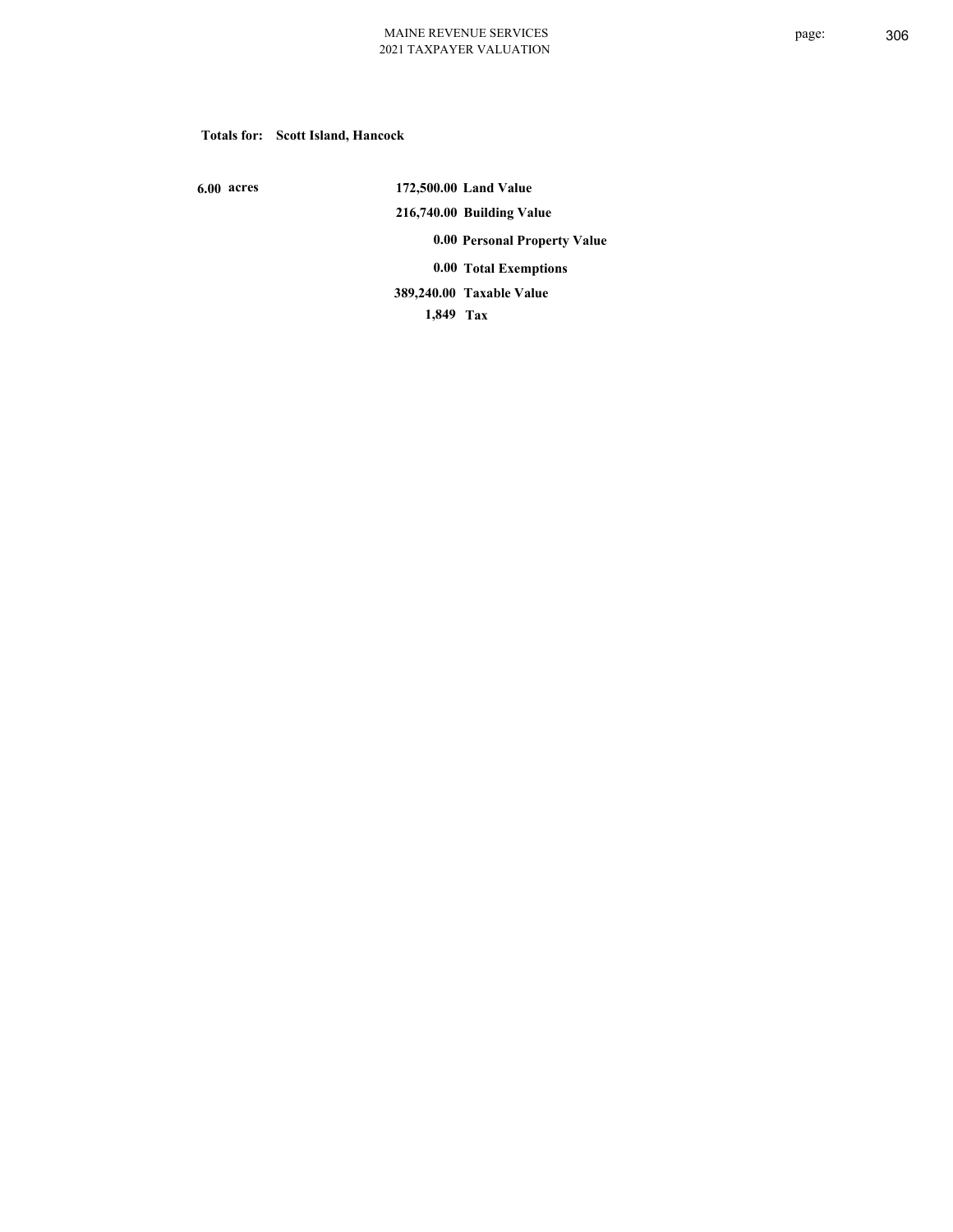| 2021 TAXPAYER VALUATION |  |  |
|-------------------------|--|--|
|                         |  |  |
|                         |  |  |

| 597880001-1<br><b>Property Account #</b>           |            | Percent Ownership:   | 100.00%                                            |
|----------------------------------------------------|------------|----------------------|----------------------------------------------------|
|                                                    |            | 115,000.00           | Land Value                                         |
| <b>HARE ROBERT S</b>                               | 5.00 Acres | 22,350.00            | Building Value                                     |
| 130 CARNEY RD<br><b>ULSTER PARK, NY 12487-5303</b> |            | 0.00<br>$\mathbf{0}$ | Personal Property Value<br><b>Total Exemptions</b> |
| CIR 59 20G 788                                     |            | 137,350              | Taxable Value                                      |
| Scrag Island, Hancock<br>Map HA059 Plan 01 Lot 788 |            | 652.41               | Tax                                                |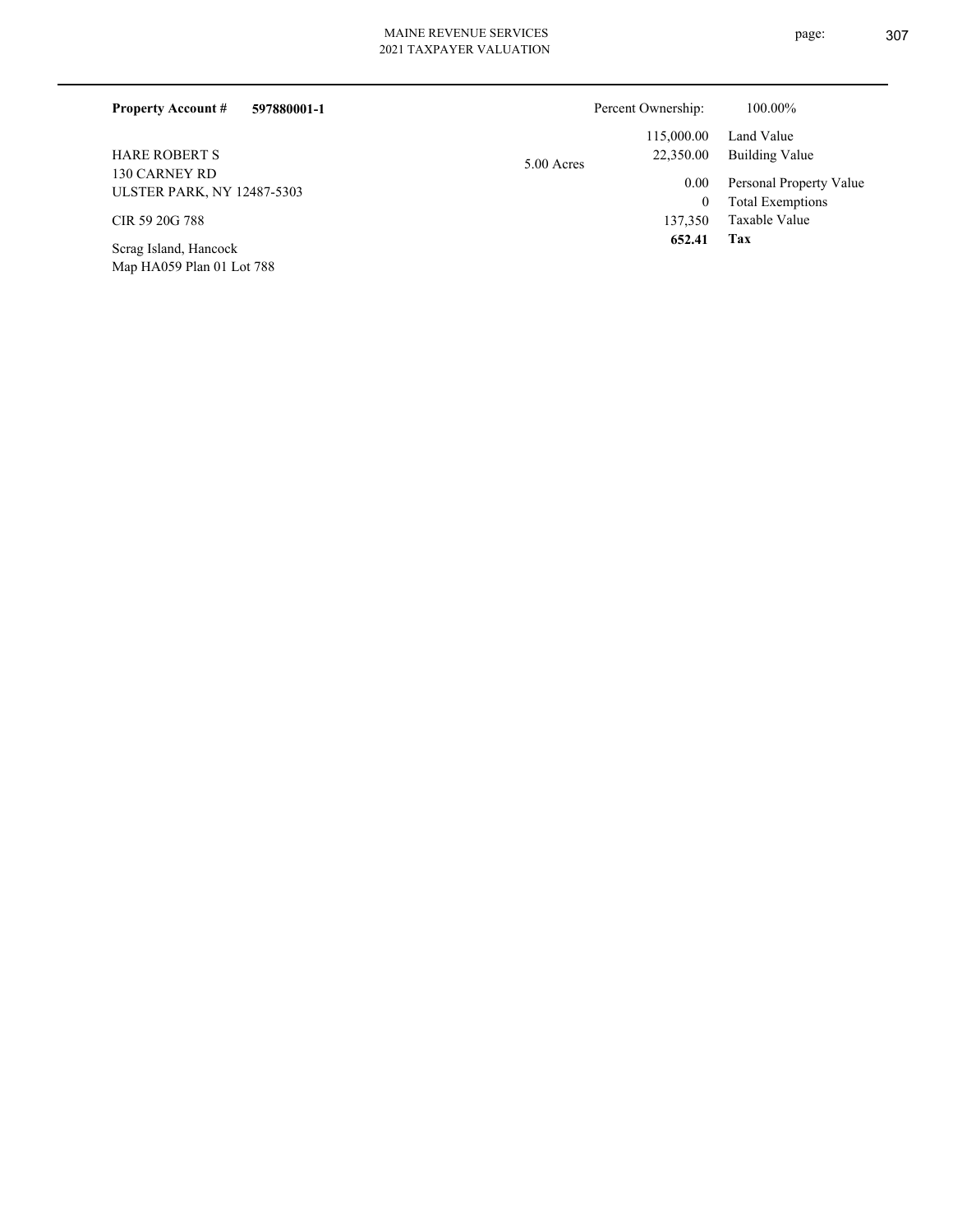# **Totals for: Scrag Island, Hancock**

 **5.00 acres**

 **115,000.00 Land Value 22,350.00 Building Value 0.00 Personal Property Value 0.00 Total Exemptions Taxable Value 137,350.00**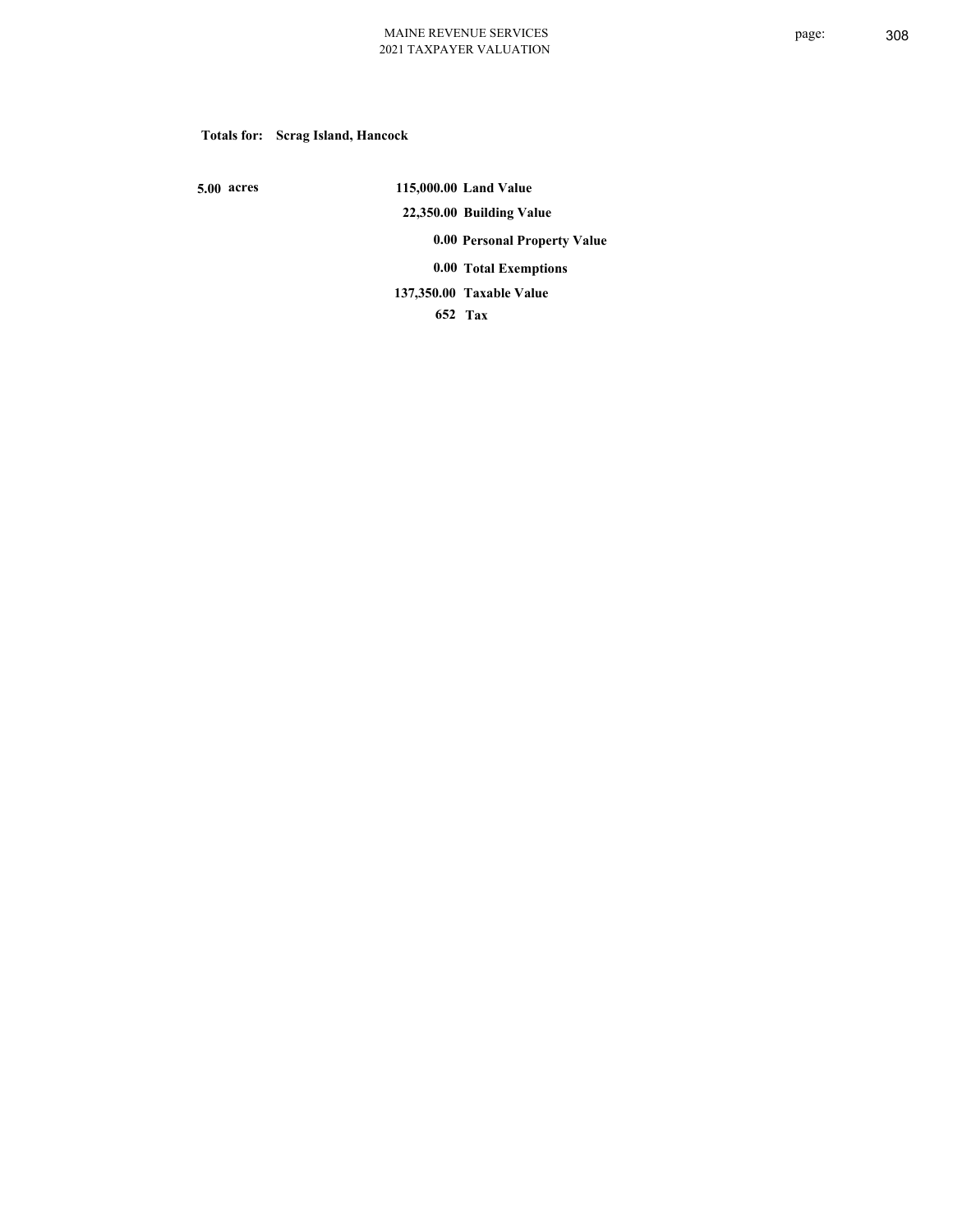|  |  |  | 021 TAXPAYER VALUATION |  |
|--|--|--|------------------------|--|

| <b>Property Account #</b><br>597102001-3 |            | Percent Ownership: | 100.00%                 |
|------------------------------------------|------------|--------------------|-------------------------|
|                                          |            | 77,500.00          | Land Value              |
| <b>ISLAND HERITAGE TRUST</b>             | 5.00 Acres | 0.00               | Building Value          |
| PO BOX 42                                |            | 0.00               | Personal Property Value |
| DEER ISLE, ME 04627                      |            | 77,500             | <b>Total Exemptions</b> |
| CIR 59-20E-710                           |            | $\theta$           | Taxable Value           |
| Sheep Island, Hancock                    |            | 0.00               | Tax                     |

Map HA059 Plan 01 Lot 710 Charitable Organization exempt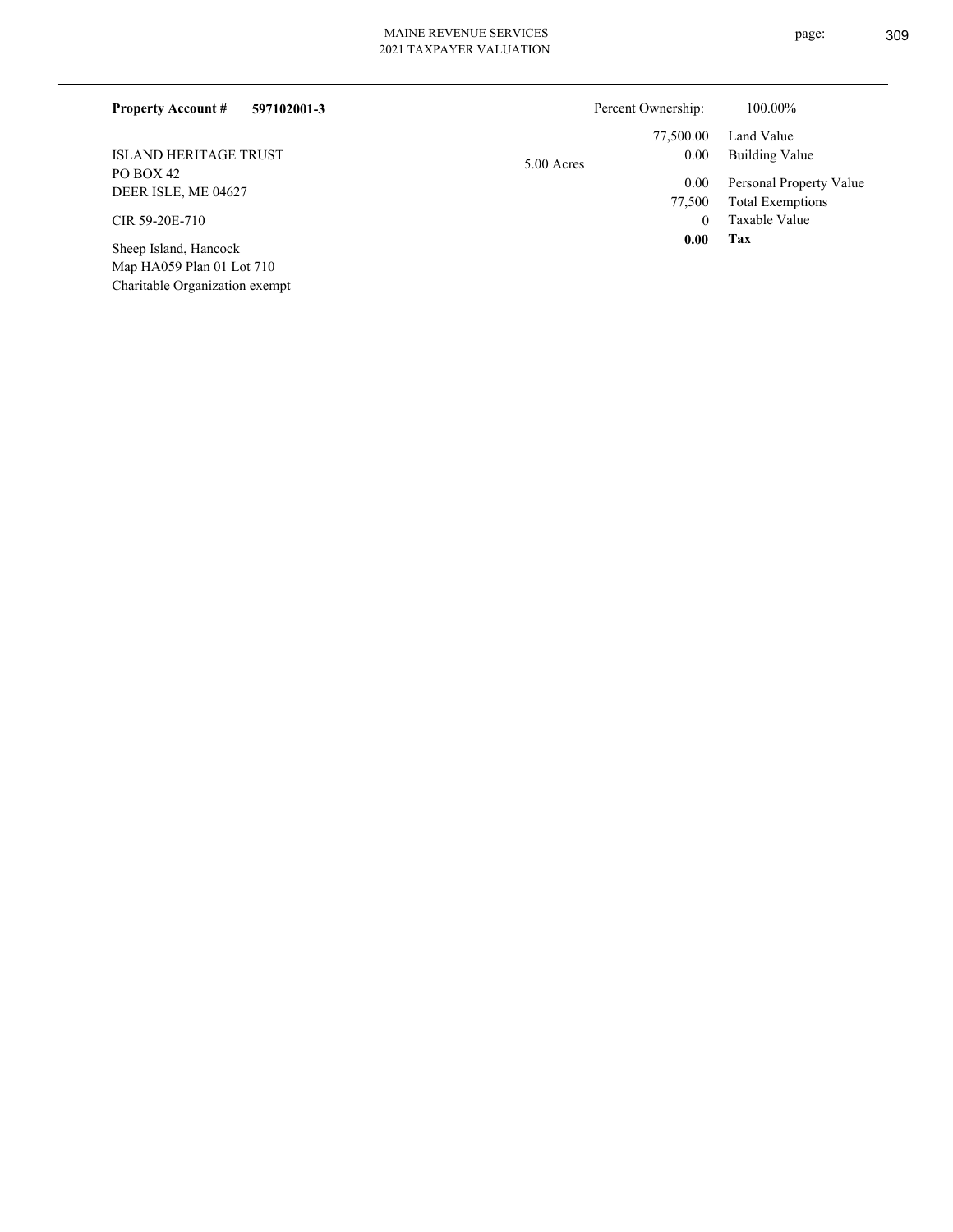# **Totals for: Sheep Island, Hancock**

 **5.00 acres**

 **77,500.00 Land Value 0.00 Building Value 0.00 Personal Property Value 77,500.00 Total Exemptions**

**Taxable Value 0.00**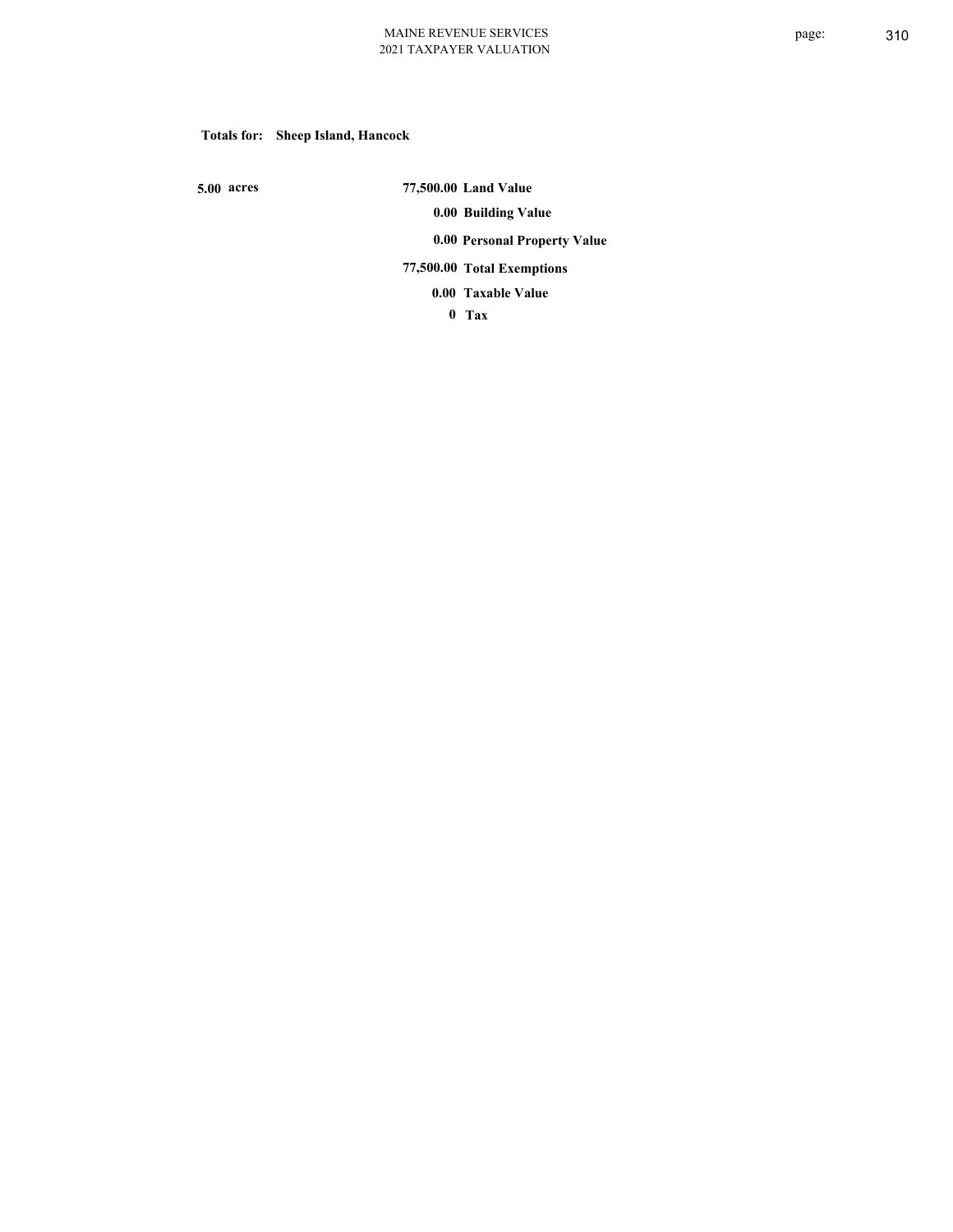| 596750003-1<br><b>Property Account #</b>             |               | Percent Ownership: | 100.00%                                            |
|------------------------------------------------------|---------------|--------------------|----------------------------------------------------|
|                                                      |               | 133,750.00         | Land Value                                         |
| VAN BUREN THOMAS & ANN                               | $17.50$ Acres | 122,400.00         | <b>Building Value</b>                              |
| 77 SNOWMAN DRIVE<br>LITTLE DEER ISLE, ME 04650       |               | 0.00<br>0          | Personal Property Value<br><b>Total Exemptions</b> |
| OPEN SPACE 16.5 AC                                   |               | 256,150            | Taxable Value                                      |
| Western Island, Hancock<br>Map HA059 Plan 01 Lot 675 |               | 1,216.71           | Tax                                                |